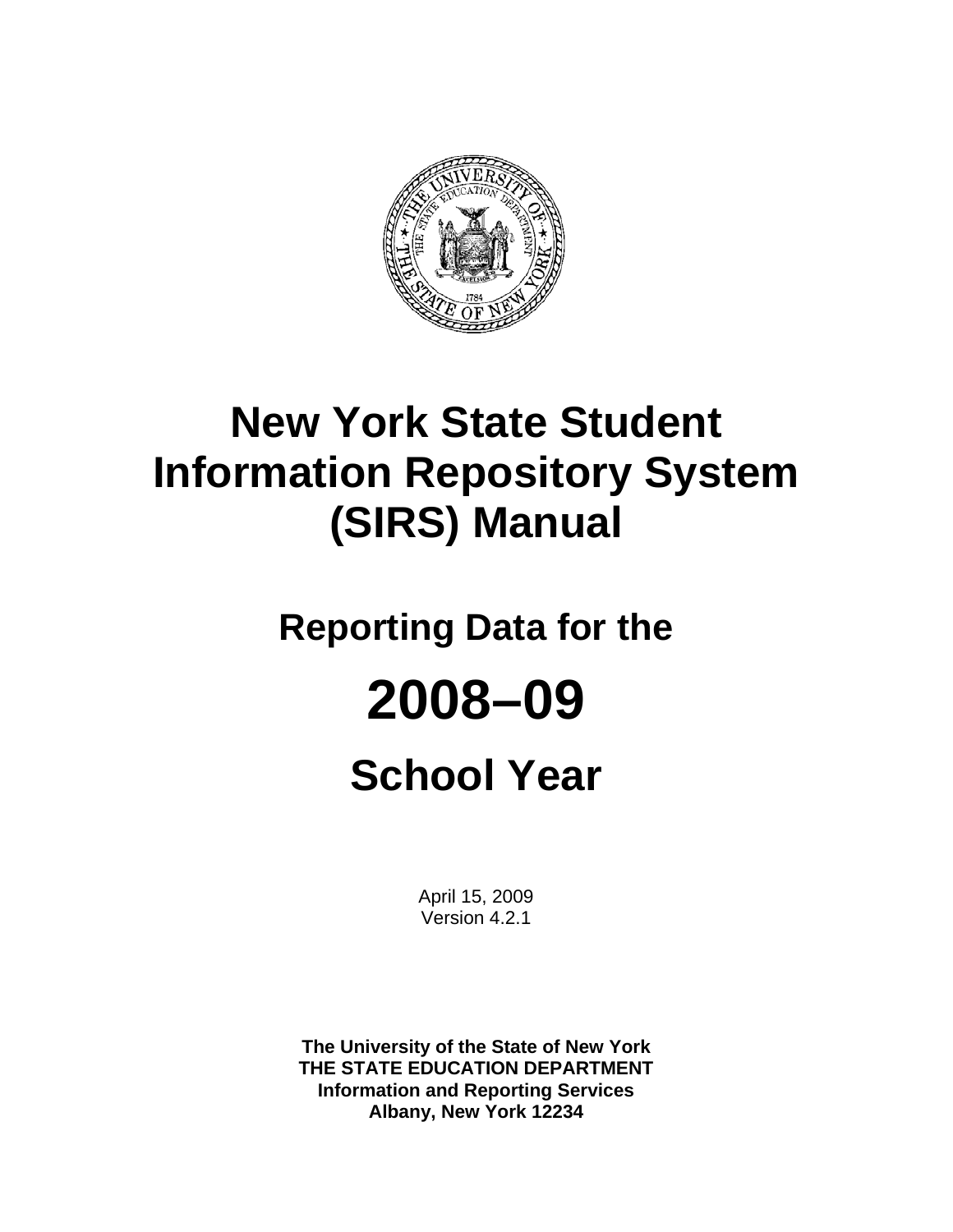| <b>Version</b> | <b>Date</b>       | <b>Revisions</b>                                                                                                                                                                                                                                                                                                                                                                                                                                                                                                                                                                                                                                                                                                                                                                                                                                                                                                                                                                                                                                                                                                                                                                                                                                                                                                                                                                                                                                                                                                                                                                                                                                                                                                                                                                                                                                                                                                                                                                                                                                                                                                                                                                                                                         |
|----------------|-------------------|------------------------------------------------------------------------------------------------------------------------------------------------------------------------------------------------------------------------------------------------------------------------------------------------------------------------------------------------------------------------------------------------------------------------------------------------------------------------------------------------------------------------------------------------------------------------------------------------------------------------------------------------------------------------------------------------------------------------------------------------------------------------------------------------------------------------------------------------------------------------------------------------------------------------------------------------------------------------------------------------------------------------------------------------------------------------------------------------------------------------------------------------------------------------------------------------------------------------------------------------------------------------------------------------------------------------------------------------------------------------------------------------------------------------------------------------------------------------------------------------------------------------------------------------------------------------------------------------------------------------------------------------------------------------------------------------------------------------------------------------------------------------------------------------------------------------------------------------------------------------------------------------------------------------------------------------------------------------------------------------------------------------------------------------------------------------------------------------------------------------------------------------------------------------------------------------------------------------------------------|
| 4.0            | October 20, 2008  | Initial Release.                                                                                                                                                                                                                                                                                                                                                                                                                                                                                                                                                                                                                                                                                                                                                                                                                                                                                                                                                                                                                                                                                                                                                                                                                                                                                                                                                                                                                                                                                                                                                                                                                                                                                                                                                                                                                                                                                                                                                                                                                                                                                                                                                                                                                         |
| 4.1            | November 17, 2008 | $\bullet$<br>Page 44: Article 81 list link updated.<br>$\bullet$<br>Page 55: Clarifies reporting responsibility for preschool-age student referred to<br>the CPSE for an initial evaluation to determine eligibility for special education.<br>$\bullet$<br>Page 56: Includes rule for reporting preschool students with disabilities attending<br>New York State School for the Blind (NYSSB) or New York State School for the<br>Deaf (NYSSD).<br>Page 111: Clarifies language for students reported using Template 550.<br>$\bullet$<br>Page 114: Clarifies instructions/rules for use of Reason Code in Template 550:<br>$\bullet$<br>Special Education Events template.<br>Page 116: Clarifies instructions/rules for use of Number of Days in Template 550:<br>$\bullet$<br>Special Education Events template.<br>Page 122-23: Clarifies Event Type Code definition.<br>$\bullet$<br>Page 124-25: Clarifies Initial Event Type Code definition.<br>$\bullet$<br>Page 132: Clarifies that districts that submit a reason for beginning enrollment<br>$\bullet$<br>code 5905 may, but are not required to, report graduation, diploma, type of<br>credential, and post graduate plans for these students.<br>Page 134-35: Clarifies use of Reason for Ending Enrollment codes 5905, 4034,<br>$\bullet$<br>and 140.<br>$\bullet$<br>Page 139: Clarifies directions for submitting enrollment records of preschool<br>students with disabilities.<br>$\bullet$<br>Page 141-42: Definition of eligibility to take NYSESLAT in lieu of NYSTP for<br>participation, "All LEP students first entered United States schools on January<br>1, 2009 or later" changed to "All LEP students first entered United States<br>schools on January 2, 2008 or later"<br>Page 160: Clarifies that Noncompleter Verification Report includes only grade 8-<br>$\bullet$<br>12 and ungraded secondary students.<br>Page 188: Clarifies the use of Reason for Beginning Enrollment code 4034.<br>$\bullet$<br>Pages 190-91 & 195-96: Expands use of Reason for Ending Enrollment code<br>$\bullet$<br>425 to include students who are declassified by the CPSE.<br>$\bullet$<br>Page 191-92: Clarifies use of Reason for Ending Enrollment code 799 for |
|                |                   | students who receive a local diploma and then return to school and attempt to<br>receive a Regents diploma.<br>$\bullet$<br>Page 201: Program Service Code 0286, 2006-2008 changed to 2006-2007.<br>$\bullet$<br>Page 251: AHSEPP age range, 16 to 18 years old changed to 16 to 17 years old.<br>Page 252-53: Adds definition of Initial Evaluation for Special Education Services.<br>$\bullet$<br>Page 262: Buffalo contact information updated.                                                                                                                                                                                                                                                                                                                                                                                                                                                                                                                                                                                                                                                                                                                                                                                                                                                                                                                                                                                                                                                                                                                                                                                                                                                                                                                                                                                                                                                                                                                                                                                                                                                                                                                                                                                      |

#### **Revision History**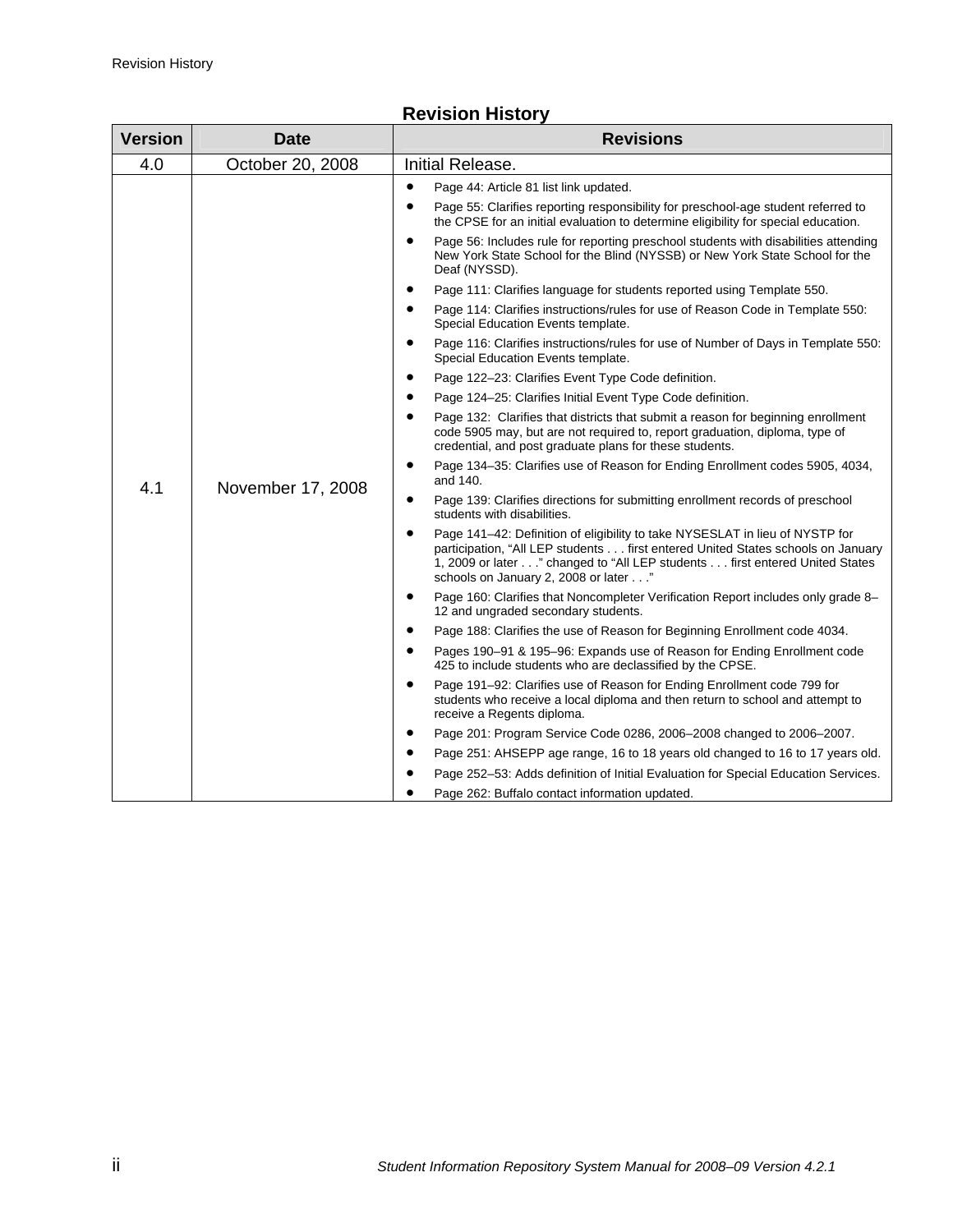| <b>Version</b> | <b>Date</b>    | <b>Revisions</b>                                                                                                                                                                                                                                      |
|----------------|----------------|-------------------------------------------------------------------------------------------------------------------------------------------------------------------------------------------------------------------------------------------------------|
|                |                | Page 9: Clarifies former LEP combined with LEP for performance (not<br>$\bullet$<br>participation).                                                                                                                                                   |
|                |                | Page 12, 46, 196, 252: AHSEPP and HSEPP list URL revised to<br>$\bullet$<br>http://www.emsc.nysed.gov/sss/AltEd/home.html.                                                                                                                            |
|                |                | Page 15: Clarifies that USDOE has not yet approved NYSED's use of the 34-<br>$\bullet$<br>Point Rule for students with disabilities but, if it does, it may include both<br>elementary/middle- and secondary-level ELA and mathematics.               |
|                |                | Page 39: Provide url for administrator's manuals that provide LEP<br>$\bullet$<br>accommodations.                                                                                                                                                     |
|                |                | Page 39: Removes sentence regarding CSE ability to remove a student from LEP<br>status.                                                                                                                                                               |
|                |                | $\bullet$<br>Page 41: Clarifies rules for testing accelerated students in math, ELA, and social<br>studies.                                                                                                                                           |
|                |                | Page 49: Clarifies homebound students associated and those not associated with<br>a school in the district.                                                                                                                                           |
|                |                | Page 54: Clarifies reporting responsibility for foster-care students.                                                                                                                                                                                 |
| 4.2            |                | Page 58: Clarifies how to report students with disabilities who are consolidated by<br>a district into one school in the district.                                                                                                                    |
|                | April 14, 2009 | Page 64: Clarifies that CTE data must be reported in SIRS but that CTE data in<br>the CIR comes from CTEDS, not SIRS.                                                                                                                                 |
|                |                | Page 135: Clarifies reporting of enrollment records for walk-ins, students in<br>٠<br>county jails, and home-schooled students.                                                                                                                       |
|                |                | Page 136: Clarifies reporting rules for homebound students.<br>٠                                                                                                                                                                                      |
|                |                | Pages 139: Removes misleading language regarding Reason for Ending<br>Enrollment code for returning IEP and GED students.                                                                                                                             |
|                |                | Pages 143-44: Clarifies CTE reporting.<br>$\bullet$                                                                                                                                                                                                   |
|                |                | Pages 173-74: Adds file submission dates for 3-8 ELA and math.                                                                                                                                                                                        |
|                |                | Page 175-76: Adds Timeline for Reporting Data to Level 2.                                                                                                                                                                                             |
|                |                | Page 228: Adds new Regents Comprehensive English – January/June measure<br>code (16040) to Test Group Regents to accommodate option to combine part of<br>January 2009 and June 2009 exams due to weather-related school closings in<br>January 2009. |
|                |                | Page 245: Revises description of reason code CSER10.                                                                                                                                                                                                  |
|                |                | Page 251: Revises Commissioner's Regulations references for AHSEPP and<br>HSEPP programs.                                                                                                                                                             |
|                |                | Page 264: Updates Lower Hudson contact information.                                                                                                                                                                                                   |
|                |                | Throughout document, used home schooled as sole term to describe students<br>who are instructed at home by a parent, guardian, or tutor employed by the<br>parent or guardian and by request of the parent or guardian.                               |
| 4.2.1          | April 15, 2009 | Page 245: Adds new Special Education Event Reason Code (EIR17).                                                                                                                                                                                       |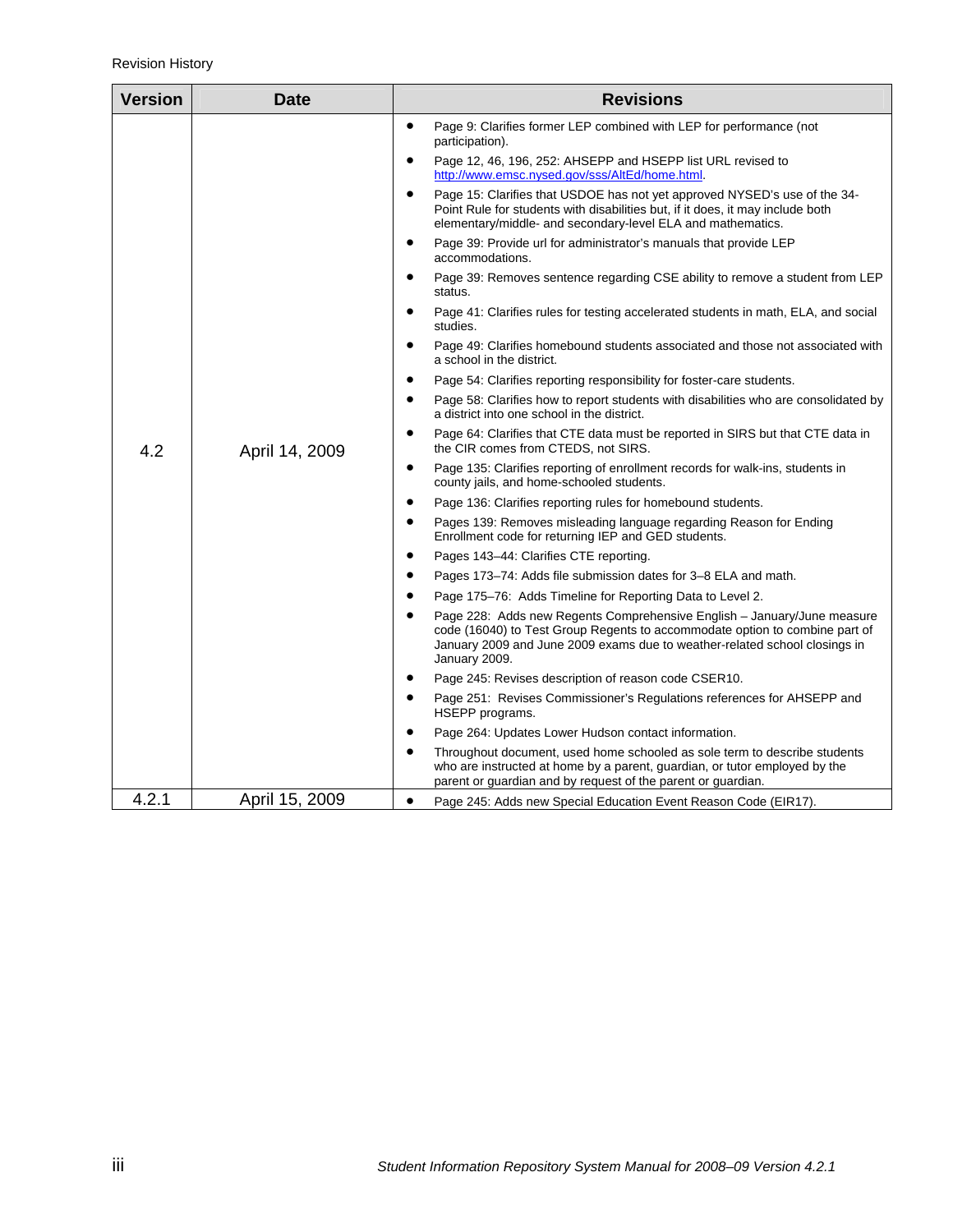## **Table of Contents**

| Effective Annual Measurable Objectives for 2009-10 Status Based on 2008-09 School Year |    |
|----------------------------------------------------------------------------------------|----|
| Order of Precedence for Choosing Which Secondary-Level Examination Will Be Used for    |    |
|                                                                                        |    |
|                                                                                        |    |
|                                                                                        |    |
| <b>CHAPTER 2: STUDENT INFORMATION REPOSITORY SYSTEM (SIRS) 24</b>                      |    |
|                                                                                        | 24 |
|                                                                                        |    |
|                                                                                        |    |
|                                                                                        |    |
|                                                                                        |    |
|                                                                                        |    |
|                                                                                        |    |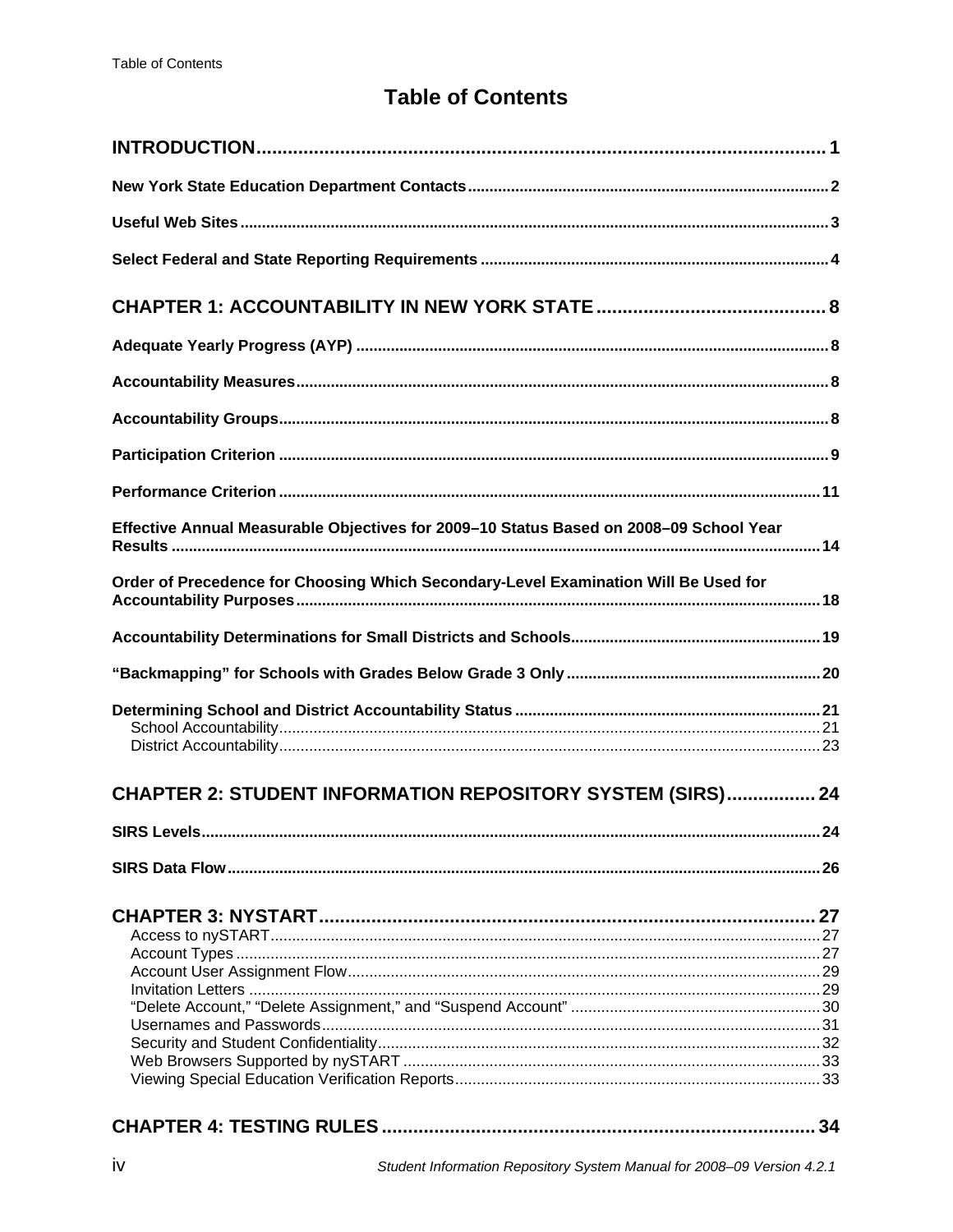#### Table of Contents

| Testing Accelerated Elementary-Level Science and Social Studies Students and Grades 3-8 ELA |  |
|---------------------------------------------------------------------------------------------|--|
|                                                                                             |  |
|                                                                                             |  |
| Elementary/Middle-Level Students Who Transfer to a Different School During the Test         |  |
|                                                                                             |  |
|                                                                                             |  |
|                                                                                             |  |
| Policy for Including Students in Report Cards and Accountability Decisions 43               |  |
|                                                                                             |  |
|                                                                                             |  |
|                                                                                             |  |
| Table of Reporting Responsibility for Preschool-Age and Prekindergarten Students with       |  |
|                                                                                             |  |
|                                                                                             |  |
|                                                                                             |  |
|                                                                                             |  |
| Reporting Accelerated Elementary-Level Science and Social Studies Students and Grades 3-8   |  |
| Elementary/Middle-Level Assessment Valid/Invalid Score Reporting (Validity Rules)  58       |  |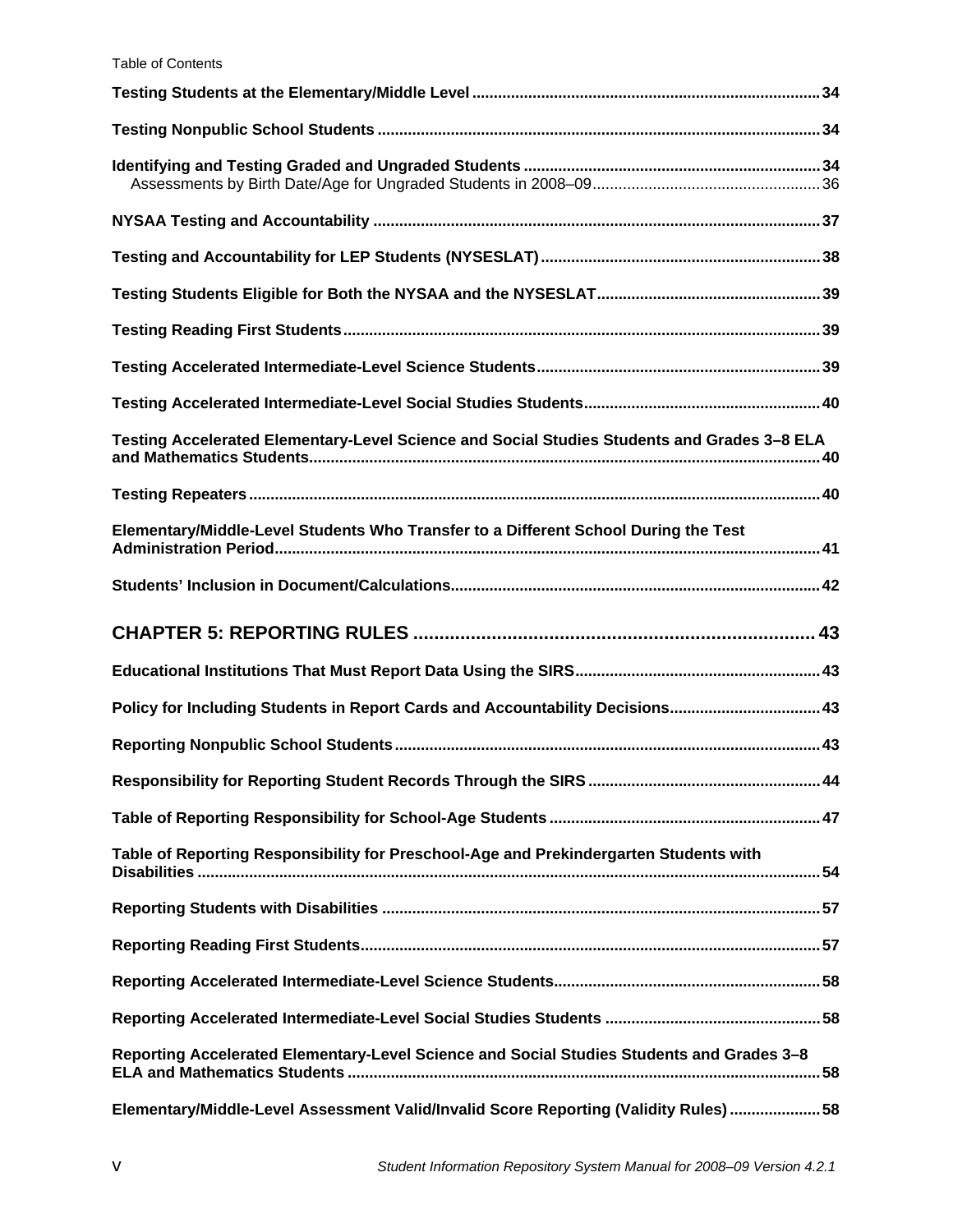| Reporting Grade 9 Students Whose Grade Is Changed to Grade 8 or Lower  60                     |  |
|-----------------------------------------------------------------------------------------------|--|
| Reporting High-School-Age LEP Students with Low Literacy Level on First Arrival in the United |  |
|                                                                                               |  |
|                                                                                               |  |
|                                                                                               |  |
|                                                                                               |  |
|                                                                                               |  |
|                                                                                               |  |
|                                                                                               |  |
|                                                                                               |  |
|                                                                                               |  |
|                                                                                               |  |
|                                                                                               |  |
|                                                                                               |  |
| Transferred to Another School in This District or an Out-Of-District Placement 138            |  |

#### CHAPTER 9: REPORTING PROGRAM SERVICE RECORDS .................................. 140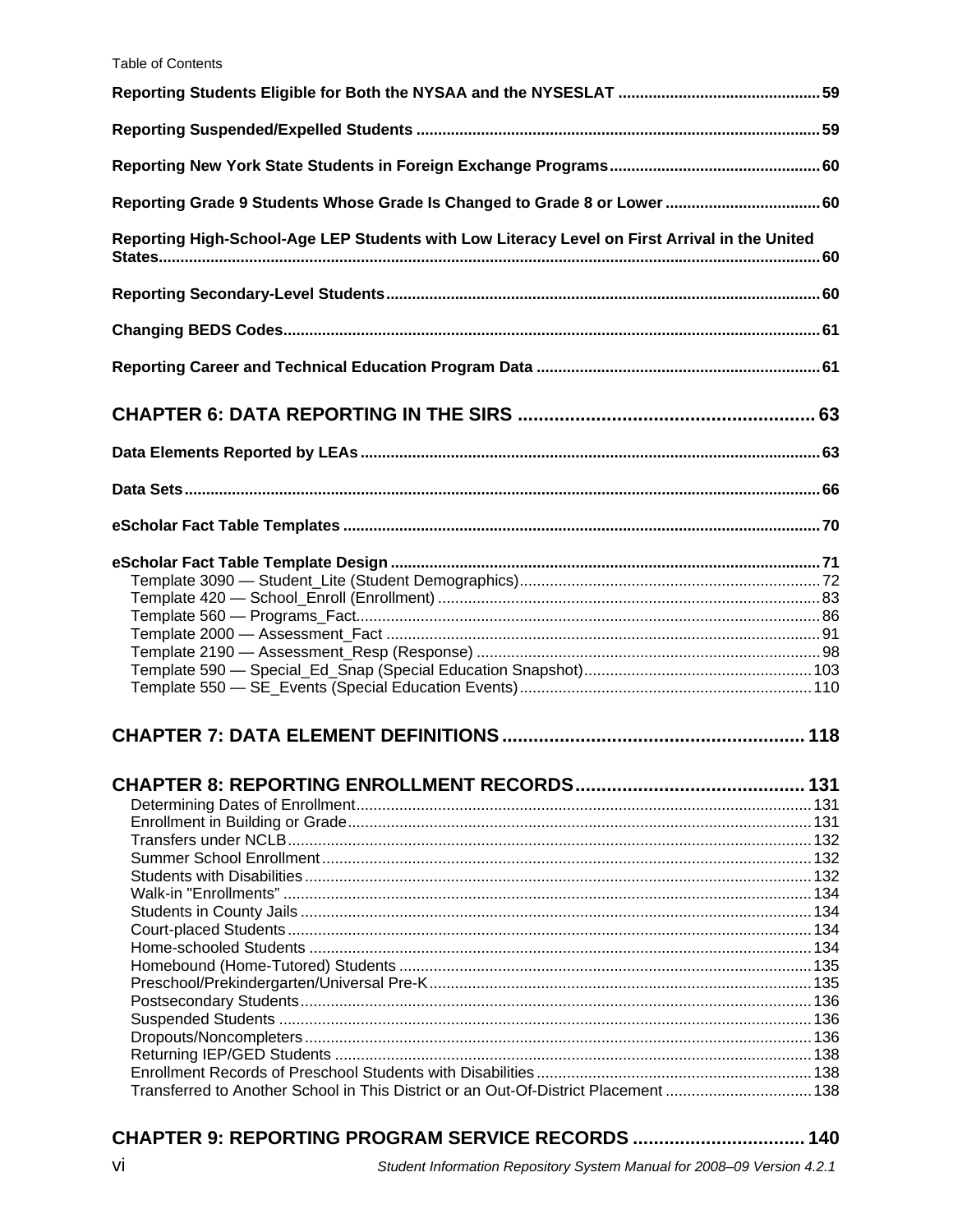| Career and Technical Education Programs (Required, if applicable to the student)  142    |  |
|------------------------------------------------------------------------------------------|--|
|                                                                                          |  |
| CHAPTER 10: REPORTING STUDENTS IN SPECIAL GROUPS 144                                     |  |
|                                                                                          |  |
|                                                                                          |  |
|                                                                                          |  |
|                                                                                          |  |
|                                                                                          |  |
|                                                                                          |  |
|                                                                                          |  |
|                                                                                          |  |
|                                                                                          |  |
|                                                                                          |  |
|                                                                                          |  |
|                                                                                          |  |
|                                                                                          |  |
|                                                                                          |  |
|                                                                                          |  |
|                                                                                          |  |
|                                                                                          |  |
|                                                                                          |  |
| 2008-09 New York State Testing Program (NYSTP) Grades 3-8 English Language Arts and      |  |
|                                                                                          |  |
| 2008-09 New York State Testing Program (NYSTP) Grades 4 and 8 Science and Grades 5 and 8 |  |
|                                                                                          |  |
|                                                                                          |  |
|                                                                                          |  |
|                                                                                          |  |
|                                                                                          |  |
|                                                                                          |  |
|                                                                                          |  |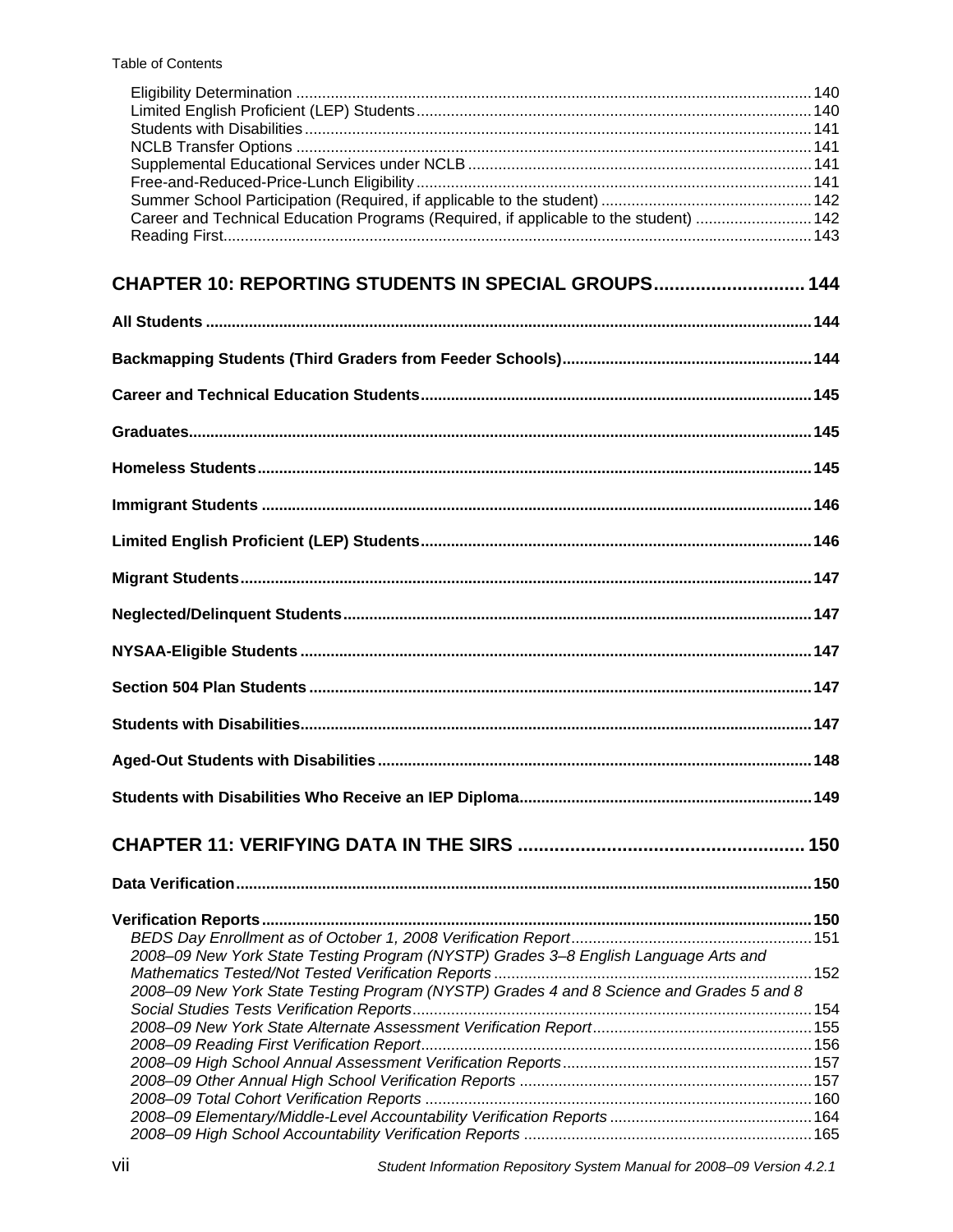| Appendix 14: Preschool Students with Disabilities Primary Service Codes 237                    |
|------------------------------------------------------------------------------------------------|
| Appendix 15: Preschool and School-Age Students with Disabilities Least Restrictive Environment |
| Appendix 16: Event Type Codes for Series of Events in Special Education 242                    |
| Appendix 17: Special Education Event Reason Codes (for SPP Indicators 11 and 12)  243          |
|                                                                                                |
|                                                                                                |
|                                                                                                |
|                                                                                                |
|                                                                                                |
|                                                                                                |
|                                                                                                |
|                                                                                                |
|                                                                                                |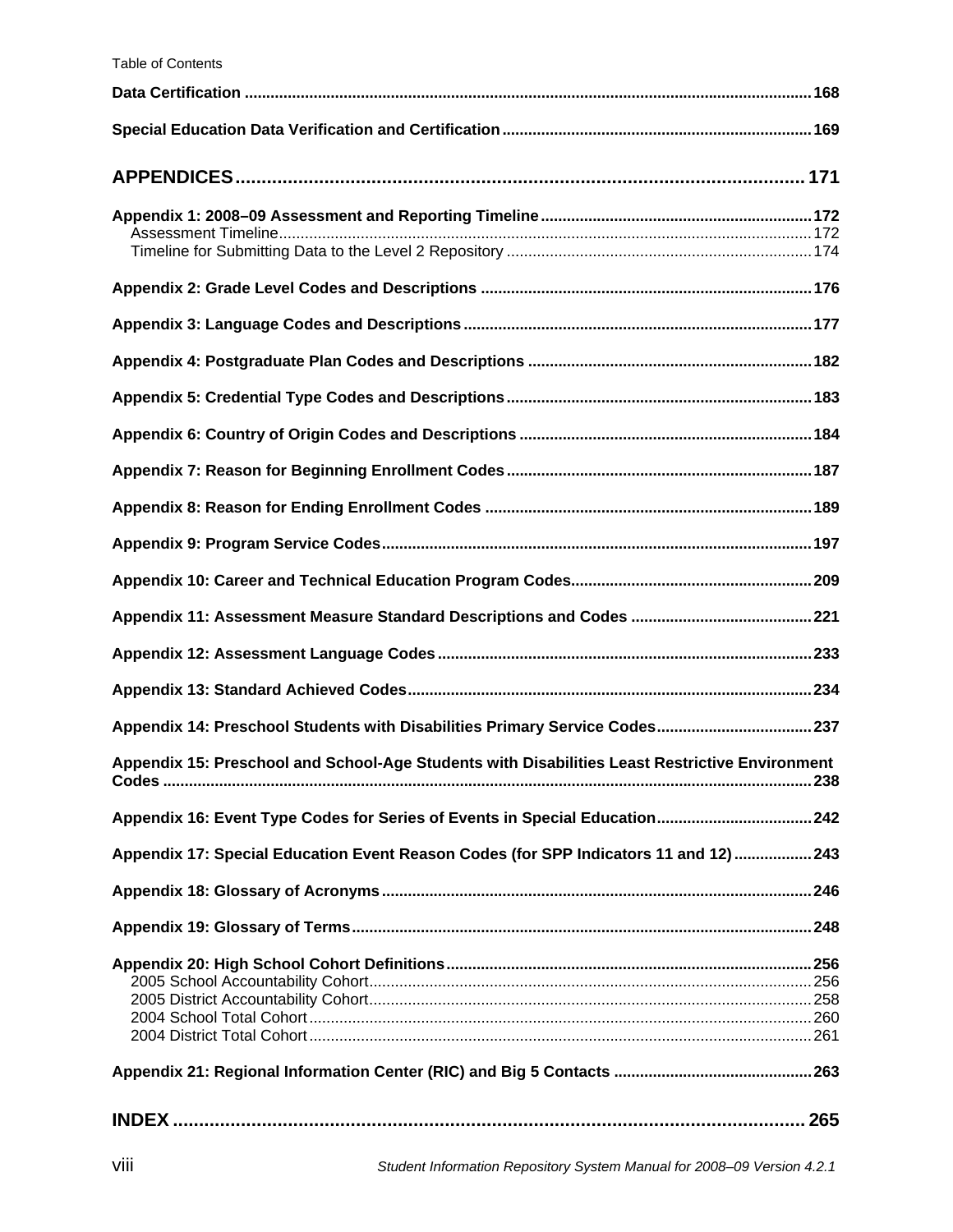## **Introduction**

The *New York State Student Information Repository System (SIRS) Manual* is designed for use by districts, schools, Regional Information Centers (RICs), Big 5 City School District centers, and other individuals interested in understanding how the accountability system used by New York State to fulfill No Child Left Behind (NCLB) requirements works; who is responsible for submitting data to the New York State Education Department (NYSED); and what, when, and how data must be submitted to NYSED. If you have questions or comments about SIRS or the *SIRS Manual*, contact NYSED at StudentData@mail.nysed.gov .

*Audience/Purpose:* Each chapter in this manual is designed for a particular audience, as some chapters focus on policy and reporting responsibilities while others deal with more technical details that might assist programmers in designing data collection and reporting programs. Superintendents, principals, and other school officials might be most interested in chapters 1, 4, 5, 10, and 11, as these include information about how federal and State accountability requirements are implemented in New York State, who is responsible for testing and reporting data on students, which students must be tested and reported, and who is responsible for certifying that reported data are accurate. Chapters 2, 3, 6, 7, 8, 9, 10, and 11 might be of most interest to Local Educational Agency (LEA) staff responsible for the technical side of data reporting, as these chapters provide information on New York State's data collection and reporting system, the data elements that must be reported in the system, the format in which the data elements must be reported, and the process of verifying the data. Regional Information Centers (RICs) and Big 5 City School District coordinators will most likely find all chapters useful, as these individuals are interested in most aspects of policy and data reporting.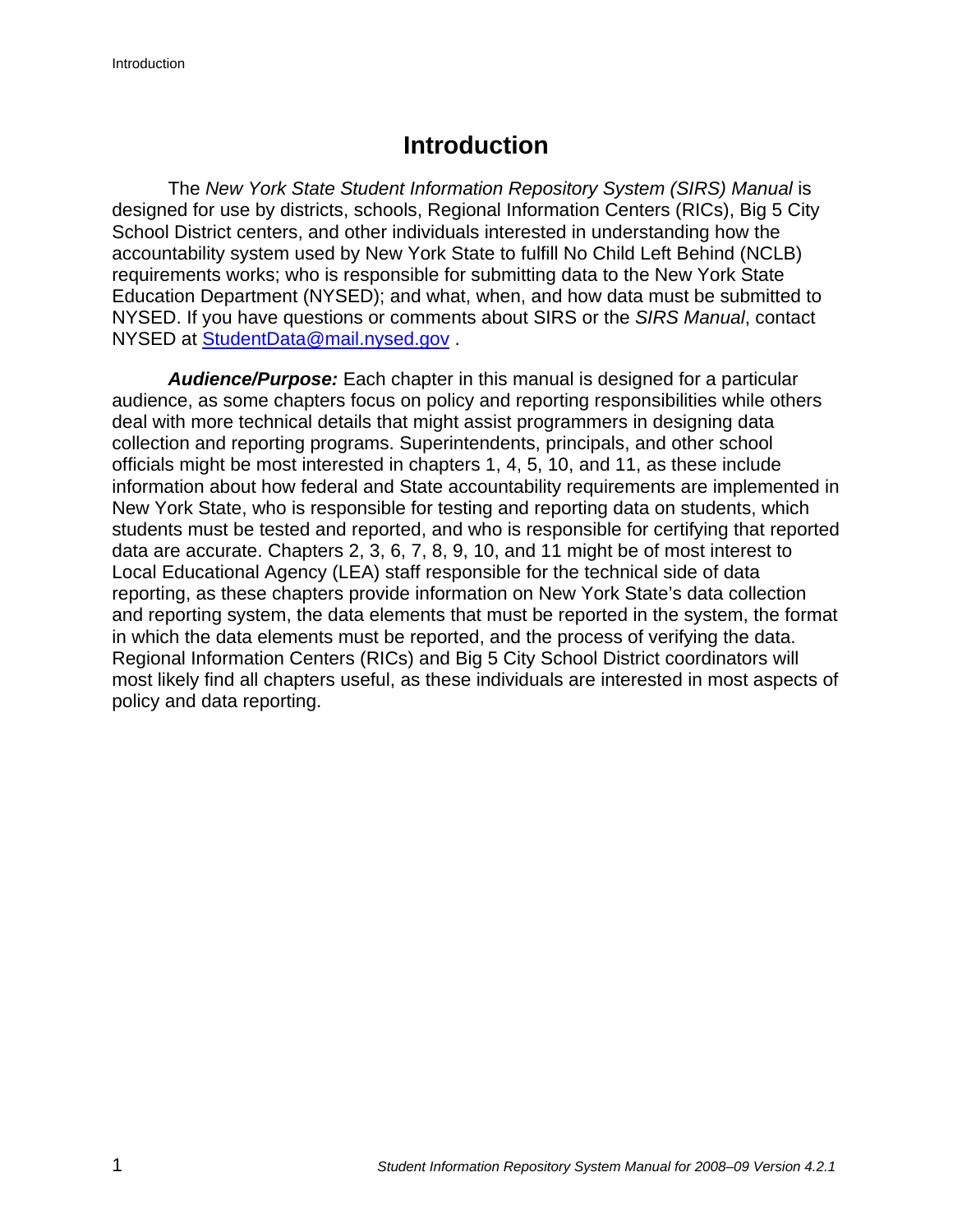Local Educational Agencies with data reporting questions should contact their Regional Information Centers or Big 5 City Coordinators. See Appendix 21.

| Questions about New York State Report Cards     | RPTCARD@mail.nysed.gov     |
|-------------------------------------------------|----------------------------|
| Questions and comments regarding data           | STUDENTDATA@mail.nysed.gov |
| reporting and business rules in the SIRS        |                            |
| Descriptions of difficulties encountered when   | nySTART@mail.nysed.gov     |
| trying to use nySTART, such as problems logging |                            |
| in or the system timing out.                    |                            |

## **New York State Education Department Contacts**

| Information and Reporting Services (IRS)     | <b>Clara Browne</b><br>Ronald Danforth | (518) 474-7965 |
|----------------------------------------------|----------------------------------------|----------------|
| <b>Test Administration</b>                   | <b>Tom Schoeck</b>                     | (518) 474-5099 |
| <b>Students with Disabilities</b>            | Inni Barone                            | (518) 486-4678 |
| <b>NYS Alternate Assessment</b>              | <b>Candy Shyer</b>                     | (518) 474-5900 |
| <b>Bilingual Education</b>                   | Pedro Ruiz                             | (518) 474-8775 |
| System of Accountability for Student Success | Ira Schwartz                           | (718) 722-2796 |
| <b>Local Assistance Plans</b>                | Jean C. Stevens                        | (518) 474-5915 |
| <b>Migrant Education Program</b>             | <b>Ivelisse Rivera</b>                 | (518) 473-0295 |
| <b>Compensatory Education</b>                | <b>Roberto Reyes</b>                   | (518) 473-0295 |
|                                              | Sandra Norfleet                        | (718) 722-2636 |
| <b>Child Nutrition Program</b>               | Fran O'Donnell                         | (518) 473-8781 |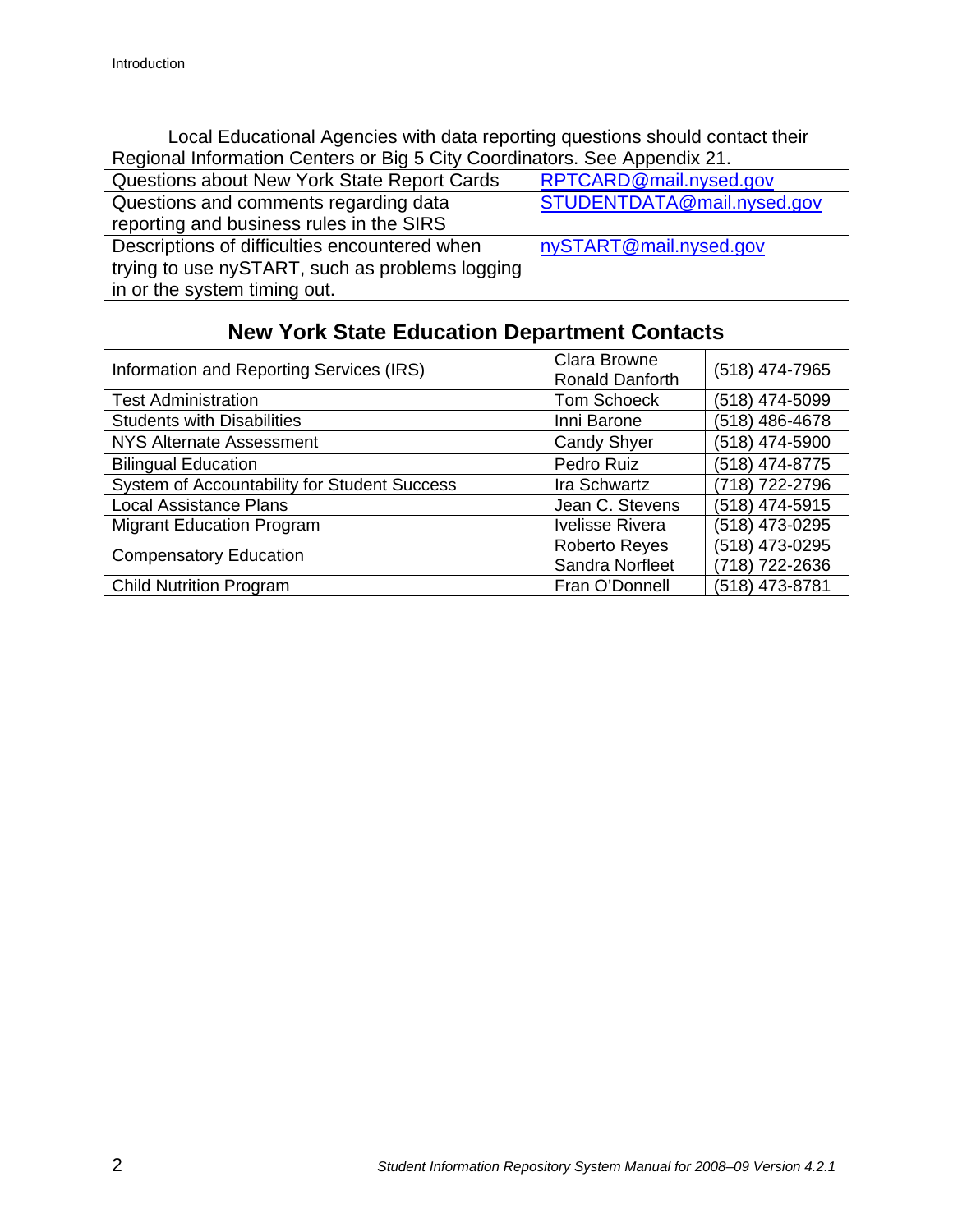## **Useful Web Sites**

| <b>New York State Education</b>       | www.nysed.gov                                        |
|---------------------------------------|------------------------------------------------------|
| Department                            |                                                      |
| Information and Reporting             | www.emsc.nysed.gov/irts                              |
| Services                              |                                                      |
| New York State Testing and            | www.nystart.gov or www.emsc.nysed.gov/irts/nystart   |
| <b>Accountability Reporting Tool</b>  |                                                      |
| (nySTART)                             |                                                      |
| <b>New York State Student</b>         | www.emsc.nysed.gov/irts/SIRS/                        |
| <b>Identification System (NYSSIS)</b> |                                                      |
| Office of State Assessment            | www.emsc.nysed.gov/osa/                              |
| System of Accountability for          | www.emsc.nysed.gov/nyc/accountability.html           |
| <b>Student Success</b>                |                                                      |
| <b>New York State Alternate</b>       | www.vesid.nysed.gov/specialed/alterassessment/home   |
| Assessment                            |                                                      |
| <b>Vocational and Educational</b>     | www.vesid.nysed.gov                                  |
| Services for Individuals with         |                                                      |
| <b>Disabilities</b>                   |                                                      |
| <b>Special Education Data</b>         | www.vesid.nysed.gov/sedcar/                          |
| <b>Collection and Strategic</b>       |                                                      |
| <b>Evaluation Data Collection</b>     |                                                      |
| Analysis and Reporting                |                                                      |
| (SEDCAR)                              |                                                      |
| <b>Academic Intervention Services</b> | www.emsc.nysed.gov/part100/pages/topics.html         |
| NYSED information on education        | www.emsc.nysed.gov/deputy/Documents/alternassess.htm |
| requirements, exams, tests and        |                                                      |
| assessments                           |                                                      |
| <b>Backmapping Schools</b>            | http://www.emsc.nysed.gov/irts/SIRS/home.shtml       |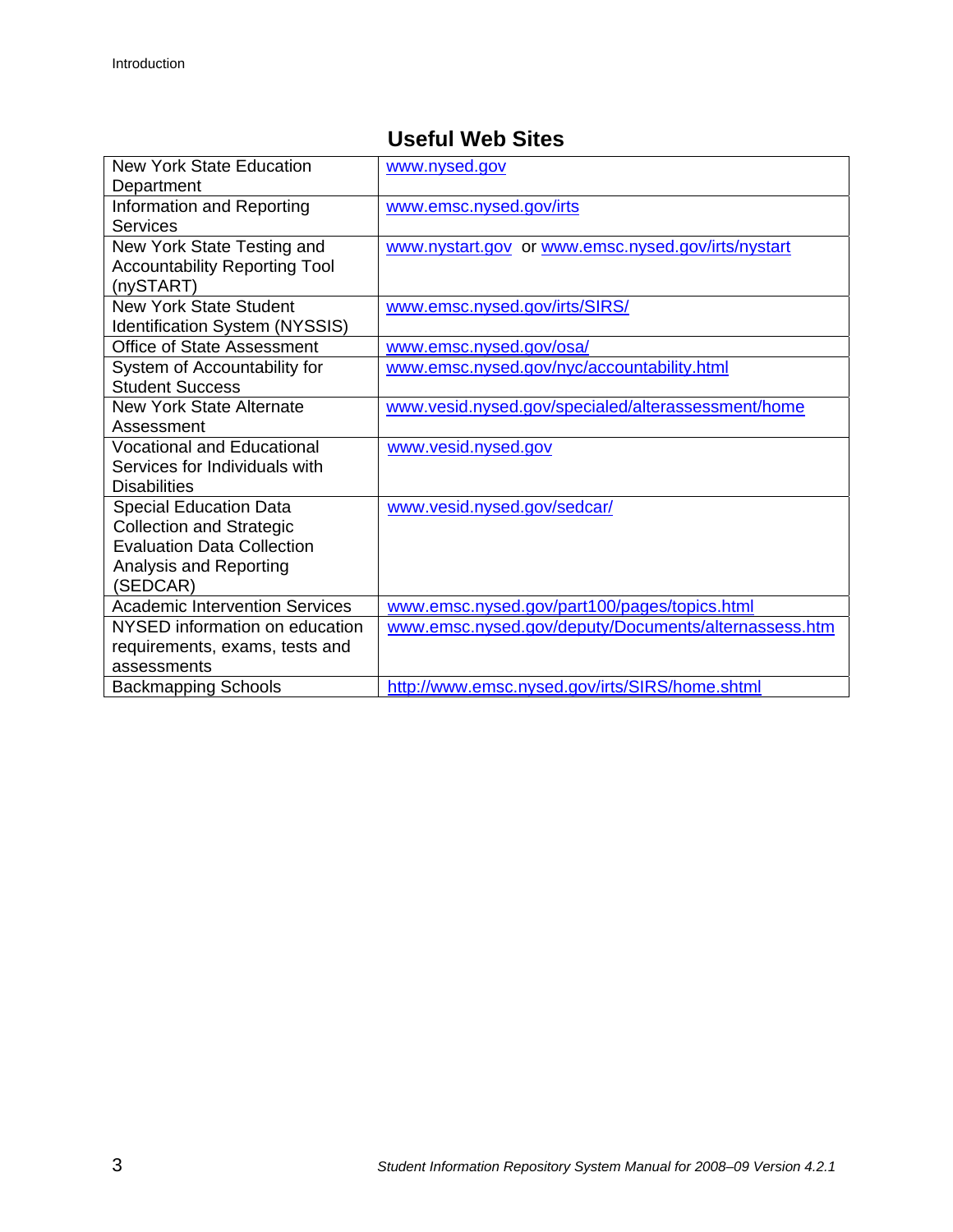## **Select Federal and State Reporting Requirements**

#### **Protecting Privacy in Data Collection and Reporting**

Both federal and New York State laws govern privacy issues regarding student data. Education agencies and institutions that collect and maintain education records are subject to federal privacy laws if they receive funds from the United States Department of Education (USED). If information derives from an education record or is maintained in the record, federal, State, and local privacy rules apply. Individuals who work with education records in agencies or schools are responsible for knowing the privacy regulations that apply to their work.

The Family Educational Rights and Privacy Act of 1974 and the Protection of Pupil Rights Amendment are the two major laws governing the protection of education records and student and family privacy. The other key laws with specific federal regulatory requirements pertaining to schools are the National School Lunch Act and the Individuals with Disabilities Education Act.

In developing procedures and processes for collecting and reporting data, it is necessary to incorporate safeguards to protect the privacy of the individuals to whom the data pertains. Of special concern are data related to an individual student's economic status (the poverty indicator) or eligibility for free- or reduced-price lunch. This information must not be shared in combination with any other information about a student and must be made available only to the person responsible for verifying the accuracy of the data.

The National Center for Education Statistics (NCES) has developed several resources to provide guidance on privacy issues related to the collection and reporting of student data. The following links provide specific information about related topics:

- ¾ Protecting the Privacy of Student Records: Guidelines for Education Agencies http://nces.ed.gov/pubsearch/pubsinfo.asp?pubid=97527 http://nces.ed.gov/pubsearch/pubsinfo.asp?pubid=2004330
- ¾ Safeguarding Your Technology http://nces.ed.gov/pubs98/safetech/ http://nces.ed.gov/pubs98/98297.pdf
- $\triangleright$  Student Data Handbook http://www.nces.ed.gov/pubsearch/pubsinfo.asp?pubid=2000343rev
- $\triangleright$  NCES Web Site http://www.nces.ed.gov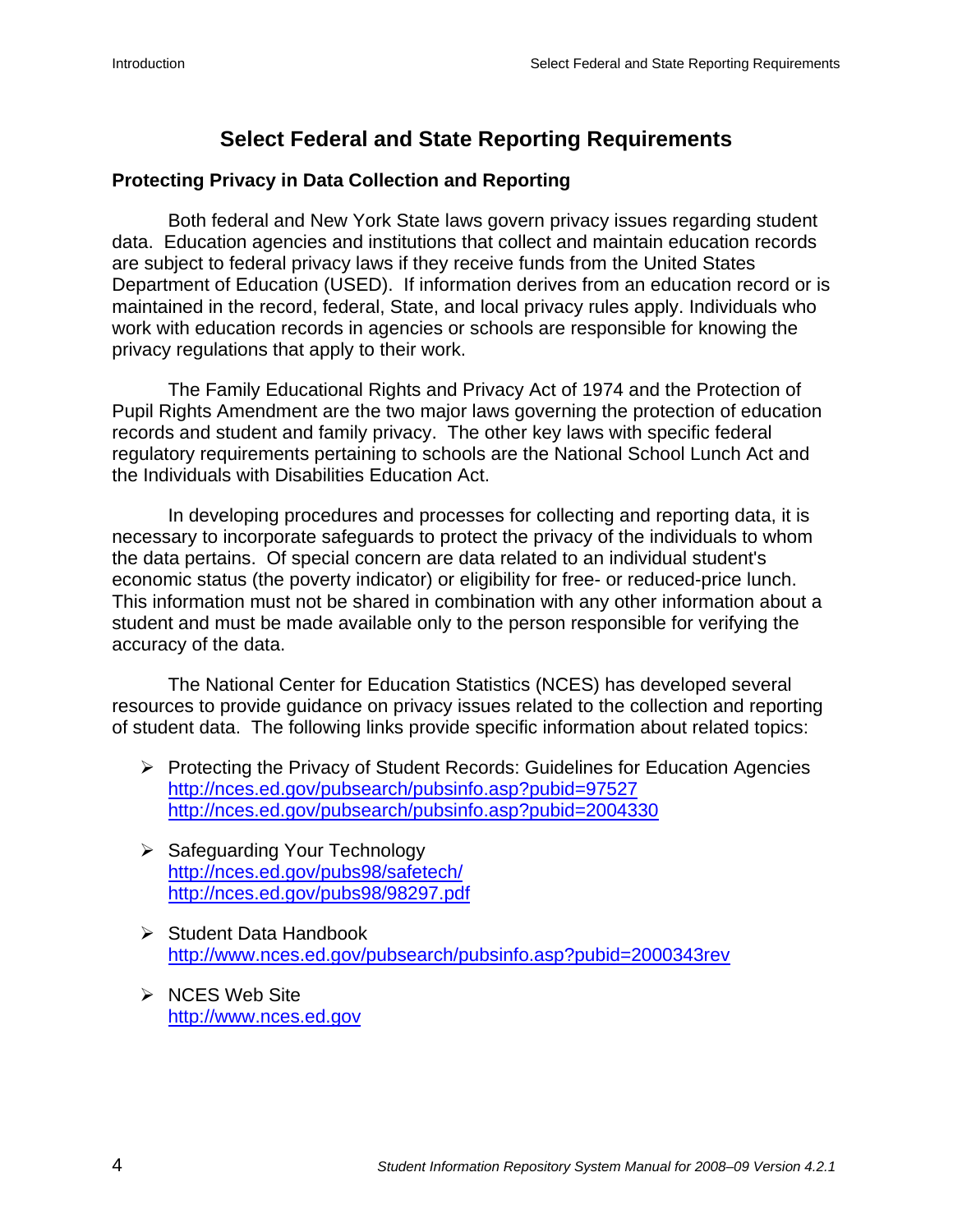#### **Requirements of NCLB Related to Reporting Assessment Results to Parents**

#### **Academic Assessment Requirements**

Sec. 1111(b)(3)(C)(xii) produce individual student interpretive, descriptive, and diagnostic reports, consistent with clause (iii) that allow parents, teachers, and principals to understand and address the specific academic needs of students, and include information regarding achievement on academic assessments aligned with State academic achievement standards, and that are provided to parents, teachers, and principals, as soon as is practicably possible after the assessment is given, in an understandable and uniform format, and to the extent practicable, in a language that parents can understand;

#### **Parents Right-To-Know**

Sec. 1111(h)(6)(B) ADDITIONAL INFORMATION — In addition to the information that parents may request under subparagraph (A), a school that receives funds under this part shall provide to each individual parent —

- (i) information on the level of achievement of the parent's child in each of the State academic assessments as required under this part; and
- (ii) timely notice that the parent's child has been assigned, or has been taught for four or more consecutive weeks by, a teacher who is not highly qualified.

Sec. 1111(h)(6)(C) FORMAT — The notice and information provided to parents under this paragraph shall be in an understandable and uniform format and, to the extent practicable, provided in a language that the parents can understand.

#### **State Public Reporting Requirements**

#### **Commissioners Regulations Section 100.2 (m) — Public reporting requirements.**

(1) The New York State school report card for each public school and school district, except charter schools and the New York City school district, shall consist of the following reports prepared by the Education Department:

- (i) overview of school performance and analysis of student subgroup performance;
- (ii) the comprehensive information report;
- (iii) the school accountability report; and
- (iv) for public school districts, the fiscal supplement.

The chancellor of the New York City School District shall produce a New York City school report card, as approved by the commissioner.

(2) The superintendent of each public school district, except the New York City School District, shall present the New York State school report card to the board of education of such district at a public meeting within 30 calendar days of the commissioner's release of each report. In New York City, the chancellor shall present, in this same time period, the New York City School report card to the New York City Board of Education.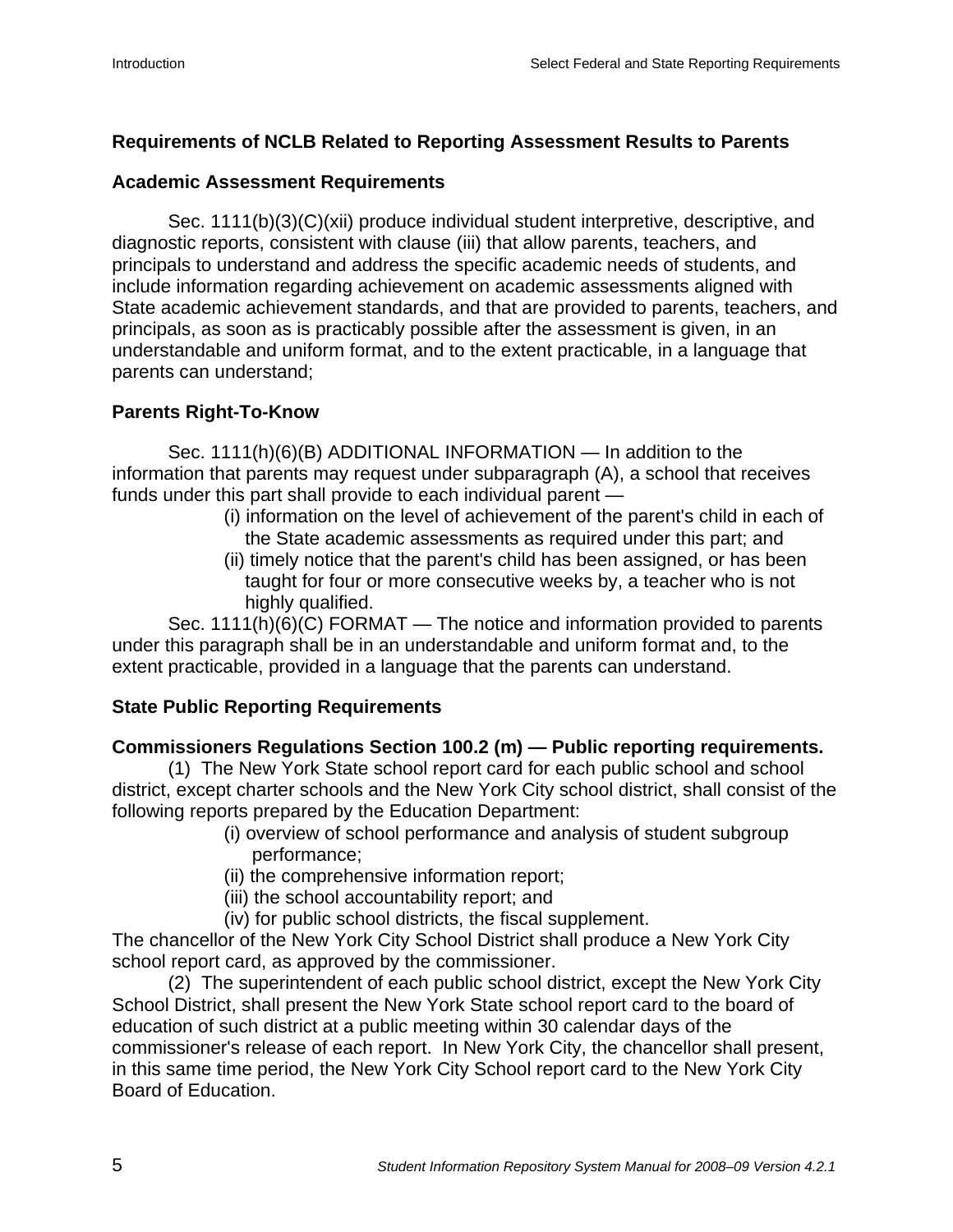(3) Each board of education shall make its report card available by appending it to copies of the proposed budget made publicly available as required by law, making it available for distribution at the annual meeting, transmitting it to local newspapers of general circulation and making it available to parents.

(4) To satisfy the local report card requirements under section 1111(h)(2) of the No Child Left Behind Act, 20 U.S.C. section 6311(h)(2), each public school principal and each principal of a charter school receiving Federal funding under title 1 shall distribute, within 30 calendar days of the commissioner's release of such reports, copies of the overview of school performance and analysis of student subgroup performance and the school accountability report for the school and the district, or, in the New York City School District, the New York City report card to the parent of each student. A district or charter school may add any other appropriate information. Such additional information also must be distributed to the parent of each student and must be made widely available through public means, such as posting on the Internet, distribution through the media, and distribution through public agencies. To the extent practicable, the district or charter school shall provide the reports and additional information in a language that the parents can understand.

(5) The comprehensive assessment report for each nonpublic school will include the following information, for each school building, for the three school years immediately preceding the school year in which the report is issued:

- (i) student test data on the elementary and middle level English language arts and mathematics assessments in the New York State Testing Program, the Regents competency tests, the program evaluation tests, all Regents examinations, the introduction to occupations examinations, and the second language proficiency examinations as defined in this Part;
- (ii) student enrollment by grade;
- (iii) number of students transferred into the alternative high school and high school equivalency preparation programs as set forth in section 100.7 of this Part;
- (iv) data as required by the commissioner, on diplomas and certificates awarded;
- (v) any additional information prescribed by the commissioner on educational equity and other issues; and
- (vi) any additional information which the chief administrative officer of the nonpublic school believes will reflect the relative assessment of a school building or district.

The chief administrative officer of each nonpublic school shall initiate measures designed to improve student results wherever it is warranted. The chief administrative officer of each nonpublic school shall be responsible for making the comprehensive assessment report accessible to parents.

(6) In accordance with the district's plan for school-based management and shared decisionmaking developed pursuant to section 100.11 of this Part, each board of education through the superintendent shall initiate measures designed to improve student achievement on the State learning standards. In any district in which a school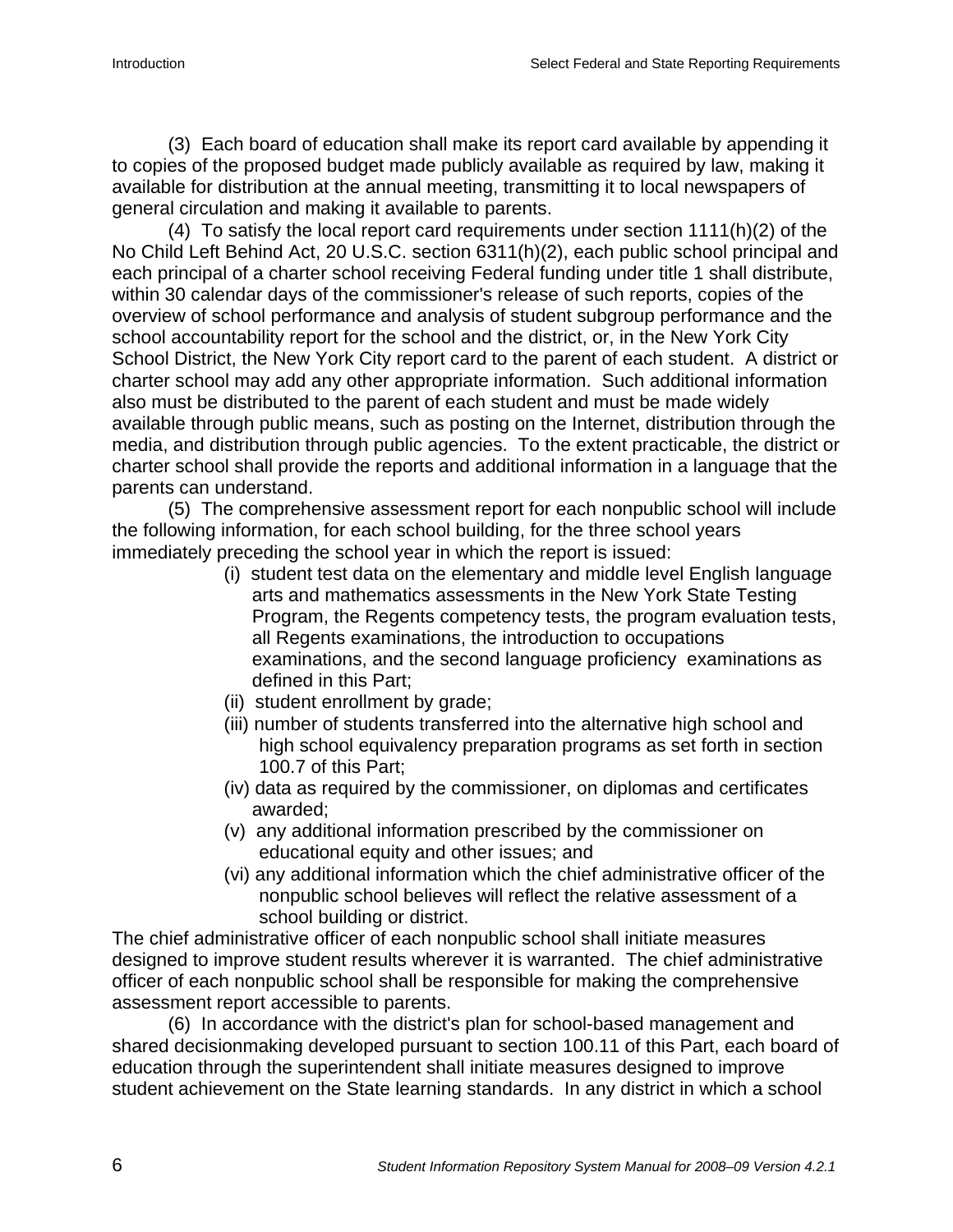performs below the benchmark established by the commissioner pursuant to subparagraph (p)(14)(vii) of this section, a local assistance plan shall be developed by the superintendent of the district (in New York City, the community school district superintendent in the case of any school under the jurisdiction of a community school board) that shall specify the actions that will be taken to raise student results above such benchmark. The local assistance plan shall identify:

- (i) the process by which the local assistance plan was developed pursuant to section 100.11 of this Part;
- (ii) the resources that will be provided to each school to implement the plan;
- (iii) the professional development activities that will be taken to support implementation of the plan;
- (iv) the timeline for implementation of the plan; and
- (v) such local assistance plan shall be formally approved by the Board of Education (or in New York City both the New York City Board of Education and the community school board for schools under the jurisdiction of a community school board) no later than October 15th of the school year in which such plan is required; and
- (vi) in lieu of a separate local assistance plan, a district may incorporate the elements of such plan into a comprehensive district education plan. A school improvement plan, corrective action plan or restructuring plan developed for a school pursuant to subdivision (p) of this section shall serve in lieu of a local assistance plan for such school.

(7) The local assistance plan shall annually be made widely available through public means, such as posting on the Internet, distribution through the media, and distribution through public agencies, according to such timeline as may be established by the commissioner.

#### **Special Education Requirements for Public Reporting in the Individuals with Disabilities Education Act.**

Section 616 (b)(2)(C)(ii)(I) PUBLIC REPORT. — The State shall report annually to the public on the performance of each local educational agency located in the State on the targets in the State's performance plan. The State shall make the State's performance plan available through public means, including by posting on the website of the State educational agency, distribution to the media, and distribution through public agencies.

#### **More Information on State and Federal Regulations**

Part 100 of New York State Commissioner's Regulations can be found at: http://www.emsc.nysed.gov/part100/pages/pt100index.html

More information about federal regulations can be found at: www.ed.gov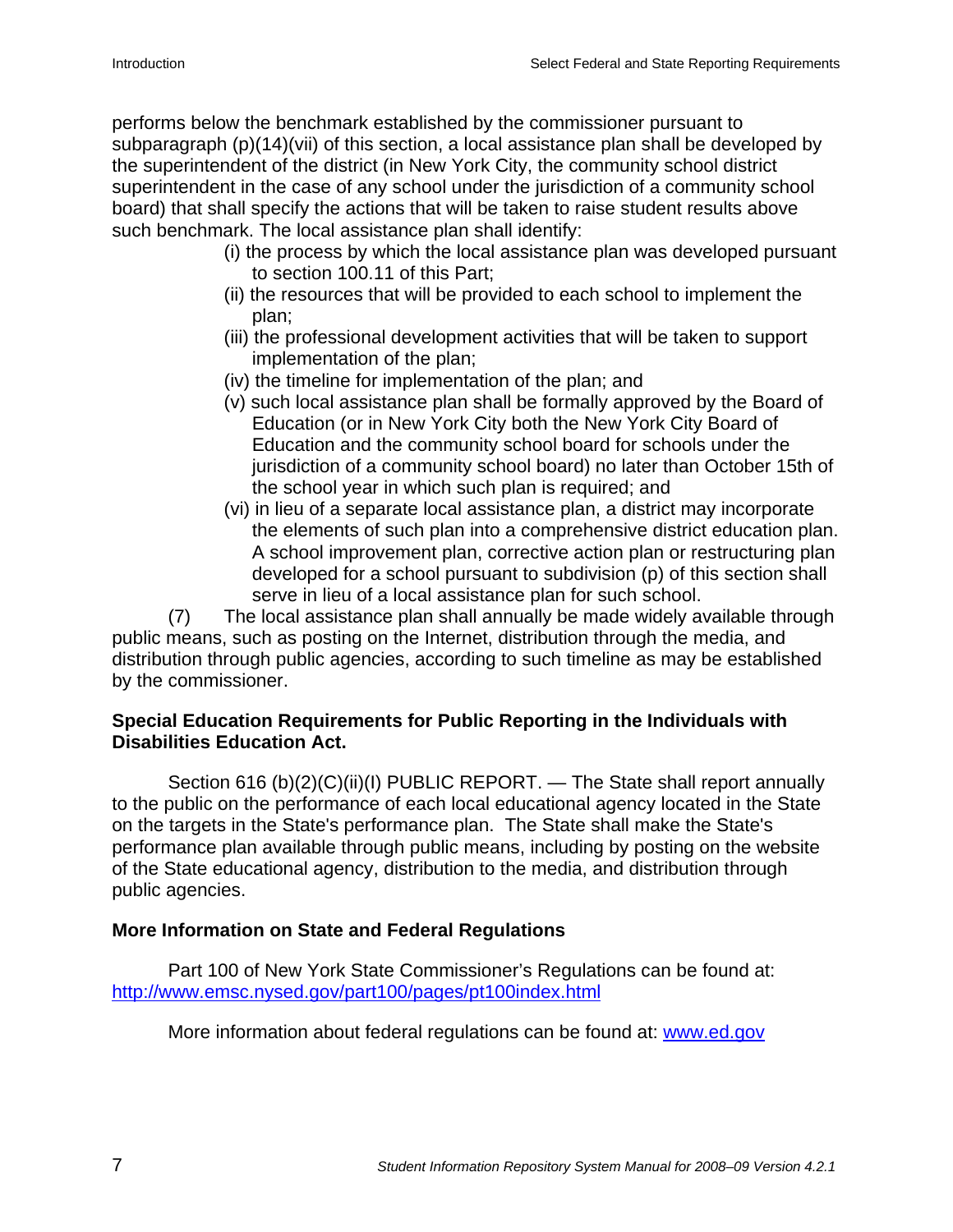## **Chapter 1: Accountability in New York State**

To enable New York State to fulfill federal and State accountability requirements, schools and districts must report certain data to the New York State Education Department. All school administrators must understand the requirements of New York State's accountability system so that they can use these reported data to improve student achievement continually and to meet the accountability standards.

This chapter explains how accountability currently works. However, the New York State Education Department is coordinating with the United States Department of Education to revise the accountability process to include a "Growth Model." This model will allow some schools/districts to prove proficiency through improvement in individual student performance. If this model is approved for 2008–09, further details and modifications of the accountability process will be added to a revised version of the *SIRS Manual.*

## **Adequate Yearly Progress (AYP)**

Districts and schools are held accountable for their students through a process of evaluating participation and performance of certain groups of students in specified measures and determining if Adequate Yearly Progress (AYP) is made in those measures. AYP indicates satisfactory progress by a district or school toward the goal of proficiency for all students. Districts and schools that meet predefined participation and performance criteria on New York State's accountability measures are considered to be making AYP.

## **Accountability Measures**

NCLB requires that states develop and report on measures of student proficiency in 1) English language arts (ELA), in 2) mathematics, and on 3) a third indicator. Currently in New York State, the third indicator is science at the elementary/middle level and graduation rate at the secondary level.

## **Accountability Groups**

For each accountability measure, New York State must report data on the following accountability groups:

- All Students
- American Indian or Alaska Native Students
- Black or African American Students
- Hispanic or Latino Students
- Asian or Native Hawaiian/Other Pacific Islander Students
- White Students
- Multiracial Students
- Students with Disabilities
- Limited English Proficient (LEP) Students
- Economically Disadvantaged Students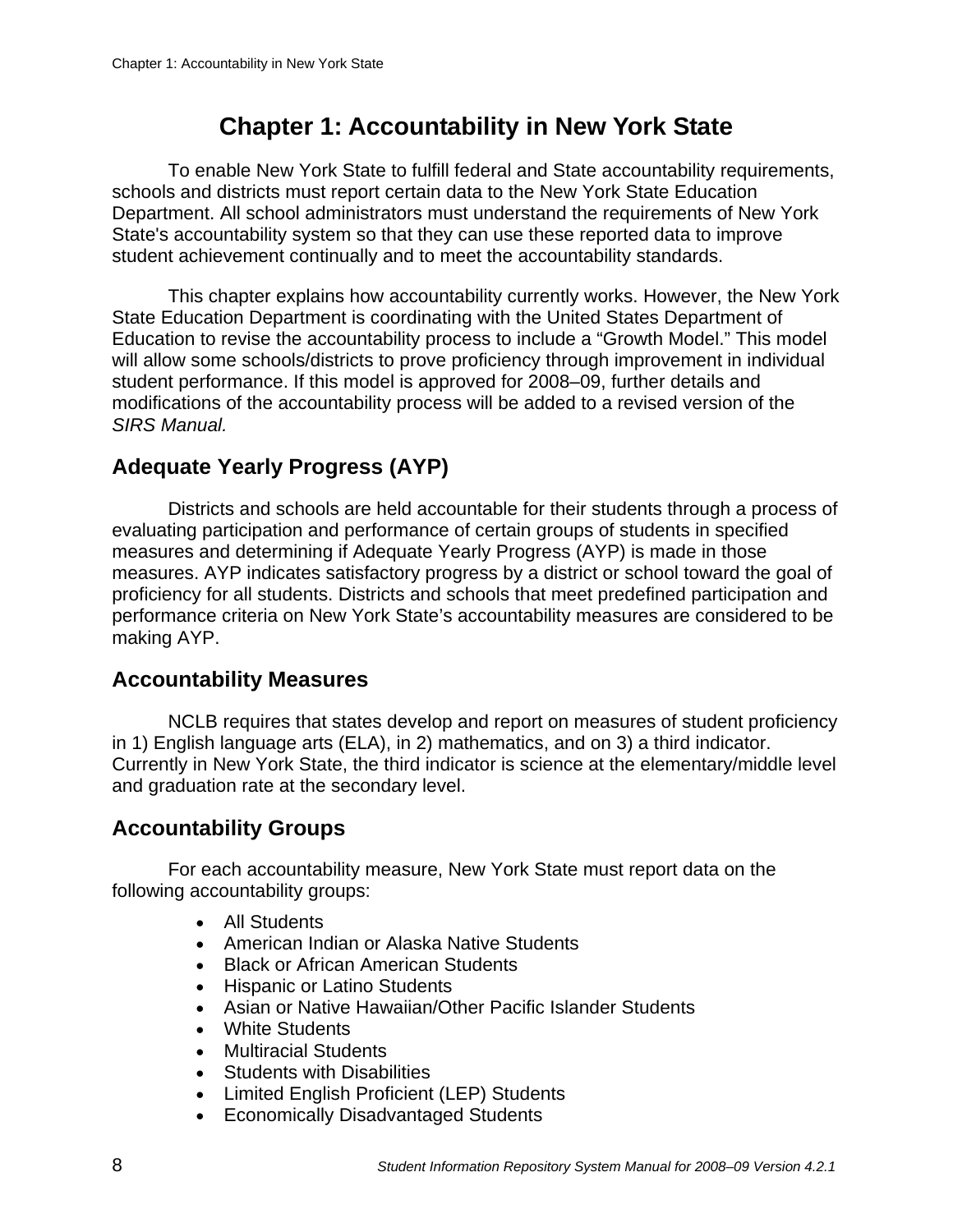Students are included in the Students with Disabilities, LEP Students, or Economically Disadvantaged Students group if their Student Information Repository System (SIRS) records show them to be members of the group at any time during the reporting year. Former LEP students who reached proficiency in English on the New York State English as a Second Language Achievement Test (NYSESLAT) in one of the previous two school years are included in the current year's LEP group for performance calculations if the LEP group includes 30 or more current LEP students. Economically disadvantaged students are those reported with a Program Service Code that indicates that they are "Poverty-from low-income family."

## **Participation Criterion**

**Participation Criterion for ELA and Mathematics:** In English language arts (ELA) and mathematics, schools and districts must have valid scores for at least 95 percent of students in *all* accountability groups with 40 or more students enrolled during the test administration period (elementary/middle level) or 40 or more  $12<sup>th</sup>$  graders (secondary level) to fulfill the participation criterion. Participation rates at the elementary/middle level are calculated for students in grades 3 through 8 combined per the school's/district's configuration. (For instance, a middle school that has only grades 6 through 8 will have the participation rate calculated for their grades 6 through 8 combined.)

**Participation Criterion for Science:** For schools/districts to meet the participation criterion for making AYP in science, they must have valid scores for at least 80 percent of students in the All Students group, as long as it has 40 or more students enrolled during the test administration period. For each accountability group to meet the participation criterion for making AYP in the group, schools and districts must have valid scores for at least 80 percent of students in the group, as long as it has 40 or more students enrolled during the test administration period. Participation rates are calculated for students in grades 4 and 8 combined.

#### *Participation Rate Calculations:*

Participation rates at the elementary/middle level are determined using the following equation:

Participation Rate =  $100 \times$  (Count of Participation-Rate Students with Valid Test Scores ÷ Count of Participation-Rate Students)

At the elementary/middle level, participation-rate students are those who were enrolled for the entire test administration period, even if they were not continuously enrolled in the school/district from BEDS day until the test administration period. Students who enter or leave a school/district during the test administration period are not considered as participation-rate students unless the school/district provides valid scores for the students. At the secondary level, participation-rate students are  $12<sup>th</sup>$ graders. Twelfth graders are students reported in the SIRS as enrolled in grade 12 between July 1 and June 30 of the academic reporting year (e.g., between July 1, 2008 and June 30, 2009 for the 2008–09 academic reporting year), or as graduated with a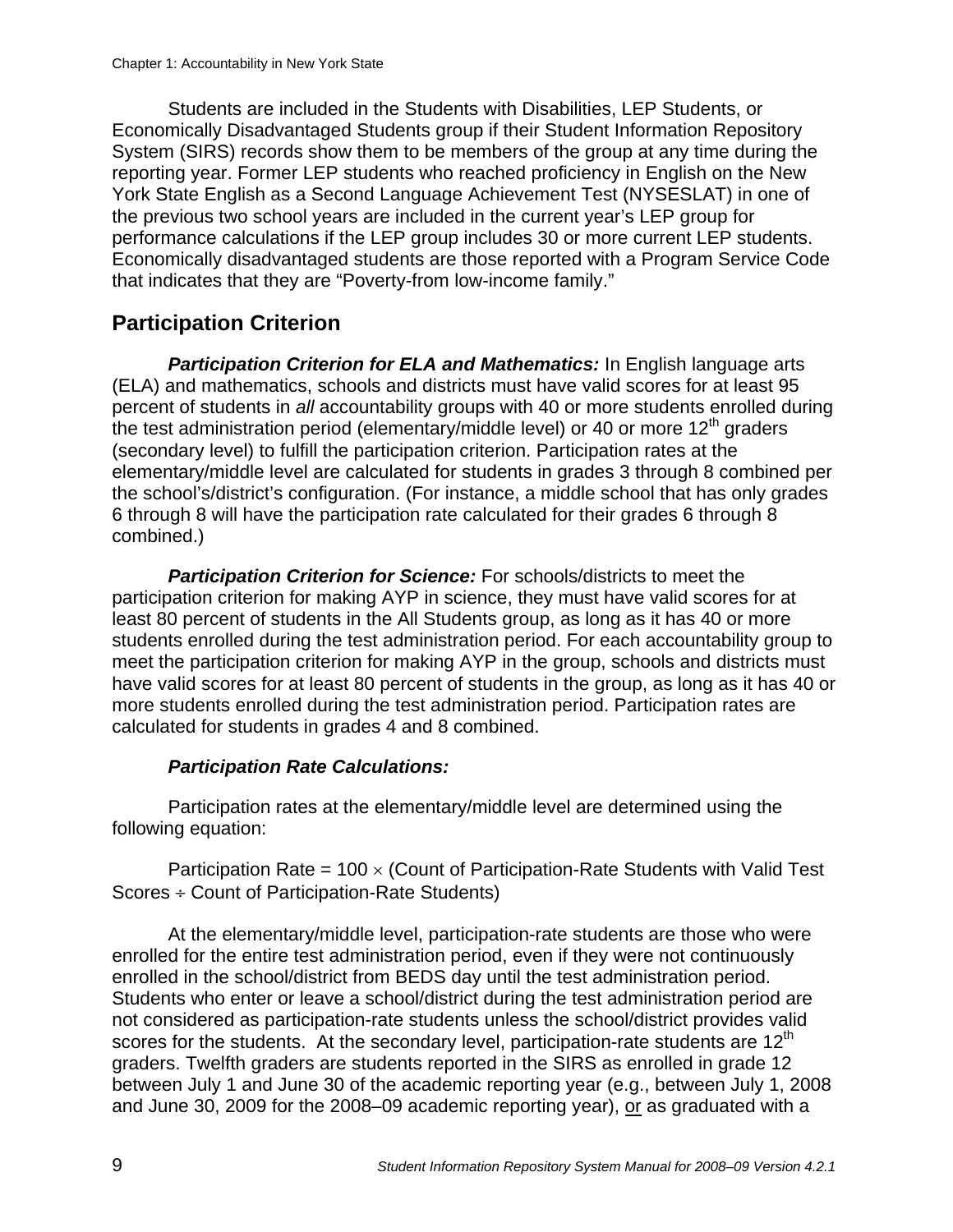high school diploma between July 1 and June 30 of the academic reporting year and with a last recorded grade of grade 12.

| <u>uan bu uuu tu tamm alu taraupaaul uhanun u</u>     |                                      |  |
|-------------------------------------------------------|--------------------------------------|--|
| <b>Assessments</b>                                    | <b>Eligible Students</b>             |  |
| Grades 3–8 New York State Testing Program (NYSTP)     | All students                         |  |
| Assessments in ELA and Mathematics                    |                                      |  |
| New York State Grade 4 Elementary-Level Science and   | All students                         |  |
| Grade 8 Middle-Level Science Tests                    |                                      |  |
| Regents Living Environment, Physical Setting/Earth    |                                      |  |
| Science, Physical Setting/Chemistry, and Physical     | All students                         |  |
| Setting/Physics Tests in Lieu of Grade 8 Middle-Level |                                      |  |
| <b>Science Test</b>                                   |                                      |  |
| New York State Alternate Assessments in ELA (Grades   | Students with severe cognitive       |  |
| 3-8 Equivalent), Mathematics (Grades 3-8 Equivalent), | disabilities                         |  |
| and Science (Grades 4 and 8 Equivalent)               |                                      |  |
| New York State English as a Second Language           | Students whose first language is NOT |  |
| Achievement Tests in Lieu of NYSTP in ELA (Grades     | English and who have been in the     |  |
| $3 - 8$                                               | United States (not including Puerto  |  |
|                                                       | Rico) for less than one year         |  |

#### **Elementary/Middle-Level Assessments That Can Be Used To Fulfill the Participation Criterion**

#### **Secondary-Level Assessments That Can Be Used To Fulfill the Participation Criterion\***

| <b>Assessments</b>                                | <b>Eligible Students</b>       |  |
|---------------------------------------------------|--------------------------------|--|
| Regents Examinations in Comprehensive English and | All students                   |  |
| Mathematics, and Approved Alternatives            |                                |  |
| Regents Competency Tests in Reading, Writing, and | Students with disabilities     |  |
| Mathematics, and Approved Alternatives            |                                |  |
| New York State Alternate Assessments in ELA and   | Students with severe cognitive |  |
| Mathematics (Secondary Level)                     | disabilities                   |  |

*\** In some circumstances, the Commissioner of Education permits selected students to use local course grades to meet graduation-testing requirements in place of an approved assessment. While the course grade will satisfy the graduation requirement, it will NOT satisfy the accountability testing requirement. These students must have an assessment score on an approved examination to be counted as participating in testing for that subject.

*NYSESLAT:* At the elementary/middle level, if a district chooses to give the NYSTP ELA assessment to a LEP student who is eligible to take the NYSESLAT in lieu of the NYSTP (see rules in Chapter 4: Testing Rules), NYSED will count the student's NYSTP ELA as the accountability assessment when participation rates are calculated.

*Medically Excused:* At the elementary/middle-level, students who are incapacitated by illness or injury during the entire test administration and make-up periods and have on file documentation from a medical practitioner that they were too incapacitated to be tested at the school, at home, or in a medical setting are considered medically excused from testing and are not included in the participation rate calculation. Students taking the New York State Alternate Assessment (NYSAA) for students with disabilities are not considered medically excused from testing because of their disability. Under normal circumstances, these students must take the NYSAA. However, they are eligible to be medically excused from testing on the NYSAA if they fit the definition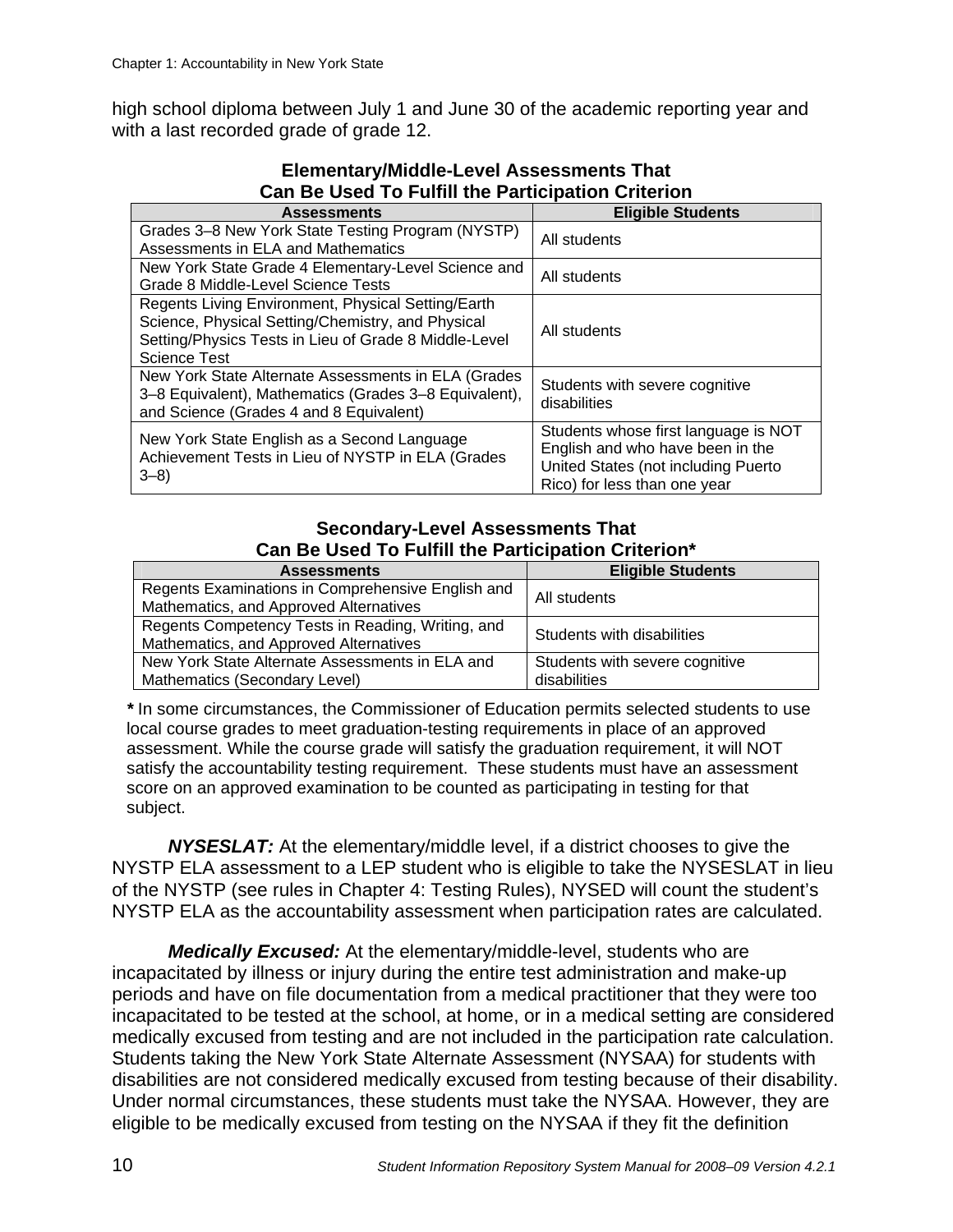above. Secondary-level students may not be medically excused from the participation calculation, as they have multiple opportunities throughout their high school career to take and retake assessments used for accountability.

*Foreign Exchange Students:* Foreign exchange students are not included in the participation-rate calculations or graduation-rate calculations. These students must be correctly coded as foreign exchange students to be excluded from these calculations.

*Home-Schooled Students:* Home-schooled students are not included in the participation-rate calculations or graduation-rate calculations. These students must be correctly coded as home schooled to be excluded from these calculations.

*Small Accountability Groups:* Small accountability groups, that is, groups with fewer than 40 students enrolled during the test administration period (elementary/middle level) or fewer than 40  $12<sup>th</sup>$  graders (secondary level) are not subject to the participation criterion.

*Weighted Average for Groups That Fail Participation Criterion:* If the participation rate of an accountability group falls below the required percentage, a "weighted average" of the group's participation rates over the current and the previous year is calculated. If the result meets the participation criterion for the measure, the group is considered to have met the participation criterion.

| <u>oanipio morghtoa Ameriago Odiodiationi</u> |                   |               |      |  |  |  |
|-----------------------------------------------|-------------------|---------------|------|--|--|--|
| Year                                          | <b>Enrollment</b> | <b>Tested</b> | Rate |  |  |  |
| Current                                       | 60                | 56            | 93%  |  |  |  |
| Previous                                      | 75                | 73            | 97%  |  |  |  |
| Calculation of Weighted Average               | 135               | 129           | 96%  |  |  |  |

**Sample Weighted Average Calculation** 

## **Performance Criterion**

To meet the performance criterion, accountability groups must show evidence of acceptable performance on standardized assessments in the current school year or evidence of improvement in performance from the previous school year.

*ELA and Mathematics:* In ELA and mathematics, the Performance Index (PI) of every accountability group with 30 or more students (continuously enrolled tested students at the elementary/middle level; students in the accountability cohort at the secondary level) must be equal to or greater than the group's Effective Annual Measurable Objective (EAMO) or the group must make Safe Harbor.

**Science:** In elementary/middle-level science, the PI of the All Students group, as long as it has 30 or more continuously enrolled tested students, must equal the State Standard or the group's Progress Target for the school/district to meet the performance criterion for making AYP in science. To meet the performance criterion for making AYP for an accountability group, the PI of the group, as long as it has 30 or more continuously enrolled tested students, must equal the State Standard or the group's Progress Target.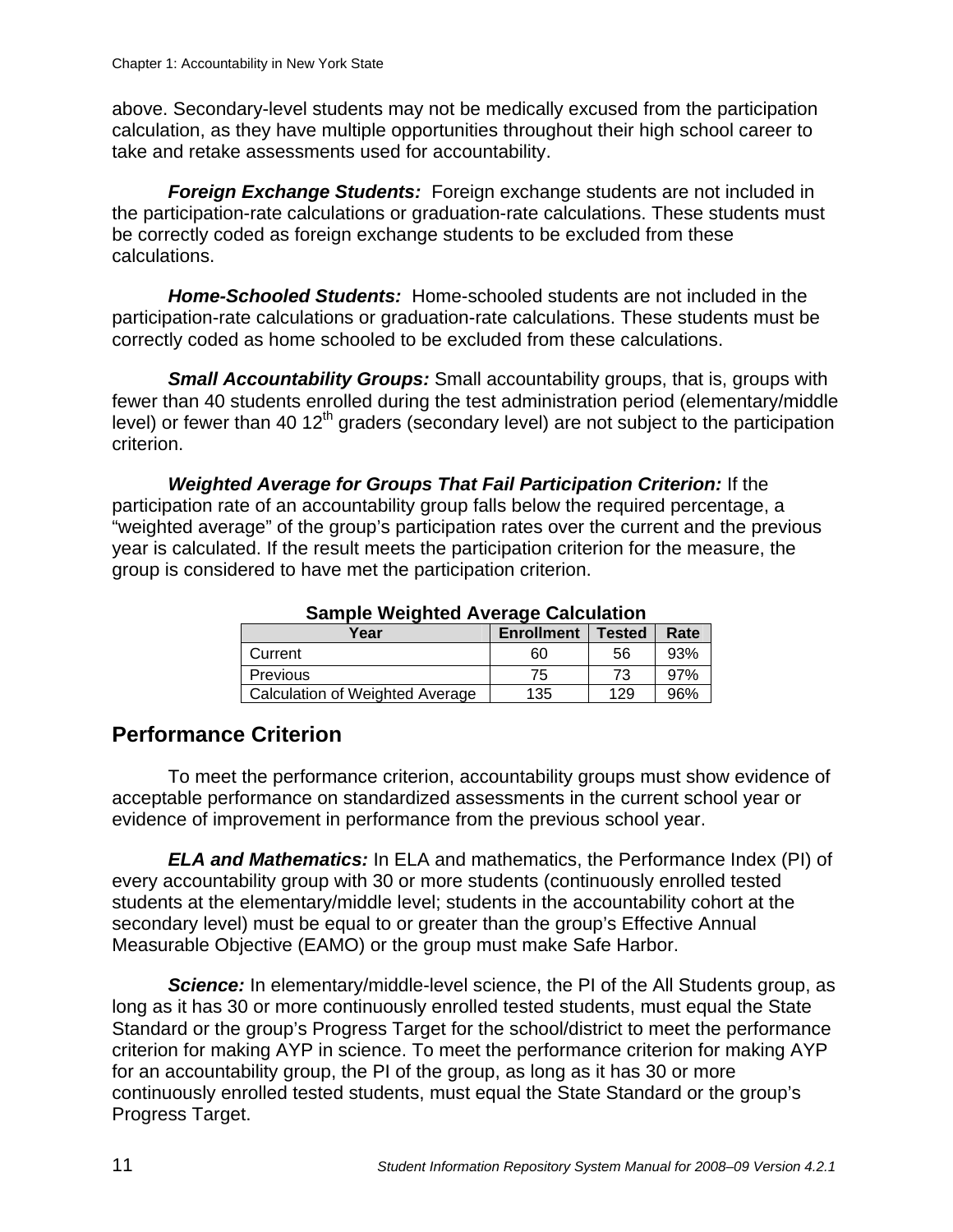*Graduation Rate:* For a school/district to make AYP in graduation rate, the graduation rate of the All Students group (all students in the graduation-rate cohort), as long as it has 30 or more students in the group, must equal the State Standard or the group's Progress Target. For an individual accountability group to make AYP, the graduation rate of the group, as long as it has 30 or more students, must equal the State Standard or the group's Progress Target.

**Continuously Enrolled:** A continuously enrolled student is one who is enrolled in the school or district on BEDS day (usually the first Wednesday in October) of the school year until the last day of the test administration make-up period.

*Accountability Cohort:* At the secondary level, the cohort used to determine if a school or district met its performance criterion in ELA and mathematics is referred to as an accountability cohort. The 2005 school accountability cohort consists of all students who first entered Grade 9 anywhere in the 2005–06 school year, and all ungraded students with disabilities who reached their seventeenth birthday in the 2005–06 school year, who were enrolled on October 1, 2008 (BEDS day) and did not transfer to a diploma granting program. Students who earned a high school equivalency diploma from or were enrolled in an approved high school equivalency preparation program on June 30, 2009, are not included in the 2005 school accountability cohort. (See http://www.emsc.nysed.gov/sss/AltEd/home.html for a list of approved high school equivalency preparation programs.) The 2005 district accountability cohort consists of all students in each school accountability cohort plus students who transferred within the district after BEDS day plus students who were placed outside the district by the Committee on Special Education (CSE) or district administrators and who met the other requirements for cohort membership. Cohort is defined in Section 100.2 (p) (16) of the Commissioner's Regulations at http://www.emsc.nysed.gov/part100/opener.html . See Appendix 20 for more detailed definitions of the accountability cohorts.

*Graduation-Rate Cohort:* At the secondary level, the cohort used to determine if a school or district met the criterion in graduation rate is referred to as a graduate-rate or "total" cohort. The 2004 total cohort consists of all students who first entered Grade 9 anywhere in the 2004–05 school year, and all ungraded students with disabilities who reached their seventeenth birthday in the 2004–05 school year, and who were enrolled in the school/district for 5 months or longer or who were enrolled in the school/district for less than 5 months but were previously enrolled in the same school/district for 5 months or longer between the date they first entered Grade 9 and the date they last ended enrollment. A more detailed definition of graduation-rate cohort can be found in Appendix 20.

**Performance Index:** A Performance Index (PI) is a value from 0 to 200 that is assigned to an accountability group, indicating how that group performed on a required State test (or approved alternative) in English language arts, mathematics, or science. Student scores on the tests are converted to four performance levels, from Level 1 to Level 4. At the elementary/middle level, the PI is calculated using the following equation: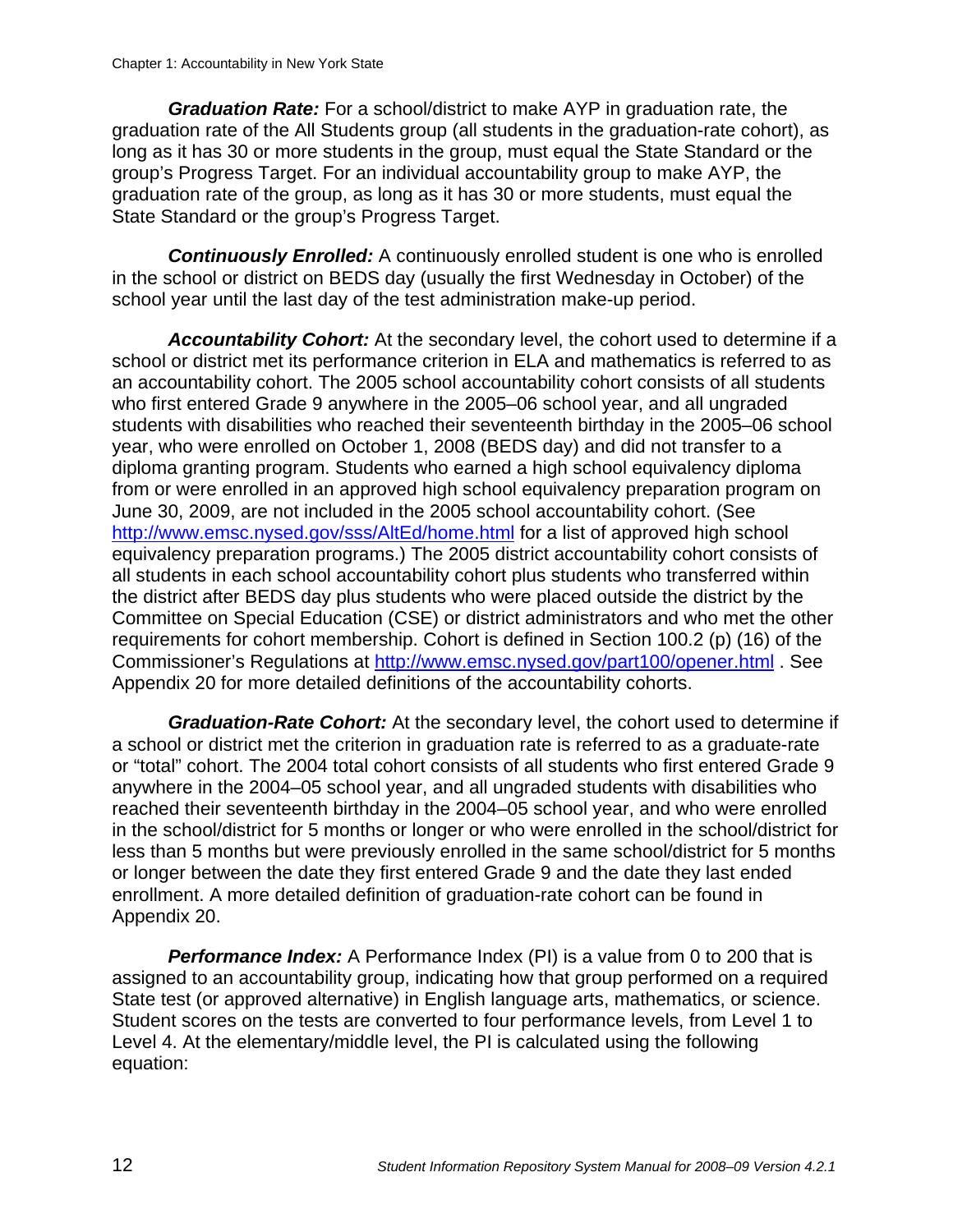Performance Index =  $100 \times$  [(Count of Continuously Enrolled Tested Students Performing at Levels 2, 3, and  $4 +$  the Count at Levels 3 and  $4) \div$  Count of All Continuously Enrolled Tested Students]

At the secondary level, the PI is calculated using the following equation:

Performance Index =  $100 \times$  [(Count of Accountability Cohort Members Performing at Levels 2, 3, and  $4 +$  the Count at Levels 3 and  $4) \div$  Count of All Accountability Cohort Members]

*Effective Annual Measurable Objective (EAMO) for ELA and Math*: An Annual Measurable Objective (AMO) is the PI value that signifies that an accountability group is making satisfactory progress toward the goal that 100 percent of students will be proficient in the State's learning standards for ELA and mathematics by 2013–14. An Effective Annual Measurable Objective (EAMO) is the lowest PI that an accountability group of a given size can achieve on a measure for the group's PI not to be considered significantly different from the AMO for that measure. EAMOs are determined using confidence intervals. A confidence interval is a range of points around an AMO for an accountability group of a given size that is considered to be not significantly different than the AMO. The more students tested, the smaller the confidence interval.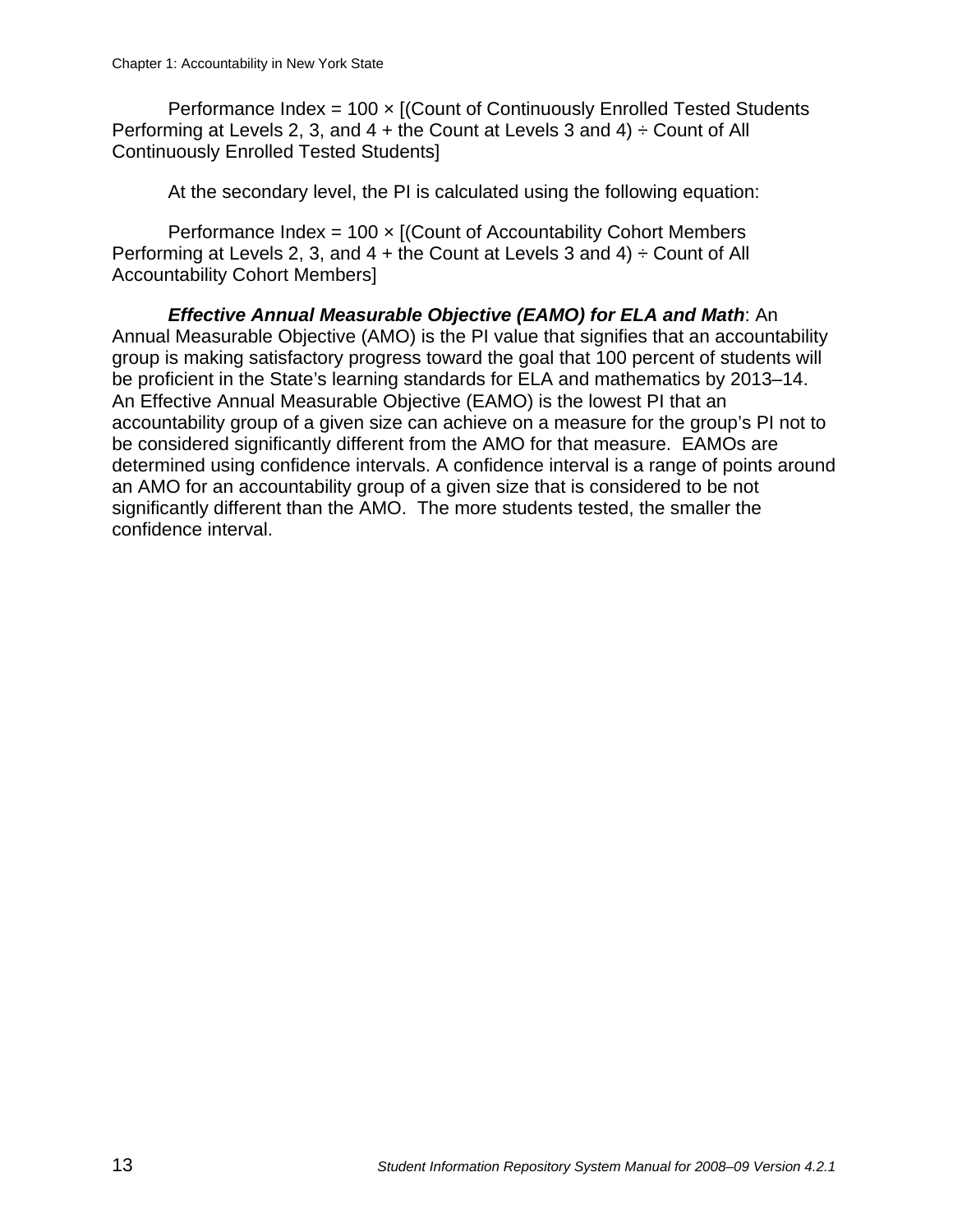|                            |            | <b>Number of Students Participating (Valid Scores)</b> |             |           |           |             |           |             |              |                |                |                |             |             |             |              |               |       |                        |
|----------------------------|------------|--------------------------------------------------------|-------------|-----------|-----------|-------------|-----------|-------------|--------------|----------------|----------------|----------------|-------------|-------------|-------------|--------------|---------------|-------|------------------------|
| <b>Measure</b><br>/Subject | <b>AMO</b> | $30-$<br>34                                            | $35-$<br>39 | 40-<br>44 | 45-<br>49 | $50-$<br>59 | 60-<br>69 | $70-$<br>89 | $90-$<br>119 | $120 -$<br>149 | $150 -$<br>219 | $220 -$<br>279 | 280-<br>399 | 400-<br>589 | 590-<br>979 | 980-<br>1899 | 1900-<br>5299 | 5300+ |                        |
| $3-8$ ELA                  | 144        | 127                                                    | 128         | 129       | 130       | 131         | 132       | 133         | 134          | 135            | 136            | 137            | 138         | 139         | 140         | 141          | 142           | 143   |                        |
| 3-8 Math                   | 119        | 102                                                    | 103         | 104       | 105       | 106         | 107       | 108         | 109          | 110            | 111            | 112            | 113         | 114         | 115         | 116          | 117           | 118   | <b>AMO<sub>S</sub></b> |
| <b>HS ELA</b>              | 171        | 154                                                    | 155         | 156       | 157       | 158         | 159       | 160         | 161          | 162            | 163            | 164            | 165         | 166         | 167         | 168          | 169           | 170   | Effective              |
| HS Math                    | 166        | 149                                                    | 150         | 151       | 152       | 153         | 154       | 155         | 156          | 157            | 158            | 159            | 160         | 161         | 162         | 163          | 164           | 165   |                        |

## **Effective Annual Measurable Objectives for 2009–10 Status Based on 2008–09 School Year Results**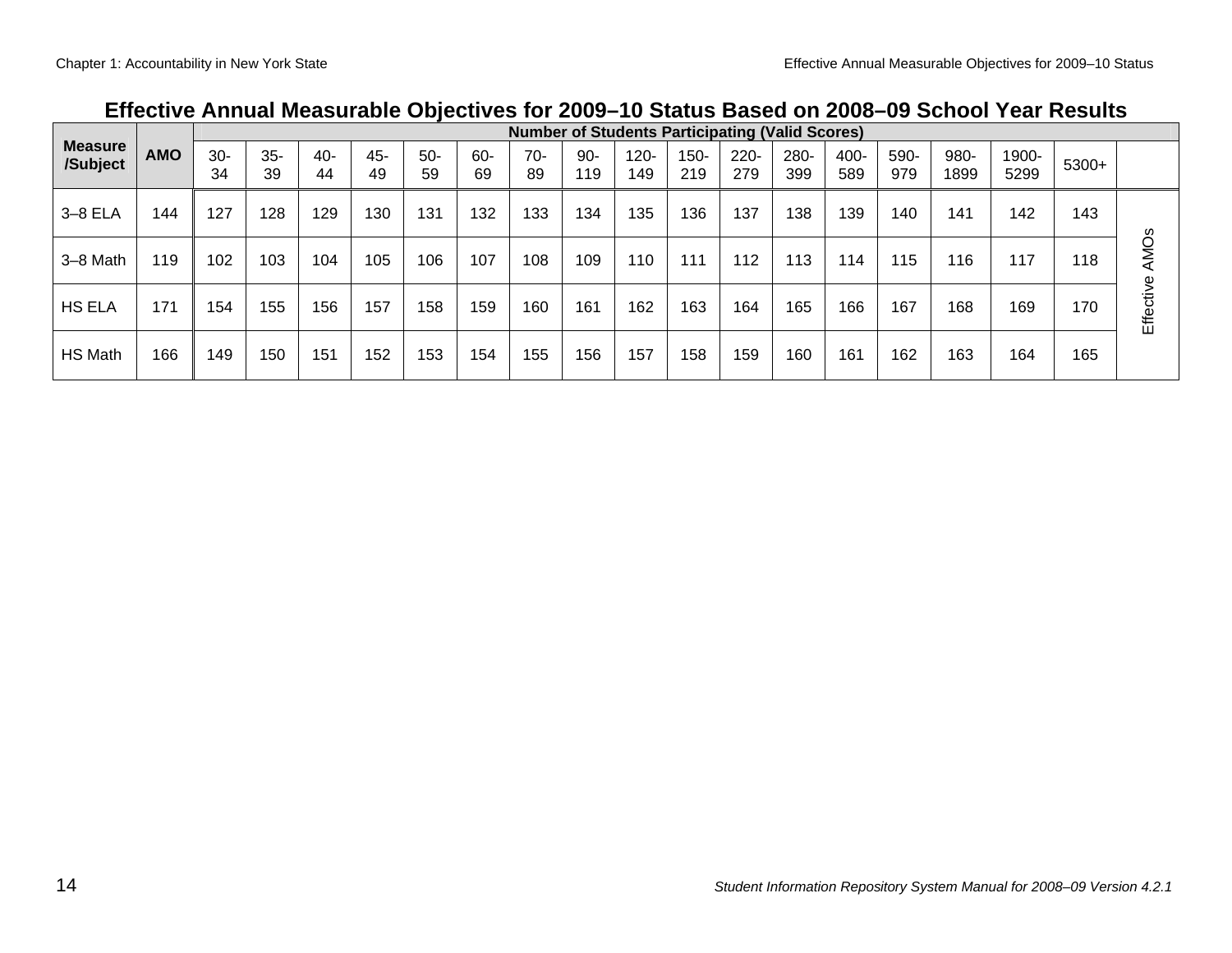*Safe Harbor for ELA and Math:* Safe Harbor provides an alternate means to meet the Performance Criterion for accountability groups whose PIs are less than their EAMOs in ELA or mathematics. A Safe Harbor Target is a 10 percent improvement over the previous year's performance. The Safe Harbor Target is calculated using the following equation:

Safe Harbor Target = Previous Year's PI +  $[(200 - \text{Previous Years's Pl}) \times 0.10]$ 

To make Safe Harbor in ELA or mathematics, the group's PI must be equal to or greater than the Safe Harbor Target *and* the group must make AYP in the third indicator (science at the elementary/middle level; graduation rate at the secondary level). In science and graduation rate, if an accountability group has fewer than 30 students (continuously enrolled tested for science; graduation-rate cohort members for graduation rate) based on counts in the current and previous school years, no AYP decision can be made in science or graduation rate using the general rules, so the accountability group is considered to have made AYP for ELA and math safe harbor determinations. If no student in an accountability group in science is required by grade or age to take the grade 4 or 8 science test, the group is also considered to have made AYP for ELA and math safe harbor determinations.

*Safe Harbor for ELA and Math for Schools/Districts with Small Groups in the*  **Previous Year:** For groups with 30 or more continuously enrolled tested students (elementary/middle level) or accountability cohort members (secondary level) in the current year but fewer than 30 students in the previous year, Safe Harbor Targets are determined by combining the performance of students for the previous two years. If there are 30 or more students combined, a Safe Harbor Target is determined using the PI of the combined group. If there are fewer than 30 students combined, the Safe Harbor Target for the following year is 20.

*State Standard for Science and Graduation Rate:* A State Standard is the criterion value that represents minimally satisfactory performance in science or graduation rate. In 2008–09, the State Standard in science is 100; in graduation rate, the State Standard is 55 percent.

*Progress Target for Science and Graduation Rate:* For accountability groups below the State Standard in science or graduation rate, the Progress Target is an alternate method for meeting the Performance Criterion or qualifying for Safe Harbor in ELA and mathematics based on improvement over the previous year's performance. The Progress Target is calculated by adding one point to the previous year's PI for science or the previous year's graduation rate for graduation rate.

*34-Points Rule for Students with Disabilities:* The 34-Points Rule is an alternate method for students with disabilities to meet the Performance Criterion in elementary/middleand secondary-level ELA and mathematics. If a school or district fails to make AYP solely because of the performance of students with disabilities, meets the 95 percent participation requirement for this group, and would meet or exceed the AMO (not the EAMO) for this measure if 34 points were added to the PI, the school or district is considered to have made AYP for students with disabilities. The USDOE has not yet approved NYSED's use of the 34- Points Rule for the 2008–09 school year.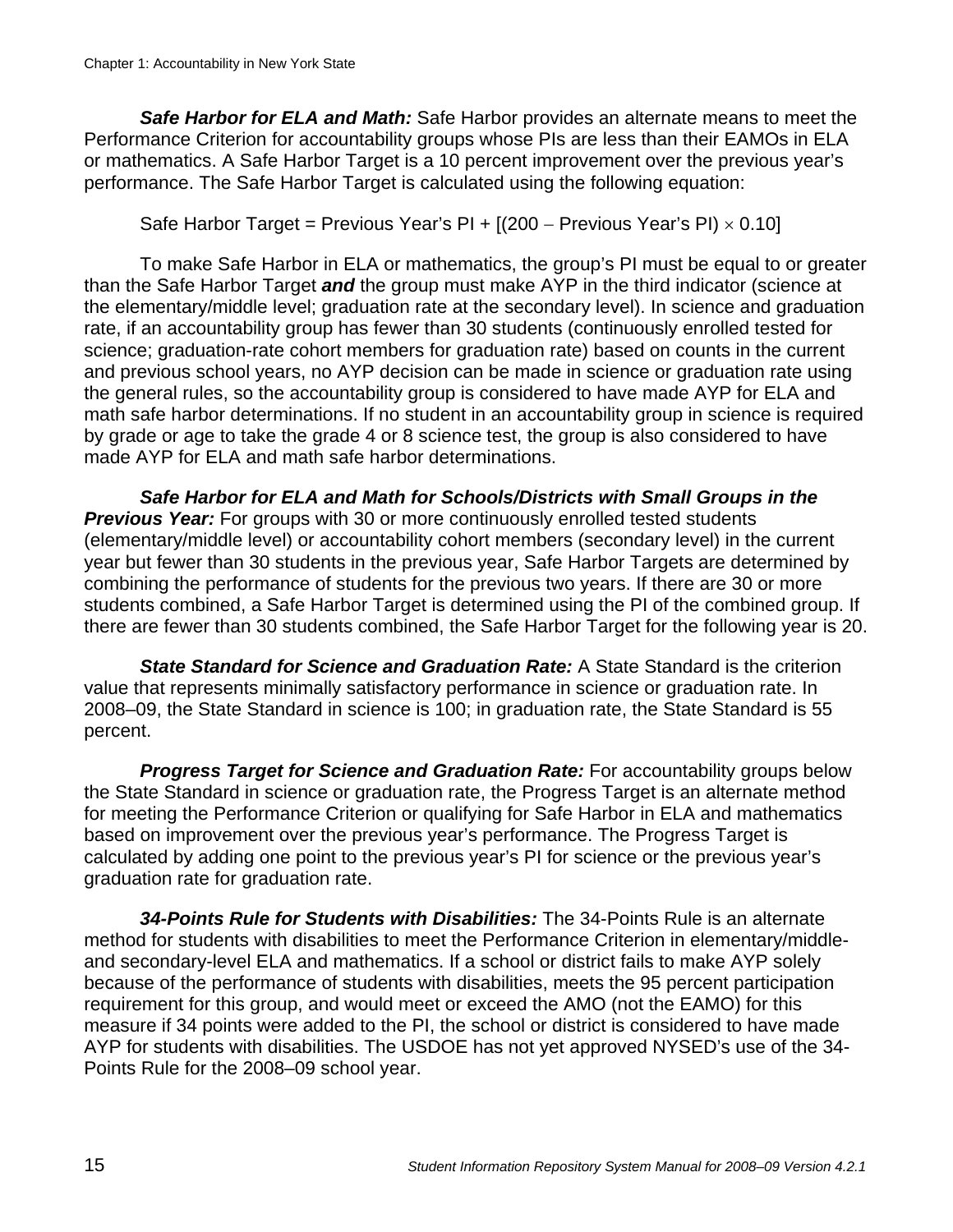*Foreign Exchange Students:* Foreign exchange students are not included in the PI calculations or graduation-rate calculations. These students must be correctly coded as foreign exchange students to be excluded from these calculations.

*Home-Schooled Students:* Home-schooled students are not included in the PI calculations or graduation-rate calculations. These students must be correctly coded as home schooled to be excluded from these calculations.

*Performance Criterion for Small Schools/Districts:* For schools or districts with fewer than 30 continuously enrolled tested students (at the elementary/middle level) or fewer than 30 cohort members (at the secondary level) in the All Students group, student counts and performance data for the previous year and the current year are combined. If the result is 30 or more students, these data are used to determine PIs and whether the school or district met the performance criterion. If the result is still fewer than 30 students, special procedures are used to determine if the school or district made AYP. Schools/districts that must use special procedures to evaluate their participation and performance are notified by the NYSED to submit additional information for NYSED review.

| Can be used To Fulfill the Performance Criterion                                                               |                          |                    |  |  |  |
|----------------------------------------------------------------------------------------------------------------|--------------------------|--------------------|--|--|--|
| <b>Assessment</b>                                                                                              | <b>Eligible Students</b> | <b>Scores</b>      |  |  |  |
|                                                                                                                | All students (general    | Level 4            |  |  |  |
| Grades 3-8 New York State Testing Program (NYSTP)                                                              | education &              | Level 3            |  |  |  |
| Assessments in ELA and Mathematics                                                                             | students with            | Level <sub>2</sub> |  |  |  |
|                                                                                                                | disabilities)            | Level 1            |  |  |  |
|                                                                                                                | All students (general    | Level 4            |  |  |  |
| New York State Grade 4 Elementary-Level Science and Grade<br>8 Middle-Level Science Tests                      | education &              | Level 3            |  |  |  |
|                                                                                                                | students with            | Level <sub>2</sub> |  |  |  |
|                                                                                                                | disabilities)            | Level 1            |  |  |  |
| Regents Living Environment, Physical Setting/Earth Science,                                                    | All students (general    | Level 4 (85-100)   |  |  |  |
| Physical Setting/Chemistry, and Physical Setting/Physics<br>Tests in Lieu of Grade 8 Middle-Level Science Test | education &              | Level 3 (65-84)    |  |  |  |
|                                                                                                                | students with            | Level 2 (55-64)    |  |  |  |
|                                                                                                                | disabilities)            | Level 1 (0-54)     |  |  |  |
| New York State Alternate Assessments in ELA (Grades 3-8                                                        | Students with            | Level 4            |  |  |  |
| Equivalent), Mathematics (Grades 3-8 Equivalent), and                                                          | severe cognitive         | Level 3            |  |  |  |
| Science (Grades 4 and 8 Equivalent)                                                                            | disabilities             | Level <sub>2</sub> |  |  |  |
|                                                                                                                |                          | Level 1            |  |  |  |

#### **Elementary/Middle-Level Assessments That Can Be Used To Fulfill the Performance Criterion**

*Grades 3–8 English Language Arts and Mathematics Order of Precedence Rules:*  If a student has more than one applicable ELA score, the order of precedence for selecting a performance level for use in the PI calculation is: 1) NYSTP and 2) NYSAA.

*Grade 8 Science Order of Precedence Rules:* If an eighth-grader has more than one applicable science score, the order of precedence for selecting a performance level for use in the PI calculation is: 1) New York State Grade 8 Middle-Level Science Test for the current year, 2) NYSAA Grade 8 Equivalent in Science, 3) Regents science examination, and 4) New York State Grade 8 Middle-Level Science Test taken by the student in 7th grade in the previous year.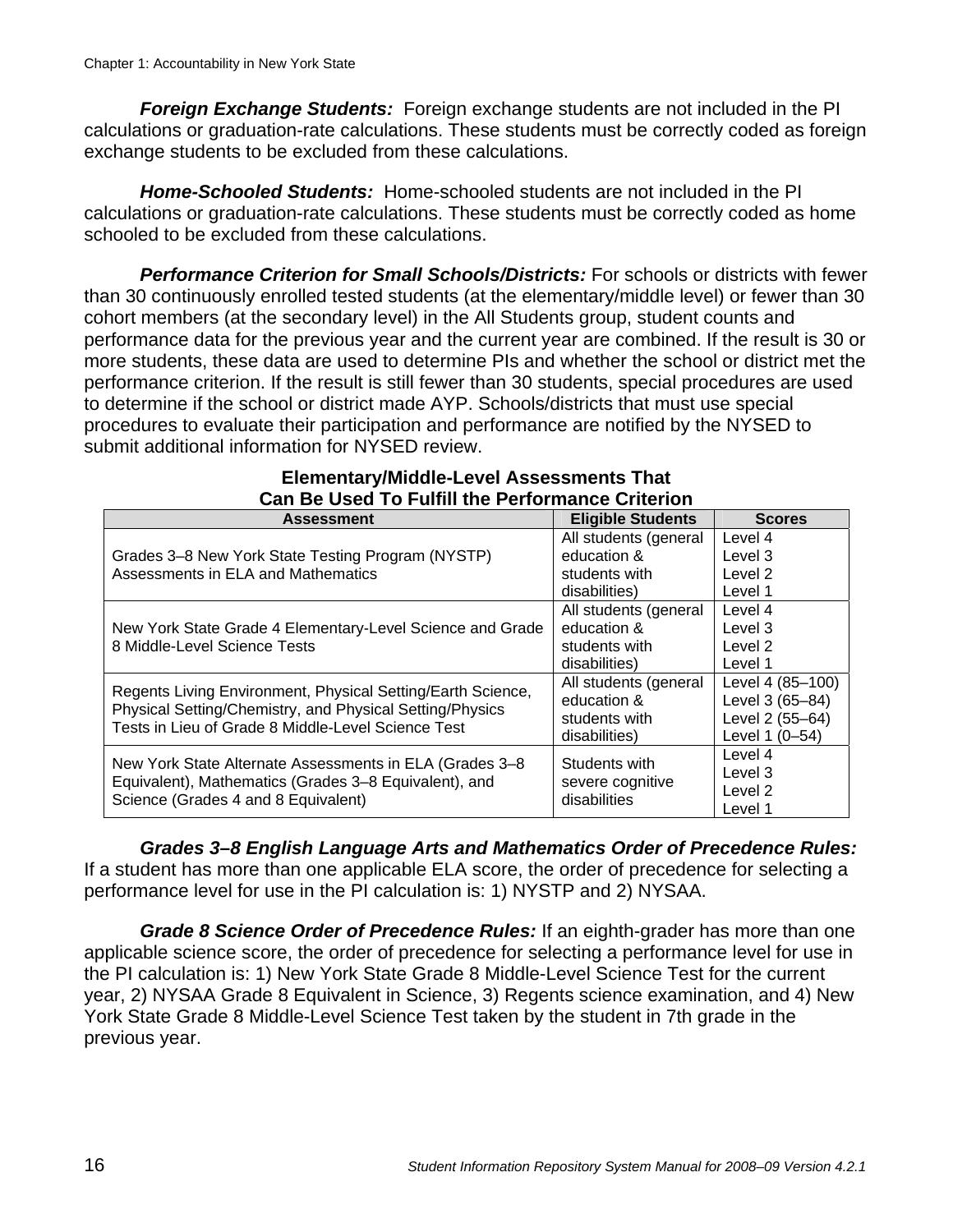*NYSESLAT:* At the elementary/middle level, if a district chooses to give the NYSTP ELA assessment to a LEP student who is eligible to take the NYSESLAT in lieu of the NYSTP (see Chapter 4: Testing Rules), NYSED will count the student's NYSTP ELA scores when computing the school's and district's accountability PI.

*NYSAA:* Districts that have more than 1.0 percent of their continuously enrolled tested students at the elementary/middle level or of the accountability cohort at the secondary level performing at Levels 3 and 4 on the NYSAA will have sufficient numbers of these students counted as performing at Level 2 when calculating PIs to reduce the percentage of proficient students to one. See Chapter 4: Testing Rules for more details.

| <b>Assessments</b>                                                                              | <b>Eligible Students</b>                                                               | Score/<br><b>Performance</b><br>Level                                                    |
|-------------------------------------------------------------------------------------------------|----------------------------------------------------------------------------------------|------------------------------------------------------------------------------------------|
| Regents Examinations in Comprehensive<br><b>English and Mathematics</b>                         | All students (general education &<br>students with disabilities)                       | $85 - 100 =$ Level 4<br>$65 - 84 =$ Level 3<br>$55 - 64 =$ Level 2<br>$0 - 54 =$ Level 1 |
| Component Retests in Comprehensive English<br>and Mathematics                                   | <b>Students who failed Regents</b><br>examinations in the component<br>retest subjects | $65 - 100 =$ Level 3<br>$55 - 64 =$ Level 2<br>$0 - 54 =$ Level 1                        |
| Approved Alternatives to Regents<br>Examinations in ELA and Mathematics                         | All students (general education &<br>students with disabilities)                       | $Pass = Level 3$<br>Fail = Level 1                                                       |
| Regents Competency Tests in Reading,<br>Writing, and Mathematics (and Approved<br>Alternatives) | Students with disabilities                                                             | $Pass = Level 2$<br>Fail = Level 1                                                       |
| New York State Alternate Assessments in ELA<br>and Mathematics (Secondary Level)                | Students with severe cognitive<br>disabilities                                         | Level 4<br>Level 3<br>Level 2<br>Level 1                                                 |

#### **Secondary-Level Assessments That Can Be Used To Fulfill the Performance Criterion**

Each student's highest score on a qualifying secondary-level English or mathematics examination will be used in determining the district's and school's PIs in those subjects. The student's highest score may have been achieved in any school year and may have been achieved in a school or district different than the one in which the student is currently enrolled. If no secondary-level assessment is reported for a student, the student will be counted as performing at Level 1 when PIs are calculated. Local course grades are not used in determining accountability status.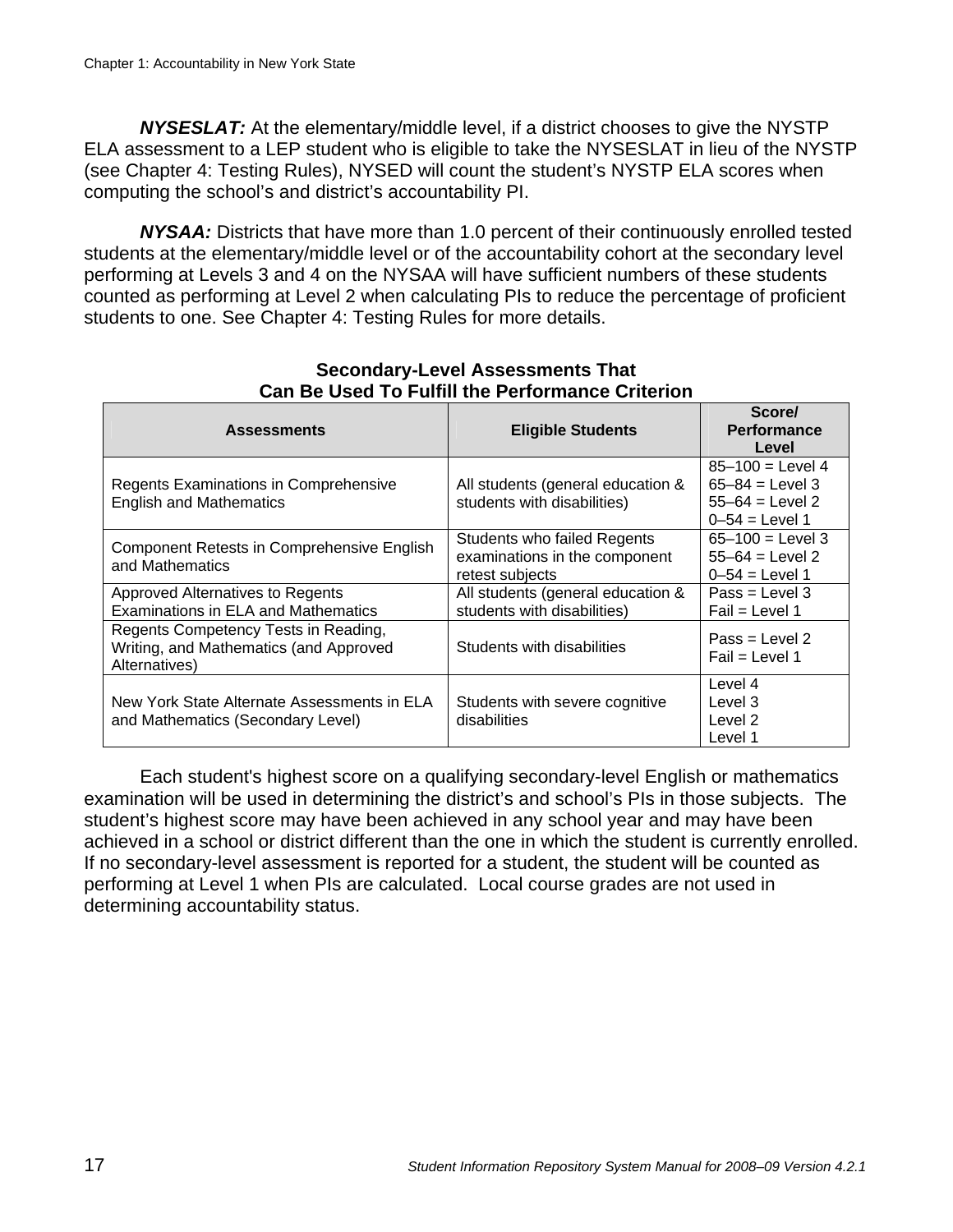## **Order of Precedence for Choosing Which Secondary-Level Examination Will Be Used for Accountability Purposes**

If a student takes more than one assessment in a subject, regardless of when the assessments were taken, the assessment used to fulfill the graduation requirement will be chosen by software according to the precedence list below, with number 1 on the list taking precedence over number 2, etc. For instance, if a student eligible for the safety net takes a Regents examination in mathematics (e.g., mathematics A; mathematics B; integrated algebra; etc.) and scores below 55 *and* takes a Regents Competency Test (RCT) in mathematics (if eligible) and receives a passing score, the RCT score will be used to fulfill the graduation requirement.

- 1. Highest passing (65 and above) Regents examination score
- 2. Regents credit for an approved alternative to the Regents examination (student earned minimum acceptable score)
- 3. Component retest score range 65–100
- 4. Regents score between 55 and 64
- 5. Component retest score range 55–64
- 6. Passing score on RCTs
- 7. Competency credit for NYSED-approved alternative assessment
- 8. Component retest score range 0–54
- 9. Regents examination score between 0 and 54
- 10. Failing score on RCTs
- 11. New York State Alternate Assessment (NYSAA) Any Level

*Note:* Regents competency tests and approved alternatives to those tests can be used to fulfill graduation requirements only for students eligible for the RCT safety net.

Scores for approved alternatives to Regents examinations and Regents competency tests are available in *School Administrator's Manual 2008: Regents Examinations, Regents Competency Tests, and Second Language Proficiency Examinations* on the web at http://www.emsc.nysed.gov/osa/sam/secondary/home.htm .

**Students Eligible for the RCT Safety Net.** The safety net allows eligible students who fail a Regents examination required for graduation to meet the requirement for a local diploma by passing the RCT(s), or an approved RCT alternative, in that subject. The student may take the RCT before or after taking the Regents examination. The safety net is available to:

- any student who is classified as disabled by the district CSE at any time; and
- students with disabilities who have been declassified at any time between grades 8 and 12 (only applies to subjects recommended and documented by the CSE at time of declassification); and
- general-education students identified under Section 504, for each subject specifically identified in their 504 Accommodation Plan by the Multidisciplinary Team.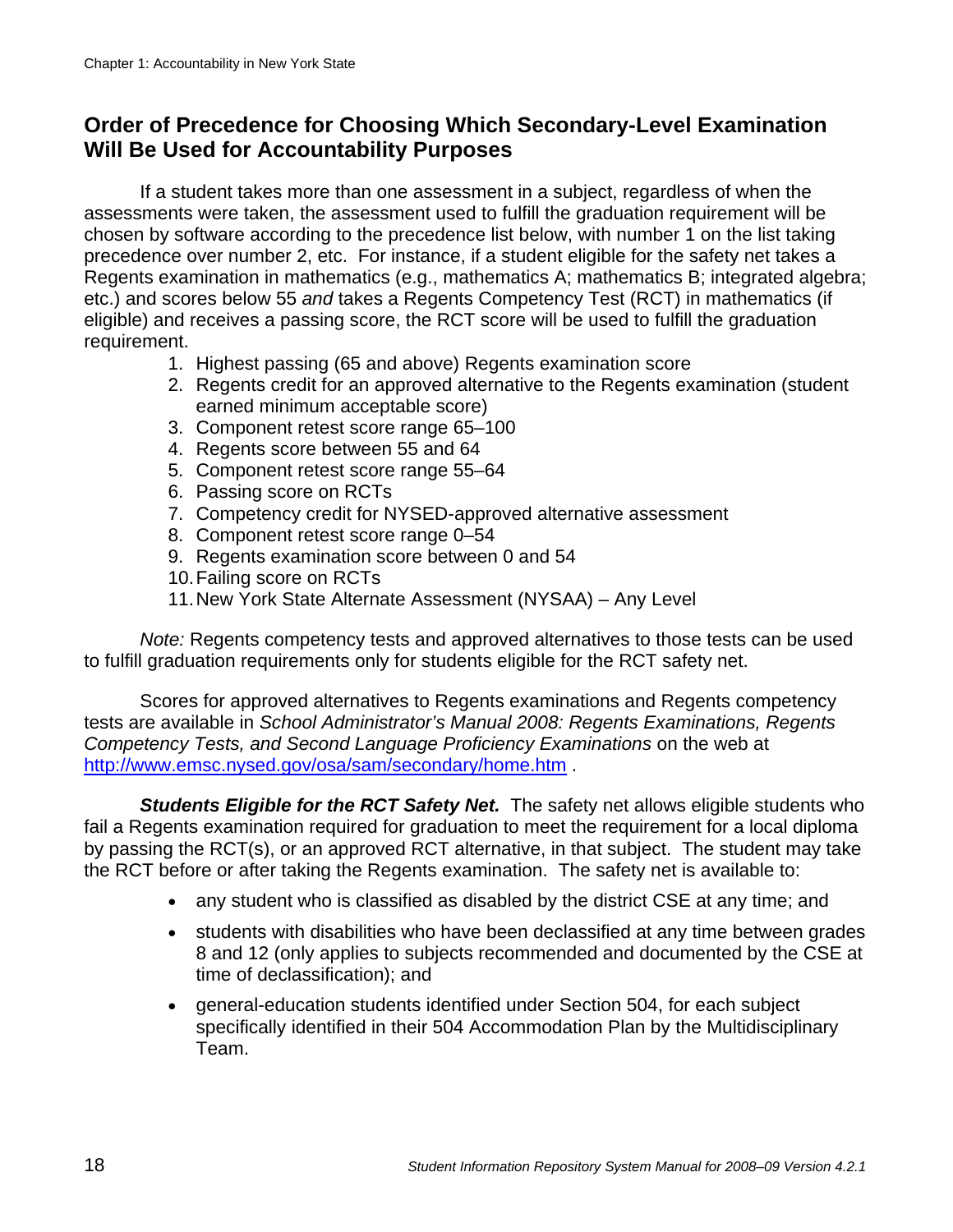Students who first entered grade 9 on or after September 1996 are not eligible to take the Native Language Writing Test and must earn a passing score on the Regents Comprehensive Examination in English regardless of their year of first entry into a school where the predominant language is English.

Students with one of the following Program Service record configurations are counted as eligible for the safety net:

- a "Type of Disability" Program Service record (program service codes 352, 363, 385, 396, 407, 418, 429, 440, 451, 462, 473, 484, or 495) with beginning and ending dates showing that the student (1) is classified as disabled (no ending date, ending date on the last day of enrollment, or ending date after June 30, 2008); or (2) was classified as disabled at some time between grades 8 and 12. (Do not report any Section 504 safety net program service records for students with these disability program service codes and conditions.); or
- a "Section 504 Plan" Program Service record (program service code 264) and a "Safety Net" Program Service record (program service codes 550, 572, 583, 594, 605, or 5775) for each subject area of safety net eligibility specified in the student's Section 504 plan.

#### **Accountability Determinations for Small Districts and Schools**

#### **Participation**

If a school/district has 30 continuously enrolled tested students in 2008–09 but fewer than 40 students enrolled at the time of test administration, the school/district is subject to the performance criterion but is not subject to the participation criterion for accountability. If a school/district has 30 2005 cohort members but fewer than 40  $12<sup>th</sup>$  graders in 2008–09, the school/district is subject to the performance criterion but is not subject to the participation criterion for accountability.

#### **Performance**

If a school/district at the elementary or middle level does not test 30 continuously enrolled students in ELA or mathematics in 2008–09, the scores of continuously enrolled students tested in 2007–08 and 2008–09 will be combined to determine the Performance Index (PI). If a school/district at the secondary level does not have 30 or more students in its 2005 cohort, the 2004 and 2005 cohorts will be combined to determine the PI. If a school/district still does not have 30 or more students on which to base a decision and does not have to meet the participation criterion because of small student counts, the school is subject to special procedures for determining AYP.

If the "All Students" group includes at least 30 continuously enrolled tested students or cohort members in 2008–09, results for 2007–08 and 2008–09 or the 2004 and 2005 cohorts will NOT be combined for the other accountability groups. This is true even if there are fewer than 30 tested students/cohort members in the other accountability groups.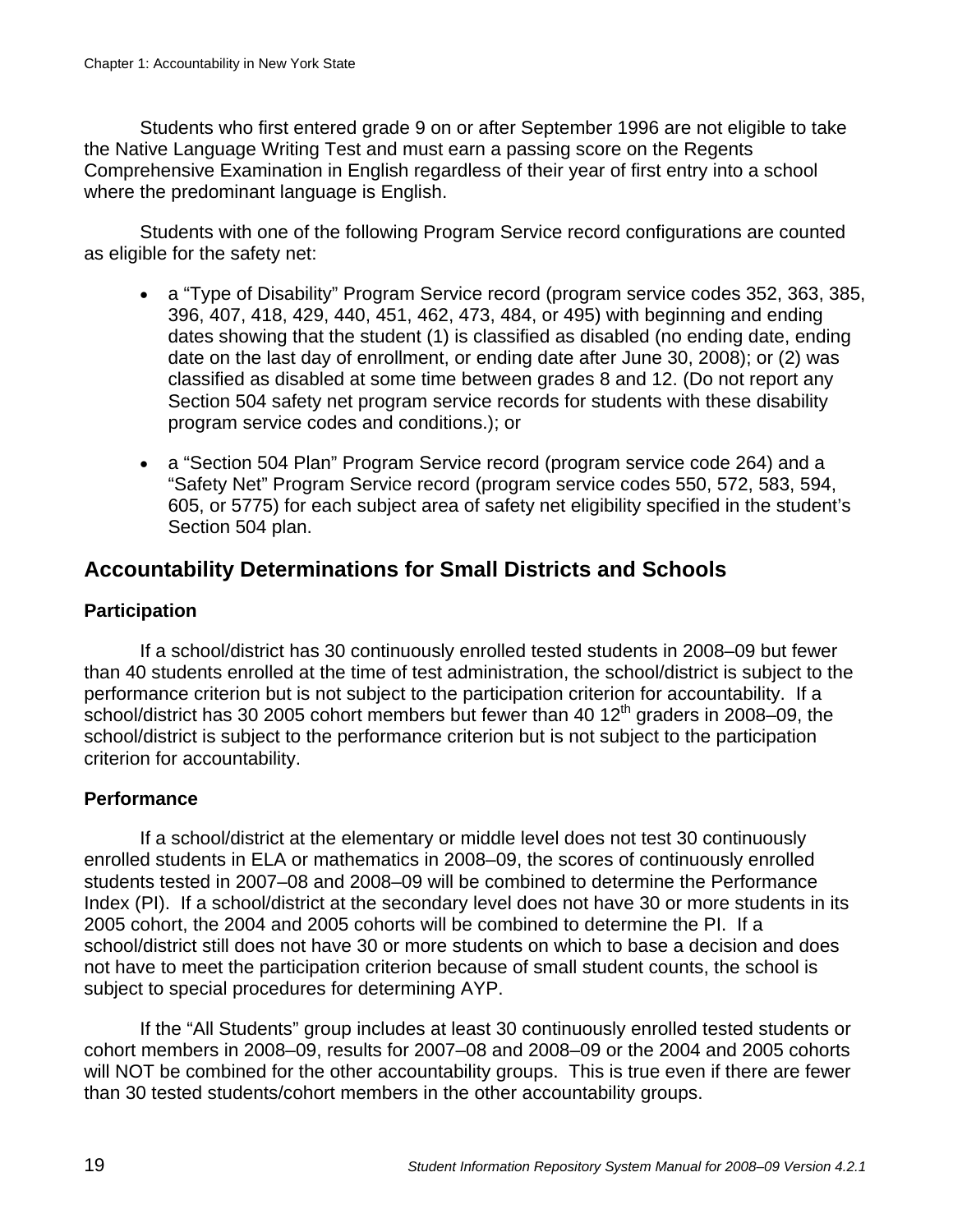If a school/district has 40 or more students enrolled at the time of test administration in 2008–09 but fewer than 30 continuously enrolled tested students even after combining two years of data, the school/district is subject to the participation criterion but is not subject to the performance criterion for accountability. If a school/district has 40 or more  $12<sup>th</sup>$  graders in 2008–09 but fewer than 30 2005 cohort members or fewer than 30 combined 2004 and 2005 cohort members, the school/district is subject to the participation criterion but is not subject to the performance criterion for accountability.

#### **Safe Harbor Targets**

For accountability groups that include 30 or more students in 2008–09 but did not include 30 students in 2007–08, the scores of continuously enrolled tested students in that group in 2006–07 and 2007–08 will be combined to determine the safe harbor and progress targets. For secondary-schools with accountability groups that include 30 or more 2005 cohort members but did not include 30 or more members in the 2004 cohort, the 2003 and 2004 cohorts will be combined to determine the safe harbor and progress targets. If, after combining two years of data, the group still does not have 30 or more students on which to determine qualification for safe harbor based on science or graduation rate, the school/district or group is given credit for having made safe harbor if it made its English Language Arts (ELA) or mathematics safe harbor target.

## **"Backmapping" for Schools with Grades Below Grade 3 Only**

NCLB requires that all public schools be included in the State accountability system. This requirement includes schools that do not serve students in the grades in which State assessments are administered. A "feeder" school is an elementary school that only serves students in grades below grade 3 and, therefore, does not administer the NYSTP assessments. Accountability decisions for feeder schools are based on a procedure known as "backmapping". Backmapping is a method by which the grade 3 assessment score of a student is attributed to the feeder school in which the student was enrolled before entering grade 3 as well as to the school in which the student took the grade 3 assessment. Schools that do not have enrollments beyond grade 2 but do have enrollments in any of the following grade combinations are required to do backmapping: 1, 2, 1–2, K–1, K–2. Schools with prekindergarten, kindergarten, or prekindergarten to kindergarten only are not required to do backmapping. *Schools serving grade 3 students who come from feeder schools within the district are required to identify the feeder schools on the students' grade 3 SIRS records only when the students were continuously enrolled in the highest grade served by the feeder schools.* For example, a school must identify the feeder school for a grade 3 student who was enrolled in a K–2 school from BEDS day until the end of the school year. The performance of this student on the grade 3 assessments in ELA and math will be part of the determination of whether the feeder school made AYP in these subjects.

If all schools that have a grade 3 in a district that has feeder schools make AYP in the current academic year, all feeder schools in the district will be considered to have made AYP, unless the required backmapping data were not submitted. *If backmapping data are not submitted, the feeder school will be judged to have not made AYP, even if every grade 3 school in the district makes AYP.* If one or more district schools that have grade 3 fail to make AYP in ELA or mathematics, the Department will aggregate the third-grade results in that subject area by feeder school and determine whether each feeder school made AYP in that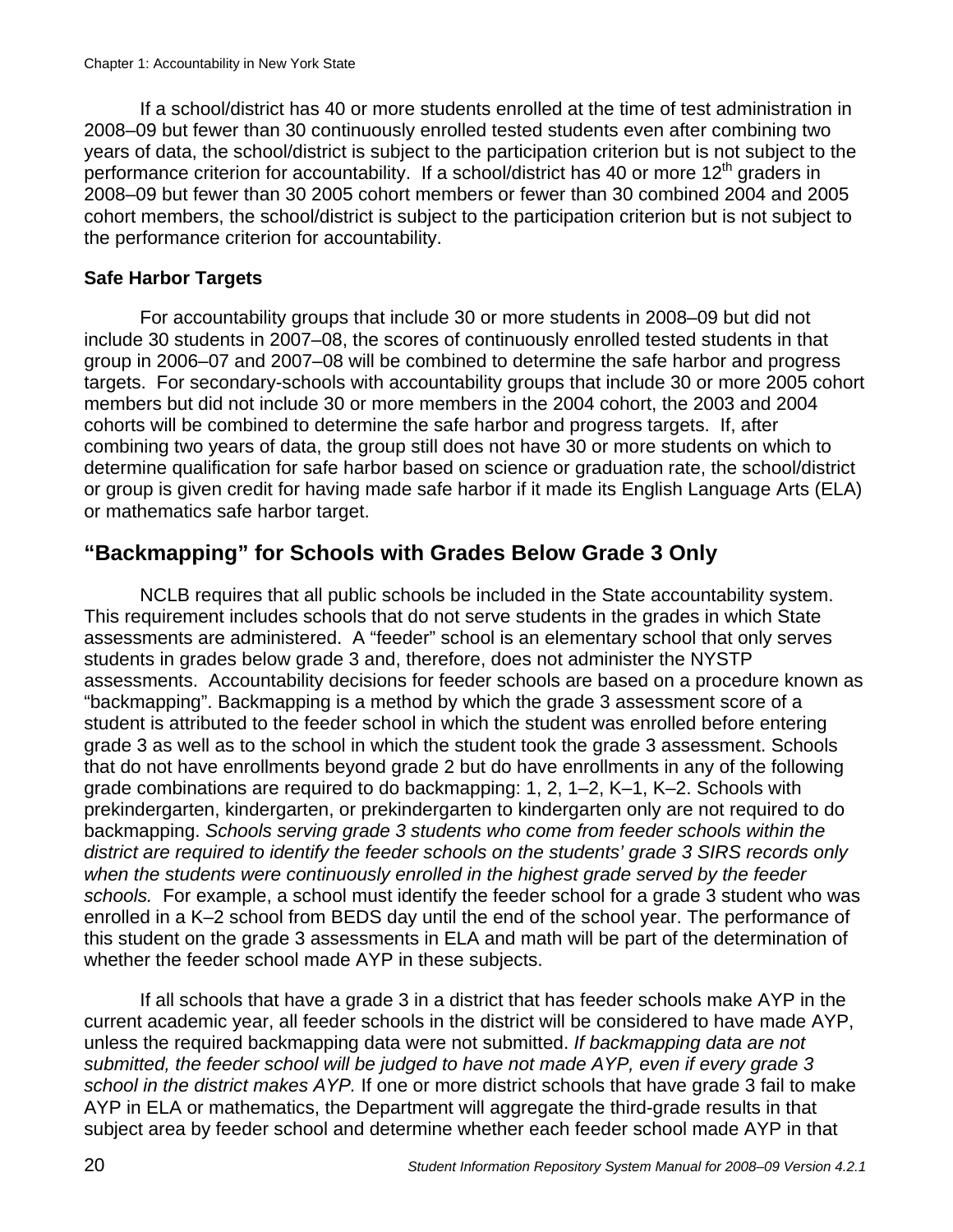subject. The same rules used to determine whether public schools with grades 3 through 8 made AYP will be applied to the performance of feeder schools. The performance of each accountability group with 30 or more students will be considered in determining whether the school made AYP. The Department will not, however, hold feeder schools responsible for having 95 percent of their former students tested in grade 3. If a feeder school fails to make AYP in ELA or mathematics for two consecutive years, the school will be placed in school improvement status and will be subject to the same sanctions as other schools in that status. Since grade 3 students do not take a State science test, feeder schools are not held accountable for science performance. All feeder schools are considered to have met the safe harbor science qualification.

All districts with feeder schools must provide the required information, identifying the feeder school in which grade 3 students were previously enrolled. A list of schools required to do backmapping will be posted at: http://www.emsc.nysed.gov/irts/SIRS/home.shtml.

## **Determining School and District Accountability Status**

#### **School Accountability**

#### *School Accountability Measures:*

- Elementary/Middle-Level ELA
- Elementary/Middle-Level Mathematics
- Elementary/Middle-Level Science
- Secondary-Level ELA
- Secondary-Level Mathematics
- Graduation Rate

#### *School Federal Status:*

- Good Standing
- School in Need of Improvement (Year 1)
- School in Need of Improvement (Year 2)
- School in Corrective Action
- School Planning for Restructuring
- School Restructuring (Year 1)
- School Restructuring (Year 2 and above)

#### *School State Status:*

- Good Standing
- School Requiring Academic Progress (Year 1)
- School Requiring Academic Progress (Year 2 and above)
- Schools that are determined to be farthest from State standards and most in need of improvement are considered Schools Under Registration Review (SURR).

 To be identified for improvement status, a school must fail to make AYP for two consecutive years on the same measure. The school may fail to make AYP for those two years because of two different accountability groups (e.g., White students in one year and Black or African American students in the next year). If a previously identified school fails to make AYP on the measure for which it was identified, it moves to the next highest status on the continuum (e.g., from SRAP (Year 1) to SRAP (Year 2)). If an identified school makes AYP, it remains in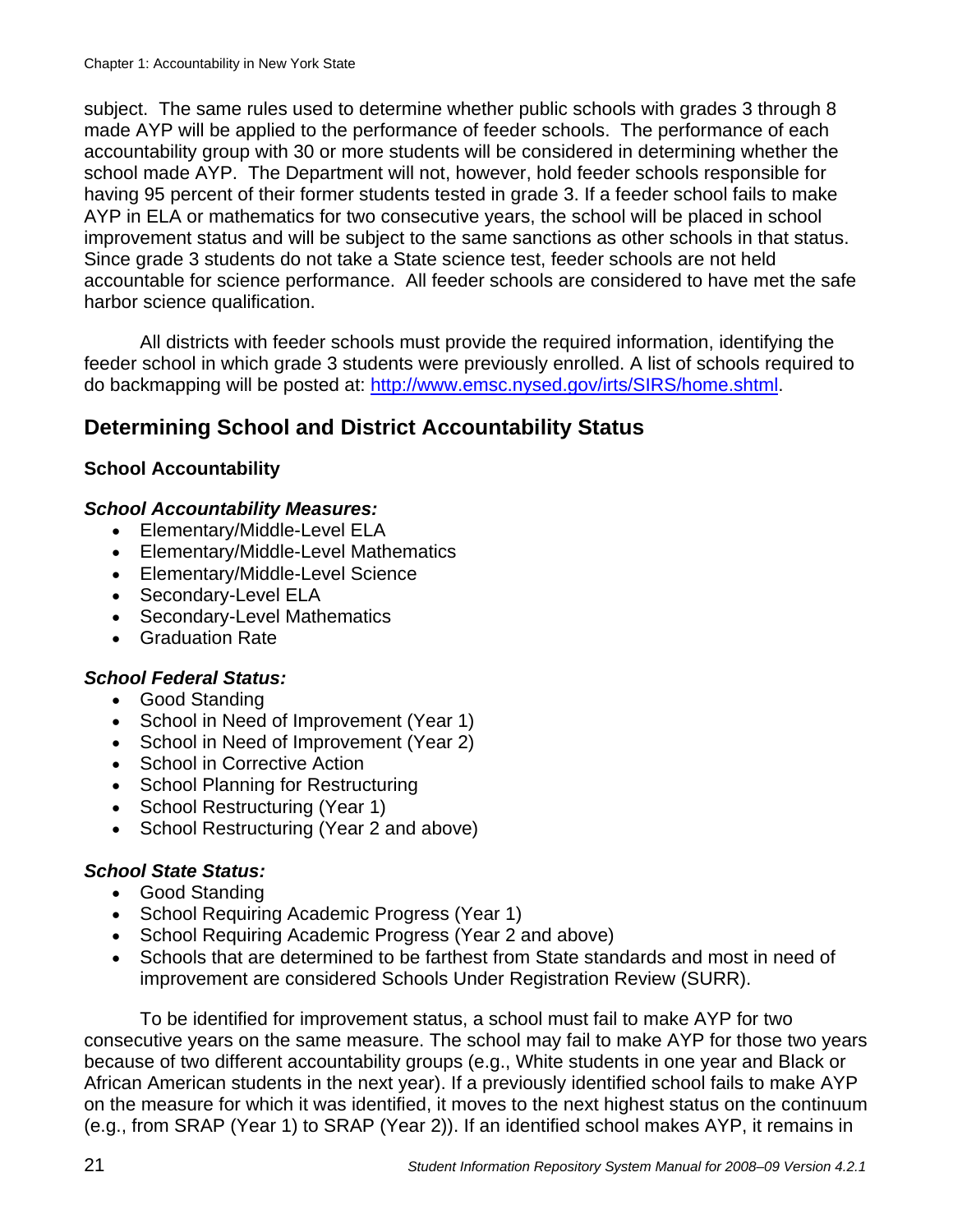the same status on the continuum. To be removed from improvement status on a measure, the school must make AYP on that measure for two consecutive years. The school may remain or be placed in improvement status on another measure for which it has not made AYP.

 Schools that do not receive Title I funding do not have a federal status. To become a School in Need of Improvement, a school must fail to make AYP for two consecutive years in which it receives Title I funding. If a school in federal improvement status stops receiving Title I funding, a record of its last status is maintained until it resumes receiving Title I funding. State status would continue regardless of the federal status. When funding resumes, the school assumes the status it would have had in the first year that it did not receive funding. However, if a school without funding makes AYP for two consecutive years, it will be in good standing when funding resumes.

#### **Consequences for Schools NOT in Good Standing**

**School Choice and Supplemental Services Under NCLB: NCLB requires that** students in Title I schools in need of improvement, in corrective action, planning for restructuring, or restructuring be provided with options to ensure that they have the opportunity to access a quality education. The options offered include school choice and supplemental services.

Each school district with a Title I school in any level of improvement status must authorize students in the school to transfer to another public school in the district that has *not* been identified for Title I improvement. In providing the transfer option, the district must give priority to the lowest-achieving students from low-income families. The district must pay the cost of transportation for students participating in this option. Public school districts must provide records identifying students who have applied for and/or been offered transfers under this option, as well as identifying students who have transferred.

Each school district with a Title I School in Need of Improvement (Year 2), in Corrective Action, Planning for Restructuring, or Restructuring must arrange for low-income students to receive supplemental educational services from a provider approved by the State. The parents must select from a list of approved providers who meet NYSED's objective criteria and whose performance is monitored. Each student who received supplemental education services under this provision of NCLB in the current academic year must have a SIRS record recording this transaction.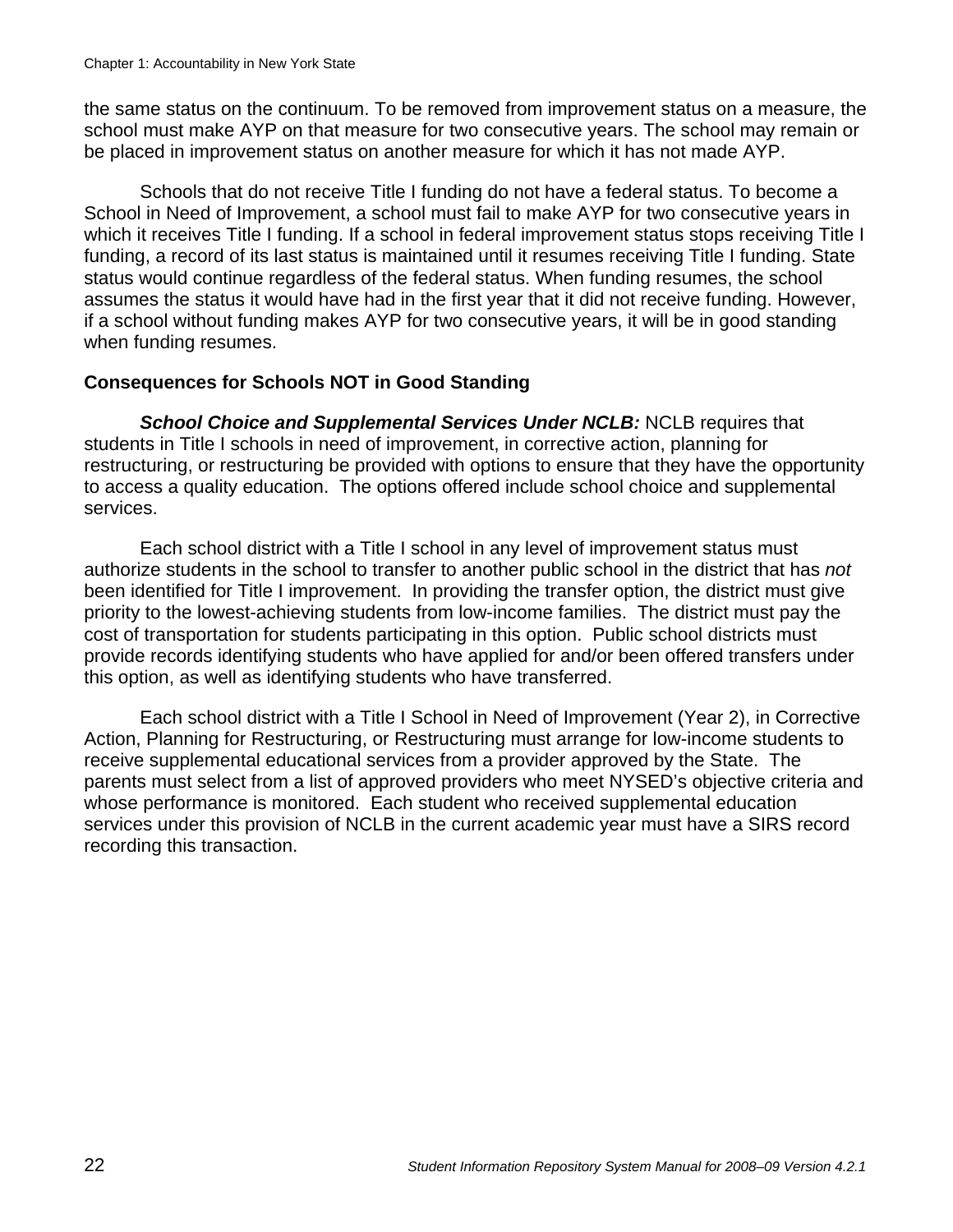#### **District Accountability**

#### *District Accountability Measures:*

- ELA
- Mathematics
- Elementary/Middle-level Science
- Graduation Rate

#### *District Federal Statuses:*

- Good Standing
- District in Need of Improvement (Year 1)
- District in Need of Improvement (Year 2 and above)

#### *District State Statuses:*

- Good Standing
- District Requiring Academic Progress (Year 1)
- District Requiring Academic Progress (Year 2 and above)

Federal and State regulations require that the same accountability standards that are applied to public schools also be applied to public school districts. Determinations regarding the AYP of districts are based on the performance of all students who were continuously enrolled in the district, including those who were placed by the district CSE, or a district official in out-of-district placements, such as a Board of Cooperative Educational Services (BOCES) program, an approved private school, or 4201 schools. Students who transfer between indistrict and out-of-district placements are considered to be continuously enrolled in the district. All students who were continuously enrolled in a district school are also continuously enrolled in the district.

A district that makes AYP in ELA or mathematics at either instructional level (i.e., elementary/middle or secondary) is considered to have made AYP in that subject for purposes of determining final accountability status. For example, if the district makes AYP in elementary/middle level-ELA but does not make AYP in secondary-level ELA, the district will be counted as having made AYP overall in ELA. Districts that receive federal Title I funds for three years have a federal status as well as a state status. Districts that do not receive Title I funds have a state status but no federal status.

To be identified for improvement status in an accountability area, a district must fail to make AYP for two consecutive years in ELA or mathematics at both instructional levels (elementary/middle and secondary) or in science or in graduation rate. A district may be identified for improvement even if no school in the district is identified for improvement. In a district with only one school, the district and school can have a different accountability status, because the district accountability groups include students placed outside the district. If a previously identified district fails to make AYP at each applicable instructional level in the accountability area for which it was identified, it moves to the next highest status on the continuum (e.g., from DRAP (Year 2) to DRAP (Year 3)). To be removed from improvement status in an accountability area, the district must make AYP at one or both instructional levels in that accountability area for two consecutive years. The district may remain or be placed in improvement status on another measure for which it has not made AYP.

Further information about accountability designations (statuses) can be found at http://www.emsc.nysed.gov/irts/school-accountability/about.shtml .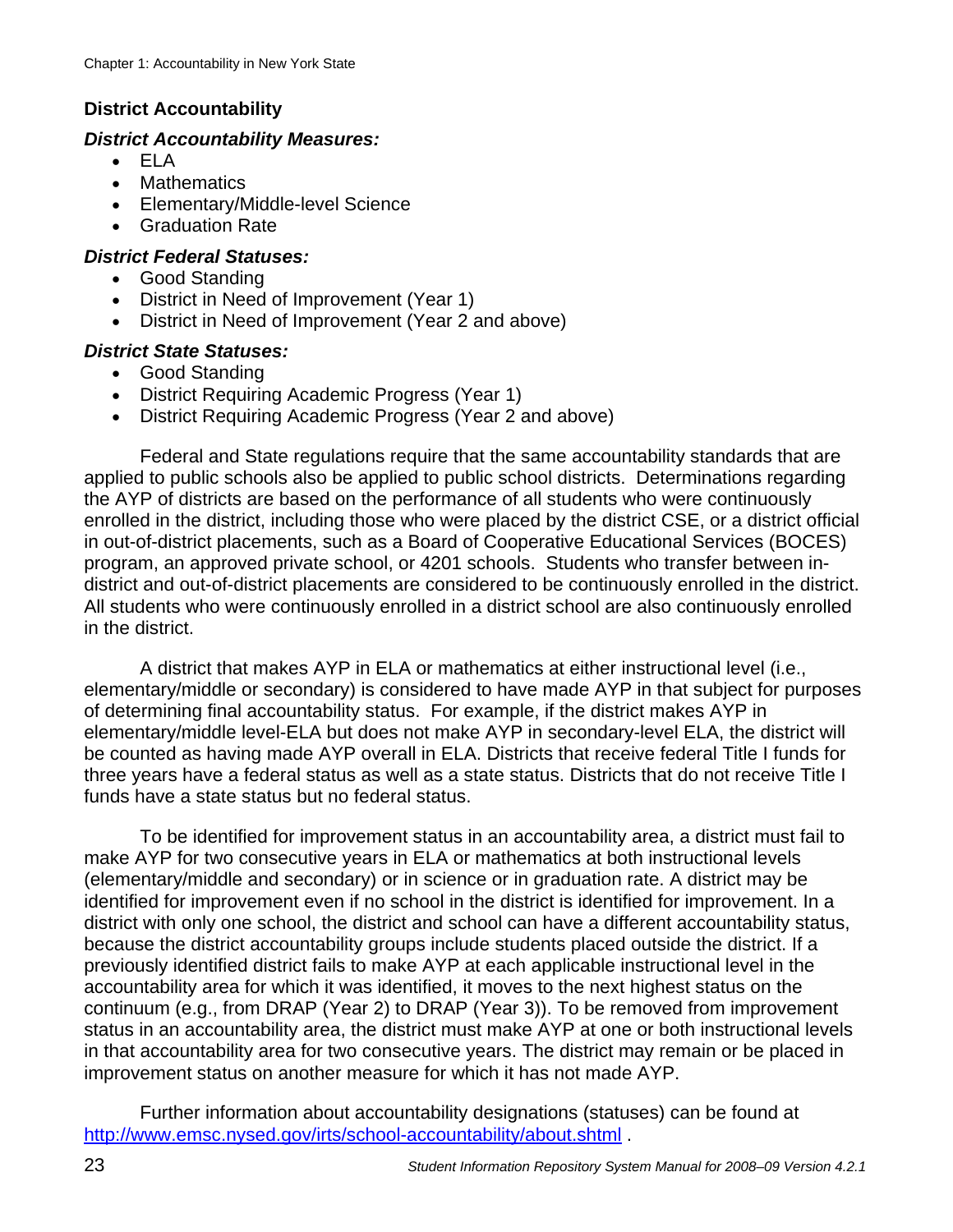## **Chapter 2: Student Information Repository System (SIRS)**

The New York State Student Information Repository System (SIRS) provides a single source of standardized individual student records for analysis at the local, regional, and State levels to improve student performance and to meet State and federal reporting and accountability requirements. Local Education Agencies (LEAs) must use this system to report certain data to the New York State Education Department (NYSED). LEAs are districts, charter schools, the New York State School for the Deaf, and the New York State School for the Blind. Certain State agencies (e.g., OCFS, DOC, OMRDD, OMH) and approved private schools that provide educational services to court placed students pursuant to Article 81 must also report data using the SIRS. Nonpublic schools who participate in State assessments in elementary/middle-level ELA and mathematics must report these data using the SIRS. All nonpublic schools participating in Reading First must report data using the SIRS. Nonpublic school may also report certain other State assessment data (e.g., elementary/middle-level science and social studies) using SIRS.

The **New York State Student Identifier System (NYSSIS)** is a key element of the SIRS. NYSED developed this system to assign a stable, unique student identifier to every preschool student with a disability and prekindergarten through grade 12 public school student in New York State. Unique identifiers enhance student data reporting and improve data quality and ensure that students can be tracked longitudinally as they transfer between LEAs. In the SIRS, each student record is uniquely identified with a 10-digit number assigned when the student first enters a State public school, public agency, child-care institution that operates a school, or participating nonpublic school.

## **SIRS Levels**

There are multiple data collection points within SIRS. The first point is the local student management system (SMS) used by the LEA. Student demographic, school enrollment, program, and performance data are typically collected in the local SMS. LEAs that have a local SMS can import their data into "Level 0" of SIRS. LEAs that do not have a local SMS can enter their data directly into "Level 0".

**Level 0** is a web-based application hosted by the Regional Information Centers (RICs) that provides LEAs with the ability to enter and verify data. Data can be imported or entered directly into this system. The system may also be used to collect additional data that may not be available in an SMS. Verified data is exported from Level 0 in a format that can be loaded directly into the Level 1 repository.

**Level 1** repositories are implemented and operated by most RICs and some Big 5 City School Districts, also referred to as the "Level 1 Operators". (See diagram below.) Each Level 1 repository includes, at a minimum, all the data elements defined in this document. Users of the Level 1 repositories may include additional data elements to meet local or regional needs. In addition to meeting State reporting requirements, the data collected at this level are used for local data analysis and reporting and may be used for pre-printing scannable assessment answer sheets. The demographic data elements are also used in the NYSSIS to create unique student IDs, which are stored and maintained at this level. Data are loaded into Level 1 repositories using data templates and load procedures provided within the eScholar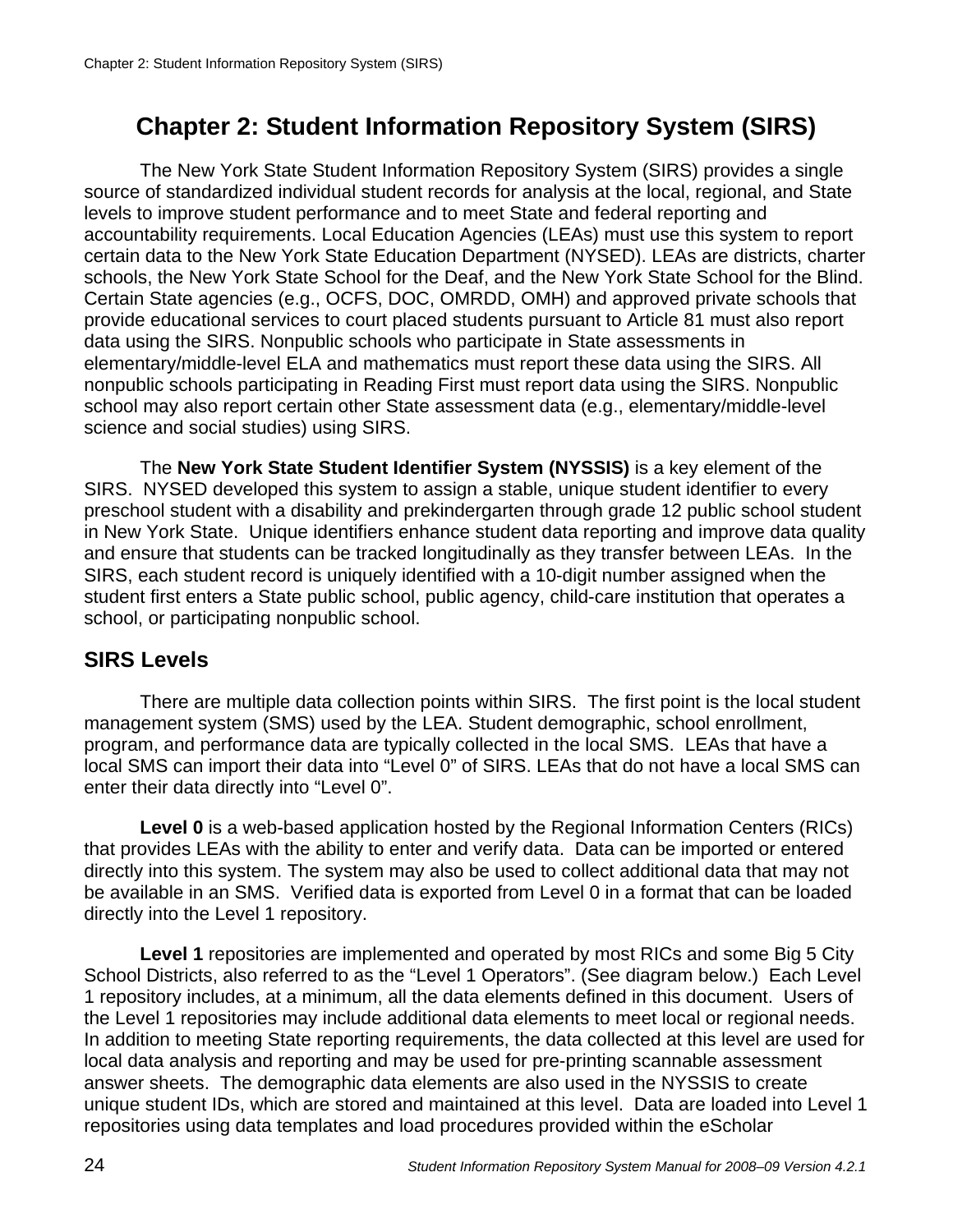application. All school districts, charter schools, State agencies that operate educational programs, and child-care institutions that operate a school must participate in a Level 1 Repository. These repositories are used to prepare data for submission to the Level 2 Repository. Data in the Level 1 Repository are available only to users with a legitimate educational interest.

The **Level 2** Repository is a single statewide data warehouse, where all student data from Level 1 are combined. This level holds records for all students and provides educators and policymakers with a resource for data-driven decisions to improve curriculum and instruction. In the Level 2 Repository, each student record is uniquely identified with a 10-digit NYSSIS number assigned when the Level 1 operator sends a file for the student to NYSSIS when he/she first enters a State public school, charter school, public agency, child care institution that operates a school, or participating nonpublic school. Data in the Level 2 Repository are available only to users with a legitimate educational interest. Currently, Level 2 provides data for the *New York State School Report Card*, for determining the accountability status of public schools and districts, to meet federal reporting requirements, to inform policy decisions, and to meet other State needs for individual student data. Standard aggregations of data from the Level 2 Repository are placed in the Annual Reporting Database to provide the general public with access to school performance data.

The **Level 3** Repository is the NYSED data warehouse, a single warehouse that will be used by NYSED to fulfill State and federal reporting requirements. The Level 3 Repository will replicate the student records on the Level 2 repository. However, as records are transferred to Level 3, student names will be removed and unique identifiers will be encrypted to protect the privacy of students. Eventually, Level 3 will provide data for the *New York State School Report Card*, for determining the accountability status of public schools and districts, to meet federal reporting requirements, to inform policy decisions, and to meet other State needs for individual student data. Standard aggregations of data from the Level 3 Repository will be placed in the Annual Reporting Database to provide the general public with access to school performance data.

One way in which data in the SIRS are accessed is through the New York State Testing and Accountability Reporting Tool, **nySTART** (see www.nySTART.gov), a statewide webbased data reporting service that provides LEAs and other personnel with a group of reports and analyses of student demographics and performance as well as a series of reports that are used to verify and certify the completeness and accuracy of data in the Level 1 and Level 2 Repositories. (Beginning in 2007–08, aggregated data and individual student data for special education reports were provided through the "PD" data system to allow for verification and certification of these data.)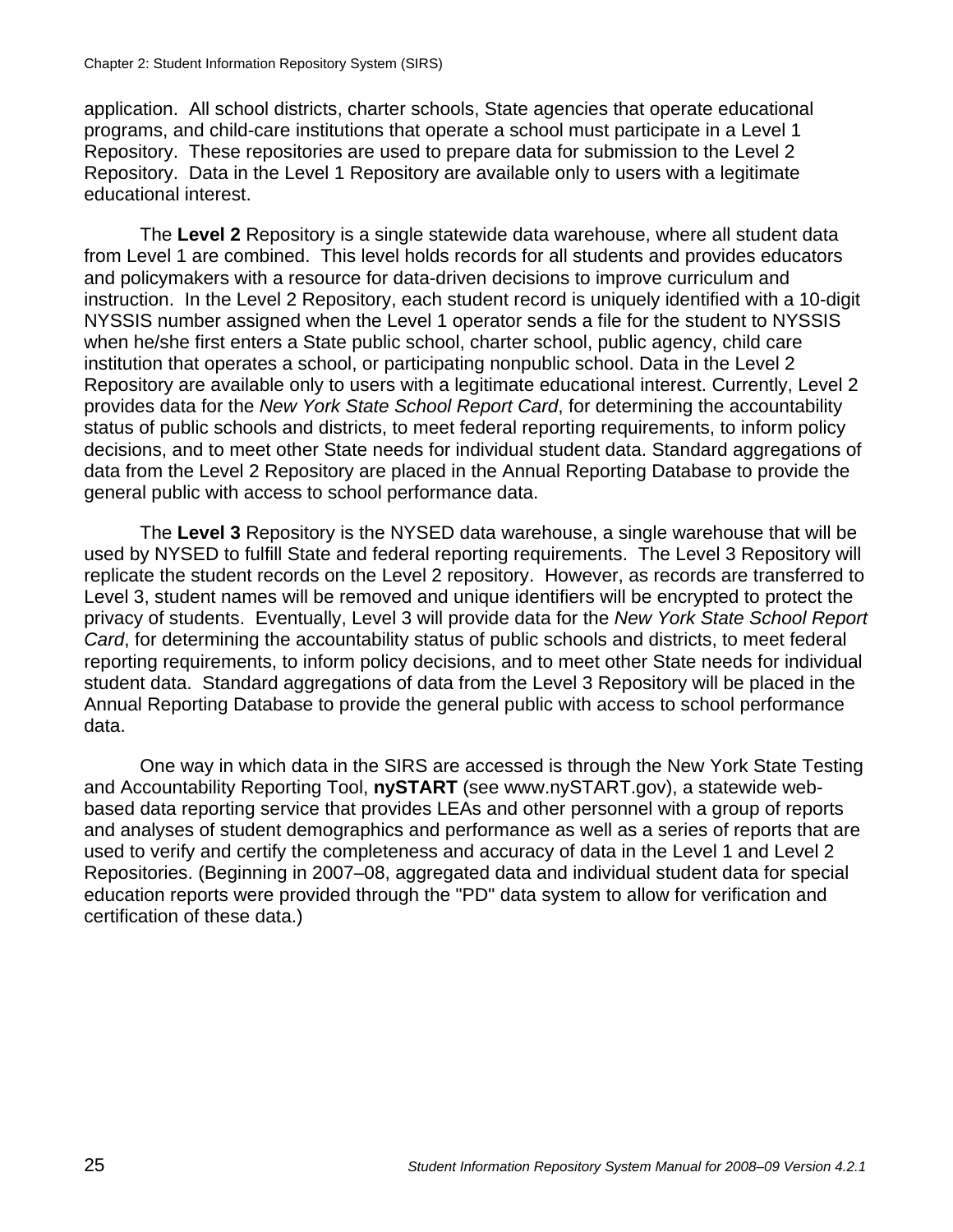

#### **SIRS Data Flow**

\*The "Level 1 Operators" are South Central RIC, Central New York RIC, Eastern Suffolk RIC (includes Syracuse), Lower Hudson RIC, MidHudson RIC, Madison-Oneida RIC, Nassau RIC, Northeastern RIC, New York City, Western New York RIC (includes Buffalo, Greater Southern Tier RIC, Monroe RIC, Rochester, and Western Finger Lakes RIC), and Yonkers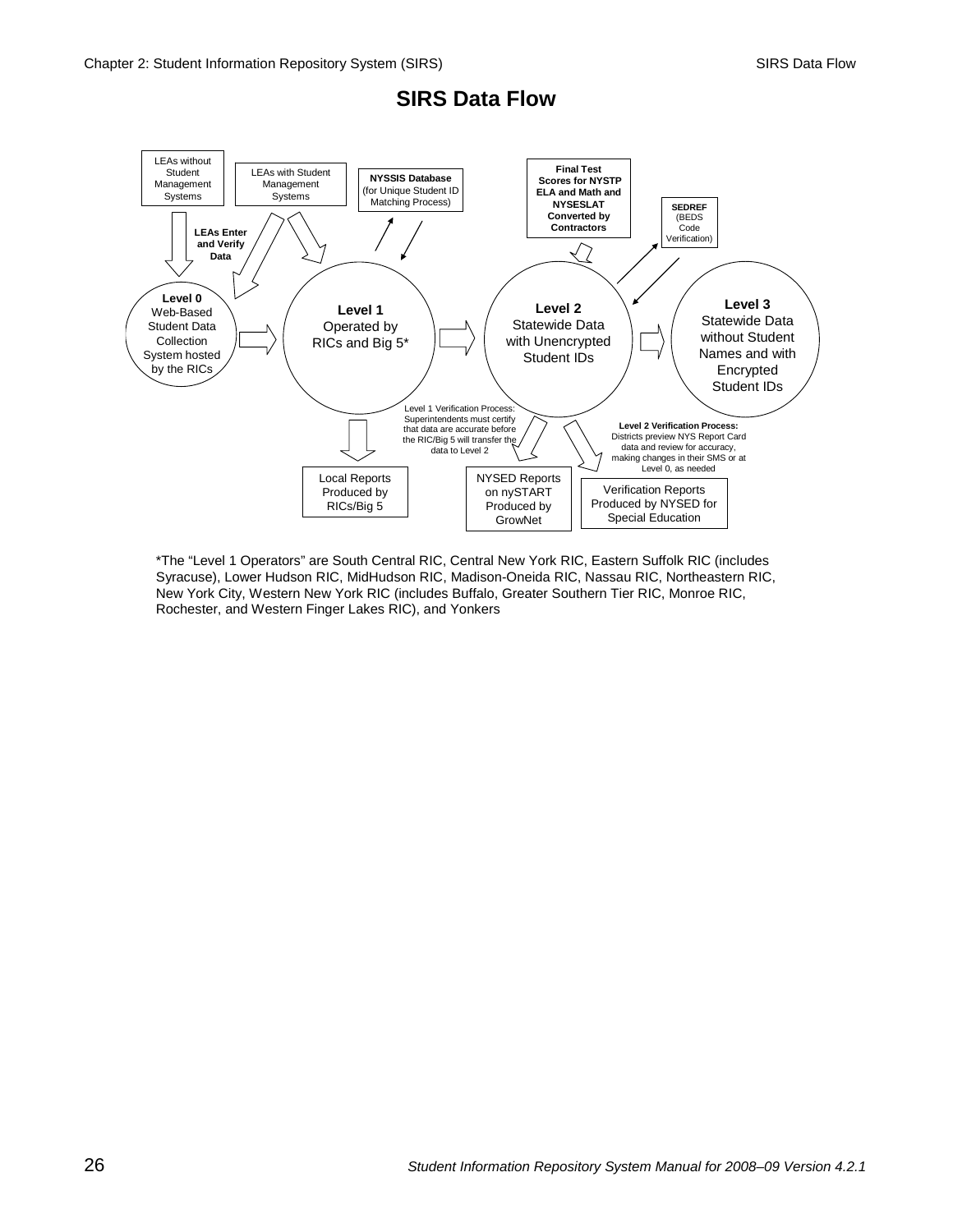## **Chapter 3: nySTART**

The New York State Testing and Accountability Reporting Tool (nySTART) is a Webbased tool available at www.nySTART.gov that includes both publicly accessible data (such as *New York State Report Cards* and the report card database) and data accessible only to authorized users (such as student-level assessment data). Authorized individuals can use nySTART to:

- verify the accuracy of data reported in the SIRS;
- create standard reports and analyses, using reported data for the NYSTP ELA and mathematics assessments, NYSAA, NYSESLAT and, in the future, other State assessments, including elementary- and middle-level science and social studies assessments, and secondary-level examinations to enable school administrators, teachers, and parents to better meet the instructional needs of individual students; and
- view New York State Report Cards for their own school/district before they are publicly available.

Users can find the latest information on reports available in nySTART at: www.emsc.nysed.gov/irts/nystart .

#### **Access to nySTART**

Authorized individuals with a legitimate educational interest are granted access to data on nySTART that are not accessible to the public. These individuals may be provided with different types of accounts, depending on their authorization level. Authorization is provided only to the appropriate "entity" to which the user is associated. In this context, "entity" refers to a RIC, BOCES, state agency, district, or school.

#### **Account Types**

*Executive Administrator:* An Executive Administrator has access to all data—student-level, school-level (if the entity is a district or RIC), and entity-level—for that entity. The Executive Administrator may assign all accounts (e.g., Administrator, Regular Staff, and Limited Staff, and other account types, where applicable) or may delegate this responsibility by creating other Administrator accounts to authorized individuals within that entity. The Executive Administrator is always the primary "nySTART Administrator" for that entity. If the Executive Administrator creates additional Administrator accounts, these Administrators share the same functions and data access as the Executive Administrator. Examples of Executive Administrators are RIC Directors at the RIC level, district superintendents at the BOCES level, school superintendents at the district level, and principals at the school level. An Executive Administrator's account cannot be deleted or changed by another Administrator in the Executive Administrator's entity. It can only be changed by an Administrator in the entity above the Executive Administrator's entity. For example, an Administrator at a district level cannot delete or change the account of the Executive Administrator of the district, but the district Administrator can delete or change the account of an Executive Administrator of the district's component schools.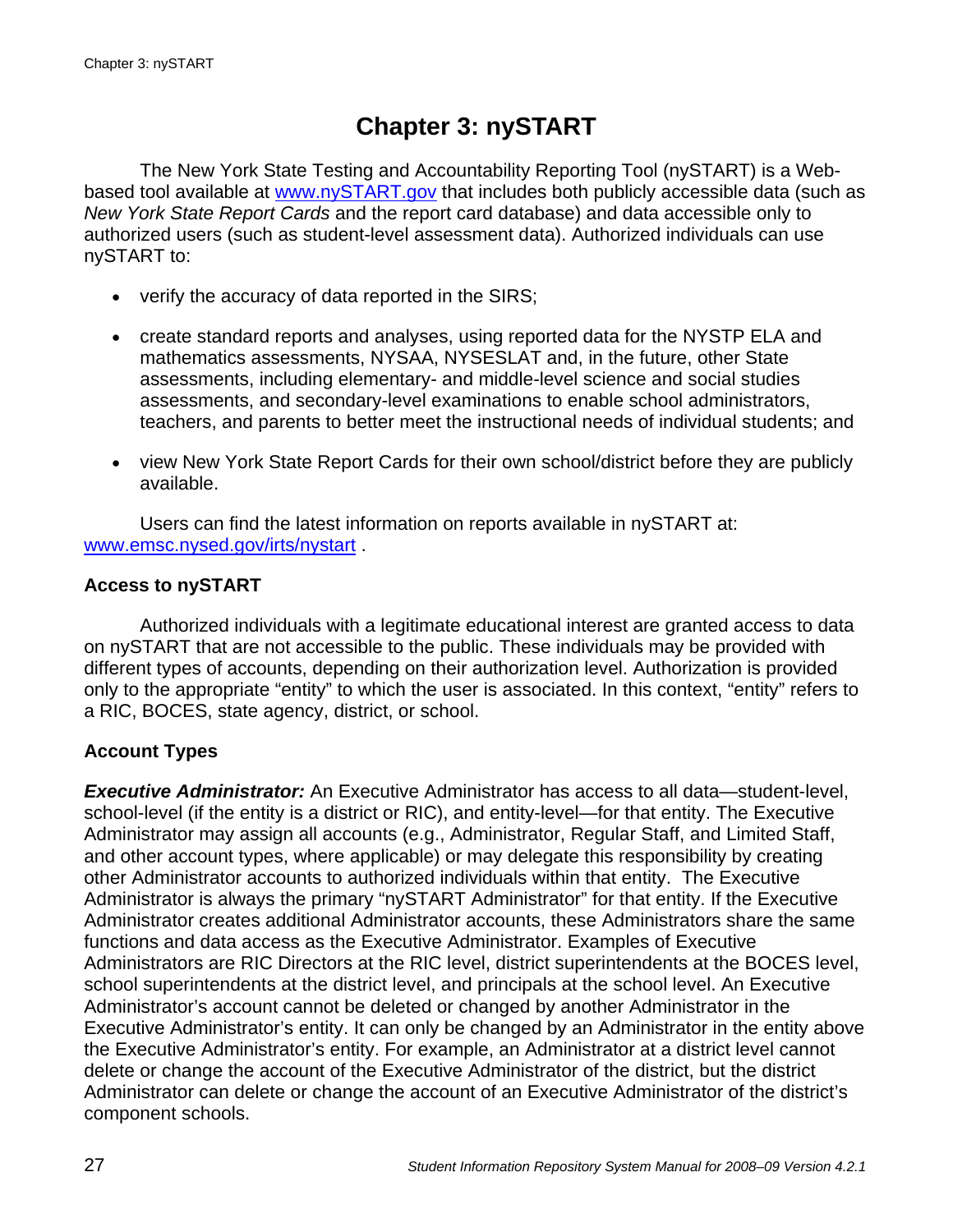#### Chapter 3: nySTART

*Administrator:* An Administrator has access to all data and has the same administrative capacities and responsibilities as an Executive Administrator. An Administrator cannot delete or change the account of his/her Executive Administrator but can cancel or change the account of another Administrator in the same entity. An Administrator *can* delete or change the account of an Executive Administrator in an entity below that Administrator's level. See example under Executive Administrator.

*Regular (Non-Administrative) Staff:* A Regular Staff account holder has access to all data but cannot access others' accounts.

*Limited Staff:* A Limited Staff account holder has access to Summary Reports, Individual Student Reports, and Assessment Reports, but not Verification Reports for the entity. A Limited Staff account holder cannot access others' accounts.

**Teacher:** A Teacher account is assigned at the school level only. Teacher account holders have access to individual student data for students in their grade and the grade below them. (For example, a Grade 4 teacher with Teacher account privileges will have access to studentlevel data for Grade 4 and Grade 3 students in the school.) A Teacher account holder has access to Individual Student Reports and Assessment Reports for the students in their grade and the grade below them for their school. A Teacher account holder cannot access others' accounts.

*Note:* BOCES-level users may see individual student data for those students enrolled in fulltime approved BOCES school programs, but not for students who are taking classes without being in an approved BOCES program (unless the students' district of responsibility has selected the check-box option in the Executive Administrator account's nySTART Administration module, which allows the BOCES access to these students).

| 111                                            |                                                                                                                                                                                                                                                                                                                         |  |  |  |  |
|------------------------------------------------|-------------------------------------------------------------------------------------------------------------------------------------------------------------------------------------------------------------------------------------------------------------------------------------------------------------------------|--|--|--|--|
| <b>Account Access Providers</b>                | <b>Account Access Recipients</b>                                                                                                                                                                                                                                                                                        |  |  |  |  |
| NYSED Administrator                            | Executive Administrators when the<br>Executive Administrator is a RIC director,<br>district superintendent, school<br>superintendent, charter school principal,<br>nonpublic principal, non-component or<br>city district superintendent, NYCDOE<br>chancellor, or NYS Agency director. Also<br>Regular Users at NYSED. |  |  |  |  |
| Executive Administrators and<br>Administrators | Other Administrator, Regular Staff, or<br>Limited Staff (including Teacher, if a<br>school) within the same entity or<br>Executive Administrator in any entity<br>below that of the Account Access<br>Provider                                                                                                          |  |  |  |  |

#### **Individuals Who Provide nySTART Account Access**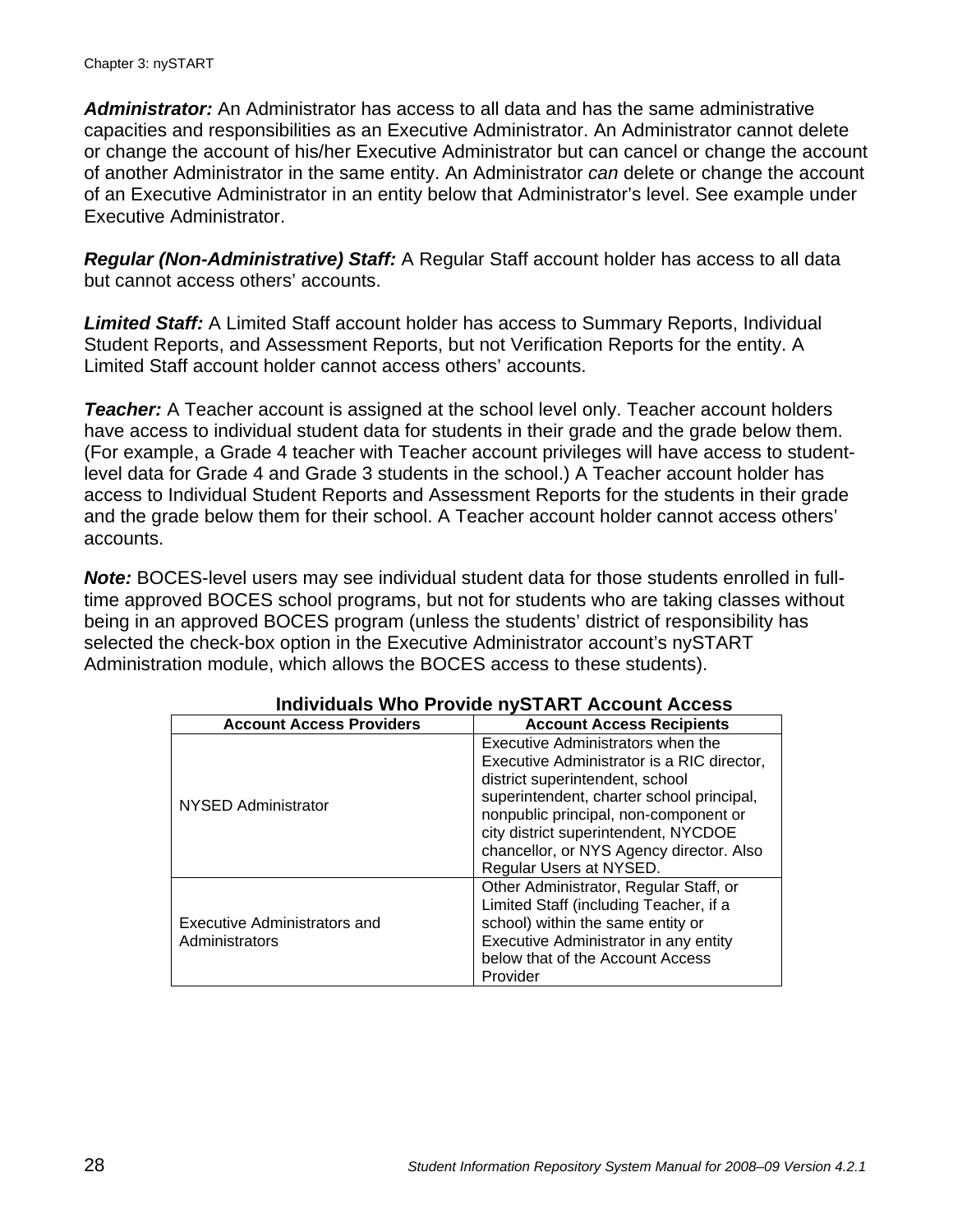

# **Account User Assignment Flow**

#### **Invitation Letters**

Access to accounts is initiated through receipt of an invitation letter created by an account access provider (i.e., issued by a nySTART Administrator account holder only). The Executive Administrator is the primary Account Access Provider, but all Administrators may issue invitation letters for accounts to users in their entities. The invitation letter provides the authorized user with an Invitation Code and an invitation URL (web address) at which the invitee must create a Username and Password and enter personal account information. Once the user creates the account and agrees to the terms of use, access to the designated account will be granted as determined appropriate to the user's school, district, region, and level of access (Administrator, Staff, Teacher, etc.).

*Creating Invitation Letters:* To create an invitation letter, an Account Access Provider must log in to nySTART, select "Administration" from the top dropdown menu (in the banner at the top of any nySTART Lobby page) and click "Go." Once in the Administration module, an invitation letter may be created for any generic account type where the "Create Invitation Letters" button appears (next to that account type's label), and for any Executive Administrator account not already assigned. After clicking the Create Invitation Letters button, the assigning Administrator will fill in the user's first name and last name, then click the "Create Letter" button. A PDF copy of the letter should automatically populate in a new browser window. If this does not happen, there will be a statement "…if automatic download … failed, please Click Here to download…" at the top of the page with an embedded link, allowing an alternative means of downloading the PDF. The Administrator must now e-mail using a secure e-mail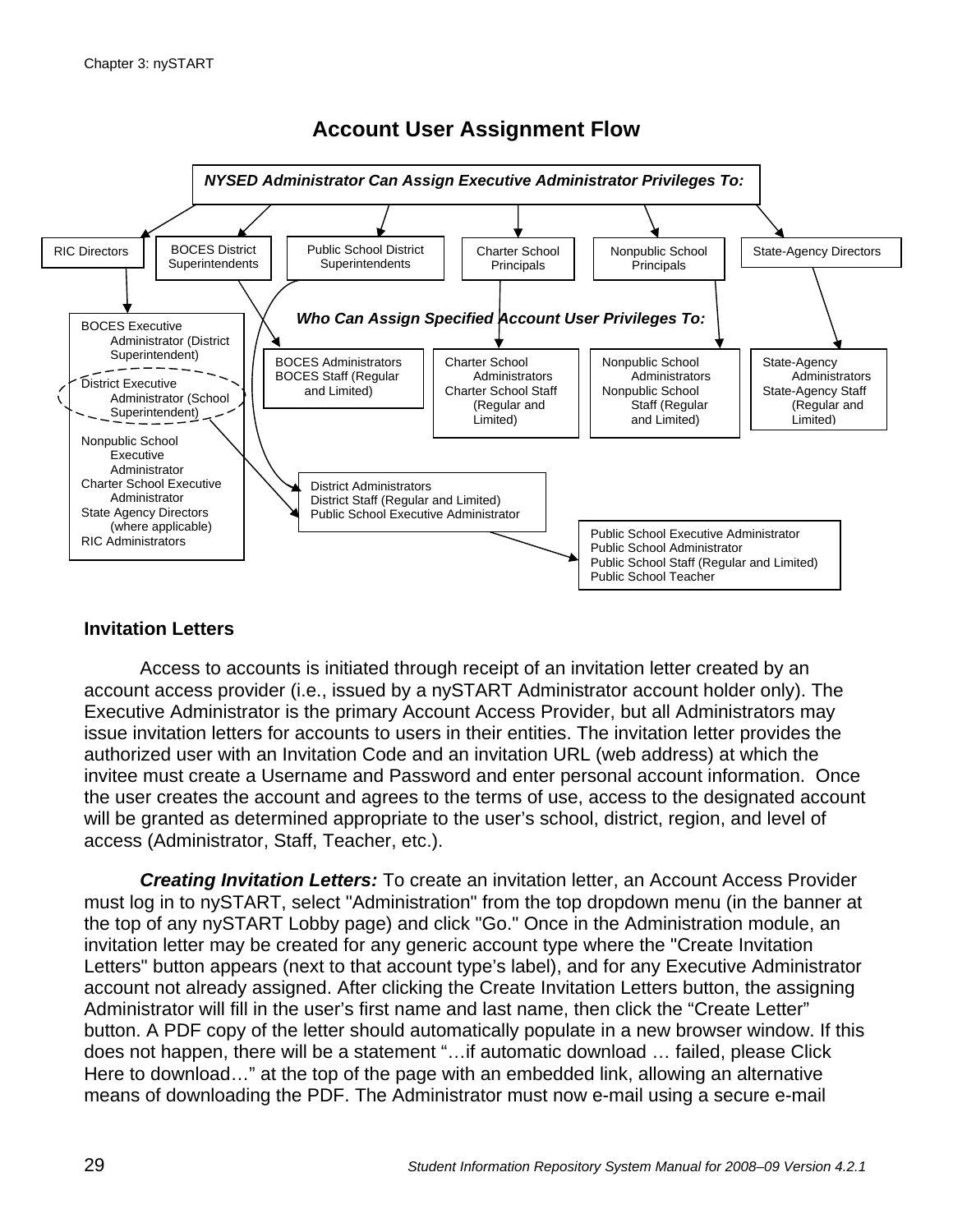protocol (or mail) the letter to the recipient. *Note:* When entering the 16-digit invitation code at the special Activation URL address, the hyphens must be included.

- When assigning a generic Administrator or Staff account, after clicking a "Create Invitation Letters" button, all account type choices will appear on the invitation creation page, not just the account type adjacent to the button clicked. The most restrictive (e.g., Limited Staff) will always appear at the top and the least restrictive (e.g., Administrator) at the bottom. Care should be taken to observe under which account type label header the information is being entered. However, if a Limited Staff account, for example, is inadvertently assigned to an intended Administrator, it is possible to delete the invitation before it is activated. It is also possible to delete the account once it has been activated, but it is preferable to have the assignee delete the assignment so that the chosen Username and password as well as the personal information entered when registering the account may be retained.
- Executive Administrator accounts can only be assigned. As there is only one Executive Administrator account per entity, these accounts have a placeholder pre-populated next to each entity in the nySTART Administration module interface and may be found under the appropriate entity type subgroup listing links near the top of the Administration module landing page. For example, a RIC Administration module will have headings for its own RIC (Administrator and Staff) accounts, but also headings for its nonpublic schools, charters schools, and BOCES. Next to the name of each charter or nonpublic school is a placeholder for the Principal. Next to the name of each BOCES is a placeholder for the District Superintendent. Clicking on a BOCES name will take the user to the listing of public school districts within that BOCES, next to which each school superintendent placeholder is listed. Likewise, district Administrators who wish to create an invitation letter for a principal at one of the district's component schools must first locate the school. The user assigned to any Executive Administrator account can be activated or, if already activated, suspended, deleted, or reassigned.

#### **"Delete Account," "Delete Assignment," and "Suspend Account"**

"Delete Account" should only be used when a user has left the New York State (NYS) education system (i.e., is not taking a position elsewhere in the State where nySTART access may be needed). "Delete Assignment" should be used when a user is being reassigned in a different capacity (i.e., different permissions level) within the same institution, or when the user is moving to a new institution within the NYS education system. In the case of a security issue or during temporary transfer between assignments, "Suspend Account" should be used.

"Delete Assignment" allows a user to retain the Username and password but remove an association with the previous account (i.e., access level and/or association with that entity). To Delete an Assignment, the user must log in to the existing account. The user will go to the [My Account] module (in the top dropdown menu located near the top of most nySTART Lobby pages) and click "Go." The "Delete Assignment" button is in the personal account information. Click the Delete Assignment button. The Username is no longer attached to the previous entity. Once the user is issued a new invitation letter, the user will not use the "invitation URL" in the body of the letter. Instead, the user will log on to nySTART as if logging in to the old and now "unassigned"—account (i.e., using the old Username and password). Since the account is unassigned, it will give the user the option to enter a new invitation code. Once the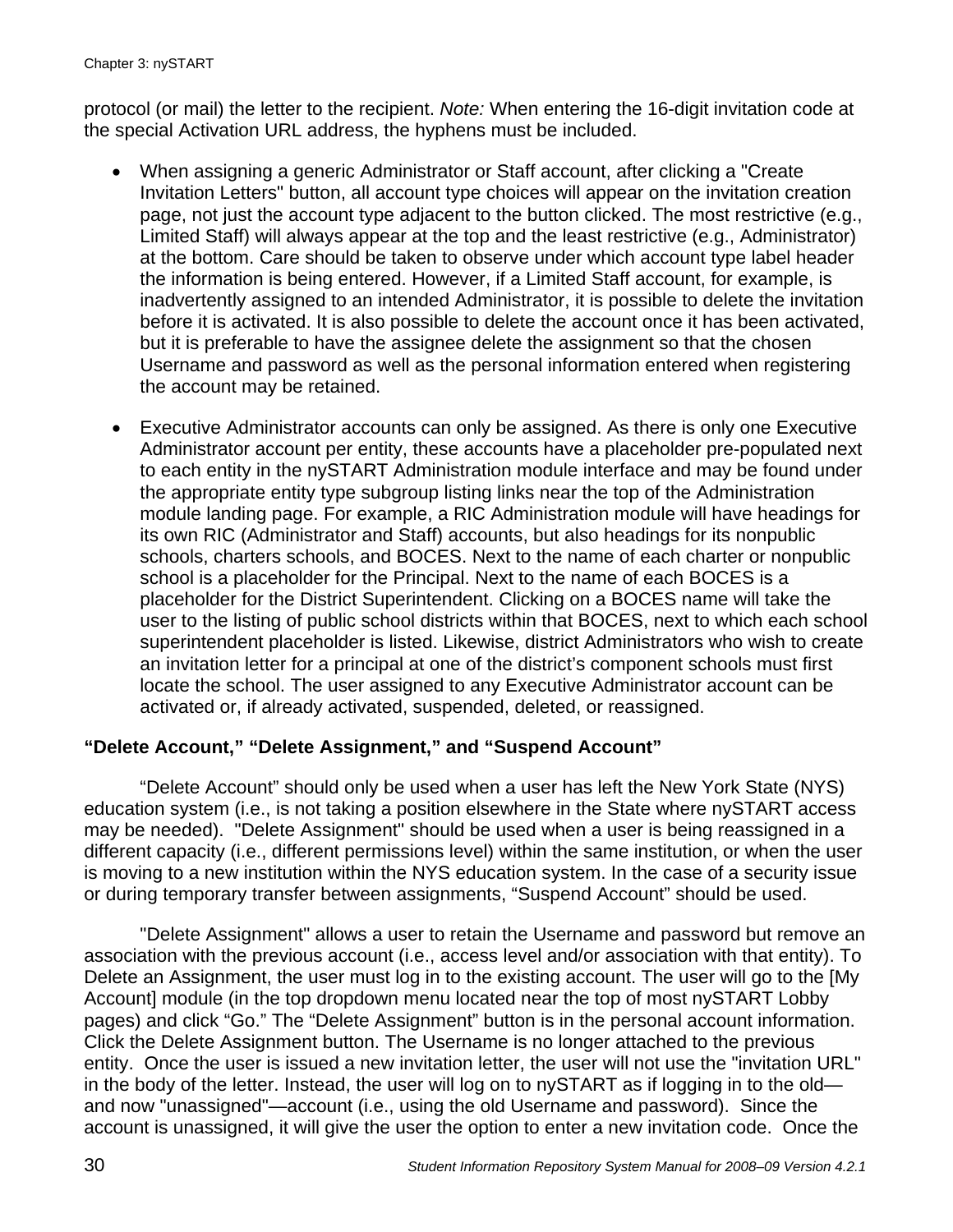new invitation code is entered, the user can now use the old Username and password again, but it will now reflect the permissions associated with the new authorization within the new entity.

Administrators may prefer to do a "Suspend Account" before asking the former assignee to perform a Delete Assignment on the account. However, the account must be un-suspended before the user can go in and perform the Delete Assignment. In cases where the former assignee has moved to a new unknown location, the Administrator should do a Suspend Account until the former assignee has been contacted to determine whether the assignee wishes to Delete Assignment or create an entirely new account. A Delete Assignment may be performed by the former Administrator in emergency situations, but a NYSED Administrator should be contacted for these procedures.

If an invitation letter has been created but not activated, the letter may be deleted. Invitation letters expire 30 days from issuance by default. This expiration may be made shorter by the assigning Administrator using that option during the letter creation process. Once the letter has been issued, the invitation may be canceled by an Administrator at any point prior to its activation by the intended user.

The Administrator must send a copy of the invitation letter (by secure e-mail protocal or postal mail) to the intended recipient who must activate the account using the invitation code. Invitation letters cannot be automatically sent by the system. When the letter is created, there is not yet any personal information (e.g., e-mail address) known to the system other than the user's name (as entered by the assigning Administrator).

*Lost Invitation Letters:* Users who lose their invitation letter must contact an Administrator for their entity. The Administrator may cancel the invitation code so that it cannot be used to create an unauthorized account. An unauthorized account, if created, may be Suspended or Deleted. This is especially urgent for administrator login letters. It is strongly suggested that Administrators consider an invitation letter expiration period of less than the default 30 days, especially for Executive and other Administrator accounts. The Administrator may always create a new invitation letter for any intended user.

#### **Usernames and Passwords**

*Changing Usernames and Passwords:* Usernames cannot be changed. If a new Username is necessary, an Administrator may delete an account and provide a new invitation code so that a new account can be created. To change a password, select "My Account" from the dropdown menu at the top of the page and click "Go." Click the "Change Password" button and follow the directions provided. To change a name or contact information, select "My Account" from the dropdown menu at the top of the page and click "Go." Click the "Edit User Info" button and follow the directions provided. Users may also retrieve lost Usernames or passwords by clicking the "Forgot username?" or "Forgot password?" links next to the login boxes on the main nySTART login page at https://www.nystart.gov/nystart/u/index.do .

*Username and Password Problem Troubleshooting:* If a Username and/or password is not providing access to the system, make sure that they are typed correctly. Passwords are case sensitive, so lowercase and uppercase letters must be entered correctly. Usernames are not case sensitive. If too many unsuccessful login attempts are made, the account will be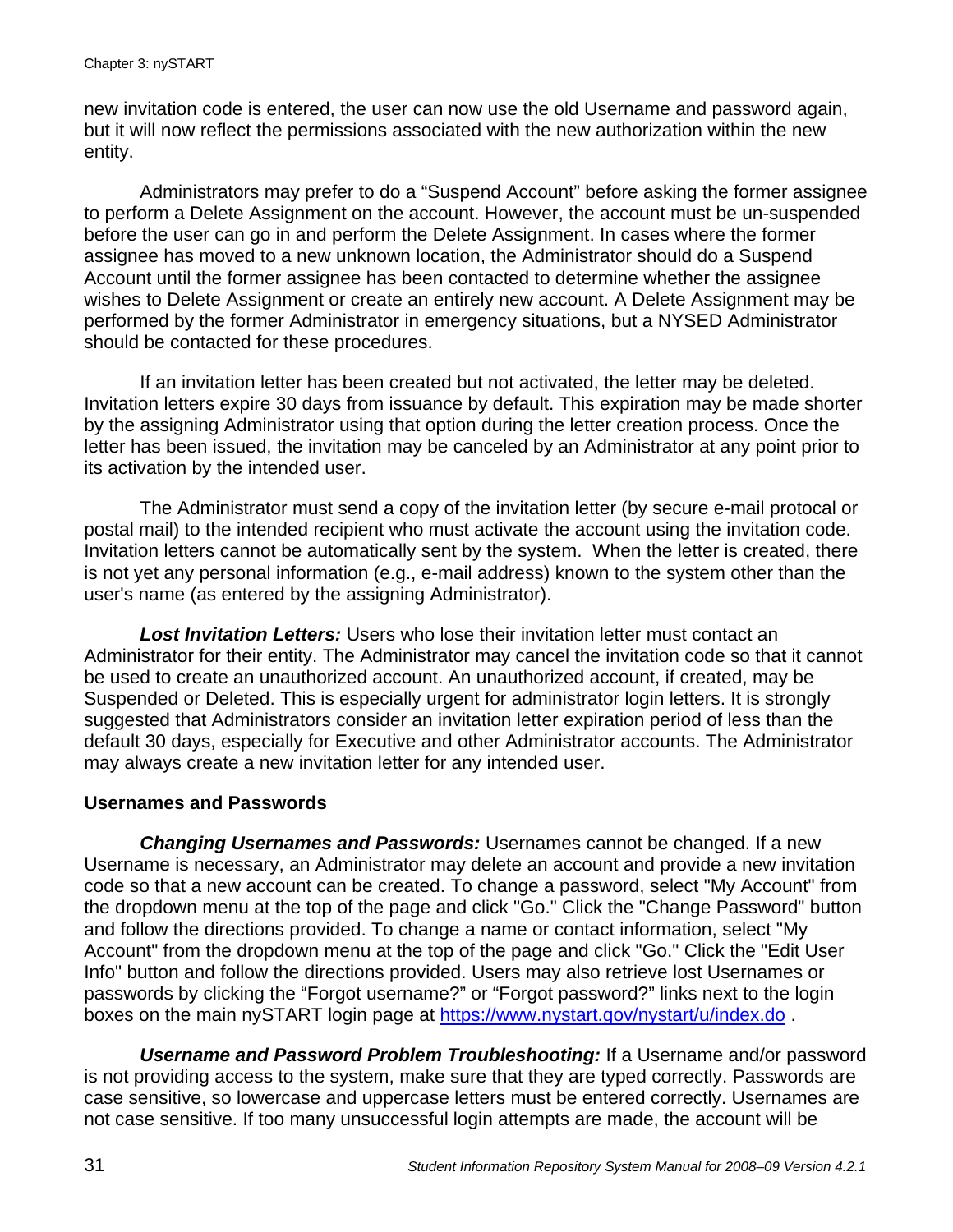blocked temporarily. Wait approximately an hour before attempting to log in again or ask a nySTART Administrator to reset your password. A user must correctly answer the chosen security question to be granted a temporary password.

If you receive an error message stating that your account has been suspended, contact an Administrator for your entity.

If you have forgotten your password, you can get a temporary password e-mailed to you by answering the security question you provided when creating your account. To do this, you also need to have previously provided your e-mail address. From the login page, click on the "Forgot your password" link and follow the directions provided. If you are not able to get a temporary password using this process, contact an Administrator for your entity.

To recover a lost password, Administrators must select "Administration" from the dropdown menu at the top of the page and click "Go." Locate the user in question, and click on his or her name to navigate to the Account Detail page. If the user has a valid e-mail address and you wish to provide the temporary password by e-mail, click the "E-mail Temporary Password" button. Otherwise, click the "Set Temporary Password" button.

If you have forgotten your Username, your Username can be e-mailed to you if you enter your e-mail address. From the login page, click on the "Forgot your username" link and follow the directions provided. If you are not able to recover your Username using this process, contact an Administrator for your entity.

To recover a lost Username, Administrators must select "Administration" from the dropdown menu at the top of the page and click "Go." Locate the user in question, and click on his or her name to navigate to the Account Detail page where the individual's Username will be displayed near the top of the page.

*Invitation Code Problem Troubleshooting:* If an invitation code is not providing you with access to the system, it is possible that the code may have already been redeemed or that an Administrator cancelled the code. To obtain a new code, contact an Administrator for your entity. Also, if the invitation code includes hyphens, be sure to use the hyphens, not just the numbers.

#### **Security and Student Confidentiality**

After finishing a nySTART session online, log out by clicking on "Log Out" in the upperright corner of the screen. This ensures that individuals who may share your computer cannot see your account information or student data. For added security, exit your browser to ensure that any files that may have been cached while you were logged in will not be accessible to anyone else using the computer.

The data displayed to authorized users are not suppressed, so demographic information and results for individual students and very small groups of students, from which it may be possible to infer the scores of specific individuals, are accessible to these users. These data may not be released without ensuring compliance with all relevant state and federal laws and regulations.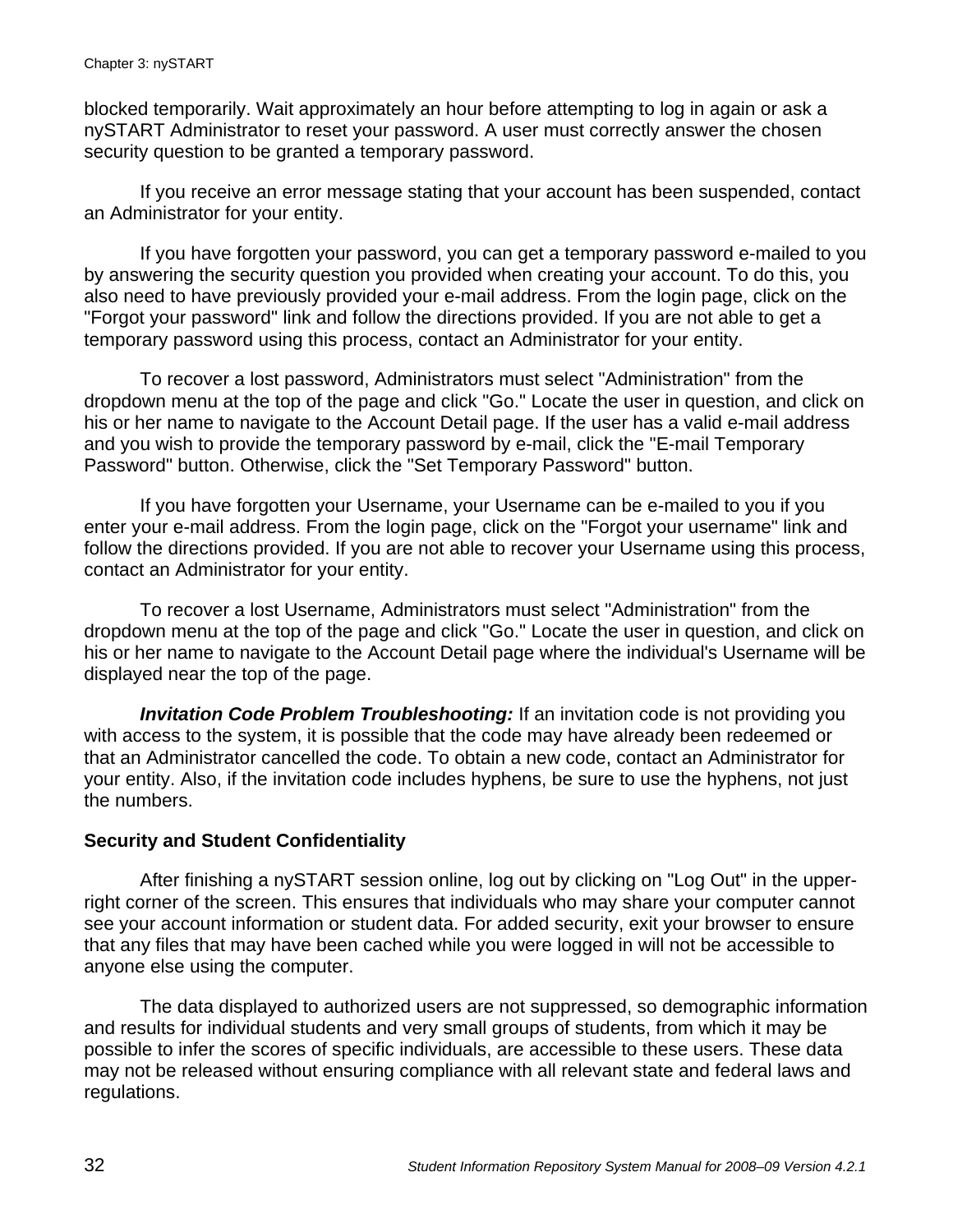#### **Web Browsers Supported by nySTART**

The nySTART web site uses technology standards such as CSS and Javascript, which require the use of a current browser, such as Microsoft Internet Explorer version 6.0 or later, or Mozilla Firefox version 1.0 or later. Other standards-compliant browsers should also work, although you may encounter occasional anomalies. For an optimal user experience, we recommend turning Javascript on and allowing cookies.

#### **Viewing Special Education Verification Reports**

Special Education Verification Reports are available at http://pd.nysed.gov. VESID assigns User IDs and passwords to one special education contact person and one chief information officer (CIO) in each school district and other entities required to report data through the SIRS. These User IDs and passwords are used to view, verify, and certify data included in the Special Education Verification Reports. Only designated contacts or CIOs can verify/certify the data in these reports. New contacts who require a User ID and password must contact VESID at VESIDCAR@mail.nysed.gov or 518-486-4678.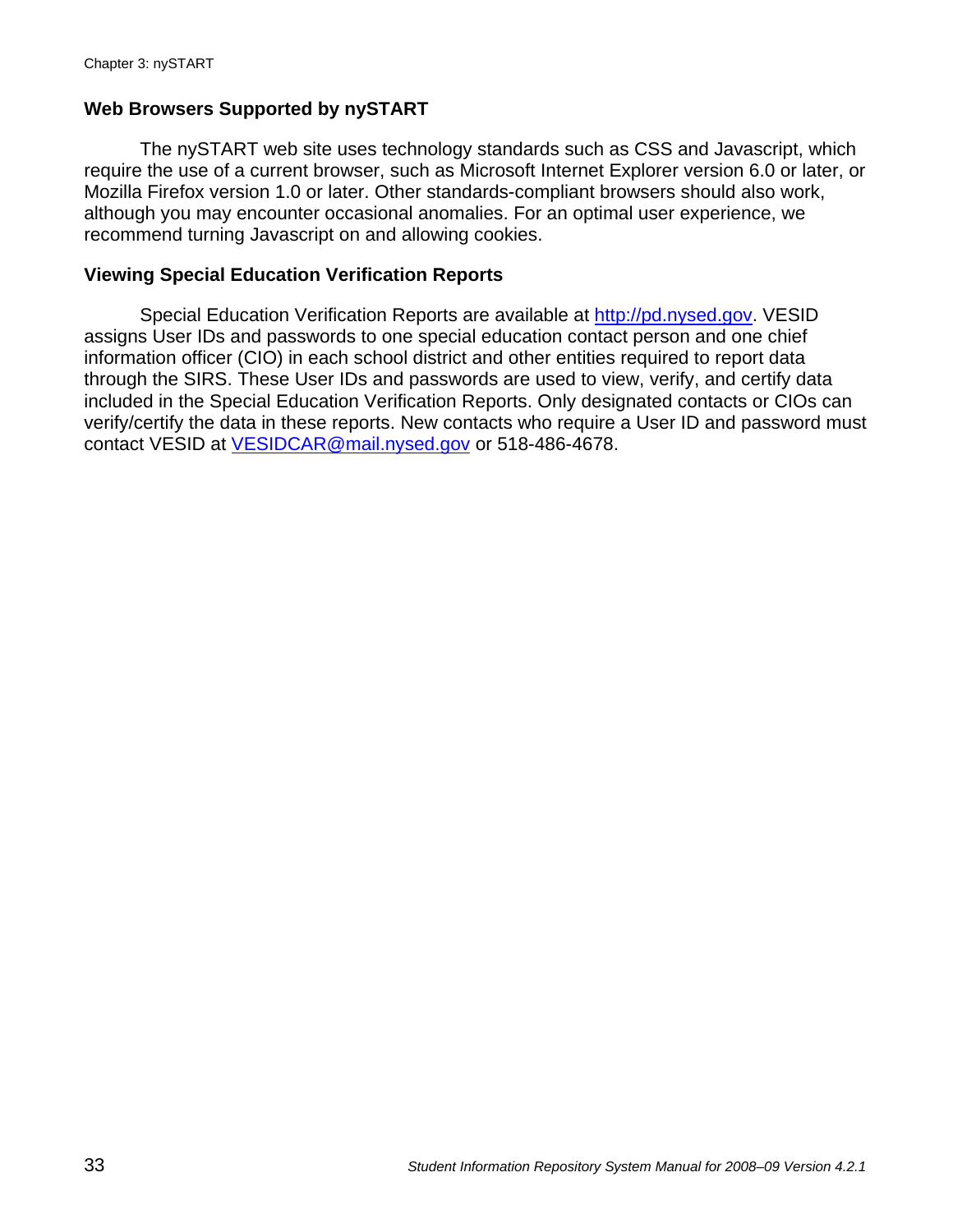# **Chapter 4: Testing Rules**

#### **Testing Students at the Elementary/Middle Level**

All general-education students and students with disabilities in grades 3–8, or ungraded students of equivalent age, must take:

- the New York State Testing Program (NYSTP) in English language arts (ELA) and mathematics, and the elementary- and middle-level science and social studies assessments, in the appropriate years; or
- if eligible, the New York State Alternate Assessment (NYSAA) in ELA, mathematics, science, and social studies, in the appropriate years; or
- an alternate assessment of another State if the student is placed outside of New York State and the CSE has designated the student as eligible for the alternate assessment.

All students in these grades or equivalent ages who are also limited English proficient must take the New York State English as a Second Language Achievement Test (NYSESLAT) until they achieve proficiency on both the Listening and Speaking and the Reading and Writing portions of the NYSESLAT. Students who are in their first year of limited English proficient (LEP) instruction are not required to take the NYSTP in ELA. These students will be counted for accountability purposes as participating in an ELA assessment if they have valid scores on NYSESLAT Reading/Writing and NYSESLAT Speaking/Listening. Their scores will *not* be counted in the performance calculation for accountability.

### **Testing Nonpublic School Students**

Nonpublic schools are encouraged, but are not required, to administer New York State assessments to students who are placed in the school by a parent or guardian. If a nonpublic school chooses to administer an elementary- or middle-level ELA, mathematics, science, or social studies assessment to its students, it must administer the assessment to each enrolled student in the selected grade levels. Public school districts are responsible for ensuring that students with disabilities placed by the CSE in approved private schools for students with disabilities are administered New York State assessments according to their grade level or age and their IEP; these schools are responsible for testing these students. See the "Table of Reporting Responsibility for School-Age Students" and the "Table of Reporting Responsibility for Preschool-Age Students with Disabilities" in Chapter 5: Reporting Rules for more information on students placed in specific types of schools under unique circumstances.

### **Identifying and Testing Graded and Ungraded Students**

All general-education students must be assigned to a grade. Students with disabilities may be determined by the CSE to be either graded or ungraded for State assessment purposes. All students designated as eligible for the NYSAA must be reported as ungraded. Students with disabilities who are ungraded for purposes of participation in State assessments will have their participation based on their birth dates and must be reported in SIRS as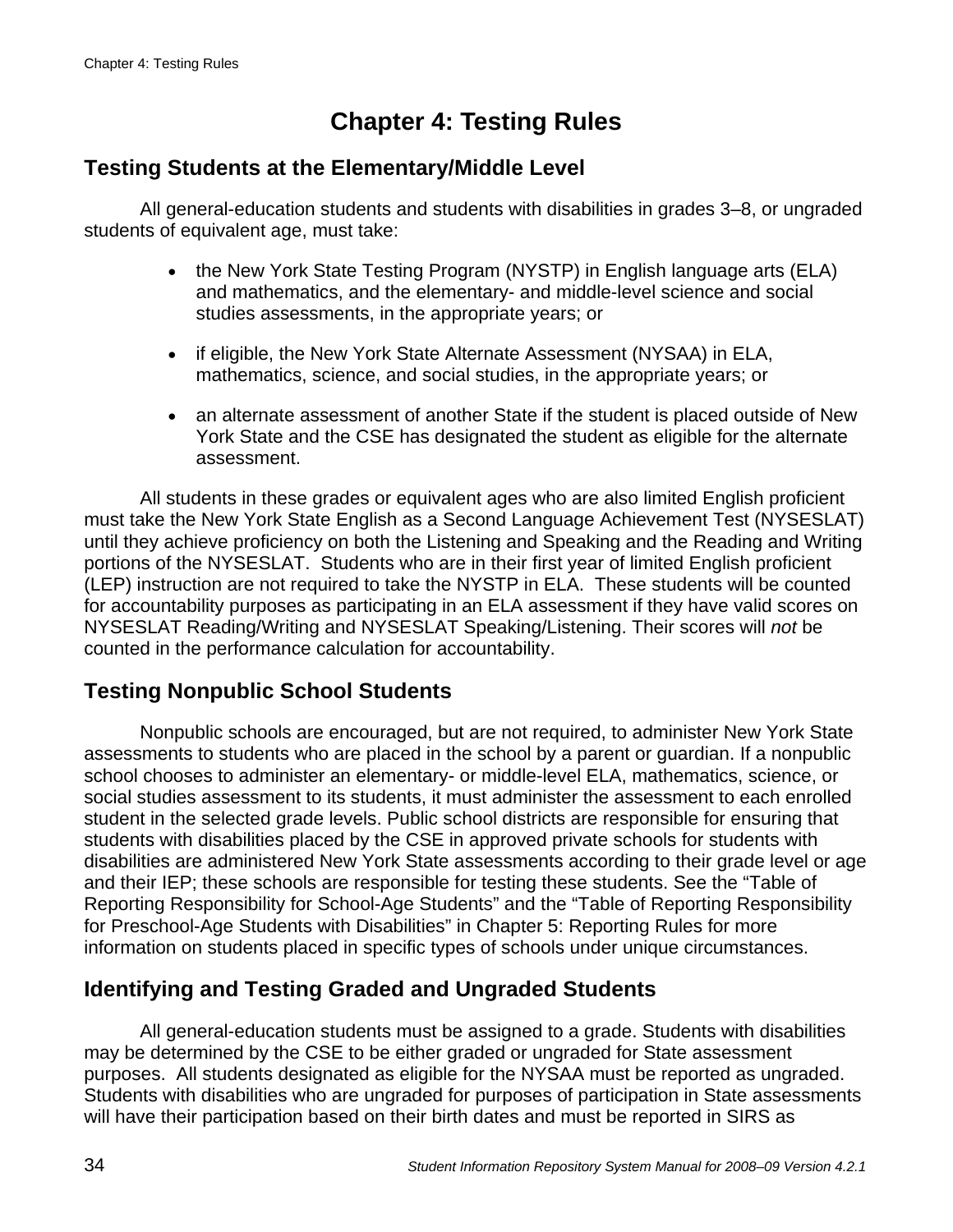ungraded. Ungraded students must take the assessment at the same grade level as the majority of their chronological peers, as indicated in the table below. More information about testing students with disabilities may be found in the August 2006 memo, entitled "Revised Guidelines for Participation of Students with Disabilities in State Assessments for 2006-07," at: http://www.vesid.nysed.gov/specialed/publications/policy/ungraded.htm . CSEs must ensure that parents understand what instruction, curriculum, and assessment their child is receiving and the impact on graduation.

All students with disabilities at the secondary level must take the required assessments for the credential designated in their IEP. Students designated as eligible for the NYSAA should take the secondary-level NYSAA no later than the year the student turns 18 years of age. All NYSAA-eligible students who will reach their eighteenth birthday before September 1, 2009 and have not previously taken the secondary-level NYSAA must be administered the test during the 2008–09 school year. NYSAA-eligible students who will be leaving school before they reach their eighteenth birthday must take the secondary-level NYSAA before they leave school (i.e., when they are 17-years-old). NYSAA-eligible students with a birth date prior to September 1, 1990 who have not been assessed must be assessed before they leave school.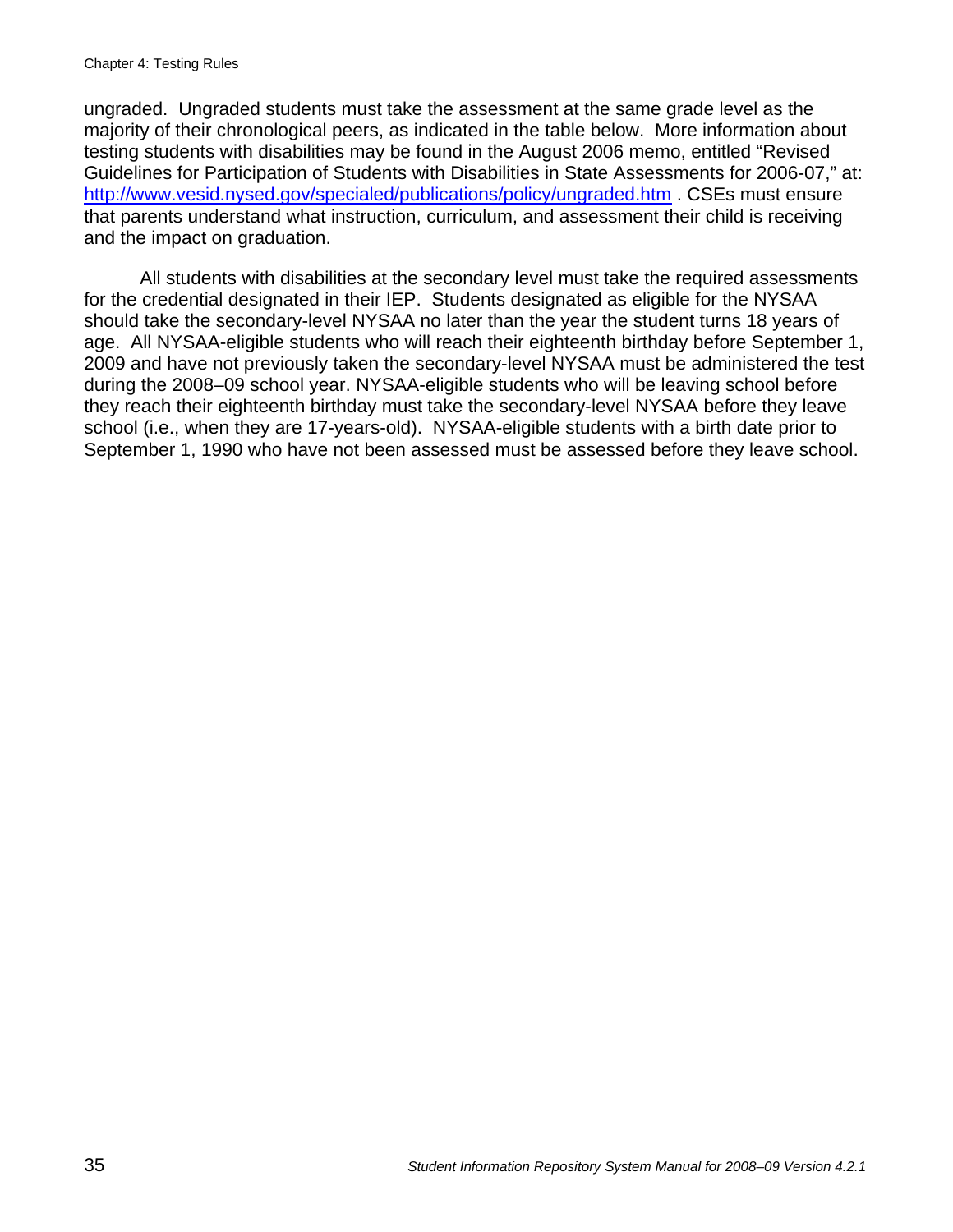| <b>Assessments</b>                                                                                    | <b>Birth Dates</b>                      | <b>Reaches This Age Between</b><br>September 1, 2008 and<br><b>August 31, 2009</b> |
|-------------------------------------------------------------------------------------------------------|-----------------------------------------|------------------------------------------------------------------------------------|
| Grade K: NYSESLAT, Reading First                                                                      | Any date on or after<br>August 31, 2003 | 6                                                                                  |
| Grade 1: NYSESLAT, Reading First                                                                      | September 1, 2001-<br>August 31, 2002   | $\overline{7}$                                                                     |
| Grade 2: NYSESLAT, Reading First                                                                      | September 1, 2000-<br>August 31, 2001   | 8                                                                                  |
| Grade 3: NYSAA, NYSTP ELA, NYSTP<br>mathematics, NYSESLAT, and<br><b>Reading First</b>                | September 1, 1999-<br>August 31, 2000   | 9                                                                                  |
| Grade 4: NYSAA, NYSTP ELA, NYSTP<br>mathematics, NYSTP science, and<br><b>NYSESLAT</b>                | September 1, 1998-<br>August 31, 1999   | 10                                                                                 |
| Grade 5: NYSAA, NYSTP ELA, NYSTP<br>mathematics, NYSTP social studies,<br>and NYSESLAT                | September 1, 1997-<br>August 31, 1998   | 11                                                                                 |
| Grade 6: NYSAA, NYSTP ELA, NYSTP<br>mathematics, and NYSESLAT                                         | September 1, 1996-<br>August 31, 1997   | 12                                                                                 |
| Grade 7: NYSAA, NYSTP ELA, NYSTP<br>mathematics, and NYSESLAT                                         | September 1, 1995-<br>August 31, 1996   | 13                                                                                 |
| Grade 8: NYSAA, NYSTP ELA, NYSTP<br>mathematics, NYSTP science, NYSTP<br>social studies, and NYSESLAT | September 1, 1994-<br>August 31, 1995   | 14                                                                                 |
| Grade 9: NYSESLAT                                                                                     | September 1, 1993-<br>August 31, 1994   | 15                                                                                 |
| Grade 10: NYSESLAT                                                                                    | September 1, 1992-<br>August 31, 1993   | 16                                                                                 |
| Grade 11: NYSESLAT                                                                                    | September 1, 1991<br>August 31, 1992    | 17                                                                                 |
| Grade 12: NYSESLAT                                                                                    | Born on or before<br>August 31, 1991    | 18                                                                                 |
| Secondary-Level NYSAA ELA,<br>mathematics, science, social studies                                    | September 1, 1990-<br>August 31, 1991   | 18                                                                                 |

**Assessments by Birth Date/Age for Ungraded Students in 2008–09** 

*No Valid Test Score for Graded Students:* When students are reported in SIRS as being in grades 3–8, their grade level is used to determine if they took the appropriate assessment. Graded students whose assessment record shows that they were not administered the appropriate assessment for their grade are counted as though they had not been tested.

*No Valid Test Score for Ungraded Students:* When students are coded as ungraded, their birth dates are used to determine if they took the appropriate assessment for their age. Ungraded students who are age-equivalent to students in grades 3–8 whose assessment record indicates that they were not administered the appropriate assessment based on their age are counted as though they had not been tested.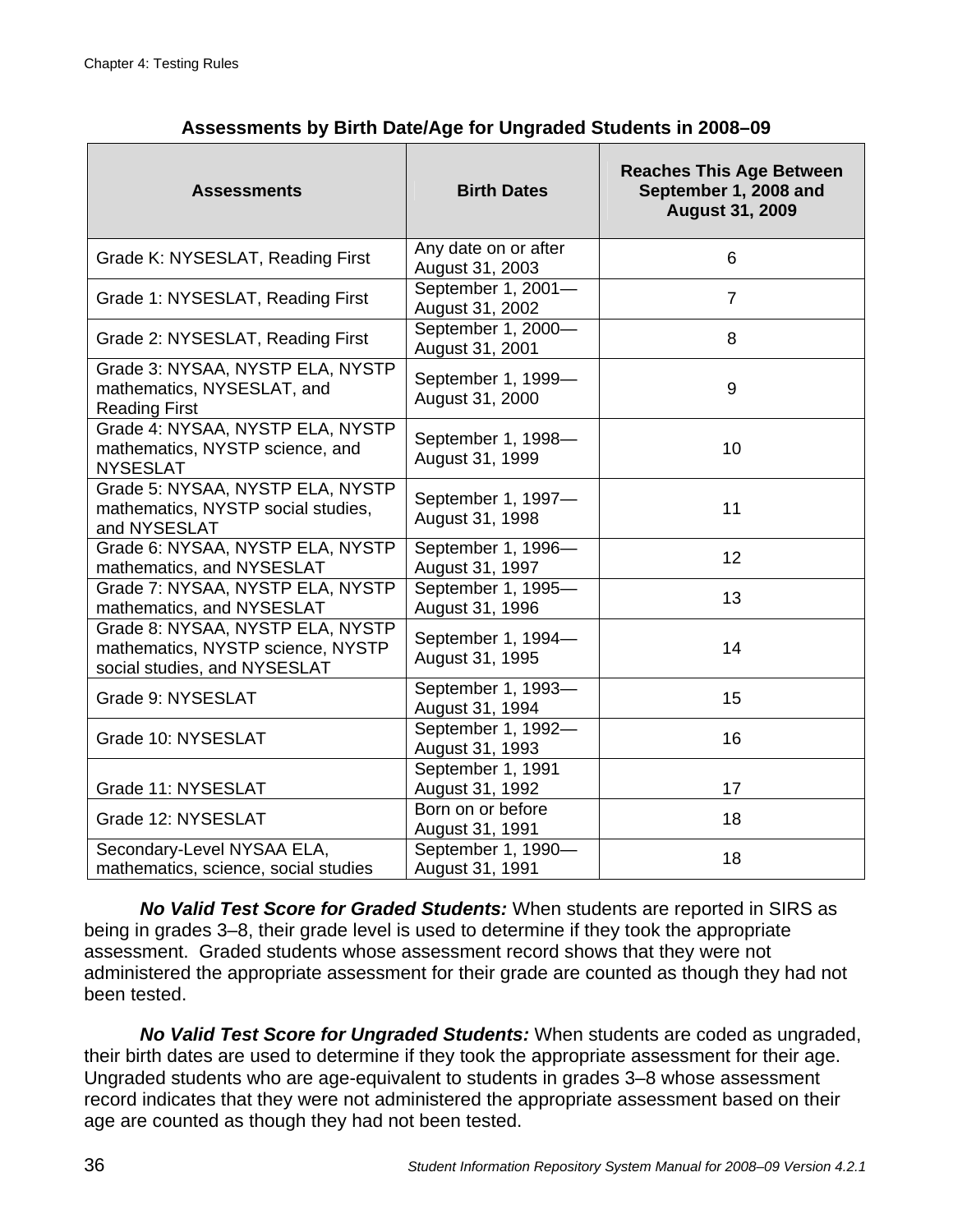# **NYSAA Testing and Accountability**

*Testing Students on the NYSAA:* Districts must assess all students whom the district CSE has designated as eligible for the New York State Alternate Assessment (NYSAA) whose birth dates fall between September 1, 1994 and August 31, 2000. They must also assess all students whose birth dates fall between September 1, 1990 and August 31, 1991, who have not previously been assessed at the secondary level. (See table above.) They must also assess all eligible students who have not previously taken the secondary-level NYSAA and who may earn their IEP diploma during the 2008–09 school year or who will reach the age of 18 before September 1, 2009.

*NYSAA and Accountability (1% Cap):* The United States Department of Education (USED) has issued regulations that allow students with significant cognitive disabilities to be measured against alternate learning standards but limit the percentage of students who can be counted as proficient for accountability purposes using these standards to one percent of district enrollment at the tested grade levels. These regulations allow districts to apply for an exception to exceed the one-percent limit or "cap" if the district can document that the incidence of students with the most significant cognitive disabilities in the district exceeds one percent of total enrollment and the district documents circumstances that explain the higher percentage. (The application for an exception to the 1.0 percent cap will be available on the Office of Vocational and Educational Services for Individuals with Disabilities (VESID) Web site at: http://www.vesid.nysed.gov/specialed/alterassessment/ .) USED's regulations do not limit the percentage of students who can participate in the NYSAA; they limit the percentage whose performance can be counted as Level 3 or 4 using the alternate standards for accountability purposes when calculating the PI. All students with disabilities eligible for the NYSAA under Section 101.1(t)(2)(iv) of Commissioner's Regulations should be administered that test, and their performance level on the NYSAA should be reported using the SIRS. These students will be included in the accountability PIs using their NYSAA performance level, provided that the percentage of students in grades 3–8 or the secondary-level cohort who are tested with the NYSAA and earn a score of Level 3 or 4 does not exceed one percent.

The performance levels that must be reported through the SIRS, that go on the students' records, and that are reported to the students' parents are the actual NYSAA performance levels that the students earn (NYSAA Levels 1, 2, 3, or 4). For accountability purposes only, districts that have more than 1.0 percent of their continuously enrolled tested students at the elementary/middle level or of the accountability cohort at the secondary level performing at Levels 3 and 4 on the NYSAA will have sufficient numbers of these students counted as performing at Level 2 when calculating PIs to reduce the percentage of proficient students to one.

Districts with small enrollments have been granted a waiver allowing them to exceed the 1.0 percent cap, provided that only one student per accountability measure is counted at Level 3 or 4 based on the NYSAA. For example, a district that has 80 continuously enrolled tested students at the elementary/middle level in mathematics and only one student scoring at Level 3 or 4 on the NYSAA has 1.25 percent of their students counted as proficient on the NYSAA. This district is allowed to have this one student's Level 3 or 4 score counted in the PI calculation, even though the 1.25 percent exceeds the 1.0 percent cap. A district with 80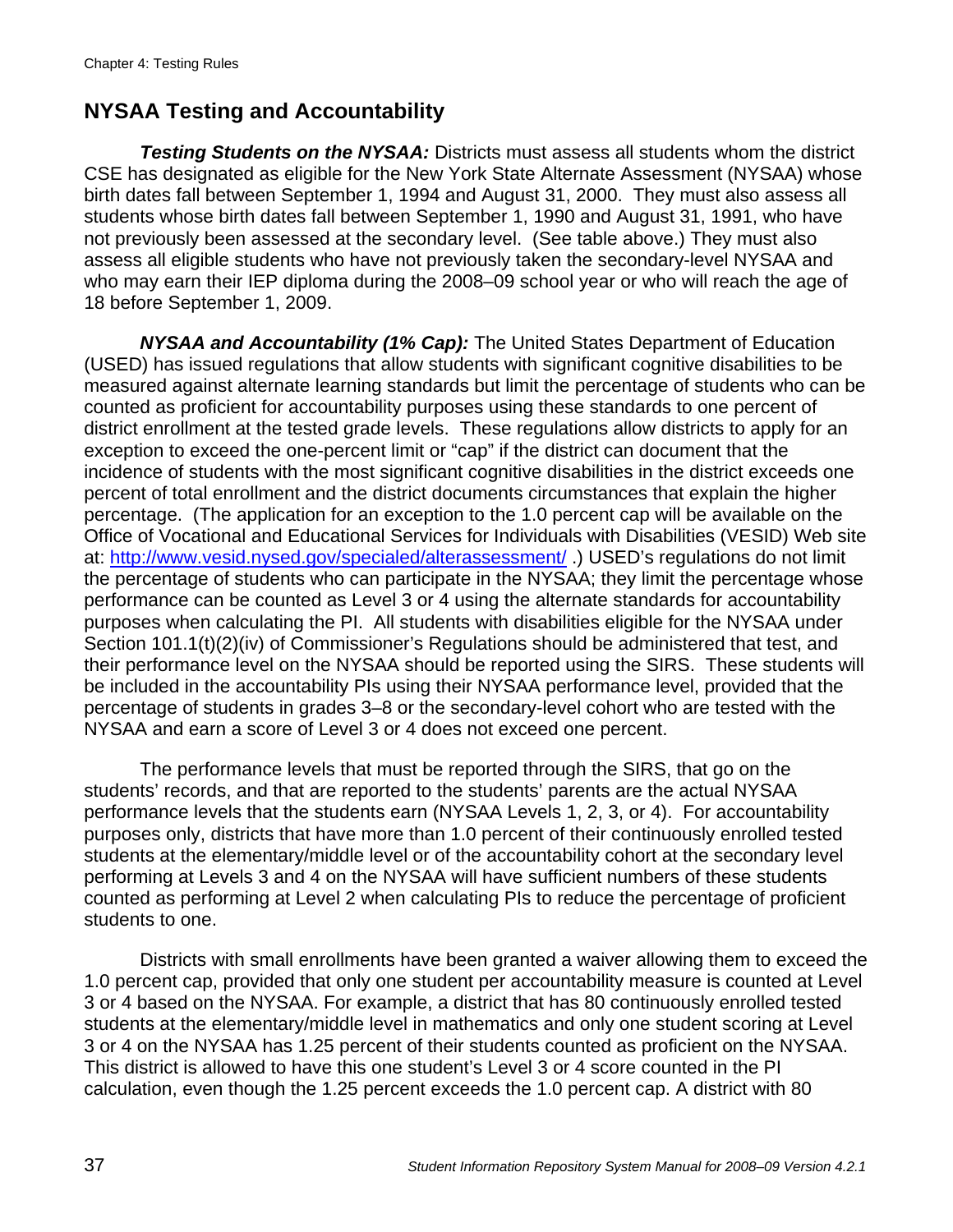continuously enrolled tested students and two students scoring at Level 3 or 4 would have one of the students' scores reduced to Level 2 when the PI is calculated.

Secondary-level NYSAA scores in ELA and mathematics are used for accountability in the year that the student is included in the English and mathematics accountability cohort. Any secondary-level NYSAA score on the student's record, regardless of the year of administration, will be considered a valid score and will be used to calculate the PIs in which the student is included.

# **Testing and Accountability for LEP Students (NYSESLAT)**

NCLB requires that the English proficiency of all limited English proficient (LEP) students (as defined in Education Law § 3204[2-a][3]) be determined annually. New York State provides the New York State English as a Second Language Achievement Test (NYSESLAT) as the assessment of English language proficiency for LEP students. All LEP students, regardless of grade, must take the NYSESLAT. LEP students must take this assessment to evaluate English proficiency even if they take a grades 3–8 ELA assessment, the Regents Comprehensive Examination in English or, for certain LEP students with disabilities, an RCT in reading or writing or the NYSAA in ELA in the 2008–09 academic year.

*English Language Arts***:** NCLB requires that the language arts proficiency of LEP students be measured as part of the school accountability program. USED has approved the NYSESLAT to meet the participation requirement for AYP in ELA for LEP students in grades 3 through 8 who enrolled in a school in the United States (not including Puerto Rico) on or after January 2, 2008; that is, on January 2, 2009 the students had been enrolled in a United States school for no more than one full year. Valid scores on the Reading/Writing *and* Listening/Speaking modules of the NYSESLAT will satisfy the Title I accountability requirement that the student be assessed in ELA. Eligible LEP students with valid NYSESLAT scores will be counted as tested in computing school participation rates. The NYSESLAT score will not be used in the computation of the PI. However, if the district chooses to give the NYSTP ELA assessment to a LEP student who is eligible to take the NYSESLAT, NYSED will count the student's NYSTP ELA scores when computing the school's and district's accountability PI. A student who enters a United States school for the first time between January 1 and the last day of the ELA test administration could be exempt from taking the ELA assessment in the year the student first entered a United States school and in the following year. If a LEP student leaves a United States school for a full academic year, at the time the student re-enters a United States school, the student would be eligible again to use the NYSESLAT in lieu of the ELA assessment to meet the ELA participation requirement. For example, a LEP student originally enrolled in a district on September 1, 2006, returned to his native country and did not attend school in the United States during the 2007–08 school year, but re-enrolled in a United States school in September 2008. In this case, the date of enrollment used to determine the student's NYSESLAT eligibility is September 2008 and the student may take the NYSESLAT in lieu of the ELA assessment in 2008–09. Students that fit into this category must be recorded in the SIRS with a Program Service Record code of 0242 — Eligible to Take the NYSESLAT for Grades 3-8 ELA Accountability.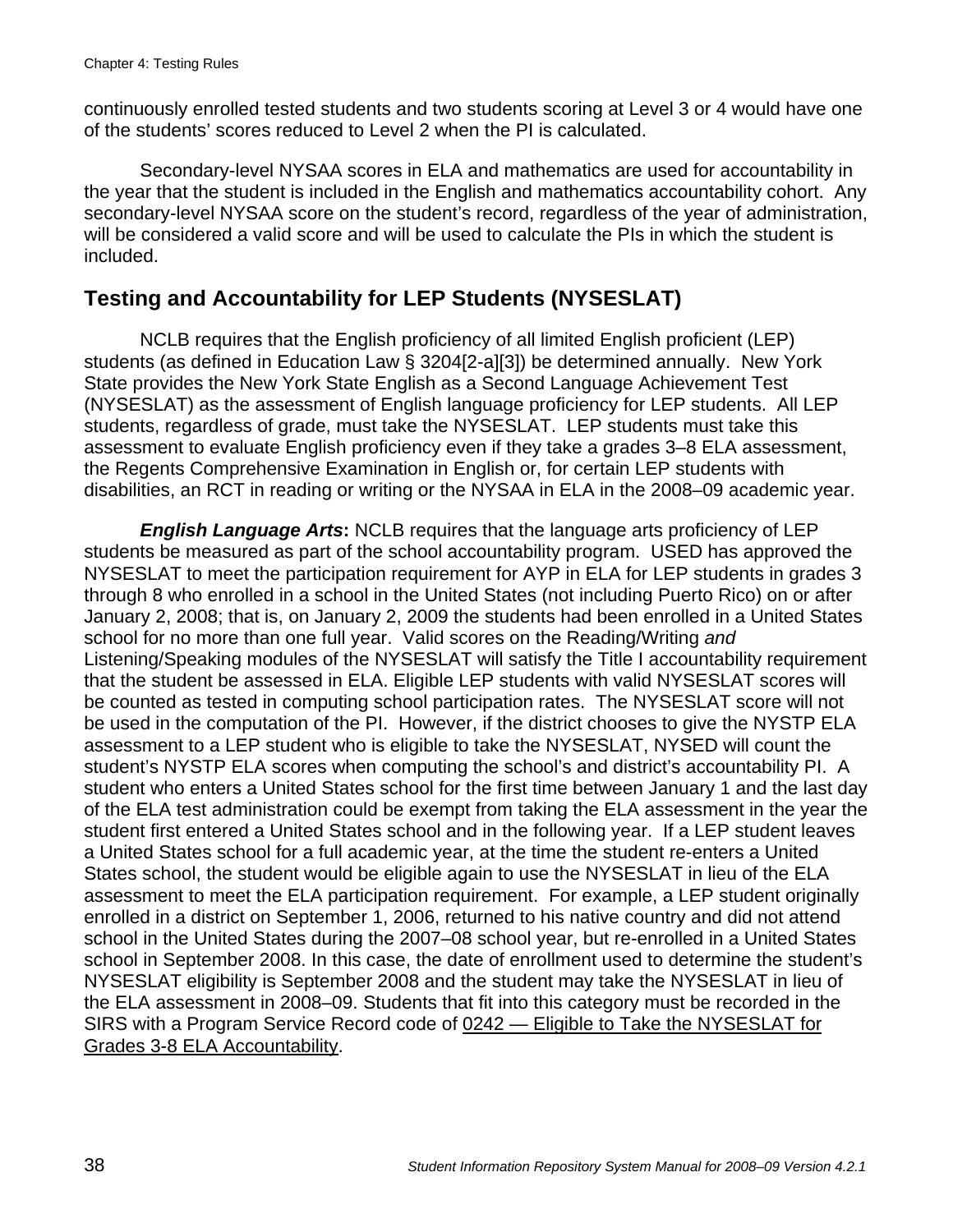All LEP students in grades 3–8, and ungraded students of equivalent age, who enrolled in a United States school before January 2, 2008 must take the ELA assessment in January 2009.

GED students should not be taking the NYSESLAT, as they are no longer considered enrolled in a regular high school diploma granting program. GED students who are administered the NYSESLAT will not receive a score.

**Other Subjects:** All LEP students must take the required State assessments in grades 3–8 mathematics, science, and social studies. These tests may be administered in the student's native language. Schools are advised to obtain local translations for students for whom a State alternative-language edition is not available in their first language, particularly if the student is receiving instruction in the first language. Failure to test students on the mathematics or science assessment could result in the school failing to make AYP. To ensure valid and reliable test results, districts and charter schools are permitted to offer LEP students accommodations approved by NYSED. Approved accommodations are provided in the administrator's manuals at http://www.emsc.nysed.gov/osa/sam/ .

### **Testing Students Eligible for Both the NYSAA and the NYSESLAT**

All LEP students, regardless of grade, must take the NYSESLAT, even if the students' CSEs identify the students as eligible to take the NYSAA. All NYSAA-eligible students who are age appropriate for testing on the NYSAA must take the NYSAA, even if they are also LEP students who must take the NYSESLAT as well. If both tests are taken, the NYSAA score will count in the accountability performance calculation.

### **Testing Reading First Students**

All Reading First assessments must be administered to all K–3 students in schools listed in a district's Reading First grant. If a student is absent on the day of the scheduled Reading First assessment, the administration of the assessment for this student must be rescheduled in a timely manner to ensure that all K–3 students have been administered the assessment.

#### **Testing Accelerated Intermediate-Level Science Students**

The Grade 8 Intermediate-Level Science Test should be administered to students in the grade in which they will have received instruction in all of the material in the *Intermediate-Level Science Core Curriculum (5–8)*. While this is typically Grade 8 (or, if ungraded, when Grade 8 age equivalent), the test may also be administered to students in Grade 7 (or, if ungraded, when Grade 7 age equivalent) who will have completed all the material in the *Intermediate-Level Science Core Curriculum (5–8)* and are being considered for placement in an accelerated high school-level science course when they are in Grade 8. Schools have four choices for testing accelerated students in science at the intermediate level:

1. Administer the Grade 8 Intermediate-Level Science Test when the student is in Grade 7, but administer no science test when the student is in Grade 8. The score the student receives on the Grade 8 Intermediate-Level Science Test when taken in Grade 7 will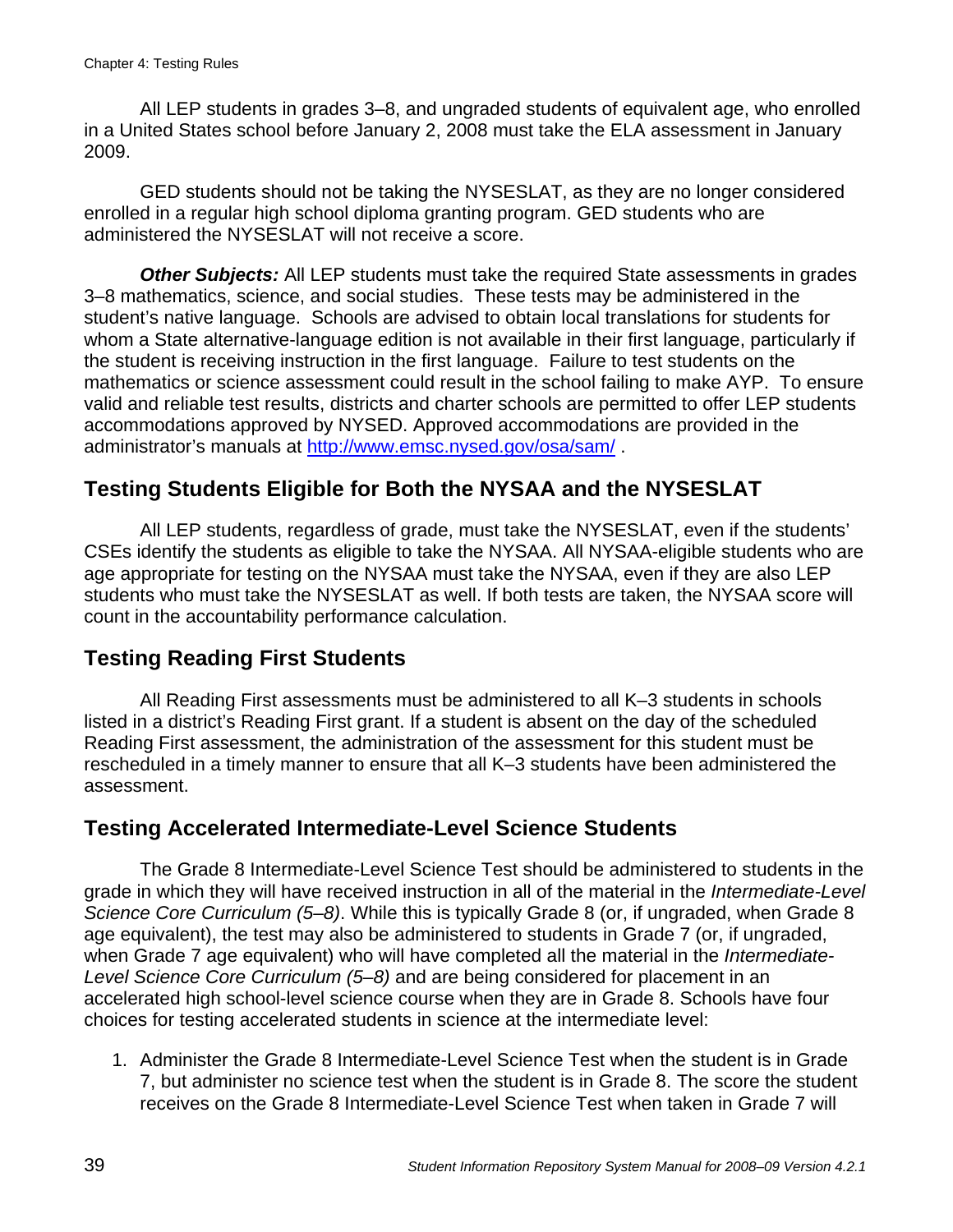count in the accountability calculations for the district and school responsible for the student when the student is in Grade 8.

- 2. Administer no science test when the student is in Grade 7, but administer a Regents examination in science when the student is in Grade 8. The score the student receives on the Regents examination in science when taken in Grade 8 will count in the accountability calculations for the district and school responsible for the student.
- 3. Administer the Grade 8 Intermediate-Level Science Test when the student is in Grade 7 *and* administer a Regents examination in science when the student is in Grade 8. The score the student receives on the Regents examination in science when taken in Grade 8 will count in the accountability calculations for the district and school responsible for the student.
- 4. Administer the Grade 8 Intermediate-Level Science Test when the student is in Grade 8 *and* administer a Regents examination in science when the student is in Grade 8. The score the student receives on the Grade 8 Intermediate-Level Science Test will count in the accountability calculations for the district and school responsible for the student.

The school may *not* use the Grade 8 Intermediate-Level Science Test to retest any students in Grade 8 who participated in this assessment during the previous school year as Grade 7 students.

## **Testing Accelerated Intermediate-Level Social Studies Students**

The Grade 8 Intermediate-Level Social Studies Test should be administered to students in the grade in which they will have received instruction in all of the material in the *Intermediate-Level Social Studies Core Curriculum (6–8)*. While this is typically Grade 8 (or, if ungraded, when Grade 8 age equivalent), the test may also be administered to students in Grade 7 (or, if ungraded, when Grade 7 age equivalent) who will have completed all the material in the *Intermediate-Level Social Studies Core Curriculum (6–8)* and are being considered for placement in an accelerated high school-level social studies course when they are in Grade 8. Schools must report scores for this assessment in the year in which the student takes the assessment.

#### **Testing Accelerated Elementary-Level Science and Social Studies Students and Grades 3–8 ELA and Mathematics Students**

Accelerated students must be tested on the assessments appropriate to their actual grade level or, if ungraded, their age-equivalency grade level. These students may take a Regents examination in addition to the NYSTP but not in lieu of the NYSTP assessment. See the "Assessments by Birth Date/Age for Ungraded Students in 2008–09" table in this chapter for more information.

### **Testing Repeaters**

Students in Grades 3 through 8, and ungraded students who are grade equivalent to Grades 3 through 8, who repeat a grade are required to take all State assessments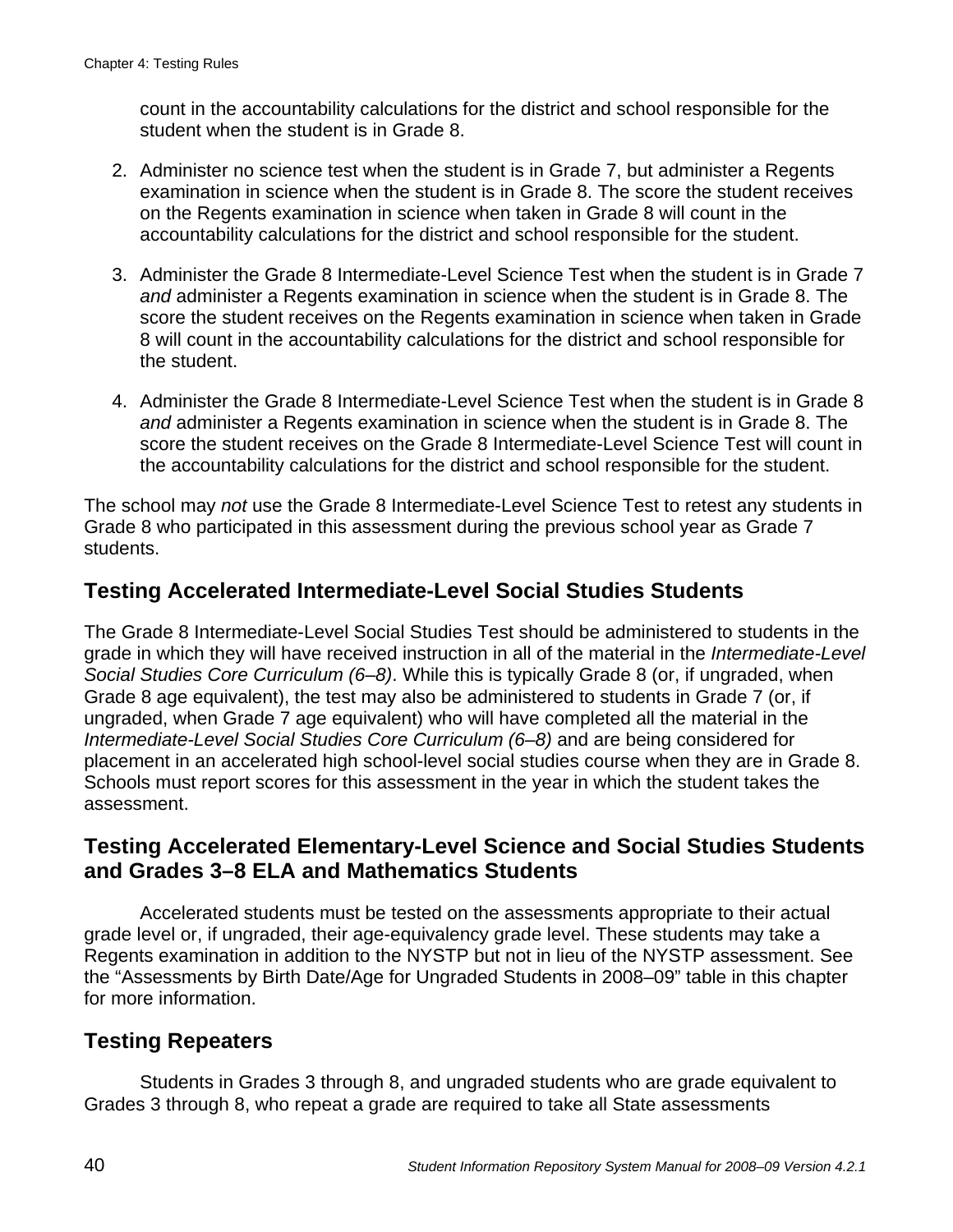appropriate to their grade, LEP eligibility, and NYSAA eligibility, even if they took State assessments at the same grade level in the previous year. Students who are repeating one or more subjects but not a grade may not "retake" tests in the subjects they are repeating. These students are required to take all State assessments appropriate to their current grade, LEP eligibility, and NYSAA eligibility.

### **Elementary/Middle-Level Students Who Transfer to a Different School During the Test Administration Period**

Some students transfer from one school to another after completing one part (session) but before completing all parts (sessions) of an assessment and before the end of the test administration period. In these cases, when possible, the school the student transfers from should communicate with the school to which the student transfers to ensure that the student completes the assessment and to obtain the rest of the student's test documents. The school the student transfers from should submit the student's answer documents for scanning.

The school to which the student transfers should determine what parts (sessions) the student has taken and administer the remaining parts (sessions) of the test. The answer document should be sent to the school the student transferred from, if possible. If this school cannot be identified, the answer document should be sent directly to the Regional Information Center (RIC) or Big 5 for scanning.

If a school submits an incomplete test record, the RIC/Big 5 should attempt to find a complementary second record for the student. The assessment record should be sent to the SIRS using the BEDS code of the school from which the student transferred. If the RIC/Big 5 is unable to match the records, the student will not receive a valid score. Each student assessment record includes the BEDS code of the reporting school. For accountability and reporting purposes, the score will be attributed to the school identified on the assessment record.

If a student transfers from one school to another (or one district to another) in the middle of the test administration period and was administered the entire test in one or other school or district, the school or district in which the test was administered must report the assessment for that student.

If a student transfers from one school to another (or one district to another) in the middle of the test administration period and was administered the entire test in both schools or districts, the school or district in which the test was administered first must report the assessment for that student.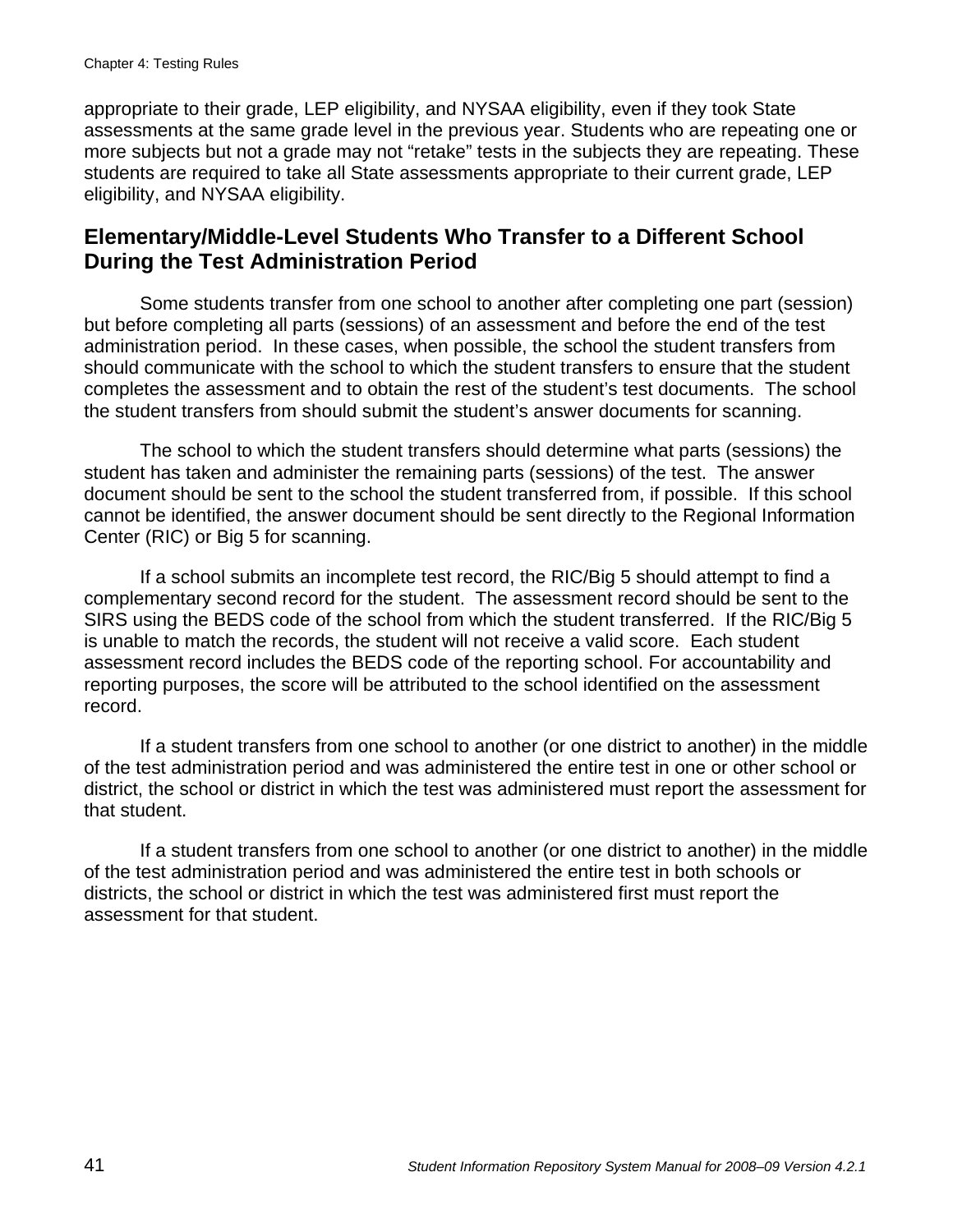Students enrolled/tested during the period of continuous enrollment shown in the table below will be included in the document/calculations indicated.

| Key:                                              |
|---------------------------------------------------|
| Day $1 =$ BEDS Day (October 1, 2008)              |
| Day $2 =$ First day of test administration period |
| Day $3 =$ Last day of make-up period              |

#### **Students' Inclusion in Document/Calculations**

| <b>Period of</b><br><b>Continuous Enrollment</b>                | <b>Students results will be</b><br>included in: |                      |
|-----------------------------------------------------------------|-------------------------------------------------|----------------------|
| (includes)                                                      | Participation<br>Rate                           | Performance<br>Index |
| Day 1 and Day 3                                                 | Yes                                             | <b>Yes</b>           |
| Day 1 and Day 2 – with valid test score                         | Yes                                             | <b>Yes</b>           |
| Day 1 and Day 2 - without valid test score                      | N <sub>o</sub>                                  | No.                  |
| Day 2 and Day 3 – but not Day 1                                 | Yes                                             | No                   |
| Day 1 only                                                      | N <sub>o</sub>                                  | No                   |
| Day 2 only – with valid test score                              | Yes                                             | No.                  |
| Day 2 only – without valid test score                           | <b>No</b>                                       | No.                  |
| Day 3 only $-$ with valid test score                            | Yes                                             | No.                  |
| Day 3 only – without valid test score                           | No.                                             | No.                  |
| Only days between Day 2 and Day 3 – with<br>valid test score    | Yes                                             | No.                  |
| Only days between Day 2 and Day 3 -<br>without valid test score | No                                              | No                   |

#### **Specific Day 2 and Day 3 Dates by Assessment**

| <b>Assessment</b>            | Day 2      | Day 3       |
|------------------------------|------------|-------------|
| Grades 3, 4, & 5 ELA         | January 12 | January 23  |
| Grades 6, 7, & 8 ELA         | January 20 | January 30  |
| Grades 3, 4, & 5 Mathematics | March 2    | March 13    |
| Grades 6, 7, & 8 Mathematics | March 9    | March 20    |
| <b>NYSAA</b>                 | October 6  | February 13 |
| Grade 4 Science              | April 8    | May 8       |
| Grade 8 Science              | April 8    | May 8       |
| NYSESLAT (if eligible)       | April 20   | May 15      |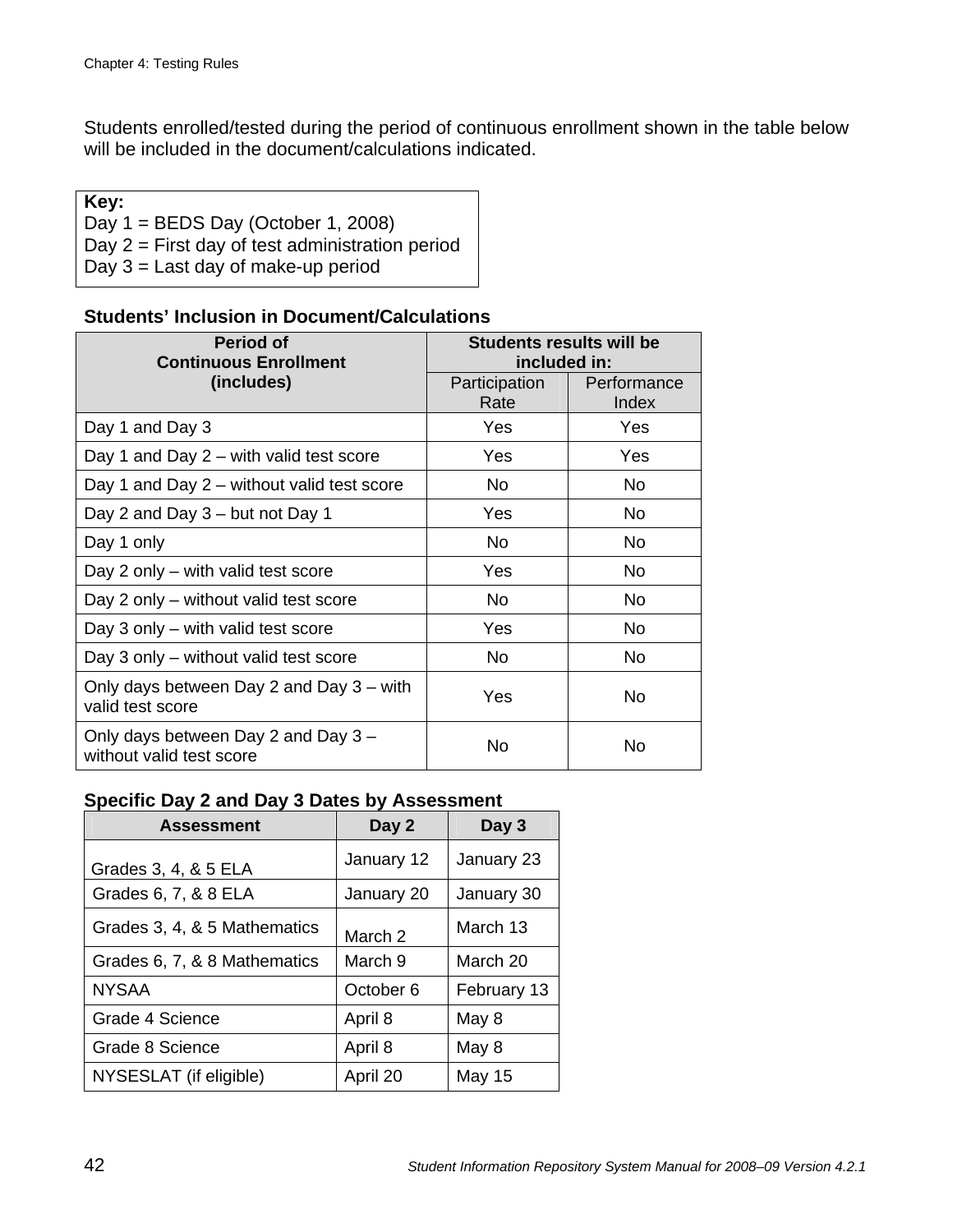# **Chapter 5: Reporting Rules**

### **Educational Institutions That Must Report Data Using the SIRS**

The following districts and schools must provide student records through the SIRS:

- all public schools and districts, including special act districts and charter schools;
- all schools operated by State agencies, such as the Office of Children and Family Services, Office of Mental Health, the Office of Mental Retardation and Developmental Disabilities, and the Department of Correctional Services;
- all nonpublic schools participating in Reading First (These schools should contact their sponsoring public school district for additional information.);
- all child-care institutions with affiliated schools that provide educational services pursuant to Article 81 of the Education Law (see: http://www.vesid.nysed.gov/sedcar/schoollsts/article81.htm ); and
- the New York State School for the Blind in Batavia and the New York State School for the Deaf in Rome.

## **Policy for Including Students in Report Cards and Accountability Decisions**

Students who are reported as enrolled in a district school or placed by the district in a BOCES or other out-of-district placement will be included in the school and district report cards and, when appropriate, in accountability decisions for the school and district. Students with disabilities placed by a parent or guardian in another public school district or charter school or who are home schooled or placed by the court or social service agencies in out-of-State facilities must have special education records reported by the district of residence because the district of residence maintains CSE responsibility. These students will not be included in the district of residence report card and will not be included in calculations for determining accountability status. See "Table of Reporting Responsibility for School-Age Students" and "Table of Reporting Responsibility for Preschool-Age Students with Disabilities" in this chapter for more information.

Districts should be prepared to document for auditors that all students that must be reported have been reported. The chief school officer is responsible for verifying the accuracy of district/school data submitted to the SIRS but is strongly advised to engage a team, including but not limited to coordinators of various federal title programs, special education programs, bilingual and English as a second language programs, migrant programs, and homeless programs, to review data reports for accuracy.

### **Reporting Nonpublic School Students**

Nonpublic schools administering the Grades 3–8 ELA and Mathematics Tests must contract with a RIC or Big 5 City School District to report assessment results in the SIRS. Nonpublic schools administering the Elementary- and/or Middle-Level Science or Social Studies Tests may contract with a RIC or Big 5 City School District to report assessment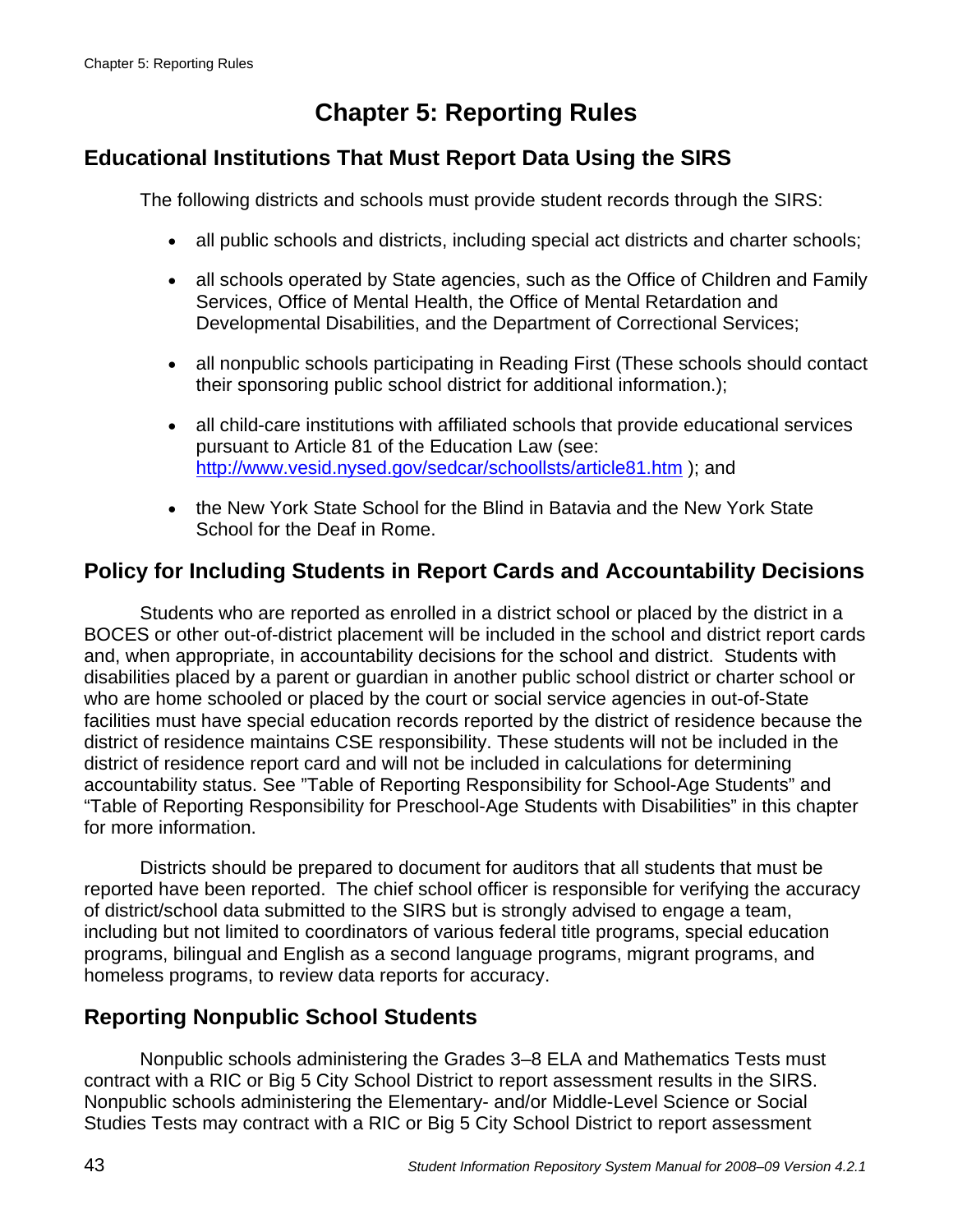#### Chapter 5: Reporting Rules

results in the SIRS or the schools may report results directly to NYSED. Nonpublic schools that report results in the SIRS must use the answer documents provided by the RIC or Big 5 City School District. Nonpublic schools that report November 2008 Grade 5 Social Studies Test results directly to NYSED must use the answer document provided by NYSED. Nonpublic schools that report 2008–09 Grade 4 Science and Grades 5 and 8 Social Studies Test results directly to NYSED must use the *Nonpublic School Elementary-Level Science and Elementary/Middle-Level Social Studies Test Report Form: 2008–09* posted on the web at http://www.emsc.nysed.gov/irts/nonpublic/home.shtml to report these results to the Department. In 2009–10 all nonpublic schools administering the Grades 5 and 8 Social Studies and Grades 4 and 8 Science Tests must contract with a RIC/Big 5 to report results in the SIRS.

Public school districts are responsible for reporting assessment results for students with disabilities placed by the district CSE in approved private schools for students with disabilities. Schools with these students must contact the home school district to obtain the appropriate public school answer documents. Answer documents for these students must be returned to the home school district immediately after test administration and scoring.

Nonpublic schools administering secondary-level examinations must report results directly to NYSED on the forms sent to the school in June. See the "Table of Reporting Responsibility for School-Age Students" and the "Table of Reporting Responsibility for Preschool-Age Students with Disabilities" in this chapter for more information on students placed in specific types of schools under unique circumstances.

### **Responsibility for Reporting Student Records Through the SIRS**

Responsibility for the education of students falls in three categories: responsibility for providing general instruction, accountability for performance, and responsibility for determining eligibility for special education and providing appropriate special education services. For the vast majority of students — those who attend a public school in the district in which their parent or guardian resides — all three responsibilities reside with the district of residence. In these cases, the school district must provide all required student records to the SIRS. When a student attends a school that is not a component of the public school district of residence, education and reporting responsibility may be divided among educational institutions. The institution responsible for reporting records for those students is determined by the following factors:

- whether the parent or guardian, the public school district, another agency, or the court placed the child, and
- in the case of students with disabilities, which institution has CSE or Committee on Preschool Special Education (CPSE) responsibility.

The district of residence must report all records for students whom district officials or the district CSE or CPSE placed in educational programs outside the district (such as, BOCES, approved private schools for students with disabilities, or other educational programs). The district of residence is not responsible for reporting academic records for students placed by parents or legal guardians or by the court or a social service agency in educational programs outside the district of residence, unless it retains CSE responsibility for those students.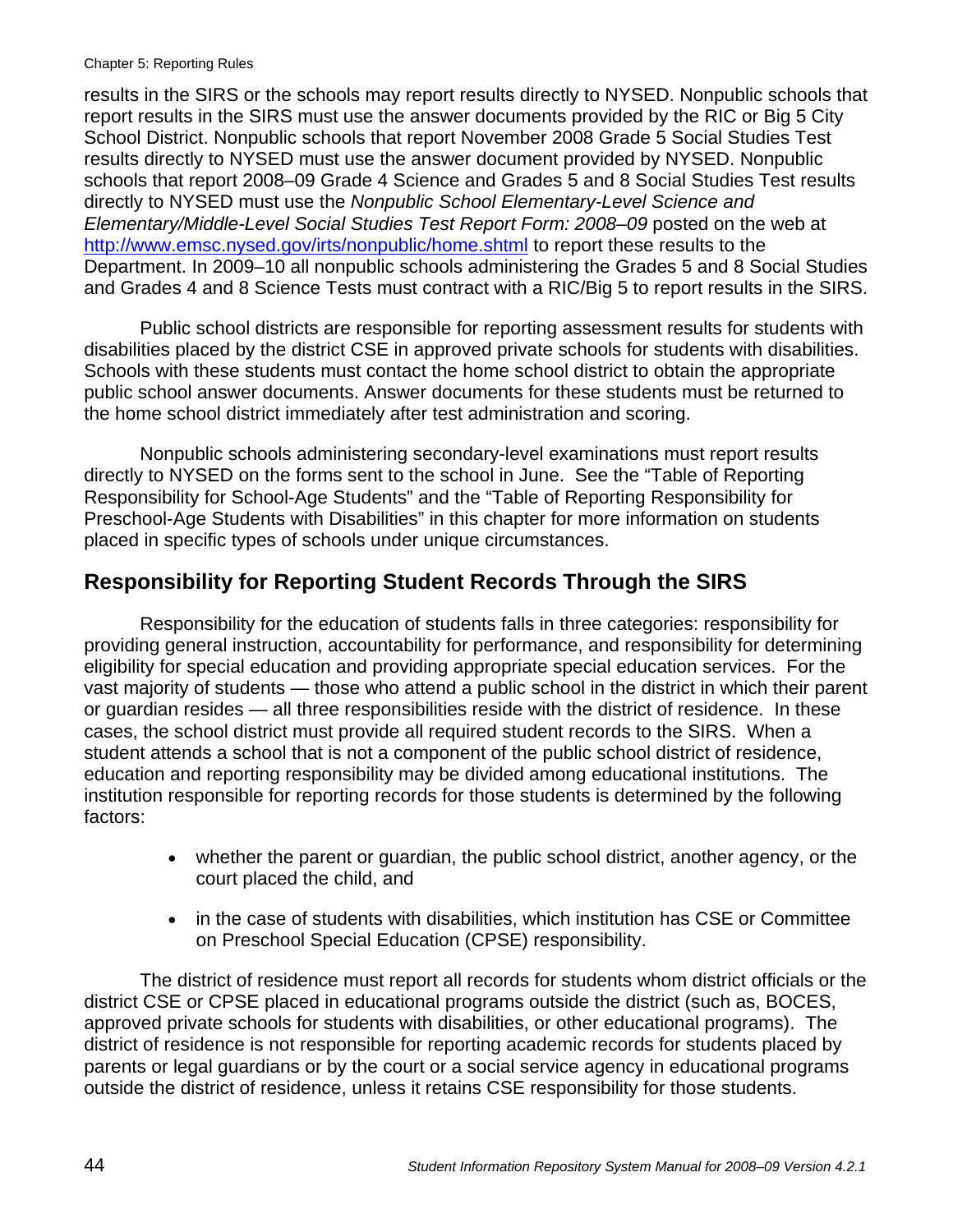#### Chapter 5: Reporting Rules

Each public school district must report special education records as well as demographic, enrollment, and program service records for all students for whom they have CSE or CSPE responsibility. Each public school district has CSE responsibility for students with disabilities parentally placed in nonpublic schools located within their district and for providing special education services to those students. Districts must submit all required special education records for these students.

Every institution with CSE or CPSE responsibility for preschool or school-age children must report special education records for those children regardless of where they attend school or receive services.

Public school districts have responsibility for providing general instruction, accountability for performance, determining eligibility for special education, and providing appropriate special education services for students in the categories listed below. Therefore, districts must report all required records for resident students in these categories.

- Public school students with disabilities in preschool and all public school students in grades preK–12 — and ungraded students with disabilities of equivalent age enrolled at any time during the 2008–09 school year, including students who left school for any reason or were suspended from school;
- (Optional in 2008–09) Students who were not in attendance in the 2008–09 school year but whom the district reported in a previous school year as leaving school without earning a credential or transferring without documentation. These students must be reported until they exceed compulsory school age or until the district has documentation that the student has entered another educational program leading to a high school diploma. This is done by creating a 2008–09 enrollment record using the Reason for Beginning Enrollment Code 8294 – "School age children on the roster for census purposes only" and, once the student exceeds compulsory school age or the district has documentation that the student has entered another educational program leading to a high school diploma, ending the "8294" enrollment record using Reason for Ending Enrollment Code 136 – "Reached maximum legal age and has not earned a diploma or certificate", or the appropriate Transferred to Other Schools code.
- Students who transferred to an Alternative High School Equivalency Preparation Program (AHSEPP) or High School Equivalency Preparation Program (HSEPP) approved under Section 100.7 of the Regulations of the Commissioner of Education. (See http://www.emsc.nysed.gov/sss/AltEd/home.html for a list of approved high school equivalency preparation programs.) Such students must be reported with an AHSEPP or HSEPP enrollment record until they earn the high school equivalency diploma, transfer to a diploma-granting program, or leave the AHSEPP or HSEPP;
- Students placed out-of-district by the CSE or a district official, including students with disabilities attending approved private schools for students with disabilities, Statesupported schools (Section 4201), a special act district, or a component school of another district;
- Resident students attending a BOCES on a full-time basis;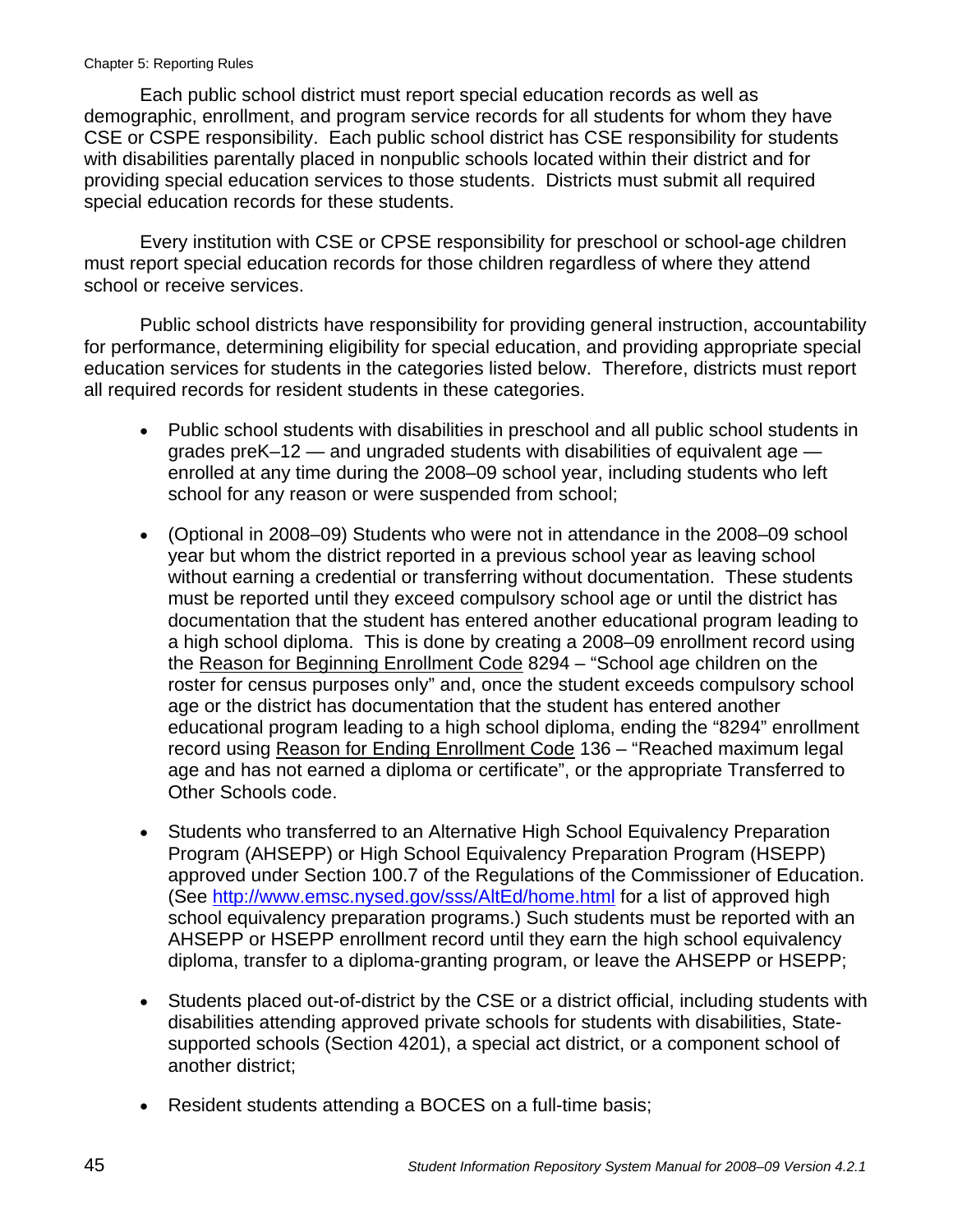- Resident students in equivalent-attendance programs operated by the district;
- Resident students receiving homebound instruction who were not reported as enrolled in a district school;
- Students placed by a court or a social service agency in a residence in a school district; and
- Students placed in a county jail within district boundaries.

Public school districts have partial reporting responsibility for some students enrolled in nonpublic schools and for some home-schooled students. They are required to report education records specified below for these students.

- Enrollment, student demographic, program participation, and Reading First assessment records for students in grades K–3 in nonpublic schools located in the district that are participating in Reading First;
- Special education records for parentally placed students with disabilities in nonpublic schools who were evaluated for special education eligibility determination, including those who were identified as having a disability, whether or not they received publicly funded special education services;
- Special education records for home-schooled students who were either evaluated for special education eligibility or identified as students with disabilities by the CSE and received special education services; and
- State assessment records for foreign exchange students, home-schooled students, and walk-in students.

Charter schools are responsible for providing the instructional program for enrolled students and are accountable for the performance of these students. The district of residence has CSE responsibility for students with disabilities enrolled in charter schools. Charter schools must report all required records other than special education records (i.e., the Special Education Snapshot and the Special Education Events templates) for enrolled students.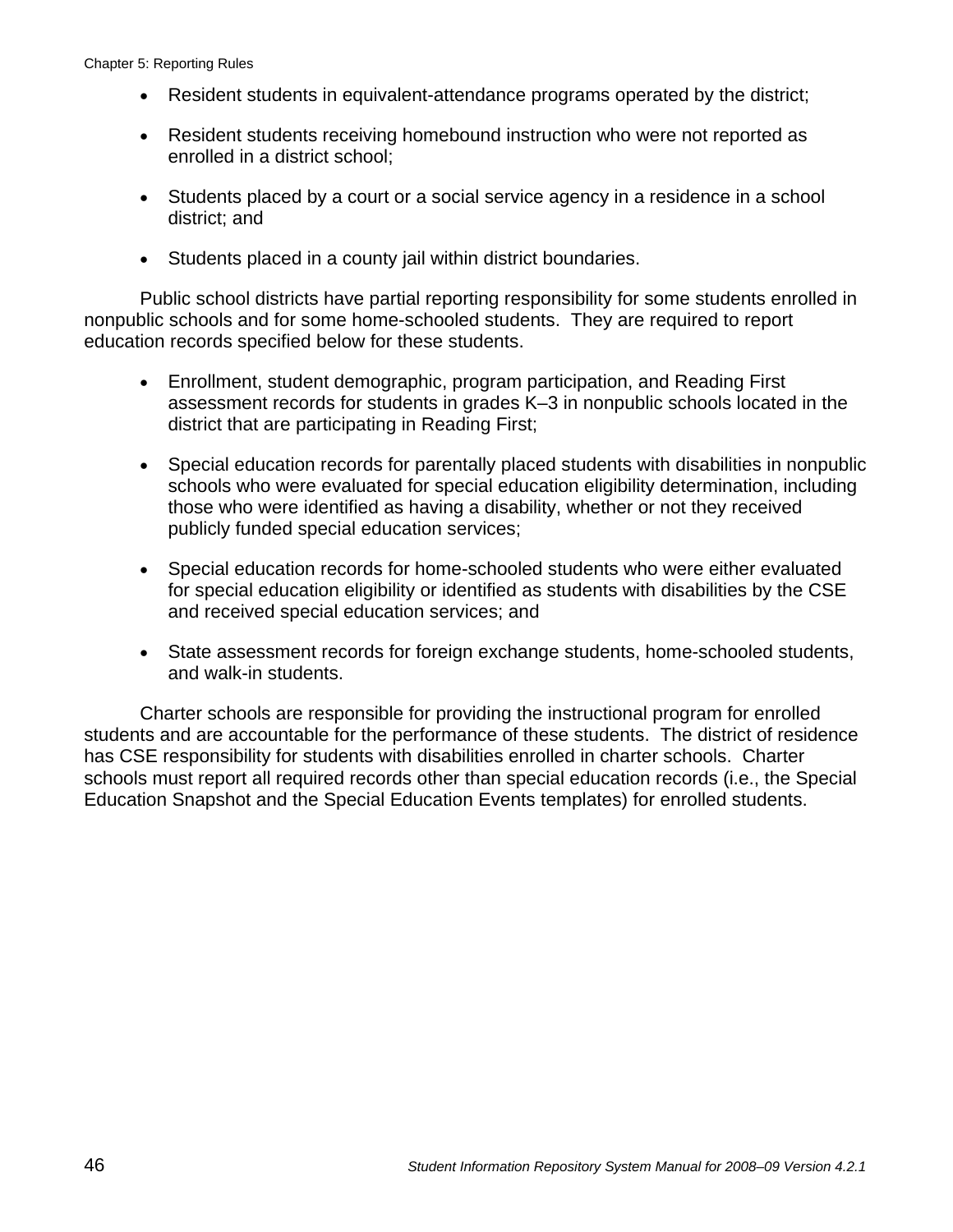| <b>Description of Students</b>                                                                                                                                                                                                                                                                                                     | <b>Accountability</b><br><b>or</b><br><b>Instructional</b><br><b>Responsibility</b>            | <b>CSE/CPSE</b><br><b>Responsibility</b> | Who will Report Data to<br><b>SIRS and Using What Code</b><br>(i.e., the District of<br><b>Responsibility)</b>                                     | <b>Location/BEDS Code</b><br>(i.e., the Building of<br><b>Enrollment)</b>                                                                                                            |
|------------------------------------------------------------------------------------------------------------------------------------------------------------------------------------------------------------------------------------------------------------------------------------------------------------------------------------|------------------------------------------------------------------------------------------------|------------------------------------------|----------------------------------------------------------------------------------------------------------------------------------------------------|--------------------------------------------------------------------------------------------------------------------------------------------------------------------------------------|
| 1) A student who attends a school within the<br>school district of residence.                                                                                                                                                                                                                                                      | District of<br>residence                                                                       | District of<br>residence                 | District of residence (Reason<br>for Beginning Enrollment<br>Code 0011)                                                                            | Use the 12 digits of the<br>BEDS code of the<br>school the student<br>attends                                                                                                        |
| 2) A school-age student who resides in the<br>district and is placed by a district<br>administrator or the CSE of the school<br>district in educational programs outside the<br>district (such as, another school district,<br>BOCES, approved private in-State or out-of-<br>State schools, and 4201 State-supported<br>schools). | District of<br>residence                                                                       | District of<br>residence                 | District of residence (Reason<br>for Beginning Enrollment<br>Code 0011)                                                                            | <b>School building BEDS</b><br>code, BOCES code,<br>code of the approved<br>private school for<br>students with<br>disabilities, or the code<br>of a 4201 State-<br>supported school |
| 3) A general-education student who resides<br>in the district and attends a charter school.                                                                                                                                                                                                                                        | Charter school                                                                                 | Not applicable                           | Charter school (Reason for<br><b>Beginning Enrollment Code</b><br>0011)                                                                            | <b>Charter school BEDS</b><br>code                                                                                                                                                   |
| 4) A student with a disability or a student<br>who is referred to the CSE for determination<br>of eligibility for special education services<br>who resides in the district and attends a<br>charter school.                                                                                                                       | Charter school                                                                                 | District of<br>residence                 | Charter school (Reason for<br><b>Beginning Enrollment Code</b><br>0011)<br>District of residence (Reason<br>for Beginning Enrollment<br>Code 5905) | <b>Charter school BEDS</b><br>code                                                                                                                                                   |
| 5) A general-education student who resides<br>in the district, is home schooled by<br>parent/guardian choice, and takes an<br>assessment.                                                                                                                                                                                          | Not applicable<br>(but district of<br>residence must<br>report State<br>assessment<br>results) | Not applicable                           | District of residence (Reason<br>for Beginning Enrollment<br>Code 0011)                                                                            | First 8 digits of the<br>district of residence<br>BEDS code and "0888"<br>as the last 4 digits                                                                                       |
| 6) A student with a disability or a student<br>who is referred to the CSE for determination<br>of eligibility for special education services<br>who resides in the district and is home<br>schooled by parent/guardian choice.                                                                                                     | Not applicable                                                                                 | District of<br>residence                 | District of residence (Reason<br>for Beginning Enrollment<br>Code 5905)                                                                            | First 8 digits of the<br>district of residence<br>BEDS code and "0888"<br>as the last 4 digits                                                                                       |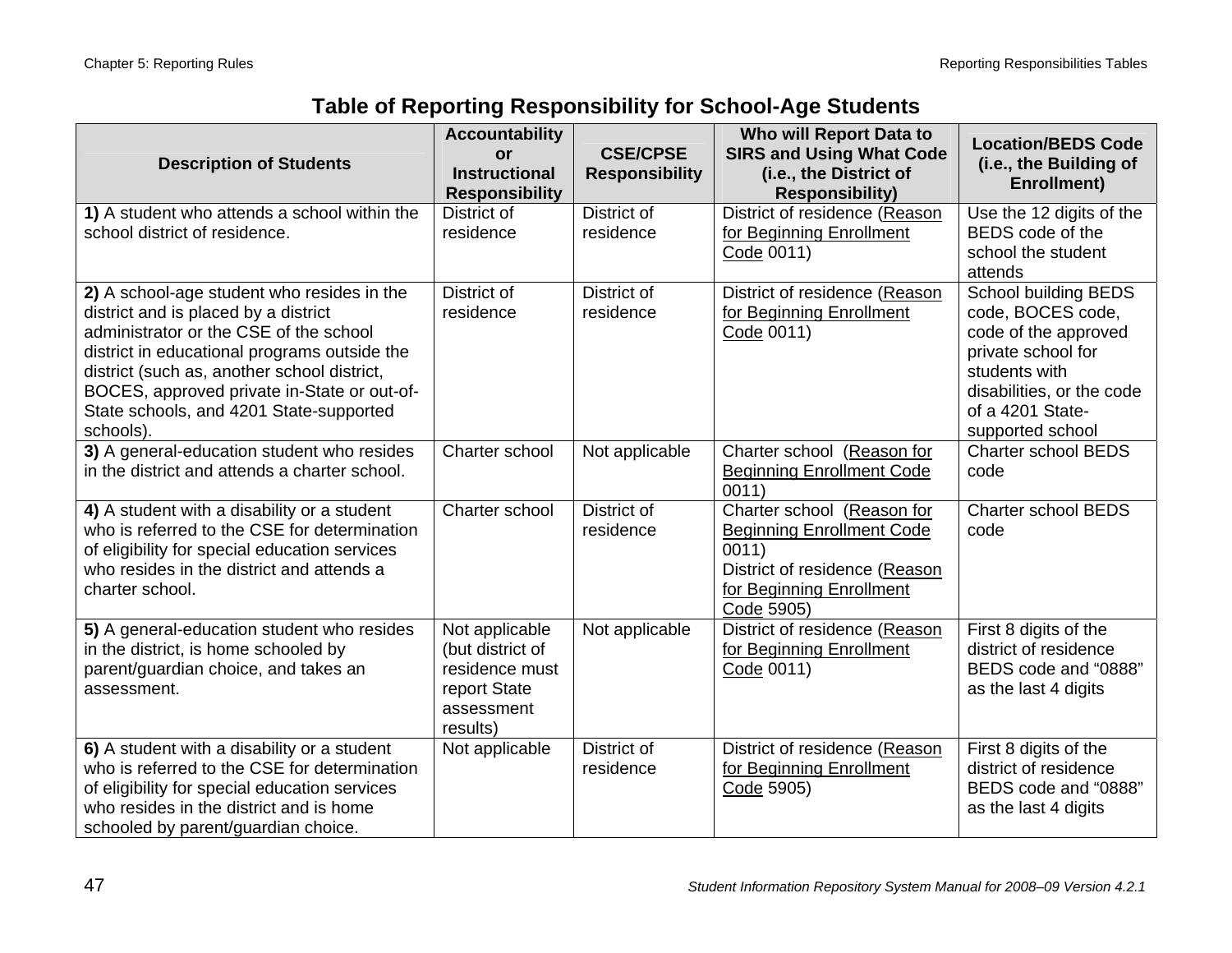| <b>Description of Students</b>                                                                                                                                                                                                                           | <b>Accountability</b><br>or<br><b>Instructional</b><br><b>Responsibility</b> | <b>CSE/CPSE</b><br><b>Responsibility</b>                   | Who will Report Data to<br><b>SIRS and Using What Code</b><br>(i.e., the District of<br><b>Responsibility)</b>                                                                                                      | <b>Location/BEDS Code</b><br>(i.e., the Building of<br>Enrollment)                                                                                                                                                                  |
|----------------------------------------------------------------------------------------------------------------------------------------------------------------------------------------------------------------------------------------------------------|------------------------------------------------------------------------------|------------------------------------------------------------|---------------------------------------------------------------------------------------------------------------------------------------------------------------------------------------------------------------------|-------------------------------------------------------------------------------------------------------------------------------------------------------------------------------------------------------------------------------------|
| 7) A student who resides in the district, is<br>"homebound" (temporary, long-time<br>absence), and therefore can be associated<br>with a school in the district.                                                                                         | District of<br>residence                                                     | District of<br>residence                                   | District of residence (Reason<br>for Beginning Enrollment<br>Code 0011)                                                                                                                                             | Use the 12 digits of the<br>BEDS code of the<br>school the student<br>would attend                                                                                                                                                  |
| 8) A student who resides in the district, is<br>homebound, and cannot be associated with<br>a school in the district (is not expected to<br>attend a school in the district).                                                                            | District of<br>residence                                                     | District of<br>residence                                   | District of residence (Reason<br>for Beginning Enrollment<br>Code 0011)                                                                                                                                             | First 8 digits of the<br>district BEDS code and<br>"0777" as the last 4<br>digits                                                                                                                                                   |
| 9) A general-education student who resides<br>in the district and is placed by a<br>parent/guardian in another public school<br>district.                                                                                                                | District of<br>attendance                                                    | Not applicable                                             | District of attendance<br>(Reason for Beginning<br>Enrollment Code 0011)                                                                                                                                            | Building of attendance<br><b>BEDS</b> code                                                                                                                                                                                          |
| 10) A student with a disability or a student<br>who is referred to the CSE for determination<br>of eligibility for special education services<br>who resides in the district and is placed by a<br>parent/guardian in another public school<br>district. | District of<br>attendance                                                    | District of<br>residence                                   | District of attendance<br>(Reason for Beginning<br>Enrollment Code 0011)<br>District of residence (Reason<br>for Beginning Enrollment<br>Code 5905)                                                                 | Building of attendance<br><b>BEDS</b> code                                                                                                                                                                                          |
| 11) A student with a disability or a student<br>who is referred to the CSE for determination<br>of eligibility for special education services<br>who is placed in a nonpublic school by a<br>parent/guardian.                                            | Nonpublic<br>school<br>(Instructional)<br>Not applicable<br>(Accountability) | District in which<br>the nonpublic<br>school is<br>located | District in which the nonpublic<br>school is located (Reason for<br><b>Beginning Enrollment Code</b><br>5905)<br>Nonpublic school participating<br>in SIRS (Reason for<br><b>Beginning Enrollment Code</b><br>0011) | Nonpublic school<br>building BEDS code for<br>schools that are<br>registered. School<br>district may apply for<br>an institution code for a<br>"noncompliant<br>nonpublic school" by<br>contacting<br>SEDREF@mail.nysed.<br>$qov$ . |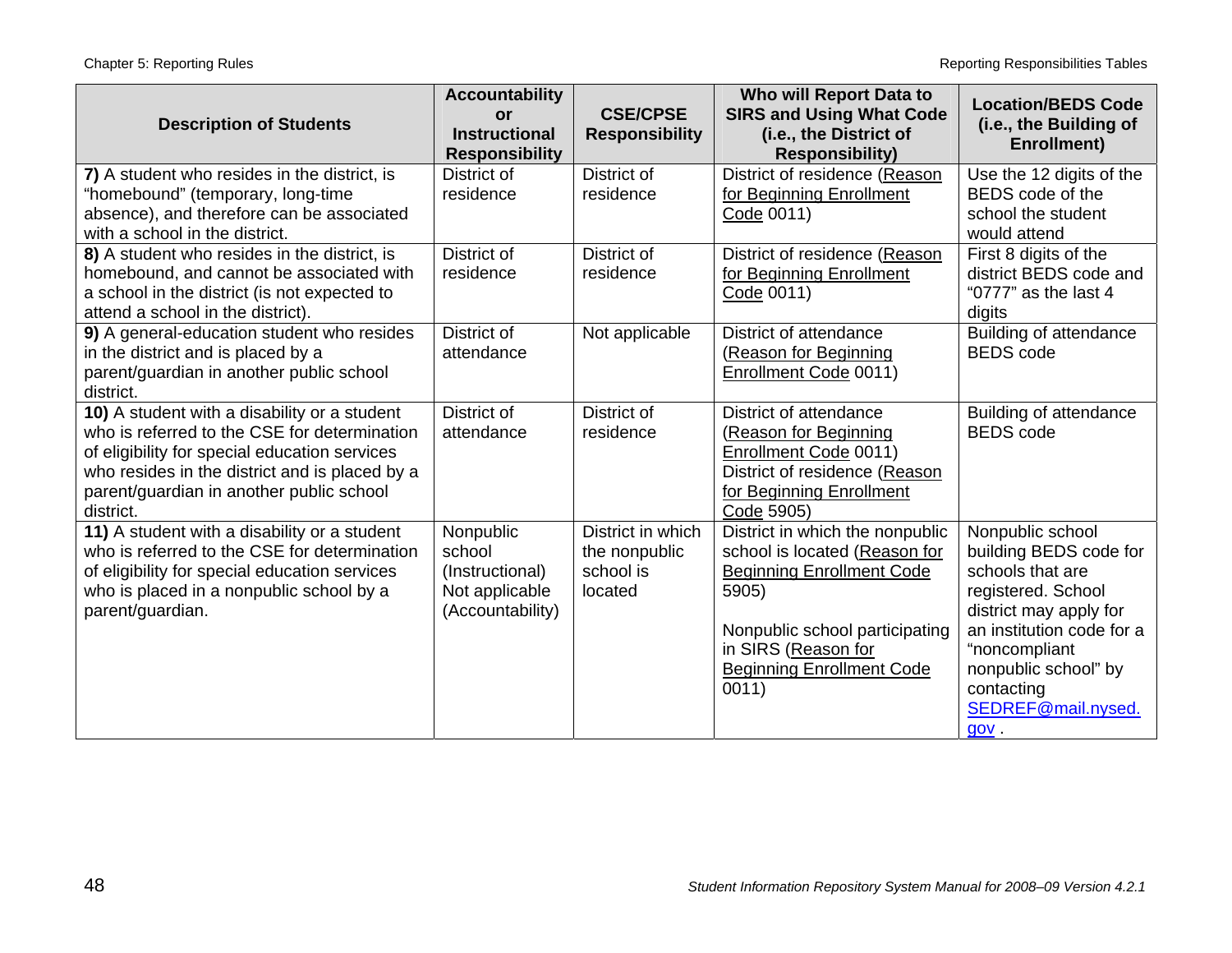| <b>Description of Students</b>                                                                                                                                                                                                                                                                                     | <b>Accountability</b><br>or<br><b>Instructional</b><br><b>Responsibility</b> | <b>CSE/CPSE</b><br><b>Responsibility</b>                            | Who will Report Data to<br><b>SIRS and Using What Code</b><br>(i.e., the District of<br><b>Responsibility)</b>  | <b>Location/BEDS Code</b><br>(i.e., the Building of<br>Enrollment)                                                                                                                                                                     |
|--------------------------------------------------------------------------------------------------------------------------------------------------------------------------------------------------------------------------------------------------------------------------------------------------------------------|------------------------------------------------------------------------------|---------------------------------------------------------------------|-----------------------------------------------------------------------------------------------------------------|----------------------------------------------------------------------------------------------------------------------------------------------------------------------------------------------------------------------------------------|
| 12) A general-education student who is<br>placed in a nonpublic school by a<br>parent/guardian.<br>(Only applicable if the student participated in<br>an assessment and the school contracted<br>with a RIC/Big 5 to report results in SIRS.)                                                                      | Nonpublic<br>school<br>(Instructional)<br>Not applicable<br>(Accountability) | Not applicable                                                      | Nonpublic school participating<br>in SIRS (Reason for<br><b>Beginning Enrollment Code</b><br>0011)              | Nonpublic school<br>building BEDS code for<br>schools that are<br>registered. School<br>district may apply for<br>an institution code for a<br>"noncompliant<br>nonpublic school" by<br>contacting<br>SEDREF@mail.nysed.<br><b>QOV</b> |
| 13) A general-education student who resided<br>in the district at the time the court or a county<br>department of social services placed the<br>student in an out-of-State residential facility.                                                                                                                   | Not applicable                                                               | Not applicable                                                      | Not applicable                                                                                                  | Not applicable                                                                                                                                                                                                                         |
| 14) A student with a disability or a student<br>who is referred to the CSE for determination<br>of eligibility for special education services<br>who resided in the district at the time the<br>court or a county department of social<br>services placed the student in an out-of-<br>State residential facility. | Not applicable                                                               | District in which<br>the student<br>resided at time<br>of placement | District in which the student<br>resided at time of placement<br>(Reason for Beginning<br>Enrollment Code 5905) | 750000660000                                                                                                                                                                                                                           |
| 15) A student with a disability who is placed<br>by the court or a county department of social<br>services in a child-care institution with an<br>affiliated school and is provided educational<br>services pursuant to Article 81 of the<br>Education Law.                                                        | School affiliated<br>with the child-<br>care institution                     | School affiliated<br>with the child-<br>care institution            | School affiliated with the<br>child-care institution (Reason<br>for Beginning Enrollment<br>Code 0011)          | Article 81 school code                                                                                                                                                                                                                 |
| 16) A student with a disability who is placed<br>by the court or a county department of social<br>services in a child-care institution that does<br>not have an affiliated school.                                                                                                                                 | District in which<br>the institution is<br>located                           | District in which<br>the facility is<br>located                     | District in which the institution<br>is located (Reason for<br><b>Beginning Enrollment Code</b><br>0011)        | BEDS code of the<br>building in which the<br>student is enrolled                                                                                                                                                                       |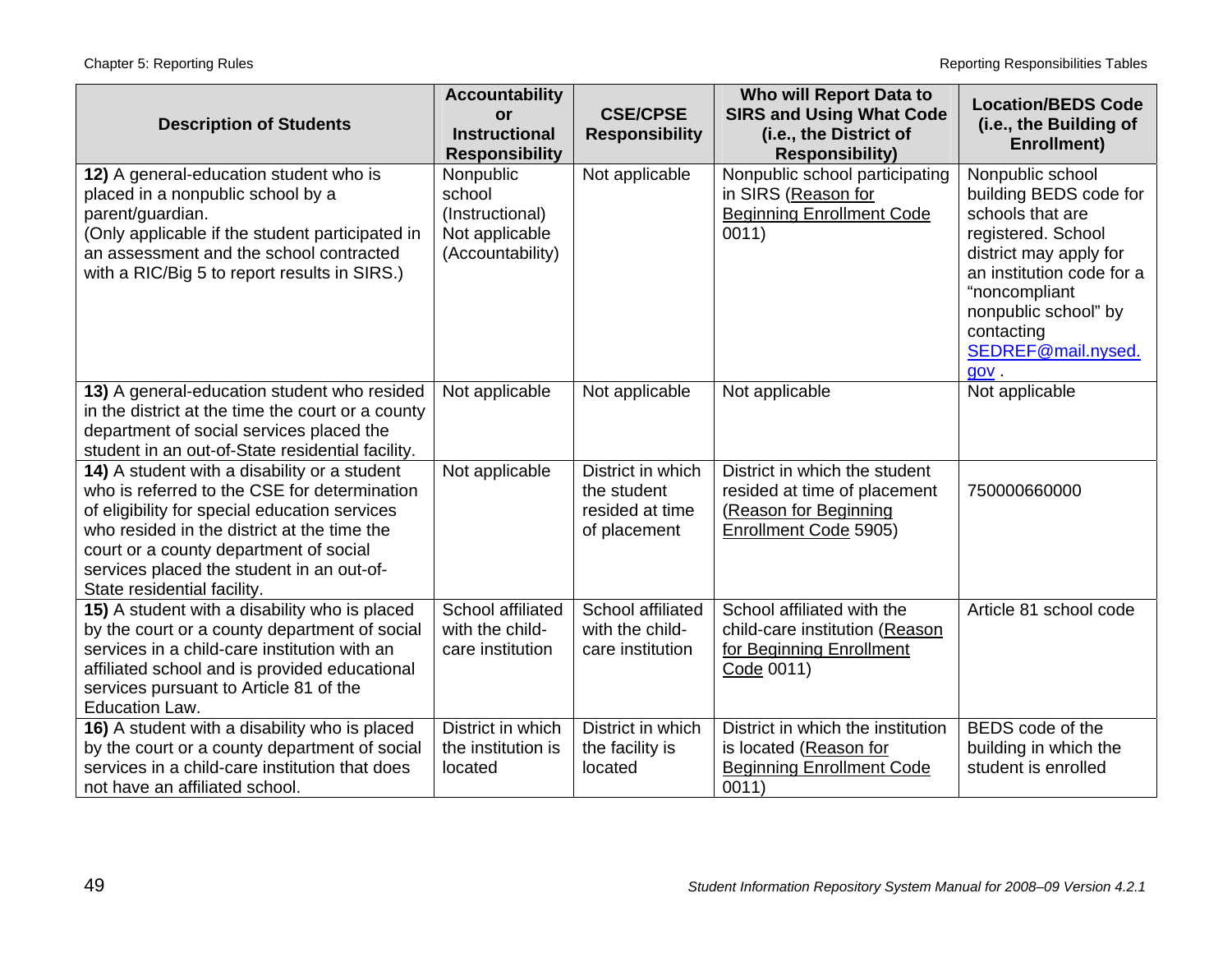| <b>Description of Students</b>                                                                                                                                                                                                                                                                              | <b>Accountability</b><br>or<br><b>Instructional</b><br><b>Responsibility</b> | <b>CSE/CPSE</b><br><b>Responsibility</b>    | Who will Report Data to<br><b>SIRS and Using What Code</b><br>(i.e., the District of<br><b>Responsibility)</b>                                                                                          | <b>Location/BEDS Code</b><br>(i.e., the Building of<br>Enrollment)                                                                                                                                                               |
|-------------------------------------------------------------------------------------------------------------------------------------------------------------------------------------------------------------------------------------------------------------------------------------------------------------|------------------------------------------------------------------------------|---------------------------------------------|---------------------------------------------------------------------------------------------------------------------------------------------------------------------------------------------------------|----------------------------------------------------------------------------------------------------------------------------------------------------------------------------------------------------------------------------------|
| 17) A general-education student who is<br>placed by the court in a nonpublic school or<br>in a child-care institution with an affiliated<br>nonpublic school.<br>(Only applicable if the student participated in<br>an assessment and the school contracted<br>with a RIC/Big 5 to report results in SIRS.) | Nonpublic<br>school<br>(Instructional)<br>Not applicable<br>(Accountability) | Not applicable                              | Nonpublic school participating<br>in SIRS (Reason for<br><b>Beginning Enrollment Code</b><br>0011)                                                                                                      | Nonpublic school<br>building BEDS code for<br>schools that are<br>registered. School<br>district may apply for<br>an institution code for a<br>"noncompliant<br>nonpublic school" by<br>contacting<br>SEDREF@mail.nysed.<br>gov. |
| 18) A general-education student who is<br>placed by the court in a child-care institution<br>with an affiliated public school.                                                                                                                                                                              | <b>District affiliated</b><br>with the<br>institution                        | Not applicable                              | District affiliated with the<br>institution (Reason for<br><b>Beginning Enrollment Code</b><br>0011)                                                                                                    | BEDS code of the<br>building in which the<br>student is enrolled                                                                                                                                                                 |
| 19) A student who attends the New York<br>State School for the Blind (NYSSB) in<br>Batavia or the New York State School for the<br>Deaf (NYSSD) in Rome.                                                                                                                                                    | NYSSB or<br><b>NYSSD</b>                                                     | NYSSB or<br><b>NYSSD</b>                    | NYSSB or NYSSD (Reason<br>for Beginning Enrollment<br>Code 0011)                                                                                                                                        | NYSSB or NYSSD<br>code                                                                                                                                                                                                           |
| 20) A student who is parentally placed in a<br>nonpublic school and the school district has<br>been ordered to pay tuition for this student<br>by a court or an impartial hearing officer.                                                                                                                  | Nonpublic<br>school if the<br>school<br>participates in<br><b>SIRS</b>       | District in which<br>the student<br>resides | Nonpublic school participating<br>in SIRS (Reason for<br><b>Beginning Enrollment Code</b><br>0011)<br>District in which the student<br>resides (Reason for<br><b>Beginning Enrollment Code</b><br>5905) | Nonpublic school<br>building BEDS code                                                                                                                                                                                           |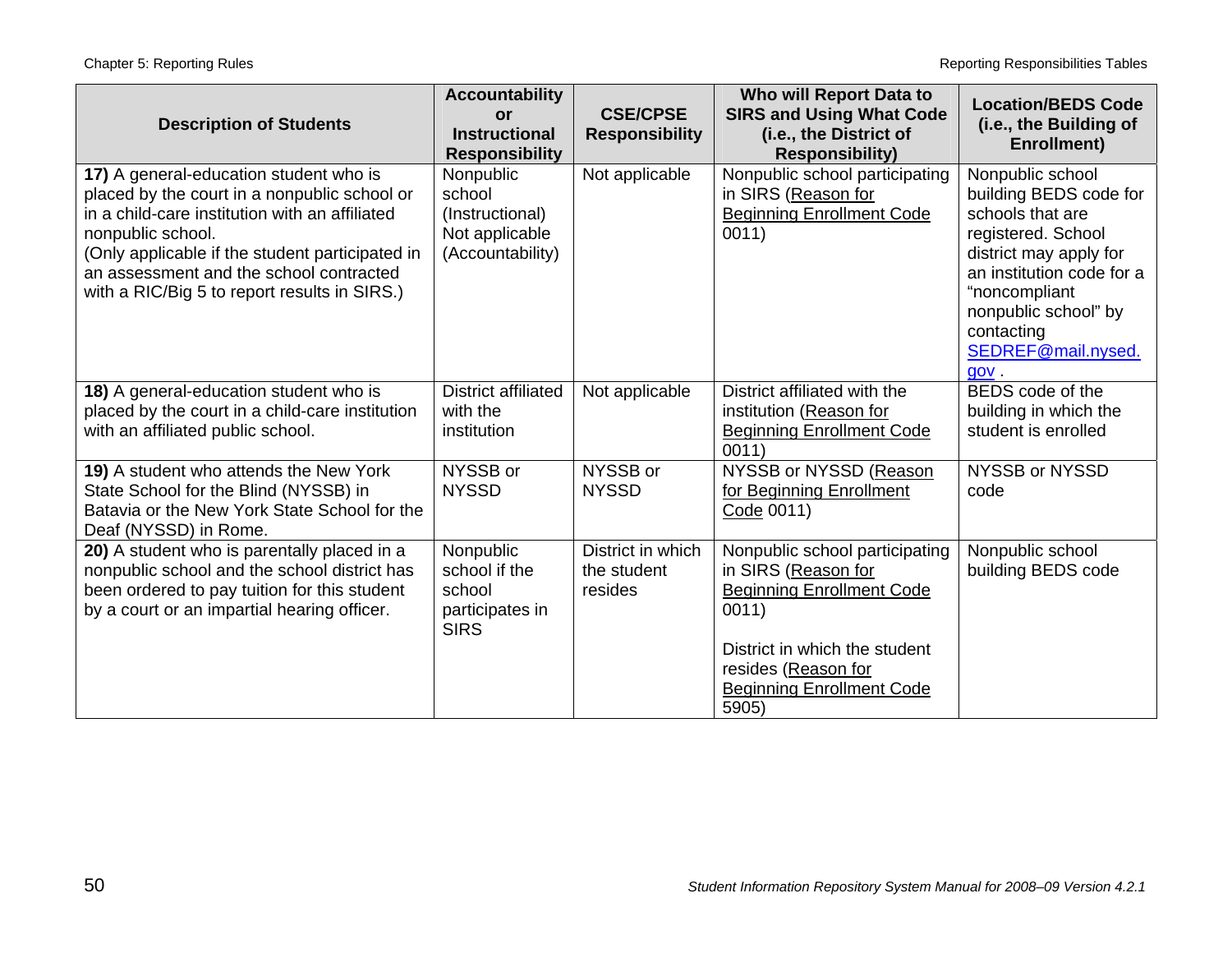| <b>Description of Students</b>                                                                                                                                                                                                                                                                                                                                              | <b>Accountability</b><br><b>or</b><br><b>Instructional</b><br><b>Responsibility</b> | <b>CSE/CPSE</b><br><b>Responsibility</b>                           | Who will Report Data to<br><b>SIRS and Using What Code</b><br>(i.e., the District of<br><b>Responsibility)</b> | <b>Location/BEDS Code</b><br>(i.e., the Building of<br>Enrollment) |
|-----------------------------------------------------------------------------------------------------------------------------------------------------------------------------------------------------------------------------------------------------------------------------------------------------------------------------------------------------------------------------|-------------------------------------------------------------------------------------|--------------------------------------------------------------------|----------------------------------------------------------------------------------------------------------------|--------------------------------------------------------------------|
| 21) A student who resides in a State agency<br>facility and attends an educational program<br>operated by the State agency. State<br>agencies include Office of Children and<br>Family Services (OCFS), Office of Mental<br>Health (OMH), Office of Mental Retardation<br>and Developmental Disabilities (OMRDD),<br>and the Department of Correctional Services<br>(DOCS). | State agency                                                                        | State agency                                                       | State agency (Reason for<br><b>Beginning Enrollment Code</b><br>0011)                                          | <b>Facility location</b><br>operated by the State<br>agency code   |
| 22) A student with a disability who resides in<br>OMH or OMRDD facility but is placed by the<br>agency in an approved private school for<br>students with disabilities.                                                                                                                                                                                                     | State agency                                                                        | State agency                                                       | State agency (Reason for<br><b>Beginning Enrollment Code</b><br>0011)                                          | Approved private<br>school for students with<br>disabilities code  |
| 23) A student with a disability who resides in<br>OMH or OMRDD but attends a school district<br>or BOCES program.                                                                                                                                                                                                                                                           | District in which<br>OMH or<br><b>OMRDD</b> facility<br>is located                  | District in which<br>OMH or<br><b>OMRDD</b> facility<br>is located | District in which OMH or<br><b>OMRDD</b> facility is located<br>(Reason for Beginning<br>Enrollment Code 0011) | District school building<br>or BOCES code                          |
| 24) A student with a disability who attends<br>an OMH or OMRDD day-treatment program.                                                                                                                                                                                                                                                                                       | District of<br>residence                                                            | District of<br>residence                                           | District of residence (Reason<br>for Beginning Enrollment<br>Code 0011)                                        | BEDS code of the<br>State agency facility                          |
| 25) A New York State student with a<br>disability who is placed in another State<br>under contract between a NYS school district<br>and a school district of the other State.                                                                                                                                                                                               | NYS school<br>district of<br>residence                                              | NYS school<br>district of<br>residence                             | District of residence (Reason<br>for Beginning Enrollment<br>Code 0011)                                        | BEDS code of the out-<br>of-State school                           |
| 26) A New York State general-education<br>student who is placed in another State under<br>contract between a NYS school district and a<br>school district of the other State.                                                                                                                                                                                               | NYS school<br>district of<br>residence                                              | Not applicable                                                     | District of residence (Reason<br>for Beginning Enrollment<br>Code 0011)                                        | BEDS code of the out-<br>of-State school                           |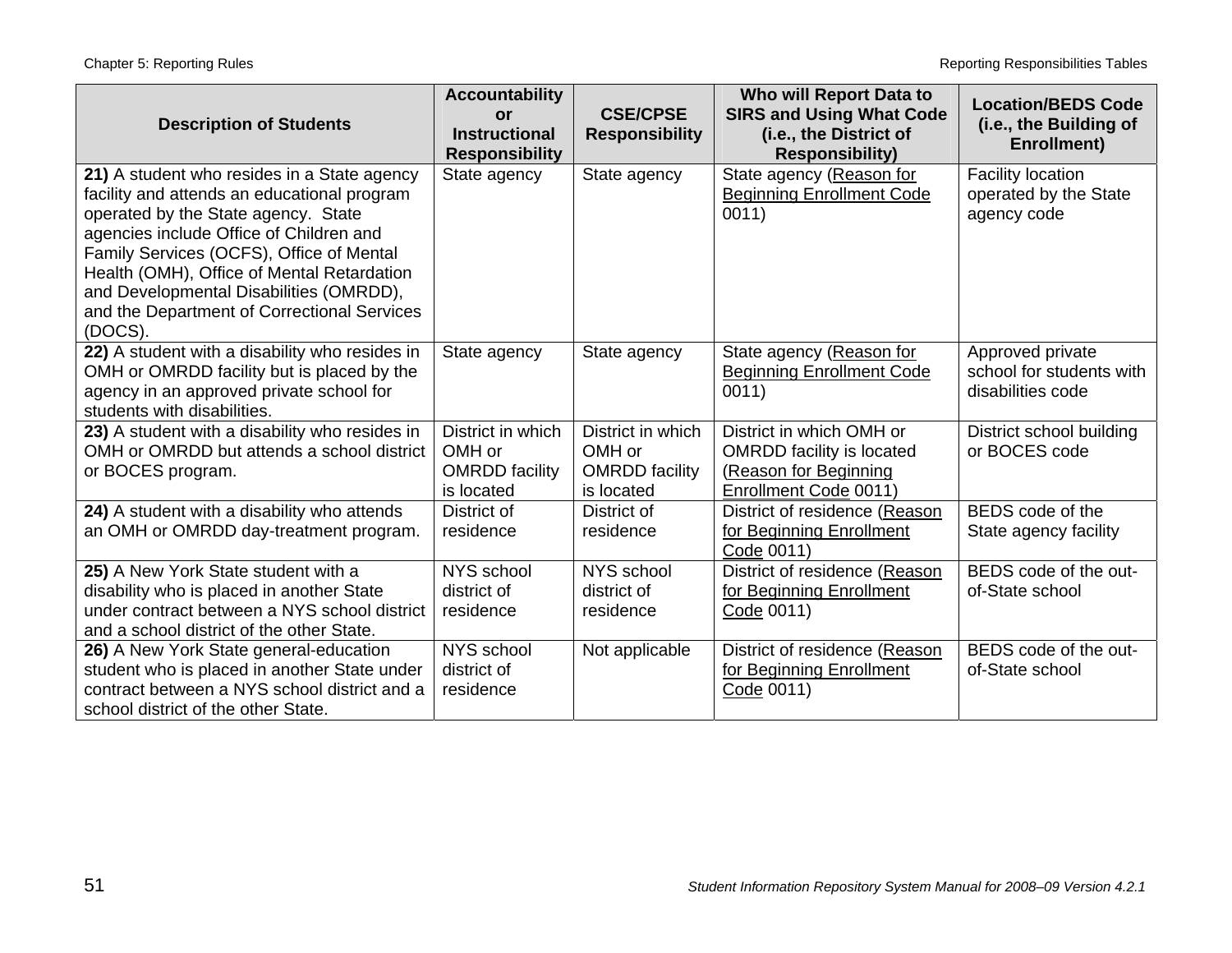Chapter 5: Reporting Rules **Reporting Rules** Tables Reporting Responsibilities Tables

| <b>Description of Students</b>                                                                                                                                                                                                                                                                                                                                                                                                                                                                                                                                                                                                                                                                                                               | <b>Accountability</b><br><b>or</b><br><b>Instructional</b><br><b>Responsibility</b>                                                                                                                                  | <b>CSE/CPSE</b><br><b>Responsibility</b>                                                                                                                                                                             | Who will Report Data to<br><b>SIRS and Using What Code</b><br>(i.e., the District of<br><b>Responsibility)</b>                                                                                                                                          | <b>Location/BEDS Code</b><br>(i.e., the Building of<br>Enrollment)                                                                                                                                                                                                                                               |
|----------------------------------------------------------------------------------------------------------------------------------------------------------------------------------------------------------------------------------------------------------------------------------------------------------------------------------------------------------------------------------------------------------------------------------------------------------------------------------------------------------------------------------------------------------------------------------------------------------------------------------------------------------------------------------------------------------------------------------------------|----------------------------------------------------------------------------------------------------------------------------------------------------------------------------------------------------------------------|----------------------------------------------------------------------------------------------------------------------------------------------------------------------------------------------------------------------|---------------------------------------------------------------------------------------------------------------------------------------------------------------------------------------------------------------------------------------------------------|------------------------------------------------------------------------------------------------------------------------------------------------------------------------------------------------------------------------------------------------------------------------------------------------------------------|
| 27) A student in residential care (not placed<br>by a school district) in one of the following<br>programs:<br>Private psychiatric hospitals or private<br>a.<br>psychiatric units within general<br>hospitals;<br>Short term crisis residence;<br>b.<br><b>Residential Respite Programs;</b><br>C.<br>Drug Free Residential, In Patient<br>d.<br>Rehabilitation, Alcoholism Detoxification,<br><b>Residential Chemical Dependency for</b><br>Youth Programs, Inpatient<br>Rehabilitation, Acute Care Programs,<br>Primary Care Alcohol Crisis Centers, or<br><b>Community Residences-Recovery</b><br>Homes; and<br>e. Pediatric Residential Health Care<br>Facilities, Hospitals, Rehabilitation<br>Centers, or Skilled Nursing Facilities. | District in which<br>parents reside<br>or, for students<br>in department<br>of social<br>services care,<br>the district in<br>which student<br>resided at the<br>time the student<br>was placed in<br>these programs | District in which<br>parents reside<br>or, for students<br>in department<br>of social<br>services care,<br>the district in<br>which student<br>resided at the<br>time the student<br>was placed in<br>these programs | District in which parents<br>reside or, for students in<br>department of social services<br>care, the district in which<br>student resided at the time<br>the student was placed in<br>these programs<br>(Reason for Beginning<br>Enrollment Code 0011) | If the student attends a<br>BOCES or school in a<br>district, use the code of<br>the BOCES or the<br>district school building<br>attended by the<br>student. If not, use the<br>first 8 digits of BEDS<br>code of the district in<br>which the parent<br>resides and then<br>"0777" for the last four<br>digits. |
| 28) A student with a disability placed<br>through the Children's Residential Project.                                                                                                                                                                                                                                                                                                                                                                                                                                                                                                                                                                                                                                                        | District in which<br>parents reside                                                                                                                                                                                  | District in which<br>parents reside                                                                                                                                                                                  | District in which parents<br>reside<br>(Reason for Beginning<br>Enrollment Code 0011)                                                                                                                                                                   | BEDS code of the<br>school building or<br>BOCES the student is<br>attending.                                                                                                                                                                                                                                     |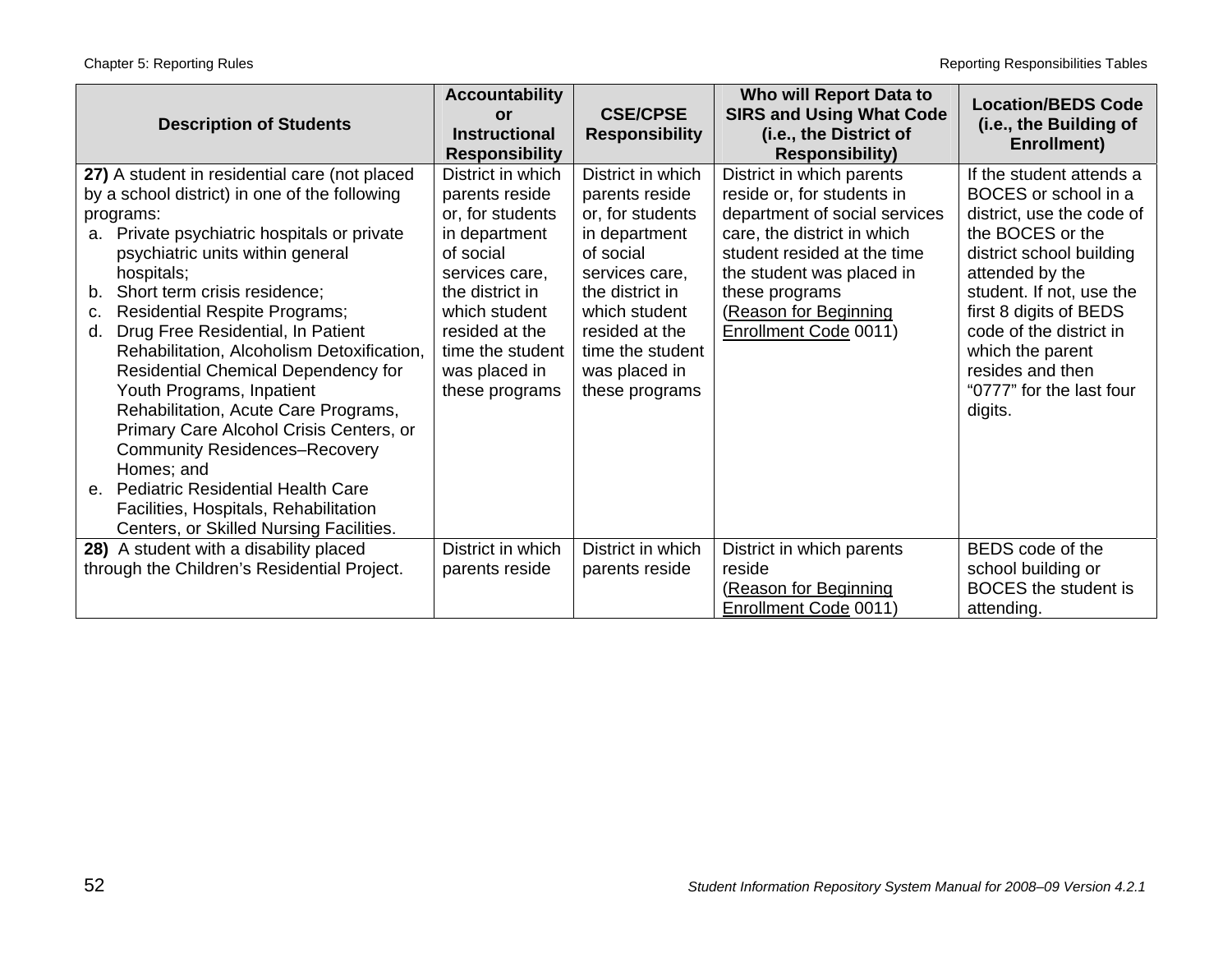| <b>Description of Students</b>                                                                                                                                                                                                                                                                                                                                                                                                                                                                                                                                                                                                                                                                                     | <b>Accountability</b><br>or<br><b>Instructional</b><br><b>Responsibility</b>                         | <b>CSE/CPSE</b><br><b>Responsibility</b>                                                 | Who will Report Data to<br><b>SIRS and Using What Code</b><br>(i.e., the District of<br><b>Responsibility)</b>                        | <b>Location/BEDS Code</b><br>(i.e., the Building of<br><b>Enrollment)</b> |
|--------------------------------------------------------------------------------------------------------------------------------------------------------------------------------------------------------------------------------------------------------------------------------------------------------------------------------------------------------------------------------------------------------------------------------------------------------------------------------------------------------------------------------------------------------------------------------------------------------------------------------------------------------------------------------------------------------------------|------------------------------------------------------------------------------------------------------|------------------------------------------------------------------------------------------|---------------------------------------------------------------------------------------------------------------------------------------|---------------------------------------------------------------------------|
| 29) A student who resides in one of the<br>following settings, which are licensed by<br>OMH, OMRDD, OCFS, or Office of Alcohol<br>and Substance Abuse Services (OASAS)<br>and either attends school in a district or in<br>BOCES or district arranges services to be<br>provided at another location:<br>a. Residential Treatment Facility (RTF) or<br>Child Care Institution (CCI) that does not<br>have an affiliated school;<br>b. Community Residence (CR);<br>c. Family Based Treatment Program<br>(FBTP);<br>d. Intermediate Care Facility (ICF);<br>Individualized Residential Alternative<br>е.<br>(IRA);<br>Family Care Home;<br>$f_{\star}$<br><b>Group Home or Community Residential</b><br>g.<br>Home. | School district<br>in which the<br>facility is<br>located                                            | School district<br>in which the<br>facility is<br>located                                | School district in which the<br>facility is located (Reason for<br><b>Beginning Enrollment Code</b><br>0011)                          | BEDS code of the<br>building in which the<br>student is enrolled          |
| 30) A foreign exchange student.<br>(Report only if student takes a NYS<br>assessment.)<br>31) A kindergarten-age student whose<br>parents do not want to enroll their child in                                                                                                                                                                                                                                                                                                                                                                                                                                                                                                                                     | District of<br>attendance<br>(Instructional)<br>Not applicable<br>(Accountability)<br>Not applicable | District of<br>attendance if<br>student with a<br>disability<br>District of<br>residence | District of attendance<br>(Reason for Beginning<br>Enrollment Code 0022)<br>District of residence (Reason<br>for Beginning Enrollment | Building of attendance<br>First 8 digits of the<br>district BEDS code and |
| kindergarten but the child is provided with<br>special education services at the child's<br>home or in an early childhood setting or in<br>another location.<br>32) A foster-care student.                                                                                                                                                                                                                                                                                                                                                                                                                                                                                                                         | District of<br>residence                                                                             | District of<br>residence                                                                 | Code 5905)<br>District of residence (Reason<br>for Beginning Enrollment<br>Code 0011)                                                 | "0777" as the last 4<br>digits<br>Building of attendance                  |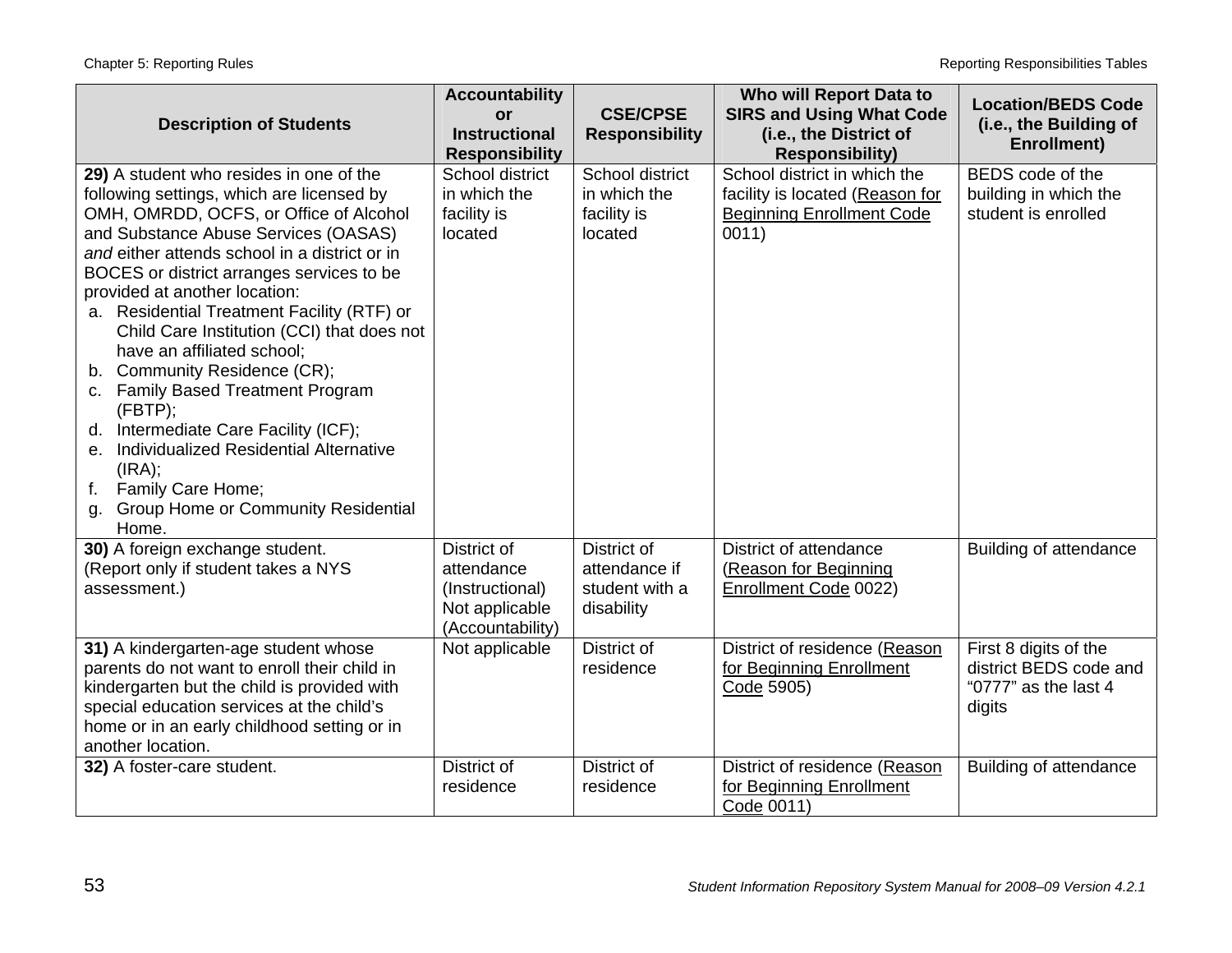# **Table of Reporting Responsibility for Preschool-Age and Prekindergarten Students with Disabilities**

| <b>Description of Students with Disabilities</b>                                                                                                                                                                                                                                                                                                                                                                                                                                                                                                                                                                                                                                                                                                                                                                     | <b>Accountability</b><br><b>or</b><br><b>Instructional</b><br><b>Responsibility</b> | <b>CSE/CPSE</b><br><b>Responsibility</b> | Who will Report Data to<br><b>SIRS and Using What Code</b><br>(i.e., the District of<br><b>Responsibility)</b> | <b>Location/BEDS Code</b><br>(i.e., the Building of<br>Enrollment)    |
|----------------------------------------------------------------------------------------------------------------------------------------------------------------------------------------------------------------------------------------------------------------------------------------------------------------------------------------------------------------------------------------------------------------------------------------------------------------------------------------------------------------------------------------------------------------------------------------------------------------------------------------------------------------------------------------------------------------------------------------------------------------------------------------------------------------------|-------------------------------------------------------------------------------------|------------------------------------------|----------------------------------------------------------------------------------------------------------------|-----------------------------------------------------------------------|
| 1) A preschool-age student referred to the<br>CPSE for an initial evaluation to determine<br>eligibility for special education. Only school<br>districts that are required to report data on<br>the timely evaluation of preschool children<br>for special education eligibility or on the<br>timely transition of children from Early<br>Intervention to preschool (SPP Indicators 11<br>and 12) are required to report this type of an<br>enrollment record. See definition of "initial<br>evaluation for special education" in the<br>glossary. See the schedule of the school<br>years for which school districts are assigned<br>to report or resubmit data on these indicators<br>at<br>http://www.vesid.nysed.gov/sedcar/sppsched<br>ule.html and<br>http://www.vesid.nysed.gov/sedcar/resubsch<br>edule.html | Not applicable                                                                      | District of<br>residence                 | District of residence (Reason<br>for Beginning Enrollment<br>Code 4034)                                        | Use the 12 digits of the<br>district of residence<br><b>BEDS</b> code |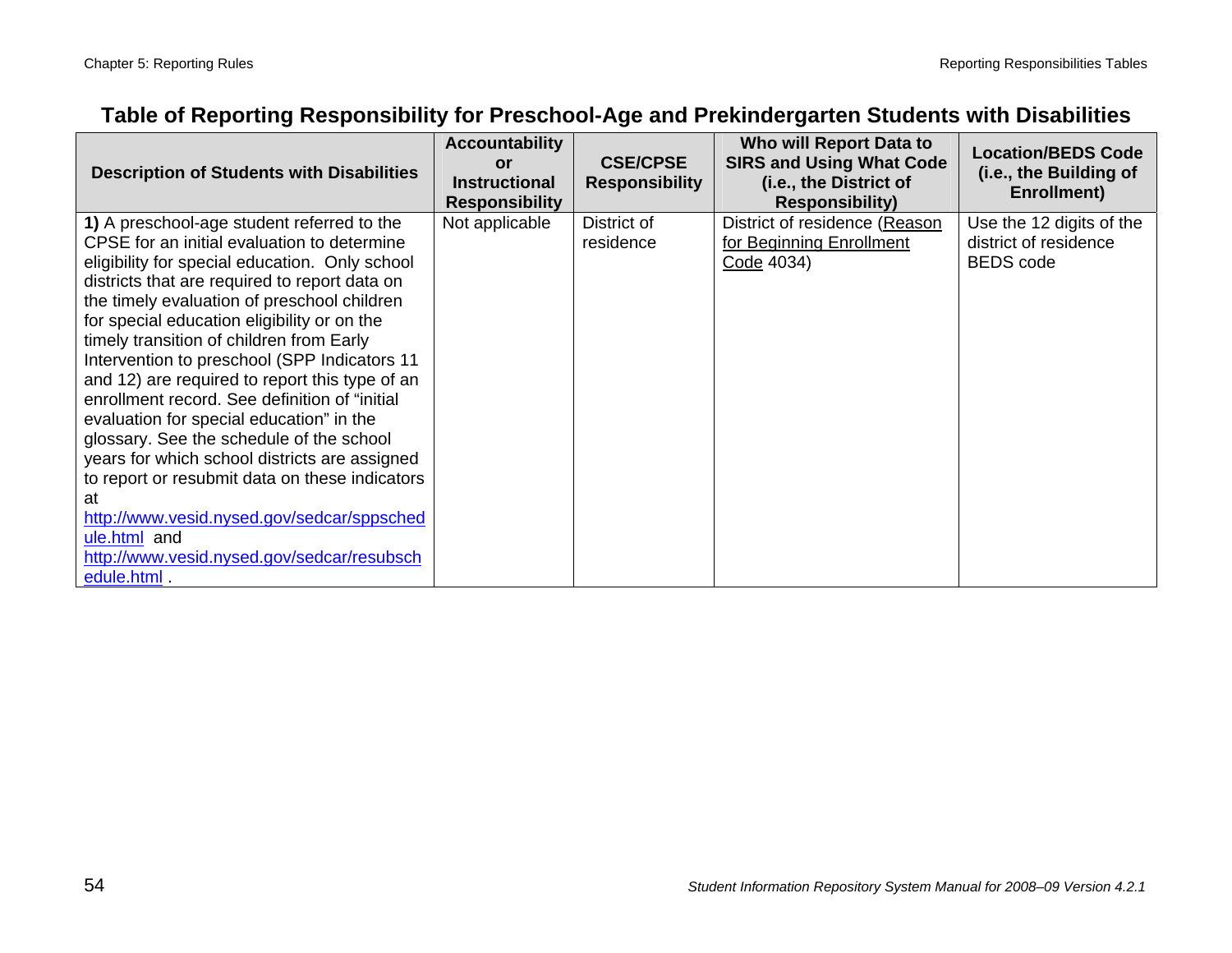|                                                    | <b>Accountability</b>                   |                       | Who will Report Data to                                 | <b>Location/BEDS Code</b>     |
|----------------------------------------------------|-----------------------------------------|-----------------------|---------------------------------------------------------|-------------------------------|
| <b>Description of Students with Disabilities</b>   | or                                      | <b>CSE/CPSE</b>       | <b>SIRS and Using What Code</b>                         | (i.e., the Building of        |
|                                                    | <b>Instructional</b>                    | <b>Responsibility</b> | (i.e., the District of                                  | <b>Enrollment)</b>            |
| 2) A preschool-age student with a disability       | <b>Responsibility</b><br>Not applicable | District of           | <b>Responsibility)</b><br>District of residence (Reason | a. If the student             |
| who resides in the district and receives           |                                         | residence             | for Beginning Enrollment                                | attends a school              |
| special education services from:                   |                                         |                       | Code 0011)                                              | building, use the             |
| a. an employee of a school district in a           |                                         |                       |                                                         | school building               |
| district building, the student's home, or          |                                         |                       |                                                         | BEDS code; if the             |
| in another location;                               |                                         |                       |                                                         | services are                  |
| b. an employee of a BOCES, in a BOCES              |                                         |                       |                                                         | provided at home              |
| building, the student's home or in                 |                                         |                       |                                                         | or another location,          |
| another location;                                  |                                         |                       |                                                         | use the first 8               |
| an employee of an approved private<br>C.           |                                         |                       |                                                         | digits of the district        |
| school for students with disabilities in           |                                         |                       |                                                         | of residence BEDS             |
| that school's building, the student's              |                                         |                       |                                                         | code and "0777"               |
| home, or another location;                         |                                         |                       |                                                         | as the last 4 digits          |
| an employee of a Section 4201 State-<br>d.         |                                         |                       |                                                         | b. BOCES BEDS                 |
| supported school in that school's                  |                                         |                       |                                                         | code                          |
| building, the student's home, or another           |                                         |                       |                                                         | c. Approved Private           |
| location;                                          |                                         |                       |                                                         | School BEDS code              |
| an independent service provider<br>е.              |                                         |                       |                                                         | d. 4201 School BEDS           |
| employed by the county in the student's            |                                         |                       |                                                         | code                          |
| home or in another location;                       |                                         |                       |                                                         | e. County BEDS                |
| $f_{\star}$<br>New York State School for the Blind |                                         |                       |                                                         | code                          |
| (NYSSB) or New York State School for               |                                         |                       |                                                         | NYSSB or NYSSD<br>$f_{\cdot}$ |
| the Deaf (NYSSD).                                  |                                         |                       |                                                         | <b>BEDS</b> code              |
| 3) A preschool-age student with a disability       | Not applicable                          | District of           | District of residence (Reason                           | a. District building          |
| who resides in the district and receives           |                                         | residence             | for Beginning Enrollment                                | <b>BEDS</b> code              |
| special education services and also                |                                         |                       | Code 0011)                                              | b. BOCES code                 |
| participates in a                                  |                                         |                       |                                                         | c. Generic Universal          |
| a. district-operated Pre-K or Universal Pre-       |                                         |                       |                                                         | Pre-K BEDS code               |
| K program;                                         |                                         |                       |                                                         | (0666)                        |
| b. BOCES-operated Pre-K or Universal               |                                         |                       |                                                         |                               |
| Pre-K program; or                                  |                                         |                       |                                                         |                               |
| c. Universal Pre-K program in a                    |                                         |                       |                                                         |                               |
| community-based organization under                 |                                         |                       |                                                         |                               |
| contract with the school district.                 |                                         |                       |                                                         |                               |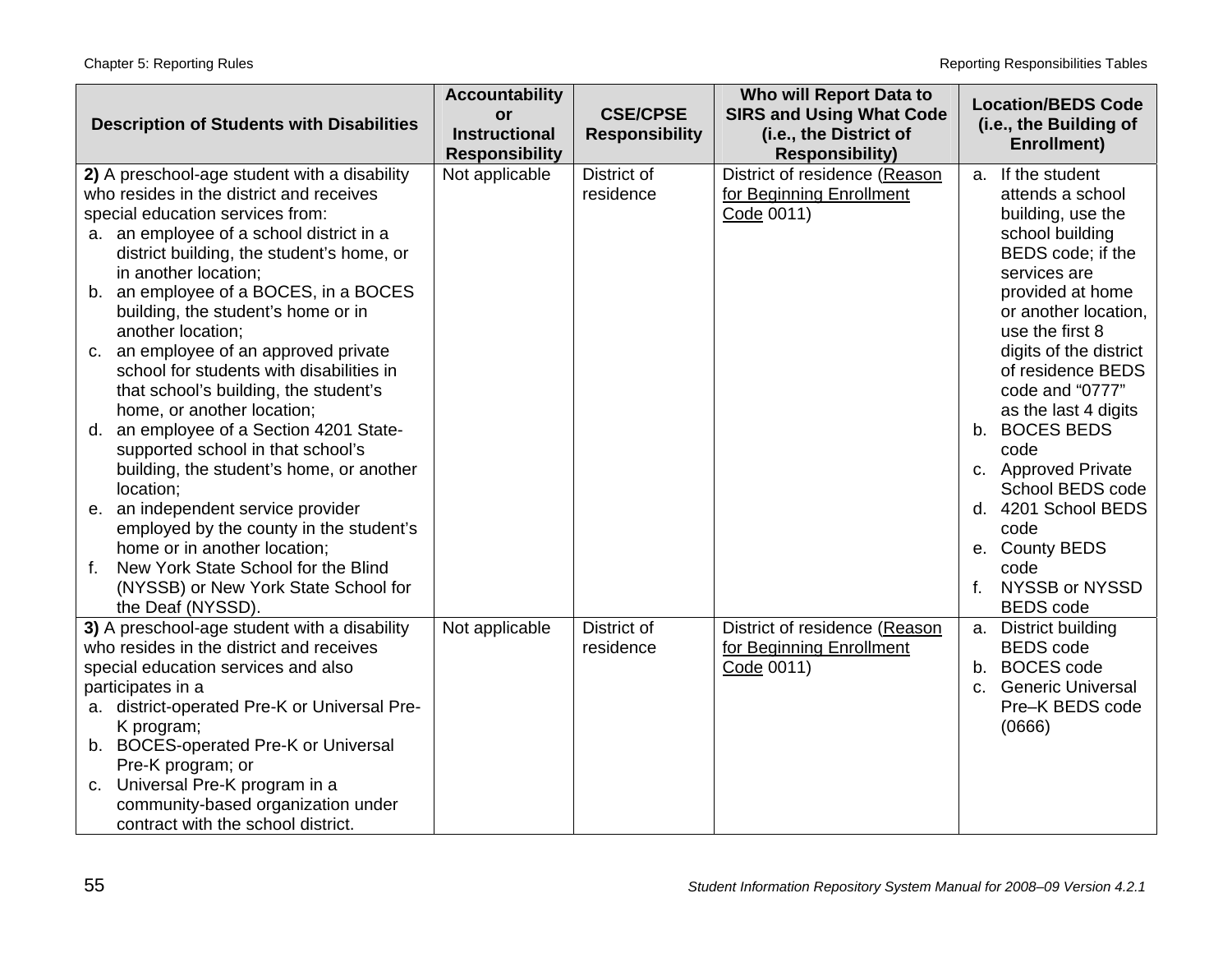| <b>Description of Students with Disabilities</b>                                                                                                                                                                                                                                      | <b>Accountability</b><br><b>or</b><br><b>Instructional</b><br><b>Responsibility</b> | <b>CSE/CPSE</b><br><b>Responsibility</b> | Who will Report Data to<br><b>SIRS and Using What Code</b><br>(i.e., the District of<br><b>Responsibility)</b>                                                                      | <b>Location/BEDS Code</b><br>(i.e., the Building of<br><b>Enrollment)</b>                                                                                                                                                  |
|---------------------------------------------------------------------------------------------------------------------------------------------------------------------------------------------------------------------------------------------------------------------------------------|-------------------------------------------------------------------------------------|------------------------------------------|-------------------------------------------------------------------------------------------------------------------------------------------------------------------------------------|----------------------------------------------------------------------------------------------------------------------------------------------------------------------------------------------------------------------------|
| 4) A preschool-age student with a disability<br>or a preschool-age student who is referred to<br>the CSE for determination of eligibility for<br>special education services who resides in<br>the district and attends a UPK or Pre-K<br>program operated by another school district. | Not applicable<br>(Accountability)                                                  | District of<br>residence                 | District of residence (Reason<br>for Beginning Enrollment<br>Code 5905)<br>District in which student is<br>attending Pre-K or UPK<br>(Reason for Beginning<br>Enrollment Code 0011) | Building code for UPK<br>or Pre-K program                                                                                                                                                                                  |
| 5) A prekindergarten student who attends a<br>school within the school district of residence<br>or a UPK program contracted by the district.                                                                                                                                          | Not applicable<br>(Accountability)                                                  | District of<br>residence                 | District of residence (Reason<br>for Beginning Enrollment<br>Code 0011)                                                                                                             | Use the 12 digits of the<br>BEDS code of the<br>school the student<br>attends or, if a UPK<br>program contracted by<br>the district, the first 8<br>digits of the district<br>BEDS code and "0666"<br>as the last 4 digits |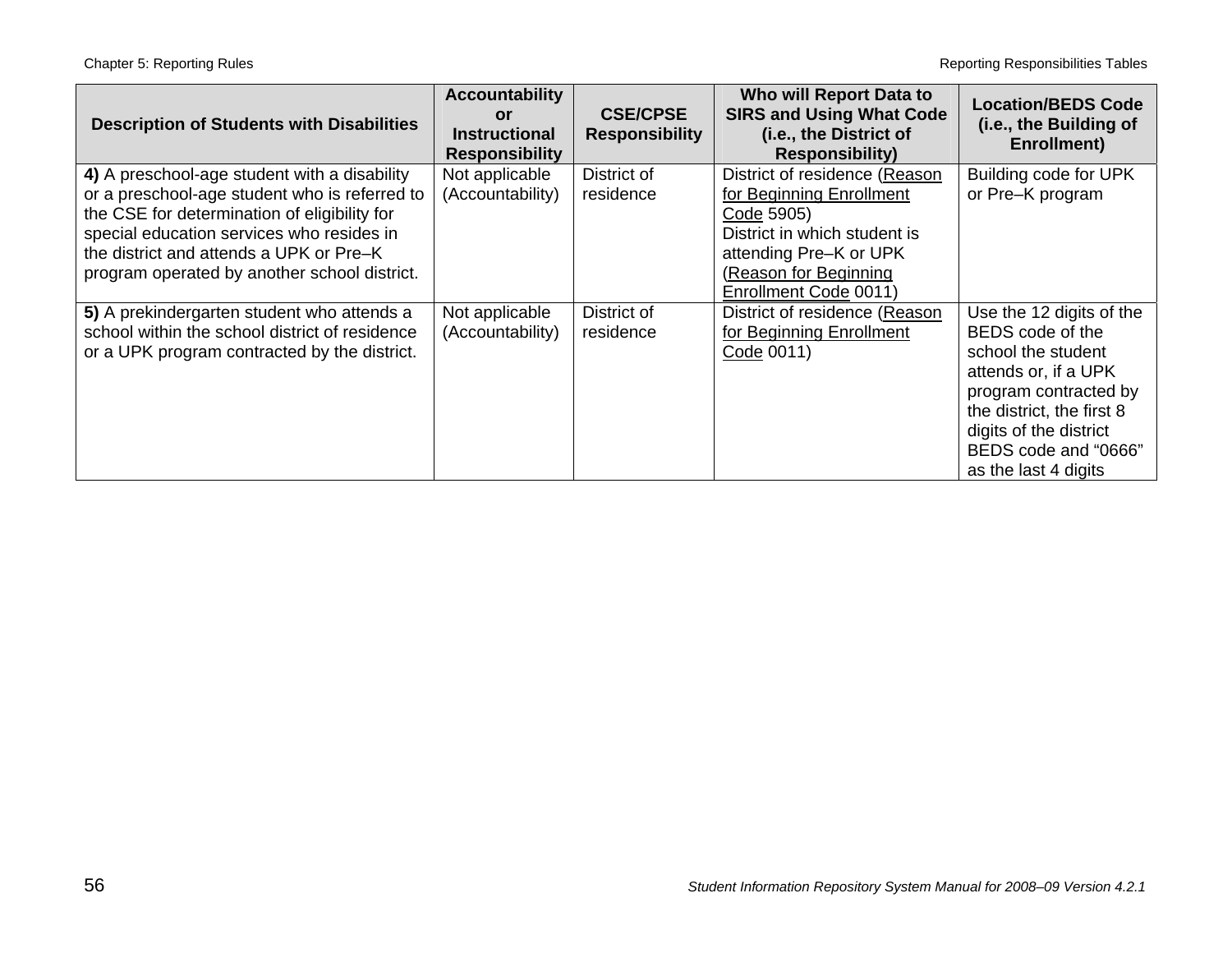### **Reporting Students with Disabilities**

Generally, school districts have CSE or CPSE responsibility and accountability responsibility for students with disabilities who reside in their school district and either attend school in their school district or are placed by the CSE or CPSE in educational programs outside the school district (e.g., in Boards of Cooperative Educational Services (BOCES), approved private schools for students with disabilities, or in State supported Section 4201 schools), with some exceptions. One major exception is that parentally placed students with disabilities in nonpublic schools are the CSE responsibility of the school district in which the nonpublic school is located. Districts with CSE responsibility are responsible for reporting data elements in the Special Education Snapshot and Special Education Events templates. Districts with CPSE responsibility for preschool students must also report preschool outcome data in the Assessment Fact template.

Special Act Districts, educational institutions operated by State agencies, and child-care institutions with affiliated schools that provide educational service pursuant to Article 81 are responsible for providing instruction to enrolled students. They have CSE responsibility for enrolled students placed in the institution by a parent or guardian, the court, or a social service agency. They must report all records for enrolled students for whom they have CSE responsibility. School districts that place students in these institutions retain CSE responsibility and must report all records for students they place.

 Students are reported for accountability purposes in the building in which they are enrolled (spend the majority of their school day). Students with disabilities who are taught by a contract employee (e.g., BOCES) in a classroom within a school are still the reporting responsibility of the school and are not considered to be out-of-district placement students.

### **Reporting Reading First Students**

Public school districts are responsible for reporting in SIRS all student assessment data for students in all schools, including nonpublic schools, listed in their Reading First grant. Nonpublic school data must be reported with the nonpublic school's BEDS code for both the location code and the district code. The nonpublic school should NOT be reported under the reporting district's BEDS code, as this could impact accountability for the district.

If a nonpublic Reading First school is under an affiliation group that has contracted with a RIC to submit data in the SIRS, all assessment data (including NYSTP and Reading First) for the school must be submitted to that same RIC so that the affiliation group can receive summary data for all of their component nonpublic schools. If a nonpublic Reading First school is under an affiliation group that does not contract with a RIC to submit data in the SIRS, the public school district is responsible for reporting the nonpublic school's Reading First data.

For example, if a NYC nonpublic school is under an affiliation group that contracts with Nassau RIC, NYC must provide the Nassau RIC with the school's Reading First data, and the Nassau RIC must report both the NYSTP and Reading First data for the school in the SIRS. NYC nonpublic schools in affiliation groups that do not contract with a RIC to report their data in the SIRS must have their data reported by NYC.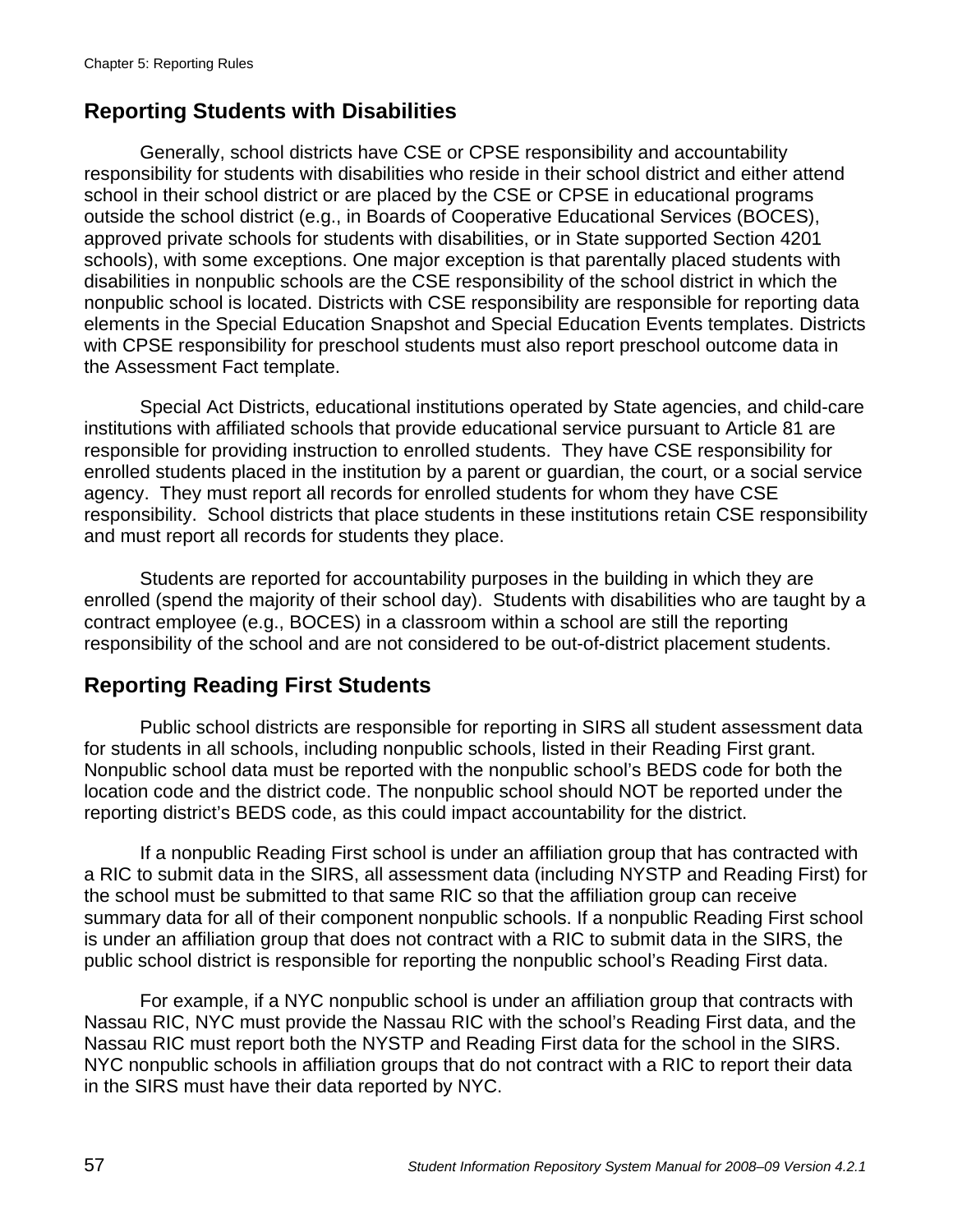Only student records for schools that participated in Reading First in 2008–09 will be used to evaluate Reading First programs. Records for students who are administered the Terra Nova but who do not attend Reading First schools will not be used in the evaluation of Reading First programs.

#### **Reporting Accelerated Intermediate-Level Science Students**

Grade 8 Intermediate-Level Science Test results for accelerated science students who take the assessment in Grade 7 (or, if ungraded, when Grade 7 age equivalent) must be reported in the year in which they take the assessment. If the students also take a Regents examination in science in Grade 8 (or, if ungraded, when Grade 8 age equivalent), results for that assessment must be reported in the year in which they take the assessment. (The Regents examination in science taken in Grade 8 will be used for accountability calculations for these students.) If the students take the Grade 8 Intermediate-Level Science Test in Grade 7 (or, if ungraded, when Grade 7 age equivalent) but do not take a Regents examination in science in Grade 8 (or, if ungraded, when Grade 8 age equivalent), the Assessment Measure Standard Description "Science: Early" must be reported for the students when they are in Grade 8. (The Grade 8 Intermediate-Level Science Test taken in Grade 7 will be used for accountability calculations for these students.) Students who take the Grade 8 Intermediate-Level Science Test when they are in Grade 7 (or, if ungraded, when Grade 7 age equivalent) are not required to retake the test when they advance to Grade 8.

#### **Reporting Accelerated Intermediate-Level Social Studies Students**

Grade 8 Intermediate-Level Social Studies Test results for accelerated social studies students who take the assessment in Grade 7 (or, if ungraded, when Grade 7 age equivalent) must be reported in the year in which they take the assessment. The scores of these students will be aggregated with the scores of all other students who took the assessment in that reporting year and will be reported in the *Comprehensive Information Report* section of the *New York State Report Card*. Students who take the Grade 8 Intermediate-Level Social Studies Test when they are in Grade 7 (or, if ungraded, when Grade 7 age equivalent) are not required to retake the test when they advance to Grade 8.

#### **Reporting Accelerated Elementary-Level Science and Social Studies Students and Grades 3–8 ELA and Mathematics Students**

Accelerated students may *not* take the elementary-level science or social studies or grades 3–8 ELA or mathematics tests if they are not grade or age appropriate for the test. Students whose results on these assessments are reported when they are not grade or age appropriate will be considered to have no valid test score when participation rate accountability calculations are made.

#### **Elementary/Middle-Level Assessment Valid/Invalid Score Reporting (Validity Rules)**

The following rules apply to elementary/middle-level ELA, mathematics, science, and social studies assessments: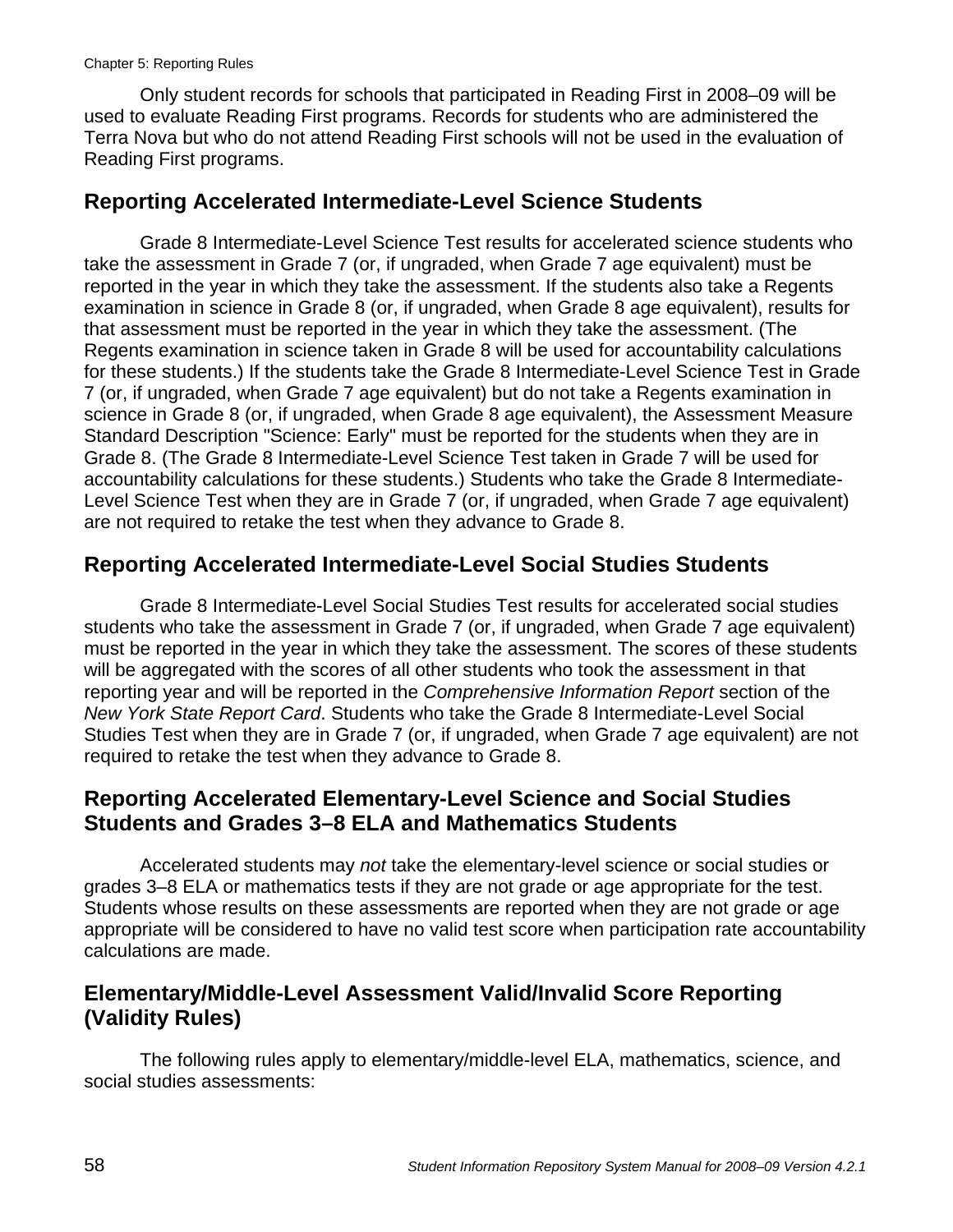*Present for Entire Test:* Students who are present for all sessions/parts of a test during an administration period, including the make-up period, and who responded to at least one test item on the assessment will receive a valid score and be counted as tested when participation rates are calculated.

*Absent/Refusal:* Students who are absent for any session (for ELA or mathematics) or any parts (written or performance parts for science or booklet 1 or 2 for social studies) or the entire test must be reported at the local level with a final score of "999" and a Standard Achieved Code of 99, whether or not there are any response records. Students who refused to take the entire test must be reported at the local level with a final score of "999" and a Standard Achieved Code of 96, whether or not there are any response records. Assessment records for these students do not move to Level 2. These students will be considered to have "no valid test score" and will be counted as not tested when participation rates are calculated for ELA, mathematics, and science. Students who refused to take one or more but not all sessions or parts of the test will receive no credit for the session(s) or part(s) they refused to take, and a scale score and performance level will be calculated. In the case where a student leaves the test administration in the middle of a session and is not able to make up that part of the test, school officials must decide whether to consider the student as absent (no valid test score) or calculate a final test score and performance level by assigning 0 credits to the incomplete parts.

*Administrative Error:* Students for whom errors were made in the administration of the test (the student was present but the test was not administered to the student and the school/district was required to administer it, prompts were given to the student, materials that would assist students in taking the test were in view of the students during the administration, etc.) are considered to have "no valid test score". These students must be reported as "Administrative Error"; that is, with a standard met code of 97.

*Medically Excused:* Students who are "Medically Excused" (see definition in the section above on Participation Criterion) are considered to have "no valid test score" and must be reported with a standard met code of 93. These students are excluded from the numerator and the denominator of the participation and performance calculations.

#### **Reporting Students Eligible for Both the NYSAA and the NYSESLAT**

Report both NYSAA and NYSESLAT results for students who are required to take both assessments. If both tests are reported, the NYSAA score will count in the accountability performance calculation.

#### **Reporting Suspended/Expelled Students**

Students of compulsory school age who are suspended or expelled from school for disciplinary reasons and are being provided instruction in the home by the district should have their enrollment continued in the SIRS. Do *not* end the enrollment record for the student when the student is suspended or expelled.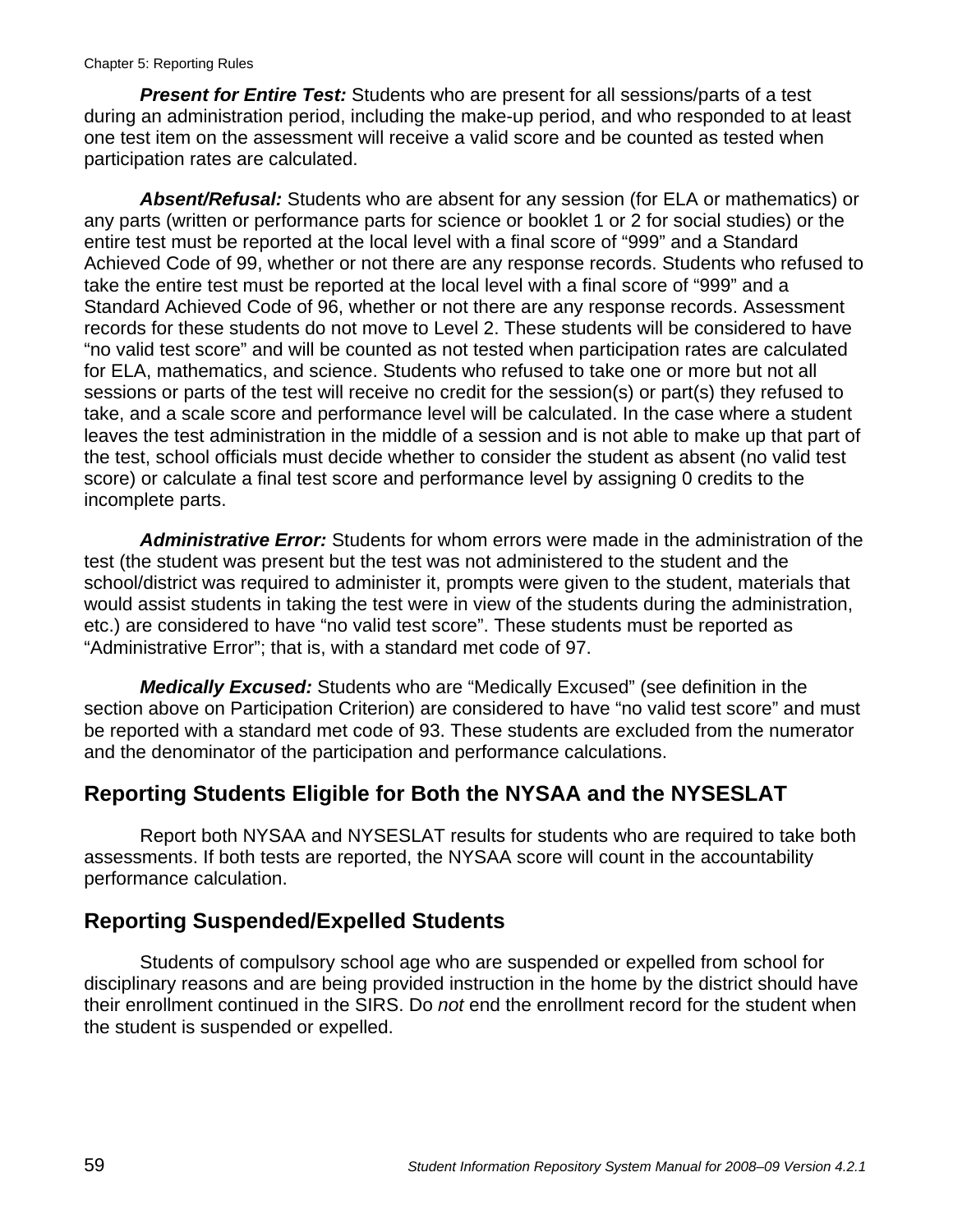# **Reporting New York State Students in Foreign Exchange Programs**

New York State students who participate in foreign exchange programs should have their enrollment continued in the SIRS. Do *not* end the enrollment record for these students when they leave the country to attend the foreign exchange program.

#### **Reporting Grade 9 Students Whose Grade Is Changed to Grade 8 or Lower**

If a student is initially reported as in Grade 9 but the grade is subsequently changed to Grade 8 or lower, all of the enrollment records for the student that indicated that the student was in Grade 9 must be revised to indicate the new grade identification. In addition, the Date of Entry into Grade 9 must be eliminated for the student.

#### **Reporting High-School-Age LEP Students with Low Literacy Level on First Arrival in the United States**

 When a school first enrolls a high-school-age student who is non-English speaking, who is newly arrived in the United States, and whose level of literacy in his or her native language is low, school administrators may have difficulty determining the student's correct grade placement. Schools are allowed at least one year to determine the appropriate grade level of LEP students meeting these criteria. Upon enrollment, the school should assign the student to a grade level based on the administrator's best judgment. This temporary grade level should be reported in the first year of enrollment if the student has not yet been enrolled a full academic year. Before the end of the second year of enrollment, the school must evaluate the student and determine the appropriate grade level based on the student's scheduled course work for the next semester.

 The school should determine the year of first entering grade 9 from the grade level assigned to the student before the end of the second year of enrollment. For example, if a student's instructional grade level before the end of the second year of enrollment is determined to be grade 10, the student will be considered to have first entered grade 9 in the previous school year. If a student's instructional grade level before the end of the second year of enrollment is determined to be grade 9, the student will be judged to have first entered grade 9 in the current school year. The initial, temporary grade level should not be used to determine the year of first entering grade 9. The year of first entering grade 9 may be changed if the grade placement reported the previous year was determined to be incorrect. If, in the second year, a student is assigned to a grade below 9 and is enrolled in a school serving students below grade 9, the students will be recorded as first entering grade 9 when they are next enrolled in grade 9. Schools may change a student's reported year of first entering grade 9 only once.

### **Reporting Secondary-Level Students**

In the 2008–09 school year, complete assessment records for all students first entering grade 9 in the 2001–02 school year or later must be present on Level 2 of the SIRS. If these records were not submitted in 2007–08, they must be submitted in 2008–09. Beginning with the June 2008 test administration period, scores on secondary-level State assessments must be submitted after each test administration period. Scores for the August 2007 and January 2008 examinations should have been submitted in 2007–08.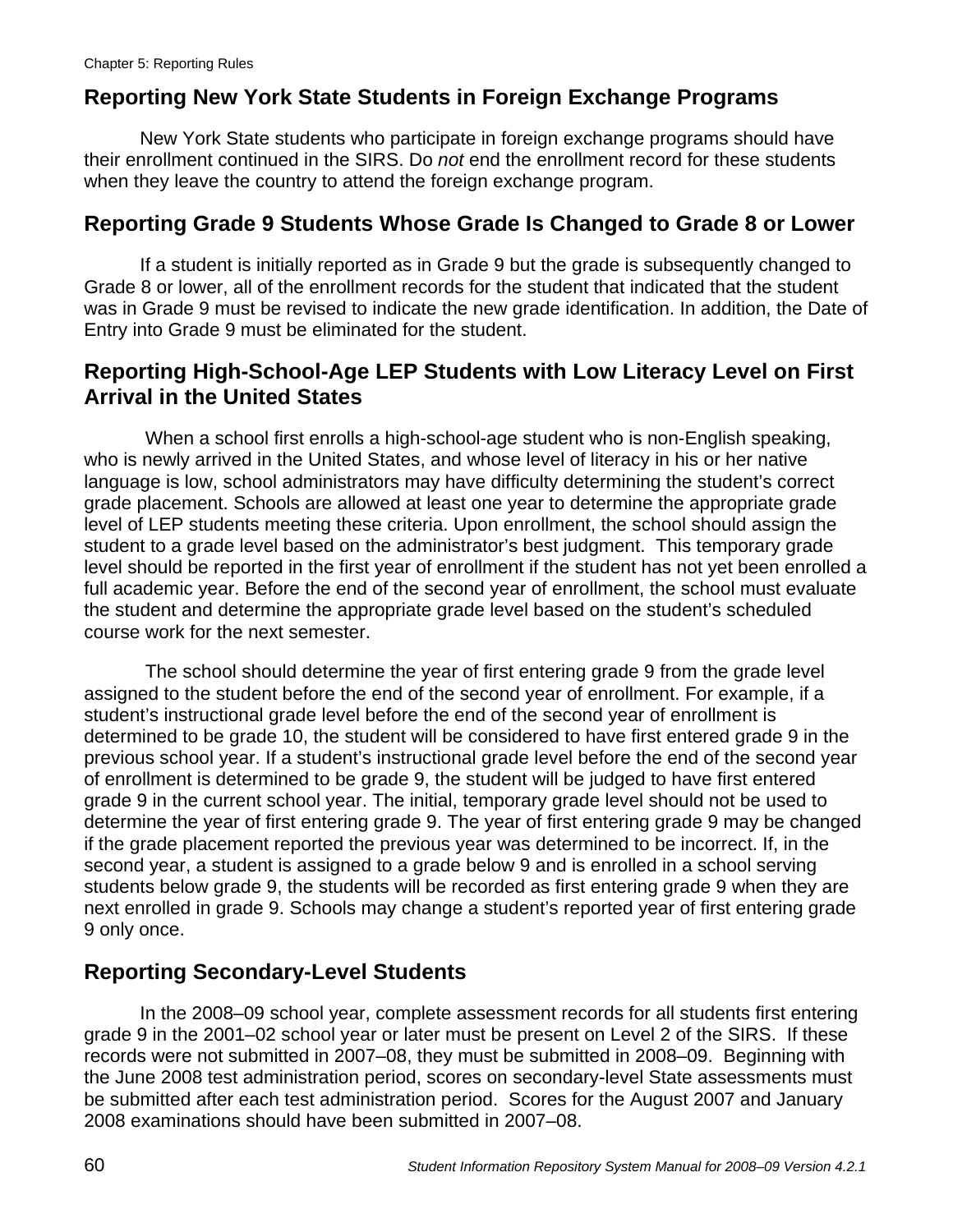# **Changing BEDS Codes**

Beginning with the 2008–09 school year, only changes made in NYSED's SEDREF system as of June 30 of the school year will be reflected in the Repository and, therefore, the New York State Report Cards. These changes include, but are not limited to, the BEDS code of the entity and the name of the school principal or district superintendent. The school district must ensure that any institution in which the district places an out-of-district placement student has a valid and active record in SEDREF prior to June 30, 2009. Changes made in NYSED's SEDREF system as of October 1, 2008 will be reflected in Special Education Verification Reports.

## **Reporting Career and Technical Education Program Data**

Career and technical education (CTE) programs are those focused on career or occupational training. They are typically located in LEAs and BOCES. Commonly, these programs train in the areas of agriculture, business and marketing, family and consumer sciences, health occupations, trade and technical education, and/or technology education. These programs may be provided with supplemental federal funding from the Carl D. Perkins Career and Technical Education Improvement Act of 2006 (Perkins IV). CTE programs offer two types of educational approaches: a conventional approach and a 2+2 approach.

*Conventional Career and Technical Education Program:* A conventional CTE program is comprised of organized educational activities completed entirely at the secondary level. These activities include:

- (A) a minimum of three sequenced courses or a minimum of three sequences of units of study that:
	- (1) incorporate the Career Development and Occupational Studies (CDOS) Learning Standards;
	- (2) include one unit of study in the State-developed Career and Financial Management course;
	- (3) provide individuals with coherent and rigorous content aligned with challenging academic standards and relevant technical knowledge and skills needed to prepare for further education and careers in current or emerging professions; and
	- (4) provide technical skill proficiency, an industry-recognized credential, a certificate, or an associate degree;

*AND* 

(B) competency-based applied learning that contributes to the academic knowledge, higherorder reasoning and problem-solving skills, work attitudes, general employability skills, technical skills, occupation-specific skills, and knowledge of all aspects of an industry, including entrepreneurship, of an individual.

*2+2 Program:* A 2+2 program, also referred to as a "Tech Prep," "Tech-Prep/Career Pathway," or "Title 2" program, involves two years of secondary instruction followed by two years of specifically linked postsecondary instruction. The program is comprised of organized educational activities delivered through academic courses and CTE courses or units of study. These programs must be provided with an articulation component that is jointly established by the secondary and postsecondary institution. The agreements are usually brokered by "Tech Prep Centers," established under Perkins IV. A 2+2 program requires students to: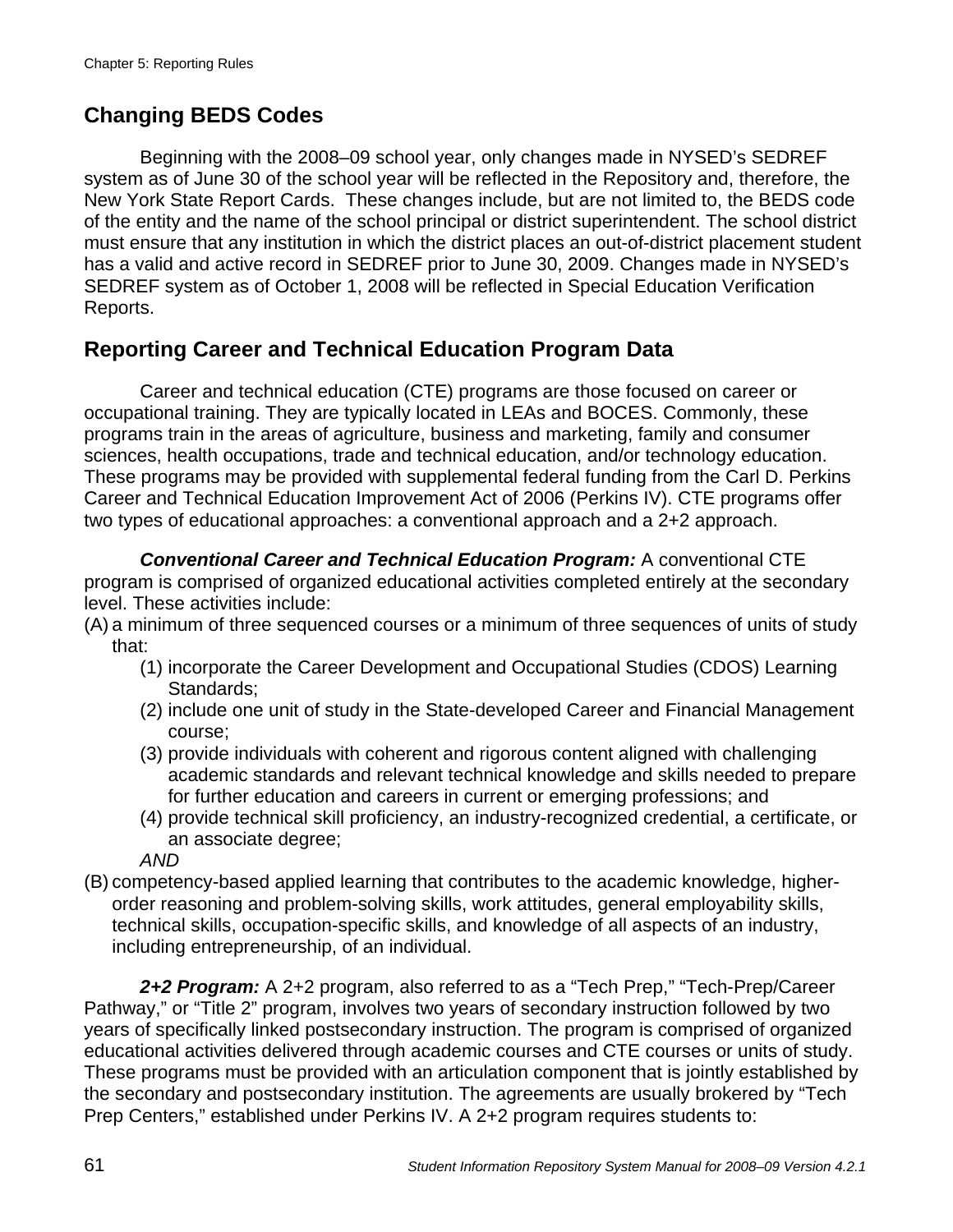- (A) sign a declaration evidencing their intent to follow the 2+2 instructional approach in a program of study that:
	- (1) includes at least two years of secondary education and postsecondary instruction; and
	- (2) leads to the completion of a two-year associate degree program, two-year certificate program, or two-year apprenticeship in line with 2+2 instruction; *AND*
- (B) complete two or more CTE courses or units of study, or a sequence of a minimum of three courses or units of study in a CTE program.

*NOTE:* CTE data must be reported in SIRS. However, the CTE data currently in the *Comprehensive Information Report* part of the New York State Report Card is derived from the data reported in the Career and Technical Education Data System (CTEDS). More information on reporting CTE data using CTEDS is available at http://www.emsc.nysed.gov/irts/cteds/.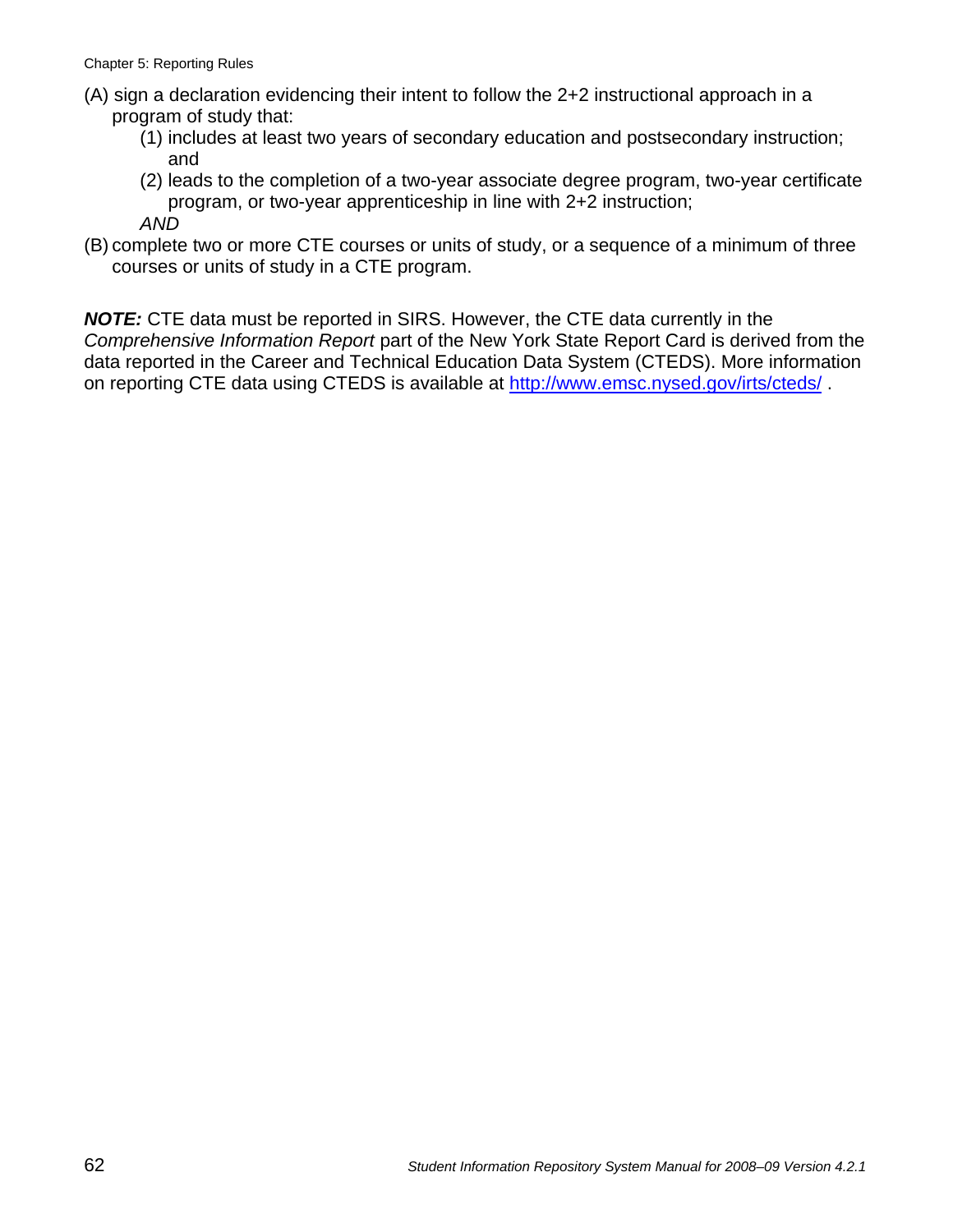# **Chapter 6: Data Reporting in the SIRS**

Local Educational Agencies (LEAs) are responsible for submitting a complete set of data elements to the SIRS in a predetermined format. The data elements fall into five general categories:

- 1. Student Demographic
- 2. Enrollment
- 3. Programs
- 4. Assessment
- 5. Special Education

Student demographic data must be entered first, followed by enrollment data. Programs, assessment, and special education data can then be entered. Some data elements are required for all students; others are only required for certain students or specific circumstances.

|                | <b>Data Element</b>                            | eScholar<br><b>Template</b>                   | <b>Field Number</b>          | <b>Data Set</b>             |
|----------------|------------------------------------------------|-----------------------------------------------|------------------------------|-----------------------------|
| 1              | <b>Assessment Accommodation Code(s)</b>        | 2000                                          | 34                           | E, F                        |
| 2              | Assessment Date of Administration              | 2000, 2190                                    | 5, 5                         | E, F                        |
| 3              | Assessment Item Response Description           | 2190                                          | $\overline{7}$               | F                           |
| 4              | Assessment Item Response Value Multiple Choice | 2190                                          | 8                            | $\mathsf F$                 |
| 5              | Assessment Item Response Value Points Earned   | 2190                                          | 9                            | $\overline{F}$              |
| $6\phantom{1}$ | Assessment Language Code                       | 2000                                          | 16                           | E, F                        |
| $\overline{7}$ | <b>Assessment Measure Standard Description</b> | 2000, 2190                                    | 4, 4                         | E, F                        |
| 8              | <b>Assessment Score</b>                        | 2000                                          | 9                            | E                           |
| 9              | <b>Assessment Standard Met Code</b>            | 2000                                          | 17                           | E, F                        |
| 10             | <b>Backmapping BEDS Code</b>                   | 3090                                          | 27                           | B                           |
| 11             | <b>Building of Enrollment Code</b>             | 3090, 420                                     | 2, 2                         | A, C                        |
| 12             | Country of Origin                              | 3090                                          | 40                           | B                           |
| 13             | <b>Credential Type Description</b>             | 3090                                          | 24                           | B                           |
| 14             | <b>CTE/Tech Prep Program Intensity</b>         | 560                                           | 9                            | D                           |
| 15             | CTE/Tech Prep Program Type                     | 560                                           | 18                           | D                           |
| 16             | Date of Birth                                  | 3090                                          | 10                           | A, B                        |
| 17             | Date of Entry into United States               | 3090                                          | 38                           | B                           |
| 18             | <b>District of Responsibility Code</b>         | 3090, 420,<br>560, 2000,<br>2190, 590,<br>550 | 1, 1,<br>1, 1,<br>1, 1,<br>1 | A, B, C, D, E,<br>F, G1, G2 |
| 19             | <b>Enrollment Entry Date</b>                   | 420                                           | $6\phantom{1}$               | $\mathsf{C}$                |
| 20             | <b>Enrollment Exit Date</b>                    | 420                                           | $\,6$                        | $\mathsf{C}$                |
| 21             | <b>Event Date</b>                              | 550                                           | $6\phantom{1}$               | G <sub>2</sub>              |
| 22             | <b>Event Outcome Code</b>                      | 550                                           | 12                           | G <sub>2</sub>              |
| 23             | Event Type Code                                | 550                                           | 5                            | G <sub>2</sub>              |
| 24             | First Date of Entry into Grade 9               | 3090                                          | 26                           | A, B                        |

# **Data Elements Reported by LEAs**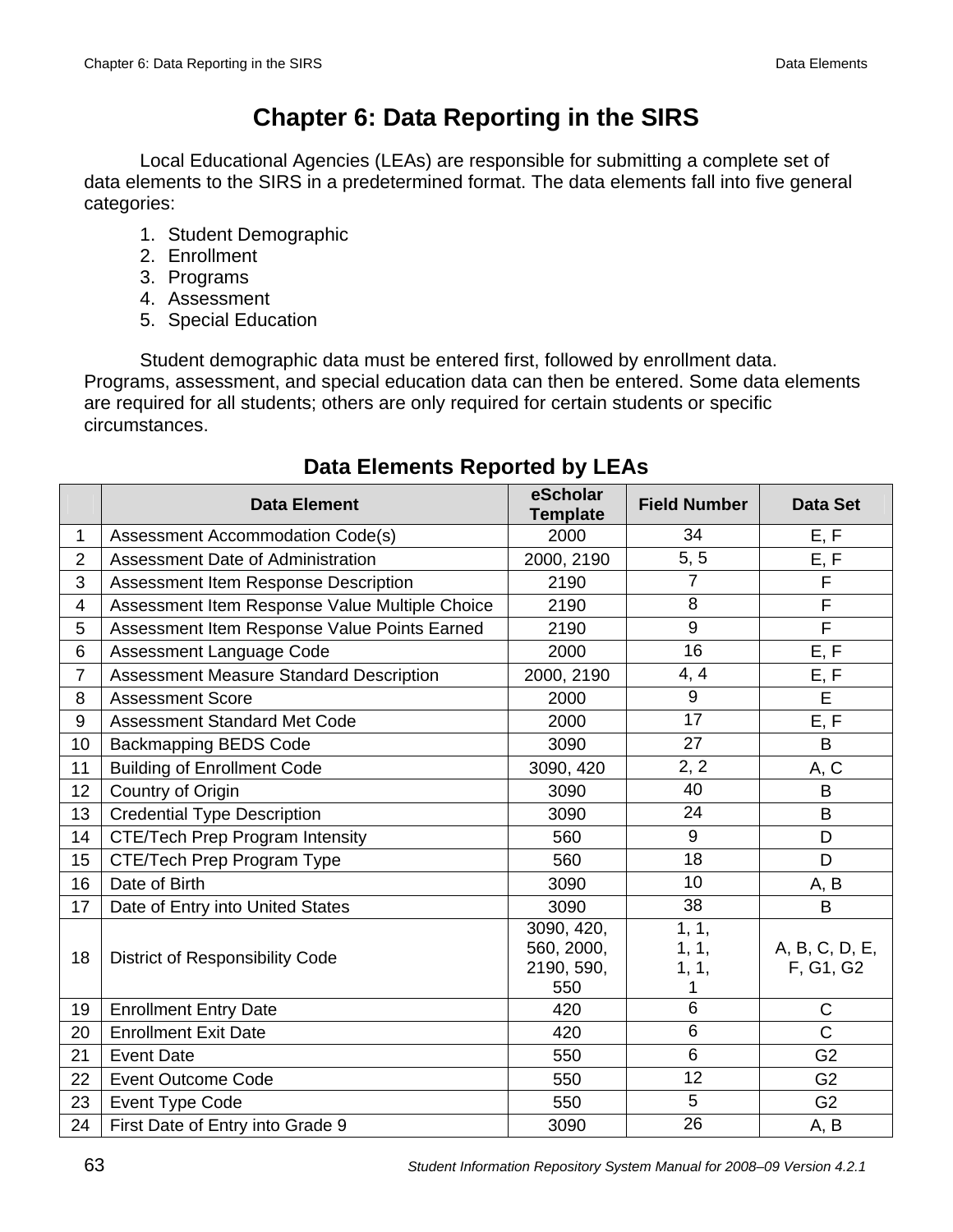|    | <b>Data Element</b>                           | eScholar<br><b>Template</b>                   | <b>Field Number</b>          | <b>Data Set</b> |
|----|-----------------------------------------------|-----------------------------------------------|------------------------------|-----------------|
| 25 | <b>Gender Description</b>                     | 3090                                          | 11                           | A, B            |
| 26 | <b>Grade Level</b>                            | 3090, 420                                     | 8, 9                         | A, C            |
| 27 | Hispanic/Latino Ethnicity Indicator           | 3090                                          | 42                           | A, B            |
| 28 | Home Language Description                     | 3090                                          | 13                           | A, B            |
| 29 | Homeless Indicator                            | 3090                                          | 47                           | B               |
| 30 | Homeless Primary Nighttime Residence          | 3090                                          | 51                           | B               |
| 31 | Immigrant Indicator                           | 3090                                          | 49                           | B               |
| 32 | Immunization Date for First Polio Vaccination | 3090                                          | 28                           | A               |
| 33 | <b>Initial Event Date</b>                     | 550                                           | 32                           | G <sub>2</sub>  |
| 34 | Initial Event Type Code                       | 550                                           | 31                           | G <sub>2</sub>  |
| 35 | <b>Least Restrictive Environment Code</b>     | 590                                           | 44                           | G <sub>1</sub>  |
| 36 | Migrant Indicator                             | 3090                                          | 48                           | B               |
| 37 | Neglected or Delinquent Indicator             | 3090                                          | 50                           | B               |
| 38 | Number of Days                                | 550                                           | 33                           | G <sub>2</sub>  |
| 39 | Phone at Primary Residence                    | 3090                                          | 34                           | A               |
| 40 | Postgraduate Plan Description                 | 3090                                          | 18                           | B               |
| 41 | <b>Primary Ethnic Code</b>                    | 3090                                          | 12                           | A, B            |
| 42 | <b>Primary Placement Type</b>                 | 590                                           | 32                           | G <sub>1</sub>  |
| 43 | <b>Primary Service Code</b>                   | 590                                           | 31                           | G <sub>1</sub>  |
| 44 | <b>Primary Service Provider</b>               | 590                                           | 46                           | G <sub>1</sub>  |
| 45 | Program Service Code                          | 560                                           | 5                            | D               |
| 46 | Program Service Entry Date                    | 560                                           | $\,6$                        | D               |
| 47 | Program Service Exit Date                     | 560                                           | $\overline{7}$               | D               |
| 48 | Program Service Provider BEDS Code            | 560                                           | 8                            | D               |
| 49 | Race 2 Code                                   | 3090                                          | 43                           | A, B            |
| 50 | Race 3 Code                                   | 3090                                          | 44                           | A, B            |
| 51 | Race 4 Code                                   | 3090                                          | 45                           | A, B            |
| 52 | Race 5 Code                                   | 3090                                          | 46                           | A, B            |
| 53 | Reason Code                                   | 550                                           | 20                           | G <sub>2</sub>  |
| 54 | Reason for Beginning Enrollment Code          | 420                                           | $\overline{7}$               | $\mathsf C$     |
| 55 | Reason for Ending Enrollment Code             | 420                                           | $\overline{7}$               | $\mathsf C$     |
| 56 | Reason for Ending Program Service Code        | 560                                           | 13                           | D               |
| 57 | <b>School District Student ID</b>             | 3090, 420,<br>560, 2000,<br>2190, 590,<br>550 | 4, 4,<br>4, 6,<br>6, 5,<br>4 | A               |
| 58 | <b>School Year</b>                            | 3090, 420,<br>560, 590,<br>550                | 3, 3,<br>3, 3,<br>$\sqrt{3}$ | A, B, C, D      |
| 59 | School-Age Indicator                          | 590                                           | 47                           | G <sub>1</sub>  |
| 60 | Scoring Model Key                             | 2000                                          | 45                           | E               |
| 61 | Snapshot Date                                 | 590                                           | 35                           | G <sub>1</sub>  |
| 62 | <b>Student's Address City</b>                 | 3090                                          | 31                           | A               |
| 63 | Student's Address Line 1                      | 3090                                          | 29                           | A               |
| 64 | Student's Address Line 2                      | 3090                                          | 30                           | A               |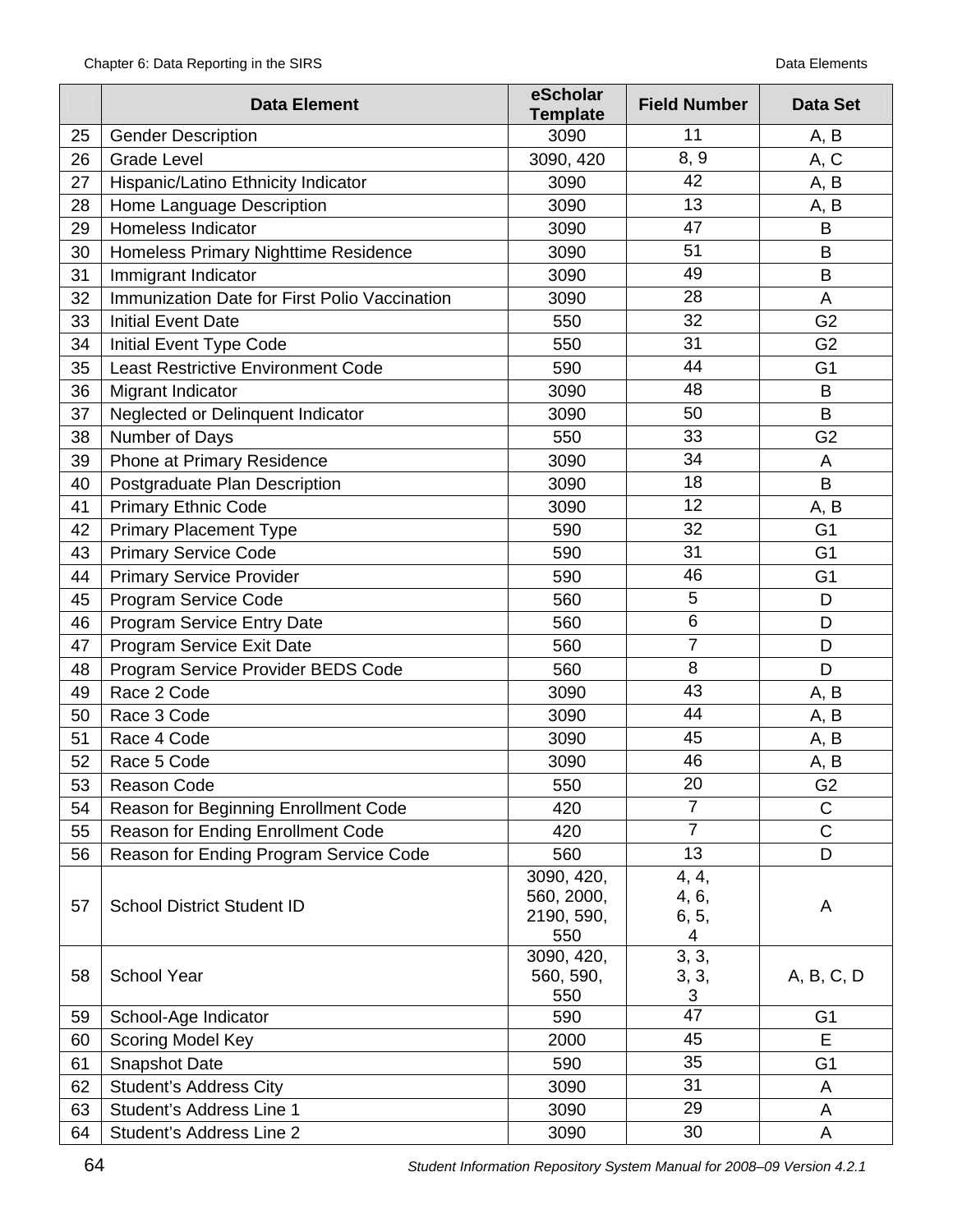|    | <b>Data Element</b>                          | eScholar<br><b>Template</b> | <b>Field Number</b> | Data Set |
|----|----------------------------------------------|-----------------------------|---------------------|----------|
| 65 | <b>Student's Address State Code</b>          | 3090                        | 32                  | A        |
| 66 | Student's Address Zip Code                   | 3090                        | 33                  | A        |
| 67 | <b>Student's First Name</b>                  | 3090                        | 6                   | A        |
| 68 | Student's Guardian One Name                  | 3090                        | 35                  | A        |
| 69 | Student's Guardian Two Name                  | 3090                        | 36                  | A        |
| 70 | Student's Last Name                          | 3090                        | 5                   | A        |
| 71 | Student's Middle Initial                     | 3090                        |                     | A        |
| 72 | Student's Place of Birth                     | 3090                        | 37                  | A        |
| 73 | <b>Survey Completion Indicator</b>           | 2000                        | 46                  | E        |
| 74 | <b>Test Group</b>                            | 2000, 2190                  | 2, 2                | E        |
| 75 | Version                                      | 2000, 2190                  | 3, 3                | E        |
| 76 | Years Enrolled in a Bilingual or ESL Program | 3090                        | 17                  | B        |
| 77 | <b>Years in United States Schools</b>        | 3090                        | 39                  | B        |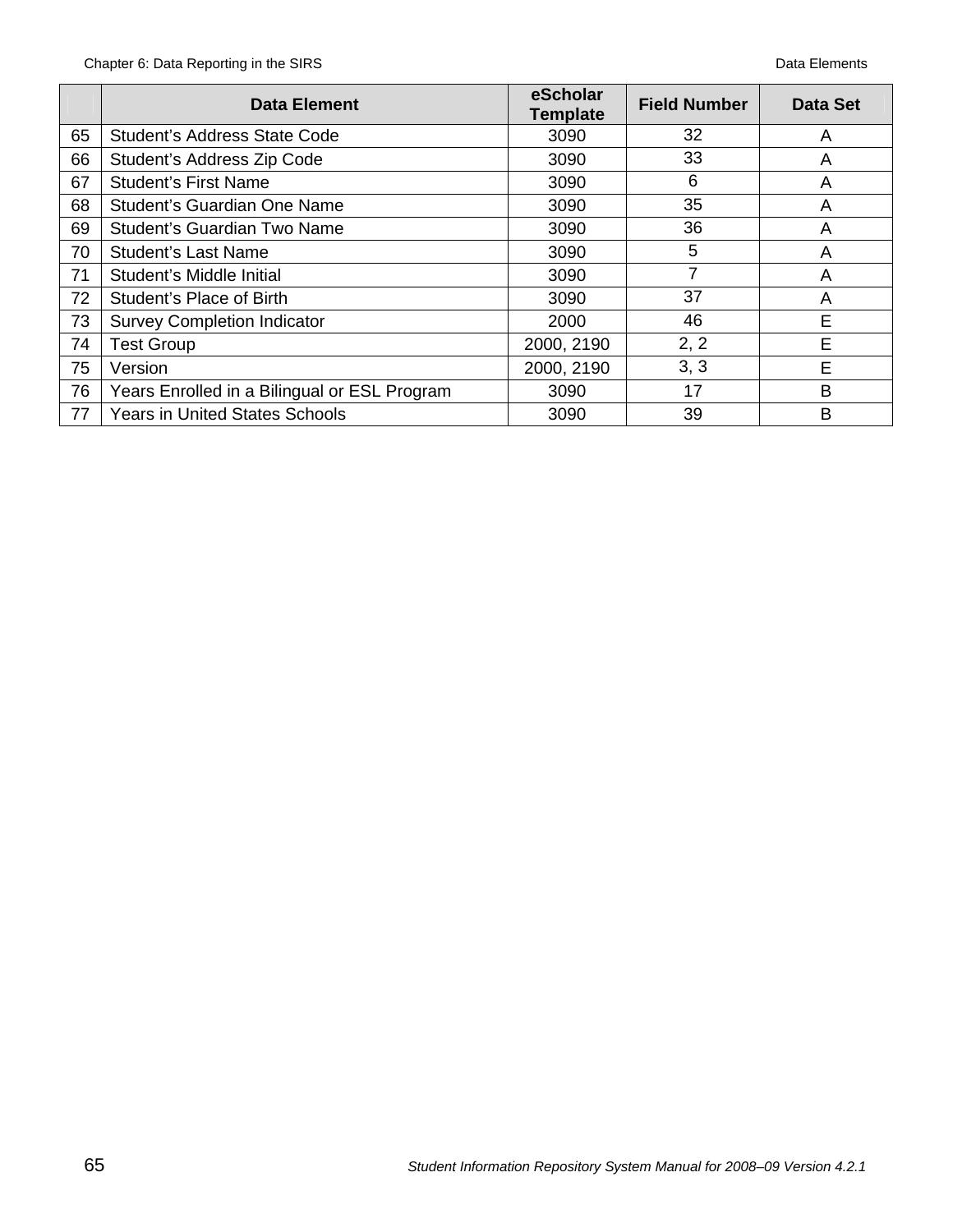# **Data Sets**

Data elements with the same "code" when combined serve a particular purpose. For instance, all data elements with an "A" code are used to create a unique student identifier. The table below explains the use or purpose of each data set.

|              | iable below explains the doc or purpose or each data set.<br><b>Data Set</b>                                                                                                                                                                                                                                                                                                                                                                                                                                                                                                                                                                                                                                                                                                                                                                                                                                                                                                                                                                                                                                                                                                                                                                                                                                                                                                                                                                                                                               |
|--------------|------------------------------------------------------------------------------------------------------------------------------------------------------------------------------------------------------------------------------------------------------------------------------------------------------------------------------------------------------------------------------------------------------------------------------------------------------------------------------------------------------------------------------------------------------------------------------------------------------------------------------------------------------------------------------------------------------------------------------------------------------------------------------------------------------------------------------------------------------------------------------------------------------------------------------------------------------------------------------------------------------------------------------------------------------------------------------------------------------------------------------------------------------------------------------------------------------------------------------------------------------------------------------------------------------------------------------------------------------------------------------------------------------------------------------------------------------------------------------------------------------------|
| Code         |                                                                                                                                                                                                                                                                                                                                                                                                                                                                                                                                                                                                                                                                                                                                                                                                                                                                                                                                                                                                                                                                                                                                                                                                                                                                                                                                                                                                                                                                                                            |
| A            | Student Identification (NYSSIS): This set of data elements contains biographic and<br>demographic information that is used to establish the unique student identifier under NYSSIS.<br>One set of these data elements is needed for each student to obtain a unique student identifier<br>from NYSSIS.                                                                                                                                                                                                                                                                                                                                                                                                                                                                                                                                                                                                                                                                                                                                                                                                                                                                                                                                                                                                                                                                                                                                                                                                     |
| B            | Student Demographic Data: This set contains data elements that pertain to every student<br>and information that, once established, is not expected to change over time (e.g., name, date<br>of birth, race, gender, date of first entry into 9th grade). A Student Demographic Data Set must<br>be submitted annually prior to submitting the student's enrollment, assessment, program<br>service, or special education data. If different education institutions are responsible for<br>reporting academic records and special education records, each institution must provide<br>Student Demographic Data for the student. One set of these data elements is needed for each<br>student reported for that academic year.                                                                                                                                                                                                                                                                                                                                                                                                                                                                                                                                                                                                                                                                                                                                                                               |
| $\mathsf{C}$ | Student Enrollment Data: This set identifies the responsible LEA and the school responsible<br>for providing education services for each student; that is, the school the student attends for the<br>majority of the day. These records identify the beginning and ending dates of enrollment and<br>the student's grade level. The LEA may be a public school district, a charter school, a child-<br>care institution with an affiliated school that provides educational services pursuant to Article<br>81, a State agency that operates an educational program, the New York State School for the<br>Blind, the New York State School for the Deaf, or a nonpublic school. In the case of charter<br>schools and nonpublic schools, the responsible LEA and school are the same. If the student<br>changes grades in the same building during the same school year, provide a second<br>enrollment record. Provide a new enrollment record each time a student changes buildings.<br>Each student should have as many enrollment records as necessary. This data set is also<br>used to indicate the LEA that has CSE responsibility for a student. If a district has CSE or<br>CSPE responsibility for a student for whom it does not provide all educational services, it must<br>submit this data set with appropriate enrollment codes for this student before it submits the<br>student's special education records. At least one enrollment record for each student for each<br>year is needed. |
| D            | Program Service Data: This set contains information about the student that is durational in<br>nature and has a discrete beginning and ending date. For each student, include as many<br>program service records as necessary to provide all required information for the student.<br>Information such as poverty status must be updated annually. Program Service records<br>identify the program services that apply to a student. If a program service does not apply to a<br>student, no program service record should be reported. For example, there are no program<br>service records to identify students as English proficient or not economically disadvantaged.<br>Students are assumed to be in these categories, unless a program service record identifies<br>them as LEP or economically disadvantaged. If an education institution is only responsible for<br>reporting special education records for a student, it must provide program service records, if<br>appropriate, indicating that the student is LEP and/or economically disadvantaged. Program<br>service data for LEP Eligibility and LEP Programs, Type of Disability, and Poverty must be<br>submitted with the special education snapshot information. (See G1 below.) All other program<br>service data must be submitted by June 30 of each school year.                                                                                                                                                                 |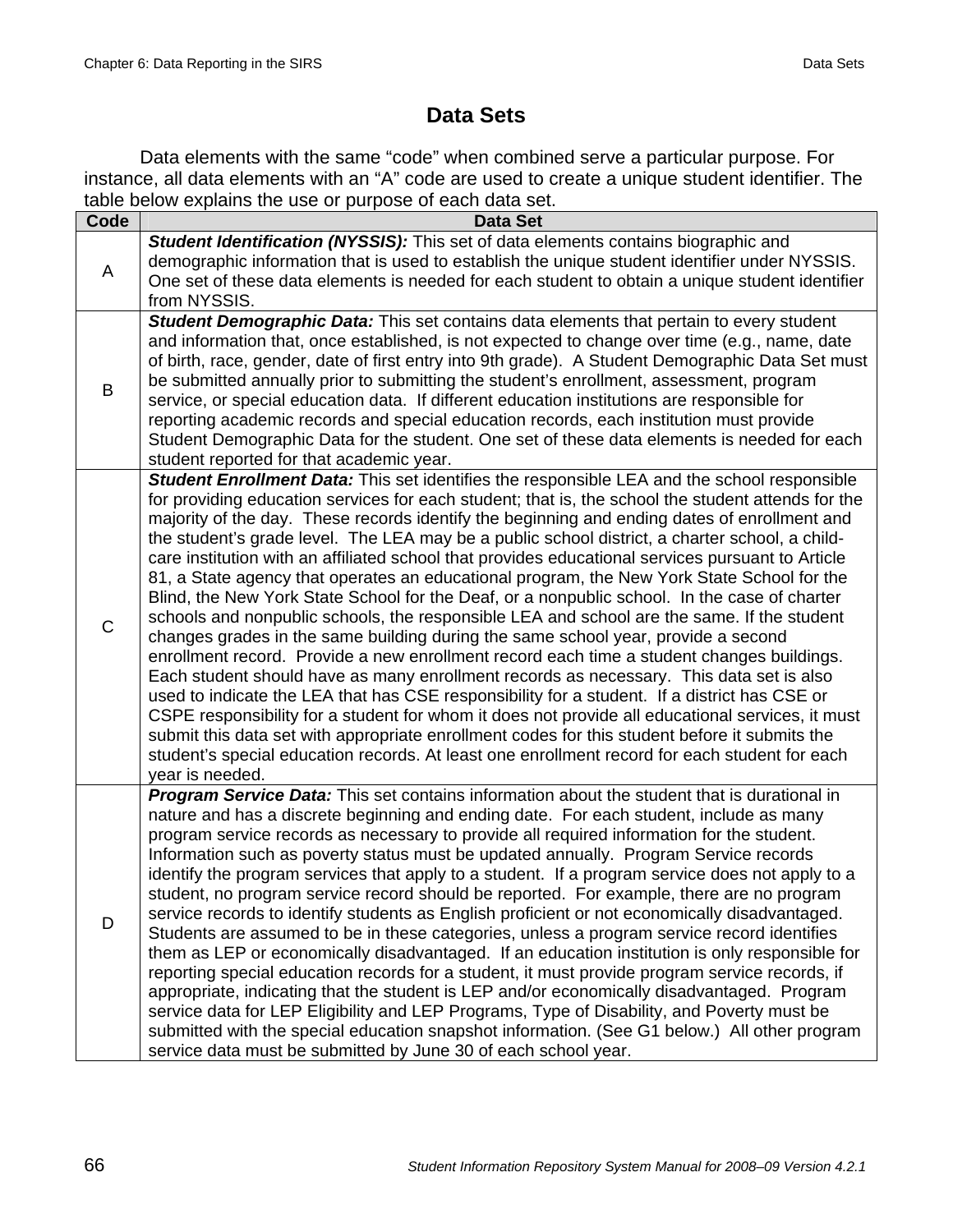| Code           | <b>Data Set</b>                                                                                                                                                                                                                                                                                                                                                                                                                                                                                                                                                                                                                                                                                                                                                                                                                                                                                                                                                                                                                                                               |
|----------------|-------------------------------------------------------------------------------------------------------------------------------------------------------------------------------------------------------------------------------------------------------------------------------------------------------------------------------------------------------------------------------------------------------------------------------------------------------------------------------------------------------------------------------------------------------------------------------------------------------------------------------------------------------------------------------------------------------------------------------------------------------------------------------------------------------------------------------------------------------------------------------------------------------------------------------------------------------------------------------------------------------------------------------------------------------------------------------|
| Е              | Student Assessment Data: This set contains data elements that pertain to assessments and<br>the scores on those assessments. Each student must have one record for every State<br>assessment taken, including assessments that were repeated. For assessments with State-<br>required scannable answer documents (NYSTP ELA and math, NYSAA, and NYSESLAT), the<br>scan center will provide the required item data to the SIRS. The scale score and performance<br>level will be calculated and added to the Level 2 Repository. Districts must provide<br>assessment scores for the grades 4 and 8 science examinations, the grades 5 and 8 social<br>studies examinations, the Regents examinations, the RCTs, and approved alternative<br>assessments taken to fulfill graduation requirements. One record for each assessment for each<br>student must be provided.                                                                                                                                                                                                       |
| F              | Student Assessment Item Data: This set contains data elements that pertain to item data for<br>selected assessments and the scores on those assessments. Each student must have one<br>record for every assessment item taken, including items to which the student did not respond.<br>The scanning center will provide the required item data for the NYSTP assessments in ELA<br>and math, NYSAA, and NYSESLAT. Item data are not required for the remaining<br>assessments. One record for each student for every assessment item must be provided.                                                                                                                                                                                                                                                                                                                                                                                                                                                                                                                       |
| G              | Special Education Data Set: Data in this set are divided into two groups: G1) October 1,<br>2008 snapshot data that must be certified by December 24, 2008, and G2) data elements that<br>must be provided at the end of the 2008–09 school year, some that must be certified by<br>September 30, 2009 and the rest that must be certified by November 4, 2009. See the<br>schedule of the school year(s) for which school districts must submit or re-submit data on State<br>Performance Plan Indicators 7, 11, and 12, which are available at<br>http://www.vesid.nysed.gov/sedcar/sppschedule.html and<br>http://www.vesid.nysed.gov/sedcar/resubschedule.html                                                                                                                                                                                                                                                                                                                                                                                                            |
| G <sub>1</sub> | <b>Special Education Data Set - Snapshot:</b><br>Data as of October 1, 2008. This data set provides information on students with disabilities<br>who are receiving special education services according to State standards and the least<br>restrictive environment setting in which they are enrolled on October 1, 2008. (The only<br>students who may have Special Education Snapshot data elements in the SIRS but who do not<br>receive special education services as of <b>October</b> 1 are the parentally placed students with<br>disabilities in nonpublic schools.) This data set also identifies students with disabilities as<br>either day or residential placements and as court/State agency or school district placements.<br>These data are reported by all districts (including Special Act school districts), child-care<br>institutions with affiliated schools, the NYS School for the Blind, or the NYS School for the<br>Deaf, and State agencies that operate educational programs for all students for whom they<br>have CPSE or CSE responsibility. |
| G <sub>2</sub> | Special Education Data Set - Full School Year:<br>Data for the full school year.<br>To be certified by September 30, 2009:<br>Data sets B, C and D.<br>These sets will be used to collect exiting data on students with disabilities, which includes<br>reasons for ending enrollment, type of credential, and post-graduate plans of students with<br>disabilities who are enrolled during the 2008–09 school year and ended their enrollment<br>sometime during the same school year. Declassification data will be taken from the reason for<br>ending disability program service from the program service records. These data must be<br>submitted by the school districts (including Special Act school districts), child-care institutions<br>with affiliated schools, the NYS School for the Blind, or the NYS School for the Deaf, and State<br>agencies that operate educational programs for all students for whom they have CPSE or CSE<br>responsibility.                                                                                                         |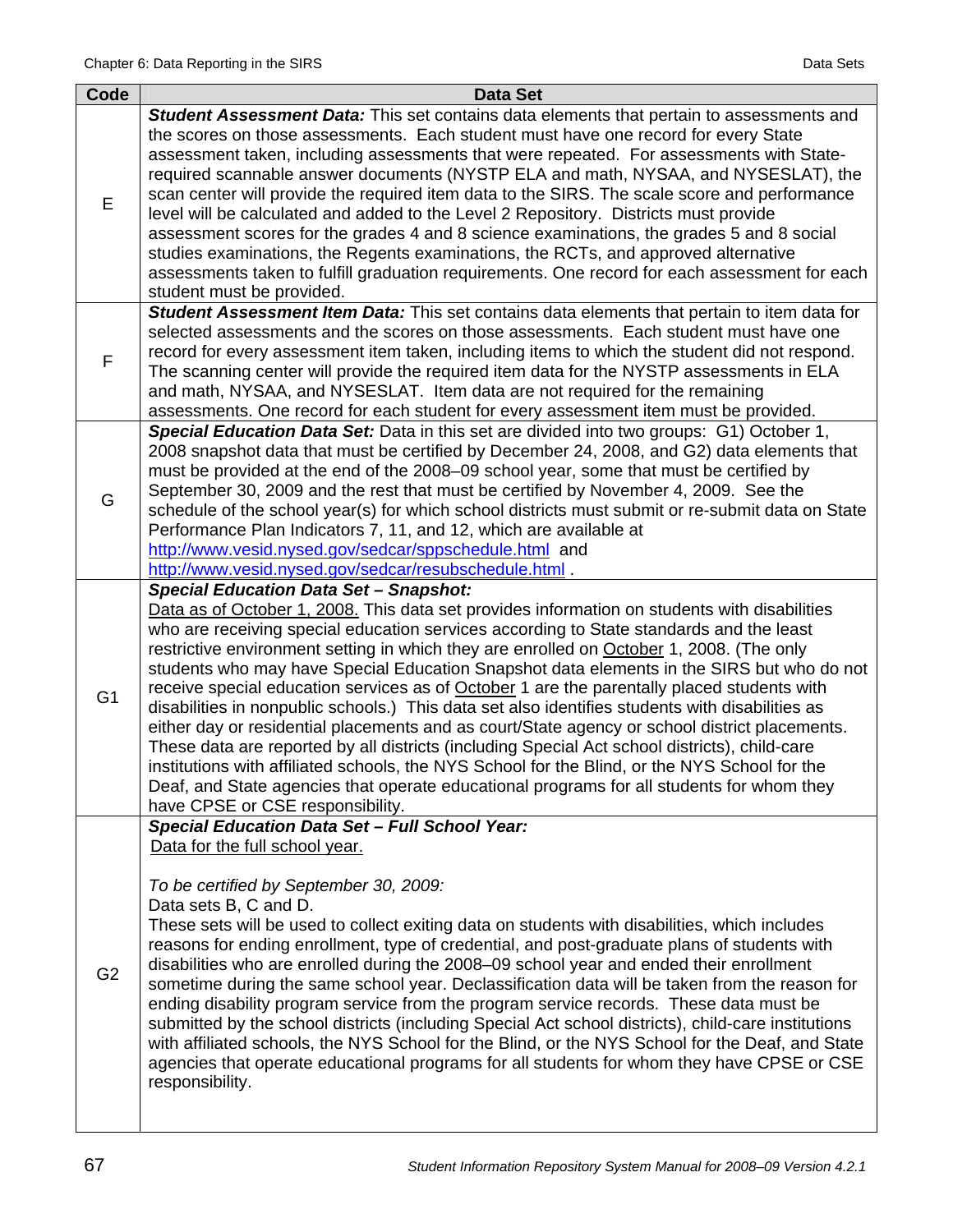| Code | <b>Data Set</b>                                                                                                                                                                                                                                                                                                                                                                                                                                                                                                                                                                                                                                                                                                                                                                                                                                                                                                                                                                                                                                                                                                                                                                                                                                                                                                                                                                                                                                                                                                                                                                                                                                                                         |  |  |  |  |  |
|------|-----------------------------------------------------------------------------------------------------------------------------------------------------------------------------------------------------------------------------------------------------------------------------------------------------------------------------------------------------------------------------------------------------------------------------------------------------------------------------------------------------------------------------------------------------------------------------------------------------------------------------------------------------------------------------------------------------------------------------------------------------------------------------------------------------------------------------------------------------------------------------------------------------------------------------------------------------------------------------------------------------------------------------------------------------------------------------------------------------------------------------------------------------------------------------------------------------------------------------------------------------------------------------------------------------------------------------------------------------------------------------------------------------------------------------------------------------------------------------------------------------------------------------------------------------------------------------------------------------------------------------------------------------------------------------------------|--|--|--|--|--|
|      | To be certified November 4, 2009:<br>End of the Year Special Education Snapshot: This data set includes records for all<br>students who received preschool special education services anytime during the<br>2008–09 school year. The required data elements are the Primary Service Code,<br>Primary Service Provider, and the Snapshot Date (July 1, 2008). These data<br>elements must be submitted by all districts that have CPSE responsibility by using<br>the Special Education Snapshot template.                                                                                                                                                                                                                                                                                                                                                                                                                                                                                                                                                                                                                                                                                                                                                                                                                                                                                                                                                                                                                                                                                                                                                                               |  |  |  |  |  |
|      | Special Education Services to Parentally Placed Students in Nonpublic Schools<br>$\bullet$<br>Located in the School District: This data set requires records for all parentally<br>placed students in nonpublic schools who are referred to the CSE for initial<br>determination of eligibility for special education services between July 1, 2008 and<br>June 30, 2009. These data must be submitted by all districts that have CSE<br>responsibility by using the Special Education Events template. The required data<br>elements include date of referral to the CSE, date written parent consent to<br>evaluate the student was received, the date of the CSE meeting to discuss<br>evaluation results, the outcome of the CSE meeting, and the date the IEP or IESP<br>or SP was implemented.                                                                                                                                                                                                                                                                                                                                                                                                                                                                                                                                                                                                                                                                                                                                                                                                                                                                                    |  |  |  |  |  |
|      | Preschool outcomes: School districts that are responsible for reporting data on<br>$\bullet$<br>State Performance Plan (SPP) Indicator 7 for the 2008–09 school year must report<br>the performance score on the Child Outcomes Summary Form (COSF) upon entry<br>into preschool special education and at exit from preschool special education for<br>preschool students with disabilities who were evaluated on or after March 1, 2006<br>and who left preschool special education between July 1, 2008 and June 30, 2009<br>after receiving special education services for at least 6 months. The Assessment<br>Fact template is used to submit these data. The COSF is defined as a Test Group.<br>An Assessment Score is reported for each child in three early childhood outcome<br>areas upon entry and at exit from preschool special education.                                                                                                                                                                                                                                                                                                                                                                                                                                                                                                                                                                                                                                                                                                                                                                                                                                |  |  |  |  |  |
|      | Timely Evaluation of Preschool and School-Age Students for Special Education<br>$\bullet$<br>Eligibility: This data set is submitted by only those school districts that are assigned<br>to submit or re-submit data on SPP Indicator 11 for the 2008-09 school year. The<br>Special Education Events template is used to report these data. Report information<br>on all preschool and school-age students for whom parent consent to evaluate was<br>received between July 1, 2008 and June 30, 2009. This includes all preschool<br>students who were referred to the CPSE for an initial evaluation, including children<br>referred from the Early Intervention Program and all school-age students referred to<br>the CSE for an initial evaluation, including parentally placed in nonpublic schools.<br>(See definition of "initial evaluation for special education services" in the glossary.)<br>Report the status of the information requested as of August 31, 2009. Specific<br>dates are required, such as the date of receipt of written referral to the CPSE or<br>CSE, date of receipt of written parental consent to evaluate, date of CPSE or CSE<br>meeting at which evaluation results are discussed, and the number of school days<br>(for preschool students) and the number of calendar days (for school-age students)<br>between date of receipt of written parental consent to evaluate and the date of the<br>CPSE or CSE meeting at which evaluation results are discussed. This data set<br>also includes whether the student is found eligible for special education and<br>requires a reason for not completing the evaluations by the State established |  |  |  |  |  |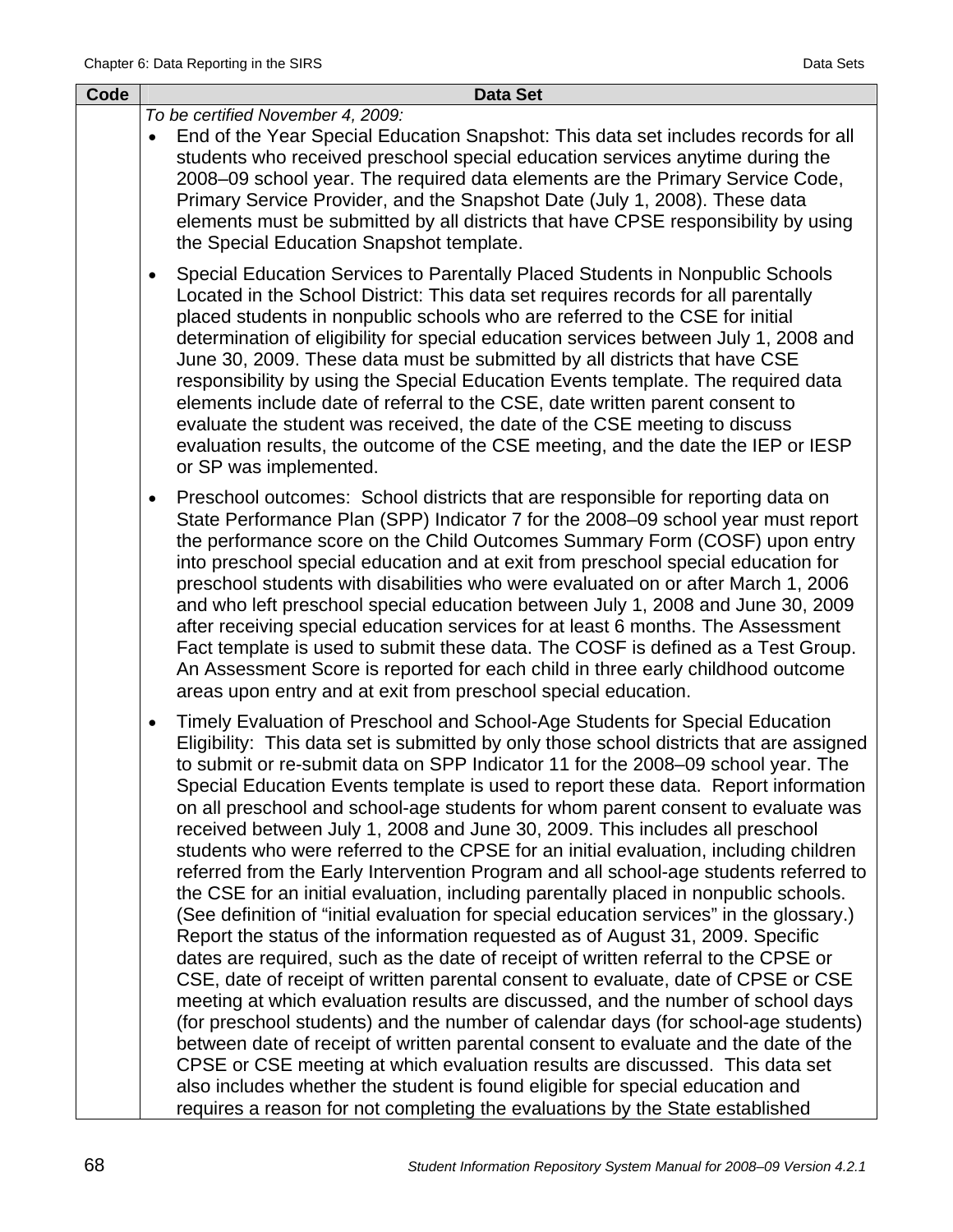| Code | <b>Data Set</b>                                                                                                                                                                                                                                                                                                                                                                                                                                                                                                                                                                                                                                                                                                                                                                                                                                                                                                                                                                                                                                                                                                                                                                                                                                                                                                                                                                   |
|------|-----------------------------------------------------------------------------------------------------------------------------------------------------------------------------------------------------------------------------------------------------------------------------------------------------------------------------------------------------------------------------------------------------------------------------------------------------------------------------------------------------------------------------------------------------------------------------------------------------------------------------------------------------------------------------------------------------------------------------------------------------------------------------------------------------------------------------------------------------------------------------------------------------------------------------------------------------------------------------------------------------------------------------------------------------------------------------------------------------------------------------------------------------------------------------------------------------------------------------------------------------------------------------------------------------------------------------------------------------------------------------------|
|      | deadlines.                                                                                                                                                                                                                                                                                                                                                                                                                                                                                                                                                                                                                                                                                                                                                                                                                                                                                                                                                                                                                                                                                                                                                                                                                                                                                                                                                                        |
|      | Timely Transition of Children from Early Intervention (EI) to Preschool Special<br>Education: This data set is submitted by only those school districts that are<br>assigned to submit or re-submit data on SPP Indicator 12 for the 2008-09 school<br>year. The Special Education Events template is used to report these data. Report<br>information on students who were participating in EI programs and who were<br>referred to the CPSE between July 1, 2008 and June 30, 2009. Report the status<br>of the information requested as of August 31, 2009. Specific dates are required,<br>such as the date of receipt of written referral, date of receipt of written parental<br>consent to evaluate, date of meeting at which eligibility determination is made, date<br>of full implementation of IEP, and the number of calendar days past the child's 3 <sup>rd</sup><br>birthday when the IEP was fully implemented. This data set also includes an<br>indication of whether the child is found eligible for preschool special education and<br>requires a reason for exceeding the State established deadline for determining<br>eligibility for children who are found not eligible for preschool special education and<br>a reason for implementing the child's IEP past the child's third birthday for children<br>found eligible for preschool special education. |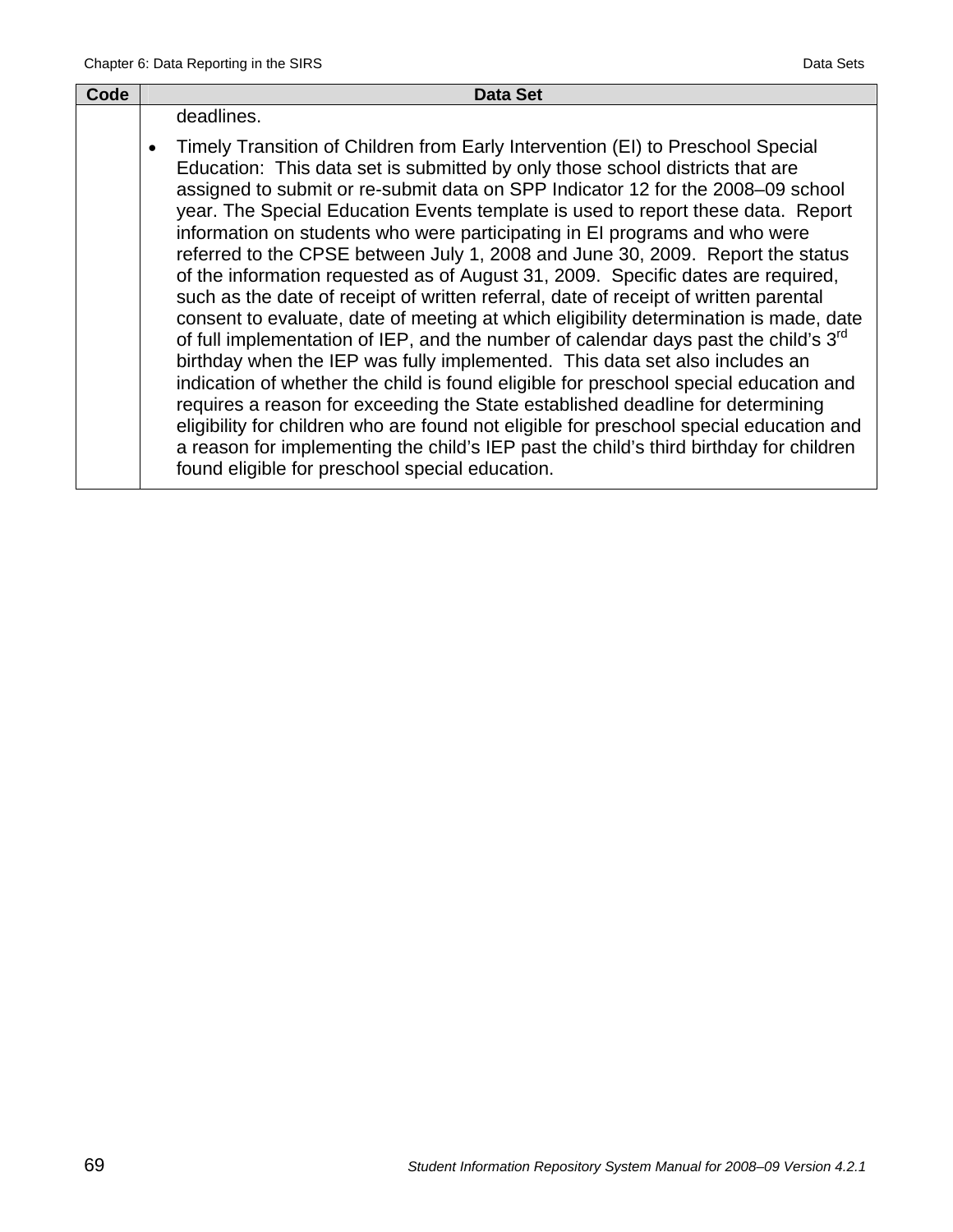# **eScholar Fact Table Templates**

The format in which the data elements must be reported by the LEAs is provided in templates for what are referred to as "Fact Tables." The templates define the specific order, structure, and technical requirements necessary to format data from source systems and load the data into the SIRS. These templates are designed by eScholar and use eScholar software. The templates were not designed specifically for use by New York State. As such, some data fields in the templates may not be used in the SIRS.

The Student Lite table must be populated first, followed by the School Enrollment table. The Assessment Fact table must be populated before the Assessment Response table.

| eScholar Fact Table Templates             |
|-------------------------------------------|
| Template 3090 - Student Lite              |
| Template 420 - School Enrollment          |
| Template 560 - Programs Fact              |
| Template 2000 - Assessment Fact           |
| Template 2190 - Assessment Response       |
| Template 590 - Special Education Snapshot |
| Template 550 - Special Education Events   |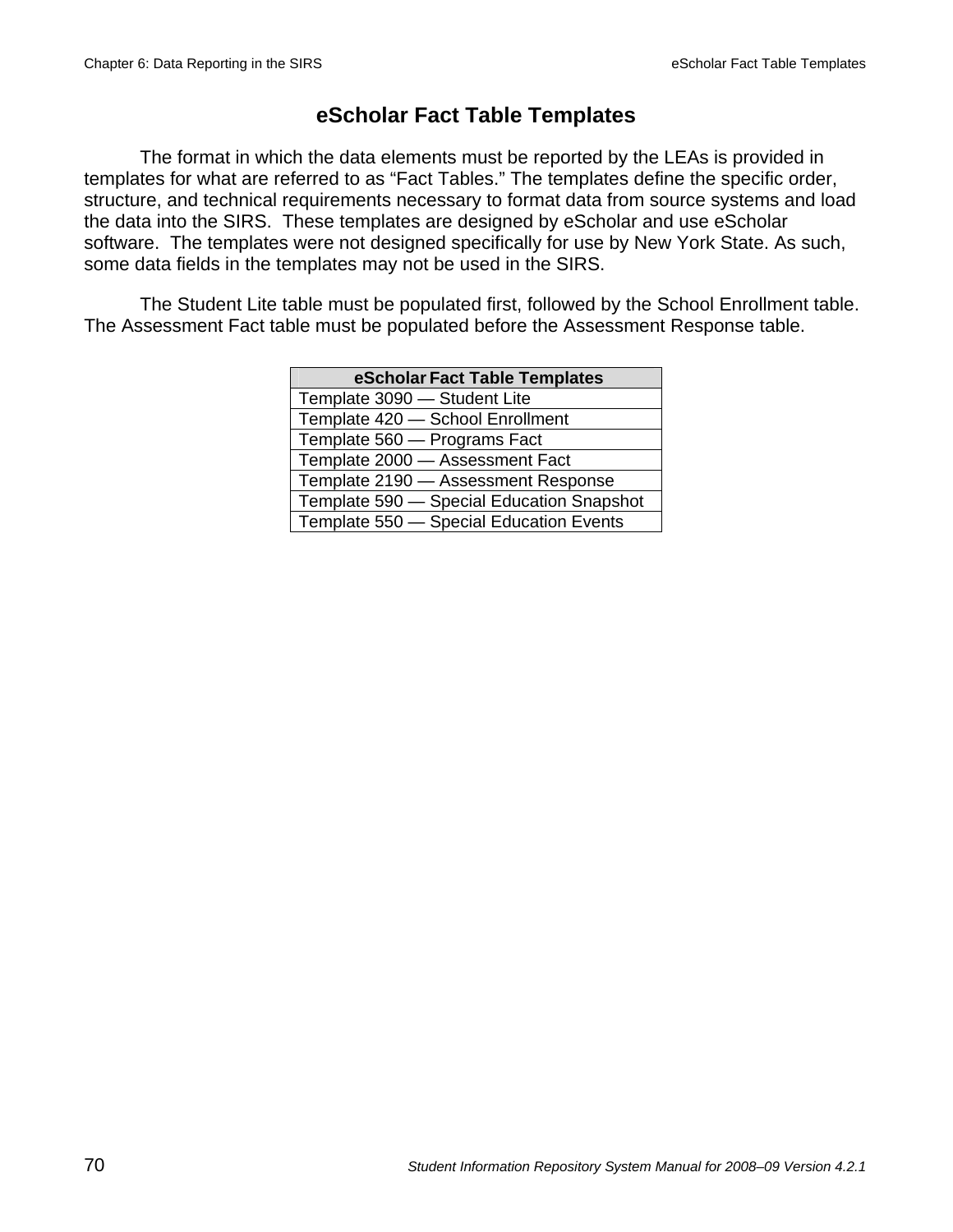# **eScholar Fact Table Template Design**

For each data element that must be included in the fact tables, the eScholar templates provide a start position, end position, maximum length of characters in the field, the eScholar (and NYSED, if applicable) name of the data element, the use or purpose of the element, instructions or rules related to the element, the format of the element (e.g., alphanumeric, date, etc.), and the codes (if applicable) that should be used or sources of the codes, if the code list is extensive. For more information, further instructions, and more detailed rules on the data elements, see Chapter 8: Data Element Definitions. Data elements in Chapter 8 are listed alphabetically by the name as used by the NYSED, as indicated in the Field Name field in the templates below. Code lists that are too extensive to include in the templates are provided in appendices to this document. The appropriate appendix is indicated in the Recommended Codes or Reference to Index Table field in the templates below.

| <b>Field Number</b>            | Position<br>Start                              | Position<br>End                           | Length<br>Max                                                                | <b>FIELD NAME</b><br>from eScholar template<br>(DATA ELEMENT NAME)<br>as used by NYSED, if different<br>from eScholar template name<br>= Required for all students<br>$+$ = Required only for specified<br>students                                                                                                                                                                                                                                                                                                                                                                 | <b>NYS or Local Purpose</b>                                                                                                                                                                                                                                                                                                         | <b>Instructions or Rules</b>                                   | Format                                                                                                                  | <b>Recommended Codes</b><br>or Reference to Data Source                                                                                                   |
|--------------------------------|------------------------------------------------|-------------------------------------------|------------------------------------------------------------------------------|-------------------------------------------------------------------------------------------------------------------------------------------------------------------------------------------------------------------------------------------------------------------------------------------------------------------------------------------------------------------------------------------------------------------------------------------------------------------------------------------------------------------------------------------------------------------------------------|-------------------------------------------------------------------------------------------------------------------------------------------------------------------------------------------------------------------------------------------------------------------------------------------------------------------------------------|----------------------------------------------------------------|-------------------------------------------------------------------------------------------------------------------------|-----------------------------------------------------------------------------------------------------------------------------------------------------------|
| Sequential number of the field | field<br>the<br>Starting character position in | character position in the field<br>Ending | igth of characters<br>used in the field<br>Maximum length<br>that can be use | All capitalized FIELD NAME<br>is the name of the data<br>element as it appears in the<br>eScholar template.<br>The all capitalized italicized<br>name in parenthesis-<br>(DATA ELEMENT NAME)-<br>is the name of the data<br>element as used by NYSED<br>if different from the eScholar<br>template name and as listed<br>in the required data elements<br>table in this chapter.<br>Data elements with an<br>asterisk (*) are required for<br>all students.<br>Data elements with a $(+)$ are<br>only required for students as<br>indicated in the Instructions<br>or Rules column. | This field indicates who<br>or for what purpose the<br>data will be used. For<br>example, some data<br>may be used to<br>establish a unique<br>student ID (NYSSIS);<br>others may be used for<br>local, not State,<br>reporting purposes only.<br>Data fields whose<br>purpose is local use<br>only do not need to be<br>populated. | This field provides<br>guidelines for populating<br>the field. | This field<br>indicates<br>whether the<br>data element<br>must be in<br>alphanumeric,<br>numeric, date,<br>etc. format. | This field provides specific codes to use or<br>directions on how to locate codes or other<br>information necessary to enter the correct<br>data element. |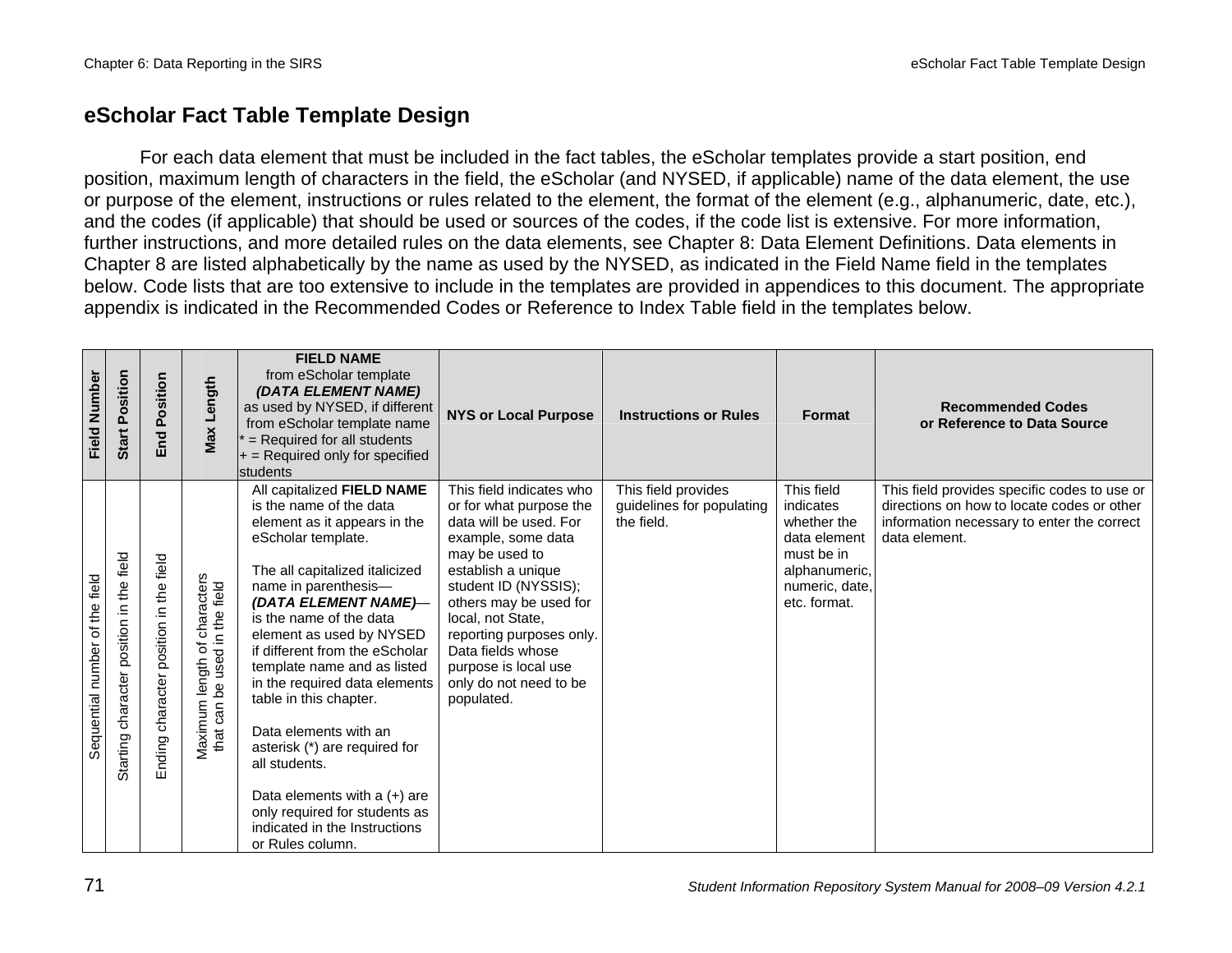### **Template 3090 — Student\_Lite (Student Demographics)**

Demographic data elements describe the individual student and are used in the NYSSIS system. The majority of demographic data are collected in the Student\_Lite template, but additional demographic data are also collected in the Enrollment\_Fact and Programs\_Fact templates.

For any given student within a given school district there will be one row stored in SIRS per school year. That row can be updated throughout the school year to reflect any changes in the attributes of the student. For example, the Student\_Lite record for a student who graduates will be updated to show the type of diploma received.

| Field Number | <b>Start Position</b> | sition<br>$\circ$<br>۵Ĺ<br>End | gth<br>Len<br>Max | <b>FIELD NAME</b><br>from eScholar template<br>(DATA ELEMENT NAME)<br>as used by NYSED, if different from<br>eScholar template name<br>$*$ = Required for all students<br>+ = Required only for specified<br>students | NYS or<br>Local<br><b>Purpose</b>     | <b>Instructions or Rules</b>                                                                                                                                                                                                                                                                         | <b>Format</b>             | <b>Recommended Codes</b><br>or Reference to Data Source                                                                                                                                                                                                                                                                        |
|--------------|-----------------------|--------------------------------|-------------------|-----------------------------------------------------------------------------------------------------------------------------------------------------------------------------------------------------------------------|---------------------------------------|------------------------------------------------------------------------------------------------------------------------------------------------------------------------------------------------------------------------------------------------------------------------------------------------------|---------------------------|--------------------------------------------------------------------------------------------------------------------------------------------------------------------------------------------------------------------------------------------------------------------------------------------------------------------------------|
|              |                       | 8                              | 8                 | *DISTRICT CODE<br>(DISTRICT OF RESPONSIBILITY<br>CODE)                                                                                                                                                                | <b>NYS</b><br>Reporting               | Public school districts: NYnnnnnn<br>(NY followed by the first 6 digits of the<br>BEDS code)<br>Charter and nonpublic schools, State<br>agencies, State-operated schools, AND<br>child care institutions with schools:<br>8nnnnnnn<br>(8 followed by the last 7 digits of their<br>Institution code) | alphanumeric              | For NYSED BEDS codes:<br>www.nysed.gov/admin/bedsdata.html<br>For NYSED BEDS and Institution codes:<br>http://portal.nysed.gov<br>Click on "SEDREF Query"<br>For schools/agencies other than public<br>districts and charters that are required to<br>report these data:<br>http://www.emsc.nysed.gov/irts/SIRS/<br>home.shtml |
| 2            | 9                     | 14                             | 6                 | *LOCATION CODE<br><b>(BUILDING OF ENROLLMENT</b><br>CODE)                                                                                                                                                             | <b>NYSSIS</b>                         | Building code used by the Data<br>Warehouse, uniquely identifying the<br>building in which a student is enrolled,<br>typically assigned by the local student<br>management system.                                                                                                                   |                           | See location code information at<br>alphanumeric http://www.emsc.nysed.gov/irts/SIRS/docu<br>mentation/location-codes.shtml.                                                                                                                                                                                                   |
| 3            | 15                    | 24 10                          |                   | *SCHOOL YEAR DATE<br>(SCHOOL YEAR)                                                                                                                                                                                    | <b>NYSSIS</b><br>and NYS<br>Reporting | Use June 30 of the reported school year.<br>Ex: For 2008-09, use 2009-06-30                                                                                                                                                                                                                          | date<br>vvvv-06-30        |                                                                                                                                                                                                                                                                                                                                |
| 4            | 25                    | 36 12                          |                   | *STUDENT ID<br>(SCHOOL DISTRICT STUDENT ID)                                                                                                                                                                           | <b>NYSSIS</b><br>and NYS              | Unique identifier assigned by the Local<br>Education Agency (LEA) in which the<br>student is enrolled. Use 9 numeric<br>Reporting characters, left padded with zeros.<br>Ex. For 51972, use 000051972                                                                                                | alphanumeric<br>nnnnnnnnn |                                                                                                                                                                                                                                                                                                                                |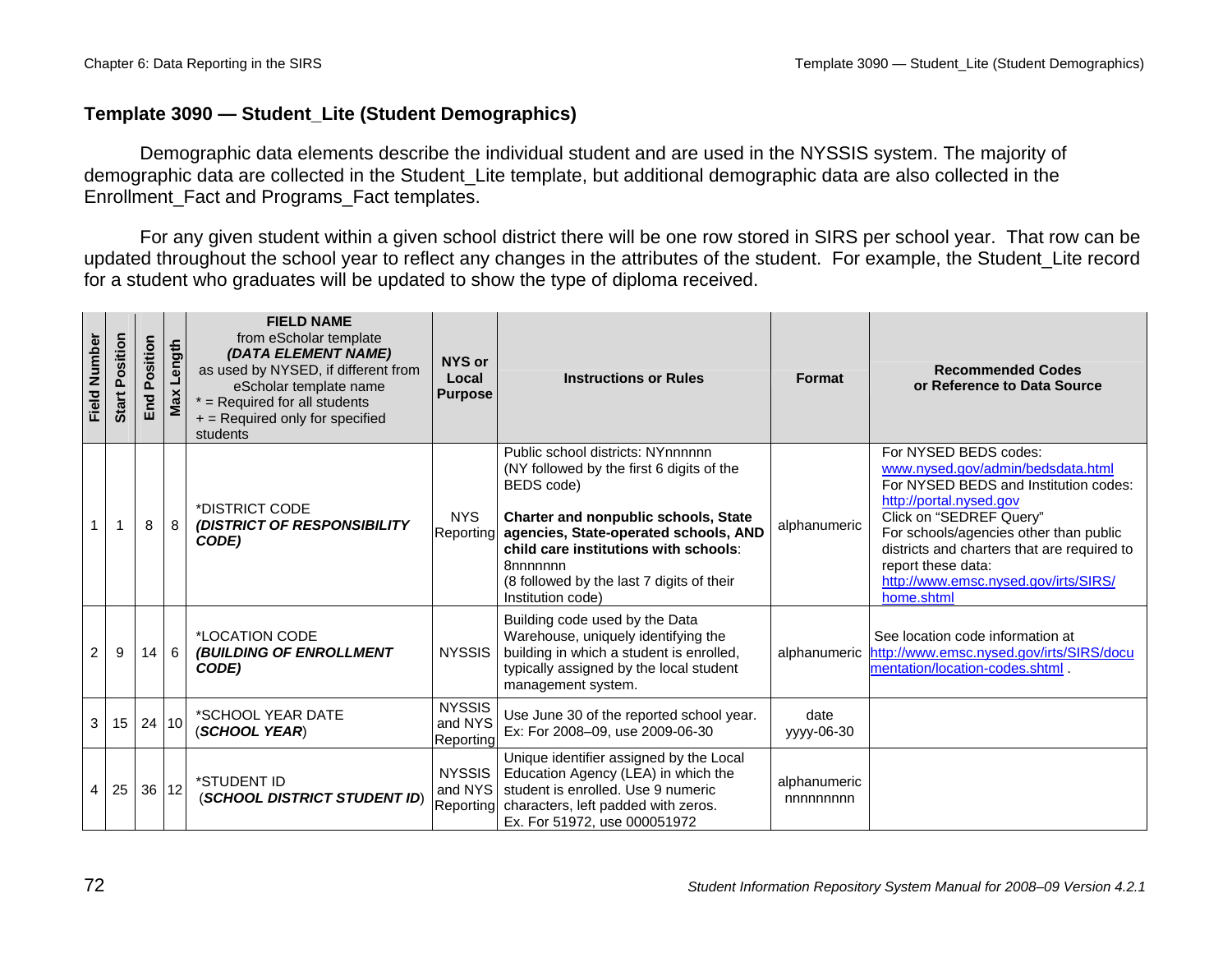| <b>Field Number</b> | Position<br>Start | Position<br>End | Length<br>$\overline{\mathsf{Max}}$ | <b>FIELD NAME</b><br>from eScholar template<br>(DATA ELEMENT NAME)<br>as used by NYSED, if different from<br>eScholar template name<br>$*$ = Required for all students<br>+ = Required only for specified<br>students | NYS or<br>Local<br><b>Purpose</b>     | <b>Instructions or Rules</b>                                                                                                                                                                                                                                                                                                                                                                                                                                                                                                                                                                                                                                           | <b>Format</b>      | <b>Recommended Codes</b><br>or Reference to Data Source                                                                                                                                                  |
|---------------------|-------------------|-----------------|-------------------------------------|-----------------------------------------------------------------------------------------------------------------------------------------------------------------------------------------------------------------------|---------------------------------------|------------------------------------------------------------------------------------------------------------------------------------------------------------------------------------------------------------------------------------------------------------------------------------------------------------------------------------------------------------------------------------------------------------------------------------------------------------------------------------------------------------------------------------------------------------------------------------------------------------------------------------------------------------------------|--------------------|----------------------------------------------------------------------------------------------------------------------------------------------------------------------------------------------------------|
| 5                   | 37                | 61              | 25                                  | *LAST NAME SHORT<br>(STUDENT'S LAST NAME)                                                                                                                                                                             | <b>NYSSIS</b><br>and NYS<br>Reporting | Student's last name, including any<br>hyphenated portion.                                                                                                                                                                                                                                                                                                                                                                                                                                                                                                                                                                                                              | alphanumeric       |                                                                                                                                                                                                          |
| 6                   | 62                | 76 15           |                                     | *FIRST NAME SHORT<br>(STUDENT'S FIRST NAME)                                                                                                                                                                           | <b>NYSSIS</b><br>and NYS<br>Reporting | Student's first name.                                                                                                                                                                                                                                                                                                                                                                                                                                                                                                                                                                                                                                                  | alphanumeric       |                                                                                                                                                                                                          |
| 7 <sup>1</sup>      | 77                | 77              | $\mathbf{1}$                        | MIDDLE INITIAL<br>(STUDENT'S MIDDLE INITIAL)                                                                                                                                                                          | <b>NYSSIS</b><br>and NYS<br>Reporting | Student's middle initial.                                                                                                                                                                                                                                                                                                                                                                                                                                                                                                                                                                                                                                              | alphanumeric       |                                                                                                                                                                                                          |
| 8                   | 78                | 79              | $\overline{c}$                      | *CURRENT GRADE LEVEL<br>(GRADE LEVEL)                                                                                                                                                                                 | <b>NYSSIS</b>                         | Grade level of the student for the reported<br>school year. Populate with Grade Level<br>Code.                                                                                                                                                                                                                                                                                                                                                                                                                                                                                                                                                                         | alphanumeric       | See Appendix 2: Grade Level Codes and<br>Descriptions for suggested Grade Level<br>Codes.                                                                                                                |
| 9                   | 80                | 85              | 6                                   | <b>HOME ROOM</b>                                                                                                                                                                                                      | Local use<br>only                     | Homeroom as determined by each<br>building. Used locally for data<br>disaggregation purposes.                                                                                                                                                                                                                                                                                                                                                                                                                                                                                                                                                                          | alphanumeric       |                                                                                                                                                                                                          |
|                     | $10$ 86           | 95 10           |                                     | *BIRTH DATE<br>(DATE OF BIRTH)                                                                                                                                                                                        | <b>NYSSIS</b><br>and NYS<br>Reporting | Date of birth on the student's birth<br>certificate or, if a certificate does not exist,<br>an official source as directed by district<br>policy. The birth date cannot be greater<br>than the current date.                                                                                                                                                                                                                                                                                                                                                                                                                                                           | date<br>yyyy-mm-dd |                                                                                                                                                                                                          |
|                     | 11 96             | $101$ 6         |                                     | *GENDER CODE<br>(GENDER DESCRIPTION)                                                                                                                                                                                  | <b>NYSSIS</b><br>and NYS<br>Reporting | Gender identified by the parent/guardian.<br>Populate with description, not code. Codes<br>are suggestions only.                                                                                                                                                                                                                                                                                                                                                                                                                                                                                                                                                       | alphanumeric       | $M = Male$<br>$F =$ Female                                                                                                                                                                               |
|                     | 12 102 103 2      |                 |                                     | *ETHNIC CODE SHORT<br>(PRIMARY ETHNIC CODE)                                                                                                                                                                           | <b>NYSSIS</b><br>and NYS<br>Reporting | Ethnicity of the student as identified by the<br>parent/guardian. Populate with<br>descriptions, not codes. Codes are<br>suggestions only. If a student is identified<br>by the parent/guardian as being a member<br>of more than one racial/ethnic group,<br>populate field 12 with the primary<br>racial/ethnic group the parent/guardian<br>indicates the student belongs to. If the<br>parent/guardian cannot identify a single<br>primary racial/ethnic group for the student,<br>populate field 12 with "Multiracial" and<br>fields 43 through 46 with the descriptions<br>of the individual racial/ethnic groups to<br>which the student belongs, if available. | alphanumeric       | I = American Indian or Alaska Native<br>$A = Asian$<br>B = Black or African American<br>$H = H$ ispanic or Latino<br>$M = Multiracial$<br>$P =$ Native Hawaiian/Other Pacific<br>Islander<br>$W = White$ |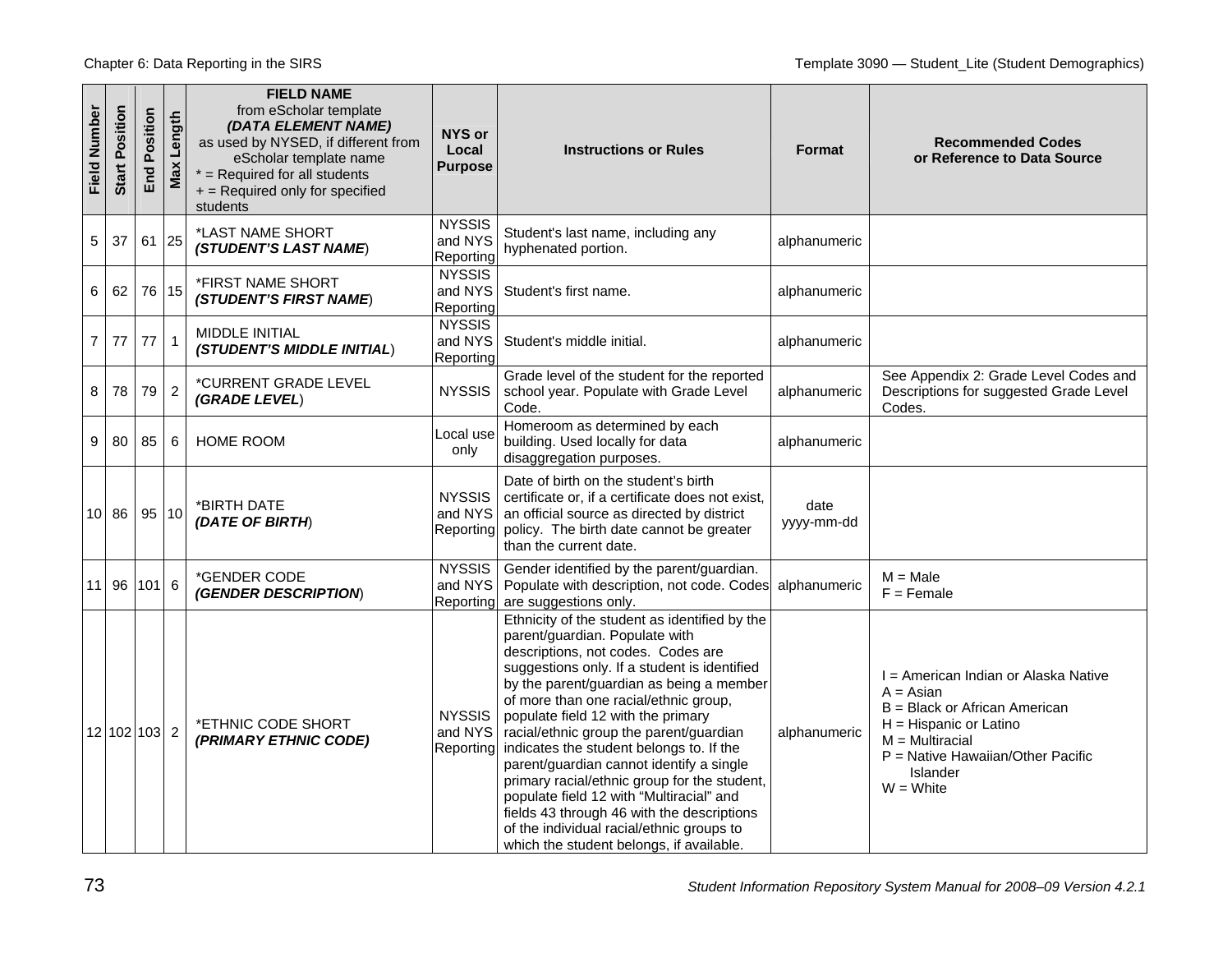| Field Number | Position<br><b>Start</b> | Position<br>End | : Length<br>Max | <b>FIELD NAME</b><br>from eScholar template<br>(DATA ELEMENT NAME)<br>as used by NYSED, if different from<br>eScholar template name<br>$*$ = Required for all students<br>+ = Required only for specified<br>students | NYS or<br>Local<br><b>Purpose</b>     | <b>Instructions or Rules</b>                                                                                                                                                                                                                                                                                                                                                                                                                                                                                                                                    | <b>Format</b>      | <b>Recommended Codes</b><br>or Reference to Data Source      |
|--------------|--------------------------|-----------------|-----------------|-----------------------------------------------------------------------------------------------------------------------------------------------------------------------------------------------------------------------|---------------------------------------|-----------------------------------------------------------------------------------------------------------------------------------------------------------------------------------------------------------------------------------------------------------------------------------------------------------------------------------------------------------------------------------------------------------------------------------------------------------------------------------------------------------------------------------------------------------------|--------------------|--------------------------------------------------------------|
|              | 13 104 119 16            |                 |                 | <b>HOME LANGUAGE CODE</b><br>(HOME LANGUAGE<br><b>DESCRIPTION)</b>                                                                                                                                                    | <b>NYSSIS</b><br>and NYS<br>Reporting | Language routinely spoken in the<br>student's home. Populate with<br>descriptions, not codes. Codes are<br>suggestions only. If left blank, language<br>will default to English.                                                                                                                                                                                                                                                                                                                                                                                | alphanumeric       | See Appendix 3: Language Codes and<br>Descriptions.          |
|              | 14 120 149 30            |                 |                 | <b>CHALLENGE TYPE</b>                                                                                                                                                                                                 |                                       | Leave blank.                                                                                                                                                                                                                                                                                                                                                                                                                                                                                                                                                    |                    |                                                              |
|              | 15 150 164 15            |                 |                 | LEVEL OF INTEGRATION                                                                                                                                                                                                  |                                       | Leave blank.                                                                                                                                                                                                                                                                                                                                                                                                                                                                                                                                                    |                    |                                                              |
|              | 16 165 167               |                 | 3               | <b>LEP PARTICIPATION</b>                                                                                                                                                                                              |                                       | Leave blank.                                                                                                                                                                                                                                                                                                                                                                                                                                                                                                                                                    |                    |                                                              |
|              | 17 168 169 2             |                 |                 | +DURATION OF LEP<br>(YEARS ENROLLED IN A<br><b>BILINGUAL OR ESL PROGRAM)</b>                                                                                                                                          | <b>NYS</b><br>Reporting               | Required for LEP student's history. The<br>cumulative number of years a student has<br>received LEP services. Must be between<br>0 and 25 years. Vendor must allow a 2-<br>character length.<br>If the student has a program service code<br>of 0231, this field must be populated.<br>Report 1 for students with up to one year<br>of bilingual or ESL instruction; 2 for<br>students with up to 2 years; etc. Zero<br>should only be used if the student has<br>never received services.<br>For more information, see Chapter 7: Data<br>Element Definitions. | numeric<br>nn      |                                                              |
|              | 18 170 199 30            |                 |                 | <b>+POST GRADUATE ACTIVITY</b><br>(POSTGRADUATE PLAN<br><b>DESCRIPTION)</b>                                                                                                                                           | <b>NYS</b><br>Reporting               | Required for graduated students, high<br>school completers, and students with<br>disabilities who reach maximum age for<br>educational services only.<br>Student's planned postgraduate activity.<br>Populate with descriptions, not codes.                                                                                                                                                                                                                                                                                                                     | alphanumeric       | See Appendix 4: Postgraduate Plan<br>Codes and Descriptions. |
|              | 19 200 200               |                 | $\overline{1}$  | STUDENT STATUS                                                                                                                                                                                                        | Local use<br>only                     | Student is either active or inactive.                                                                                                                                                                                                                                                                                                                                                                                                                                                                                                                           | alphanumeric       | $A = Active$<br>$l =$ Inactive                               |
|              | 20   201   210   10      |                 |                 | +LAST STATUS DATE                                                                                                                                                                                                     | Local usel<br>only                    | For Active students, the date of data<br>extraction or the last day of the school<br>year. For Inactive students, it is the date<br>they were inactivated.                                                                                                                                                                                                                                                                                                                                                                                                      | date<br>yyyy-mm-dd |                                                              |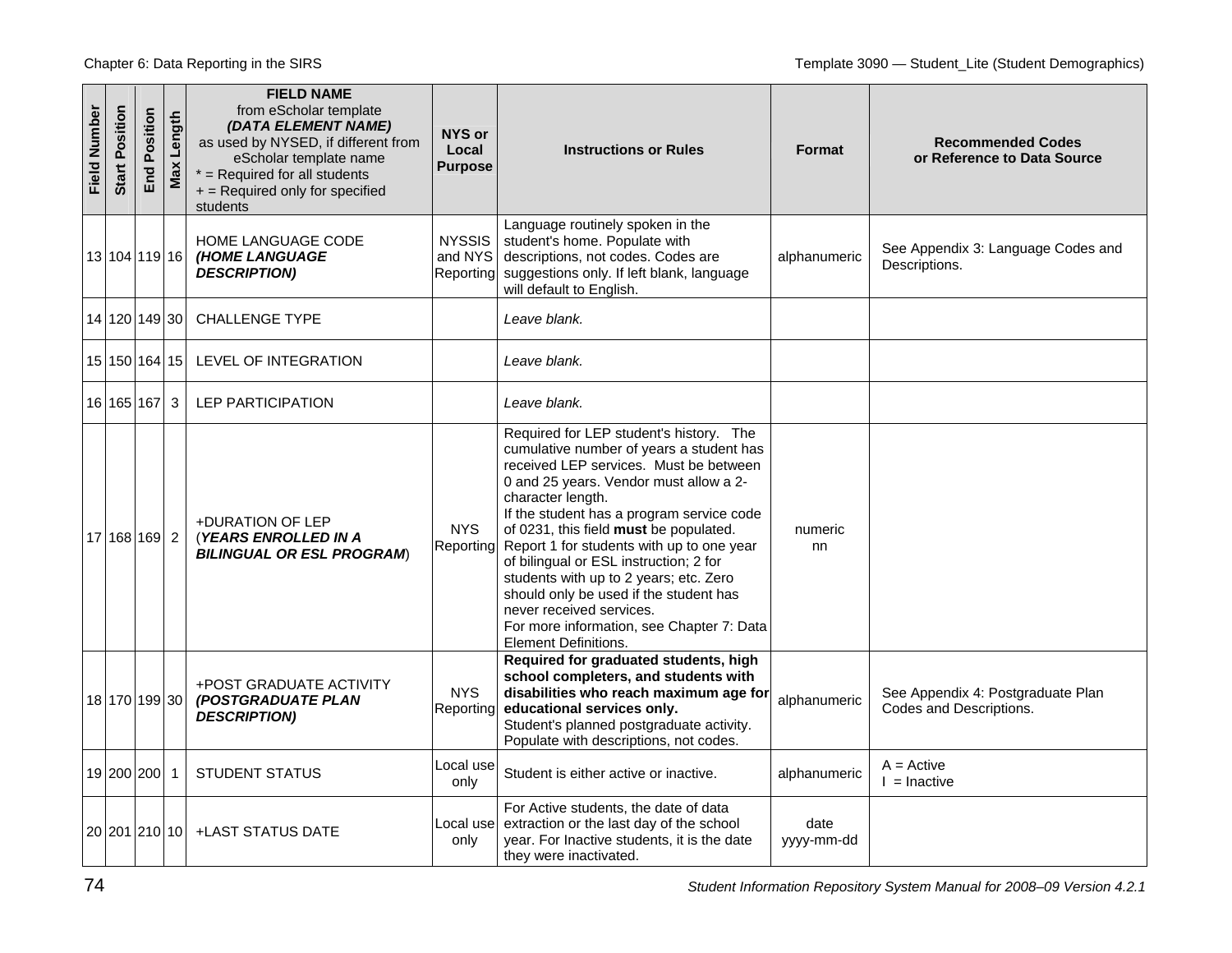| Field Number | Start Position | Position<br>End | $\frac{1}{9}$<br>Max Len | <b>FIELD NAME</b><br>from eScholar template<br>(DATA ELEMENT NAME)<br>as used by NYSED, if different from<br>eScholar template name<br>$*$ = Required for all students<br>$+$ = Required only for specified<br>students | NYS or<br>Local<br><b>Purpose</b>     | <b>Instructions or Rules</b>                                                                                                                                                                                                                                                  | <b>Format</b>      | <b>Recommended Codes</b><br>or Reference to Data Source    |
|--------------|----------------|-----------------|--------------------------|-------------------------------------------------------------------------------------------------------------------------------------------------------------------------------------------------------------------------|---------------------------------------|-------------------------------------------------------------------------------------------------------------------------------------------------------------------------------------------------------------------------------------------------------------------------------|--------------------|------------------------------------------------------------|
|              | 21 211 211 1   |                 |                          | <b>POVERTY CODE</b>                                                                                                                                                                                                     |                                       | Leave blank                                                                                                                                                                                                                                                                   |                    |                                                            |
|              | 22 212 212 1   |                 |                          | POPULATION CODE                                                                                                                                                                                                         |                                       | Leave blank                                                                                                                                                                                                                                                                   |                    |                                                            |
|              | 23 213 213 1   |                 |                          | MOBILITY CODE                                                                                                                                                                                                           |                                       | Leave blank                                                                                                                                                                                                                                                                   |                    |                                                            |
|              | 24 214 216 3   |                 |                          | +DIPLOMA TYPE CODE<br><b>(CREDENTIAL TYPE</b><br><b>DESCRIPTION)</b>                                                                                                                                                    | <b>NYS</b><br>Reporting               | Required for graduated students and<br>high school completers only.<br>Credential earned by the student.<br>For details, see the Office of State<br>Assessment web site at<br>www.emsc.nysed.gov/osa<br>Populate with descriptions, not codes.<br>Codes are suggestions only. | alphanumeric       | See Appendix 5: Credential Type Codes<br>and Descriptions. |
|              | 25 217 217 1   |                 |                          | <b>PROGRAM SERVICES CODE</b>                                                                                                                                                                                            |                                       | Leave blank                                                                                                                                                                                                                                                                   |                    |                                                            |
|              | 26 218 227 10  |                 |                          | +GRADE 09 ENTRY DATE<br>(FIRST DATE OF ENTRY INTO<br><b>GRADE 9)</b>                                                                                                                                                    | <b>NYSSIS</b><br>and NYS<br>Reporting | Date student first entered grade 9,<br>anywhere. Do not enter this data before<br>the student actually enrolls in grade 9.<br>Cannot be future date and must be after<br>student's date of birth.                                                                             | date<br>yyyy-mm-dd |                                                            |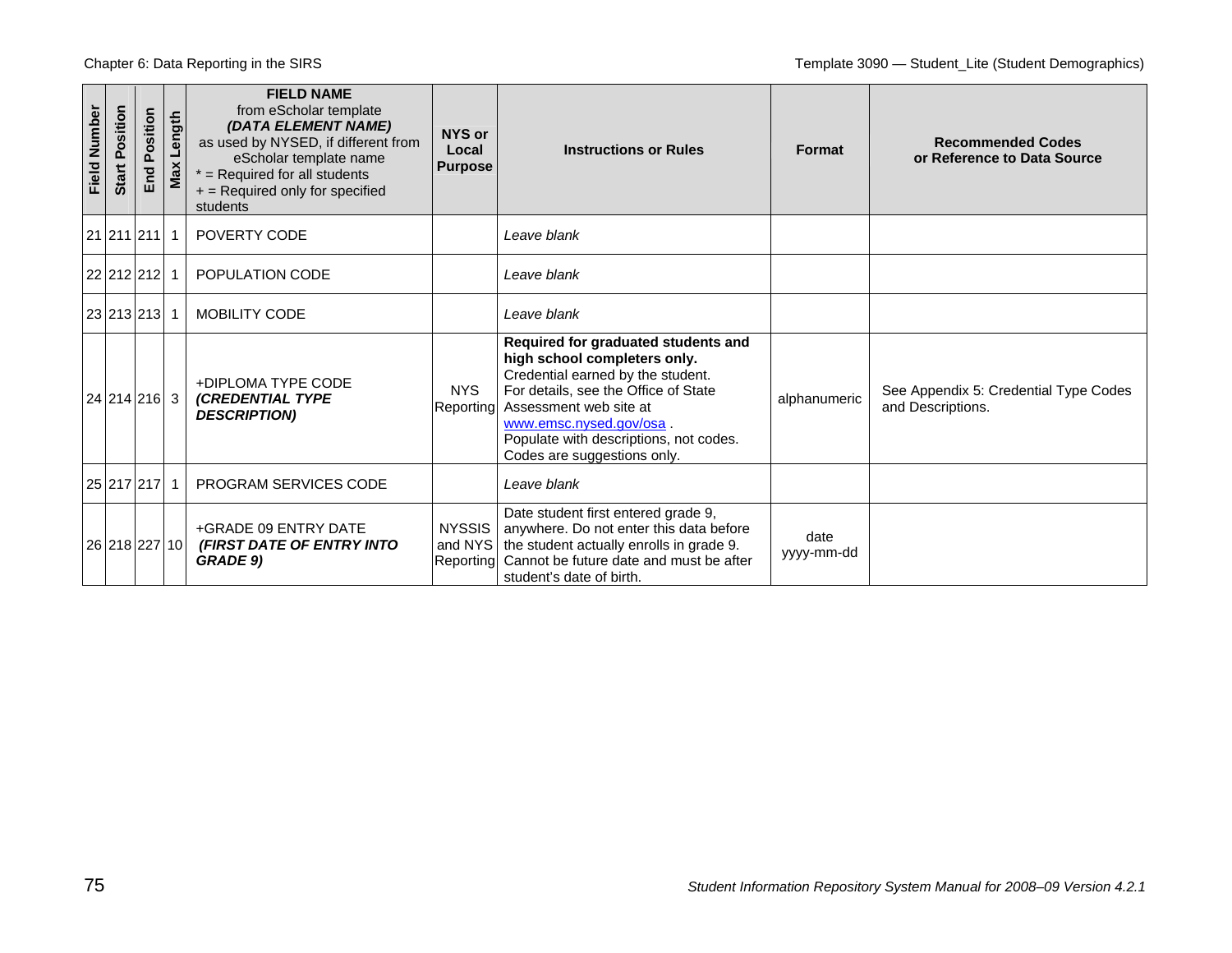| Field Number | Position<br>Start | Position<br>End | Length<br>Max | <b>FIELD NAME</b><br>from eScholar template<br>(DATA ELEMENT NAME)<br>as used by NYSED, if different from<br>eScholar template name<br>$*$ = Required for all students<br>+ = Required only for specified<br>students | <b>NYS or</b><br>Local<br><b>Purpose</b> | <b>Instructions or Rules</b>                                                                                                                                                                                                                                                                                                                                                                                                                                                                                                                                                                                                                                                                                                                                                                                         | <b>Format</b>               | <b>Recommended Codes</b><br>or Reference to Data Source                                                                                                                                                                                                                                                                        |
|--------------|-------------------|-----------------|---------------|-----------------------------------------------------------------------------------------------------------------------------------------------------------------------------------------------------------------------|------------------------------------------|----------------------------------------------------------------------------------------------------------------------------------------------------------------------------------------------------------------------------------------------------------------------------------------------------------------------------------------------------------------------------------------------------------------------------------------------------------------------------------------------------------------------------------------------------------------------------------------------------------------------------------------------------------------------------------------------------------------------------------------------------------------------------------------------------------------------|-----------------------------|--------------------------------------------------------------------------------------------------------------------------------------------------------------------------------------------------------------------------------------------------------------------------------------------------------------------------------|
|              | 27 228 247 20     |                 |               | +SERVICE PROVIDER<br>(BACKMAPPING BEDS CODE)                                                                                                                                                                          | <b>NYS</b><br>Reporting                  | Populate with the 12-digit BEDS code of<br>the feeder school (contains no grade 3 or<br>above) only if both of the following are<br>true:<br>1. the student was in grade 3 in 2008-09<br>and was in a different school in the same<br>district (i.e., a feeder school) during grade<br>2 (2007-08) or during grade 1 (2006-07)<br>and<br>2. the student was continuously enrolled in<br>the highest grade served by the feeder<br>school. (A grade 3 student that had been<br>enrolled in a K-1 feeder school during<br>grade 1 - the highest grade served by<br>this feeder school - is considered to be<br>continuously enrolled if the student was<br>enrolled from BEDS day until the end of<br>that school year).<br>See Appendix 19: Glossary of Terms for<br>definitions of feeder school and<br>backmapping. | alphanumeric<br>nnnnnnnnnnn | For NYSED BEDS codes:<br>www.nysed.gov/admin/bedsdata.html<br>For NYSED BEDS and Institution codes:<br>http://portal.nysed.gov<br>Click on "SEDREF Query"<br>For schools/agencies other than public<br>districts and charters that are required to<br>report these data:<br>http://www.emsc.nysed.gov/irts/SIRS/<br>home.shtml |
|              | 28 248 257 10     |                 |               | <b>INOCULATION DATE</b><br><b>IMMUNIZATION DATE FOR FIRST</b><br><b>POLIO VACCINATION</b>                                                                                                                             | <b>NYSSIS</b>                            | Date of first poliomyelitis immunization,<br>regardless of whether it was provided via<br>OPV or IPV. If day is unknown, use 1st<br>day of month. If month is unknown, use<br>January 1 of the year of immunization.<br>Cannot populate with future date. Date<br>must be after the student's date of birth.                                                                                                                                                                                                                                                                                                                                                                                                                                                                                                         | date<br>yyyy-mm-dd          |                                                                                                                                                                                                                                                                                                                                |
|              | 29 258 287 30     |                 |               | <b>ADDRESS 1</b><br>(STUDENT'S ADDRESS LINE 1)                                                                                                                                                                        | <b>NYSSIS</b>                            | First line of the address of the student's<br>principal residence. Provide the number,<br>street, and apartment number. Do not<br>include P.O. Box.                                                                                                                                                                                                                                                                                                                                                                                                                                                                                                                                                                                                                                                                  | alphanumeric                |                                                                                                                                                                                                                                                                                                                                |
|              | 30 288 317 30     |                 |               | ADDRESS 2<br>(STUDENT'S ADDRESS LINE 2)                                                                                                                                                                               | <b>NYSSIS</b>                            | Second line of the address of the student's<br>principal residence, if applicable, after<br>using the first line. Do not include P.O.<br>Box.                                                                                                                                                                                                                                                                                                                                                                                                                                                                                                                                                                                                                                                                        | alphanumeric                |                                                                                                                                                                                                                                                                                                                                |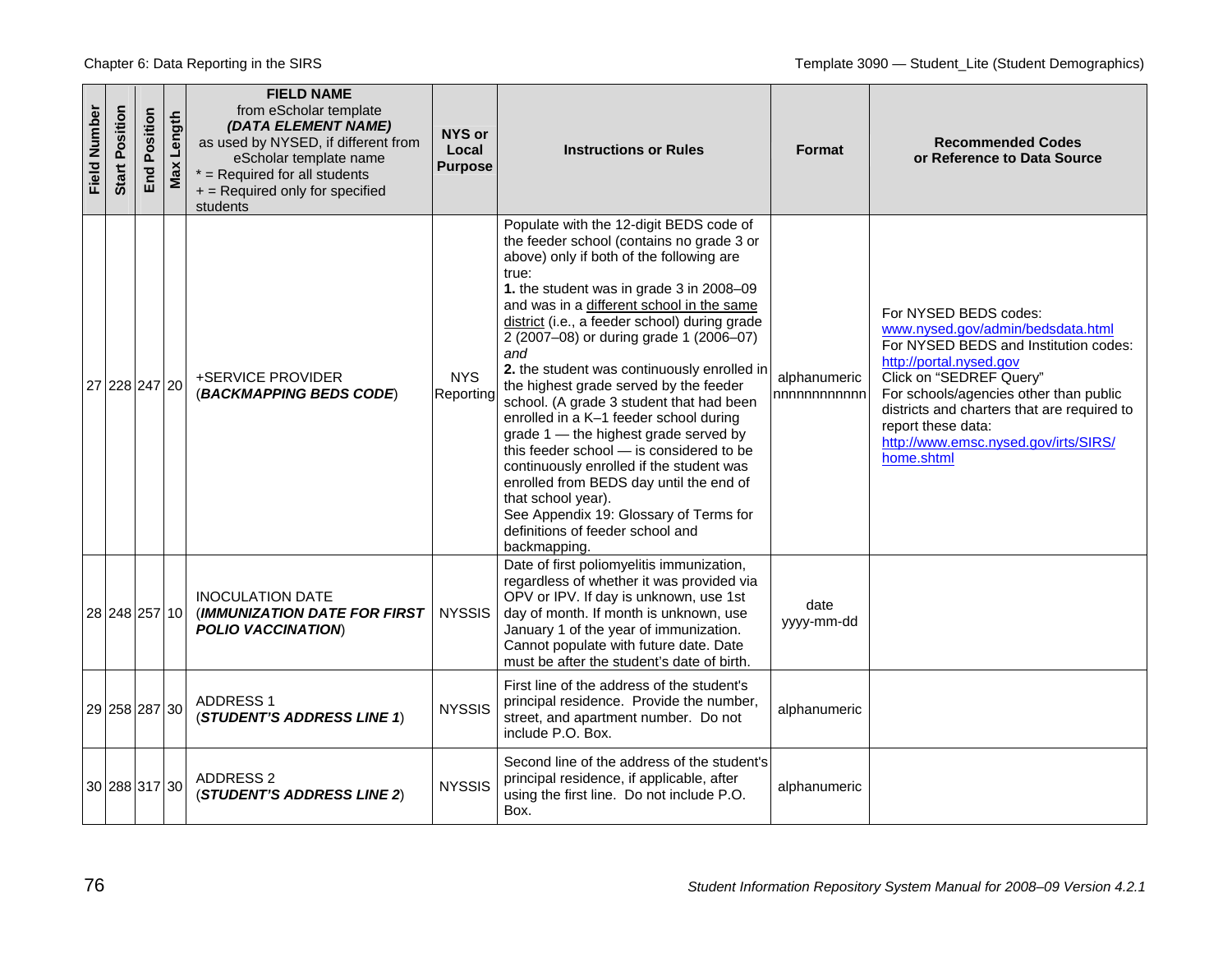| <b>Field Number</b> | Position<br>Start | Position<br>End | Length<br>Max | <b>FIELD NAME</b><br>from eScholar template<br>(DATA ELEMENT NAME)<br>as used by NYSED, if different from<br>eScholar template name<br>$*$ = Required for all students<br>+ = Required only for specified<br>students | <b>NYS or</b><br>Local<br><b>Purpose</b> | <b>Instructions or Rules</b>                                                                                                                                                                                                                                                                                   | <b>Format</b>                          | <b>Recommended Codes</b><br>or Reference to Data Source                                          |
|---------------------|-------------------|-----------------|---------------|-----------------------------------------------------------------------------------------------------------------------------------------------------------------------------------------------------------------------|------------------------------------------|----------------------------------------------------------------------------------------------------------------------------------------------------------------------------------------------------------------------------------------------------------------------------------------------------------------|----------------------------------------|--------------------------------------------------------------------------------------------------|
|                     | 31 318 342 25     |                 |               | <b>CITY</b><br>(STUDENT'S ADDRESS CITY)                                                                                                                                                                               | <b>NYSSIS</b>                            | City of the student's principal residence.                                                                                                                                                                                                                                                                     | alphanumeric                           |                                                                                                  |
|                     | 32 343 344 2      |                 |               | <b>STATE</b><br><b>(STUDENT'S ADDRESS STATE</b><br>CODE)                                                                                                                                                              | <b>NYSSIS</b>                            | 2-character U.S.P.S. state code for the<br>student's principal residence.                                                                                                                                                                                                                                      | alphanumeric                           | U.S. Postal Service state codes:<br>http://www.usps.com/ncsc/lookups/usps_a<br>bbreviations.html |
|                     | 33 345 354 10     |                 |               | <b>ZIP CODE</b><br>(STUDENT'S ADDRESS ZIP CODE)                                                                                                                                                                       | <b>NYSSIS</b>                            | 5-character U.S.P.S. zip code or 9-<br>character U.S.P.S. zip code with a dash<br>after the first 5.                                                                                                                                                                                                           | alphanumeric<br>nnnnn or<br>nnnnn-nnnn | U.S. Postal Service zip codes:<br>http://zip4.usps.com/zip4/welcome.jsp                          |
|                     | 34 355 368 14     |                 |               | <b>HOME PHONE</b><br>(PHONE AT PRIMARY<br><b>RESIDENCE</b> )                                                                                                                                                          | <b>NYSSIS</b>                            | Area code and phone number at the<br>student's principal residence. If there is no<br>phone at the principal residence, record<br>the number most frequently used to<br>contact the student's primary guardian.<br>For unlisted numbers, use the area code<br>and zeros.                                       | alphanumeric<br>nnn-nnn-nnnn           |                                                                                                  |
|                     | 35 369 408 40     |                 |               | PRIMARY GUARDIAN NAME<br><b>(STUDENT'S GUARDIAN ONE</b><br><b>NAME</b> )                                                                                                                                              | <b>NYSSIS</b>                            | Name of the parent or legal guardian who<br>enrolled the student.<br>Format: Firstname Lastname                                                                                                                                                                                                                | alphanumeric                           |                                                                                                  |
|                     | 36 409 448 40     |                 |               | ALTERNATE GUARDIAN NAME<br><b>(STUDENT'S GUARDIAN TWO</b><br><b>NAME</b>                                                                                                                                              | <b>NYSSIS</b>                            | Name of the second parent or legal<br>guardian who enrolled the student.<br>Format: Firstname Lastname                                                                                                                                                                                                         | alphanumeric                           |                                                                                                  |
|                     | 37 449 498 50     |                 |               | PLACE OF BIRTH<br>(STUDENT'S PLACE OF BIRTH)                                                                                                                                                                          | <b>NYSSIS</b>                            | Format:<br><b>City State/Province/Region Country</b>                                                                                                                                                                                                                                                           | alphanumeric                           |                                                                                                  |
|                     | 38 499 508 10     |                 |               | +INITIAL US ENTRY DATE<br>(DATE OF ENTRY INTO UNITED<br>STATES)                                                                                                                                                       | <b>NYS</b><br>Reporting                  | Required for immigrants only. Date when<br>the student entered the United States for<br>the first time. Cannot be a future date,<br>must be after the student's date of birth,<br>and cannot be less than the reported<br>school year minus 25 years. If field $49 =$<br>Y, fields 38 through 40 are required. | date<br>yyyy-mm-dd                     |                                                                                                  |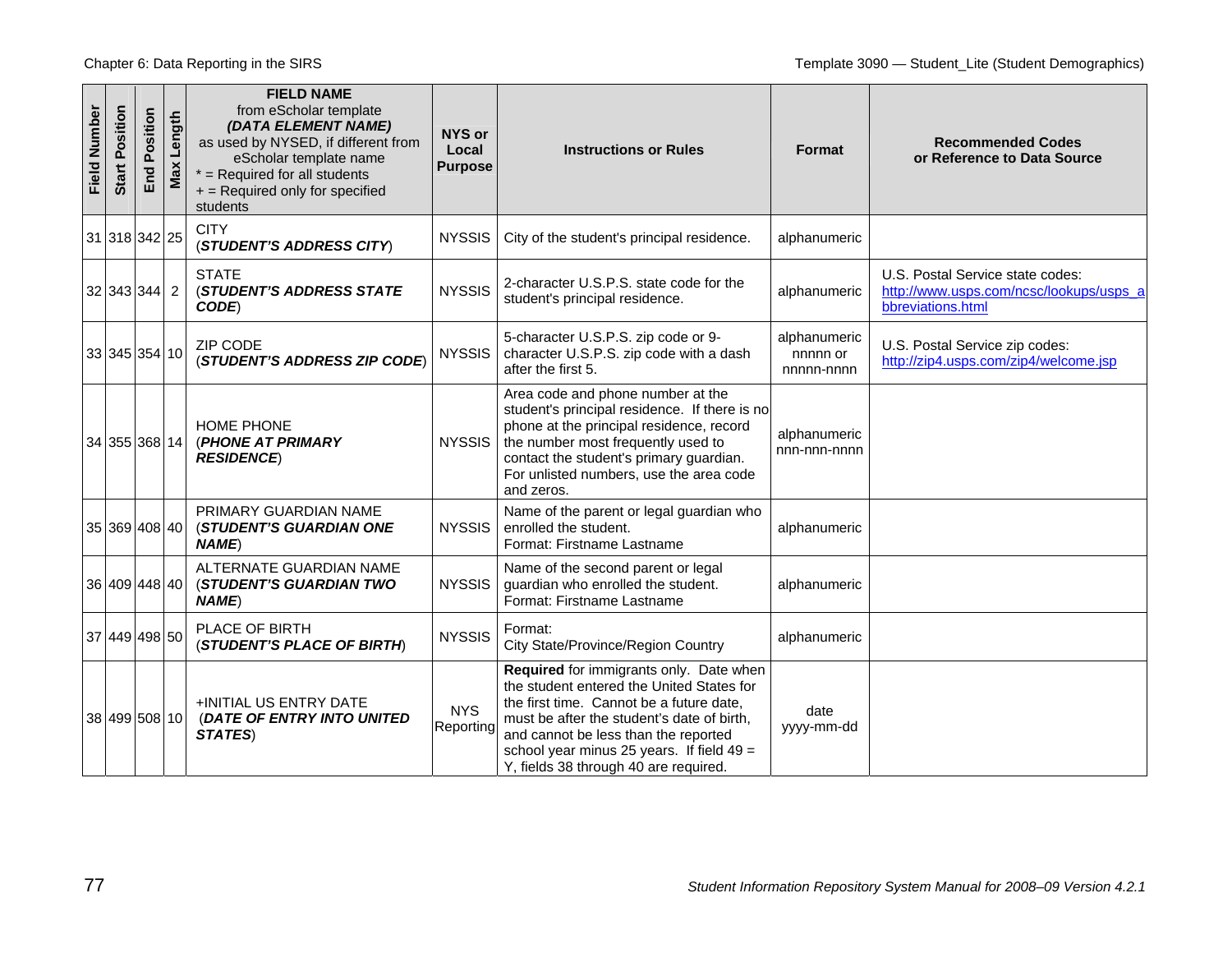| <b>Field Number</b> | Position<br>Start | Position<br>End | Max Length | <b>FIELD NAME</b><br>from eScholar template<br>(DATA ELEMENT NAME)<br>as used by NYSED, if different from<br>eScholar template name<br>$*$ = Required for all students<br>+ = Required only for specified<br>students | <b>NYS or</b><br>Local<br><b>Purpose</b> | <b>Instructions or Rules</b>                                                                                                                                                                                                                                                                                                                                                                                                                                                                                                                                                                                                                                                                                                                                                                                                                                               | Format             | <b>Recommended Codes</b><br>or Reference to Data Source                                        |
|---------------------|-------------------|-----------------|------------|-----------------------------------------------------------------------------------------------------------------------------------------------------------------------------------------------------------------------|------------------------------------------|----------------------------------------------------------------------------------------------------------------------------------------------------------------------------------------------------------------------------------------------------------------------------------------------------------------------------------------------------------------------------------------------------------------------------------------------------------------------------------------------------------------------------------------------------------------------------------------------------------------------------------------------------------------------------------------------------------------------------------------------------------------------------------------------------------------------------------------------------------------------------|--------------------|------------------------------------------------------------------------------------------------|
|                     | 39 509 512 4      |                 |            | +YEARS IN US SCHOOLS<br><b>(YEARS IN UNITED STATES)</b><br><b>SCHOOLS)</b>                                                                                                                                            | <b>NYS</b><br>Reporting                  | Required for immigrants only. Number of<br>consecutive years the student has been in<br>school anywhere in the United States.<br>Must be between 1 and 25 years. The<br>number must indicate whether the student<br>is in the $1^{st}$ , $2^{nd}$ , $3^{rd}$ , etc., year of<br>enrollment in United States schools. For<br>example, if the student is in the first year<br>of enrollment in United States schools<br>(has been enrolled in United States<br>schools for one year or less), enter 1. If<br>the student is in the third year of<br>enrollment in United States schools (has<br>been enrolled in United States schools for<br>more than two years but not more than<br>three), enter 3. If field $49 = Y$ , fields 38<br>through 40 are required. For more<br>information, see "Years in United State<br>Schools" in Chapter 8: Data Element<br>Definitions. | alphanumeric<br>nn |                                                                                                |
|                     | 40 513 516 4      |                 |            | +COUNTRY OF ORIGIN CODE<br>(COUNTRY OF ORIGIN)                                                                                                                                                                        | <b>NYS</b><br>Reporting                  | Required for immigrants; optional for<br>non-immigrants. Country from which the<br>student emigrated. Populate with the<br>description, not the code. If field $49 = Y$ ,<br>fields 38 through 40 are required.                                                                                                                                                                                                                                                                                                                                                                                                                                                                                                                                                                                                                                                            | alphanumeric       | See Appendix 6: Country of Origin Codes<br>and Descriptions.                                   |
|                     | 41 517 524 8      |                 |            | DISTRICT CODE OF RESIDENCE                                                                                                                                                                                            | Local use<br>only                        |                                                                                                                                                                                                                                                                                                                                                                                                                                                                                                                                                                                                                                                                                                                                                                                                                                                                            | alphanumeric       |                                                                                                |
|                     | 42 525 527 3      |                 |            | HISPANIC ETHNICITY INDICATOR<br>(HISPANIC/LATINO ETHNICITY<br><b>INDICATOR</b>                                                                                                                                        | <b>NYSSIS</b>                            | Optional for 2008-09. Indicates whether<br>and NYS   the student is Hispanic/Latino. Populate<br>Reporting with Yes or No.                                                                                                                                                                                                                                                                                                                                                                                                                                                                                                                                                                                                                                                                                                                                                 | alphanumeric       | $Y = Yes = the student is Hispanic/Latino$<br>$N = No = the student is not$<br>Hispanic/Latino |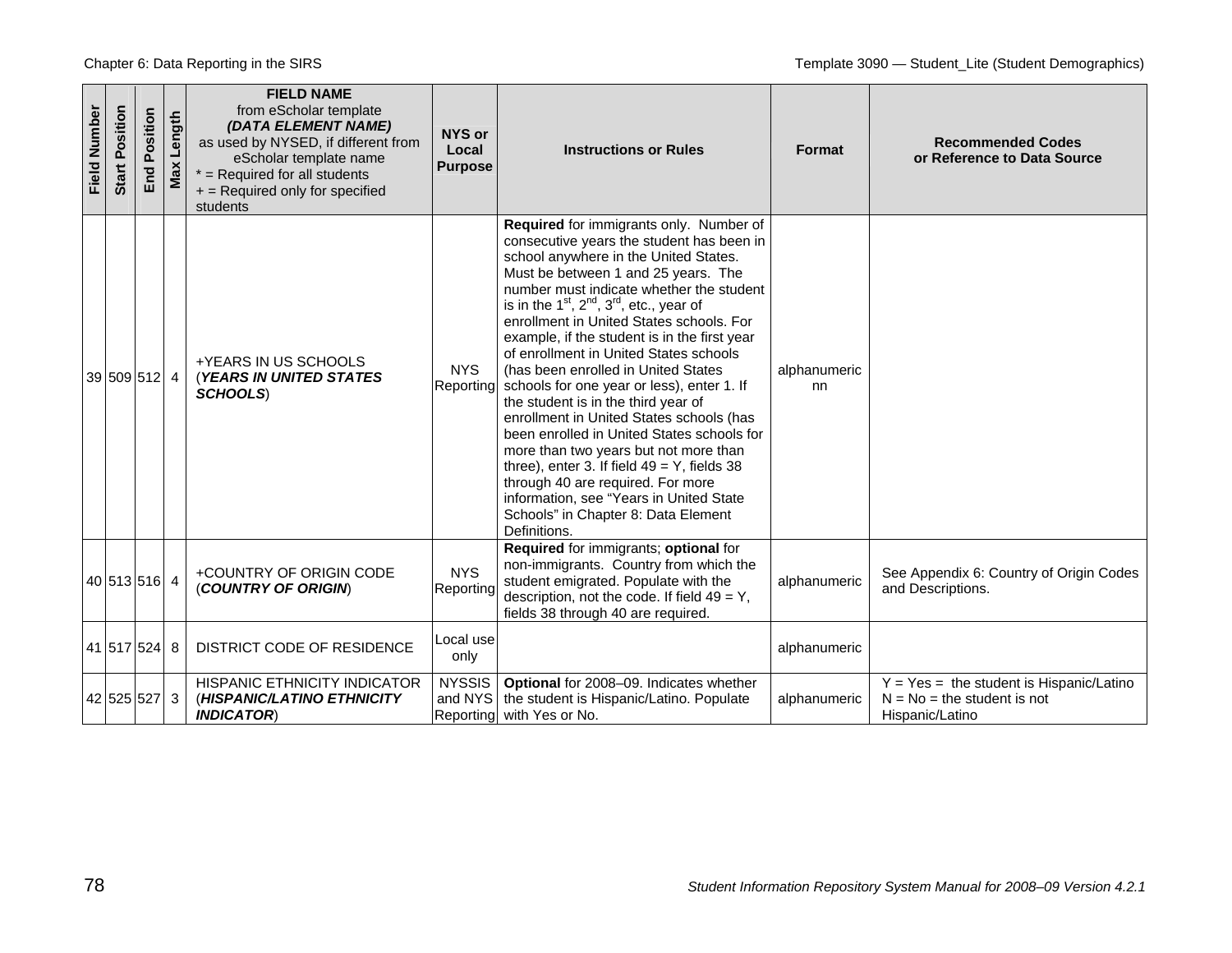| Field Number | Position<br><b>Start</b> | Position<br>End | Length<br>Max | <b>FIELD NAME</b><br>from eScholar template<br>(DATA ELEMENT NAME)<br>as used by NYSED, if different from<br>eScholar template name<br>$*$ = Required for all students<br>+ = Required only for specified<br>students | NYS or<br>Local<br><b>Purpose</b>     | <b>Instructions or Rules</b>                                                                                                                                                                                                                                                                                                                                                                                                                                                | <b>Format</b> | <b>Recommended Codes</b><br>or Reference to Data Source                                                                                                |
|--------------|--------------------------|-----------------|---------------|-----------------------------------------------------------------------------------------------------------------------------------------------------------------------------------------------------------------------|---------------------------------------|-----------------------------------------------------------------------------------------------------------------------------------------------------------------------------------------------------------------------------------------------------------------------------------------------------------------------------------------------------------------------------------------------------------------------------------------------------------------------------|---------------|--------------------------------------------------------------------------------------------------------------------------------------------------------|
|              | 43 528 531 4             |                 |               | RACE 2 CODE                                                                                                                                                                                                           | <b>NYSSIS</b><br>and NYS<br>Reporting | Optional for 2008-09.<br>If a student is identified by the<br>parent/guardian as being a member of<br>more than one racial/ethnic group and field<br>12 was populated with "Multiracial,"<br>populate fields 43 through 46 with the<br>descriptions of the individual racial/ethnic<br>groups to which the student belongs, if<br>available. Field 43 cannot be populated<br>unless field 12 is populated. Populate with<br>the code, not the description.                  | alphanumeric  | I = American Indian or Alaska Native<br>$A = Asian$<br>B = Black or African American<br>P = Native Hawaiian/Other Pacific<br>Islander<br>$W = White$   |
|              | 44 532 535 4             |                 |               | RACE 3 CODE                                                                                                                                                                                                           | <b>NYSSIS</b><br>and NYS<br>Reporting | Optional for 2008-09.<br>If a student is identified by the<br>parent/guardian as being a member of<br>more than one racial/ethnic group and field<br>12 was populated with "Multiracial,"<br>populate fields 43 through 46 with the<br>descriptions of the individual racial/ethnic<br>groups to which the student belongs, if<br>available. Field 44 cannot be populated<br>unless fields 12 and 43 are populated.<br>Populate with the code, not the<br>description.      | alphanumeric  | I = American Indian or Alaska Native<br>$A = Asian$<br>B = Black or African American<br>$P =$ Native Hawaiian/Other Pacific<br>Islander<br>$W = White$ |
|              | 45 536 539 4             |                 |               | RACE 4 CODE                                                                                                                                                                                                           | <b>NYSSIS</b><br>and NYS<br>Reporting | Optional for 2008-09.<br>If a student is identified by the<br>parent/guardian as being a member of<br>more than one racial/ethnic group and field<br>12 was populated with "Multiracial,"<br>populate fields 43 through 46 with the<br>descriptions of the individual racial/ethnic<br>groups to which the student belongs, if<br>available. Field 45 cannot be populated<br>unless fields 12, 43, and 44 are populated.<br>Populate with the code, not the<br>description. | alphanumeric  | I = American Indian or Alaska Native<br>$A = Asian$<br>B = Black or African American<br>$P =$ Native Hawaiian/Other Pacific<br>Islander<br>$W = White$ |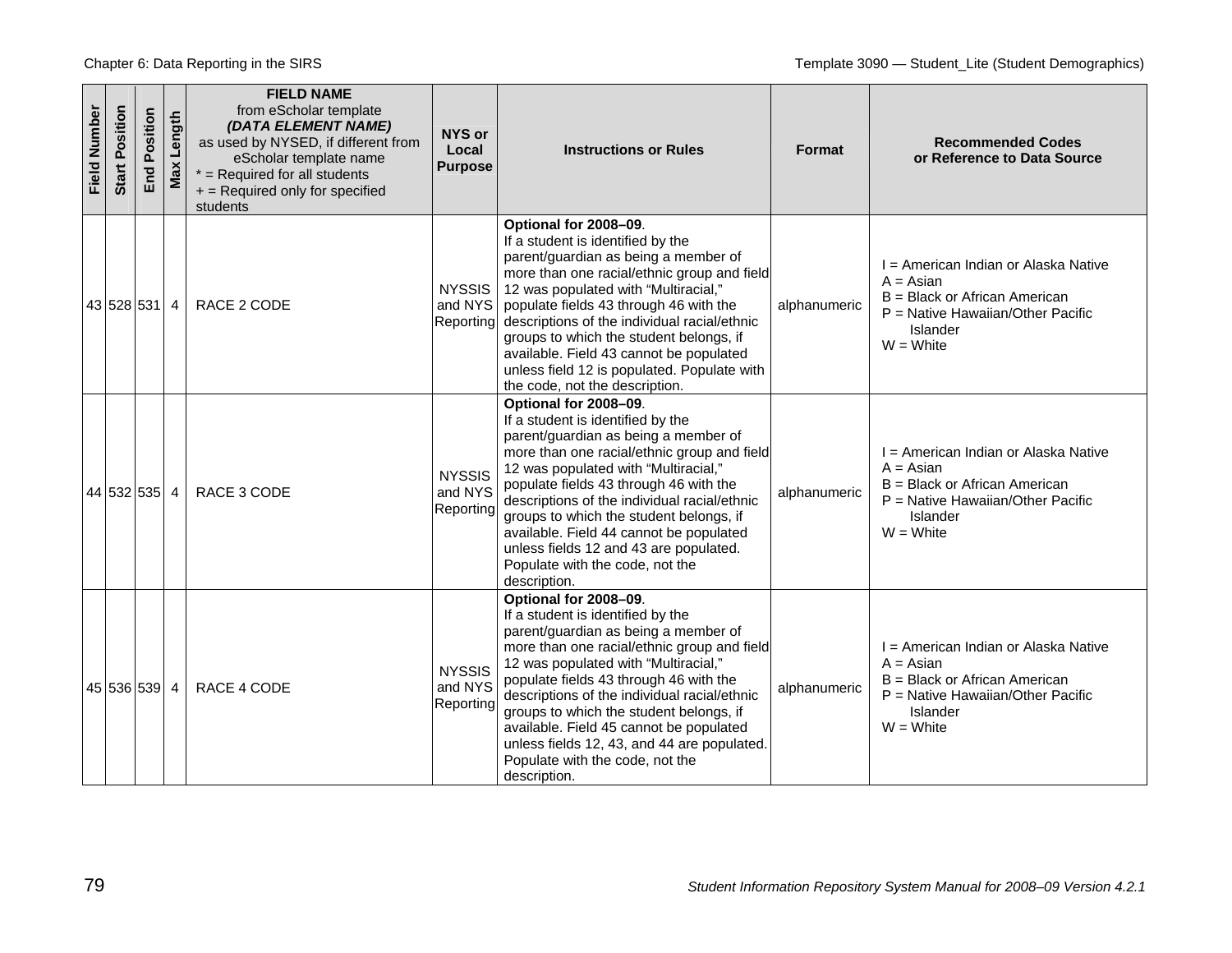Chapter 6: Data Reporting in the SIRS Template 3090 — Student Lite (Student Demographics)

| <b>Field Number</b> | Position<br>Start | Position<br>End | Length<br>Max | <b>FIELD NAME</b><br>from eScholar template<br>(DATA ELEMENT NAME)<br>as used by NYSED, if different from<br>eScholar template name<br>$*$ = Required for all students<br>+ = Required only for specified<br>students | NYS or<br>Local<br><b>Purpose</b>     | <b>Instructions or Rules</b>                                                                                                                                                                                                                                                                                                                                                                                                                                                                                                                                          | Format       | <b>Recommended Codes</b><br>or Reference to Data Source                                                                                                  |
|---------------------|-------------------|-----------------|---------------|-----------------------------------------------------------------------------------------------------------------------------------------------------------------------------------------------------------------------|---------------------------------------|-----------------------------------------------------------------------------------------------------------------------------------------------------------------------------------------------------------------------------------------------------------------------------------------------------------------------------------------------------------------------------------------------------------------------------------------------------------------------------------------------------------------------------------------------------------------------|--------------|----------------------------------------------------------------------------------------------------------------------------------------------------------|
|                     | 46 540 543 4      |                 |               | RACE 5 CODE                                                                                                                                                                                                           | <b>NYSSIS</b><br>and NYS<br>Reporting | Optional for 2008-09.<br>If a student is identified by the<br>parent/guardian as being a member of<br>more than one racial/ethnic group and field<br>12 was populated with "Multiracial,"<br>populate fields 43 through 46 with the<br>descriptions of the individual racial/ethnic<br>groups to which the student belongs, if<br>available. Field 46 cannot be populated<br>unless fields 12, 43, 44, and 45 are<br>populated. Do not populate field 46 unless<br>you populate fields 12, 43, 44, and 45 as<br>well. Populate with the code, not the<br>description. | alphanumeric | I = American Indian or Alaska Native<br>$A = Asian$<br>$B = Black$ or African American<br>$P =$ Native Hawaiian/Other Pacific<br>Islander<br>$W = White$ |
|                     | 47 544 546 3      |                 |               | *HOMELESS<br>(HOMELESS INDICATOR)                                                                                                                                                                                     | <b>NYS</b><br>Reporting               | Indicates if the student is homeless.<br>If left blank, defaults to N (Never<br>Homeless in Current School Year).<br>Populate with code.                                                                                                                                                                                                                                                                                                                                                                                                                              | alphanumeric | $Y =$ Homeless at Some Point<br>$N =$ Never Homeless                                                                                                     |
|                     | 48 547 554 8      |                 |               | *MIGRANT STATUS<br>(MIGRANT INDICATOR)                                                                                                                                                                                | <b>NYS</b><br>Reporting               | Indicates if the student is migrant.<br>If left blank, defaults to N (Never a Migrant<br>in Current School Year). Populate with<br>code.                                                                                                                                                                                                                                                                                                                                                                                                                              | alphanumeric | $Y = Yes$<br>$N = No$                                                                                                                                    |
|                     | 49 555 557 3      |                 |               | *IMMIGRANT INDICATOR                                                                                                                                                                                                  | <b>NYS</b><br>Reporting               | Indicates if the student is an immigrant.<br>If Y, fields 38 through 40 are REQUIRED.<br>If N, fields 38 through 40 can be blank.<br>If left blank, defaults to N (Non-Immigrant).<br>Populate with code.                                                                                                                                                                                                                                                                                                                                                             | alphanumeric | $Y =$ Immigrant<br>$N = Non-Immigrant$                                                                                                                   |
|                     | 50 558 560 3      |                 |               | *NEGLECTED OR DELINQUENT<br>(NEGLECTED OR DELINQUENT<br><b>INDICATOR)</b>                                                                                                                                             | <b>NYS</b><br>Reporting               | Indicates if the student is neglected or<br>delinquent.<br>If left blank, defaults to N (Never<br>Neglected or Delinquent).<br>Populate with code.                                                                                                                                                                                                                                                                                                                                                                                                                    | alphanumeric | $Y = Neglected$ or Delinquent at Some<br>Point<br>$N =$ Never Neglected or Delinquent                                                                    |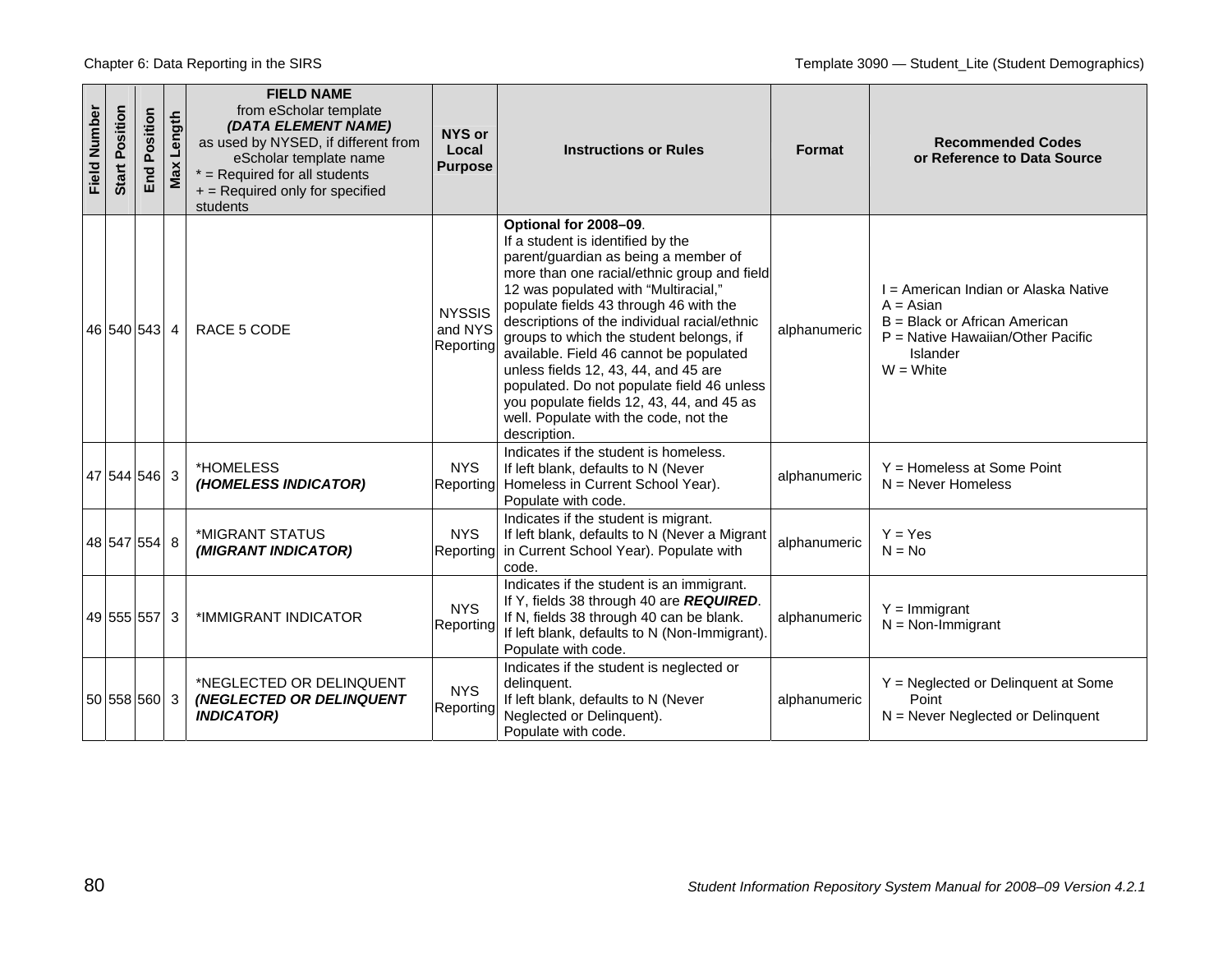| Field Number | 등<br>Positi<br><b>Start</b> | osition<br>$\overline{\mathbf{r}}$<br>End | $\frac{1}{2}$<br>Max | <b>FIELD NAME</b><br>from eScholar template<br>(DATA ELEMENT NAME)<br>as used by NYSED, if different from<br>eScholar template name<br>$*$ = Required for all students<br>$+$ = Required only for specified<br>students | NYS or<br>Local<br><b>Purpose</b> | <b>Instructions or Rules</b>                                                                                                                            | Format       | <b>Recommended Codes</b><br>or Reference to Data Source                                                                                                                                                                                 |
|--------------|-----------------------------|-------------------------------------------|----------------------|-------------------------------------------------------------------------------------------------------------------------------------------------------------------------------------------------------------------------|-----------------------------------|---------------------------------------------------------------------------------------------------------------------------------------------------------|--------------|-----------------------------------------------------------------------------------------------------------------------------------------------------------------------------------------------------------------------------------------|
|              | 51 561 563 3                |                                           |                      | +HOMELESS PRIMARY NIGHTTIME<br><b>RESIDENCE</b>                                                                                                                                                                         | <b>NYS</b>                        | Populate only if field 47 (Homeless) = Y.<br>Indicates the nighttime residence of a<br>Reporting student identified as homeless.<br>Populate with code. | alphanumeric | $S =$ Shelters<br>E Transitional Housing<br>$A =$ Awaiting Foster Care<br>$D =$ Doubled-up (with another family)<br>$U =$ Unsheltered (car, parks,<br>campgrounds, temporary trailer, or<br>abandoned buildings)<br>$H = Hotels/motels$ |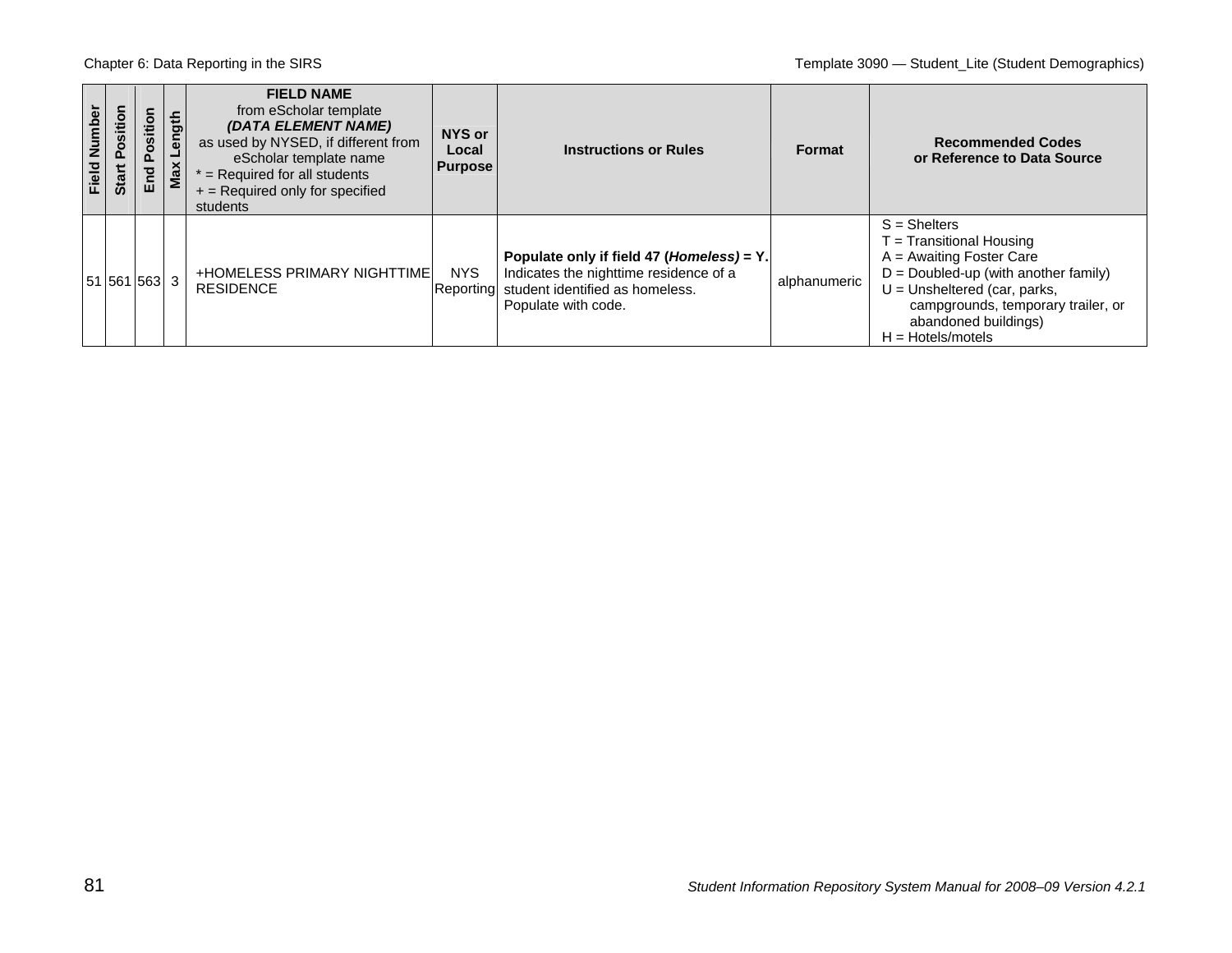| Template 3090 - Student_Lite (Student Demographics) Sample Data |  |  |
|-----------------------------------------------------------------|--|--|
|-----------------------------------------------------------------|--|--|

| <b>District</b><br>Code | Location<br>Code | <b>School</b><br>Year<br>Date | <b>Student</b><br>ID | Last<br>Name<br><b>Short</b> | First<br><b>Name</b><br><b>Short</b> | <b>Middle</b><br><b>Initial</b> | Current<br>Grade<br>Level | Home<br>Room | <b>Birth</b><br>Date | Gender<br>Code | <b>Ethnic</b><br>Code<br><b>Short</b> | Home<br>Language<br>Code | <b>Challenge</b><br><b>Type</b> | Level<br>Of<br>Integration |
|-------------------------|------------------|-------------------------------|----------------------|------------------------------|--------------------------------------|---------------------------------|---------------------------|--------------|----------------------|----------------|---------------------------------------|--------------------------|---------------------------------|----------------------------|
| NY123456                | 0001             | 2006-06-30                    | 900000001            | <b>SMITH</b>                 | <b>JOHN</b>                          | Μ                               |                           | 222          | 1987-09-03           |                |                                       | <b>SPA</b>               |                                 |                            |

| LEP<br><b>Participation</b> | <b>Duration</b><br>οf<br><b>LEP</b> | <b>Post</b><br>Graduate<br><b>Activity</b> | <b>Student</b><br><b>Status</b> | Last<br><b>Status</b><br>Date | <b>Poverty</b><br>Code | <b>Population</b><br>Code | <b>Mobility</b><br>Code | <b>Diploma</b><br>Type<br>Code | Program<br>Services<br>Code | Grade 09<br><b>Entry Date</b> | <b>Service</b><br><b>Provider</b> | <b>Inoculation</b><br>Date |
|-----------------------------|-------------------------------------|--------------------------------------------|---------------------------------|-------------------------------|------------------------|---------------------------|-------------------------|--------------------------------|-----------------------------|-------------------------------|-----------------------------------|----------------------------|
|                             | -                                   |                                            |                                 | 2005-12-01                    |                        |                           |                         | 762                            |                             | 2001-09-07                    | 990001010001                      | 1989-07-01                 |

| <b>Address 1</b> | <b>Address 2</b> | City      | <b>State</b> | Zip<br>Code | Home<br><b>Phone</b> | Primary<br>Guardian<br><b>Name</b> | <b>Alternate</b><br>Guardian<br><b>Name</b> | <b>Place Of Birth</b> |
|------------------|------------------|-----------|--------------|-------------|----------------------|------------------------------------|---------------------------------------------|-----------------------|
| 123 ADAM STREET  |                  | SMITHTOWN | <b>NY</b>    | 12345       | 518-123-4567         | KAREN SMITH                        | ROBERT SMITH                                | TORONTO ONTARIO CAN   |

| <b>Initial US</b><br>Entry<br><b>Date</b> | Years in<br>US<br><b>Schools</b> | <b>Country</b><br>οf<br>Origin<br>Code | <b>District Code of</b><br>Residence | <b>Hispanic</b><br><b>Ethnicity</b><br>Indicator | Race | Race | Race | Race | <b>Homeless</b> | <b>Migrant</b><br><b>Status</b> | Immigrant<br><b>Indicator</b> | <b>Neglected</b><br>or<br><b>Delinguent</b> | <b>Homeless</b><br>Primary<br><b>Nighttime</b><br><b>Residence</b> |
|-------------------------------------------|----------------------------------|----------------------------------------|--------------------------------------|--------------------------------------------------|------|------|------|------|-----------------|---------------------------------|-------------------------------|---------------------------------------------|--------------------------------------------------------------------|
| 1987-12-01                                | 1 ຕ<br>►                         | ົ<br>◡                                 | NY123456                             |                                                  |      |      |      |      |                 | N                               |                               |                                             |                                                                    |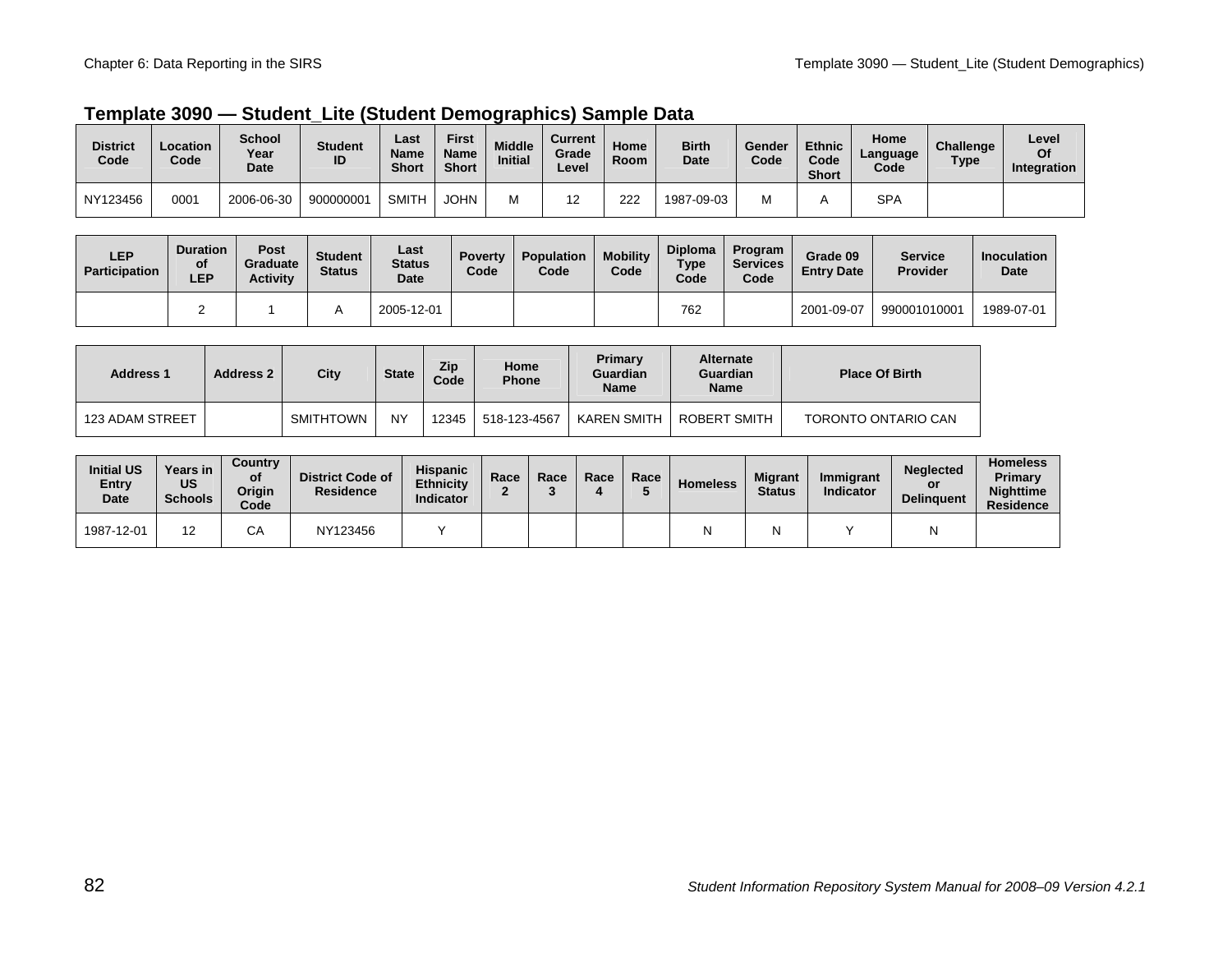## **Template 420 — School\_Enroll (Enrollment)**

School enrollment data elements define reportable enrollment actions (entries and exits). For any given student there will be at least one—and probably more—school enrollment records per school year. All reportable students require a school entry enrollment record for each year. Additional records are required when a student changes grade level and/or building during the same school year. Data is used for district and school accountability and cohort membership. Calculations using these data will be able to provide dropout and graduation rates, school enrollment counts, special education snapshot data, and assessment participation rates.

There are two types of school enrollment transactions: entry and exit. Entry transactions record the date a student enters a building or grade level and the school building of enrollment. Exit transactions record the date and reason a student leaves a school building or grade level. A student cannot be enrolled in more than one building at a time for purposes of reporting data to the NYSED.

| <b>Field Number</b> | Position<br>Start | osition<br><u>ه</u><br>pu<br>面 | Max Length | <b>FIELD NAME</b><br>from eScholar template<br>(DATA ELEMENT NAME)<br>as used by NYSED, if different from<br>eScholar template name<br>$*$ = Required for all students<br>+ = Required only for specified<br>students | <b>NYS or</b><br>Local<br><b>Purpose</b>        | <b>Instructions or Rules</b>                                                                                                                                                                                                                                                                         | Format             | <b>Recommended Codes</b><br>or Reference to Data Source                                                                                                                                                                                                                                                                        |
|---------------------|-------------------|--------------------------------|------------|-----------------------------------------------------------------------------------------------------------------------------------------------------------------------------------------------------------------------|-------------------------------------------------|------------------------------------------------------------------------------------------------------------------------------------------------------------------------------------------------------------------------------------------------------------------------------------------------------|--------------------|--------------------------------------------------------------------------------------------------------------------------------------------------------------------------------------------------------------------------------------------------------------------------------------------------------------------------------|
|                     |                   | 8                              | 8          | *DISTRICT CODE<br>(DISTRICT OF RESPONSIBILITY<br>CODE)                                                                                                                                                                | <b>NYS</b><br>Reporting                         | Public school districts: NYnnnnnn<br>(NY followed by the first 6 digits of the<br>BEDS code)<br>Charter and nonpublic schools, State<br>agencies, State-operated schools, AND<br>child care institutions with schools:<br>8nnnnnnn<br>(8 followed by the last 7 digits of their<br>Institution code) | alphanumeric       | For NYSED BEDS codes:<br>www.nysed.gov/admin/bedsdata.html<br>For NYSED BEDS and Institution codes:<br>http://portal.nysed.gov<br>Click on "SEDREF Query"<br>For schools/agencies other than public<br>districts and charters that are required to<br>report these data:<br>http://www.emsc.nysed.gov/irts/SIRS/<br>home.shtml |
| 2                   | 9                 | 14                             | <b>6</b>   | *LOCATION CODE<br>(BUILDING OF ENROLLMENT<br>CODE)                                                                                                                                                                    | <b>NYS</b><br>Reporting<br>and<br><b>NYSSIS</b> | Building code used by the Data<br>Warehouse, uniquely identifying the<br>building in which a student is enrolled,<br>typically assigned by the local student<br>management system.                                                                                                                   | alphanumeric       | See location code information at<br>http://www.emsc.nysed.gov/irts/SIRS/docu<br>mentation/location-codes.shtml .                                                                                                                                                                                                               |
| 3                   | 15                | 24 10                          |            | *SCHOOL YEAR DATE<br>(SCHOOL YEAR)                                                                                                                                                                                    | <b>NYSSIS</b><br>and NYS<br>Reporting           | Use June 30 of the reported school year.<br>Ex: For 2008-09, use 2009-06-30                                                                                                                                                                                                                          | date<br>yyyy-06-30 |                                                                                                                                                                                                                                                                                                                                |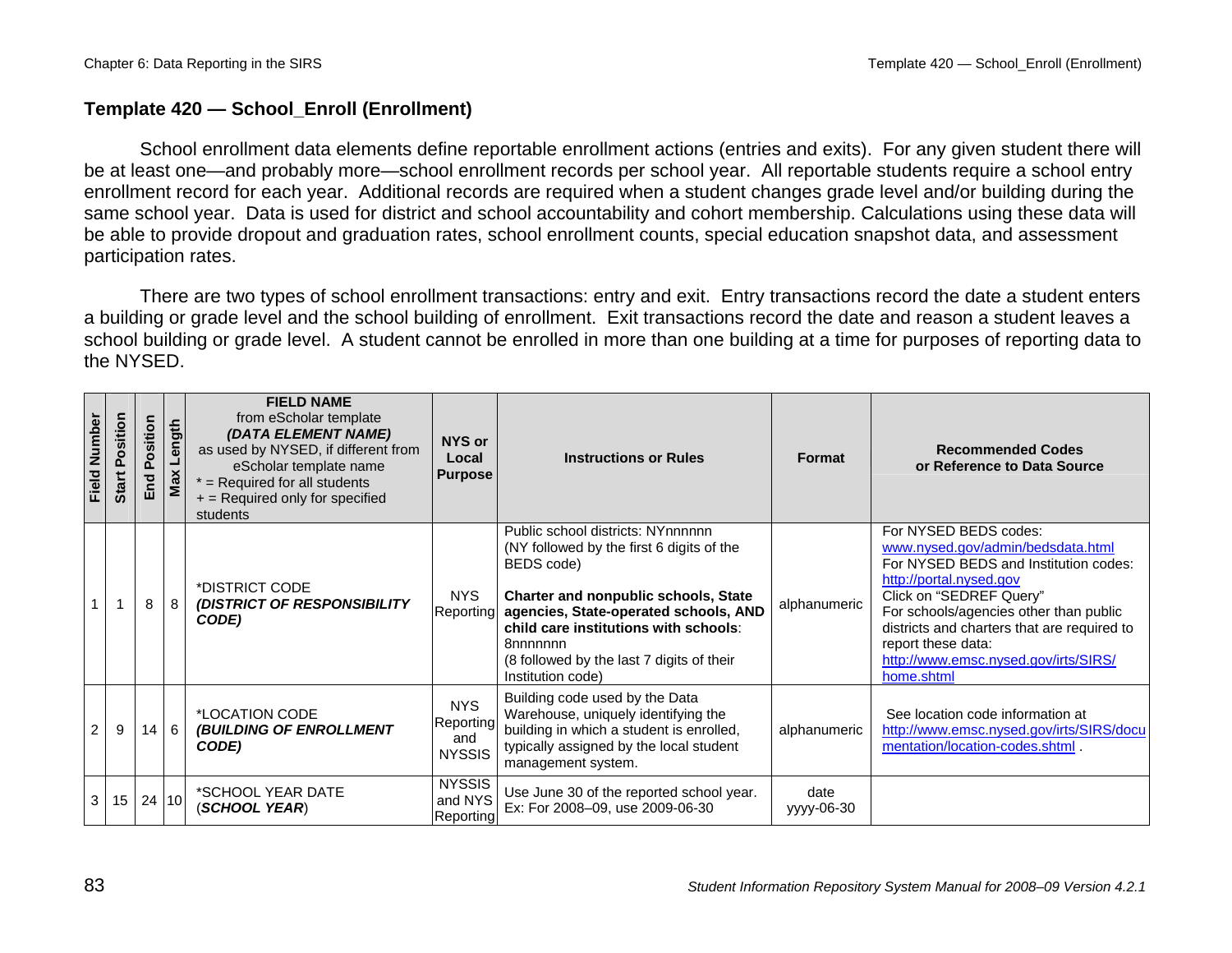| Field Number   | Position<br>Start | Position<br>End | gth<br>Len<br>Max | <b>FIELD NAME</b><br>from eScholar template<br>(DATA ELEMENT NAME)<br>as used by NYSED, if different from<br>eScholar template name<br>$*$ = Required for all students<br>+ = Required only for specified<br>students | NYS or<br>Local<br><b>Purpose</b>     | <b>Instructions or Rules</b>                                                                                                                                                                | Format                   | <b>Recommended Codes</b><br>or Reference to Data Source                                                         |
|----------------|-------------------|-----------------|-------------------|-----------------------------------------------------------------------------------------------------------------------------------------------------------------------------------------------------------------------|---------------------------------------|---------------------------------------------------------------------------------------------------------------------------------------------------------------------------------------------|--------------------------|-----------------------------------------------------------------------------------------------------------------|
| 4              | 25                | 36 12           |                   | *STUDENT ID<br>(SCHOOL DISTRICT STUDENT ID)                                                                                                                                                                           | <b>NYSSIS</b><br>and NYS<br>Reporting | Unique identifier assigned by the Local<br>Education Agency (LEA) in which the<br>student is enrolled. Use 9 numeric<br>characters, left padded with zeros.<br>Ex. For 51972, use 000051972 | alphanumeric<br>nnnnnnnn |                                                                                                                 |
| 5              | 37                | 46 10           |                   | *ACTIVITY DATE                                                                                                                                                                                                        | Local use<br>only                     | Must match the enrollment date.                                                                                                                                                             | date<br>yyyy-mm-dd       |                                                                                                                 |
| 6              | 47                | 56 10           |                   | *ENROLLMENT DATE<br>(ENROLLMENT ENTRY DATE and<br><b>ENROLLMENT EXIT DATE)</b>                                                                                                                                        | <b>NYS</b><br>Reporting               | For Enrollment Entry Date, the date a<br>student enrolls in a building or grade level.<br>For Enrollment Exit Date, the last date of<br>enrollment.                                         | date<br>yyyy-mm-dd       |                                                                                                                 |
| $\overline{7}$ | 57                | $62 \mid 6$     |                   | *ENROLLMENT CODE<br><b>(REASON FOR BEGINNING</b><br><b>ENROLLMENT CODE and</b><br><b>REASON FOR ENDING</b><br><b>ENROLLMENT CODE)</b>                                                                                 | <b>NYS</b><br>Reporting               | Code used on each enrollment record that<br>indicates the reason the student's<br>enrollment began or ended. Populate with<br>codes.                                                        | alphanumeric             | See Appendix 7: Reason for Beginning<br>Enrollment Codes and Appendix 8:<br>Reason for Ending Enrollment Codes. |
|                | 8 63 102 40       |                 |                   | <b>ENROLLMENT COMMENT</b>                                                                                                                                                                                             | Local use<br>only                     |                                                                                                                                                                                             | alphanumeric             |                                                                                                                 |
|                | 9 103 104 2       |                 |                   | *ENROLLMENT GRADE LEVEL<br>(GRADE LEVEL)                                                                                                                                                                              | <b>NYS</b><br>Reporting               | Grade level at the time of the enrollment<br>date. Populate with Grade Level Codes.                                                                                                         | alphanumeric             | See Appendix 2: Grade Level Codes and<br>Descriptions for suggested Grade Level<br>Codes.                       |
|                | 10 105 116 12     |                 |                   | <b>RESIDENCE STATUS CODE</b>                                                                                                                                                                                          |                                       | Leave blank.                                                                                                                                                                                | alphanumeric             |                                                                                                                 |
|                | 11 117 128 12     |                 |                   | <b>ENROLL CHANGE CODE</b>                                                                                                                                                                                             |                                       | Leave blank.                                                                                                                                                                                | alphanumeric             |                                                                                                                 |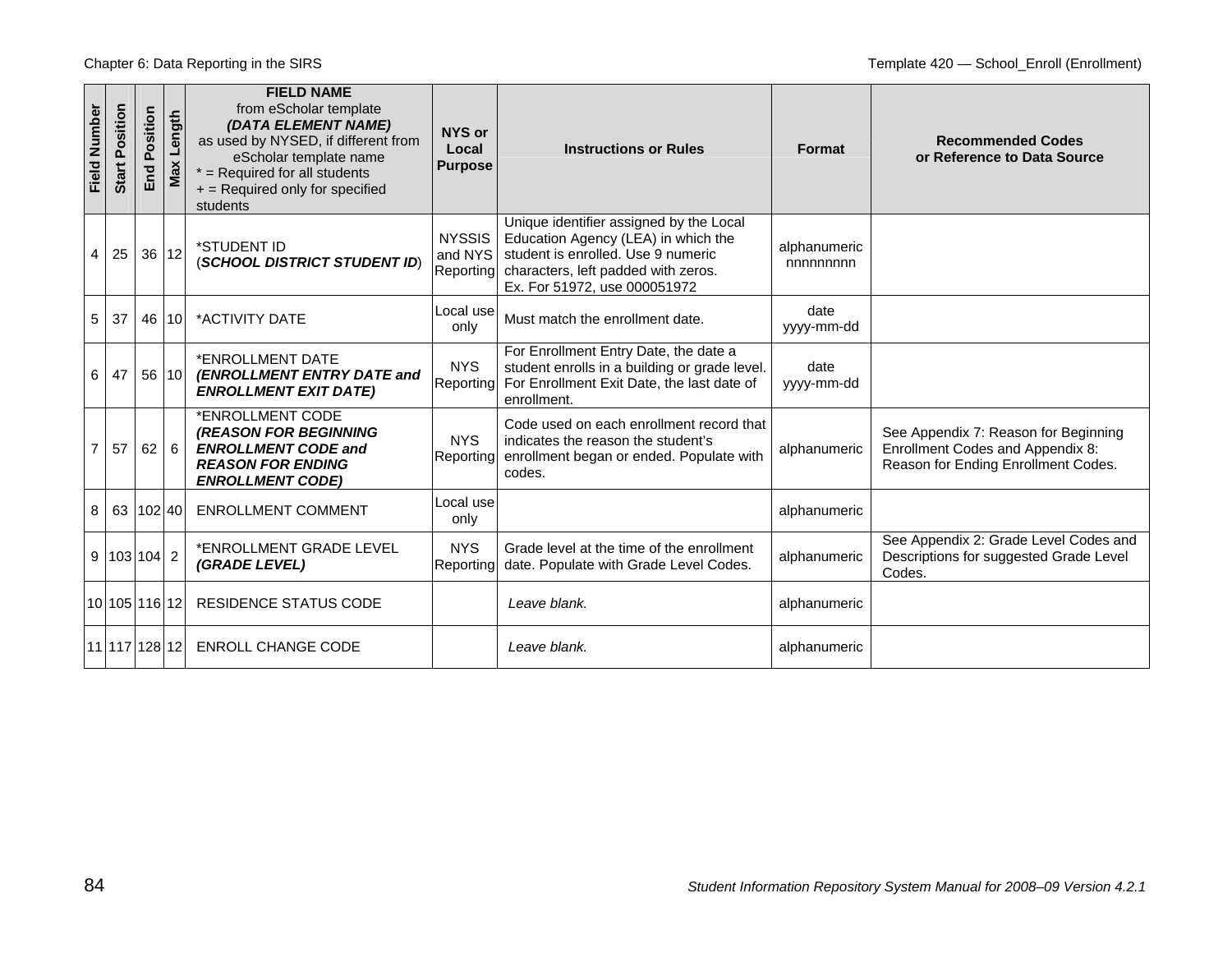| <b>Transaction</b> | <b>Transaction</b><br><b>Description</b>                                                                                | <b>District</b><br>Code | <b>Location</b><br>Code | <b>School</b><br>Year<br>Date | <b>Student</b><br>ID | <b>Activity</b><br>Date | <b>Enrollment</b><br><b>Date</b> | <b>Enrollment</b><br>Code | <b>Enrollment</b><br><b>Comment</b> | <b>Enrollment</b><br>Grade<br>Level | <b>Residence</b><br><b>Status</b><br>Code | Enroll<br>Change<br>Code |
|--------------------|-------------------------------------------------------------------------------------------------------------------------|-------------------------|-------------------------|-------------------------------|----------------------|-------------------------|----------------------------------|---------------------------|-------------------------------------|-------------------------------------|-------------------------------------------|--------------------------|
| #1                 | Entry - Enrollment in<br>building or grade                                                                              | NY123456                | 0001                    | 2006-06-30                    | 900000001            | 2005-09-05              | 2005-09-05                       | 0011                      |                                     | 11                                  |                                           |                          |
| #2                 | Exit - Transfer to<br>another school in this<br>district or to an out-of-<br>district placement                         | NY123456                | 0001                    | 2006-06-30                    | 900000001            | 2005-10-17              | 2005-10-17                       | 153                       |                                     | 11                                  |                                           |                          |
| #3                 | Entry - Enrollment in<br>building or grade                                                                              | NY123456                | 0002                    | 2006-06-30                    | 900000001            | 2005-10-18              | 2005-10-18                       | 0011                      |                                     | 11                                  |                                           |                          |
| #4                 | Entry - Enrollment in<br>building or grade - to<br>be used for continued<br>enrollment in building<br>(new school year) | NY123456                | 0002                    | 2007-06-30                    | 900000001            | 2006-07-01              | 2006-07-01                       | 0011                      |                                     | 12                                  |                                           |                          |
| #5                 | Exit – Graduated<br>(earned a Regents or<br>local diploma)                                                              | NY123456                | 0002                    | 2007-06-30                    | 900000001            | 2007-06-24              | 2007-06-24                       | 799                       |                                     | 12                                  |                                           |                          |

## **Template 420 — School\_Enroll (Enrollment) Sample Data**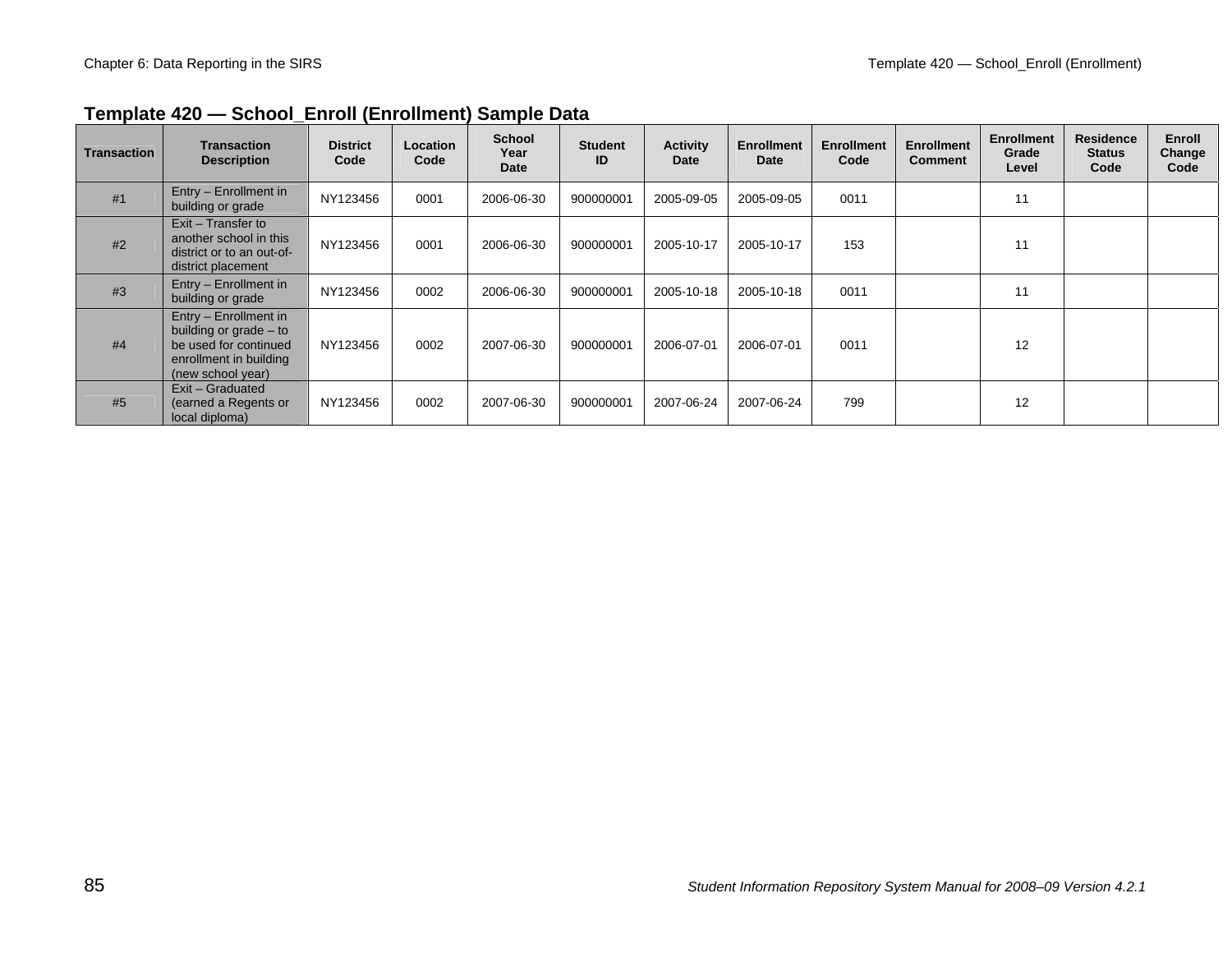### **Template 560 — Programs\_Fact**

Programs Fact data elements define students' involvement in reportable program services. Programs Fact also includes transactional data: where each program service must be reported for each student for each school year. Programs are defined as attributes of a student that can change over time and have specific starting and ending points. The extract should include all needed records; enter as many records as needed for each student. School districts that create an enrollment record for students with disabilities using one of the following Reason for Beginning Enrollment Codes are required to submit Programs Participation information:

- 0011 Enrollment in building or grade
- 5544 Transferred in under the NCLB Title I "School in Improvement Status" transfer option
- 5654 Enrollment in a AHSEP or HSEP program
- 5905 CSE responsibility only
- 7000 Transferred in under the NCLB Title I "Persistently Dangerous School" transfer option
- 7011 Transferred in under the NCLB Title I "Victim of Serious Violent Incident" transfer option

Because program services data are typically tracked not only in the district's Student Management System (SMS) but also in other district-based information repositories—e.g., the Special Education System (SES), the Cafeteria Information Systems (CIS)—it is recommended that separate data extracts be used.

It is recommended that a separate file be used for each program type:

- **-** LEP Eligibility
- **LEP Programs**
- No Child Left Behind (NCLB)-Funded Program Services
- **NCLB Transfer Options**
- **Type of Disability**
- **Safety Net**
- Career and Technical Education
- **C**ther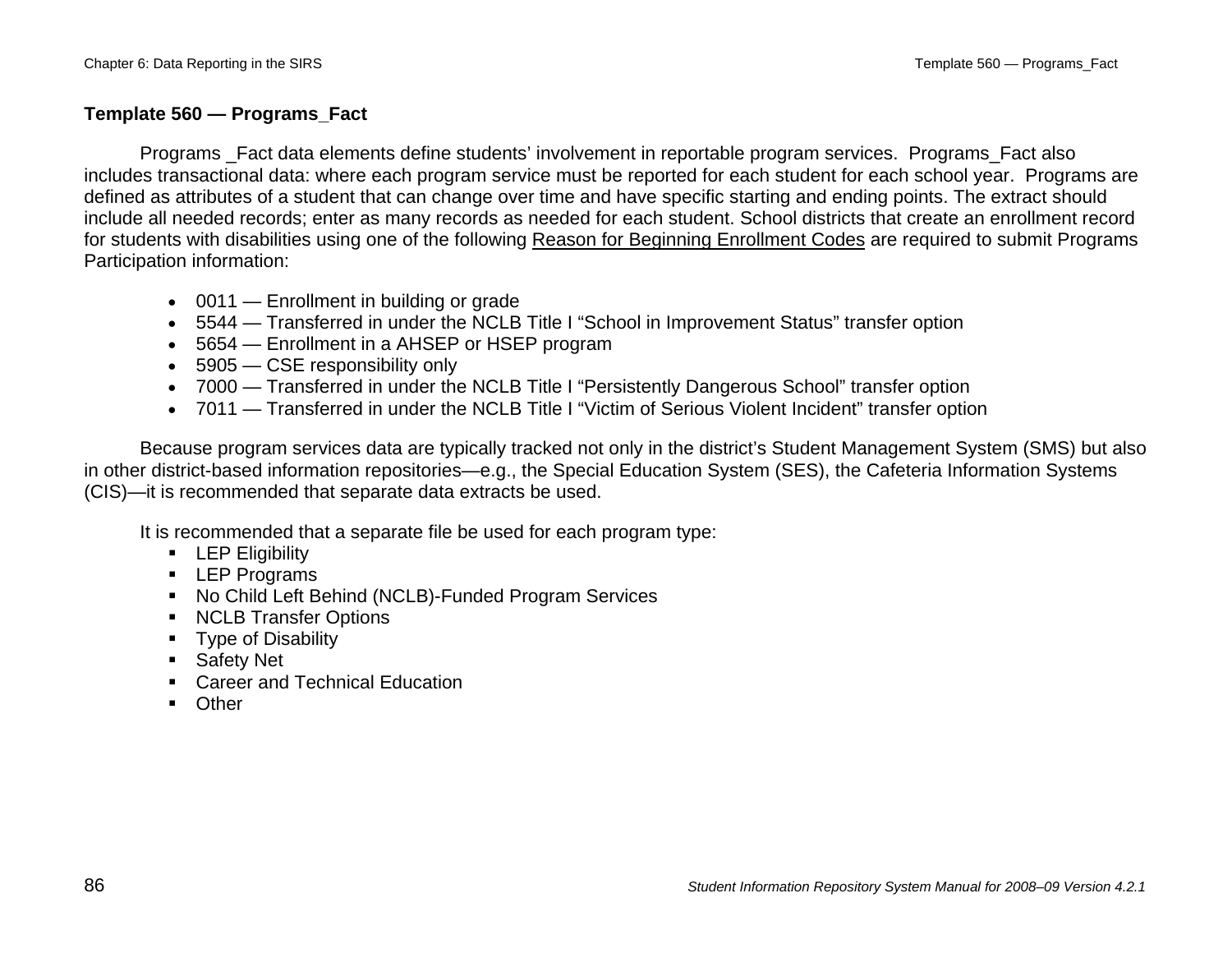| Field Number   | Position<br>Start | Position<br>End | ength<br>Max | <b>FIELD NAME</b><br>from eScholar template<br>(DATA ELEMENT NAME)<br>as used by NYSED, if different from<br>eScholar template name<br>$*$ = Required for all students<br>+ = Required only for specified<br>students | NYS or<br>Local<br><b>Purpose</b> | <b>Instructions or Rules</b>                                                                                                                                                                                                                                                                         | <b>Format</b>            | <b>Recommended Codes</b><br>or Reference to Data Source                                                                                                                                                                                                                                                                        |
|----------------|-------------------|-----------------|--------------|-----------------------------------------------------------------------------------------------------------------------------------------------------------------------------------------------------------------------|-----------------------------------|------------------------------------------------------------------------------------------------------------------------------------------------------------------------------------------------------------------------------------------------------------------------------------------------------|--------------------------|--------------------------------------------------------------------------------------------------------------------------------------------------------------------------------------------------------------------------------------------------------------------------------------------------------------------------------|
| 1              | $\mathbf{1}$      | 8               | 8            | *DISTRICT CODE<br>(DISTRICT OF RESPONSIBILITY<br>CODE)                                                                                                                                                                | <b>NYS</b><br>Reporting           | Public school districts: NYnnnnnn<br>(NY followed by the first 6 digits of the<br>BEDS code)<br>Charter and nonpublic schools, State<br>agencies, State-operated schools, AND<br>child care institutions with schools:<br>8nnnnnnn<br>(8 followed by the last 7 digits of their<br>Institution code) | alphanumeric             | For NYSED BEDS codes:<br>www.nysed.gov/admin/bedsdata.html<br>For NYSED BEDS and Institution codes:<br>http://portal.nysed.gov<br>Click on "SEDREF Query"<br>For schools/agencies other than public<br>districts and charters that are required to<br>report these data:<br>http://www.emsc.nysed.gov/irts/SIRS/<br>home.shtml |
| 2              | 9                 | 14              | 6            | *LOCATION CODE                                                                                                                                                                                                        | Local use<br>only                 | Required by eScholar load plan. Typically<br>the building code (assigned by local<br>student management system and used by<br>L1 Data Warehouse) which uniquely<br>identifies building in which a student is<br>receiving the service. Programs can<br>optionally use '0000'.                        | alphanumeric             |                                                                                                                                                                                                                                                                                                                                |
| 3              | 15 <sub>1</sub>   | 24 10           |              | *SCHOOL YEAR DATE<br>(SCHOOL YEAR)                                                                                                                                                                                    | <b>NYS</b><br>Reporting           | Use June 30 of the reported school year.<br>Ex: For 2008-09, use 2009-06-30                                                                                                                                                                                                                          | date<br>yyyy-06-30       |                                                                                                                                                                                                                                                                                                                                |
| 4              | 25                | 36 12           |              | *STUDENT ID<br>(SCHOOL DISTRICT STUDENT ID)                                                                                                                                                                           | <b>NYS</b><br>Reporting           | Unique identifier assigned by the Local<br>Education Agency (LEA) in which the<br>student is enrolled. Use 9 numeric<br>characters, left padded with zeros.<br>Ex. For 51972, use 000051972                                                                                                          | alphanumeric<br>nnnnnnnn |                                                                                                                                                                                                                                                                                                                                |
| 5 <sup>5</sup> | 37                | 44              | 8            | *PROGRAMS CODE<br>(PROGRAM SERVICE CODE)                                                                                                                                                                              | <b>NYS</b><br>Reporting           | Program service code applicable to a<br>student. Populate with codes.                                                                                                                                                                                                                                | alphanumeric             | See Appendix 9: Program Service Codes<br>and Appendix 10: CTE/Tech Prep<br>Program Codes.                                                                                                                                                                                                                                      |
| 6              | 45                | 54 10           |              | *BEGINNING DATE<br>(PROGRAM SERVICE ENTRY<br>DATE)                                                                                                                                                                    | <b>NYS</b><br>Reporting           | The program start date must be between<br>July 1 <sup>st</sup> and June 30 <sup>th</sup> of the reported<br>school year.<br>Ex: for 2008-09, use a date between<br>2008-07-01 and 2009-06-30.                                                                                                        | date<br>yyyy-mm-dd       |                                                                                                                                                                                                                                                                                                                                |
| 7              | 55                | 64 10           |              | +ENDING DATE<br>(PROGRAM SERVICE EXIT DATE)                                                                                                                                                                           | NYS.<br>Reporting                 | Populate only if a program service<br>ends. Otherwise, leave blank.<br>Program end date must be between July<br>1 <sup>st</sup> and June 30 <sup>th</sup> of reported school year.<br>Ex: for 2008-09, use a date between<br>2008-07-01 and 2009-06-30.                                              | date<br>yyyy-mm-dd       |                                                                                                                                                                                                                                                                                                                                |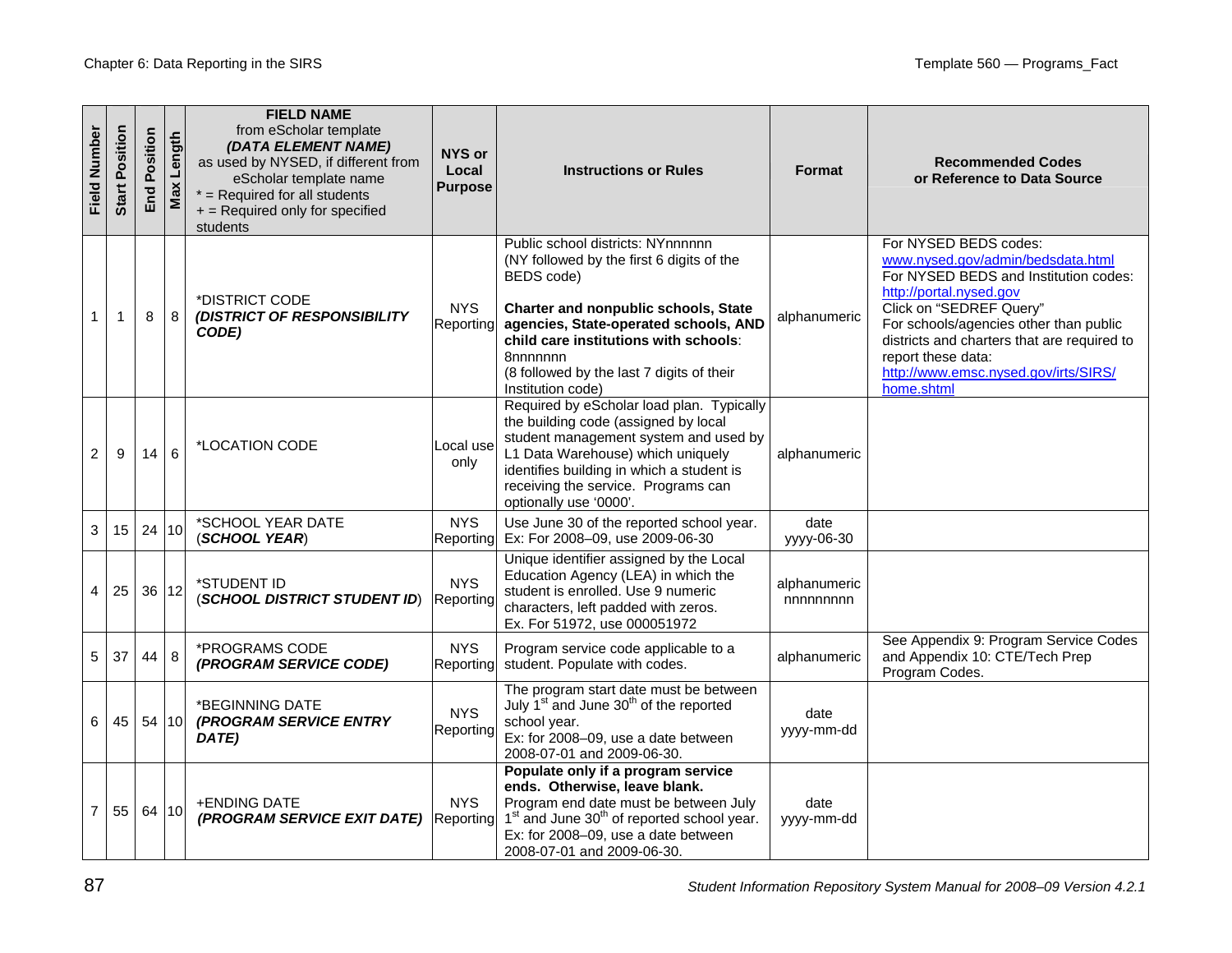Chapter 6: Data Reporting in the SIRS **Template 560** — Programs\_Fact

| Field Number | Position<br><b>Start</b> | Position<br>End | Max Length | <b>FIELD NAME</b><br>from eScholar template<br>(DATA ELEMENT NAME)<br>as used by NYSED, if different from<br>eScholar template name<br>$*$ = Required for all students<br>+ = Required only for specified<br>students | NYS or<br>Local<br><b>Purpose</b> | <b>Instructions or Rules</b>                                                                                                                                                                                                                                      | <b>Format</b>                | <b>Recommended Codes</b><br>or Reference to Data Source                                                                                                                                                                                                                                                                        |
|--------------|--------------------------|-----------------|------------|-----------------------------------------------------------------------------------------------------------------------------------------------------------------------------------------------------------------------|-----------------------------------|-------------------------------------------------------------------------------------------------------------------------------------------------------------------------------------------------------------------------------------------------------------------|------------------------------|--------------------------------------------------------------------------------------------------------------------------------------------------------------------------------------------------------------------------------------------------------------------------------------------------------------------------------|
| 8            | 65                       | 84 20           |            | +STATE LOCATION ID<br><b>(PROGRAM SERVICE PROVIDER</b><br><b>BEDS CODE)</b>                                                                                                                                           | <b>NYS</b><br>Reporting           | Populate only for school level services.<br>For district level services, leave blank.<br>NYSED BEDS Code of the institution<br>providing the program service.                                                                                                     | alphanumeric<br>nnnnnnnnnnnn | For NYSED BEDS codes:<br>www.nysed.gov/admin/bedsdata.html<br>For NYSED BEDS and Institution codes:<br>http://portal.nysed.gov<br>Click on "SEDREF Query"<br>For schools/agencies other than public<br>districts and charters that are required to<br>report these data:<br>http://www.emsc.nysed.gov/irts/SIRS/<br>home.shtml |
| 9            | 85   104   20            |                 |            | +PROGRAM INTENSITY<br><b>(CTE/TECH PREP PROGRAM</b><br><b>INTENSITY)</b>                                                                                                                                              | <b>NYS</b><br>Reporting           | Populate if field 5 contains a CTE/Tech<br>Prep code.<br>The student's progression through the<br>program service. As the student reaches<br>each level of intensity, the description<br>entered must be updated.<br>Populate with descriptions.                  | alphanumeric                 | Level of<br><b>Description</b><br><b>Intensity Reached</b><br><b>CTE or TP/CP Enrollee</b><br>Enrollee<br><b>CTE or TP/CP Participant</b><br>Participant<br>CTE or TP/CP<br>Concentrator<br>Concentrator                                                                                                                       |
|              | 10 105 114 10            |                 |            | <b>ENTRY REASON CODE 1</b>                                                                                                                                                                                            | ocal use<br>only                  |                                                                                                                                                                                                                                                                   | alphanumeric                 |                                                                                                                                                                                                                                                                                                                                |
|              | 11 15 124 10             |                 |            | <b>ENTRY REASON CODE 2</b>                                                                                                                                                                                            | ocal use<br>only                  |                                                                                                                                                                                                                                                                   | alphanumeric                 |                                                                                                                                                                                                                                                                                                                                |
|              | 12 125 134 10            |                 |            | <b>ENTRY REASON CODE 3</b>                                                                                                                                                                                            | ocal use<br>only                  |                                                                                                                                                                                                                                                                   | alphanumeric                 |                                                                                                                                                                                                                                                                                                                                |
|              | 13 135 144 10            |                 |            | <b>+EXIT REASON CODE 1</b><br><b>(REASON FOR ENDING</b><br><b>PROGRAM SERVICE CODE)</b>                                                                                                                               | <b>NYS</b><br>Reporting           | This field is required:<br>1. when a student exits a CTE/Tech Prep<br>program (use code 646 or 663)<br>2. for students no longer LEP eligible (use<br>code 849)<br>3. when a student's disability status<br>changes (use code 901 or 912)<br>Populate with codes. | alphanumeric                 | 646 = Completion of Program Service<br>663 = Left without Completing Program<br>Service<br>849 = Student Achieved English<br>Proficiency<br>901 = Student is declassified<br>912 = Student disability type changes                                                                                                             |
|              | 14 145 154 10            |                 |            | <b>EXIT REASON CODE 2</b>                                                                                                                                                                                             | ocal use<br>only                  |                                                                                                                                                                                                                                                                   | alphanumeric                 |                                                                                                                                                                                                                                                                                                                                |
|              | 15 155 164 10            |                 |            | <b>EXIT REASON CODE 3</b>                                                                                                                                                                                             | ocal use.<br>only                 |                                                                                                                                                                                                                                                                   | alphanumeric                 |                                                                                                                                                                                                                                                                                                                                |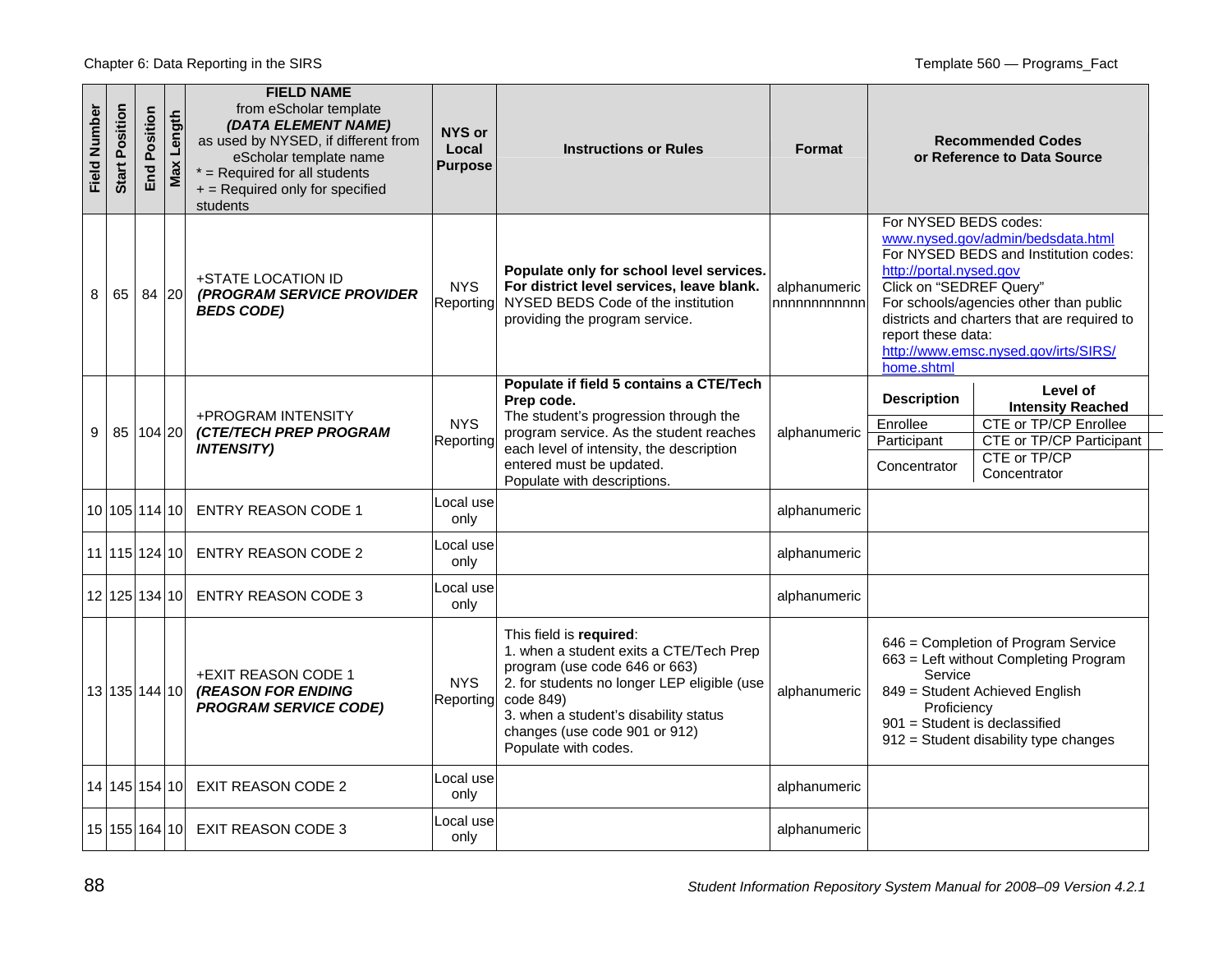Chapter 6: Data Reporting in the SIRS **Template 560** — Programs\_Fact

| Field Number | ã<br>ositi<br>o.<br>Start | ositi<br>௳<br>P<br>ш | gt<br>န<br>Max | <b>FIELD NAME</b><br>from eScholar template<br>(DATA ELEMENT NAME)<br>as used by NYSED, if different from<br>eScholar template name<br>$=$ Required for all students<br>$+$ = Required only for specified<br>students | NYS or<br>Local<br><b>Purpose</b> | <b>Instructions or Rules</b>                                                                                                                        | <b>Format</b>      | <b>Recommended Codes</b><br>or Reference to Data Source     |
|--------------|---------------------------|----------------------|----------------|-----------------------------------------------------------------------------------------------------------------------------------------------------------------------------------------------------------------------|-----------------------------------|-----------------------------------------------------------------------------------------------------------------------------------------------------|--------------------|-------------------------------------------------------------|
|              |                           |                      |                | 16 165 224 60 PROGRAM COMMENT                                                                                                                                                                                         | Local use<br>only                 |                                                                                                                                                     | alphanumeric       |                                                             |
|              |                           |                      |                | 17 225 234 10 ORIGINAL PGM START DATE                                                                                                                                                                                 | Local use<br>only                 |                                                                                                                                                     | date<br>yyyy-mm-dd |                                                             |
|              | 18 235 240 6              |                      |                | +PARTICIPATION INFO CODE<br><b>(CTE/TECH PREP PROGRAM</b><br>TYPE)                                                                                                                                                    | <b>NYS</b><br>Reporting           | This field is required if field 5 contains a<br>CTE/Tech Prep code. This field delineates<br>between the two program types. Populate<br>with codes. | alphanumeric       | TPREP = Tech Prep Program<br>CTE = Conventional CTE Program |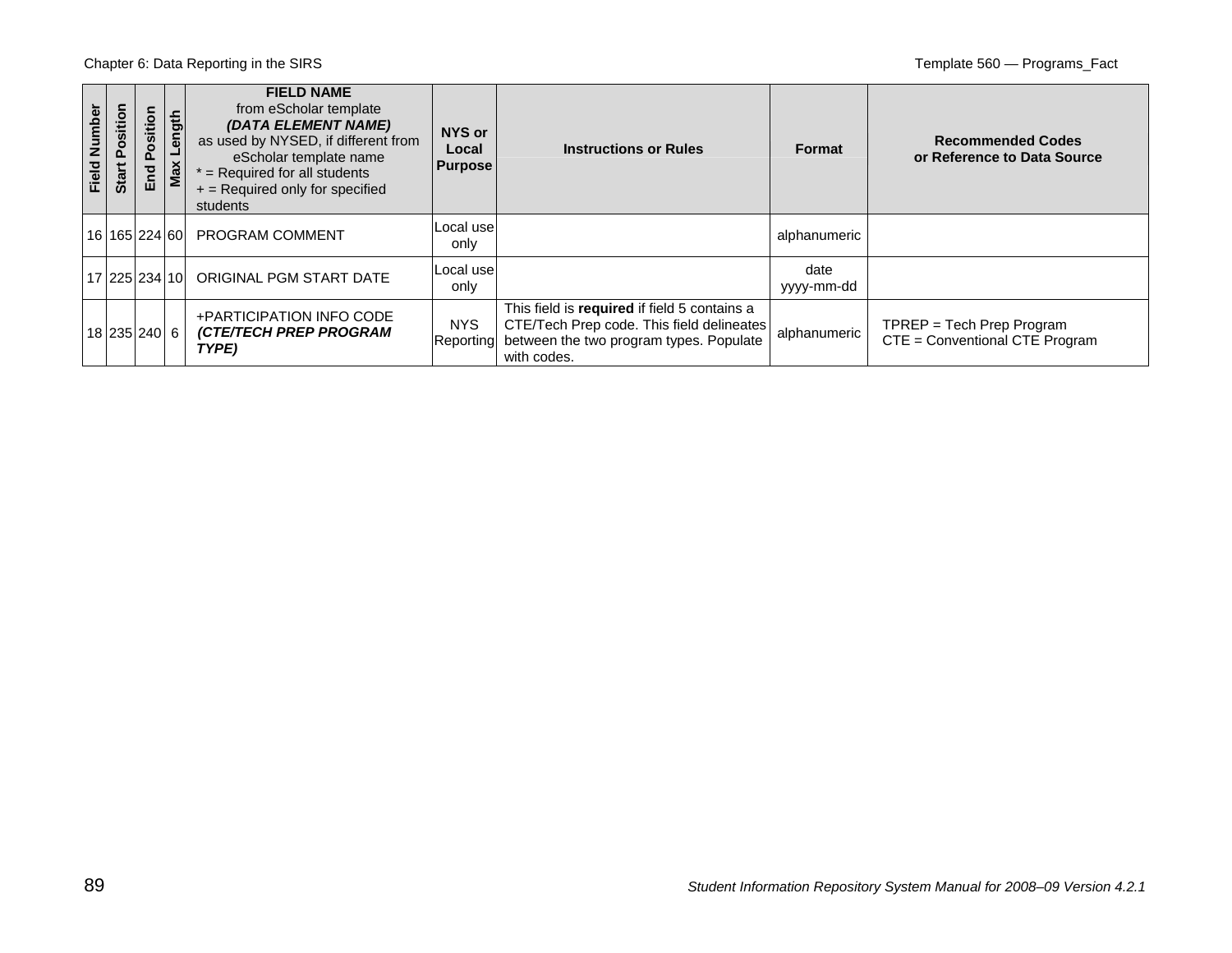### **Template 560 — Programs\_Fact Sample Datamplate Sample Data**

| <b>Transaction</b> | <b>Description</b><br>of Transaction                                                                                                                                                                                                                                                                                                                                                                                    | <b>District</b><br>Code | Location<br>Code | <b>School</b><br>Year<br><b>Date</b> | <b>Student</b><br>ID | <b>Programs</b><br>Code | <b>Beginning</b><br><b>Date</b> | <b>Ending</b><br>Date | <b>State</b><br><b>Location ID</b> |
|--------------------|-------------------------------------------------------------------------------------------------------------------------------------------------------------------------------------------------------------------------------------------------------------------------------------------------------------------------------------------------------------------------------------------------------------------------|-------------------------|------------------|--------------------------------------|----------------------|-------------------------|---------------------------------|-----------------------|------------------------------------|
| #1                 | LEP Eligible for school year 2006-07.                                                                                                                                                                                                                                                                                                                                                                                   | NY123456                | 0001             | 2007-06-30                           | 900000001            | 0231                    | 2006-09-05                      |                       |                                    |
| #2                 | LEP Eligible for school year 2006-07.<br>This student was no longer LEP<br>Eligible on the specified ending date.                                                                                                                                                                                                                                                                                                       | NY123456                | 0001             | 2007-06-30                           | 900000001            | 0231                    | 2006-07-01                      | 2007-06-30            |                                    |
| #3                 | Speech or Language Impairment has<br>been determined by the CSE or the<br>CPSE for school year 2006-07.                                                                                                                                                                                                                                                                                                                 | NY123456                | 0001             | 2007-06-30                           | 900000001            | 0429                    | 2006-10-01                      |                       |                                    |
| #4                 | Speech or Language Impairment<br>continues for school year 2006-07<br>and ends on 2007-01-25.                                                                                                                                                                                                                                                                                                                           | NY123456                | 0001             | 2007-06-30                           | 900000001            | 0429                    | 2006-07-01                      | 2007-01-25            |                                    |
| #5                 | Title I - Part A Improving Basic<br>Programs for school year 2006-07.<br>Title I is a school based program and<br>requires a State Location ID.                                                                                                                                                                                                                                                                         | NY123456                | 0001             | 2007-06-30                           | 900000001            | 0286                    | 2006-09-05                      |                       | 900001010001                       |
| #6                 | CTE/Tech Prep Program (Electrician<br>- 460302) for school year 2006-07<br>ending on 2007-06-24. This is a<br>school based program and requires a<br>State Location ID (i.e., Program<br>Service Provider BEDS Code).<br>This student reached the<br>"Concentrator" level, completed the<br>program and this program was CTE.<br>It requires; Program Intensity, Exit<br>Reason Code 1, and Participation<br>Info Code. | NY123456                | 0001             | 2007-06-30                           | 900000001            | 460302                  | 2006-09-05                      | 2007-06-24            | 900001010001                       |

| <b>Transaction</b><br>(cont.) | Program<br><b>Intensity</b> | Entry<br>Reason<br>Code 1 | Entry<br>Reason<br>Code 2 | <b>Entry</b><br>Reason<br>Code 3 | <b>Exit</b><br>Reason<br>Code 1 | Exit<br>Reason<br>Code 2 | Exit<br>Reason<br>Code 3 | Program<br><b>Comment</b> | Original<br>Pgm<br><b>Start Date</b> | <b>Participation</b><br><b>Info</b><br>Code |
|-------------------------------|-----------------------------|---------------------------|---------------------------|----------------------------------|---------------------------------|--------------------------|--------------------------|---------------------------|--------------------------------------|---------------------------------------------|
| $#1$ cont.                    |                             |                           |                           |                                  |                                 |                          |                          |                           |                                      |                                             |
| $#2$ cont.                    |                             |                           |                           |                                  | 849                             |                          |                          |                           |                                      |                                             |
| $#3$ cont.                    |                             |                           |                           |                                  |                                 |                          |                          |                           |                                      |                                             |
| $#4$ cont.                    |                             |                           |                           |                                  |                                 |                          |                          |                           |                                      |                                             |
| $#5$ cont.                    |                             |                           |                           |                                  |                                 |                          |                          |                           |                                      |                                             |
| $#6$ cont.                    | Concentrator                |                           |                           |                                  | 646                             |                          |                          |                           |                                      | <b>CTE</b>                                  |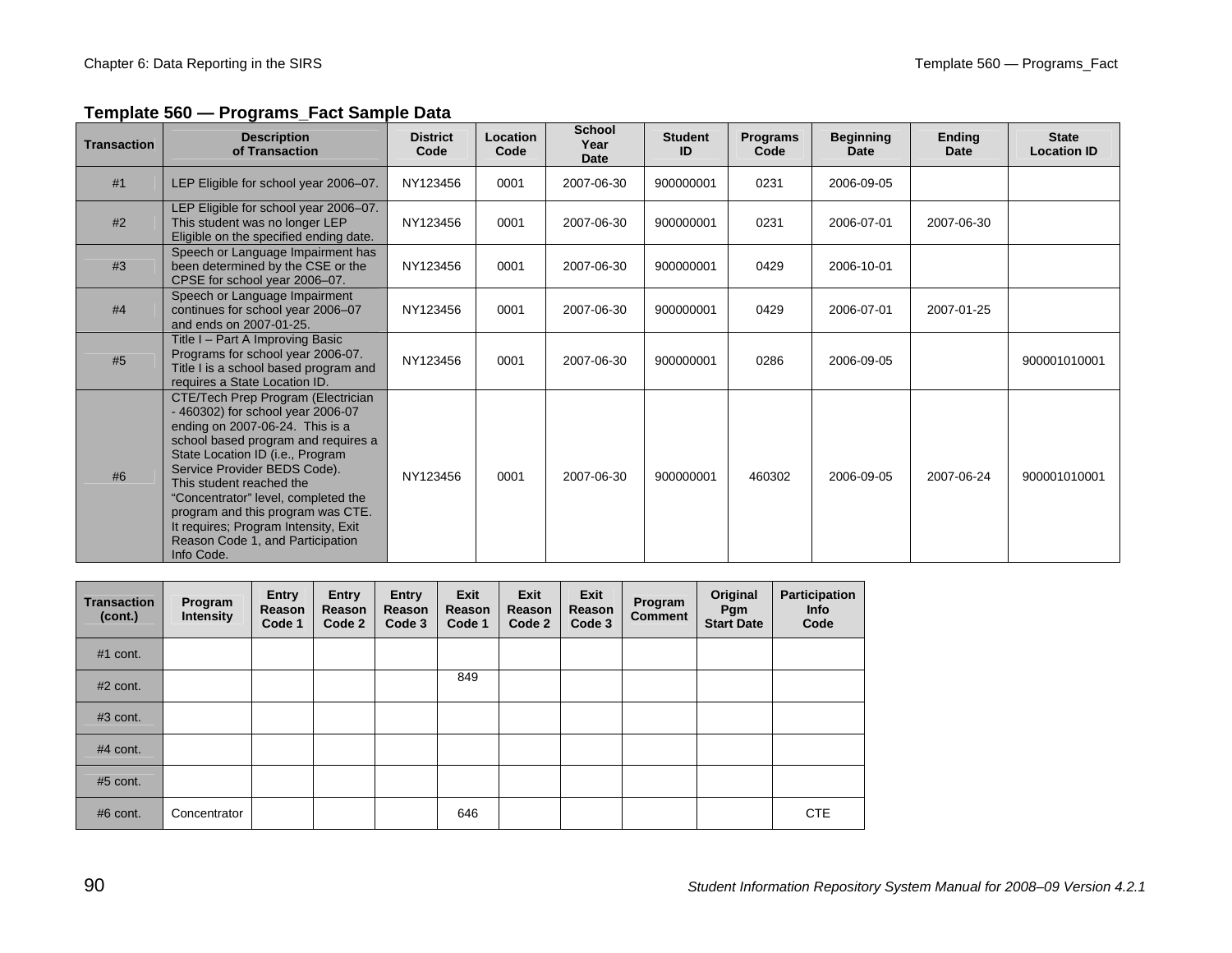#### **Template 2000 — Assessment\_Fact**

Assessment\_Fact (scores) data elements indicate the name of the assessment taken by the student, the language in which the assessment was taken, and the score/performance level achieved.

| <b>Field Number</b> | Position<br>Start | osition<br>۵ī.<br>End | Length<br>Max | <b>FIELD NAME</b><br>from eScholar template<br>(DATA ELEMENT NAME)<br>as used by NYSED, if different from<br>eScholar template name<br>$*$ = Required for all students<br>$+$ = Required only for specified<br>students | NYS or<br>Local<br><b>Purpose</b> | <b>Instructions or Rules</b>                                                                                                                                                                                                                                                                                | Format             | <b>Recommended Codes</b><br>or Reference to Data Source                                                                                                                                                                                                                                                                        |
|---------------------|-------------------|-----------------------|---------------|-------------------------------------------------------------------------------------------------------------------------------------------------------------------------------------------------------------------------|-----------------------------------|-------------------------------------------------------------------------------------------------------------------------------------------------------------------------------------------------------------------------------------------------------------------------------------------------------------|--------------------|--------------------------------------------------------------------------------------------------------------------------------------------------------------------------------------------------------------------------------------------------------------------------------------------------------------------------------|
|                     |                   | 8                     | 8             | *DISTRICT CODE<br>(DISTRICT OF RESPONSIBILITY<br>CODE)                                                                                                                                                                  | <b>NYS</b><br>Reporting           | Public school districts: NYnnnnnn<br>(NY followed by the first 6 digits of the<br>BEDS code)<br><b>Charter and nonpublic schools, State</b><br>agencies, State-operated schools,<br>AND child care institutions with<br>schools: 8nnnnnnn<br>(8 followed by the last 7 digits of their<br>Institution code) | alphanumeric       | For NYSED BEDS codes:<br>www.nysed.gov/admin/bedsdata.html<br>For NYSED BEDS and Institution codes:<br>http://portal.nysed.gov<br>Click on "SEDREF Query"<br>For schools/agencies other than public<br>districts and charters that are required to<br>report these data:<br>http://www.emsc.nysed.gov/irts/SIRS/<br>home.shtml |
| $\overline{c}$      | 9                 | 23 15                 |               | <i><b>*TEST DESCRIPTION</b></i><br>(TEST GROUP)                                                                                                                                                                         | <b>NYS</b><br>Reporting           | Short version of the description of the<br>type of assessment.                                                                                                                                                                                                                                              | alphanumeric       | Use Test Group Codes (e.g., AAOS,<br>ALTREG, CTE, NYS, NYSAA, Regents,<br>etc.) from Appendix 11: Assessment<br>Measure Standard Descriptions and<br>Codes.                                                                                                                                                                    |
| 3                   | 24                |                       |               | *ASSESSMENT SCHOOL YEAR<br>33 10 DATE<br>(VERSION)                                                                                                                                                                      | <b>NYS</b><br>Reporting           | June 30 <sup>th</sup> of the school year of test<br>administration.<br>Ex: 2009-06-30                                                                                                                                                                                                                       | date<br>yyyy-06-30 |                                                                                                                                                                                                                                                                                                                                |
| 4                   | 34                |                       |               | *ITEM DESCRIPTION<br>83 50 (ASSESSMENT MEASURE<br><b>STANDARD DESCRIPTION)</b>                                                                                                                                          | <b>NYS</b><br>Reporting           | Long version description of the<br>assessment being reported. Populate<br>with descriptions.                                                                                                                                                                                                                | alphanumeric       | Use text in the "Description" column of the<br>table in Appendix 11: Assessment Measure<br>Standard Descriptions and Codes (e.g.,<br>Grade 4 ELA, NYSAA: Grade 3 Math,<br>Grade 5 Social Studies, etc.).                                                                                                                       |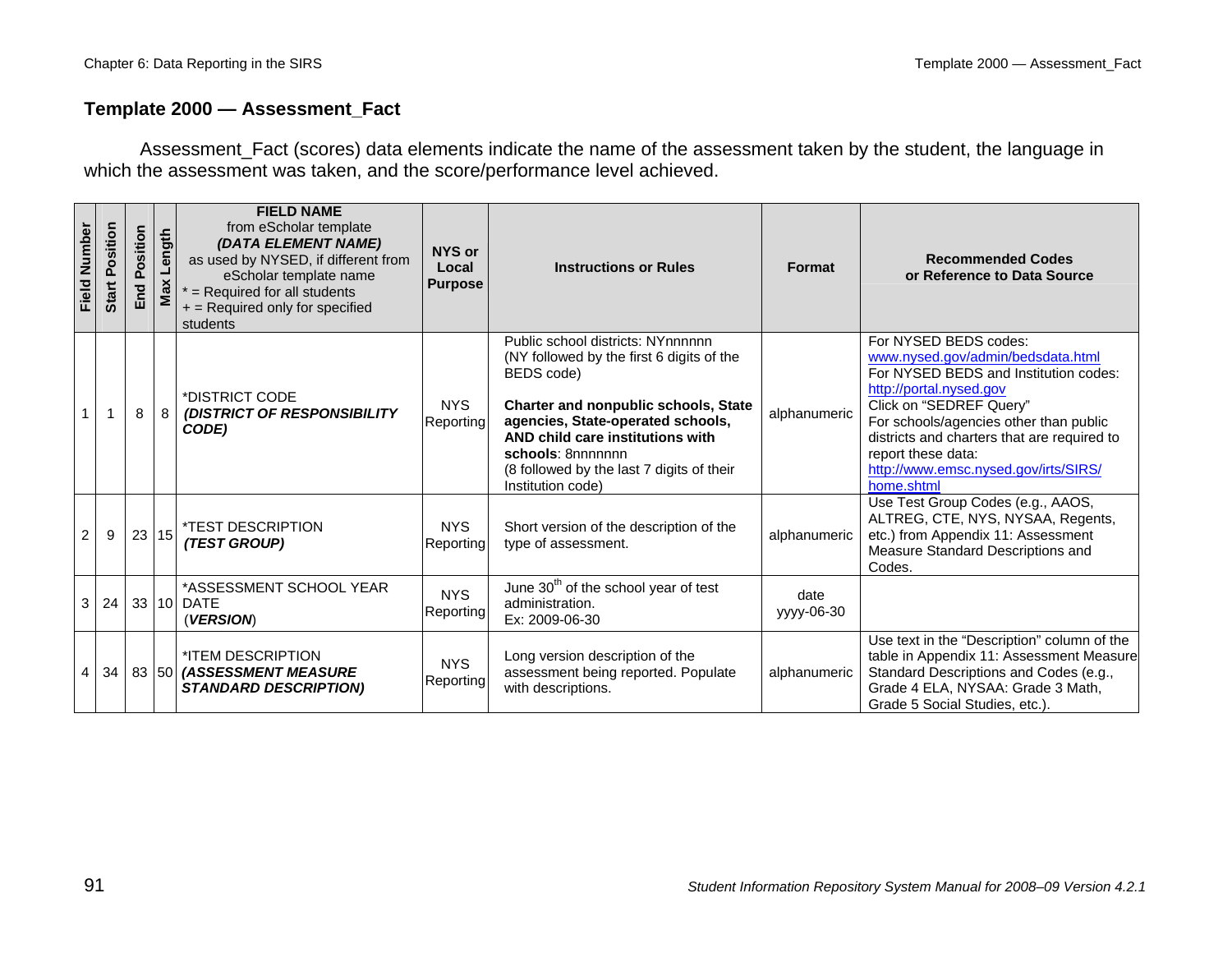| Field Number | Position<br>Start | Position<br>End | Length<br>Max | <b>FIELD NAME</b><br>from eScholar template<br>(DATA ELEMENT NAME)<br>as used by NYSED, if different from<br>eScholar template name<br>$*$ = Required for all students<br>+ = Required only for specified<br>students | <b>NYS or</b><br>Local<br><b>Purpose</b> | <b>Instructions or Rules</b>                                                                                                                                                                                                                                                                                                                                                                                                                                                                         | <b>Format</b>            | <b>Recommended Codes</b><br>or Reference to Data Source                                                                                                                                                                                                                                                                                                                                                                                                                                                                                                                                                                                                           |
|--------------|-------------------|-----------------|---------------|-----------------------------------------------------------------------------------------------------------------------------------------------------------------------------------------------------------------------|------------------------------------------|------------------------------------------------------------------------------------------------------------------------------------------------------------------------------------------------------------------------------------------------------------------------------------------------------------------------------------------------------------------------------------------------------------------------------------------------------------------------------------------------------|--------------------------|-------------------------------------------------------------------------------------------------------------------------------------------------------------------------------------------------------------------------------------------------------------------------------------------------------------------------------------------------------------------------------------------------------------------------------------------------------------------------------------------------------------------------------------------------------------------------------------------------------------------------------------------------------------------|
| 5            | 84                | 93 10           |               | *TEST DATE<br>(ASSESSMENT DATE OF<br><b>ADMINISTRATION)</b>                                                                                                                                                           | <b>NYS</b><br>Reporting                  | First date of test administration or first<br>day of window in which test was offered.<br>If taken on a make-up day, use the date<br>of original administration, not the make-<br>up day. If the assessment was offered<br>during a range of dates, indicate the first<br>date the assessment was permitted to be<br>administered. For the Child Outcomes<br>Summary Form for preschool children<br>with disabilities, use June 30, 2009 as<br>the date of administration for reporting<br>purposes. | date<br>yyyy-mm-dd       | First date of administration:<br>$ELA 345 = 2009-01-12$<br>$ELA 678 = 2009-01-20$<br>Math $345 = 2009 - 03 - 02$<br>Math $678 = 2009 - 03 - 09$<br>NYSESLAT = 2009-04-20<br>$NYSAA = 2008-10-06$<br>Social Studies $5 = 2008-11-12$<br>Social Studies $8 = 2009 -06 -02$<br>Science $4 & 8 = 2009 -04 -08$<br>Reading First = 2009-05-18<br>January RCT & Regents = 2009-01-27<br>June RCT, Regents & SLPs = 2009-06-16<br>August RCT & Regents = 2008-08-13<br>$Completest = 2009-05-13$<br>Technical Skills Assessment (CTE) =<br>Any Day<br>$COSF = 2009-06-30$<br>See Appendix 1: 2008-09 SIRS Timelines<br>for a list of assessment administration<br>dates. |
| 6            |                   | 94 105 12       |               | *STUDENT ID<br>(SCHOOL DISTRICT STUDENT ID)                                                                                                                                                                           | <b>NYS</b><br>Reporting                  | Unique identifier assigned by the Local<br>Education Agency (LEA) in which the<br>student is enrolled. Use 9 numeric<br>characters, left padded with zeros.<br>Ex. For 51972, use 000051972                                                                                                                                                                                                                                                                                                          | alphanumeric<br>nnnnnnnn |                                                                                                                                                                                                                                                                                                                                                                                                                                                                                                                                                                                                                                                                   |
|              | 7 106 111 6       |                 |               | *LOCATION CODE                                                                                                                                                                                                        | Local use<br>only                        | Required by eScholar load plan.<br>Typically the building code (assigned by<br>local student management system and<br>used by L1 Data Warehouse) which<br>uniquely identifies building in which a<br>student is receiving the service.<br>Programs can optionally use '0000'.                                                                                                                                                                                                                        | alphanumeric             |                                                                                                                                                                                                                                                                                                                                                                                                                                                                                                                                                                                                                                                                   |
|              | 8 112 117 6       |                 |               | <b>SCORE DISPLAY</b>                                                                                                                                                                                                  | Local use<br>only                        |                                                                                                                                                                                                                                                                                                                                                                                                                                                                                                      | alphanumeric             |                                                                                                                                                                                                                                                                                                                                                                                                                                                                                                                                                                                                                                                                   |
|              | 9 118 123 6       |                 |               | +ALPHA SCORE<br>(ASSESSMEMNT SCORE)                                                                                                                                                                                   | NYS.<br>Reporting                        | Use when score for an assessment is<br>not numeric.<br>Ex: $P = Pass$ and $F = Fail$                                                                                                                                                                                                                                                                                                                                                                                                                 | alphanumeric             | Use Appendix 11: Assessment Measure<br>Standard Descriptions and Codes to<br>determine the type of score to be<br>reported.                                                                                                                                                                                                                                                                                                                                                                                                                                                                                                                                       |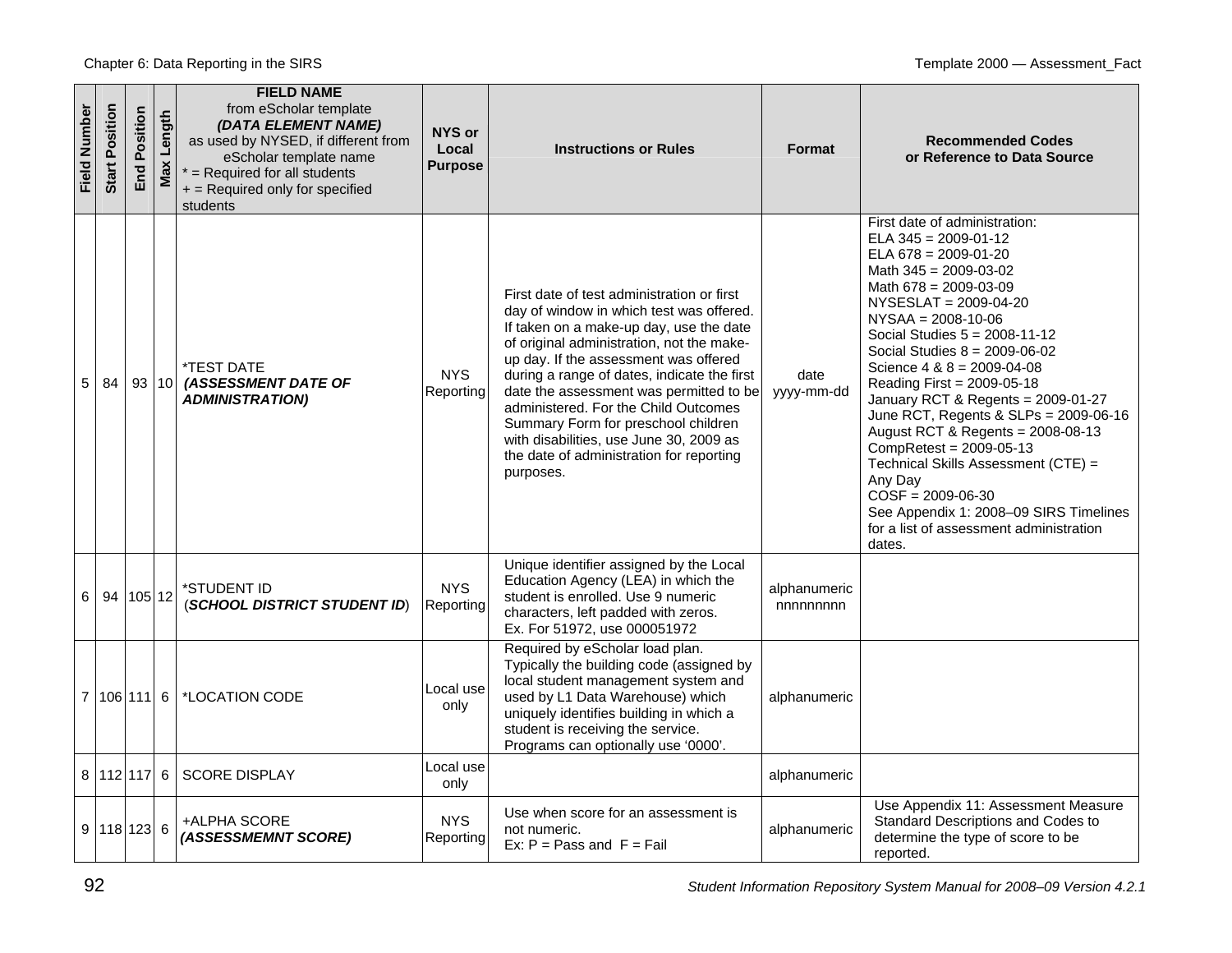| Field Number | <b>Start Position</b> | osition<br>۵Ľ<br>End | Length<br>Max | <b>FIELD NAME</b><br>from eScholar template<br>(DATA ELEMENT NAME)<br>as used by NYSED, if different from<br>eScholar template name<br>$*$ = Required for all students<br>+ = Required only for specified<br>students | NYS or<br>Local<br><b>Purpose</b>           | <b>Instructions or Rules</b>                                                                                                                                                                                                                                       | Format       | <b>Recommended Codes</b><br>or Reference to Data Source                                                                                                                                                                                  |
|--------------|-----------------------|----------------------|---------------|-----------------------------------------------------------------------------------------------------------------------------------------------------------------------------------------------------------------------|---------------------------------------------|--------------------------------------------------------------------------------------------------------------------------------------------------------------------------------------------------------------------------------------------------------------------|--------------|------------------------------------------------------------------------------------------------------------------------------------------------------------------------------------------------------------------------------------------|
|              | 10 124 131 8          |                      |               | +NUMERIC SCORE<br>(ASSESSMENT SCORE)                                                                                                                                                                                  | <b>NYS</b><br>Reporting                     | Use when score for an assessment is<br>numeric.                                                                                                                                                                                                                    | alphanumeric | Use Appendix 11: Assessment Measure<br>Standard Descriptions and Codes to<br>determine the type of score to be<br>reported.<br>For administrative error and medically<br>excused, use "999"; otherwise, use the<br>scale score achieved. |
|              | 11 132 139  8         |                      |               | <b>CREDITS</b>                                                                                                                                                                                                        | Local use<br>only                           |                                                                                                                                                                                                                                                                    | alphanumeric |                                                                                                                                                                                                                                          |
|              | 12 140 147 8          |                      |               | NATIONAL PERCENTILE                                                                                                                                                                                                   | Local use<br>only                           |                                                                                                                                                                                                                                                                    | alphanumeric |                                                                                                                                                                                                                                          |
|              | 13 148 155 8          |                      |               | <b>LOCAL PERCENTILE</b>                                                                                                                                                                                               | Local use<br>only                           |                                                                                                                                                                                                                                                                    | alphanumeric |                                                                                                                                                                                                                                          |
|              | 14 156 158 3          |                      |               | <b>MASTERY</b>                                                                                                                                                                                                        | Local use<br>only                           |                                                                                                                                                                                                                                                                    | alphanumeric |                                                                                                                                                                                                                                          |
|              |                       |                      |               | 15 159 178 20 ASSESSMENT STATUS                                                                                                                                                                                       | <b>NYS</b><br>Reporting<br>and Local<br>Use | For NYS reporting, populate only for<br>NYSAA assessment for collegial review<br>question. Populate with codes, not<br>descriptions.                                                                                                                               | alphanumeric | $Y = Yes$ , a collegial review was<br>performed on this datafolio<br>$N = No$ , a collegial review was not<br>performed on this datafolio                                                                                                |
|              | 16 179 182 4          |                      |               | *ASSESSMENT LANGUAGE CODE<br>(ASSESSMENT LANGUAGE CODE) Reporting                                                                                                                                                     | <b>NYS</b>                                  | Code that indicates the language in<br>which the assessment was<br>administered. If the assessment<br>language is unknown, enter the code for<br>English ("ENG"). For foreign language<br>assessments, enter the code for English<br>("ENG"). Populate with codes. | alphanumeric | See Appendix 12: Assessment Language<br>Codes, COSF defaults to ENG.                                                                                                                                                                     |
|              | 17 183 186 4          |                      |               | *STANDARD ACHIEVED CODE<br>(ASSESSMENT STANDARD MET<br>CODE)                                                                                                                                                          | <b>NYS</b><br>Reporting<br>and Local<br>Use | Code used to indicate the level of<br>performance on an assessment or the<br>reason there is no score for the<br>assessment. Populate with codes.                                                                                                                  | alphanumeric | See Appendix 13: Standard Achieved<br>Codes. Use N/A for COSF and AAOS.                                                                                                                                                                  |
|              | 18 187 193 7          |                      |               | <b>NORM CURVE EQUIV</b>                                                                                                                                                                                               | Local use<br>only                           |                                                                                                                                                                                                                                                                    | alphanumeric |                                                                                                                                                                                                                                          |
|              | 19 194 201 8          |                      |               | <b>RAW SCORE</b>                                                                                                                                                                                                      | Local use<br>only                           |                                                                                                                                                                                                                                                                    | alphanumeric |                                                                                                                                                                                                                                          |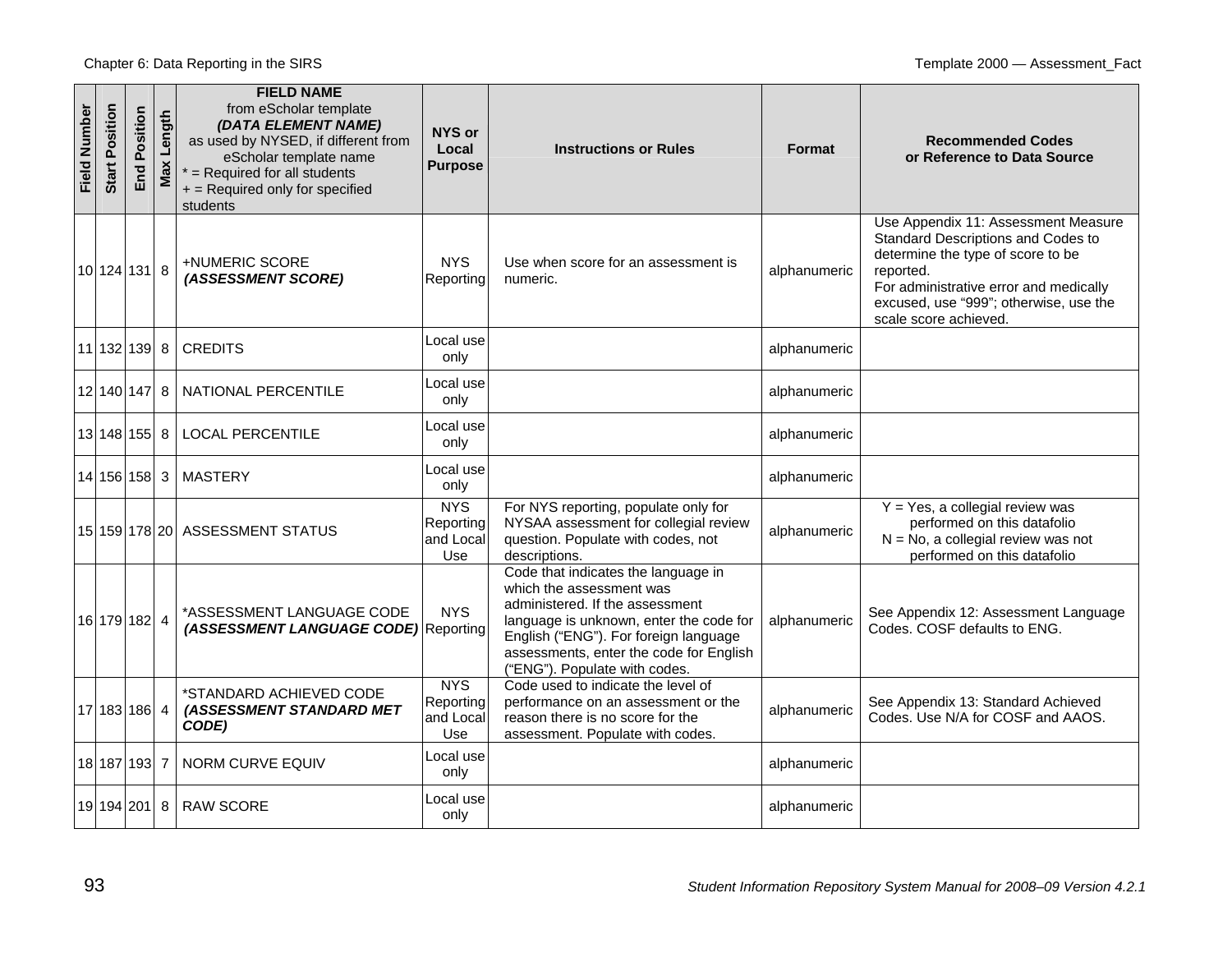| <b>Field Number</b> | <b>Start Position</b> | Position<br>End | Length<br>Max | <b>FIELD NAME</b><br>from eScholar template<br>(DATA ELEMENT NAME)<br>as used by NYSED, if different from<br>eScholar template name<br>$*$ = Required for all students<br>+ = Required only for specified<br>students | <b>NYS or</b><br>Local<br><b>Purpose</b> | <b>Instructions or Rules</b> | <b>Format</b> | <b>Recommended Codes</b><br>or Reference to Data Source |
|---------------------|-----------------------|-----------------|---------------|-----------------------------------------------------------------------------------------------------------------------------------------------------------------------------------------------------------------------|------------------------------------------|------------------------------|---------------|---------------------------------------------------------|
|                     | 20 202 207 6          |                 |               | <b>SCALE SCORE</b>                                                                                                                                                                                                    | Local use<br>only                        |                              | alphanumeric  |                                                         |
|                     | 21 208 213 6          |                 |               | PERCENT SCORE                                                                                                                                                                                                         | Local use<br>only                        |                              | alphanumeric  |                                                         |
|                     | 22 214 219 6          |                 |               | <b>LOCAL STANINE</b>                                                                                                                                                                                                  | Local use<br>only                        |                              | alphanumeric  |                                                         |
|                     | 23 220 225 6          |                 |               | NATIONAL STANINE                                                                                                                                                                                                      | Local use<br>only                        |                              | alphanumeric  |                                                         |
|                     | 24 226 231 6          |                 |               | NATIONAL PERCENTILE BY AGE                                                                                                                                                                                            | Local use<br>only                        |                              | alphanumeric  |                                                         |
|                     | 25 232 237 6          |                 |               | NUMBER OF ITEMS CORRECT                                                                                                                                                                                               | Local use<br>only                        |                              | alphanumeric  |                                                         |
|                     | 26 238 243 6          |                 |               | OBJECTIVE MASTERY SCORE                                                                                                                                                                                               | Local use<br>only                        |                              | alphanumeric  |                                                         |
|                     | 27 244 249 6          |                 |               | DEGREES OF READING POWER                                                                                                                                                                                              | Local use<br>only                        |                              | alphanumeric  |                                                         |
|                     | 28 250 255 6          |                 |               | INTELLIGENCE QUOTIENT                                                                                                                                                                                                 | Local use<br>only                        |                              | alphanumeric  |                                                         |
|                     | 29 256 261            |                 | 6             | STANDARD PERFORMANCE INDEX                                                                                                                                                                                            | Local use<br>only                        |                              | alphanumeric  |                                                         |
|                     | 30 262 267 6          |                 |               | STANDARD PERFORMANCE LEVEL                                                                                                                                                                                            | Local use<br>only                        |                              | alphanumeric  |                                                         |
|                     | 31 268 273 6          |                 |               | <b>GRADE EQUIVALENT</b>                                                                                                                                                                                               | Local use<br>only                        |                              | alphanumeric  |                                                         |
|                     | 32 274 279 6          |                 |               | <b>SPECIAL NORM GROUP</b>                                                                                                                                                                                             | Local use<br>only                        |                              | alphanumeric  |                                                         |
|                     |                       |                 |               | 33 280 294 15 LEVEL OF AGGREGATION                                                                                                                                                                                    | Local use<br>only                        |                              | alphanumeric  |                                                         |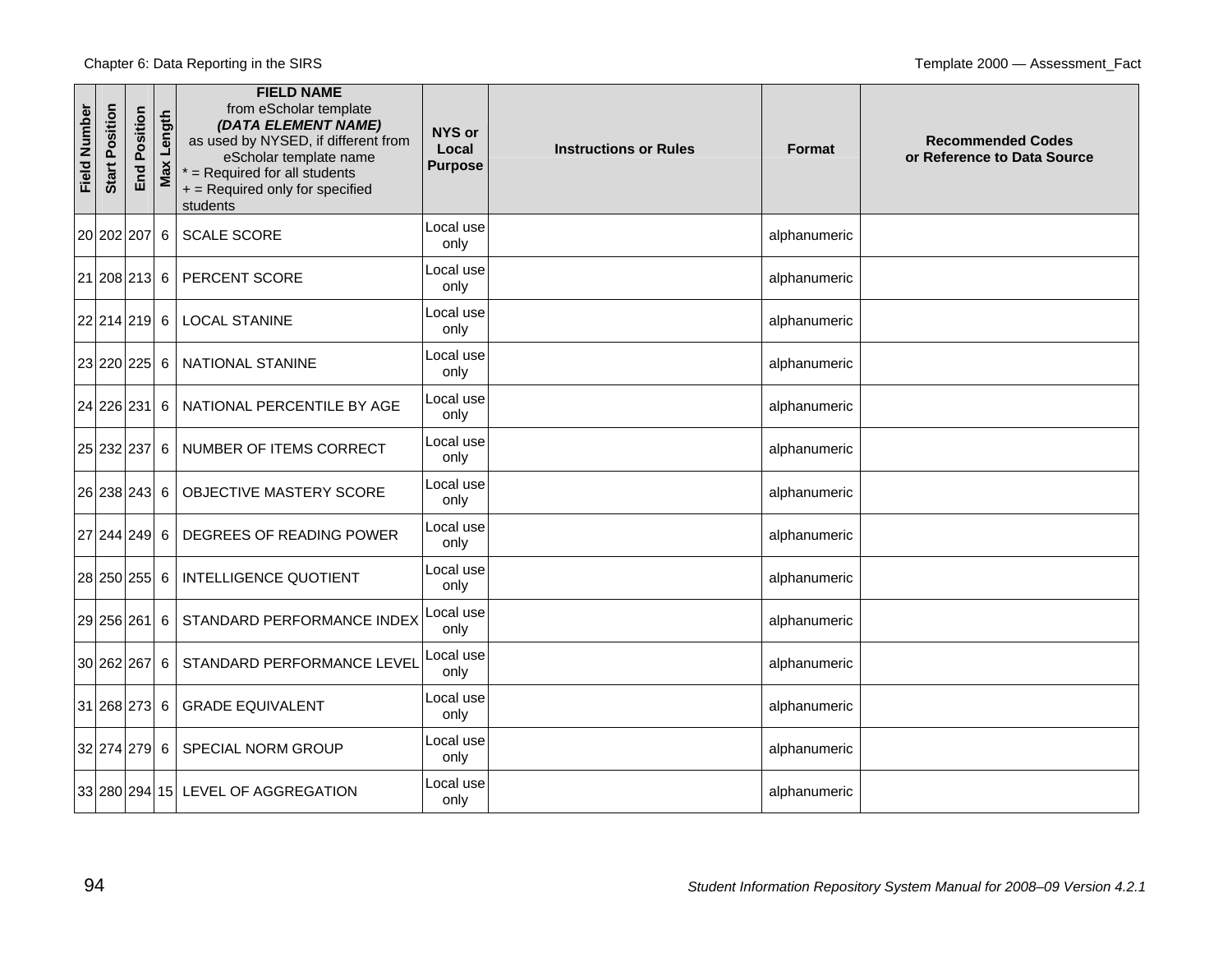| Field Number | <b>Start Position</b> | osition<br>Ñ.<br>End | Length<br>Max | <b>FIELD NAME</b><br>from eScholar template<br>(DATA ELEMENT NAME)<br>as used by NYSED, if different from<br>eScholar template name<br>$*$ = Required for all students<br>+ = Required only for specified<br>students | NYS or<br>Local<br><b>Purpose</b> | <b>Instructions or Rules</b>                                                                                                                                                                                                                                                                                          | <b>Format</b>      | <b>Recommended Codes</b><br>or Reference to Data Source                                                                                                                                                                                                                                                                                                                                                                                                                                                                                                                                                                                                                                                                                                    |
|--------------|-----------------------|----------------------|---------------|-----------------------------------------------------------------------------------------------------------------------------------------------------------------------------------------------------------------------|-----------------------------------|-----------------------------------------------------------------------------------------------------------------------------------------------------------------------------------------------------------------------------------------------------------------------------------------------------------------------|--------------------|------------------------------------------------------------------------------------------------------------------------------------------------------------------------------------------------------------------------------------------------------------------------------------------------------------------------------------------------------------------------------------------------------------------------------------------------------------------------------------------------------------------------------------------------------------------------------------------------------------------------------------------------------------------------------------------------------------------------------------------------------------|
|              | 34 295 304 10         |                      |               | +TESTING MODIFICATION<br>(ASSESSMENT<br><b>ACCOMMODATION CODE(S))</b>                                                                                                                                                 | <b>NYS</b><br>Reporting           | Populate only if one or more<br>accommodations were used by the<br>student.<br>Concatenate into one field, entered in<br>any order.<br>Ex. If a student used test<br>accommodations 1, 2, and F, data may<br>be entered as: F21<br>Use all codes applicable to the student.<br>Codes, not descriptions, must be used. | alphanumeric       | Codes that apply only to students with<br>disabilities and students with Section 504<br>plans:<br>$1 =$ Flexibility in scheduling/timing<br>$2 =$ Flexibility in setting<br>3 = Method of presentation (excluding<br>Braille)<br>$4 =$ Method of response<br>$5 = Other$<br>$6 = Braille$<br>Codes that apply only to LEP students:<br>$A = Time extension$<br>$B =$ Separate location<br>$C =$ Third reading of listening section (ELA<br>assessment only)<br>$D =$ Translated edition (not applicable to<br>ELA assessments)<br>$E =$ Bilingual dictionaries and glossaries<br>$F =$ Oral Translation (not applicable to ELA<br>assessments)<br>G = Responses written in native language<br>(not applicable to ELA assessments)<br>Leave blank for COSF. |
|              |                       |                      |               | 35 305 314 10 TEST ASSIGNMENT DATE                                                                                                                                                                                    | Local use<br>only                 |                                                                                                                                                                                                                                                                                                                       | date<br>yyyy-mm-dd |                                                                                                                                                                                                                                                                                                                                                                                                                                                                                                                                                                                                                                                                                                                                                            |
|              |                       |                      |               | 36 315 326 12 EVALUATOR ID                                                                                                                                                                                            | Local use<br>only                 |                                                                                                                                                                                                                                                                                                                       | alphanumeric       |                                                                                                                                                                                                                                                                                                                                                                                                                                                                                                                                                                                                                                                                                                                                                            |
|              |                       |                      |               | 37 327 366 40 EVALUATOR NAME                                                                                                                                                                                          | Local use<br>only                 |                                                                                                                                                                                                                                                                                                                       | alphanumeric       |                                                                                                                                                                                                                                                                                                                                                                                                                                                                                                                                                                                                                                                                                                                                                            |
|              | 38 367 376 10         |                      |               | <b>SCHOOL YEAR DATE</b><br>(SCHOOL YEAR)                                                                                                                                                                              |                                   | Leave blank                                                                                                                                                                                                                                                                                                           | date               |                                                                                                                                                                                                                                                                                                                                                                                                                                                                                                                                                                                                                                                                                                                                                            |
|              | 39 377 382 6          |                      |               | SUBTEST SCALE SCORE                                                                                                                                                                                                   | Local use<br>only                 |                                                                                                                                                                                                                                                                                                                       | alphanumeric       |                                                                                                                                                                                                                                                                                                                                                                                                                                                                                                                                                                                                                                                                                                                                                            |
|              | 40 383 384 2          |                      |               | NUMBER OF TIMES TESTED                                                                                                                                                                                                | _ocal use<br>only                 |                                                                                                                                                                                                                                                                                                                       | alphanumeric       |                                                                                                                                                                                                                                                                                                                                                                                                                                                                                                                                                                                                                                                                                                                                                            |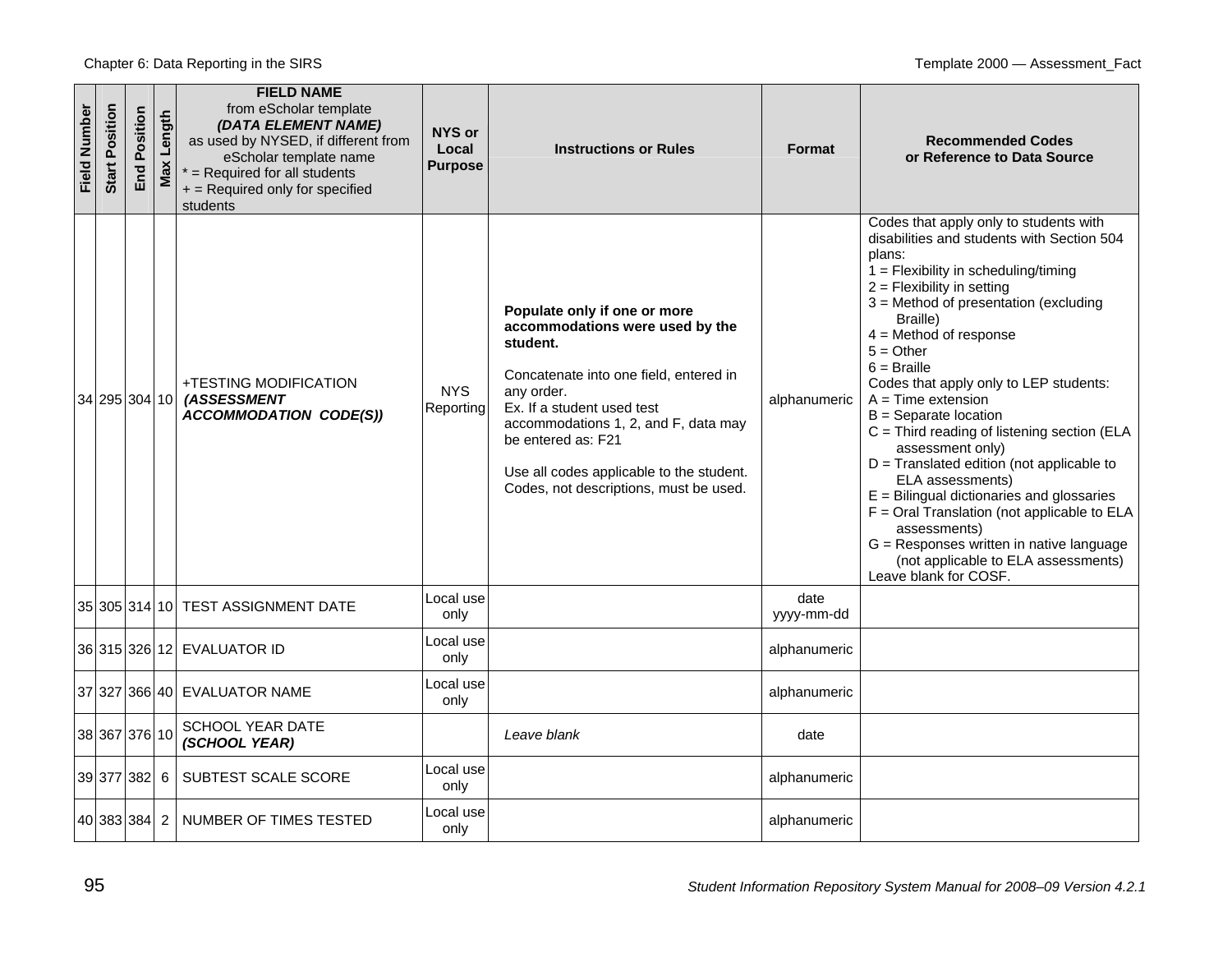| Field Number | Position<br>Start | Position<br>End | Length<br>Max | <b>FIELD NAME</b><br>from eScholar template<br>(DATA ELEMENT NAME)<br>as used by NYSED, if different from<br>eScholar template name<br>$*$ = Required for all students<br>+ = Required only for specified<br>students | NYS or<br>Local<br><b>Purpose</b> | <b>Instructions or Rules</b>                                                                                                                                       | <b>Format</b> | <b>Recommended Codes</b><br>or Reference to Data Source                                                                                                                                                                                                                                                                                                                                    |
|--------------|-------------------|-----------------|---------------|-----------------------------------------------------------------------------------------------------------------------------------------------------------------------------------------------------------------------|-----------------------------------|--------------------------------------------------------------------------------------------------------------------------------------------------------------------|---------------|--------------------------------------------------------------------------------------------------------------------------------------------------------------------------------------------------------------------------------------------------------------------------------------------------------------------------------------------------------------------------------------------|
|              |                   | 41 385 392 8    |               | <b>CONVERTED SCORE</b>                                                                                                                                                                                                | Local use<br>only                 |                                                                                                                                                                    | alphanumeric  |                                                                                                                                                                                                                                                                                                                                                                                            |
|              |                   | 42 393 395 3    |               | ASSESSMENT ACCOUNTABLE<br><b>DISTRICT</b>                                                                                                                                                                             | Local use<br>only                 |                                                                                                                                                                    | alphanumeric  |                                                                                                                                                                                                                                                                                                                                                                                            |
|              |                   | 43 396 398 3    |               | <b>TESTING ACCOMMODATION</b>                                                                                                                                                                                          | Local use<br>only                 |                                                                                                                                                                    | alphanumeric  |                                                                                                                                                                                                                                                                                                                                                                                            |
|              |                   | 44 399 406 8    |               | STANDARD ERROR OF<br><b>MEASUREMENT</b>                                                                                                                                                                               | Local use<br>only                 |                                                                                                                                                                    | alphanumeric  |                                                                                                                                                                                                                                                                                                                                                                                            |
|              |                   | 45 407 418 12   |               | * SCORING MODEL CODE<br>(SCORING MODEL KEY)                                                                                                                                                                           | <b>NYS</b><br>Reporting           | For Grades 3–8 ELA and mathematics,<br>the type of scoring model used to score<br>an assessment.<br>For NYSAA, the code used to identify the<br>Scoring Institute. | alphanumeric  | For Grades 3-8 ELA and mathematics, use<br>codes 1 through 5. See the School<br>Administrator's Manuals (SAM) "Planning<br>the Scoring Operations" section, Scoring<br>Models subheading.<br>For NYSAA, use the 4-digit Scoring<br>Institute Codes, which are the first four<br>digits of the BOCES or Big 5 in which the<br>scoring takes place.<br>For all other assessments, use 'N/A'. |
|              |                   | 46 419 421 3    |               | +SURVEY COMPLETION<br><b>INDICATOR</b>                                                                                                                                                                                | <b>NYS</b><br>Reporting           | Use with NYSAA ONLY. If assessment<br>not NYSAA, leave blank.<br>Populate with code.                                                                               | alphanumeric  | Y = Yes<br>$N = No$                                                                                                                                                                                                                                                                                                                                                                        |
|              |                   | 47 422 424 3    |               | ASSESSMENT ACCOUNTABLE<br><b>SCHOOL</b>                                                                                                                                                                               | Local use<br>only                 |                                                                                                                                                                    | alphanumeric  |                                                                                                                                                                                                                                                                                                                                                                                            |
|              |                   | 48 425 430 6    |               | <b>LEXILE MINIMUM SCORE</b>                                                                                                                                                                                           | Local use<br>only                 |                                                                                                                                                                    | alphanumeric  |                                                                                                                                                                                                                                                                                                                                                                                            |
|              |                   | 49 431 436 6    |               | LEXILE MAXIMUM SCORE                                                                                                                                                                                                  | Local use<br>only                 |                                                                                                                                                                    | alphanumeric  |                                                                                                                                                                                                                                                                                                                                                                                            |
|              |                   | 50 437 442 6    |               | NUMBER OF ITEMS ATTEMPTED                                                                                                                                                                                             | Local use<br>only                 |                                                                                                                                                                    | alphanumeric  |                                                                                                                                                                                                                                                                                                                                                                                            |
|              |                   | 51 443 448 6    |               | NUMBER OF ITEMS OMITTED                                                                                                                                                                                               | _ocal use<br>only                 |                                                                                                                                                                    | alphanumeric  |                                                                                                                                                                                                                                                                                                                                                                                            |
|              |                   | 52 449 454 6    |               | NUMBER OF ITEMS INCORRECT                                                                                                                                                                                             | Local use<br>only                 |                                                                                                                                                                    | alphanumeric  |                                                                                                                                                                                                                                                                                                                                                                                            |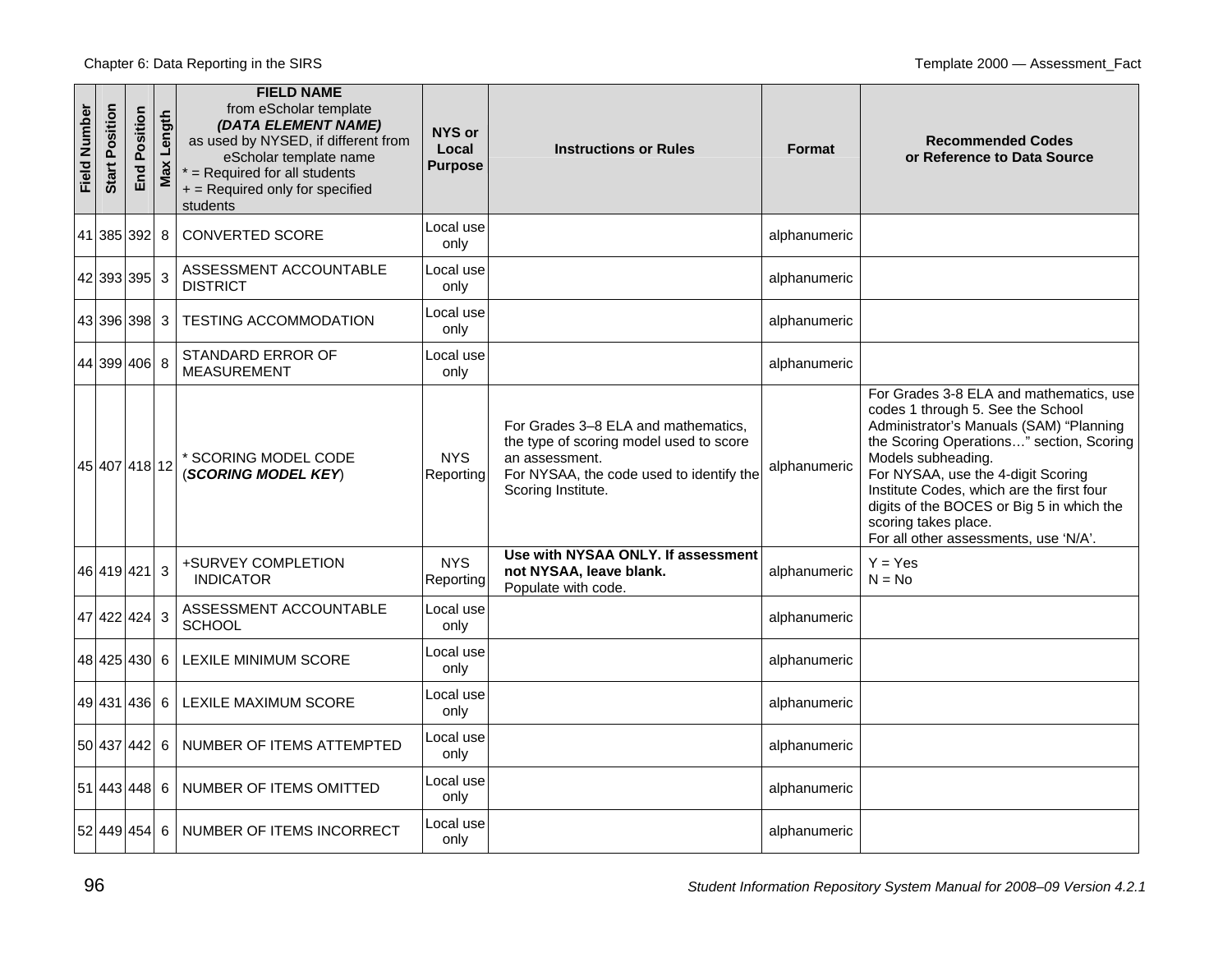| Transaction | <b>Transaction</b><br><b>Description</b> | <b>District</b><br>Code | Test<br><b>Description</b> | <b>Assessment</b><br><b>School Year</b><br><b>Date</b> | <b>Item</b><br><b>Description</b> | <b>Test</b><br><b>Date</b> | <b>Student</b><br>ID | <b>Location</b><br>Code | <b>Score</b><br><b>Display</b> | Alpha<br><b>Score</b> | <b>Numeric</b><br><b>Score</b> | <b>Credits</b> | <b>National</b><br>Percentile |
|-------------|------------------------------------------|-------------------------|----------------------------|--------------------------------------------------------|-----------------------------------|----------------------------|----------------------|-------------------------|--------------------------------|-----------------------|--------------------------------|----------------|-------------------------------|
| #1          | Entering<br>Grade 4<br><b>ELA Data</b>   | NY123456                | <b>NYS</b>                 | 2007-06-30                                             | Grade 4 ELA                       | 2007-<br>$01 - 09$         | 900000001            | 0001                    |                                |                       |                                |                |                               |
| #2          | Entering<br>Regents<br>Math A Data       | NY123456                | Regents                    | 2007-06-30                                             | Regents Math A<br>- Jun           | 2007-<br>06-01             | 900000001            | 0001                    |                                |                       | 95                             |                |                               |

#### Template 2000 - Assessment Fact Sample Data

| <b>Transaction</b><br>(cont.) | Local<br>Percentile | <b>Mastery</b> | <b>Assessment</b><br><b>Status</b> | <b>Assessment</b><br>Language<br>Code | <b>Standard</b><br><b>Achieved</b><br>Code | <b>Norm</b><br>Curve<br>Equiv | Raw<br><b>Score</b> | <b>Scale</b><br><b>Score</b> | Percent<br><b>Score</b> | Local<br><b>Stanine</b> | <b>National</b><br><b>Stanine</b> | <b>National</b><br><b>Percentile</b><br>By Age | Number of<br><b>Items</b><br><b>Correct</b> | <b>Objective</b><br><b>Mastery</b><br><b>Score</b> |
|-------------------------------|---------------------|----------------|------------------------------------|---------------------------------------|--------------------------------------------|-------------------------------|---------------------|------------------------------|-------------------------|-------------------------|-----------------------------------|------------------------------------------------|---------------------------------------------|----------------------------------------------------|
| $#1$ (cont.)                  |                     |                |                                    | <b>ENG</b>                            | N/A                                        |                               |                     |                              |                         |                         |                                   |                                                |                                             |                                                    |
| $#2$ (cont.)                  |                     |                |                                    | <b>ENG</b>                            | 04                                         |                               |                     | 95                           |                         |                         |                                   |                                                |                                             |                                                    |

| Transaction<br>(cont.) | <b>Degrees</b><br>οf<br>Reading<br><b>Power</b> | Intelligence<br>Quotient | <b>Standard</b><br>Performance<br>Index | <b>Standard</b><br>Performance<br>Level | Grade<br>Equivalent | <b>Special</b><br><b>Norm</b><br>Group | Level of<br>Aggregation | Testing<br><b>Modification</b> | <b>Test</b><br><b>Assignment</b><br>Date | <b>Evaluator</b><br>ID | <b>Evaluator</b><br><b>Name</b> | <b>School</b><br>Year<br><b>Date</b> | <b>Subtest</b><br><b>Scale</b><br><b>Score</b> |
|------------------------|-------------------------------------------------|--------------------------|-----------------------------------------|-----------------------------------------|---------------------|----------------------------------------|-------------------------|--------------------------------|------------------------------------------|------------------------|---------------------------------|--------------------------------------|------------------------------------------------|
| $#1$ (cont.)           |                                                 |                          |                                         |                                         |                     |                                        |                         | F <sub>21</sub>                |                                          |                        |                                 |                                      |                                                |
| $#2$ (cont.)           |                                                 |                          |                                         |                                         |                     |                                        |                         |                                |                                          |                        |                                 |                                      |                                                |

| <b>Transaction</b><br>(cont.) | <b>Number</b><br>οf<br><b>Times</b><br><b>Tested</b> | <b>Converted</b><br><b>Score</b> | Assessment<br>Accountable<br><b>District</b> | <b>Testing</b><br>Accommodation | <b>Standard</b><br>Error of<br><b>Measurement</b> | <b>Scoring</b><br><b>Model</b><br>Code | <b>Survey</b><br><b>Completion</b><br><b>Indicator</b> | <b>Assessment</b><br>Accountable<br><b>School</b> | Lexile<br><b>Minimum</b><br>Score | Lexile<br><b>Maximum</b><br><b>Score</b> | <b>Number</b><br>of Items<br>Attempted | <b>Number</b><br>οf<br><b>Items</b><br><b>Omitted</b> | <b>Number</b><br>of Items<br><b>Incorrect</b> |
|-------------------------------|------------------------------------------------------|----------------------------------|----------------------------------------------|---------------------------------|---------------------------------------------------|----------------------------------------|--------------------------------------------------------|---------------------------------------------------|-----------------------------------|------------------------------------------|----------------------------------------|-------------------------------------------------------|-----------------------------------------------|
| $#1$ (cont.)                  |                                                      |                                  |                                              |                                 |                                                   |                                        |                                                        |                                                   |                                   |                                          |                                        |                                                       |                                               |
| $#2$ (cont.)                  |                                                      |                                  |                                              |                                 |                                                   | N/A                                    |                                                        |                                                   |                                   |                                          |                                        |                                                       |                                               |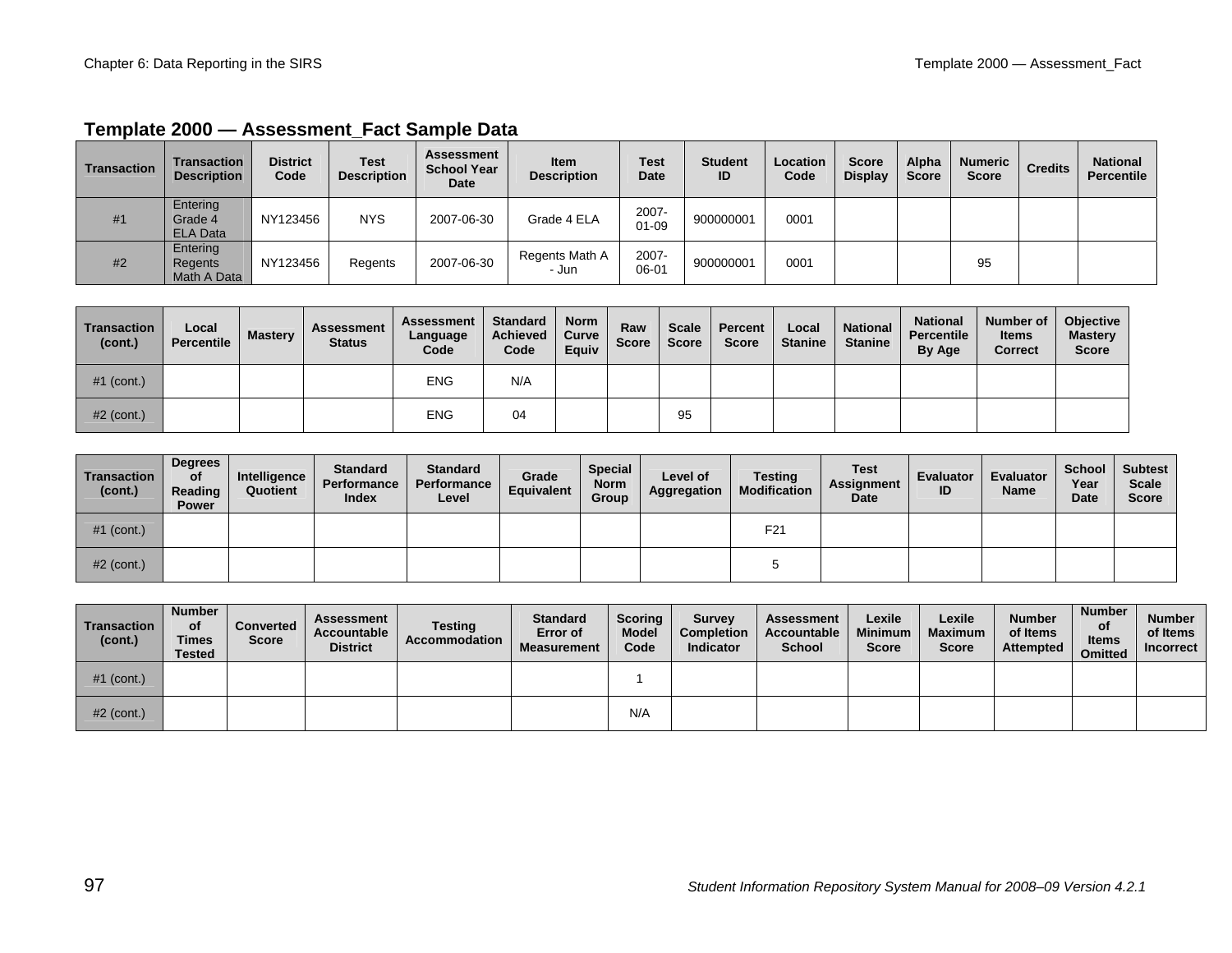### **Template 2190 — Assessment\_Resp (Response)**

Assessment\_Resp data elements indicate name and date of the assessment, the question number, the student's response to a multiple-choice question, and the number of points earned for the multiple-choice, constructed response, or essay question.

| Field Number | <b>Start Position</b> | Position<br>End | Length<br>Max | <b>FIELD NAME</b><br>from eScholar template<br>(DATA ELEMENT NAME)<br>as used by NYSED, if different from<br>eScholar template name<br>$*$ = Required for all students<br>$+$ = Required only for specified<br>students | NYS or<br>Local<br><b>Purpose</b> | <b>Instructions or Rules</b>                                                                                                                                                                                                                                                                         | <b>Format</b>      | <b>Recommended Codes</b><br>or Reference to Data Source                                                                                                                                                                                                                                                                        |
|--------------|-----------------------|-----------------|---------------|-------------------------------------------------------------------------------------------------------------------------------------------------------------------------------------------------------------------------|-----------------------------------|------------------------------------------------------------------------------------------------------------------------------------------------------------------------------------------------------------------------------------------------------------------------------------------------------|--------------------|--------------------------------------------------------------------------------------------------------------------------------------------------------------------------------------------------------------------------------------------------------------------------------------------------------------------------------|
|              |                       | 8               | 8             | *DISTRICT CODE<br><b>(DISTRICT OF RESPONSIBILITY</b><br>CODE)                                                                                                                                                           | <b>NYS</b><br>Reporting           | Public school districts: NYnnnnnn<br>(NY followed by the first 6 digits of the<br>BEDS code)<br>Charter and nonpublic schools, State<br>agencies, State-operated schools,<br>AND child care institutions with<br>schools: 8nnnnnnn<br>(8 followed by the last 7 digits of their<br>Institution code) | alphanumeric       | For NYSED BEDS codes:<br>www.nysed.gov/admin/bedsdata.html<br>For NYSED BEDS and Institution codes:<br>http://portal.nysed.gov<br>Click on "SEDREF Query"<br>For schools/agencies other than public<br>districts and charters that are required to<br>report these data:<br>http://www.emsc.nysed.gov/irts/SIRS/<br>home.shtml |
| 2            | 9                     | 23              | 15            | <i><b>*TEST DESCRIPTION</b></i><br>(TEST GROUP)                                                                                                                                                                         | <b>NYS</b><br>Reporting           | Short version of the description of the<br>type of assessment.                                                                                                                                                                                                                                       | alphanumeric       | Use Test Group Codes (e.g., AAOS,<br>ALTREG, CTE, NYS, NYSAA, Regents,<br>etc.) from Appendix 11: Assessment<br>Measure Standard Descriptions and<br>Codes.                                                                                                                                                                    |
| 3            | 24                    | 33 10           |               | *ASSESSMENT SCHOOL YEAR<br><b>DATE</b><br>(VERSION)                                                                                                                                                                     | <b>NYS</b><br>Reporting           | June 30 <sup>th</sup> of the school year of test<br>administration.<br>Ex: 2009-06-30                                                                                                                                                                                                                | date<br>yyyy-06-30 |                                                                                                                                                                                                                                                                                                                                |
| 4            | 34                    |                 |               | *ITEM DESCRIPTION<br>83 50 (ASSESSMENT MEASURE<br><b>STANDARD DESCRIPTION)</b>                                                                                                                                          | <b>NYS</b><br>Reporting           | Long version description of the<br>assessment being reported. Populate<br>with descriptions.                                                                                                                                                                                                         | alphanumeric       | Use text in the "Description" column of the<br>table in Appendix 11: Assessment Measure<br>Standard Descriptions and Codes (e.g.,<br>Grade 4 ELA, NYSAA: Grade 3 Math,<br>Grade 5 Social Studies, etc.).                                                                                                                       |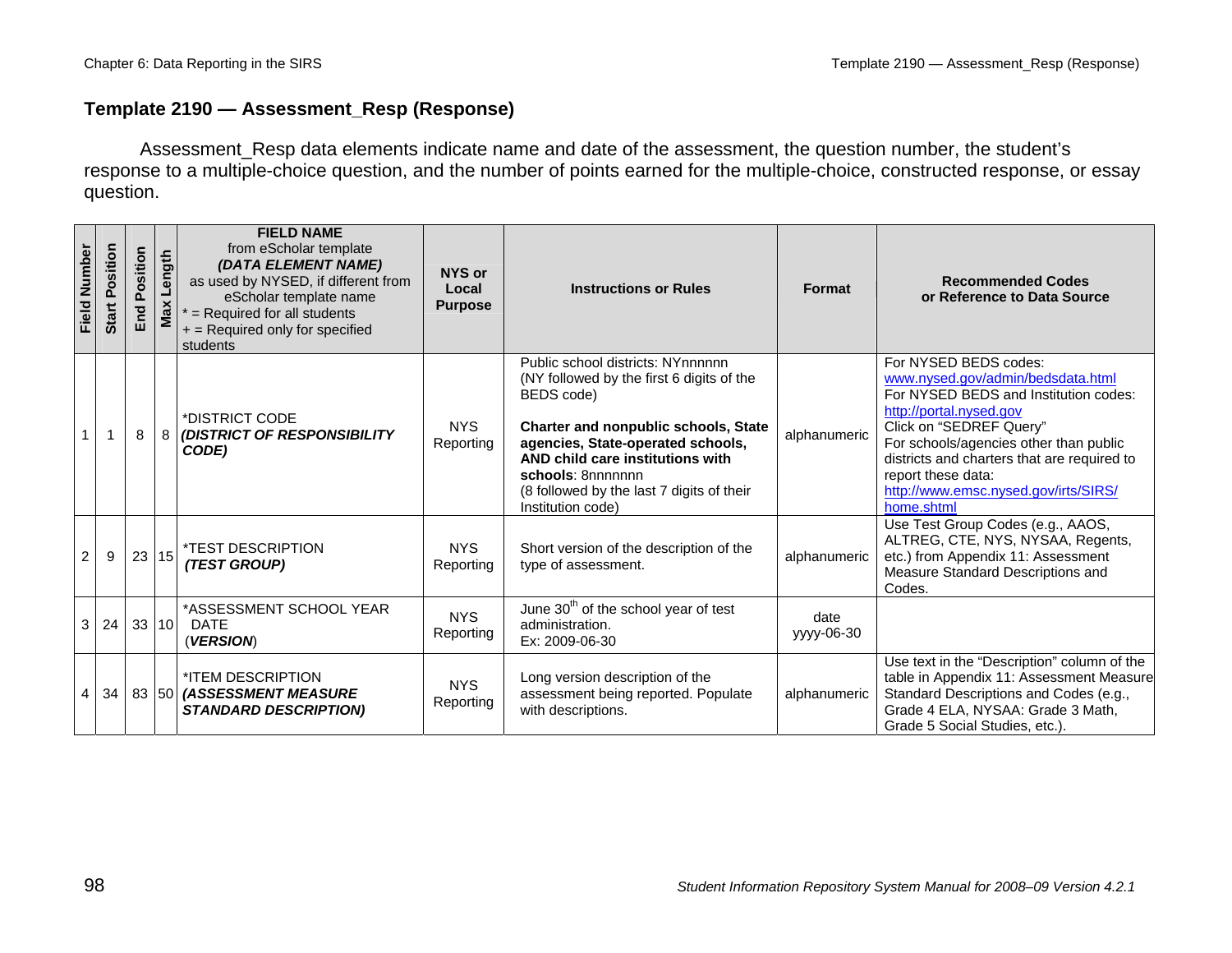| Field Number | Position<br><b>Start</b> | Position<br>End | Length<br>Max | <b>FIELD NAME</b><br>from eScholar template<br>(DATA ELEMENT NAME)<br>as used by NYSED, if different from<br>eScholar template name<br>$*$ = Required for all students<br>+ = Required only for specified<br>students | <b>NYS or</b><br>Local<br><b>Purpose</b> | <b>Instructions or Rules</b>                                                                                                                                                                                                                                                                                                                                                                                                                                                                         | Format                   | <b>Recommended Codes</b><br>or Reference to Data Source                                                                                                                                                                                                                                                                                                                                                                                                                                                                                                                                                                                          |
|--------------|--------------------------|-----------------|---------------|-----------------------------------------------------------------------------------------------------------------------------------------------------------------------------------------------------------------------|------------------------------------------|------------------------------------------------------------------------------------------------------------------------------------------------------------------------------------------------------------------------------------------------------------------------------------------------------------------------------------------------------------------------------------------------------------------------------------------------------------------------------------------------------|--------------------------|--------------------------------------------------------------------------------------------------------------------------------------------------------------------------------------------------------------------------------------------------------------------------------------------------------------------------------------------------------------------------------------------------------------------------------------------------------------------------------------------------------------------------------------------------------------------------------------------------------------------------------------------------|
| 5            | 84                       |                 |               | <i><b>*TEST DATE</b></i><br>93 10 (ASSESSMENT DATE OF<br><b>ADMINISTRATION)</b>                                                                                                                                       | <b>NYS</b><br>Reporting                  | First date of test administration or first<br>day of window in which test was offered.<br>If taken on a make-up day, use the date<br>of original administration, not the make-<br>up day. If the assessment was offered<br>during a range of dates, indicate the first<br>date the assessment was permitted to be<br>administered. For the Child Outcomes<br>Summary Form for preschool children<br>with disabilities, use June 30, 2009 as<br>the date of administration for reporting<br>purposes. | date<br>yyyy-mm-dd       | First date of administration:<br>ELA $345 = 2009 - 01 - 12$<br>ELA $678 = 2009 - 01 - 20$<br>Math $345 = 2009 - 03 - 02$<br>Math $678 = 2009 - 03 - 09$<br>NYSESLAT = 2009-04-20<br>$NYSAA = 2008-10-06$<br>Social Studies $5 = 2008-11-12$<br>Social Studies $8 = 2009-06-02$<br>Science $4 & 8 = 2009 -04 -08$<br>Reading First = 2009-05-18<br>January RCT & Regents = 2009-01-27<br>June RCT, Regents & SLPs = 2009-06-16<br>August RCT & Regents = 2008-08-13<br>$CompRetest = 2009-05-13$<br>Technical Skills Assessment (CTE) =<br>Any Day<br>See Appendix 1: 2008-09 SIRS Timelines<br>for a list of assessment administration<br>dates. |
| 6            |                          | 94 105 12       |               | *STUDENT ID<br>(SCHOOL DISTRICT STUDENT ID)                                                                                                                                                                           | <b>NYS</b><br>Reporting                  | Unique identifier assigned by the Local<br>Education Agency (LEA) in which the<br>student is enrolled. Use 9 numeric<br>characters, left padded with zeros.<br>Ex. For 51972, use 000051972                                                                                                                                                                                                                                                                                                          | alphanumeric<br>nnnnnnnn |                                                                                                                                                                                                                                                                                                                                                                                                                                                                                                                                                                                                                                                  |
|              |                          | 7 106 130 25    |               | *ITEM RESPONSE DESCRIPTION<br>(ASSESSMENT ITEM RESPONSE<br><b>DESCRIPTION)</b>                                                                                                                                        | <b>NYS</b><br>Reporting                  | This element is only applicable to the<br>Grades 3-8 assessments in ELA and<br>mathematics, the NYSESLAT, and the<br>NYSAA.<br>See the NYSED item maps (provided<br>separately) for each assessment.<br>Provided by the RIC or Big 5 district that<br>is hosting the Data Warehouse.                                                                                                                                                                                                                 | alphanumeric             |                                                                                                                                                                                                                                                                                                                                                                                                                                                                                                                                                                                                                                                  |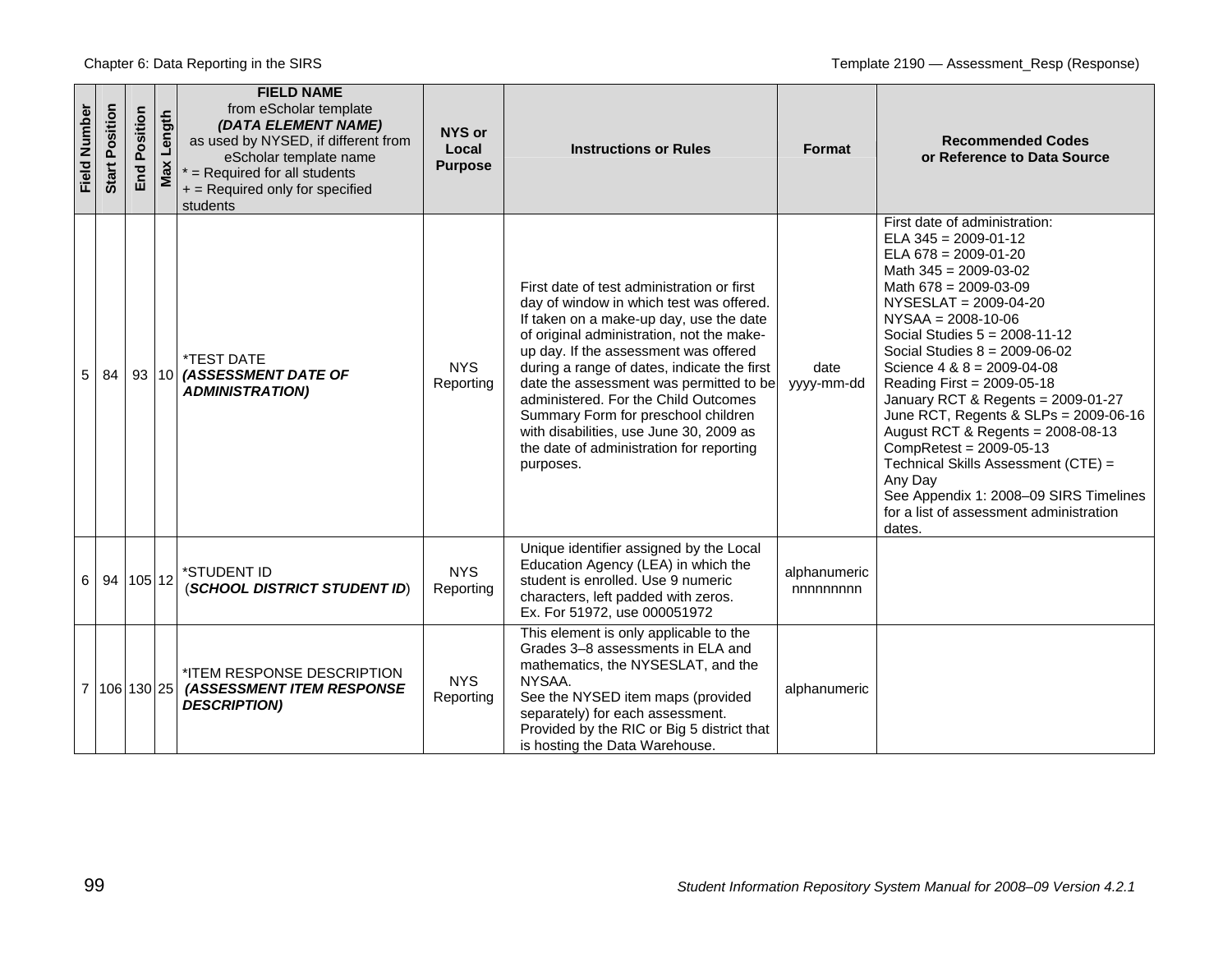| Field Number | Position<br>Start | Position<br>End | Length<br>Max | <b>FIELD NAME</b><br>from eScholar template<br>(DATA ELEMENT NAME)<br>as used by NYSED, if different from<br>eScholar template name<br>$*$ = Required for all students<br>+ = Required only for specified<br>students | NYS or<br>Local<br><b>Purpose</b> | <b>Instructions or Rules</b>                                                                                                                                                                                                                                                                                                                                                                                                                                                                                                                                                 | <b>Format</b> | <b>Recommended Codes</b><br>or Reference to Data Source                                                        |
|--------------|-------------------|-----------------|---------------|-----------------------------------------------------------------------------------------------------------------------------------------------------------------------------------------------------------------------|-----------------------------------|------------------------------------------------------------------------------------------------------------------------------------------------------------------------------------------------------------------------------------------------------------------------------------------------------------------------------------------------------------------------------------------------------------------------------------------------------------------------------------------------------------------------------------------------------------------------------|---------------|----------------------------------------------------------------------------------------------------------------|
| 8            |                   | $131$ 134 4     |               | +ALPHA VALUE<br>(ASSESSMENT ITEM RESPONSE<br><b>VALUE MULTIPLE CHOICE)</b>                                                                                                                                            | NYS.<br>Reporting                 | Grades 3-8 ELA and Math:<br>Populate for multiple-choice<br>questions only.<br>~Populate with the letter of the choice<br>made by the student (e.g., A, B, C, D).<br>~If there is no response to the multiple-<br>choice question, populate with a '-'<br>(dash).<br>~If there are multiple responses to the<br>multiple-choice question, populate with<br>an "" (asterisk).<br><b>NYSAA:</b><br>Populate with 'NS' for accuracy and<br>independence scores that are not<br>numbers.<br>Populate with Y, N, YYY, NNN, YNY,<br>NYN, YYN, or NYY for connections<br>questions. | alphanumeric  | For more information on reporting NYSAA<br>scores, see<br>http://www.emsc.nysed.gov/irts/nysaa/ho<br>me.shtml. |
| 9            |                   | $135$ 140 6     |               | +NUMERIC VALUE<br><b>(ASSESSMENT ITEM RESPONSE</b><br><b>VALUE POINTS EARNED)</b>                                                                                                                                     | <b>NYS</b><br>Reporting           | Grades 3-8 ELA and Math:<br>Number of points earned for multiple-<br>choice, constructed-response, or essay<br>questions.<br>If no response to a constructed-response<br>or essay question, populate with a capital<br>letter "A".<br><b>NYSAA:</b><br>Populate with a number for accuracy and<br>independence scores that are not 'NS'.                                                                                                                                                                                                                                     | alphanumeric  | For more information on reporting NYSAA<br>scores, see<br>http://www.emsc.nysed.gov/irts/nysaa/ho<br>me.shtml. |
|              |                   |                 |               | 10 141 155 15 LEVEL OF AGGREGATION                                                                                                                                                                                    | Local use<br>only                 |                                                                                                                                                                                                                                                                                                                                                                                                                                                                                                                                                                              | alphanumeric  |                                                                                                                |
|              |                   |                 |               | 11 156 165 10 SCHOOL YEAR DATE                                                                                                                                                                                        |                                   | Leave blank.                                                                                                                                                                                                                                                                                                                                                                                                                                                                                                                                                                 | date          |                                                                                                                |
|              |                   |                 |               | 12 166 171 6   *LOCATION CODE                                                                                                                                                                                         | Local use<br>only                 | Required by eScholar load plan.<br>Typically the building code (assigned by<br>local student management system and<br>used by L1 Data Warehouse) which<br>uniquely identifies building in which a<br>student is receiving the service.<br>Programs can optionally use '0000'.                                                                                                                                                                                                                                                                                                | alphanumeric  |                                                                                                                |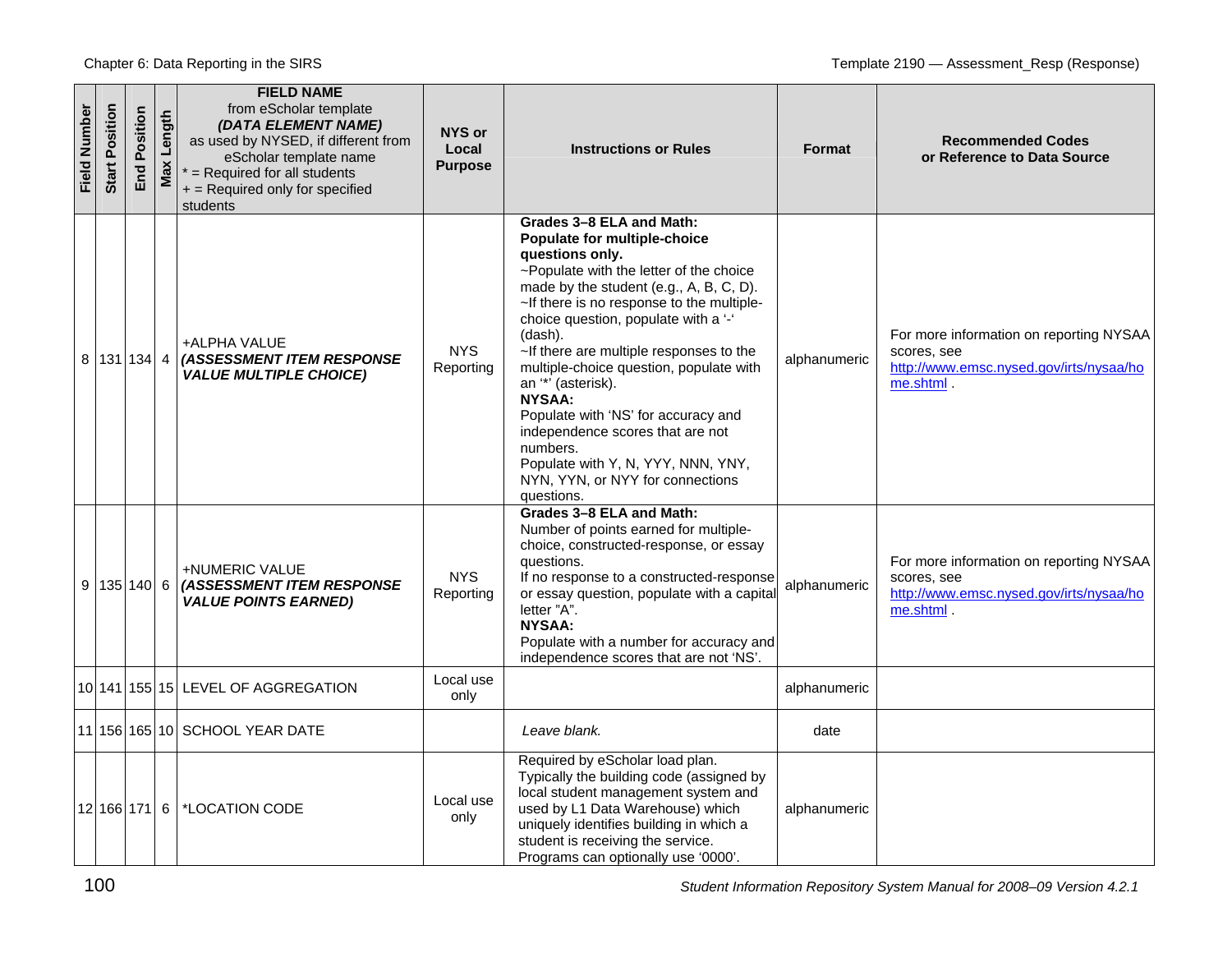| Field Number | ositi<br>p.<br>Start | sition<br>$\circ$<br>$\mathbf{a}$<br>End | ength<br>Max | <b>FIELD NAME</b><br>from eScholar template<br>(DATA ELEMENT NAME)<br>as used by NYSED, if different from<br>eScholar template name<br>$=$ Required for all students<br>$+$ = Required only for specified<br>students | NYS or<br>Local<br><b>Purpose</b> | <b>Instructions or Rules</b> | Format       | <b>Recommended Codes</b><br>or Reference to Data Source |
|--------------|----------------------|------------------------------------------|--------------|-----------------------------------------------------------------------------------------------------------------------------------------------------------------------------------------------------------------------|-----------------------------------|------------------------------|--------------|---------------------------------------------------------|
|              |                      |                                          |              | 13  172  175  4   ACHIEVEMENT LEVEL                                                                                                                                                                                   | Local use<br>only                 |                              | alphanumeric |                                                         |
|              |                      |                                          |              | 14 176 187 12 STAFF ID                                                                                                                                                                                                | Local use<br>only                 |                              |              |                                                         |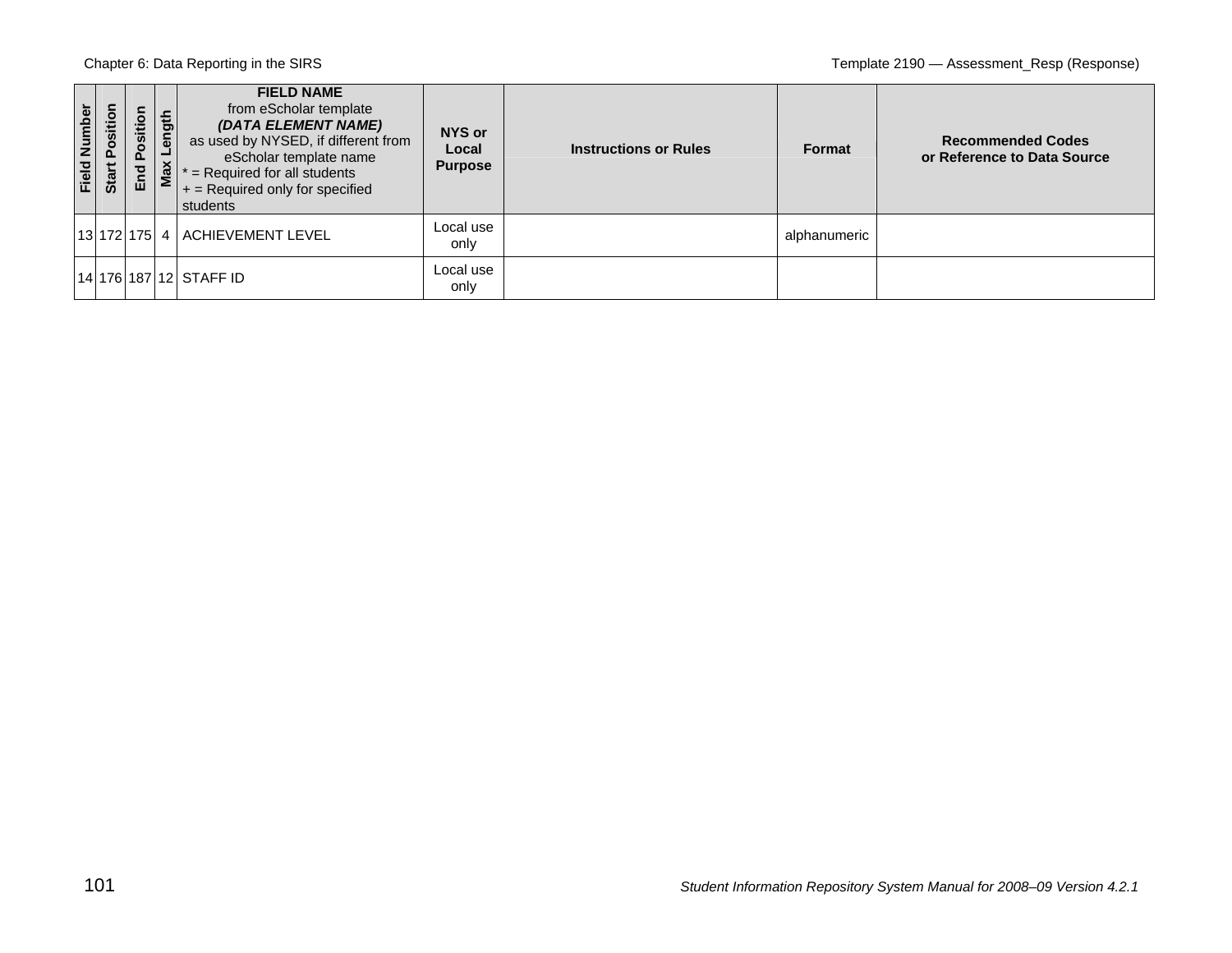| Trans-<br>action | <b>District</b><br>Code | <b>Test</b><br><b>Description</b> | <b>Assessment</b><br><b>School Year</b><br>Date | <b>Item</b><br><b>Description</b> | <b>Test</b><br>Date | <b>Student</b><br>ID | <b>Item</b><br>Response<br>Descrip. | Alpha<br>Value           | <b>Numeric</b><br>Value | Level<br><b>of</b><br>Aggreg. | <b>School</b><br>Year<br><b>Date</b> | Loc.<br>Code | Achiev.<br>Level | <b>Staff</b><br>ID |
|------------------|-------------------------|-----------------------------------|-------------------------------------------------|-----------------------------------|---------------------|----------------------|-------------------------------------|--------------------------|-------------------------|-------------------------------|--------------------------------------|--------------|------------------|--------------------|
| #1               | NY123456                | <b>NYS</b>                        | 2007-06-30                                      | Grade 4 ELA                       | 2007-01-08          | 900000001            | 01                                  | $\overline{\phantom{a}}$ |                         |                               |                                      |              |                  |                    |
| #2               | NY123456                | <b>NYS</b>                        | 2007-06-30                                      | Grade 4 ELA                       | 2007-01-08          | 900000001            | 02                                  | $\star$                  |                         |                               |                                      |              |                  |                    |
| #3               | NY123456                | <b>NYS</b>                        | 2007-06-30                                      | Grade 4 ELA                       | 2007-01-08          | 900000001            | 03                                  |                          |                         |                               |                                      |              |                  |                    |
| #4               | NY123456                | <b>NYS</b>                        | 2007-06-30                                      | Grade 4 ELA                       | 2007-01-08          | 900000001            | 30                                  |                          | 2                       |                               |                                      |              |                  |                    |
| #5               | NY123456                | <b>NYS</b>                        | 2007-06-30                                      | Grade 4 ELA                       | 2007-01-08          | 900000001            | 31                                  |                          | 4                       |                               |                                      |              |                  |                    |
| #6               | NY123456                | <b>NYS</b>                        | 2007-06-30                                      | Grade 8 ELA                       | 2006-11-15          | 900000001            | 01                                  |                          | 0                       |                               |                                      |              |                  |                    |
| #7               | NY123456                | <b>NYS</b>                        | 2007-06-30                                      | Grade 8 ELA                       | 2006-11-15          | 900000001            | 02                                  | B                        |                         |                               |                                      |              |                  |                    |

**Template 2190 — Assessment Resp (Response) Sample Data** 

Transaction #1: Example of no response to a multiple-choice question. The Alpha value field contains a dash (-), because no response to the question (01) was found.

Transaction #2: Example of multiple responses to a multiple-choice question. The Alpha value field contains an asterisk (\*), because a single student response to the question (02) could not be determined.

Transaction #3: Example of a student's correct response to a numeric-valued multiple-choice question. The Alpha value field contains the student's response to the question (03) and the Numeric Value contains the number of points earned (1).

Transaction #4: Example of a constructed-response question. The Numeric Value field contains the number of points earned (2).

Transaction #5: Example of an essay question. The Numeric Value field contains the number of points earned (4).

Transaction #6: Example of a student's incorrect response to an alpha-valued multiple-choice question. The Alpha Value field contains the numeric equivalent (1) to the student's incorrect response (A) and the Numeric Value field contains the number of points earned (0).

Transaction #7: Example of a student's correct response to an alpha-valued multiple-choice question. The Alpha Value field contains the student's correct response (B) and the Numeric Value field contains the number of points earned (1).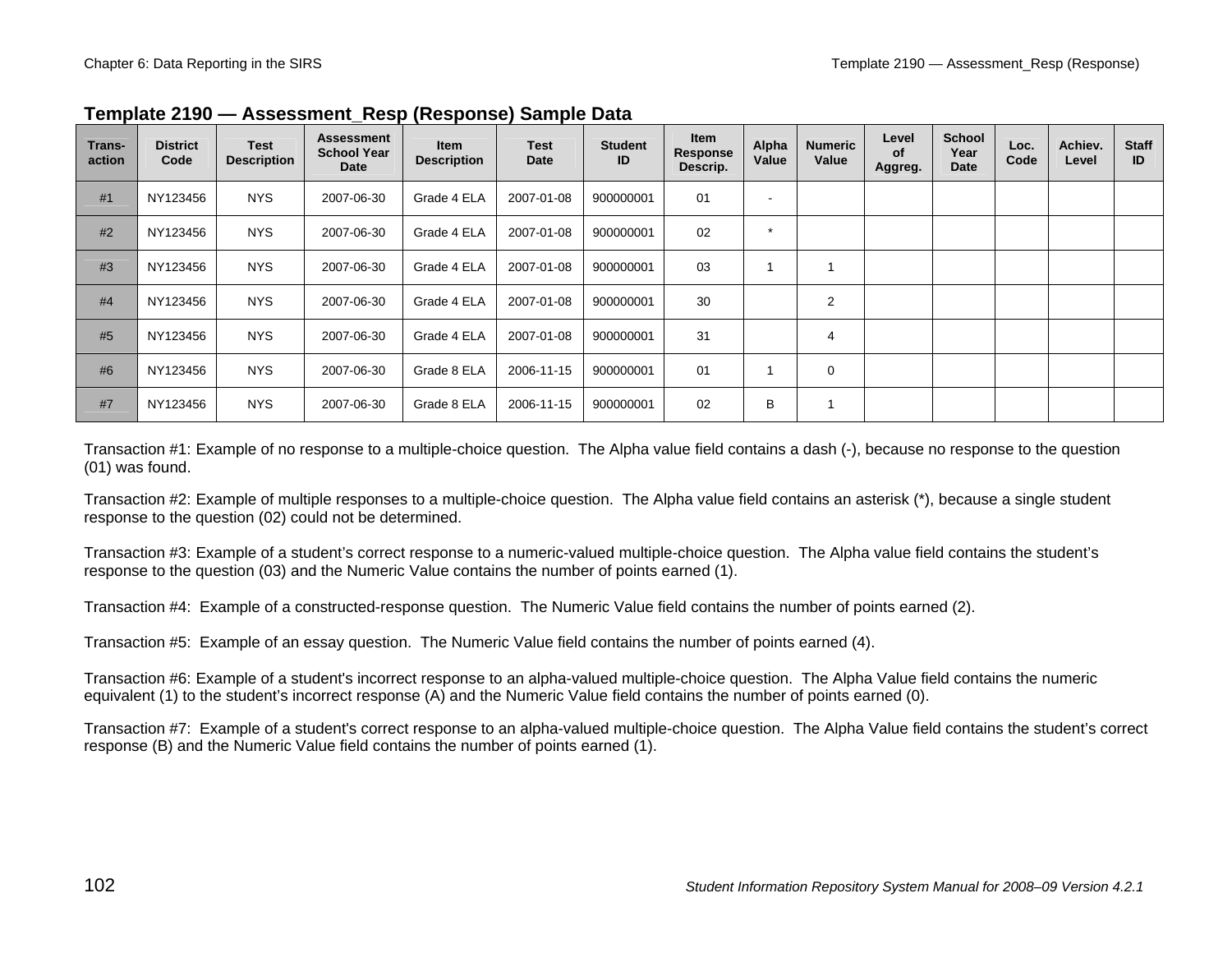## **Template 590 — Special\_Ed\_Snap (Special Education Snapshot)**

The Special Ed Snap template was first used in the 2007–08 school year. In previous years, school districts reported data collected in this table in the PD-1/4 and PD-7 reports. The Spec\_Ed\_Snap template for October 1, 2008 will reflect data as of October 1, 2008; the Spec\_Ed\_Snap template for the end-of-year snapshot (July 1, 2008 snapshot) will reflect data for any time during the 2008–09 school year. The data collected with this template include the following:

- Type of special education service provided to preschool students with disabilities, the service provider code, or the coordinating service provider code if the student received services from two or more providers. This information will be collected two times: as of October 1 and at the end of the school year. These data are reported by all school districts each year.
- Placement status of students with disabilities in approved private schools (residential or day), school district placement, or court placement as of October 1. These data are reported each year by all school districts (including Special Act school districts), State-operated schools, childcare institutions with affiliated schools, and State agencies.
- The least restrictive environment setting in which preschool students with disabilities are enrolled as of October 1. These data are reported by all school districts each year.
- The least restrictive environment setting in which school-age students with disabilities are provided special education services as of October 1. These data are reported each year by all school districts (including Special Act school districts), State-operated schools, childcare institutions with affiliated schools, and State agencies.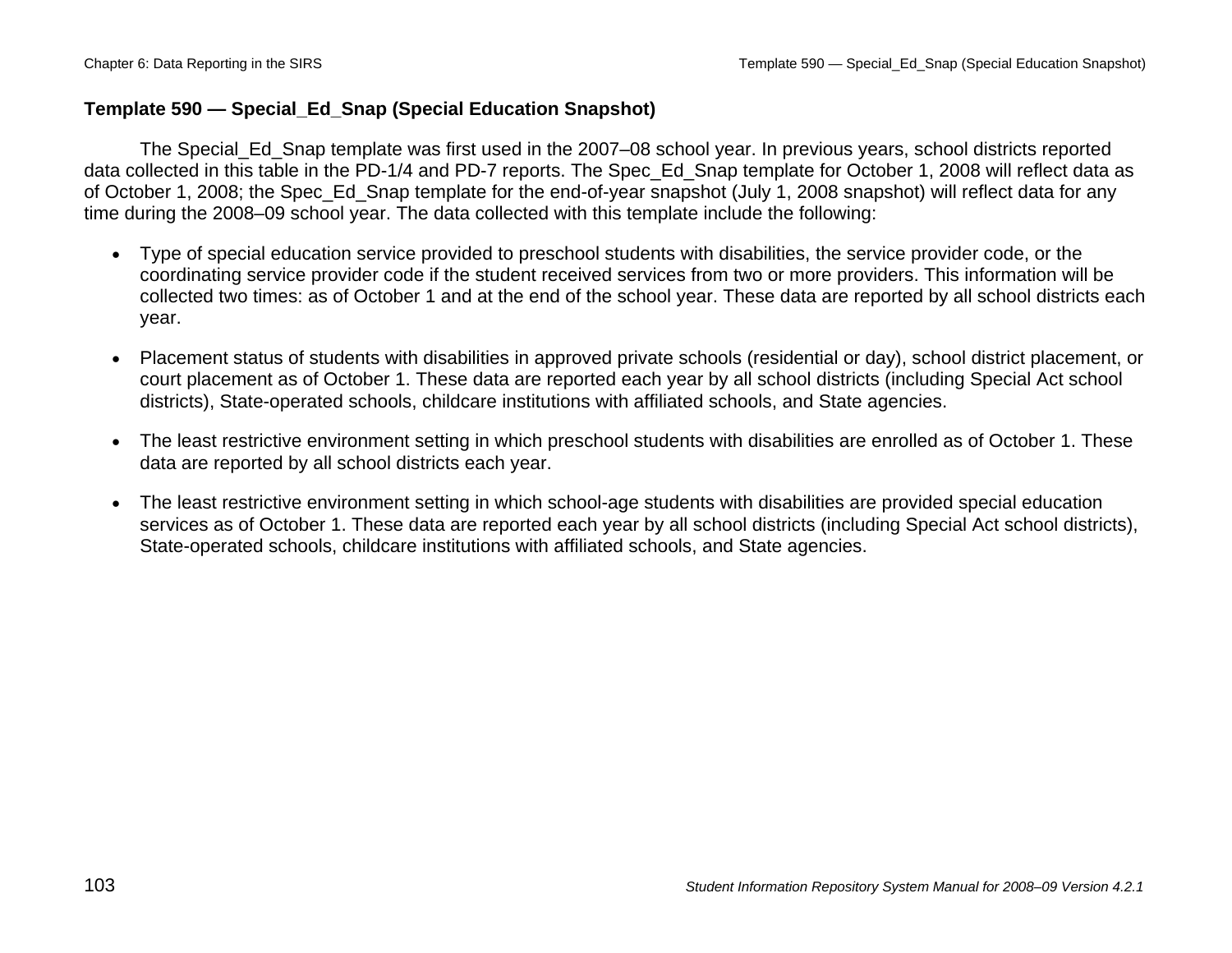|                | <b>Start Position</b><br>Field Number | Position<br>End | Length<br>Max  | <b>FIELD NAME</b><br>from eScholar template<br>(DATA ELEMENT NAME)<br>as used by NYSED, if different from<br>eScholar template name<br>$*$ = Required for all students<br>+ = Required only for specified<br>students | <b>NYS or</b><br>Local<br><b>Purpose</b> | <b>Instructions or Rules</b>                                                                                                                                                                                                                                                                         | <b>Format</b>            | <b>Recommended Codes</b><br>or Reference to Data Source                                                                                                                                                                                                                                                                        |
|----------------|---------------------------------------|-----------------|----------------|-----------------------------------------------------------------------------------------------------------------------------------------------------------------------------------------------------------------------|------------------------------------------|------------------------------------------------------------------------------------------------------------------------------------------------------------------------------------------------------------------------------------------------------------------------------------------------------|--------------------------|--------------------------------------------------------------------------------------------------------------------------------------------------------------------------------------------------------------------------------------------------------------------------------------------------------------------------------|
| l 1            | ∣1                                    | 8               | 8              | *DISTRICT CODE<br>(DISTRICT OF RESPONSIBILITY<br>CODE)                                                                                                                                                                | <b>NYS</b><br>Reporting                  | Public school districts: NYnnnnnn<br>(NY followed by the first 6 digits of the<br>BEDS code)<br>Charter and nonpublic schools, State<br>agencies, State-operated schools, AND<br>child care institutions with schools:<br>8nnnnnnn<br>(8 followed by the last 7 digits of their<br>Institution code) | alphanumeric             | For NYSED BEDS codes:<br>www.nysed.gov/admin/bedsdata.html<br>For NYSED BEDS and Institution<br>codes: http://portal.nysed.gov<br>Click on "SEDREF Query"<br>For schools/agencies other than<br>public districts and charters that are<br>required to report these data:<br>http://www.emsc.nysed.gov/irts/SIRS/<br>home.shtml |
| $\overline{2}$ | 9                                     | 14              | 6              | *LOCATION CODE                                                                                                                                                                                                        | Local use<br>only                        | Required by eScholar load plan. Typically<br>the building code (assigned by local<br>student management system and used by<br>L1 Data Warehouse) which uniquely<br>identifies building in which a student is<br>receiving the service. Programs can<br>optionally use '0000'.                        | alphanumeric             |                                                                                                                                                                                                                                                                                                                                |
| IЗ             | 15                                    | 24              | 10             | *SCHOOL YEAR DATE<br>(SCHOOL YEAR)                                                                                                                                                                                    | <b>NYS</b><br>Reporting                  | Use June 30 of the reported school year.<br>Ex: For 2008-09, use 2009-06-30                                                                                                                                                                                                                          | date<br>vyyy-06-30       |                                                                                                                                                                                                                                                                                                                                |
| $\overline{4}$ | 25                                    | 36              | 12             | SOCIAL SECURITY NUMBER                                                                                                                                                                                                | Local use<br>only                        |                                                                                                                                                                                                                                                                                                      |                          |                                                                                                                                                                                                                                                                                                                                |
| 5              | 37                                    | 48              | 12             | * STUDENT ID<br>(SCHOOL DISTRICT STUDENT ID)                                                                                                                                                                          | <b>NYS</b><br>Reporting                  | Unique identifier assigned by the Local<br>Education Agency (LEA) in which the<br>student is enrolled. Use 9 numeric<br>characters, left padded with zeros.<br>Ex. For 51972, use 000051972                                                                                                          | alphanumeric<br>nnnnnnnn |                                                                                                                                                                                                                                                                                                                                |
| $\,6$          | 49                                    | 73              | 25             | <b>LAST NAME SHORT</b>                                                                                                                                                                                                | Local use<br>only                        |                                                                                                                                                                                                                                                                                                      |                          |                                                                                                                                                                                                                                                                                                                                |
| $\overline{7}$ | 74                                    | 88              | 15             | FIRST NAME SHORT                                                                                                                                                                                                      | Local use<br>only                        |                                                                                                                                                                                                                                                                                                      |                          |                                                                                                                                                                                                                                                                                                                                |
| 8              | 89                                    | 89              | 1              | MIDDLE INITIAL                                                                                                                                                                                                        | Local use<br>only                        |                                                                                                                                                                                                                                                                                                      |                          |                                                                                                                                                                                                                                                                                                                                |
| 9              | 90                                    | 91              | $\overline{2}$ | <b>CURRENT GRADE LEVEL</b>                                                                                                                                                                                            | Local use<br>only                        |                                                                                                                                                                                                                                                                                                      |                          |                                                                                                                                                                                                                                                                                                                                |
|                | 10 92                                 | 121             | 30             | SPECIAL EDUCATION TEACHER<br><b>NAME</b>                                                                                                                                                                              | Local use<br>only                        |                                                                                                                                                                                                                                                                                                      |                          |                                                                                                                                                                                                                                                                                                                                |
|                | 11 122                                | 151             | 30             | PRIMARY DISABILITY                                                                                                                                                                                                    | Local use<br>only                        |                                                                                                                                                                                                                                                                                                      |                          |                                                                                                                                                                                                                                                                                                                                |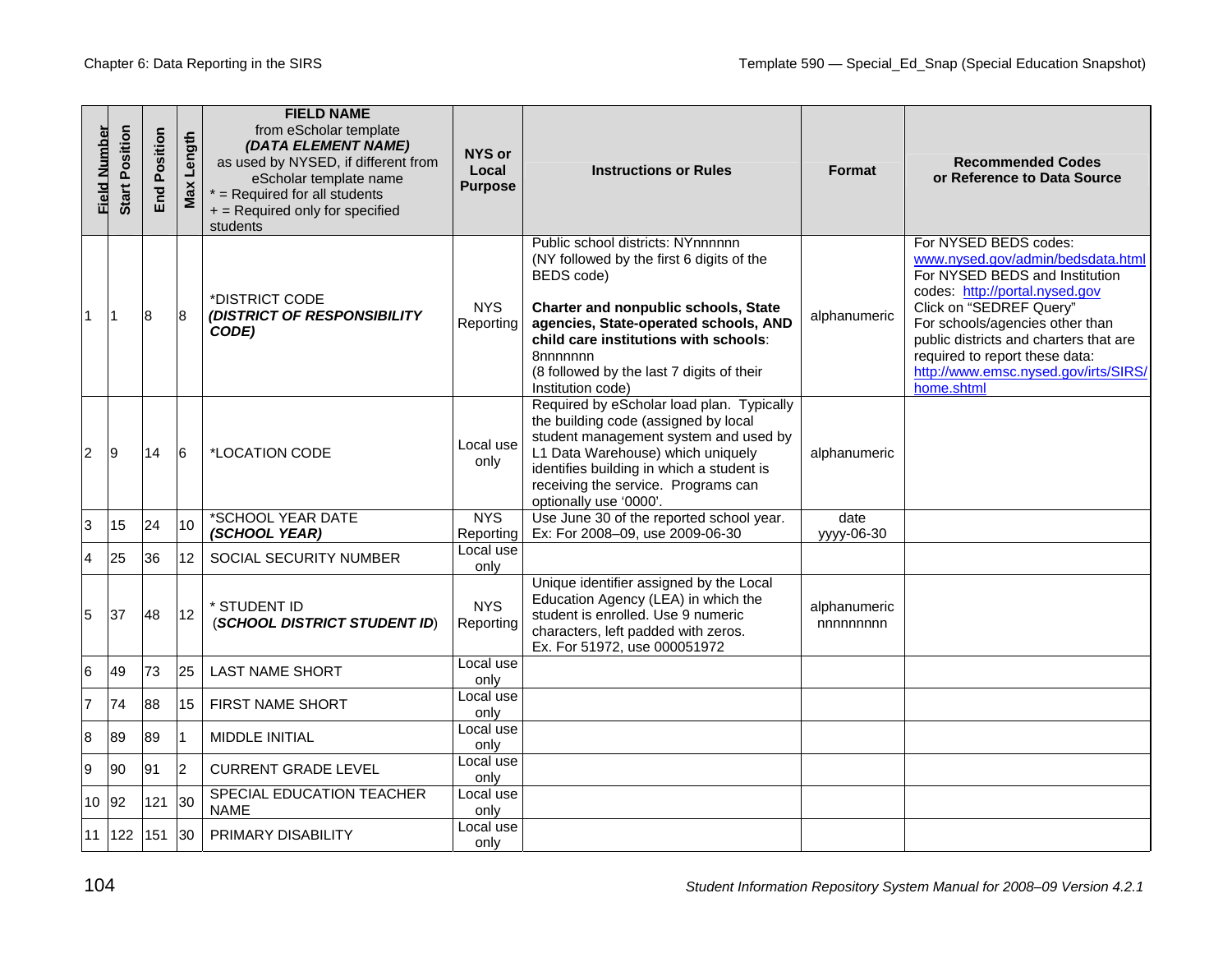| <b>Field Number</b> | <b>Start Position</b> | Position<br>End | Length<br>Max  | <b>FIELD NAME</b><br>from eScholar template<br>(DATA ELEMENT NAME)<br>as used by NYSED, if different from<br>eScholar template name<br>$*$ = Required for all students<br>+ = Required only for specified<br>students | NYS or<br>Local<br><b>Purpose</b> | <b>Instructions or Rules</b> | <b>Format</b> | <b>Recommended Codes</b><br>or Reference to Data Source |
|---------------------|-----------------------|-----------------|----------------|-----------------------------------------------------------------------------------------------------------------------------------------------------------------------------------------------------------------------|-----------------------------------|------------------------------|---------------|---------------------------------------------------------|
| 12                  | 152                   | 181             | 30             | <b>SECONDARY DISABILITY</b>                                                                                                                                                                                           | Local use<br>only                 |                              |               |                                                         |
|                     | 13 182                | 191             | 10             | <b>LAST IEP DATE</b>                                                                                                                                                                                                  | Local use<br>only                 |                              |               |                                                         |
| 14                  | 192                   | 201             | 10             | <b>LAST EVALUATION DATE</b>                                                                                                                                                                                           | Local use<br>only                 |                              |               |                                                         |
| 15                  | 202                   | 231             | 30             | SERVICE LEVEL                                                                                                                                                                                                         | Local use<br>only                 |                              |               |                                                         |
|                     | 16 232                | 261             | 30             | <b>RELATED SERVICES</b>                                                                                                                                                                                               | Local use<br>only                 |                              |               |                                                         |
|                     | 17 262                | 291             | 30             | SERVICES PROVIDED (R/RR/S)                                                                                                                                                                                            | Local use<br>only                 |                              |               |                                                         |
|                     | 18 292                | 303             | 12             | SPECIAL EDUCATION TEACHER ID                                                                                                                                                                                          | Local use<br>only                 |                              |               |                                                         |
| 19                  | 304                   | 313             | 10             | ANNUAL REVIEW DATE                                                                                                                                                                                                    | Local use<br>only                 |                              |               |                                                         |
| 20                  | 314                   | 323             | 10             | TRIENNIAL REVIEW DATE                                                                                                                                                                                                 | Local use<br>only                 |                              |               |                                                         |
| 21                  | 324                   | 353             | 30             | <b>EXPECTED DIPLOMA TYPE</b>                                                                                                                                                                                          | Local use<br>only                 |                              |               |                                                         |
| 22                  | 354                   | 356             | 3              | 2ND LANGUAGE EXEMPT                                                                                                                                                                                                   | Local use<br>only                 |                              |               |                                                         |
| 23                  | 357                   | 359             | 3              | ALTERNATE ASSESSMENT                                                                                                                                                                                                  | Local use<br>only                 |                              |               |                                                         |
| 24                  | 360                   | 375             | 16             | <b>INSTRUCTION LANGUAGE</b>                                                                                                                                                                                           | Local use<br>only                 |                              |               |                                                         |
| 25                  | 376                   | 395             | 20             | <b>COMMUNICATION MODE</b>                                                                                                                                                                                             | Local use<br>only                 |                              |               |                                                         |
| 26                  | 396                   | 398             | 3              | <b>BRAILLE INSTRUCTION</b>                                                                                                                                                                                            | Local use<br>only                 |                              |               |                                                         |
| 27                  | 399                   | 414             | 16             | SPECIAL TRANSPORTATION                                                                                                                                                                                                | Local use<br>only                 |                              |               |                                                         |
| 28                  | 415                   | 417             | $\overline{3}$ | EXTENDED SCHOOL YEAR                                                                                                                                                                                                  | Local use<br>only                 |                              |               |                                                         |
| 29                  | 418                   | 420             | 13             | <b>HOME SCHOOLED</b>                                                                                                                                                                                                  | Local use<br>only                 |                              |               |                                                         |
| 30                  | 421                   | 428             | 8              | PROGRAMS CODE                                                                                                                                                                                                         | Local use<br>only                 |                              |               |                                                         |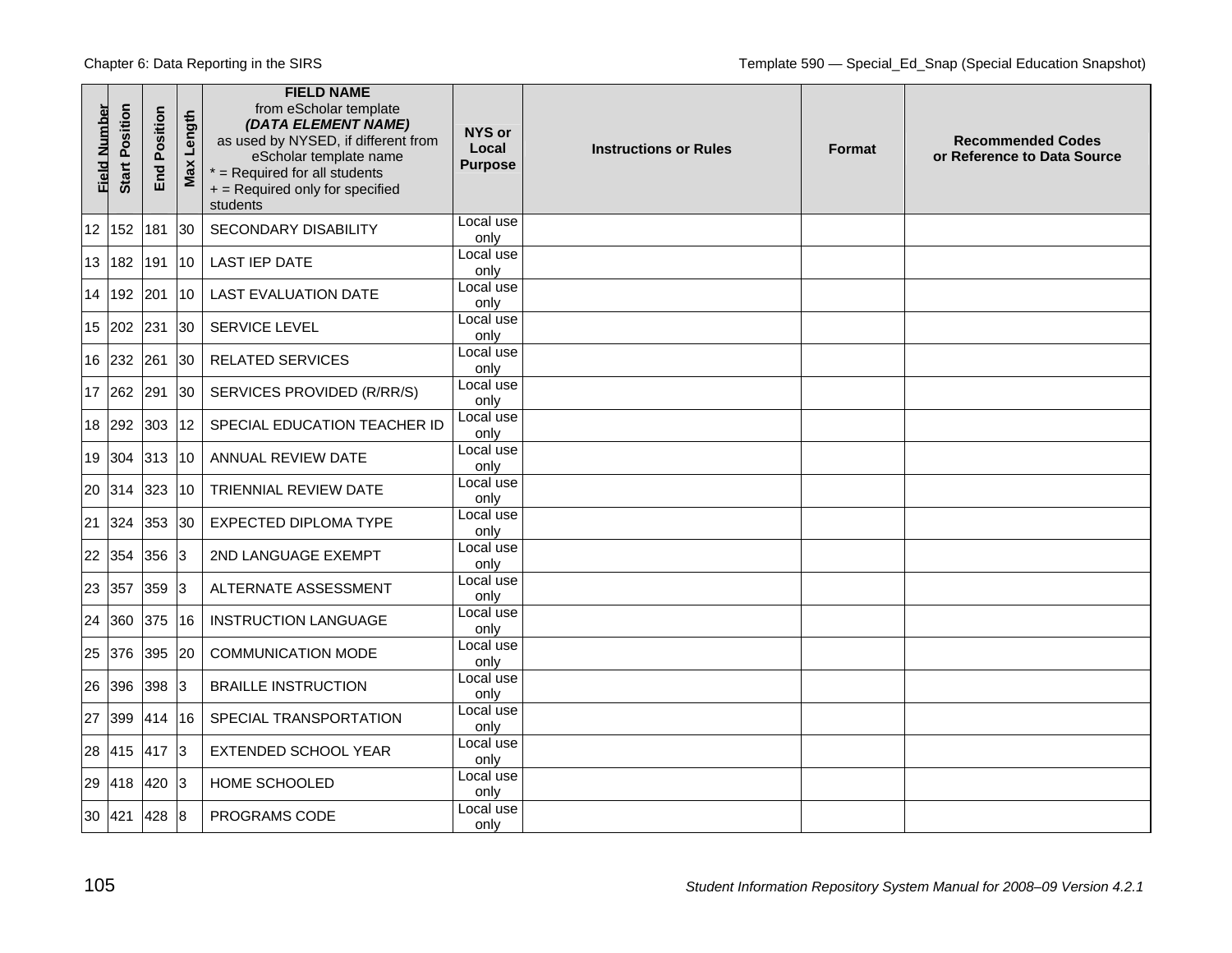| Field Number | <b>Start Position</b> | Position<br>End<br>En | Length<br>Max | <b>FIELD NAME</b><br>from eScholar template<br>(DATA ELEMENT NAME)<br>as used by NYSED, if different from<br>eScholar template name<br>$*$ = Required for all students<br>+ = Required only for specified<br>students | NYS or<br>Local<br><b>Purpose</b> | <b>Instructions or Rules</b>                                                                                                                                                                                                                                                                                                                                                                                                                                                                                                                                                                                                                                                                                                                                                                                                                                                                                                                                                                                                                                                                                                                                                                                                            | Format | <b>Recommended Codes</b><br>or Reference to Data Source                            |
|--------------|-----------------------|-----------------------|---------------|-----------------------------------------------------------------------------------------------------------------------------------------------------------------------------------------------------------------------|-----------------------------------|-----------------------------------------------------------------------------------------------------------------------------------------------------------------------------------------------------------------------------------------------------------------------------------------------------------------------------------------------------------------------------------------------------------------------------------------------------------------------------------------------------------------------------------------------------------------------------------------------------------------------------------------------------------------------------------------------------------------------------------------------------------------------------------------------------------------------------------------------------------------------------------------------------------------------------------------------------------------------------------------------------------------------------------------------------------------------------------------------------------------------------------------------------------------------------------------------------------------------------------------|--------|------------------------------------------------------------------------------------|
| 31<br>429    |                       | 436 8                 |               | +PRIMARY SERVICE CODE                                                                                                                                                                                                 | <b>NYS</b><br>Reporting           | Only one code is to be selected for each<br>preschool student with a disability who<br>was provided preschool special education<br>services.<br>Required for preschool students with<br>disabilities ONLY.<br>October 1 Snapshot (Data as of October<br>$1$ :<br>$\sim$ If the student received multiple services,<br>use the code for the service received for<br>the majority of the school day.<br>$\sim$ If the student received multiple services<br>for equal amounts of the school day, use<br>the code for the service with the<br>numerically lowest code value.<br>End of Year Snapshot (Data reflecting<br>any time during the 2008-09 school<br>year):<br>$\sim$ All preschool students with disabilities<br>who received a special education service<br>any time during the school year (July 1 to<br>June 30) must have a primary service<br>codes entered in this snapshot.<br>$\sim$ If the student received different services<br>during the school year, use the code for<br>the last service as reflected on the IEP.<br>$\sim$ If the student received multiple services<br>for equal amounts of the school day, use<br>the code for the service with the<br>numerically lowest code value.<br>Populate with codes. |        | See Appendix 14: Preschool Students<br>with Disabilities Primary Service<br>Codes. |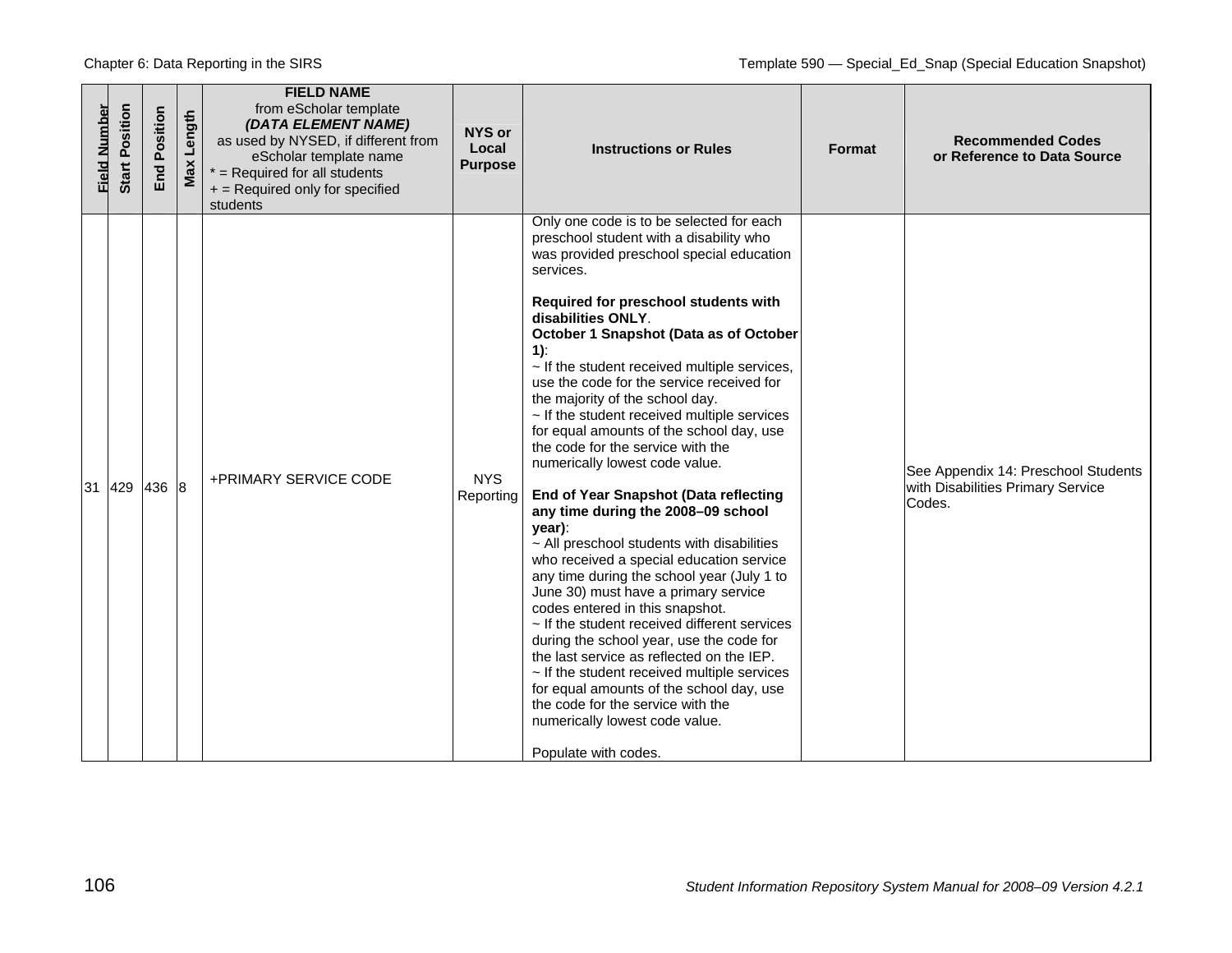| Field Number | <b>Start Position</b> | Position<br>End | Max Length     | <b>FIELD NAME</b><br>from eScholar template<br>(DATA ELEMENT NAME)<br>as used by NYSED, if different from<br>eScholar template name<br>$*$ = Required for all students<br>$+$ = Required only for specified<br>students | NYS or<br>Local<br><b>Purpose</b> | <b>Instructions or Rules</b>                                                                                                                                                                                                                                                                                                                                                                                                                                                                                                                                                                                                                                 | Format                                 | <b>Recommended Codes</b><br>or Reference to Data Source                                                                                                                                                                                                                                               |
|--------------|-----------------------|-----------------|----------------|-------------------------------------------------------------------------------------------------------------------------------------------------------------------------------------------------------------------------|-----------------------------------|--------------------------------------------------------------------------------------------------------------------------------------------------------------------------------------------------------------------------------------------------------------------------------------------------------------------------------------------------------------------------------------------------------------------------------------------------------------------------------------------------------------------------------------------------------------------------------------------------------------------------------------------------------------|----------------------------------------|-------------------------------------------------------------------------------------------------------------------------------------------------------------------------------------------------------------------------------------------------------------------------------------------------------|
|              | 32 437                | 452             | 16             | +PRIMARY PLACEMENT TYPE                                                                                                                                                                                                 | <b>NYS</b><br>Reporting           | Required only for October 1 snapshot<br>(data as of October 1).<br>~ PLC01: Used by 1) State agencies and<br>child-care institutions with affiliated school<br>to designate students with disabilities for<br>whom they have CSE responsibility; and<br>2) school districts for students with<br>disabilities who are placed in out-of-State<br>facilities by the courts or social services<br>agencies.<br>~ PLC02 and PLC03: Used by public<br>school districts or State agencies to<br>designate students with disabilities placed<br>in approved private schools on a<br>residential basis (PLC02) or on a day<br>basis (PLC03).<br>Populate with codes. | alphanumeric                           | PLC01 = Court or State agency<br>placement (Article 81)<br>PLC02 = Residential placement by<br>school district (Article 89)<br>PLC03 = Non-residential placement by<br>school (Article 89)<br>For more information, see "Primary<br>Placement Type" in Chapter 8: Data<br><b>Element Definitions.</b> |
|              | 33 453                | 462             | 10             | SPECIAL ED ENTRY DATE                                                                                                                                                                                                   | Local use<br>only                 |                                                                                                                                                                                                                                                                                                                                                                                                                                                                                                                                                                                                                                                              |                                        |                                                                                                                                                                                                                                                                                                       |
| 34           | 463                   | 472             | 10             | SPECIAL ED EXIT DATE                                                                                                                                                                                                    | Local use<br>only                 |                                                                                                                                                                                                                                                                                                                                                                                                                                                                                                                                                                                                                                                              |                                        |                                                                                                                                                                                                                                                                                                       |
|              | 35 473 482            |                 | $ 10\rangle$   | *SNAPSHOT DATE                                                                                                                                                                                                          | <b>NYS</b><br>Reporting           | Data in this table are collected twice a<br>year. The first collection reflects data as of<br>October 1 (the October 1 snapshot); the<br>second collection reflects data any time<br>during the 2008-09 school year. Populate<br>with the appropriate snapshot date.                                                                                                                                                                                                                                                                                                                                                                                         | Date<br>yyyy-10-01<br>or<br>yyyy-07-01 |                                                                                                                                                                                                                                                                                                       |
| 36           | 483                   | 485             | 3              | IEP COMPLIANCE                                                                                                                                                                                                          | Local use<br>only                 |                                                                                                                                                                                                                                                                                                                                                                                                                                                                                                                                                                                                                                                              |                                        |                                                                                                                                                                                                                                                                                                       |
| 37           | 486                   | 515             | 30             | <b>FUNDING PRIMARY DISABILITY</b><br>CODE                                                                                                                                                                               | Local use<br>only                 |                                                                                                                                                                                                                                                                                                                                                                                                                                                                                                                                                                                                                                                              |                                        |                                                                                                                                                                                                                                                                                                       |
|              | 38 516                | 523             | 8              | DISABILITY PRIMARY CAUSE CODE                                                                                                                                                                                           | Local use<br>only                 |                                                                                                                                                                                                                                                                                                                                                                                                                                                                                                                                                                                                                                                              |                                        |                                                                                                                                                                                                                                                                                                       |
|              | 39 524                | 531             | $\overline{8}$ | LIVING SETTING CODE                                                                                                                                                                                                     | Local use<br>only                 |                                                                                                                                                                                                                                                                                                                                                                                                                                                                                                                                                                                                                                                              |                                        |                                                                                                                                                                                                                                                                                                       |
|              | 40 532                | 539             | $\overline{8}$ | <b>HEARING IMPAIRMENT LEVEL</b><br>CODE                                                                                                                                                                                 | Local use<br>only                 |                                                                                                                                                                                                                                                                                                                                                                                                                                                                                                                                                                                                                                                              |                                        |                                                                                                                                                                                                                                                                                                       |
|              | 41 540 547            |                 | 8              | VISION IMPAIRMENT LEVEL CODE                                                                                                                                                                                            | Local use<br>only                 |                                                                                                                                                                                                                                                                                                                                                                                                                                                                                                                                                                                                                                                              |                                        |                                                                                                                                                                                                                                                                                                       |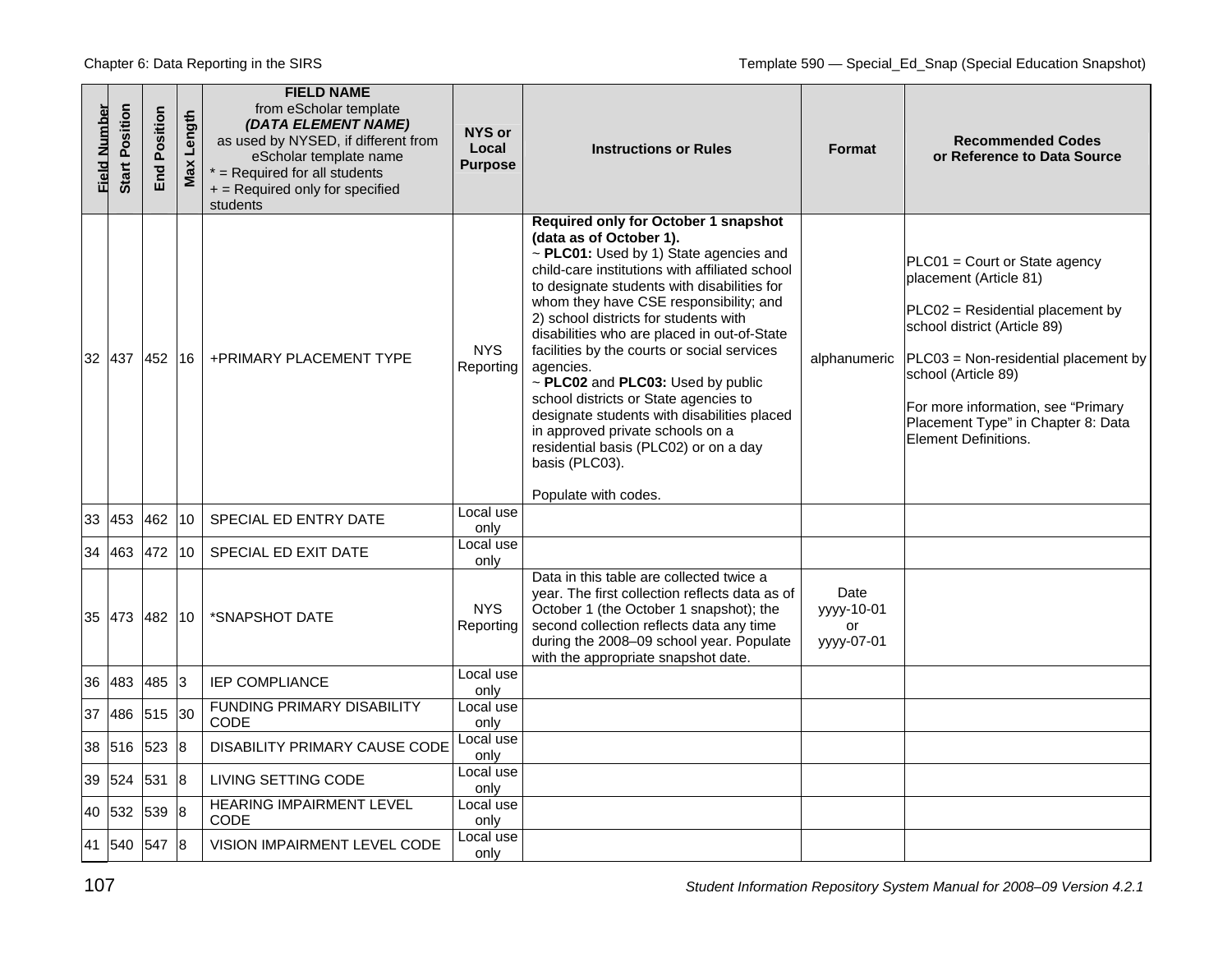| Field Number | Start Position | osition<br>$\overline{\mathbf{a}}$<br>겯 | Length<br>Max | <b>FIELD NAME</b><br>from eScholar template<br>(DATA ELEMENT NAME)<br>as used by NYSED, if different from<br>eScholar template name<br>$*$ = Required for all students<br>+ = Required only for specified<br>students | NYS or<br>Local<br><b>Purpose</b> | <b>Instructions or Rules</b>                                                                                                                                                                                                                                                                                                                                 | <b>Format</b> | <b>Recommended Codes</b><br>or Reference to Data Source                                                                                                                                                                                                                                                                        |
|--------------|----------------|-----------------------------------------|---------------|-----------------------------------------------------------------------------------------------------------------------------------------------------------------------------------------------------------------------|-----------------------------------|--------------------------------------------------------------------------------------------------------------------------------------------------------------------------------------------------------------------------------------------------------------------------------------------------------------------------------------------------------------|---------------|--------------------------------------------------------------------------------------------------------------------------------------------------------------------------------------------------------------------------------------------------------------------------------------------------------------------------------|
|              | 42 548         | 577                                     | 30            | <b>TERTIARY DISABILITY CODE</b>                                                                                                                                                                                       | Local use<br>only                 |                                                                                                                                                                                                                                                                                                                                                              |               |                                                                                                                                                                                                                                                                                                                                |
|              | 43 578         | 607                                     | $ 30\rangle$  | <b>QUATERNARY DISABILITY CODE</b>                                                                                                                                                                                     | Local use<br>only                 |                                                                                                                                                                                                                                                                                                                                                              |               |                                                                                                                                                                                                                                                                                                                                |
|              |                | 44 608 615 8                            |               | *PRIMARY SETTING CODE<br><b>(LEAST RESTRICTIVE</b><br><b>ENVIRONMENT CODE)</b>                                                                                                                                        | <b>NYS</b><br>Reporting           | Required only for October 1 snapshot.<br>Preschool and school-age students with<br>disabilities' educational environment (least<br>restrictive environment) as of 10/1.<br>See "Least Restrictive Environment Code"<br>in Chapter 8: Data Element Definitions for<br>more information and rules for reporting.                                               | alphanumeric  | See Appendix 15: Preschool and<br>School-Age Students with Disabilities<br>Least Restrictive Environment Codes.                                                                                                                                                                                                                |
|              |                | 45 616 623 8                            |               | TRANSITION IEP STATUS CODE                                                                                                                                                                                            | Local use<br>only                 |                                                                                                                                                                                                                                                                                                                                                              |               |                                                                                                                                                                                                                                                                                                                                |
|              |                | 46 624 643                              | 20            | <b>+PRIMARY SERVICE PROVIDER</b>                                                                                                                                                                                      | <b>NYS</b><br>Reporting           | Required for October 1 snapshot and<br>end-of-year snapshot.<br>Report only for preschool students with<br>disabilities.<br>If preschoolers receive services from more<br>than one provider, use the BEDS code of<br>the coordinating service provider (CSP).<br>CSP is designated by CPSE. Otherwise,<br>use the BEDS code of the sole service<br>provider. | alphanumeric  | For NYSED BEDS codes:<br>www.nysed.gov/admin/bedsdata.html<br>For NYSED BEDS and Institution<br>codes: http://portal.nysed.gov<br>Click on "SEDREF Query"<br>For schools/agencies other than<br>public districts and charters that are<br>required to report these data:<br>http://www.emsc.nysed.gov/irts/SIRS/<br>home.shtml |
|              |                | 47 644 644 1                            |               | *SCHOOL AGED INDICATOR<br>(SCHOOL-AGE INDICATOR)                                                                                                                                                                      | <b>NYS</b><br>Reporting           | Required only for October 1 snapshot.<br>Populate with codes.                                                                                                                                                                                                                                                                                                | alphanumeric  | $Y = Yes$ , student is school age.<br>$N = No$ , student is preschool age.                                                                                                                                                                                                                                                     |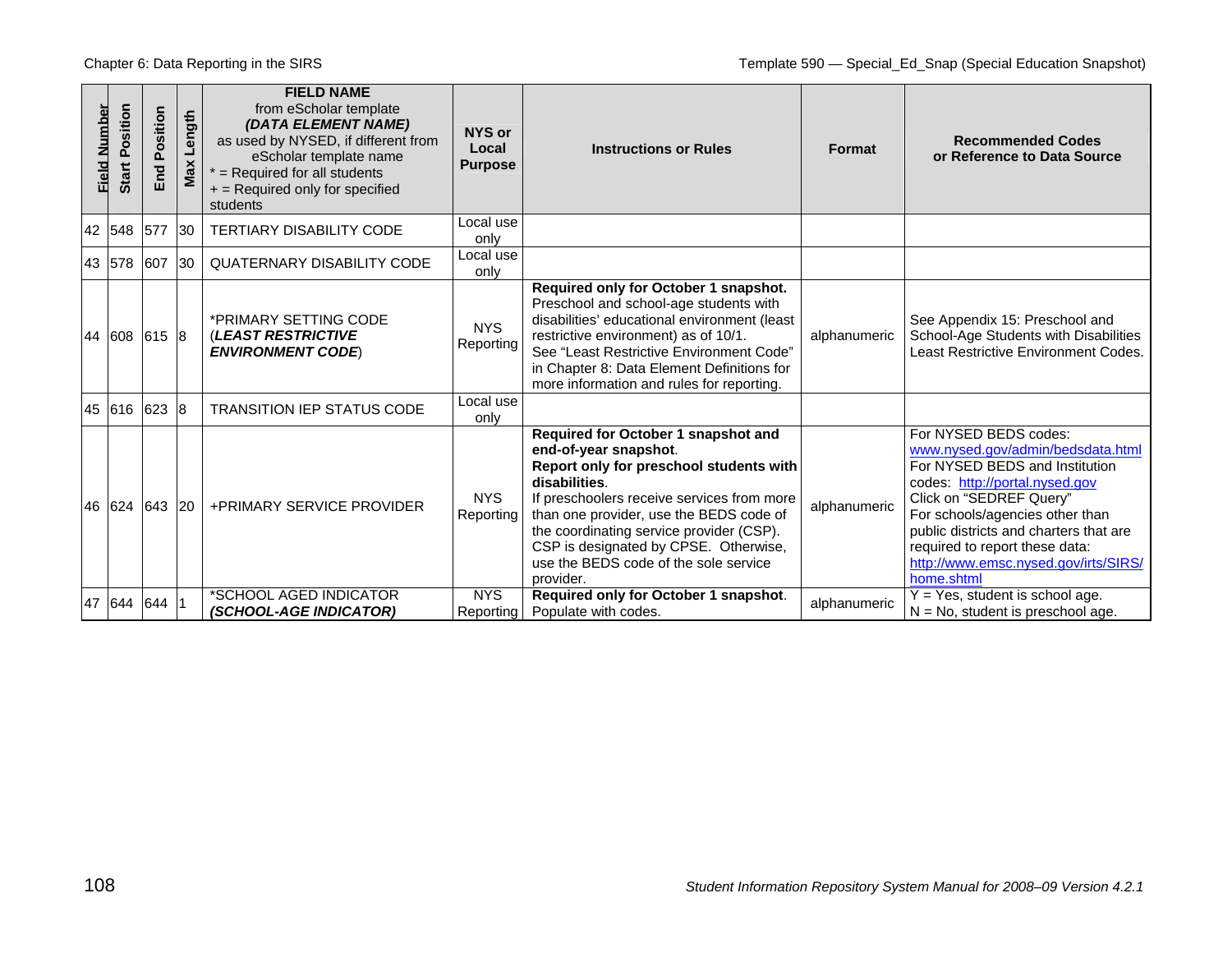# **Template 590 — Special\_Ed\_Snap (Special Education Snapshot) Sample Data**

| Sample<br>Student | <b>District</b><br>Code | Location<br>Code | <b>School</b><br><b>Year Date</b> | <b>Social</b><br><b>Security</b><br><b>Number</b> | <b>Student ID</b> | $\textsf{Last}$<br><b>Name</b><br>Shor | rams<br>ode | Primary<br><b>Service</b><br>Code | Primary<br><b>Placement</b><br><b>Type</b> | $\frac{\text{Sp}}{\text{E}}$ | Ed<br>e | <b>Snapshot</b><br>Date |
|-------------------|-------------------------|------------------|-----------------------------------|---------------------------------------------------|-------------------|----------------------------------------|-------------|-----------------------------------|--------------------------------------------|------------------------------|---------|-------------------------|
| #1                | NY12345                 | 001              | 2009-06-30                        |                                                   | 900000001         |                                        |             |                                   |                                            |                              |         | 2008-10-01              |
| #2                | NY12345                 | 002              | 2009-06-30                        |                                                   | 900000002         |                                        |             | SVC01                             |                                            |                              |         | 2008-10-01              |
| #3                | NY12345                 | 003              | 2009-06-30                        |                                                   | 900000003         |                                        |             |                                   | PLC03                                      |                              |         | 2008-10-01              |
| #4                | NY12345                 | 004              | 2009-06-30                        |                                                   | 900000004         |                                        |             |                                   | PLC <sub>02</sub>                          |                              |         | 2008-10-01              |
| #5                | NY12345                 | 0005             | 2009-06-30                        |                                                   | 900000005         |                                        |             | SVC <sub>08</sub>                 |                                            |                              |         | 2009-07-01              |

| Sample<br>Student | ΙEξ<br>Co√<br>rnary<br>bility<br>m<br>de<br>pl | Primary<br><b>Setting</b><br>Code | <b>Transition</b><br><b>IEP Status</b><br>Code | Primary<br><b>Service</b><br><b>Provider</b> | <b>School</b><br>Aged<br><b>Indicator</b> |
|-------------------|------------------------------------------------|-----------------------------------|------------------------------------------------|----------------------------------------------|-------------------------------------------|
| #1                |                                                | <b>SA01</b>                       |                                                |                                              | $\check{ }$                               |
| #2                |                                                | <b>PS03</b>                       |                                                | 90002000                                     | N                                         |
| #3                |                                                | <b>SA04</b>                       |                                                |                                              |                                           |
| #4                |                                                | <b>SA04</b>                       |                                                |                                              |                                           |
| #5                |                                                |                                   |                                                |                                              | N                                         |

Note: **Breaks (jagged lines) in sample data above are for display purposes only**. The jagged lines indicate a space where a series of fields not relevant to the illustration of the use of the template have been deleted in the sample data for easier display. This does not mean that these fields should be removed or ignored in ETLs or other programming.

Sample Student #1 is a school-age student with a disability who was enrolled in a school within the district and was in regular classes at least 80% of the day.

Sample Student #2 is a preschool student with a disability who received related services from more than one provider in a regular, early childhood program for less than 40% of the day.

Sample Student #3 is a school-age student with a disability in a secondary-level ungraded program who attends an approved private school for students with disabilities.

Sample Student #4 is school-age student with a disability in an elementary-level ungraded program who was placed in a residential school for students with disabilities.

Sample Student # 5 is a preschool student with a disability who received full-day (3–4 hours) of a special class program in an integrated setting for several months during 2008–09 school year.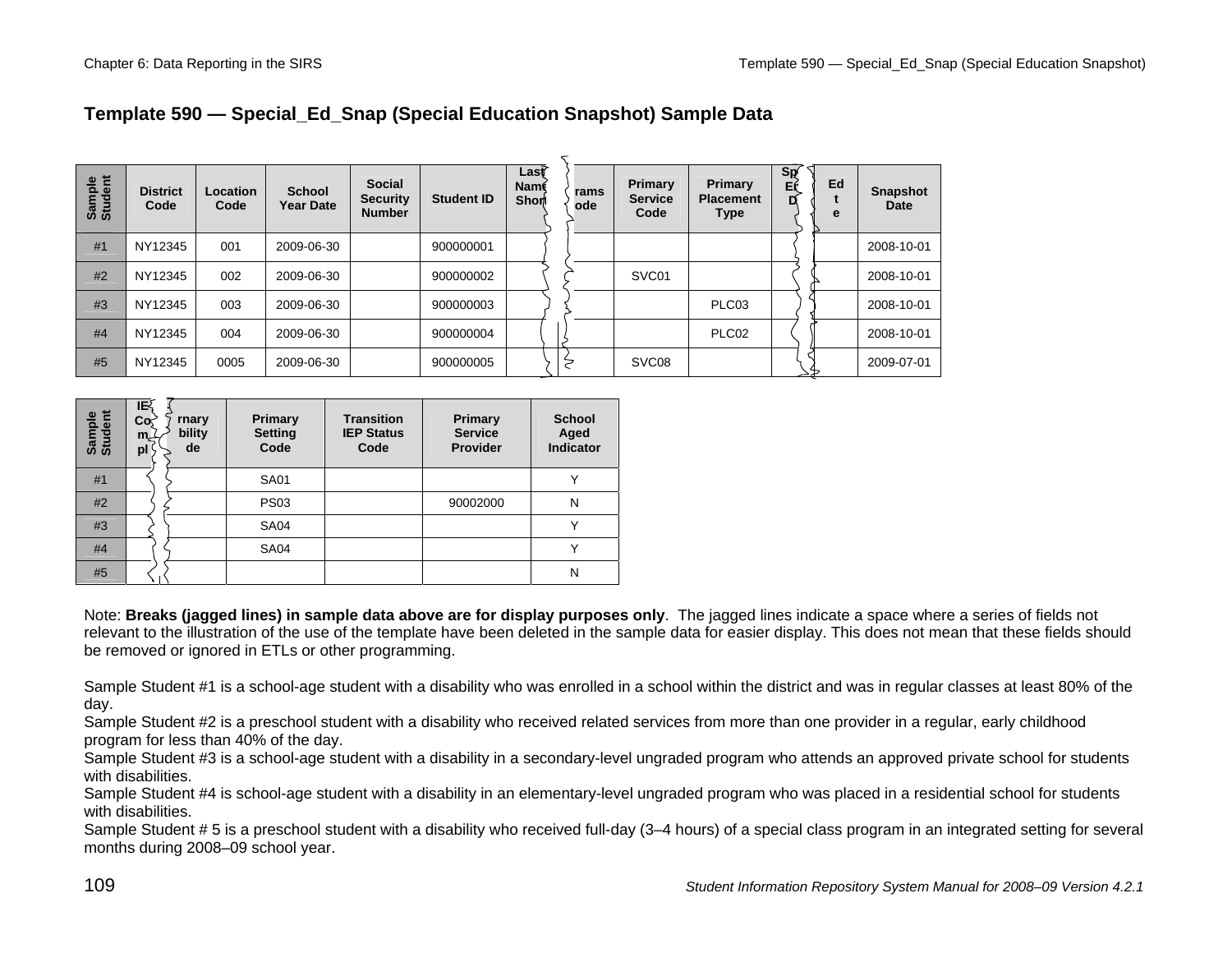# **Template 550 — SE\_Events (Special Education Events)**

Special Education reporting requires the collection of dates for a number of events in a sequence. The SE\_Events template is used to report each link in the chain of events. The data collected with this template that make up this series of events include the following:

Not all districts are required to report on SPP Indicators 11 and 12. For the school year in which your district is scheduled to report or resubmit the following data, see http://www.vesid.nysed.gov/sedcar/sppschedule.html and http://www.vesid.nysed.gov/sedcar/resubschedule.html .

- Dates for written referral, written parent consent to evaluate, CPSE meeting to discuss evaluation results for preschool children who receive an initial evaluation to determine special education eligibility, outcome of the eligibility decision, number of school days evaluation took, and, if necessary, reason for exceeding State-established timelines. These data are reported by school districts for the year in which they are required to report or resubmit data on SPP Indicator 11.
- Dates for written referral, written parent consent to evaluate, CSE meeting to discuss evaluation results for school-age students who receive an initial evaluation to determine special education eligibility and outcome of the eligibility decision, number of calendar days evaluation took, and, if necessary, reason for exceeding State established timelines. These data are reported by school districts for the year in which they are required to report or resubmit data on SPP Indicator 11.
- • Dates for written referral, written parent consent to evaluate; CPSE meeting to determine eligibility; IEP implementation for preschool children who receive an initial evaluation for transitioning from IDEA, Part C (Early Intervention) to IDEA, Part B (preschool); and, if necessary, reason for not determining child's eligibility or exceeding State-established timelines or for not implementing the child's IEP by the child's third birthday. These data are reported by school districts for the year in which they are required to report or resubmit data on SPP Indicator 12.

All districts are required to report the following data:

• Dates of written referral, written parent consent to evaluate, CSE meeting to discuss evaluation results, IEP or IESP or SP implemented for school-age students who are parentally placed in nonpublic schools. These data are reported by every school district, every year.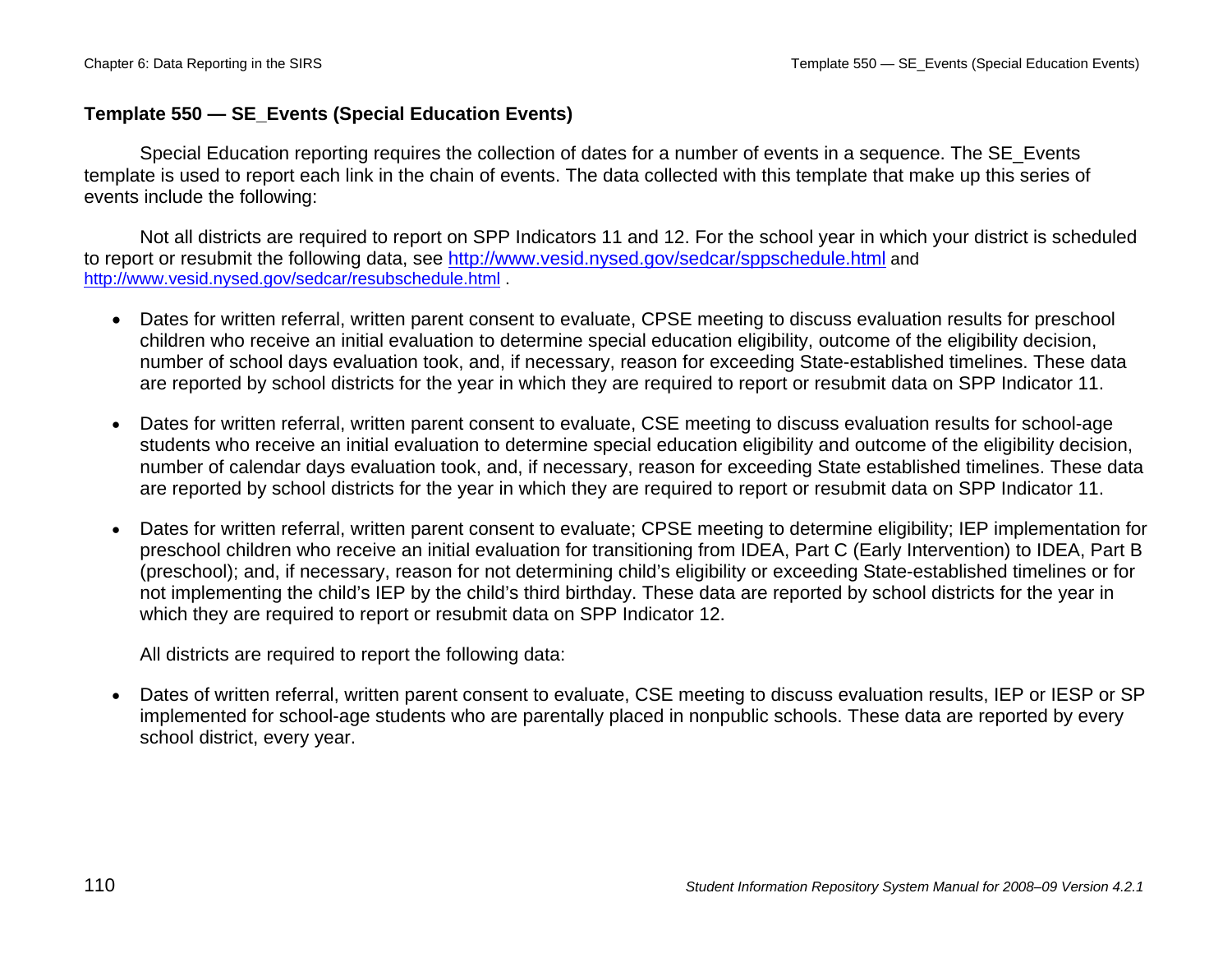| <b>Field Number</b> | Position<br>Start | Position<br>End | ength<br>Max    | <b>FIELD NAME</b><br>from eScholar template<br>(DATA ELEMENT NAME)<br>as used by NYSED, if different from<br>eScholar template name<br>$*$ = Required for all students<br>+ = Required only for specified<br>students | NYS or<br>Local<br><b>Purpose</b> | <b>Instructions or Rules</b>                                                                                                                                                                                                                                                  | Format                   | <b>Recommended Codes</b><br>or Reference to Data Source                                                                                                                                                                                                                                                                        |
|---------------------|-------------------|-----------------|-----------------|-----------------------------------------------------------------------------------------------------------------------------------------------------------------------------------------------------------------------|-----------------------------------|-------------------------------------------------------------------------------------------------------------------------------------------------------------------------------------------------------------------------------------------------------------------------------|--------------------------|--------------------------------------------------------------------------------------------------------------------------------------------------------------------------------------------------------------------------------------------------------------------------------------------------------------------------------|
| 1                   | $\mathbf{1}$      | 8               | 8               | *DISTRICT CODE<br>(DISTRICT OF RESPONSIBILITY<br>CODE)                                                                                                                                                                | <b>NYS</b><br>Reporting           | Public school districts: NYnnnnnn<br>(NY followed by the first 6 digits of the<br>BEDS code)                                                                                                                                                                                  | alphanumeric             | For NYSED BEDS codes:<br>www.nysed.gov/admin/bedsdata.html<br>For NYSED BEDS and Institution codes:<br>http://portal.nysed.gov<br>Click on "SEDREF Query"<br>For schools/agencies other than public<br>districts and charters that are required to<br>report these data:<br>http://www.emsc.nysed.gov/irts/SIRS/<br>home.shtml |
| 2                   | 9                 | 14              | 6               | *LOCATION CODE                                                                                                                                                                                                        | Local use<br>only                 | Required by eScholar load plan.<br>Typically the building code (assigned by<br>local student management system and<br>used by L1 Data Warehouse) which<br>uniquely identifies building in which a<br>student is receiving the service.<br>Programs can optionally use '0000'. | alphanumeric<br>nnnnnnnn |                                                                                                                                                                                                                                                                                                                                |
| 3                   | 15                | 24 10           |                 | *SCHOOL YEAR DATE<br>(SCHOOL YEAR)                                                                                                                                                                                    | <b>NYS</b><br>Reporting           | Use June 30 of the reported school year.<br>Ex: For 2008-09, use 2009-06-30                                                                                                                                                                                                   | date<br>yyyy-06-30       |                                                                                                                                                                                                                                                                                                                                |
| 4                   | 25                |                 | 36 12           | * STUDENT ID<br>(SCHOOL DISTRICT STUDENT ID)                                                                                                                                                                          | <b>NYS</b><br>Reporting           | Unique identifier assigned by the Local<br>Education Agency (LEA) in which the<br>student is enrolled. Use 9 numeric<br>characters, left padded with zeros.<br>Ex. For 51972, use 000051972                                                                                   | alphanumeric<br>nnnnnnnn |                                                                                                                                                                                                                                                                                                                                |
| 5                   | 37                |                 |                 | 52   16   * EVENT TYPE CODE                                                                                                                                                                                           | <b>NYS</b><br>Reporting           | Code that refers to a single event in a<br>series of events for referral, consent,<br>CPSE or CSE meeting, and IEP<br>implemented for students with disabilities.<br>Reported at the end of the school year.<br>Populate with codes, not descriptions.                        | alphanumeric<br>nnnnnnnn | See Appendix 16: Event Type Codes for<br>Series of Events in Special Education.                                                                                                                                                                                                                                                |
| 6                   | 53                | 62              | 10 <sup>1</sup> | *EVENT DATE                                                                                                                                                                                                           | <b>NYS</b><br>Reporting           | For each Event Type Code entered,<br>provide the appropriate date.                                                                                                                                                                                                            | date<br>yyyy-mm-dd       |                                                                                                                                                                                                                                                                                                                                |
| $\overline{7}$      | 63                | 78              | 16              | <b>EVENT REASON CODE 1</b>                                                                                                                                                                                            | Local use<br>only                 |                                                                                                                                                                                                                                                                               |                          |                                                                                                                                                                                                                                                                                                                                |
| 8                   | 79                | 94              | 16              | <b>EVENT REASON CODE 2</b>                                                                                                                                                                                            | Local use<br>only                 |                                                                                                                                                                                                                                                                               |                          |                                                                                                                                                                                                                                                                                                                                |
| 9                   |                   |                 |                 | 95   110   16   EVENT REASON CODE 3                                                                                                                                                                                   | Local use<br>only                 |                                                                                                                                                                                                                                                                               |                          |                                                                                                                                                                                                                                                                                                                                |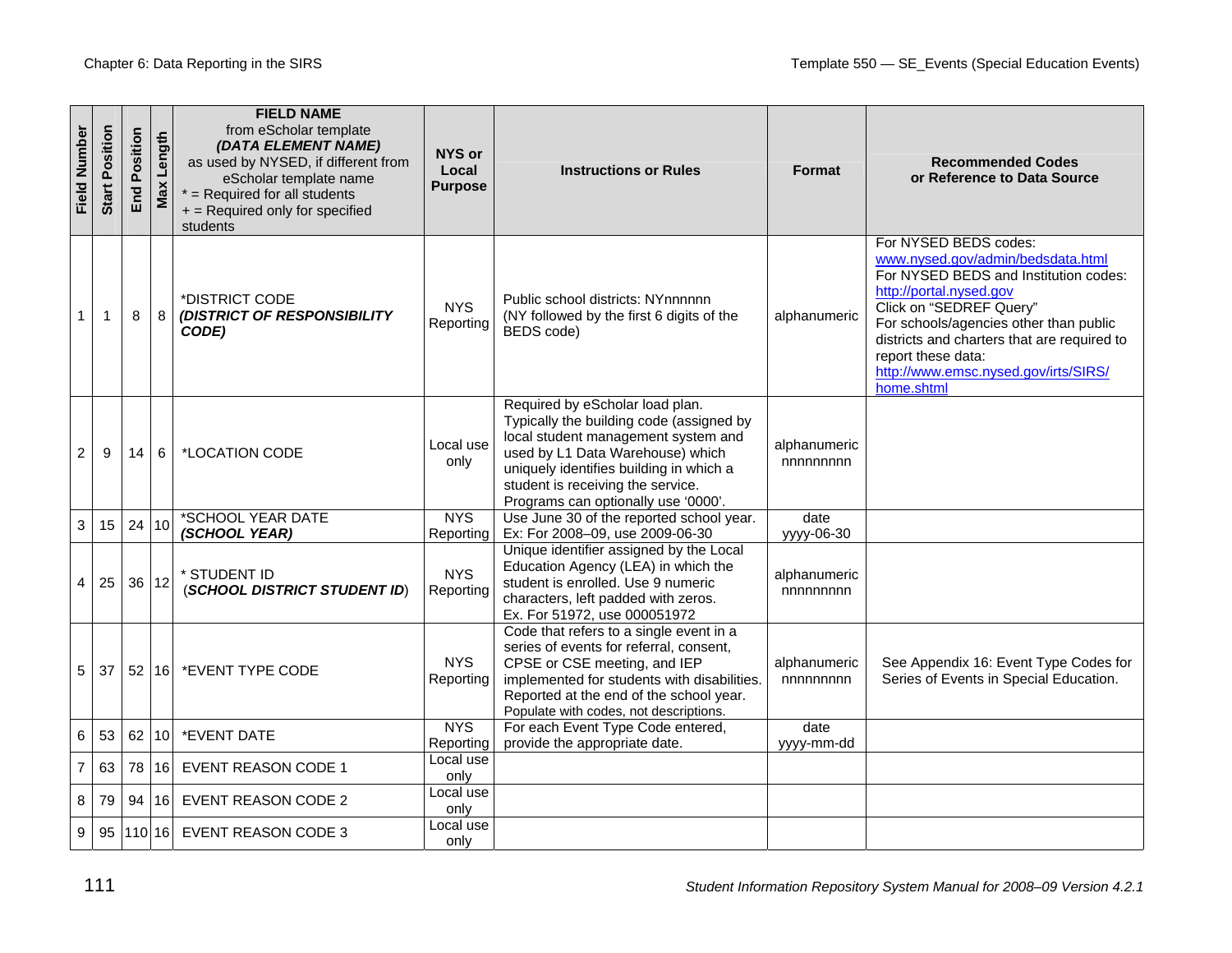| Field Number | Position<br><b>Start</b> | osition<br>ã.<br>End | Length<br>Max | <b>FIELD NAME</b><br>from eScholar template<br>(DATA ELEMENT NAME)<br>as used by NYSED, if different from<br>eScholar template name<br>$*$ = Required for all students<br>+ = Required only for specified<br>students | NYS or<br>Local<br><b>Purpose</b> | <b>Instructions or Rules</b>                                                                                                                                                                                                                                                                                                                                                                                                                                                                                                                                                                                                                                                                              | <b>Format</b>            | <b>Recommended Codes</b><br>or Reference to Data Source                                                                                                                                                                                                                                                              |
|--------------|--------------------------|----------------------|---------------|-----------------------------------------------------------------------------------------------------------------------------------------------------------------------------------------------------------------------|-----------------------------------|-----------------------------------------------------------------------------------------------------------------------------------------------------------------------------------------------------------------------------------------------------------------------------------------------------------------------------------------------------------------------------------------------------------------------------------------------------------------------------------------------------------------------------------------------------------------------------------------------------------------------------------------------------------------------------------------------------------|--------------------------|----------------------------------------------------------------------------------------------------------------------------------------------------------------------------------------------------------------------------------------------------------------------------------------------------------------------|
|              | 10 111 126 16            |                      |               | <b>EVENT SOURCE CODE</b>                                                                                                                                                                                              | Local use<br>only                 |                                                                                                                                                                                                                                                                                                                                                                                                                                                                                                                                                                                                                                                                                                           |                          |                                                                                                                                                                                                                                                                                                                      |
|              |                          |                      |               | 11 127 142 16 EVENT STATUS CODE                                                                                                                                                                                       | Local use<br>only                 |                                                                                                                                                                                                                                                                                                                                                                                                                                                                                                                                                                                                                                                                                                           |                          |                                                                                                                                                                                                                                                                                                                      |
|              |                          |                      |               | 12 143 158 16 + EVENT OUTCOME CODE                                                                                                                                                                                    | <b>NYS</b><br>Reporting           | Identify whether the student was determined<br>eligible for special education for the<br>following Event Type Codes:<br>~ CPSE meeting at which eligibility<br>determination is made for student<br>transitioning from EI to preschool (EI03)<br>~ CPSE meeting at which evaluation results<br>are discussed for students referred to CPSE<br>for evaluation (CPSE03)<br>~ CSE meeting at which evaluation results<br>are discussed for students referred to CSE<br>for evaluation (CSE03)<br>~ CSE meeting at which evaluation results<br>are discussed for students parentally placed<br>in nonpublic schools and referred to CSE for<br>evaluation (CSENP03)<br>Populate with codes, not descriptions. | alphanumeric<br>nnnnnnnn | $Y = Yes$ , student determined eligible for<br>special education services<br>$N = No$ , student ineligible for special<br>education services<br>$U =$ Eligibility decision is undetermined or<br>meeting is not held (If this field is<br>populated with a "U", field 20, "Reason<br>Code," must also be populated.) |
|              |                          |                      |               | 13 159 168 10 MEETING DATE                                                                                                                                                                                            | Local use<br>only                 |                                                                                                                                                                                                                                                                                                                                                                                                                                                                                                                                                                                                                                                                                                           |                          |                                                                                                                                                                                                                                                                                                                      |
|              |                          |                      |               | 14 169 184 16 MEETING TYPE CODE                                                                                                                                                                                       | Local use<br>only                 |                                                                                                                                                                                                                                                                                                                                                                                                                                                                                                                                                                                                                                                                                                           |                          |                                                                                                                                                                                                                                                                                                                      |
|              |                          |                      |               | 15 185 194 10 EFFECTIVE DATE                                                                                                                                                                                          | Local use<br>only                 |                                                                                                                                                                                                                                                                                                                                                                                                                                                                                                                                                                                                                                                                                                           |                          |                                                                                                                                                                                                                                                                                                                      |
|              | 16 195 202 8             |                      |               | ORGANIZATION CODE                                                                                                                                                                                                     | Local use<br>only                 |                                                                                                                                                                                                                                                                                                                                                                                                                                                                                                                                                                                                                                                                                                           |                          |                                                                                                                                                                                                                                                                                                                      |
|              | 17 203 232 30            |                      |               | ORGANIZATION NAME                                                                                                                                                                                                     | Local use<br>only                 |                                                                                                                                                                                                                                                                                                                                                                                                                                                                                                                                                                                                                                                                                                           |                          |                                                                                                                                                                                                                                                                                                                      |
|              | 18 233 262 30            |                      |               | ORGANIZATION CLUSTER                                                                                                                                                                                                  | Local use<br>only                 |                                                                                                                                                                                                                                                                                                                                                                                                                                                                                                                                                                                                                                                                                                           |                          |                                                                                                                                                                                                                                                                                                                      |
|              |                          |                      |               | 19 263 272 10 COMPLIANCE DATE                                                                                                                                                                                         | Local use<br>only                 |                                                                                                                                                                                                                                                                                                                                                                                                                                                                                                                                                                                                                                                                                                           |                          |                                                                                                                                                                                                                                                                                                                      |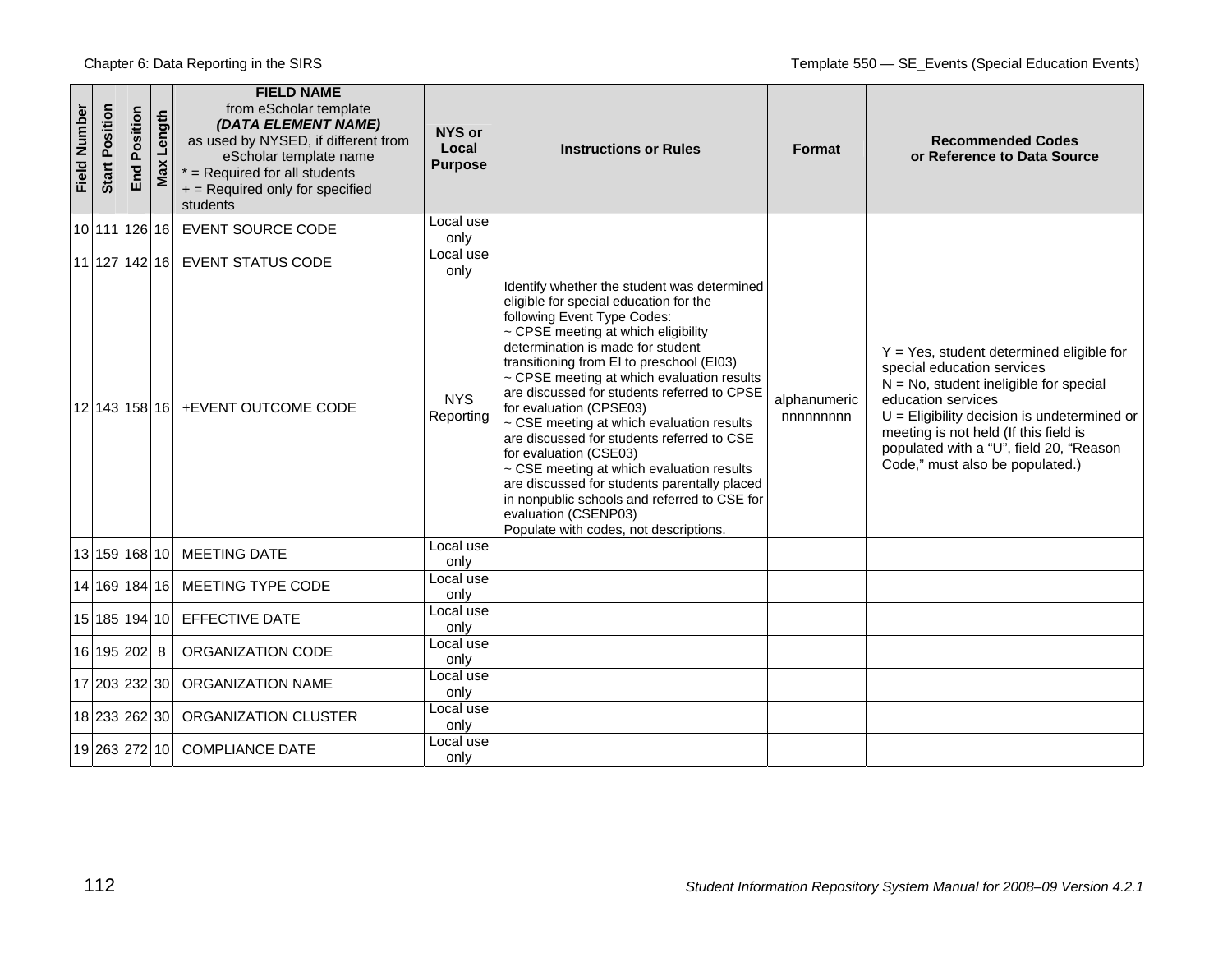| <b>Field Number</b> | Position<br><b>Start</b> | Position<br>End | Length<br>Max | <b>FIELD NAME</b><br>from eScholar template<br>(DATA ELEMENT NAME)<br>as used by NYSED, if different from<br>eScholar template name<br>$*$ = Required for all students<br>+ = Required only for specified<br>students | NYS or<br>Local<br><b>Purpose</b> | <b>Instructions or Rules</b>                                                                                                                                                                                                                                                                                                                                                                                                                                                                                                                                                                                                                                                                                                                                                                                                                                                                                                                                                                                                                                                                                                                                                                                                                                                                                                                  | <b>Format</b> | <b>Recommended Codes</b><br>or Reference to Data Source                                     |
|---------------------|--------------------------|-----------------|---------------|-----------------------------------------------------------------------------------------------------------------------------------------------------------------------------------------------------------------------|-----------------------------------|-----------------------------------------------------------------------------------------------------------------------------------------------------------------------------------------------------------------------------------------------------------------------------------------------------------------------------------------------------------------------------------------------------------------------------------------------------------------------------------------------------------------------------------------------------------------------------------------------------------------------------------------------------------------------------------------------------------------------------------------------------------------------------------------------------------------------------------------------------------------------------------------------------------------------------------------------------------------------------------------------------------------------------------------------------------------------------------------------------------------------------------------------------------------------------------------------------------------------------------------------------------------------------------------------------------------------------------------------|---------------|---------------------------------------------------------------------------------------------|
|                     | 20 273 288 16            |                 |               | <b>+NON COMPLIANCE REASON</b><br>(REASON CODE)                                                                                                                                                                        | <b>NYS</b><br>Reporting           | Required for the following situations:<br>~Number of Days reported between<br>CPSE02 (consent to evaluate a preschool<br>child) and CPSE03 (CPSE meeting to<br>discuss evaluation results) is more than<br>30 school days.<br>~If CPSE03 is not provided or if Event<br>Outcome Code is "U" (i.e., Eligibility<br>decision is undetermined or meeting is<br>not held).<br>~Number of Days reported between<br>CSE02 (consent to evaluate a school-age<br>student) and CSE03 (CSE meeting to<br>discuss evaluation results) is more than<br>60 calendar days.<br>~If CSE03 is not provided or if Event<br>Outcome Code is "U" (i.e., Eligibility<br>decision is undetermined or meeting is<br>not held).<br>~For children transitioning from EI who<br>are found not eligible after their third<br>birthday or eligibility is undetermined by<br>August 31, 2009.<br>~For children transitioning from EI who<br>are found eligible, whose IEP is<br>implemented after their third birthday or is<br>not implemented by August 31, 2009 if<br>third birthday is before August 31, 2009.<br>This code is reported on the record for the<br>first event in the sequence of events (i.e.,<br>the initial referral record). Provide the<br>predominant reason for the delay if there<br>was more than one reason that actually<br>caused the delay. |               | See Appendix 17: Special Education<br>Event Reason Codes (for SPP Indicators<br>11 and 12). |
|                     |                          |                 |               | 21 289 318 30 CHALLENGE TYPE                                                                                                                                                                                          | Local use<br>only                 | Populate with codes.                                                                                                                                                                                                                                                                                                                                                                                                                                                                                                                                                                                                                                                                                                                                                                                                                                                                                                                                                                                                                                                                                                                                                                                                                                                                                                                          |               |                                                                                             |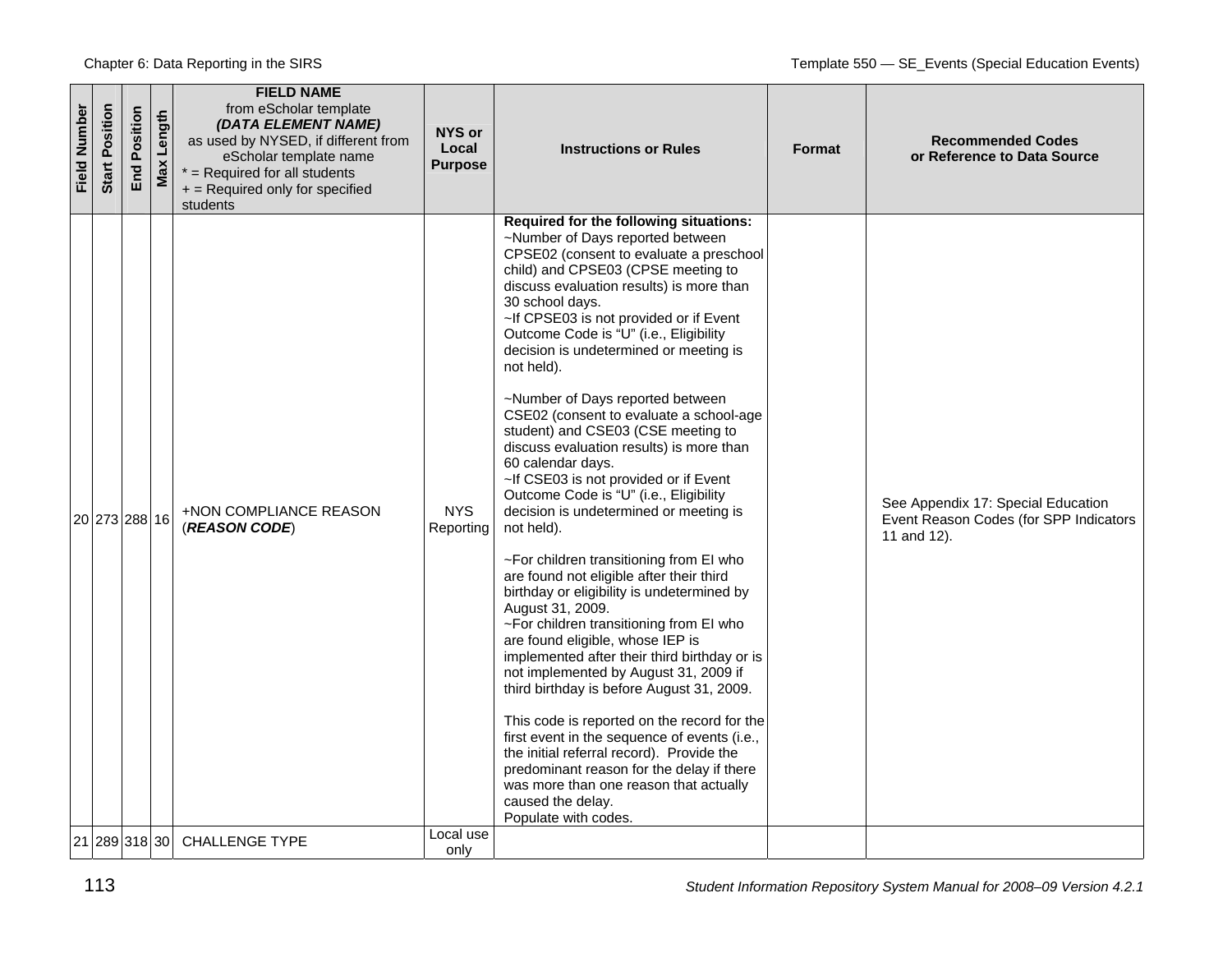| Field Number | Position<br><b>Start</b> | osition<br>Õ.<br>End | Length<br>Max | <b>FIELD NAME</b><br>from eScholar template<br>(DATA ELEMENT NAME)<br>as used by NYSED, if different from<br>eScholar template name<br>$*$ = Required for all students<br>$+$ = Required only for specified<br>students | NYS or<br>Local<br><b>Purpose</b> | <b>Instructions or Rules</b>                                                                                                                                                                                                                                                                                                                                | Format                   | <b>Recommended Codes</b><br>or Reference to Data Source                     |
|--------------|--------------------------|----------------------|---------------|-------------------------------------------------------------------------------------------------------------------------------------------------------------------------------------------------------------------------|-----------------------------------|-------------------------------------------------------------------------------------------------------------------------------------------------------------------------------------------------------------------------------------------------------------------------------------------------------------------------------------------------------------|--------------------------|-----------------------------------------------------------------------------|
|              |                          | 22 319 348 30        |               | CHALLENGE TYPE DISORDER 1                                                                                                                                                                                               | Local use<br>only                 |                                                                                                                                                                                                                                                                                                                                                             |                          |                                                                             |
|              |                          |                      |               | 23 349 378 30 CHALLENGE TYPE DISORDER 2                                                                                                                                                                                 | Local use<br>only                 |                                                                                                                                                                                                                                                                                                                                                             |                          |                                                                             |
|              |                          |                      |               | 24 379 408 30 CHALLENGE TYPE DISORDER 3                                                                                                                                                                                 | Local use<br>only                 |                                                                                                                                                                                                                                                                                                                                                             |                          |                                                                             |
|              |                          |                      |               | 25 409 438 30 PREVIOUS CHALLENGE TYPE                                                                                                                                                                                   | Local use<br>only                 |                                                                                                                                                                                                                                                                                                                                                             |                          |                                                                             |
|              |                          | 26 439 441 3         |               | <b>INTEGRATED PERCENTAGE</b>                                                                                                                                                                                            | Local use<br>only                 |                                                                                                                                                                                                                                                                                                                                                             |                          |                                                                             |
|              |                          | 27 442 444 3         |               | SPECIAL ED PERCENTAGE                                                                                                                                                                                                   | Local use<br>only                 |                                                                                                                                                                                                                                                                                                                                                             |                          |                                                                             |
|              |                          | 28   445   447   3   |               | <b>STUDENT PRESENT</b>                                                                                                                                                                                                  | Local use<br>only                 |                                                                                                                                                                                                                                                                                                                                                             |                          |                                                                             |
|              |                          | 29 448 450 3         |               | <b>PARENT PRESENT</b>                                                                                                                                                                                                   | Local use<br>only                 |                                                                                                                                                                                                                                                                                                                                                             |                          |                                                                             |
|              |                          |                      |               | 30 451 460 10 EVENT END DATE                                                                                                                                                                                            | Local use<br>only                 |                                                                                                                                                                                                                                                                                                                                                             |                          |                                                                             |
|              |                          | 31 461 476 16        |               | *INITIAL EVENT TYPE CODE<br>(INITIAL EVENT TYPE CODE)                                                                                                                                                                   | <b>NYS</b><br>Reporting           | Code of first event in the series of events<br>reported for the student. Initial Event Type<br>Codes for initial referral to CPSE or CSE<br>(EI01 or CPSE01; CSE01 or CSENP01).<br>NOT required when only one event type<br>code is submitted for student. Submit with<br>every record of each series after the initial<br>referral event type code record. | alphanumeric<br>nnnnnnnn | Appendix 16: Event Type Codes for<br>Series of Events in Special Education. |
|              |                          | 32 477 486 10        |               | *INITIAL EVENT DATE<br>(INITIAL EVENT DATE)                                                                                                                                                                             | <b>NYS</b><br>Reporting           | Date associated with Initial Event Type<br>Code.                                                                                                                                                                                                                                                                                                            | date<br>yyyy-mm-dd       |                                                                             |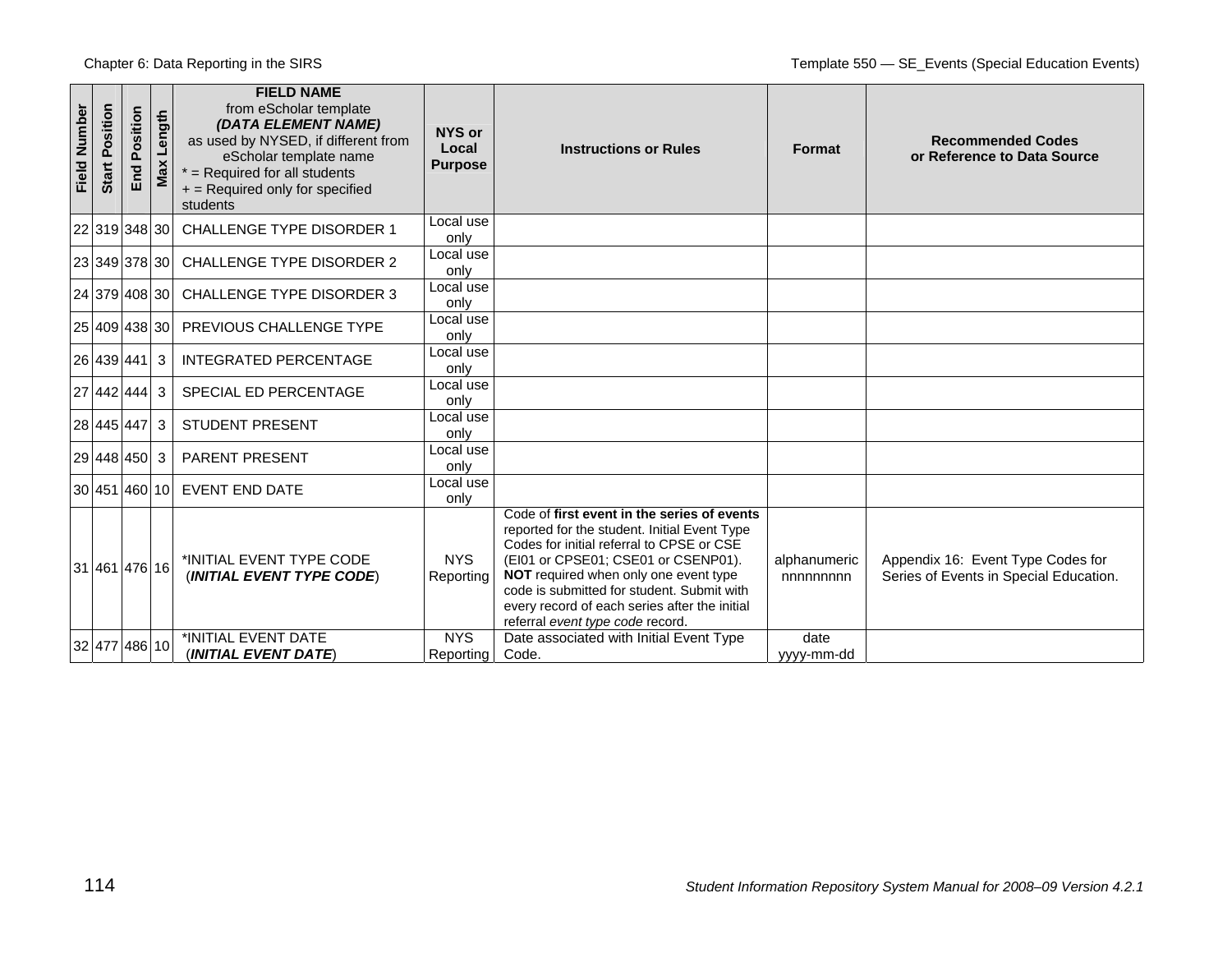| <b>Field Number</b> | Position<br><b>Start</b> | Position<br>End | Length<br>Max | <b>FIELD NAME</b><br>from eScholar template<br>(DATA ELEMENT NAME)<br>as used by NYSED, if different from<br>eScholar template name<br>$*$ = Required for all students<br>$+$ = Required only for specified<br>students | NYS or<br>Local<br><b>Purpose</b> | <b>Instructions or Rules</b>                                                                                                                                                                                                                                                                                                                                                                                                                                                                                                                                                                                                                                                                                                                                                                                                                                                                                                                                                                                                                                                                                                                                                                                                                                                                                                                                                                                                                                                                                                                                                                                                                                                                                                                                                                  | Format                   | <b>Recommended Codes</b><br>or Reference to Data Source                                                                                                                                                                                                                               |
|---------------------|--------------------------|-----------------|---------------|-------------------------------------------------------------------------------------------------------------------------------------------------------------------------------------------------------------------------|-----------------------------------|-----------------------------------------------------------------------------------------------------------------------------------------------------------------------------------------------------------------------------------------------------------------------------------------------------------------------------------------------------------------------------------------------------------------------------------------------------------------------------------------------------------------------------------------------------------------------------------------------------------------------------------------------------------------------------------------------------------------------------------------------------------------------------------------------------------------------------------------------------------------------------------------------------------------------------------------------------------------------------------------------------------------------------------------------------------------------------------------------------------------------------------------------------------------------------------------------------------------------------------------------------------------------------------------------------------------------------------------------------------------------------------------------------------------------------------------------------------------------------------------------------------------------------------------------------------------------------------------------------------------------------------------------------------------------------------------------------------------------------------------------------------------------------------------------|--------------------------|---------------------------------------------------------------------------------------------------------------------------------------------------------------------------------------------------------------------------------------------------------------------------------------|
|                     | 15                       | 33 487 490 4    |               | *NUMBER OF DAYS<br>(NUMBER OF DAYS)                                                                                                                                                                                     | <b>NYS</b><br>Reporting           | Report the number of days with the initial<br>referral Event Type record as follows:<br>~ For children transitioning from EI to<br>preschool, determined to be NOT eligible for<br>preschool special education, number of<br>calendar days past the child's third birthday<br>when the CPSE meeting (EI03 Event Code<br>date) was held<br>~ For children transitioning from EI to<br>preschool whose eligibility is undetermined,<br>the number of calendar days August 31,<br>2009 is past the child's third birthday<br>$\sim$ For children transitioning from EI to<br>preschool who are determined to be eligible<br>for preschool special education, number of<br>calendar days past the child's third birthday<br>when IEP was implemented OR if IEP is not<br>implemented, the number of calendar days<br>that August 31, 2009 is past the child's third<br>birthday.<br>~ The number of school days between<br>receipt of parent consent to evaluate<br>preschool student (CPSE02 Event Code<br>date) and date CPSE met to discuss<br>evaluation results (CPSE03 Event Code<br>date) or if CPSE meeting was not held, the<br>number of school days between parent<br>consent to evaluate and August 31, 2009.<br>~ The number of calendar days between<br>receipt of parent consent to evaluate school<br>age student (CSE02 Event Code date) and<br>date of CSE meeting to discuss evaluation<br>results (CSE03 Event Code date) or if CSE<br>meeting was not held, the number of<br>calendar days between parent consent to<br>evaluate and August 31, 2009.<br>When computing the number of school<br>days, count the number of school days<br>the district was in session according to<br>the published school calendar. School<br>days during the summer are "business<br>days". | alphanumeric<br>nnnnnnnn | The schedule of the years in which<br>school districts must initially report or<br>resubmit data on SPP Indicators 11 and<br>12 is available at<br>http://www.vesid.nysed.gov/sedcar/sppsc<br>hedule.html .<br>Student Information Repository System Manual for 2008-09 Version 4.2.1 |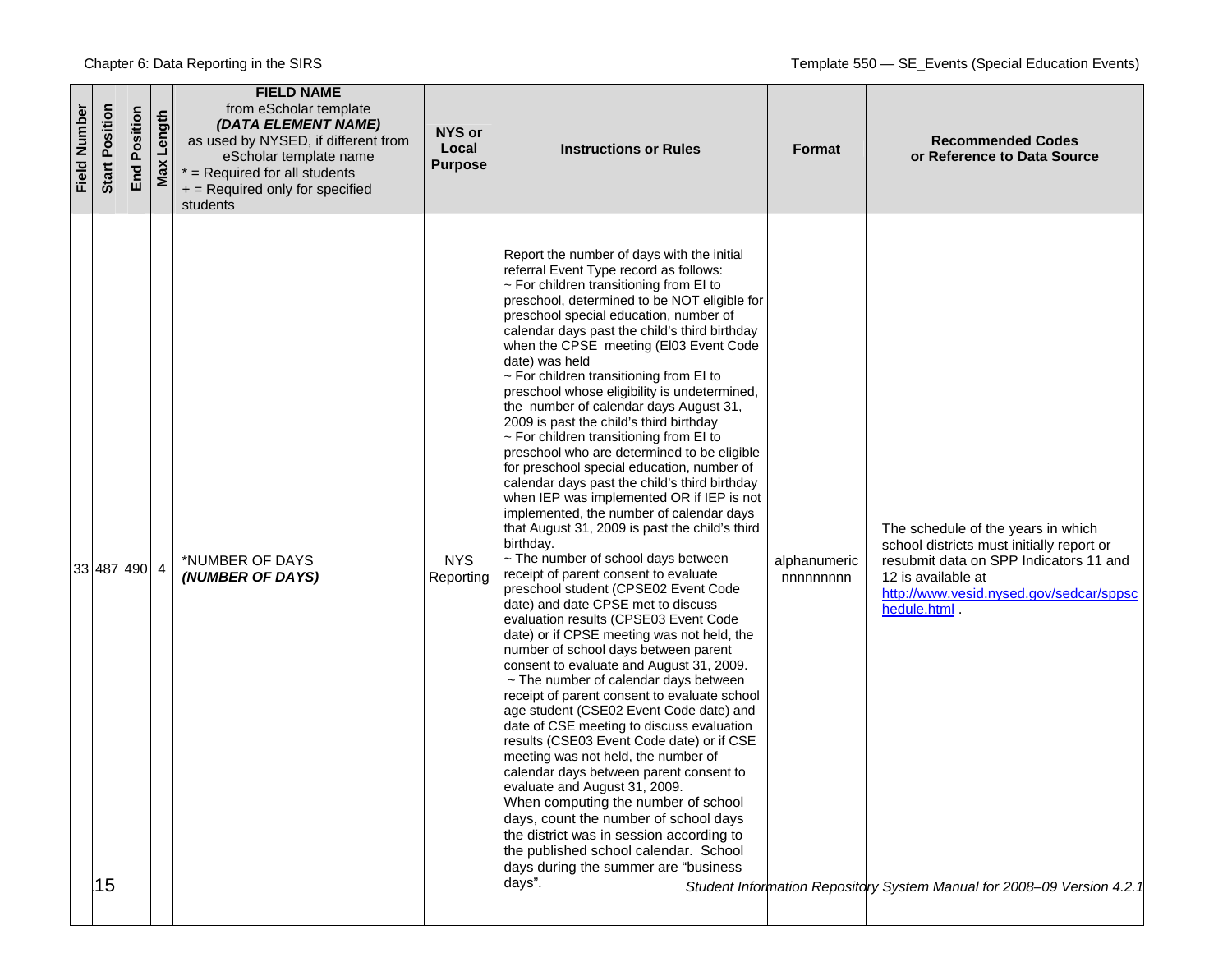# **Template 550 — SE\_Events (Special Education Events) Sample Data**

Sample of school district submitting data for Special Education SPP Indicator 11 (includes evaluation of children transitioning from EI to preschool and evaluation of students who are parentally placed in nonpublic schools):

| Row             | <b>District</b><br>Code | Code | Location   School Year<br>Date | <b>Student ID</b> | Event<br>Type<br>Code | <b>Event Date</b> | Eve <sup>y</sup><br>Rea<br>Cod\ | t ent<br>tus<br>de | Event<br><b>Outcome</b><br>Code | Mee<br>Da | ance)<br>te | <b>Non</b><br>Comp.<br>Reason | Chal $\langle$<br>Ty | ent<br>a<br>te | <b>Initial</b><br>Event<br>Type<br>Code | <b>Initial</b><br><b>Event Date</b> | Number of<br><b>Days</b> |
|-----------------|-------------------------|------|--------------------------------|-------------------|-----------------------|-------------------|---------------------------------|--------------------|---------------------------------|-----------|-------------|-------------------------------|----------------------|----------------|-----------------------------------------|-------------------------------------|--------------------------|
|                 | NY12345                 | 0001 | 2009-06-30                     | 900000001         | CPSE01                | 2008-09-08        |                                 |                    | $\check{ }$                     |           |             | CPSER04                       |                      |                |                                         |                                     | 51                       |
|                 | NY12345                 | 0001 | 2009-06-30                     | 900000001         | CPSE <sub>02</sub>    | 2008-10-06        |                                 |                    |                                 |           |             |                               |                      |                | CPSE01                                  | 2008-09-08                          |                          |
| 3 <sup>1</sup>  | NY12345                 | 0001 | 2009-06-30                     | 900000001         | CPSE03                | 2008-12-19        |                                 |                    |                                 |           |             |                               |                      |                | CPSE01                                  | 2008-09-08                          |                          |
|                 | NY12345                 | 0000 | 2009-06-30                     | 900000008         | CPSE01                | 2008-11-17        |                                 |                    | $\checkmark$                    |           |             | CPSER05                       |                      |                |                                         |                                     | 37                       |
| 5               | NY12345                 | 0000 | 2009-06-30                     | 900000008         | CPSE02                | 2008-11-26        |                                 |                    |                                 |           |             |                               |                      |                | CPSE01                                  | 2008-11-17                          |                          |
| 6               | NY12345                 | 0000 | 2009-06-30                     | 900000008         | CPSE03                | 2009-01-28        |                                 |                    |                                 |           |             |                               |                      |                | CPSE01                                  | 2008-11-17                          |                          |
|                 | NY12345                 | 0002 | 2009-06-30                     | 900000002         | CSE01                 | 2008-10-01        |                                 |                    | N                               |           |             |                               |                      |                |                                         |                                     | 41                       |
| 8               | NY12345                 | 0002 | 2009-06-30                     | 900000002         | CSE <sub>02</sub>     | 2008-10-10        |                                 |                    |                                 |           |             |                               |                      |                | CSE01                                   | 2008-10-01                          |                          |
| 9               | NY12345                 | 0002 | 2009-06-30                     | 900000002         | CSE03                 | 2008-11-19        |                                 |                    |                                 |           |             |                               |                      |                | CSE01                                   | 2008-10-01                          |                          |
| 10 <sup>°</sup> | NY12345                 | 0003 | 2009-06-30                     | 900000003         | CSE01                 | 2008-07-15        |                                 |                    | $\lambda$                       |           |             |                               |                      |                |                                         |                                     | 18                       |
|                 | NY12345                 | 0003 | 2009-06-30                     | 900000003         | CSE <sub>02</sub>     | 2008-07-15        |                                 |                    |                                 |           |             |                               |                      |                | CSE01                                   | 2008-07-15                          |                          |
| 12 <sup>2</sup> | NY12345                 | 0003 | 2009-06-30                     | 900000003         | CSE <sub>03</sub>     | 2008-08-01        |                                 |                    |                                 |           |             |                               |                      |                | CSE01                                   | 2008-07-15                          |                          |
| 13              | NY12345                 | 0003 | 2009-06-30                     | 900000003         | CSENP01               | 2008-07-15        |                                 |                    | v                               |           |             |                               |                      |                |                                         |                                     |                          |
| 14              | NY12345                 | 0003 | 2009-06-30                     | 900000003         | CSENP02               | 2008-07-15        |                                 |                    |                                 |           |             |                               |                      |                | CSENP <sub>0</sub>                      | 2008-07-15                          |                          |
| 15 <sub>1</sub> | NY12345                 | 0003 | 2009-06-30                     | 900000003         | CSENP03               | 2008-08-01        |                                 |                    |                                 |           |             |                               |                      |                | CSENP0                                  | 2008-07-15                          |                          |
| 16 <sup>1</sup> | NY12345                 | 0003 | 2009-06-30                     | 900000003         | CSENP04               | 2008-09-05        |                                 |                    |                                 |           |             |                               |                      |                | CSENP01                                 | 2008-07-15                          |                          |

Note: **Breaks (jagged lines) in sample data above are for display purposes only**. The jagged lines indicate a space where a series of fields not relevant to the illustration of the use of the template have been deleted in the sample data for easier display. This does not mean that these fields should be removed or ignored in ETLs or other programming.

Student in Rows 1–3 is preschool student referred to CPSE on September 8, 2008. Parents provided consent to evaluate student on October 6, 2008 and CSE met to discuss evaluation results on December 19, 2008; CPSE determined student has a disability. Since district exceeded 30 school days between parental consent to evaluate and CPSE meeting at which evaluation results were discussed, they provided reason for delay.

Student in Rows 4–6 is a preschool student who is transitioning from Early Intervention to preschool. Parents referred the child on November 17, 2008 and provided consent to evaluate student on November 26, 2008. The CPSE met to discuss evaluation results on January 28, 2009 and child was found eligible for special education. Since district exceeded 30 school days between parental consent to evaluate and CPSE meeting at which evaluation results were discussed, it provided the reason for the delay.

Student in Rows 7–9 is school age student referred to CSE on October 1, 2008. Parents provided consent to evaluate student on October 10, 2008 and CSE met to discuss evaluation results on November 19, 2008. Student was determined **not eligible** for special education. Since district did not exceed 60 calendar days between parental consent to evaluate and CSE meeting to discuss evaluation results, district did not have to provide reason code.

Student in Rows 10–12 and in rows 13–16 is the same student. This is a parentally placed student in a nonpublic school in the district. Parents referred student for special education eligibility determination on July 15, 2008 and provided consent to evaluate on same date. School district arranged for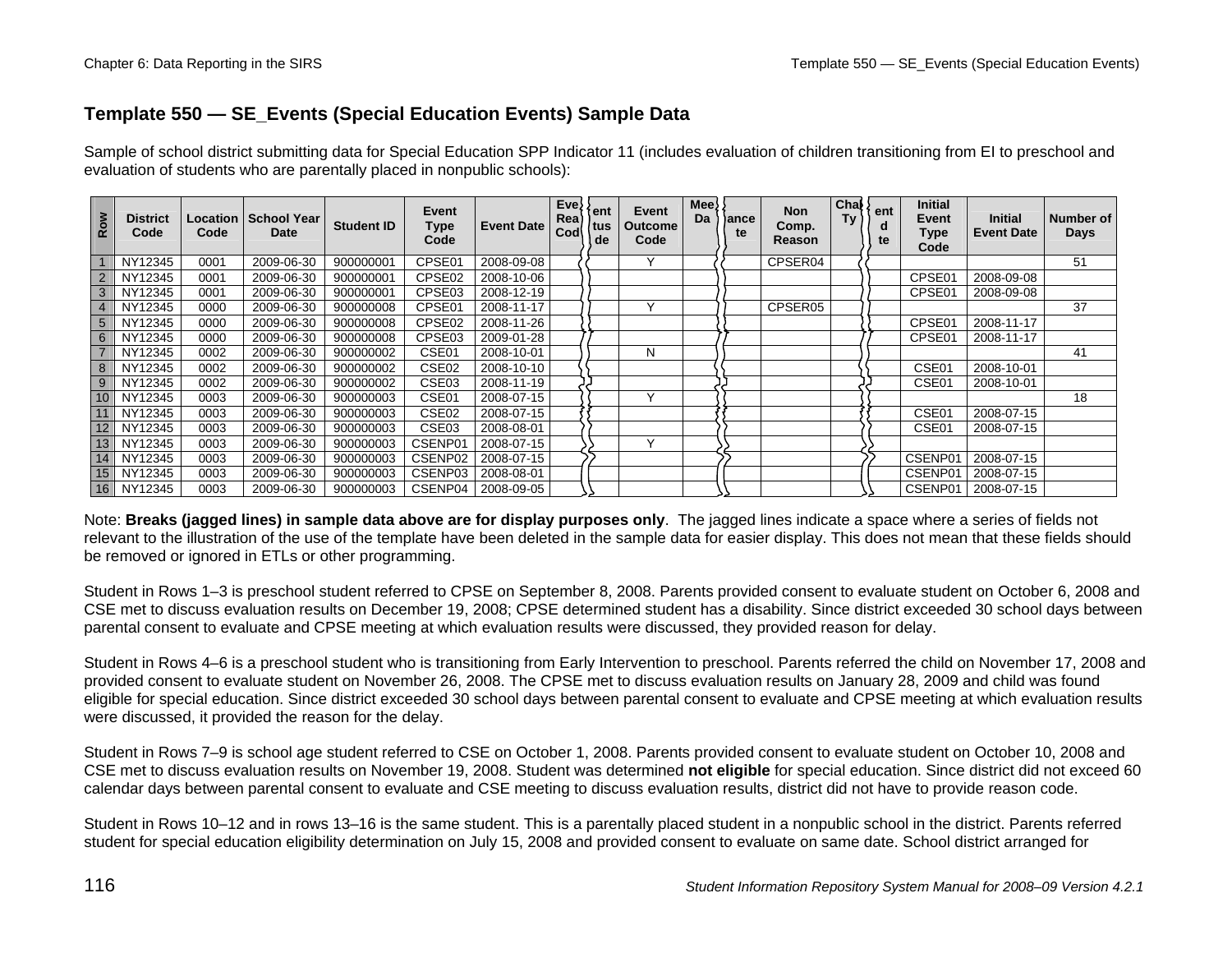evaluation and CSE met to discuss evaluation results on August 1, 2008. Student was determined eligible for special education services. Student started receiving special education services on September 5, 2008 in accordance with an Individualized Education Services Program. Since district is scheduled to submit data on Indicator 11, student is reported in the CSE chain (rows 10–12) as well as in the CSENP chain (rows 13–16). It took district 18 calendar days to complete the evaluation and convene a CSE meeting to determine eligibility for special education. Since this is within 60 calendar days, a reason code is not needed for the CSE chain. The number of days is not needed for the CSENP chain because data in this chain are not used to measure compliance.

**Sample of district submitting data for SPP Indicators 12, Transition of students from IDEA Part C (Early Intervention) to IDEA Part B (preschool).** 

| $\alpha$ | <b>District</b><br>Code | Location<br>Code | <b>School</b><br><b>Year Date</b> | <b>Student ID</b> | Event<br>Туре<br>Code | <b>Event Date</b> | Eve<br>Rea<br>Cod | ent<br>tus<br>de | Event<br><b>Outcome</b><br>Code | Mee<br>Da | liance<br>te | Non<br>Comp.<br>Reason | Chall<br>Tν | ent<br>nd<br>te | <b>Initial</b><br><b>Event Type</b><br>Code | <b>Initial Event</b><br>Date | <b>Number</b><br>of Days |
|----------|-------------------------|------------------|-----------------------------------|-------------------|-----------------------|-------------------|-------------------|------------------|---------------------------------|-----------|--------------|------------------------|-------------|-----------------|---------------------------------------------|------------------------------|--------------------------|
|          | INY12345                | 0001             | 2009-06-30 900000009              |                   | E101                  | 2008-07-07        |                   |                  |                                 |           |              | <b>EIR13</b>           |             |                 |                                             |                              |                          |
|          | 2 NY12345               | 0001             | 2009-06-30 900000009              |                   | E102                  | 2008-07-10        |                   |                  |                                 |           |              |                        |             |                 | EI01                                        | 2008-07-07                   |                          |
|          | 3 NY12345               | 0001             | 2009-06-30 900000009              |                   | E103                  | 2008-08-28        |                   |                  |                                 |           |              |                        |             |                 | E101                                        | 2008-07-07                   |                          |
|          | 4 NY12345               | 0001             | 2009-06-30                        | 900000009         | E104                  | 2008-09-10        |                   |                  |                                 |           |              |                        |             |                 | EI01                                        | 2008-07-07                   |                          |

Student in Rows 1–4 is preschool child whose birthday is September 5, 2005. Parent provided consent to evaluate student on July 10, 2008, student was determined eligible for preschool special education. Student's IEP is implemented on September 10, 2008, which is 5 days past the student's third birthday, so district provides reason for delay in implementing IEP. (Parents chose to continue student in EI and transition to preschool special education after child became three.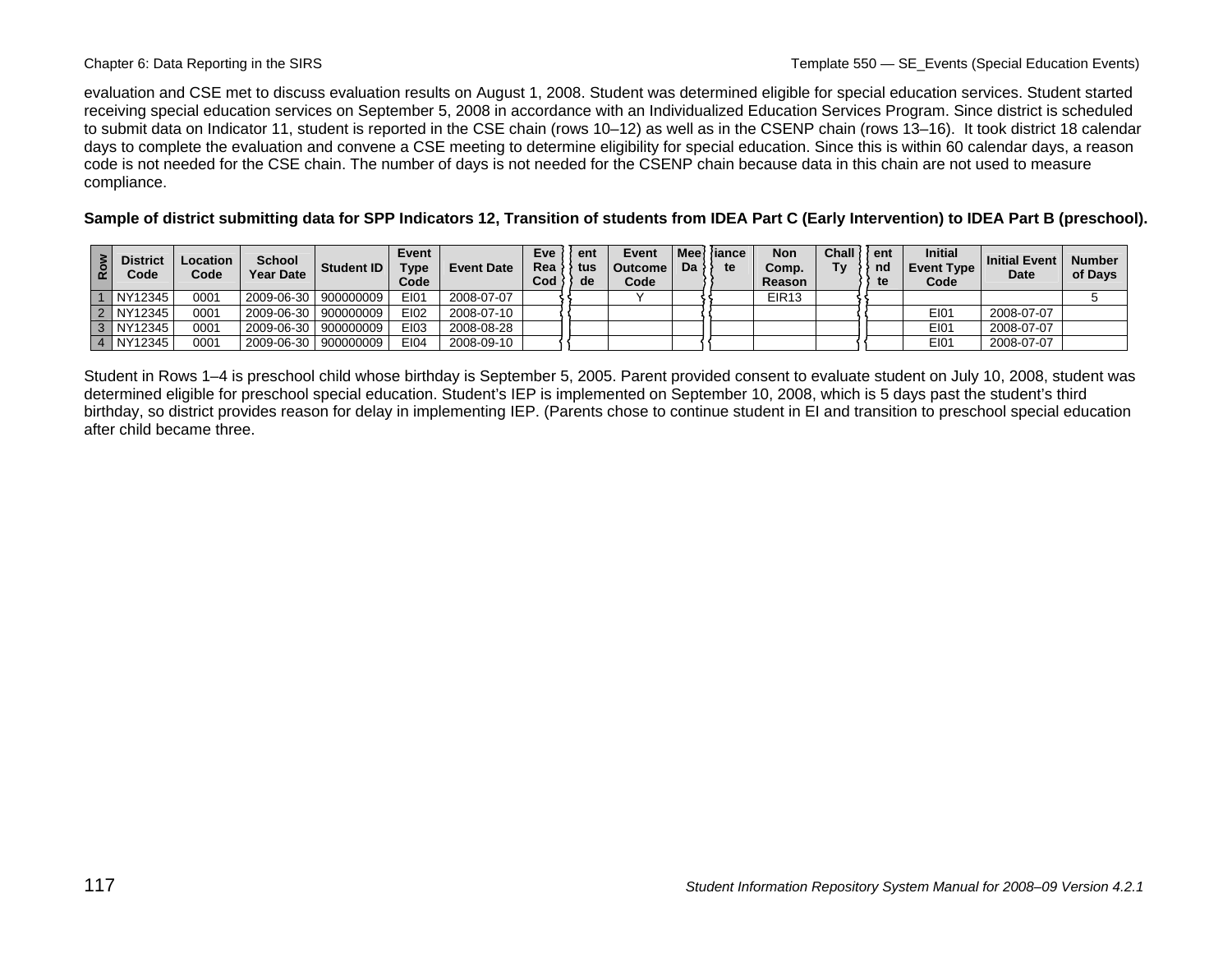# **Chapter 7: Data Element Definitions**

Data elements in this chapter are listed alphabetically by the name as used by the New York State Education Department (NYSED), indicated in the Field Name column in the eScholar templates in chapters 5 and 6.

**Assessment Accommodation Code(s):** The code that identifies the test accommodation(s) used by the student on the reported State assessment. Field 34 in Template 2000 — Assessment Fact.

**Assessment Date of Administration:** The first day of the testing period for a particular assessment is given. Field 5 in Template 2000 — Assessment Fact and Template 2190 — Assessment Response. See Appendix 1: 2008–09 Timelines.

**Assessment Item Response Description:** The number or code that uniquely identifies each item (question) in the assessment. The numbers/codes are provided in separate Item Maps for each assessment, which are provided separately by NYSED. Field 7 in Template 2190 — Assessment Response.

**Assessment Item Response Value Multiple Choice:** The student's response (e.g., A, B, C, D, etc.) to a multiple-choice question on the assessment. Field 8 in Template 2190 — Assessment Response.

**Assessment Item Response Value Credits Earned:** The credit(s) earned by the student on a multiple-choice, constructed-response, or essay question on the assessment. Field 9 in Template 2190 — Assessment Response.

**Assessment Language Code:** The three-character code that identifies the language in which the student took the assessment. Field 16 in Template 2000 — Assessment Fact. See Appendix 3: Language Codes and Descriptions.

**Assessment Measure Standard Description:** The description of the assessment being reported. Field 4 in Template 2000 — Assessment Fact and Template 2190 — Assessment Response. See Appendix 11: Assessment Measure Standard Descriptions and Codes.

**Assessment Score:** The score the student achieved on the assessment. The type of score to be reported is indicated in Appendix 11: Assessment Measure Standard Descriptions and Codes. Field 9 in Template 2000 — Assessment Fact.

**Assessment Standard Met Code:** This element is the standard achieved by the student on specific assessments. This element is required for all assessments that are reported to SIRS and scored by the school district. This element is also required for assessments not scored by the school district on which an administrative error has occurred or the student was medically excused from the assessment under NCLB guidelines. Administrative error (Standard Met Code 97) indicates an administrative error occurred that either invalidates the score achieved or prevents a score from being determined. Medically excused from testing (Standard Met Code 93) indicates that the student was medically excused from testing because the student was incapacitated by illness or injury during the entire test administration and make-up periods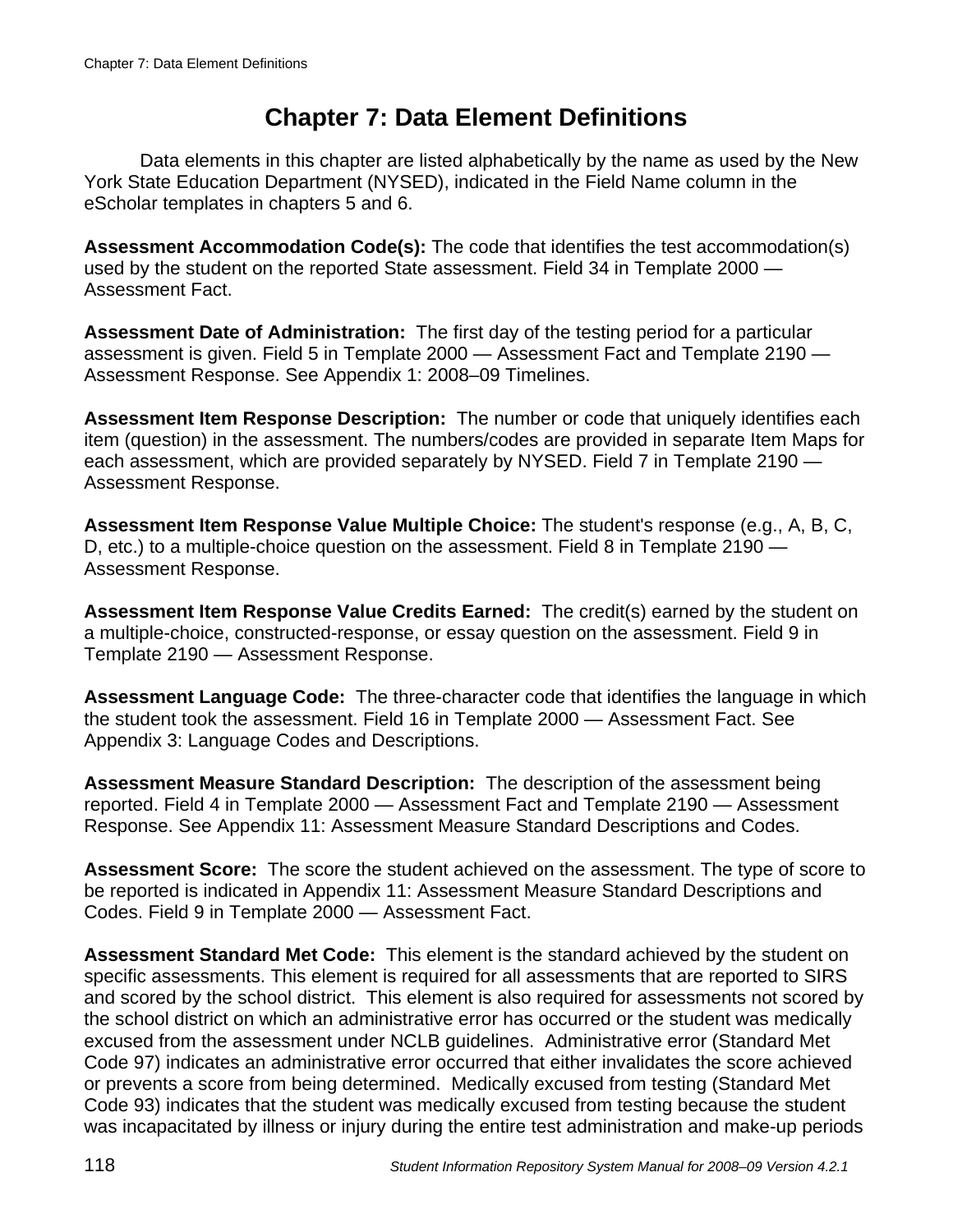and has on file documentation from a medical practitioner that he or she was too incapacitated to be tested at the school, at home, or in a medical setting. See Appendix 13: Standard Achieved Codes. Field 17 in Template 2000 — Assessment Fact.

**Backmapping BEDS Code:** A Backmapping BEDS Code is the BEDS code of a school containing no grade 3 or above that the student was enrolled in during a previous school year. Field 27 in Template 3090 — Student Lite.

**Building of Enrollment Code:** Building code used by the Data Warehouse, uniquely identifying the building in which a student is enrolled, typically assigned by the local student management system. Field 2 in Template 3090 — Student Lite and Template 420 — School Enrollment.

**Country of Origin:** The description of the country from which the student emigrated. Students from American Samoa, Guam, Northern Marianna Islands, Puerto Rico, US Minor Outlying Islands, and US Virgin Islands are not considered immigrants. Field 40 in Template 3090 — Student Lite. See Appendix 6: Country of Origin Codes and Descriptions.

**Credential Type Description:** The description of the credential earned by the student. See the Office of State Assessment at http://www.emsc.nysed.gov/osa for details on these credentials. Also see Commissioner Regulations at http://www.emsc.nysed.gov/part100/opener.html . Field 24 in Template 3090 — Student Lite. See Appendix 5: Credential Type Codes and Descriptions.

**CTE/Tech Prep Program Endorsement Indicator:** Description that indicates whether the career and technical education program that the student participates in has successfully gone through the State Education Department review process for the issuance of a Technical Endorsement on the student's high school diploma. A list of the programs that have received approval to issue this endorsement can be found at:

http://www.emsc.nysed.gov/cte/ctepolicy/Approved.htm . When a program service provider operates two or more career and technical education programs with the same name or code, and it cannot be determined if each of these programs has been approved by NYSED to issue technical endorsements, contact the NYSED CTE Team at 518-486-1547 or emsccte@mail.nysed.gov for assistance.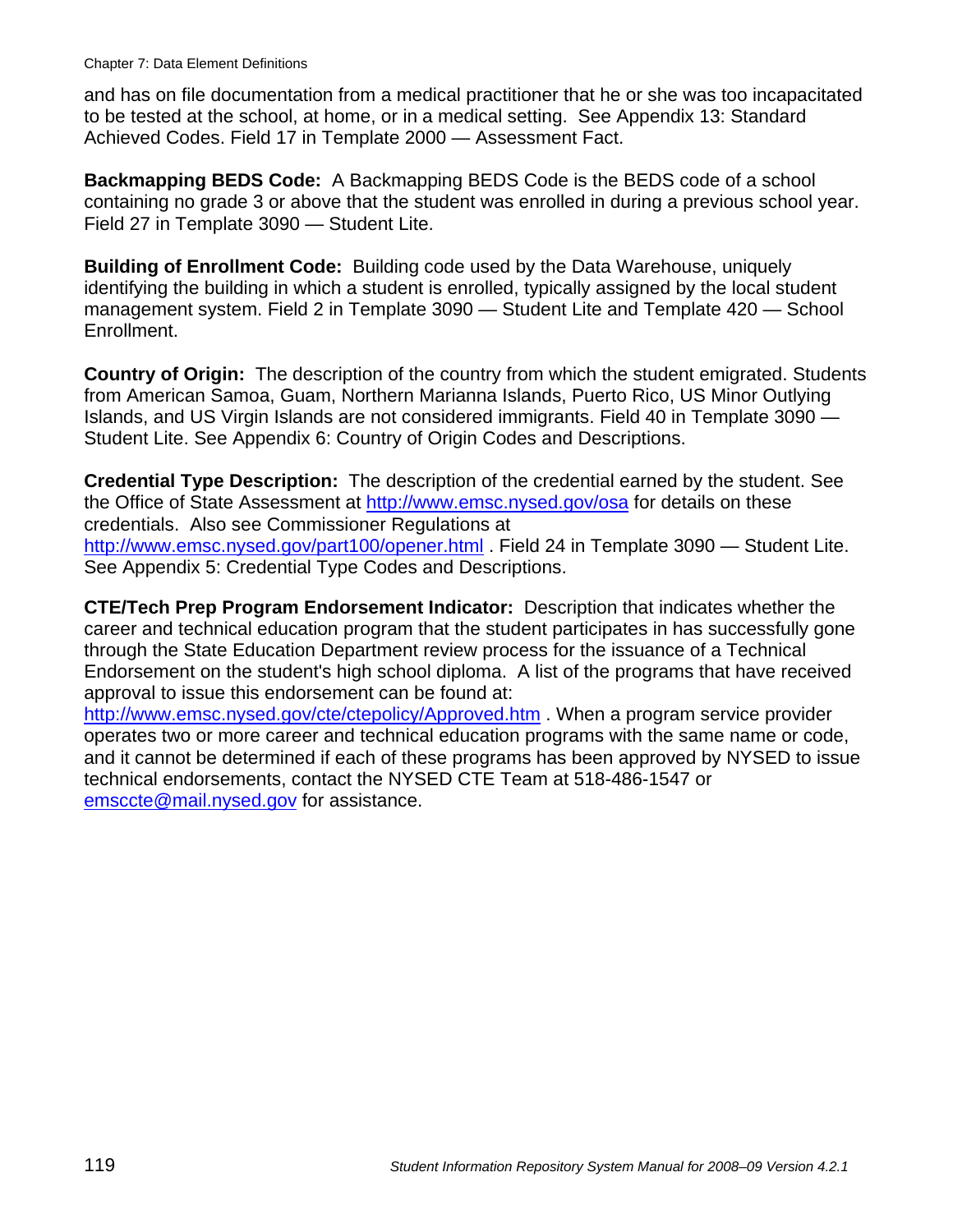**CTE/Tech Prep Program Intensity:** Code that indicates the level of intensity (or progression) the student has reached in the career and technical education program in which the student participates (Enrollee, Participant, Concentrator). CTE/Tech Prep Program Intensity is determined as of the day the student drops or completes the program or as of the end of the school year, whichever comes first. Field 9 in Template 560 — Programs Fact. See Chapter 5: Reporting Rules for more information.

|              | <b>CTE</b><br>A student who has                                                                                                                                                                                                                                                                                                                      | $2 + 2$<br>A student who has                                                                                                                                                                                                                 |
|--------------|------------------------------------------------------------------------------------------------------------------------------------------------------------------------------------------------------------------------------------------------------------------------------------------------------------------------------------------------------|----------------------------------------------------------------------------------------------------------------------------------------------------------------------------------------------------------------------------------------------|
| Enrollee     | begun instruction in the first course<br>or unit of study in a CTE program.<br>(Note: This does not apply to Career<br>and Financial Management unless it is<br>part of a CTE sequenced program.)                                                                                                                                                    | signed a 2+2 enrollment form<br>declaring the intent to follow a $2+2$<br>program, and who has begun<br>instruction in at least two courses/units<br>of study in the secondary education<br>component (academic or CTE) of a<br>2+2 program. |
| Participant  | successfully completed, as<br>determined by the program service<br>provider, at least one course or unit of<br>study in a CTE program as part of a<br>planned sequence and who has<br>enrolled or plans to enroll in a second<br>course/unit of study.                                                                                               | successfully completed, as<br>determined by the program service<br>provider, at least one course or unit of<br>study in the CTE component of the<br>2+2 program.                                                                             |
| Concentrator | successfully completed, as<br>determined by the program service<br>provider, two courses/units of study<br>out of a three course/unit of study CTE<br>program; OR who has successfully<br>completed, as determined by the<br>program service provider, three<br>courses/units of study out of a four or<br>more course/unit of study CTE<br>program. | successfully completed, as<br>determined by the program service<br>provider, two courses or units of study<br>in the secondary CTE component of a<br>2+2 program.                                                                            |

Programs that are not constructed with distinct courses or units of study or with a sufficient number to fit the definitions above must use the following rules to determine the level of intensity:

- $\bullet$  Enrollee = any student that begins one of the programs
- Participant  $=$  any student that completes one-third of the program
- Concentrator  $=$  any student that completes two-thirds of the program

**CTE/Tech Prep Program Type:** Indication of whether the career and technical education program in which the student participates follows a conventional Career Technical Education (CTE) program approach or a 2+2 program approach. Field 18 in Template 560 — Programs Fact.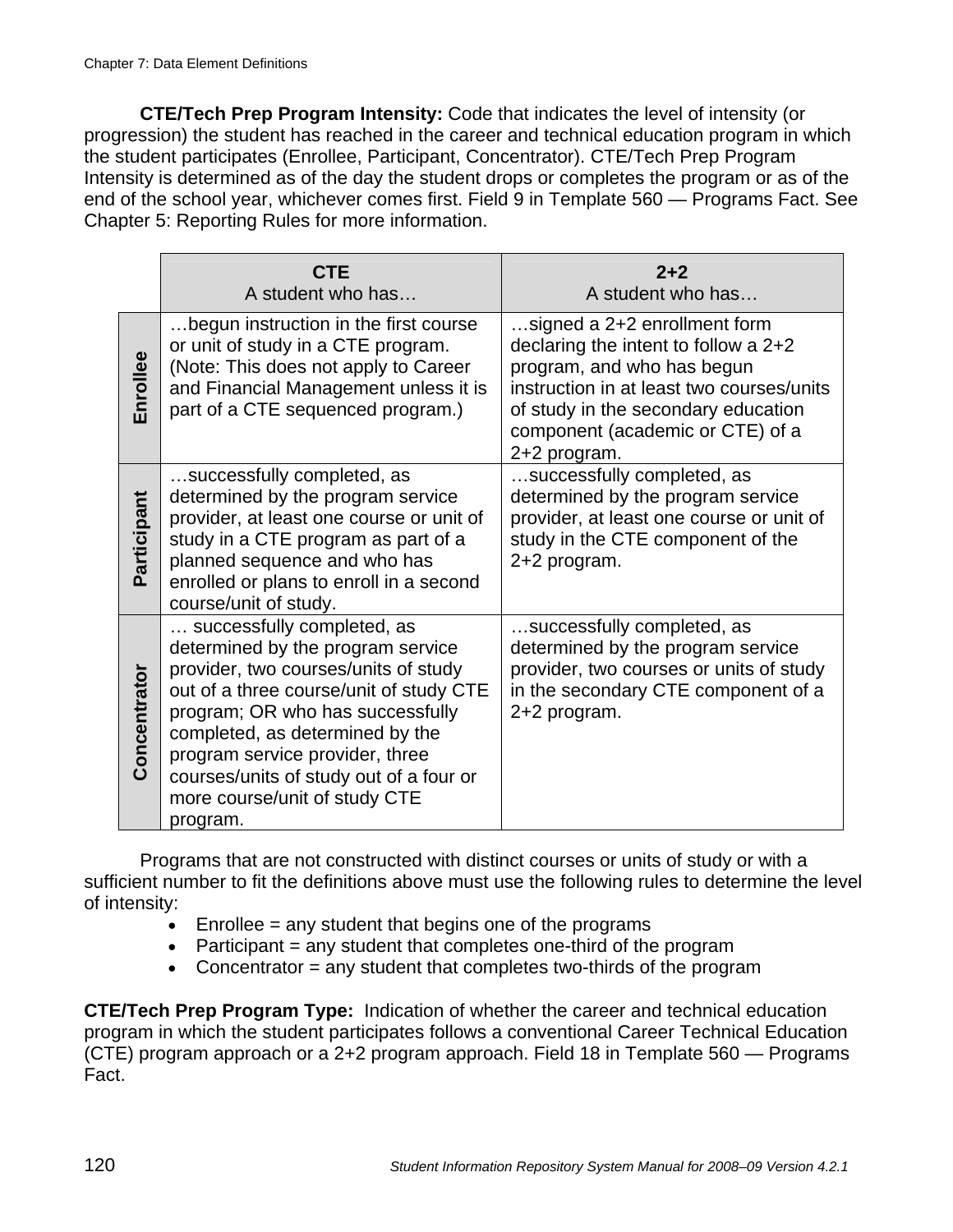**Date of Birth:** The date of the student's birth derived from a certificate of birth issued by an appropriate government authority or, if a birth certificate does not exist, an official source as directed by district policy. The source document must be the same as that used to document when the child is of school age. Field 10 in Template 3090 — Student Lite.

**Date of Entry into United States:** The date the student immigrated to the United States. Field 38 in Template 3090 — Student Lite.

**District of Responsibility Code:** Eight-digit code used to identify a public school district, charter school, or nonpublic school. Public school districts use NYnnnnnn (NY followed by the first 6 digits of the BEDS code); and charter schools, State-operated schools, nonpublic schools, State agencies, and child care institutions with schools use 8nnnnnnn (8 followed by the last 7 digits of their Institution code). Field 1 in Template 3090 — Student Lite, Template 420 —School Enrollment, Template 560 — Programs Fact, Template 2000 — Assessment Fact, Template 2190 — Assessment Response, Template 590 — Special Education Snapshot, and Template 550 — Special Education Events.

**Enrollment Entry Date:** The date that a student enrolls in a building or a grade level. There must be at least one enrollment entry record for each student for each year, including students who re-enroll (or are continuously enrolled). Each Enrollment Entry Date must also have a Reason for Beginning Enrollment Code. If a student changes grade level within a school year in the same building or changes buildings, schools, or grade levels within a school year, enter an enrollment exit record and create a new enrollment entry record for the new grade level, building, or school. For the first year of enrollment in an LEA, use the actual enrollment date, not a default date such as September 1 or July 1. For a student who is continuously enrolled in the LEA for a second or subsequent year, the enrollment entry date for the second or subsequent year should be July 1. Field 6 on Template 420 — School Enrollment.

**Enrollment Exit Date:** The last date of enrollment for a student who changes grade level during the school year (i.e., July 1 – June 30) or leaves a school building, or when the enrollment record for a student who was enrolled solely as a walk-in for assessment purposes is being ended. Each Enrollment Exit Date must also have a Reason for Ending Enrollment Code. Field 6 on Template 420 — School Enrollment.

**Event Date:** The date that a student was referred, parent consent to evaluate was received, CPSE or CSE meeting to discuss evaluation results or to determine special education eligibility was held, or IEP was implemented as indicated in the Event Type Code field. One date must be entered for each Event Type Code. See Appendix 16: Event Type Codes for Series of Events in Special Education for event type codes that require a date. Field 6 on Template 550 — Special Education Events.

**Event Outcome Code:** The code used to indicate whether the student with an Event Type Code was determined to be eligible for special education. This code is reported on the first record in the series of Event Type Codes. Field 12 on Template 550 — Special Education Events.

**Event Type Code:** Code that refers to a single event in a series of events for referring, evaluating, and implementing IEPs for students who may require special education services.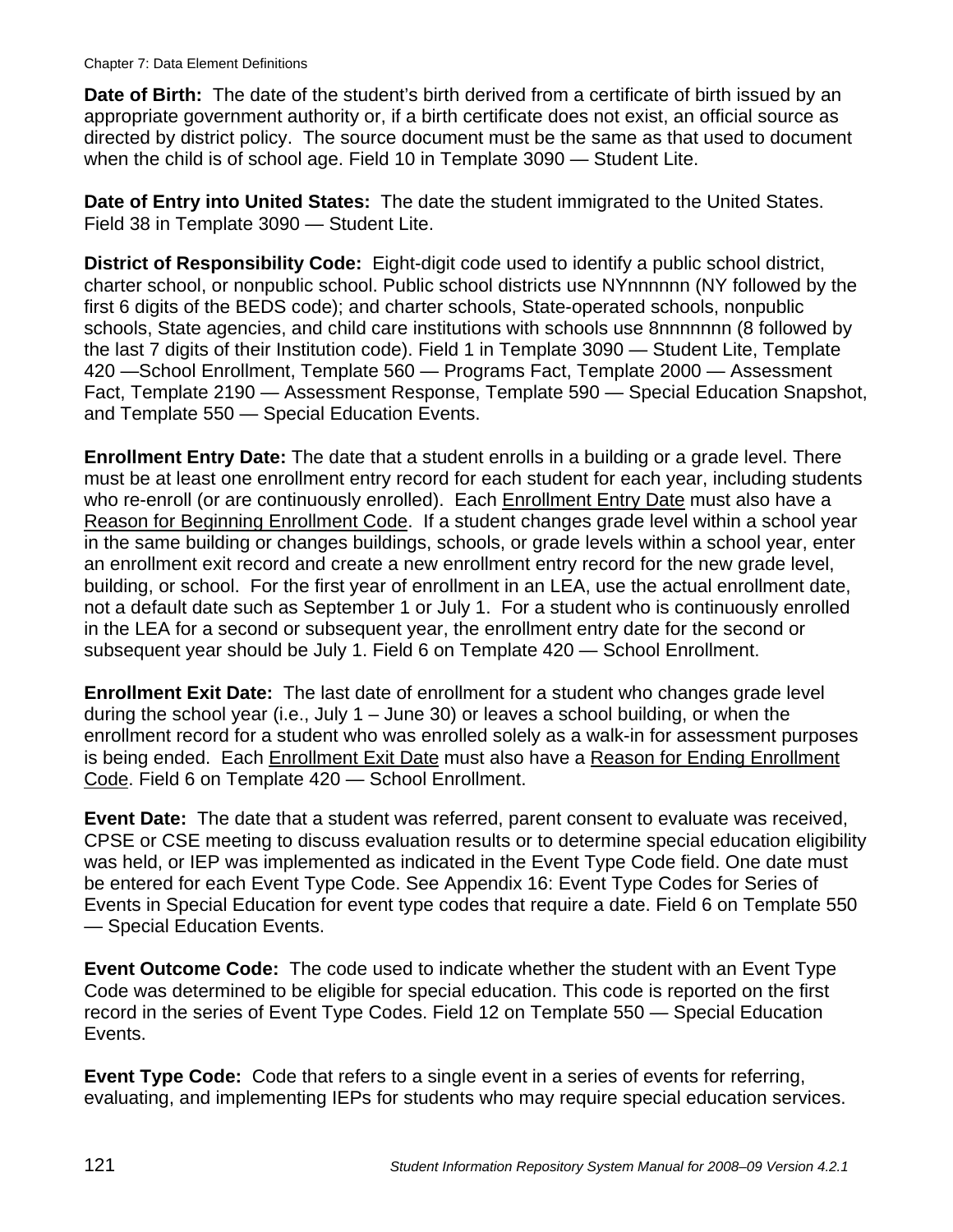Each series of events begins with a referral for eligibility determination. New York State collects codes for four series of events:

- 1. Referral from Early Intervention (EI) to CPSE; receipt of parent consent to evaluate student; CPSE meeting to determine eligibility; and full implementation of IEP.
- 2. Referral of preschool student to CPSE; receipt of parent consent to evaluate; and CPSE meeting to discuss evaluation results.
- 3. Referral of school-age student to the CSE; receipt of parent consent to evaluate; and CSE meeting to discuss evaluation results.
- 4. Referral to CSE of school-age student parentally placed in an elementary or secondary nonpublic school; receipt of parent consent to evaluate; CSE meeting to discuss evaluation results; and implementation of IEP/IESP/ISP. Also, events must be submitted in sequence (i.e., a later event cannot be submitted without earlier events).

Codes from one series of events must not be combined with codes from another series. Field 5 on Template 550 — Special Education Events.

**First Date of Entry into Grade 9:** The date of the student's first entry into grade 9. Month, day, and year on which the student first entered grade 9 anywhere. Do not enter this information until the student first enrolls in grade 9. Field 26 in Template 3090 — Student Lite.

**Gender Description:** The gender of the student being reported, as identified by the parent/guardian. Field 11 in Template 3090 — Student Lite.

**Grade Level:** The instructional level for the student, as determined by the school district. Grade level reporting has specific rules for NYSSIS and student status. These are: *In the Student\_Lite Template for NYSSIS:* 

• Use the current grade level for the student at the time that the student identification data set is compiled.

This data reporting element is NOT used at Levels 2 and 3 of the Statewide Data Warehouse. *In the School Enrollment Template for NYS Reporting:* 

- For students without disabilities, use the grade level assigned on the beginning date of the enrollment record.
- For students with disabilities, use the grade level assigned by the CSE or the CPSE on the beginning date of the enrollment record. Students with disabilities who are identified by the CSE as New York State Alternate Assessment (NYSAA) eligible must be reported as ungraded.
- For preschool children referred to the CPSE for special education eligibility determination (i.e., those who have a beginning enrollment code of 4034 assigned for referral purposes), use "PRES".
- For students receiving preschool special education services, use "PRES".
- For preschool students enrolled in a prekindergarten or universal prekindergarten program, use "PREK".
- For students in an Alternative High School Equivalency Preparation Program (AHSEPP) or a High School Equivalency Preparation Program (HSEPP), use a grade level of "GED." No other students should be reported with a grade level of "GED."

The "Grade Level" used in State reporting is obtained from the enrollment record. The grade level on the Student Lite record is used only to obtain a NYSSIS ID.

Note: Each time a student is assigned a new grade level in the same building during the school year, an ending enrollment record with an Ending Enrollment Code 782 must be entered, and a new enrollment entry record with the new grade level must be entered. See data elements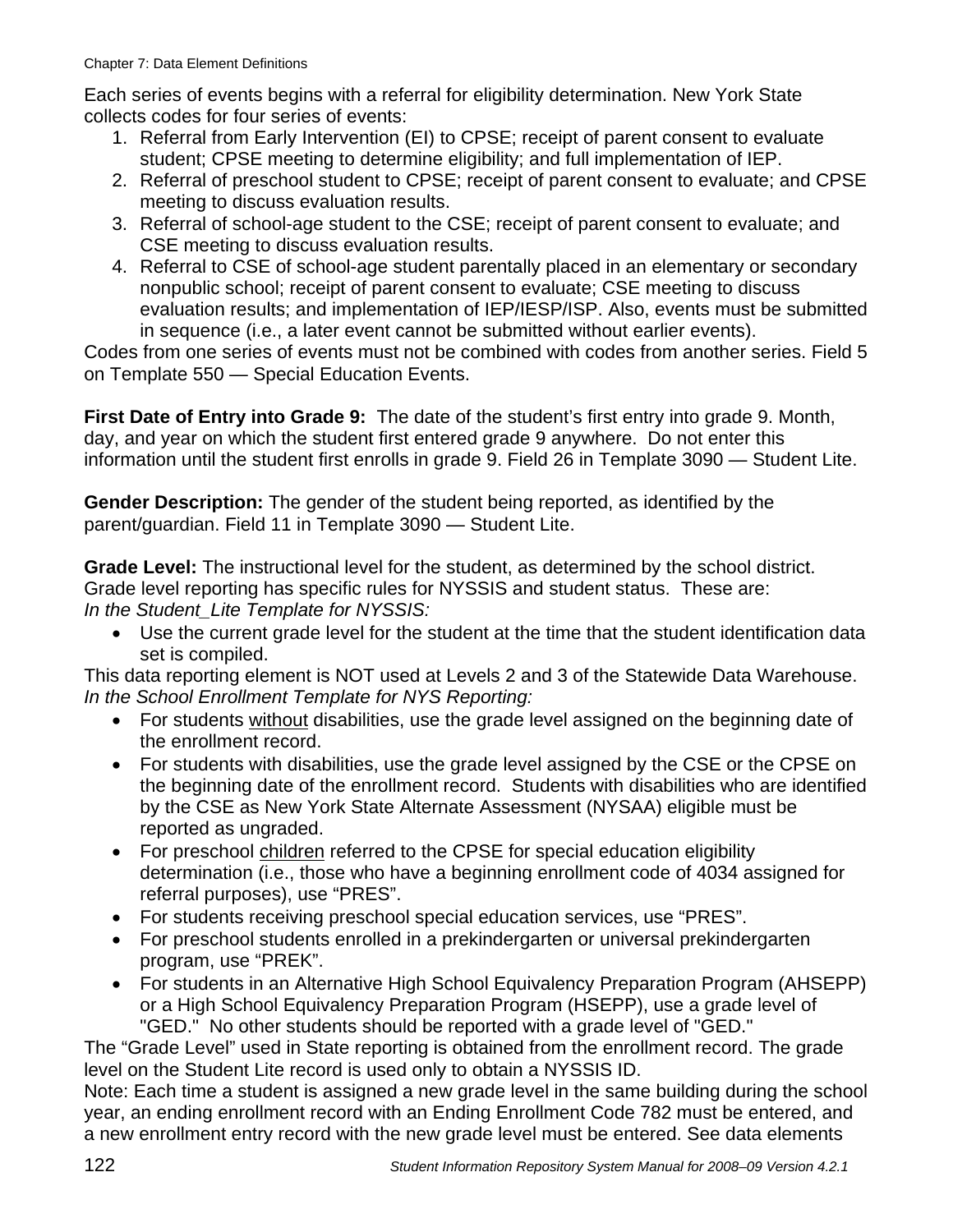"Enrollment Entry Date" and "Reason for Beginning Enrollment Code". Field 8 in Template 3090 — Student Lite and Field 9 in Template 420 — School Enrollment.

**Hispanic/Latino Ethnicity Indicator:** Indication of whether the student is Hispanic/Latino. Field 42 in Template 3090 — Student Lite.

**Home Language Description:** The language or dialect routinely spoken in the student's home. This language or dialect may or may not be the student's native language. Field 13 in Template 3090 — Student Lite. See Appendix 3: Language Codes and Descriptions.

**Homeless Indicator:** Code that indicates whether the student met the definition of homeless at some point during the academic year or was never homeless during the academic year, as determined by the LEA's homeless liaison. If at any time during the academic year the student is homeless, this "Homeless Indicator" must be "Y", the data element Homeless Primary Nighttime Residence must be populated, and the program service "*Homeless Unaccompanied Youth Status*" must be reviewed and populated is applicable. Field 47 in Template 3090 — Student Lite.

**Homeless Primary Nighttime Residence:** Code that indicates where students identified as homeless in the Homeless Indicator field have their primary nighttime residence (PNR). The LEA's homeless liaison determines the PNR at the time the student is identified as homeless. The USED realizes that a homeless family or youth may be mobile during their homelessness. If the PNR is not known at the time of enrollment but a PNR is subsequently identified, the LEA must indicate the PNR as soon as it becomes known. Field 51 in Template 3090 — Student Lite.

**Immigrant Indicator:** Indication of whether the student is or is not an immigrant, as identified by the parent/guardian. Field 49 in Template 3090 — Student Lite.

**Immunization Date for First Polio Vaccination:** The date that the student was first immunized against poliomyelitis, regardless of whether the immunization was provided orally (OPV) or intravenously (IPV). See 10 NYCRR 66. Field 28 in Template 3090 — Student Lite.

**Initial Event Date:** The date of the first event in the required sequence of events. The Initial Event Codes are CPSE01, CSE01, EI01, and CSENP01. See "Event Type Code" above. The Initial Event Date is the date that corresponds to the Initial Event Type Code (see below). Include the same Initial Event Date on each record in the sequence of events. Field 32 in Template 550 — Special Education Events.

**Initial Event Type Code:** The code used to report the first event in the required sequence of events for the following:

- For completing the timely evaluation of preschool and school-age students for special education eligibility determination. The first event for this sequence is CPSE01 or CSE01 (SPP Indictor 11).
- For completing the timely evaluation of eligibility of preschool children transitioning from Early Intervention to preschool special education and for those found eligible, the timely implementation of their IEP by their third birthday. The first event for this sequence is EI01 (SPP Indicator 12).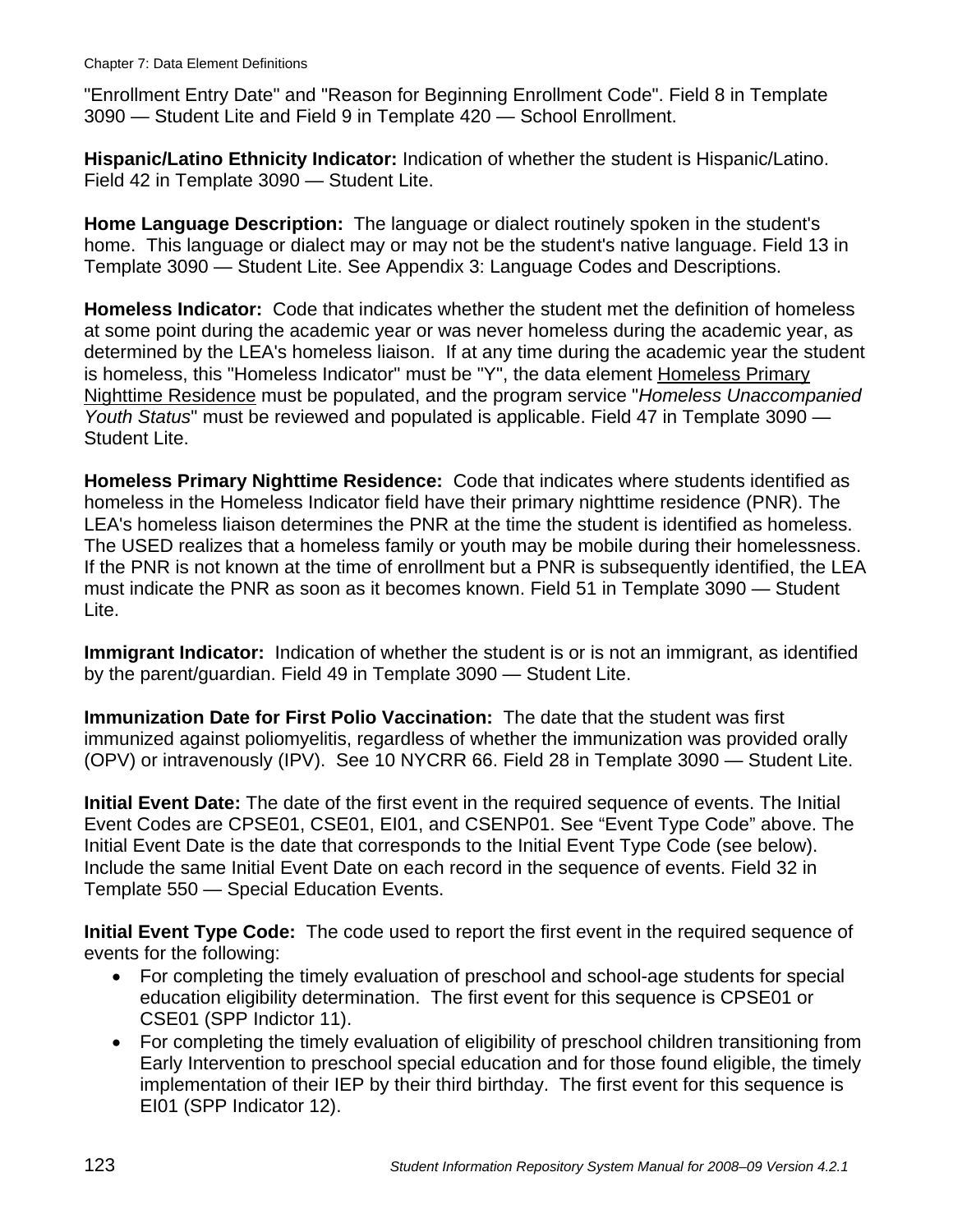• For completing the evaluation of parentally placed students in elementary and secondary nonpublic schools and the provision of special education services to parentally placed students. The first event for this sequence is CSENP01. (This information is reported annually by all school districts.)

Include the Initial Event Type Code on each record after the first event in the sequence of events. Field 31 in Template 550 — Special Education Events.

**Least Restrictive Environment Code:** The code that indicates the least restrictive environment in which students with disabilities are enrolled. Use only one code for each student with a disability who is provided special education services on October 1. A record must be submitted for every student with a disability for whom the school district has CPSE or CSE responsibility and who is receiving special education services, regardless of where the student is enrolled (in a public school district, parentally placed in a nonpublic school located in the district, in a charter school, in a BOCES, in a State-supported section 4201 school, in an in-State or out-of-State approved private school for students with disabilities, in an out-of-State facility as an emergency interim placement, home-schooled at parent's choice, in home or hospital placement, or incarcerated in a county or city jail). Child-care institutions with affiliated schools must submit a record for students with disabilities who are placed by the courts or State agencies in their program. This includes Special Act School Districts. State agencies that operate educational programs must submit a record for every student with a disability who is provided educational services in the State agency operated program. The New York State School for the Blind in Batavia and the New York State School for the Deaf in Rome must submit a record for every student with a disability provided special education services in these schools. Field 44 in Template 590 — Special Education Snapshot.

**Location Code:** Required by eScholar load plan, typically the building code (assigned by local student management system and used by L1 Data Warehouse) that uniquely identifies the building in which a student is receiving the service. Programs can optionally use '0000'. Field 2 in Template 560 — Programs\_Fact, Template 590 — Special\_Ed\_Snap, Template 550 — SE\_Events; Field 7 in Template 2000 — Assessment\_Fact; and Field 12 in Template 2190 — Assessment\_Resp.

**Migrant Indicator:** Indication of whether the student met the definition of migrant at some point during the academic year or was never a migrant during the academic year. Field 48 in Template 3090 — Student Lite.

**Neglected or Delinquent Indicator:** Indication of whether the student met the definition of neglected or delinquent at some point during the academic year or was never considered neglected or delinquent during the academic year. Field 50 in Template 3090 — Student Lite.

**Number of Days:** The number of school days (for preschool children) or calendar days (for school-age students) it took to complete the evaluation (Indicator 11) or the number of calendar days past the child's third birthday the IEP is implemented or determination of eligibility is made (Indicator 12). Report the number of days on the first record in the sequence of events. Field 33 in Template 550 — Special Education Events. Field 33 in Template 550 — Special Education Events.

**Phone at Primary Residence:** The telephone number at the student's principal residence, the residence where the student typically resides. Field 34 in Template 3090 — Student Lite.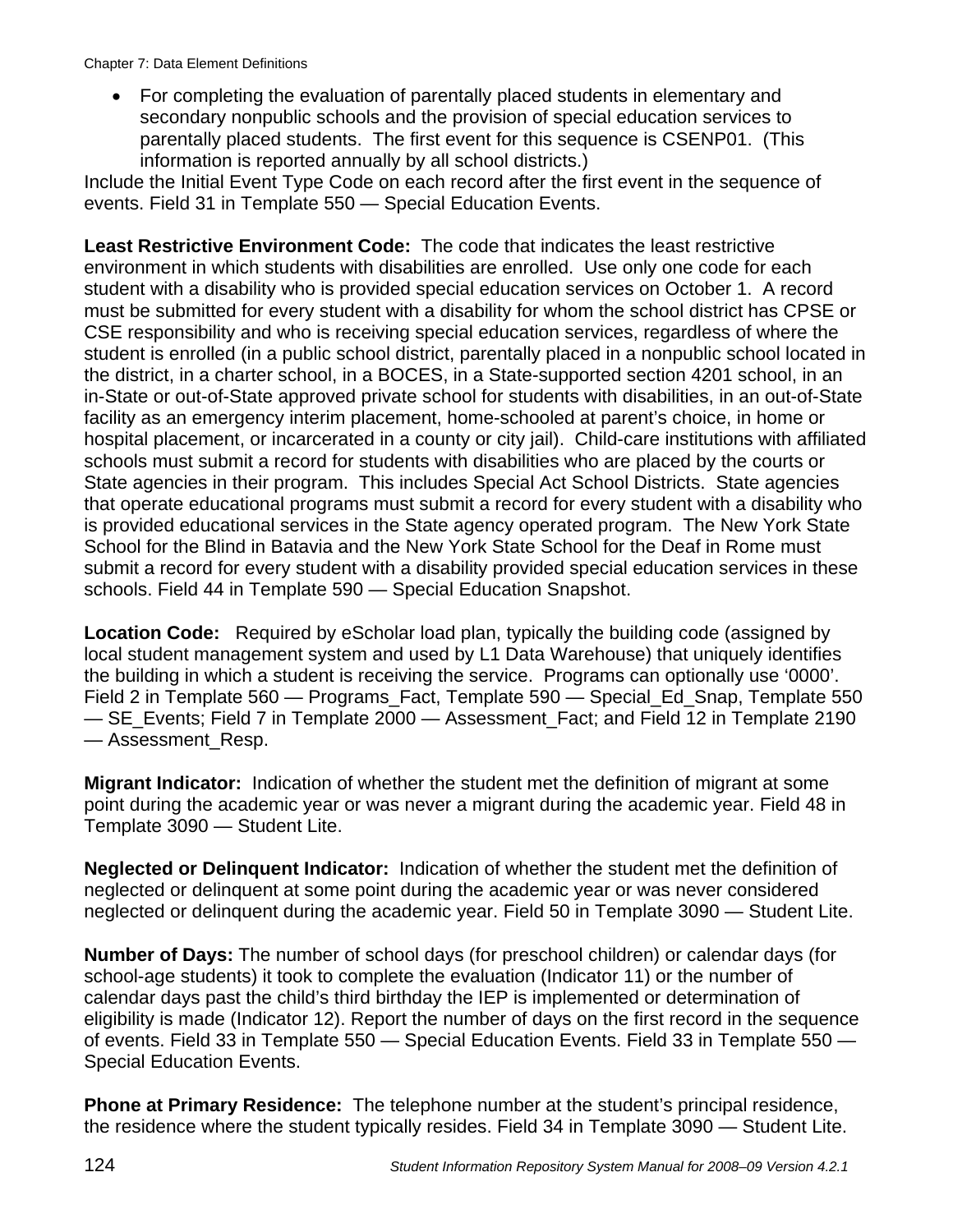**Postgraduate Plan Description:** The postgraduate activity planned by the student. Field 18 in Template 3090 — Student Lite.

**Primary Ethnic Code:** The code that indicates the race/ethnicity with which the student primarily identifies as indicated by the student or the parent/guardian. Race/ethnicity designations do not denote scientific definitions of anthropological origins. For reporting purposes, a student should be reported using the race/ethnicity designation for the group to which he or she appears to belong, identifies with, or is regarded in the community as belonging. If the student or the parent/guardian will not designate race/ethnicity, a school administrator should select the dominant race/ethnicity. LEAs may institute their own local practices and procedures for identifying the dominant race/ethnicity. LEAs that are already identifying students as "multiracial" may use that identification in 2008–09. If using multiracial, also see Race 2 Code, Race 3 Code, Race 4 Code, and Race 5 Code.

- *American Indian or Alaska Native* A person having origins in any of the original peoples of North America and who maintains cultural identification through tribal affiliation or community recognition.
- *Asian* A person having origins in any of the original peoples of the Far East, Southeast Asia, or the Indian subcontinent, including Cambodia, China, India, Japan, Korea, Malaysia, Pakistan, the Philippine Islands, Thailand, and Vietnam.
- *Black or African American* A person having origins in any of the black racial groups of Africa.
- *Hispanic or Latino* A person of Mexican, Puerto Rican, Cuban, Central or South American, or other Spanish culture or origin, regardless of race.
- *Multiracial* A person having more than one set of original peoples.
- *Native Hawaiian/Other Pacific Islander* A person having origins in any of the original peoples of Hawaii, Guam, Samoa, or other Pacific Islands.
- *White* A person having origins in any of the original peoples of Europe, North Africa, or the Middle East.

Field 12 in Template 3090 — Student Lite.

**Primary Placement Type:** The code used to indicate the primary placement type (residential placement, or day placement by a district, the court, social services, or a State agency placement) of a student with disabilities. Field 32 in Template 590 — Special Education Snapshot.

**Primary Service Code:** The code that represents the primary service provided to preschool students with disabilities. This information will be reported by school districts and will include information on all preschool students with disabilities who received special education programs and/or services on October 1, 2008 and also at any time during the school year. Field 31 in Template 590 — Special Education Snapshot.

**Primary Service Provider:** The BEDS code or Institution ID that represents the coordinating service provider, as designated by the CPSE, for preschool students with disabilities who receive special education services. This element provides data as of October 1 snapshot date and the end-of-year snapshot. Field 46 in Template 590 — Special Education Snapshot.

**Program Service Code:** The code that indicates the program service in which a student participates. Field 5 in Template 560 — Programs Fact.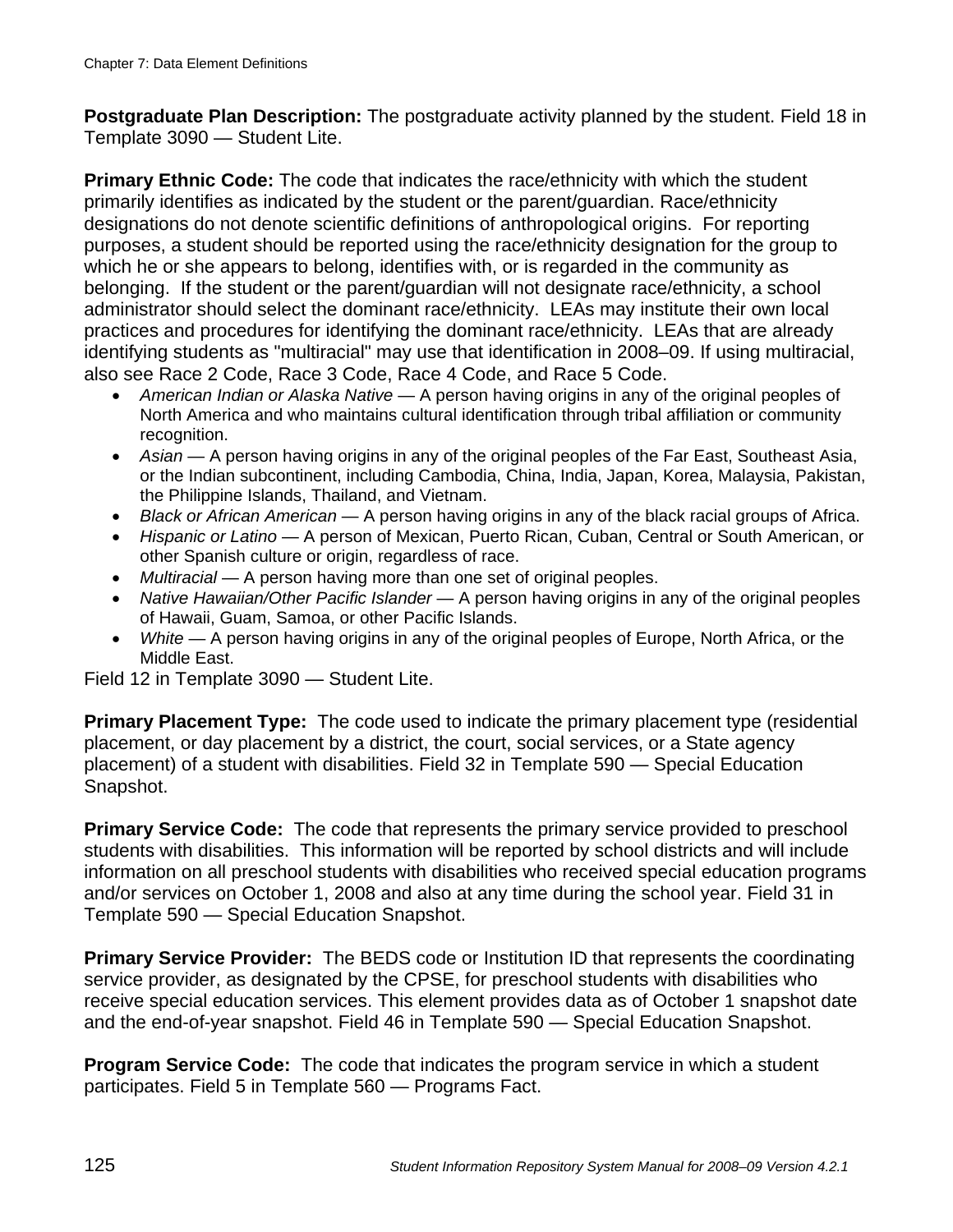**Program Service Entry Date:** The date a student begins a specific program service. There must be one **Program Service Entry Date record for each program service a student begins.** Each academic year, every Program Service Code applicable to a student must be recorded and must also have a Program Service Entry Date. Program Services that were not exited in the previous academic year must be recorded with a July 1 entry date. Field 6 in Template 560 — Programs Fact.

**Program Service Exit Date:** The date a student left a specific program service. A Program Service Exit Date is required only when a student either completes a program service or leaves the service without completing the program. Some program services that require an exit date also require a Reason for Ending Program Service Code. Program Services continuing into the following academic year should not have an ending date in the current year. Field 7 in Template 560 — Programs Fact.

**Program Service Provider BEDS Code:** The BEDS Code of the organization or institution that provides the program service. School-level program services require an eligibility determination each time the student enrolls in a new building within the school district or in an out-of-district placement. If the service continues in the new building, a new program service record must be reported. For school-level services, the BEDS code to be provided is defined below:

- when the service provider is the district accountable for the student's performance, the BEDS code of the specific building in the district where the student receives the service;
- when the service provider is a BOCES, the BEDS code of the BOCES (without regard to the specific location at which the service is provided);
- when the service provider is an approved private placement, the BEDS code of the outof-district placement (i.e., where the student receives the service);
- when the service provider is a district other than the district accountable for the student's performance, the BEDS code for a specific building where the student receives the service in the other district.

District-level program services require a new record only when a student's program status or participation in a service changes. A new program fact record is not required when a student receiving a district-level service changes buildings. Field 8 in Template 560 — Programs Fact.

**Race 2 Code:** A code that indicates a racial/ethnic group with which a multiracial student identifies, as indicated by the student or the parent/guardian. See Primary Ethnic Code above for definitions of racial/ethnic groups. Field 43 in Template 3090 — Student Lite.

**Race 3 Code:** A code that indicates a racial/ethnic group with which a multiracial student identifies, as indicated by the student or the parent/guardian. See Primary Ethnic Code above for definitions of racial/ethnic groups. Field 44 in Template 3090 — Student Lite.

**Race 4 Code:** A code that indicates a racial/ethnic group with which a multiracial student identifies, as indicated by the student or the parent/guardian. See Primary Ethnic Code above for definitions of racial/ethnic groups. Field 45 in Template 3090 — Student Lite.

**Race 5 Code:** A code that indicates a racial/ethnic group with which a multiracial student identifies, as indicated by the student or the parent/guardian. See Primary Ethnic Code above for definitions of racial/ethnic groups. Field 46 in Template 3090 — Student Lite.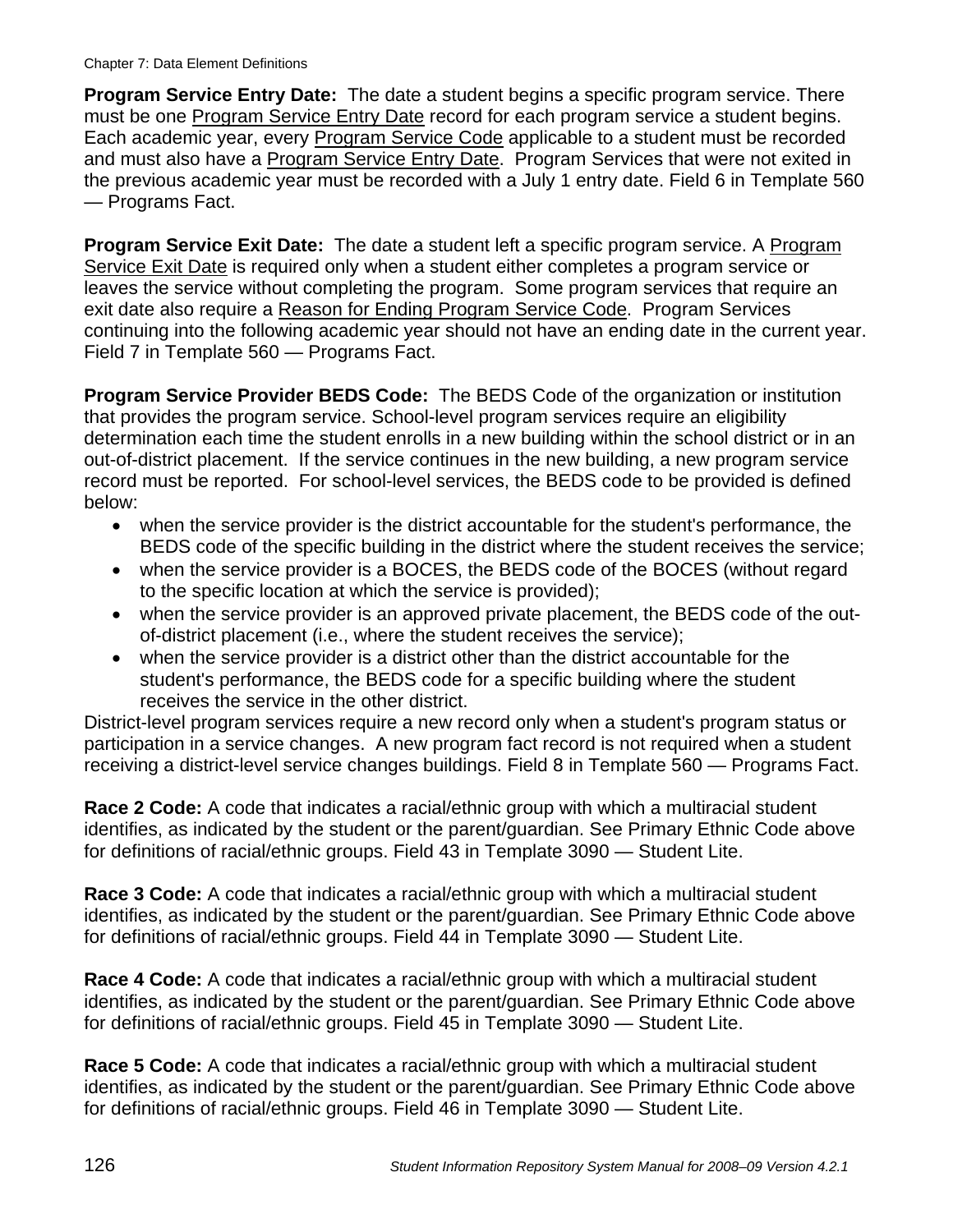**Reason Code:** The code used to indicate the reason for delay in completing the evaluation, determining eligibility, or implementing the IEP by the child's third birthday for Indicators 11 and 12. See the schedule of the years for which school districts must report or re-submit data on these two indicators at http://www.vesid.nysed.gov/sedcar/sppschedule.html and http://www.vesid.nysed.gov/sedcar/resubschedule.html. The "C" next to the reason indicates the reason is "in compliance" with State requirements, and an "NC" next to the reason indicates the reason is "not in compliance" with State requirements. Field 20 in Template 550 — Special Education Events. See Appendix 17: Special Education Event Reason Codes (for SPP Indicators 11 and 12.

**Reason for Beginning Enrollment Code:** The code that indicates the reason the student's enrollment began or the type of enrollment begun. Each Reason for Beginning Enrollment Code must also have an Enrollment Entry Date. Each student must have at least one enrollment record. Enrollment information is used to determine district and school accountability cohort membership and the school/district to which annual assessment results, dropouts, and credentials are attributed. Field 7 in Template 420 — School Enrollment. See Appendix 7: Reason for Beginning Enrollment Codes.

**Reason for Ending Enrollment Code:** The code that indicates the reason the student's enrollment ended. Each Reason for Ending Enrollment Code must also have an Enrollment Exit Date. Each student must have at least one enrollment record. If a student leaves during the school year or finishes the school year but is not expected to return for the next school year, the student's enrollment record must have an Enrollment Exit Date and an appropriate Reason for Ending Enrollment Code. Field 7 in Template 420 — School Enrollment. See Appendix 8: Reason for Ending Enrollment Codes.

**Reason for Ending Program Service Code:** The code that indicates the reason a student no longer participates or is enrolled in a specific program service. Not all program services require a Reason for Ending Program Service Code. Field 13 in Template 560 — Programs Fact.

**School District Student ID:** The local unique identifier assigned to the student by the LEA in which the student is enrolled. The ID must be unique within an LEA. Field 4 in Template 3090 — Student Lite, Template 420 —School Enrollment, Template 560 — Programs Fact, and Template 550 — Special Education Events; Field 6 in Template 2000 — Assessment Fact and Template 2190 — Assessment Response; and Field 5 in Template 590 — Special Education Snapshot.

**School Year:** The school year that encompasses the data being collected/reported. The school year is reported as June 30 of the academic school year (e.g., 2009-06-30 for academic school year 2008–09). Field 3 in Template 3090 — Student Lite, Template 420 —School Enrollment, Template 560 — Programs Fact, Template 590 — Special Education Snapshot, and Template 550 — Special Education Events; and Field 38 in Template 2000 — Assessment\_Fact.

**School-Age Indicator:** Indication of whether a student with a disability is of school age. If on October 1, the student is receiving preschool special education services pursuant to Section 4410 or 4201, the school-age code must be "N" (No, student is preschool age). If the student is receiving special education services as a school-age student with a disability, the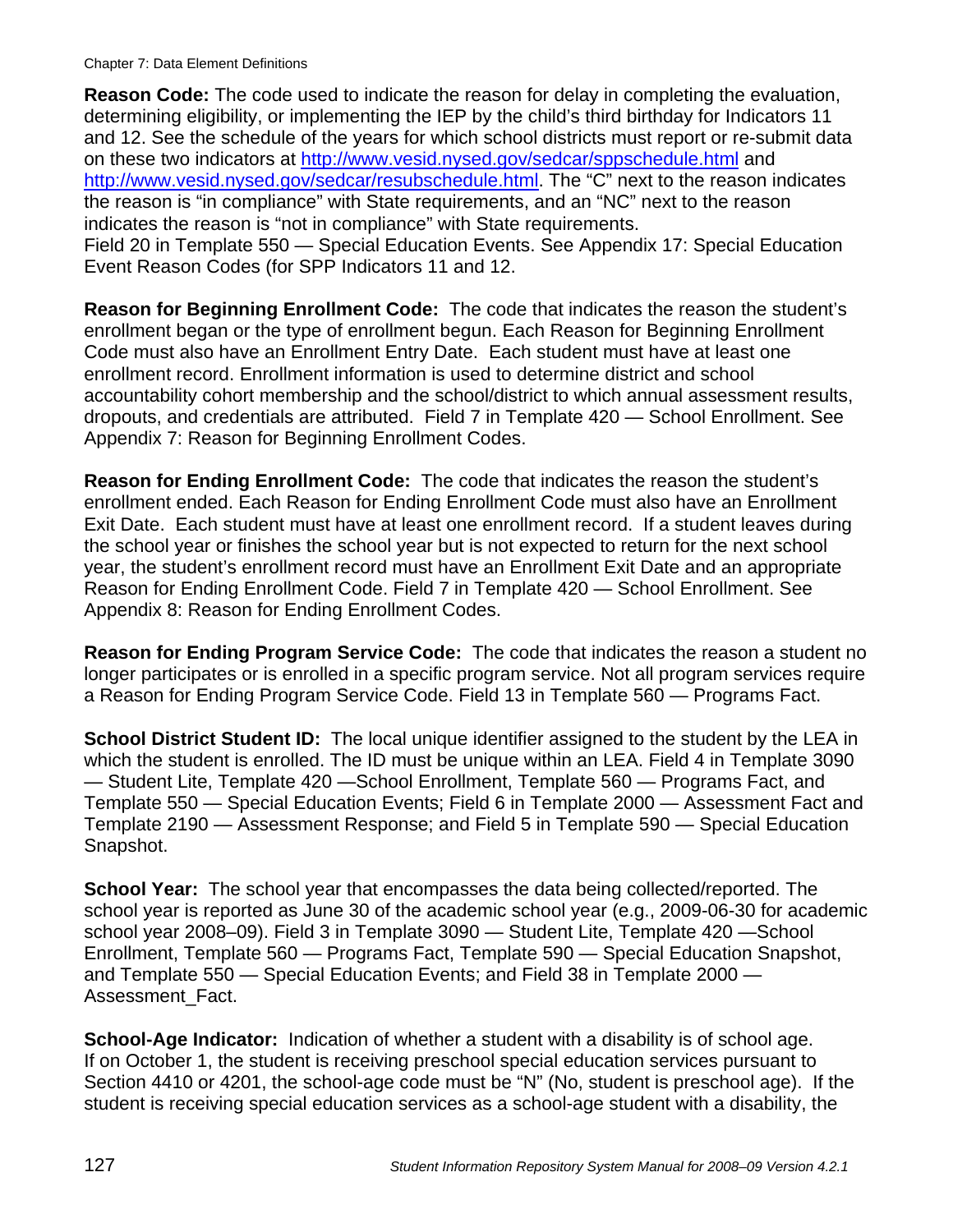school-age code must be "Y" (Yes, student is school age). Field 47 in Template 590 — Special Education Snapshot.

**Scoring Model Key:** Type of scoring model used to score an assessment. For NYSAA, this field is used for the Scoring Institute Code. Field 45 in Template 2000 — Assessment Fact.

**Snapshot Date:** The date on which a "snapshot" of certain special education data elements are captured. This date is either October 1 of the reporting period (2008-10-01) or July 1 (End of Year) of the reporting year (2008-07-01). Field 35 in Template 590 — Special Education Snapshot.

**Student's Address City:** The city of the student's principal residence. Field 31 in Template 3090 — Student Lite.

**Student's Address Line 1:** The first line (number, street, and apartment number) of the address of the student's principal residence. Field 29 in Template 3090 — Student Lite.

**Student's Address Line 2:** The second line of the address of the student's principal residence. Field 30 in Template 3090 — Student Lite.

**Student's Address State Code:** The two-character United States Postal Service (USPS) code for the state of the student's principal residence. Field 32 in Template 3090 — Student Lite.

**Student's Address Zip Code:** The official Unites States Postal Service (USPS) zip code of the student's principal residence. The zip code can be either five digits with no dash or nine digits with a dash after the first five digits. Canadian zip codes do not require a dash. Field 33 in Template 3090 — Student Lite.

**Student's First Name:** The first name given to an individual at birth, baptism, or during another naming ceremony or through legal change. Local districts may determine their own policies and procedures for obtaining the student's first name. Field 6 in Template 3090 — Student Lite.

**Student's Guardian One Name:** The full name of the parent, primary guardian, or legal guardian who enrolled the student. If the student has two primary guardians, enter the first guardian in Guardian One Name and enter the second guardian in Guardian Two Name. Field 35 in Template 3090 — Student Lite.

**Student's Guardian Two Name:** The full name of a second parent, primary guardian, or legal guardian who enrolled the student. Field 36 in Template 3090 — Student Lite.

**Student's Last Name:** The legal last name borne in common by members of a family and used by the student (i.e., the last name given to an individual at birth or through legal change). Local districts may determine their own policies and procedures for obtaining the student's last name. Field 5 in Template 3090 — Student Lite.

**Student's Middle Initial:** The first letter of a middle name given to an individual at birth, baptism, or during another naming ceremony or through legal change. Local districts may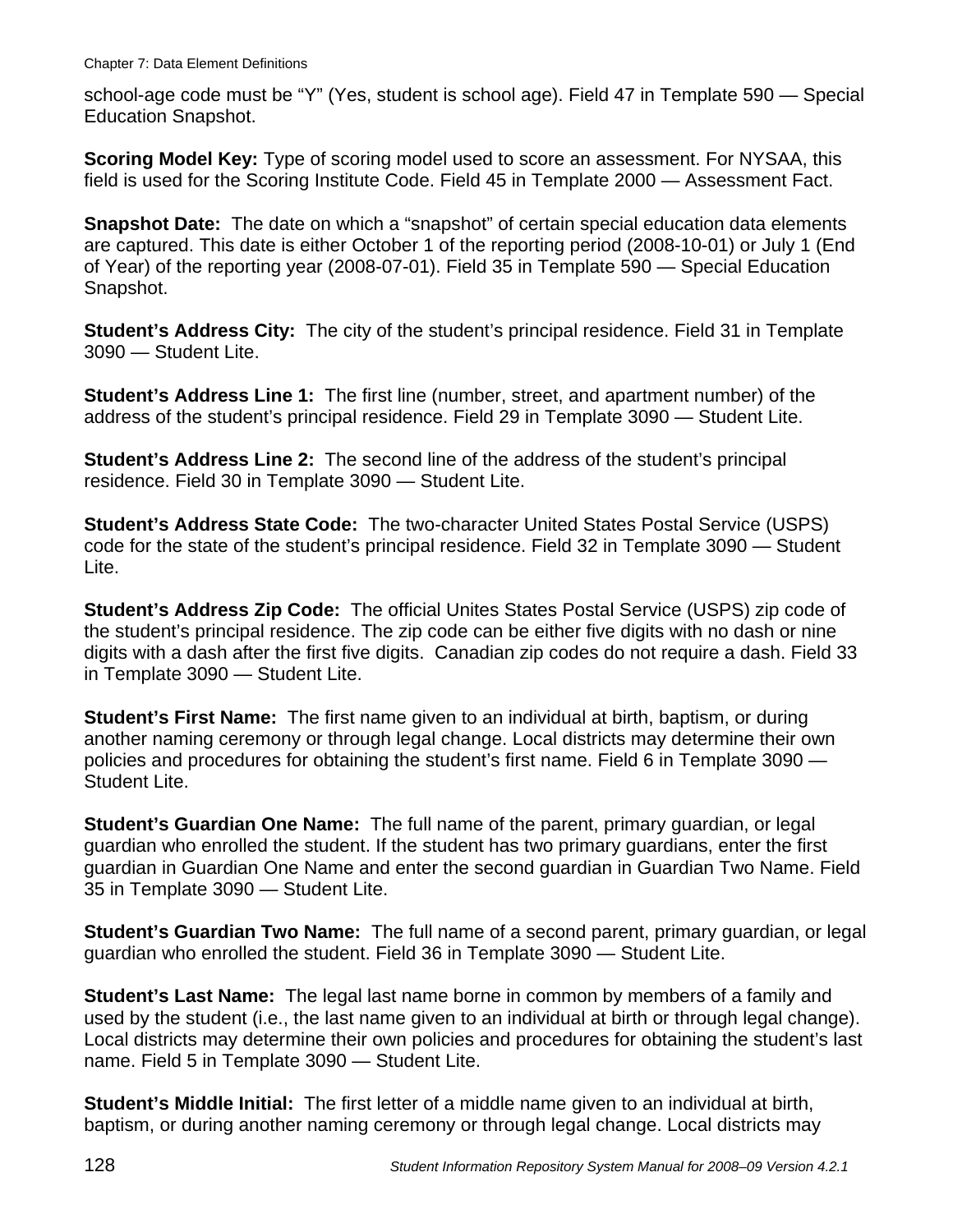determine their own policies and procedures for obtaining the student's middle initial. Field 7 in Template 3090 — Student Lite.

**Student's Place of Birth:** The City, State/Province/Region, and Country in which the student was born. If the student was born in the United States, country is optional. However, if included, use USA. If the student was born outside of the United States, record the city, province, state, or region, and the country of birth. If all of these data elements are not available, record as many elements as possible. Field 37 in Template 3090 — Student Lite.

**Survey Completion Indicator:** Indication of whether the NYSAA survey was completed for the student. This data element is collected only on assessment fact records for NYSAA assessments. Field 46 in Template 2000 — Assessment Fact.

**Test Group:** Short description of the test type being reported for the student (e.g., AAOS, ALTREG, CTE, NYS, NYSAA, Regents, etc.) Field 2 in Template 2000 — Assessment Fact and Template 2190 — Assessment Response. See Appendix 11: Assessment Measure Standard Descriptions and Codes.

**Version:** June 30 of the school year of test administration (e.g. 2009-06-30). Field 3 in Template 2000 — Assessment Fact and Template 2190 — Assessment Response.

**Years Enrolled in a Bilingual or English as a Second Language (ESL) Program:** The cumulative number of years in which a LEP-eligible student (Program Service Code = 0231: LEP Eligible) has been enrolled in a bilingual or ESL program in New York State, including the current academic year. For more information, see the section on LEP students in Chapter 9: Reporting Program Service Records.

*Note:* These data are used for research on the relationship between length of service and NYSESLAT performance and for federal reporting. This data element is *not* used to identify LEP students who are not required to take grades 3–8 English language arts (ELA) assessments. Students eligible to take the NYSESLAT in lieu of the ELA assessment to meet the participation requirement for accountability must be identified using the program service: Eligible to take the NYSESLAT for grades 3–8 ELA Accountability — Code 0242*.* Field 17 in Template 3090 — Student Lite.

**Years in United States Schools:** The number of full consecutive academic years an immigrant student has been enrolled in schools anywhere in the United States. This data element is based on the beginning date of the student's latest period of continuous enrollment in United States schools. A student may attend school in the United States, leave the country, and not attend school in the United States for a full academic year and, subsequently, re-enroll in a United States school. In such cases, the enrollment date for determining the number of consecutive academic years in United States schools is based on the re-enrollment date. A full academic year is the standard school year, usually September through June. The following table shows how to determine the number of years to be reported. Report whether the student is in the first, second, third, etc. year of enrollment in United States schools. This is based on the beginning date of the student's latest period of continuous enrollment in United States schools. For immigrant students in preschool or prekindergarten, report zero (0) years. Do not use zero for immigrant students in any other grade level. Field 39 in Template 3090 — Student Lite.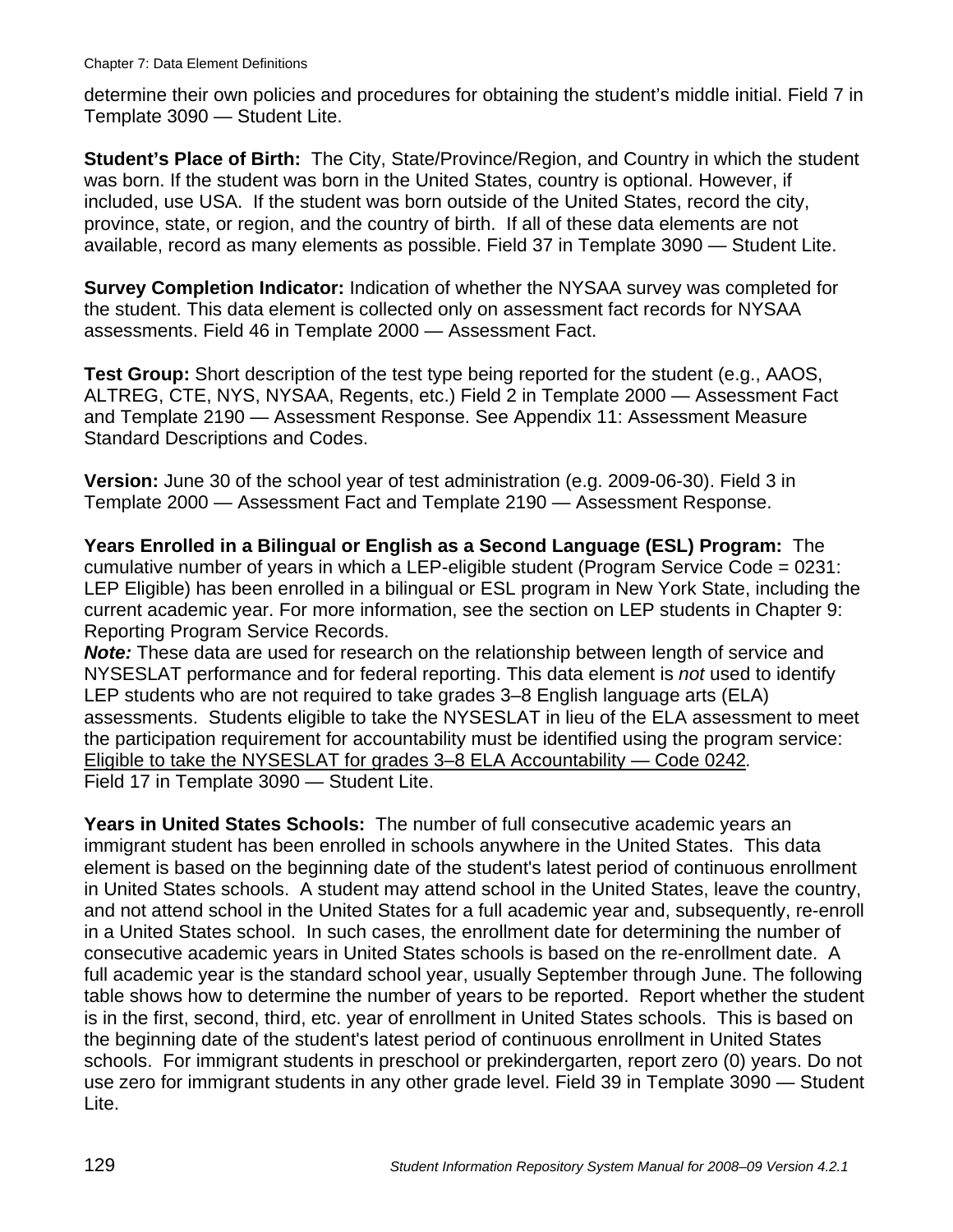| <b>Beginning Date of Latest</b><br><b>Period of Continuous Enrollment</b><br>in a United States School, K-12<br>(Not including Puerto Rico) | <b>Years of Enrollment</b> |
|---------------------------------------------------------------------------------------------------------------------------------------------|----------------------------|
| July 1, 2008 - June 30, 2009                                                                                                                |                            |
| July 1, 2007 - June 30, 2008                                                                                                                | 2                          |
| July 1, 2006 - June 30, 2007                                                                                                                | 3                          |
| July 1, 2005 - June 30, 2006                                                                                                                | 4                          |
| July 1, 2004 - June 30, 2005                                                                                                                | 5                          |
| July 1, 2003 - June 30, 2004                                                                                                                | 6                          |
| July 1, 2002 - June 30, 2003                                                                                                                |                            |
| July 1, 2001 - June 30, 2002                                                                                                                | 8                          |
| July 1, 2000 - June 30, 2001                                                                                                                | 9                          |
| July 1, 1999 - June 30, 2000                                                                                                                | 10                         |
| July 1, 1998 - June 30, 1999                                                                                                                | 11                         |
| July 1, 1997 - June 30, 1998                                                                                                                | 12                         |
| July 1, 1996 - June 30, 1997                                                                                                                | 13                         |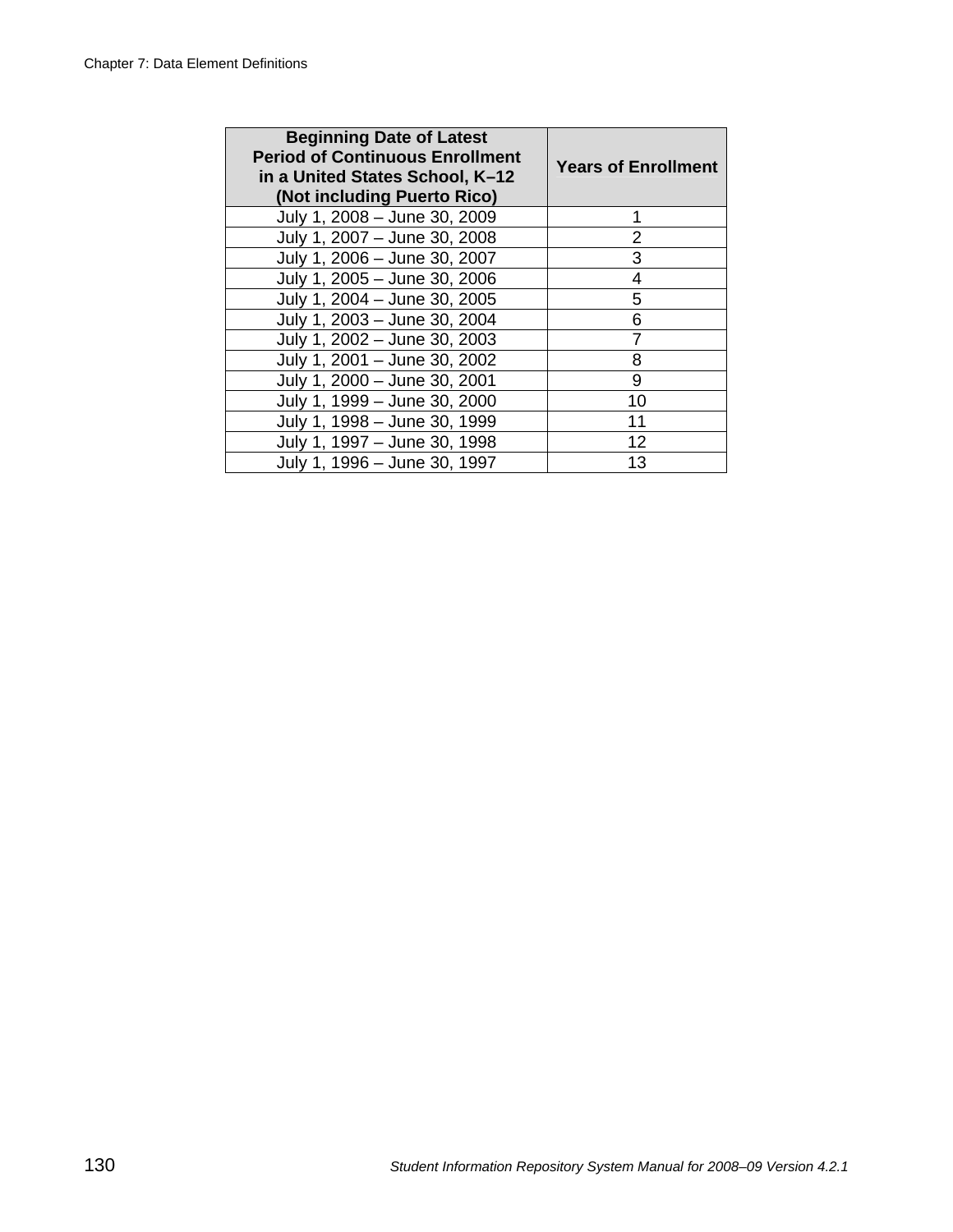# **Chapter 8: Reporting Enrollment Records**

Before a student's records are submitted to the Student Information Repository System (SIRS), the student must have an "enrollment record" for the reporting institution. An enrollment record identifies the reason and date each reported student enrolled in the school and/or district and, if applicable, the reason and date the student changed grades within the school or ended enrollment within the school and/or district. Enrollment records are required even in cases where the student is not on the attendance register of the reporting institution. For example, enrollment records are required when a district is required to report special education records for a resident student with a disability who is enrolled by a parent or guardian in a charter school or a nonpublic school, is home-schooled, or is placed out-of-State by the court or social service agencies.

Beginning in 2007–08, whenever the CSE responsibility for students with disabilities or students referred to the CSE for determination of eligibility for special education services is maintained by a school district that is not accountable under NCLB for a student's State assessment results, two separate enrollment records must be submitted on the same student. The school district with CSE responsibility will submit a reason for beginning enrollment code 5905, and the school district with accountability responsibility under NCLB will submit a reason for beginning enrollment code 0011 or a school choice enrollment entry type. The district that submits a reason for beginning enrollment code 5905 is required to submit the special education information and the school district that submits a reason for beginning enrollment code 0011 is required to submit State assessment information. The district that submits a reason for beginning enrollment code 5905 may, but is not required to, report graduation, diploma, type of credential, and post graduate plans for these students. Both districts must report program services data for the student.

# **Determining Dates of Enrollment**

All students (including students with disabilities) are enrolled year-round, unless there is a break in enrollment. Enrollment entry records for students continuing in a district or school must begin on July 1<sup>st</sup>. Enrollment exit records are reported only if the student's enrollment or grade level changes during the academic year.

# **Enrollment in Building or Grade**

Code 0011 is used by public, nonpublic, and charter schools; school districts; State agencies that operate educational programs; child-care institutions with affiliated schools that provide educational services pursuant to Article 81; the New York State School for the Blind; and the New York State School for the Deaf when a student enrolls in a building or changes grade (for any grade level except GED). Public school districts must use this code to report the enrollment of any student for whom the districts have full educational responsibility (therefore, this excludes home-schooled students), except students who transferred between schools under an NCLB Title I transfer option. Nonpublic schools participating in the repository system and/or in Reading First must use this code to report students enrolled by parental choice. Code 5654 is used to report GED students who end their 0011 enrollment and transfer to an approved AHSEP or HSEP program. GED students who are not transferring from another institution to an approved AHSEP or HSEP program should not be reported.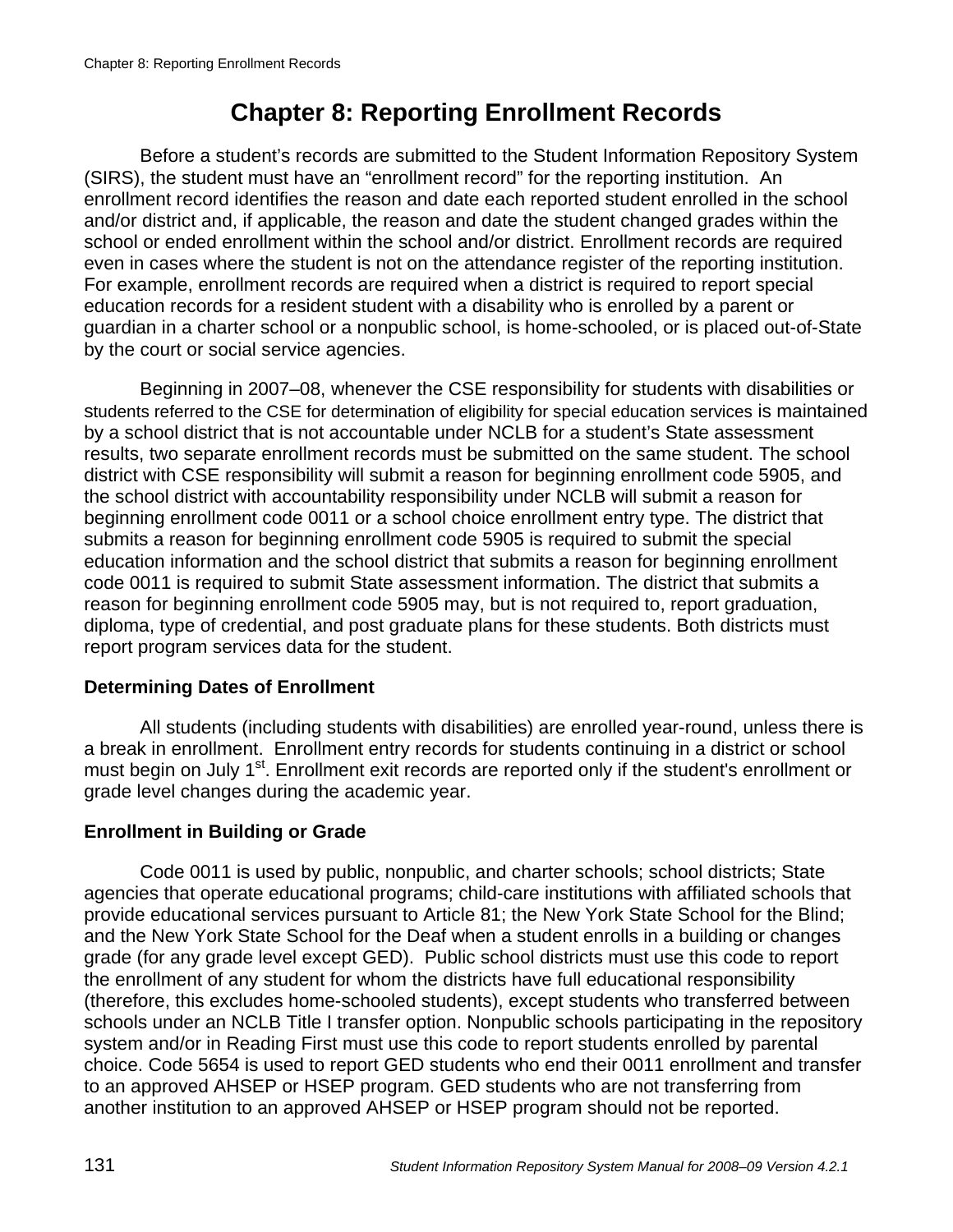## **Transfers under NCLB**

One of three Reason for Beginning Enrollment Codes should be used to record that students transferred into another school within the district under an NCLB transfer option. The codes are transferred in under the NCLB "School in Improvement Status" transfer option (5544), transferred in under the NCLB "Persistently Dangerous School" transfer option (7000), and transferred in under the NCLB "Victim of Serious Violent Incident" transfer option (7011). (See Appendix 7 for Reason for Beginning Enrollment Codes.)

Districts must use Reason for Ending Enrollment Code 153 for students who transfer out of a school that is in need of improvement under Title I under the NCLB choice provision. Public school districts other than New York City must use Reason for Ending Enrollment Code 5927 for students who are leaving a school because they have been a victim of a serious violent incident. New York City Public Schools must use Reason for Ending Enrollment Code 5927 for such students who transfer to a school within the same Community School District and code 5938 for students who transfer to a school in another New York City Community School District. (See Appendix 8 for Reason for Ending Enrollment Codes.)

## **Summer School Enrollment**

Since the school year begins on July 1 and ends on June 30, summer school records are reported with the records for the school year beginning in September following summer school. If the student will be continuing enrollment in the fall in the same district that provided the summer school program, the student's enrollment record for the school year should begin on July 1. If the summer program is provided by the district in which the student was enrolled the previous year, but the student will enroll in a different district or charter school in the fall, the first district should provide an enrollment record with beginning date July 1 and a second enrollment record with the appropriate Reason for Ending Enrollment Code and the date that summer school ended. The school providing summer school services can differ from the school a student attends during the regular school year. Do not end a student's enrollment record in the school the student attends during the regular school year if the student is attending only summer school in a different school. See Appendix 9: Program Service Codes for more information about summer school participants.

#### **Students with Disabilities**

The enrollment record of each student with a disability who is placed out of district by the CSE or CPSE or by decision of district/school administrators must have an active BEDS code for the district of residence (i.e., under the data element District of Responsibility BEDS Code) and for the school where the child is receiving full-time educational services (i.e., under the data element Building of Enrollment BEDS Code). Guidance on acceptable BEDS codes is available at http://www.emsc.nysed.gov/irts/SIRS/home under Location Code Information and at http://www.vesid.nysed.gov/sedcar/ . If you cannot find a BEDS code for the location where the student has been placed, contact SEDCAR by phone at 518-486-4678 or by e-mail at vesidcar@mail.nysed.gov for assistance.

If the CSE determines after the beginning of the 2008–09 academic year that a student with disabilities who was previously reported as graded should now be reported as ungraded (or vice versa), that student's enrollment record in the SIRS should be ended using the Reason for Ending Enrollment Code 782 — *Entry into a different grade in the same building.*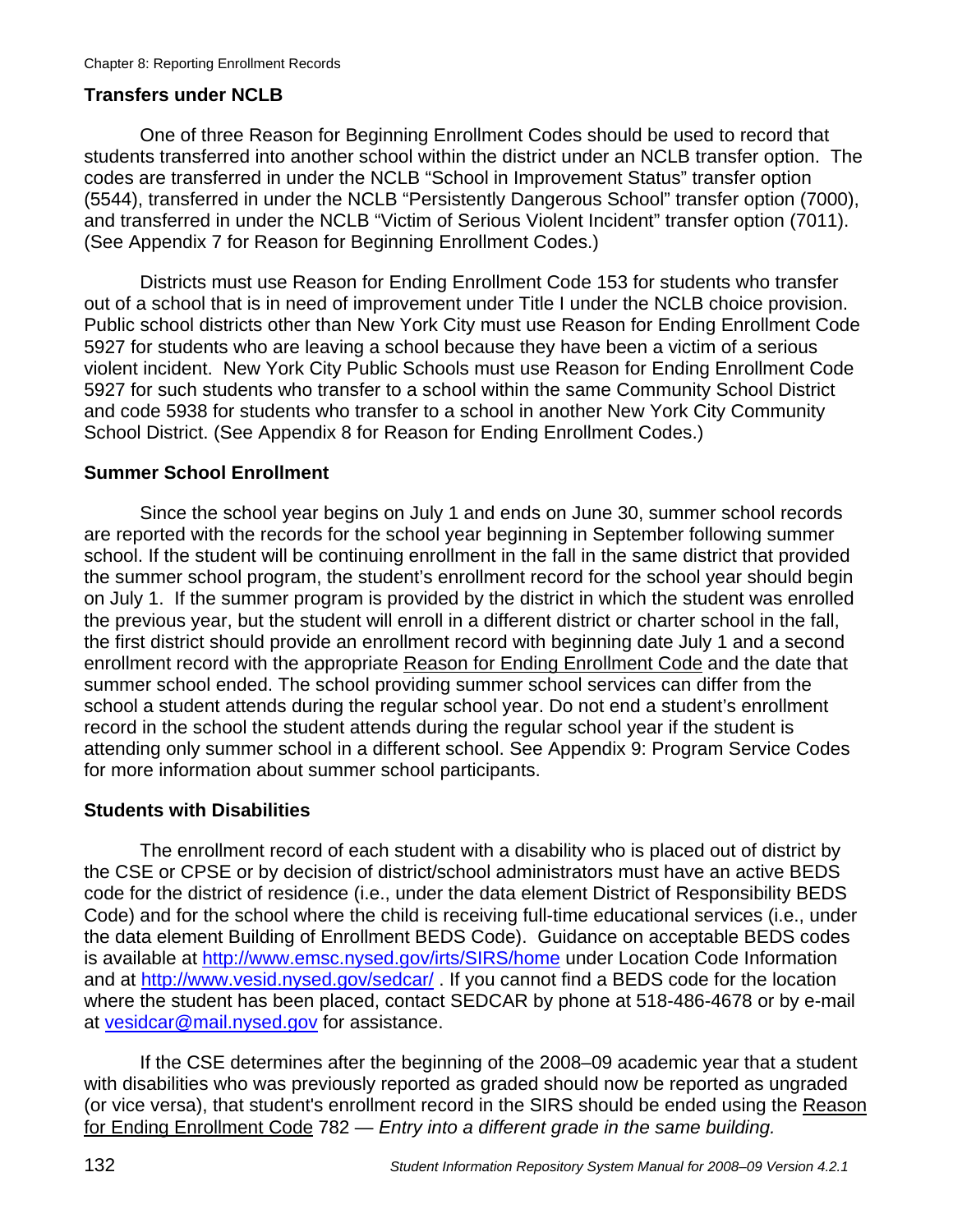Students with disabilities determined by the CSE to be ungraded for State assessment purposes must be reported as ungraded on the student's enrollment record in the SIRS. All students taking the NYSAA must be coded as ungraded. Ungraded students must be coded as ungraded elementary or ungraded secondary. The determination between ungraded elementary or ungraded secondary should be based primarily on either the grade levels offered in the school the student attends or the student's age.

Students placed in a neighboring district by the CSE for a unique special education program must be reported using the district of residence BEDS code as the District of Responsibility BEDS Code. The building of location field (i.e., under the data element Building of Enrollment BEDS Code) should contain the BEDS code of the school where the student is enrolled. If the placement is at a BOCES, the BOCES BEDS code is used to identify the building of location*.* 

Public school districts must use the beginning and ending Enrollment Codes 5905, 4034, and 140 exclusively for students with disabilities or students who are referred to the CSE for determination of eligibility for special education services in the following situations:

- Reason for Beginning Enrollment Code 5905 *CSE responsibility only* for 1) students with disabilities or students who are referred to the CSE for determination of eligibility for special education services for whom the district has CSE responsibility but who are enrolled by parental choice in a nonpublic elementary or secondary school, a charter school, or a public school district other than the district of residence; 2) home-schooled students with disabilities or students who are referred to the CSE for determination of eligibility for special education services for whom the district has CSE responsibility and must report special education records; and 3) students with disabilities or students who are referred to the CSE for determination of eligibility for special education services who are enrolled by court order in out-of-State private schools. The public school district in which the student resided at the time of the court order maintains its status as the district with CSE responsibility. This enrollment code is reserved for use by public school districts to report students for whom they have CSE responsibility but for whom they do not provide general instruction and for whom they do not have accountability under the State accountability system.
- Reason for Beginning Enrollment Code 4034 This code is used to enroll a child who is referred to the CPSE for an initial evaluation to determine eligibility for preschool special education services This code is used only if the child has no other enrollment record. This code is required only from school districts that must report on the timely evaluation of preschool children and the timely transition of children from Early Intervention to preschool special education (SPP Indicators 11 and 12). See the schedule of the years for which school districts are required to report or resubmit data for these indicators at http://www.vesid.nysed.gov/sedcar/sppschedule.html and http://www.vesid.nysed.gov/sedcar/resubschedule.html.
- Reason for Ending Enrollment Code 140 This code is used to end the enrollment of preschool children when a determination of eligibility for preschool special education services is completed or if the eligibility determination process is stopped for any reason, such as if the child leaves the school district before a determination is made. This code always ends the "4034" enrollment record. If preschool children are found to be eligible for preschool special education, an enrollment record with code 0011 must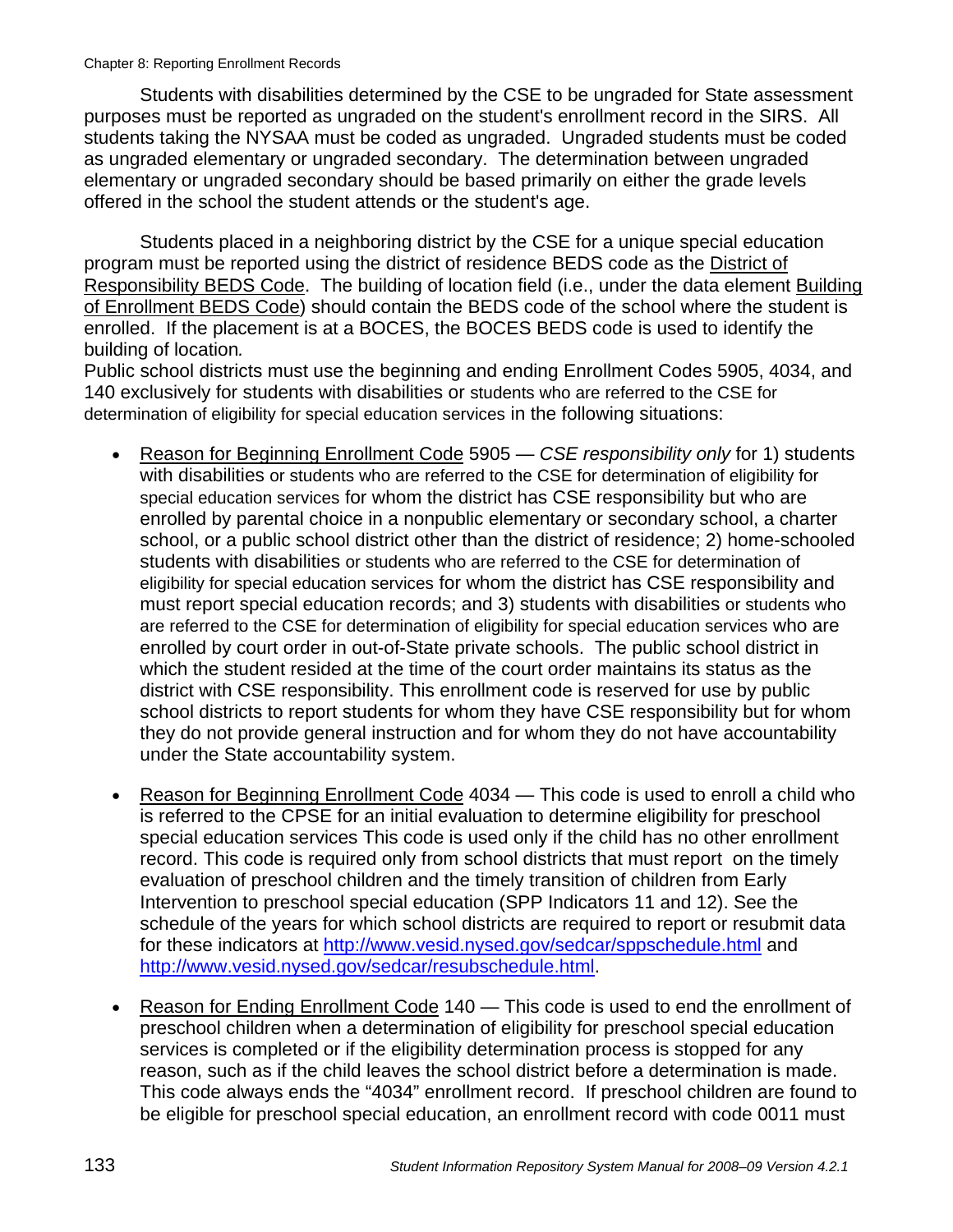be submitted when the child enrolls in school to begin receiving special education services.

## **Walk-in "Enrollments"**

Walk-ins are students who are not on the school attendance register but take a State assessment in the school. Reason for Beginning Enrollment Code 5555 — *Student enrolled for the purpose of recording a test score – walk-in* is used to provide an enrollment record for the student so that the test score may be reported. The school that administered the assessment must be reported as the building of location on the enrollment record. The scores of these students are not used to determine accountability status. All walk-in enrollments must end with a Reason for Ending Enrollment Code 8228 – *End walk-in enrollment.* The Ending Enrollment Date must be at least one day after the Beginning Enrollment Date. Do *not* use Reason for Beginning Enrollment Code 5555 — *Student enrolled for the purpose of recording a test score – walk-in* to report students in county jails.

## **Students in County Jails**

Students in county jails who are in regular instruction programs leading to a high school diploma must be reported by the school district in which the jail is located, using Reason for Beginning Enrollment Code 0011 — *Enrollment in building or grade*, and the BEDS code of the jail as the building of enrollment. General-education students in county jails who are in approved GED programs should not be reported in SIRS. Students with disabilities in county jails who are in approved GED programs must be reported by the district with CSE responsibility with a Reason for Beginning Enrollment Code 5905— *Committee on Special Education (CSE) responsibility only* and the BEDS code of the jail as the location code.

# **Court-placed Students**

Students placed outside the district by court order must be reported with a Reason for Ending Enrollment Code 323 — Transferred outside district by court order. Educational and reporting responsibility for these students is determined by Commissioner's Regulations. For further information, contact the Office of Student Support Services at 518-486-6090. Do not end enrollment for students placed temporarily in a facility pending a decision by court order.

## **Home-schooled Students**

Students enrolled in a district who leave the school/district because they will be instructed at home by a parent/guardian or tutor employed by the parent/guardian must be reported by the school/district with a Reason for Ending Enrollment Code 255 — *Transferred to home-schooling by parent or guardian.* Resident students not enrolled in a school who are instructed at home by a parent/guardian or tutor employed by the parent/guardian are only to be reported if they take a State assessment or if they are referred to the CSE for determination of eligibility for special education or if they are identified as students with disabilities by the district CSE and the district is providing special education services. The district of residence must use Reason for Beginning Enrollment Code 0011 — *Enrollment in building or grade* to report general-education home-schooled students who are taking a State assessment*.* The district of residence must use Reason for Beginning Enrollment Code 5905 — *Committee on Special Education (CSE) responsibility only* to report special education records and assessment records for home-schooled students with disabilities or home-schooled students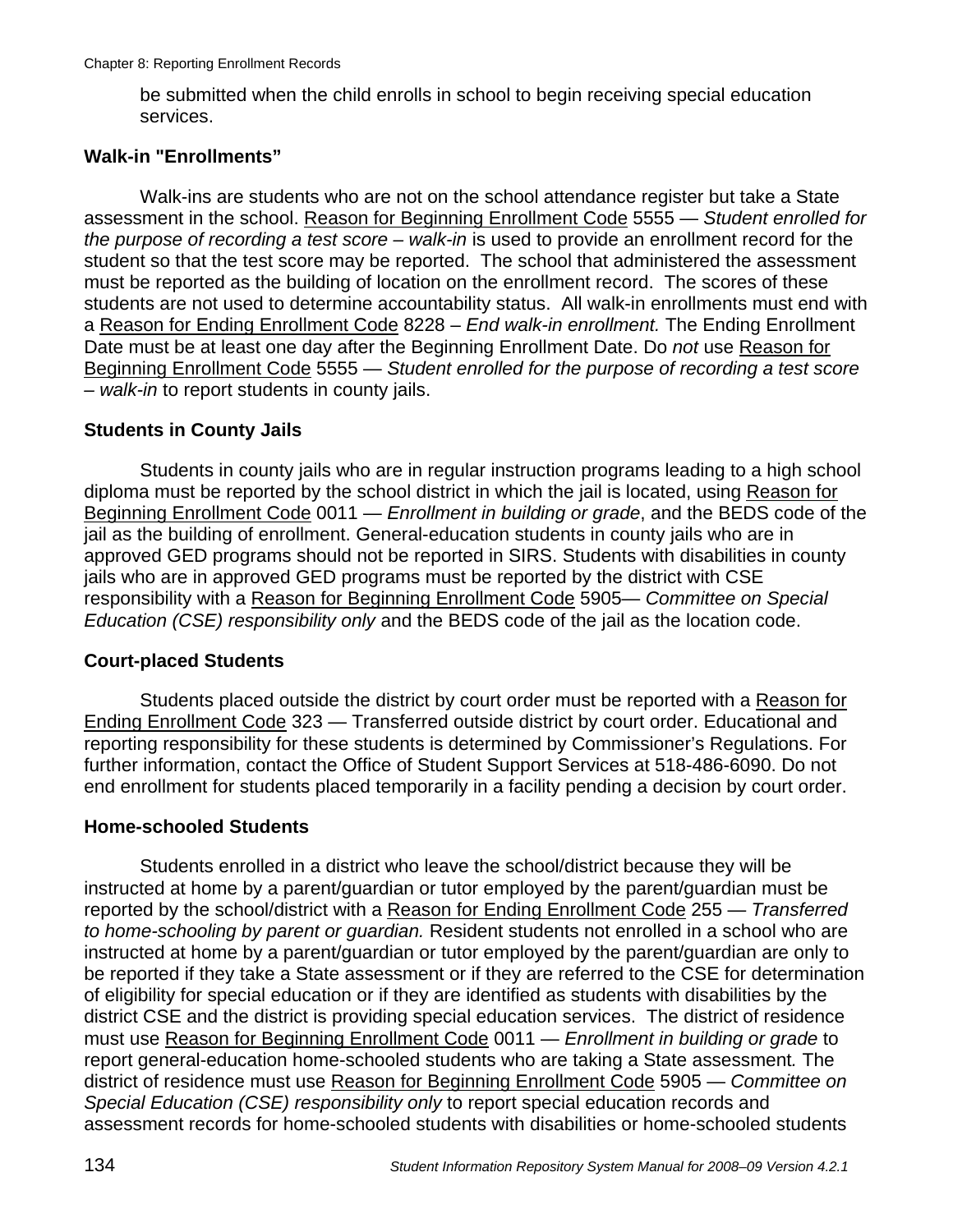who are referred to the CSE for determination of eligibility for special education services. To report assessment records for home-schooled students, the district of residence must open enrollment for the student in SIRS on the day the student takes the assessment, report the assessment record for the assessment taken, and then use the Reason for Ending Enrollment Code 255 to end enrollment the day after the student completes the assessment. If the student takes multiple assessments in a school year, the district of residence must repeat this process to report each assessment administered. The BEDS code used on these records is the first eight digits of the district code followed by 0888. The assessment scores of these students will not be included in the accountability calculations for the district of residence.

## **Homebound (Home-Tutored) Students**

Homebound students (also known as home-tutored) are students who are unable to attend school because of a physical, mental, or emotional illness or injury — substantiated by a licensed physician or, for students with disabilities, placed in homebound instruction by the CSE — and are instructed at home or in a hospital by a tutor provided by the district of responsibility. The district of responsibility is responsible for testing and reporting these students. The building of location code for these students is the first eight digits of the district code followed by 0777. The building of location code for students who remain enrolled in a school but are provided temporary instruction in the home is the BEDS code of the school in which the student is officially enrolled.

# **Preschool/Prekindergarten/Universal Pre-K**

The term "preschool" means children referred to the CPSE for special education eligibility determination (i.e., those with a Reason for Beginning Enrollment Code 4034) and students receiving preschool special education services (Reason for Beginning Enrollment Code 0011). Both groups use the Grade Ordinal "PRES" to report under the data element "Grade Level".

The term "prekindergarten" means students who are enrolled in a prekindergarten or universal pre-K program. Both groups use the Grade Ordinal "PREK" to report under the data element "Grade Level". Note that a student should only be reported as Pre-K if he/she is in a Pre-K program operated by the school district or in a Universal Pre-K program under contract with the district.

Universal Pre-K programs are Pre-K programs funded pursuant to Section 3602-e of Education Law. These programs are operated by the school district or by other eligible agencies under a contractual agreement with the school district. Students in Universal Pre-K programs operated by entities other than the school district or a BOCES must be reported using the first eight digits of the district's BEDS code followed by 0666 as the building of location code.

If preschool students with disabilities are enrolled in Pre–K or Universal Pre–K programs, use grade level "PREK" and the building of location code of the Pre–K or Universal Pre–K program. In the Primary Service Provider column of the Special Education Snapshot template, provide the BEDS code of the special education service provider or the coordinating service provider. In the disability Programs Fact record, provide the disability code 5786 (preschool student with a disability).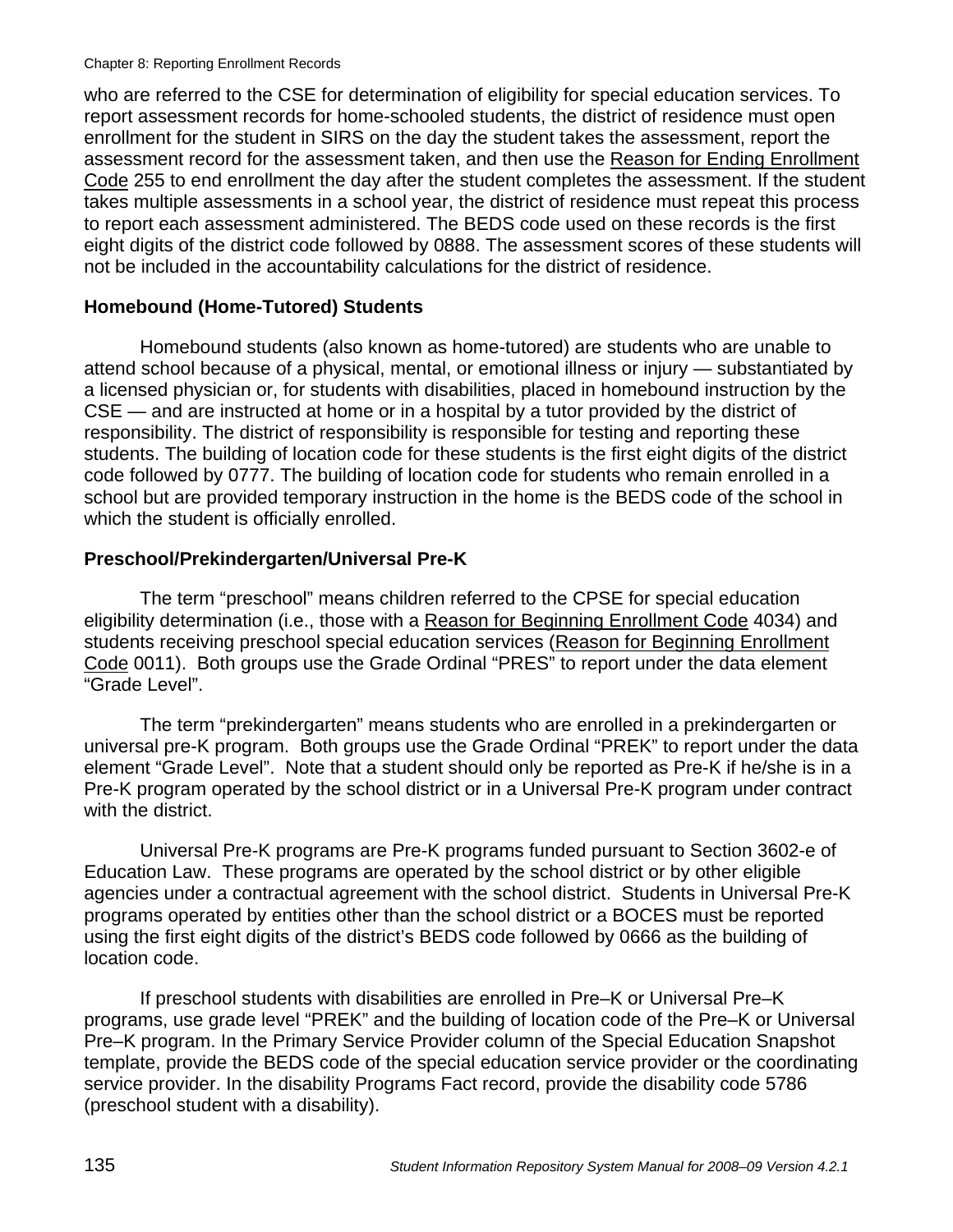## **Postsecondary Students**

Students who leave a district to attend a postsecondary institution prior to earning a high school diploma and are awarded, by that postsecondary institution, the final high school credits needed for graduation, must be reported by the high school issuing the diploma, even if these students never returned to the high school. The high school should report these students in the SIRS using the Reason for Beginning Enrollment Code 0011 and date, the appropriate Reason for Ending Enrollment Code and date, and the credential earned. If students are enrolled both in a high school and in a postsecondary institution, they should be reported as enrolled in the high school.

## **Suspended Students**

Students suspended from school are to be reported as continuously enrolled during the suspension period by the school from which they were suspended. Even when a district supplies a tutor to a suspended student, the student remains enrolled in the building where the student was prior to the suspension. These students are not considered homebound.

## **Dropouts/Noncompleters**

Students who drop out while they are still of compulsory school age must be kept on the school's attendance register until they exceed compulsory school age. For example, if a student drops out at age 14, he or she must be kept on the attendance register in each subsequent school year until the end of the school year in which the student exceeds compulsory school age or returns to an education program. Enrollment records for these students may be ended in one of three ways:

- 1. Reason for Ending Enrollment Code 357 *Left school: previously reported as a drop out* for students who exceed compulsory school age at the end of the school year and do not remain enrolled in the same school or transfer to another school;
- 2. Reason for Ending Enrollment Code that indicates the type of institution to which a student transfers, for students who enroll in another institution not in the district; and
- 3. Reason for Ending Enrollment Code 153 *Transferred to another school in the district or an out-of-district placement* for students who drop out from a school but then re-enroll in that same school, another school within that school's district, or the out-of-district placement in which the district placed the students before they dropped out. These students must also have a beginning enrollment record reported with the location code for the school/institution to which the student entered or reentered.

Report an Enrollment Exit Date and Reason for Ending Enrollment Code for each student who was discharged during the current school year. Students whose last enrollment record for the school year had an ending date of June 30 or earlier and a Reason for Ending Enrollment Code of 340 (Left school: first-time dropout), 391 (Long-term absence), 408 (Permanent expulsion), 425 (Left school: no documentation of transfer), 289 (Transferred to AHSEPP or HSEPP), 306 (Transferred to other high school equivalency (GED) preparation program), 136 (Reached maximum legal age), or 357 (Left school: previously counted as a dropout) are counted as dropouts. [Note: Students with a Reason for Ending Enrollment Code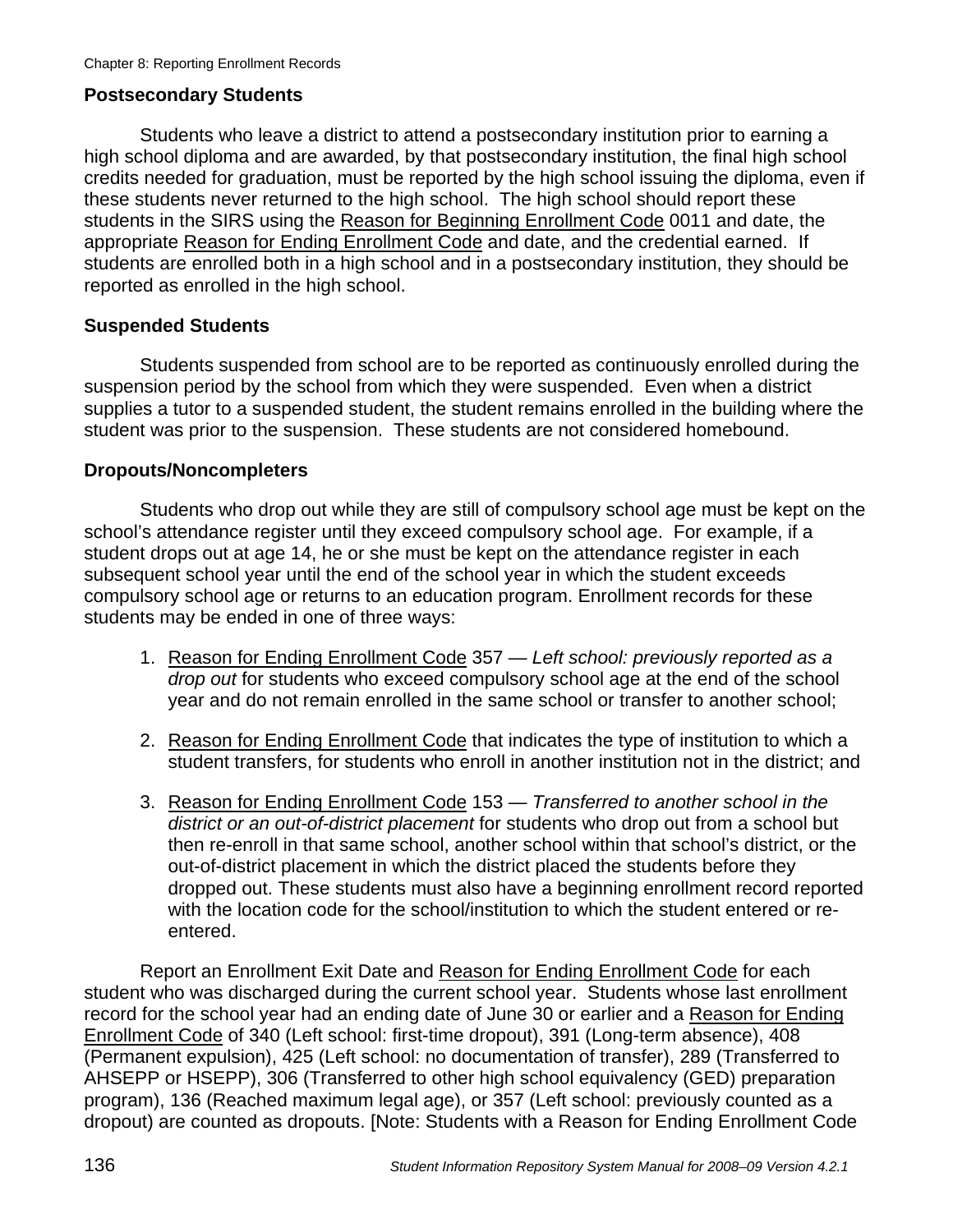#### Chapter 8: Reporting Enrollment Records

of 357 (Left school: previously counted as a dropout) are counted as dropouts in cohort dropout reports but are not counted as dropouts in annual dropout reports.] Students whose grade level at the end of the school year is no higher than grade 6 and ungraded students no older than 13 on June 30 who are reported with Reason for Ending Enrollment Code 425 will not be counted as dropouts. Enrollment records with beginning dates after June 30 are ignored when identifying the last enrollment record.

Students who withdraw from school without documentation of transferring to a diplomagranting program prior to entering the ninth grade (i.e., during Preschool through 8th grade) must be reported using Reason for Ending Enrollment Code 425 — Left School, no documentation of transfer.

For students who were enrolled at the end of the 2007–08 academic year but dropped out before the beginning of the 2008–09 school year, report the enrollment records with a beginning date of July 1, 2008 and ending date when it was determined the student was not returning to school (must be after July 1, 2008).

Students who are expected to enroll in a school at the beginning of a school year must have an enrollment beginning record for that school with a beginning date of July 1 unless the school has been notified that the student has transferred to another school. The enrollment record is required even if the student does not attend on any day. If after the beginning of the school year these students are documented to have enrolled in another school, report an ending enrollment record with an ending date before the first day of school and the appropriate Reason for Ending Enrollment Code. If the student does not attend and no documentation of transfer is received, an ending enrollment record must be submitted, reporting the student as having 20 unexcused absences (Code 391) or as having left school with no documentation of transfer (Code 425).

These students should be reported using the actual start date of enrollment (taken from the student management system). The enrollment ending date may be the last date of attendance; the date the school was notified that the student had dropped out or transferred to a GED program; in the case of a long-term absence, the date of the 20th consecutive unexcused absence; or, for students who do not return to school in the fall, the date it was determined the student was not returning to school.

Example 1: Student A finished grade 8 at District Middle School and was expected to enroll at District High School in the fall. Student A did not enroll at the high school in the fall and the district/school received no documentation that he transferred to another district, died, or left the country. Student A will be counted as a dropout from District High School.

Example 2: Student B finished grade 10 at District High School in June 2008 but did not return to school in the fall. District High School must submit a 2008–09 enrollment record with the appropriate Ending Date and Reason for Ending Enrollment Code. The Reason for Ending Enrollment must reflect the district's documentation as to her reason for leaving. Unless Student B can be documented to have transferred to another school or to an approved high school equivalency preparation program, died, or left the country, Student B will be counted as having dropped out. If the district reports Student B as having left without documentation, it may change the reason for leaving if, within the school year after the student left without documentation, it obtains documentation that Student B is enrolled in another school or an approved high school equivalency preparation program, died, or left the country.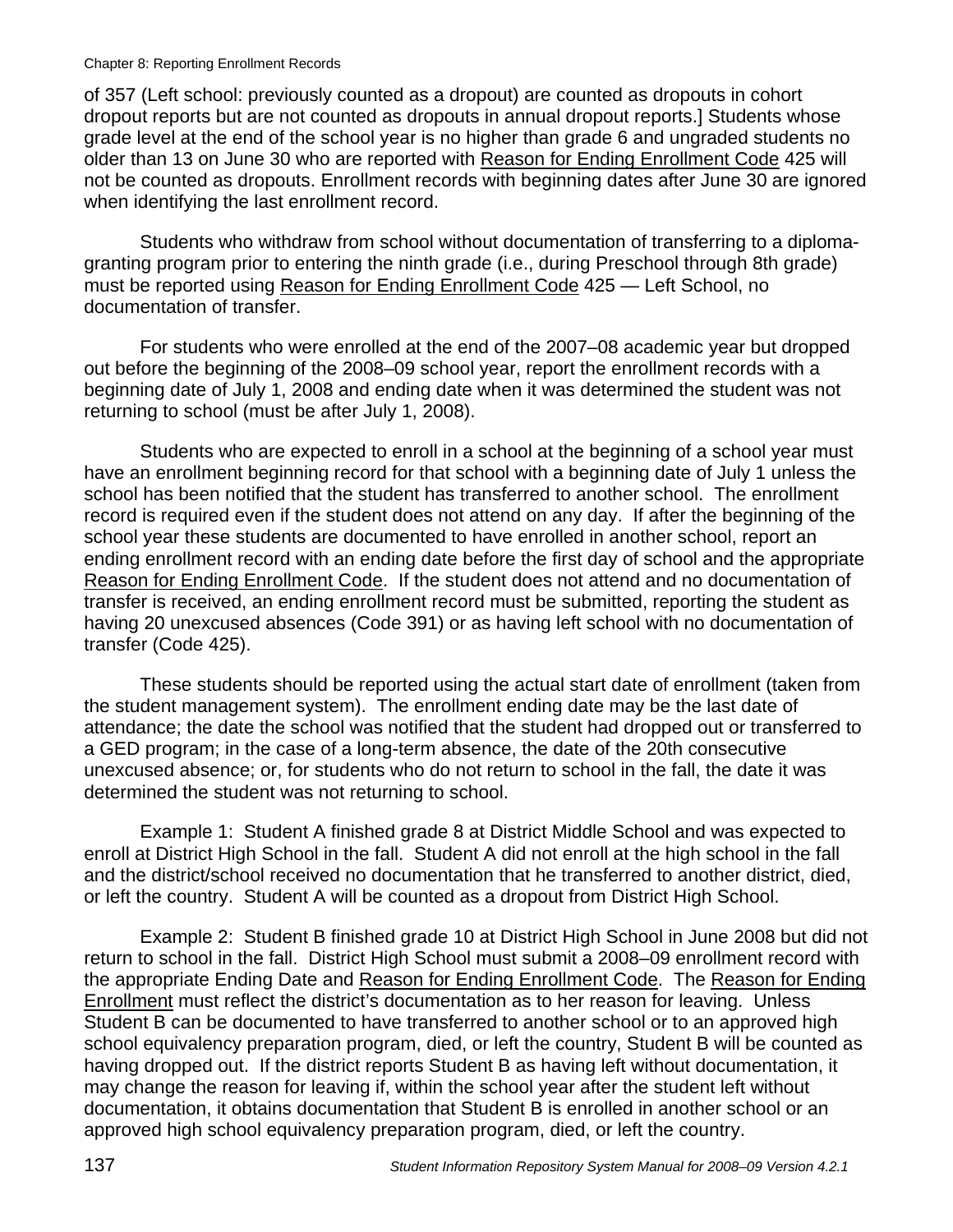#### **Returning IEP/GED Students**

Recipients of IEPs or High School Equivalency diplomas who return to pursue a local diploma should be reported at the grade level the district determines to be appropriate. Such returning students should be given a new enrollment record and all other required data.

#### **Enrollment Records of Preschool Students with Disabilities**

School districts that are required to submit data to the State on the timely evaluation of preschool-age students for special education eligibility determination or the timely transition of children from Early Intervention to preschool special education (SPP indicators 11 and 12) are required to begin an enrollment record for preschool children as soon as a child is referred to the CPSE for the determination of special education eligibility. See the schedule of the school years for which school districts are required to report data or resubmit data on these indicators at http://www.vesid.nysed.gov/sedcar/sppschedule.html and

http://www.vesid.nysed.gov/sedcar/resubschedule.html. An enrollment record with Reason for Beginning Enrollment Code of 4034 is submitted to indicate that the child has been referred to the CPSE for determination of special education eligibility. A Reason for Ending Enrollment Code of 140 is submitted when the determination of eligibility decision has been made or is stopped for any reason. A new enrollment record with Reason for Beginning Enrollment Code of 0011 must be submitted for preschool children who are found to be eligible for special education services. The beginning day of this enrollment must be after the ending date of the Reason for Ending Enrollment Code 140 record.

If a preschool student with disabilities is declassified by the CPSE or CSE, the program fact record (i.e., Type of Disability) must be ended with an ending date and Reason for Ending Program Service Code 901.

If preschool students with disabilities move out of the school district, submit an ending enrollment record with the Reason for Ending Enrollment Code 170, 221, or 425.

Use Reason for Ending Enrollment Code 153 for a preschool child with a disability who, upon reaching school age, is placed by the CSE in a different building for a school-age special education program. Use Reason for Ending Enrollment Code 782 for a preschool child with a disability who, upon reaching school age, is placed by the CSE in the same building for a school-age special education program. In both cases, also submit a program fact record (i.e., Type of Disability) with an ending date and Reason for Ending Program Service Code 912 to end the "preschool student with a disability" record, and submit a new programs fact record with the school-age disability code.

If a preschool student with a disability will enter Kindergarten without a disability designation, the student's program fact record must indicate "declassification" (code 901).

#### **Transferred to Another School in This District or an Out-Of-District Placement**

Reason for Ending Enrollment Code 153 *– Transferred to another school in this district or an out-of-district placement* is used when a student drops out and then re-enrolls in the same school, transfers to a school within the same school district, or is placed in an out-ofdistrict setting by the district CSE. The out-of-district setting could be a BOCES, an approvedprivate placement, a State-supported school (i.e., the New York State School for the Blind or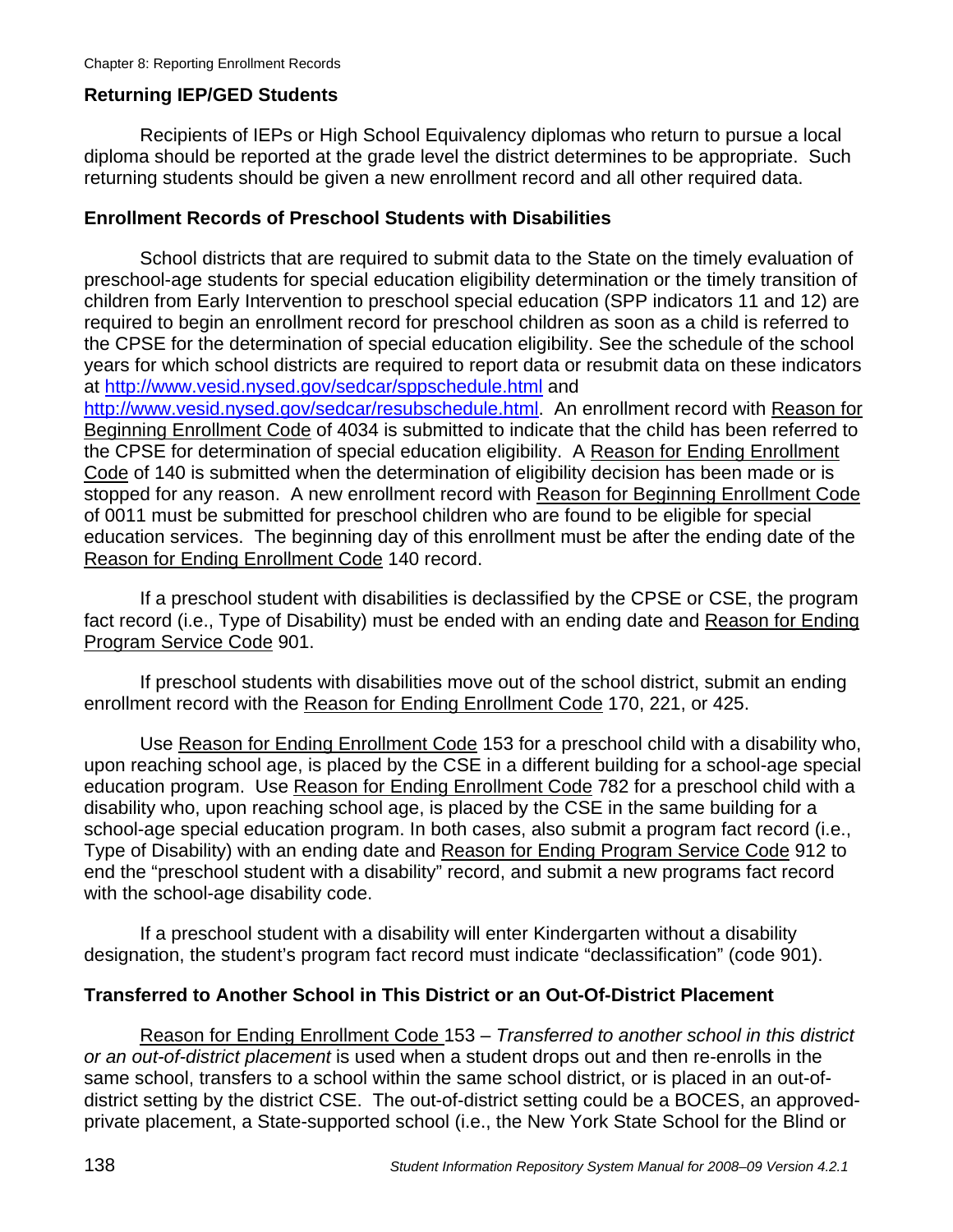#### Chapter 8: Reporting Enrollment Records

the New York State School for the Deaf), or another public school district. This code may be used when students transfer or are placed at the end of the school year or at any point during the school year. When the student re-enrolls, transfers, or is placed during the school year, the student must also have a beginning enrollment record reported with the location code for the school/institution to which the student entered or re-entered and a beginning date set as the day following the exit date from the previous institution. When the student re-enrolls, transfers, or is placed at the end of the school year, the student must have a beginning enrollment record on July 1 of the following year. This code is also used when a student is promoted out of the highest grade that this school offers and is expected to be registered in and attend another school in this district.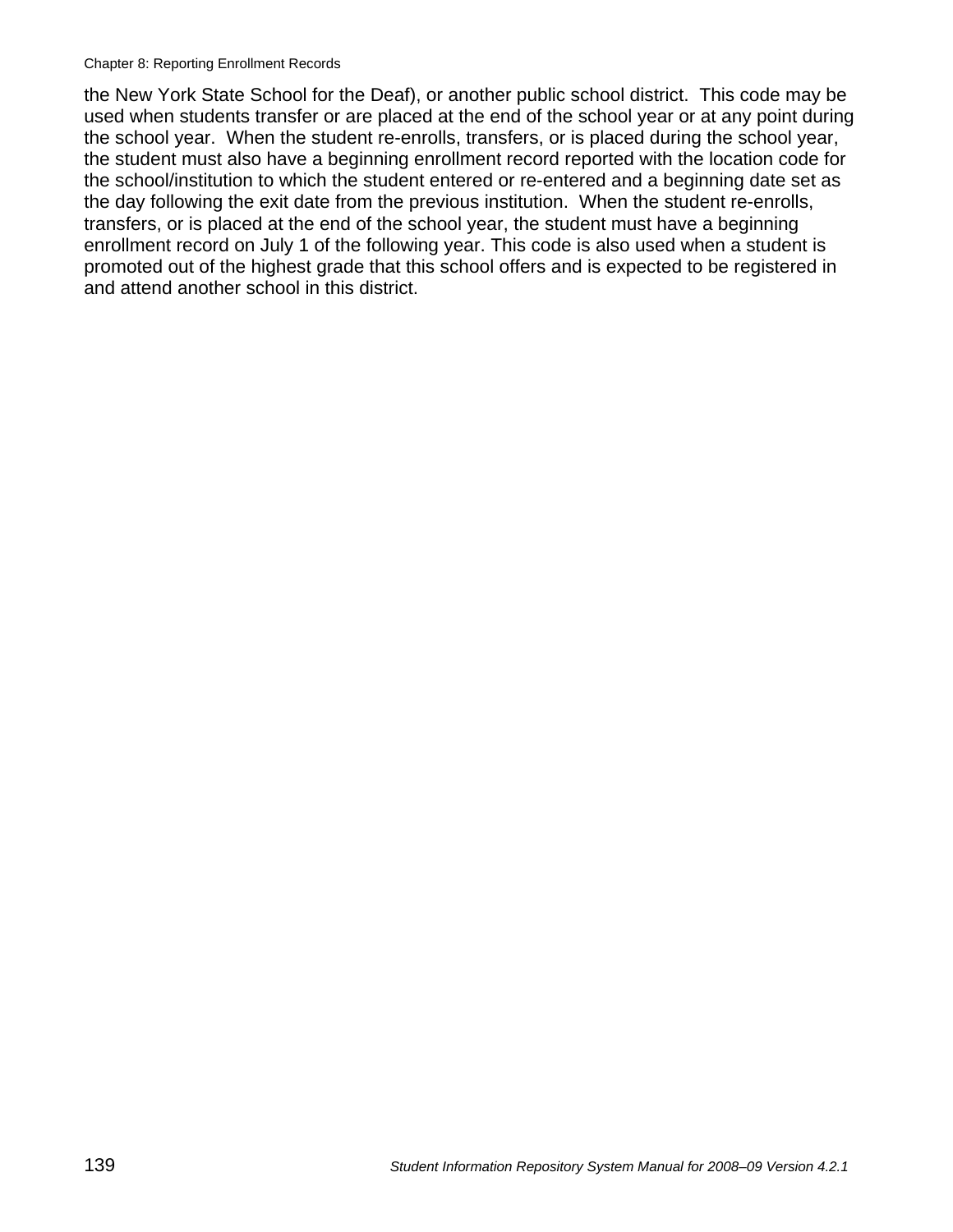# **Chapter 9: Reporting Program Service Records**

#### **Eligibility Determination**

All Program Services designated as "school level" (e.g., *Title I Targeted Assistance Programs*) require an eligibility determination each time the student changes buildings either within the school district or to an out-of-district placement. Therefore, a new Program Fact record is required each time a student receiving this type of program service changes buildings, assuming the program service continues. All Program Services designated as "district level" (e.g., *Poverty-from low-income family*) require a new eligibility determination and a new record only when a student's status or participation in the program service changes or when the student transfers to a new district. Program service codes are listed in Appendix 9: Program Service Codes.

#### **Limited English Proficient (LEP) Students**

All LEP students must have the Program Service Code 0231 — *LEP Eligible*, a LEP Program Service code that identifies the type of services received, and the data element Years Enrolled in a Bilingual or ESL Program populated. *All students with a LEP-eligible record at any time during the school year will be included in the LEP group for accountability purposes.*

The LEP Program Service codes for identifying the type of services received are 5709 (*English as a Second Language),* 5676 (*Bilingual Program)*, 5687 (*Two-way Bilingual Education Program)*, 5698 (*LEP Other Program),* or 8239 (*LEP Eligible but not in a LEP Program.*) Students can be in only one LEP program (i.e., Program Service codes 5709, 5676, 5687, 5698, or 8239) at a time but may participate in more than one during the school year. One record must be provided for each LEP program in which a student participated. The record must indicate the dates of participation.

The data element Years Enrolled in a Bilingual or ESL Program must be populated for all LEP students. This data element indicates the number of cumulative years the student has been enrolled in bilingual or English as a Second Language (ESL) programs in New York State (NYS) schools. Districts should report, to the best of their knowledge, whether the student is in the first, second, third, or later year of bilingual or ESL instruction in NYS schools. Some students may leave NYS schools for various periods of time after their first enrollment. If the student's enrollment has not been continuous, the district should provide its best estimate of the student's cumulative years of enrollment in bilingual or ESL programs in NYS. If a student received instruction for the majority of a school year (seven months or more), count that year as a full year of instruction. To determine years of cumulative enrollment for students with discontinuous enrollment, count the months of instruction received in past years. Each ten months of instruction should be considered equivalent to one year. For example, if the student received six months of bilingual or ESL instruction in 2006–07 and four months in 2007–08, those months should be counted as the first year of instruction. The 2008–09 school year would be year 2 of instruction. Only LEP eligible students should have this data element completed.

All LEP students who are enrolled in grades 3–8 or who are ungraded students born between September 1, 1999 and August 31, 1995 (inclusive) who first entered United States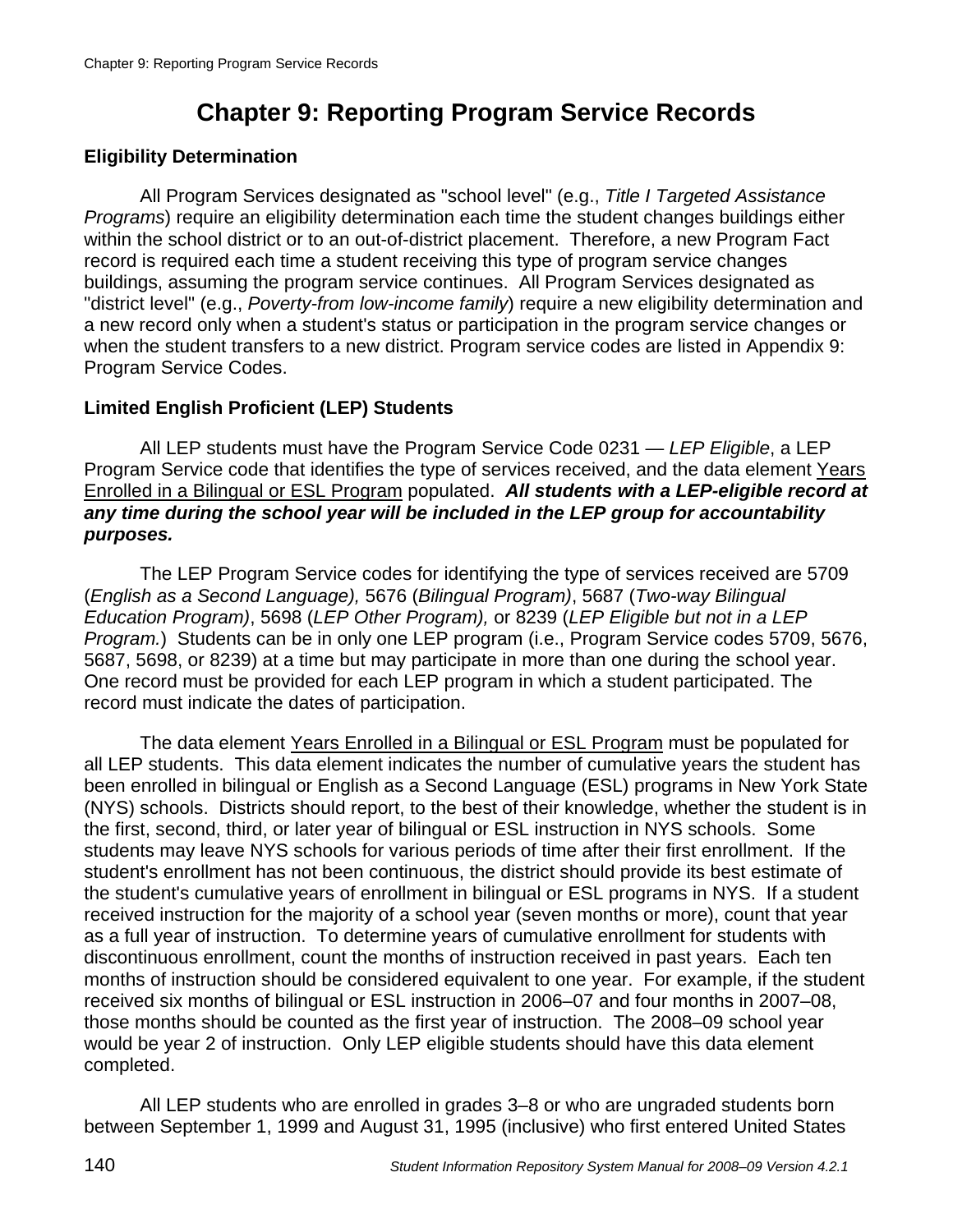Chapter 9: Reporting Program Service Records

schools on January 2, 2008 or later must also have a Program Service code of 0242 *(Eligible to take the NYSESLAT for grades 3-8 ELA Accountability).* This code identifies the student as eligible to take the NYSESLAT in lieu of the NYSTP in grades 3–8 ELA for participation purposes only when determining accountability status. For more information on eligibility to take the NYSESLAT in lieu of the ELA assessment see the section in this manual on "Testing Limited English Proficient Students."

Each LEP student who participates in a program supported by Title III of NCLB must also have a Program Service code associated with NCLB Title III. These are 5720 (*Title III: Services to Non-Immigrant LEP Students),* or 5731 (*Title III: Language Instruction Immigrant LEP Students)*, or 5742 (*Title III: Part B, subpart 4: Emergency Immigration Education Program).* 

#### **Students with Disabilities**

All students classified as disabled in the current school year must have a disability type record, identifying the student's particular disability. All students identified as disabled at any time during the school year will be included in the students with disability group for accountability purposes.

For a preschool child with a disability who will enter Kindergarten as a school-age student with a disability, submit a program fact record (i.e., Type of Disability) with an ending date and Reason for Ending Program Service Code 912 to end the "preschool student with a disability" record, and submit a new programs fact record with the school-age disability code. For a preschool child with a disability who will enter Kindergarten as a school-age student without a disability, submit a Reason for Ending Program Service Code 901 (declassification). This code is also used to end the disability classification for school-age students.

## **NCLB Transfer Options**

Students who applied to transfer to and, if applicable, were provided the option to transfer to another district school, using an NCLB-mandated public school choice option must be reported with the appropriate NCLB Transfer Option Program Service code.

## **Supplemental Educational Services under NCLB**

Each student who received supplemental education services under this provision of NCLB in the current school year must have a Program Service Code of 5533 *(Supplemental Services for Schools in Improvement Status Under Title I)* for the current school year in his or her repository record.

## **Free-and-Reduced-Price-Lunch Eligibility**

*Free Lunch Program – Code 5817:* Indicates that the student is an approved applicant for the federal Free Lunch Program. This means the student has applied for and has met the eligibility requirements for this program service. This Program Service should also be used for students who have met the eligibility requirements for the federal Free Breakfast Program and/or the federal Free Milk Program.

*Reduced-Price Lunch Program – Code 5806*: Indicates that the student is an approved applicant for the federal Reduced-Price Lunch Program. This means the student has applied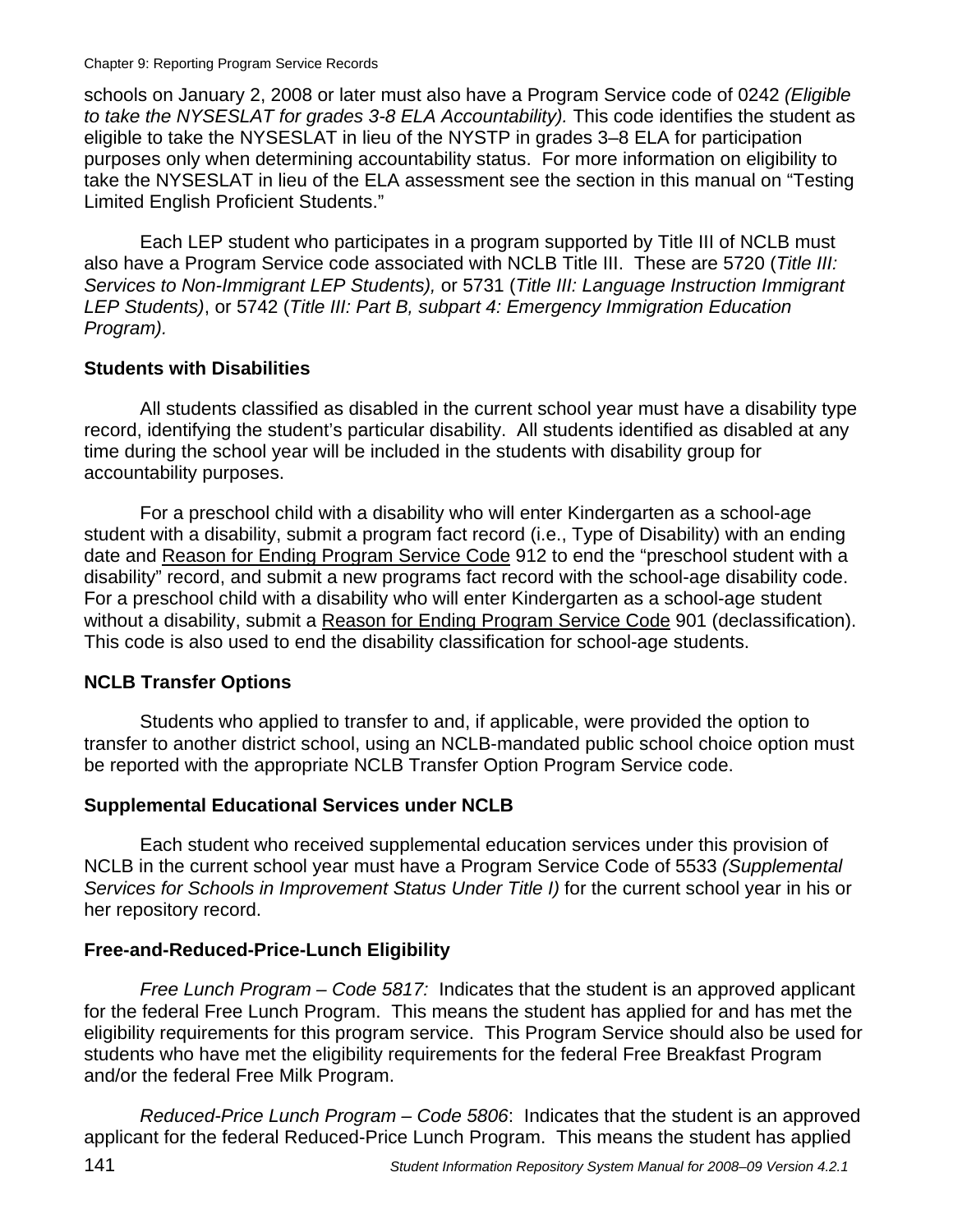for and has met the eligibility requirements for this Program Service. This Program Service also applies to students who have met the eligibility requirements for the federal Reduced-Price Breakfast Program.

#### **Summer School Participation (Required, if applicable to the student)**

All students participating in summer school programs must be reported with a Program Service code for summer school participation. This code is applicable to all programs, including elementary, middle and secondary, without regard to how the program is funded. The district of residence should report the summer school record for all enrolled students, regardless of whether the summer school was in the district or in another school district. If a student takes a summer school course somewhere other than a district school or a BOCES, use the BEDS code of the school in which the student is enrolled during the regular school year to report the Program Service.

#### **Career and Technical Education Programs (Required, if applicable to the student)**

All students who participated in a career and technical education program at any time during the 2008–09 school year must be reported. These students include those participating in conventional CTE or 2+2 programs, programs that are or are not federally funded, and programs that are or are not allowed to issue a technical endorsement.

Students who transfer from one program to another during the school year or enroll in more than one program during the school year must be reported with a separate record for each program.

Students are not considered enrolled in a career and technical education program if they were enrolled in or completed one of the following courses but no other career and technical education program:

- Career and Financial Management,
- Personal Keyboarding, or
- Business Math and Business Law.

Students who are currently participating in a CTE program, were not reported in prior years as participating in a CTE program, but took one or more of the three courses listed above in prior years must be reported with a CTE program service record with a beginning date of that program service set to the date they began taking their current year CTE program. However, the "CTE/Tech Prep Program Intensity" data element must be determined by the length of the student's program, including the prior, originally unrecognized, program participation. If students took Career and Financial Management and/or keyboarding and/or business math/law in their junior year, the school district did not create a CTE program service record for the students in their junior year, the students started a school-district-recognized CTE program in their senior year, and the school district considers the prior year's courses as part of this CTE experience, the school district must create a CTE program service record with an entry date that is the date of the start of the program service in the senior year and set the students' "CTE/Tech Prep Program Intensity" level based on the entire length of the program using the SIRS definitions. If the courses or units of study structure of this multi-year program do not lend themselves to the application of the SIRS definitions, at the start of the senior year the CTE program (assuming the junior year ran a full year and the senior year portion will run the entire school year) is considered one-half complete. As such, these students have reached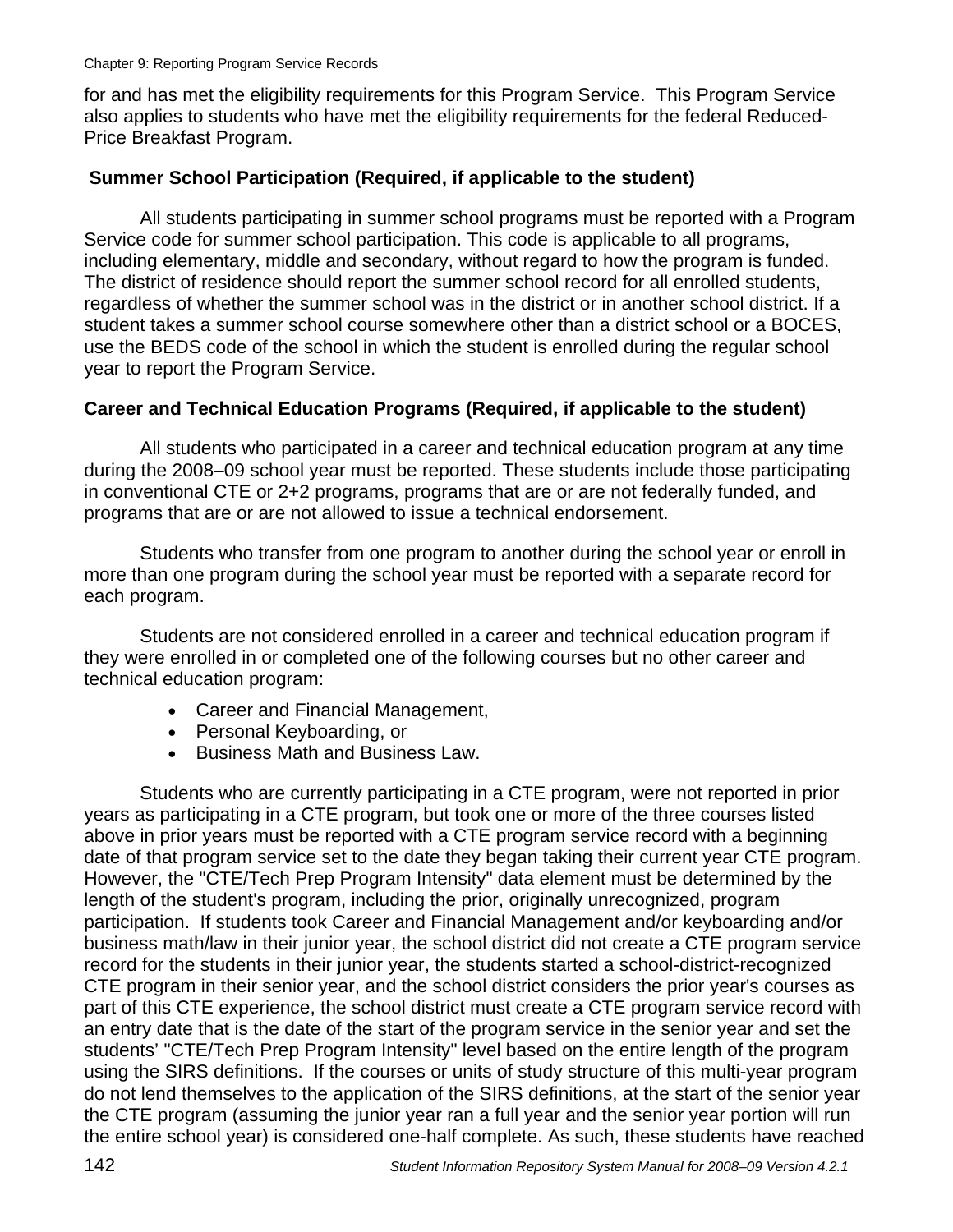#### Chapter 9: Reporting Program Service Records

an intensity level of "Participant" at the start of their senior year. Some school districts may opt to identify every student who takes Career and Financial Management and/or keyboarding and/or business math/law as a CTE student. However, not all of these students will continue to a full CTE program, and the CTE program service records created when these students started Career and Financial Management, etc., will have to be ended as "left without completing."

Students enrolled in an approved GED program (AHSEPP OR HSEPP) are eligible to participate in a career and technical education program. These students must be reported in the SIRS.

Students enrolled in an "other" GED program, students who have not earned a high school diploma or GED and are not receiving any educational instruction (i.e., the student has dropped out) except career and technical education, students who have completed an IEP and are receiving special education services but are not working toward a GED or high school diploma are not eligible to take a career and technical education program.

Students who have earned a high school diploma or a GED and who are not currently enrolled in a full academic program can take a career and technical education program, but they should not be reported in the SIRS.

Nonpublic schools that participate in the SIRS must also report data for these students.

#### **Reading First**

Because Reading First is a schoolwide program for students in grades K, 1, 2 and 3, it is not necessary to identify individual participants in the program using a program service record. Each K–grade 3 student enrolled in a school that participates in a Reading First program must have all appropriate Reading First assessment data. A list of participating schools may be found at: http://www.emsc.nysed.gov/irts/SIRS/home.shtml . Appropriate assessment data are grade specific. For each required assessment, only the end-of-year administration (Outcome Benchmark III) should be reported.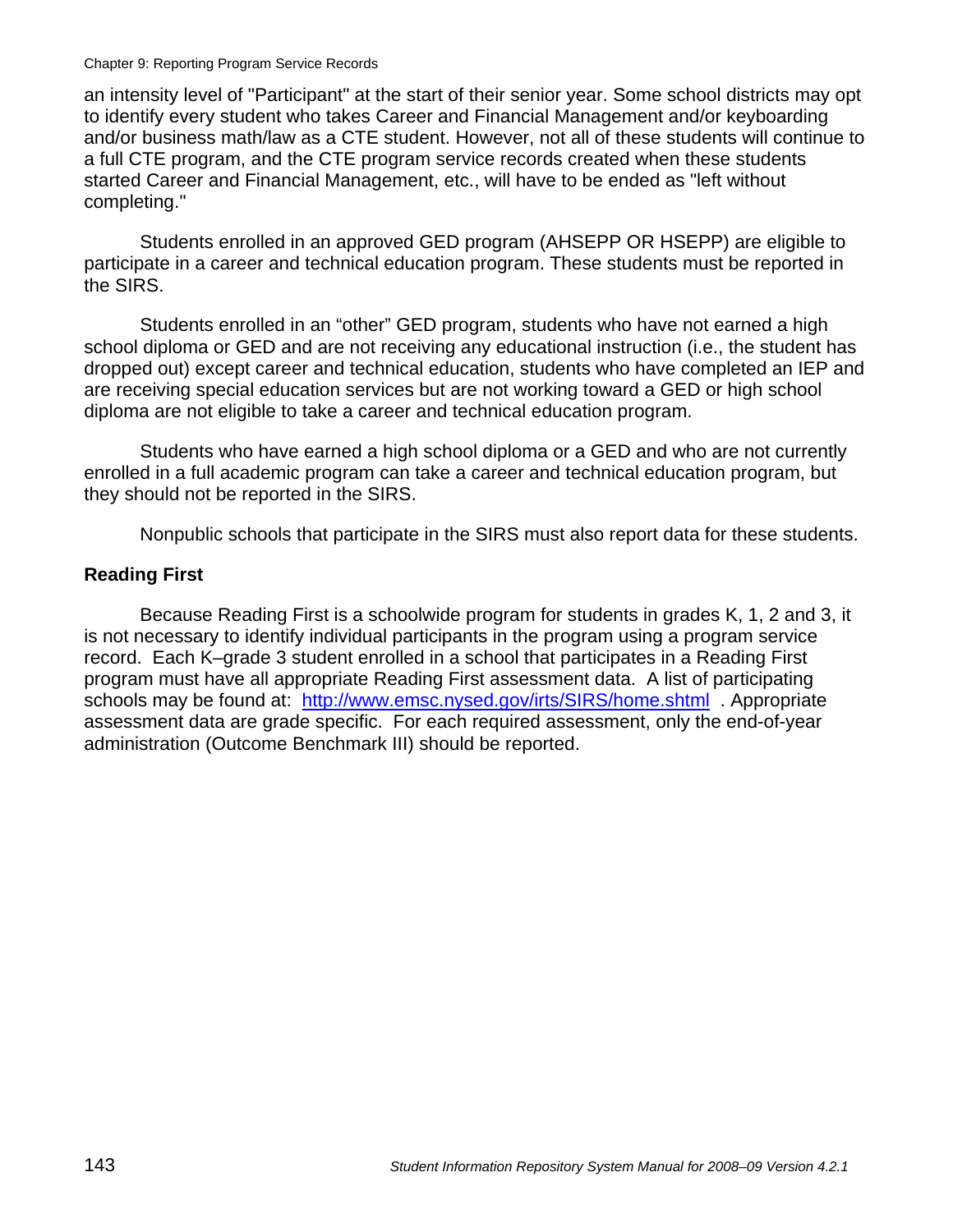# **Chapter 10: Reporting Students in Special Groups**

All students require a minimum of the data listed under the "All Students" group. If a student belongs to one of the other groups (e.g., LEP, Migrant, Homeless, etc.), the additional data listed under the group heading must also be reported for the student.

## **All Students**

All students require a minimum of the following data:

#### *Data Elements from Template 3090 — Student\_Lite (Student Demographics)*

- District of Responsibility Code
- Building of Enrollment Code
- School Year
- School District Student ID
- Student's Last Name
- Student's First Name
- Grade Level
- Date of Birth
- Gender Description
- Primary Ethnic Code
- Home Language Description
- Student Status (Recommended, but not required)
- Homeless Indicator
- Migrant Indicator
- Immigrant Indicator
- Neglected or Delinquent Indicator
- Required Enrollment Record Elements

#### *Data Elements from Template 420 — School\_Enroll (Enrollment)*

- District of Responsibility Code
- Building of Enrollment Code
- School Year
- School District Student ID
- Activity Date
- Enrollment Entry Date and Enrollment Exit Date
- Reason for Beginning Enrollment Code and Reason for Ending Enrollment Code
- Grade Level

## **Backmapping Students (Third Graders from Feeder Schools)**

In addition to the data required for reporting all students, the following data must be reported for students who are in grade 3 (or are ungraded equivalent to grade 3) in 2008–09 and who attended a feeder school during 2006–07 or 2007–08:

## *Data Elements from Template 3090 — Student\_Lite (Student Demographics)*

• Backmapping BEDS Code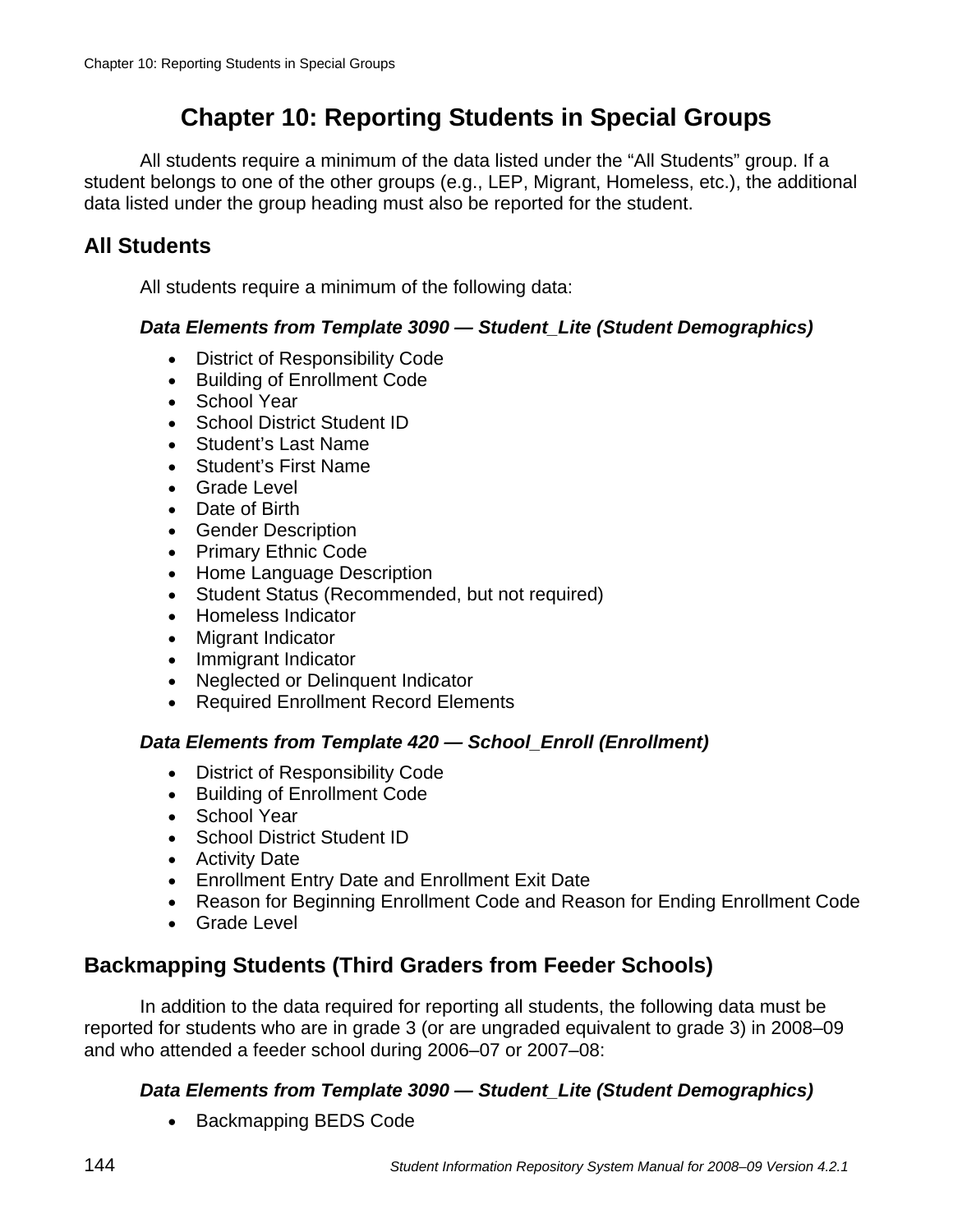## **Career and Technical Education Students**

In addition to the data required for reporting all students, the following data must be reported for students who participation in career and technical education:

#### *Data Elements from Template 560 — Programs\_Fact*

- District of Responsibility Code
- School Year
- School District Student ID
- Program Service Code (See Appendix 10: CTE/Tech Prep Program Codes)
- Program Service Entry Date
- Program Service Exit Date (if applicable)
- Program Service Provider BEDS Code
- CTE/Tech Prep Program Intensity
- CTE/Tech Prep Program Type
- Reason for Ending Program Service Code (if applicable)

#### *Programs Fact Records required only if applicable*

• Single Parent/Pregnant Status — 8261

#### *Data Elements from Template 2000 —Assessment\_Fact required only if applicable*

- Assessment Measure Standard Description (CTE/Tech Prep Technical Skills Assessment — Code 00199)
- Assessment Score

*Note:* A CTE/Tech Prep Program Endorsement Indicator is also required on Template 380 — Programs Code, which is a Dimension Table, populated by Level 1 operators.

## **Graduates**

In addition to the data required for reporting all students, the following data must be reported for students who graduated in the 2008–09 reporting year:

#### *Data Elements from Template 3090 — Student\_Lite (Student Demographics)*

- Postgraduate Plan Description
- Credential Type Description
- First Date of Entry into Grade 9

#### *Required Enrollment Exit Records*

• Graduated (earned a Regents or local diploma) — 799

### **Homeless Students**

In addition to the data required for reporting all students, the following data must be reported for homeless students:

#### *Data Elements from Template 3090 — Student\_Lite (Student Demographics)*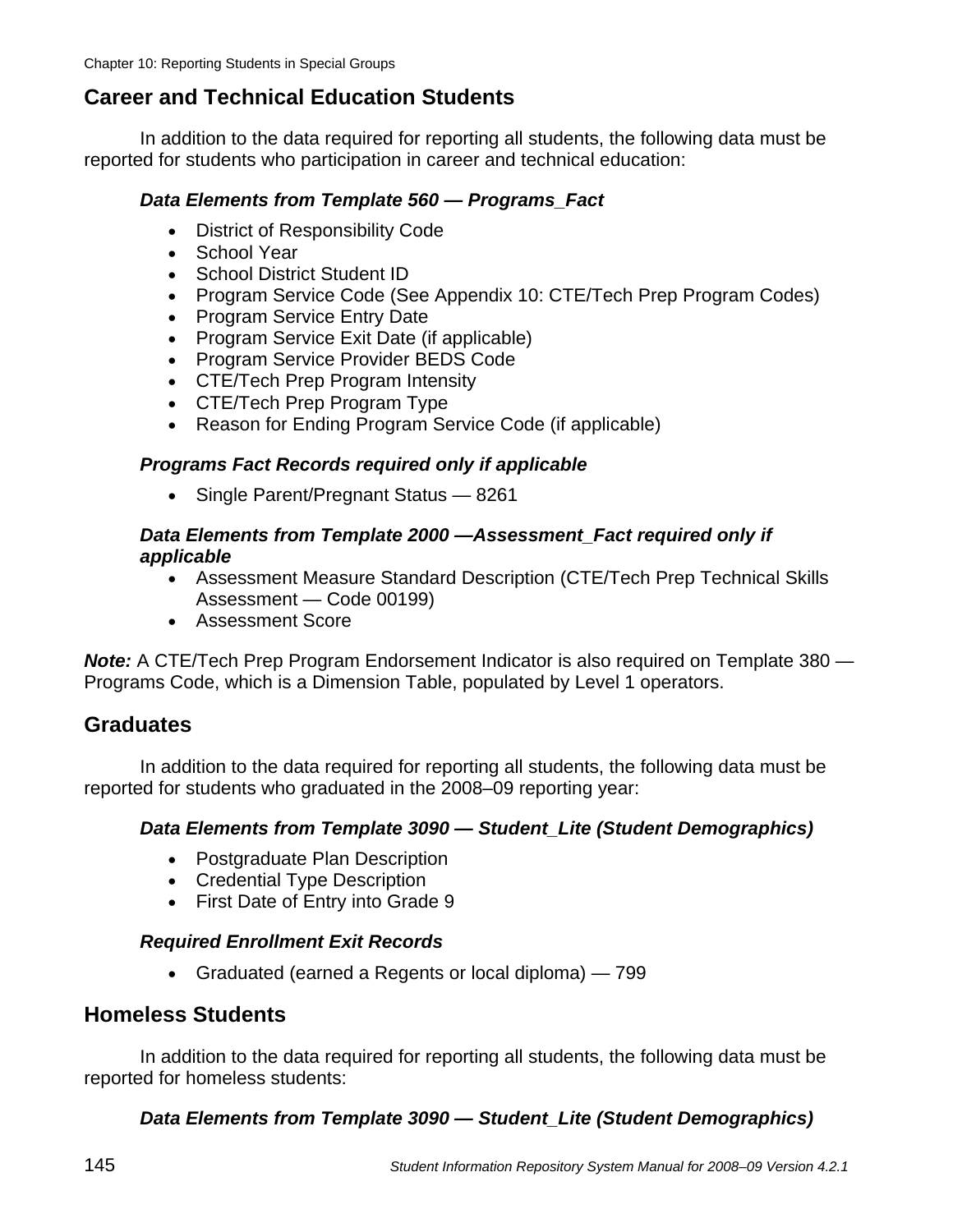• Homeless Primary Nighttime Residence

#### *Required Programs Fact Records (receiving these services)*

• Title X – Part C: Homeless Education/McKinney-Vento — 5566

#### *Programs Fact Records required only if applicable*

• Homeless Unaccompanied Youth Status — 8272

### **Immigrant Students**

In addition to the data required for reporting all students, the following data must be reported for immigrant students:

#### *Data Elements from Template 3090 — Student\_Lite (Student Demographics)*

- Home Language Description
- Student's Place of Birth
- Date of Entry into United States
- Years in United States Schools
- Country of Origin

#### *Programs Fact Records required only if applicable (receiving these services)*

- Title III: Language Instruction Immigrant LEP Students 5731
- Title III Part B, subpart 4: Emergency Immigration Education Program 5742

## **Limited English Proficient (LEP) Students**

In addition to the data required for reporting all students, the following data must be reported for LEP students:

#### *Data Elements from Template 3090 — Student\_Lite (Student Demographics)*

• Years Enrolled in a Bilingual or ESL Program

#### *Required Types of Programs Fact Records*

- Limited English Proficient Eligibility record 0231
- a Limited English Proficient Programs record (see Appendix 9)

#### *Programs Fact Records required only if applicable*

- Eligible to take the NYSESLAT for grades 3–8 ELA Accountability 0242
- Title III: Language Instruction Immigrant LEP Students 5731

#### *Programs Fact Record elements required only if applicable*

• Reason for Ending Program Service Code — 849 (Student Achieved English Proficiency)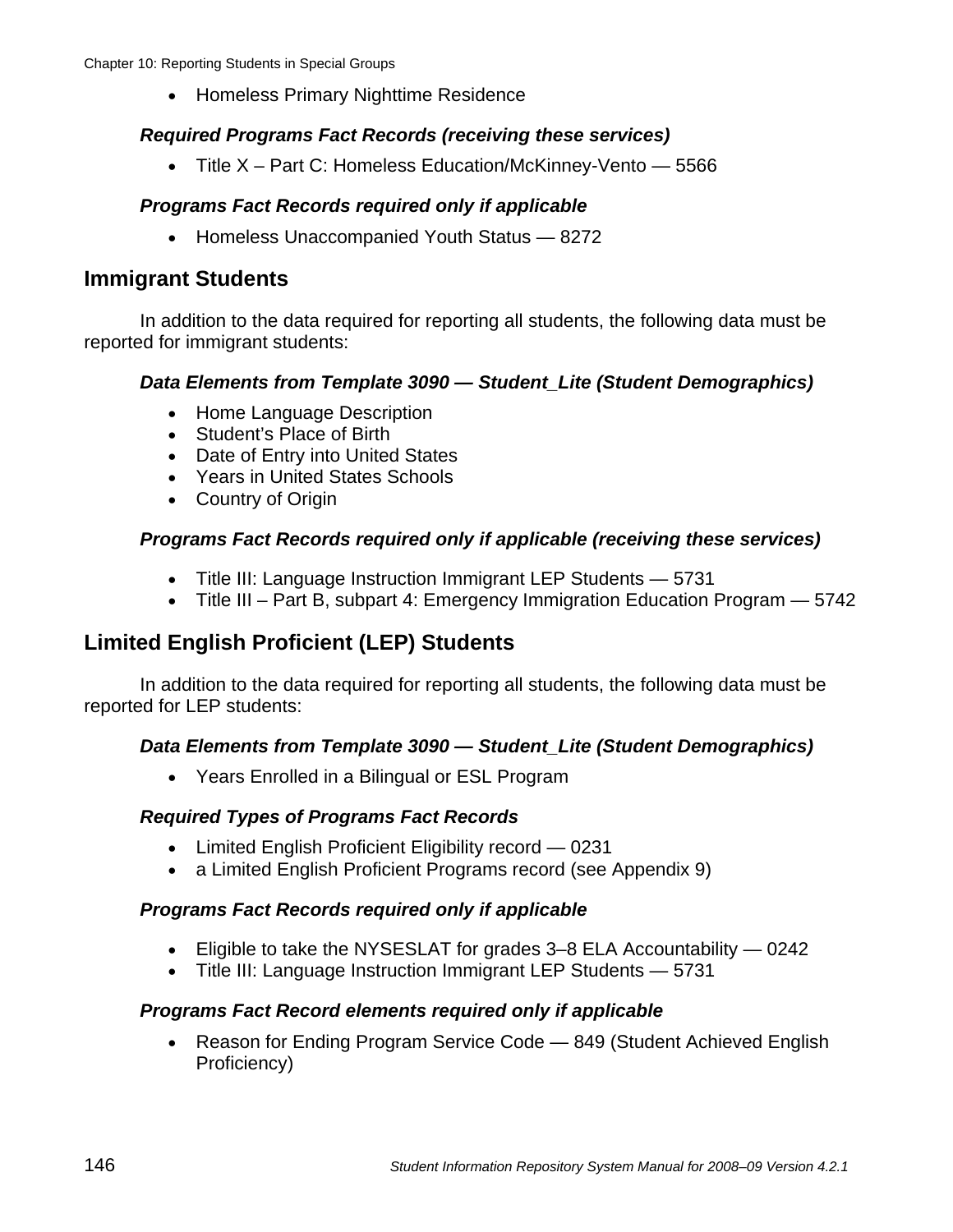## **Migrant Students**

In addition to the data required for reporting all students, the following data must be reported for migrant students:

#### *Programs Fact Records required only if applicable (receiving these services)*

• Title I – Part C: Education of Migratory Children — 0330

## **Neglected/Delinquent Students**

In addition to the data required for reporting all students, the following data must be reported for neglected/delinquent students:

#### *Programs Fact Records required only if applicable (receiving these services)*

• Title I – Part D: Prevention & Intervention Programs for Children and Youth who are Neglected or Delinquent — 0187

## **NYSAA-Eligible Students**

In addition to the data required for reporting all students, the following data must be reported for students eligible to take the New York State Alternate Assessment (NYSAA):

#### *Data Elements from Template 420 — School\_Enroll (Enrollment)*

• Grade Level — "K–6" (for ungraded elementary) or "7–12" (for ungraded secondary)

#### *Data Elements from Template 2000 — Assessment\_Fact*

- Survey Completion Indicator
- Assessment Status (Collegial Review)

#### *Required Programs Fact Records*

- Eligible for Alternate Assessment 0220
- a Type of Disability record (see Appendix 9)

## **Section 504 Plan Students**

In addition to the data required for reporting all students, the following data must be reported for students with a Section 504 Plan:

#### *Required Programs Fact Records*

- $\bullet$  Section 504 Plan  $-$  0264
- a Safety Net record (see Appendix 9)

## **Students with Disabilities**

In addition to the data required for reporting all students, the following data must be reported for students with disabilities: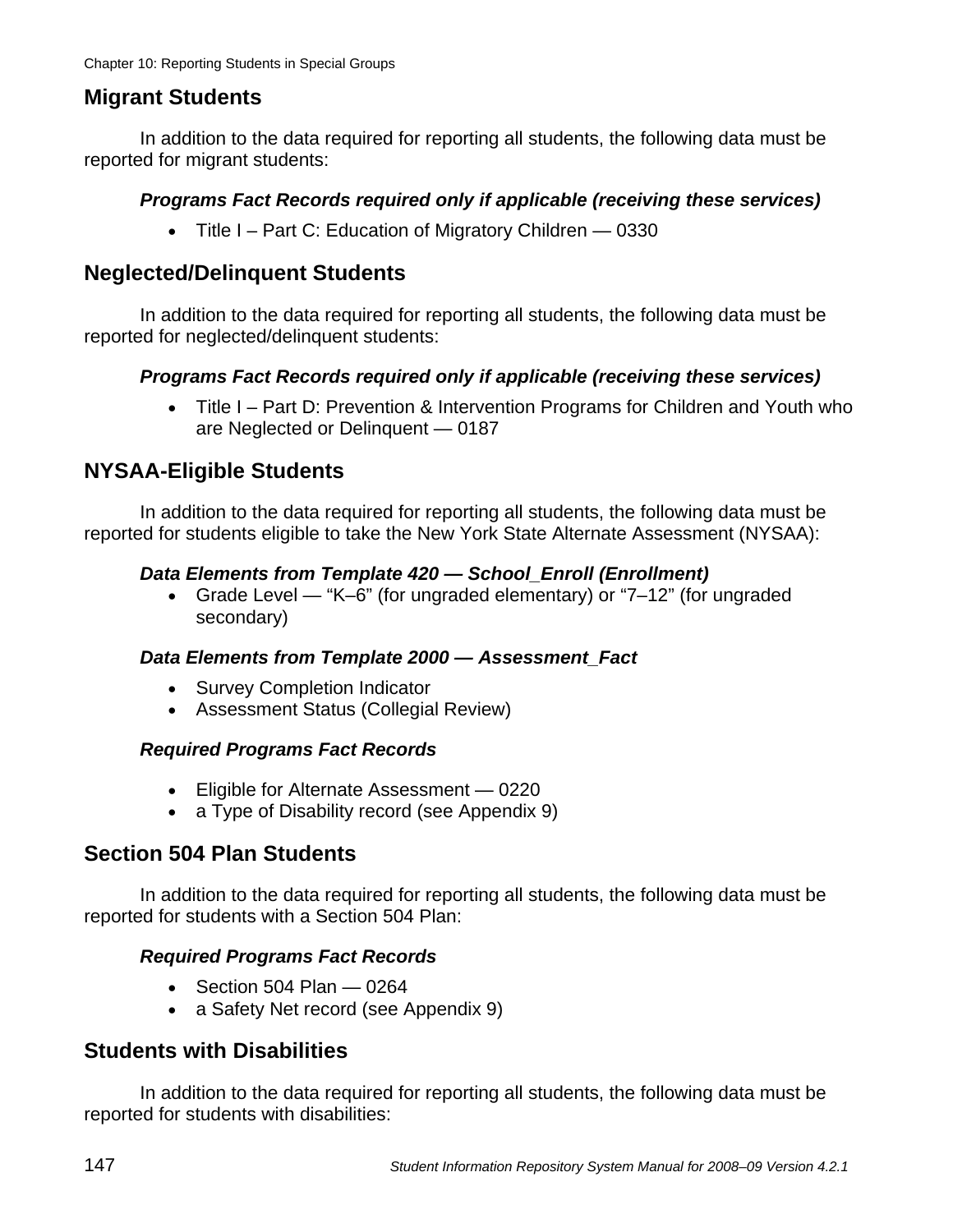#### *Data Elements from Template 590 — Special\_Ed\_Snap (Special Education Snapshot)*

- District of Responsibility Code
- Location Code
- School Year
- School District Student ID
- Snapshot Date
- Least Restrictive Environment Code
- School-Age Indicator

#### *Data Elements from Template 590 — Special\_Ed\_Snap (Special Education Snapshot) required only if applicable*

- Primary Service Code
- Primary Placement Type
- Primary Service Provider

#### *Data Elements from Template 550 — SE\_Events (Special Education Events)*

- District of Responsibility Code
- Location Code
- School Year
- School District Student ID
- Event Type Code
- Event Date
- Initial Event Type Code
- Initial Event Date
- Number of Days
- Event Outcome Code

#### *Data Elements from Template 550 — SE\_Events (Special Education Events) required only if applicable*

• Reason Code

#### *Required Programs Fact Records*

• a Type of Disability record (see Appendix 9)

## **Aged-Out Students with Disabilities**

In addition to the data required for reporting all students, the following data must be reported for students with disabilities who reach maximum age for educational services and have *not* achieved a high school credential in the 2008–09 reporting year:

#### *Data Elements from Template 3090 — Student\_Lite (Student Demographics)*

- Postgraduate Plan Description
- First Date of Entry into Grade 9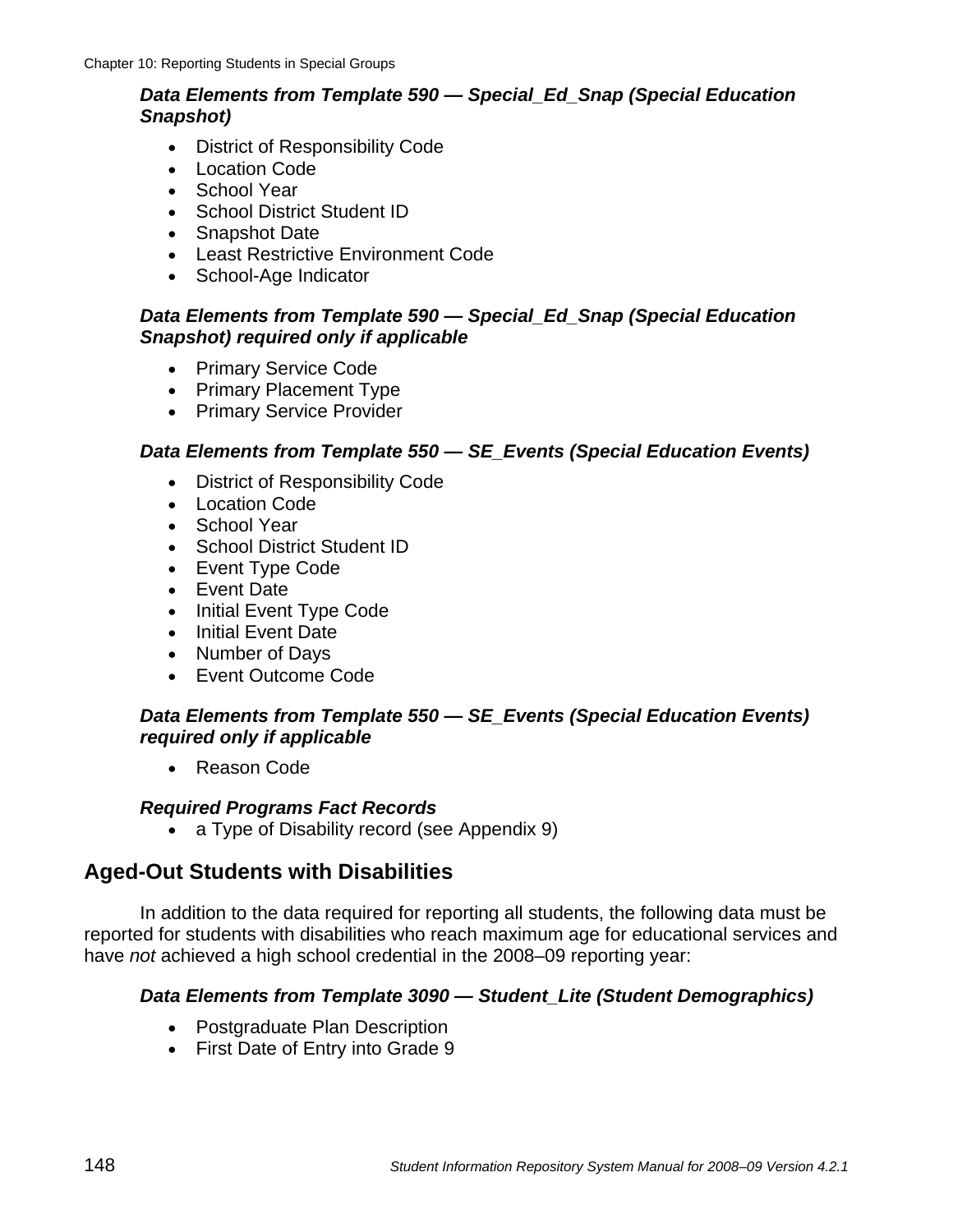## **Students with Disabilities Who Receive an IEP Diploma**

In addition to the data required for reporting all students, the following data must be reported for students with disabilities who received an IEP diploma in the 2008–09 reporting year:

#### *Data Elements from Template 3090 — Student\_Lite (Student Demographics)*

- Postgraduate Plan Description
- Credential Type Description
- First Date of Entry into Grade 9

#### *Required Enrollment Exit Records*

• Earned an IEP diploma - 085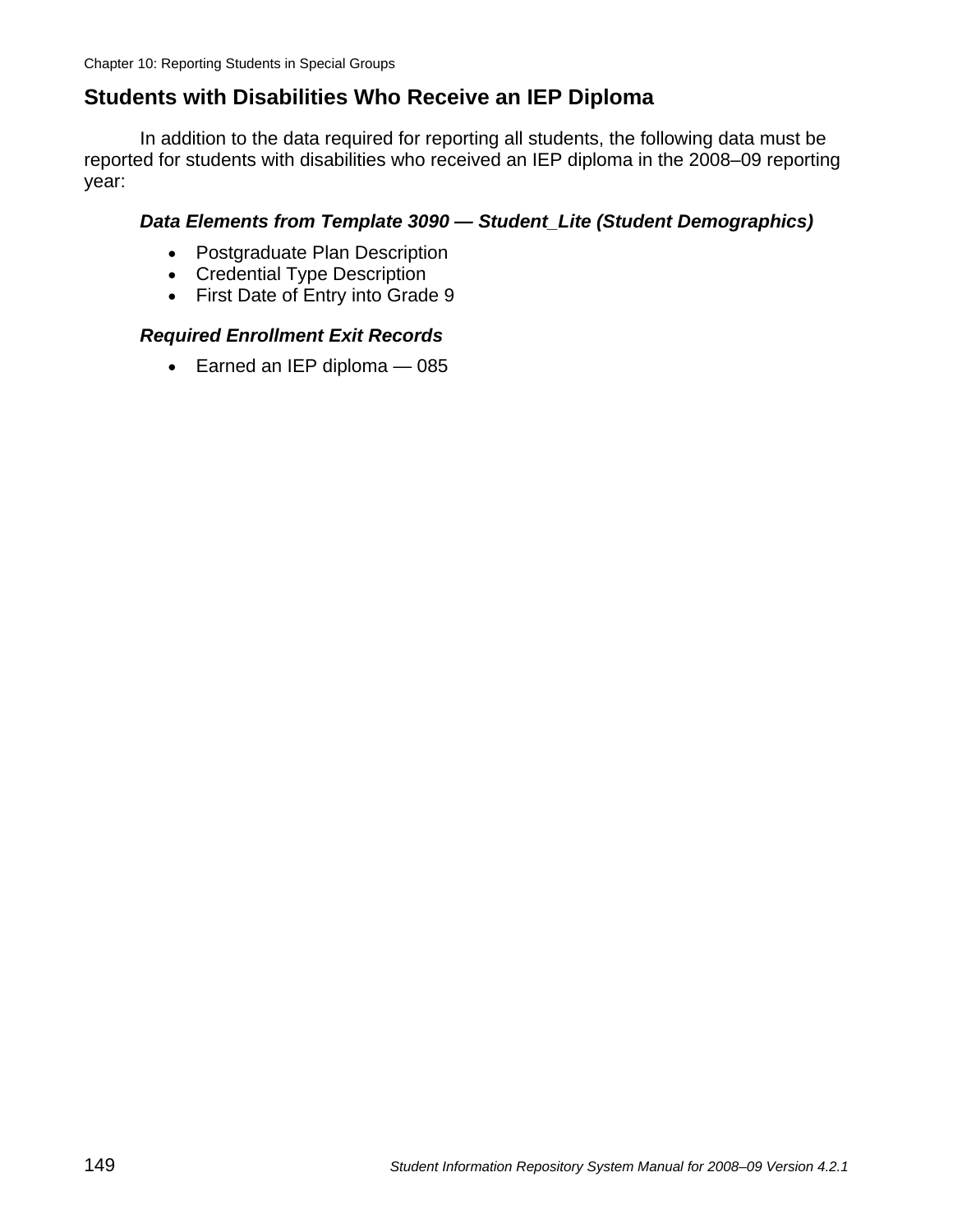# **Chapter 11: Verifying Data in the SIRS**

## **Data Verification**

Once data have been uploaded to Level 2 of the SIRS, *The Grow Network*, an NYSED contractor, produces reports that enable LEAs to verify that the data they submitted are accurate. These Verification Reports are available on the New York State Testing and Accountability Reporting Tool (nySTART) web page: www.nySTART.gov. LEAs with authorized user access must log in, using a User ID and password, to view these reports.

## **Verification Reports**

Verification Reports are provided so that school/district staff can review and verify that the data in Level 2 are accurate before accountability decisions are made and data are released to the public. Staff are responsible for checking the data in these reports against the data in their local student management systems (SMS) to ensure that all students who are the reporting responsibility of the school/district are reported accurately by the reporting deadlines. Superintendents of public school districts and principals of charter schools are responsible for certifying the accuracy of the data in the Verification Reports.

*Important Notice: Incorrect data in Level 2 cannot be corrected after the reporting and certification deadlines. Incorrect data can negatively impact accountability status determinations for schools/districts; incorrectly identify or fail to identify students regarding the need for academic intervention services; and, when released to the public (including the press and the Board of Education), cause significant concern to districts and schools. As such, it is imperative that Verification Reports are reviewed carefully and data in the repository as of the reporting deadlines are accurate.*

Verification Reports consist of three parts: 1) a Summary Report (Report A), which provides aggregated data for the district, out-of-district placement students, homebound students, and each school in the district; 2) a Subgroup Report (Report B), which provides aggregated data by subgroup (disability status, ethnicity, gender, English proficiency, economic status, migrant status, etc.) for the entity selected (district, school, etc.); and 3) a Student Detail Report (Report C), which provides data for each student in the district, school, or subgroup selected, such as name, State and local ID, birth date, grade, demographic information, and other information specific to the verification report type.

The following Verification Reports will be available in 2008–09:

- 1. *Enrollment and Demographic Verification Reports*
- 2. *New York State Testing Program (NYSTP) Verification Reports* 
	- ELA Grades 3–8
	- Math Grades 3–8
	- Science Grades 4 and 8
	- Social Studies Grade 5 and 8
- 3. *New York State Alternate Assessment (NYSAA) Verification Reports* 
	- NYSAA ELA
	- NYSAA Math
	- NYSAA Science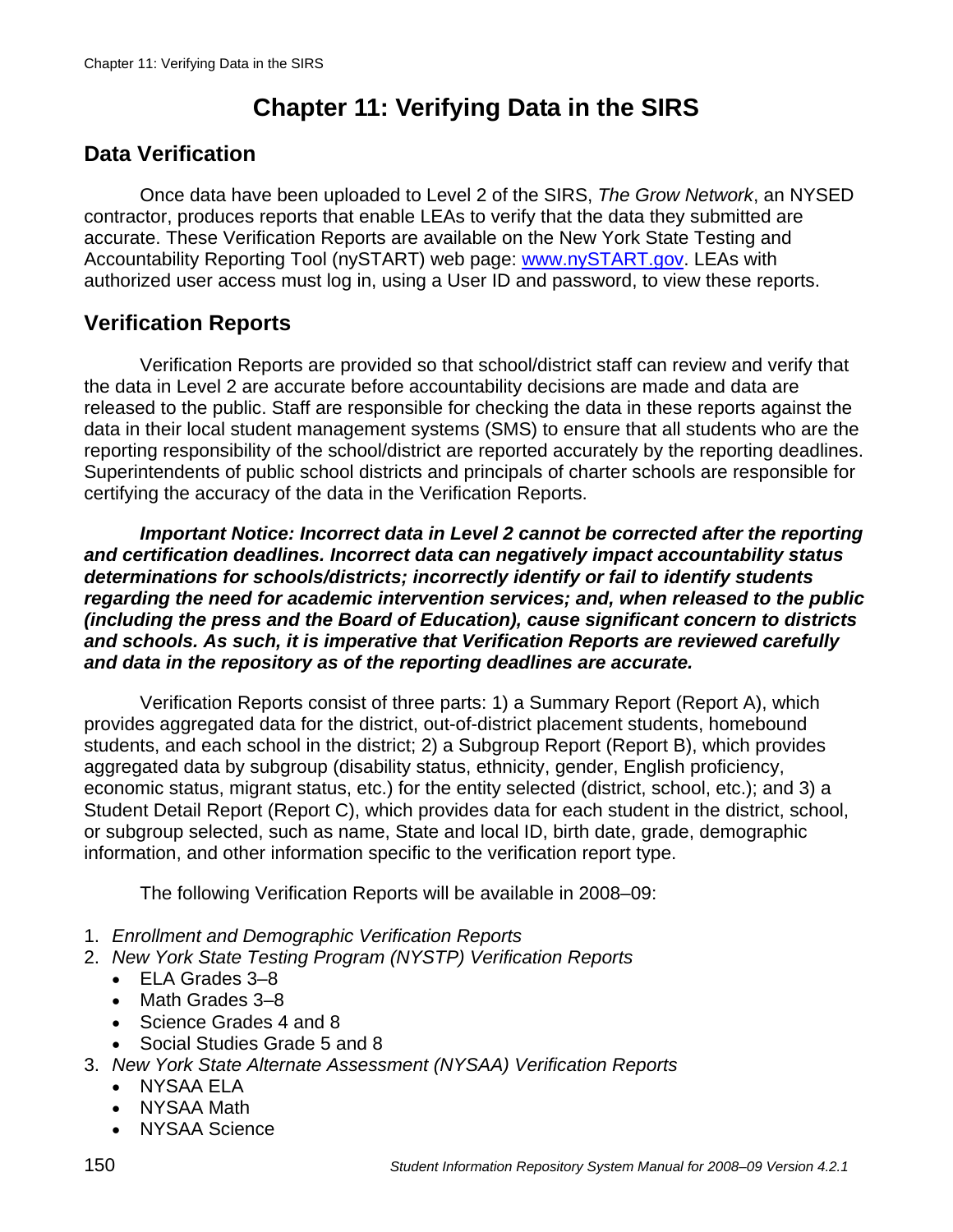Chapter 11: Verifying Data in the SIRS

- NYSAA Social Studies
- 4. *Reading First Verification Reports*
- 5. *High School Annual Assessment Verification Reports* 
	- Regents Examinations
	- Regents Competency Tests
	- Second Language Proficiency Tests
	- Regents Component Retests
- 6. *Other Annual High School Verification Reports* 
	- Credentials Earned
	- Noncompleters
	- Post-Secondary Plans of Graduates
- 7. *Total Cohort Verification Reports* 
	- 2005 Total Cohort
	- 2004 Total Cohort
	- 2003 Total Cohort
- 8. *Elementary/Middle-Level Accountability Verification Reports (3–8 AVRs)* 
	- ELA Grades 3–8
	- Math Grades 3–8
	- Science Grades 4 and 8
- 9. *High School Accountability Verification Reports (HS AVRs)*

#### *NYSED recommends that LEAs download the reports and print or save them in the event that the reports need to be referenced in the future, as these reports can only be accessed for a limited time using nySTART.*

For each Verification Report, a Report Guide is provided. This guide explains what is contained in the report and how to make corrections to the data if they are found to be erroneous. If data errors are found in the Verification Reports, LEAs must correct the data in their source systems and transfer the corrected data to the Level 1 Repository. Generally, data from Level 1 are uploaded to the Level 2 Repository once a week. Each time the data are uploaded to Level 2, a revised Verification Report is made available on nySTART.

#### *BEDS Day Enrollment as of October 1, 2008 Verification Report*

The *BEDS Day Enrollment as of October 1, 2008 Verification Report* lists students whose SIRS records show that they were enrolled in a public school in the district or placed by a district official in an out-of-district placement. Districts are expected to have repository records for all grades, pre-kindergarten to grade 12 and ungraded. Students are included in the report if their repository records showed that the district was their district of reporting responsibility on October 1, 2008.

To verify the data, compare the counts of students by school, grade, race/ethnicity, and gender in the *BEDS Day Enrollment as of October 1, 2008 Verification Report* to the enrollment counts reported in fall 2008 through BEDS Online. Use the BEDS Online report submission as a point of reference, but investigate any discrepancies between those counts and repository counts by looking at the list of students in the applicable student-level report. Repository records should reflect accurate BEDS Day enrollment. If the *BEDS Day Enrollment as of October 1, 2008 Verification Report* reveals substantial errors in the BEDS Online submission, BEDS Online enrollment data must be addressed and corrected at the school level. These data are automatically rolled up to the proper district totals. There is no way to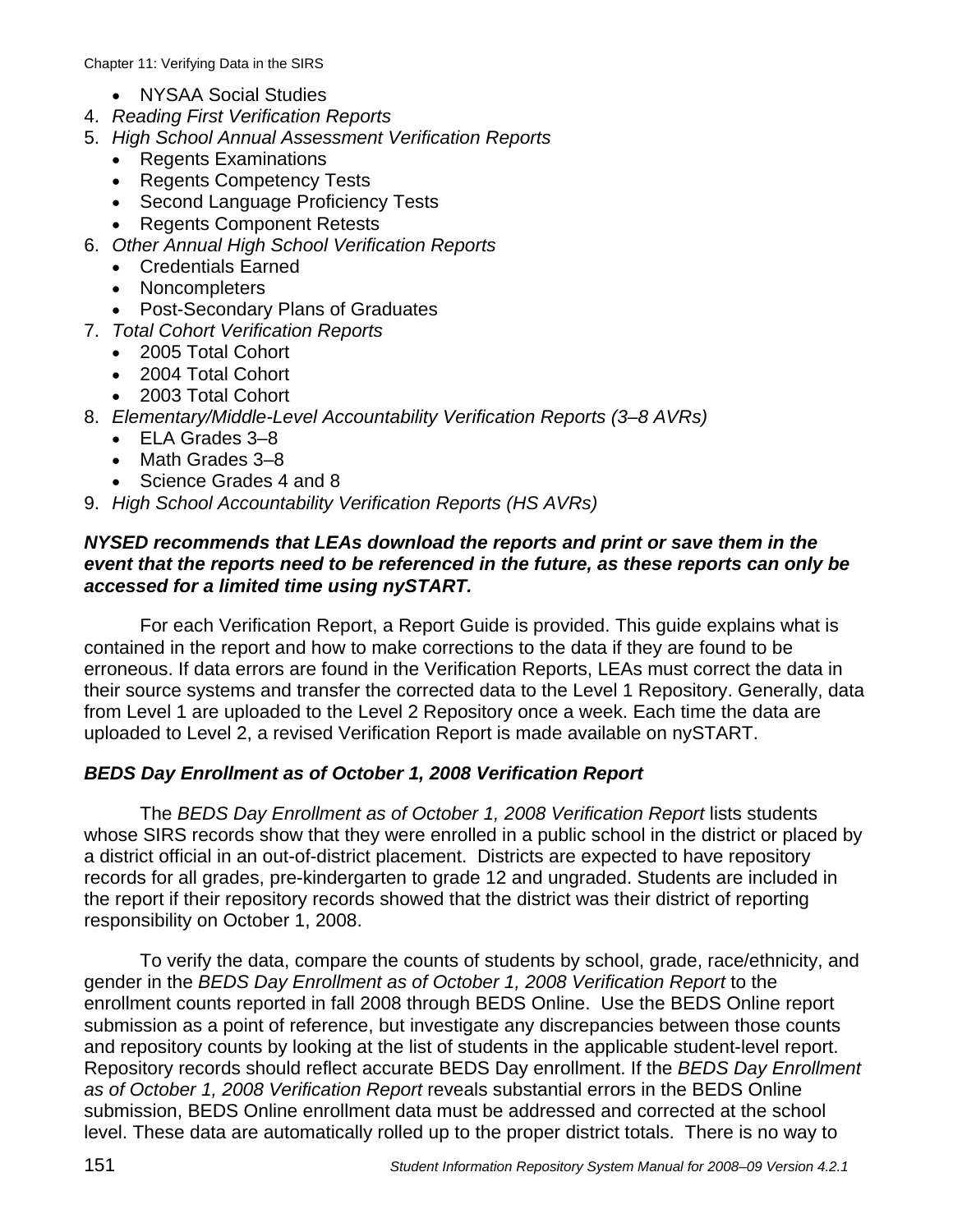change the BEDS Online district enrollment without addressing the underlying school level data.

#### **Factors That May Cause** *BEDS Day Enrollment as of October 1, 2008 Verification Report*  **Counts to Be Inaccurate:**

If a student is incorrectly listed as enrolled in the district or is listed in the wrong school in the district, check the student's record to make sure that the dates of enrollment and/or discharge are correct and that the student's grade level is recorded correctly. If a student enrolled in the district is not listed in the verification report, check that the enrollment and discharge dates on the repository records are correct. Students are not listed in a report unless their repository records show them as enrolled on October 1, 2008.

#### *2008–09 New York State Testing Program (NYSTP) Grades 3–8 English Language Arts and Mathematics Tested/Not Tested Verification Reports*

The *2008–09 New York State Testing Program (NYSTP) Grades 3–8 English Language Arts and Mathematics Tested/Not Tested Verification Report* lists the students in your district whose Student Information Repository System (SIRS) records show that they should have taken a NYSTP grades 3-8 ELA or mathematics assessment and indicate which students were tested and which were not tested. Students are selected for inclusion in these reports if their repository records met one of the following criteria.

For ELA:

- Show enrollment in the district between January 12 and 23, 2009 in grades 3, 4, or 5 OR, if ungraded, have a birth date between September 1, 1997 and August 31, 2000, inclusive.
- Show enrollment in the district between January 20 and 30, 2009 in grades 6, 7, or 8 OR, if ungraded, have a birth date between September 1, 1994 and August 31, 1997, inclusive.

For mathematics:

- Show enrollment in the district between March 2 and 13, 2009 in grades 3, 4, or 5 OR, if ungraded, have a birth date between September 1, 1997 and August 31, 2000, inclusive.
- Show enrollment in the district between March 9 and 20, 2009 in grades 6, 7, or 8 OR, if ungraded, have a birth date between September 1, 1994 and August 31, 1997, inclusive.

These reports allow staff to verify that all tested students have assessment records in the repository to transfer to CTB/McGraw-Hill. They also allow districts to determine that the list of students enrolled in the district at the time of test administration is accurate. Students who are allowed to take a New York State Alternate Assessment (NYSAA) or the New York State English as a Second Language Achievement Test (NYSESLAT) in lieu of the NYSTP assessments will be listed as Not Tested on these reports. As such, these reports cannot be used to determine participation rates for accountability. The Elementary/Middle-Level Accountability Verification Reports can be used to determine participation rates and Performance Indices.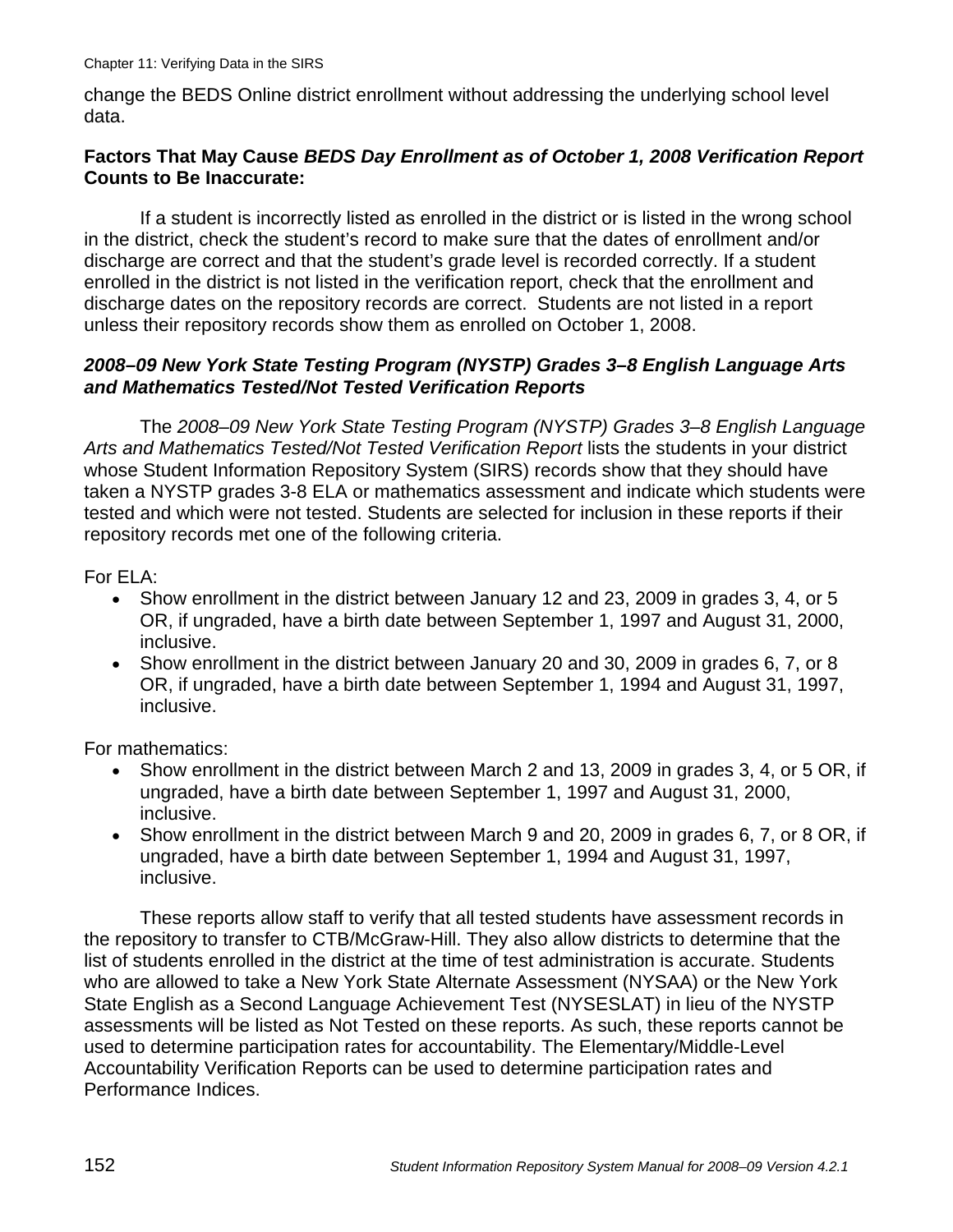Students are counted as tested in these reports if they have a NYSTP ELA or mathematics assessment record in the repository and the record does not show administrative error or medically excused in the standard met field. If the student does not have a test record, the reason for not testing will be recorded as "not tested." Test records with item data for students listed as tested will be sent to CTB/McGraw Hill for assignment of scores. CTB may determine that some of these students have not completed sufficient parts of the assessment to receive a valid score. All demographic data for these assessments are based on the status of students during the test administration period, as recorded on repository records.

#### **Factors That May Cause** *2008–09 New York State Testing Program (NYSTP) Grades 3–8 ELA and Mathematics Tested/Not Tested Verification Reports* **Counts to Be Inaccurate:**

If a student is included in the wrong subgroup in Report B, check the demographic and program service codes that have been reported for the student to ensure that they are accurate.

If a student is incorrectly listed as enrolled in the district and required to take the assessment, check the student's record to make sure that the dates of enrollment and/or discharge are correct and that the student's grade level—or, if ungraded, birth date—are recorded correctly.

 Do not be concerned if a student who is taking the NYSAA to meet the ELA or mathematics participation and performance criteria for accountability is listed as not tested in this report. Only students with valid scores on the NYSTP in ELA or mathematics will be listed as tested in this report. Data for students who took a NYSAA to meet the testing requirement for accountability can be verified in the NYSAA and Elementary/Middle-Level Accountability Verification Reports.

 Do not be concerned if a student who is taking the NYSESLAT to meet the ELA participation criterion for accountability is listed as not tested. Only students with valid scores on the NYSTP in ELA or mathematics will be listed as tested in this report. To be eligible to use the NYSESLAT in lieu of the NYSTP to meet the participation criterion for accountability at the elementary/middle level, the student must be recorded in the repository system as entering U.S. schools on or after January 2, 2008. Data for these students can be verified in the Elementary/Middle-Level Accountability Verification Reports.

 If a student is incorrectly listed as taking the assessment at an inappropriate grade level, check that the student's grade level—or, if ungraded, birth date—is reported accurately.

If a student that the district tested does not have a test record, check with the scan center to see if they received the student's scannable answer documents.

 If a student that the district tested is not listed in this report, check that the enrollment and discharge dates on the repository records are correct. Students are not listed in a district report unless their repository records show them as enrolled at some time during the official test administration and make-up period.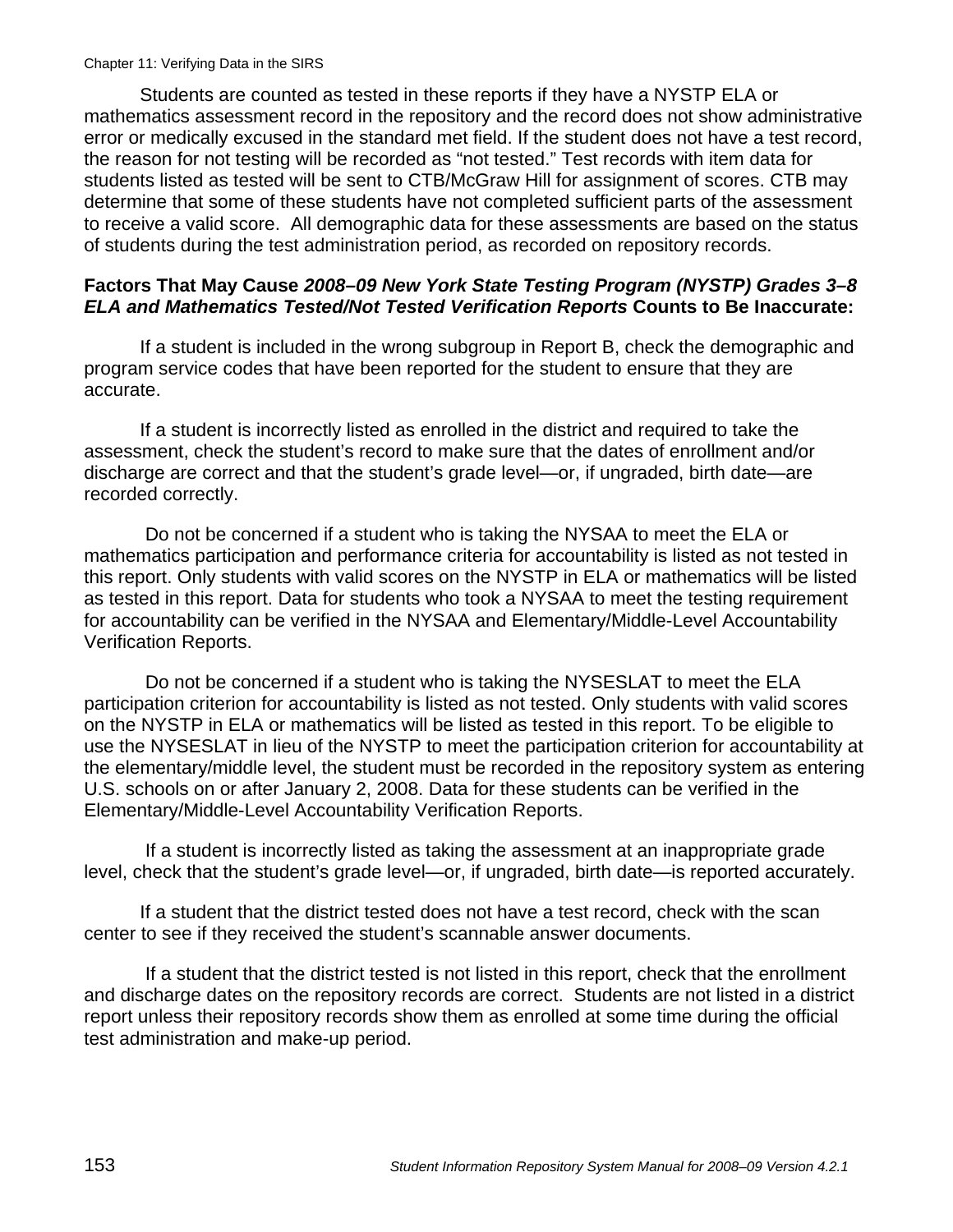#### *2008–09 New York State Testing Program (NYSTP) Grades 4 and 8 Science and Grades 5 and 8 Social Studies Tests Verification Reports*

The *2008–09 New York State Testing Program (NYSTP) Grades 5 and 8 Social Studies Tests Verification Reports* allow staff to verify the accuracy of student test records as they appear in the Repository for the November 2008 Grade 5 Social Studies Test and the June 2009 Grade 8 Social Studies Test. The data in these reports include the number of students tested and not tested; for not tested students, the reason not tested; and, for tested students, the number of students at each performance level and the mean score on the assessment.

Students are selected for inclusion in these reports if their repository records met one of the following criteria.

For Grade 4 Science:

• Show enrollment in the district between April 8 and May 8, 2009 in grade 4 OR, if ungraded, have a birth date between September 1, 1998 and August 31, 1999, inclusive.

For Grade 8 Science:

• Show enrollment in the district between April 8 and May 8, 2009 in grade 8 OR, if ungraded, have a birth date between September 1, 1994 and August 31, 1995, inclusive.

For Grade 5 Social Studies:

• Show enrollment in the district between November 12 and 18, 2008 in grade 5 OR, if ungraded, have a birth date between September 1, 1997 and August 31, 1998, inclusive.

For Grade 8 Social Studies:

• Show enrollment in the district between June 2 and 9, 2009 in grade 8 OR, if ungraded, have a birth date between September 1, 1994 and August 31, 1995, inclusive.

#### **Factors That May Cause** *2008–09 New York State Testing Program (NYSTP) Grades 4 and 8 Science and Grades 5 and 8 Social Studies Tests Verification Reports* **Counts to Be Inaccurate:**

If a student is included in the wrong subgroup in Report B, check the demographic and program service codes that have been reported for the student to ensure that they are accurate.

If a student is incorrectly listed as "Not Tested," check the student's record to make sure that the dates of enrollment and/or discharge are correct and that the student's grade level or, if ungraded, birth date is recorded correctly.

 Do not be concerned if a student who is taking the NYSAA to meet the science participation and performance criteria for accountability is listed as not tested in this report. Only students with valid scores on the NYSTP in science will be listed as tested in this report. Data for students who took a NYSAA to meet the testing requirement for accountability can be verified in the NYSAA and Elementary/Middle-Level Accountability Verification Reports.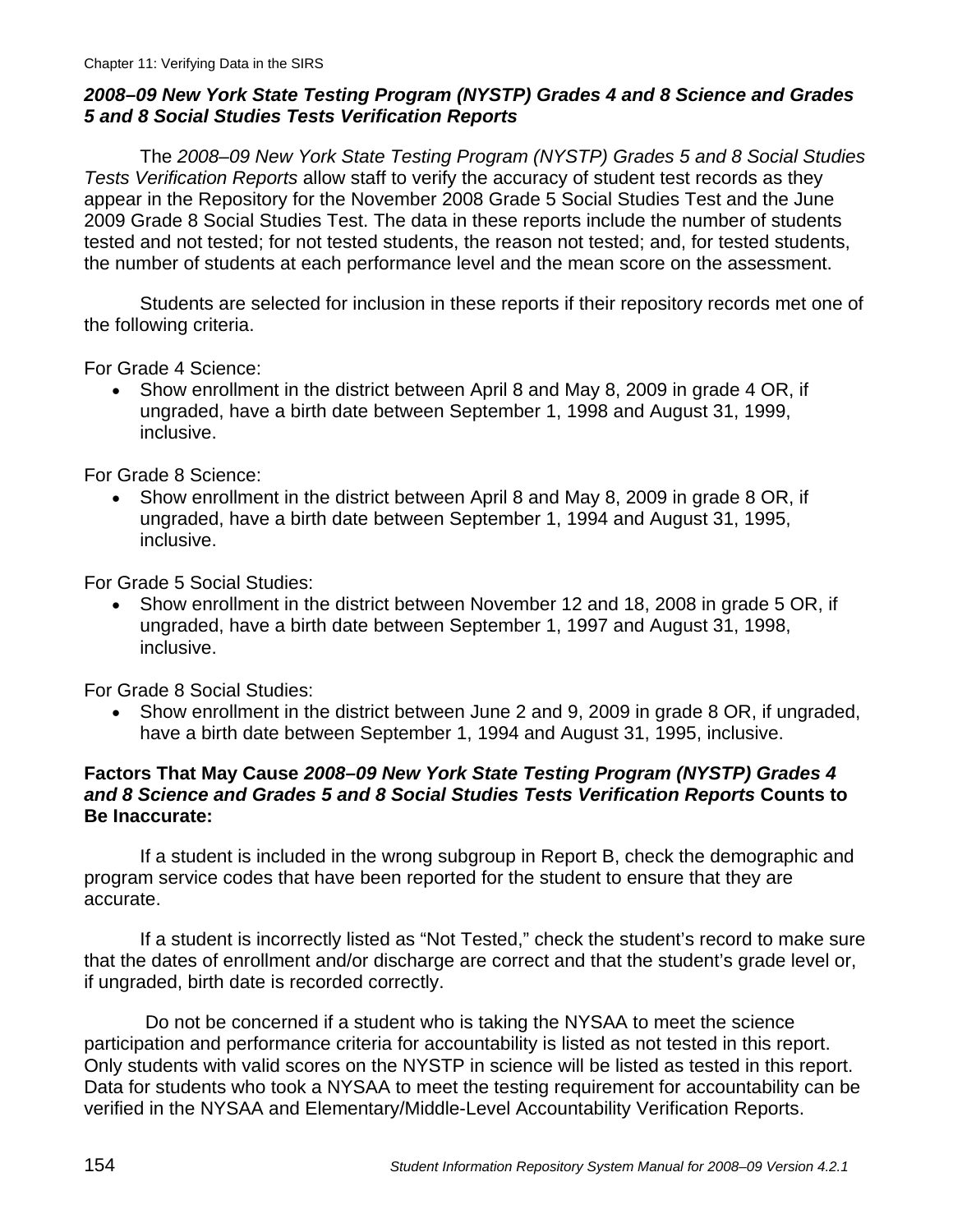If a student whom the district tested does not have a test record, check with the scan center to see if they received the student's scannable answer documents or test score.

If students whom the district tested are not listed in these reports, check that the enrollment and discharge dates on their repository records are correct. Students are not listed in a district report unless their repository records show them as enrolled at some time during the official test administration and make-up period.

#### *2008–09 New York State Alternate Assessment Verification Report*

The *2008–09 New York State Alternate Assessment Verification Reports* allow staff to verify the accuracy of student test records for the 2008–09 NYSAA in English ELA and mathematics in grades 3 through 8 and at the secondary level, social studies in grades 5 and 8 and at the secondary level, and science in grades 4 and 8 and at the secondary level. The data in these reports include the number of students tested and not tested; for not tested students, the reason not tested; and, for tested students, the number of students at each performance level.

#### **Factors That May Cause** *2008–09 New York State Alternate Assessment Verification Report* **Counts to Be Inaccurate:**

If a student is included in the wrong subgroup in Report B, check the demographic and program service codes that have been reported for the student to ensure that they are accurate.

If a student is incorrectly listed as "Not Tested," check the student's record to make sure that the dates of enrollment and/or discharge are correct and that the student's birth date is recorded correctly. If a student was discharged during the test administration or make-up period, the student will be counted in the school and district report card only if the student receives a valid score on the test based on an assessment record reported by the district.

If a student whom the district tested does not have a test record, check with the scan center to see if they received the student's scannable answer documents or test score.

If students whom the district tested are not listed in these reports, check that the enrollment and discharge dates on their repository records are correct. Students are not listed in a district report unless their repository records show them as enrolled at some time during the official test administration period.

Students who were reported with a Program Services Code 0220 (Eligible for Alternate Assessment) and who were enrolled in the district/school at any time during the test administration period but were not administered the NYSAA will be listed as "Not Tested" in this report.

NYSAA-eligible student with a date of birth between September 1, 1991 and August 31, 1992 (reaches age 17) and no valid NYSAA assessment will be listed as "Not Tested" in this report. If the student is to be assessed at the traditional age of 18, no further action is necessary.

NYSAA-eligible students must be reported as ungraded. As such, even if the student was reported as graded, the student's date of birth determines which grade-level NYSAA the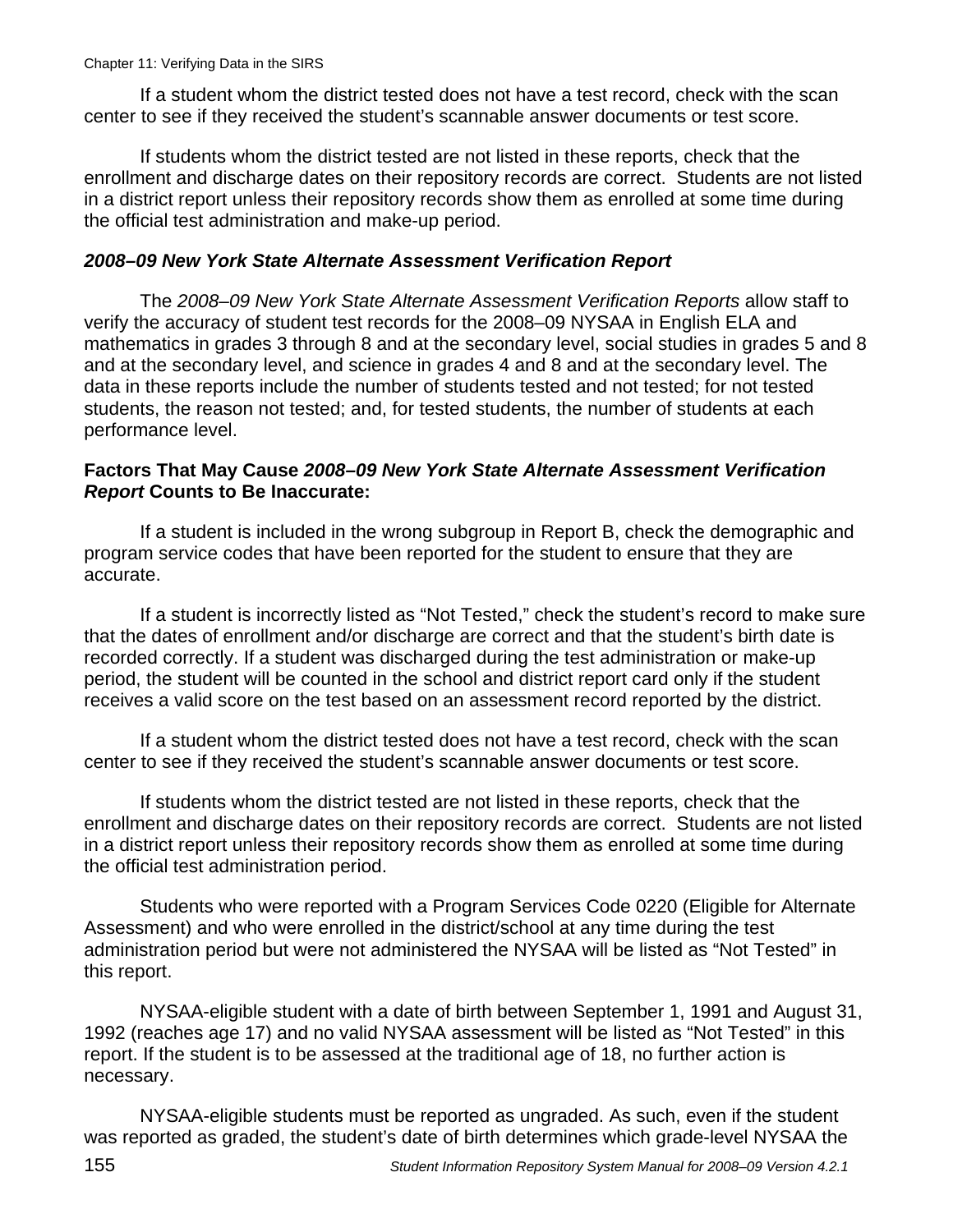student should have taken in 2008–09. If the student took the NYSAA at the wrong grade level according to the date of birth, the student will be listed as "Not Tested" in this report. If the student was reported as graded, correct the record by making the student ungraded.

If the student's record includes a NYSAA Assessment Measure Code for one but not all content areas (ELA, mathematics, social studies, or science), the student will appear in this report as "Tested" for the content areas for which there is a NYSAA Assessment Measure Code and "Not Tested" for the content areas for which there is no NYSAA Assessment Measure Code. If the student listed as "Not Tested" on this report took another assessment to fulfill the testing requirement in that content area, the student will appear in the verification report for the assessment taken.

NYSAA-eligible students must be reported using the Program Services Code 0220 (Eligible for Alternate Assessment). If a student was reported without this code and no NYSAA Assessment Measure Code was reported, the student will not appear in this report. If a student was reported without this code but a NYSAA Assessment Measure Code was reported, the student will appear as "Tested" for the content areas for which there is a NYSAA Assessment Measure Code and "Not Tested" for the content areas for which there is no NYSAA Assessment Measure Code. If the student should have been reported using the Program Services Code 0220 (Eligible for Alternate Assessment), correct the record by giving the student this code.

NYSAA-eligible students must be reported as students with disabilities. If a student was reported as a general-education student, correct the record by coding the student as a student with disabilities.

If a student whom the district tested does not have a test record, check with the scan center to see if they received the student's scannable answer documents or test score.

#### *2008–09 Reading First Verification Report*

If a student is included in the wrong subgroup in Report B, check the demographic and program service codes that have been reported for the student to ensure that they are accurate.

The *2008–09 Reading First Verification Report* allows staff to verify the accuracy of student test records for the 2008–09 Outcome Benchmark III assessments in grades K through 3. Only student records for schools that participated in Reading First in 2008–09 will be used to evaluate Reading First programs. Some non-participating schools that reported Terra Nova scores to the Level 2 Repository may have verification reports showing those data. Student records for non-participating schools will not be used in the evaluation of Reading First programs.

This report shows the count of students tested and not tested and, for tested students, the count of students performing below the proficient level or at or above the proficient level on each assessment. The student-level report also indicates, for not tested students, the reason the students have no test score.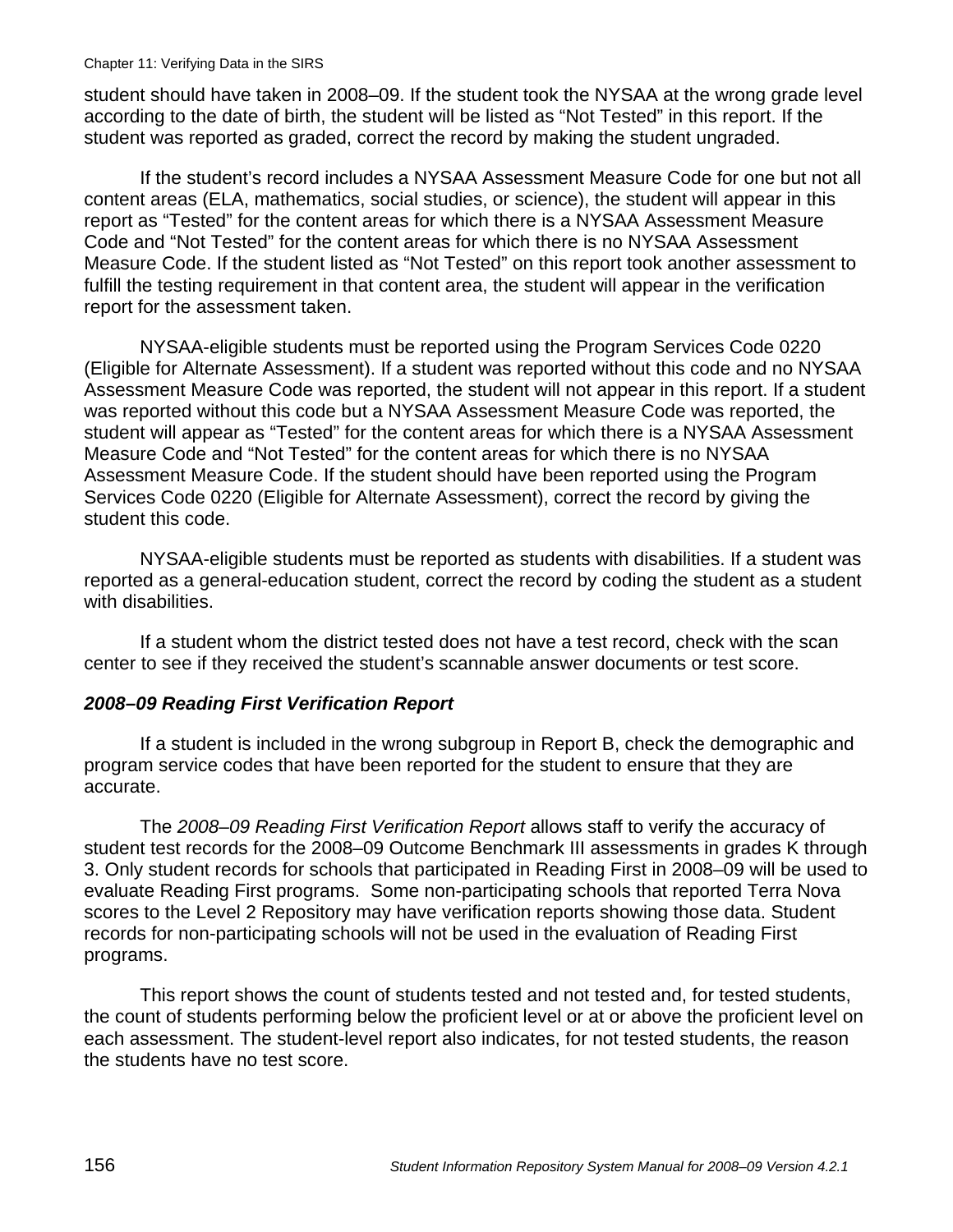#### **Factors That May Cause** *2008–09 Reading First Verification Reports* **Counts to Be Inaccurate:**

If a student is included in the wrong subgroup in Report B, check the demographic and program service codes that have been reported for the student to ensure that they are accurate.

If a student is incorrectly listed as "Not Tested," check the student's record to make sure that the dates of enrollment and/or discharge are correct and that the student's grade level or, if ungraded, birth date is recorded correctly.

If students whom the district tested are not listed in these reports, check that the enrollment and discharge dates on their repository records are correct. Students are not listed in a district report unless their repository records show them as enrolled at some time during the official test administration period.

If a student whom the district tested does not have a test record, check with your scan center to see if they received the student's scannable answer documents or test scores.

### *2008–09 High School Annual Assessment Verification Reports*

The *2008–09 2007-08 High School Annual Assessment Reports* allow staff to verify the accuracy of student test records as they appear in the Repository for Regents exams, Regents Competency Tests (RCT), Second Language Proficiency (SLP) tests, and Component Retests taken in August 2008, January 2009, March 2009, or June 2009. The data in these reports include the number of students at each performance level for Regents exams and SLP tests, and the number of students that passed or failed RCTs and Component Retests. The student detail report for each of these assessments provides the students' numeric score, alpha score (in the case of RCTs), and performance level.

#### **Factors That May Cause** *2008–09 High School Annual Assessment Verification Reports*  **Counts to Be Inaccurate:**

If a student is included in the wrong subgroup in Report B, check the demographic and program service codes that have been reported for the student to ensure that they are accurate.

If students whom the district tested are not listed in these reports, check that the enrollment and discharge dates on their repository records are correct. Students are not listed in a district report unless their repository records show them as enrolled at some time during the official test administration periods.

#### *2008–09 Other Annual High School Verification Reports*

The *2008–09 Other Annual High School Verification Reports* show district and school counts of students graduating and earning other credentials, the post-secondary plans of graduates (high school completers and students with disabilities who reached maximum age for educational services without earning a diploma) and the counts of students who dropped out of or left school for the reasons listed below during the 2008–09 school year as reported in the SIRS. The reports allow staff to verify that all students who are the reporting responsibility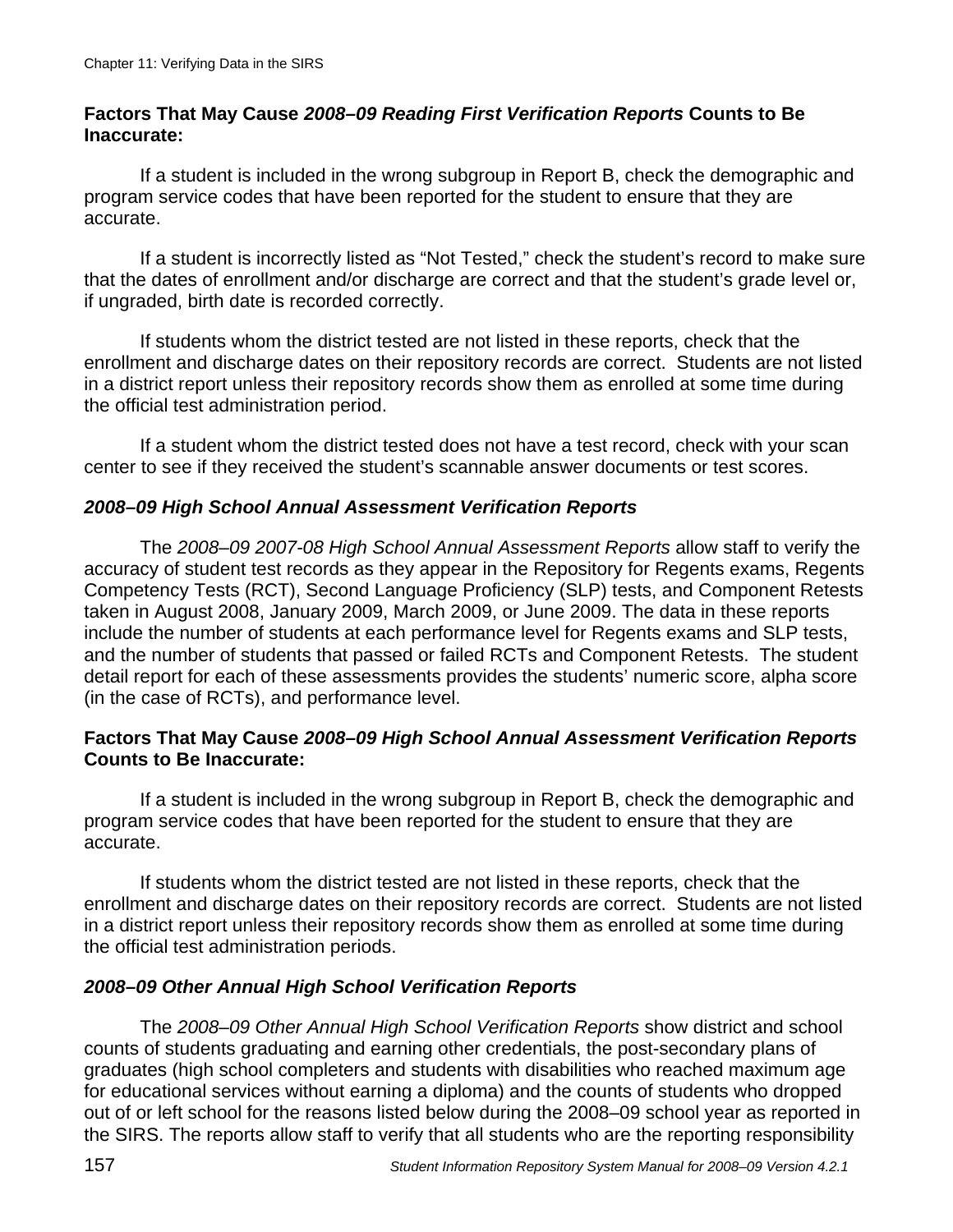of the district have been reported in SIRS with the correct enrollment outcomes for the 2008– 09 school year.

Three annual verification reports are available:

- Credential Earned
- Noncompleters
- Post-Secondary Plans of Graduates

Student-level reports show date of first entry in grade 9, enrollment status and enrollment status dates, credential earned, and post-secondary plan.

The *Credentials Earned Verification Report* includes records for students who were reported as earning a Regents, local, or IEP diploma between July 1, 2008 and June 30, 2009. The *NonCompleters Verification Report* includes records for students who dropped out of school, transferred to an approved or non-approved GED program, or died between July 1, 2008 and June 30, 2009. The *Post-Secondary Plans of Graduates Verification Report* includes the post-graduation plan for students reported as earning a Regents or local diploma between July 1, 2008 and June 30, 2009.

#### **Credentials Earned Verification Report**

The *Credentials Earned Verification Report* includes students with a beginning enrollment code = 0011 (enrollment in building or grade), or 5544 (transferred in under the NCLB Title I "School in Improvement Status" transfer option), or 7000 (transferred in under the NCLB "Persistently Dangerous School" transfer option), or 7011 (transferred in under the NCLB "Victim of Serious Violent Incident" transfer option) and who had an ending enrollment record dated between July 1, 2008 and June 30, 2009 with a 799 reason for ending enrollment code (except for IEP diploma) or 085 reason for ending enrollment code for IEP diplomas, and a corresponding credential code listed below.

| <b>Credential</b><br>Code | <b>Credential Type</b>                                                                    |
|---------------------------|-------------------------------------------------------------------------------------------|
| 068                       | Local Diploma                                                                             |
| 085                       | <b>IEP Diploma</b>                                                                        |
| 612                       | Local Diploma with Career and Technical Education Endorsement                             |
| 680                       | Regents Diploma with Advanced Designation                                                 |
| 697                       | Regents Diploma with Advanced Designation and Technical Education Endorsement             |
| 714                       | Regents Diploma with Advanced Designation with Honors                                     |
| 731                       | Regents Diploma with Advanced Designation with Honors and Technical Education Endorsement |
| 762                       | Regents Diploma with Honors (for students in the 2001 and later cohorts)                  |
| 779                       | Regents Diploma (for students in the 2001 and later cohorts)                              |
| 796                       | Regents Diploma with Technical Education Endorsement (for students in the 2001 and later  |
|                           | cohorts)                                                                                  |
| 813                       | Regents Diploma with Honors and Technical Education Endorsement (for students in the 2001 |
|                           | and later cohorts)                                                                        |

The total number of completers for the 2008–09 school year may be computed by summing all columns displayed on this report. The total number of graduates for the 2008–09 school year may be computed by summing all columns except IEP diploma.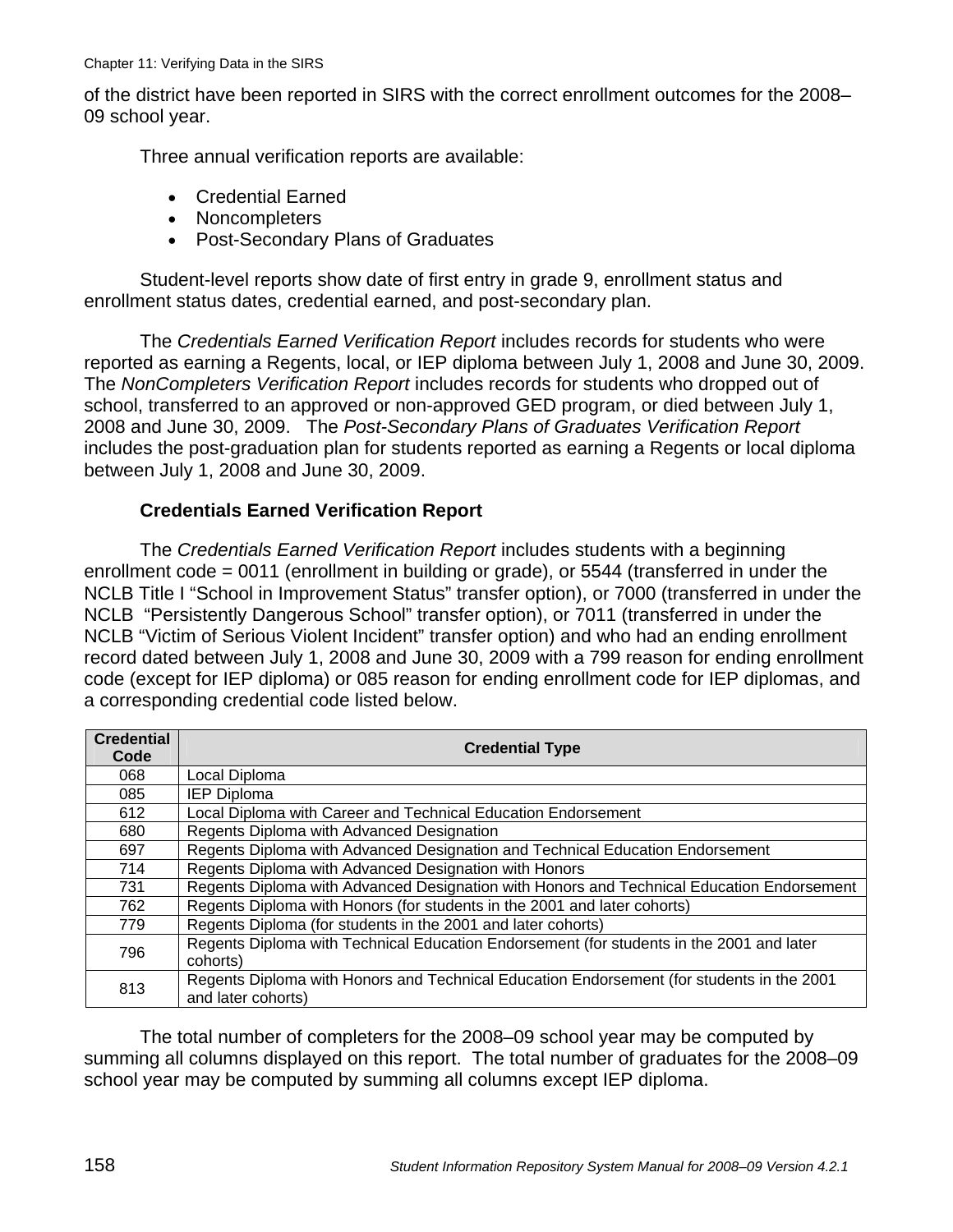The student-level reports show the following data for each student who earned a credential between July 1, 2008 and June 30, 2009: program group selected, name, state and local student ID, grade, birth date, gender, date of first entry in grade 9, race/ethnicity, disability status, LEP status, NYSAA and safety net eligibility, enrollment status and enrollment status dates, credential earned, and post-secondary plan.

#### **Post-Secondary Plans of Graduates Verification Reports**

The Post-Secondary Plans of Graduates Verification Report shows the post-graduation plan for students who are reported as graduates on the Credentials Earned Verification Report. Post graduation plan descriptions and codes are provided below.

| <b>Post-</b><br><b>Secondary</b><br><b>Plan Code</b> | <b>Post-Secondary Plan Description</b>  |
|------------------------------------------------------|-----------------------------------------|
| 1                                                    | 4-year college in NYS                   |
| 2                                                    | 2-year college in NYS                   |
| 3                                                    | Other postsecondary school in NYS       |
| 4                                                    | 4-year college outside NYS              |
| 5                                                    | 2-year college outside NYS              |
| 6                                                    | Other postsecondary school outside NYS  |
| 7                                                    | Seek employment                         |
| 8                                                    | Enlist in the military                  |
| 9                                                    | Other plan                              |
| 10                                                   | Adult Services (disabled students only) |
|                                                      | Unknown                                 |

Student-level reports show the following data for each student who graduated between July 1, 2008 and June 30, 2009: program group selected, name, state and local student ID, grade, birth date, gender, date of first entry in grade 9, race/ethnicity, disability status, LEP status, NYSAA and safety net eligibility, enrollment status and enrollment status dates, credential earned, and post-secondary plan.

#### **Noncompleters Verification Report**

The *Noncompleters Verification Report* shows the counts of grade 8–12 and ungraded secondary students with a beginning enrollment code = 0011 (enrollment in building or grade), or 5544 (transferred in under the NCLB Title I "School in Improvement Status" transfer option), or 7000 (transferred in under the NCLB "Persistently Dangerous School" transfer option), or 7011 (transferred in under the NCLB "Victim of Serious Violent Incident" transfer option) and whose last reason for ending enrollment dated between July 1, 2008 and June 30, 2009 with one of the reason for ending enrollment codes below.

| <b>Ending</b><br><b>Enrollment</b><br>Reason<br>Code | <b>Ending Enrollment Reason</b>                                        |
|------------------------------------------------------|------------------------------------------------------------------------|
| 306                                                  | Transferred to other high school equivalency (GED) preparation program |
| 289                                                  | Transferred to an AHSEP or HSEP program                                |
| 136                                                  | Reached maximum legal age and has not earned a diploma or certificate  |
| 340                                                  | Left school: first-time dropout                                        |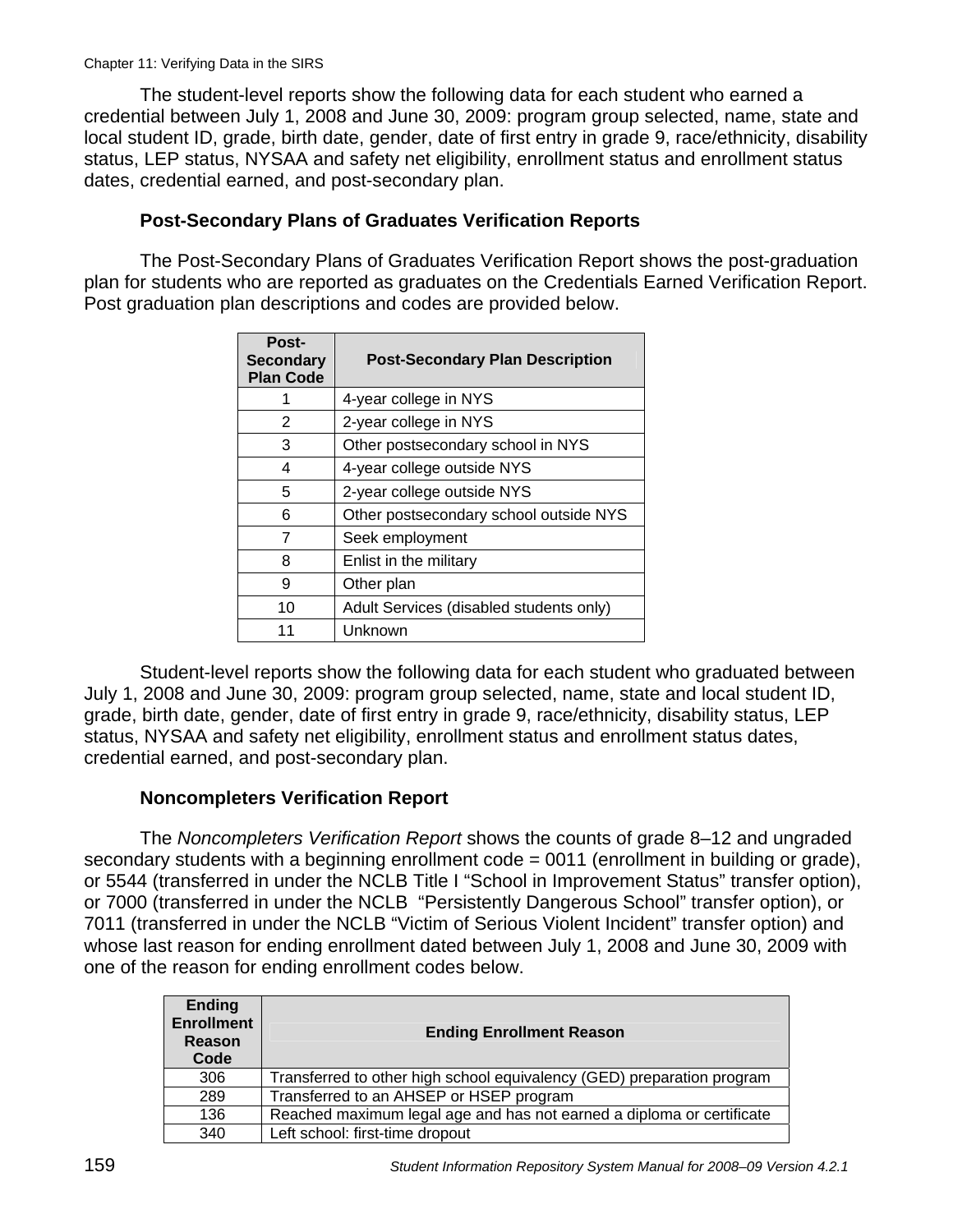Chapter 11: Verifying Data in the SIRS

| 391 | Long-term absence (20 consecutive unexcused days)                    |
|-----|----------------------------------------------------------------------|
| 408 | Permanent expulsion (student must be over compulsory attendance age) |
| 425 | Left school, no documentation of transfer                            |
| 357 | Left school: previously counted as a dropout                         |
| 442 | Left the U.S.                                                        |
| 459 | Deceased                                                             |

The annual count of dropouts for the 2008–09 school year may be computed by summing the counts of students reported in the following columns: Transferred to other high school equivalency (GED) preparation program + Reached maximum legal age and has not earned a diploma or certificate + Left school: first-time dropout + Long-term absence (20 consecutive unexcused days) + Permanent expulsion (student must be over compulsory attendance age) + Left school, no documentation of transfer.

The annual count of noncompleters for the 2008–09 school year may be computed by summing the counts of students reported in the following columns: Transferred to other high school equivalency (GED) preparation program + Transferred to an AHSEP or HSEP program + Reached maximum legal age and has not earned a diploma or certificate + Left school: firsttime dropout + Long-term absence (20 consecutive unexcused days) + Permanent expulsion (student must be over compulsory attendance age) + Left school, no documentation of transfer.

Student-level reports show the following data for each student included in the *Noncompleter Verification Report:* program group selected, name, state and local student ID, grade, birth date, gender, date of first entry in grade 9, race/ethnicity, disability status, LEP status, NYSAA and safety net eligibility, enrollment status and enrollment status dates, credential earned, and post-secondary plan.

#### **Factors That May Cause** *Other Annual High School Verification Reports* **Counts to Be Inaccurate:**

If a student is included in the wrong subgroup in Report B, check the demographic and program service codes that have been reported for the student to ensure that they are accurate.

Students with a Credential Type code must also have a Reason for Ending Enrollment code and a Date of Ending Enrollment. If a Credential Type code but no Reason for Ending Enrollment code is entered for a student (or a Reason for Ending Enrollment code but no Credential Type code is entered), the student will be counted as still enrolled on the verification reports. Enter the missing code and/or date for the student in the local student management system and resubmit the file to your RIC or Big 5.

If a student you believe graduated does not appear on the Graduate Report, then complete information was not reported for the student.

#### *2008–09 Total Cohort Verification Reports*

The *2008–09 Total Cohort Verification Reports* show district and school Regents examination performance and outcomes for members of the 2003 total cohort after 4, 5, and 6 years; the 2004 total cohort after 4 and 5 years; and the 2005 total cohort after 4 years as they appear in the SIRS. The reports allow districts to verify that all students who are the reporting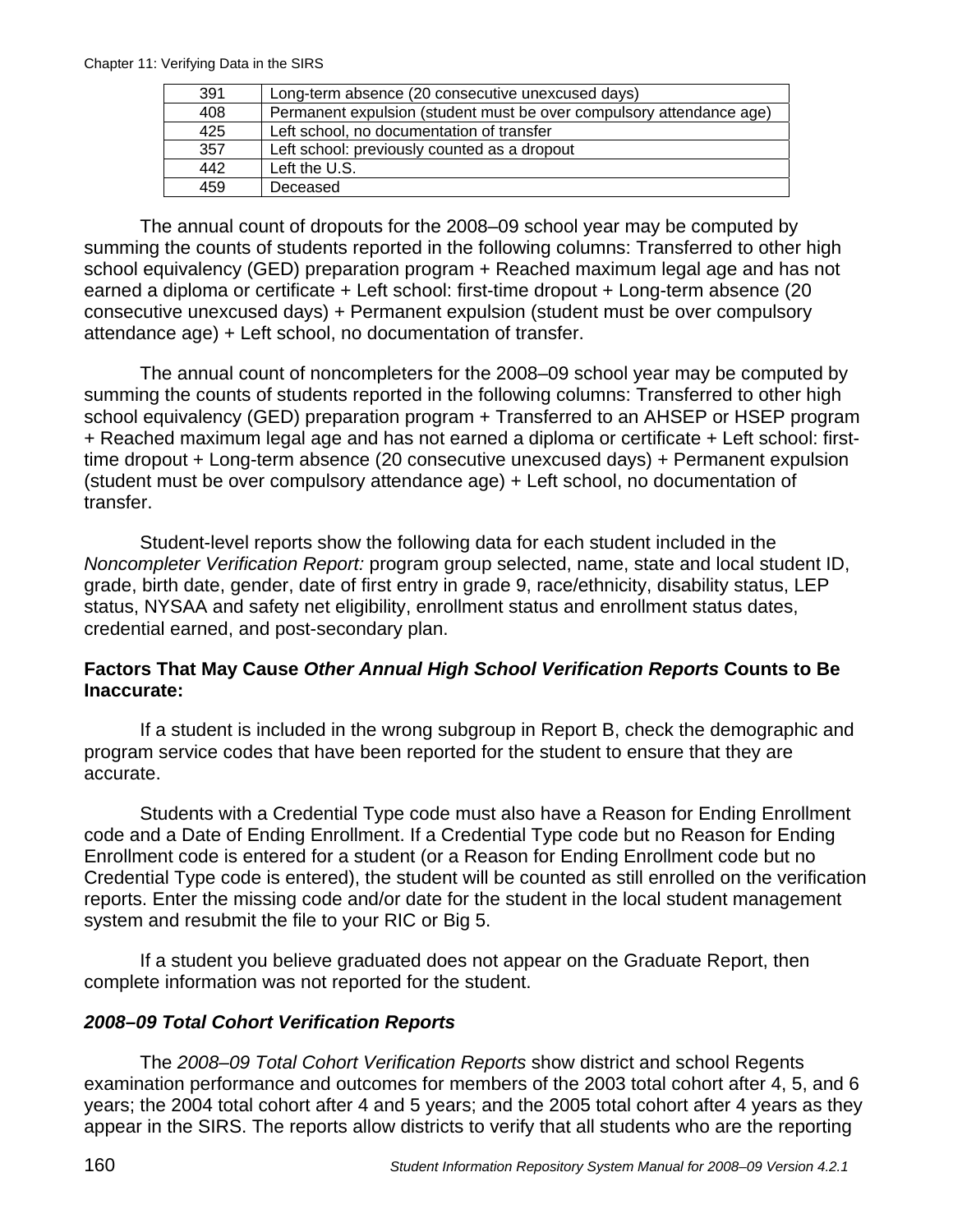responsibility of the district have been reported in SIRS with the correct assessment results and outcomes and are being included in the appropriate total cohort.

For each cohort, two types of verification reports are available:

- 1. Regents Exam Results, and
- 2. Graduation and Other Outcomes

In the *Regents Exam Results* reports, the following counts are provided for each cohort: the counts of cohort members, the counts not tested, and the counts scoring at each performance level on Regents assessments in English, mathematics, science, global history, and U.S. history. Results for Regents examinations only are included in this report. Certain students may be eligible to meet graduation requirements using other assessments not included in this report, such as the Regents Competency Tests or approved alternatives for Regents credit. Student-level reports show the date of first entry in grade 9, the cohort year, and the assessment dates and scores.

In the *Graduation and Other Outcomes* reports, the following counts are provided for the 2003 total cohort after 6 years, the 2004 total cohort after 5 years, and the 2005 total cohort after 4 years: total cohort members, total cohort members with local diplomas, total cohort members with Regents diplomas, total cohort members with Regents diplomas with advanced designation, total cohort members who dropped out, total cohort members who transferred to GED, total cohort members who earned an IEP diploma, and total cohort members who were still enrolled.

The following counts are provided for the 2003 total cohort after 5 years, and the 2003 and 2004 total cohorts after 4 years: total cohort members, total cohort members who are considered graduates (with local diplomas or Regents diplomas), total cohort members who earned an IEP diploma, and total cohort members not enrolled.

For the 2003 total cohort after 5 years, and the 2003 and 2004 total cohorts after 4 years, the difference between the count of total cohort members and the sum of the count of Graduates and Other Outcomes after 4 years may not equal the count of total cohort members still enrolled, as the total cohort count also includes dropouts and transfers to GED programs which are not shown. The count of students not enrolled is the count of students who transferred from one school district to another between years 4 and 6. Each student is reported in only one school district's total cohort. If a student transfers from one school district to another, the student is reported in the total cohort of the last district in which the student was enrolled.

Student-level reports show the date of first entry in grade 9, the cohort year, credential earned, and record of enrollment in a GED program.

#### **Reason for Beginning Enrollment Records**

Only students with one of the following Reason for Beginning Enrollment Record codes are included in the school and district total cohorts:

• 0011 — Enrollment in building or grade; or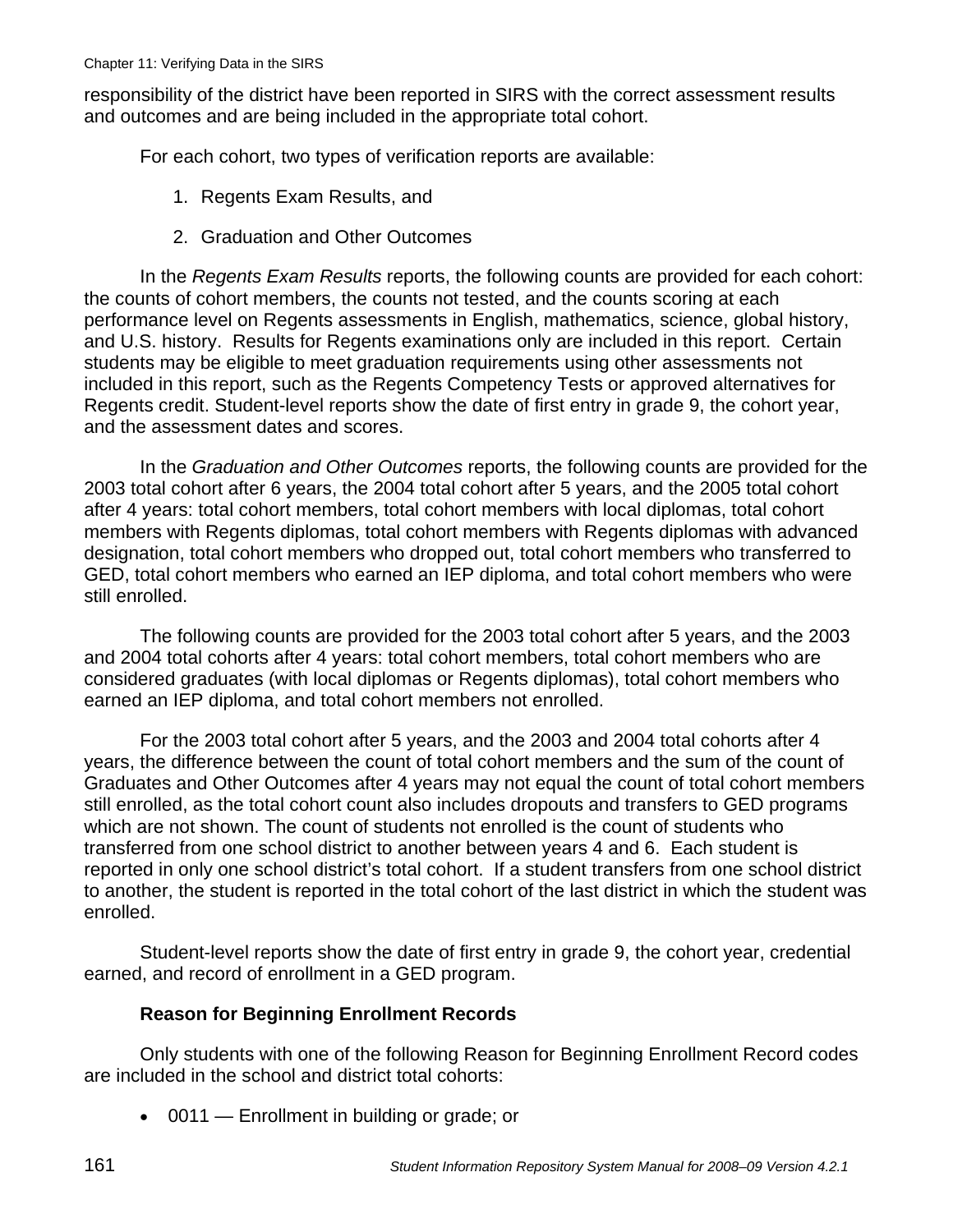- 5544 Transferred in under the NCLB Title I "School in Improvement Status" transfer option; or
- 7000 Transferred in under the NCLB "Persistently Dangerous School" transfer option; or
- 7011 Transferred in under the NCLB "Victim of Serious Violent Incident" transfer option.

#### **Reason for Ending Enrollment Records**

Students with one of the following Reason for Ending Enrollment Record codes are removed from the school and district total cohorts:

- 170 Transferred to another NYS public school outside this district with documentation; or
- 204 Transferred to a NYS nonpublic school with documentation; or
- 221 Transferred to a school outside NYS with documentation; or
- 255 Transferred to home-schooling by parent or guardian; or
- 272 Transferred to a postsecondary school prior to earning a diploma; or
- 323 Transferred outside district by court order; or
- $\bullet$  442 Left the U.S.; or
- 459 Deceased.

#### **Graduates**

Students with a Reason for Ending Enrollment code 799 AND one of the following valid Credential Type codes are counted as graduates on the verification reports:

- 762 Regents Diploma with Honors, for students entering grade 9 on or after July 1, 2001; or
- 813 Regents Diploma with Honors and with Career & Technical Education Endorsement, for students entering grade 9 on or after July 1, 2001; or
- 779 Regents Diploma without Honors, for students entering grade 9 on or after 7/1/01; or
- 796 Regents Diploma without Honors but with Career & Technical Education Endorsement, for students entering grade 9 on or after July 1, 2001; or
- 068 Local Diploma without Regents Endorsement; or
- 612 Local Diploma without Regents Endorsement but with Career & Technical Education Endorsement; or
- 680 Regents Diploma with Advanced Designation; or
- 697 Regents Diploma with Advanced Designation with Career & Technical Education Endorsement; or
- 714 Regents Diploma with Advanced Designation with Honors; or
- 731 Regents Diploma with Advanced Designation with Honors and with Career & Technical Education Endorsement.

The verification reports will not count the following Credential Types, which may be awarded only to students in the 2000 and earlier cohorts, as graduates:

• 017 — Regents Diploma with Honors, for students entering grade 9 prior to July 1, 2001; or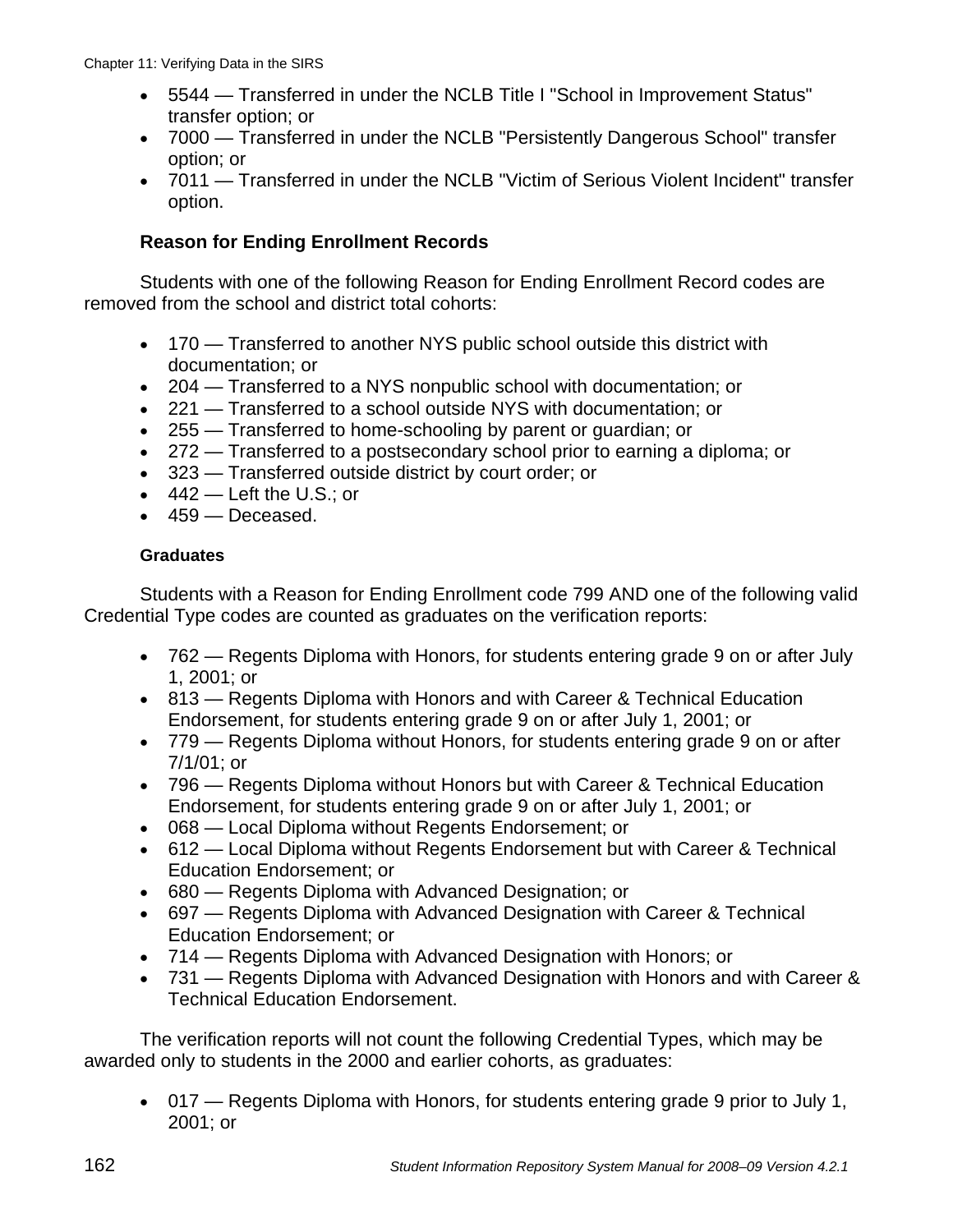- 595 Regents Diploma with Honors and with Career & Technical Education Endorsement, for students entering grade 9 prior to July 1, 2001; or
- 034 Regents Diploma without Honors, for students entering grade 9 prior to July 1, 2001; or
- 051 Regents Diploma without Honors but with Career & Technical Education Endorsement, for students entering grade 9 prior to July 1, 2001.

#### **IEP Diplomas**

Students with a Reason for Ending Enrollment code 085 AND one of the following valid Credential Types are counted as IEP diploma recipients on the verification reports:

- 085 Individualized Education Program (IEP) Diploma; or
- 629 Previously Earned Individualized Education Program (IEP) Diploma.

### **Transfers to GED**

Students with a Reason for Ending Enrollment code 289 (transfer to AHSEP or HSEP) and a subsequent Reason for Beginning Enrollment code 5654 (Enrollment in a AHSEP or HSEP program) are counted as a transfer to GED on the verification reports.

If a student with a Reason for Ending Enrollment code 289 (transfer to AHSEP or HSEP) has a subsequent Reason for Beginning Enrollment code 5654 (Enrollment in a AHSEP or HSEP program) and then a subsequent Reason for Ending Enrollment code 816 (Earned a high school equivalency diploma), the student is counted as a transfer to GED on the verification reports.

#### **Dropouts**

Students with one of the following Reason for Ending Enrollment codes are counted as dropouts on the verification reports:

- 136 Reached maximum legal age and has not earned a diploma or certificate; or
- 340 Left school: first-time dropout; or
- 391 Long-term absence (20 consecutive unexcused days); or
- 408 Permanent expulsion; or
- 425 Left school, no documentation of transfer; or
- 306 Transferred to other high school equivalency (GED) preparation program; or
- 357 Left school: previously counted as a dropout.

If a student with a Reason for Ending Enrollment code 289 (transfer to AHSEP or HSEP) has no subsequent Reason for Beginning Enrollment code 5654 (Enrollment in a AHSEP or HSEP program), the student is counted as a dropout on the verification reports.

If a student with a Reason for Ending Enrollment code 289 (transfer to AHSEP or HSEP) has a subsequent Reason for Beginning Enrollment code 5654 (Enrollment in a AHSEP or HSEP program) that ended before June 30 with any of the Reason for Ending Enrollment codes listed above for dropout, the student is counted as a dropout on the verification reports.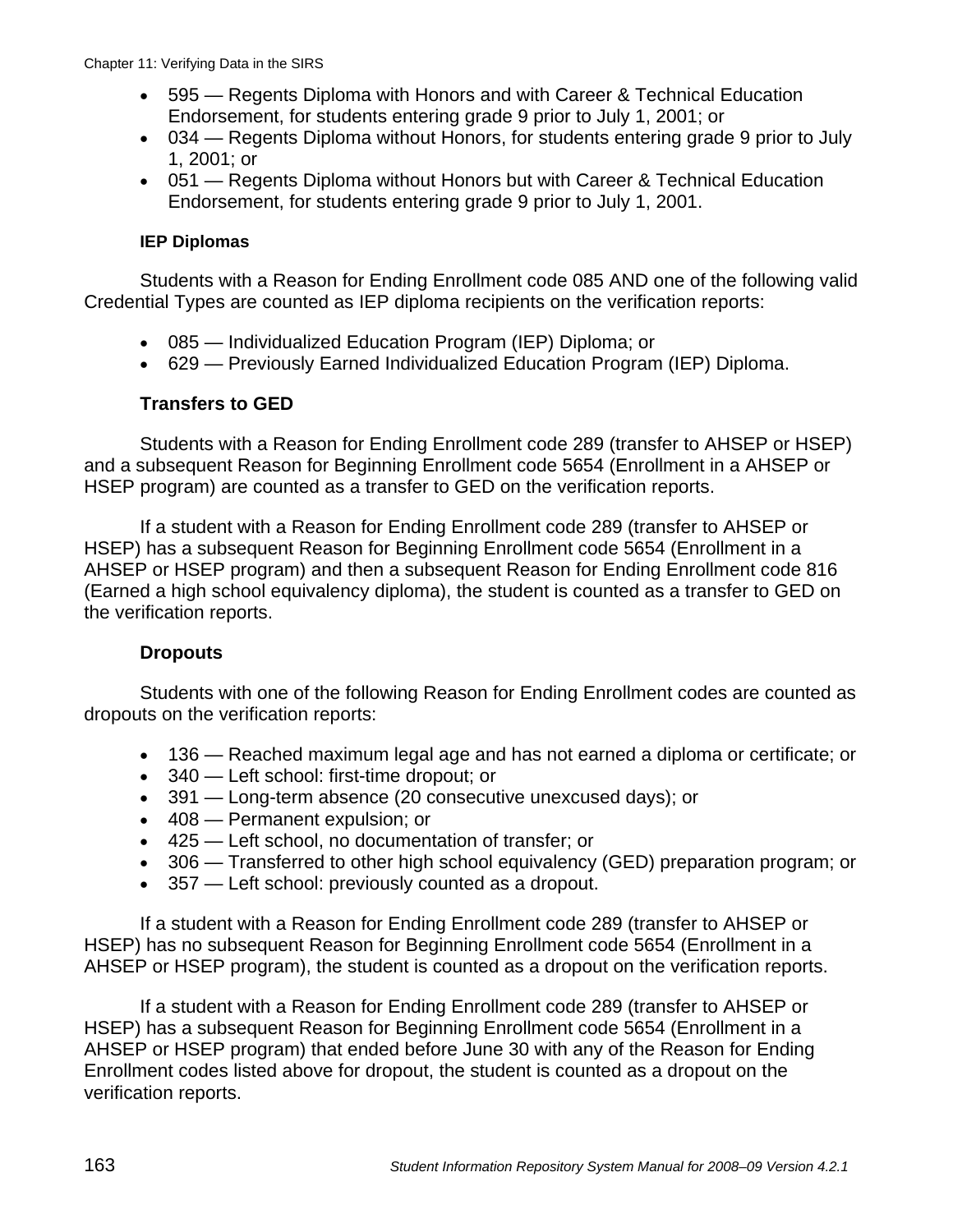### **Still Enrolled**

Students with no Reason for Ending Enrollment code as of June 30 are counted as still enrolled on the verification reports.

#### **Factors That May Cause** *2008–09 Total Cohort Verification Reports* **Counts to Be Inaccurate:**

If a student is included in the wrong subgroup in Report B, check the demographic and program service codes that have been reported for the student to ensure that they are accurate.

Students with a Credential Type code must also have a Reason for Ending Enrollment code and a Date of Ending Enrollment. If a Credential Type code but no Reason for Ending Enrollment code is entered for a student (or a Reason for Ending Enrollment code but no Credential Type code is entered), the student will be counted as still enrolled on the verification reports. Enter the missing code and/or date for the student in the local student management system and resubmit the file to your RIC or Big 5.

If the sum of graduates, IEP diplomas, transfers to GED, dropouts and students still enrolled does not equal the Total Cohort Members count, then complete information was not reported for a student earning a credential.

#### *2008–09 Elementary/Middle-Level Accountability Verification Reports*

The *2008–09 Elementary/Middle-Level Accountability Verification Report* allows staff to verify the number of students included in each grade and accountability group for calculating participation rate and the accountability performance index at the elementary/middle level for determining each district's and school's accountability status for the 2009–2010 school year. A separate report is provided for each elementary/middle level accountability subjects: English language arts, mathematics, and science. Counts are given for all grades combined and for each grade, 3 through 8, separately.

Participation-rate enrollment and the count of students who were continuously enrolled and have a valid test score (Continuous Enroll) for All Grades and for each grade are shown. "Participation Rate Enroll" for All Grades is the denominator for calculating the "All Students" Participation Rate for the selected district or school and subject. "Continuous Enroll" for All Grades is the denominator for calculating the "All Students" Performance Index for the selected district or school and subject.

The student-level report provides the following information for each student: State and local student ID, grade level, birth date, the dates of enrollment in the school, subgroup membership, whether the student was continuously enrolled, whether the student was eligible to use the NYSESLAT to meet the test participation requirement, relevant test scores and the score used in calculating the participation rates or performance indices for subgroups of which the student is a member. **Note that scores on NYSTP ELA and mathematics assessments may not be changed.** Incorrect scores on the elementary- and middle-level science assessments and the New York State Alternate Assessment may be changed.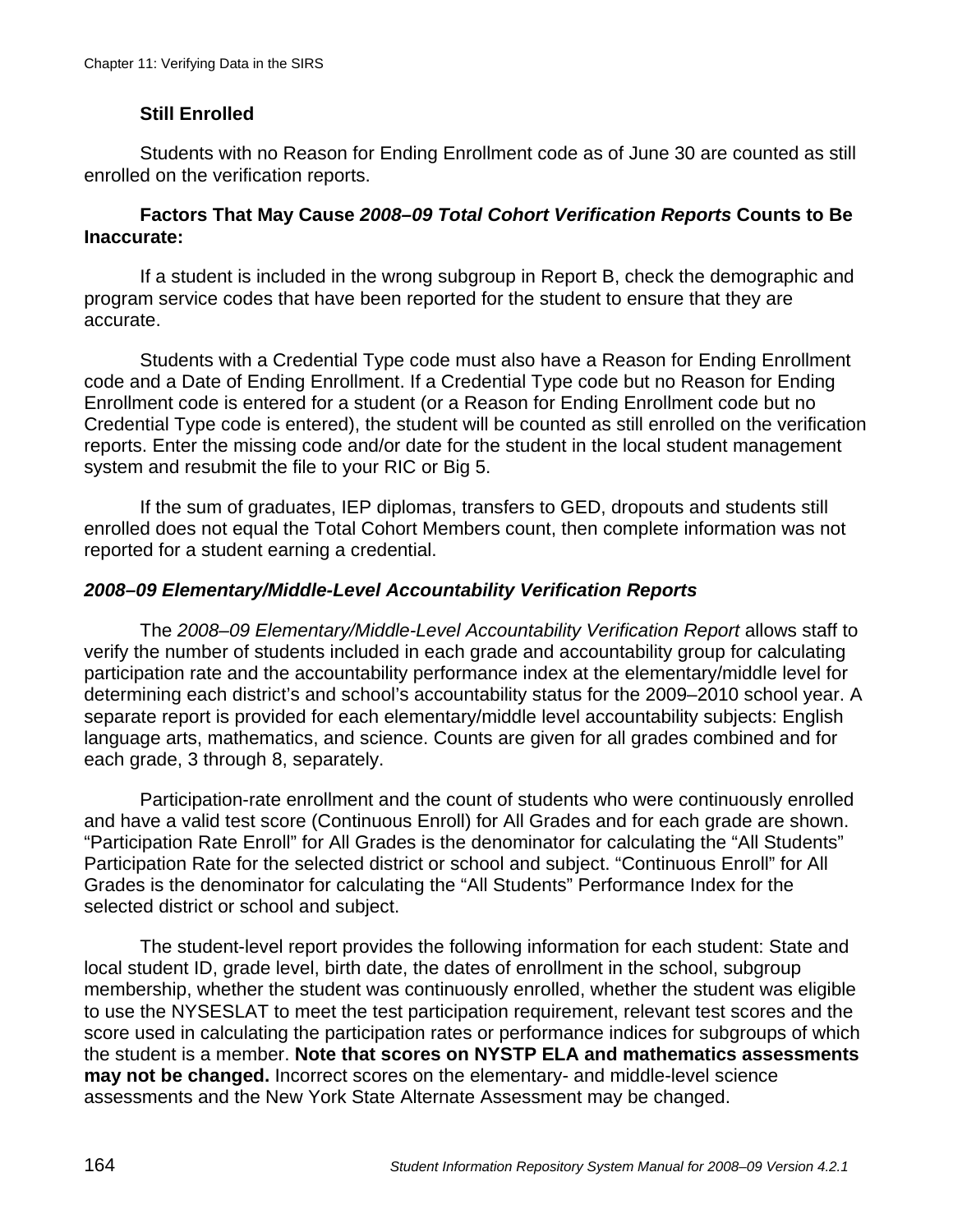#### *2008–09 High School Accountability Verification Reports*

 The *2008–09 High School Accountability Verification Report* allows you to verify the accuracy of student records as they appear in the SIRS for determining school and district high school accountability based on 2008–09 data. The report lists students in your district whose repository records show that they belong to one of the three student groups used for high school accountability in 2008–09. Students were selected for inclusion in these groups if their repository records showed that they met one of the following criteria:

**Participation** enrolled in grade 12 on June 30, 2009 *or* enrolled during the 2008–09 school year and graduated between July 1, 2008 and June 30, 2009. **English and math** belonged to the 2005 accountability cohort as defined Appendix 20. **Graduation rate** belonged to the 2004 graduation-rate total cohort as defined Appendix 20.

The report allows you to verify that the appropriate students, with assessment results and outcomes, are being used to determine whether districts and schools have made adequate yearly progress in high school English and mathematics, and graduation rate. Data are provided for each district and school and for each accountability group within the district and school. In addition, for each student included in the grade 12 participation group, the 2005 accountability cohort, and/or the 2004 graduation-rate total cohort, the following information is provided: name, state and local student ID, grade, birth date, gender, date of first entry in grade 9, race/ethnicity, disability status, LEP status, NYSAA and safety net eligibility, enrollment status and enrollment status dates, assessment dates and scores, credentials earned, and record of enrollment in a GED program. While this report provides the necessary information to calculate participation rates and performance indices for English and mathematics, that information does not appear on the report.

 The *District Accountability Summary Report* for each high school accountability area provides the counts of students used to determine the district's English and mathematics participation rates, performance indices, and graduation rate. The report includes the counts for all 3 groups used for high school accountability; seniors in the 2008–09 school year, the 2005 accountability cohort and the 2004 graduation-rate total cohort. As well as reporting district-level data, this report provides similar counts for each school within the district. The user may click on the district or school name to retrieve accountability subgroup counts for the district or school selected. A sample of this report is shown below.

- 1. The data shown under the heading *"2009 Grade 12 Participation"* include the participation rate enrollment and the count of students tested and not tested for English and for mathematics*.* "Total Students Counted for Grade 12 Participation*"* is the denominator for calculating the "All Students" Participation Rate for the selected district or school. The count of students reported in the ELA and Math "Tested" columns are the numerators for calculating the "All Students" Participation Rates for the selected district or school.
- 2. The data shown under the heading *"2005 Accountability Cohort"* includes the 2005 accountability cohort count and the count of students scoring at each performance level for English and for mathematics. "Total Students Counted for Accountability Cohort" is the denominator for calculating the "All Students" performance indices for the selected district or school.
- 3. The data shown under the heading *"2004 Graduation Cohort (through August 2008)"* includes the 2004 graduation rate total cohort count for accountability, the count of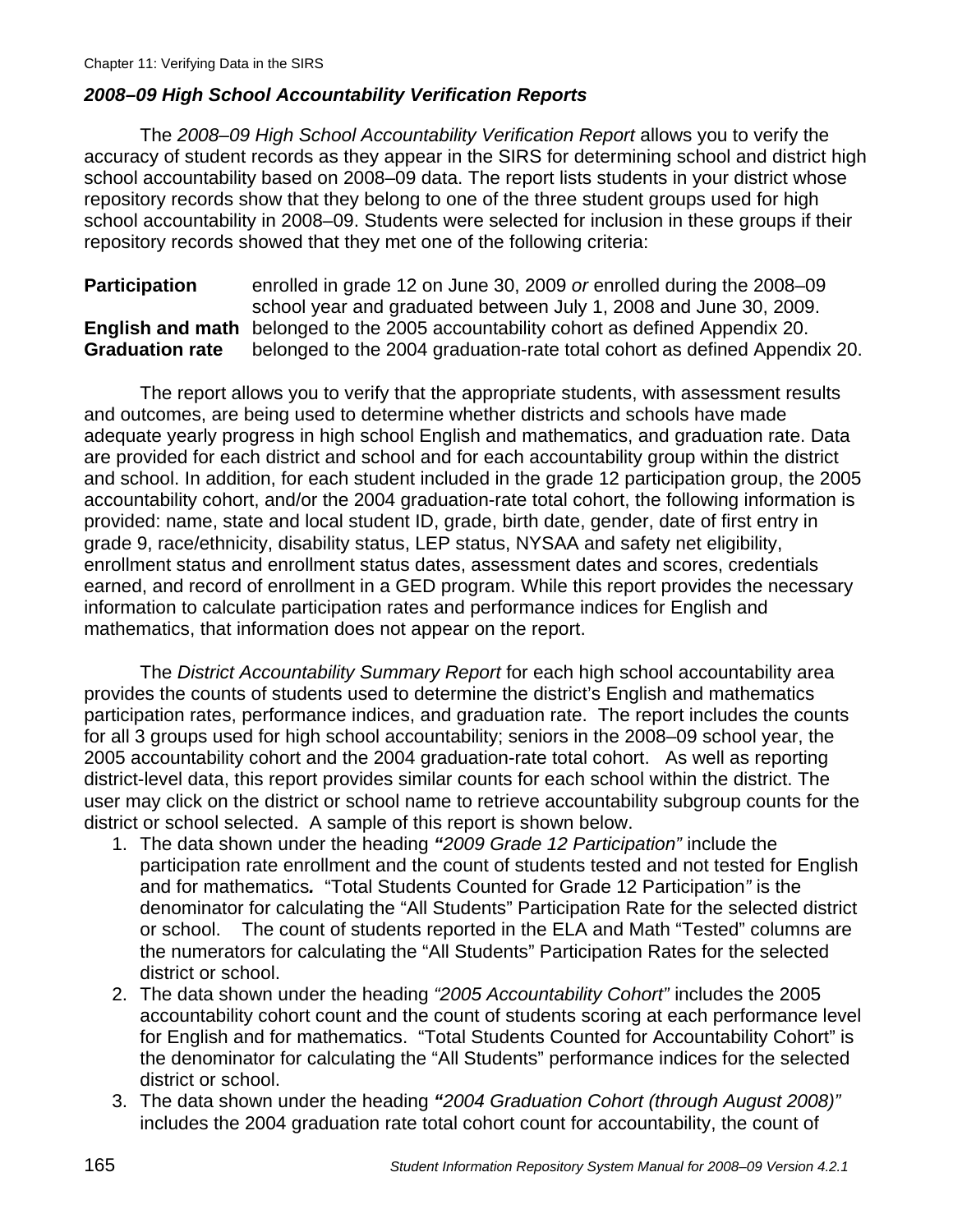those students who earned a local or Regents diploma as of August 31, 2008, and the count of students who had not earned a local or Regents diploma as of August 31, 2008. "Total Students Counted for Graduation Cohort" is the denominator for calculating the "All Students" graduation rate for the selected district or school.

The *District and High School Accountability Subgroup Reports* for each high school accountability area provides the counts of students for each subgroup used to determine the English and mathematics participation rates, performance indices, and graduation rate within the school or district. The report includes the counts by subgroup for all 3 high school accountability areas; seniors in the 2008–09 school year, the 2005 accountability cohort and the 2004 graduation-rate total cohort. You may click on a subgroup count to see the list of students included for that subject, grade, subgroup, and count.

- 1. The data shown under the heading *"2009 Grade 12 Participation"* for each subgroup include the participation rate enrollment and the count of students tested and not tested for English and for mathematics. "Total Students Counted for Grade 12 Participation" is the denominator for calculating the Participation Rate for that subgroup for the selected district or school. The count of students reported in the ELA and Math "Tested" columns are the numerators for calculating the Participation Rates for that subgroup for the selected district or school.
- 2. The data shown under the heading *"2005 Accountability Cohort"* includes the 2005 accountability cohort count for each subgroup and the count of students in that subgroup scoring at each performance level for English and for mathematics. "Total Students Counted for Accountability Cohort" is the denominator for calculating the performance indices for that subgroup for the selected district or school.
- 3. The data shown under the heading *"2004 Graduation Cohort (through August 2008)"* includes for each subgroup, the 2004 graduation rate total cohort count for accountability, the count of those students who earned a local or Regents diploma as of August 30, 2008, and the count of students who had not earned a local or Regents diploma as of August 30, 2008. "Total Students Counted for Graduation Cohort" is the denominator for calculating the graduation rate for that subgroup for the selected district or school.

The *District and High School Student Detail Reports* provide the following data for each student member of an accountability group: name, State and local ID, birth date, grade, gender, disability type, English proficiency status, LEP duration, high school assessments and scores, the score used in calculating the participation rates and/or performance indices, credentials earned, enrollment information in the district and/or school that is accountable for the students, etc.

#### **Factors that Cause Records to Be Inaccurate**

If a student is included in the wrong subgroup in Report B, check the demographic and program service codes that have been reported for the student to ensure that they are accurate.

If a student is incorrectly included in or excluded from the participation group, accountability cohort, or graduation rate cohort, check the student's record to make sure that the dates of enrollment and/or discharge are correct and that the student's grade level, date of birth, and date of entry in grade 9 are recorded correctly.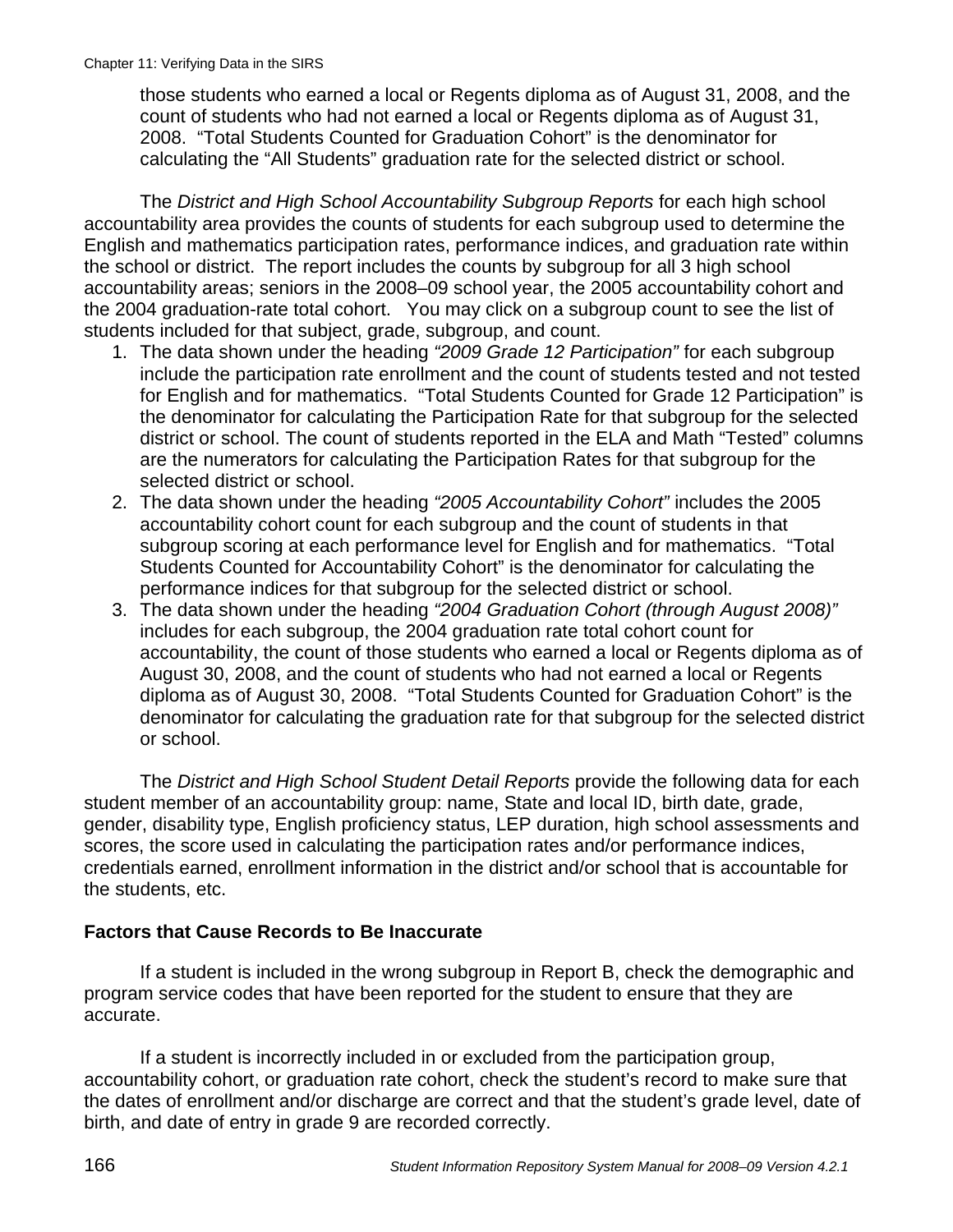If the count of students in the graduation cohort earning diplomas is not accurate, check student records to be sure that each student who earned a Regents or local diploma has a Reason for Ending Enrollment code 799 and the appropriate credential type record that indicates the actual diploma awarded. Note that only valid credentials awarded to students with a Reason for Beginning Enrollment code 0011, 5544, 7000, or 7011 will be included.

If the counts of students in the English and mathematics accountability cohort counted as scoring at levels 1–4 is not correct, check to be sure that the results for all English and math assessments appears in the warehouse for each student. In particular, be sure that the scores for assessments taken while attending other schools or districts are reported.

If the counts of students reported with no score for English and math participation rate appears to be incorrect, check to be sure that the results for all English and math assessments appears in the warehouse for each student. In particular, be sure that the scores for assessments taken while attending other schools or districts are reported.

#### **LEAs Other than the New York City Department of Education (NYCDOE)**

When the chief school officer receives the e-mail notification indicating that the reports are ready to be reviewed, the following steps must be taken:

- 1. The chief school officer must forward the e-mail notification to district data administrator and school principals so that they know that the verification reports are ready to be viewed.
- 2. The chief school officer must instruct the data administrator to review the individual student data and summary counts on the reports with designated staff. All identified errors must be corrected in the district or school source data. The source may be the LEA's student management system or it may be the Level 0 system offered by the district's RIC/Big 5. The data administrator must notify the RIC/Big 5 when the changes are complete and follow its directions for submitting these corrected data.
- 3. The chief school officer must submit the data corrections to the RIC/Big 5 to be loaded into the Level 1 repository. The RIC/Big 5 will move the data from Level 1 to Level 2. With the next data refresh, the corrected data will be reflected in a revised report on nySTART. LEAs should contact the RIC/Big 5 to determine when the corrected data will be loaded. Reports should be carefully reviewed to ensure that all necessary changes have been made.
- 4. The data administrator should notify the chief school officer when he or she has verified that the data in the reports are correct.
- 5. The chief school officer must authorize the transfer of data to the Level 3 Repository by signing the Statement of Certification and faxing it to the RIC/Big 5.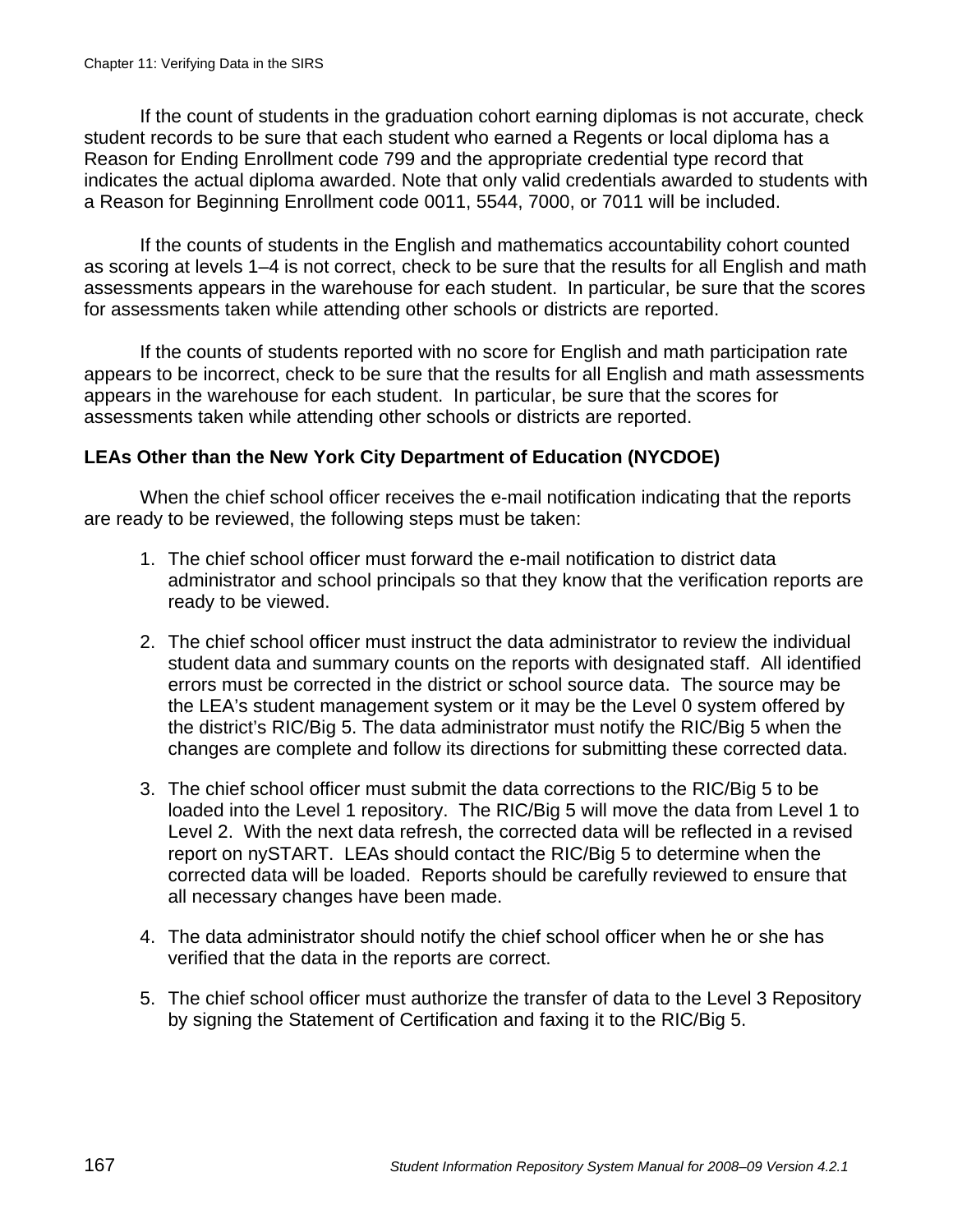#### **NYCDOE**

When the NYCDOE receives the e-mail notification indicating that the reports are ready to be reviewed, the following steps are taken:

- 1. The State and Federal Evaluation Team notify SSO leadership, Network Leaders, SAFs, Data Management staff, and school principals via the Principals' Weekly newsletter, conference calls, and e-mail that the verification reports are ready to be viewed.
- 2. A school's designee (e.g., Data Specialist, Pupil Secretary, Assistant Principal) reviews the verification report. If the school's data are accurate, the designee certifies the accuracy of data by completing an online form. If the designee identifies inaccuracies in data within source systems (i.e., ATS and CAP) or the verification reports, the school follows the procedures for requesting changes to the data. The procedures are provided in the Principals' Weekly and the Principals' Portal. Then, the designee completes the online form to certify that changes to data have been requested.
- 3. Requests to change inaccurate data in the source systems are approved or rejected by Subject Matter Experts (SMEs) who evaluate supporting evidence for these requests.
- 4. Staff from the Office of Accountability, Integrated Service Centers (ISCs), ATS, and CAP implement approved change requests in central data systems. Corrections for enrollment, demographics, and LEP indicators are made in the ATS system; corrections for Special Education status are made in CAP. Corrected data are then reflected in ATS/CAP.
- 5. A list of data corrections in source systems is provided to NYCDOE's eScholar Team who loads these data to Level 1 and the Level 1 container.
- 6. The State and Federal Evaluation Team notify SSO leadership, Network Leaders, SAFs, and school principals via the Principals' Weekly newsletter, conference calls, and e-mail when the revised Level 2 Repository data are available for review through nySTART. At that time, the school's designee should carefully review the updated reports to ensure that all necessary changes have been made. If approved changes are not reflected in nySTART reports, the designee should contact its local Accountability Data and Support Specialist to report exceptions.

## **Data Certification**

Once the LEAs have confirmed that the data as reflected in the Verification Reports are accurate, superintendents (or charter school principals) sign and fax to their RICs a Statement of Certification that indicates that they have reviewed the data in the reports and that the data are accurate. Superintendents (and charter school principals) are responsible for submitting a number of Statements of Certification. Each statement certifies data in a different set of Verification Reports. Deadlines for submitting each Statement of Certification are in Appendix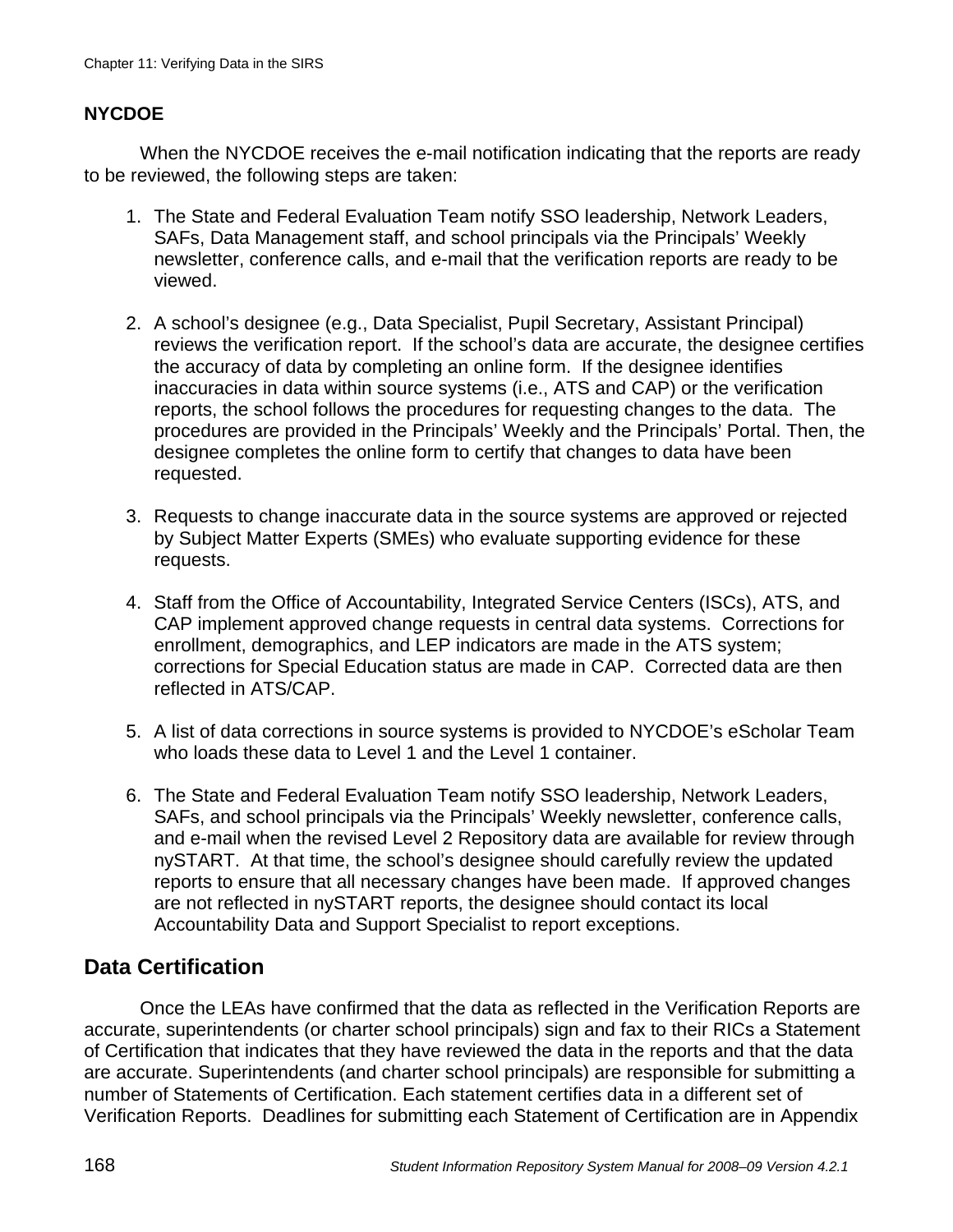1: 2008–09 Timelines. Corrections to data in the Level 2 Repository after these deadlines will not be reflected in NYSED reports.

The importance of the superintendent's certification cannot be overemphasized. Any questions that the superintendent has about the accuracy of the data reported should be addressed before he or she signs the certification. Consistent with Commissioner's regulations in section 100.2(b), if the data are not reported to the Department, the district will be assumed to have not made AYP for the current year.

## **Special Education Data Verification and Certification**

The special education data verification and certification process for the 2008–09 school year is the same for New York City and all other school districts, agencies, and schools that are required to provide data through SIRS:

- School districts, agencies, and other schools required to submit data through SIRS have a password assigned to the Pupils with Disabilities data system (PD) contact person. If you are a new contact person, please contact SEDCAR by calling (518) 486-4678 or by sending an e-mail to vesidcar@mail.nysed.gov to request a new password.
- Log on to the PD website at http://pd.nysed.gov.
- Click on 2008–09 data.
- Select "October 1, 2008 Verification Reports" or "End of the Year Verification Reports".
- Review the report and read the heading above each report that describes the criteria for students to be included in the report.
- Review the included student reports and the excluded student reports for the corresponding verification reports to determine if all eligible students are included and the information submitted for excluded students is complete and accurate.
- If changes are needed, revise your student management systems and work with a representative of your RIC or large city school district to make corrections in Level 1 data warehouse within the verification time period. RICs and large city school districts may establish their own deadlines so that they can transmit the data to Level 2 by the verification deadline.
- When the data in the verification reports is complete and accurate, scroll to the bottom of each report and click on "Click Here to Certify Your Data". Clicking this button will stop any further refreshes into your reports from the Level 2 data warehouse. These certified data will be the official record of your special education data submission. In addition, the October 1, 2008 special education data requires a signed copy of the Certification and Assurance Form to be mailed to SEDCAR at the address printed on the form. The form is available on the PD data system homepage under 2008–09, October 1 Verification Reports.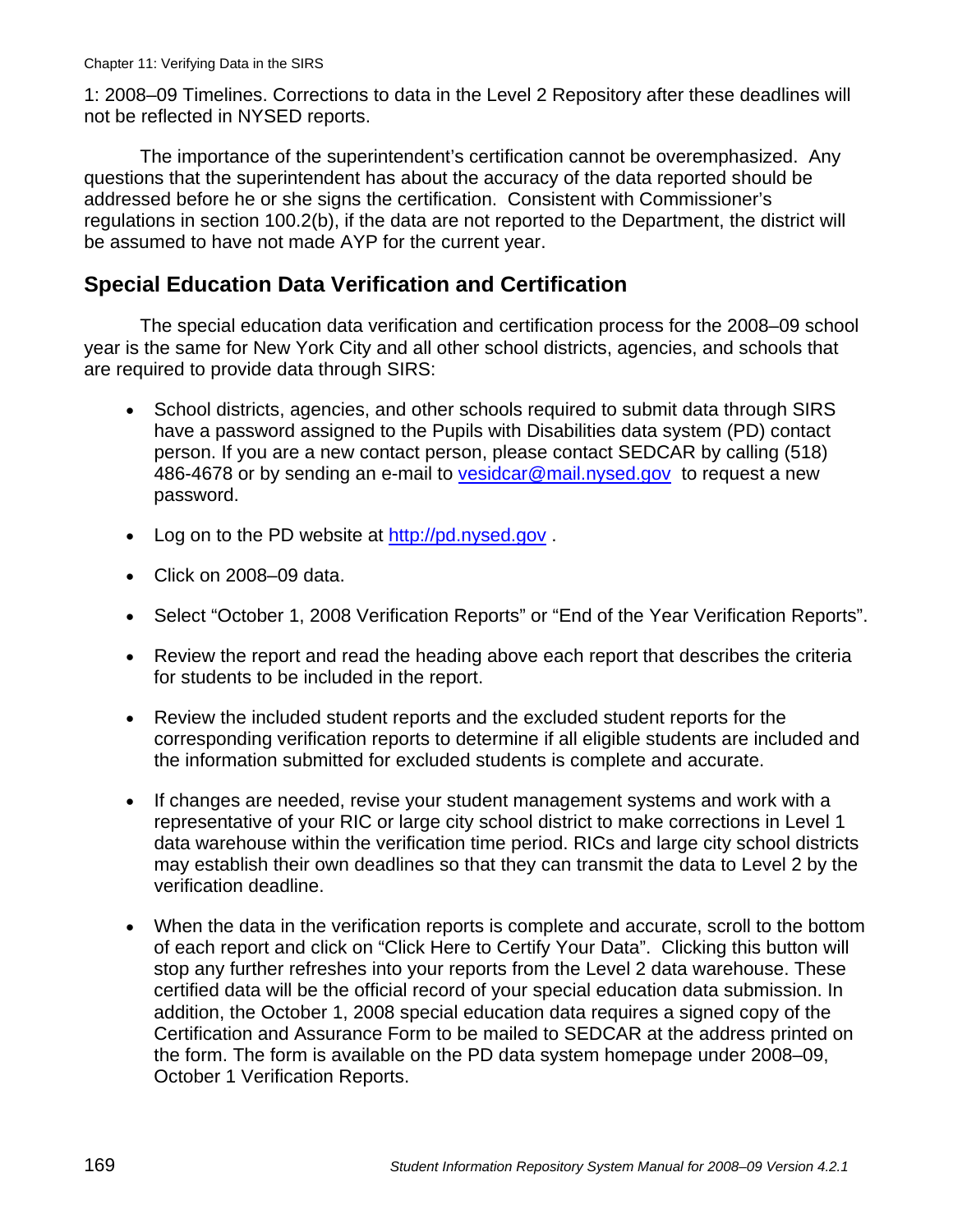Entities can begin verifying and certifying the following report on October 22, 2008. The final date for certifying these reports is December 24, 2008:

- VR1 Preschool Child Count Report by Race/Ethnicity
- VR2 School Age Child Count by Age and Disability
- VR3 School Age Students by Disability and Race/Ethnicity
- VR4 Preschool LRE Setting Report
- VR5 School Age LRE Setting Report
- VR6 District Report of Preschool Students by Primary Service Provider
- VR7 Provider Report of Preschool Students
- VR8 District Report of School Age Students by Building Where Enrolled
- VR9 Provider Report of School Age Students

Entities can begin verifying and certifying the following report on June 22, 2009. The final date for certifying these reports is September 30, 2009:

VR10 – District Report of School Age Students Exiting Special Education

Entities can begin verifying and certifying the following report on September 2, 2009. The final date for certifying these reports is November 4, 2009:

- VR11 Notification to School District of Compliance Rate on SPP#11 (This is prepared only for school districts that are assigned to submit data for SPP Indicator #11\*)
- VR12 Notification to School District of Compliance Rate on SPP#12 (This is prepared only for school districts that are assigned to submit data for SPP Indicator #12\*)
- VR13 Preschool Child Count of Programs and Services Provided during 2007-08 School Year
- VR 14 District Report of Parentally Placed Students in Nonpublic Schools Who Were Evaluated
- VR15 Preschool Outcomes Report (This reports is prepared only for school districts that are assigned to submit data for SPP Indicator #7\*)

\*A schedule of the year(s) for which school districts are required to report on SPP Indicators 7, 11, and 12 is available at http://www.vesid.nysed.gov/sedcar/sppschedule and http://www.vesid.nysed.gov/sedcar/resubschedule.html .

**Reasonability Checks:** VESID will conduct some reasonability checks by comparing the 2007–08 data submissions with 2008–09 data submissions. Some discrepancies will require an explanation. School districts will be contacted if such explanations are required.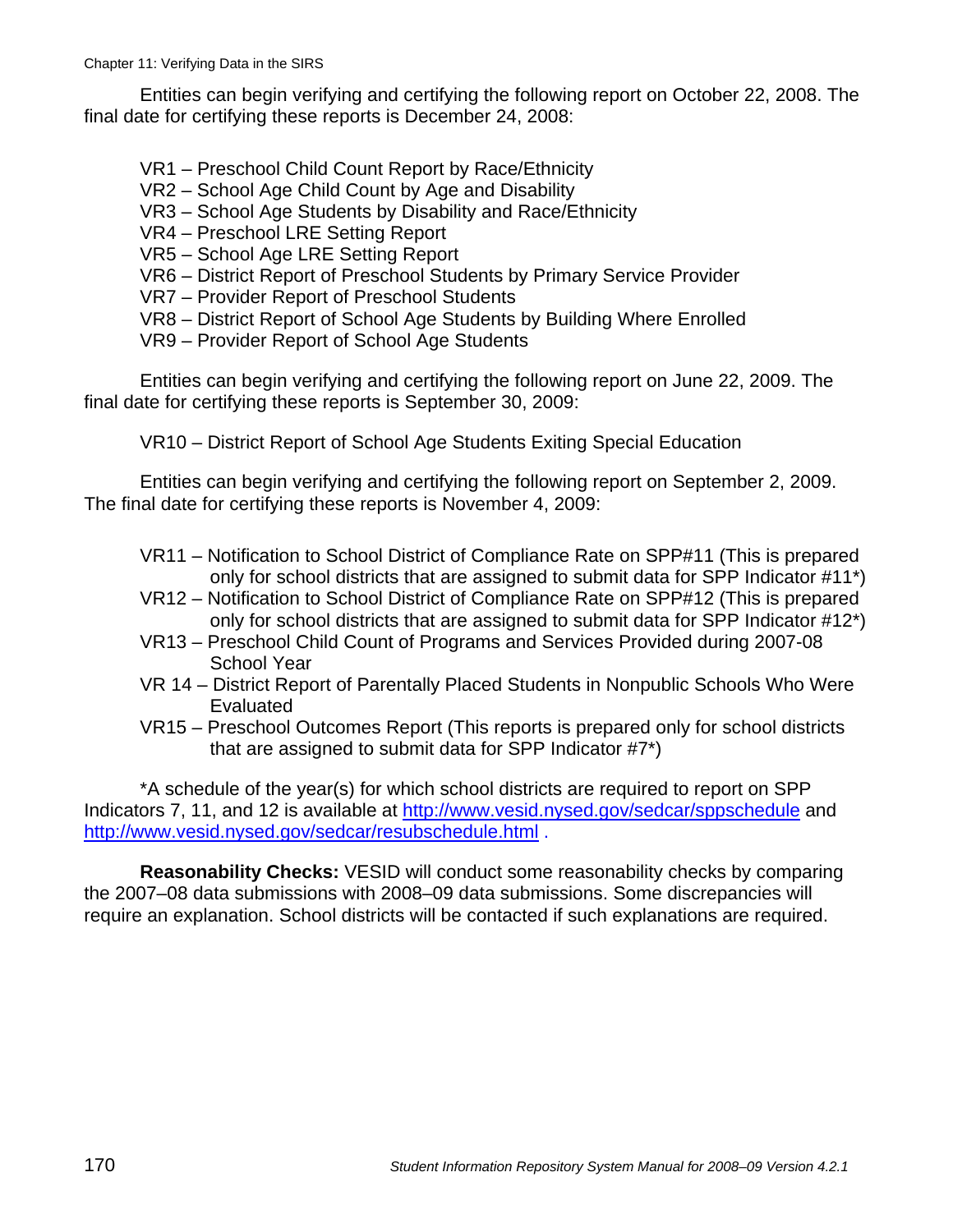# **Appendices**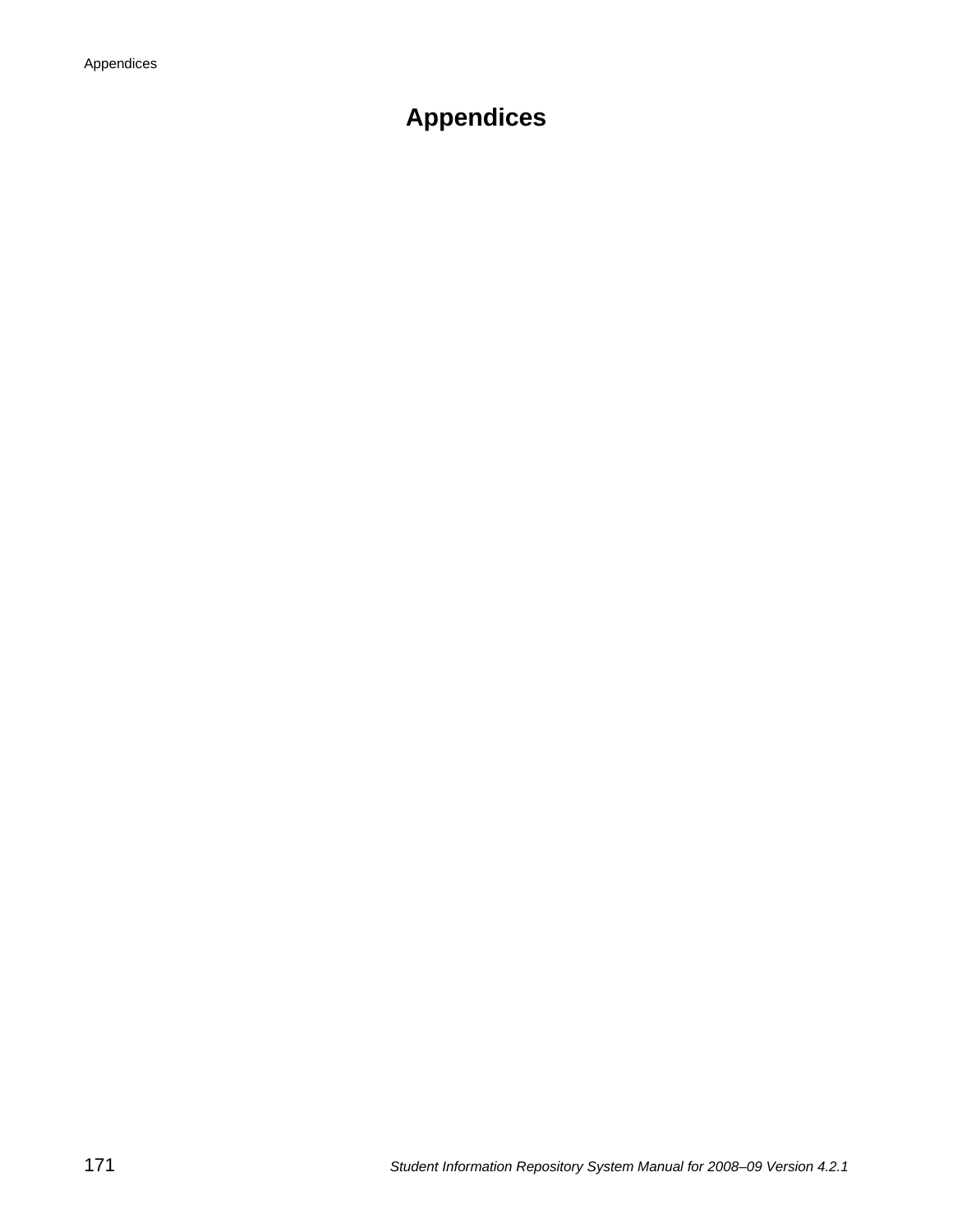## **Appendix 1: 2008–09 Assessment and Reporting Timeline**

#### **Assessment Timeline**

**New York State Alternate Assessment for Students with Severe Disabilities — All Grades** Administration Charles Contract Contract Contract Contract Contract Contract Contract Contract Contract Contract Contract Contract Contract Contract Contract Contract Contract Contract Contract Contract Contract Contract C

| New York State English as a Second Language Achievement Test - Grades K-12 |                         |  |
|----------------------------------------------------------------------------|-------------------------|--|
| Speaking administration                                                    | April 20 - May 15, 2009 |  |
| Speaking make-up administration                                            | April 21 – May 15, 2009 |  |
| Listening, Reading, and Writing administration                             | May 4 – May 15, 2009    |  |
| Listening, Reading, and Writing make-up administration                     | May 5 - May 15, 2009    |  |

| New York State Testing Program Test in English Language Arts — Grades 3, 4, & 5 |                                      |  |
|---------------------------------------------------------------------------------|--------------------------------------|--|
| Administration                                                                  | January 12 - 16, 2009                |  |
| Make-up administration                                                          | January 20 - 23, 2009                |  |
| <b>Scoring of Constructed Responses</b>                                         | January 26 - February 5, 2009        |  |
| Final Date To Submit Answer Sheets to Scanning Centers                          | February 5, 2009 (close of business) |  |
| Scanning Centers Must Submit File Due to Level 1                                | February 12, 2009                    |  |
| Scanning Centers Must Submit File Due to Level 2                                | February 13, 2009                    |  |
| Scanning Centers Must Submit Straggler File Due to Level 1                      | March 5, 2009                        |  |
| Scanning Centers Must Submit Straggler File Due to Level 2                      | March 6, 2009                        |  |

| New York State Testing Program Test in Mathematics - Grades 3, 4, & 5 |                                    |  |
|-----------------------------------------------------------------------|------------------------------------|--|
| Administration                                                        | March $2 - 6$ , 2009               |  |
| Make-up administration                                                | March $9 - 13$ , 2009              |  |
| <b>Scoring of Constructed Responses</b>                               | March 16 - 25, 2009                |  |
| Final Date To Submit Answer Sheets to Scanning Centers                | March 25, 2009 (close of business) |  |
| Scanning Centers Must Submit File Due to Level 1                      | April 2, 2009                      |  |
| Scanning Centers Must Submit File Due to Level 2                      | April 3, 2009                      |  |
| Scanning Centers Must Submit Straggler File Due to Level 1            | April 23, 2009                     |  |
| Scanning Centers Must Submit Straggler File Due to Level 2            | April 24, 2009                     |  |

| New York State Grade 4 Elementary-Level Science Test |                            |  |
|------------------------------------------------------|----------------------------|--|
| Administration                                       | April 8 – May 6, 2009      |  |
| Make-up administration                               | April 9 – May 8, 2009      |  |
| Scan sheets or test scores to scan centers           | Determined by scan centers |  |

| New York State Grade 5 Elementary-Level Social Studies Test |                            |  |
|-------------------------------------------------------------|----------------------------|--|
| Administration - Part 1                                     | November 12, 2008          |  |
| Administration - Part 2                                     | November 13, 2008          |  |
| Make-up administration                                      | November 14 - 18, 2008     |  |
| Scan sheets or test scores to scan centers                  | Determined by scan centers |  |

| New York State Testing Program Test in English Language Arts — Grades 6, 7 & 8 |                             |  |
|--------------------------------------------------------------------------------|-----------------------------|--|
| Administration                                                                 | January 20 - 23, 2009       |  |
| Make-up administration                                                         | January 26 - 30, 2009       |  |
| <b>Scoring of Constructed Responses</b>                                        | February 2 - 12, 2009       |  |
| Final Date To Submit Answer Sheets to Scanning Centers                         | February 12, 2009 (close of |  |
|                                                                                | business)                   |  |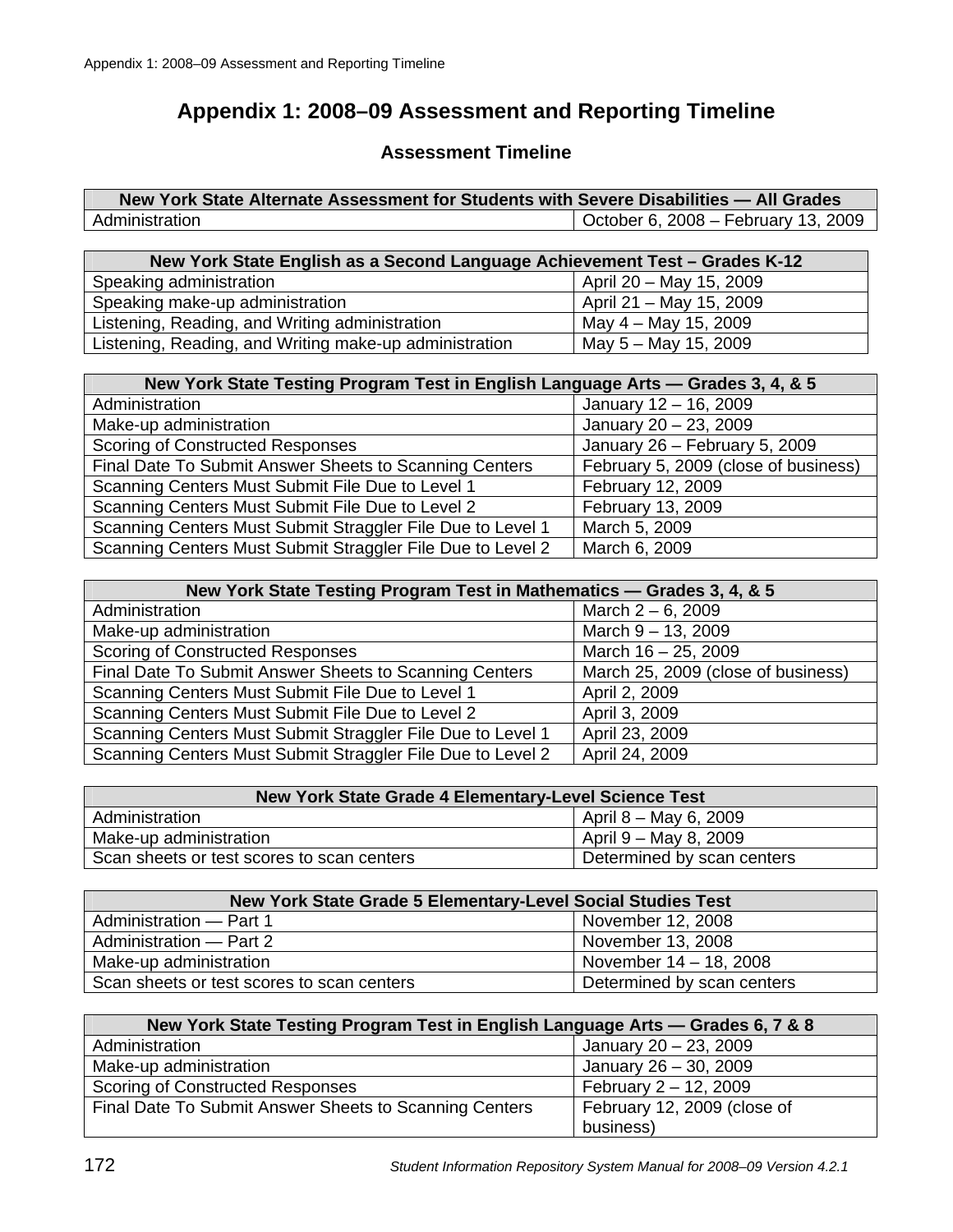| New York State Testing Program Test in English Language Arts — Grades 6, 7 & 8 |                   |  |  |  |
|--------------------------------------------------------------------------------|-------------------|--|--|--|
| Scanning Centers Must Submit File Due to Level 1                               | February 19, 2009 |  |  |  |
| Scanning Centers Must Submit File Due to Level 2                               | February 20, 2009 |  |  |  |
| Scanning Centers Must Submit Straggler File Due to Level 1                     | March 5, 2009     |  |  |  |
| Scanning Centers Must Submit Straggler File Due to Level 2                     | March 6, 2009     |  |  |  |

| New York State Testing Program Test in Mathematics - Grades 6, 7 & 8 |                                   |  |  |
|----------------------------------------------------------------------|-----------------------------------|--|--|
| Administration                                                       | March $9 - 13$ , 2009             |  |  |
| Make-up administration                                               | March 16 - 20, 2009               |  |  |
| <b>Scoring of Constructed Responses</b>                              | March 23 - April 2, 2009          |  |  |
| Final Date To Submit Answer Sheets to Scanning Centers               | April 2, 2009 (close of business) |  |  |
| Scanning Centers Must Submit File Due to Level 1                     | April 9, 2009                     |  |  |
| Scanning Centers Must Submit File Due to Level 2                     | April 13, 2009                    |  |  |
| Scanning Centers Must Submit Straggler File Due to Level 1           | April 23, 2009                    |  |  |
| Scanning Centers Must Submit Straggler File Due to Level 2           | April 24, 2009                    |  |  |

| New York State Grade 8 Elementary-Level Science Test |                            |  |  |
|------------------------------------------------------|----------------------------|--|--|
| Performance test administration                      | April 8 – May 6, 2009      |  |  |
| Performance test make-up administration              | April 9 – May 8, 2009      |  |  |
| Written test administration                          | April 29 - May 8, 2009     |  |  |
| Written test make-up administration                  | April 30 - May 8, 2009     |  |  |
| Scan sheets or test scores to scan centers           | Determined by scan centers |  |  |

| New York State Grade 8 Elementary-Level Social Studies Test |                            |  |  |
|-------------------------------------------------------------|----------------------------|--|--|
| Administration - Booklet 1                                  | June 2, 2009               |  |  |
| Administration - Booklet 2                                  | June 3, 2009               |  |  |
| Make-up administration                                      | June $4 - 9$ , 2009        |  |  |
| Scan sheets or test scores to scan centers                  | Determined by scan centers |  |  |

| <b>Regents Examinations and Regents Competency Tests</b> |                               |  |  |
|----------------------------------------------------------|-------------------------------|--|--|
| Administration                                           | August 13 – August 14, 2008   |  |  |
|                                                          | January 27 - January 30, 2009 |  |  |
|                                                          | June 16 - June 25, 2009       |  |  |
| Scan sheets or test scores to scan centers               | Determined by scan centers    |  |  |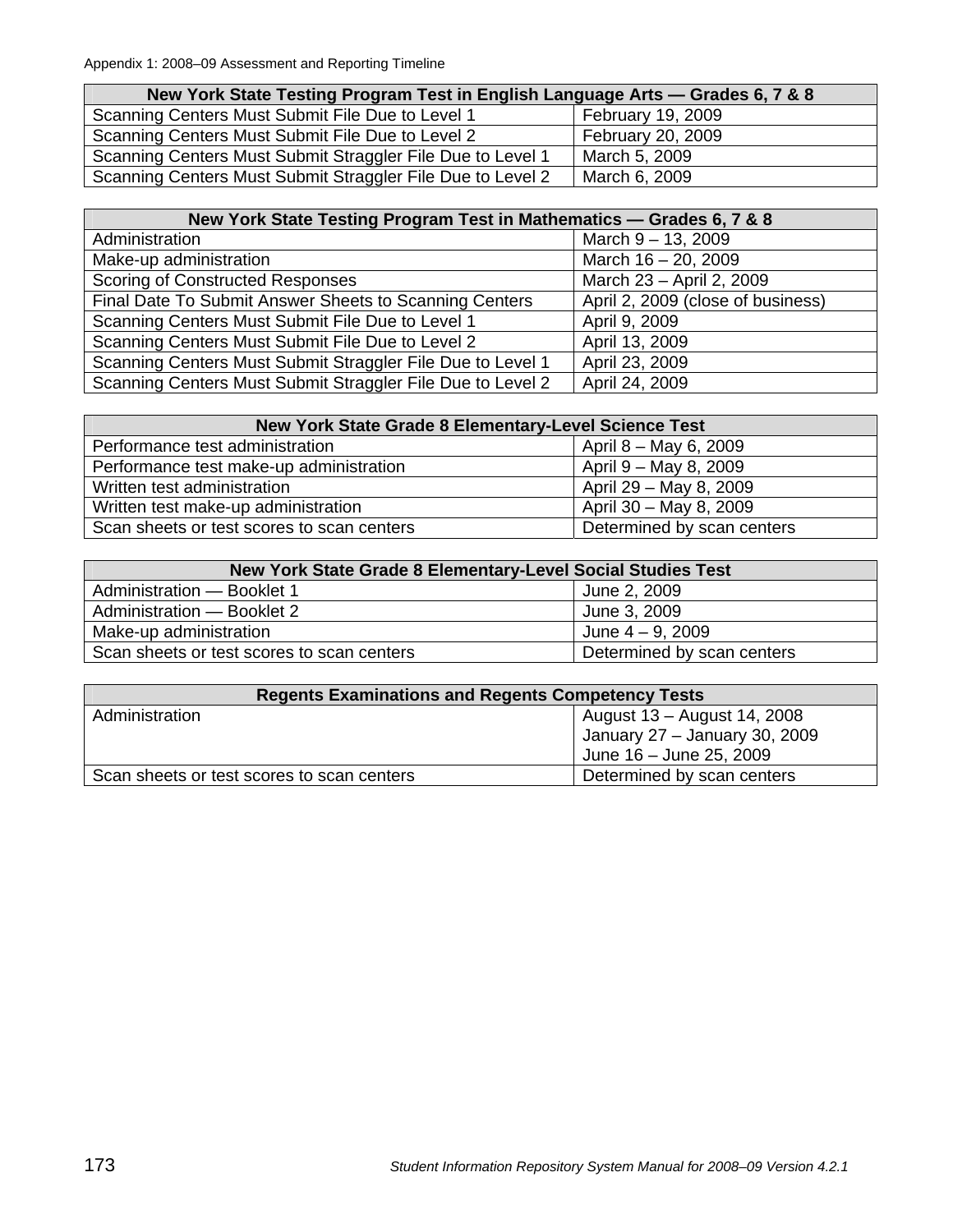## **Timeline for Submitting Data to the Level 2 Repository**

(Level 1 Repositories may establish earlier deadlines for submitting data to them.)

| Certification,<br><b>Deadline, or Target</b><br><b>Date</b>                           | Category                                                                                                                                                                                                                                                                                                                                                                                                                                                                                                                                                    |  |  |
|---------------------------------------------------------------------------------------|-------------------------------------------------------------------------------------------------------------------------------------------------------------------------------------------------------------------------------------------------------------------------------------------------------------------------------------------------------------------------------------------------------------------------------------------------------------------------------------------------------------------------------------------------------------|--|--|
| Certification of VR1-6,<br>8 special education<br>reports by January 6,<br>2009       | Special Education snapshot data (Data Sets G and G1) for all school-age<br>and preschool children classified as disabled by the CSE or CPSE and<br>receiving special education services on October 1, 2008. These data also<br>include students with disabilities who are parentally placed in nonpublic<br>schools, even if they are not receiving special education services on<br>October 1, 2008.                                                                                                                                                       |  |  |
| Target:<br>January 15, 2009                                                           | Student demographic and enrollment data (Data Sets B and C) for students<br>in preschool, preK-12, and ungraded students enrolled on or before BEDS<br>day of the current year. Each student must have a unique identifier<br>(NYSSIS ID).                                                                                                                                                                                                                                                                                                                  |  |  |
| Deadline for inclusion<br>in press release on<br>graduation rate:<br>February 6, 2009 | August 2008 credentials awarded (Data Set B).                                                                                                                                                                                                                                                                                                                                                                                                                                                                                                               |  |  |
| Deadline:<br>February 13, 2009                                                        | Scanned student records for grades 3-5 ELA initial file (Data Set F).                                                                                                                                                                                                                                                                                                                                                                                                                                                                                       |  |  |
| Deadline:<br>February 20, 2009                                                        | Scanned student records for grades 6–8 ELA initial file (Data Set F).                                                                                                                                                                                                                                                                                                                                                                                                                                                                                       |  |  |
| Deadline:<br>March 6, 2009                                                            | Straggler file of scanned student records for grades 3-8 ELA (Data Set F).                                                                                                                                                                                                                                                                                                                                                                                                                                                                                  |  |  |
| Target:<br>March 31, 2009                                                             | • Remaining student demographic, enrollment, and program service data<br>(Data Sets B, C, and D).<br>Program service data are needed for disability, LEP eligibility and<br>$\bullet$<br>services, poverty, and free- or reduced-price lunch eligibility for all<br>preschool, preK-12, and ungraded students (with and without<br>disabilities).<br>Grade 5 social studies test scores (Data Set E).<br>$\bullet$<br>• August 2008 and January 2009 secondary-level examination results<br>(Data Set E) and January 2009 credentials awarded (Data Set B). |  |  |
| Deadline:<br>April 3, 2009                                                            | Scanned student records for grades 3-5 mathematics initial file (Data Set<br>F).                                                                                                                                                                                                                                                                                                                                                                                                                                                                            |  |  |
| Deadline:<br>April 13, 2009                                                           | Scanned student records for grades 6-8 mathematics initial file (Data Set<br>F).                                                                                                                                                                                                                                                                                                                                                                                                                                                                            |  |  |
| Deadline:<br>April 24, 2009                                                           | Straggler file of scanned student records for grades 3-8 mathematics (Data<br>Set F).                                                                                                                                                                                                                                                                                                                                                                                                                                                                       |  |  |
| Deadline:<br>June 5, 2009                                                             | Scanned student records for the NYSAA (Data Set F).                                                                                                                                                                                                                                                                                                                                                                                                                                                                                                         |  |  |
| Deadline:<br>June 23, 2009                                                            | NYSESLAT student response records (Data Set F).                                                                                                                                                                                                                                                                                                                                                                                                                                                                                                             |  |  |
| Target:<br>June 30, 2009<br>Deadline:<br>July 31, 2009                                | Grades 4 and 8 science test scores (Data Set E).                                                                                                                                                                                                                                                                                                                                                                                                                                                                                                            |  |  |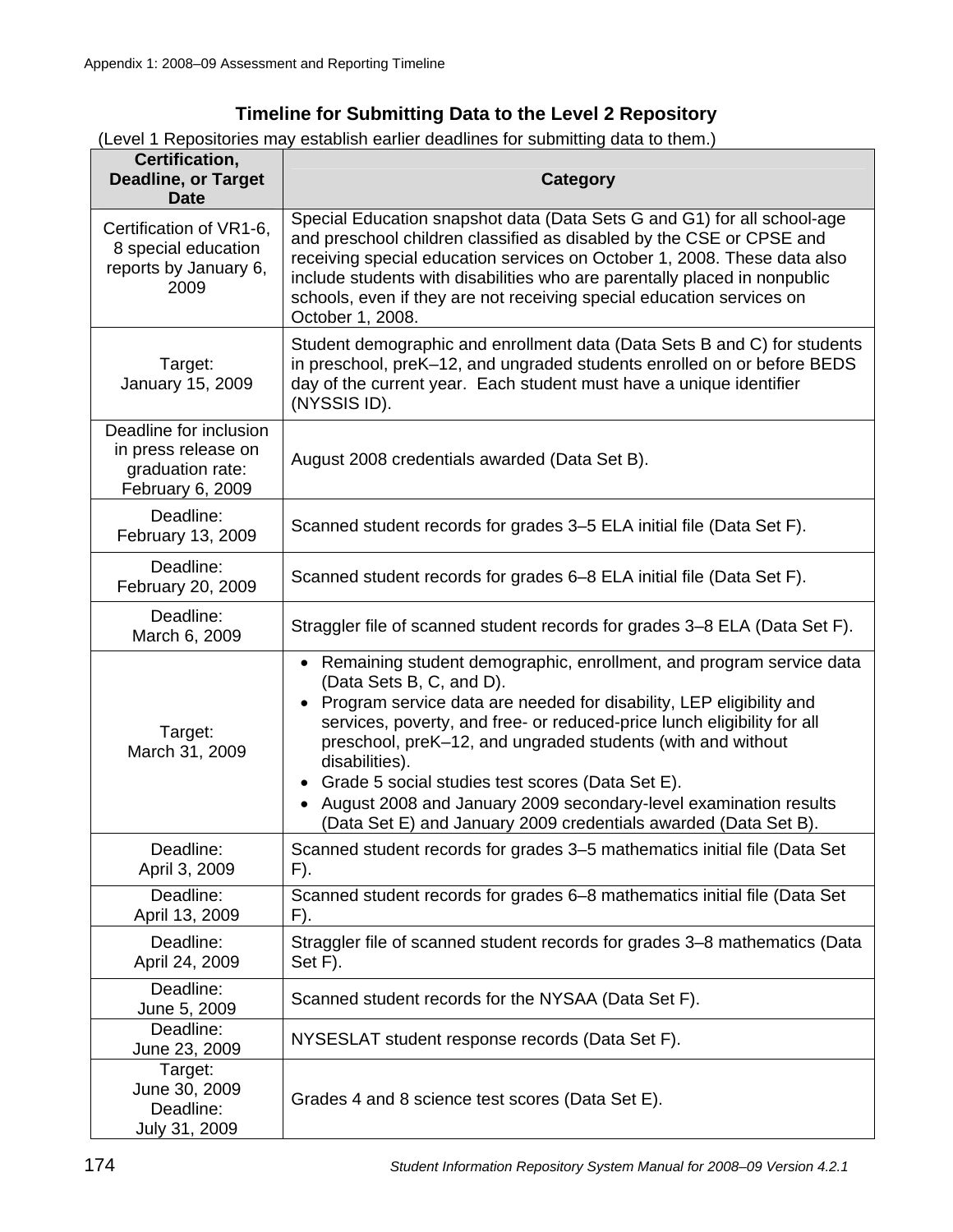| Certification,<br><b>Deadline, or Target</b><br><b>Date</b>                                                                                                                                                                                                                                 | Category                                                                                                                                                                                                                                                                                                                                                                                                                                                                                                                                                                                                                                                                                                                                                                                                                                                                                                                                                                                                                                                                                                                                                                                                                                                                                                                                                                                                                                                                                                                                                                                                                                                                                                              |  |  |
|---------------------------------------------------------------------------------------------------------------------------------------------------------------------------------------------------------------------------------------------------------------------------------------------|-----------------------------------------------------------------------------------------------------------------------------------------------------------------------------------------------------------------------------------------------------------------------------------------------------------------------------------------------------------------------------------------------------------------------------------------------------------------------------------------------------------------------------------------------------------------------------------------------------------------------------------------------------------------------------------------------------------------------------------------------------------------------------------------------------------------------------------------------------------------------------------------------------------------------------------------------------------------------------------------------------------------------------------------------------------------------------------------------------------------------------------------------------------------------------------------------------------------------------------------------------------------------------------------------------------------------------------------------------------------------------------------------------------------------------------------------------------------------------------------------------------------------------------------------------------------------------------------------------------------------------------------------------------------------------------------------------------------------|--|--|
| Deadline:<br>July 31, 2009<br>Certification of VR10<br>special education<br>report by July 31, 2009<br>All enrollment,<br>demographic, and<br>disability program<br>service records<br>required for the VR11-<br>VR15 special<br>education reports must<br>be submitted by July<br>31, 2009 | The following types of data must be provided for ALL students, including<br>preschool, pre-K, and school-age students with disabilities for whom a<br>school district or another educational program has CPSE or CSE<br>responsibility.<br>Remaining Program Service data (Data Set D) for all preschool, preK-<br>12, and ungraded students, including Poverty Status, Migrant Status,<br>and Program Service records for all federally funded programs under<br>which the student was served.<br>Reasons for ending disability Programs Fact records during the school<br>$\bullet$<br>year must be submitted for all preschool and school-age students.<br>Student demographic and enrollment data (Data Sets B, C, and D) for<br>$\bullet$<br>preschool, preK-12, and ungraded students not already in the<br>repository system (new enrollees).<br>Enrollment data (Data Set B) with Reason for Ending Enrollment and<br>$\bullet$<br>end enrollment date for students discharged during the school year.<br>Grade 8 social studies test scores (Data Set E).<br>$\bullet$<br>Remaining secondary-examination results (Data Set E).<br>$\bullet$<br>Approved alternative assessment scores used to meet graduation<br>$\bullet$<br>requirements (Data Set E) for the 2008-09 school year.<br>June 2009 credentials awarded and postgraduate plans (Data Set B).<br>٠<br>All test scores not previously reported for students in the 2003 or later<br>٠<br>cohorts must be reported (Data Set E).<br>Reading First assessment scores for participating schools (Data Set E).<br>$\bullet$<br>A list of schools participating in Reading First can be found at:<br>http://www.emsc.nysed.gov/irts/SIRS/home.shtml. |  |  |
| Deadline:<br>September 2, 2009<br>Certification of VR11-<br>VR15 special<br>education reports by:<br>November 4, 2009                                                                                                                                                                       | The following special education data for students with disabilities (Data<br>Sets G and G2):<br>Preschool special education services, primary service provider, and<br>$\bullet$<br>snapshot date for preschool students with disabilities who received<br>special education services anytime during the 2008-09 school year<br>(Special Education Snapshot data template);<br>Special education services to parentally placed students in nonpublic<br>$\bullet$<br>schools (Special Education Events data template);<br>Preschool outcomes data for State Performance Plan Indicator 7 (Child<br>$\bullet$<br>Outcomes Summary Form data using Assessment Fact data template);<br>Evaluation of preschool and school-age students for special education<br>$\bullet$<br>eligibility (Special Education Events data template); and<br>Transition of children from Early Intervention to preschool special<br>$\bullet$<br>education (Special Education Events data template).<br><b>NOTE:</b> All preschool and school-age students with disabilities for whom<br>these data must be provided must have their enrollment, demographic, and<br>program services records in the L2 repository by July 31, 2009, as<br>described in the row above.                                                                                                                                                                                                                                                                                                                                                                                                                                                                      |  |  |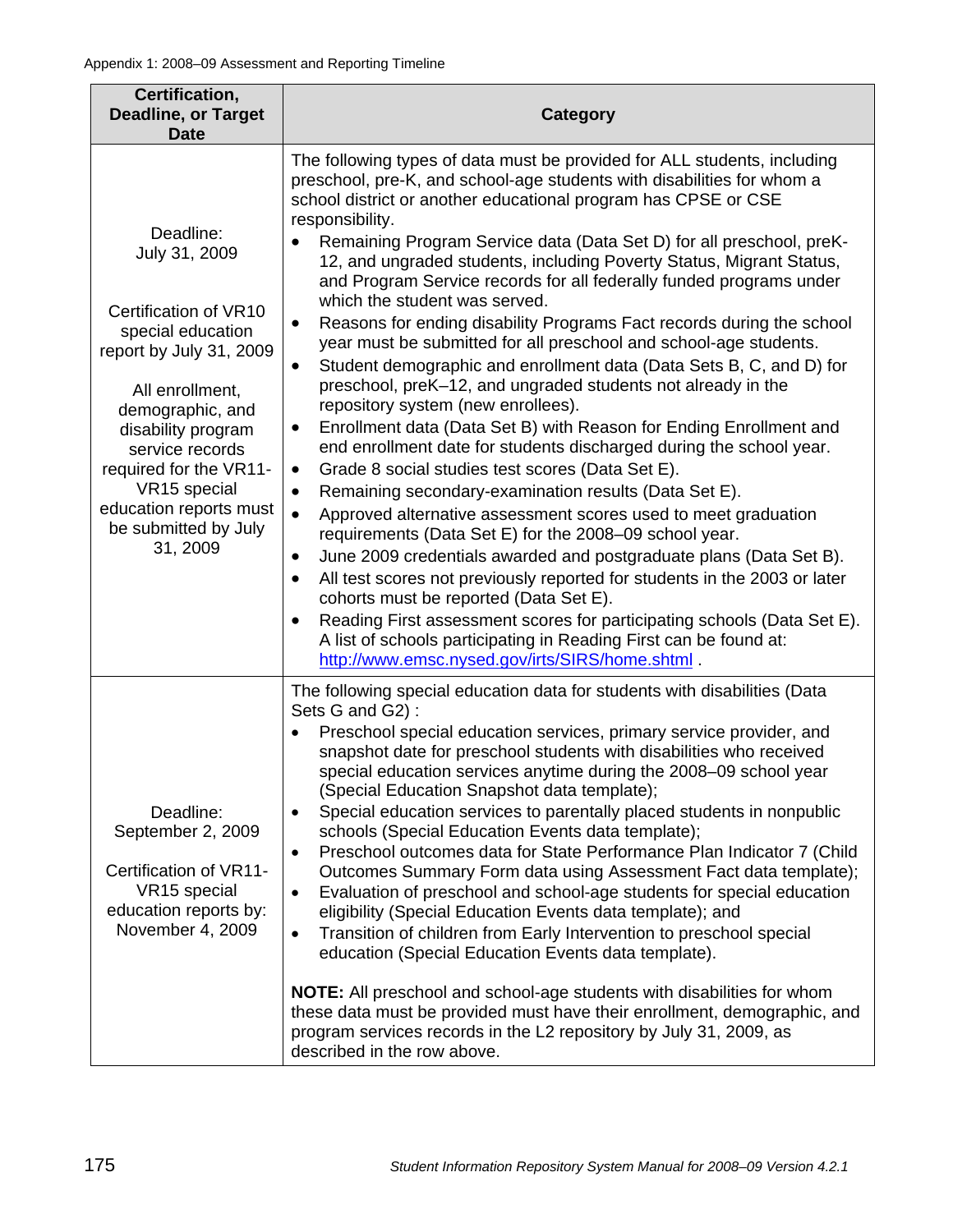| Grade<br><b>Level Code</b> | Grade<br>Group | Grade<br><b>Ordinal</b> | <b>Grade Description</b>                |
|----------------------------|----------------|-------------------------|-----------------------------------------|
| K                          | Κ              | <b>KDG</b>              | Kindergarten                            |
| 01                         | 1              | 1st                     | 1 <sup>st</sup> grade                   |
| 02                         | $\overline{2}$ | 2nd                     | $2nd$ grade                             |
| 03                         | 3              | 3rd                     | $3rd$ grade                             |
| 04                         | 4              | 4th                     | $4th$ grade                             |
| 05                         | 5              | 5th                     | $5th$ grade                             |
| 06                         | 6              | 6th                     | $6th$ grade                             |
| 07                         | $\overline{7}$ | 7th                     | $7th$ grade                             |
| 08                         | 8              | 8th                     | $8th$ grade                             |
| 09                         | 9              | 9th                     | $9th$ grade                             |
| 10                         | 10             | 10th                    | 10 <sup>th</sup> grade                  |
| 11                         | 11             | 11th                    | 11 <sup>th</sup> grade                  |
| 12                         | 12             | 12 <sub>th</sub>        | $12^{th}$ grade                         |
| 13                         | 13             | K-6                     | K-6 ungraded (students w/disabilities)  |
| 14                         | 14             | $7 - 12$                | 7-12 ungraded (students w/disabilities) |
| <b>PS</b>                  | <b>PS</b>      | <b>PRES</b>             | Preschool                               |
| <b>PK</b>                  | <b>PK</b>      | <b>PREK</b>             | Pre Kindergarten                        |
| GD                         | GD             | <b>GED</b>              | <b>GED</b>                              |

# **Appendix 2: Grade Level Codes and Descriptions**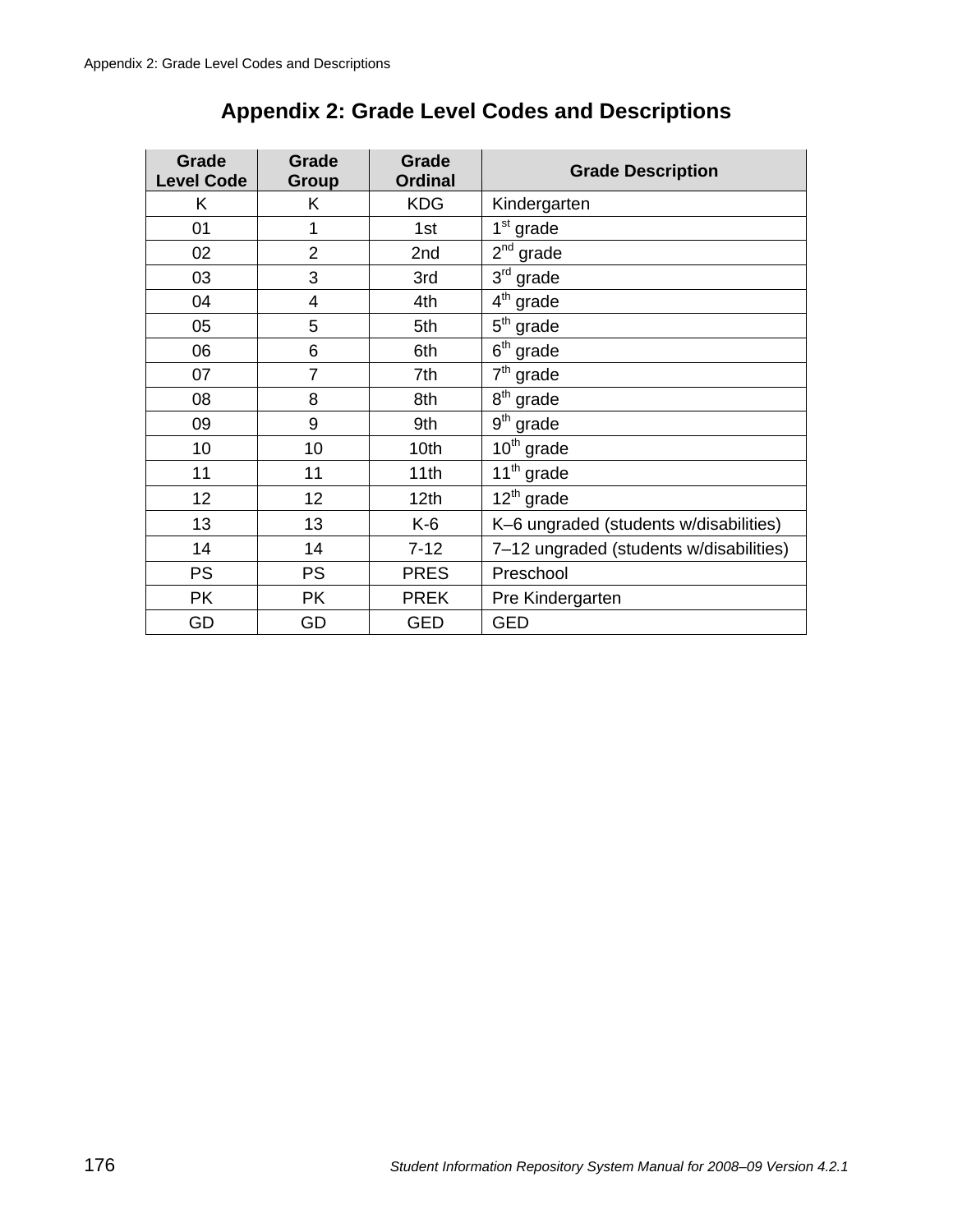| Code       | <b>Description</b>      | Code       | <b>Description</b>      |
|------------|-------------------------|------------|-------------------------|
| <b>ABK</b> | Abkhazian               | <b>BAD</b> | <b>Banda</b>            |
| <b>ACE</b> | Achinese                | <b>BNT</b> | <b>Bantu</b>            |
| <b>ACH</b> | Acoli                   | <b>BAS</b> | <b>Basa</b>             |
| <b>ADA</b> | Adangme                 | <b>BAK</b> | <b>Bashkir</b>          |
| <b>AAR</b> | Afar                    | <b>BAQ</b> | <b>Basque</b>           |
| <b>AFH</b> | Afrihili                | <b>BTK</b> | <b>Batak</b>            |
| <b>AFR</b> | Afrikaans               | <b>BEJ</b> | Beja                    |
| <b>AFA</b> | Afro-Asiatic            | <b>BEL</b> | Belarussian             |
| <b>AKA</b> | Akan                    | <b>BEM</b> | Bemba                   |
| <b>AKK</b> | Akkadian                | <b>BEN</b> | Bengali                 |
| <b>ALB</b> | Albanian                | <b>BER</b> | <b>Berber</b>           |
| <b>ALE</b> | Aleut                   | <b>BHO</b> | Bhojpuri                |
| <b>ALG</b> | Algonquian              | <b>BIH</b> | <b>Bihari</b>           |
| <b>TUT</b> | Altaic                  | <b>BIK</b> | <b>Bikol</b>            |
| <b>AMH</b> | Amharic                 | <b>BYN</b> | <b>Bilin</b>            |
| <b>APA</b> | Apache                  | <b>BIN</b> | Bini                    |
| <b>ARA</b> | Arabic                  | <b>BIS</b> | <b>Bislama</b>          |
| <b>ARC</b> | Aramaic                 | <b>BOS</b> | <b>Bosnian</b>          |
| <b>ARP</b> | Arapaho                 | <b>BRA</b> | <b>Braj</b>             |
| <b>ARN</b> | Araucanian              | <b>BRE</b> | <b>Breton</b>           |
| <b>ARW</b> | Arawak                  | <b>BUG</b> | <b>Buginese</b>         |
| <b>ARM</b> | Armenian                | <b>BUL</b> | <b>Bulgarian</b>        |
| <b>ART</b> | Artificial              | <b>BUA</b> | <b>Buriat</b>           |
| <b>ASM</b> | Assamese                | <b>BUR</b> | <b>Burmese</b>          |
| <b>AST</b> | Asturian                | CAD        | Caddo                   |
| <b>ATH</b> | Athapascan              | <b>CAR</b> | Carib                   |
| <b>AUS</b> | Australian              | <b>CAT</b> | Catalan                 |
| <b>MAP</b> | Austronesian            | CAU        | Caucasian               |
| <b>AVA</b> | Avaric                  | <b>CEB</b> | Cebuano                 |
| <b>AVE</b> | Avestan                 | <b>CEL</b> | Celtic                  |
| <b>AWA</b> | Awadhi                  | CAI        | Central American Indian |
| <b>AYM</b> | Aymara                  | <b>CHG</b> | Chagatai                |
| <b>AZE</b> | Azerbaijani             | <b>CMC</b> | Chamic                  |
| <b>BAN</b> | <b>Balinese</b>         | <b>CHA</b> | Chamorro                |
| <b>BAT</b> | <b>Baltic</b>           | <b>CHE</b> | Chechen                 |
| <b>BAL</b> | <b>Baluchi</b>          | <b>CHR</b> | Cherokee                |
| <b>BAM</b> | Bambara                 | <b>CHY</b> | Cheyenne                |
| BAI        | <b>Bamileke</b>         | <b>CHB</b> | Chibcha                 |
| <b>CHI</b> | Chinese                 | <b>FAS</b> | Farsi                   |
| <b>CHN</b> | Chinook jargon          | <b>FIJ</b> | Fijian                  |
| <b>CHP</b> | Chipewyan               | <b>FIL</b> | Filipino                |
| <b>CHO</b> | Choctaw                 | <b>FIN</b> | Finnish                 |
| CHU        | <b>Church Slavic</b>    | <b>FIU</b> | Finno-Ugrian            |
| <b>CHK</b> | Chuukese                | <b>FON</b> | Fon                     |
| <b>CHV</b> | Chuvash                 | <b>FRE</b> | French                  |
| <b>NWC</b> | <b>Classical Newari</b> | <b>FRY</b> | Frisian                 |
| <b>COP</b> | Coptic                  | <b>FUR</b> | Friulian                |
| <b>COR</b> | Cornish                 | <b>FUL</b> | Fulah                   |

**Appendix 3: Language Codes and Descriptions**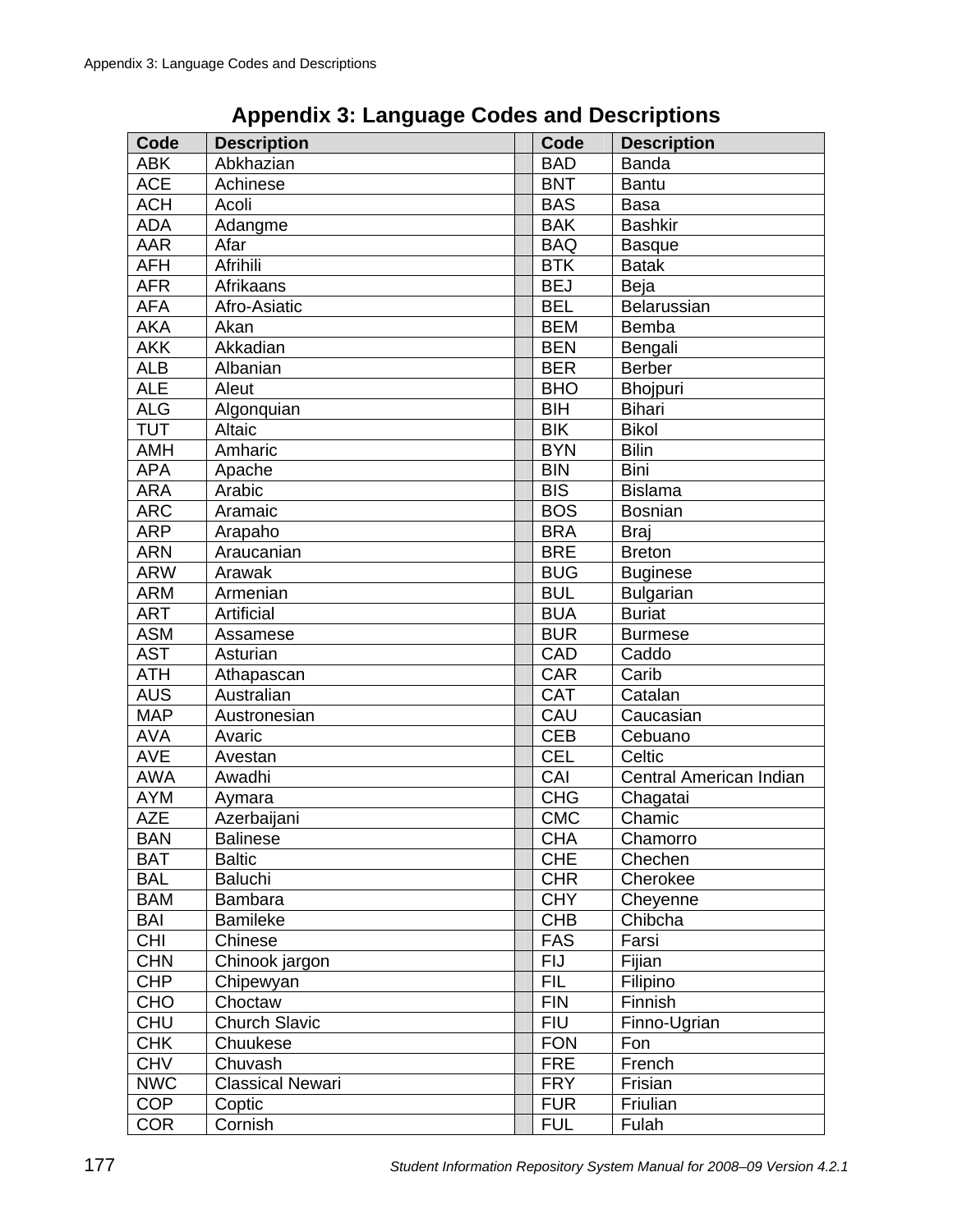| Code       | <b>Description</b>                 | Code                      | <b>Description</b>    |
|------------|------------------------------------|---------------------------|-----------------------|
| COS        | Corsican                           | <b>GAA</b>                | Ga                    |
| <b>CRE</b> | Cree                               | <b>GAE</b>                | Gaelic                |
| <b>MUS</b> | Creek                              | <b>GLG</b>                | Gallegan              |
| <b>CRP</b> | <b>Creoles and Pidgins</b>         | <b>LUG</b>                | Ganda                 |
| <b>CPE</b> | Creoles and Pidgins, English-based | <b>GAY</b>                | Gayo                  |
| <b>CPF</b> | Creoles and Pidgins, French-based  | <b>GBA</b>                | Gbaya                 |
|            | Creoles and Pidgins, Portuguese-   |                           |                       |
| <b>CPP</b> | based                              | <b>GEZ</b>                | Geez                  |
| <b>CRH</b> | Crimean                            | <b>GWO</b>                | Georgian              |
| <b>CUS</b> | Cushitic                           | <b>GER</b>                | German                |
| <b>CZE</b> | Czech                              | <b>GEM</b>                | Germanic              |
| <b>DAK</b> | Dakota                             | GIL                       | Gilbertese            |
| <b>DAN</b> | Danish                             | <b>GON</b>                | Gondi                 |
| <b>DAR</b> | Dargwa                             | <b>GOR</b>                | Gorontalo             |
| <b>DAY</b> | Dayak                              | <b>GOT</b>                | Gothic                |
| <b>DEL</b> | Delaware                           | <b>GRB</b>                | Grebo                 |
| <b>DIN</b> | Dinka                              | <b>GRE</b>                | Greek                 |
| <b>DIV</b> | <b>Divehi</b>                      | <b>GRN</b>                | Guarani               |
| <b>DOI</b> | Dogri                              | $\overline{\mathsf{GUJ}}$ | Gujarati              |
| <b>DGR</b> | Dogrib                             | HAI                       | Haida                 |
| <b>DRA</b> | Dravidian                          | <b>HAT</b>                | <b>Haitian Creole</b> |
| <b>DUA</b> | Duala                              | <b>HAU</b>                | Hausa                 |
| <b>DUT</b> | Dutch                              | <b>HAW</b>                | Hawaiian              |
| <b>DYU</b> | Dyula                              | <b>HEB</b>                | Hebrew                |
| <b>DZO</b> | Dzongkha                           | <b>HER</b>                | Herero                |
| EFI        | Efik                               | <b>HIL</b>                | Hiligaynon            |
| <b>EKA</b> | Ekajuk                             | <b>HIM</b>                | Himachali             |
| <b>ELX</b> | Elamite                            | <b>HIN</b>                | Hindi                 |
| <b>ENG</b> | English                            | <b>HMO</b>                | Hiri Motu             |
| <b>EPO</b> | Esperanto                          | <b>HIT</b>                | <b>Hittite</b>        |
| <b>EST</b> | Estonian                           | <b>HMN</b>                | Hmong                 |
| <b>EWE</b> | Ewe                                | <b>HUN</b>                | Hungarian             |
| <b>EWO</b> | Ewondo                             | <b>HUP</b>                | Hupa                  |
| <b>FAN</b> | Fang                               | <b>IBA</b>                | Iban                  |
| <b>FAT</b> | Fanti                              | <b>ICE</b>                | Icelandic             |
| <b>FAO</b> | Faroese                            | <b>IDO</b>                | Ido                   |
| <b>IBO</b> | Igbo                               | <b>KON</b>                | Kongo                 |
| <b>IJO</b> | ljo                                | <b>KOK</b>                | Konkani               |
| <b>ILO</b> | Iloko                              | <b>KOR</b>                | Korean                |
| <b>SMN</b> | Inari Sami                         | <b>KOS</b>                | Kosraean              |
| <b>INC</b> | Indic                              | <b>KPE</b>                | Kpelle                |
| <b>INE</b> | Indo-European                      | <b>KRO</b>                | Kru                   |
| <b>IND</b> | Indonesian                         | <b>KUA</b>                | Kuanyama              |
| <b>INH</b> | Ingush                             | <b>KUM</b>                | Kumyk                 |
| <b>INA</b> | Interlingua                        | <b>KUR</b>                | Kurdish               |
| ILE        | Interlingue                        | <b>KRU</b>                | Kurukh                |
| <b>IKU</b> | Inuktitut                          | <b>KUT</b>                | Kutenai               |
| <b>IPK</b> | Inupiaq                            | <b>LAD</b>                | Ladino                |
| <b>IRA</b> | Iranian                            | LAH                       | Lahnda                |
| <b>GLE</b> | Irish                              | LAM                       | Lamba                 |
| <b>IRO</b> | Iroquoian                          | <b>LAO</b>                | Lao                   |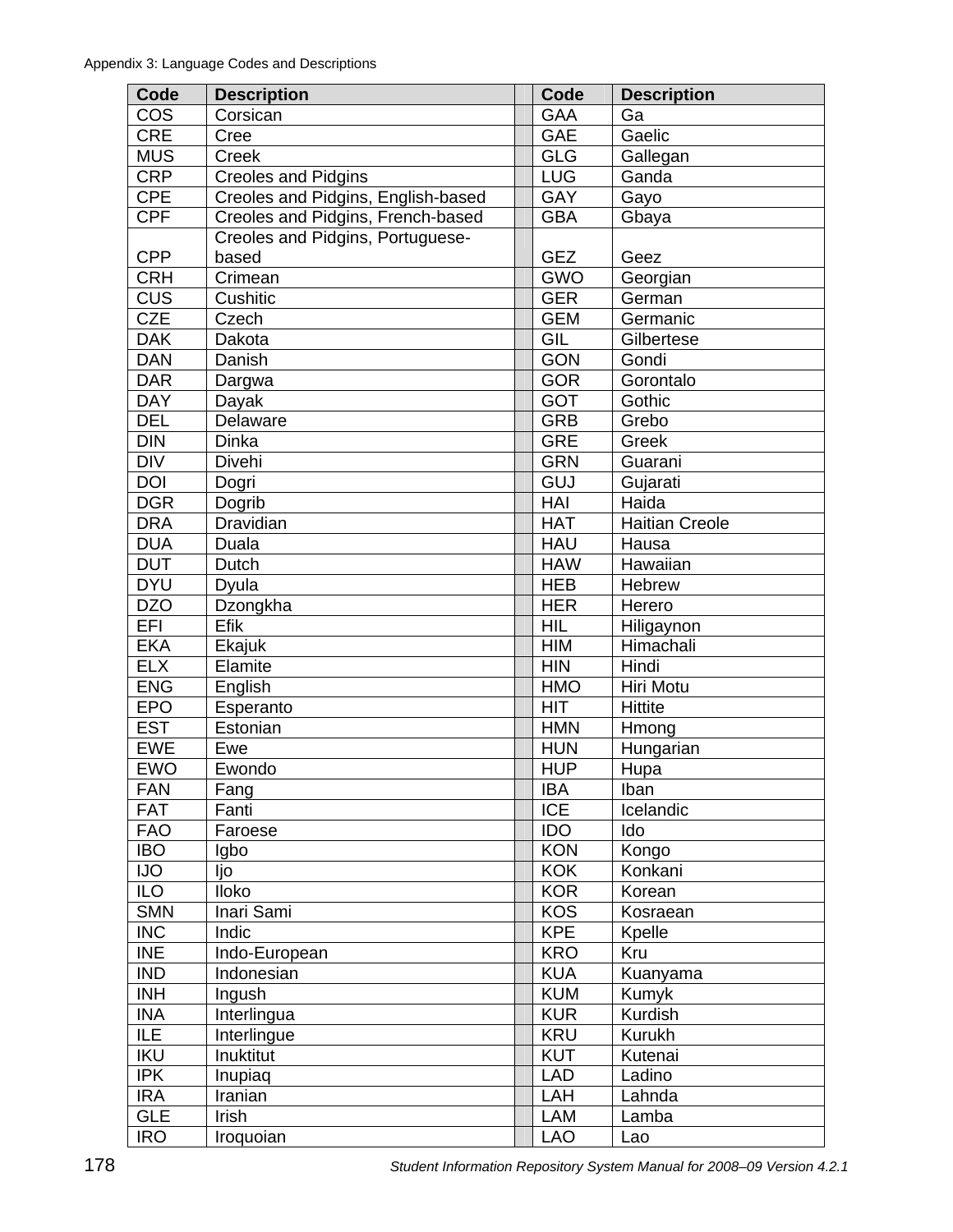| Code       | <b>Description</b>       | Code       | <b>Description</b>        |
|------------|--------------------------|------------|---------------------------|
| <b>ITA</b> | Italian                  | LAT        | Latin                     |
| <b>JPN</b> | Japanese                 | LAV        | Latvian                   |
| JAV        | Javanese                 | <b>LTZ</b> | Letzeburgesch             |
| <b>JRB</b> | Judeo-Arabic             | <b>LEZ</b> | Lezghian                  |
| <b>JPR</b> | Judeo-Persian            | <b>LIM</b> | Limgurgan                 |
| <b>KBD</b> | Kabardian                | LIN        | Lingala                   |
| <b>KAB</b> | Kabyle                   | LIT        | Lithuanian                |
| <b>KAC</b> | Kachin                   | <b>JBO</b> | Lojban                    |
| <b>KAL</b> | Kalaallisut              | <b>LOZ</b> | Lozi                      |
| XAL        | Kalmyk                   | <b>LUB</b> | Luba-Katanga              |
| <b>KAM</b> | Kamba                    | <b>LUA</b> | Luba-Lulua                |
| <b>KAN</b> | Kannada                  | LUI        | Luiseno                   |
| KAU        | Kanuri                   | <b>SMJ</b> | Lule Sami                 |
| <b>KRC</b> | Karachay-Balkar          | <b>LUN</b> | Lunda                     |
| <b>KAA</b> | Kara-Kalpak              | <b>LUO</b> | Luo                       |
| <b>KAR</b> | Karen                    | LUS        | Lushai                    |
| <b>KAS</b> | Kashmiri                 | <b>MAC</b> | Macedonian                |
| <b>CSB</b> | Kashubian                | <b>MAD</b> | Madurese                  |
| <b>KAW</b> | Kawi                     | <b>MAG</b> | Magahi                    |
| <b>KAZ</b> | <b>Kazakh</b>            | <b>MAI</b> | Maithili                  |
| <b>KHA</b> | Khasi                    | <b>MAK</b> | Makasar                   |
| <b>KHM</b> | Khmer                    | <b>MLG</b> | Malagasy                  |
| KHI        | Khoisan                  | <b>MAY</b> | Malay                     |
| <b>KHO</b> | Khotanese                | <b>MAL</b> | Malayalam                 |
| <b>KIK</b> | Kikuyu                   | <b>MLT</b> | Maltese                   |
| <b>KMB</b> | Kimbundu                 | <b>MNC</b> | Manchu                    |
| <b>KIN</b> | Kinyarwanda              | <b>MAN</b> | Mandingo                  |
| <b>KIR</b> | Kirghiz                  | <b>MNI</b> | Manipuri                  |
| <b>TJH</b> | Klingon                  | <b>MNO</b> | Manobo                    |
| <b>KOM</b> | Komi                     | <b>MAX</b> | Manx                      |
| <b>MAO</b> | Maori                    | <b>NZI</b> | <b>Nzima</b>              |
| <b>MAR</b> | Marathi                  | <b>OJI</b> | Ojibwa                    |
| <b>CHM</b> | Mari                     | <b>ORI</b> | Oriya                     |
| <b>MAH</b> | Marshallese              | <b>ORM</b> |                           |
| <b>MWR</b> | Marwari                  | <b>OSA</b> | Oromo                     |
| <b>MAS</b> | Masai                    | <b>OSS</b> | Osage<br>Ossetian         |
| <b>MYN</b> |                          | <b>OTH</b> |                           |
| <b>MEN</b> | Mayan<br>Mende           | <b>OTO</b> | Other Language<br>Otomian |
| <b>MIC</b> | Micmac                   | <b>PAL</b> | Pahlavi                   |
| <b>MIN</b> |                          | PAU        | Palauan                   |
| <b>MWL</b> | Minangkabau<br>Mirandese | PLI        | Pali                      |
|            |                          | <b>PAM</b> |                           |
| <b>MIS</b> | Miscellaneous            |            | Pampanga                  |
| <b>MOH</b> | Mohawk                   | <b>PAG</b> | Pangasinan                |
| <b>MDF</b> | Moksha                   | <b>PAN</b> | Punjabi                   |
| <b>MOL</b> | Moldavian                | <b>PAP</b> | Papiamento                |
| <b>LOL</b> | Mongo                    | <b>PAA</b> | Papuan                    |
| <b>MON</b> | Mongolian                | PHI        | Philippine                |
| <b>MKH</b> | Mon-Khmer                | <b>PHN</b> | Phoenician                |
| <b>MOS</b> | Mossi                    | <b>PON</b> | Pohnpeian                 |
| <b>MUL</b> | Multiple                 | <b>POL</b> | Polish                    |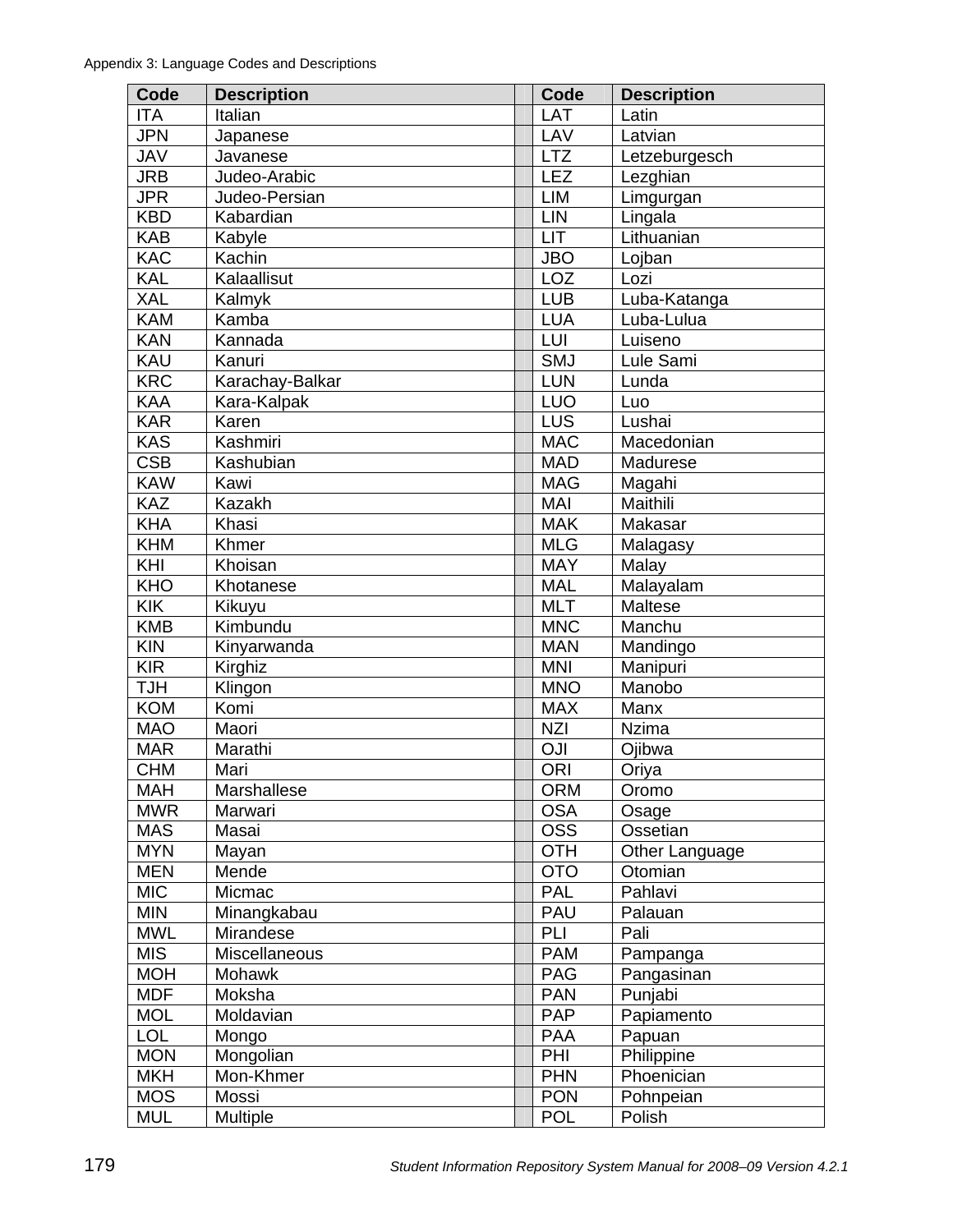| Code       | <b>Description</b>    | Code       | <b>Description</b>       |
|------------|-----------------------|------------|--------------------------|
| <b>MUN</b> | Munda                 | <b>POR</b> | Portuguese               |
| <b>NAH</b> | Nahuatl               | <b>PRA</b> | Prakrit                  |
| <b>NAU</b> | Nauru                 | <b>PUS</b> | Pushto                   |
| <b>NAV</b> | Navajo                | <b>QUE</b> | Quechua                  |
| <b>NDO</b> | Ndonga                | <b>ROH</b> | Raeto-Romance            |
| <b>NAP</b> | Neapolitian           | <b>RAJ</b> | Rajasthani               |
| <b>NEP</b> | Nepali                | <b>RAP</b> | Rapanui                  |
| <b>NEW</b> | Newari                | <b>RAR</b> | Rarotongan               |
| <b>NIA</b> | <b>Nias</b>           | <b>ROA</b> | Romance                  |
| <b>NIC</b> | Niger-Kordofanian     | <b>RUM</b> | Romanian                 |
| <b>SSA</b> | Nilo-Saharan          | <b>ROM</b> | Romany                   |
| <b>NIU</b> | Niuean                | <b>RUN</b> | Rundi                    |
| <b>NOG</b> | Nogai                 | <b>RUS</b> | Russian                  |
| <b>NON</b> | Norse, Old            | <b>SAL</b> | Salishan                 |
| <b>NAI</b> | North American Indian | <b>SAM</b> | Samaritan Aramaic        |
| <b>NDE</b> | North Ndebele         | <b>SMI</b> | Sami                     |
| <b>SME</b> | Northern Sami         | <b>SMO</b> | Samoan                   |
| <b>NOR</b> | Norwegian             | <b>SAD</b> | Sandawe                  |
| <b>NOB</b> | Norwegian Bokmal      | <b>SAG</b> | Sango                    |
| <b>NNO</b> | Norwegian Nynorsk     | <b>SAN</b> | Sanskrit                 |
| <b>NUB</b> | Nubian                | <b>SRD</b> | Sardinian                |
| <b>NYM</b> | Nyamwezi              | <b>SAS</b> | <b>Sasak</b>             |
| <b>NYA</b> | Nyanja                | <b>SCO</b> | <b>Scots</b>             |
| <b>NYN</b> | Nyankole              | <b>SEL</b> | Selkup                   |
| <b>NYO</b> | Nyoro                 | <b>SEM</b> | Semitic                  |
| <b>SCC</b> | Serbian               | <b>TEL</b> | Telugu                   |
| <b>SCR</b> | Serbo Croatian        | <b>TER</b> | Tereno                   |
| <b>SRR</b> | Serer                 | <b>TET</b> | Tetum                    |
| <b>SHN</b> | Shan                  | <b>THA</b> | Thai                     |
| <b>SNA</b> | Shona                 | <b>TIB</b> | Tibetan                  |
| III        | Sichuan Yi            | <b>TIG</b> |                          |
| <b>SCN</b> | Sicilian              | <b>TIR</b> | <b>Tigre</b><br>Tigrinya |
| <b>SID</b> |                       |            |                          |
|            | Sidamo                | <b>TEM</b> | Time                     |
| <b>SGN</b> | Sign Language         | TIV        | Tiv                      |
| <b>BLA</b> | Siksika               | <b>TLI</b> | Tlingit                  |
| <b>SND</b> | Sindhi                | <b>TPI</b> | <b>Tok Pisin</b>         |
| <b>SIN</b> | Sinhalese             | <b>TKL</b> | Tokelau                  |
| <b>SIT</b> | Sino-Tibetan          | <b>TOG</b> | Tonga (Nyasa)            |
| <b>SIO</b> | Siouan                | <b>TON</b> | Tonga (Tonga Islands)    |
| <b>SMS</b> | Skolt Sami            | <b>TSI</b> | Tsimshian                |
| <b>SLA</b> | Slavic                | <b>TSO</b> | Tsonga                   |
| <b>SLO</b> | Slovak                | <b>TSN</b> | Tswana                   |
| <b>SLV</b> | Slovenian             | <b>TUM</b> | Tumbuka                  |
| SOG        | Sogdian               | <b>TUP</b> | Tupi                     |
| SOM        | Somali                | <b>TUR</b> | Turkish                  |
| SON        | Songhai               | <b>TUK</b> | Turkmen                  |
| <b>SNK</b> | Soninke               | <b>TVL</b> | Tuvalu                   |
| <b>WEN</b> | Sorbian               | <b>TYV</b> | Tuvinian                 |
| <b>NSO</b> | Sotho, Northern       | TWI        | Twi                      |
| <b>SOT</b> | Sotho, Southern       | <b>UDM</b> | <b>Udmurt</b>            |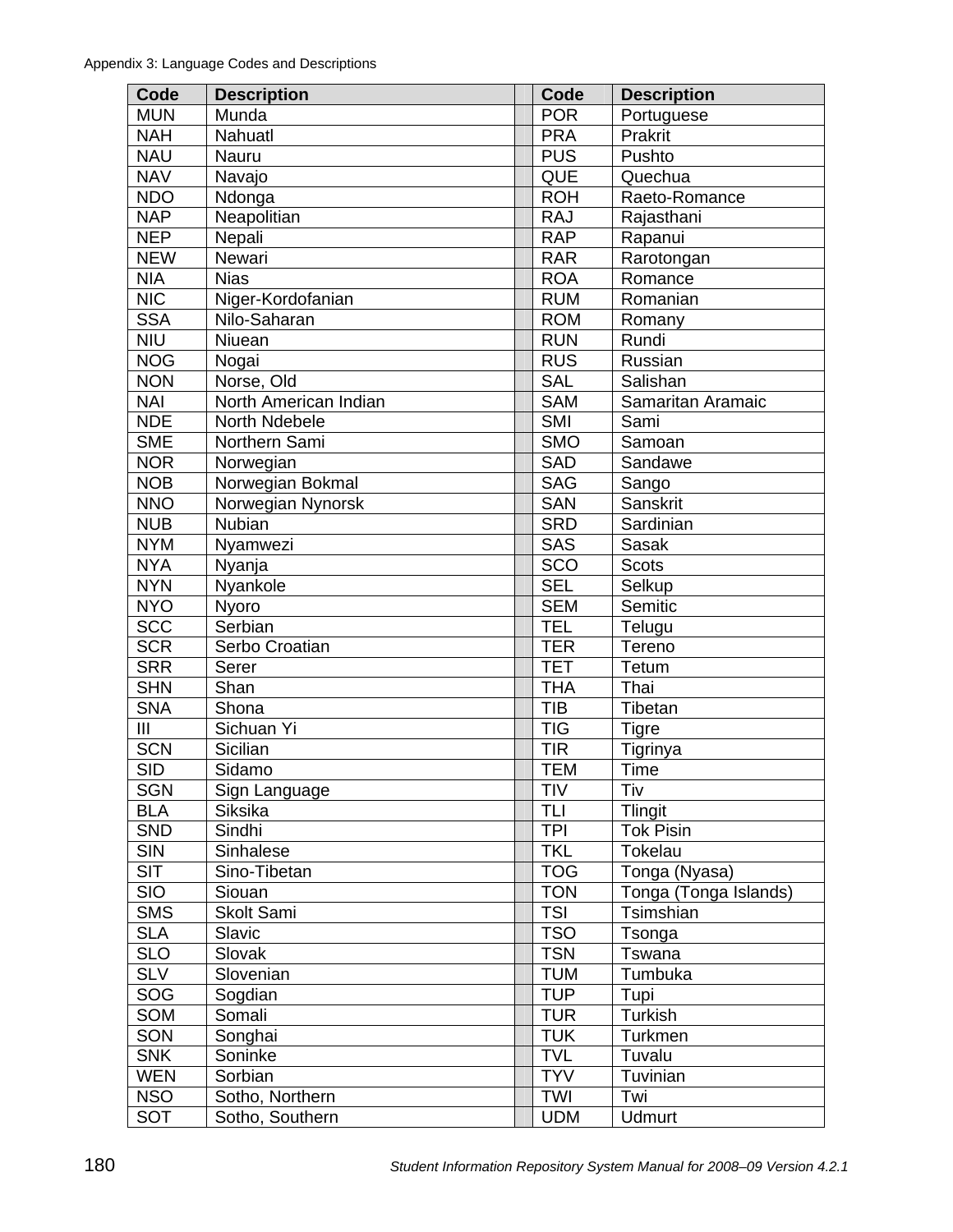| Code       | <b>Description</b>    | Code       | <b>Description</b>   |
|------------|-----------------------|------------|----------------------|
| SAI        | South American Indian | <b>UGA</b> | Ugaritic             |
| <b>NBL</b> | South Ndebele         | <b>UIG</b> | Uighur               |
| <b>ALT</b> | Southern Altai        | <b>UKR</b> | Ukrainian            |
| <b>SMA</b> | Southern Sami         | <b>UMB</b> | Umbundu              |
| <b>SPA</b> | Spanish               | <b>UND</b> | Undetermined         |
| <b>SUK</b> | Sukuma                | <b>HSB</b> | <b>Upper Sorbian</b> |
| <b>SUX</b> | Sumerian              | <b>URD</b> | Urdu                 |
| <b>SUN</b> | Sundanese             | <b>UZB</b> | <b>Uzbek</b>         |
| <b>SUS</b> | Susu                  | VAI        | Vai                  |
| <b>SWA</b> | Swahili               | <b>VEN</b> | Venda                |
| <b>SSW</b> | Swati                 | VIE        | Vietnamese           |
| <b>SWE</b> | Swedish               | <b>VOL</b> | Volapk               |
| <b>SYR</b> | Syriac                | <b>VOT</b> | Votic                |
| <b>TGL</b> | Tagalog               | <b>WAK</b> | Wakashan             |
| <b>TAH</b> | Tahitian              | <b>WAL</b> | Walamo               |
| <b>TAI</b> | Tai                   | <b>WLN</b> | Walloon              |
| <b>TGK</b> | Tajik                 | <b>WAR</b> | Waray                |
| <b>TMH</b> | <b>Tamashek</b>       | <b>WAS</b> | Washo                |
| <b>TAM</b> | Tamil                 | <b>WEL</b> | Welsh                |
| <b>TAT</b> | Tatar                 | <b>WOL</b> | Wolof                |
| <b>XHO</b> | Xhosa                 | ZND        | Zande                |
| <b>SAH</b> | Yakut                 | ZAP        | Zapotec              |
| YAO        | Yao                   | <b>ZEN</b> | Zenaga               |
| <b>YAP</b> | Yapese                | <b>ZHA</b> | Zhuang               |
| <b>YID</b> | Yiddish               | <b>ZUL</b> | Zulu                 |
| <b>YOR</b> | Yoruba                | <b>ZUN</b> | Zuni                 |
| <b>YPK</b> | Yupik                 |            |                      |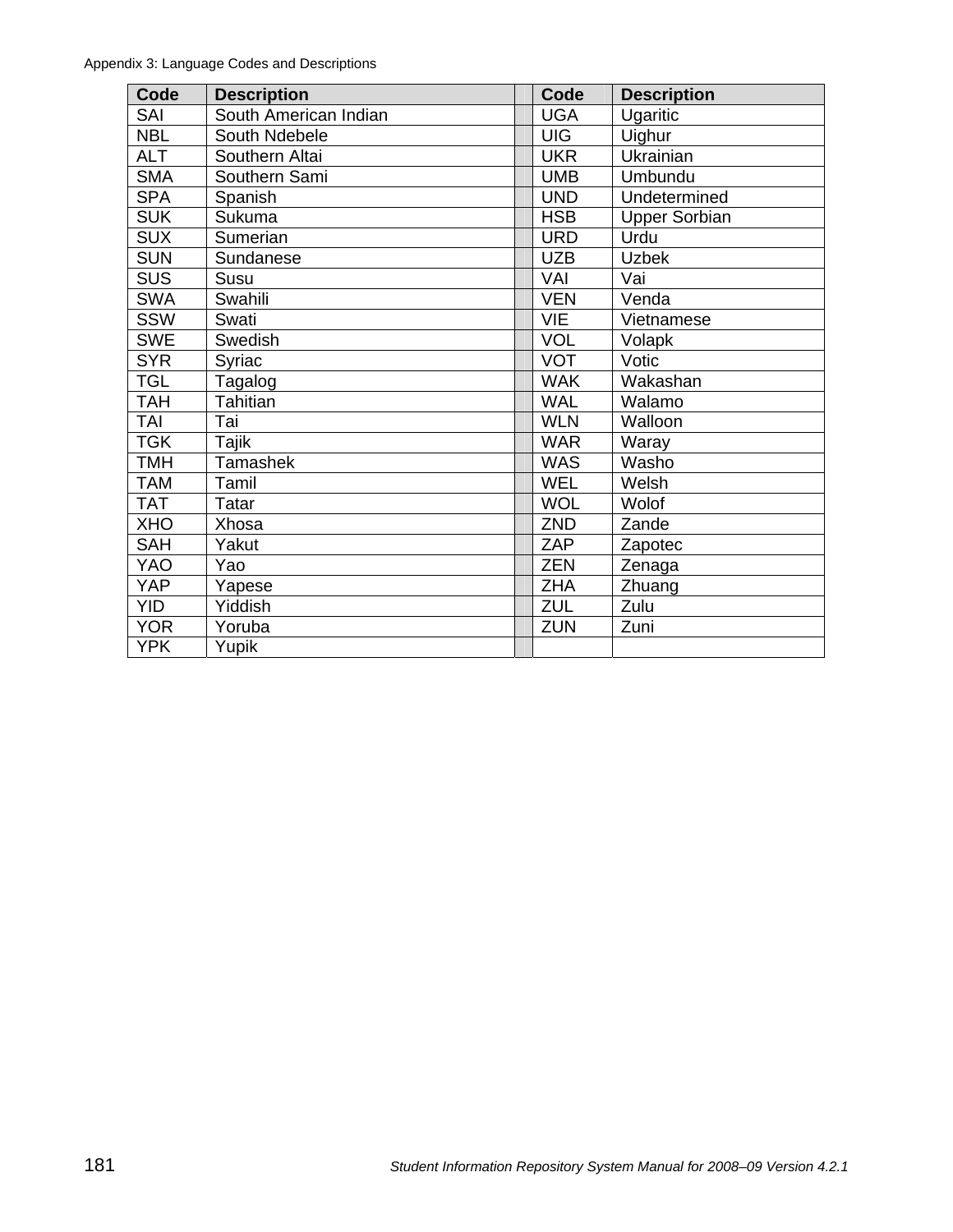# **Appendix 4: Postgraduate Plan Codes and Descriptions**

| <b>Description</b>                               | Code |
|--------------------------------------------------|------|
| 4-year college in NYS                            |      |
| 2-year college in NYS                            | 2    |
| Other postsecondary school in NYS                | 3    |
| 4-year college outside NYS                       | 4    |
| 2-year college outside NYS                       | 5    |
| Other postsecondary school outside NYS           | 6    |
| Seek employment                                  |      |
| Enlist in the military                           | 8    |
| Other plan                                       | 9    |
| Adult Services (students with disabilities only) | 10   |
| Unknown                                          |      |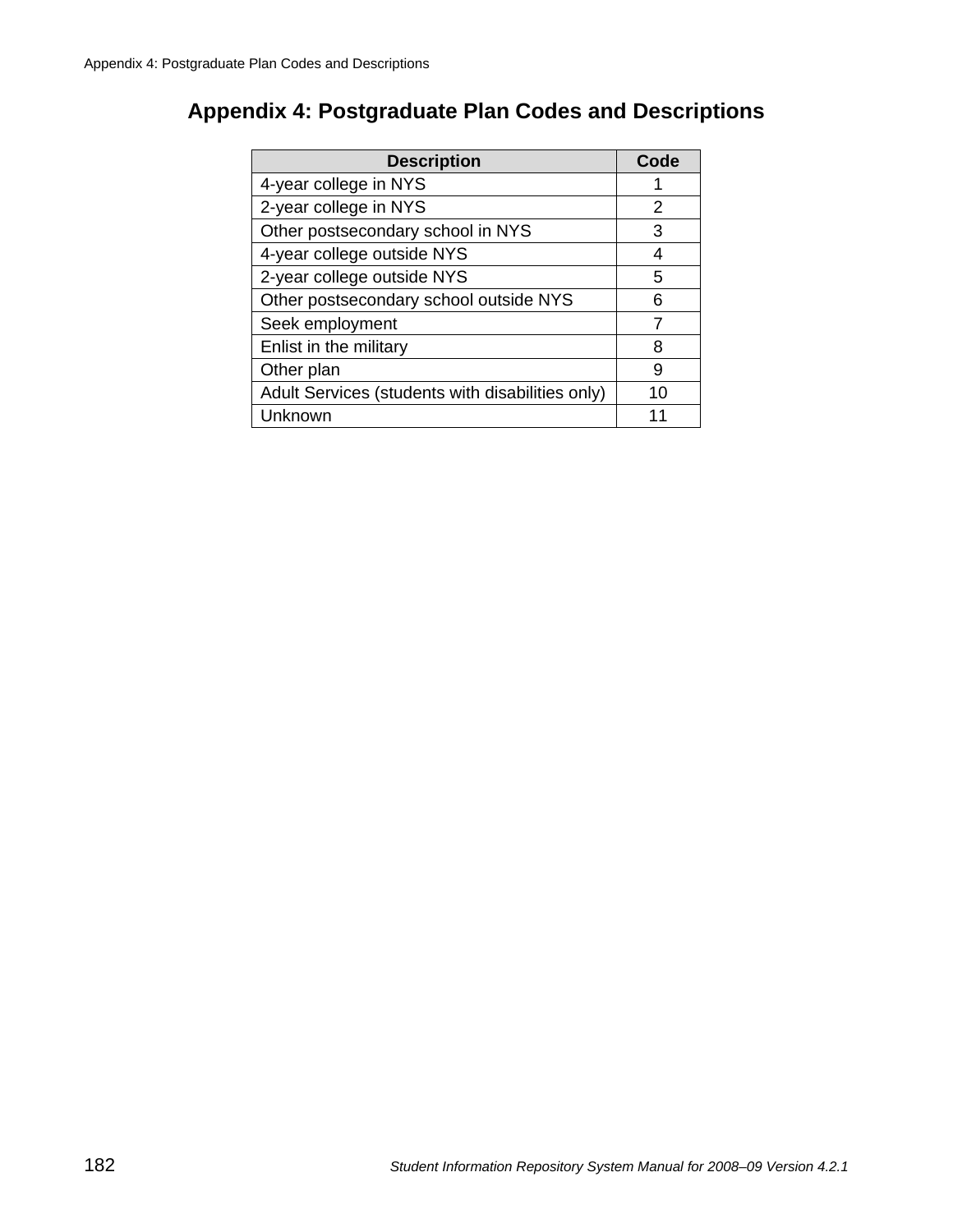# **Appendix 5: Credential Type Codes and Descriptions**

| <b>Credential Type</b>                                                                                                                            | <b>Description</b>                              | Code |
|---------------------------------------------------------------------------------------------------------------------------------------------------|-------------------------------------------------|------|
| Regents Diploma with Honors, for students<br>entering grade 9 on or after July 1, 2001                                                            | Regents with Honors post<br>July 1 2001         | 762  |
| Regents Diploma with Honors and with Career<br>& Technical Education Endorsement, for<br>students entering grade 9 on or after<br>July 1, 2001    | Regents with Honors&CTE post<br>July 1 2001     | 813  |
| Regents Diploma without Honors, for students<br>entering grade 9 on or after 7/1/01                                                               | Regents post July 1 2001                        | 779  |
| Regents Diploma without Honors but with<br>Career & Technical Education Endorsement,<br>for students entering grade 9 on or after<br>July 1, 2001 | Regents with CTE post July 1 2001               | 796  |
| Local Diploma without Regents Endorsement                                                                                                         | Local Diploma                                   | 068  |
| Local Diploma without Regents Endorsement<br>but with Career & Technical Education<br>Endorsement                                                 | Local Diploma with Career Ed                    | 612  |
| Regents Diploma with Advanced Designation                                                                                                         | Regents Diploma with Adv<br>Designation         | 680  |
| Regents Diploma with Advanced Designation<br>with Career & Technical Education<br>Endorsement                                                     | Regents Diploma with Adv Des &<br>Career Ed     | 697  |
| Regents Diploma with Advanced Designation<br>with Honors                                                                                          | Regents Diploma with Adv Des &<br><b>Honors</b> | 714  |
| Regents Diploma with Advanced Designation<br>with Honors and with Career & Technical<br><b>Education Endorsement</b>                              | Regents Diploma with<br>AD&Honors&Career Ed     | 731  |
| High School Equivalency Diploma (GED)                                                                                                             | <b>GED</b>                                      | 738  |
| Individual Education Program (IEP) Diploma                                                                                                        | <b>IEP Diploma</b>                              | 085  |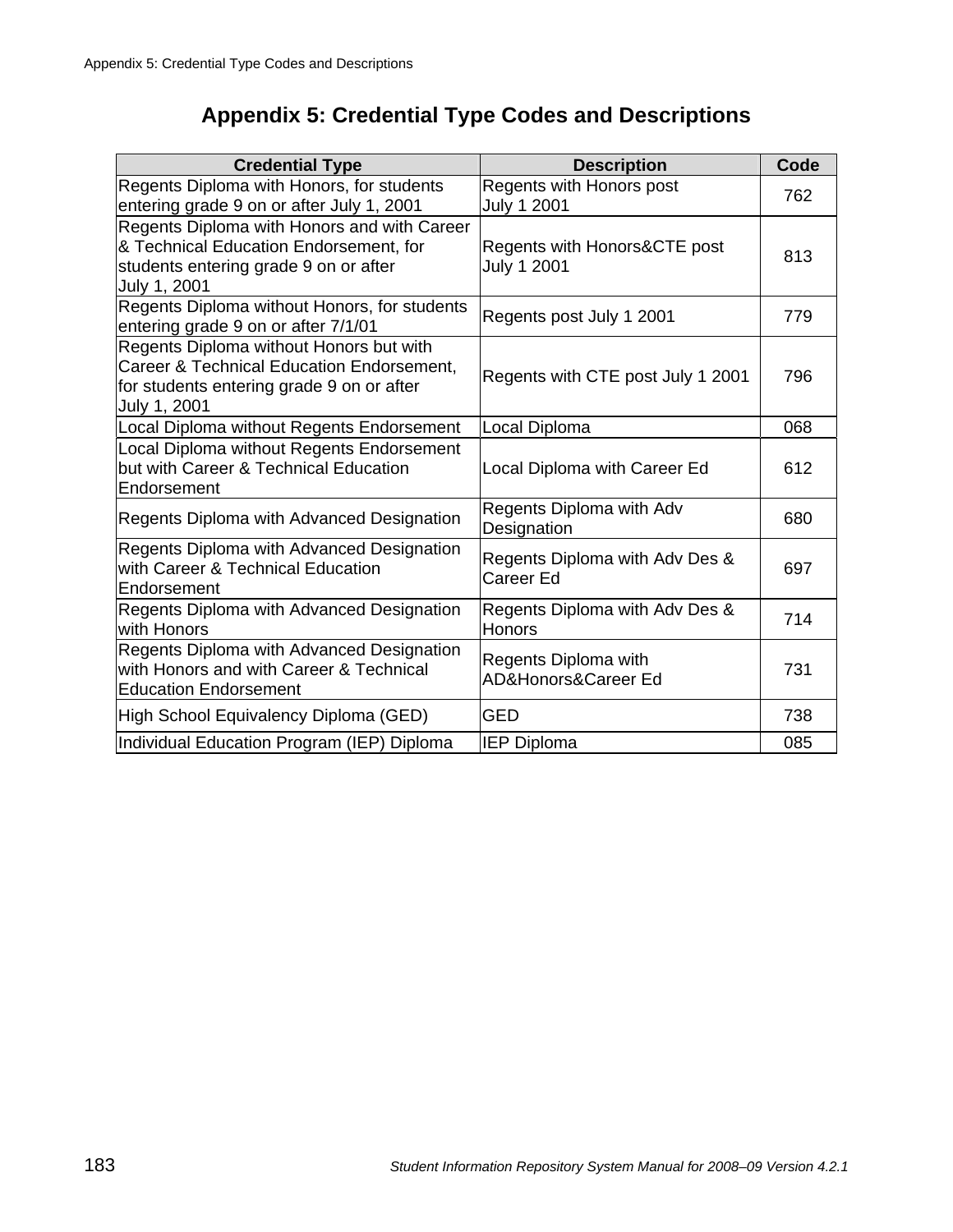# **Appendix 6: Country of Origin Codes and Descriptions**

| Code            | <b>Description</b>                    | Code            | <b>Description</b>                 |
|-----------------|---------------------------------------|-----------------|------------------------------------|
| AF              | Afghanistan                           | <b>CF</b>       | <b>Central African Republic</b>    |
| <b>AX</b>       | <b>Aland Islands</b>                  | TD              | Chad                               |
| $A\overline{L}$ | Albania                               | <b>CL</b>       | Chile                              |
| DZ              | Algeria                               | <b>CN</b>       | China                              |
| AS              | American Samoa*                       | <b>CX</b>       | Christmas Island                   |
| <b>AD</b>       | Andorra                               | CC              | Cocos (Keeling) Islands            |
| AO              | Angola                                | CO              | Colombia                           |
| AI              | Anguilla                              | <b>KM</b>       | Comoros                            |
| AQ              | Antarctica                            | CG              | Congo                              |
| AG              | Antigua and Barbuda                   | CD              | Congo, The Democratic Republic     |
| <b>AR</b>       | Argentina                             | <b>CK</b>       | Cook Islands                       |
| AM              | Armenia                               | <b>CR</b>       | Costa Rica                         |
| <b>AW</b>       | Aruba                                 | <b>CI</b>       | Cote D Ivoire                      |
| <b>AU</b>       | Australia                             | <b>HR</b>       | Croatia                            |
| AT              | Austria                               | <b>CU</b>       | Cuba                               |
| <b>ΑΖ</b>       | Azerbaijan                            | $\overline{CY}$ | Cyprus                             |
| <b>BS</b>       | <b>Bahamas</b>                        | CZ              | <b>Czech Republic</b>              |
| <b>BH</b>       | <b>Bahrain</b>                        | DK              | Denmark                            |
| <b>BD</b>       | Bangladesh                            | <b>DJ</b>       | Djibouti                           |
| <b>BB</b>       | <b>Barbados</b>                       | <b>DM</b>       | Dominica                           |
| <b>BY</b>       | <b>Belarus</b>                        | DO              | Dominican Republic                 |
| <b>BE</b>       | <b>Belgium</b>                        | EC              | Ecuador                            |
| <b>BZ</b>       | <b>Belize</b>                         | EG              | Egypt                              |
| <b>BJ</b>       | <b>Benin</b>                          | <b>SV</b>       | El Salvador                        |
| <b>BM</b>       | Bermuda                               | GQ              | <b>Equatorial Guinea</b>           |
| <b>BT</b>       | <b>Bhutan</b>                         | ER              | Eritrea                            |
| <b>BO</b>       | <b>Bolivia</b>                        | EE              | Estonia                            |
| BA              | Bosnia and Herzegovina                | ET              | Ethiopia                           |
| <b>BW</b>       | <b>Botswana</b>                       | <b>FK</b>       | Falkland Islands (Malvinas)        |
| <b>BV</b>       | <b>Bouvet Island</b>                  | <b>FO</b>       | Faroe Islands                      |
| <b>BR</b>       | <b>Brazil</b>                         | FJ              | Fiji                               |
| IO              | <b>British Indian Ocean Territory</b> | FI              | Finland                            |
| $\overline{BN}$ | <b>Brunei Darussalam</b>              | <b>FR</b>       | France                             |
| <b>BG</b>       | <b>Bulgaria</b>                       | <b>GF</b>       | French Guiana                      |
| <b>BF</b>       | <b>Burkina Faso</b>                   | PF              | French Polynesia                   |
| BI              | <b>Burundi</b>                        | TF              | <b>French Southern Territories</b> |
| KH              | Cambodia                              | GA              | Gabon                              |
| <b>CM</b>       | Cameroon                              | <b>GM</b>       | Gambia                             |
| CA              | Canada                                | <b>GE</b>       | Georgia                            |
| <b>CV</b>       | Cape Verde                            | DE              | Germany                            |
| KY              | Cayman Islands                        | GH              | Ghana                              |
| GI              | Gibraltar                             | MG              | Madagascar                         |
| <b>GR</b>       | Greece                                | <b>MW</b>       | Malawi                             |
| GL              | Greenland                             | <b>MY</b>       | Malaysia                           |
| GD              | Grenada                               | <b>MV</b>       | Maldives                           |
| GP              | Guadeloupe                            | ML              | Mali                               |
| GU              | Guam <sup>*</sup>                     | MT              | Malta                              |
| <b>GT</b>       | Guatemala                             | MH              | Marshall Islands                   |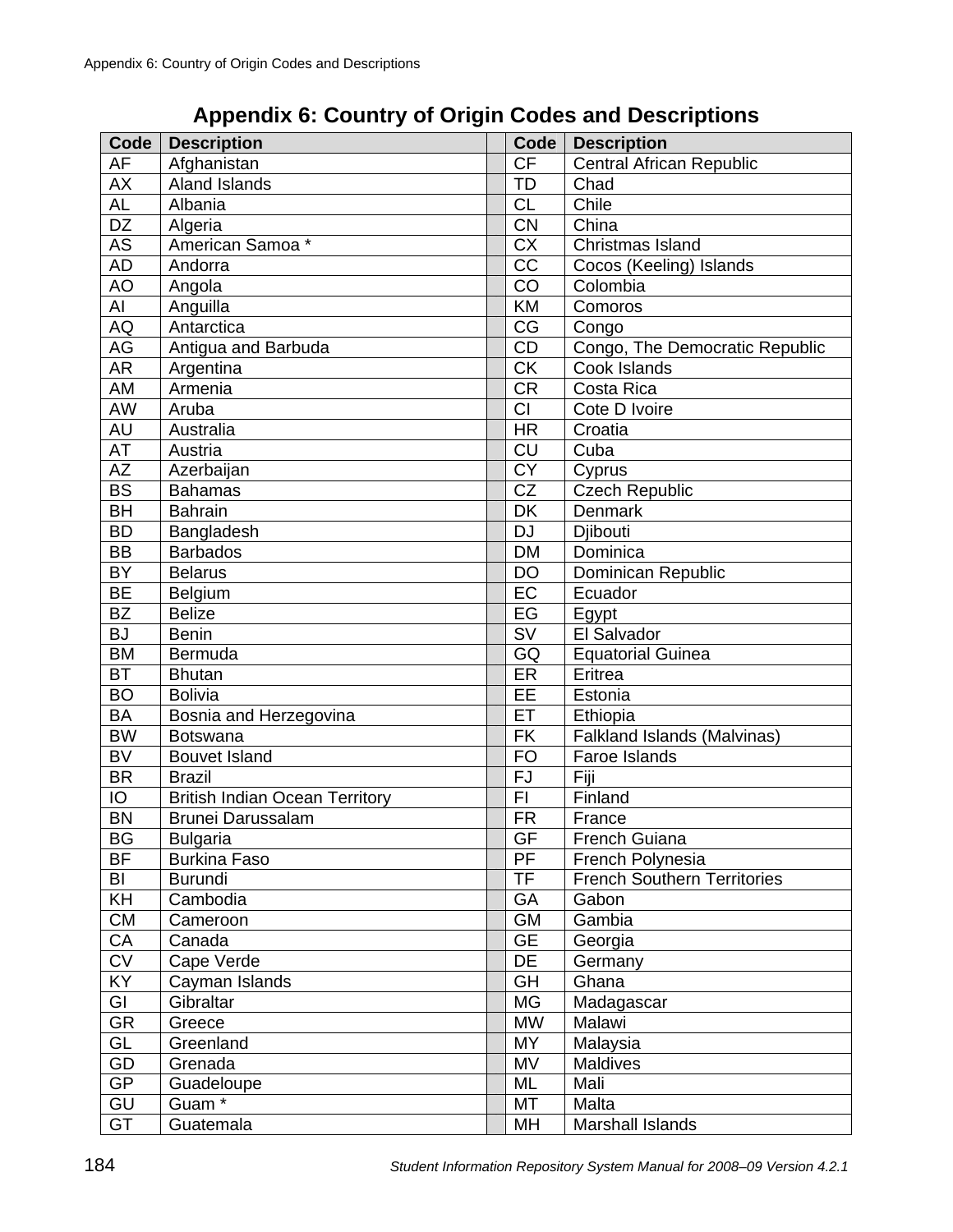| Code                     | <b>Description</b>                     | <b>Code</b>     | <b>Description</b>              |  |  |
|--------------------------|----------------------------------------|-----------------|---------------------------------|--|--|
| <b>GN</b>                | Guinea                                 | <b>MQ</b>       | Martinique                      |  |  |
| <b>GW</b>                | Guinea-Bissau                          | <b>MR</b>       | Mauritania                      |  |  |
| GY                       | Guyana                                 | <b>MU</b>       | <b>Mauritius</b>                |  |  |
| HT                       | Haiti                                  | YT              | Mayotte                         |  |  |
| HM                       | Heard Island and McDonald Islands      | <b>MX</b>       | Mexico                          |  |  |
| VA                       | Holy See (Vatican City State)          | <b>FM</b>       | Micronesia, Federated States of |  |  |
| HN                       | Honduras                               | <b>MD</b>       | Moldova, Republic of            |  |  |
| <b>HK</b>                | Hong Kong                              | <b>MC</b>       | Monaco                          |  |  |
| HU                       | Hungary                                | <b>MN</b>       | Mongolia                        |  |  |
| IS                       | Iceland                                | <b>MS</b>       | Montserrat                      |  |  |
| IN                       | India                                  | MA              | Morocco                         |  |  |
| ID                       | Indonesia                              | <b>MZ</b>       | Mozambique                      |  |  |
| IR                       | Iran, Islamic Republic of              | <b>MM</b>       | Myanmar                         |  |  |
| $\overline{a}$           | Iraq                                   | <b>NA</b>       | Namibia                         |  |  |
| E                        | Ireland                                | <b>NR</b>       | Nauru                           |  |  |
| IL                       | Israel                                 | <b>NP</b>       | Nepal                           |  |  |
| $\mathsf{I}\mathsf{T}$   | Italy                                  | <b>NL</b>       | Netherlands                     |  |  |
| <b>JM</b>                | Jamaica                                | <b>AN</b>       | <b>Netherlands Antilles</b>     |  |  |
| JP                       | Japan                                  | NC              | New Caledonia                   |  |  |
| JO                       | Jordan                                 | <b>NZ</b>       | New Zealand                     |  |  |
| KZ                       | Kazakhastan                            | N <sub>l</sub>  | Nicaragua                       |  |  |
| KE                       | Kenya                                  | <b>NE</b>       | Niger                           |  |  |
| KI                       | Kiribati                               | <b>NG</b>       | Nigeria                         |  |  |
| <b>KP</b>                | Korea, Democratic People's Republic of | <b>NU</b>       | <b>Niue</b>                     |  |  |
| <b>KR</b>                | Korea, Republic of                     | <b>NF</b>       | Norfolk Island                  |  |  |
| KW                       | Kuwait                                 | <b>MP</b>       | Northern Mariana Islands *      |  |  |
| KG                       | Kyrgyzstan                             | <b>NO</b>       | Norway                          |  |  |
| LA                       | Lao People's Democratic Republic       | <b>OM</b>       | Oman                            |  |  |
| LV                       | Latvia                                 | <b>PK</b>       | Pakistan                        |  |  |
| <b>LB</b>                | Lebanon                                | <b>PW</b>       | Palau                           |  |  |
| LS                       | Lesotho                                | <b>PS</b>       | Palestinian Territory, Occupied |  |  |
| <b>LR</b>                | Liberia                                | <b>PA</b>       | Panama                          |  |  |
| LY                       | Libyan Arab Jamahiriya                 | PG              | Papua New Guinea                |  |  |
| П                        | Liechtenstein                          | $\overline{PY}$ | Paraguay                        |  |  |
| LT                       | Lithuania                              | PE              | Peru                            |  |  |
| LU                       | Luxembourg                             | PH              | Philippines                     |  |  |
| <b>MO</b>                | Macao                                  | PN              | Pitcairn                        |  |  |
| МK                       | Macedonia                              | PL              | Poland                          |  |  |
| PT                       | Portugal                               | <b>TZ</b>       | Tanzania, United Republic of    |  |  |
| <b>PR</b>                | Puerto Rico*                           | TH              | Thailand                        |  |  |
| QA                       | Qatar                                  | TL              | Timor-Leste                     |  |  |
| <b>RE</b>                | Reunion                                | <b>TG</b>       | Togo                            |  |  |
| <b>RO</b>                | Romania                                | <b>TK</b>       | Tokelau                         |  |  |
| <b>RU</b>                | <b>Russian Federation</b>              | <b>TO</b>       | Tonga                           |  |  |
| <b>RW</b>                | Rwanda                                 | ТT              | <b>Trinidad and Tobago</b>      |  |  |
| $\overline{\mathsf{SH}}$ | Saint Helena                           | <b>TN</b>       | Tunisia                         |  |  |
| KN                       | Saint Kitts and Nevis                  | <b>TR</b>       | Turkey                          |  |  |
| LC                       | Saint Lucia                            | TM              | Turkmenistan                    |  |  |
| <b>PM</b>                | Saint Pierre and Miquelon              | <b>TC</b>       | <b>Turks and Caicos Islands</b> |  |  |
| VC                       | Saint Vincent and the Grenadines       | TV              | Tuvalu                          |  |  |
|                          |                                        |                 |                                 |  |  |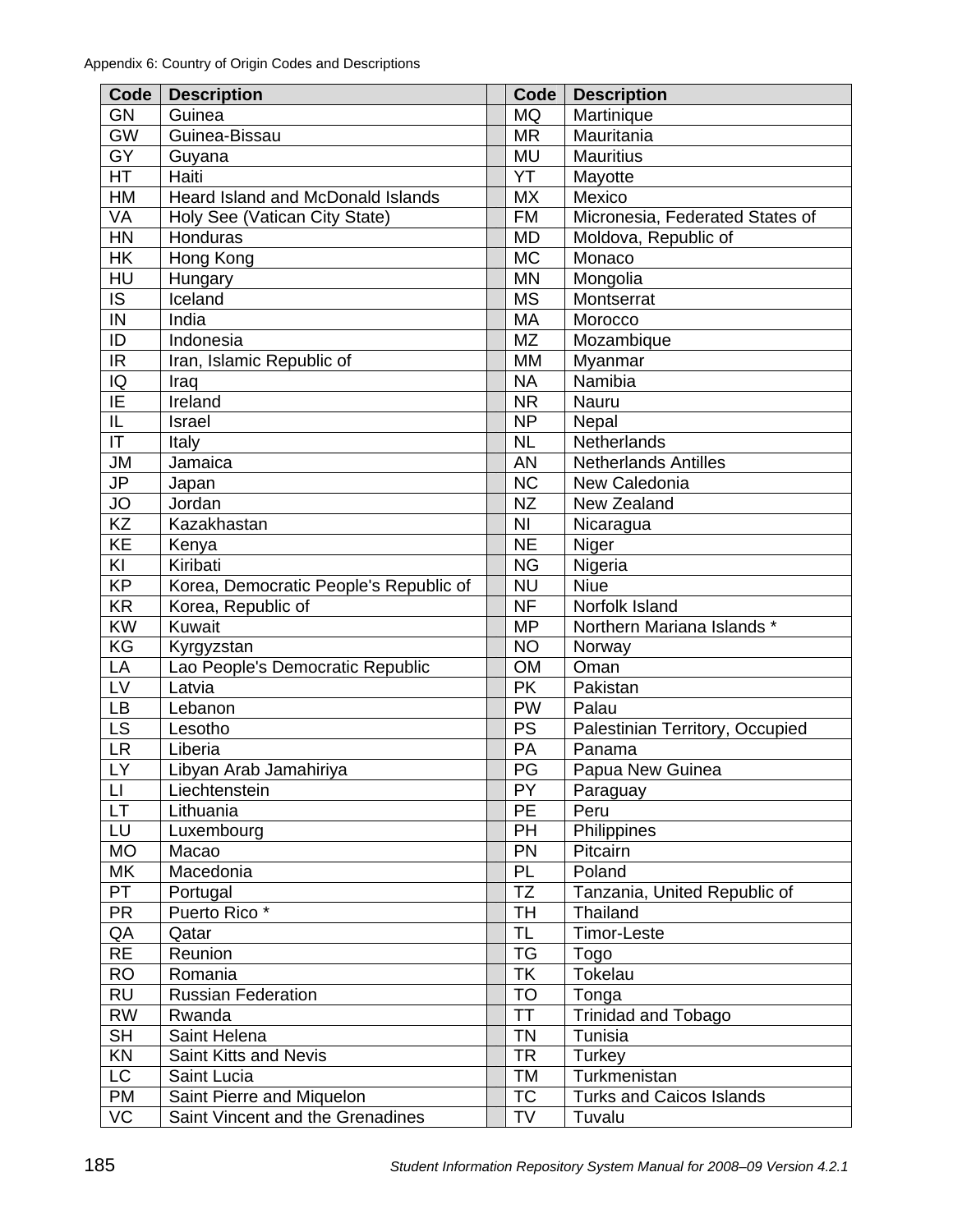| Code                   | <b>Description</b>               | Code      | <b>Description</b>          |  |  |
|------------------------|----------------------------------|-----------|-----------------------------|--|--|
| <b>WS</b>              | Samoa                            | UG        | Uganda                      |  |  |
| <b>SM</b>              | San Marino                       | UA        | Ukraine                     |  |  |
| <b>ST</b>              | Sao Tome and Principe            | AE        | <b>United Arab Emirates</b> |  |  |
| <b>SA</b>              | Saudi Arabia                     | <b>GB</b> | United Kingdom              |  |  |
| SN                     | Senegal                          | <b>US</b> | United States *             |  |  |
| <b>CS</b>              | Serbia and Montenegro            | UM        | US Minor Outlying Islands * |  |  |
| $\overline{SC}$        | Seychelles                       | <b>UY</b> | Uruguay                     |  |  |
| <b>SL</b>              | Sierra Leone                     | UZ        | Uzbekistan                  |  |  |
| SG                     | Singapore                        | VU        | Vanuatu                     |  |  |
| <b>SK</b>              | Slovakia                         | <b>VE</b> | Venezuela                   |  |  |
| SI                     | Slovenia                         | <b>VN</b> | Vietnam                     |  |  |
| <b>SB</b>              | Solomon Islands                  | VG        | Virgin Islands, British     |  |  |
| SO                     | Somalia                          | VI        | Virgin Islands, U.S. *      |  |  |
| ΖA                     | South Africa                     | <b>WF</b> | <b>Wallis and Futuna</b>    |  |  |
| <b>GS</b>              | South Georgia and South Sandwich | EH        | Western Sahara              |  |  |
|                        | <b>Islands</b>                   |           |                             |  |  |
| <b>ES</b>              | Spain                            | <b>YE</b> | Yemen                       |  |  |
| LK.                    | Sri Lanka                        | ZM        | Zambia                      |  |  |
| <b>SD</b>              | Sudan                            | ZW        | Zimbabwe                    |  |  |
| <b>SR</b>              | Suriname                         |           |                             |  |  |
| SJ                     | Svalbard and Jan Mayen           |           |                             |  |  |
| $\overline{\text{SZ}}$ | Swaziland                        |           |                             |  |  |
| <b>SE</b>              | Sweden                           |           |                             |  |  |
| <b>CH</b>              | Switzerland                      |           |                             |  |  |
| SY                     | Syrian Arab Republic             |           |                             |  |  |
| <b>TW</b>              | Taiwan, Province of China        |           |                             |  |  |
| TJ                     | Tajikistan                       |           |                             |  |  |

\* Students from these places are not immigrants to the United States. If you enter Country of Origin for students from these places, do not include the asterisk as part of the description.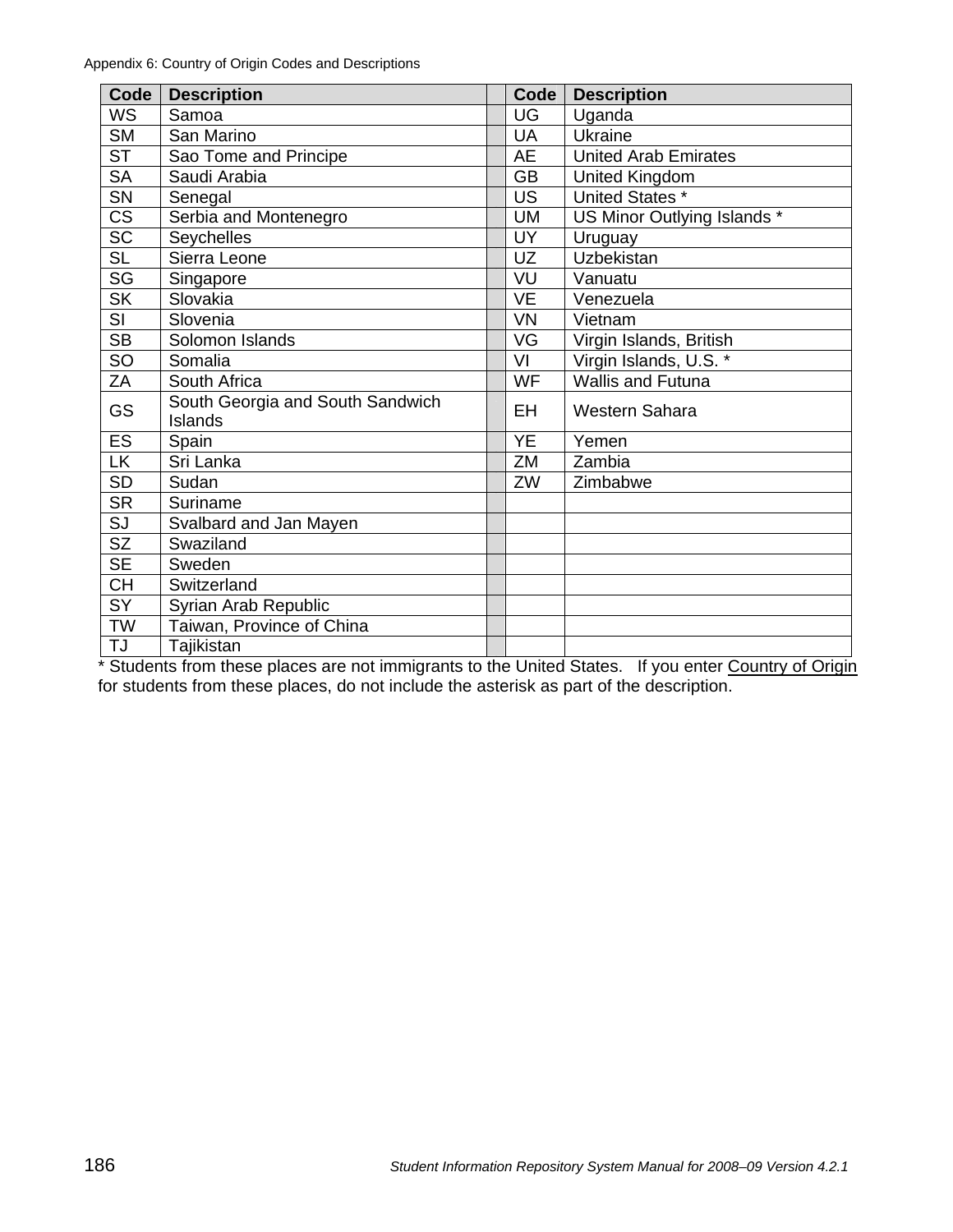# **Appendix 7: Reason for Beginning Enrollment Codes**

Each Enrollment Entry Date must also have a Reason for Beginning Enrollment Code. Each student must have at least one enrollment record. Enrollment information is used to determine district and school accountability cohort membership and the school/district to which annual assessment results, dropouts, and credentials are attributed.

For these data elements, the Codes must be used. The codes are used at Levels 2 and 3 of SIRS.

| Code | Reason                                                                                                 |  |  |
|------|--------------------------------------------------------------------------------------------------------|--|--|
| 0011 | Enrollment in building or grade                                                                        |  |  |
| 0022 | Foreign exchange student enrollment in building or grade                                               |  |  |
| 4034 | Enrolled solely for the purpose of determining eligibility for preschool special education<br>services |  |  |
| 5544 | Transferred in under the NCLB Title I "School in Improvement Status" transfer option                   |  |  |
| 5555 | Student enrolled for the purpose of recording a test score (walk-in)                                   |  |  |
| 5654 | Enrollment in a AHSEP or HSEP program*                                                                 |  |  |
| 5905 | CSE responsibility only                                                                                |  |  |
| 7000 | Transferred in under the NCLB "Persistently Dangerous School" transfer option                          |  |  |
| 7011 | Transferred in under the NCLB "Victim of Serious Violent Incident" transfer option                     |  |  |
| 8294 | School-age children on the roster for census purposes only (optional in 2008–09)                       |  |  |
|      | *Coo http://www.omas.pygod.gov/goo/AI+Ed/ for a ligt of approved AUCED and UCED programs               |  |  |

See <u>http://www.emsc.nysed.gov/sss/AltEd/</u> for a list of approved AHSEP and HSEP programs.

- *Code 0011 Enrollment in building or grade:* This code is used by public schools, nonpublic schools, charter schools, child-care institutions with affiliated schools, State agencies with educational programs, the New York State School for the Blind, and the New York State School for the Deaf when a student enrolls in a building or grade (for any grade level except GED). Use this code to report enrollment of any student for whom the school/district has accountability responsibility under the State accountability system when the student did not transfer in under an NCLB Title I transfer option. Also use this code to report students enrolled by parental choice in a nonpublic school that is participating in SIRS and/or is a Reading First school. See http://www.emsc.nysed.gov/irts/SIRS/home.shtml for a list of Reading First schools.
- *Code 0022 Foreign exchange student enrollment in building or grade:* This code is only used when a foreign exchange student enrolls in a building or grade.
- *Code 4034 Enrolled solely for the purpose of determining eligibility for preschool special education services***:** This code is used for preschool students enrolled solely for this purpose. Students with this Reason for Beginning Enrollment Code can only have a Reason for Ending Enrollment Code 140 — Preschool special education status determined or determination process stopped for any reason. This code is only submitted by school districts that are required to submit data to the State on the timely evaluation of preschool children for special education eligibility determination or the timely transition of children from Early Intervention to preschool special education (SPP indicators 11 and 12). See the schedule of the years for which school districts are required to report or resubmit data for these indicators at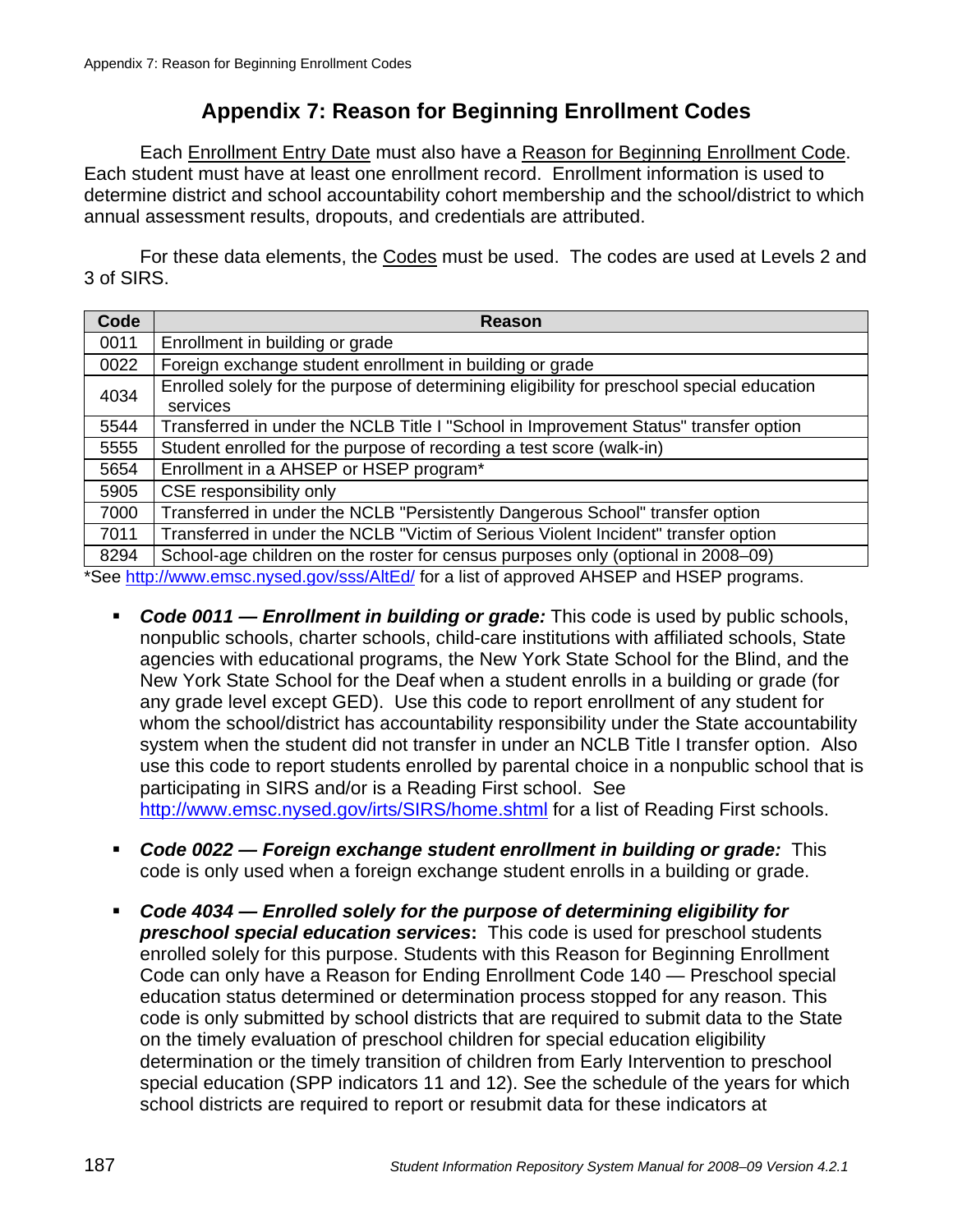http://www.vesid.nysed.gov/sedcar/sppschedule.html and http://www.vesid.nysed.gov/sedcar/resubschedule.html.

- *Code 5544 Transferred in under the NCLB Title I "School in Improvement Status" transfer option:* This code is used when a student transfers in to a school under the public school choice option for students in Title I schools in improvement status.
- *Code 5555 Student enrolled for the purpose of recording a test score (walk-in):* This code is only used when a student enrolls for the sole purpose of taking an assessment and recording a test score. This "Reason for Beginning Enrollment Code" requires an Enrollment Exit Date and a Reason for Ending Enrollment Code.
- *Code 5654 Enrollment in a AHSEP or HSEP program:* This code is used when a student enrolls in an approved Alternative High School Equivalency Preparation (AHSEP) program or a High School Equivalency Preparation (HSEP) program as defined in Commissioner's Regulations, Part 100.7(h), whether or not that program is provided in the school the student was attending before he or she transferred. Documentation must include a written statement, indicating the date of enrollment and the name and location of the program service provider. This code is only used by students who previously had a Reason for Beginning Enrollment code 0011, 5544, 7000, or 7011.
- *Code 5905 Committee on Special Education (CSE) responsibility only:* This code is used only by school districts to report students who have been classified as students with disabilities or have been referred to the CSE for determination of eligibility for special education services. This includes students placed by parental choice in a nonpublic school, a charter school, or a public school district other than the district of residence, or enrolled by court order in an out-of-state facility. This code is also used for home-schooled students to report special education records. This code is used by the LEA with CSE responsibility *only when* the LEA does not provide general instruction and does not have accountability responsibility under the State accountability system.
- *Code 7000 Transferred in under the NCLB "Persistently Dangerous School" transfer option:* This code is used when a student transfers in to a school under the public school choice option from a school designated as persistently dangerous.
- *Code 7011 Transferred in under the NCLB "Victim of Serious Violent Incident" transfer option:* This code is used when a student transfers in to a school under the public school choice option from a school in which the student was a victim of a serious violent incident.
- *Code 8294 School-age children on the roster for census purposes only (optional in 2008–09):* This code is used for children of compulsory attendance age who are on the public school district's roster for census purposes only.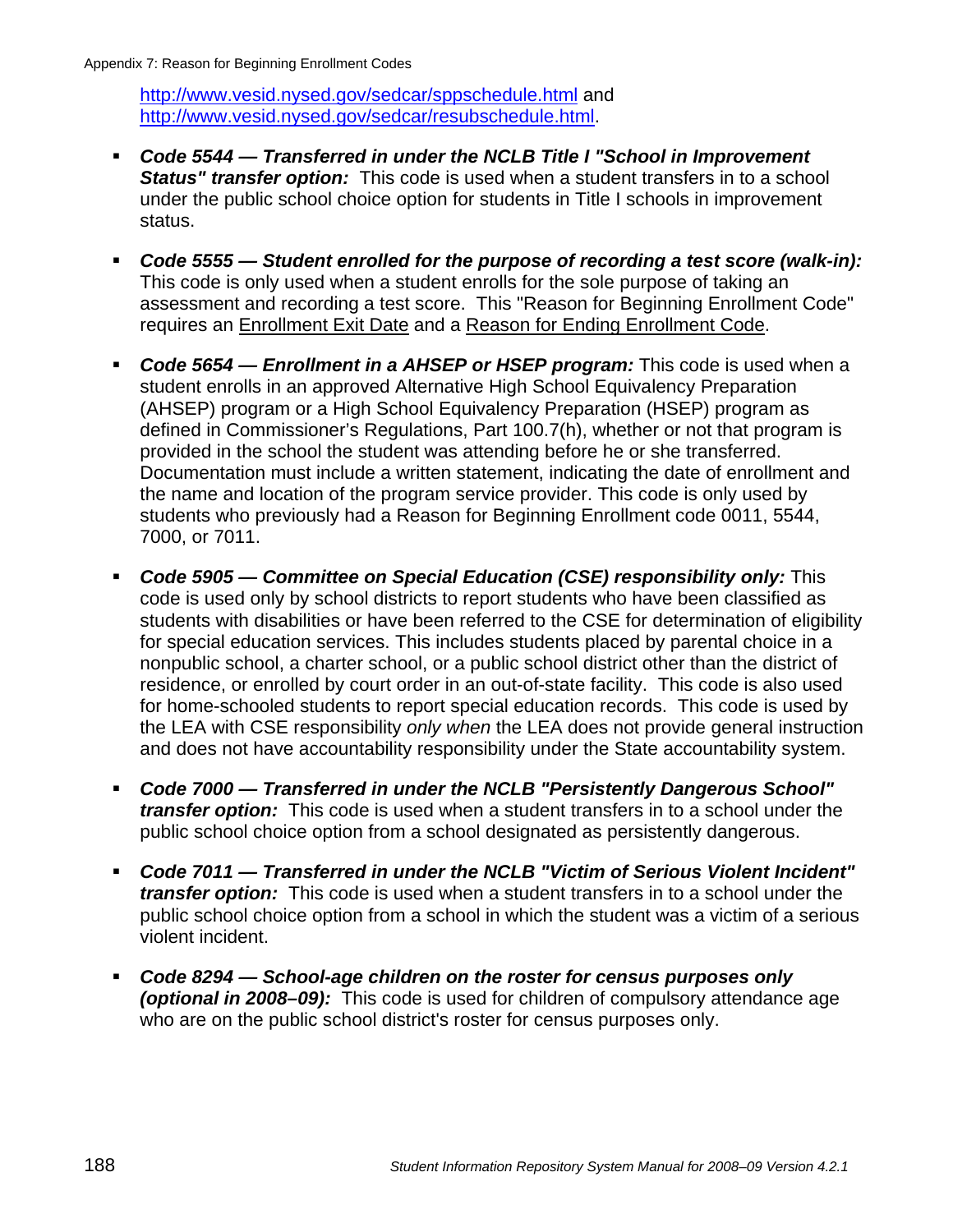# **Appendix 8: Reason for Ending Enrollment Codes**

Each Enrollment Exit Date must also have a Reason for Ending Enrollment Code. Each student must have at least one enrollment record. If a student leaves during the school year or finishes the school year but is not expected to return for the next school year, the student's enrollment record must have an ending date and an appropriate reason code that indicates the reason for leaving.

For these data elements, the Codes must be used. These codes are used at Levels 2 and 3 of SIRS.

| Code            | <b>Reason</b>                                                                                                                                                                                                                     |
|-----------------|-----------------------------------------------------------------------------------------------------------------------------------------------------------------------------------------------------------------------------------|
|                 | <b>High School Graduates</b>                                                                                                                                                                                                      |
| 799             | Graduated (earned a Regents or local diploma)                                                                                                                                                                                     |
|                 | <b>High School Completers</b>                                                                                                                                                                                                     |
| 085             | Earned an IEP diploma                                                                                                                                                                                                             |
| 629             | Previously earned an IEP diploma                                                                                                                                                                                                  |
| <b>GED</b>      |                                                                                                                                                                                                                                   |
| 816             | Earned a High School Equivalency Diploma (GED)                                                                                                                                                                                    |
|                 | <b>Transfers to Other Schools</b>                                                                                                                                                                                                 |
| 153             | Transferred to another school in this district or to an out-of-district placement                                                                                                                                                 |
| 170             | Transferred to another NYS public school outside this district with documentation.<br>Note: documentation of transfer is not required for preschool students with<br>disabilities.                                                |
| 204             | Transferred to a NYS nonpublic school with documentation                                                                                                                                                                          |
| 221             | Transferred to a school outside NYS with documentation. Note: documentation of<br>transfer is not required for preschool students with disabilities.                                                                              |
| 238             | Transferred to homebound instruction provided by this district                                                                                                                                                                    |
| 255             | Transferred to home-schooling by parent or guardian                                                                                                                                                                               |
| 272             | Transferred to a postsecondary school prior to earning a diploma                                                                                                                                                                  |
| 5927            | Leaving a school under NCLB - a victim of a serious violent incident                                                                                                                                                              |
| 5938            | Leaving a NYC community district under NCLB - a victim of a serious violent<br>incident                                                                                                                                           |
| <b>Dropouts</b> |                                                                                                                                                                                                                                   |
| 136             | Reached maximum legal age and has not earned a diploma or certificate                                                                                                                                                             |
| 340             | Left school: first-time dropout                                                                                                                                                                                                   |
| 391             | Long-term absence (20 consecutive unexcused days)                                                                                                                                                                                 |
| 408             | Permanent expulsion (student must be over compulsory attendance age)                                                                                                                                                              |
| 425             | Left school, no documentation of transfer<br>(Note: Includes students who are not yet of compulsory school age and who have<br>been withdrawn from school by a parent/guardian and students who are declassified<br>by the CPSE.) |
| 306             | Transferred to other high school equivalency (GED) preparation program                                                                                                                                                            |
| 357             | Left school: previously counted as a dropout                                                                                                                                                                                      |
|                 | <b>Other Circumstance for Ending Enrollment</b>                                                                                                                                                                                   |
| 140             | Preschool special education status determined or determination process stopped for<br>any reason                                                                                                                                  |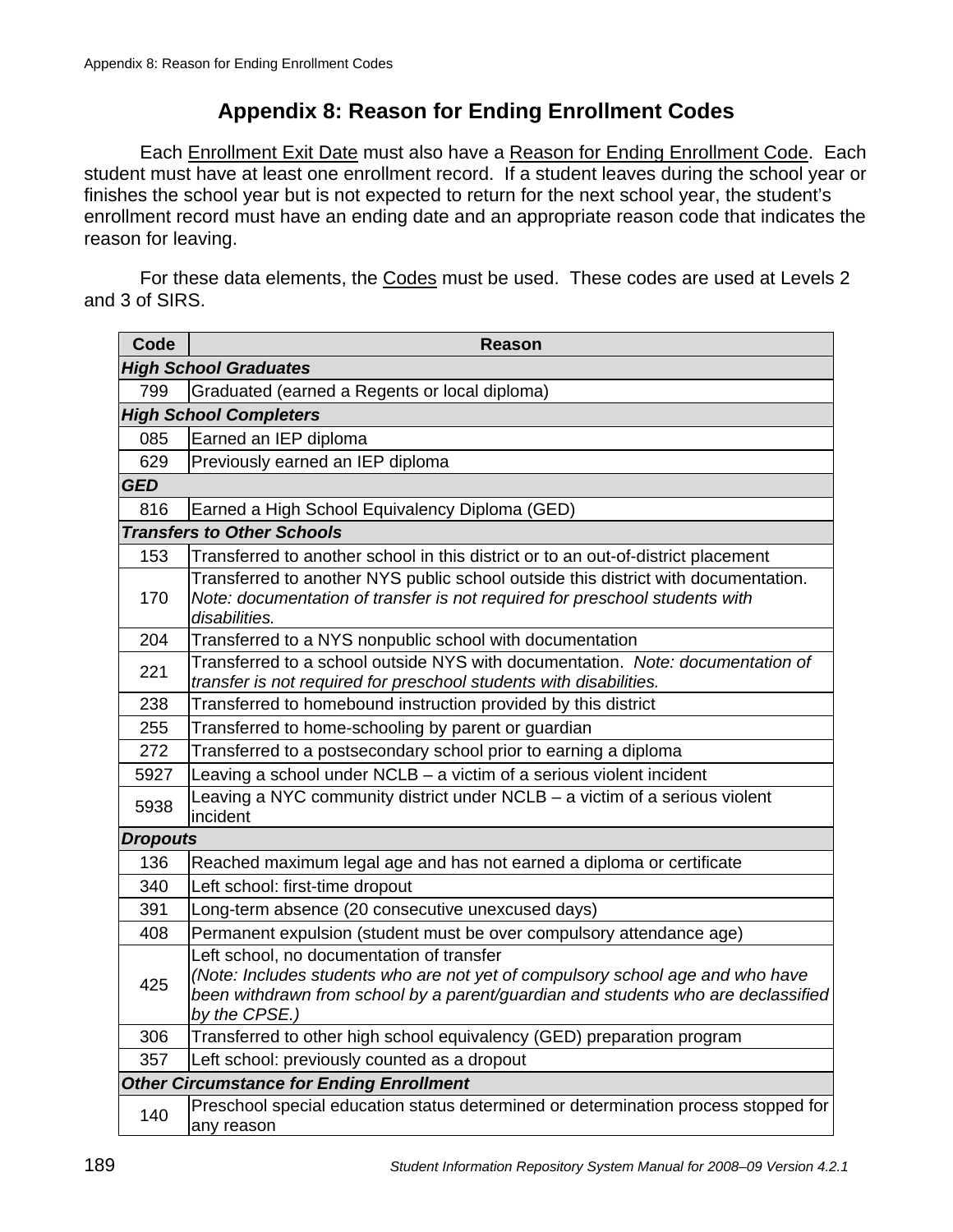| Code | Reason                                                                                                                                                                                                                    |
|------|---------------------------------------------------------------------------------------------------------------------------------------------------------------------------------------------------------------------------|
| 289  | Transferred to an approved AHSEP or HSEP program                                                                                                                                                                          |
| 323  | Transferred outside district by court order                                                                                                                                                                               |
| 442  | Left the U.S.                                                                                                                                                                                                             |
| 459  | lDeceased                                                                                                                                                                                                                 |
| 782  | Entry into a different grade in the same school building (Note: This code may be<br>used for preschool students with disabilities who remain in the same building but<br>transition from preschool to school-age status.) |
| 8228 | End "Walk-In" Enrollment                                                                                                                                                                                                  |
| 8305 | <b>End CSE Responsibility Only Enrollment</b>                                                                                                                                                                             |

### **Preschool Children with Disabilities**

The following Reason for Ending Enrollment Codes may be used to end the enrollment record of preschool children with disabilities, if appropriate:

- 153 Transferred to another school in this district or to an out-of-district placement
- 170 Transferred to another NYS public school outside this district with documentation. *Note: documentation of transfer is not required for preschool students with disabilities.*
- 204 Transferred to a NYS nonpublic school with documentation
- 221 Transferred to a school outside NYS with documentation. *Note: documentation of transfer is not required for preschool students with disabilities.*
- 238 Transferred to homebound instruction provided by this district
- 255 Transferred to home-schooling by parent or quardian
- 425 Left school, no documentation of transfer *(Note: Includes students who are not yet of compulsory school age and who have been withdrawn from school by a parent/guardian and students who are declassified by the CPSE.)*
- 140 Preschool special education status determined or determination process stopped for any reason
- 323 Transferred outside district by court order
- $\bullet$  442 Left the U.S.
- 459 Deceased
- 782 Entry into a different grade in the same school building *(Note: This code may be used for preschool students with disabilities who remain in the same building but transition from preschool to school-age status.)*

### **High School Graduates and Completers**

Report the Enrollment Exit Date and Reason for Ending Enrollment Code for each student awarded a credential in June or earlier. All students awarded credentials in August, January, or June of this academic year (i.e., 2008–09) must be included and must have an enrollment record. Schools may award diplomas to students who were not enrolled at the time of graduation. These diplomas are granted based on the principal's review of the student's transcript. Students enrolled full time in BOCES programs or in a postsecondary program to complete their diploma requirements may fall in this group.

• *Code 799 — Graduated (earned a Regents or local diploma):* This code is used to indicate the student has earned a Regents or local diploma. This code must also be accompanied by the Credential Type Description data element to record the student's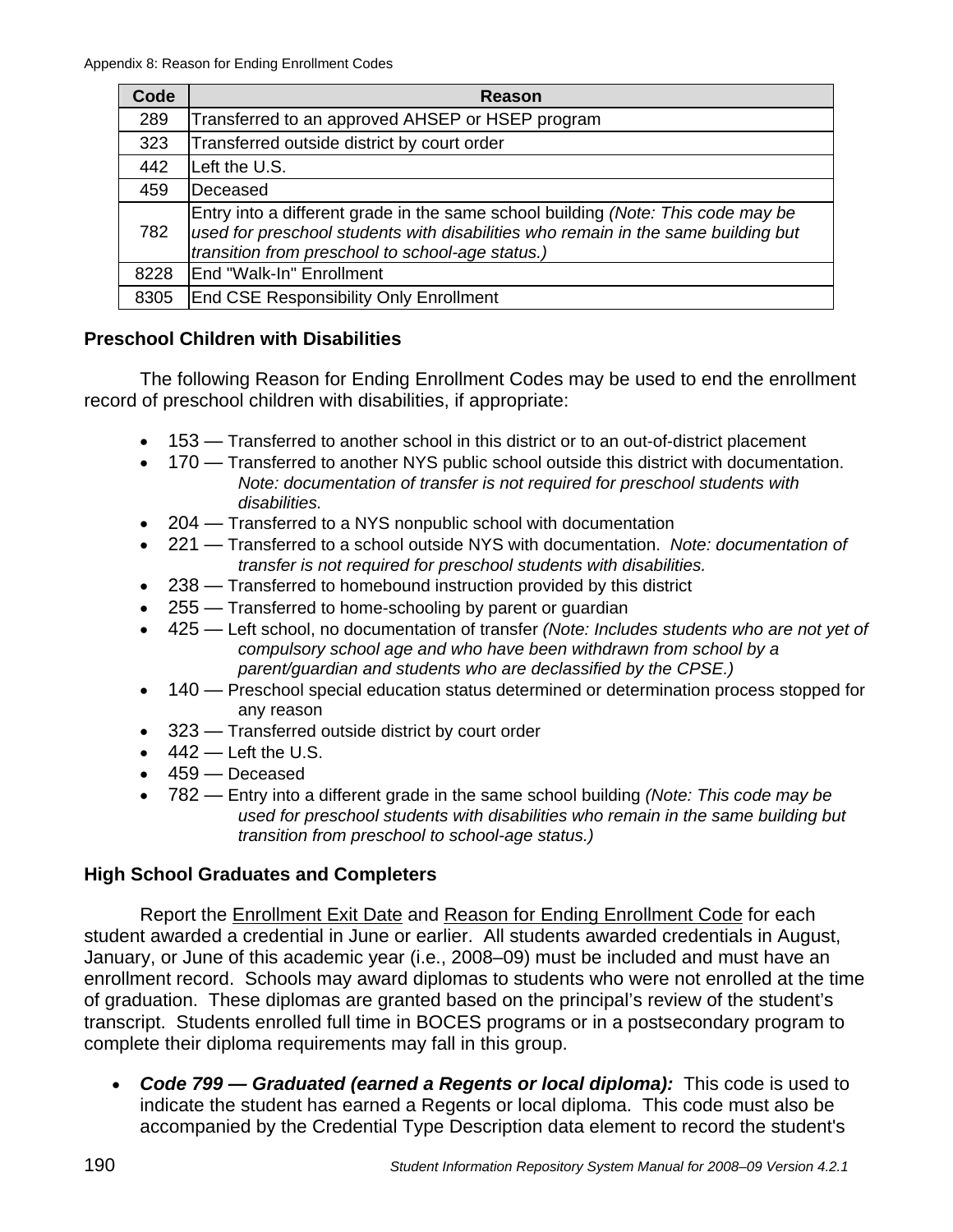type of diploma. Students who graduate with a local diploma and return to take a Regents examination to receive a Regents diploma must be reported with a Reason for Ending Enrollment Code 799 when they receive their local diploma, and the Regents diploma must not be reported.

- *Code 085 Earned an IEP diploma:* The code for an Individualized Education Program (IEP) diploma cannot be selected unless the student has a program service record indicating that he or she is disabled. A disability record with a Program Service Exit Date no earlier than the last date of enrollment must be reported for each student who is awarded an IEP diploma. Students awarded an IEP diploma may continue to be enrolled in a public school until they earn a local diploma or reach the age of 21. If a student is awarded an IEP diploma in August or January and continues enrollment in the school district, the diploma should be recorded as being received in June. If the student discontinued enrollment upon receiving the IEP diploma in August or January, the diploma should be recorded as awarded in January. If a student received an IEP diploma in August or January and a local diploma in June, only the local diploma (with or without endorsements) should be recorded.
- *Code 629 Previously earned an IEP diploma or local certificate:* This code is used for students who earned an IEP diploma or local certificate in a previous school year, subsequently continued their enrollment, and then left school without earning a local or Regents diploma.

## **High School Equivalency Diploma (GED)**

Report the Enrollment Exit Date and Reason for Ending Enrollment Code for each student awarded a high school equivalency diploma (GED).

 *Code 816 — Earned a High School Equivalency Diploma (GED):* This code is used to indicate students who have earned a high school equivalency diploma (GED).

## **Transfers to Other Schools**

Report an Enrollment Exit Date and Reason for Ending Enrollment Code for each student who transferred out of your school/district during the school year or who was in attendance at your school on the last day of the year but is not expected to attend your school in the following school year.

 *Code 153 — Transferred to another school in this district or to an out-of-district placement:* This code is used when a student transfers to a school within the same school district or is placed in an out-of-district setting by the CSE or school or district administrators or agents for any reason. The out-of-district setting could be a BOCES, an approved-private placement, a State school, or another public school district. The student so placed could be either a general-education student or student with disabilities. This code may be used for transfers that take place at the end of the school year or at any point during the school year. When it is used for a student who transfers during the school year, the student must have an enrollment record for the educational setting to which he/she is transferring with a beginning date set at the day following the exit date. This code is also used when a student is promoted out of the highest grade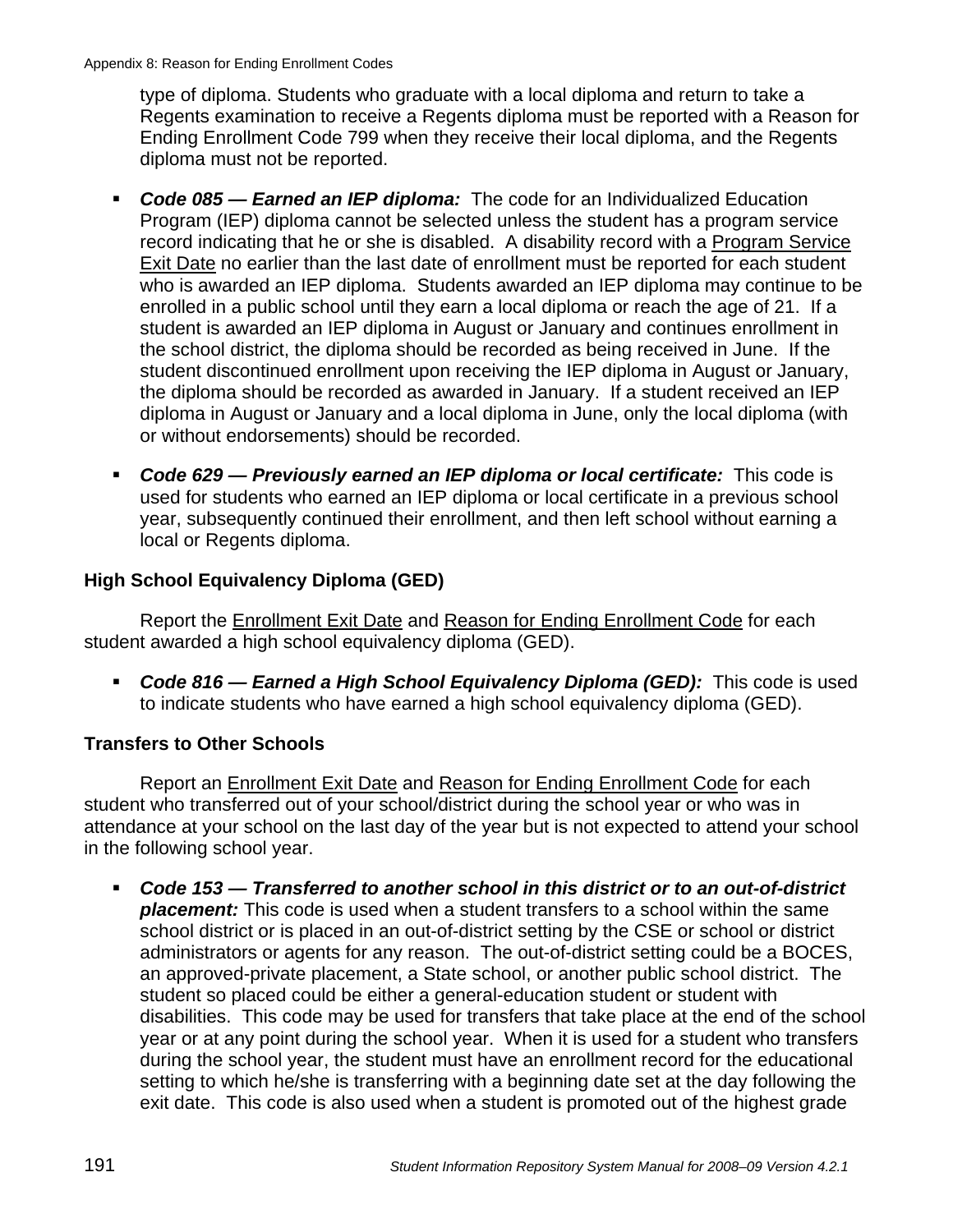that this school offers and is expected to be registered in and attend another school in this district.

- *Code 170 Transferred to another NYS public school outside this district with documentation:* This code is used when a student, parent(s), or guardian(s) initiates a transfer to another public school outside the district. Documentation must include a request for a transcript from a receiving school, a record of sending a transcript to the receiving school, or a written acknowledgement from the receiving school that the student has registered. Documentation is not required for preschool students with disabilities that relocate to another school district.
- *Code 204 Transferred to a NYS nonpublic school with documentation:* This code is used when a student, parent(s), or guardian(s) initiates a transfer to a nonpublic school. Documentation must include a request for a transcript from a receiving school, a record of sending a transcript to the receiving school, or a written acknowledgement from the receiving school that the student has registered.
- *Code 221 Transferred to a school outside NYS with documentation:* This code is used when a student, parent(s), or guardian(s) initiates a transfer to a school outside New York State. Documentation should include a request for a transcript from a receiving school, a record of sending a transcript to the receiving school, or a written acknowledgement from the receiving school that the student has registered. Documentation is not required for preschool students with disabilities that relocate to another school district.
- *Code 238 Transferred to homebound instruction provided by the district:* This code is used when a district transfers a student to long-term homebound instruction and the student is no longer included on the register of a district school. Such students continue to be the responsibility of the district for accountability purposes.
- *Code 255 Transferred to home-schooling by parent or guardian:* This code is used when the student is transferred to instruction being provided by parents or guardians or by instructors employed by parents or guardians. Documentation of transfer to home schooling should include a formal notice of intent to instruct at home.
- *Code 272 Transferred to a postsecondary school prior to earning a diploma:* This code is used when a student is completing his or her high school graduation requirement while attending a postsecondary institution. Documentation should include a copy of an admission notification as well as a schedule of courses taken. If this student is later granted a diploma from a high school in the district of residence, the student must be recorded as being re-enrolled in the high school for at least one day (beginning and ending dates must be at least one day apart). All required demographic, assessment, and program service data for that student must be reported. The Program Service Provider BEDS Code on program service records should be the BEDS code of the school awarding the diploma. The Enrollment Exit Date should be the date the diploma was awarded. The Reason for Beginning Enrollment code should be 0011 (Enrollment in building or grade), not 5555 (Student enrolled for the purpose of recording a test score—walk-in).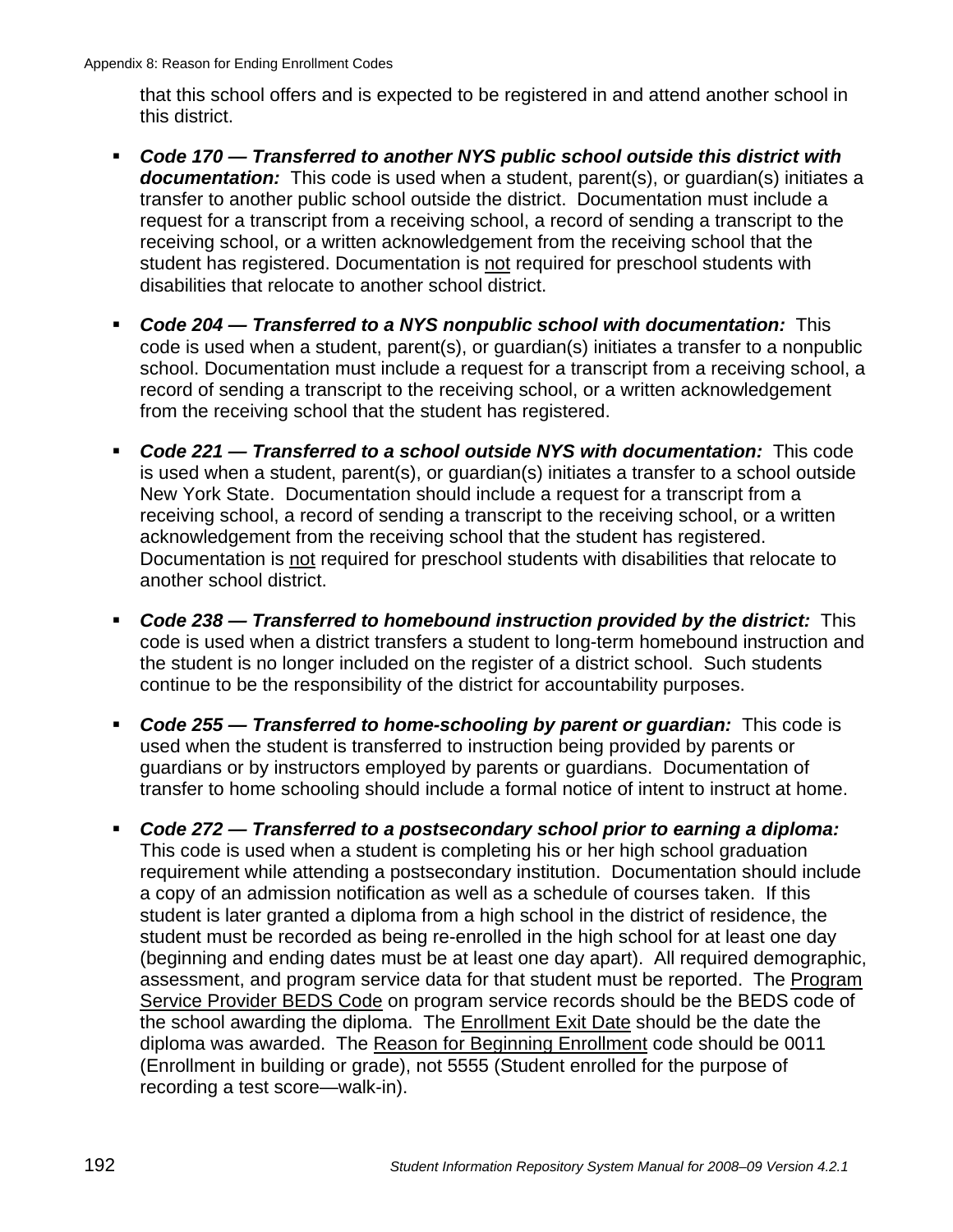Appendix 8: Reason for Ending Enrollment Codes

- *Code 5927 Leaving a school under NCLB a victim of a serious violent incident:* This code indicates a student has transferred out of a school because the student was a victim of a serious violent incident under NCLB and into another public school in the same district under the school choice provision of NCLB. In NYC, this code applies to students transferring under this NCLB option to a school within the same community district.
- *Code 5938 Leaving a NYC community district under NCLB a victim of a serious violent incident:* This code can only be used by the NYCDOE. This code indicates a student has transferred out of a school because the student was a victim of a serious violent incident under NCLB and into another public school outside the student's original community district under the school choice provision of NCLB.

## **Dropouts**

A dropout is any student, regardless of age, who left school prior to graduation for any reason except death or leaving the country and has not been documented as having entered another school or program leading to a high school diploma or a program leading to a high school equivalency diploma.

Report an Enrollment Exit Date and Reason for Ending Enrollment Code for each student who dropped out during the school year. For students who were enrolled at the end of the prior school year but dropped out before the beginning of the new school year, report the student as enrolled after July 1 but report an Enrollment Exit Date after July 1.

*Example 1:* Student 1 finished grade 8 at District Middle School and was expected to enroll at District High School in the fall. Student 1 did not enroll at the high school in the fall and the district/school received no documentation that he transferred to another district, died, or left the country. Student 1 must be counted as a dropout from District High School in the fall.

*Example 2:* Student 2 finished grade 10 at District High School in June but did not return to school in the fall. Unless Student 2 can be documented to have transferred to another school, died, or left the country, District High School must submit an enrollment record with the appropriate reason for leaving.

These students should be reported using the actual start date of enrollment (taken from the student management system). The enrollment exit date may be the last date of attendance, the date the school was notified that the student had dropped out or, in the case of a long-term absence, the date of the  $20<sup>th</sup>$  consecutive unexcused absence.

Students are counted as dropouts if their last enrollment record during the school year had an ending date of June 30 or earlier and they had a Reason for Ending Enrollment Code of:

- *Code 136 Reached maximum legal age and has not earned a diploma or certificate;*
- *Code 340 Left school: first-time dropout;*
- *Code 391 Long-term absence 20 consecutive unexcused days;*
- *Code 408 Permanent expulsion (student must be over compulsory age);*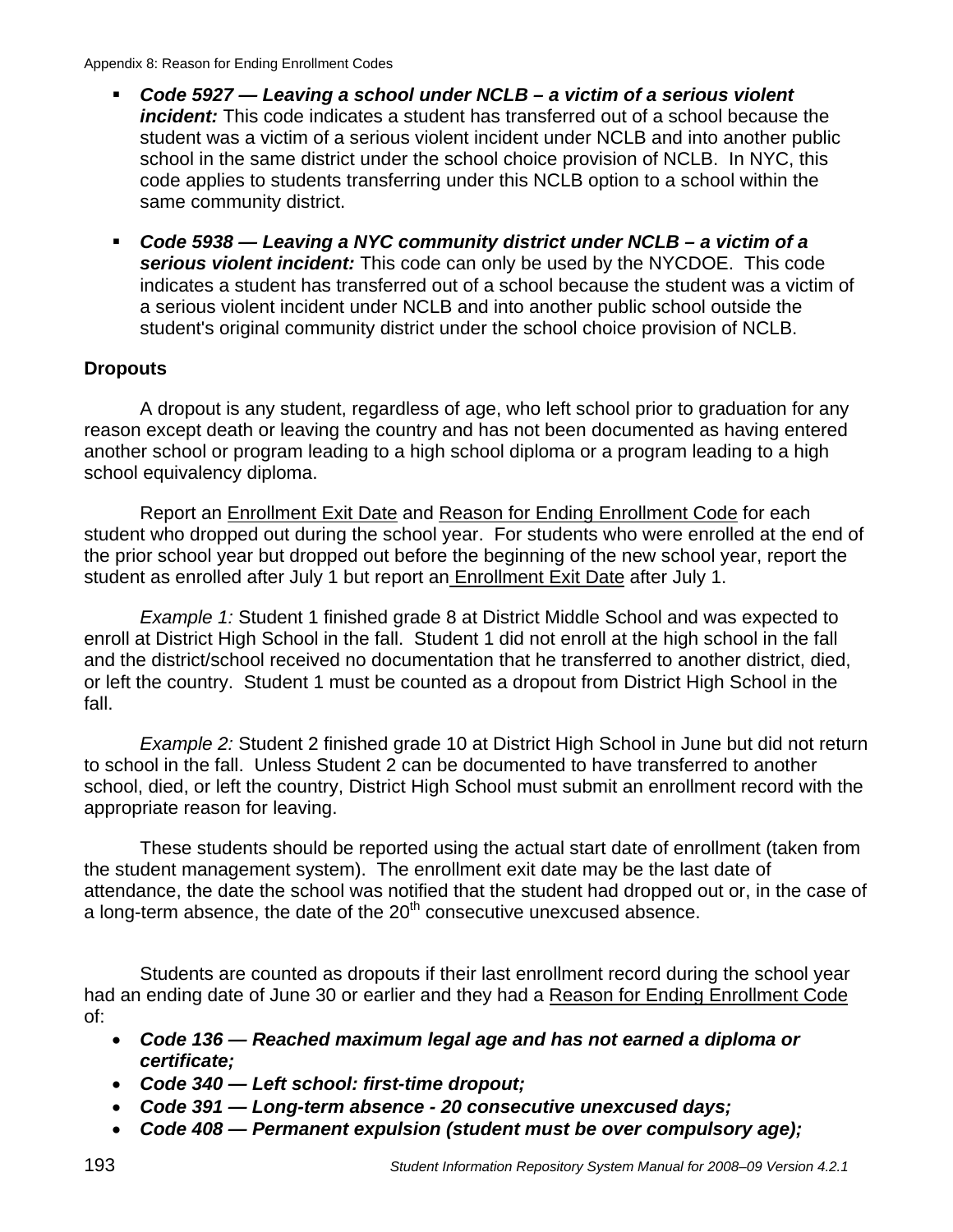- *Code 425 Left school, no documentation of transfer;*
- *Code 306 Transferred to other high school equivalency preparation (GED) program; or*
- *Code 357 Left school: previously counted as a dropout (only counted as a dropout in the cohort dropout aggregations, not in the annual dropout aggregations).*

Enrollment records with beginning dates after June 30 of the academic year being reported are ignored when identifying the last enrollment record. Note that the dropout rate reported by the NYSED is an annual rate. A student who leaves during the school year without documentation of a transfer to another educational program must be counted as a dropout unless the student resumes school attendance before the end of the school year. The student's registration for the next school year does not exempt him or her from dropout status in the current school year.

2002 and later Cohort members whose enrollment record ends after BEDS day of year 4 in high school and before August  $31<sup>st</sup>$  of year 5 in high school will be counted as dropouts in the graduation cohort statistics if the reason on the last enrollment record in the school of record has a Reason for Ending Enrollment Code of 136, 340, 391, 408, 425, 306 or 357.

- *Code 136 Reached maximum legal age and has not earned a diploma or certificate:* This code is used when a student is ending enrollment in your school solely because the student has reached 21 years of age during the school year and the student did *not* previously earn a diploma or certificate.
- *Code 340 Left school: first-time dropout:* This code is used when a student meets the criteria in the dropout definition and has not been counted as dropping out by this school in a previous year. If a student drops out during the school year but subsequently returns to school in the same year, do not end the enrollment record. This code also includes students who previously transferred to an Alternative High School Equivalency Preparation (AHSEP) or High School Equivalency Preparation (HSEP) program and meet the criteria in the dropout definition and have not been counted as dropping out by this school in a previous year. A school should code a student as "Left school: first-time dropout" in only one year during the student's school career. In subsequent years, the student should be coded as Left school: previously counted as a dropout - Code 357.
- *Code 391 Long-term absence-20 consecutive unexcused days:* This code is used when a student has been absent without excuse for twenty (20) or more consecutive school days as of the last expected day of attendance for the school year. If the student is of compulsory attendance age, then he or she should remain on the official school register, even though the Long-term Absence code has been placed on the student record. A school should code a student as "Long-term Absence" in only one year during the student's school career. In subsequent years, the student should be coded as Left school: previously counted as a dropout - Code 357.
- *Code 408 Permanent expulsion (student must be over compulsory age):* This code is used when a student is over the compulsory attendance age and has been permanently expelled. Administrative records must document the expulsion process.
- *Code 425 Left school, no documentation of transfer:* This code is used when a student is thought to have transferred to another school but the required transfer documentation has not been received. These students are counted as dropouts on the School/District Report Card. A school should code a student as "Left school, no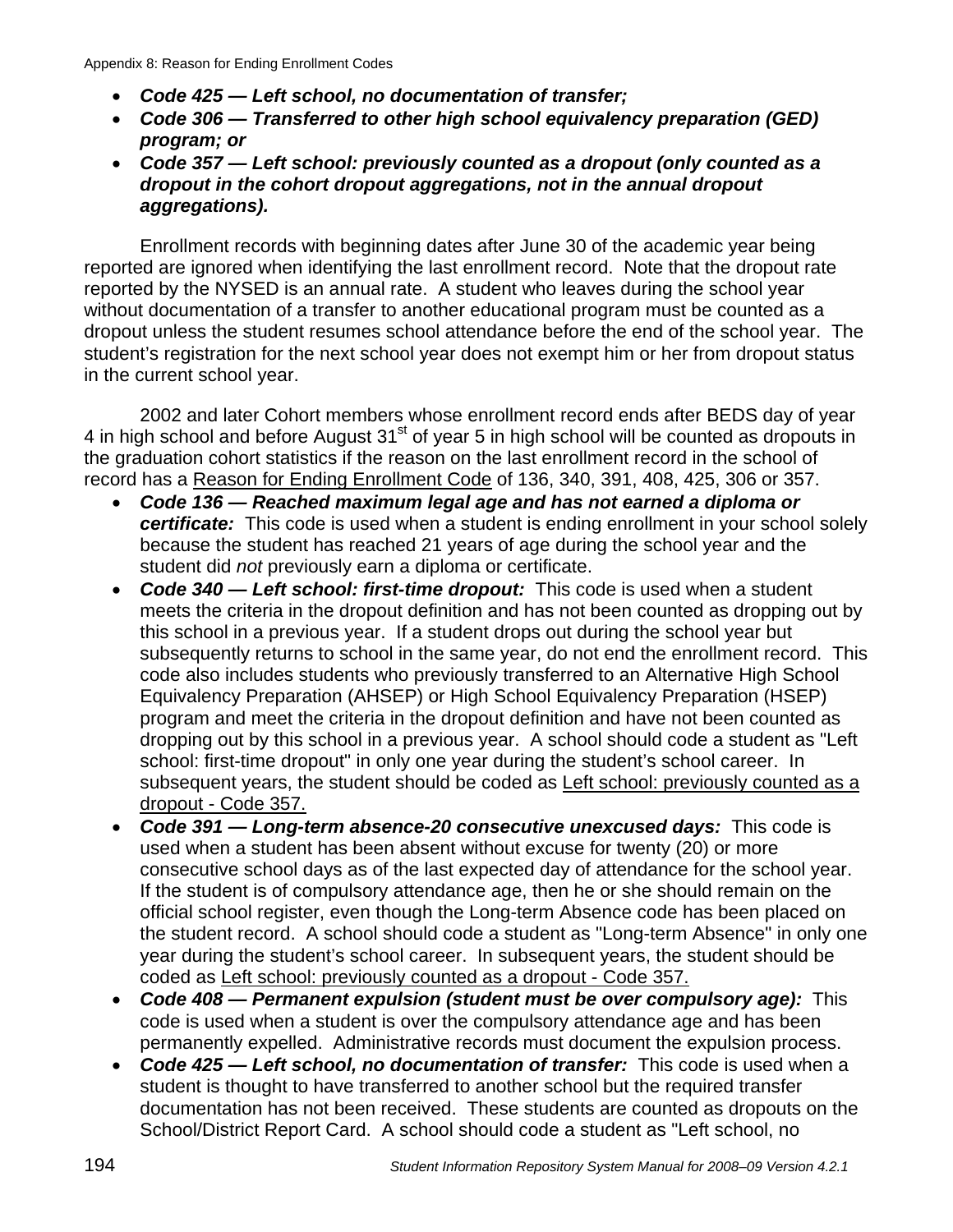documentation of transfer" in only one year during the student's school career. In subsequent years, the student should be coded as Left school: previously counted as a dropout - Code 357. This code is also used for students who are not yet of compulsory school age and who have been withdrawn from school by a parent/guardian and students who are declassified by the CPSE. Students not yet of compulsory school age and who have been withdrawn from school by a parent/guardian and students who are declassified by the CPSE are not considered dropouts.

- *Code 306 Transferred to other high school equivalency preparation (GED) program:* This code is used when a student transfers to a GED program other than Alternative High School Equivalency Preparation (AHSEP) and High School Equivalency Preparation (HSEP), whether or not that program is provided in the school the student was attending before he or she transferred. Documentation must include a written statement, indicating the date of enrollment and the name and location of the program provider. Students transferring under this code are included in the appropriate accountability and graduation cohorts.
- *Code 357 Left school: previously counted as a dropout:* This code is used when a student has been reported as a first-time dropout, a long-term absence, or left school (no documentation of transfer) in a previous school year.

## ¾ **Other Circumstance for Ending Enrollment**

Report an Enrollment Exit Date and Reason for Ending Enrollment Code for each student who left your school during the school year for reasons other than those listed above.

- *Code 140 Preschool special education status determined:* This code is used when a preschool child had been referred for a CPSE determination of eligibility for preschool special education and a CPSE decision has been made or the eligibility process has ended for any reason. This code should also be used in these situations when the request for a determination has been withdrawn prior to final determination. If the series of Special Education Events for a preschool child referred for a CPSE determination of eligibility for preschool special education has not been completed by June 30 of the reporting year, a Reason for Ending Enrollment Code 140 can be used to end the enrollment record and no subsequent Reason for Beginning Enrollment Code should be reported unless the child enrolls in an institution to receive services.
- Code 289 Transferred to an AHSEP or HSEP program: This code is used when a student transfers to an approved AHSEP or a HSEP program as defined in Commissioner's Regulations, Part 100.7(h), whether or not that program is provided in the school the student was attending before he or she transferred. Documentation must include a written statement, indicating the date of enrollment and the name and location of the program service provider. Students who are excluded from a district/school accountability cohort solely because they transferred to an AHSEP or HSEP program are included in the appropriate graduation cohort. (See http://www.emsc.nysed.gov/sss/AltEd/home.html for a list of approved high school equivalency preparation programs.)
- *Code 323 Transferred outside the district by court order:* This code is used when a student is placed outside the district by an authority not employed by the district and not in parental relation to the student. Documentation should include a copy of the order placing the student outside the district.
- *Code 442 Left the U.S.:* This code is used when a student moved out of the United States and its possessions. Documentation must include a statement from a parent or guardian indicating a destination.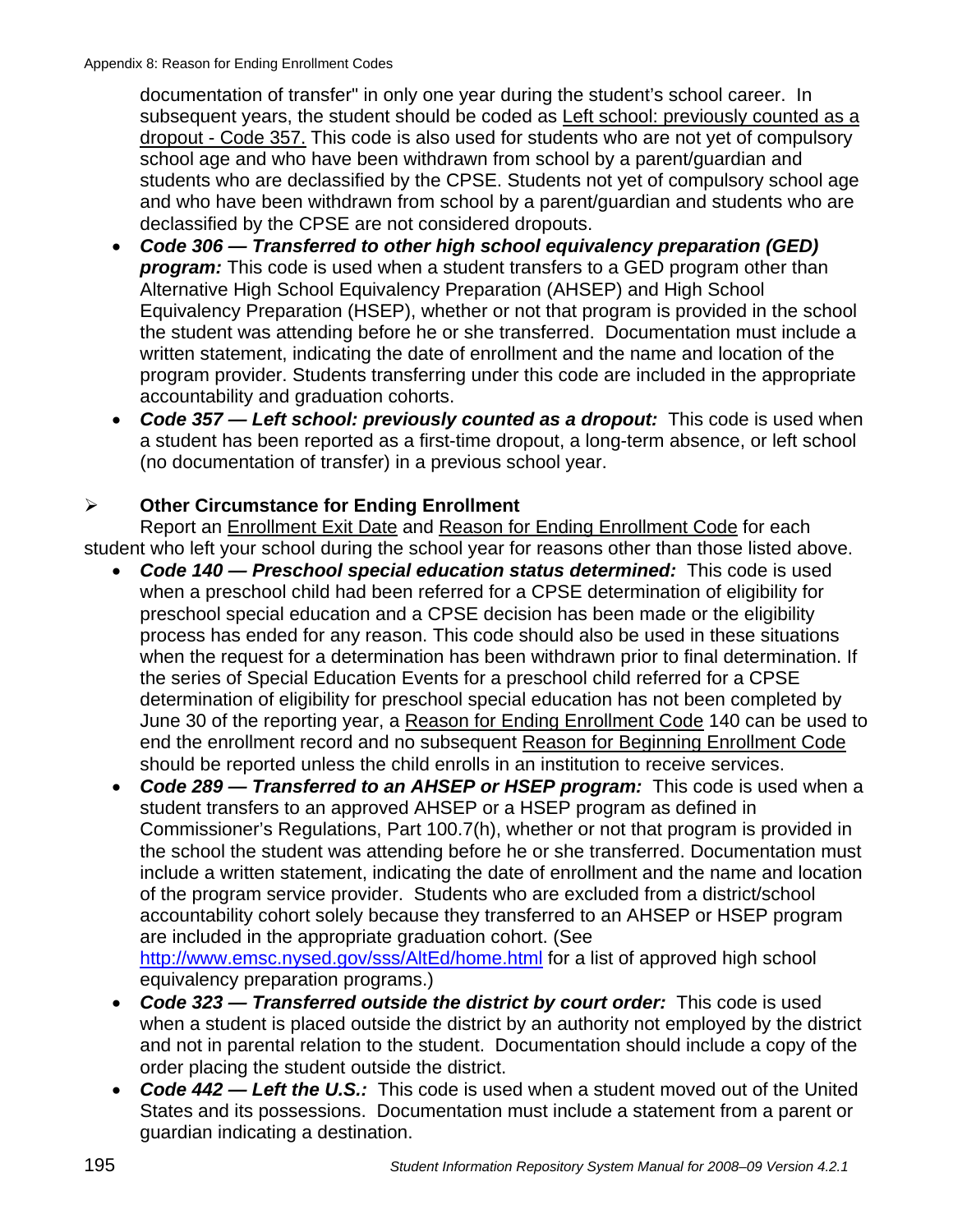- *Code 459 Deceased:* This code is used when a student dies while enrolled. Documentation should include a newspaper obituary or other notification.
- *Code 782 Entry into a different grade in the same school building:* This code is used when a student changes grades in the same school year. This code may be used for preschool students with disabilities who transition from a preschool to a school-age program but remain in the same school building.
- *Code 8228 End "Walk-in" Enrollment:* This code is used to end a "Walk-in" enrollment.
- *Code 8305 End CSE Responsibility Only Enrollment:* This code is used to end an enrollment record opened using Reason for Beginning Enrollment code 5905 — CSE Responsibility Only. (Districts are encouraged to use a more appropriate Reason for Ending Enrollment Code, if applicable.) For example, for students whose enrollment record was opened with a Reason for Beginning Enrollment code 5905, use Reason for Ending Enrollment code 8305 for students who were declassified during the school year or were referred for special education evaluation but were found to be ineligible for services.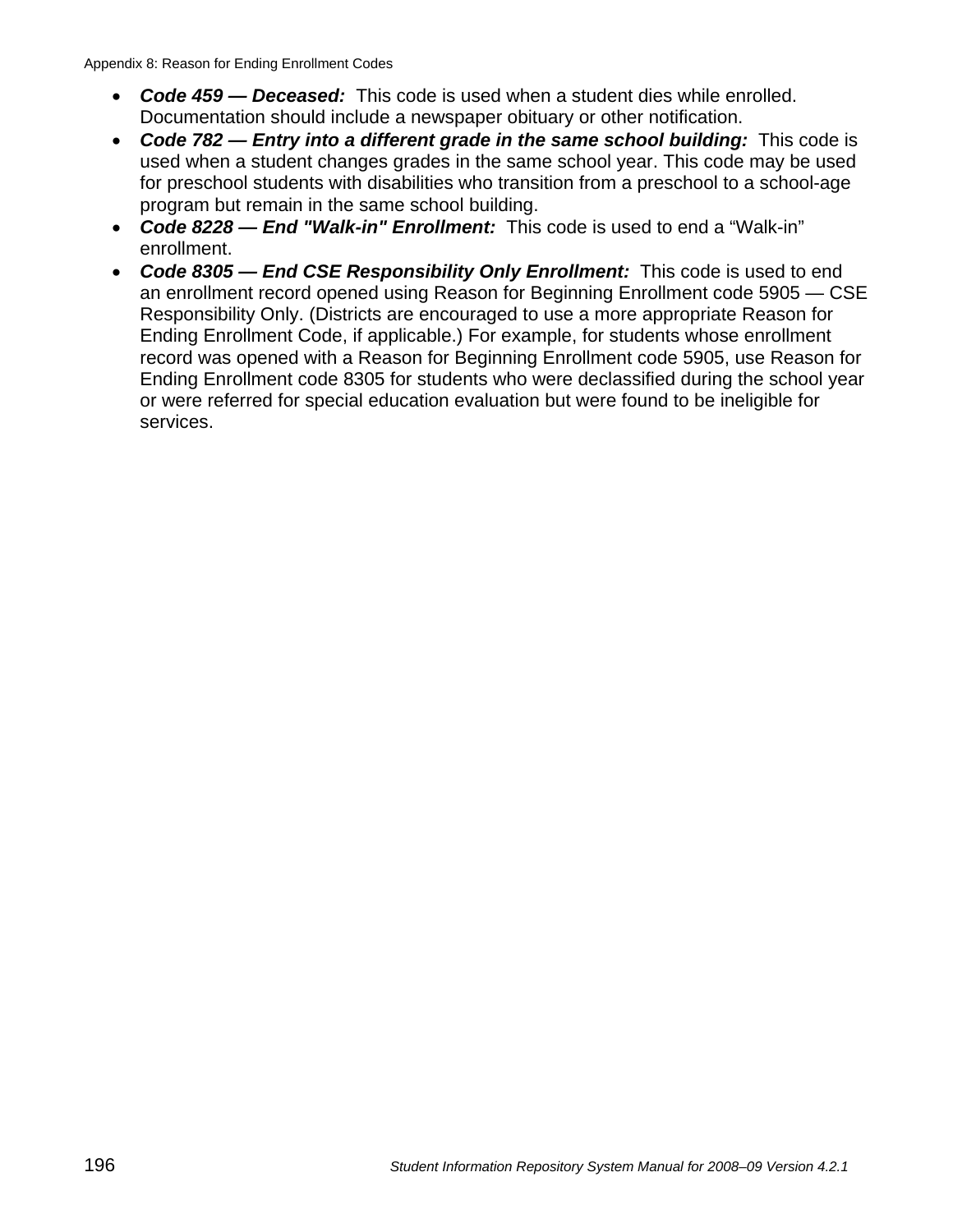# **Appendix 9: Program Service Codes**

Each academic year, every Program Service Code applicable to a student must be recorded and must also have a Program Service Entry Date. Program Services that were not exited in the previous academic year should be recorded with a July 1 entry date. Program Services that end during the academic year also require a **Program Service Exit Date**. Detailed definitions of the various program services are found below. For these elements, the codes must be used. These codes are used at Levels 2 and 3 of SIRS.

| Code | <b>Description</b>                                                                                              |
|------|-----------------------------------------------------------------------------------------------------------------|
|      | Type: Limited English Proficient Eligibility                                                                    |
| 0231 | <b>LEP Eligible</b>                                                                                             |
|      | <b>Type: Limited English Proficient Programs</b>                                                                |
| 5709 | English as a Second Language                                                                                    |
| 5676 | <b>Bilingual Program</b>                                                                                        |
| 5687 | Two-way Bilingual Education Program                                                                             |
| 5698 | LEP - Other Programs                                                                                            |
| 8239 | LEP Eligible but not in a LEP Program                                                                           |
|      | Type: No Child Left Behind Funded Program Services                                                              |
| 5533 | Supplemental Educational Services for Schools in Improvement Status under Title I                               |
| 0286 | Title I - Part A: Improving Basic Programs (other than 5533)                                                    |
| 0330 | Title I - Part C: Education of Migratory Children                                                               |
| 0187 | Title I - Part D: Prevention & Intervention Programs for Children and Youth who are<br>Neglected or Delinquent. |
| 5720 | Title III: Services to Non-Immigrant LEP Students                                                               |
| 5731 | Title III: Language Instruction Immigrant LEP Students                                                          |
| 5742 | Title III - Part B, subpart 4: Emergency Immigration Education Program                                          |
| 5566 | Title X - Part C: Homeless Education/McKinney-Vento                                                             |
|      | Type: No Child Left Behind Transfer Options                                                                     |
| 5872 | Applied for Transfer Option - School Identified as in Need of Improvement                                       |
| 5883 | Applied for Transfer Option - Persistently Dangerous School                                                     |
| 7022 | Transfer Option Offered - School Identified as in Need of Improvement                                           |
| 7033 | Transfer Option Offered - Persistently Dangerous School                                                         |
|      | <b>Type: Type of Disability</b>                                                                                 |
| 5786 | Preschool Student with a Disability                                                                             |
| 0352 | Autism                                                                                                          |
| 0363 | <b>Emotional Disturbance</b>                                                                                    |
| 0385 | <b>Learning Disability</b>                                                                                      |
| 0396 | <b>Mental Retardation</b>                                                                                       |
| 0407 | Deafness                                                                                                        |
| 0418 | <b>Hearing Impairment</b>                                                                                       |
| 0429 | Speech or Language Impairment                                                                                   |
| 0440 | Visual Impairment (includes Blindness)                                                                          |
| 0451 | Orthopedic Impairment                                                                                           |
| 0462 | Other Health Impairment                                                                                         |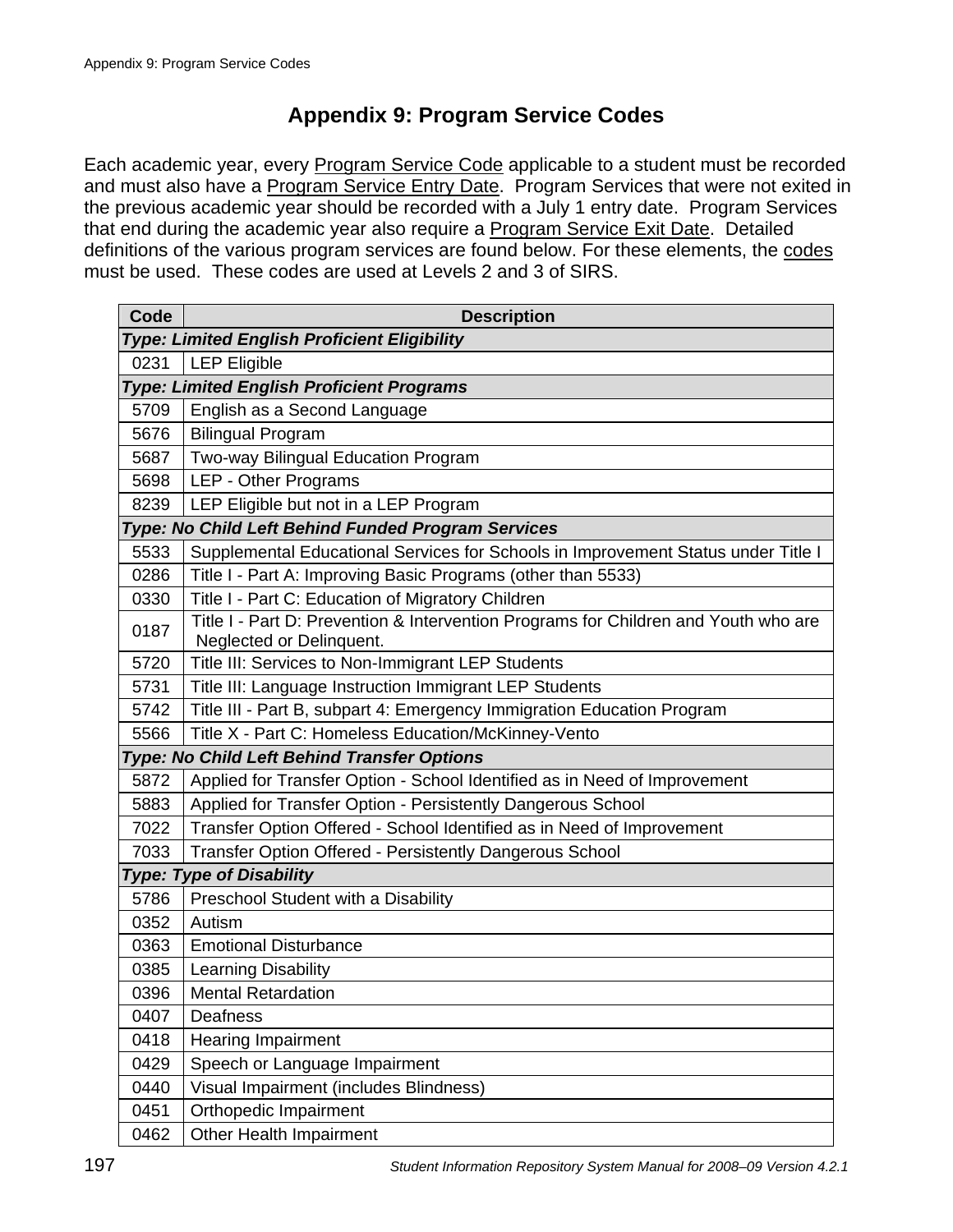| Code               | <b>Description</b>                                                      |
|--------------------|-------------------------------------------------------------------------|
| 0473               | <b>Multiple Disabilities</b>                                            |
| 0484               | Deaf-Blindness                                                          |
| 0495               | <b>Traumatic Brain Injury</b>                                           |
|                    | <b>Type: Safety Net</b>                                                 |
| 0550               | Eligible for safety net in English under Section 504                    |
| 0572               | Eligible for safety net in Mathematics under Section 504                |
| 0583               | Eligible for safety net in Global History & Geography under Section 504 |
| 0594               | Eligible for safety net in U.S. History & Government under Section 504  |
| 0605               | Eligible for safety net in Science under Section 504                    |
| 5775               | Eligible for safety net in All Subjects under Section 504               |
|                    | Type: Career and Technical Education                                    |
|                    | Specific Career and Technical Education Program Code (see Appendix 10)  |
| 8261               | Single Parent/Pregnant Status                                           |
| <b>Type: Other</b> |                                                                         |
| 0198               | Poverty - from low-income family                                        |
| 0220               | Eligible for Alternate Assessment                                       |
| 0242               | Eligible to take the NYSESLAT for grades 3-8 ELA Accountability         |
| 0264               | Section 504 Plan                                                        |
|                    | Summer School Participation (see below for codes)                       |
| 5753               | Early Intervening Services supported with IDEA funds                    |
| 5817               | Free Lunch Program                                                      |
| 5806               | Reduced-Price Lunch Program                                             |
| 8272               | <b>Homeless Unaccompanied Youth Status</b>                              |

The Detailed Definitions of Program Services are presented in the following manner:

#### **Program Service Name**

*Name and code are shown.* 

Level Designation: This specifies when a BEDS code is to be associated with the program service. In Program Service records BEDS codes are reported under the data element "Program Service Provider BEDS Code." All program services are designated either as "school-level" or "district-level". Program services designated as school-level require a BEDS code. Those designated as district-level do not.

School-level program services require an eligibility determination each time the student changes buildings either within the school district or to an out-of-district placement. Schoollevel services require a new program service record each time a student receiving the service changes buildings if the service continues. For school-level program services, the BEDS code to be provided will be;

- when service provider is the district accountable for the student's performance the BEDS code of the specific building in the district where the student receives the service,
- when the service provider is a BOCES the BEDS code of the BOCES (without regard to the specific location at which the service is provided),
- when the service provider is an approved private placement the BEDS code of the entity where the out-of-district placement was made (i.e., where the student receives the service),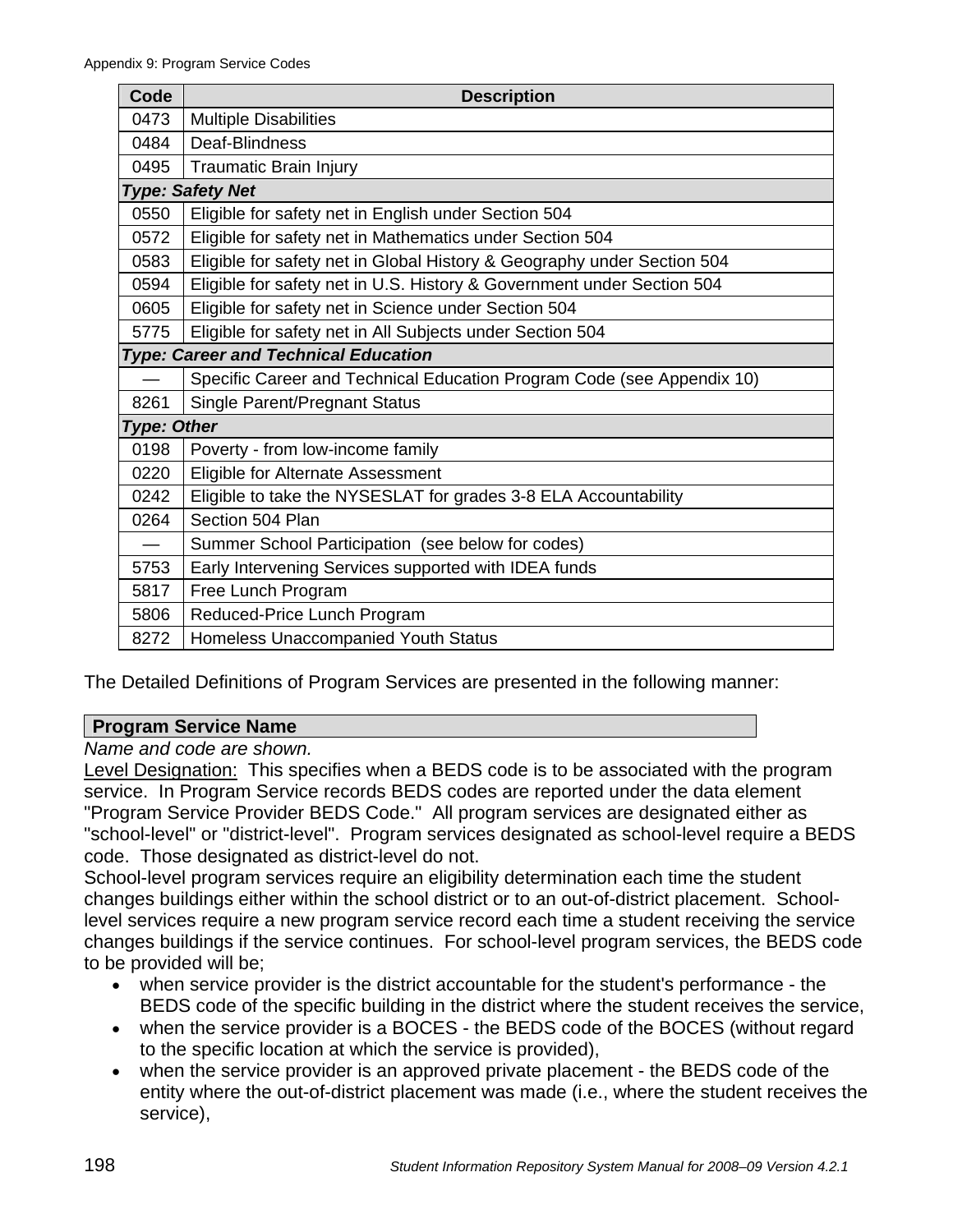when the service provider is a district other than the district accountable for the students' performance - the BEDS code for a specific building where the student receives the service in the other district.

District-level program services require a new record only when a student's status or participation in a service changes. A new program services record would not be required if a student receiving such service changes buildings.

Description: A brief description of the Program Service is given.

Purpose: This gives the reason this information is being collected.

Entry Date: This is the date this Program Service becomes applicable to this student. It can be the date of initial eligibility or the date the Program Service actually begins.

Exit Date: This is the date this Program Service is no longer applicable to this student. It can be the date eligibility ends or the date the Program Service actually ends. Only Program Services that end require an exit date. Program Services continuing into the following academic year should not have an ending date this year.

Reason for Ending Code: This gives the circumstances under which the student ended this Program Service. Not all Program Services require this code.

### **Limited English Proficient Eligibility**

*LEP Eligible — Code 0231* 

Level Designation: Designated as a district-level service.

Description: Identifies the student as limited English proficient (LEP) and therefore eligible for LEP services. Note that each student identified as LEP Eligible must also have the data element *Years Enrolled in a Bilingual or ESL Program* entered in their student record. Students identified as LEP Eligible should have a specific LEP program service identified as described below under Limited English Proficient Programs.

Purpose: This program service identifies LEP students for accountability, reporting, and research purposes. An "Exit Date" and "Reason for Ending Code" is used to identify LEP students who have achieved English proficiency. Part 154 of Commissioner's Regulations defines students with limited English proficiency as students who, by reason of foreign birth or ancestry, speak a language other than English and (1) either understand and speak little or no English or (2) score below a State-designated level of proficiency on the Language Assessment Battery-Revised (LAB-R) for initial identification or for subsequent years, score below a State-designated level of proficiency on the NYSESLAT. Districts should contact the nearest Bilingual Education Technical Assistance Center (BETAC) to obtain assistance with LEP identification procedures.

**Entry Date: Date of eligibility decision.** 

Exit Date: Required if, and only if, the student achieved proficiency on the Reading/Writing *and* Listening/Speaking modules of the NYSESLAT during the current academic year. The date recorded should be June 30 of the academic year in which the student reaches proficiency on the NYSESLAT. An "Exit Date" should not be used to end a LEP Eligible - Code 0231 program service record when the student leaves the district or graduates. It must be used only when the student achieves English proficiency.

Reason for Ending Code: Use 849 when the student achieves English proficiency.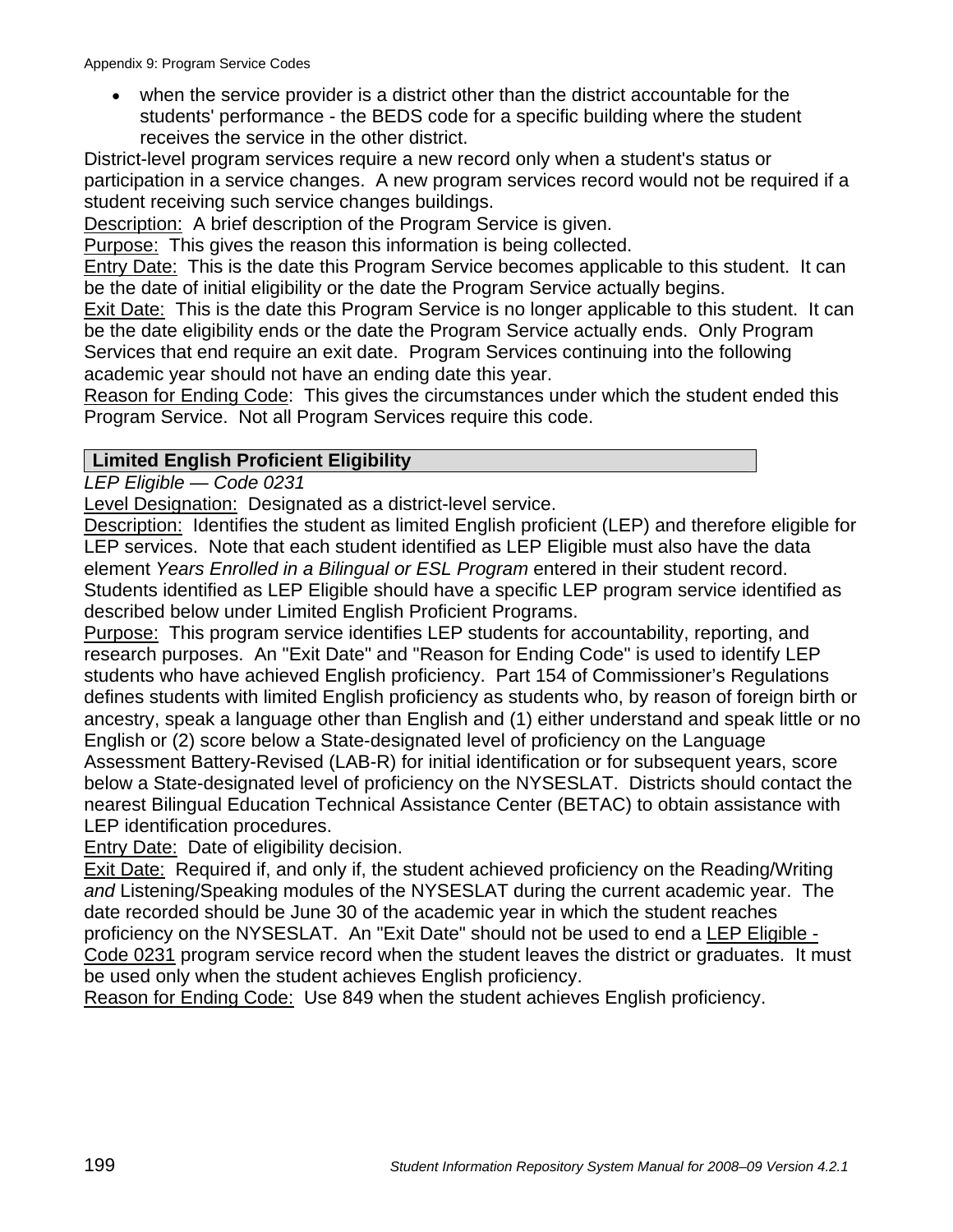#### **Limited English Proficient Programs**

*English as a Second Language — Code 5709, Bilingual Program — Code 5676, Two-way Bilingual Education Program — Code 5687, LEP Other Programs — Code 5698, and LEP Eligible but not in a LEP Program — Code 8239.* 

Level Designation: Designated as a school-level service.

Description: Indicates which LEP program service the student is in (i.e., English as a Second Language, Bilingual Program, Two-way Bilingual Education or LEP Other Program Service) or that the LEP Eligible student is not being served. Students identified as LEP eligible under program service code 0231 (see above) should have a specific LEP program service identified here. These program services are mutually exclusive but can be offered at different points throughout the academic year. Multiple LEP programs should be reported with appropriate Entry and Exit dates. If any of the first four are used, the *LEP Eligible but not in a LEP Program* code should not be used.

Purpose: These codes are used to identify which LEP program service the student participates in.

Entry Date: Date LEP program service begins.

Exit Date: Date that student tests above a State-designated level of proficiency or changes LEP programs.

Reason for Ending Code: Not used.

### **No Child Left Behind Funded Program Services**

*Supplemental Educational Services for Schools in Improvement Status under Title I — Code 5533*

Level designation: Designated as a school- level service.

Description: Indicates that the student attended a school designated as "in need of improvement" under Title I of NCLB and this student received supplemental educational services supported with Title I funds during the school year.

Purpose: To identify such students for reporting these data to the United States Education Department (USED).

Entry Date: Date services begin.

Exit Date: Date services end.

Reason for Ending Code: Not used.

*Title I - Part A: Improving Basic Programs -Targeted Assistance Program (other than 5533) — Code 0286* 

Level designation: Designated as a school-level service.

Description: Indicates that the student is served in a "Targeted Assistance Program" supported with Title I program funds. For students in a school that operates a targeted Title I program, a programs fact record (code 0286) must be reported for each student who is served. Students enrolled in a school building that operates a school-wide Title I program should not be reported under this code. In previous years, a Title I record was required for each student in a school that operated a school-wide Title I program. Beginning with the 2006–07 school year, NYSED will identify students in a school-wide program at the school level and no longer need a record for each individual student.

Purpose: To identify such students for reporting these data to the USED.

Entry Date: Date service began

Exit Date: Date service ended.

Reason for Ending Code: Not used.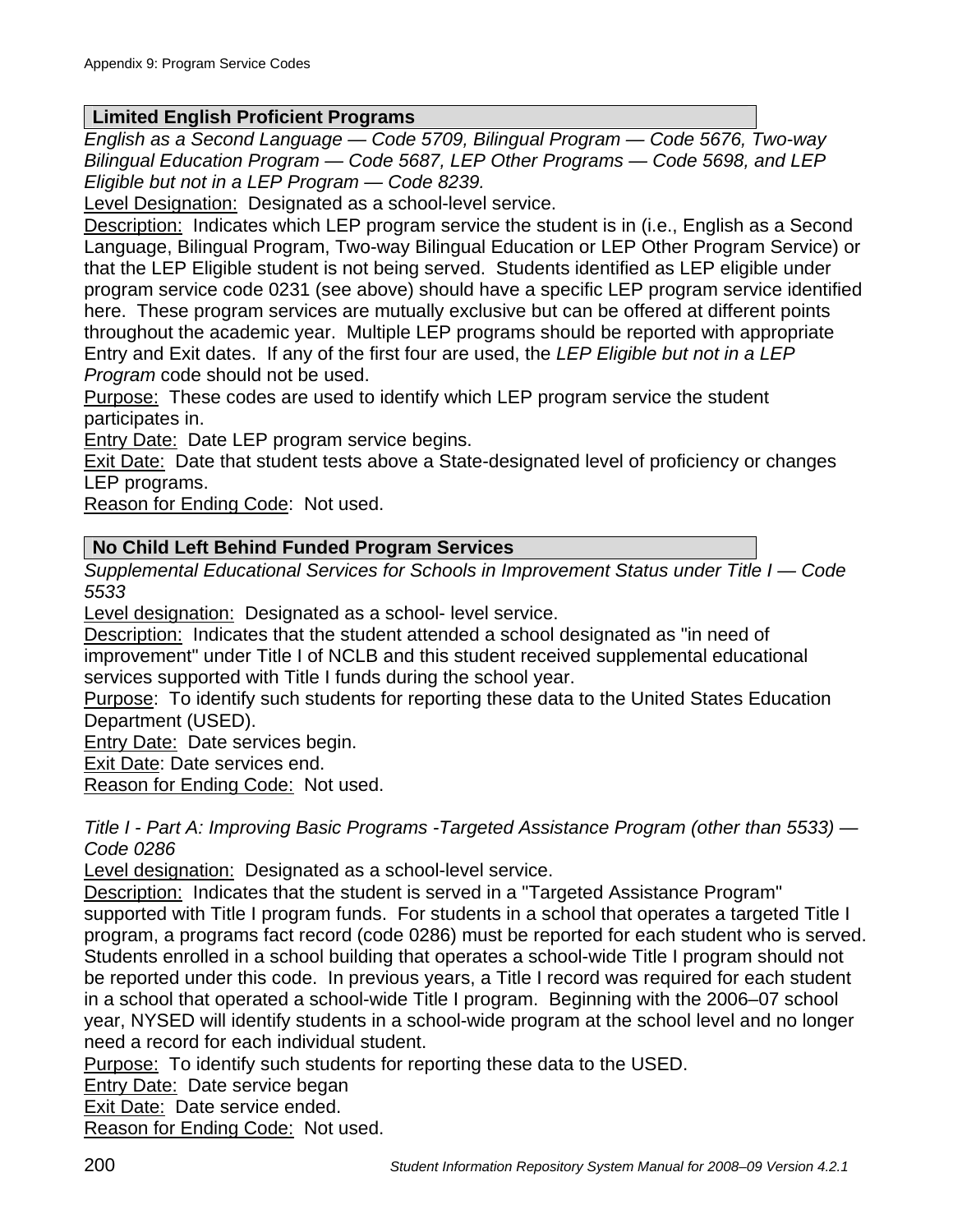Appendix 9: Program Service Codes

*Title I - Part C: Education of Migratory Children — Code 0330*  Level designation: Designated as a district-level service.

Description: Indicates that the student is served by programs supported with Title I - Part C funds. A student is a migrant child if the student is, or the student's parents, spouse, or guardian is, a migratory agricultural worker, including a migratory dairy worker or a migratory fisher, and who, in the preceding 36 months, in order to obtain, or accompany such parent, spouse, or guardian in order to obtain, temporary or seasonal employment in agricultural or fishing work: has moved from one school district to another; or resides in a school district of more than 15,000 square miles and migrates a distance of 20 miles or more to a temporary residence to engage in temporary or seasonal employment in agriculture or fishing. All students eligible to be served by programs supported with Title I - Part C funds should have a Certificate of Eligibility signed by a parent or guardian and filed with the Superintendent of schools.

Purpose: Migrant data must be collected for each student, if applicable (i.e., the student is a migrant and is served in a program funded by Title I - Part C), to fulfill the State reporting requirements under NCLB and because school and district data for certain migrant students is included in the school and district report cards.

**Entry Date: Date of eligibility decision.** 

Exit Date: Date that eligibility ends.

Reason for Ending Code: Not used.

#### *Title I - Part D: Prevention and Intervention Programs for Children and Youth who are Neglected or Delinquent — Code 0187*

Level designation: Designated as a district-level service.

Description: Indicates that the student is served by programs supported by funding under NCLB Title I - Part D during the reporting year. For a student to be counted for this funding purpose, the student must be between the ages of 5 and 17, and reside in an institution for the neglected or for the delinquent. Neglected children will have been committed to an institution or voluntarily placed in the institution under applicable State law because of the abandonment by, or neglect by, or death of parents. Delinquent children will have been adjudicated delinquent or persons in need of supervision. The term "delinquent children" also refers to students who are placed in an adult correctional institution in which children reside.

Purpose: This data must be collected for each student served by funding under NCLB Title I - Part D to fulfill the State reporting requirements under the NCLB legislation.

Entry Date: First day designation applies.

Exit Date: Date the designation is eliminated.

Reason for Ending Code: Not used.

*Title III: Services to Non-Immigrant LEP Students — Code 5720* 

Level designation: Designated as a school-level service.

Description: Identifies that the student is served in a program supported by Title III: Services to Non-Immigrant LEP Students program funds.

Purpose: This data must be collected for each student, if applicable, to fulfill the State reporting requirements under NCLB

Entry Date: Date service began.

Exit Date: Not used.

Reason for Ending Code: Not used.

For more information about Title III, see http://www.emsc.nysed.gov/biling/NEWTIII.html.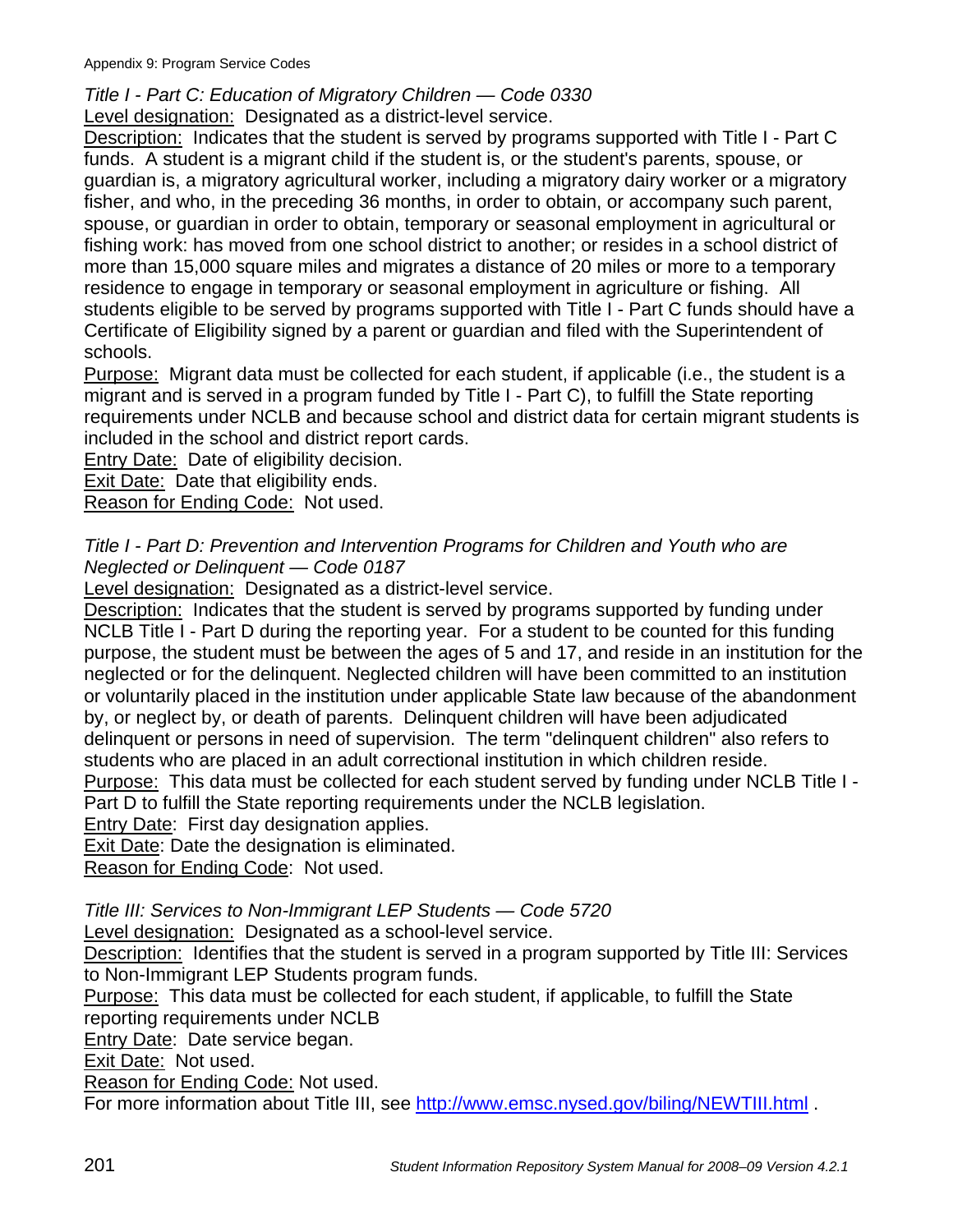*Title III: Language Instruction for Students that are both LEP and Immigrants — Code 5731*  Level designation: Designated as a school-level service.

Description: Indicates that the student is served in a program supported by Title III: Language Instruction for LEP and Immigrant Students program funds.

Purpose: This data must be collected for each student, if applicable, to fulfill the State reporting requirements under NCLB

Entry Date: Date service began.

Exit Date: Not used.

Reason for Ending Code: Not used.

For more information about Title III, see http://www.emsc.nysed.gov/biling/NEWTIII.html.

*Title III - Part B, subpart 4: Emergency Immigration Education Program — Code 5742*  Level designation: Designated as a school-level service.

Description: Indicates that the student is served in a program supported by Title III - Part B, subpart 4 funds.

Purpose: This data must be collected for each student, if applicable, to fulfill the State reporting requirements under NCLB

Entry Date: Date service began.

Exit Date: Not used.

Reason for Ending Code: Not used.

For more information about Title III, see http://www.emsc.nysed.gov/biling/NEWTIII.html.

### *Title X - Part C: Homeless Education/McKinney-Vento — Code 5566*

Level designation: Designated as a district-level service.

Description: Indicates that the student is served in a program supported by Title X - Part C program funds. A homeless student is one who lacks a fixed, regular, and adequate nighttime residence, including a student who is sharing the housing of other persons due to a loss of housing, economic hardship or similar reason; living in motels, hotels, trailer parks or camping grounds due to the lack of alternative adequate accommodations; abandoned in hospitals; awaiting foster care placement; or a migratory child, as defined in subsection 2 of section 1309 of the Elementary and Secondary Education Act of 1965, as amended, who qualifies as homeless under any of the above provisions; or has a primary nighttime location that is a supervised publicly or privately operated shelter designed to provide temporary living accommodations including, but not limited to, shelters operated or approved by the State or local department of social services, and residential programs for runaway and homeless youth established pursuant to article 19H of the executive law or a public or private place not designed for, or ordinarily used as, a regular sleeping accommodation for human beings, including a car, park, public space, abandoned building, substandard housing, bus, train stations, or similar setting. Homeless students do not include children in foster care placement or receiving educational services.

Purpose: This data must be collected for each student, if applicable, to fulfill the State reporting requirements under NCLB

Entry Date: Date of first classification as homeless. This is determined by the LEA's homeless liaison and is the date the liaison determines that child or unaccompanied youth lacks a fixed regular and adequate nighttime residence.

Exit Date: Date student is declassified as homeless. This is the date the homeless liaison determines that child or unaccompanied youth now has a fixed regular and adequate nighttime residence.

Reason for Ending Code: Not used.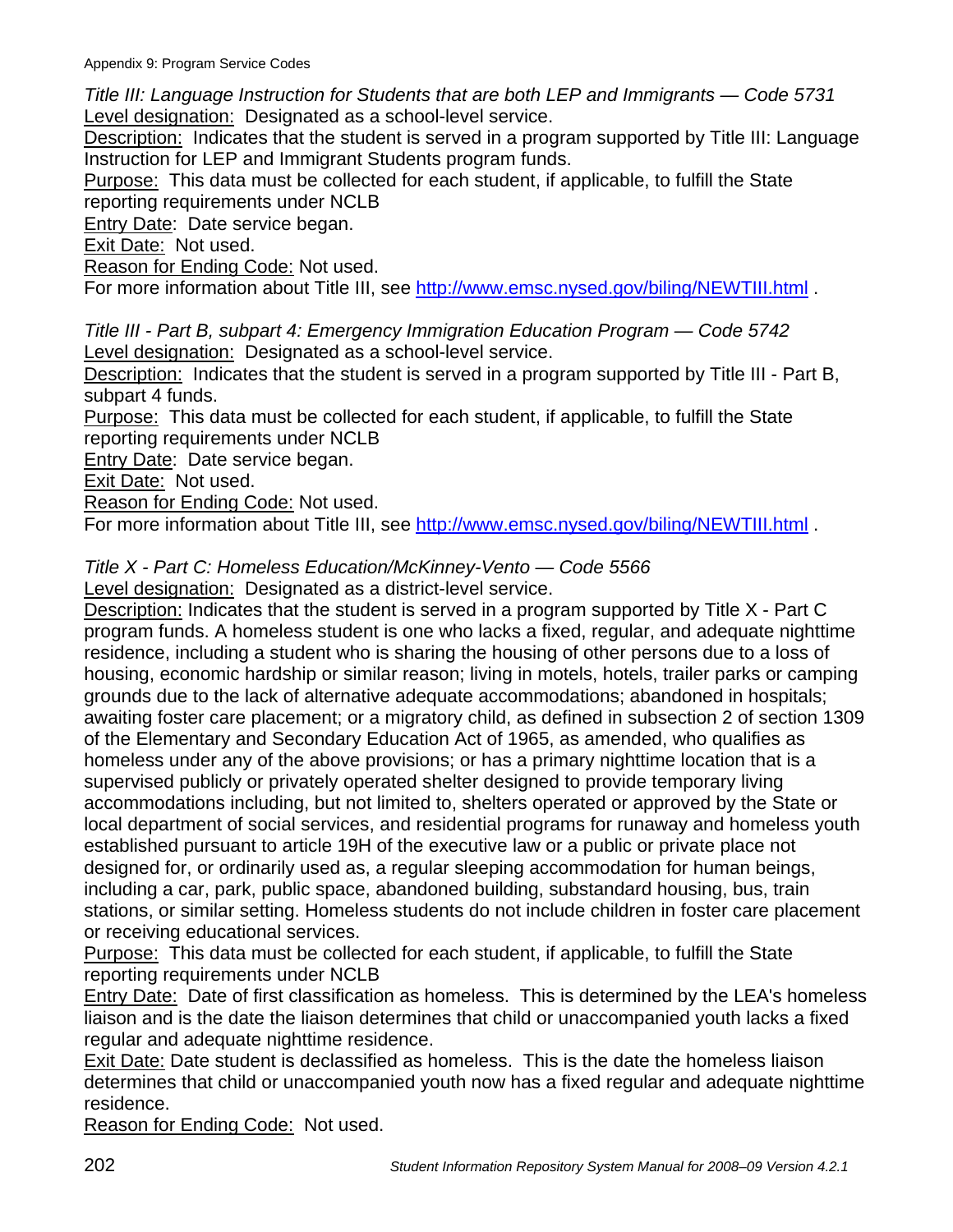#### **No Child Left Behind Transfer Options**

*Applied for Transfer Option - School Identified as in Need of Improvement — Code 5872*  Level designation: Designated as a school-level service.

Description: Indicates that the student is enrolled in a school that is in improvement status under Title I and has applied to transfer to another school in the public school district. Purpose: To identify such students for reporting these data to the USED.

**Entry Date:** The date the student's application for transfer is received by the public school district. This date may be the actual date the application is submitted or the due date for all such applications.

Exit Date: Not used.

Reason for Ending Code: Not used.

*Applied for Transfer Option - Persistently Dangerous School — Code 5883*  Level designation: Designated as a school-level service.

Description: Indicates that the student is enrolled in a school that has been designated as persistently dangerous under NCLB and has applied to transfer to another school in the public school district.

Purpose: To identify such students for reporting these data to the USED.

Entry Date: The date the student's application for transfer is received by the public school district. This date may be the actual date the application is submitted or the due date for all such applications.

Exit Date: Not used.

Reason for Ending Code: Not used.

*Transfer Option Offered - School Identified as in Need of Improvement — Code 7022*  Level designation: Designated as a school-level service.

Description: Indicates that the student is enrolled in a school that is in improvement status under Title I and has been offered a transfer to another school in the public school district. Purpose: To identify such students for reporting these data to the USED.

Entry Date: The date the student is given an offer to transfer by the public school district. Exit Date: Not used.

Reason for Ending Code: Not used.

*Transfer Option Offered- Persistently Dangerous School — Code 7033* Level designation: Designated as a school-level service.

Description: Indicates that the student is enrolled in a school that has been designated as persistently dangerous under NCLB and has been offered a transfer to another school in the public school district.

Purpose: To identify such students for reporting these data to the USED.

Entry Date: The date the student is given an offer to transfer by the public school district. Exit Date: Not Used

Reason for Ending Code: Not Used

#### **Type of Disability**

 *All Type of Disability Categories — Codes 5786, 0352, 0363, 0385, 0396, 0407, 0418, 0429, 0440, 0451, 0462, 0473, 0484 and 0495* 

Level designation: Designated as a district-level service.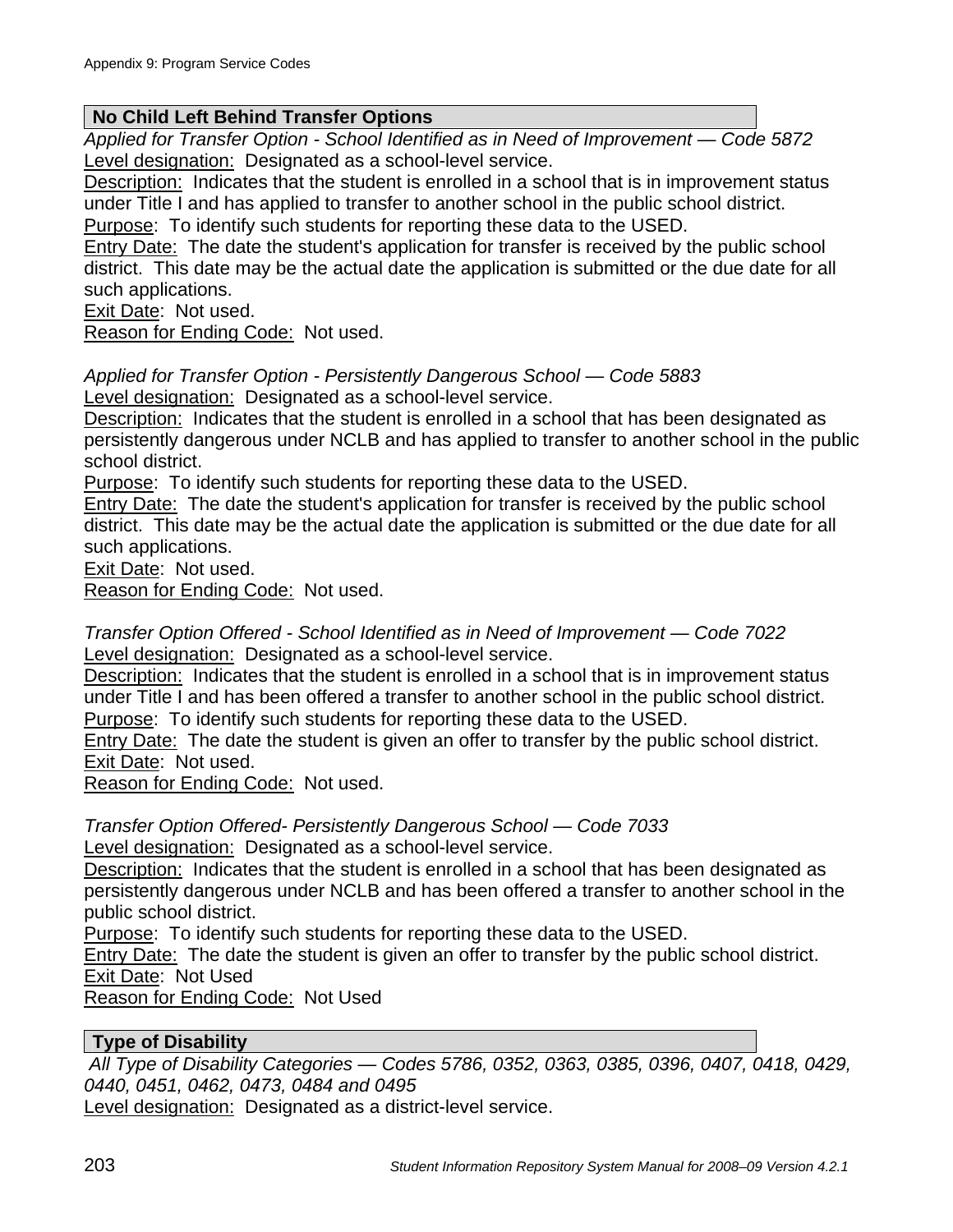Description: Indicates the disability category of students who have been classified as disabled by the district CSE or the district CPSE (i.e., students who have an IEP). *Students with Section 504 plans should not be reported as disabled.*

Purpose: The type of disability record determines which members are included in the students with disabilities group for district and school accountability and for other reports. It also determines which students are eligible for the safety net, allowing students to use competency credit to meet graduation requirements. Do not enter a 504 Safety Net program service code for students with a disability service program code. Only one disability record should be entered for each student. See definition of Safety Net in Appendix 19. A student is counted as disabled if the program service entry date is before the reporting date and the program service exit date is on or after the reporting date. A program service without a value in the Program Service Exit Date field is considered to end after the reporting date.

Entry Date: Date of CSE or CPSE decision to classify with that disability.

Exit Date: Date the CSE or CPSE rescinds the classification or the student's disability changes.

Reason for Ending Code: This is used to indicate whether the student was declassified or had his/her disability status changed by the CPSE/CSE. Use code 901 when the student is declassified and 912 when the student's disability has changed. A change in type of disability will require a new program service record identifying the new type of disability. Note: Preschool students with a disability that continue as a student with a disability to a school level grade (including kindergarten) must have their preschool *Type of Disability* (code 5786) ended

with a Reason for Ending Code of 912 and a new *Type of Disability* assigned.

### **Safety Net**

*Under Section 504 - Each/All Subjects — Codes 0550, 0572, 0583, 0594, 0605 and 5775* Level designation: Designated as a district-level service.

Description: Indicates Section 504 students whose 504 plan specifically allows eligibility for the graduation assessment safety net. A 504 Safety Net record should be included for each subject area in which the student is eligible for the safety net. The student must also have a program service record indicating that the student has a Section 504 plan (i.e., program service code of 0264). Do not enter a Section 504 program service code for students with a disability program service code. In calculating the district and school high school accountability indices, Regents Competency Test (RCT) scores for Section 504 students will be counted only if they have both a Section 504 program service record and a 504 Safety Net record documenting eligibility in that subject.

Purpose: 504 Safety Net data are collected to identify students eligible for the safety net and, therefore, eligible to use Regents competency tests to meet graduation requirements.

Entry Date: Date 504 plan adopted.

Exit Date: Date 504 plan revoked.

Reason for Ending Code: Not used.

### **Career and Technical Education**

*Specific Career and Technical Education Program Code — see Appendix 10*  Level designation: Designated as a school-level service.

Description: Indicates which specific career and technical education program the student participates. A list of acceptable career and technical education programs can be found in Appendix 10. This list uses the National Center for Educational Statistics (NCES) Classification of Instructional Programs (CIP) structure.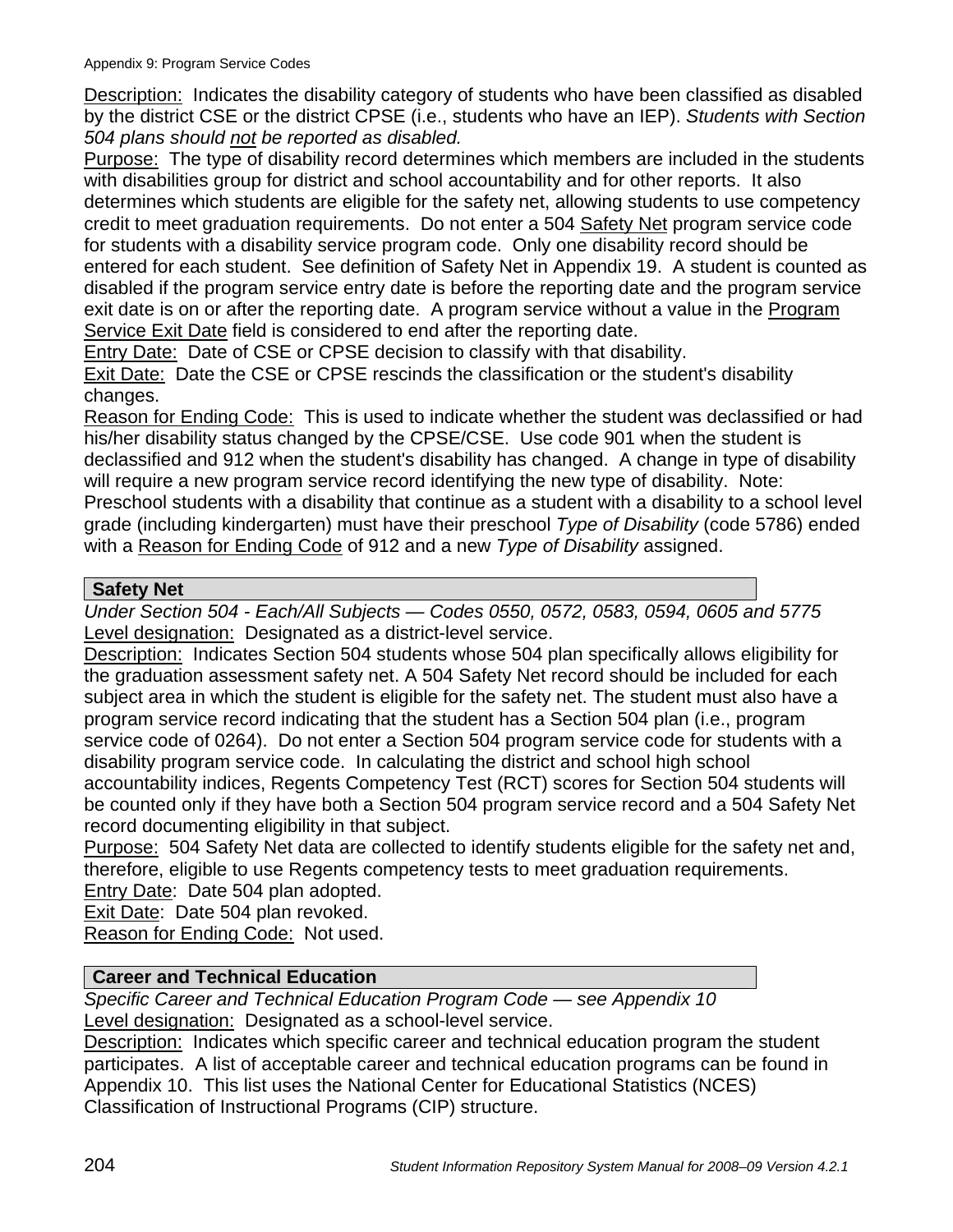Purpose: To identify which specific career and technical education program students are enrolled in, have completed, or have left without completing.

Entry Date: Date the student enrolls in the program.

Exit Date: Date the student completes the program or date the student terminates the program without completing it.

Reason for Ending Code: Indication of whether the student completed the program or left the program before completion. Use code 646 for completion of the program and code 663 for left without completing program.

#### *Single Parent/Pregnant Status — Code 8261.*

Level Designation: Designated as a district-level service.

Description: This program service is only applicable to students that have a career and technical education program service and have reached the "Concentrator" level of intensity. This program service indicates the student is a single parent or is pregnant.

Purpose: This code is used to identify these students for federal reporting purposes. This status (i.e., single parent or pregnant) is as of any time during the school year. This is to allow a student to be counted no matter when in a school year they may become a career and technical education concentrator. Districts should determine this status at the same point in time that the district counts the student as a career and technical education concentrator. Entry Date: Date the student is identified as a single parent or as pregnant.

Exit Date: Date that the student no longer meets these parameters.

Reason for Ending Code: Not used.

#### **Other**

*Poverty- from low-income family — Code 0198*

Level designation: Designated as a district-level service.

Description: Indication of student economic status.

Purpose: Poverty is used to determine which cohort members should be included in the economically disadvantaged group for district and school accountability. An economically disadvantaged student is a student who participates in, or whose family participates in, economic assistance programs such as:

- the free or reduced-price lunch programs (note that the United States Department of Agriculture has authorized the use of enrollment in free and reduced price lunch programs to identify students from low-income families for Title I reporting purposes.) Please consult the NYSED's Office of Child Nutrition Program Administration for guidelines;
- Social Security Insurance (SSI);
- Food Stamps;
- Foster Care;
- Refugee Assistance (cash or medical assistance)
- Earned Income Tax Credit (EITC)
- Home Energy Assistance Program (HEAP)
- Safety Net Assistance (SNA)
- Bureau of Indian Affairs (BIA); or
- Family Assistance: Temporary Assistance for Needy Families (TANF).

If one student in a family is identified as low income, all students from that household (economic unit) may be identified as low income.

**Entry Date: Date of eligibility decision - determined annually.**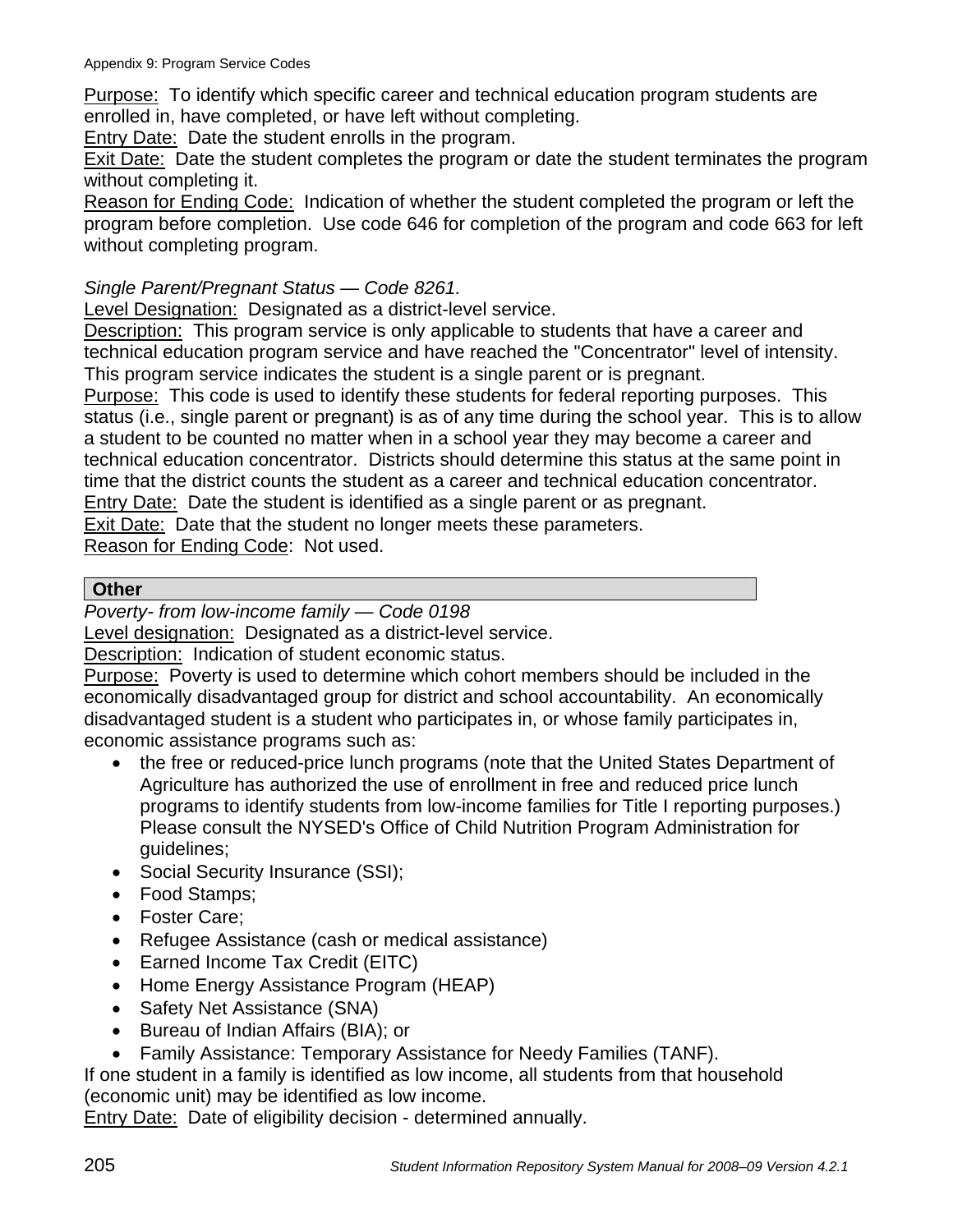Exit Date: Date that eligibility ends. Reason for Ending Code: Not used.

#### *Eligible for Alternate Assessment — Code 0220*

Level designation: Designated as a district-level service.

Description: Indicates that the student is eligible for the NYSAA, as identified by the CSE. Purpose: Only students with an Alternate Assessment Program service record will be reported on the *Verification of New York State Alternate Assessment Results* report. A student must have a disability record to report an Alternate Assessment Program service record. A student must have an Alternate Assessment Program record to report an alternate assessment score. **Entry Date: Date of CSE eligibility decision.** 

Exit Date: Date that CSE rescinds eligibility.

Reason for Ending Code: Not used.

*Eligible to take the NYSESLAT for grades 3-8 ELA Accountability — Code 0242*  Level designation: Designated as a district-level service.

Description: Identifies LEP students who are not required to take a grades 3-8 ELA assessment.

Purpose: This code identifies these students for accountability, reporting and research purposes. Valid scores on the Reading/Writing *and* Listening/Speaking modules of the NYSESLAT will satisfy the Title I accountability requirement that the student be assessed in ELA. A student who enters a United States school for the first time between January 2, 2008 and the last day of the ELA test administration (January 12, 2008) could potentially be exempt from taking the ELA assessment in the year they first entered United States schools and in the following year. If a LEP student leaves United States schools for a full academic year, at the time they re-enter a United States school, they would be eligible again to use the NYSESLAT in lieu of the ELA assessment to meet the ELA participation requirement. For example, a LEP student who enrolled in a United States school (excluding Puerto Rico), left the United States for a full academic year or more and subsequently returned to the United States and reenrolled in a school on or after January 2 of the previous academic year may take the NYSESLAT in lieu of the ELA assessment and should have this program service record*.* Entry Date: July 1 of current year or date of enrollment (if later than July 1). Exit Date: Not Used

Reason for Ending Code: Not used.

### *Section 504 Plan — Code 0264*

Level designation: Designated as a district-level service.

Description: Indicates that the student has a Section 504 plan.

Purpose: The Section 504 record determines which cohort members are included in the general-education (Safety Net eligible) group for district and school accountability and for other reports. Safety Net eligible general-education students are allowed to use Regents competency test credit to meet graduation requirements. Do not enter a Section 504 program service code for students with a disability program service code.

**Entry Date: Date of plan approval.** 

Exit Date: Date of plan termination.

Reason for Ending Code: Not used.

*Summer School Participation — Codes 2751, 2752, 2753, 2754, 2755, 2756, 2757, 2758, 2759, 2760, 2761 AND 2861, 2862, 2863, 2864, 2865, 2866, 2867, 2868, 2869, 2870, 2871.*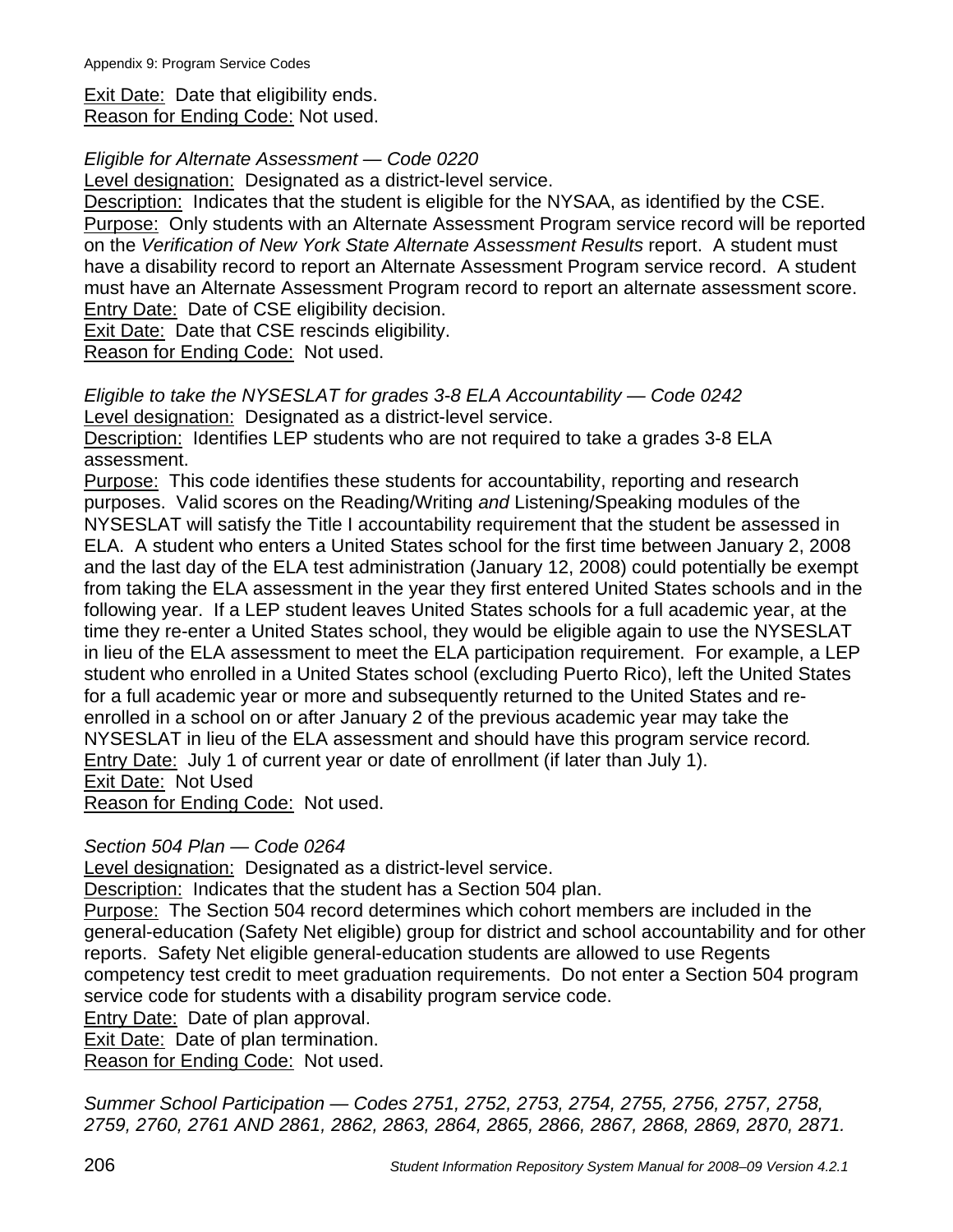Level designation: Designated as a school-level service. As such, this program service requires a BEDS code. School-level services usually require a building level BEDS code. However, for this program service, the BEDS code to be provided is;

When the service provider is the district accountable for the student's performance and -

- the building the service is provided in is known the BEDS code of the building where the student receives the service, or
- the building the service is provided in is not known the BEDS code of the district where the student receives the service,

When the service provider is an out-of-district placement (other than a public school district) and is not the district accountable for the student's performance and -

- the building the service is provided in is known the BEDS code of the building where the student receives the service, or
- the building the service is provided in is not known the BEDS code of the out-of-district placement where the student receives the service,

Other circumstance -

- when the service provider is a BOCES the BEDS code of the BOCES (without regard to the specific location at which the service is provided),
- when the service provider is a public school district other than the district accountable for the students' performance - the BEDS code of the other district.

Description: Indicates that the student participated in a specific summer school program for 20 hours or more.

Purpose: To identify such students.

Entry Date: First day of program.

Exit Date: Last day of program.

Reason for Ending Code: Not used.

The program service codes are based on the reason the student is taking this program:

- Reason A *—* This is the first time the student has taken this program or the student is taking this program for advanced enrichment.
- Reason B *—* The student is taking this program as academic intervention, to improve his/her grades, or because the student is at risk of failing State tests.

| Program                      |      | <b>Reason</b> |      |  |
|------------------------------|------|---------------|------|--|
|                              | A    |               | B    |  |
| <b>English Language Arts</b> | 2751 |               | 2861 |  |
| <b>Mathematics</b>           | 2752 |               | 2862 |  |
| Science                      | 2753 |               | 2863 |  |
| <b>Social Studies</b>        | 2754 |               | 2864 |  |
| Technology                   | 2755 |               | 2865 |  |
| The Arts                     | 2756 |               | 2866 |  |
| Languages Other Than English | 2757 |               | 2867 |  |
| Health                       | 2758 |               | 2868 |  |
| Physical education           | 2759 |               | 2869 |  |
| <b>Driver Education</b>      | 2760 |               | 2870 |  |
| Other                        | 2761 |               | 2871 |  |

*Early Intervening Services supported with IDEA funds — Code 5753*  Level designation: Designated as a district-level service.

Description: Indicates that the student is served by funding from Section 613(f) of the federal IDEA program. Services purchased with these funds, can be direct or indirect services for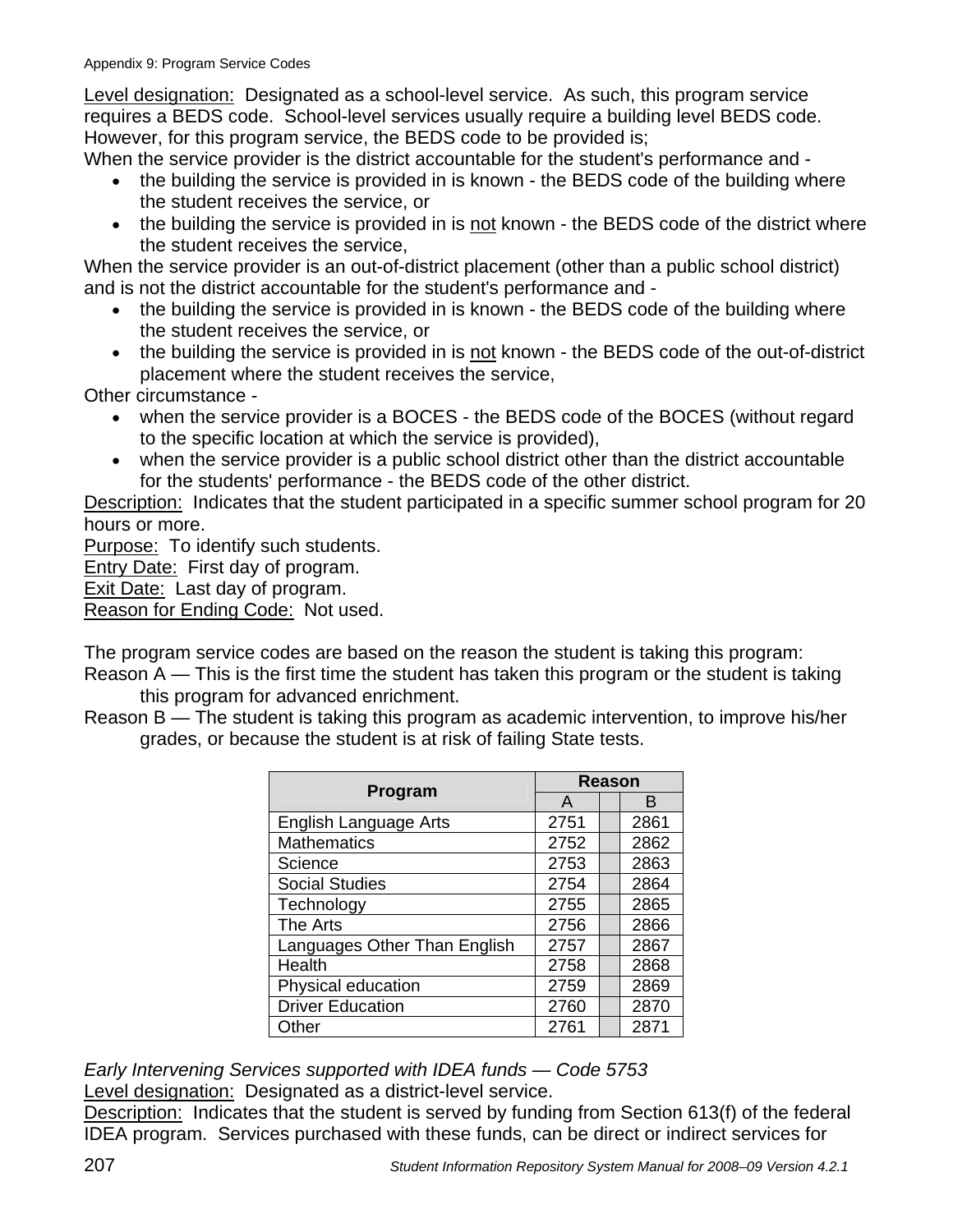students. When a district uses these funds to purchase indirect services, report only those students who were the intended beneficiaries of the purchased indirect services. These funds are only for students who have not been identified as needing special education or related services (i.e., not students with disabilities) but who need additional academic and behavioral support to succeed in a general education environment.

Purpose: This data must be collected for each student, if applicable, to fulfill the State reporting requirements under IDEA.

Entry Date: Date service began.

Exit Date: Date service ended.

Reason for Ending Code: Not used.

### *Free Lunch Program — Code 5817*

Level designation: Designated as a district-level service.

Description: Indicates that the student is an approved applicant for the federal Free Lunch Program. This means the student has applied for and has met the eligibility requirements for this program service. This program service also applies to students who have met the eligibility requirements for the federal Free Breakfast Program and/or the federal Free Milk Program. Do not include students in the reduced- price programs.

Purpose: To identify such students for reporting and State Aid purposes.

Entry Date: Date of eligibility decision.

Exit Date: Date that eligibility ends.

Reason for Ending Code: Not used.

### *Reduced-Price Lunch Program — Code 5806*

Level designation: Designated as a district-level service.

Description: Indicates that the student is an approved applicant for the federal Reduced-Price Lunch Program. This means the student has applied for and has met the eligibility requirements for this program service. This program service also applies to students who have met the eligibility requirements for the federal Reduced-Price Breakfast Program. Purpose: To identify such students for reporting and State Aid purposes.

Entry Date: Date of eligibility decision.

**Exit Date: Date that eligibility ends.** 

Reason for Ending Code: Not used.

### *Homeless Unaccompanied Youth Status — Code 8272.*

Level Designation: Designated as a district-level service.

Description: This program service is only applicable to students that have the Data Element "Homeless Indicator" populated with a "Y" (i.e., Homeless at Some Point.). This program service indicates the student is unaccompanied by parents, legal guardians, or other adults. Do not use this program service if the homeless student is accompanied.

Purpose: This code is used to identify these students for federal reporting purposes.

**Entry Date: Date the student is identified as unaccompanied.** 

Exit Date: Date that student no longer meets these parameters.

Reason for Ending Code: Not used.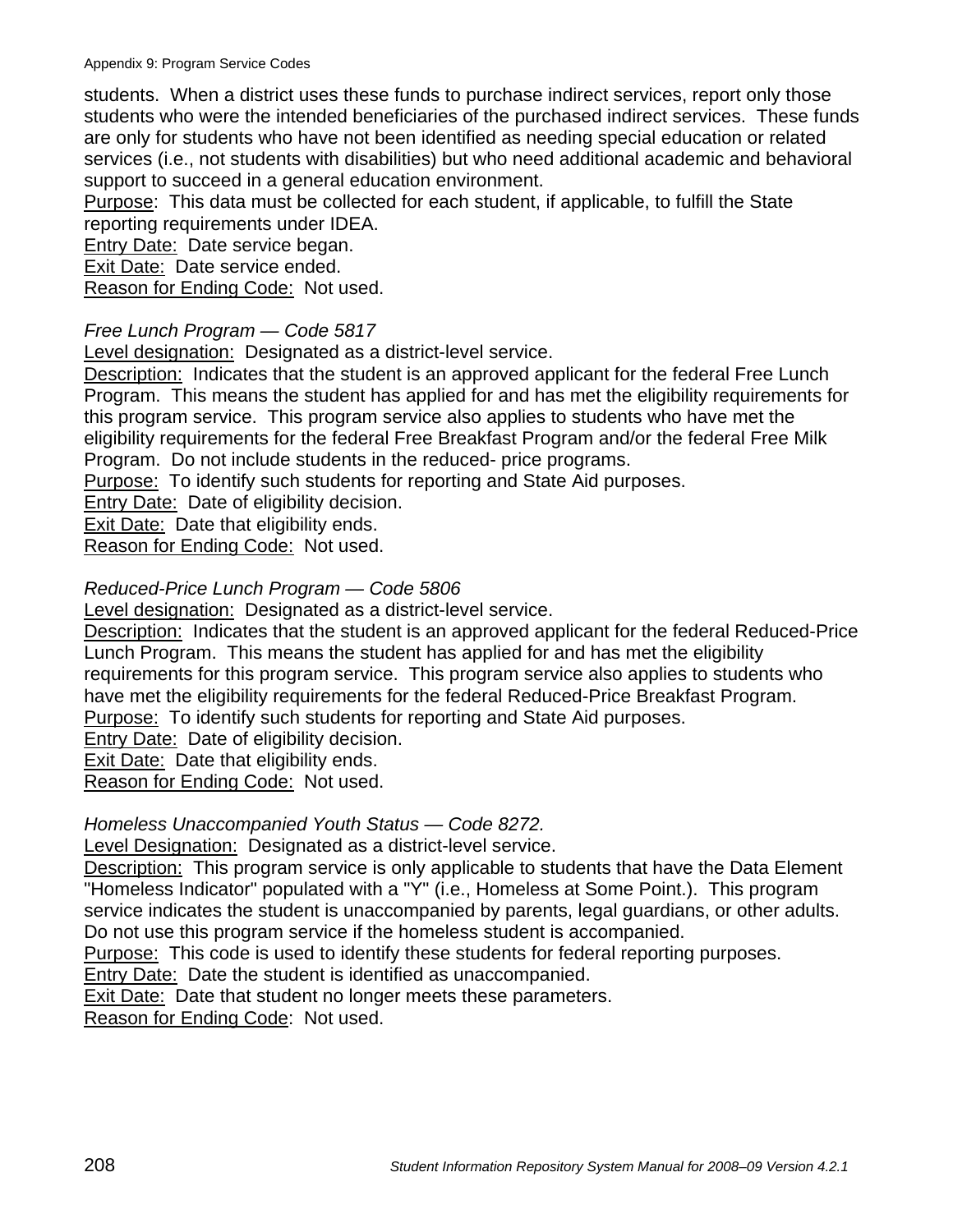# **Appendix 10: Career and Technical Education Program Codes**

These codes are taken from the National Center for Educational Statistics Classification of Instructional Programs (CIP) manual. NYSED has selected a subset of these CIP codes that are appropriate for secondary-level career and technical education programs. When a school district or a BOCES is unable to determine the appropriate code, contact the NYSED CTE Team at 518-486-1547 or emsccte@mail.nysed.gov for assistance.

| Code   | <b>Program Name</b>                                             |
|--------|-----------------------------------------------------------------|
|        | <b>Agriculture, Food and Natural Resources Cluster</b>          |
| 010000 | Agriculture, General                                            |
| 010101 | Agricultural Business and Management, General                   |
| 010102 | <b>Agricultural Business/Agribusiness Operations</b>            |
| 010104 | Farm and Ranch Management                                       |
| 010105 | Agricultural/Farm Supplies Retailing and Wholesaling            |
| 010106 | <b>Agriculture Business Technology</b>                          |
| 010199 | Agricultural Business and Management, Other                     |
| 010201 | Agricultural Mechanization, General                             |
| 010204 | <b>Agricultural Power Machinery Operator</b>                    |
| 010205 | Agriculture Mechanics & Equipment/Machine Technology            |
| 010299 | Agricultural Mechanization, Other                               |
| 010301 | <b>Agricultural Production Operations, General</b>              |
| 010302 | Animal/Livestock Husbandry and Production                       |
| 010303 | Aquaculture                                                     |
| 010304 | <b>Crop Production</b>                                          |
| 010306 | Dairy Husbandry and Production                                  |
| 010307 | Horse Husbandry/Equine Science & Management                     |
| 010399 | Agricultural Production Operations, Other                       |
| 010401 | Agricultural and Food Products Processing                       |
| 010504 | Dog/Pet/Animal Grooming                                         |
| 010505 | <b>Animal Trainer</b>                                           |
| 010507 | <b>Equestrian/Equine Studies</b>                                |
| 010508 | Taxidermy/Taxidermist                                           |
| 010599 | Agricultural & Domestic Animals Services, Other                 |
| 010601 | Applied Horticulture/Horticultural Operations, General          |
| 010603 | <b>Ornamental Horticulture</b>                                  |
| 010604 | <b>Greenhouse Operations and Management</b>                     |
| 010605 | Landscaping & Groundskeeping                                    |
| 010606 | <b>Plant Nursery Operations and Management</b>                  |
| 010607 | Turf & Turfgrass Management                                     |
| 010608 | Floriculture/Floristry Operations and Management                |
| 010699 | Applied Horticulture/Horticultural Business Services, Other     |
| 019999 | Agriculture, Agriculture Operations and Related Sciences, Other |
| 030205 | Water, Wetlands and Marine Resources Management                 |
| 030206 | Land Use Planning and Management/Development                    |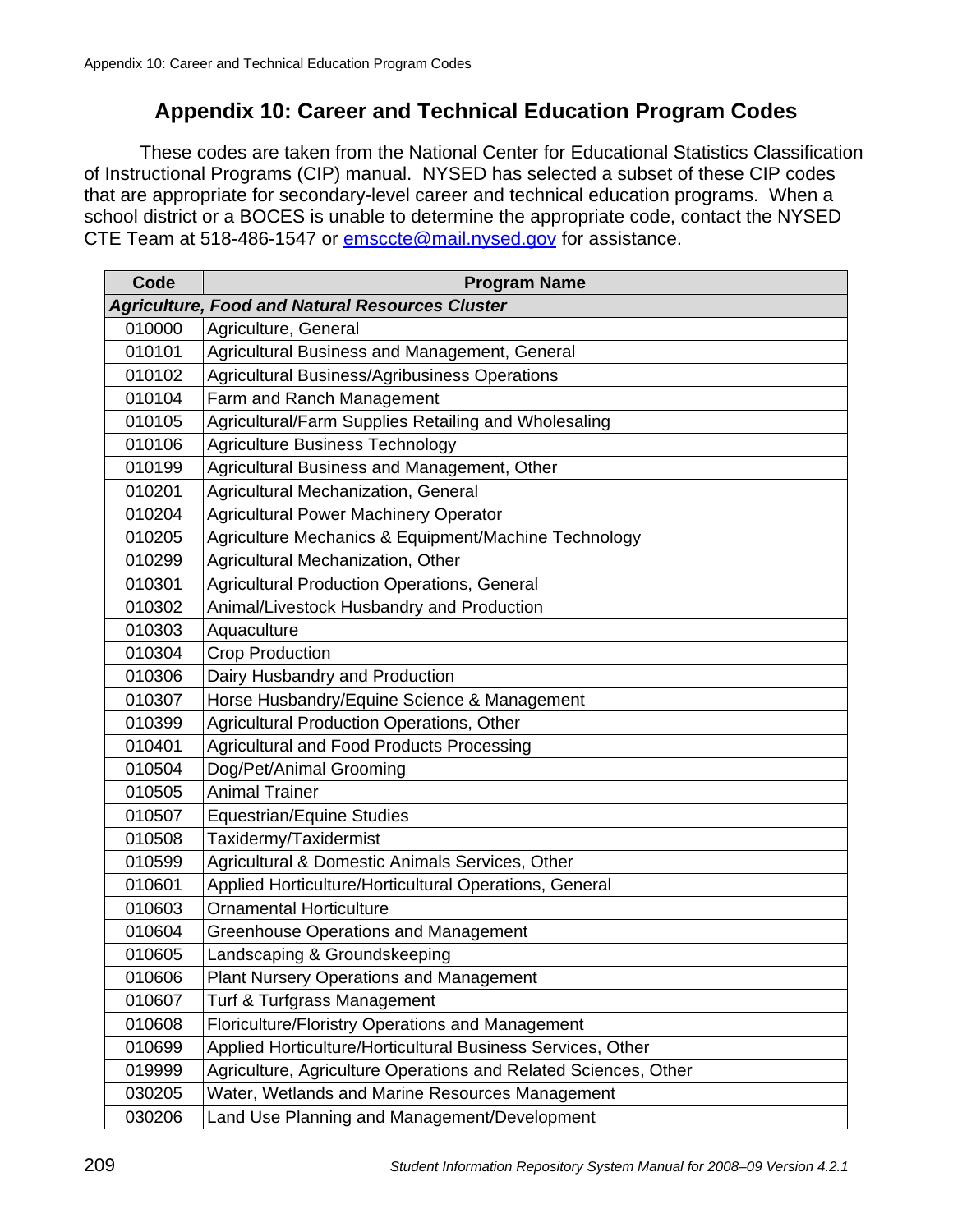| Code   | <b>Program Name</b>                                                                           |
|--------|-----------------------------------------------------------------------------------------------|
| 030299 | Natural Resources Management and Policy, Other                                                |
| 030301 | Fishing and Fisheries Sciences and Management                                                 |
| 030501 | Forestry, General                                                                             |
| 030508 | <b>Urban Forestry</b>                                                                         |
| 030509 | Wood Science and Wood Products/Pulp and Paper Technology                                      |
| 030511 | Forestry Technology/Technician                                                                |
| 030599 | Forestry, Other                                                                               |
| 030601 | Wildlife and Wildlands Science and Management                                                 |
| 039999 | Natural Resources and Conservation, Other                                                     |
| 150507 | Environmental Engineering Technology/Environmental Technology                                 |
| 150599 | Environmental Control Technologies/Technicians, Other                                         |
| 150901 | Mining Technology/Technician                                                                  |
| 150903 | Petroleum Technology/Technician                                                               |
| 150999 | Mining and Petroleum Technology/Technicians, Other                                            |
|        | <b>Architecture and Construction Cluster</b>                                                  |
| 150101 | Architectural Engineering Technology/Technician                                               |
| 150201 | Civil Engineering Technology/Technician                                                       |
| 151001 | Construction Engineering Technology/Technician                                                |
| 151102 | Survey Technology/Surveying                                                                   |
| 460101 | Mason/Masonry                                                                                 |
| 460201 | Carpentry/Carpenter                                                                           |
| 460301 | Electrical and Power Transmission Installation/Installer, General                             |
| 460302 | Electrician                                                                                   |
| 460303 | Lineworker                                                                                    |
| 460399 | Electrical and Power Transmission Installers, Other                                           |
| 460401 | <b>Building/Property Maintenance and Manager</b>                                              |
| 460402 | Concrete Finishing/Concrete Finisher                                                          |
| 460403 | Building/Home/Construction Inspection/Inspector                                               |
| 460404 | <b>Drywall Installation/Drywaller</b>                                                         |
| 460406 | Glazier                                                                                       |
| 460408 | Painting/Painter and Wall Coverer                                                             |
| 460410 | Roofer                                                                                        |
| 460411 | Metal Building Assembly/Assembler                                                             |
| 460412 | Building/Construction Site Management/Manager                                                 |
| 460499 | Building/Construction Finishing, Management and Inspection, Other                             |
| 460502 | Pipefitting/Pipefitter and Sprinkler Fitter                                                   |
| 460503 | Plumbing Technology/Plumber                                                                   |
| 460504 | Well Drilling/Driller                                                                         |
| 460505 | <b>Blasting/Blaster</b>                                                                       |
| 460599 | Plumbing and Related Water Supply Services, Other                                             |
| 469999 | <b>Construction Trades, Other</b>                                                             |
| 470201 | Heating, Air Conditioning, Ventilation and Refrigeration Maintenance<br>Technology/Technician |
|        | <b>Manufacturing Production Cluster</b>                                                       |
| 100302 | <b>Printing Management</b>                                                                    |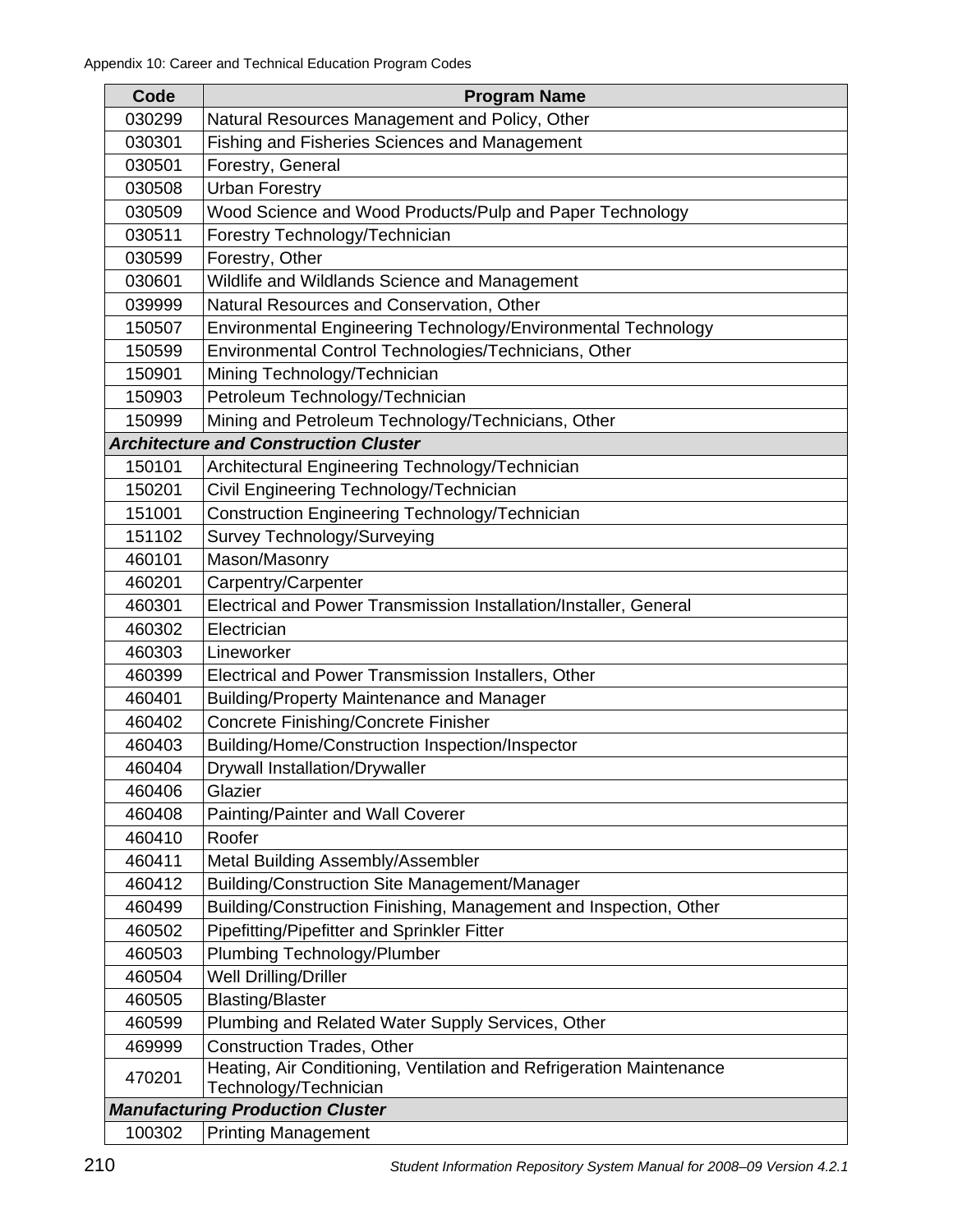| Code   | <b>Program Name</b>                                                    |
|--------|------------------------------------------------------------------------|
| 100303 | Prepress/Desktop Publishing and Digital Imaging Design                 |
| 100304 | Animation, Interactive Technology, Video Graphics and Special Effects  |
| 100305 | Graphic and Printing Equipment Operator, General Production            |
| 100306 | Platemaker/Imager                                                      |
| 100307 | <b>Printing Press Operator</b>                                         |
| 100308 | Computer Typography and Composition Equipment Operator                 |
| 100399 | <b>Graphic Communications, Other</b>                                   |
| 150403 | Electromechanical Technology/Electromechanical Engineering Technology  |
| 150405 | Robotics Technology/Technician                                         |
| 150508 | Hazardous Materials Management and Waste Technology/Technician         |
| 150607 | Plastics Engineering Technology/Technician                             |
| 150611 | Metallurgical Technology/Technician                                    |
| 150612 | Industrial Technology/Technician                                       |
| 150613 | Manufacturing Technology/Technician                                    |
| 150699 | Industrial Production Technologies/Technicians, Other                  |
| 150701 | Occupations Safety and Health Technology/Technician                    |
| 150702 | Quality Control Technology/Technician                                  |
| 150703 | Industrial Safety Technology/Technician                                |
| 150704 | Hazardous Materials Information Systems Technology/Technician          |
| 150799 | Quality Control and Safety Technologies/Technicians, Other             |
| 151301 | Drafting and Design Technology/Technician, General                     |
| 151302 | CAD/CADD Drafting and/or Design Technology/Technician                  |
| 151303 | Architectural Drafting and Architectural CAD/CADD                      |
| 151304 | Civil Drafting and Civil Engineering CAD/CADD                          |
| 151305 | Electrical/Electronics Drafting and Electrical/Electronics CAD/CADD    |
| 151306 | Mechanical Drafting and Mechanical Drafting CAD/CADD                   |
| 151399 | Drafting/Design Engineering Technologies/Technicians, Other            |
| 470105 | Industrial Electronics Technology/Technician                           |
| 470303 | Industrial Mechanics and Maintenance Technology                        |
| 470399 | Heavy/Industrial Equipment Maintenance Technologies, Other             |
| 470402 | Gunsmithing/Gunsmith                                                   |
| 470403 | Locksmithing and Safe Repair                                           |
| 470404 | Musical Instrument Fabrication and Repair                              |
| 470408 | Watchmaking and Jewelrymaking                                          |
| 470409 | Parts and Warehousing Operations and Maintenance Technology/Technician |
| 470499 | Precision Systems Maintenance and Repair Technologies, Other           |
| 480303 | Upholstery/Upholsterer                                                 |
| 480304 | Shoe, Boot and Leather Repairer                                        |
| 480399 | Leatherworkers and Upholsterers, Other                                 |
| 480501 | Machine Tool Technology/Machinist                                      |
| 480503 | Machine Shop Technology/Assistant                                      |
| 480506 | Sheet Metal Technology/Sheetworking                                    |
| 480507 | Tool and Die Technology/Technician                                     |
| 480508 | Welding Technology/Welder                                              |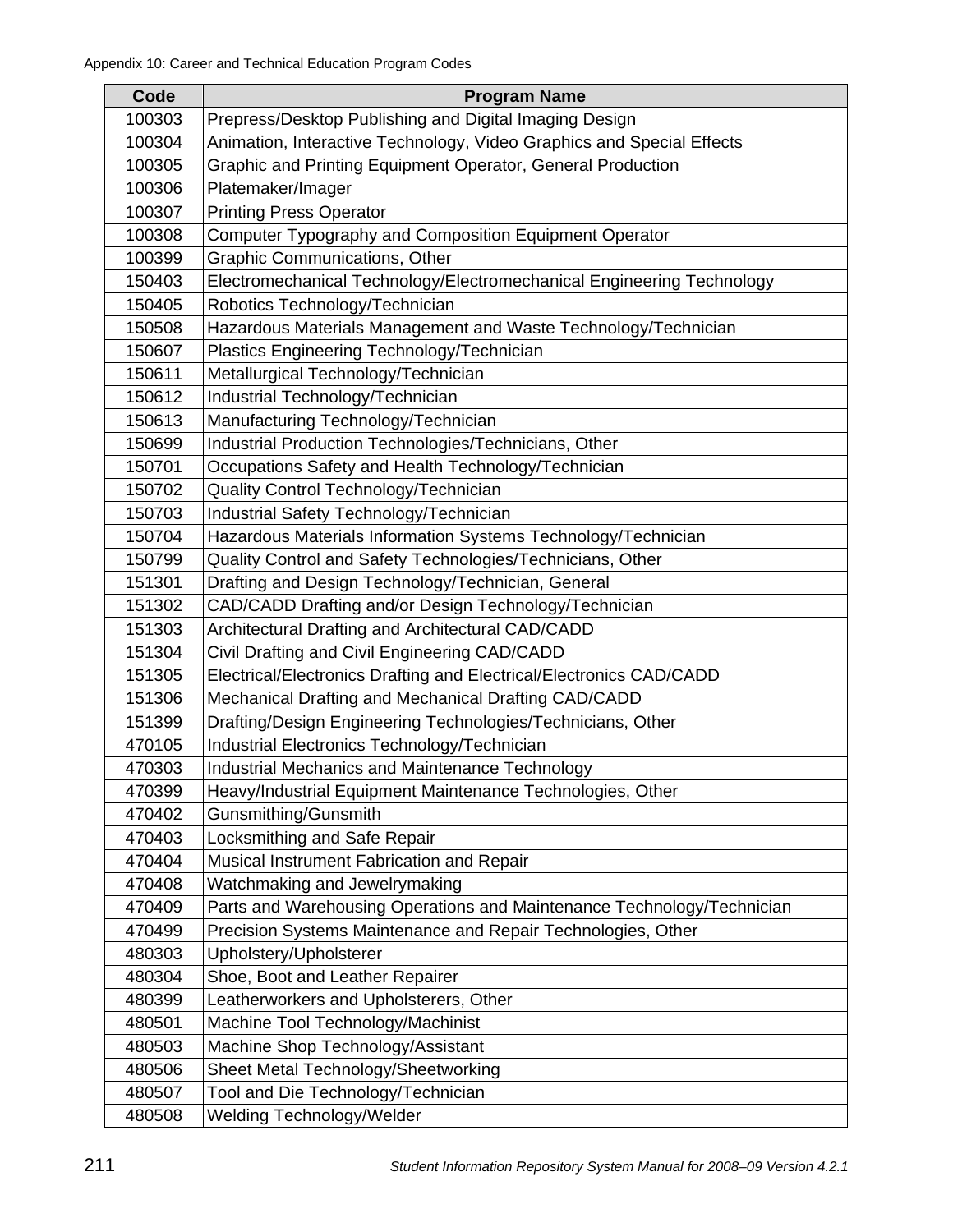| Code   | <b>Program Name</b>                                                |
|--------|--------------------------------------------------------------------|
| 480509 | Ironworking/Ironworker                                             |
| 480599 | Precision Metal Working, Other                                     |
| 480701 | <b>Woodworking, General</b>                                        |
| 480702 | <b>Furniture Designer and Manufacturing</b>                        |
| 480703 | Cabinetmaking and Millwork/Millwright                              |
| 480799 | Woodworking, Other                                                 |
| 480801 | Boilermaking/Boilermaker                                           |
| 489999 | Precision Production, Other                                        |
|        | <b>Transportation, Distribution and Logistics Cluster</b>          |
| 150801 | Aeronautical/Aerospace Engineering Technology/Technician           |
| 150803 | Automotive Engineering Technology/Technician                       |
| 151103 | Hydraulics and Fluid Power Technology/Technician                   |
| 470302 | Heavy Equipment Maintenance Technology/Technician                  |
| 470603 | Autobody/Collision and Repair Technology/Technician                |
| 470604 | Automobile/Automotive Mechanics Technology/Technician              |
| 470605 | Diesel Mechanics Technology/Technician                             |
| 470606 | Small Engine Mechanics and Repair Technology/Technician            |
| 470607 | Airframe Mechanics and Aircraft Maintenance Technology/Technician  |
| 470608 | Aircraft Powerplant Technology/Technician                          |
| 470609 | Avionics Maintenance Technology/Technician                         |
| 470610 | Bicycle Mechanics and Repair Technology/Technician                 |
| 470611 | Motorcycle Maintenance and Repair Technology/Technician            |
| 470612 | Vehicle Emissions Inspection and Maintenance Technology/Technician |
| 470613 | Medium/Heavy Vehicle and Truck Technology/Technician               |
| 470614 | Alternative Fuel Vehicle Technology/Technician                     |
| 470615 | <b>Engine Machinist</b>                                            |
| 470616 | Marine Maintenance/Fitter and Ship Repair Technology/Technician    |
| 470699 | Vehicle Maintenance and Repair Technologies, Other                 |
| 479999 | Mechanic and Repair Technologies/Technicians, Other                |
| 490101 | Aeronautics/Aviation/Aerospace Science and Technology, General     |
| 490102 | Airline/Commercial/Professional Pilot and Flight Crew              |
| 490104 | Aviation/Airway Management and Operations                          |
| 490106 | Airline Flight Attendant                                           |
| 490108 | <b>Flight Instructor</b>                                           |
| 490199 | Air Transportation, Other                                          |
| 490202 | Construction/Heavy Equipment/Earthmoving Equipment Operation       |
| 490205 | Truck and Bus Driver/Commercial Vehicle Operation                  |
| 490206 | <b>Mobil Crane Operation/Operator</b>                              |
| 490299 | Ground Transportation, Other                                       |
| 490303 | <b>Commercial Fishing</b>                                          |
| 490304 | Diver, Professional and Instructor                                 |
| 490309 | Marine Science/Merchant Marine Officer                             |
| 490399 | Marine Transportation, Other                                       |
| 499999 | Transportation and Materials Moving, Other                         |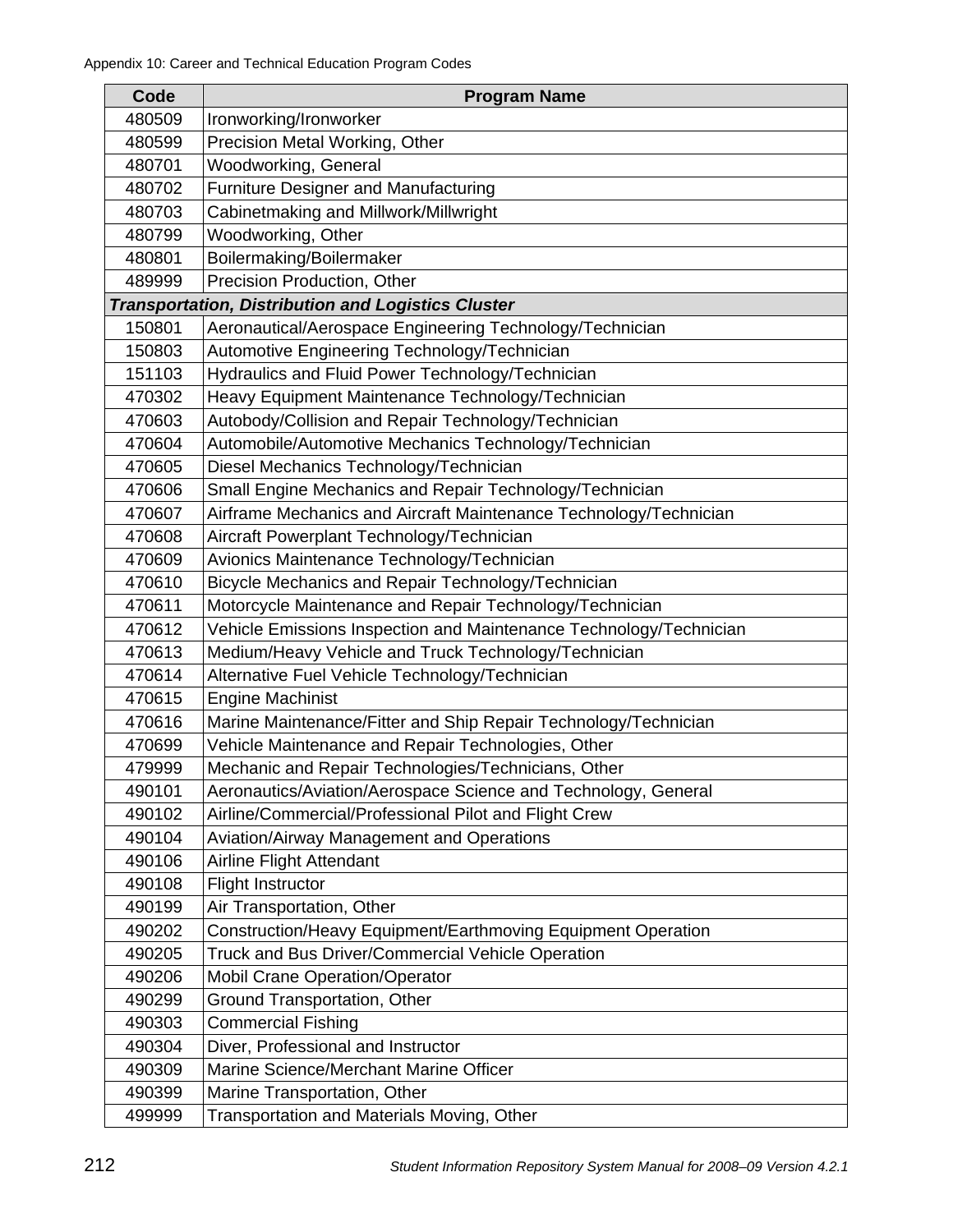| Code   | <b>Program Name</b>                                                           |
|--------|-------------------------------------------------------------------------------|
| 520203 | Logistics and Materials Management                                            |
| 520209 | <b>Transportation/Transportation Management</b>                               |
| 520410 | Traffic, Customs and Transportation Clerk/Technician                          |
|        | <b>Information Technology Cluster</b>                                         |
| 110101 | Computer and Information Sciences, General                                    |
| 110103 | <b>Information Technology</b>                                                 |
| 110199 | Computer Science, Other                                                       |
| 110201 | Computer Programming/Programmer, General                                      |
| 110202 | <b>Computer Programming, Specific Applications</b>                            |
| 110203 | Computer Programming, Vendor/Product Certification                            |
| 110299 | Computer Programming, Other                                                   |
| 110301 | Data Processing Technology/Technician                                         |
| 110601 | Data Entry/Microcomputer Applications, General                                |
| 110602 | <b>Word Processing</b>                                                        |
| 110699 | Data Entry/Microcomputer Applications, Other                                  |
| 110801 | Web Page, Digital/Multimedia and Information Resources Design                 |
| 110802 | Data Modeling/Warehousing and Database Administration                         |
| 110803 | <b>Computer Graphics</b>                                                      |
| 110899 | Computer Software and Media Applications, Other                               |
| 110901 | <b>Computer Systems Networking and Telecommunications</b>                     |
| 111001 | System Administration/Administrator                                           |
| 111002 | System, Networking and LAN/WAN Management/Manager                             |
| 111003 | <b>Computer and Information Systems Security</b>                              |
| 111004 | Web/Multimedia Management and Webmaster                                       |
| 111099 | Computer/Information Technology Services Administration and Management, Other |
| 119999 | Computer and Information Sciences and Support Services, Other                 |
| 151201 | Computer Engineering Technology/Technician                                    |
| 151202 | Computer Technology/Computer Systems Technology                               |
| 151203 | Computer Hardware Technology/Technician                                       |
| 151204 | Computer Software Technology/Technician                                       |
| 151299 | Computer Engineering Technologies/Technician, Other                           |
| 470101 | Electrical/Electronics Equipment Installation and Repair, General             |
| 470102 | <b>Business Machine Repairer</b>                                              |
| 470104 | Computer Installation and Repair Technology/Technician                        |
| 470199 | Electrical/Electronics Maintenance and Repair Technology, Other               |
| 521201 | Management Information System, General                                        |
| 521299 | Management Information Systems and Services, Other                            |
|        | <b>Marketing Sales and Services Cluster</b>                                   |
| 120301 | Funeral Service and Mortuary Science, General                                 |
| 120401 | Cosmetology/Cosmetologist, General                                            |
| 120402 | Barbering/Barber                                                              |
| 120404 | Electrolysis/Electrology and Electrolysis Technician                          |
| 120406 | Make-up Artist/Specialist                                                     |
| 120407 | Hair Styling/Stylist and Hair Design                                          |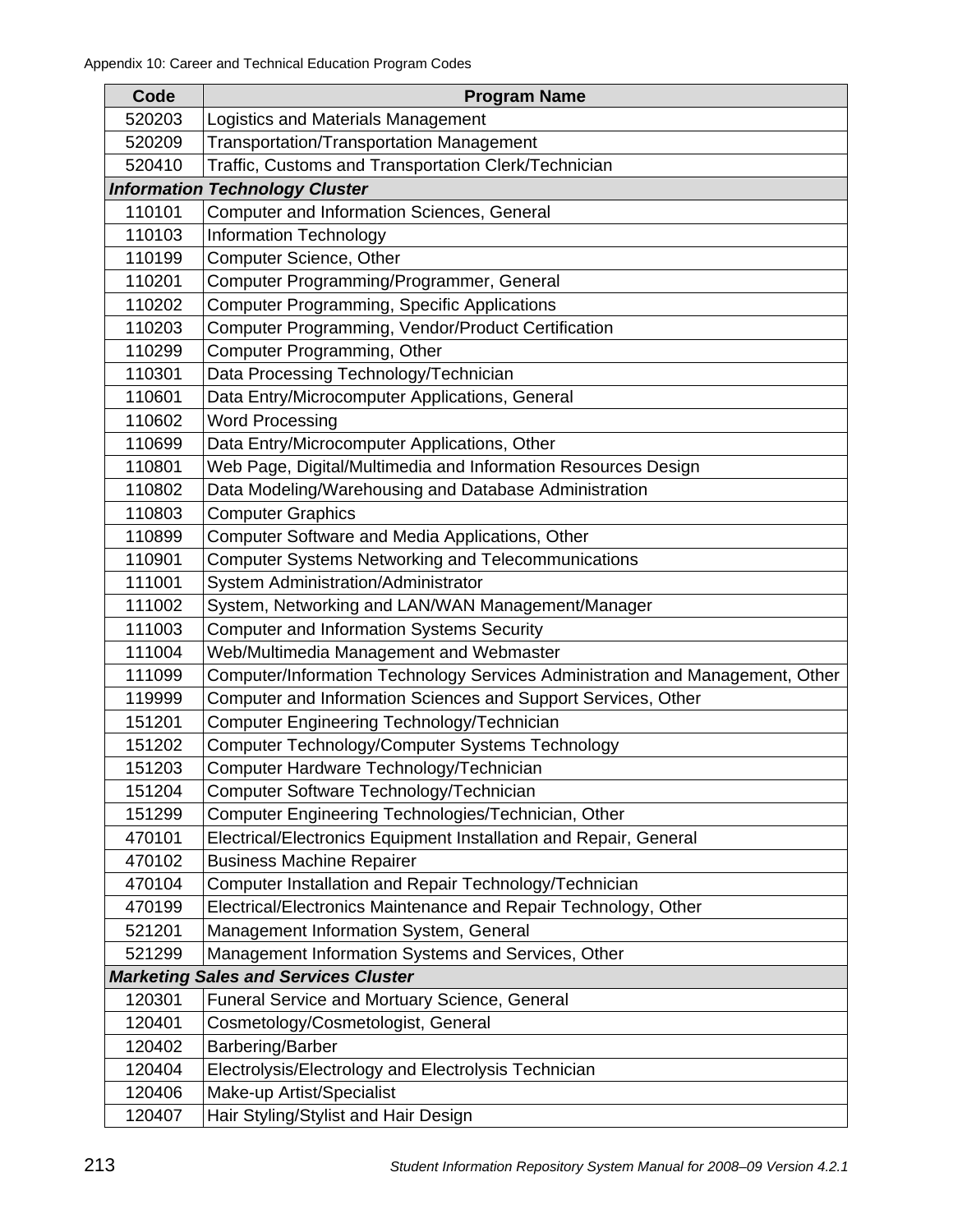| Code                   | <b>Program Name</b>                                                  |
|------------------------|----------------------------------------------------------------------|
| 120408                 | <b>Facial Treatment Specialist/Facialist</b>                         |
| 120409                 | Aesthetician/Esthetician and Skin Care Specialist                    |
| 120410                 | Nail Technician/Specialist and Manicurist                            |
| 120411                 | Permanent Cosmetics/Makeup and Tattooing                             |
| 120412                 | Salon/Beauty Salon Management/Manager                                |
| 120413                 | Cosmetology, Barber/Styling and Nail Instructor                      |
| 120499                 | Cosmetology and Related Personal Grooming Arts, Other                |
| 190605                 | Home Furnishings and Equipment Installers                            |
| 190699                 | Housing and Human Environments, Other                                |
| 190902                 | <b>Apparel and Textile Manufacture</b>                               |
| 190905                 | Apparel and Textile Marketing Management                             |
| 190906                 | <b>Fashion and Fabric Consultant</b>                                 |
| 190999                 | Apparel and Textiles, Other                                          |
| 470106                 | Appliance Installation and Repair Technology/Technician              |
| 521401                 | Marketing/Marketing Management, General                              |
| 521801                 | Sales, Distribution and Marketing Operations, General                |
| 521802                 | Merchandising and Buying Operations                                  |
| 521803                 | <b>Retailing and Retail Operations</b>                               |
| 521804                 | Selling Skills and Sales Operations                                  |
| 521899                 | General Sales, Merchandising and Related Marketing Operations, Other |
| 521901                 | Auctioneering                                                        |
| 521902                 | <b>Fashion Merchandising</b>                                         |
| 521903                 | <b>Fashion Modeling</b>                                              |
| 521904                 | Apparel and Accessories Marketing Operations                         |
| 521907                 | Vehicle and Vehicle Parts and Accessories Marketing Operations       |
| 521908                 | Business and Personal/Financial Services Marketing Operations        |
| 521909                 | <b>Special Products Marketing Operations</b>                         |
| <b>Finance Cluster</b> |                                                                      |
| 520801                 | Finance, General                                                     |
| 520803                 | <b>Banking and Financial Support Services</b>                        |
| 520804                 | <b>Financial Planning and Services</b>                               |
| 520807                 | <b>Investments and Securities</b>                                    |
| 520809                 | <b>Credit Management</b>                                             |
| 520899                 | Finance and Financial Management Services, Other                     |
| 521701                 | Insurance                                                            |
|                        | <b>Hospitality and Tourism Cluster</b>                               |
| 120500                 | Cooking and Related Culinary Arts, General                           |
| 120501                 | Baking and Pastry Arts/Baker/Pastry Chef                             |
| 120502                 | Bartending/Bartender                                                 |
| 120503                 | <b>Culinary Arts/Chef Training</b>                                   |
| 120504                 | Restaurant, Culinary and Catering Management/Manager                 |
| 120505                 | Food Preparation/Professional Cooking/Kitchen Assistant              |
| 120506                 | <b>Meat Cutting/Meat Cutter</b>                                      |
| 120507                 | Food Service, Waiter/Waitress and Dining Room Management/Manager     |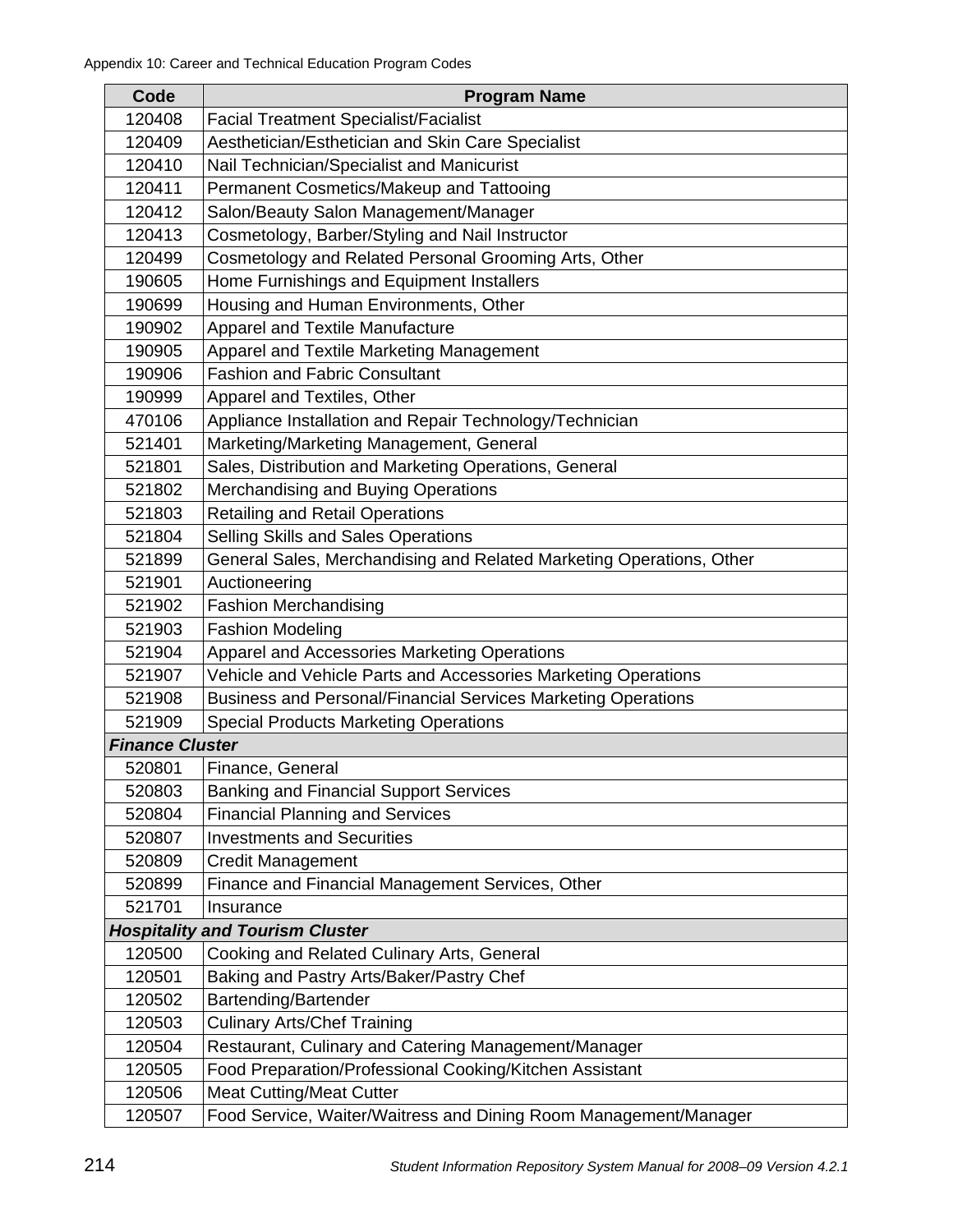| Code                                                  | <b>Program Name</b>                                              |
|-------------------------------------------------------|------------------------------------------------------------------|
| 120508                                                | <b>Institutional Food Workers</b>                                |
| 120599                                                | Culinary Arts and Related Services, Other                        |
| 129999                                                | Personal and Culinary Services, Other                            |
| 190505                                                | Foodservice Systems Administration/Management                    |
| 190599                                                | Foods, Nutrition and Related Services, Other                     |
| 310101                                                | Parks, Recreation and Leisure Studies                            |
| 310301                                                | Parks, Recreation and Leisure Facilities Management              |
| 310599                                                | Health and Physical Education/Fitness, Other                     |
| 319999                                                | Parks, Recreation, Leisure and Fitness Studies, Other            |
| 510913                                                | <b>Athletic Training/Trainer</b>                                 |
| 520901                                                | Hospitality Administration/Management, General                   |
| 520903                                                | Tourism and Travel Services Management                           |
| 520904                                                | Hotel/Motel Administration/Management                            |
| 520905                                                | Restaurant/Food Services Management                              |
| 520906                                                | <b>Resort Management</b>                                         |
| 520999                                                | Hospitality Administration/Management, Other                     |
| 521905                                                | Tourism and Travel Services Marketing Operations                 |
| 521906                                                | <b>Tourism Promotion Operations</b>                              |
| 521910                                                | <b>Hospitality and Recreation Marketing Operations</b>           |
| <b>Business Management and Administration Cluster</b> |                                                                  |
| 220301                                                | Legal Administrative Assistant/Secretary                         |
| 220303                                                | <b>Court Reporting/Court Reporter</b>                            |
| 510716                                                | Medical Administrative/Executive Assistant and Medical Secretary |
| 520101                                                | Business/Commerce, General                                       |
| 520201                                                | Business Administration and Management, General                  |
| 520202                                                | Purchasing, Procurement/Acquisitions and Contracts Management    |
| 520204                                                | Office Management and Supervision                                |
| 520205                                                | <b>Operations Management and Supervision</b>                     |
| 520207                                                | <b>Customer Service Management</b>                               |
| 520208                                                | E-Commerce/Electronic Commerce                                   |
| 520299                                                | Business/Managerial Operations, Other                            |
| 520301                                                | Accounting                                                       |
| 520302                                                | Accounting Technology/Technician and Bookeeping                  |
| 520303                                                | Auditing                                                         |
| 520304                                                | <b>Accounting and Finance</b>                                    |
| 520305                                                | <b>Accounting and Business Management</b>                        |
| 520399                                                | Accounting and Related Services, Other                           |
| 520401                                                | Administrative Assistant and Secretarial Science, General        |
| 520402                                                | <b>Executive Assistant/Executive Secretary</b>                   |
| 520406                                                | Receptionist                                                     |
| 520407                                                | Business/Office Automation/Technology/Data Entry                 |
| 520408                                                | <b>General Office Occupations and Clerical Services</b>          |
| 520409                                                | Parts, Warehousing and Inventory Management Operations           |
| 520411                                                | Customer Service Support/Call Center/Teleservice Operation       |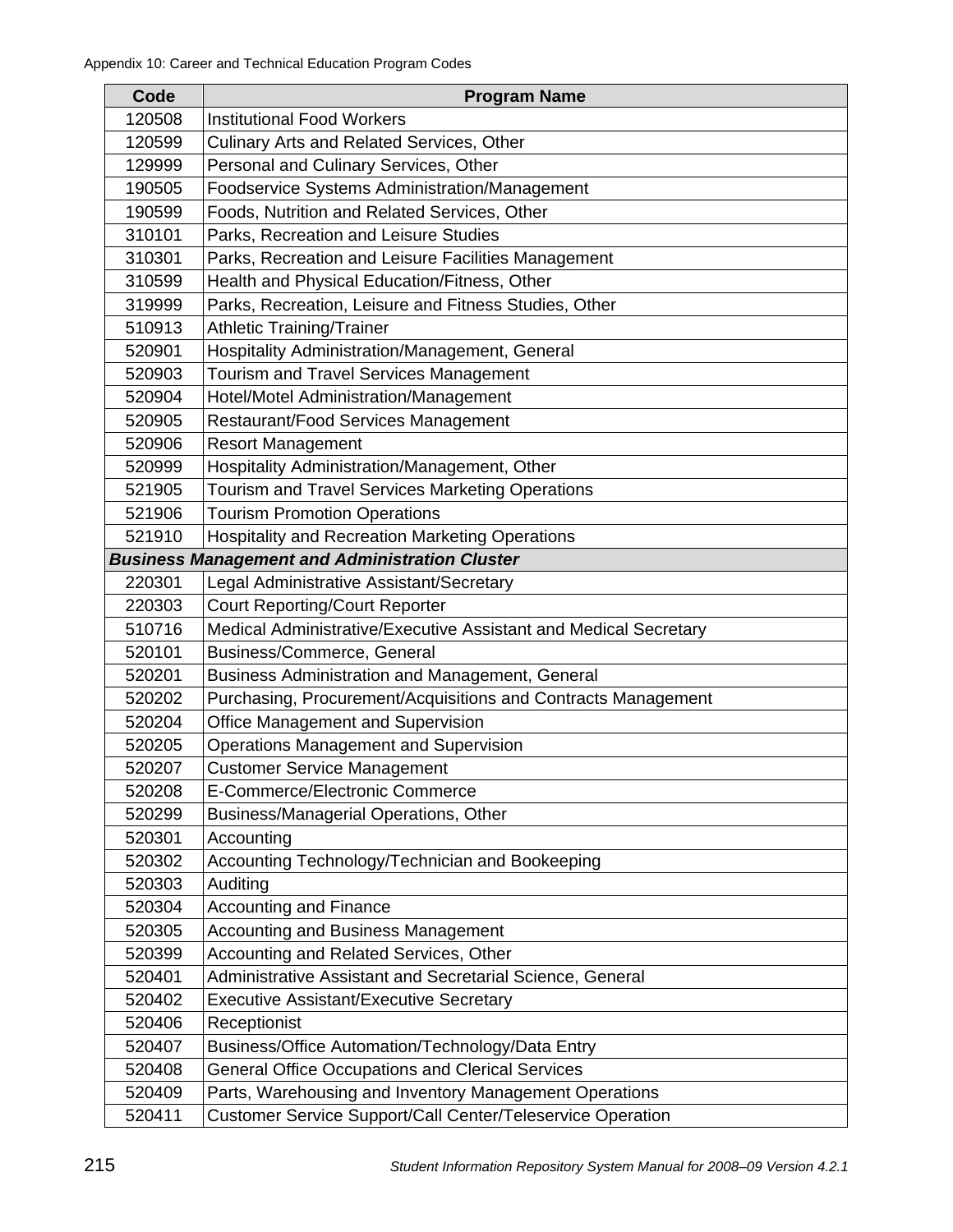| Code   | <b>Program Name</b>                                                       |
|--------|---------------------------------------------------------------------------|
| 520499 | Business Operations Support and Secretarial Services, Other               |
| 520701 | Entrepreneurship/Entrepreneurial Studies                                  |
| 520702 | <b>Franchising and Franchise Operations</b>                               |
| 520703 | <b>Small Business Administration/Management</b>                           |
| 520799 | Entrepreneurial and Small Business Operations, Other                      |
| 521501 | <b>Real Estate</b>                                                        |
| 521601 | Taxation                                                                  |
| 529999 | Business, Management, Marketing and Related Support Services, Other       |
|        | <b>Health Science Cluster</b>                                             |
| 510601 | <b>Dental Assisting/Assistant</b>                                         |
| 510602 | Dental Hygiene/Hygienist                                                  |
| 510603 | Dental Laboratory Technology/Technician                                   |
| 510699 | Dental Services and Allied Professions, Other                             |
| 510703 | <b>Health Unit Coordinator/Ward Clerk</b>                                 |
| 510704 | Health Unit Manager/Ward Supervisor                                       |
| 510705 | Medical Office Management/Administration                                  |
| 510706 | Health Information/Medical Records Administration/Administrator           |
| 510707 | Health Information/Medical Records Technology/Technician                  |
| 510708 | <b>Medical Transcription/Transcriptionist</b>                             |
| 510709 | Medical Office Computer Specialist/Assistant                              |
| 510710 | <b>Medical Office Assistant/Specialist</b>                                |
| 510711 | Medical/Health Management and Clinical Assistant/Specialist               |
| 510712 | <b>Medical Reception/Receptionist</b>                                     |
| 510713 | Medical Insurance Coding Specialist/Coder                                 |
| 510714 | Medical Insurance Specialist/Medical Biller                               |
| 510715 | <b>Health/Medical Claims Examiner</b>                                     |
| 510717 | Medical Staff Services Technology/Technician                              |
| 510799 | Health and Medical Administrative Services, Other                         |
| 510801 | <b>Medical/Clinical Assistant</b>                                         |
| 510802 | <b>Clinical/Medical Laboratory Assistant</b>                              |
| 510803 | Occupational Therapy Assistant                                            |
| 510805 | <b>Pharmacy Technician/Assistant</b>                                      |
| 510806 | <b>Physical Therapist Assistant</b>                                       |
| 510808 | Veterinary/Animal Health Technology/Technician and Veterinarian Assistant |
| 510809 | Anesthesiologist Assistant                                                |
| 510810 | Emergency Care Attendant (EMT Ambulance)                                  |
| 510811 | Pathology/Pathologist Assistant                                           |
| 510812 | Respiratory Therapy Technician/Assistant                                  |
| 510813 | Chiropractic Assistant/Technician                                         |
| 510899 | Health/Medical Assisting Services, Other                                  |
| 510901 | Cardiovascular Technology/Technician                                      |
| 510902 | Electrocardiograph Technology/Technician                                  |
| 510903 | Electroneurodiagnostic/Electroencephalographic Technology/Technician      |
| 510904 | Emergency Medical Technology/Technician (EMT Paramedic)                   |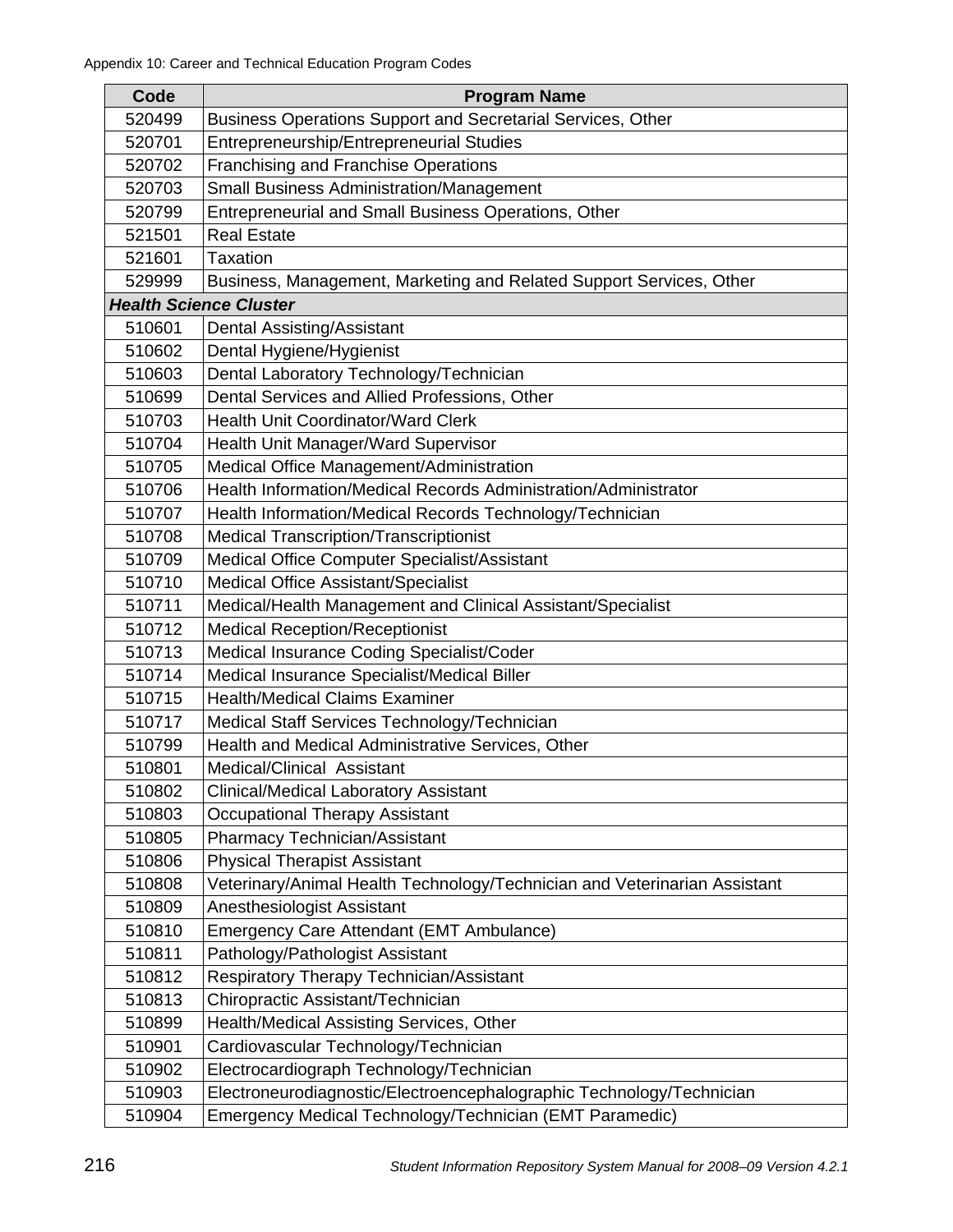| Code   | <b>Program Name</b>                                                      |
|--------|--------------------------------------------------------------------------|
| 510905 | Nuclear Medical Technology/Technician                                    |
| 510906 | Perfusion Technology/Perfusionist                                        |
| 510907 | Medical Radiologic Technology/Science - Radiation Therapist              |
| 510908 | Respiratory Care Therapy/Therapist                                       |
| 510909 | Surgical Technology/Technologist                                         |
| 510910 | Diagnostic Medical Sonography/Sonographer and Ultrasound Technician      |
| 510911 | Radiologic Technology/Science - Radiographer                             |
| 510912 | <b>Physician Assistant</b>                                               |
| 510914 | <b>Gene/Genetic Therapy</b>                                              |
| 510915 | Cardiopulmonary Technology/Technologist                                  |
| 510916 | Radiation Protection/Health Physics Technician                           |
| 510999 | Allied Health Diagnostic, Intervention and Treatment Professions, Other  |
| 511001 | <b>Blood Bank Technology Specialist</b>                                  |
| 511002 | Cytotechnology/Cytotechnologist                                          |
| 511003 | Hematology Technology/Technician                                         |
| 511004 | Clinical/Medical Laboratory Technician                                   |
| 511006 | Ophthalmic Laboratory Technology/Technician                              |
| 511007 | Histologic Technology/Histotechnologist                                  |
| 511008 | Histologic Technician                                                    |
| 511009 | Phlebotomy/Phlebotomist                                                  |
| 511010 | Cytogenetics/Genetics/Clinical Genetics Technology/Technologist          |
| 511011 | Renal/Dialysis Technologist/Technician                                   |
| 511099 | Clinical/Medical Laboratory Science and Allied Professions, Other        |
| 511502 | Psychiatric/Mental Health Services Technician                            |
| 511613 | Licensed Practical/Vocational Nurse Training                             |
| 511614 | Nurse/Nursing Assistant/Aide and Patient Care Assistant                  |
| 511699 | Nursing, Other                                                           |
| 511801 | Opticianry/Ophthalmic Dispensing Optician                                |
| 511802 | Optomeric Technician/Assistant                                           |
| 511803 | Ophthalmic Technician/Technologist                                       |
| 511804 | Orthoptics/Orthoptist                                                    |
| 511899 | Ophthalmic and Optometric Support Services and Allied Professions, Other |
| 512601 | <b>Health Aide</b>                                                       |
| 512602 | Home Health Aide/Home Attendant                                          |
| 512603 | <b>Medication Aide</b>                                                   |
| 512699 | Health Aides/Attendants/Orderlies, Other                                 |
| 513301 | Acupuncture                                                              |
| 513302 | Traditional Chinese/Asian Medicine and Chinese Herbology                 |
| 513501 | Massage Therapy/Therapeutic Massage                                      |
| 513603 | Hypnotherapy/Hypnotherapist                                              |
| 519999 | Health Professions and Related Clinical Services, Other                  |
|        | <b>Human Services Cluster</b>                                            |
| 190702 | <b>Adult Development and Aging</b>                                       |
| 190708 | Child Care and Support Services Management                               |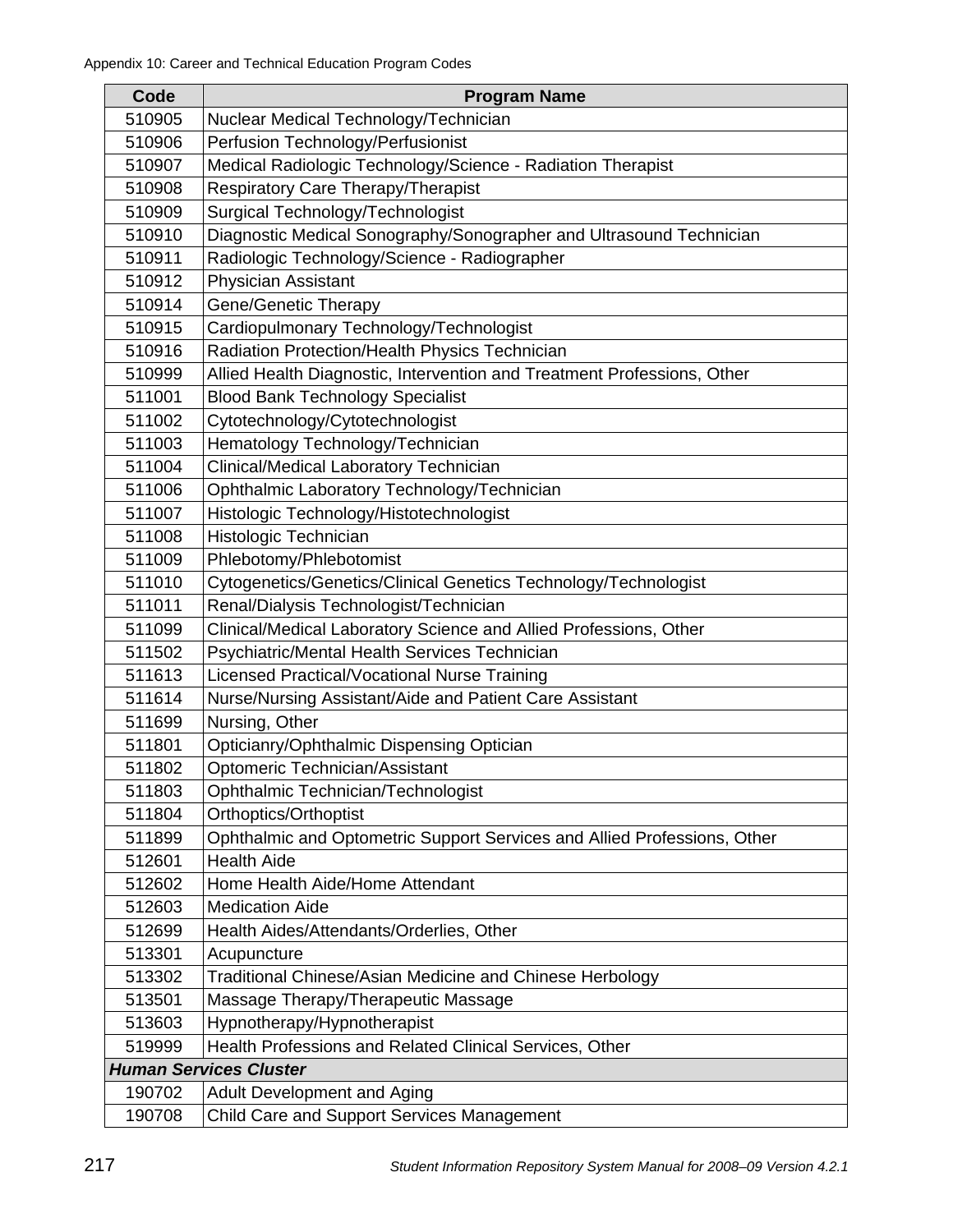| Code   | <b>Program Name</b>                                             |
|--------|-----------------------------------------------------------------|
| 190709 | <b>Child Care Provider/Assistant</b>                            |
| 190799 | Human Development, Family Studies and Related Services, Other   |
| 199999 | Family and Consumer Sciences/Human Sciences, Other              |
| 440201 | <b>Community Organization and Advocacy</b>                      |
|        | Arts, Audio/Video Technology and Communications Cluster         |
| 090101 | Communications Studies/Speech Communication and Rhetoric        |
| 090102 | <b>Mass Communications/Media Studies</b>                        |
| 090199 | Communications and Media Studies, Other                         |
| 090401 | Journalism                                                      |
| 090402 | <b>Broadcast Journalism</b>                                     |
| 090404 | Photojournalism                                                 |
| 090499 | Journalism, Other                                               |
| 090701 | Radio and Television                                            |
| 090702 | Digital Communication and Media/Multimedia                      |
| 090799 | Radio, Television and Digital Communication, Other              |
| 090901 | Organizational Communication, General                           |
| 090902 | <b>Public Relations/Image Management</b>                        |
| 090903 | Advertising                                                     |
| 090904 | <b>Political Communication</b>                                  |
| 090905 | <b>Health Communication</b>                                     |
| 090999 | Public Relations, Advertising and Applied Communication, Other  |
| 091001 | Publishing                                                      |
| 099999 | Communications, Journalism and Related Programs, Other          |
| 100105 | Communications Technology/Technician                            |
| 100201 | Photographic and Film/Video Technology/Technician and Assistant |
| 100202 | Radio and Television Broadcasting Technology/Technician         |
| 100203 | Recording Arts Technology/Technician                            |
| 100299 | Audiovisual Communications Technologies/Technician, Other       |
| 109999 | Communications Technologies and Support Services, Other         |
| 161603 | Sign Language Interpretation and Translation                    |
| 470103 | <b>Communication Systems Installer and Repair Technology</b>    |
| 500101 | Visual and Performing Arts, General                             |
| 500201 | Crafts/Craft Design, Folk Art and Artisanry                     |
| 500301 | Dance, General                                                  |
| 500401 | Design and Visual Communications, General                       |
| 500402 | <b>Commercial and Advertising Art</b>                           |
| 500404 | <b>Industrial Design</b>                                        |
| 500406 | <b>Commercial Photography</b>                                   |
| 500407 | Fashion/Apparel Design                                          |
| 500408 | <b>Interior Design</b>                                          |
| 500409 | <b>Graphic Design</b>                                           |
| 500410 | Illustration                                                    |
| 500499 | Design and Applied Arts, Other                                  |
| 500501 | Drama and Dramatics/Theatre Arts, General                       |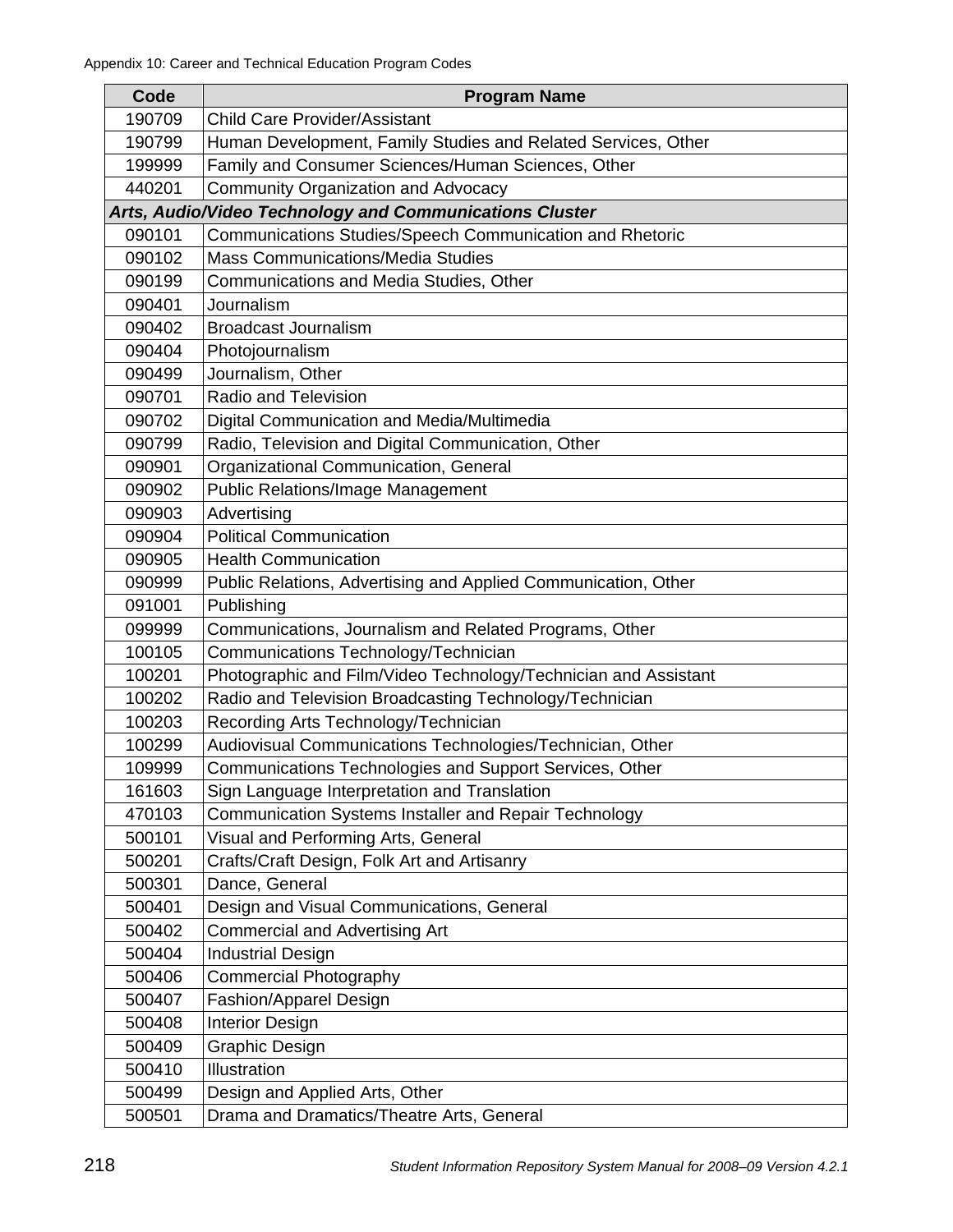| Code                                 | <b>Program Name</b>                                    |  |
|--------------------------------------|--------------------------------------------------------|--|
| 500502                               | Technical Theater/Theater Design and Technology        |  |
| 500504                               | <b>Playwriting and Screenwriting</b>                   |  |
| 500505                               | Theatre Literature, History and Criticism              |  |
| 500506                               | Acting                                                 |  |
| 500507                               | Directing and Theatrical Production                    |  |
| 500508                               | Theatre/Theatre Arts Management                        |  |
| 500599                               | Dramatic/Theater Arts and Stagecraft, Other            |  |
| 500602                               | Cinematography and Film/Video Production               |  |
| 500605                               | Photography                                            |  |
| 500699                               | Film/Video and Photographic Arts, Other                |  |
| 500702                               | Fine/Studio Arts, General                              |  |
| 500704                               | Arts Management                                        |  |
| 500705                               | Drawing                                                |  |
| 500706                               | Intermedia/Multimedia                                  |  |
| 500708                               | Painting                                               |  |
| 500709                               | Sculpture                                              |  |
| 500710                               | Printmaking                                            |  |
| 500711                               | <b>Ceramics Arts and Ceramics</b>                      |  |
| 500712                               | Fiber, Textile and Weaving Arts                        |  |
| 500713                               | Metal and Jewelry Arts                                 |  |
| 500799                               | Fine Arts and Art Studies, Other                       |  |
| 500903                               | Music Performance, General                             |  |
| 500904                               | Music Theory and Composition                           |  |
| 500906                               | Conducting                                             |  |
| 500907                               | Piano and Organ                                        |  |
| 500908                               | Voice and Opera                                        |  |
| 500909                               | Music Management and Merchandising                     |  |
| 500911                               | Violin, Viola, Guitar and Other Stringed Instruments   |  |
| 500999                               | Music, Other                                           |  |
| 509999                               | Visual and Performing Arts, Other                      |  |
| 520501                               | <b>Business/Corporate Communications</b>               |  |
| <b>Law and Public Safety Cluster</b> |                                                        |  |
| 220302                               | Legal Assistant/Paralegal                              |  |
| 430102                               | Corrections                                            |  |
| 430103                               | <b>Criminal Justice/Law Enforcement Administration</b> |  |
| 430104                               | <b>Criminal Justice, Safety Studies</b>                |  |
| 430106                               | Forensic Science and Technology                        |  |
| 430107                               | <b>Criminal Justice/Police Science</b>                 |  |
| 430109                               | Security and Loss Prevention Services                  |  |
| 430110                               | <b>Juvenile Corrections</b>                            |  |
| 430112                               | Securities Services Administration/Management          |  |
| 430113                               | <b>Corrections Administration</b>                      |  |
| 430199                               | Corrections and Criminal Justice, Other                |  |
| 430201                               | Fire Protection and Safety Technology/Technician       |  |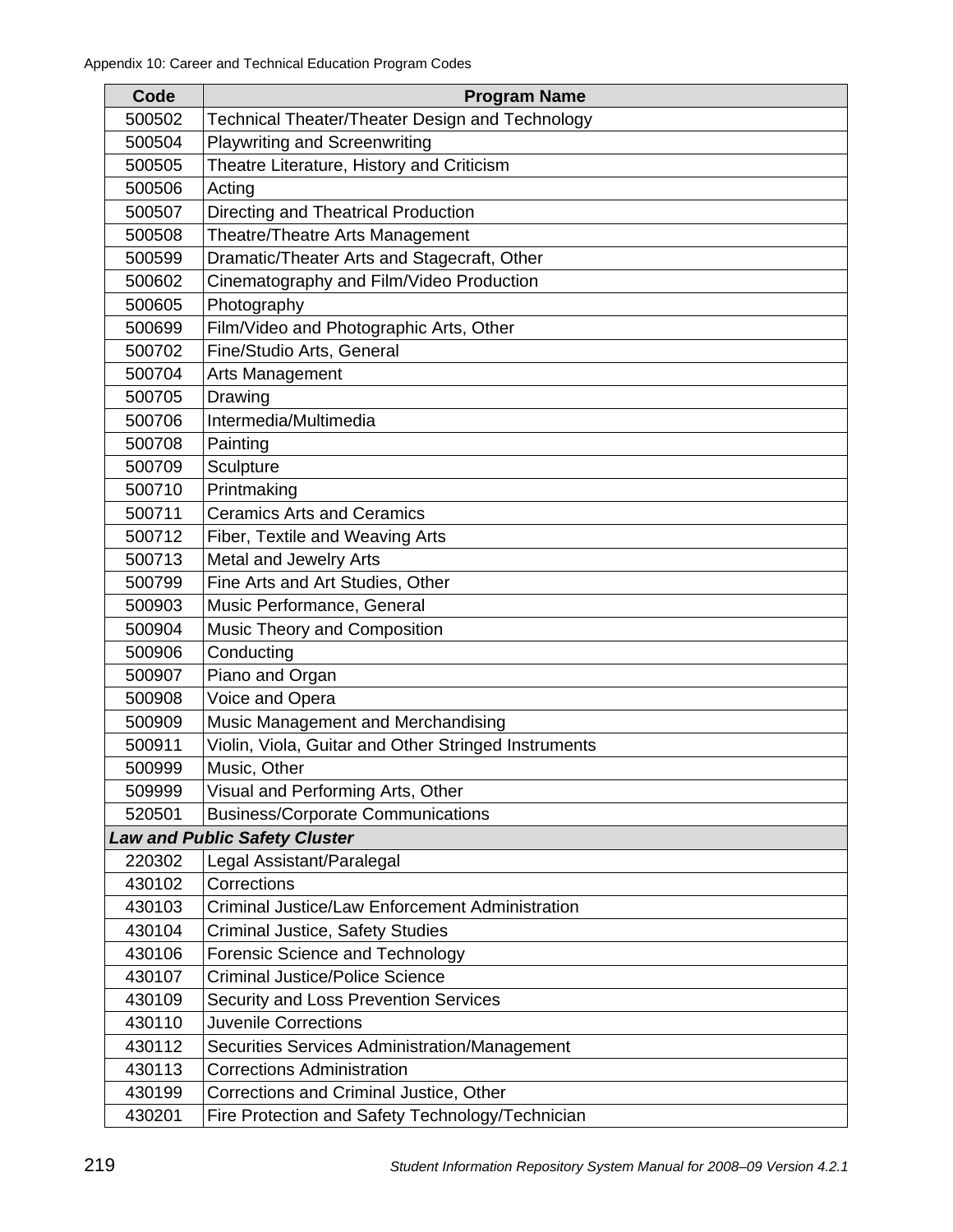| Code   | <b>Program Name</b>                                                                      |
|--------|------------------------------------------------------------------------------------------|
| 430202 | <b>Fire Services Administration</b>                                                      |
| 430203 | <b>Fire Science/Firefighting</b>                                                         |
| 430299 | Fire Protection, Other                                                                   |
| 439999 | Security and Protective Services, Other                                                  |
| 470110 | Security System Installation, Repair and Inspection Technology/Technician                |
|        | <b>Scientific Research and Engineering Cluster</b>                                       |
| 150000 | <b>Engineering Technology, General</b>                                                   |
| 150303 | Electrical, Electronic and Communications Engineering Technology/Technician              |
| 150304 | Laser and Optical Technology/Technician                                                  |
| 150399 | Electrical and Electronic Engineering Technologies/Technicians, Other                    |
| 150401 | Biomedical Technology/Technician                                                         |
| 150404 | Instrumentation Technology/Technician                                                    |
| 150499 | Electromechanical and Instrumentation and Maintenance Tech/Technicians, Other            |
| 150501 | Heating, Air Conditioning and Refrigeration Technology/Technician                        |
| 150503 | Energy Management and System Technology/Technician                                       |
| 150505 | Solar Energy Technology/Technician                                                       |
| 150506 | Water Quality and Wastewater Treatment Management and Recycling<br>Technology/Technician |
| 150805 | Mechanical Engineering/Mechanical Technology/Technician                                  |
| 150899 | Mechanical Engineering Related Technology/Technician, Other                              |
| 151199 | Engineering Technology, Other                                                            |
| 151401 | Nuclear Engineering Technology/Technician                                                |
| 151599 | Engineering-Related Fields, Other                                                        |
| 159999 | Engineering Technologies/Technicians, Other                                              |
| 410101 | Biology Technician/Biotechnology Laboratory Technician                                   |
| 410205 | Nuclear/Nuclear Power Technology/Technician                                              |
| 410301 | Chemical Technology/Technician                                                           |
| 410399 | Physical Science Technology/Technician, Other                                            |
| 419999 | Science Technologies/Technicians, Other                                                  |
|        | <b>Education and Training Cluster</b>                                                    |
| 130501 | Educational/Instructional Media Design                                                   |
| 131202 | <b>Elementary Education and Teaching</b>                                                 |
| 131210 | Early Childhood Education                                                                |
| 131501 | <b>Teacher Assistant/Aide</b>                                                            |
| 131502 | <b>Adult Literacy Tutor/Instructor</b>                                                   |
| 131599 | Teacher Assistants/Aides, Other                                                          |
| 250301 | Library Assistant/Technician                                                             |
|        | <b>Government and Public Administration Cluster</b>                                      |
| 440401 | <b>Public Administration</b>                                                             |
| 440701 | <b>Social Work</b>                                                                       |
| 440702 | <b>Youth Services/Administration</b>                                                     |
| 449999 | Public Administration and Social Service Professions, Other                              |
| 520206 | Non-Profit/Public/Organizational Management                                              |
| 520808 | <b>Public Finance</b>                                                                    |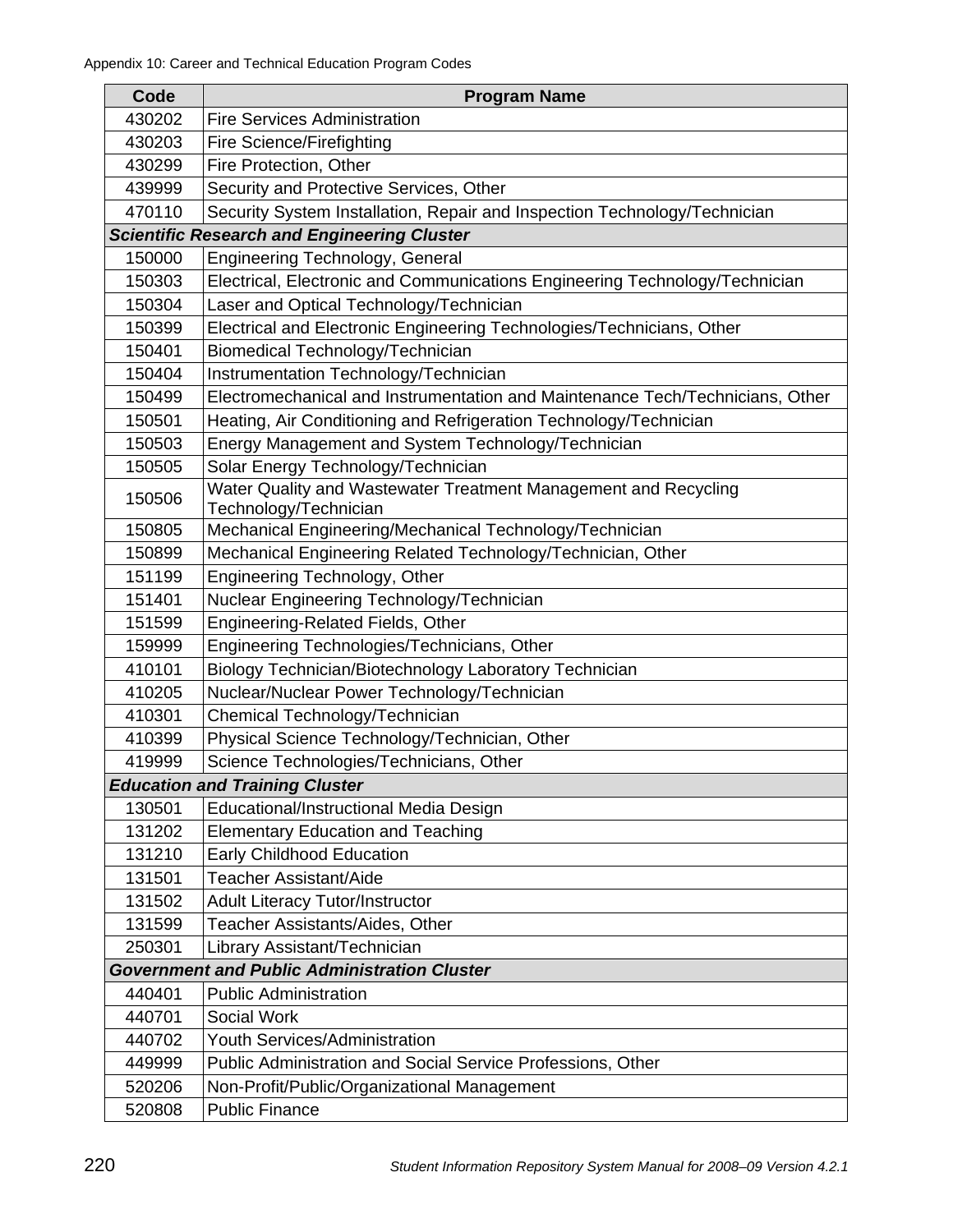Business rules unique to the identified assessment:

*Grades 3–8 Assessments:* Only the science and social studies assessments are to be reported under this element. English language arts (ELA) and mathematics assessments will have their numeric scale score computed from item data.

*New York State Alternate Assessments:* If a student's datafolio for the NYSAA was unscorable because no evidence was submitted or the scorer was unable to determine a score based on the submitted evidence, a score of "0" must be reported. If the datafolio was scorable, NYSAA levels 1 through 4 (i.e., the numeric standard) must be reported. Only students identified as eligible for the alternate assessment and reported as ungraded can have a NYSAA score reported.

*Alternate Assessments in Other States:* All results from the alternate assessments of other states administered to New York State students who have been placed in schools out-of-state by a New York State CSE are to be reported as numeric standard 5.

*Regents Examinations:* Failing scores must be reported, even if the student also took a component retest in that subject. Students who do not take an examination must not receive a score. Do not report "zero" for these students. Transfer students from outside New York State may be exempted from certain testing requirements for a local diploma. For more information, see Commissioner's Regulations 100.5 (d) (5) or the *School Administrator's Manual* on the web at: http://www.emsc.nysed.gov/osa/sam/secondary/home.html .

Principals can exempt students first entering a New York State school from outside the State or country in twelfth grade from the requirement that they must pass a Regents examination in science to earn a local diploma. To report this exemption for a student correctly, include an assessment record with the assessment measure description "Science Exempt" (see Appendix 11 code 00402), the date of the decision, and a score of "65." This score of "65" is only for cohort reporting and must not be recorded on the student's transcript or permanent record.

*Secondary Career and Technical Education:* This assessment is to be reported as either P for pass or F for fail.

*Child Outcomes Summary Form (COSF) for Preschool Students with Disabilities:* Each year a representative sample of school districts are required to report preschool outcome data to the State for SPP indicator 7. For a description of all special education State Performance Indicators (SPP), see http://www.vesid.nysed.gov/specialed/spp/. These school districts will report on every preschool child that leaves preschool special education during the year. They must report on the COSF under each of the three early childhood outcome areas (i.e., Social Emotional, Knowledge and Skills, and Behaviors):

- the score the child received at entry into preschool special education,
- the score the child received upon exit from preschool special education,
- whether the preschool child learned at least one new skill since entry into preschool special education.

Scores are only reported if preschool students with disabilities received at least 6 months of services before leaving or exiting from preschool services. School districts must submit just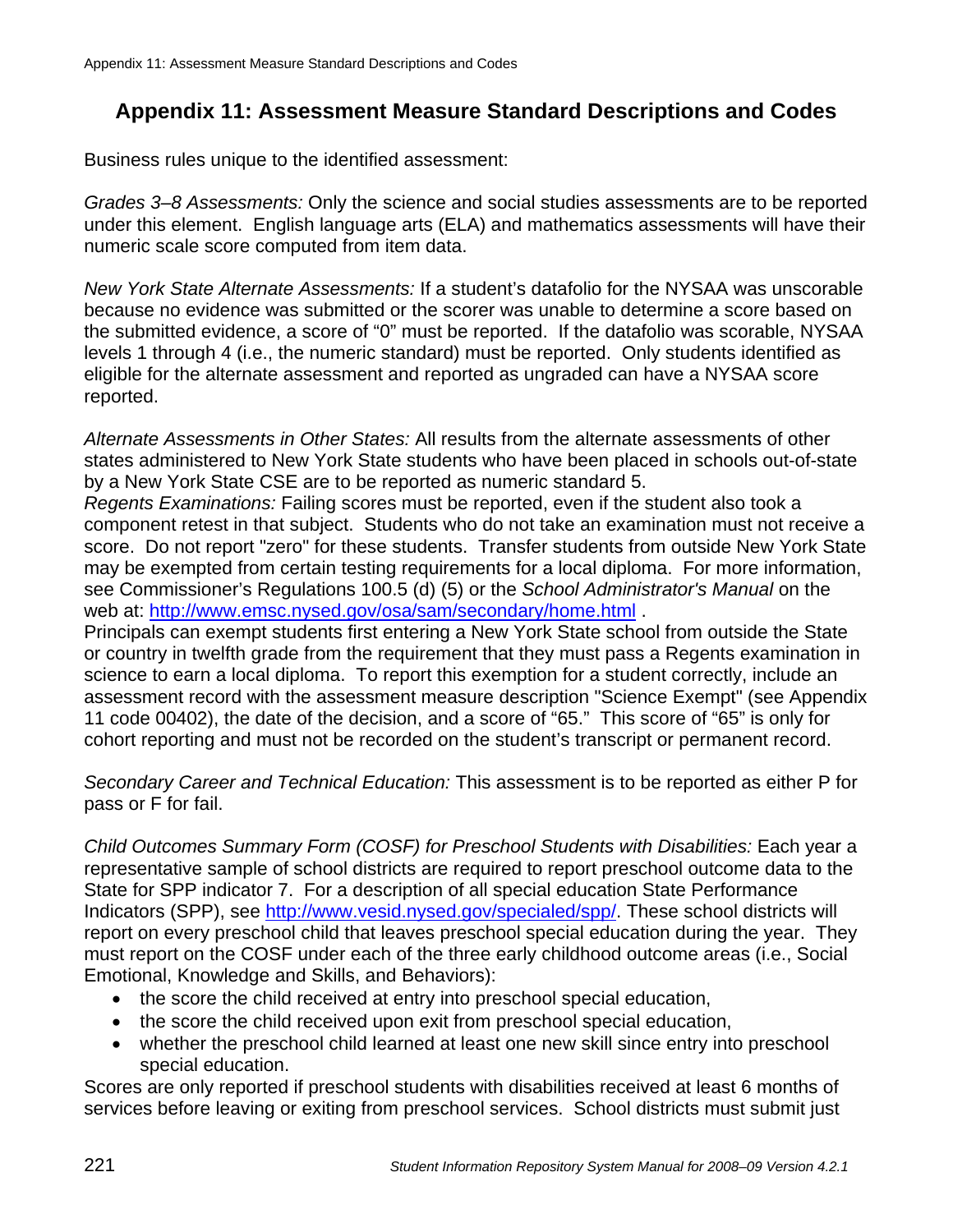the students "COSF Entry" or "COSF Exit" score if there are extenuating circumstances for why the missing scores are not available. See additional information on COSF at http://www.vesid.nysed.gov/specialed/spp/indicators/7.htm .

| <b>Name</b>                                                                                         | <b>Description</b>                          | <b>Subject Area</b>                           | Code  | <b>Type</b>    |
|-----------------------------------------------------------------------------------------------------|---------------------------------------------|-----------------------------------------------|-------|----------------|
| Test Group: "COSF" for Child Outcomes Summary                                                       |                                             | Form for Preschool Students with Disabilities |       |                |
| <b>Entry Level Positive Social</b>                                                                  | <b>COSF: Entry Level</b>                    |                                               |       | Numeric        |
| <b>Emotional Skills</b>                                                                             | Social Emotional                            | Social Emotional                              | 00931 | Scale *        |
| <b>Entry Level Acquisition of</b>                                                                   | <b>COSF: Entry Level</b>                    | Knowledge and                                 | 00932 | Numeric        |
| Knowledge and Skills                                                                                | Knowledge and Skills                        | <b>Skills</b>                                 |       | Scale *        |
| <b>Entry Level Use of Appropriate</b>                                                               | <b>COSF: Entry Level</b>                    |                                               |       | <b>Numeric</b> |
| <b>Behaviors to Meet Their</b>                                                                      | <b>Behaviors</b>                            | <b>Behaviors</b>                              | 00933 | Scale *        |
| <b>Needs</b>                                                                                        |                                             |                                               |       |                |
| <b>Exit Level Positive Social</b>                                                                   | <b>COSF: Exit Level Social</b>              | <b>Social Emotional</b>                       | 00941 | Numeric        |
| <b>Emotional Skills</b>                                                                             | Emotional                                   |                                               |       | Scale*         |
| Exit Level Acquisition of                                                                           | <b>COSF: Exit Level</b>                     | Knowledge and                                 | 00942 | Numeric        |
| Knowledge and Skills                                                                                | Knowledge and Skills                        | <b>Skills</b>                                 |       | Scale*         |
| Exit Level Use of Appropriate                                                                       | <b>COSF: Exit Level</b>                     |                                               |       | Numeric        |
| <b>Behaviors to Meet Their</b>                                                                      | <b>Behaviors</b>                            | <b>Behaviors</b>                              | 00943 | Scale*         |
| <b>Needs</b>                                                                                        |                                             |                                               |       |                |
| <b>Progress in Positive Social</b>                                                                  | <b>COSF: Progress Social</b>                | <b>Social Emotional</b>                       | 00951 | Alpha**        |
| <b>Emotional Skills</b>                                                                             | Emotional                                   |                                               |       |                |
| Progress in Acquisition of                                                                          | <b>COSF: Progress</b>                       | Knowledge and                                 | 00952 | Alpha**        |
| Knowledge and Skills                                                                                | Knowledge and Skills                        | <b>Skills</b>                                 |       |                |
| Progress in Use of Appropriate<br><b>Behaviors to Meet Their</b>                                    | COSF: Progress                              | <b>Behaviors</b>                              | 00953 | Alpha**        |
| <b>Needs</b>                                                                                        | <b>Behaviors</b>                            |                                               |       |                |
| * For these assessments, the scale is 1-7 as determined by the CPSE or CSE based on evaluation      |                                             |                                               |       |                |
| results.                                                                                            |                                             |                                               |       |                |
| ** For these assessments, whether the student learned one new skill between entry and exit from the |                                             |                                               |       |                |
| preschool program (i.e., Y or N as determined by the CPSE or CSE based on evaluation results) is to |                                             |                                               |       |                |
| be entered.                                                                                         |                                             |                                               |       |                |
|                                                                                                     | Test Group: "NYS" for Grade 3-8 Assessments |                                               |       |                |
| Grade 3 English Language                                                                            |                                             |                                               |       | Numeric        |
| Arts                                                                                                | Grade 3 ELA                                 | <b>ELA</b>                                    | 00800 | Scale *        |
|                                                                                                     |                                             |                                               |       | Numeric        |
| <b>Grade 3 Mathematics</b>                                                                          | Grade 3 Math                                | Math                                          | 00801 | Scale *        |
| Grade 4 English Language                                                                            | Grade 4 ELA                                 | <b>ELA</b>                                    | 00006 | Numeric        |
| Arts                                                                                                |                                             |                                               |       | Scale *        |
| <b>Grade 4 Mathematics</b>                                                                          | Grade 4 Math                                | Math                                          | 00008 | Numeric        |
|                                                                                                     |                                             |                                               |       | Scale *        |
| Grade 4 Science                                                                                     | Grade 4 Sci: Scale                          | Science                                       | 00029 | Numeric        |
| (Final Test Score)                                                                                  |                                             |                                               |       | Scale *        |
| Grade 5 English Language                                                                            | Grade 5 ELA                                 | <b>ELA</b>                                    | 00802 | Numeric        |
| Arts                                                                                                |                                             |                                               |       | Scale *        |
| <b>Grade 5 Mathematics</b>                                                                          | Grade 5 Math                                | Math                                          | 00803 | Numeric        |
|                                                                                                     |                                             |                                               |       | Scale *        |
| <b>Grade 5 Social Studies</b>                                                                       | <b>Grade 5 Social Studies</b>               | <b>Social Studies</b>                         | 00036 | Numeric        |
| (Final Test Score)                                                                                  |                                             |                                               |       | Scale *        |
| Grade 6 English Language                                                                            | Grade 6 ELA                                 | <b>ELA</b>                                    | 00804 | Numeric        |
| Arts                                                                                                |                                             |                                               |       | Scale *        |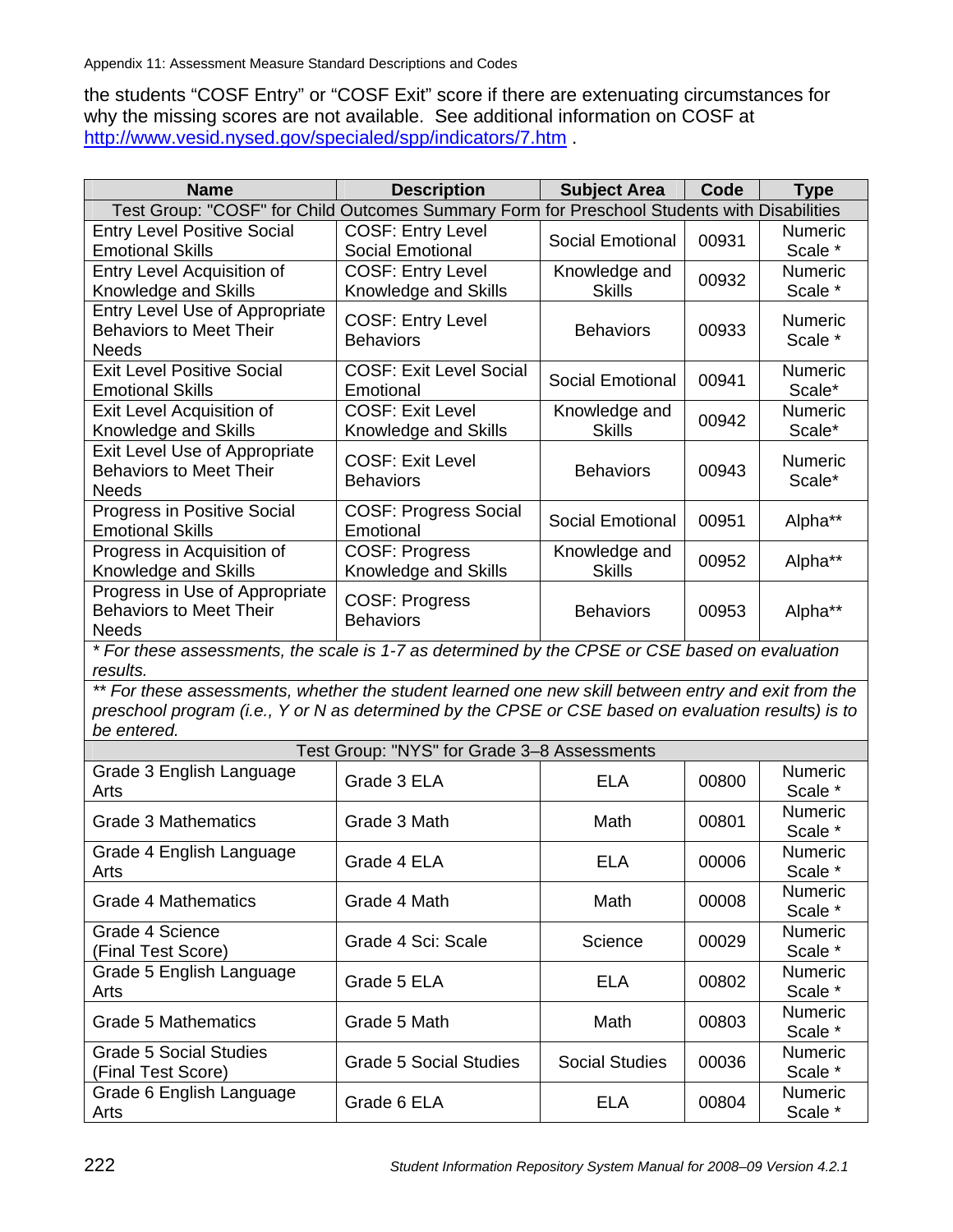| <b>Name</b>                                                        | <b>Description</b>                                           | <b>Subject Area</b>   | Code         | <b>Type</b>                |
|--------------------------------------------------------------------|--------------------------------------------------------------|-----------------------|--------------|----------------------------|
| <b>Grade 6 Mathematics</b>                                         | Grade 6 Math                                                 | Math                  | 00805        | <b>Numeric</b><br>Scale *  |
| Grade 7 English Language<br>Arts                                   | Grade 7 ELA                                                  | <b>ELA</b>            | 00806        | Numeric<br>Scale *         |
| <b>Grade 7 Mathematics</b>                                         | Grade 7 Math                                                 | Math                  | 00807        | Numeric<br>Scale *         |
| Grade 8 English Language<br>Arts                                   | Grade 8 ELA                                                  | <b>ELA</b>            | 00009        | Numeric<br>Scale *         |
| <b>Grade 8 Mathematics</b>                                         | Grade 8 Math                                                 | Math                  | 00010        | Numeric<br>Scale *         |
| Grade 8 Science<br>(Final Test Score)                              | Grade 8 Sci: Scale                                           | Science               | 00034        | Numeric<br>Scale           |
| <b>Grade 8 Social Studies</b><br>(Final Test Score)                | <b>Grade 8 Social Studies</b>                                | <b>Social Studies</b> | 00037        | Numeric<br>Scale           |
| Grade 8 Science Off-Grade                                          | Science: Early                                               | Science               | <b>SCOFF</b> | No Score                   |
| * For these assessments the scale will be computed from item data. |                                                              |                       |              |                            |
|                                                                    | Test Group: "NYSAA" for New York State Alternate Assessments |                       |              |                            |
| NYSAA: Grade 3 English<br>Language Arts                            | NYSAA: Grade 3 ELA                                           | <b>ELA</b>            | 00613        | Numeric<br>Standard        |
| NYSAA: Grade 3 Mathematics                                         | NYSAA: Grade 3 Math                                          | Math                  | 00614        | <b>Numeric</b><br>Standard |
| NYSAA: Grade 4 English<br>Language Arts                            | NYSAA: Grade 4 ELA                                           | <b>ELA</b>            | 00600        | Numeric<br>Standard        |
| NYSAA: Grade 4 Mathematics                                         | NYSAA: Grade 4 Math                                          | Math                  | 00601        | Numeric<br>Standard        |
| NYSAA: Grade 4 Science                                             | NYSAA: Grade 4<br>Science                                    | Science               | 00603        | Numeric<br>Standard        |
| NYSAA: Grade 5 English<br>Language Arts                            | NYSAA: Grade 5 ELA                                           | <b>ELA</b>            | 00615        | Numeric<br>Standard        |
| NYSAA: Grade 5 Mathematics                                         | NYSAA: Grade 5 Math                                          | Math                  | 00616        | Numeric<br>Standard        |
| NYSAA: Grade 5 Social<br><b>Studies</b>                            | NYSAA: Grade 5 Social<br><b>Studies</b>                      | <b>Social Studies</b> | 00617        | <b>Numeric</b><br>Standard |
| NYSAA: Grade 6 English<br>Language Arts                            | NYSAA: Grade 6 ELA                                           | <b>ELA</b>            | 00620        | Numeric<br>Standard        |
| NYSAA: Grade 6 Mathematics                                         | NYSAA: Grade 6 Math                                          | Math                  | 00621        | Numeric<br>Standard        |
| NYSAA: Grade 7 English<br>Language Arts                            | NYSAA: Grade 7 ELA                                           | <b>ELA</b>            | 00625        | Numeric<br>Standard        |
| NYSAA: Grade 7 Mathematics                                         | NYSAA: Grade 7 Math                                          | Math                  | 00626        | Numeric<br>Standard        |
| NYSAA: Grade 8 English<br>Language Arts                            | NYSAA: Grade 8 ELA                                           | <b>ELA</b>            | 00604        | Numeric<br>Standard        |
| NYSAA: Grade 8 Mathematics                                         | NYSAA: Grade 8 Math                                          | Math                  | 00605        | Numeric<br>Standard        |
| NYSAA: Grade 8 Science                                             | NYSAA: Grade 8<br>Science                                    | Science               | 00607        | Numeric<br>Standard        |
| NYSAA: Grade 8 Social<br><b>Studies</b>                            | NYSAA: Grade 8 Social<br><b>Studies</b>                      | <b>Social Studies</b> | 00606        | Numeric<br>Standard        |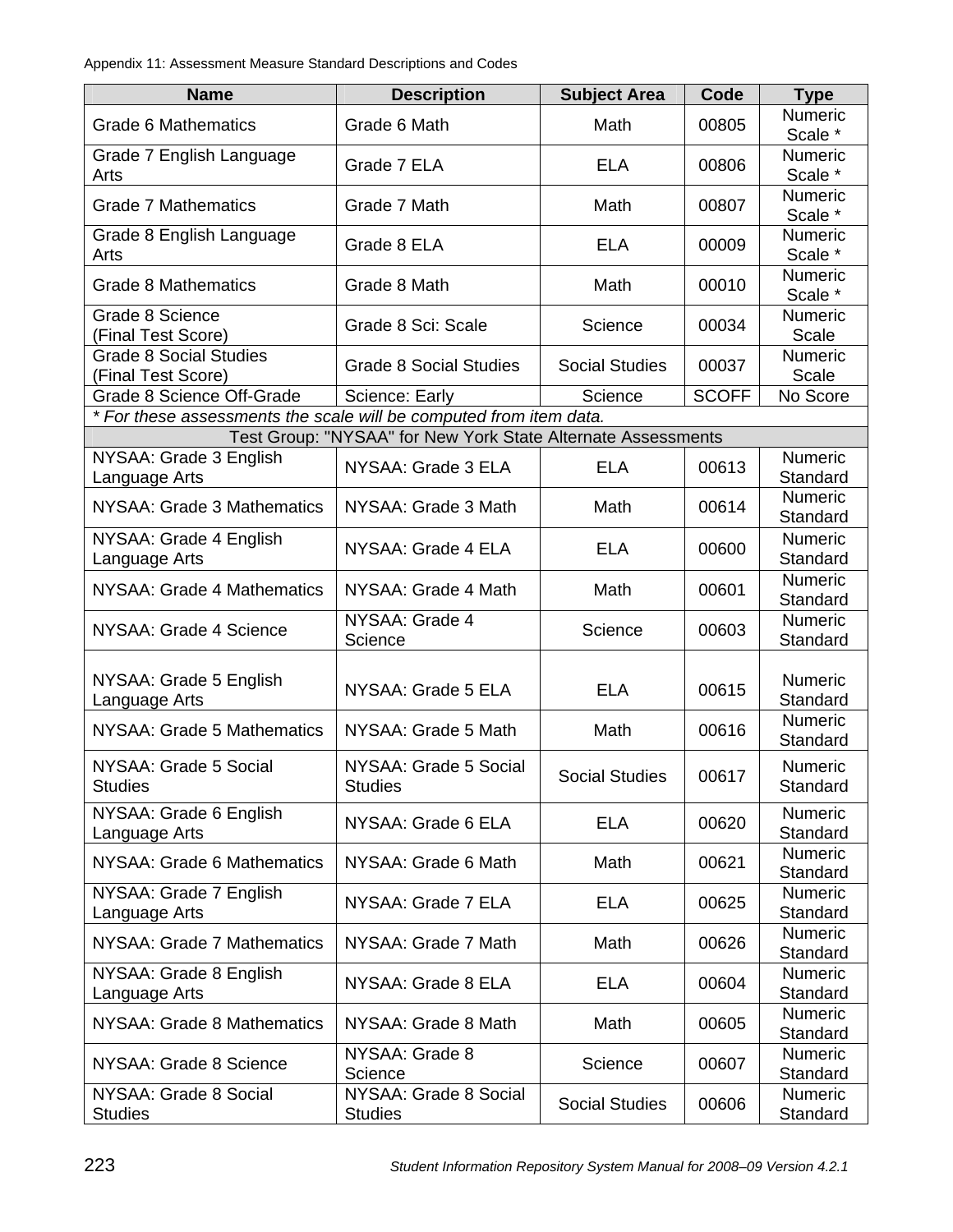| <b>Name</b>                                                  | <b>Description</b>                                 | <b>Subject Area</b>   | Code  | <b>Type</b>                |  |
|--------------------------------------------------------------|----------------------------------------------------|-----------------------|-------|----------------------------|--|
| NYSAA: English Language<br>Arts - Secondary Level            | <b>NYSAA: Secondary ELA</b>                        | <b>ELA</b>            | 00608 | Numeric<br>Standard        |  |
| NYSAA: Mathematics -<br>Secondary Level                      | <b>NYSAA: Secondary</b><br>Math                    | Math                  | 00609 | Numeric<br>Standard        |  |
| NYSAA: Science - Secondary<br>Level                          | NYSAA: Secondary<br>Science                        | Science               | 00611 | Numeric<br>Standard        |  |
| NYSAA: Social Studies -<br>Secondary Level                   | <b>NYSAA: Secondary</b><br><b>Social Studies</b>   | <b>Social Studies</b> | 00610 | Numeric<br>Standard        |  |
| Test Group: "AAOS" for Alternate Assessments in Other States |                                                    |                       |       |                            |  |
| AAOS: Grade 3 English<br>Language Arts                       | AAOS: Grade 3 ELA                                  | <b>ELA</b>            | 00630 | Numeric<br>Standard        |  |
| <b>AAOS: Grade 3 Mathematics</b>                             | AAOS: Grade 3 Math                                 | Math                  | 00631 | Numeric<br>Standard        |  |
| AAOS: Grade 4 English<br>Language Arts                       | AAOS: Grade 4 ELA                                  | <b>ELA</b>            | 00632 | Numeric<br>Standard        |  |
| <b>AAOS: Grade 4 Mathematics</b>                             | AAOS: Grade 4 Math                                 | Math                  | 00633 | Numeric<br>Standard        |  |
| AAOS: Grade 4 Science                                        | AAOS: Grade 4 Science                              | Science               | 00634 | Numeric<br>Standard        |  |
| <b>AAOS: Elementary Social</b><br><b>Studies</b>             | <b>AAOS: Elementary</b><br><b>Social Studies</b>   | <b>Social Studies</b> | 00637 | <b>Numeric</b><br>Standard |  |
| AAOS: Grade 5 English<br>Language Arts                       | AAOS: Grade 5 ELA                                  | <b>ELA</b>            | 00635 | Numeric<br>Standard        |  |
| <b>AAOS: Grade 5 Mathematics</b>                             | AAOS: Grade 5 Math                                 | Math                  | 00636 | Numeric<br>Standard        |  |
| AAOS: Grade 6 English<br>Language Arts                       | AAOS: Grade 6 ELA                                  | <b>ELA</b>            | 00638 | Numeric<br>Standard        |  |
| <b>AAOS: Grade 6 Mathematics</b>                             | AAOS: Grade 6 Math                                 | Math                  | 00639 | Numeric<br>Standard        |  |
| AAOS: Grade 7 English<br>Language Arts                       | AAOS: Grade 7 ELA                                  | <b>ELA</b>            | 00640 | Numeric<br>Standard        |  |
| <b>AAOS: Grade 7 Mathematics</b>                             | AAOS: Grade 7 Math                                 | Math                  | 00641 | Numeric<br>Standard        |  |
| AAOS: Grade 8 English<br>Language Arts                       | AAOS: Grade 8 ELA                                  | <b>ELA</b>            | 00642 | Numeric<br>Standard        |  |
| <b>AAOS: Grade 8 Mathematics</b>                             | AAOS: Grade 8 Math                                 | Math                  | 00643 | Numeric<br>Standard        |  |
| AAOS: Grade 8 Science                                        | AAOS: Grade 8 Science                              | Science               | 00645 | Numeric<br>Standard        |  |
| <b>AAOS: Middle Level Social</b><br><b>Studies</b>           | <b>AAOS: Middle Level</b><br><b>Social Studies</b> | <b>Social Studies</b> | 00644 | Numeric<br>Standard        |  |
| AAOS: English Language Arts<br>- Secondary Level             | <b>AAOS: Secondary ELA</b>                         | <b>ELA</b>            | 00646 | Numeric<br>Standard        |  |
| <b>AAOS: Mathematics -</b><br>Secondary Level                | <b>AAOS: Secondary Math</b>                        | Math                  | 00647 | Numeric<br>Standard        |  |
| AAOS: Science - Secondary<br>Level                           | <b>AAOS: Secondary</b><br>Science                  | Science               | 00649 | Numeric<br>Standard        |  |
| <b>AAOS: Social Studies -</b><br>Secondary Level             | AAOS: Secondary<br><b>Social Studies</b>           | <b>Social Studies</b> | 00648 | Numeric<br>Standard        |  |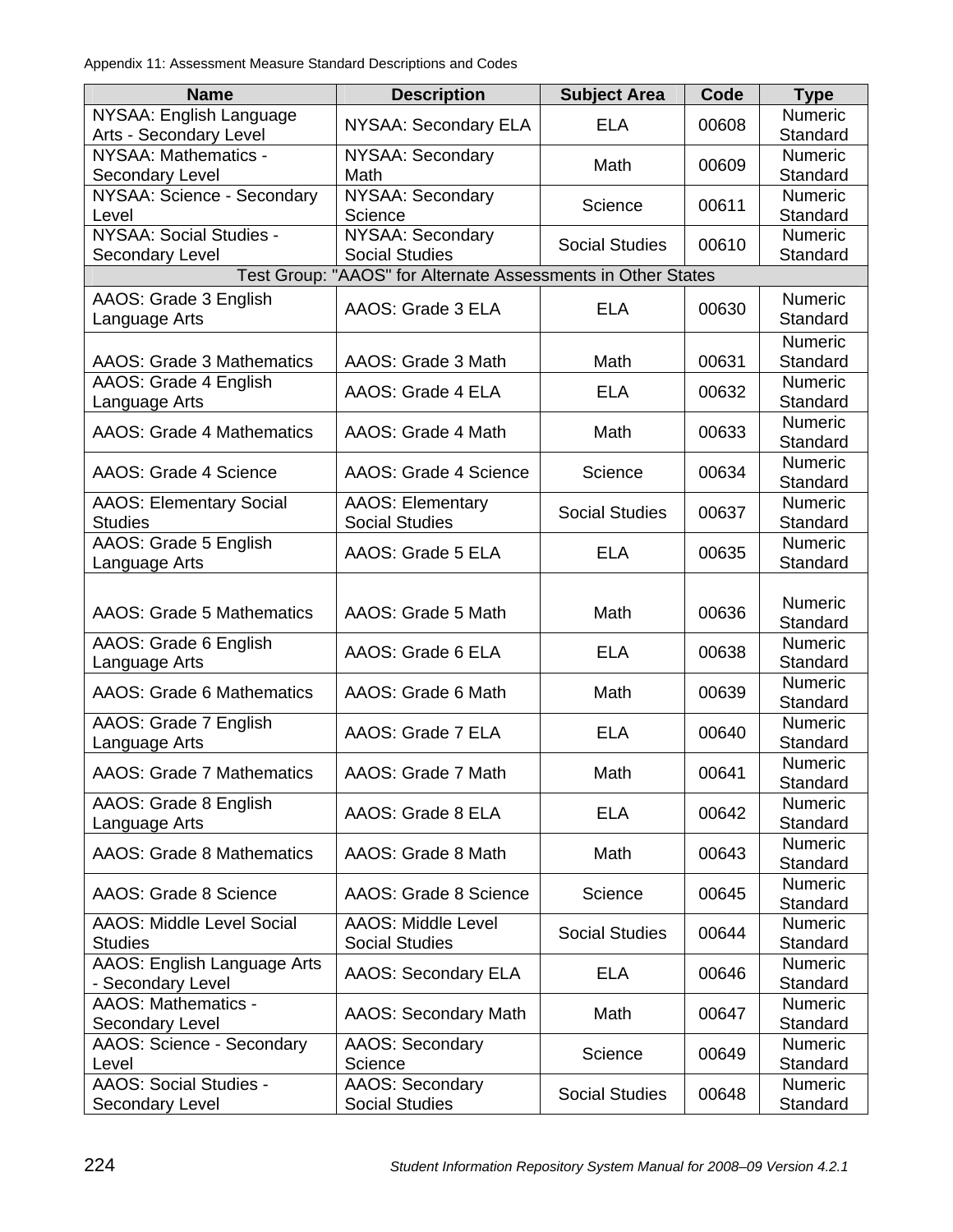| Test Group: "NYSESLAT" for New York State English as a Second Language Achievement Tests |                               |            |       |                |
|------------------------------------------------------------------------------------------|-------------------------------|------------|-------|----------------|
| NYSESLAT: Grades K-1                                                                     | NYSESLAT: K-1                 |            |       | Numeric        |
| Speaking                                                                                 | Speaking                      | <b>ELA</b> | 00500 | Scale          |
| NYSESLAT: Grades K-1                                                                     |                               |            |       | Numeric        |
| Writing                                                                                  | NYSESLAT: K-1 Writing         | <b>ELA</b> | 00501 | Scale          |
| NYSESLAT: Grades K-1                                                                     | NYSESLAT: K-1                 |            |       | Numeric        |
| Reading                                                                                  | Reading                       | <b>ELA</b> | 00502 | Scale          |
| NYSESLAT: Grades K-1                                                                     | NYSESLAT: K-1                 |            |       | Numeric        |
| Listening                                                                                | Listening                     | <b>ELA</b> | 00503 | Scale          |
| NYSESLAT: Grades K-1                                                                     | NYSESLAT: K-1                 |            |       | <b>Numeric</b> |
|                                                                                          |                               | <b>ELA</b> | 00505 |                |
| Listening & Speaking                                                                     | Listening and Speaking        |            |       | Scale          |
| NYSESLAT: Grades K-1                                                                     | NYSESLAT: K-1                 |            |       | Numeric        |
| Reading & Writing                                                                        | <b>Reading and Writing</b>    | <b>ELA</b> | 00506 | Scale          |
| NYSESLAT: Grades 2-4                                                                     | NYSESLAT: 2-4                 |            |       | Numeric        |
| Speaking                                                                                 | Speaking                      | <b>ELA</b> | 00510 | Scale          |
| NYSESLAT: Grades 2-4                                                                     |                               |            |       | Numeric        |
| Writing                                                                                  | NYSESLAT: 2-4 Writing         | <b>ELA</b> | 00511 | Scale          |
| NYSESLAT: Grades 2-4                                                                     | NYSESLAT: 2-4                 |            |       | <b>Numeric</b> |
| Reading                                                                                  | Reading                       | <b>ELA</b> | 00512 | Scale          |
|                                                                                          |                               |            |       |                |
| NYSESLAT: Grades 2-4                                                                     | NYSESLAT: 2-4                 |            |       | <b>Numeric</b> |
|                                                                                          |                               | <b>ELA</b> | 00513 | Scale          |
| Listening<br>NYSESLAT: Grades 2-4                                                        | Listening<br>NYSESLAT: 2-4    |            |       | Numeric        |
|                                                                                          |                               | <b>ELA</b> | 00515 |                |
| Listening & Speaking                                                                     | <b>Listening and Speaking</b> |            |       | Scale          |
| NYSESLAT: Grades 2-4                                                                     | NYSESLAT: 2-4                 | <b>ELA</b> | 00516 | Numeric        |
| Reading & Writing                                                                        | <b>Reading and Writing</b>    |            |       | Scale          |
| NYSESLAT: Grades 5-6                                                                     | NYSESLAT: 5-6                 |            |       | Numeric        |
| <b>Speaking Test</b>                                                                     | Speaking                      | <b>ELA</b> | 00520 | Scale          |
| NYSESLAT: Grades 5-6                                                                     | NYSESLAT: 5-6                 |            |       | Numeric        |
| <b>Writing Test</b>                                                                      | Writing                       | <b>ELA</b> | 00521 | Scale          |
| NYSESLAT: Grades 5-6                                                                     | NYSESLAT: 5-6                 |            |       | Numeric        |
| <b>Reading Test</b>                                                                      | Reading                       | <b>ELA</b> | 00522 | Scale          |
| NYSESLAT: Grades 5-6                                                                     | NYSESLAT: 5-6                 |            |       | <b>Numeric</b> |
| <b>Listening Test</b>                                                                    | Listening                     | <b>ELA</b> | 00523 | Scale          |
| NYSESLAT: Grades 5-6                                                                     | NYSESLAT: 5-6                 |            |       | Numeric        |
| Listening & Speaking                                                                     | Listening and Speaking        | <b>ELA</b> | 00525 | Scale          |
| NYSESLAT: Grades 5-6                                                                     | NYSESLAT: 5-6                 |            |       | Numeric        |
| Reading & Writing                                                                        | <b>Reading and Writing</b>    | <b>ELA</b> | 00526 | Scale          |
| NYSESLAT: Grades 7-8                                                                     | NYSESLAT: 7-8                 |            |       | Numeric        |
| <b>Speaking Test</b>                                                                     | Speaking                      | <b>ELA</b> | 00530 | Scale          |
| NYSESLAT: Grades 7-8                                                                     |                               |            |       | Numeric        |
| <b>Writing Test</b>                                                                      | NYSESLAT: 7-8 Writing         | <b>ELA</b> | 00531 | Scale          |
| NYSESLAT: Grades 7-8                                                                     | NYSESLAT: 7-8                 |            |       | Numeric        |
| <b>Reading Test</b>                                                                      | Reading                       | <b>ELA</b> | 00532 | Scale          |
| NYSESLAT: Grades 7-8                                                                     | NYSESLAT: 7-8                 |            |       | Numeric        |
| <b>Listening Test</b>                                                                    | Listening                     | <b>ELA</b> | 00533 | Scale          |
| NYSESLAT: Grades 7-8                                                                     | NYSESLAT: 7-8                 |            |       | Numeric        |
| Listening & Speaking                                                                     | Listening and Speaking        | <b>ELA</b> | 00535 | Scale          |
| NYSESLAT: Grades 7-8                                                                     | NYSESLAT: 7-8                 |            |       | <b>Numeric</b> |
| Reading & Writing                                                                        | <b>Reading and Writing</b>    | <b>ELA</b> | 00536 | Scale          |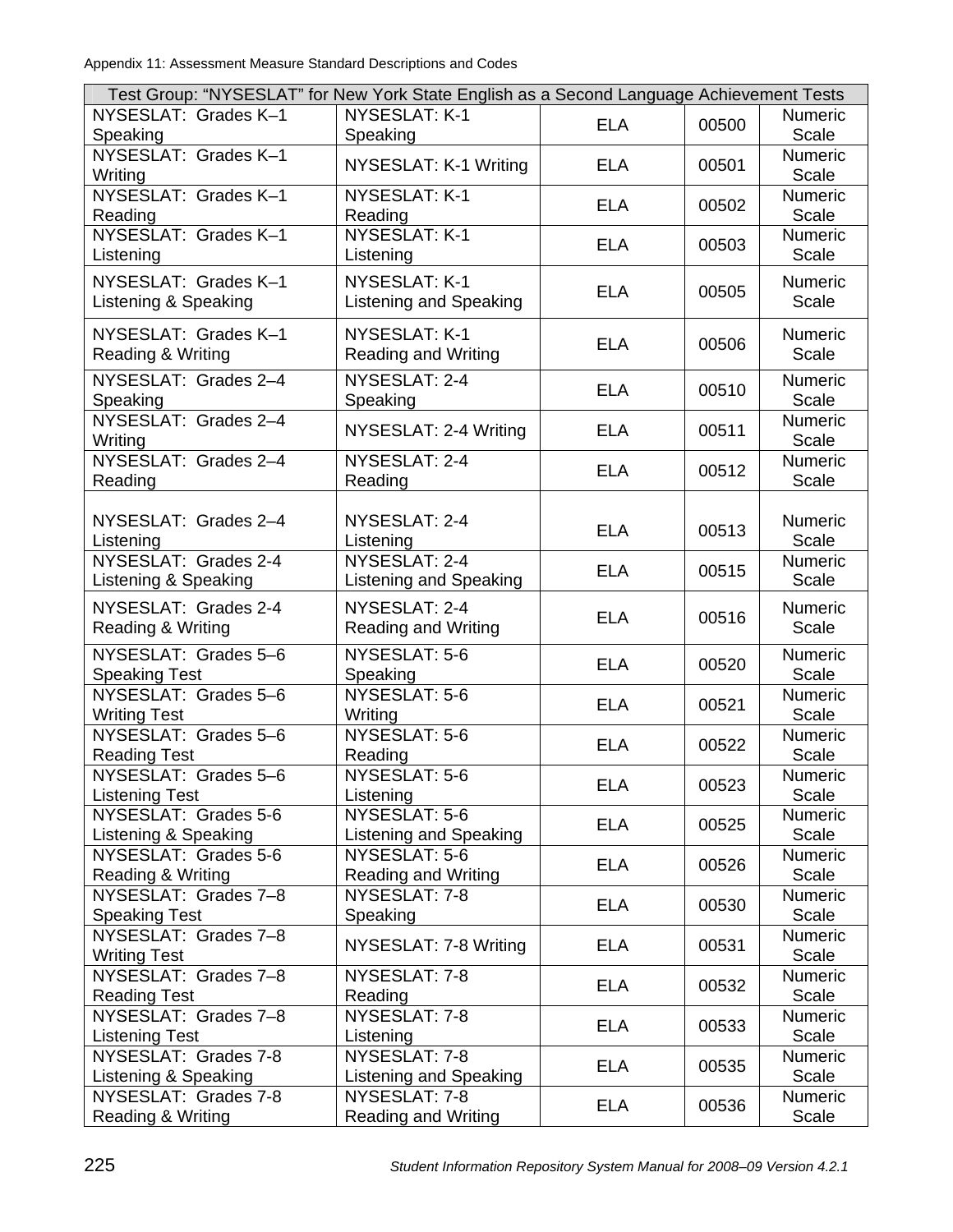| NYSESLAT: Grades 9-12<br><b>Speaking Test</b>                           | NYSESLAT: 9-12                           | <b>ELA</b> | 00540 | <b>Numeric</b><br>Scale |
|-------------------------------------------------------------------------|------------------------------------------|------------|-------|-------------------------|
| NYSESLAT: Grades 9-12                                                   | Speaking<br>NYSESLAT: 9-12               | <b>ELA</b> | 00541 | <b>Numeric</b>          |
| <b>Writing Test</b><br>NYSESLAT: Grades 9-12                            | Writing<br>NYSESLAT: 9-12                | <b>ELA</b> | 00542 | Scale<br>Numeric        |
| <b>Reading Test</b><br>NYSESLAT: Grades 9-12                            | Reading<br>NYSESLAT: 9-12                | <b>ELA</b> | 00543 | Scale<br><b>Numeric</b> |
| <b>Listening Test</b><br>NYSESLAT: Grades 9-12                          | Listening<br>NYSESLAT: 9-12              |            |       | Scale<br>Numeric        |
| Listening & Speaking<br>NYSESLAT: Grades 9-12                           | Listening and Speaking<br>NYSESLAT: 9-12 | <b>ELA</b> | 00545 | Scale<br>Numeric        |
| Reading & Writing                                                       | <b>Reading and Writing</b>               | <b>ELA</b> | 00546 | Scale                   |
| Language Assessment Battery<br>- Revised                                | <b>LAB Revised</b>                       | <b>ELA</b> | 00090 | Numeric<br>Scale        |
|                                                                         | Test Group: "RFIRST" for Reading First   |            |       |                         |
| <b>DIBELS Phoneme</b><br>Segmentation Fluency -<br>Grade K              | <b>DIBELS: Grade K PSF</b>               | <b>ELA</b> | 00701 | Numeric<br>Raw          |
| <b>DIBELS Letter Naming</b><br>Fluency - Grade K                        | <b>DIBELS: Grade K LNF</b>               | <b>ELA</b> | 00702 | Numeric<br>Raw          |
| <b>DIBELS Nonsense Word</b><br>Fluency - Grade K                        | <b>DIBELS: Grade K NWF</b>               | <b>ELA</b> | 00703 | Numeric<br>Raw          |
| Peabody Picture Vocabulary<br>Test 3 <sup>rd</sup> Edition - Grade K    | Peabody: Grade K                         | <b>ELA</b> | 00704 | Numeric<br>Standard     |
| <b>DIBELS Phoneme</b><br>Segmentation Fluency -<br>Grade 1              | <b>DIBELS: Grade 1 PSF</b>               | <b>ELA</b> | 00711 | Numeric<br>Raw          |
| <b>DIBELS Nonsense Word</b><br>Fluency - Grade 1                        | <b>DIBELS: Grade 1 NWF</b>               | <b>ELA</b> | 00712 | <b>Numeric</b><br>Raw   |
| <b>DIBELS Oral Reading Fluency</b><br>- Grade 1                         | <b>DIBELS: Grade 1 ORF</b>               | <b>ELA</b> | 00713 | Numeric<br>Raw          |
| TerraNova 2 <sup>nd</sup> Edition,<br>Comprehension - Grade 1           | TerraNova: Grade 1<br>Comp               | <b>ELA</b> | 00714 | Numeric<br>Scale        |
| TerraNova 2 <sup>nd</sup> Edition, Word<br>Analysis Plus Test - Grade 1 | TerraNova: Grade 1<br>Word               | <b>ELA</b> | 00715 | Numeric<br>Scale        |
| TerraNova 2 <sup>nd</sup> Edition,<br>Vocabulary Plus Test - Grade<br>1 | TerraNova: Grade 1<br>Vocabulary         | <b>ELA</b> | 00716 | Numeric<br>Scale        |
| <b>DIBELS Oral Reading Fluency</b><br>- Grade 2                         | DIBELS: Grade 2 ORF                      | <b>ELA</b> | 00721 | Numeric<br>Raw          |
| TerraNova 2 <sup>nd</sup> Edition,<br>Comprehension - Grade 2           | TerraNova: Grade 2<br>Comp               | <b>ELA</b> | 00722 | <b>Numeric</b><br>Scale |
| TerraNova 2 <sup>nd</sup> Edition, Word<br>Analysis Plus Test - Grade 2 | TerraNova: Grade 2<br>Word               | <b>ELA</b> | 00723 | Numeric<br>Scale        |
| TerraNova 2 <sup>nd</sup> Edition,<br>Vocabulary Plus Test - Grade<br>2 | TerraNova: Grade 2<br>Vocabulary         | <b>ELA</b> | 00724 | Numeric<br>Scale        |
| <b>DIBELS Oral Reading Fluency</b><br>- Grade 3                         | DIBELS: Grade 3 ORF                      | <b>ELA</b> | 00731 | Numeric<br>Raw          |
| TerraNova 2 <sup>nd</sup> Edition,<br>Comprehension - Grade 3           | TerraNova: Grade 3<br>Comp               | <b>ELA</b> | 00732 | <b>Numeric</b><br>Scale |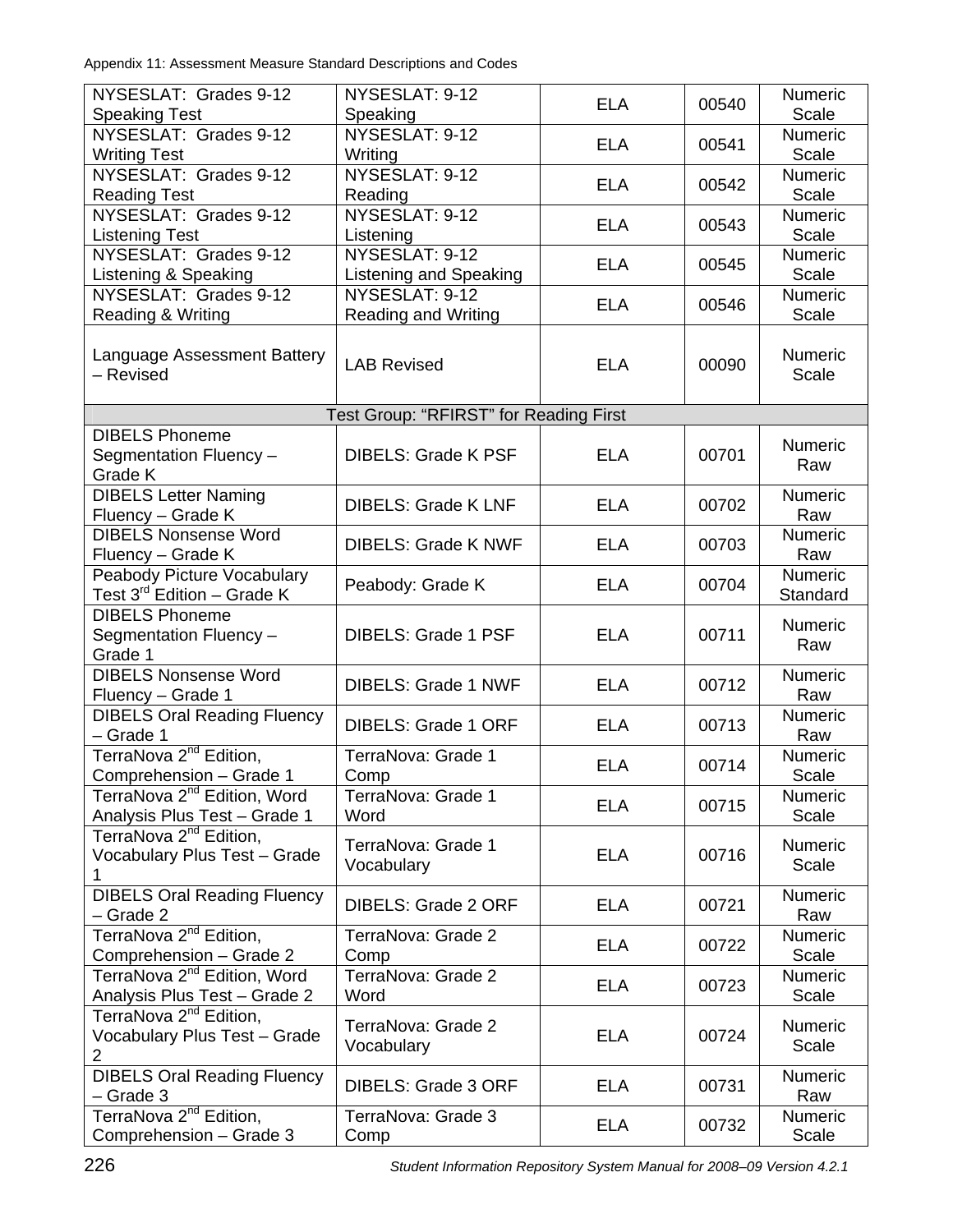| TerraNova 2 <sup>nd</sup> Edition,<br>Vocabulary Plus Test - Grade<br>3 | TerraNova: Grade 3<br>Vocabulary                                    | <b>ELA</b> | 00733 | Numeric<br>Scale        |
|-------------------------------------------------------------------------|---------------------------------------------------------------------|------------|-------|-------------------------|
|                                                                         | Test Group: "Regents" for Regents Examinations (see footnote below) |            |       |                         |
| <b>Regents Comprehensive</b><br>English - January                       | Regents ELA - Jan                                                   | <b>ELA</b> | 01040 | <b>Numeric</b><br>Scale |
| <b>Regents Comprehensive</b><br>English - June                          | Regents ELA - Jun                                                   | <b>ELA</b> | 06040 | Numeric<br>Scale        |
| <b>Regents Comprehensive</b><br>English - August                        | Regents ELA - Aug                                                   | <b>ELA</b> | 08040 | Numeric<br>Scale        |
| <b>Regents Comprehensive</b><br>English - January/June                  | Regents ELA - JanJun                                                | <b>ELA</b> | 16040 | Numeric<br>Scale        |
| Regents Mathematics A -<br>January                                      | Regents Math A - Jan                                                | Math       | 01044 | Numeric<br>Scale        |
| Regents Mathematics A-<br>June                                          | Regents Math A - Jun                                                | Math       | 06044 | Numeric<br>Scale        |
| Regents Mathematics A -<br>August                                       | Regents Math A - Aug                                                | Math       | 08044 | Numeric<br>Scale        |
| Regents Mathematics B-<br>January                                       | Regents Math B - Jan                                                | Math       | 01045 | Numeric<br>Scale        |
| Regents Mathematics B-<br>June                                          | Regents Math B - Jun                                                | Math       | 06045 | Numeric<br>Scale        |
| Regents Mathematics B-<br>August                                        | Regents Math B - Aug                                                | Math       | 08045 | Numeric<br>Scale        |
| Regents Examination in<br>Integrated Algebra - January                  | <b>Regents Integrated</b><br>Algebra - Jan                          | Math       | 01204 | Numeric<br>Scale        |
| Regents Examination in<br>Integrated Algebra - June                     | Regents Integrated<br>Algebra - Jun                                 | Math       | 06204 | Numeric<br>Scale        |
| Regents Examination in<br>Integrated Algebra - August                   | Regents Integrated<br>Algebra - Aug                                 | Math       | 08204 | Numeric<br>Scale        |
| Regents Examination in<br>Geometry - June                               | Regents Geometry -<br>Jun                                           | Math       | 06205 | Numeric<br>Scale        |
| Regents Living Environment-<br>January                                  | <b>Regents Living</b><br>Environment - Jan                          | Science    | 01059 | Numeric<br>Scale        |
| Regents Living Environment-<br>June                                     | <b>Regents Living</b><br>Environment - Jun                          | Science    | 06059 | Numeric<br>Scale        |
| Regents Living Environment-<br>August                                   | <b>Regents Living</b><br>Environment - Aug                          | Science    | 08059 | Numeric<br>Scale        |
| <b>Regents Physical</b><br>Setting/Chemistry - January                  | <b>Regents Phy</b><br>Set/Chemistry - Jan                           | Science    | 01201 | Numeric<br>Scale        |
| <b>Regents Physical</b><br>Setting/Chemistry - June                     | <b>Regents Phy</b><br>Set/Chemistry - Jun                           | Science    | 06201 | Numeric<br>Scale        |
| <b>Regents Physical</b><br>Setting/Chemistry - August                   | <b>Regents Phy</b><br>Set/Chemistry - Aug                           | Science    | 08201 | Numeric<br>Scale        |
| Regents Physical Setting/<br>Earth Science - January                    | <b>Regents Phy Set/Earth</b><br>Sci – Jan                           | Science    | 01200 | Numeric<br>Scale        |
| Regents Physical Setting/<br>Earth Science - June                       | <b>Regents Phy Set/Earth</b><br>Sci – Jun                           | Science    | 06200 | Numeric<br>Scale        |
| <b>Regents Physical Setting/</b><br>Earth Science - August              | Regents Phy Set/Earth<br>Sci – Aug                                  | Science    | 08200 | Numeric<br>Scale        |
| <b>Regents Physical</b><br>Setting/Physics - January                    | <b>Regents Phy</b><br>Set/Physics - Jan                             | Science    | 01202 | Numeric<br>Scale        |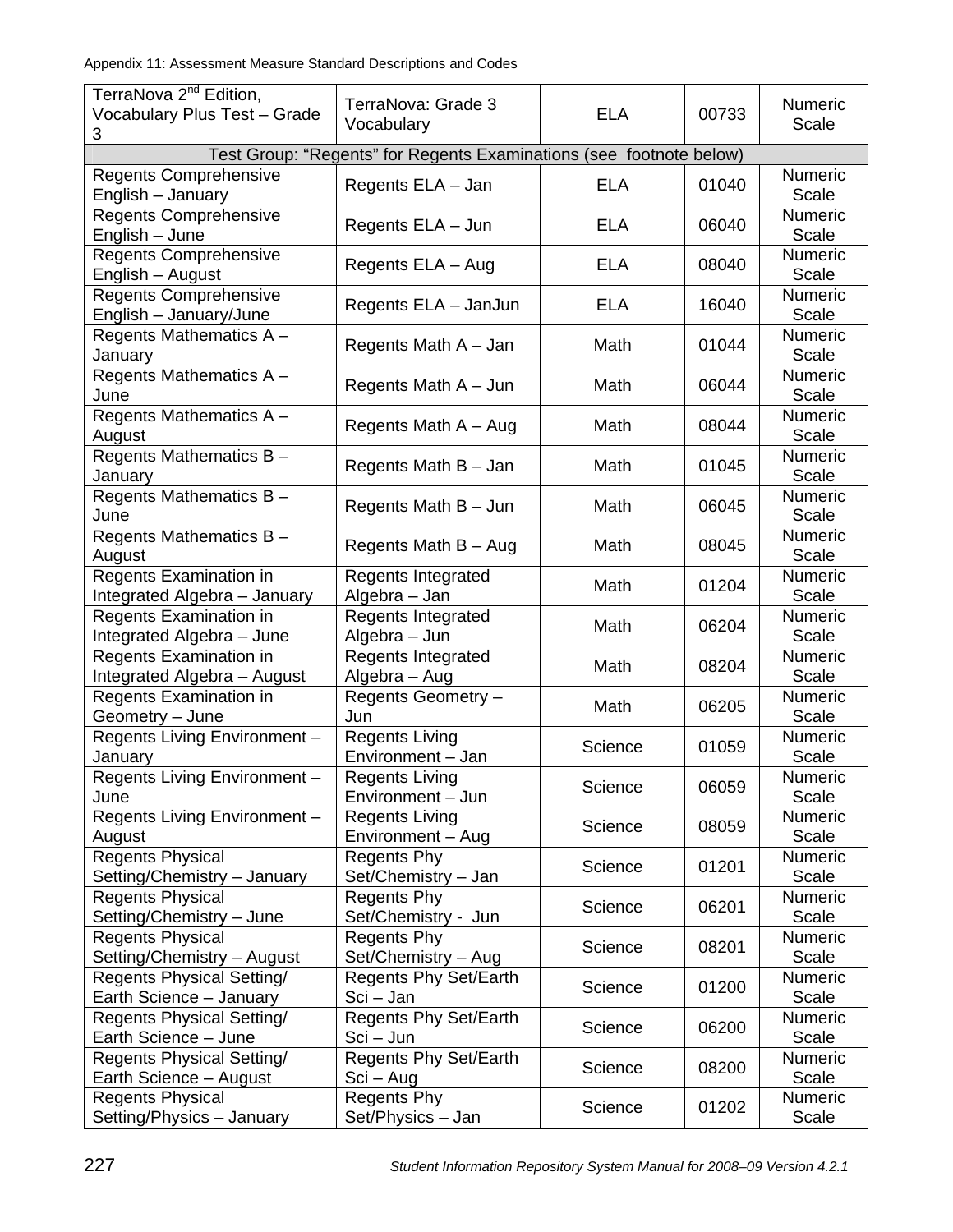| <b>Regents Physical</b><br>Setting/Physics - June                                                                  | <b>Regents Phy</b><br>Set/Physics - Jun  | Science               | 06202 | Numeric<br>Scale        |
|--------------------------------------------------------------------------------------------------------------------|------------------------------------------|-----------------------|-------|-------------------------|
| Student entered NYS school<br>for first time in grade 12 and<br>was exempted from Regents<br>Science               | <b>Science Exempt</b>                    | Science               | 00402 | Numeric                 |
| <b>Regents Comprehensive</b><br>French - January                                                                   | Regents French - Jan                     | Second<br>Languages   | 01053 | Numeric<br>Scale        |
| <b>Regents Comprehensive</b><br>French - June                                                                      | Regents French - Jun                     | Second<br>Languages   | 06053 | Numeric<br>Scale        |
| <b>Regents Comprehensive</b><br>German-June                                                                        | Regents German - Jun                     | Second<br>Languages   | 06054 | Numeric<br>Scale        |
| <b>Regents Comprehensive</b><br>Hebrew - June                                                                      | Regents Hebrew - Jun                     | Second<br>Languages   | 06055 | Numeric<br>Scale        |
| <b>Regents Comprehensive</b><br>Italian - June                                                                     | Regents Italian - Jun                    | Second<br>Languages   | 06056 | Numeric<br>Scale        |
| Regents Comprehensive Latin<br>– June                                                                              | Regents Latin - Jun                      | Second<br>Languages   | 06057 | Numeric<br>Scale        |
| <b>Regents Comprehensive</b><br>Spanish - January                                                                  | Regents Spanish - Jan                    | Second<br>Languages   | 01058 | Numeric<br>Scale        |
| <b>Regents Comprehensive</b><br>Spanish - June                                                                     | Regents Spanish - Jun                    | Second<br>Languages   | 06058 | Numeric<br>Scale        |
| Regents U.S. History and<br>Government - January                                                                   | <b>Regents US</b><br>History&Gov't - Jan | <b>Social Studies</b> | 01052 | Numeric<br>Scale        |
| Regents U.S. History and<br>Government - June                                                                      | <b>Regents US</b><br>History&Gov't - Jun | <b>Social Studies</b> | 06052 | Numeric<br>Scale        |
| Regents U.S. History and<br>Government - August                                                                    | <b>Regents US</b><br>History&Gov't - Aug | <b>Social Studies</b> | 08052 | Numeric<br>Scale        |
| Regents Global History and<br>Geography - January                                                                  | <b>Regents Global History</b><br>- Jan   | <b>Social Studies</b> | 01203 | Numeric<br>Scale        |
| Regents Global History and<br>Geography - June                                                                     | <b>Regents Global History</b><br>$-$ Jun | <b>Social Studies</b> | 06203 | Numeric<br>Scale        |
| Regents Global History and<br>Geography - August                                                                   | <b>Regents Global History</b><br>– Aug   | <b>Social Studies</b> | 08203 | Numeric<br>Scale        |
| Student entered NYS school<br>for first time in grade 11 and<br>was exempted from Regents<br><b>Global History</b> | <b>Global Hist Exempt</b>                | <b>Social Studies</b> | 00401 | Numeric                 |
| <b>Component Retest in</b><br>Comprehensive English,<br>Component A                                                | <b>Component Retest</b><br>$ELA - A$     | <b>ELA</b>            | 00300 | Numeric<br>Scale        |
| <b>Component Retest in</b><br>Comprehensive English,<br><b>Component B</b>                                         | <b>Component Retest</b><br>$ELA - B$     | <b>ELA</b>            | 00301 | Numeric<br>Scale        |
| Component Retest in Math,<br>Component 4                                                                           | <b>Component Retest</b><br>Math $-4$     | Math                  | 00302 | Numeric<br>Scale        |
| Component Retest in Math,<br>Component 5                                                                           | <b>Component Retest</b><br>Math $-5$     | Math                  | 00303 | Numeric<br>Scale        |
| Component Retest in Math,<br>Component 6                                                                           | <b>Component Retest</b><br>Math $-6$     | Math                  | 00304 | Numeric<br>Scale        |
| Component Retest in Math,<br>Component 7                                                                           | <b>Component Retest</b><br>Math $-7$     | Math                  | 00305 | <b>Numeric</b><br>Scale |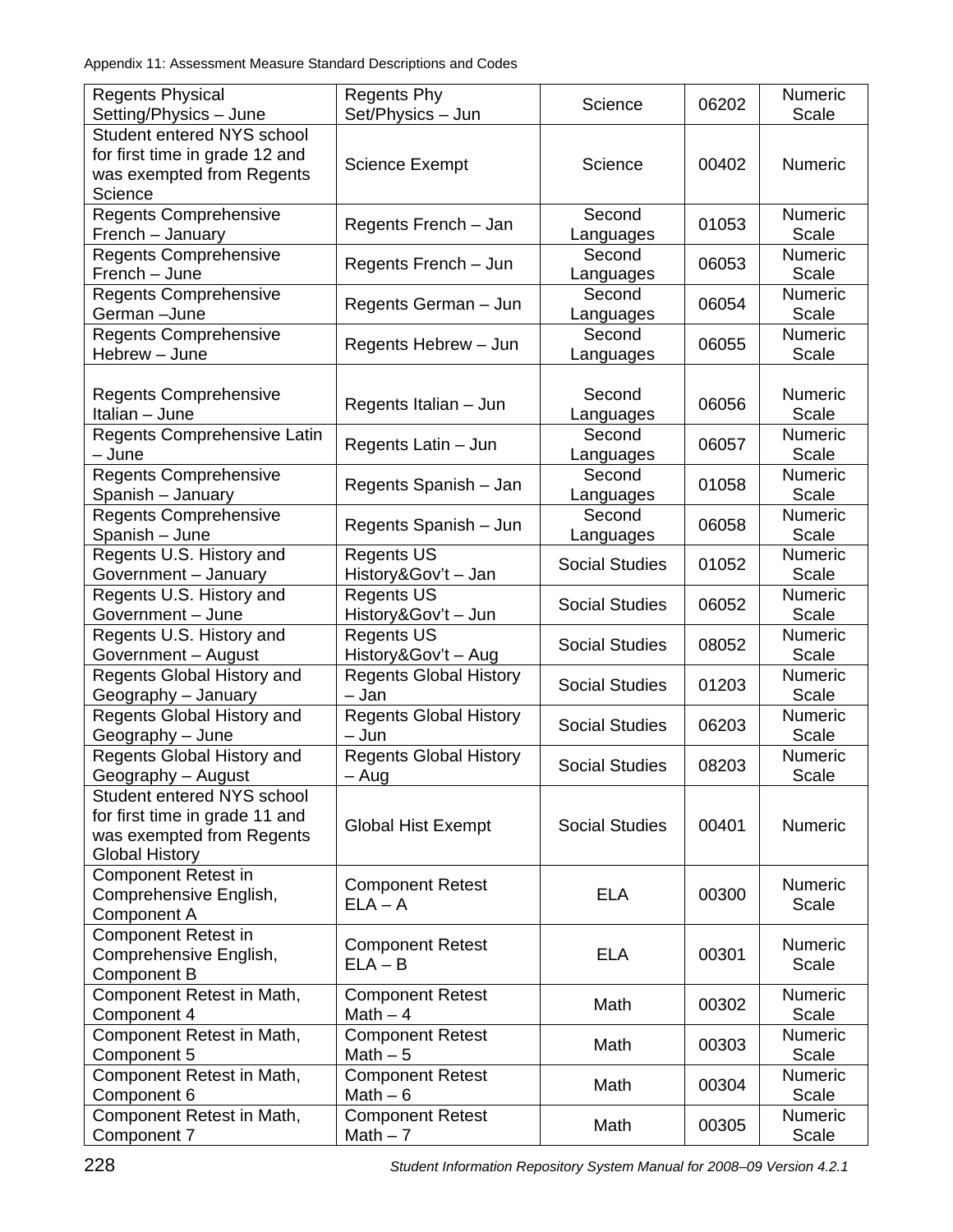| Test Group: "RCT" for Regents Competency Tests                                                                                                                                                                                                                                                                                                                                                                                                                                     |                                    |                       |       |                  |
|------------------------------------------------------------------------------------------------------------------------------------------------------------------------------------------------------------------------------------------------------------------------------------------------------------------------------------------------------------------------------------------------------------------------------------------------------------------------------------|------------------------------------|-----------------------|-------|------------------|
| <b>RCT Reading - January</b>                                                                                                                                                                                                                                                                                                                                                                                                                                                       | RCT Reading - Jan                  | <b>ELA</b>            | 01020 | Numeric<br>Raw   |
| <b>RCT Reading - June</b>                                                                                                                                                                                                                                                                                                                                                                                                                                                          | RCT Reading - Jun                  | <b>ELA</b>            | 06020 | Numeric<br>Raw   |
| <b>RCT Reading - August</b>                                                                                                                                                                                                                                                                                                                                                                                                                                                        | <b>RCT Reading - Aug</b>           | <b>ELA</b>            | 08020 | Numeric<br>Raw   |
| <b>RCT Writing - January</b>                                                                                                                                                                                                                                                                                                                                                                                                                                                       | RCT Writing - Jan                  | <b>ELA</b>            | 01021 | Numeric<br>Scale |
| <b>RCT Writing - June</b>                                                                                                                                                                                                                                                                                                                                                                                                                                                          | RCT Writing - Jun                  | <b>ELA</b>            | 06021 | Numeric<br>Scale |
| <b>RCT Writing - August</b>                                                                                                                                                                                                                                                                                                                                                                                                                                                        | <b>RCT Writing - Aug</b>           | <b>ELA</b>            | 08021 | Numeric<br>Scale |
| <b>RCT Mathematics - January</b>                                                                                                                                                                                                                                                                                                                                                                                                                                                   | RCT Math - Jan                     | Math                  | 01022 | Numeric<br>Raw   |
| <b>RCT Mathematics - June</b>                                                                                                                                                                                                                                                                                                                                                                                                                                                      | RCT Math - Jun                     | Math                  | 06022 | Numeric<br>Raw   |
| <b>RCT Mathematics - August</b>                                                                                                                                                                                                                                                                                                                                                                                                                                                    | <b>RCT Math - Aug</b>              | Math                  | 08022 | Numeric<br>Raw   |
| <b>RCT Science - January</b>                                                                                                                                                                                                                                                                                                                                                                                                                                                       | RCT Science - Jan                  | Science               | 01023 | Numeric<br>Raw   |
| <b>RCT Science - June</b>                                                                                                                                                                                                                                                                                                                                                                                                                                                          | RCT Science - Jun                  | Science               | 06023 | Numeric<br>Raw   |
| <b>RCT Science - August</b>                                                                                                                                                                                                                                                                                                                                                                                                                                                        | <b>RCT Science - Aug</b>           | Science               | 08023 | Numeric<br>Raw   |
| <b>RCT Global Studies - January</b>                                                                                                                                                                                                                                                                                                                                                                                                                                                | <b>RCT Global Studies -</b><br>Jan | <b>Social Studies</b> | 01024 | Numeric<br>Raw   |
| <b>RCT Global Studies - June</b>                                                                                                                                                                                                                                                                                                                                                                                                                                                   | <b>RCT Global Studies -</b><br>Jun | <b>Social Studies</b> | 06024 | Numeric<br>Raw   |
| <b>RCT Global Studies - August</b>                                                                                                                                                                                                                                                                                                                                                                                                                                                 | <b>RCT Global Studies -</b><br>Aug | <b>Social Studies</b> | 08024 | Numeric<br>Raw   |
| RCT U.S. History and<br>Government - January                                                                                                                                                                                                                                                                                                                                                                                                                                       | RCT US Hist & Gov't -<br>Jan       | <b>Social Studies</b> | 01025 | Numeric<br>Raw   |
| RCT U.S. History and<br>Government - June                                                                                                                                                                                                                                                                                                                                                                                                                                          | RCT US Hist & Gov't -<br>Jun       | <b>Social Studies</b> | 06025 | Numeric<br>Raw   |
| RCT U.S. History and<br>Government - August                                                                                                                                                                                                                                                                                                                                                                                                                                        | RCT US Hist & Gov't -<br>Aug       | <b>Social Studies</b> | 08025 | Numeric<br>Raw   |
| Native Language Writing Test<br>- January                                                                                                                                                                                                                                                                                                                                                                                                                                          | Native Language<br>Writing - Jan   | <b>ELA</b>            | 01026 | Alpha            |
| Native Language Writing Test<br>- June                                                                                                                                                                                                                                                                                                                                                                                                                                             | Native Language<br>Writing - Jun   | <b>ELA</b>            | 06026 | Alpha            |
| Native Language Writing Test<br>- August                                                                                                                                                                                                                                                                                                                                                                                                                                           | Native Language<br>Writing - Aug   | <b>ELA</b>            | 08026 | Alpha            |
| The Type listed is preferred. RCT's in all subjects except RCT Writing may be reported as raw<br>scores or pass/fail. Local data management systems that record percentages should convert those<br>percentages to pass or fail or to raw scores using the following ranges: RCT Mathematics, 0-60,<br>where a 39 (i.e., 39/60 = 65%) is the passing score; RCT's in the Social Studies and Science subject<br>areas, 0-70, where 46 (i.e., $46/70 = 65\%$ ) is the passing score. |                                    |                       |       |                  |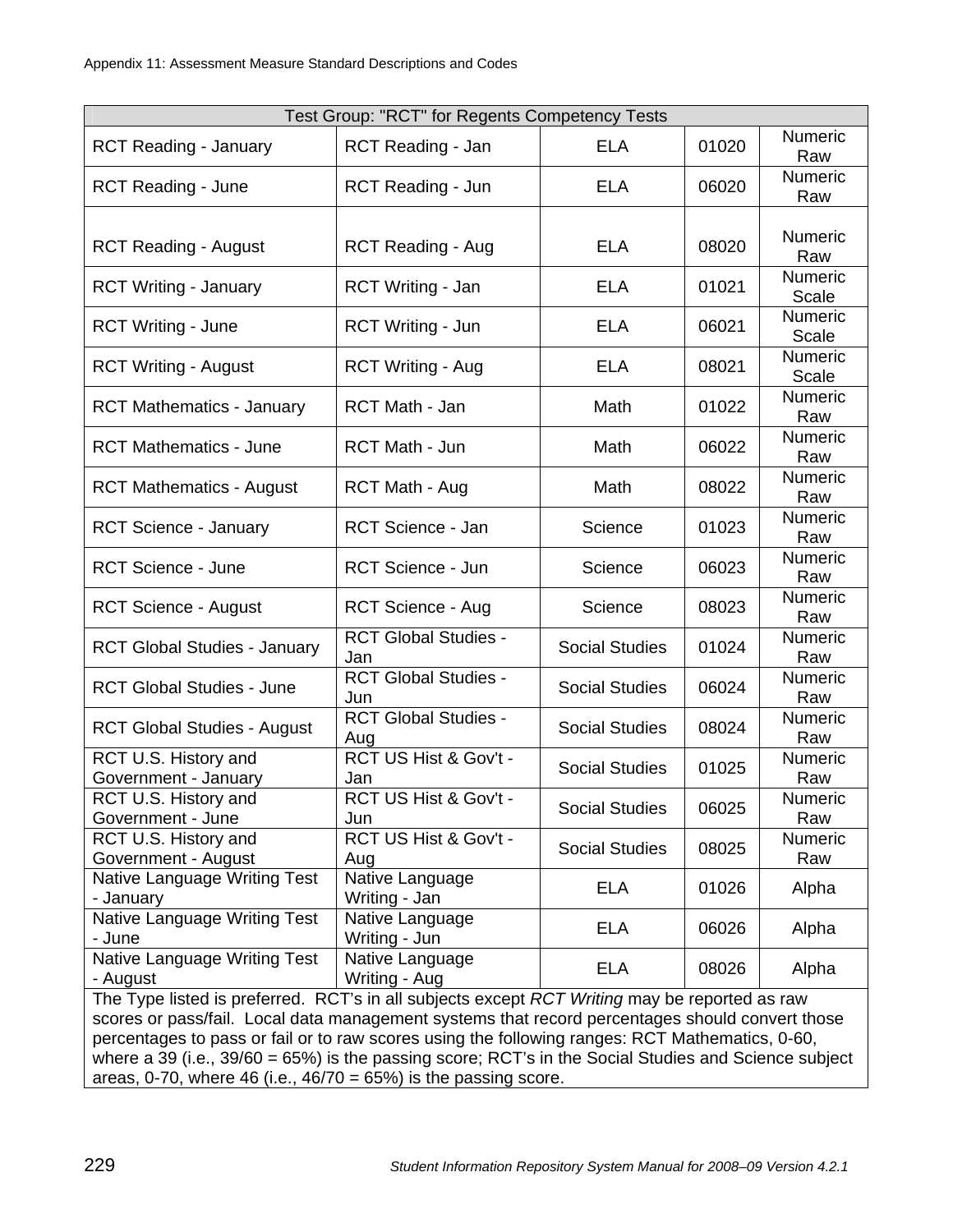| Test Group: Second Language Proficiency                |                                                                           |            |       |                  |
|--------------------------------------------------------|---------------------------------------------------------------------------|------------|-------|------------------|
| Second Language Proficiency                            | <b>SLP French</b>                                                         | Second     | 00060 | Numeric          |
| in French                                              |                                                                           | Languages  |       | Scale            |
| Second Language Proficiency                            | <b>SLP German</b>                                                         | Second     | 00061 | Numeric          |
| in German                                              |                                                                           | Languages  |       | Scale            |
| Second Language Proficiency                            |                                                                           | Second     |       | Numeric          |
| in Italian                                             | <b>SLP</b> Italian                                                        | Languages  | 00062 | Scale            |
| Second Language Proficiency                            | <b>SLP Latin</b>                                                          | Second     | 00063 | Numeric          |
| in Latin                                               |                                                                           | Languages  |       | Scale            |
| Second Language Proficiency                            | <b>SLP Spanish</b>                                                        | Second     | 00064 | Numeric          |
| in Spanish                                             |                                                                           | Languages  |       | Scale            |
|                                                        | Test Group: "CTE" for Career and Technical Education (see footnote below) |            |       |                  |
| <b>CTE/Tech Prep Technical</b>                         | <b>Technical Skills</b>                                                   | Career     | 00199 | Alpha            |
| <b>Skills Assessment</b>                               | Assessment                                                                | Education  |       |                  |
|                                                        | <b>Test Group: Regents Alternatives</b>                                   |            |       |                  |
| <b>AICE English Examination</b>                        | <b>AICE English</b>                                                       | <b>ELA</b> | 00119 | Alpha            |
| AP Language and                                        | AP Language and                                                           | <b>ELA</b> | 00120 | Numeric          |
| Composition                                            | Comp                                                                      |            |       | Standard         |
| AP Literature and Composition                          | AP Literature and Comp                                                    | <b>ELA</b> | 00121 | Numeric          |
|                                                        |                                                                           |            |       | Standard         |
| <b>IB English A1 Standard Level</b>                    | IB English A1 Std Lvl                                                     | <b>ELA</b> | 00122 | Numeric          |
|                                                        |                                                                           |            |       | Scale            |
| IB English A1 Higher Level                             | IB English A1 High Lvl                                                    | <b>ELA</b> | 00123 | Numeric          |
|                                                        |                                                                           |            |       | Scale            |
| <b>AICE Mathematics</b>                                | <b>AICE Math</b>                                                          | Math       | 00127 | Alpha            |
| Examination                                            |                                                                           |            |       |                  |
| AP Calculus AB Examination                             | <b>AP Calculus AB</b>                                                     | Math       | 00128 | Numeric          |
|                                                        |                                                                           |            |       | Standard         |
| AP Calculus BC Examination                             | <b>AP Calculus BC</b>                                                     | Math       | 00129 | Numeric          |
|                                                        |                                                                           |            |       | Standard         |
| <b>IB Mathematics Higher Level</b>                     | <b>IB Math Studies High Lvl</b>                                           | Math       | 00126 | Numeric          |
|                                                        |                                                                           |            |       | Scale            |
| <b>IB Mathematics Methods</b><br><b>Standard Level</b> | IB Math Methods Std Lvl                                                   | Math       | 00125 | Numeric          |
|                                                        |                                                                           |            |       | Scale            |
| <b>IB Mathematics Studies</b><br><b>Standard Level</b> | <b>IB Math Studies Std Lvl</b>                                            | Math       | 00124 | Numeric<br>Scale |
| <b>IGCSE</b> (International General                    |                                                                           |            |       |                  |
| <b>Certification of Secondary</b>                      | <b>IGCSE</b>                                                              | Math       | 00130 | Alpha            |
| Education)                                             |                                                                           |            |       |                  |
|                                                        |                                                                           |            |       | Numeric          |
| <b>SAT II Mathematics Level IC</b>                     | <b>SAT II Math Level IC</b>                                               | Math       | 00131 | Scale            |
|                                                        |                                                                           |            |       | <b>Numeric</b>   |
| <b>SAT II Mathematics Level IIC</b>                    | <b>SAT II Math Level IIC</b>                                              | Math       | 00132 | Scale            |
|                                                        |                                                                           |            |       | Numeric          |
| <b>AP Biology</b>                                      | <b>AP Biology</b>                                                         | Science    | 00135 | Standard         |
|                                                        |                                                                           |            |       | Numeric          |
| <b>SAT II Biology</b>                                  | <b>SAT II Biology</b>                                                     | Science    | 00179 | Scale            |
|                                                        |                                                                           |            |       | Numeric          |
| <b>SAT II Chemistry</b>                                | <b>SAT II Chemistry</b>                                                   | Science    | 00180 | Scale            |
|                                                        |                                                                           |            |       | Numeric          |
| <b>SAT II Physics</b>                                  | <b>SAT II Physics</b>                                                     | Science    | 00181 | Scale            |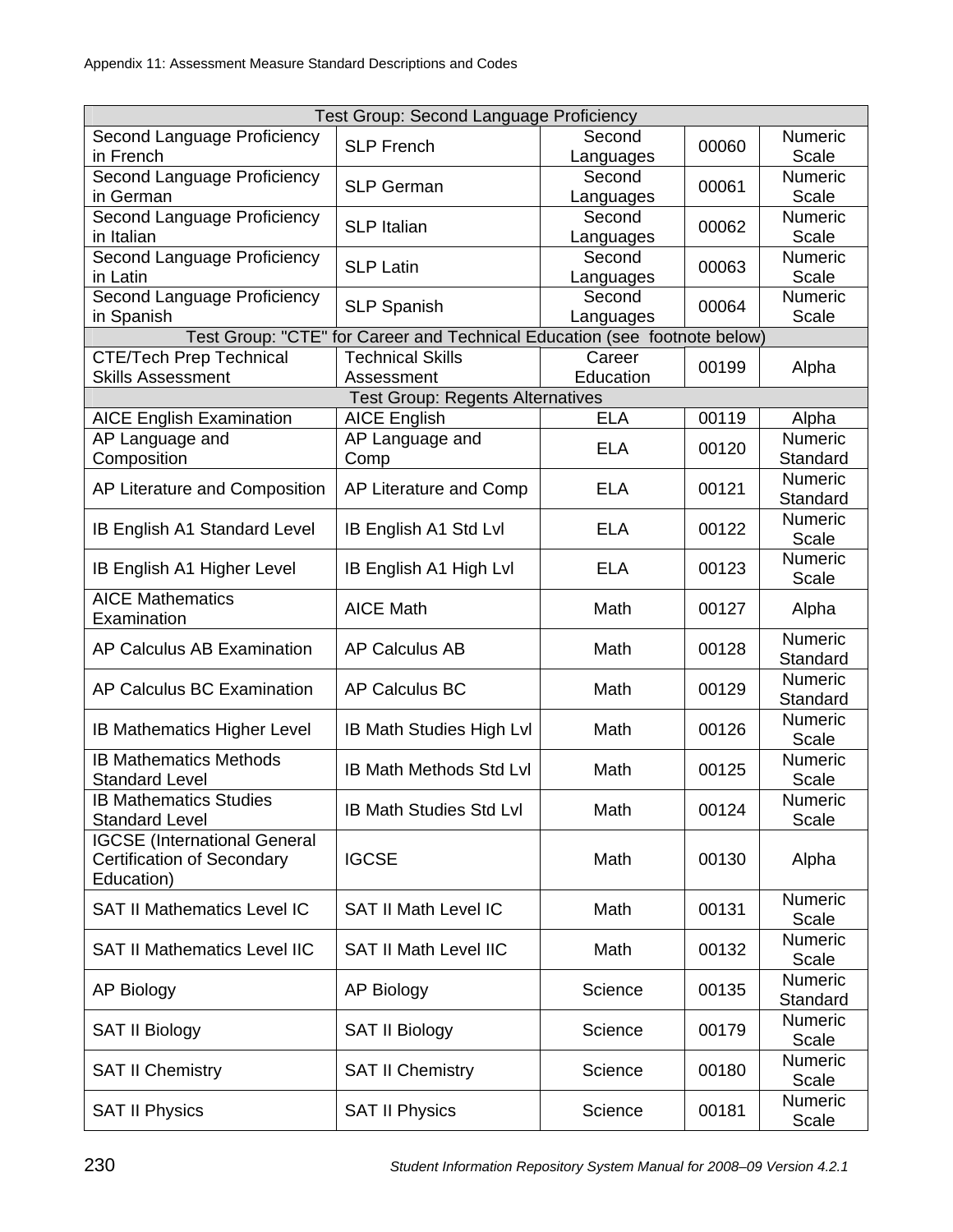| SAT II French Listening and        |                                     | Second                |       | Numeric             |
|------------------------------------|-------------------------------------|-----------------------|-------|---------------------|
| Reading                            | <b>SAT II French Listen/Rd</b>      | Languages             | 00184 | Scale               |
| <b>SAT II German Listening and</b> | <b>SAT II German</b>                | Second                | 00185 | Numeric             |
| Reading                            | Listen/Rd                           | Languages             |       | Scale               |
|                                    |                                     |                       |       |                     |
| <b>SAT II Italian</b>              | <b>SAT II Italian</b>               | Second                | 00187 | Numeric             |
|                                    |                                     | Languages             |       | Scale               |
| <b>SAT II Latin</b>                | <b>SAT II Latin</b>                 | Second                | 00188 | Numeric             |
|                                    |                                     | Languages             |       | Scale               |
| <b>SAT II Modern Hebrew</b>        | <b>SAT II Modern Hebrew</b>         | Second                | 00186 | <b>Numeric</b>      |
|                                    |                                     | Languages             |       | Scale               |
| SAT II Spanish Listening and       | <b>SAT II Spanish</b>               | Second                | 00189 | Numeric             |
| Reading                            | Listen/Rd                           | Languages             |       | Scale               |
| AP U.S. History                    | <b>AP US History</b>                | <b>Social Studies</b> | 00136 | <b>Numeric</b>      |
|                                    |                                     |                       |       | Standard            |
| <b>AP World History</b>            | <b>AP World History</b>             | <b>Social Studies</b> | 00137 | Numeric<br>Standard |
|                                    |                                     |                       |       | <b>Numeric</b>      |
| SAT II U.S. History                | <b>SAT II US History</b>            | <b>Social Studies</b> | 00134 | Scale               |
|                                    | <b>Test Group: RCT Alternatives</b> |                       |       |                     |
|                                    |                                     |                       |       | Numeric             |
| <b>ACT Reading Test</b>            | <b>ACT Reading</b>                  | <b>ELA</b>            | 00101 | Scale               |
|                                    |                                     |                       |       | <b>Numeric</b>      |
| <b>ACT English Test</b>            | <b>ACT English</b>                  | <b>ELA</b>            | 00102 | Scale               |
|                                    |                                     |                       |       | Numeric             |
| <b>SAT I Verbal</b>                | <b>SAT I Verbal</b>                 | <b>ELA</b>            | 00110 | Scale               |
|                                    |                                     |                       |       | Numeric             |
| <b>ACT Mathematics Test</b>        | <b>ACT Math</b>                     | Math                  | 00103 | Scale               |
| <b>SAT I Mathematics</b>           | SAT I Math                          | Math                  | 00111 | Numeric             |
|                                    |                                     |                       |       | Scale               |
|                                    |                                     | Science               | 00104 | <b>Numeric</b>      |
| <b>ACT Science Reasoning</b>       | <b>ACT Science Reasoning</b>        |                       |       | Scale               |
| <b>SAT I Critical Reading</b>      | <b>SAT I Critical Reading</b>       | <b>ELA</b>            | 00105 | Numeric             |
|                                    |                                     |                       |       | Scale               |

## **Note:**

Regents Examinations: Sample Regents language examination results should not be reported. These include sample examinations given in American Sign Language, Chinese, Japanese, Polish, Russian, Ukrainian, and Greek.

Component Retests for Regents Examinations: Component retest scores are assigned in ranges (i.e., 0-54, 55-64 and 65-100). SIRS does not accept ranges, therefore the following scores should be used to represent the ranges: 50 for 0-54; 60 for 55-64; and 70 for 65-100.

 SED policy states that only students in grade 12 who have failed the English Regents examination twice (but scored within a specified range) may take a component retest. Therefore, if a component retest score is entered for an English component retest for a student who does not have a grade 12 record (see Grade Level data element) during the school year that the assessment was administered, the assessment results will not be reported on the Final Verification Reports or on the school report card.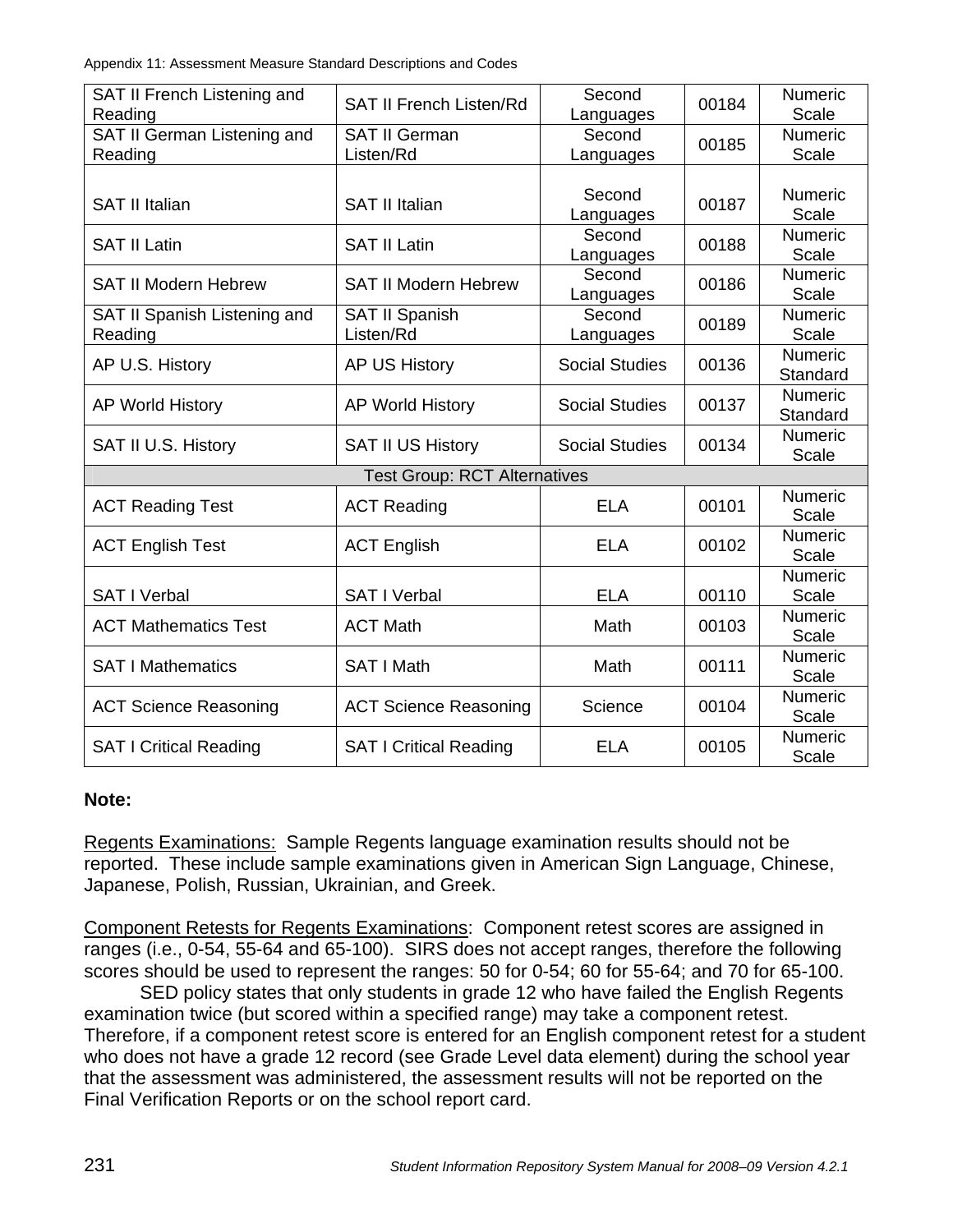SED policy also states that only students in grade 11 or grade12 who have failed a required Mathematics Regents examination twice (but scored within a specified range) may take a component retest. Therefore, if a component retest score is entered for a math component retest for a student who does not have a grade 11 or grade 12 record (see Grade Level data element) during the school year that the assessment was administered, the assessment results will not be reported on the Final Verification Reports or on the school report card.

Career and Technical Education: Some, not all, career and technical education programs have a Technical Skill assessment associated with them. *All* career and technical education programs that have had their underlying CTE component approved by NYSED for the issuance of a Technical Endorsement on the high school diploma have this associated assessment. Report all Technical Skill assessment outcomes, whether the underlying CTE component has been "approved" or not. To qualify for the Technical Endorsement, a student must successfully complete his/her career and technical education program service *and* take and pass the Technical Skill assessment that was made part of that program under the NYSED approval process. As each NYSED "approval" identifies a different specific assessment (some nationally recognized, some locally produced) that must be passed before the issuance of the Technical Endorsement, NYSED does not distinguish between them in SIRS. The 00199 assessment measure code is to be used for all such career and technical education assessments. A "P" for pass and an "F" for failed are to be used.

## **Assessment Measure Standard Descriptions Available in Future Years**

The following will be available in 2009–10. They cannot be used for assessments administered before 2009–10.

| <b>Name</b>                    | <b>Description</b>            | <b>Subject Area</b> | Code  | Type           |
|--------------------------------|-------------------------------|---------------------|-------|----------------|
| Regents Examination in         | <b>Regents Geometry - Aug</b> | Math                | 08205 | <b>Numeric</b> |
| Geometry - August              |                               |                     |       | Scale          |
| Regents Examination in         |                               | Math                | 01205 | <b>Numeric</b> |
| Geometry - January             | Regents Geometry - Jan        |                     |       | Scale          |
| Regents Examination in Algebra | Regents                       |                     |       | <b>Numeric</b> |
| 2/Trigonometry - June          | Algebra2/Trigonometry -       | Math                | 06206 | Scale          |
|                                | Jun                           |                     |       |                |

The following will be available in 2010–11. They cannot be used for assessments administered before 2010–11.

| <b>Name</b>                                                | <b>Description</b>                        | <b>Subject Area</b> | Code  | Type                    |
|------------------------------------------------------------|-------------------------------------------|---------------------|-------|-------------------------|
| Regents Examination in Algebra<br>2/Trigonometry - August  | Regents<br>Algebra2/Trigonometry -<br>Aug | Math                | 08206 | <b>Numeric</b><br>Scale |
| Regents Examination in Algebra<br>2/Trigonometry - January | Regents<br>Algebra2/Trigonometry -<br>Jan | Math                | 01206 | <b>Numeric</b><br>Scale |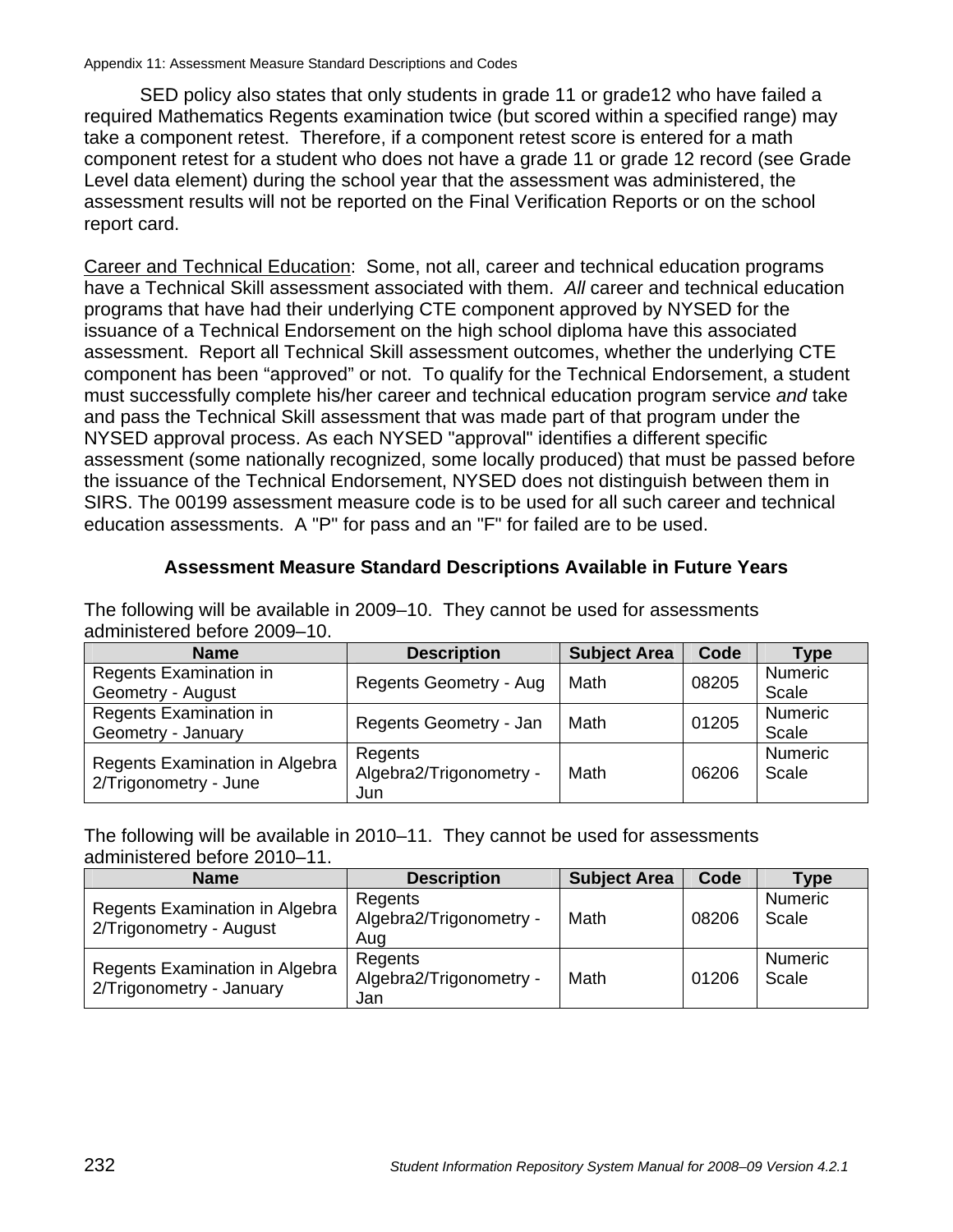| Code                       | Language              |
|----------------------------|-----------------------|
| <b>ALB</b>                 | Albanian              |
| AMH                        | Amharic               |
| <b>ARA</b>                 | Arabic                |
| <b>BUR</b>                 | <b>Burmese</b>        |
| $\overline{CHI}$           | Chinese               |
| ENG                        | English               |
| <b>FAS</b>                 | Farsi                 |
| FRE                        | French                |
| GER                        | German                |
| <b>GRE</b>                 | Greek                 |
| <b>HAT</b>                 | <b>Haitian Creole</b> |
| <b>HEB</b>                 | <b>Hebrew</b>         |
| <b>HIN</b>                 | Hindi                 |
| <b>ITA</b>                 | Italian               |
| <b>JPN</b>                 | Japanese              |
| $\overline{\mathsf{K}}$ HM | Khmer                 |
| <b>KOR</b>                 | Korean                |
| <b>LAO</b>                 | Lao                   |
| MAY                        | Malay                 |
| POL                        | Polish                |
| $\overline{POR}$           | <b>Portuguese</b>     |
| <b>RUM</b>                 | Romanian              |
| <b>RUS</b>                 | Russian               |
| <b>SCR</b>                 | Serbo-Croatian        |
| <b>SPA</b>                 | Spanish               |
| TGL                        | Tagalog               |
| <b>THA</b>                 | Thai                  |
| <b>TUR</b>                 | <b>Turkish</b>        |
| URD                        | Urdu                  |
| VIE                        | Vietnamese            |
| OTH                        | Other                 |

# **Appendix 12: Assessment Language Codes**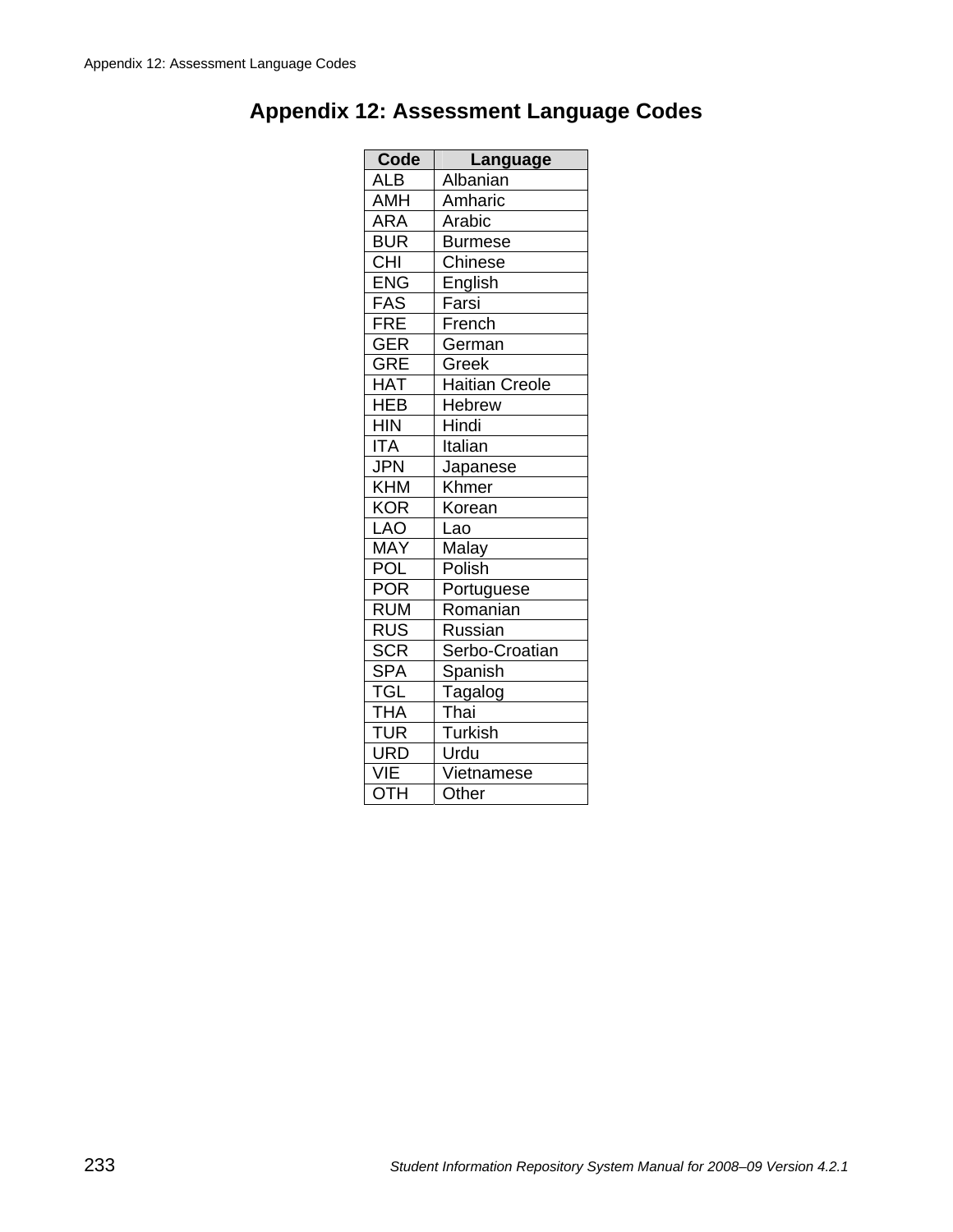# **Appendix 13: Standard Achieved Codes**

#### **New York State Testing Program Assessments in English Language Art and Mathematics — Grades 3–8**

| Code | <b>Description</b>                |
|------|-----------------------------------|
| 21   | Level 1 (provided by test vendor) |
| 22   | Level 2 (provided by test vendor) |
| 23   | Level 3 (provided by test vendor) |
| 24   | Level 4 (provided by test vendor) |
| 93   | Medically excused from testing    |
| 97   | Administrative error              |

### **New York State Alternate Assessment (NYSAA) for Students with Severe Disabilities**

| Code | <b>Description</b>             |
|------|--------------------------------|
| 21   | Level 1                        |
| 22   | Level <sub>2</sub>             |
| 23   | Level 3                        |
| 24   | Level 4                        |
| 93   | Medically excused from testing |
| 97   | Administrative error           |

#### **Alternate Assessments of Other States**

| Code | <b>Description</b>                                                |
|------|-------------------------------------------------------------------|
| N/A  | Not applicable (applies only to participation, not performance in |
|      | accountability                                                    |
| 93   | Medically excused from testing                                    |
| 97   | Administrative error                                              |

### **New York State English as a Second Language Achievement Test (NYSESLAT) — Grades K–1, 2–4, 5–6, 7–8, or 9–12**

| Code | <b>Description</b>             |
|------|--------------------------------|
| 21   | Beginning                      |
| 22   | Intermediate                   |
| 23   | Advanced                       |
| 24   | Proficient                     |
| 93   | Medically excused from testing |
| 97   | Administrative error           |

### **New York State Science Test — Grades 4 and 8**

| Code | <b>Description</b>             |
|------|--------------------------------|
| 21   | Level 1                        |
| 22   | Level 2                        |
| 23   | Level 3                        |
| 24   | Level 4                        |
| 93   | Medically excused from testing |
| 97   | Administrative error           |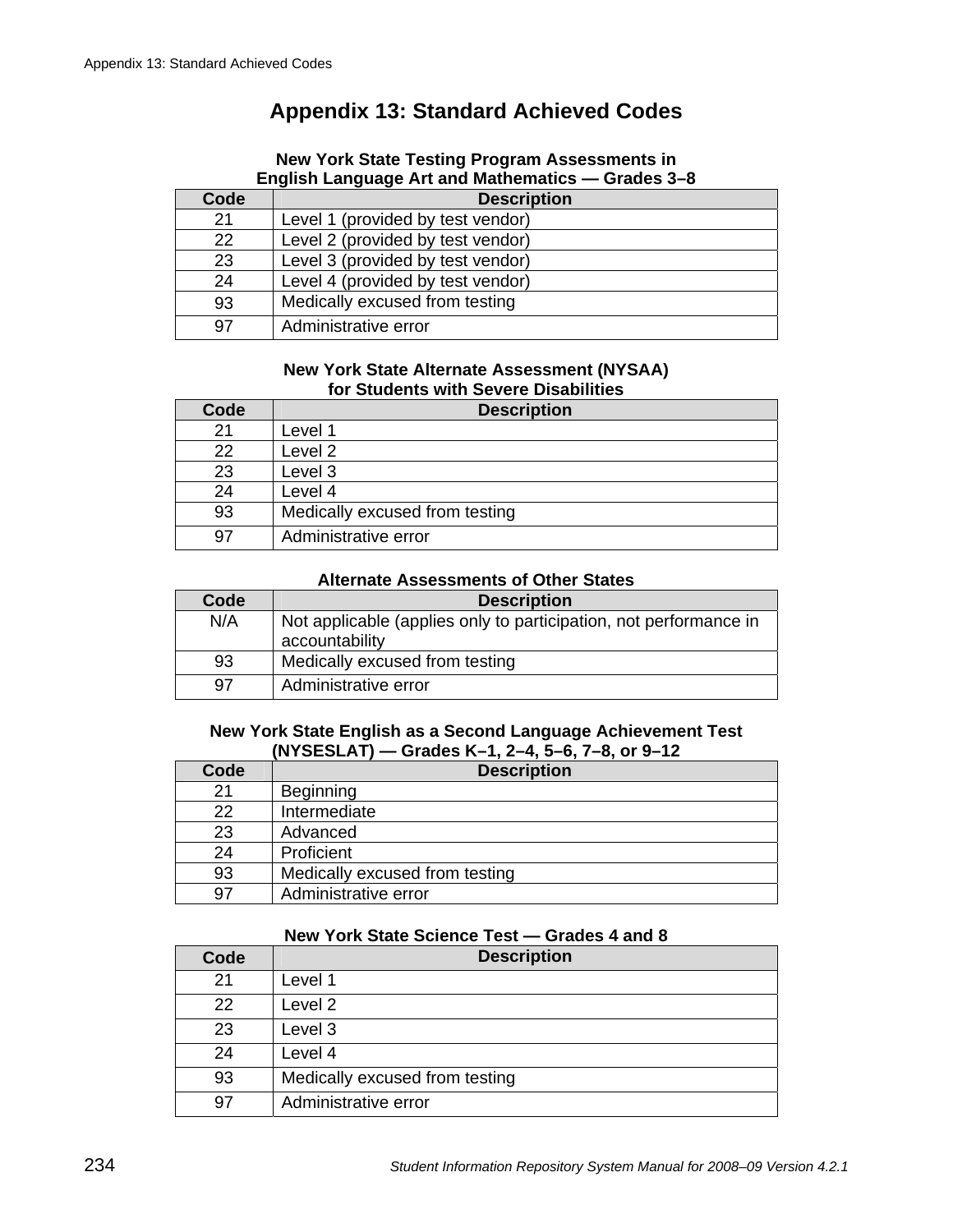|      | .                    |  |
|------|----------------------|--|
| Code | <b>Description</b>   |  |
| 21   | Level 1              |  |
| 22   | Level 2              |  |
| 23   | Level 3              |  |
| 24   | Level 4              |  |
| 97   | Administrative error |  |

# **New York State Social Studies Test — Grades 5 and 8**

### **Regents Examinations**

| Code | <b>Description</b> |
|------|--------------------|
| 01   | Scored Below 55    |
| 02   | Scored 55-64       |
| 03   | Scored 65-84       |
| 04   | Scored 85-100      |

#### **Reading First**

| Code | <b>Description</b>             |
|------|--------------------------------|
| -31  | <b>Below Proficiency Level</b> |
| -32  | At or Above Proficiency Level  |
| .97  | Administrative error           |

### **Component Retests in English and Mathematics**

| Code | <b>Description</b> |
|------|--------------------|
| 01   | Scored Below 55    |
| 02   | Scored 55-64       |
| 03   | Scored Over 64     |

### **Regents Competency Tests**

| Code     | <b>Description</b> |
|----------|--------------------|
| ገላ       | Fail               |
| ∩י<br>◡▵ | Pass               |

#### **Approved Alternatives to Regents Examinations**

| Code | . .<br><b>Description</b> |
|------|---------------------------|
| 01   | ⊏oil<br>all               |
| 03   | Pass                      |

### **Approved Alternatives to RCTs**

| <b>Code</b> | <b>Description</b> |
|-------------|--------------------|
| 01          | Fail               |
| 02          | Pass               |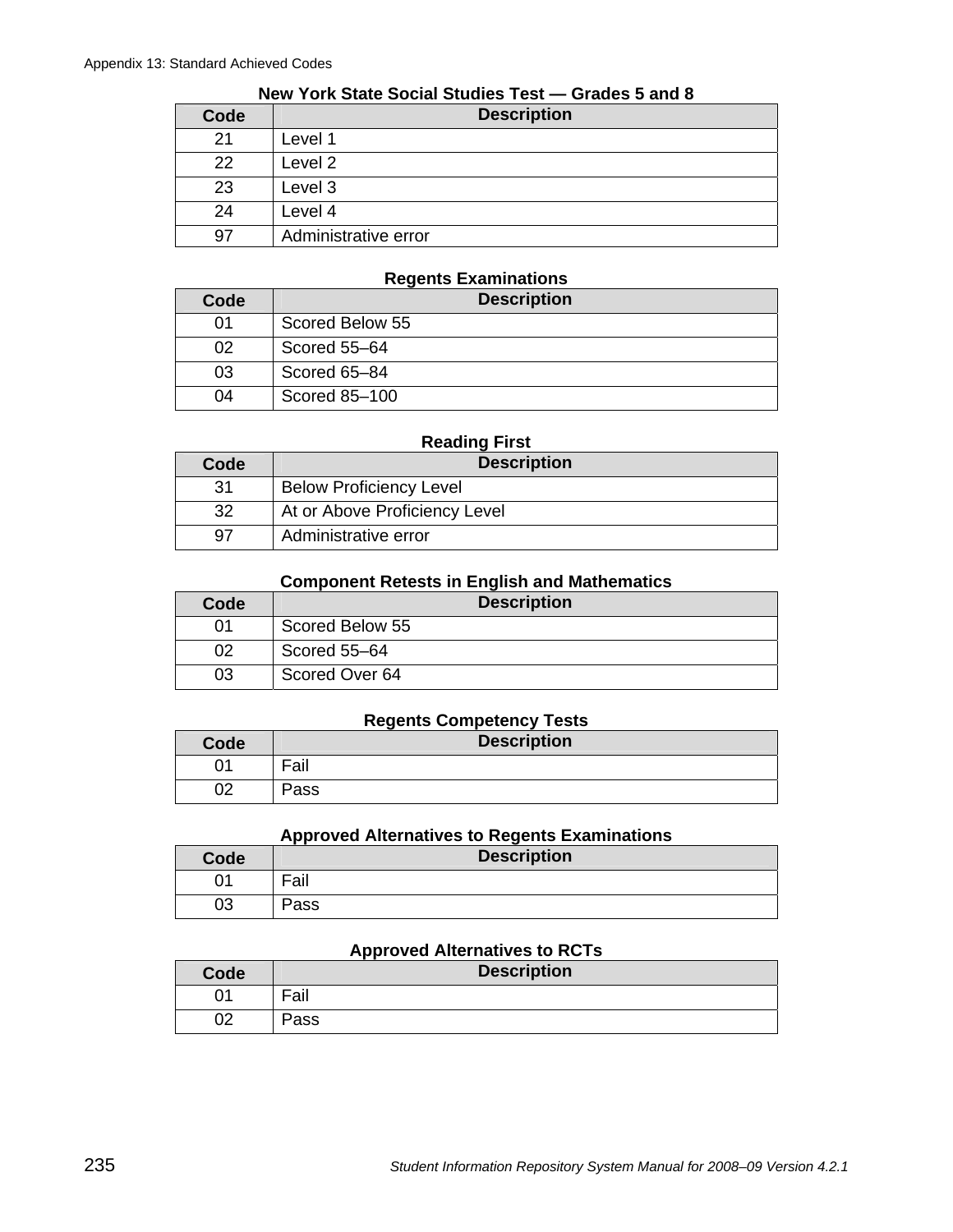### **Note:**

Codes 96 "Refused to take the test" and 99 "Absent" are not accepted into the Level 1 Container for migration to Level 2.

The exemptions from Regents examinations for Global History and for Science (i.e., assessment measure codes 00401-Global Hist Exempt and 00402-Science Exempt, respectively) use a Standard Achieved Code of 03 and a score of 65.

Career and technical education assessments reported under Assessment Measure code 00199 do not use a Standard Achieved Code.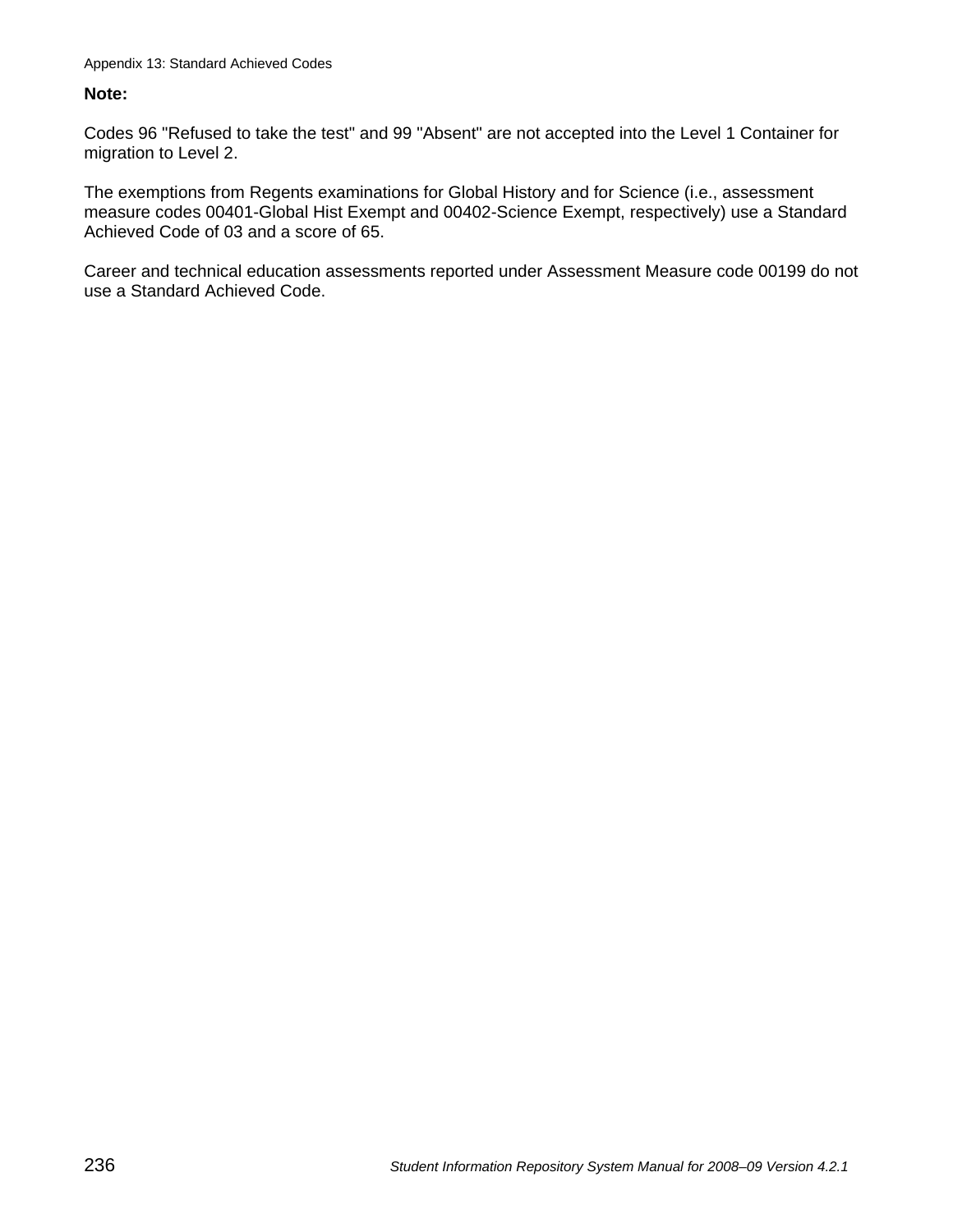# **Appendix 14: Preschool Students with Disabilities Primary Service Codes**

PRIMARY SERVICE CODE (Field #31 in Special Education Snapshot Template):

| Code              | <b>Description</b>                                                                 |
|-------------------|------------------------------------------------------------------------------------|
| SVC01             | Related services only                                                              |
| SVC <sub>02</sub> | Special Education Itinerant Teacher (SEIT) only                                    |
| SVC03             | <b>Related services and SEIT services</b>                                          |
| SVC04             | Half-day (2.5 hours or less) Special Class program in integrated setting           |
| SVC <sub>05</sub> | Half-day (2.5 hours or less) Special Class program in segregated setting           |
| SVC <sub>06</sub> | Full-day (more than 2.5 up to 3 hours) Special Class program in integrated setting |
| SVC07             | Full-day (more than 2.5 up to 3 hours) Special Class program in segregated setting |
| SVC08             | Full-day (more than 3 up to 4 hours) Special Class program in integrated setting   |
| SVC09             | Full-day (more than 3 up to 4 hours) Special Class program in segregated setting   |
| SVC <sub>10</sub> | Full-day (more than 4 hours) Special Class program in integrated setting           |
| SVC <sub>11</sub> | Full-day (mote than 4 hours) Special Class program in segregated setting           |
| SVC <sub>12</sub> | Residential program                                                                |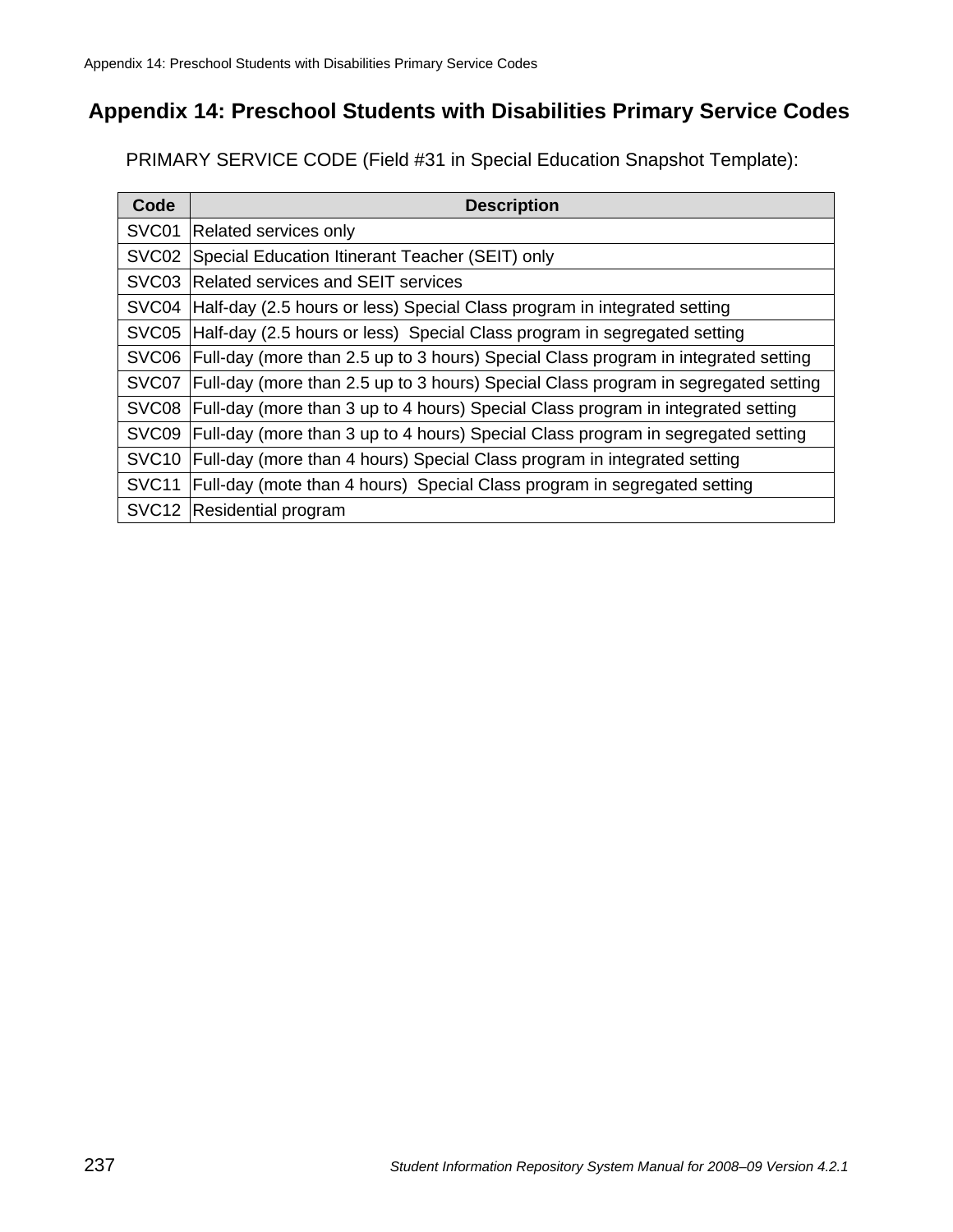# **Appendix 15: Preschool and School-Age Students with Disabilities Least Restrictive Environment Codes**

PRIMARY SETTING CODES (Field #44 in Special Education Snapshot Template) (See definition of these settings under the data element Least Restrictive Environment Code.)

## **Preschool Settings**

| Code        | <b>Description</b>                                             |
|-------------|----------------------------------------------------------------|
| <b>PS01</b> | In regular Early Childhood program at least 80% of the time    |
|             | PS02 In regular Early Childhood program 40% to 79% of the time |
| <b>PS03</b> | In regular Early Childhood program less than 40% of the time   |
| <b>PS04</b> | Separate Classroom                                             |
| <b>PS05</b> | Separate School                                                |
| <b>PS06</b> | <b>Residential Facility</b>                                    |
| <b>PS07</b> | Home                                                           |
| <b>PS08</b> | Service Provider Location                                      |

## **School-Age Settings**

| Code        | <b>Description</b>                                                                                      |
|-------------|---------------------------------------------------------------------------------------------------------|
| <b>SA01</b> | Inside the regular classroom 80% or more of the day.                                                    |
| <b>SA02</b> | Inside the regular classroom 40% to 79% of the day.                                                     |
| <b>SA03</b> | Inside the regular classroom less than 40% of the day.                                                  |
| <b>SA04</b> | Separate School                                                                                         |
| <b>SA05</b> | <b>Hospital In Patient</b>                                                                              |
|             | SA06   Home Instruction – Placed on Home Instruction by the CSE                                         |
| <b>SA07</b> | Incarcerated                                                                                            |
| <b>SA08</b> | Parentally placed in a nonpublic school and receiving special<br>education services                     |
| <b>SA09</b> | Parentally placed in a nonpublic school and NOT receiving publicly<br>funded special education services |
|             | SA10 Home Schooled at parent's choice                                                                   |

## Directions for Reporting PRESCHOOL Students with Disabilities in the Least Restrictive Environment Setting

An early childhood program is one that includes at least 50% non-disabled preschool children. Early childhood programs include but are not limited to:

- private preschools;
- Head Start;
- child care facilities (group child care, day care centers);
- preschool classrooms open to an eligible prekindergarten population by the public school system (universal pre-k programs); and
- special class in an integrated setting, if class contains at least 50% non-disabled children.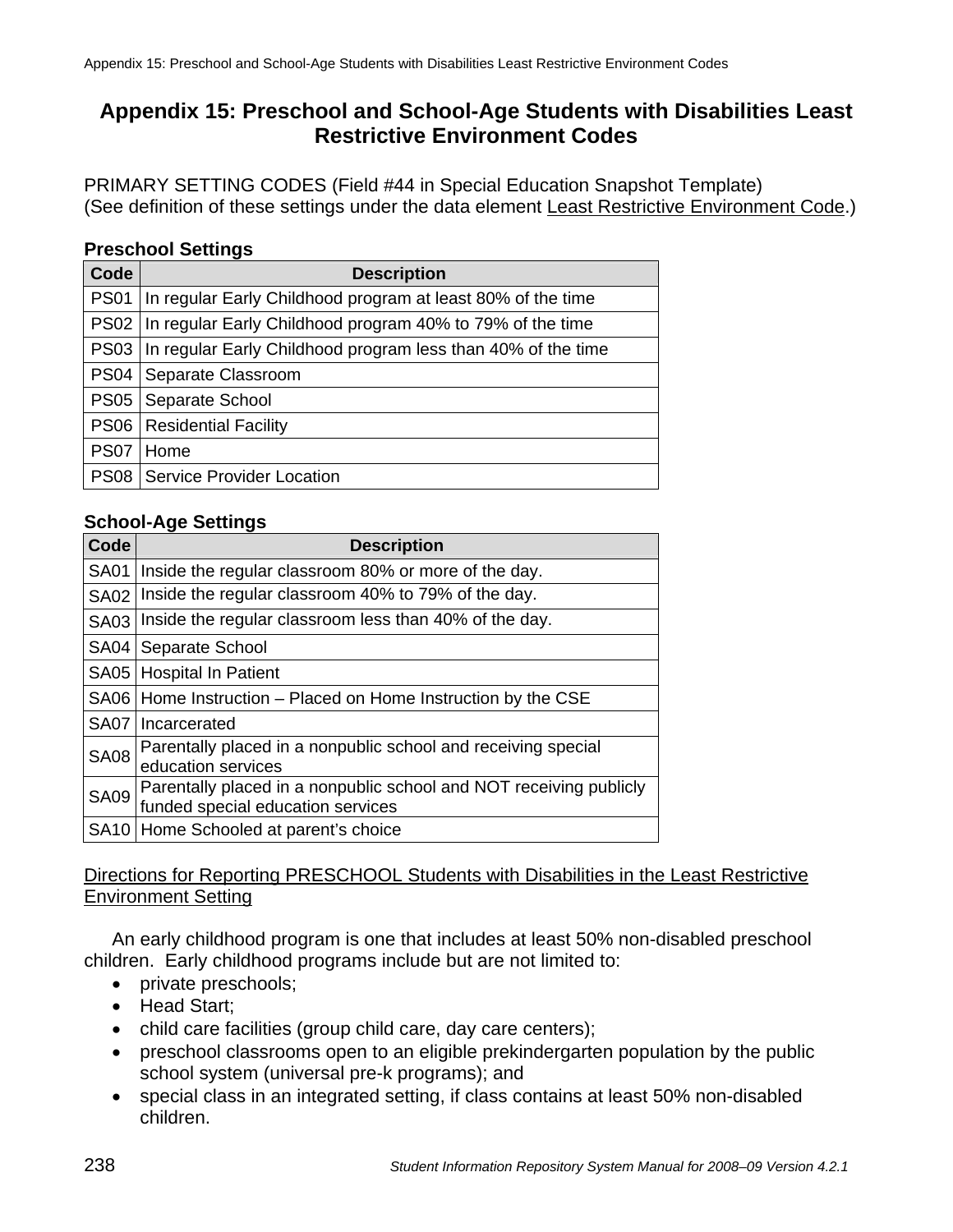A student who is participating for any portion of the day in an early childhood program, regardless of how the participation is funded (with public or private funds), is to have their least restrictive environment code selected based on the time spent in the early childhood program. These are grouped into three categories as follows:

- In an Early Childhood Program for at least 80% of Time;
- In an Early Childhood Program for 40 to 79% of Time; or
- In an Early Childhood Program for less than 40% of Time.

In order to determine in which of the above three categories to report the preschool student under:

- The numerator for this calculation is the amount of time per week the student spends in a regular early childhood program.
- The denominator for this calculation is the total number of hours the student spends in a regular early childhood program PLUS any time the student spent receiving special education and related services outside of a regular early childhood program.
- The result is multiplied by 100.

Examples:

1) If the student attends a regular early childhood program 6 hours a week and receives 1 hour of special education and related services at home and an additional half hour of special education and related services at a service provider location, report the student under the "In an Early Childhood Program for at least 80% of Time" category  $(6 \div 7.5 = .8 \times 100 = 80$ %). 2) If the student attends a regular early childhood program 6 hours a week and receives special education and related services in a special education program for an additional 4 hours a week, report the student under the "In an Early Childhood Program for 40 to 79% of Time" category (6  $\div$ 10 = .6  $*$ 100 = 60%). Include in the denominator any time spent receiving special education in the special education program. This is true even if the student receives little or no special education in the early childhood program.

3) If a student is pulled out of the regular early childhood program to receive special education, this is considered time outside the regular early childhood program. Include this time in the denominator but not in the numerator of the calculation. Therefore, if a student attends a regular early childhood program for 6 hours a week, and is pulled out of that environment for 2 hours each week to receive speech instruction, report the student under the " In an Early Childhood Program for 40% of 79% of Time" category  $(4 \div 6 = .67 \times 100 = 67$ %).

If the student does not attend a regular early childhood program, determine if the student attends any of the special education programs listed below. If so, report the student in one of those programs. Report the student in one of these environments even if the student also receives special education at home or in a service provider location.

 $\triangleright$  Separate Classroom - This is a special education classroom in:

- Regular school buildings;
- Trailers or portables outside regular buildings;
- Child care facilities;
- Hospital facilities on an outpatient basis; or
- Other community-based settings.
- $\triangleright$  Separate School schools designed specifically for students with disabilities.
- $\triangleright$  Residential Facility public or privately operated residential schools or residential medical facilities on an inpatient basis.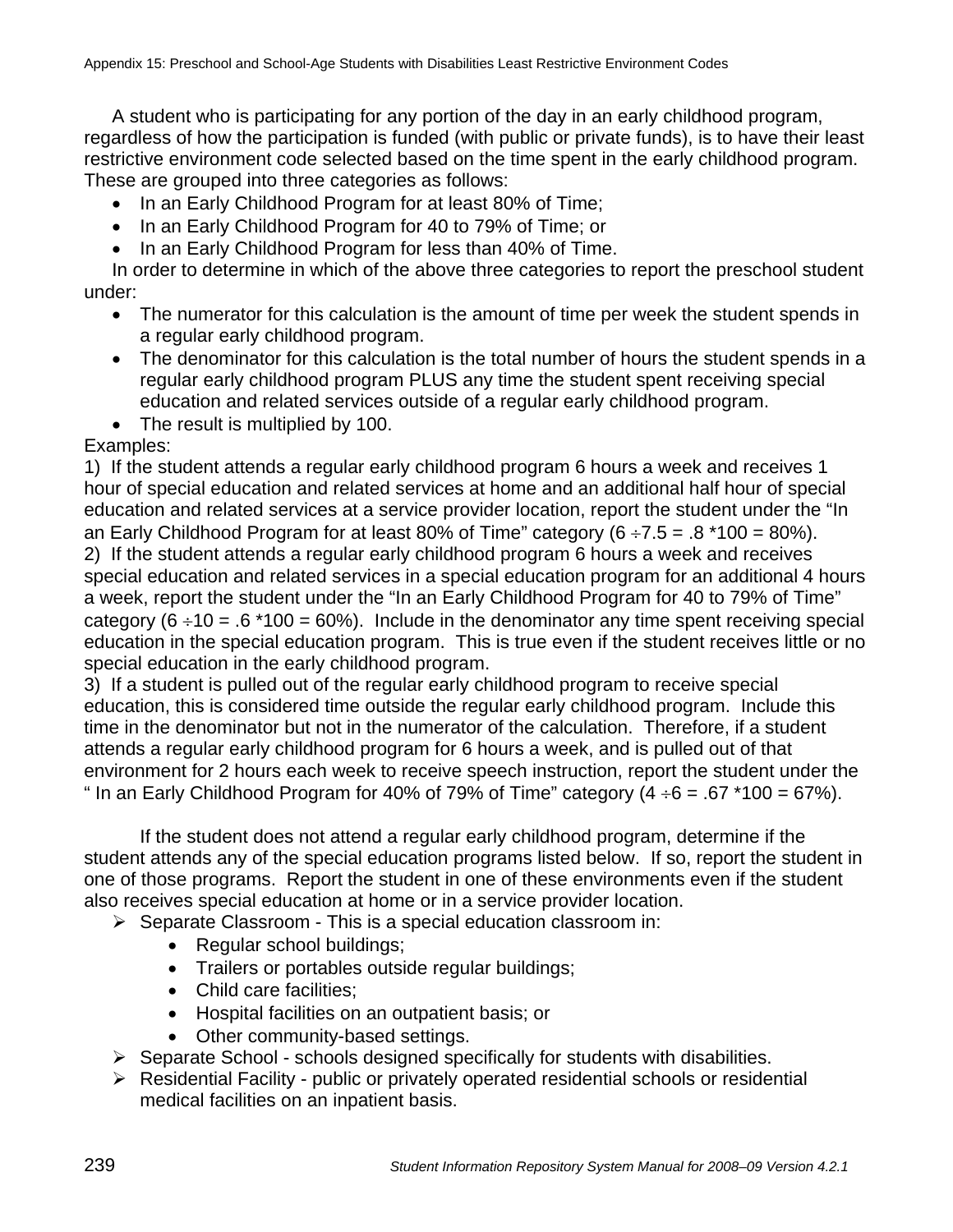Appendix 15: Preschool and School-Age Students with Disabilities Least Restrictive Environment Codes

- $\triangleright$  Home if the student does not attend a regular early childhood program or a special education program, determine if the student receives some or all of his/her special education services in the home. If the student receives any of his/her special education services in the home, report the student in the Home setting.
- $\triangleright$  Service Provider Location if the student does not attend a regular early childhood program or a special education program or receive some or all his/her special education services in the home, determine if the student receives his/her special education services in a Service Provider Location. If so, report the student in this environment. Service Provider locations include:
	- private clinicians' offices,
	- clinicians' offices located in school buildings,
	- hospital facilities on an outpatient basis, and
	- libraries and other public locations.

## Directions for Reporting SCHOOL AGE Students with Disabilities in the Least Restrictive Environment Setting

For students who are in regular school buildings for 50 percent or more of the school day (buildings which are attended by students with and without disabilities), select their least restrictive environment code based on the percent of time each student is in a regular class using the categories listed below;

- Inside the regular classroom 80 percent or more of the day. These are students who receive special education and related services outside the regular classrooms for less than 21 percent of the school day,
- Inside the regular classroom between 40 and 79 percent of the day. These are students who receive special education and related services outside regular classrooms between 21 and 60 percent of the day, or
- Inside the regular classroom less than 40 percent of the day. These are children who received special education and related services outside the regular classroom for more than 60 percent of the day.

To calculate the percentage of time inside the regular classroom, subtract the amount of time a student is provided special education services in classrooms for student with disabilities only from the entire length of the school day and divide the result by the length of the school day and multiply by 100. Time spent outside the regular classroom receiving services unrelated to the youth's disability (e.g., time receiving LEP services) should be considered time inside the regular classroom. Education time spent in age-appropriate community-based settings that include individuals with and without disabilities, such as college campuses or vocational sites, should be counted as time spent inside the regular classroom.

For students who are not reported under the above categories (i.e., students that do not attend a regular school building for 50 percent or more of the school day), report the students in one of the following categories where the student attends for more than 50 percent of the school day;

- Separate school Student receives special education and related services in a public or private day school for students with disabilities,
- Residential facility Student receives special education and related services in a public or private residential facility for students with disabilities (Note: You must use the "Primary Placement Type" field, Code PLC02, to designate a student who is in a residential placement),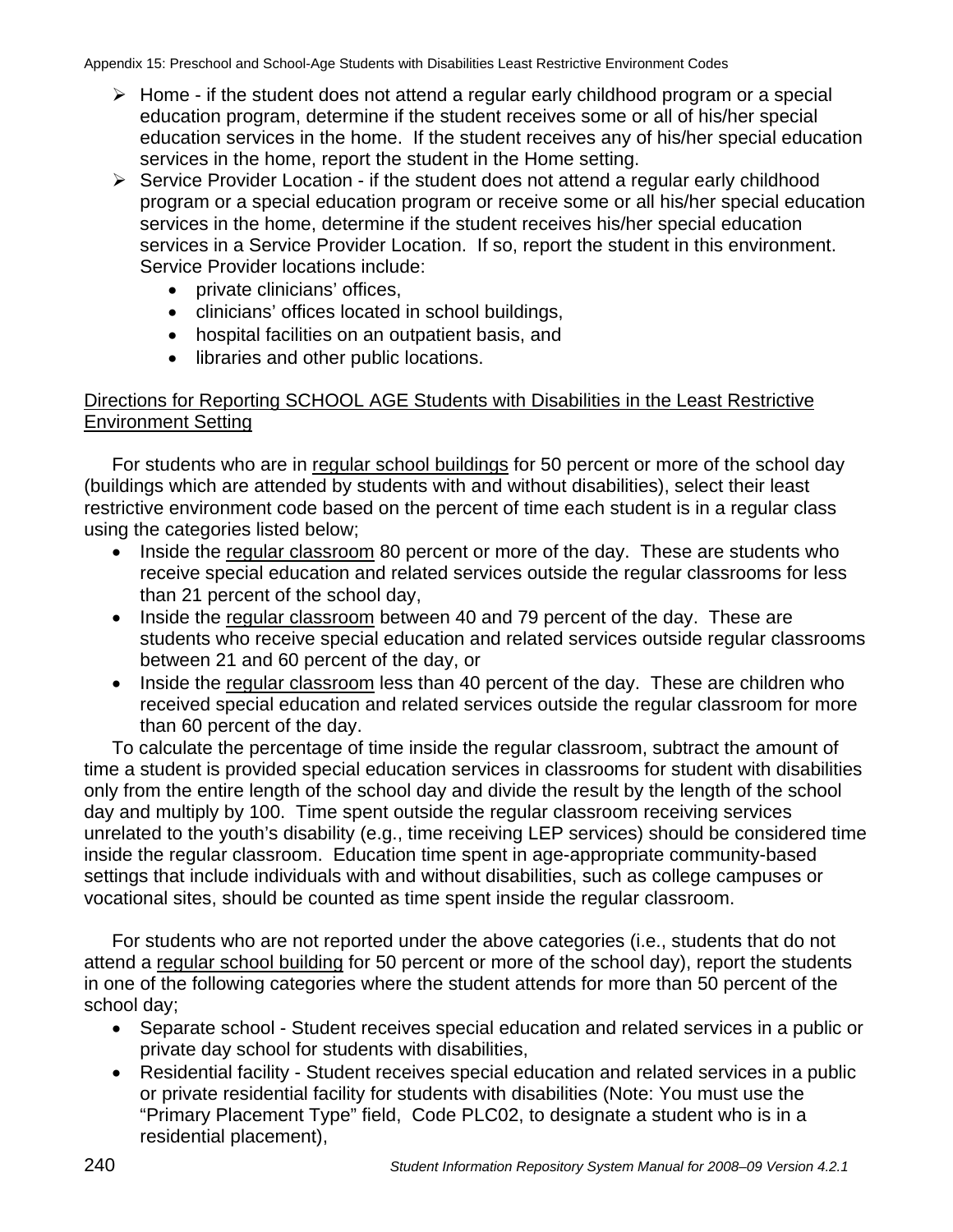Appendix 15: Preschool and School-Age Students with Disabilities Least Restrictive Environment Codes

- Hospital program Student is placed in a hospital program as an in-patient and receives special education and related services in the hospital,
- Home Instruction Student is placed at home by the CSE and receives special education and related services at home,
- Correctional facility Student is in a short-term detention facility or in a county/city correctional facility (jail), or in a State correctional facility and is receiving special education and related services in these settings,
- Parentally placed in a nonpublic school Student is parentally placed in a nonpublic school and is receiving publicly funded special education and related services,
- Parentally placed in a nonpublic school Student is an identified student with a disability but is not receiving any publicly funded special education services, or
- Home Schooled Student is home schooled at parents' choice and receives special education and related services from the district.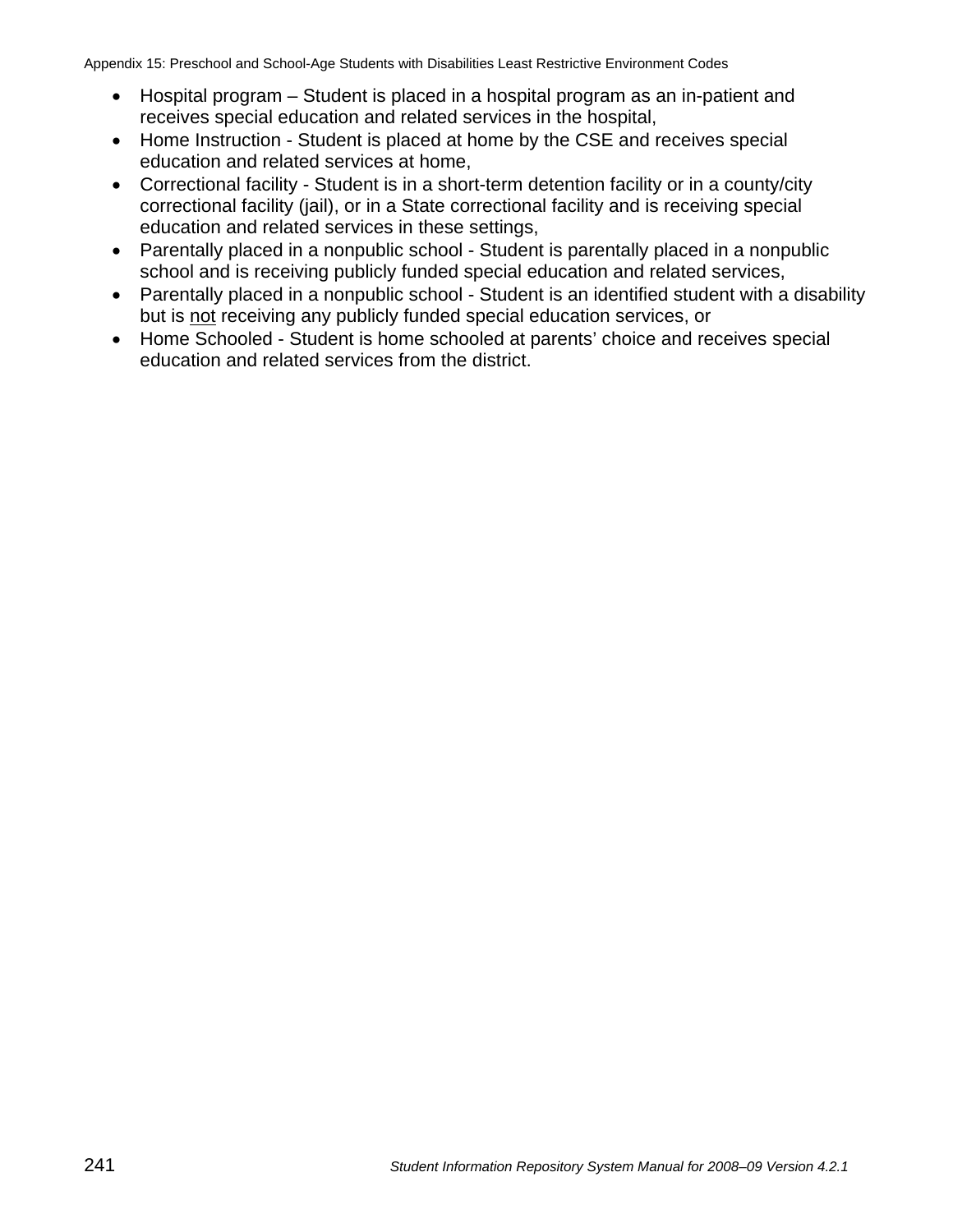# **Appendix 16: Event Type Codes for Series of Events in Special Education**

See information on SPP Indicators #11 and 12 available at:

http://www.vesid.nysed.gov/specialed/spp/home.html

See the schedule of the years in which school districts must report data on these two indicators at:

http://www.vesid.nysed.gov/sedcar/sppschedule.html

EVENT TYPE CODES (Field #5 in the Special Education Events Template):

| Timely evaluation of preschool students for special education (SPP Indicator 11) |                                                                                              |                                       |
|----------------------------------------------------------------------------------|----------------------------------------------------------------------------------------------|---------------------------------------|
| Code                                                                             | <b>Name</b>                                                                                  | <b>Description for Use in Level 2</b> |
| CPSE01                                                                           | Initial referral to CPSE                                                                     | Initial referral to CPSE              |
| CPSE02                                                                           | Parental consent to evaluate                                                                 | Parental consent to evaluate          |
| CPSE03                                                                           | CPSE meeting at which evaluation<br>results are discussed (all evaluations<br>are completed) | <b>CPSE</b> meeting                   |

| Timely evaluation of school age students for special education (SPP Indicator 11) |                                                                                             |                                       |
|-----------------------------------------------------------------------------------|---------------------------------------------------------------------------------------------|---------------------------------------|
| Code                                                                              | <b>Name</b>                                                                                 | <b>Description for Use in Level 2</b> |
| CSE01                                                                             | Initial referral to CSE                                                                     | Initial referral to CSE               |
| CSE <sub>02</sub>                                                                 | Parental consent to evaluate                                                                | Parental consent to evaluate          |
| CSE <sub>03</sub>                                                                 | CSE meeting at which evaluation<br>results are discussed (all evaluations<br>are completed) | <b>CSE</b> meeting                    |

**Transition from IDEA Part C (Early Intervention) to IDEA Part B (preschool) (SPP Indicator 12)** 

| Code        | <b>Name</b>                                                                         | <b>Description for Use in Level 2</b> |
|-------------|-------------------------------------------------------------------------------------|---------------------------------------|
| E101        | Initial referral to CPSE                                                            | Initial referral to CPSE              |
| E102        | Parental consent to evaluate                                                        | Parental consent to evaluate          |
| E103        | CPSE meeting to discuss determine<br>eligibility (all evaluations are<br>completed) | <b>CPSE</b> meeting                   |
| <b>EI04</b> | Full IEP implementation                                                             | Full IEP implementation               |

| Evaluation of parentally placed students in nonpublic schools for determination of |                                                                              |                                       |
|------------------------------------------------------------------------------------|------------------------------------------------------------------------------|---------------------------------------|
| eligibility for special education and provision of special education services      |                                                                              |                                       |
| Code                                                                               | <b>Name</b>                                                                  | <b>Description for Use in Level 2</b> |
| CSENP01                                                                            | Initial referral to CSE                                                      | Initial referral to CSE               |
| CSENP02                                                                            | Parental consent to evaluate                                                 | Parental consent to evaluate          |
| CSENP03                                                                            | CSE meeting to discuss evaluation<br>results (all evaluations are completed) | <b>CSE</b> meeting                    |
| CSENP04                                                                            | Full implementation of IEP or IESP or<br><b>SP</b>                           | Full implementation of IEP            |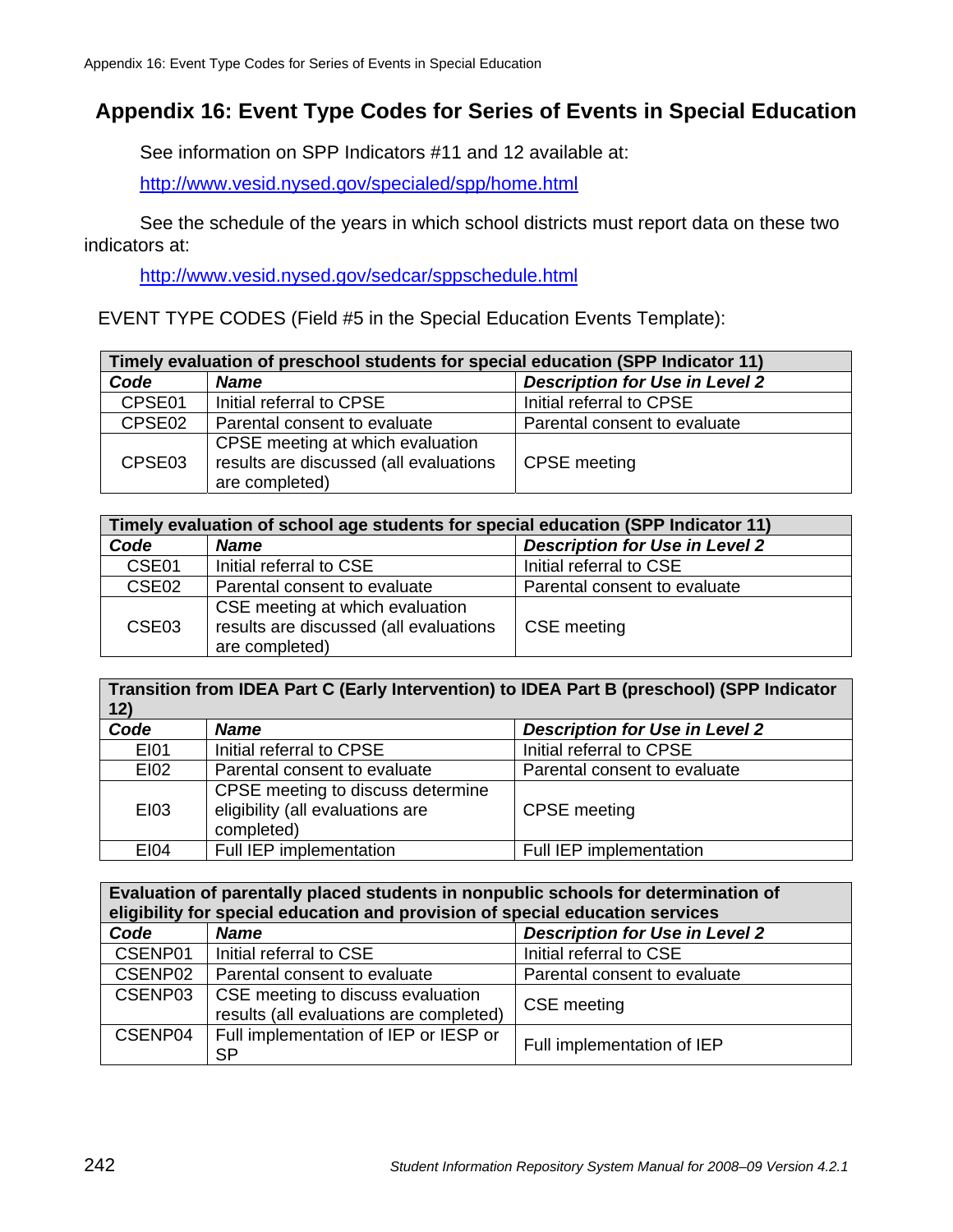# **Appendix 17: Special Education Event Reason Codes (for SPP Indicators 11 and 12)**

| REASON CODES (Field # 20 in Special Education Event Template)                            |                                                                                                                                                                                                   |                                                                                                       |
|------------------------------------------------------------------------------------------|---------------------------------------------------------------------------------------------------------------------------------------------------------------------------------------------------|-------------------------------------------------------------------------------------------------------|
| Reasons for delay in evaluating preschool students (past 30 school days from the date of |                                                                                                                                                                                                   |                                                                                                       |
| receipt of parental consent to evaluate to date of CPSE meeting at which evaluation      |                                                                                                                                                                                                   |                                                                                                       |
| results are discussed) for special education eligibility. (SPP Indicator 11)             |                                                                                                                                                                                                   |                                                                                                       |
| Code                                                                                     | <b>Name</b>                                                                                                                                                                                       | <b>Description for Use in Level 2</b>                                                                 |
| CPSER01                                                                                  | Parents withdrew referral or consent<br>to evaluate (C)                                                                                                                                           | Parents withdrew referral or consent to<br>evaluate (C)                                               |
| CPSER02                                                                                  | Student moved out of the district (C)                                                                                                                                                             | Student moved out of the district (C)                                                                 |
| CPSER03                                                                                  | Student died (C)                                                                                                                                                                                  | Student died (C)                                                                                      |
| CPSER04                                                                                  | An approved evaluator was not<br>available to provide a timely<br>evaluation (NC)                                                                                                                 | An approved evaluator was not available<br>to provide a timely evaluation (NC)                        |
| CPSER05                                                                                  | Delays in making contact with parents<br>to schedule the evaluation. (There is<br>documentation of repeated attempts<br>to make contact) (C)                                                      | Documented delays in making contact<br>with parents to schedule the evaluation<br>(C)                 |
| CPSER06                                                                                  | Parents cancelled the scheduled<br>evaluation and/or selected another<br>approved evaluator (C)                                                                                                   | Parents cancelled the scheduled<br>evaluation and/or selected another<br>approved evaluator (C)       |
| CPSER07                                                                                  | Parents refused or repeatedly did not<br>make the child available for evaluation<br>(C)                                                                                                           | Parents refused or repeatedly did not<br>make the child available for evaluation (C)                  |
| CPSER08                                                                                  | Evaluator delays in completing the<br>evaluation (NC)                                                                                                                                             | Evaluator delays in completing the<br>evaluation (NC)                                                 |
| CPSER09                                                                                  | Extended time line met for student<br>who transferred to this school district<br>after the evaluation period. Parent<br>and school district agreed in writing to<br>the extended time period. (C) | Extended time line met for student who<br>transferred to this district after eval period<br>began (C) |
| CPSER10                                                                                  | Delays in scheduling CPSE meetings<br>(NC)                                                                                                                                                        | Delays in scheduling CPSE meetings<br>(NC)                                                            |

REASON CODES (Field # 20 in Special Education Event Template)

**Reasons for delay in evaluation of school-age students (past 60 calendar days from the date of receipt of parental consent to evaluate to date of CSE meeting at which evaluation results are discussed) for special education eligibility. (SPP Indicator 11)** 

| Code               | <b>Name</b>                                                                                                          | <b>Description for Use in Level 2</b>                                          |
|--------------------|----------------------------------------------------------------------------------------------------------------------|--------------------------------------------------------------------------------|
| CSER01             | Parents withdrew referral or consent                                                                                 | Parents withdrew referral or consent to                                        |
|                    | to evaluate (C)                                                                                                      | evaluate (C)                                                                   |
| CSER <sub>02</sub> | Student moved out of the district (C)                                                                                | Student moved out of the district (C)                                          |
| CSER <sub>03</sub> | Student died (C)                                                                                                     | Student died (C)                                                               |
| CSER04             | Evaluator was not available to provide                                                                               | Evaluator was not available to provide a                                       |
|                    | a timely evaluation (NC)                                                                                             | timely evaluation (NC)                                                         |
| CSER <sub>05</sub> | Delays in making contact with parents<br>to schedule the evaluation. (There is<br>documentation of repeated attempts | Documented delays in making contact<br>with parents to schedule the evaluation |
|                    | to make contact) (C)                                                                                                 | (C)                                                                            |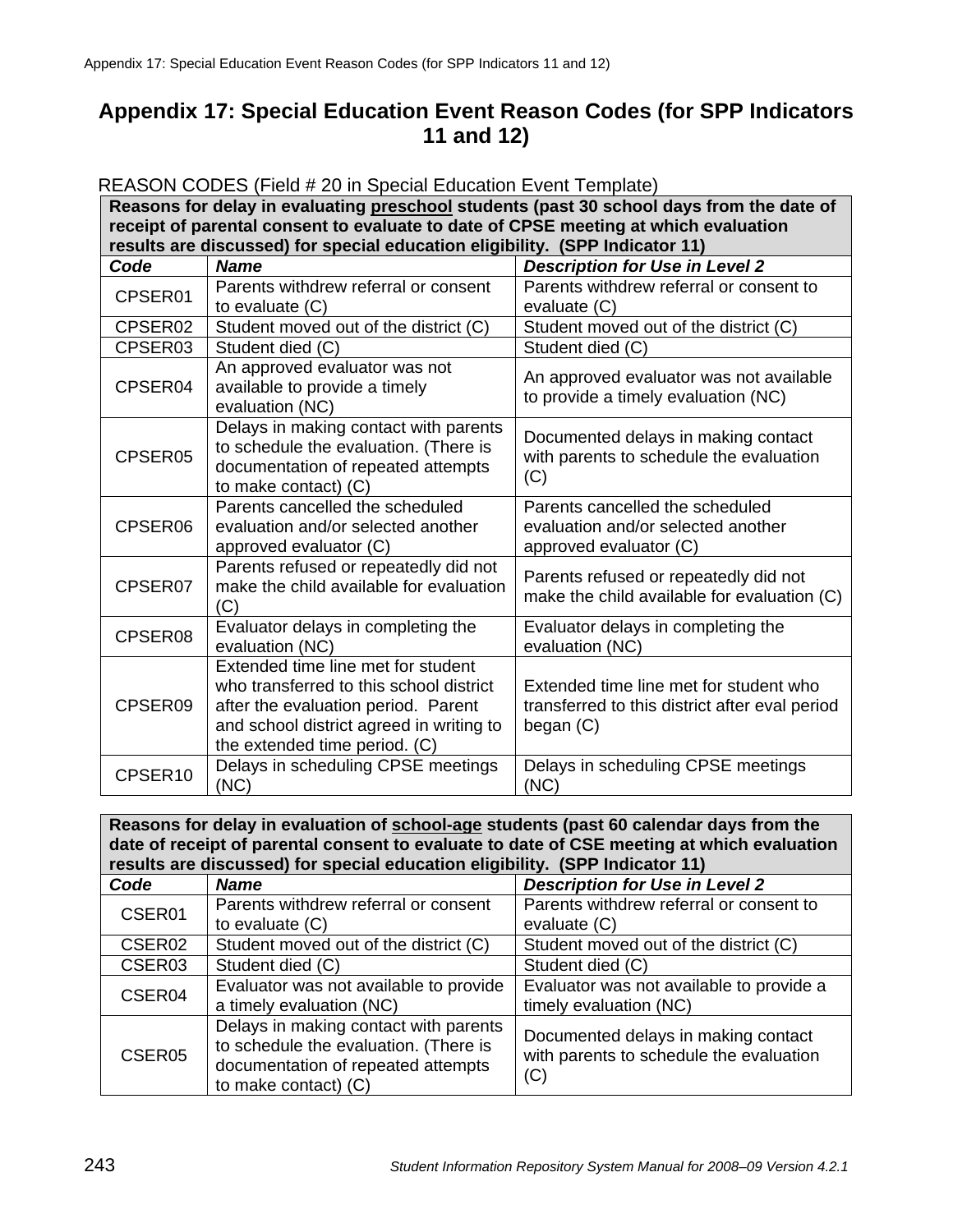**Reasons for delay in evaluation of school-age students (past 60 calendar days from the date of receipt of parental consent to evaluate to date of CSE meeting at which evaluation results are discussed) for special education eligibility. (SPP Indicator 11)** 

| Code               | <b>Name</b>                                                                                                                                                                                                                                                                                                              | <b>Description for Use in Level 2</b>                                                                     |
|--------------------|--------------------------------------------------------------------------------------------------------------------------------------------------------------------------------------------------------------------------------------------------------------------------------------------------------------------------|-----------------------------------------------------------------------------------------------------------|
| CSER <sub>06</sub> | Parents refused or repeatedly did not<br>make the child available for evaluation<br>(C)                                                                                                                                                                                                                                  | Parents refused or repeatedly did not<br>make the child available for evaluation (C)                      |
| CSER07             | Evaluator delays in completing the<br>evaluation (NC)                                                                                                                                                                                                                                                                    | Evaluator delays in completing the<br>evaluation (NC)                                                     |
| CSER <sub>08</sub> | Extended time line met for student<br>who transferred to this school district<br>after the evaluation period. Parent<br>and school district agreed in writing to<br>the extended time period. (C)                                                                                                                        | Extended time line met for student who<br>transferred to this district after eval period<br>began (C)     |
| CSER <sub>09</sub> | Delays in scheduling CSE meetings<br>(NC)                                                                                                                                                                                                                                                                                | Delays in scheduling CSE meetings (NC)                                                                    |
| CSER <sub>10</sub> | The evaluation was completed and<br>the CSE meeting to discuss<br>evaluation results was scheduled to<br>occur within 60 calendar days from<br>the date of written parent consent to<br>evaluate the student, but postponed<br>due to documented request by the<br>parents or documented emergency<br>school closing (C) | Eval completed on time, postponed due<br>to parents documented request or<br>emergency school closing (C) |

**Reasons for delays in determining eligibility for preschool special education for children transitioning from IDEA Part C (Early Intervention) to IDEA Part B (Preschool) or Reasons for Implementing IEPs of children found eligible for preschool special education** 

| past the child's third birthday. (SPP Indicator #12) |                                                                                                                                              |                                                                                                         |
|------------------------------------------------------|----------------------------------------------------------------------------------------------------------------------------------------------|---------------------------------------------------------------------------------------------------------|
| Code                                                 | <b>Name</b>                                                                                                                                  | <b>Description for Use in Level 2</b>                                                                   |
| <b>EIR01</b>                                         | Parents withdrew referral or consent                                                                                                         | Parents withdrew referral or consent to                                                                 |
|                                                      | to evaluate $(C)$                                                                                                                            | evaluate (C)                                                                                            |
| EIR <sub>02</sub>                                    | Student moved out of the district (C)                                                                                                        | Student moved out of the district (C)                                                                   |
| EIR03                                                | Student died (C)                                                                                                                             | Student died (C)                                                                                        |
| EIR04                                                | Parents provided consent to evaluate<br>less than 30 school days prior to<br>child's third birthday (C)                                      | Parents provided consent to evaluate less<br>than 30 school days prior to child's third<br>birthday (C) |
| <b>EIR05</b>                                         | Evaluator was not available to provide<br>a timely evaluation (NC)                                                                           | Evaluator was not available to provide a<br>timely evaluation (NC)                                      |
| EIR06                                                | Delays in making contact with parents<br>to schedule the evaluation. (There is<br>documentation of repeated attempts<br>to make contact) (C) | Documented delays in making contact<br>with parents to schedule the evaluation<br>(C)                   |
| EIR07                                                | Parents cancelled the scheduled<br>evaluation and/or selected another<br>approved evaluator (C)                                              | Parents cancelled the scheduled<br>evaluation and/or selected another<br>approved evaluator (C)         |
| EIR08                                                | Parents refused or repeatedly did not<br>make the child available for evaluation<br>(C)                                                      | Parents refused or repeatedly did not<br>make the child available for evaluation (C)                    |
| <b>EIR09</b>                                         | Additional evaluations were requested<br>(NC)                                                                                                | Additional evaluations were requested<br>(NC)                                                           |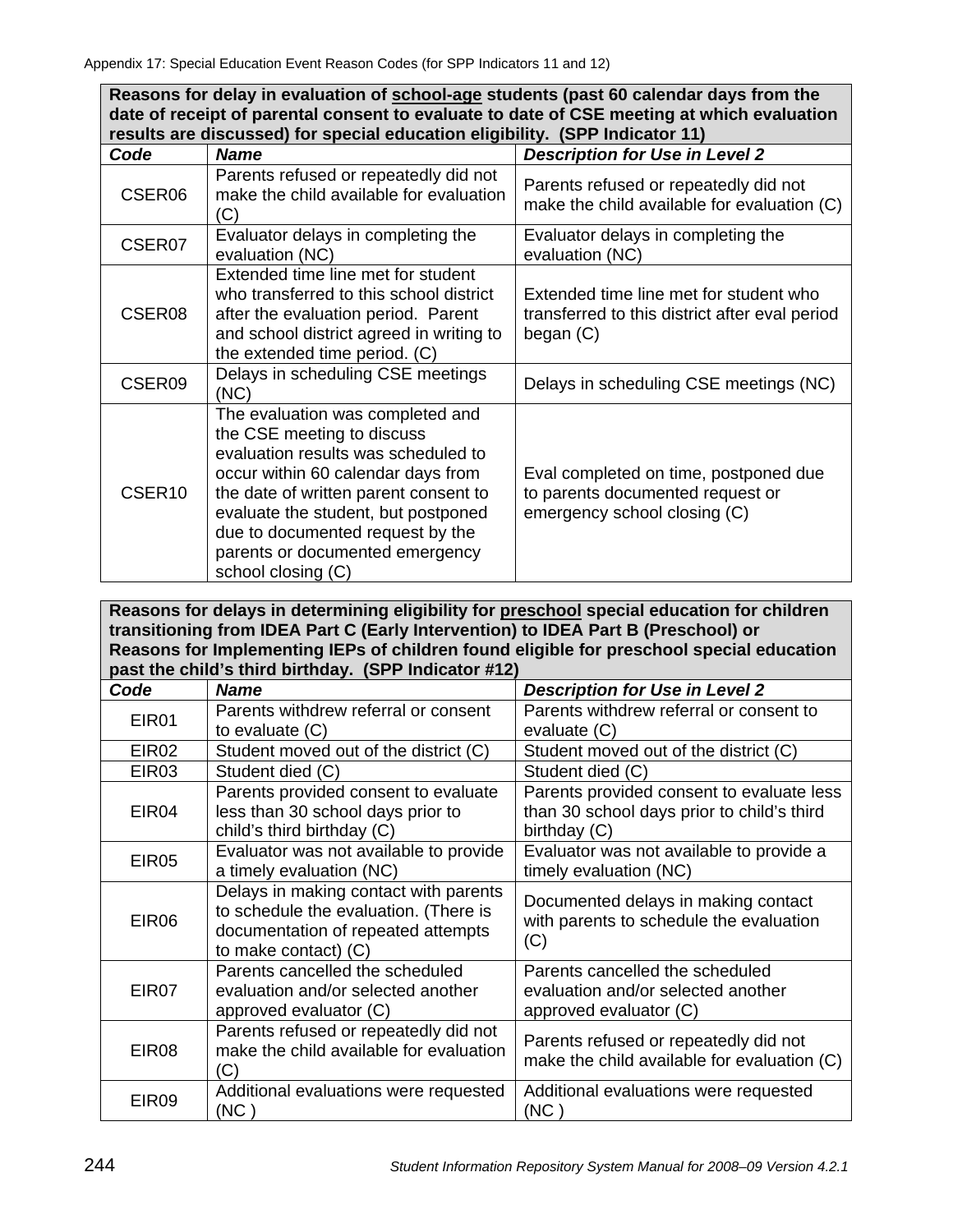**Reasons for delays in determining eligibility for preschool special education for children transitioning from IDEA Part C (Early Intervention) to IDEA Part B (Preschool) or Reasons for Implementing IEPs of children found eligible for preschool special education past the child's third birthday. (SPP Indicator #12)**

| Code              | <b>Name</b>                                                                                                                                                                                                                                                                                | <b>Description for Use in Level 2</b>                                                                             |  |
|-------------------|--------------------------------------------------------------------------------------------------------------------------------------------------------------------------------------------------------------------------------------------------------------------------------------------|-------------------------------------------------------------------------------------------------------------------|--|
| <b>EIR10</b>      | Evaluator delays in completing the<br>evaluation (NC)                                                                                                                                                                                                                                      | Evaluator delays in completing the<br>evaluation (NC)                                                             |  |
| <b>EIR11</b>      | Extended time line met for student<br>who transferred to this district after the<br>evaluation period. Parent and school<br>district agreed in writing to the<br>extended time period. (C)                                                                                                 | Extended time line met for student who<br>transferred to this district after the eval<br>period began.            |  |
| <b>EIR12</b>      | Delays in scheduling CPSE meetings<br>(NC)                                                                                                                                                                                                                                                 | Delays in scheduling CPSE meetings<br>(NC)                                                                        |  |
| <b>EIR13</b>      | Parents chose to continue their<br>student in Early Intervention Program<br>(EIP) and transition to preschool<br>special education after the child<br>became three years of age (C)                                                                                                        | Parents chose to continue their child in El<br>and transition to preschool after the age<br>of $3(C)$             |  |
| EIR <sub>14</sub> | Parents did not provide consent for<br>services (C)                                                                                                                                                                                                                                        | Parents did not provide consent for<br>services (C)                                                               |  |
| <b>EIR15</b>      | The recommended Part B<br>program/services were not available<br>when the child turned three years of<br>age (NC)                                                                                                                                                                          | The recommended Part B<br>program/services were not available<br>when the child turned three years of age<br>(NC) |  |
| <b>EIR16</b>      | The Board of Education of school<br>district arranged for the full<br>implementation of the child's IEP,<br>within 30 school days of the CPSE<br>recommendation, however the<br>program's starting date and/or days of<br>operation were after the child's 3 <sup>rd</sup><br>birthday (C) | The program's starting date and/or days<br>of operation were after the child's 3 <sup>rd</sup><br>birthday (C)    |  |
| <b>EIR17</b>      | The date of referral from Early<br>Intervention was fewer than 90 days<br>before the child's third birthday (C)                                                                                                                                                                            | Referral from EI less than 90 days before<br>3rd birthday (C)                                                     |  |

#### **Note:**

The "C" next to the reason indicates the reason is in compliance with State requirements, the "NC" next to the reason indicates the reason is not in compliance with State requirements.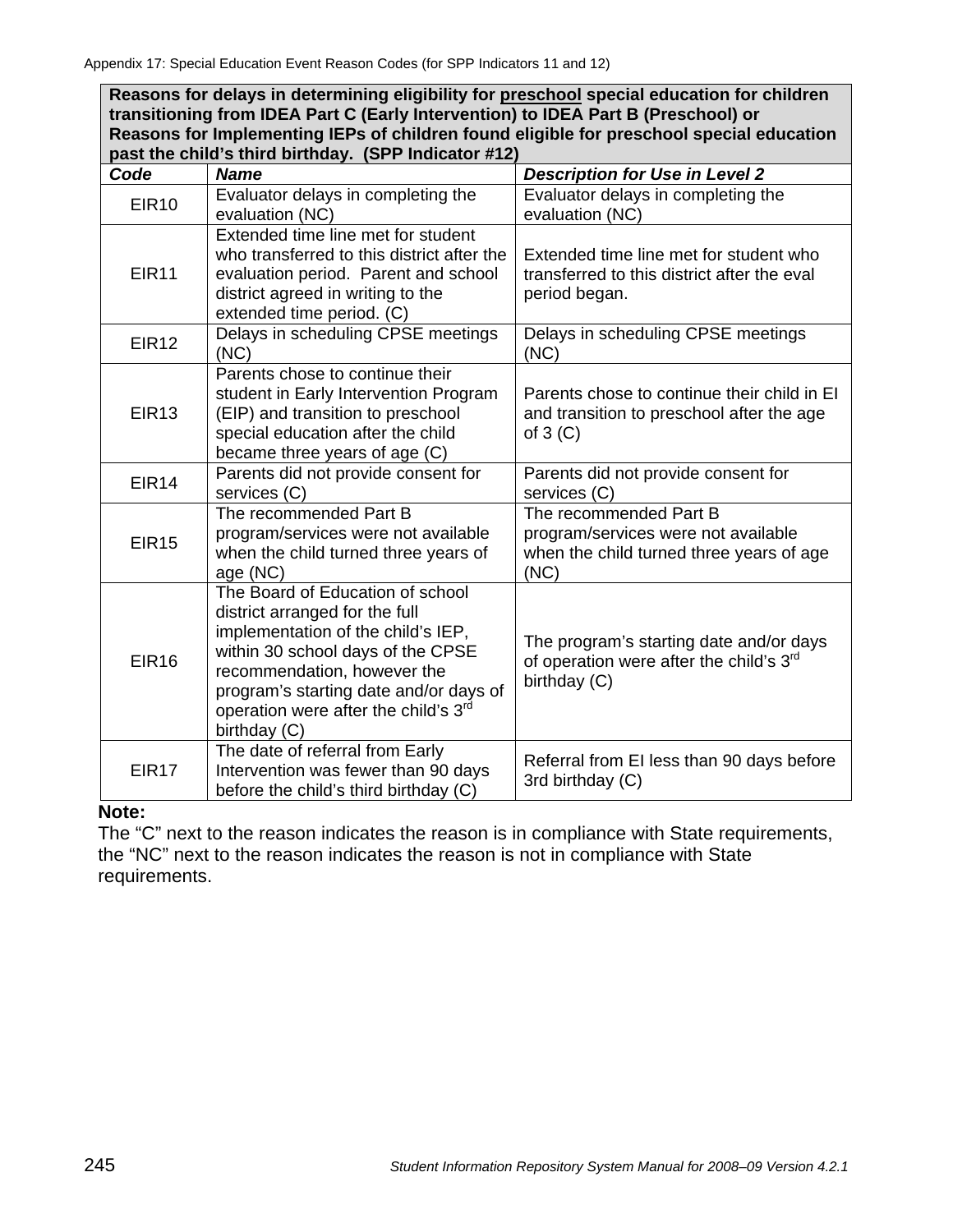# **Appendix 18: Glossary of Acronyms**

| <b>AAOS</b>   | Alternate Assessments in Other States                        |  |  |
|---------------|--------------------------------------------------------------|--|--|
| AHSEP         | Alternative High School Equivalency Preparation              |  |  |
| <b>BEDS</b>   | <b>Basic Education Data System</b>                           |  |  |
| CBVH          | Commission for the Blind and Visually Handicapped            |  |  |
| <b>CPSE</b>   | Committee on Preschool Special Education                     |  |  |
| <b>CSE</b>    | Committee on Special Education                               |  |  |
| <b>CTE</b>    | <b>Career Technical Education</b>                            |  |  |
| <b>DOC</b>    | <b>Department of Corrections</b>                             |  |  |
| EI            | Early Intervention                                           |  |  |
| GED           | <b>General Education Diploma</b>                             |  |  |
| HSEP          | <b>High School Equivalency Preparation</b>                   |  |  |
| IEP           | Individualized Education Program                             |  |  |
| <b>IESP</b>   | Individualized Education Service Program                     |  |  |
| SP            | Service Plan                                                 |  |  |
| LEA           | <b>Local Education Agency</b>                                |  |  |
| <b>LEP</b>    | <b>Limited English Proficiency</b>                           |  |  |
| NCLB          | No Child Left Behind                                         |  |  |
| <b>NYSAA</b>  | New York State Alternate Assessment                          |  |  |
| <b>NYSED</b>  | New York State Education Department                          |  |  |
| NYSESLAT      | New York State English as a Second Language Achievement Test |  |  |
| <b>NYSSIS</b> | New York State Student Identifier System                     |  |  |
| nySTART       | New York State Testing and Accountability Reporting Tool     |  |  |
| <b>OCFS</b>   | Office of Children and Family Services                       |  |  |
| <b>OMH</b>    | Office of Mental Health                                      |  |  |
| <b>OMRDD</b>  | Office of Mental Retardation and Developmental Disabilities  |  |  |
| <b>RCT</b>    | <b>Regents Competency Test</b>                               |  |  |
| <b>RIC</b>    | <b>Regional Information Center</b>                           |  |  |
| <b>SLP</b>    | Second Language Proficiency                                  |  |  |
|               |                                                              |  |  |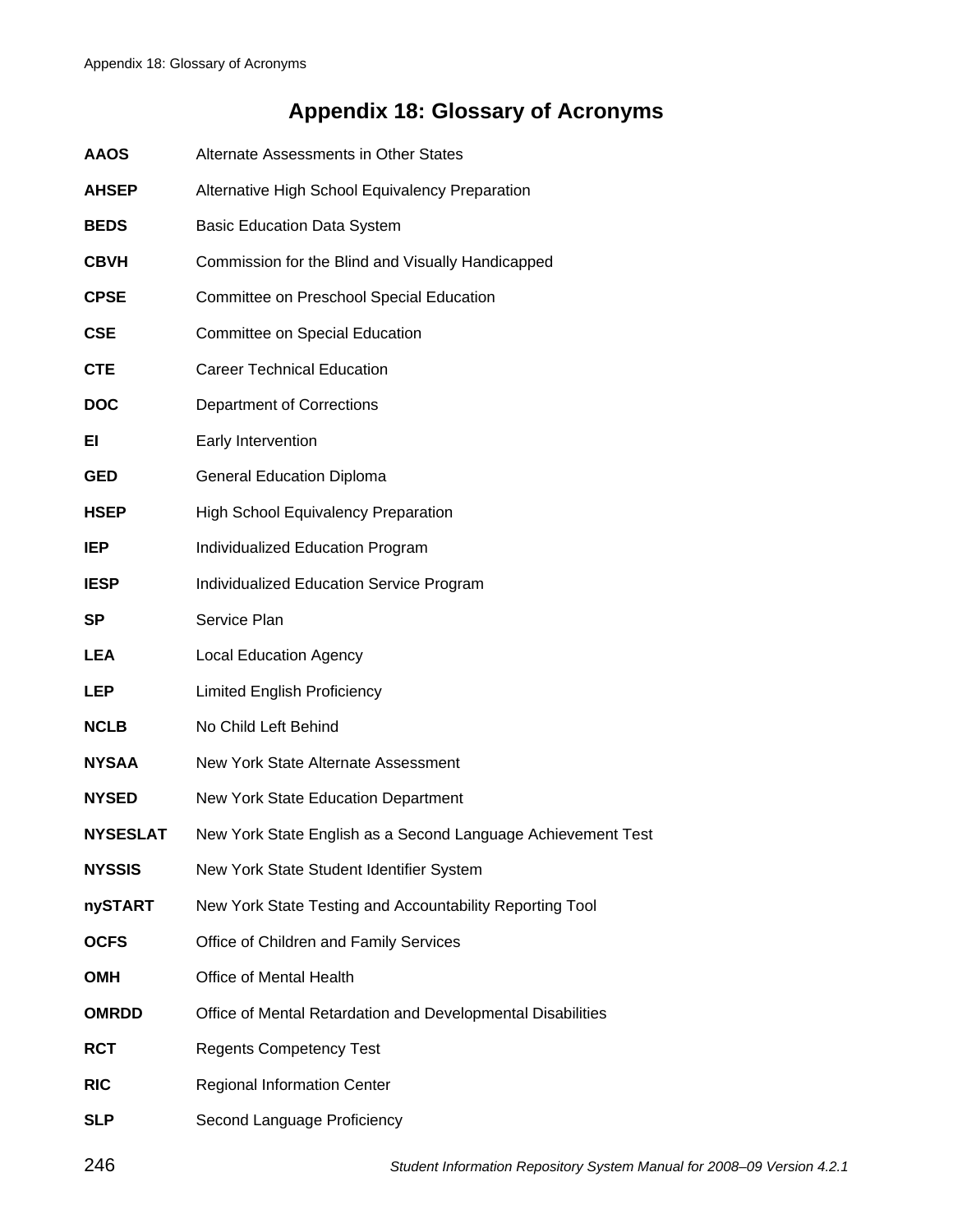#### Appendix 18: Glossary of Acronyms

| <b>SMS</b>   | <b>Student Management System</b>                                      |
|--------------|-----------------------------------------------------------------------|
| <b>SPP</b>   | State Performance Plan (for Special Education)                        |
| <b>APR</b>   | Annual Performance Report for Special Education                       |
| <b>VESID</b> | Vocational and Educational Services for Individuals with Disabilities |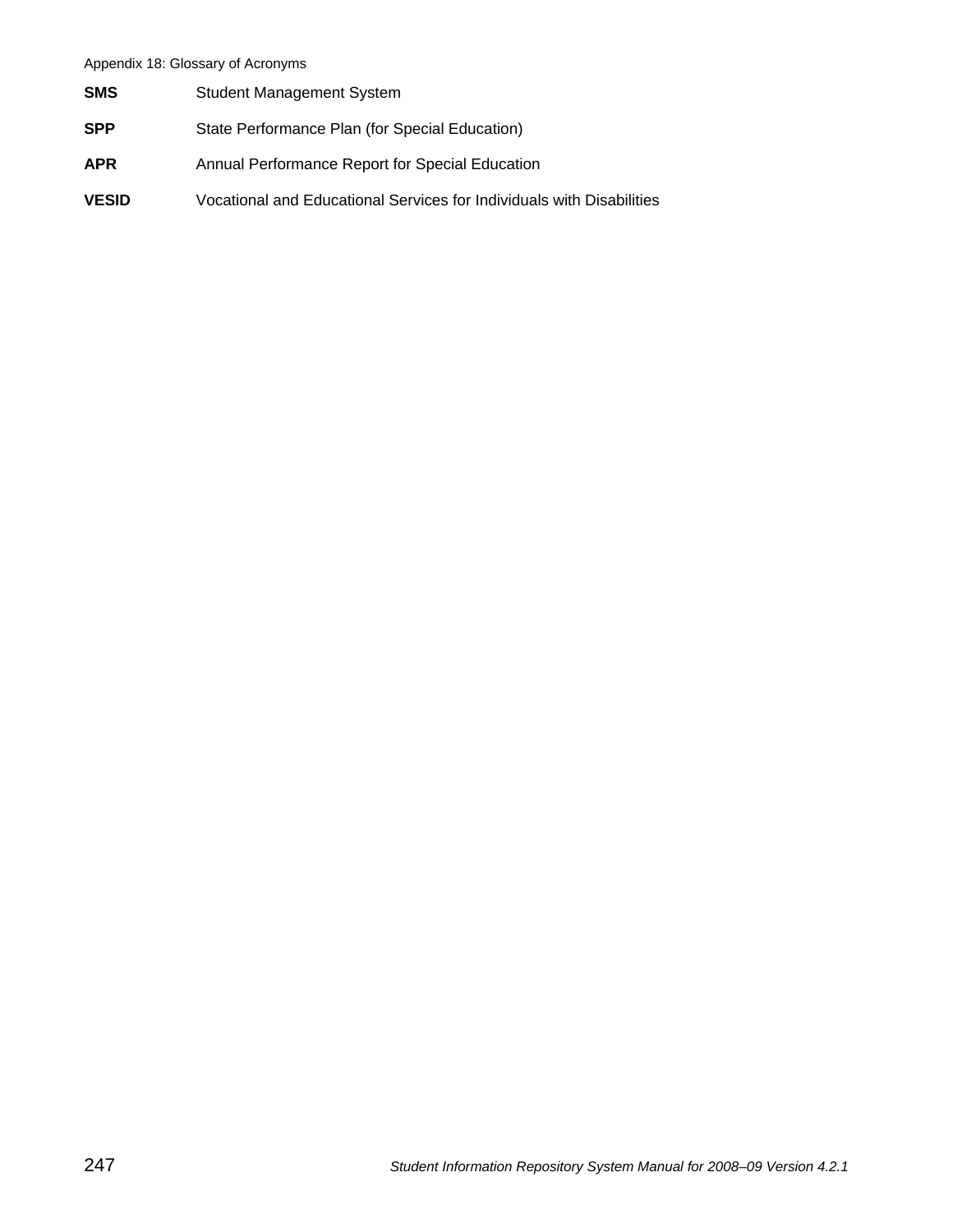## **Appendix 19: Glossary of Terms**

- ¾ *Adequate Yearly Progress.* Adequate Yearly Progress (AYP) indicates satisfactory progress by a district or school toward the goal of proficiency for all students.
- ¾ *Adult Services Program.* Publicly funded service programs that will engage the student regularly in activities in the community outside the home or other residential care. Plans for these services should have a specific start date, not just be a referral. (Referrals for which results are not known would be listed under "Other" plans.) Adult Services might include programs that prepare individuals for employment such as vocational training, vocational rehabilitation or job placement services through the local Workforce Investment Board, Vocational Education Services for Individuals with Disabilities or the Commission for the Blind and Visually Handicapped. Adult Services may include Office of Mental Retardation and Developmental Disabilities (OMRDD) or Office of Mental Health (OMH) provided services such as Day Treatment, Day Habilitation, OMRDD Blended Day Habilitation, OMRDD Prevocational, OMH Intensive Psychiatric Rehabilitation Treatment (IPRT) and psychosocial rehabilitation clubhouse programs, for example.
- ¾ *Annual Measurable Objective.* The Annual Measurable Objective (AMO) is the Performance Index (PI) value that signifies that an accountability group is making satisfactory progress toward the goal that 100 percent of students will be proficient in the State's learning standards for English language arts and mathematics by 2013–04. The AMOs for each grade level will be increased as specified in Commissioner's Regulations 100.2(p)(14) and will reach 200 in 2013–04. (See Effective AMO for further information.)
- ¾ *Article 81 Schools.* Residential schools that accept students from the courts or other State agencies and provide educational services to students pursuant to Article 81 of the educational law. These schools have CSE responsibility for students with disabilities who are placed by the court or a State agency.
- ¾ *Backmapping.* Backmapping is a process used to assign accountability status to feeder schools within a district. Backmapping attributes the grade 3 assessment score of a student to the feeder school in which the student was enrolled in earlier grades as well as to the school in which the student took the assessment. The data of continuously enrolled students from each feeder school are aggregated to determine the accountability of those schools. See http://www.emsc.nysed.gov/irts/SIRS/home.shtml for a list of backmapping schools in 2008–09.
- ¾ *BEDS Code.* A BEDS code is a 12-digit Basic Educational Data System (BEDS) code assigned by the New York State Education Department that uniquely identifies schools, districts, and other institutions. BEDS codes can be found at: http://portal.nysed.gov/pls/pref/SED.sed inst\_qry\_vw\$.startup .
- ¾ *Child-Care Institutions (DSS).* Any facility serving thirteen or more children licensed by the Department of Social Services and operated by an authorized agency pursuant to Social Services Law (18NYCRR §441.2(f)).
- ¾ *Children's Residential Project.* Programs specifically designed to meet the educational and residential needs of children with developmental disabilities currently placed, or at risk of out-of-state placement, by the education system. These programs provide education services as approved private schools under Education Law and residential services as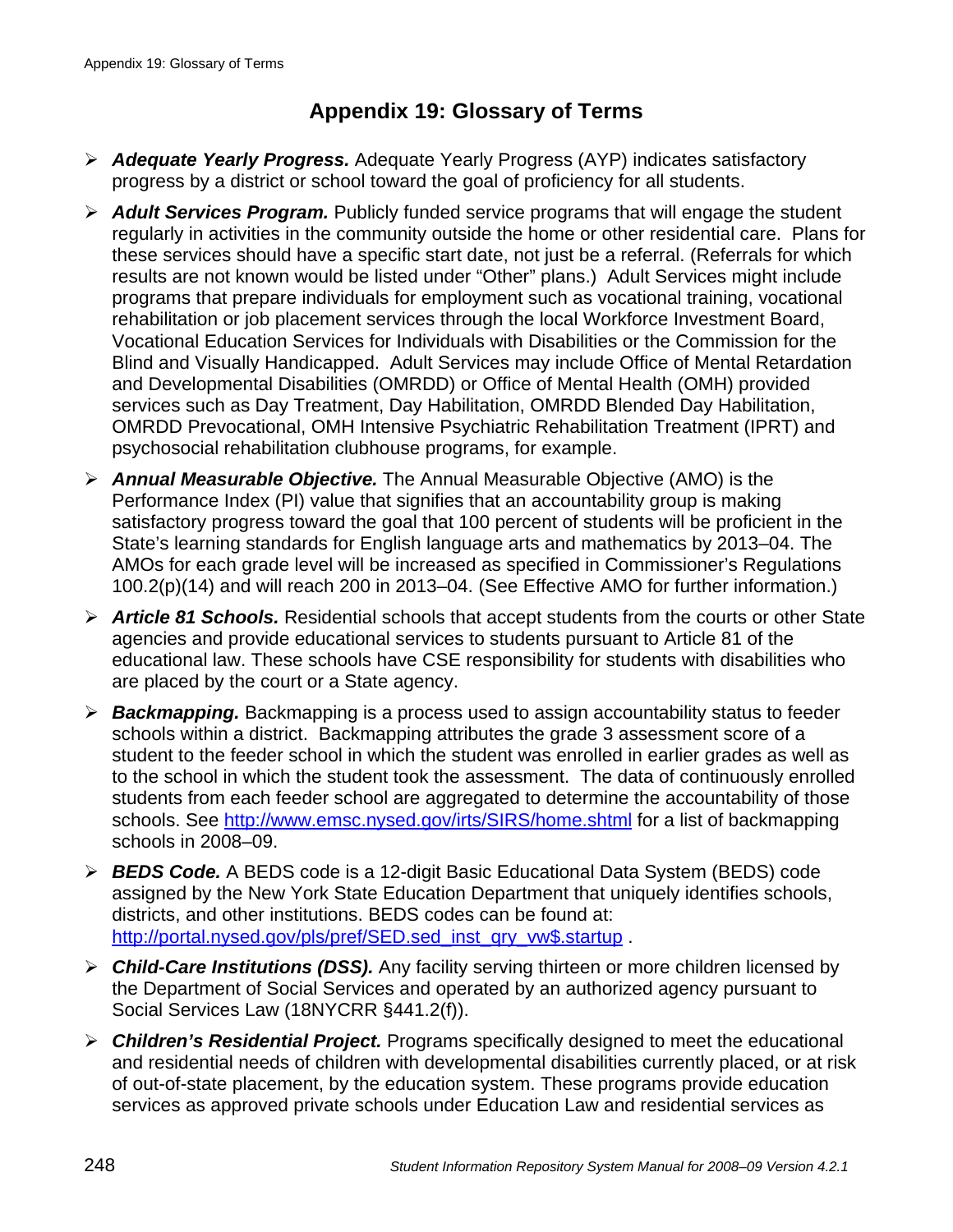Intermediate Care Facilities for the Developmentally Disabled certified by the Office Mental Retardation and Developmental Disabilities.

- ¾ *Cohorts.* See Appendix 20: High School Cohort Definitions.
- ¾ *Community Residence (OMH).* A program that provides a therapeutic environment for six to eight children and adolescents with serious emotional disturbances (14NYCRR 594.4(a)(3)).
- ¾ *Community Residence (OMRDD).* A facility providing housing, supplies, and services for persons who are developmentally disables, including supervised community residences (facilities with staff on site or proximately available at all times when the persons are present) and supportive community residences (facilities providing practice in independent living under variable amounts of oversight delivered in accordance with the person's needs for such supervision) (14NYCRR 686.99(l)).
- ¾ *Continuously Enrolled Students.* At the elementary/middle level, continuously enrolled students are those enrolled in the school or district on BEDS day (usually the first Wednesday in October) of the school year until the test administration period. At the secondary level, all students who meet the criteria for inclusion in the accountability cohort are considered to be continuously enrolled.
- ¾ *Crisis Residence (OMH).* A program that provides a short-term (1 to 21 days) crisis residential option for children and adolescents (14NYCRR 594.4(a)(4)).
- ¾ *Crisis Respite (DSS).* The provision of brief and temporary care and supervision of children for the purpose of relieving parents or foster parents of the care of children or foster children at a time of need for support (Social Services Law §435.3(d)).
- ¾ *Developmental Center (OMRDD).* A large, State-operated intermediate care facility for the developmentally disables (14NYCRR).
- ¾ *Domestic Violence Shelter (DSS).* A congregate residential facility with a capacity of 10 or more persons, including adults and children, organized for the exclusive purpose of providing temporary shelter, emergency services, and care to victims of domestic violence and their minor children (18NYCRR §453.2(b)).
- ¾ *Dropout.* A dropout is any student, regardless of age, who left school prior to graduation for any reason except death or leaving the country and has not been documented to have entered another program leading to a high school diploma or an approved program leading to a high school equivalency diploma. The NYSED reports an annual and cohort dropout rate. A student who leaves during the school year without documentation of a transfer to another program leading to a high school diploma or to an approved high school equivalency program or to a high school equivalency preparation program is counted as a dropout unless the student resumes school attendance before the end of the school year. The student's registration for the next school year does not exempt him or her from dropout status in the current school year. Students who resume and continue enrollment until graduation are not counted as dropouts in the cohort dropout calculation. In computing annual dropout rates, students who are reported as having been counted by the same school as a dropout in a previous school year are not counted as a dropout in the current school year.
- ¾ *Effective Annual Measurable Objective.* The Effective Annual Measurable Objective (Effective AMO) is the Performance Index (PI) value that each accountability group within a school or district is expected to achieve to make Adequate Yearly Progress (AYP). The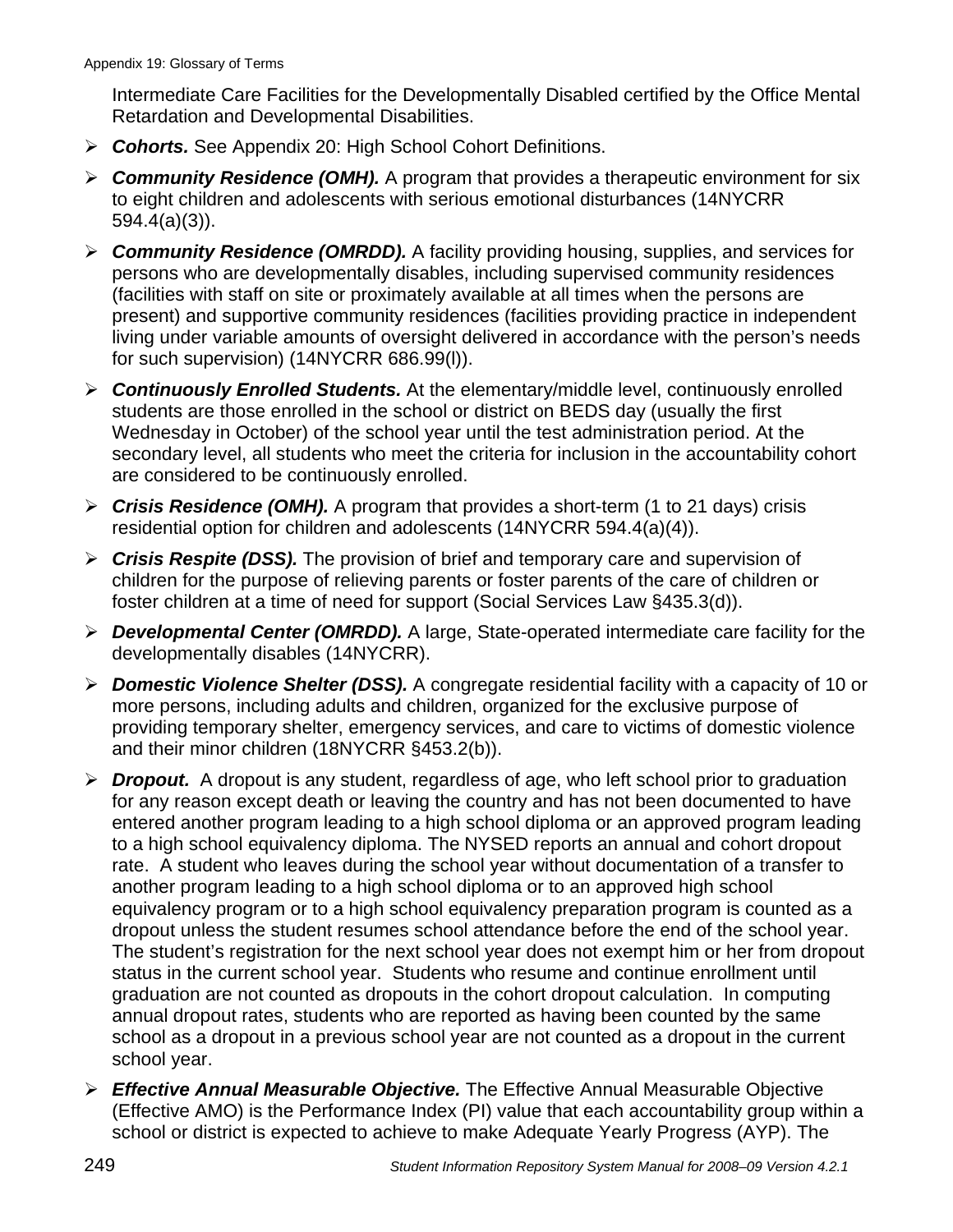Effective AMO is the lowest PI that an accountability group of a given size can achieve in a subject for the group's PI not to be considered significantly different from the AMO for that subject. If an accountability group's PI equals or exceeds the Effective AMO, it is considered to have made AYP.

- ¾ *Embargoed Data.* Embargoed data are data that cannot be discussed at public meetings or released to the public or the media until the NYSED public release date. This public release is often made by the Commissioner.
- ¾ *Emergency Poster Family Boarding Home (DSS).* Care provided in a home certified and designated by an authorized agency exclusively for emergency use by children to provide temporary care and services to children who enter foster care in a crisis situation that is expected to be resolved within 60 days so that the children can be reunited with their family (18NYCRR §446.2).
- ¾ *Family-Based Treatment (OMH).* A family-care program that provides care and treatment to children and adolescents with serious emotional disturbances (14NYCRR 594.4(a)(7)).
- ¾ *Family Homes at Board.* For purposes of education, this term as used in §3202.4 of the Education Law includes community residences, agency-operated boarding homes, group homes, foster homes, family-based treatment programs, family care homes, therapeutic foster homes, and family homes.
- ¾ *Feeder School.* A feeder school is an early-grade elementary school that does not serve students in grade 3 or above (i.e., its enrollment is restricted to PK–1, K–1, PK–2, K–2, or 1–2) and, therefore, does not administer State assessments. Schools serving grade 3 students received from a feeder school within the district are required to identify the feeder school.
- ¾ *Foster Family Free Home (DSS).* Care provided to a child by an authorized agency by a family other than that of the child's relatives for the purpose of adoption or for the purpose of providing care (18NYCRR 441.2(j)).
- ¾ *Graduate.* Student with a local or Regents diploma.
- ¾ *Group Home (DSS).* A family-type home operated by an authorized agency for the care and maintenance of no fewer than seven and no more than 12 children who are at least five year of age (18NYCRR 441.2(h)).
- ¾ *High School Equivalency Preparation Programs.* High school equivalency preparation programs, commonly known as GED programs, fall into the following three categories:
	- *Alternative High School Equivalency Preparation Program* (AHSEPP) a program of preparation for the High School Equivalency Examination for students 16 to 17 years old as described in Section 100.7(h) of the Regulations of the Commissioner of Education.
	- *High School Equivalency Preparation Program* (HSEPP) or Employment Preparation Program (EPP) - a program of preparation for the High School Equivalency Examination for students 18 to 20 years old as described in Sections 100.7(i) and 168 of the Regulations of the Commissioner of Education.
	- *Other Equivalency Preparation Programs* other programs leading to high school equivalency diplomas, including programs operated by community colleges, proprietary schools, or evening programs at high schools.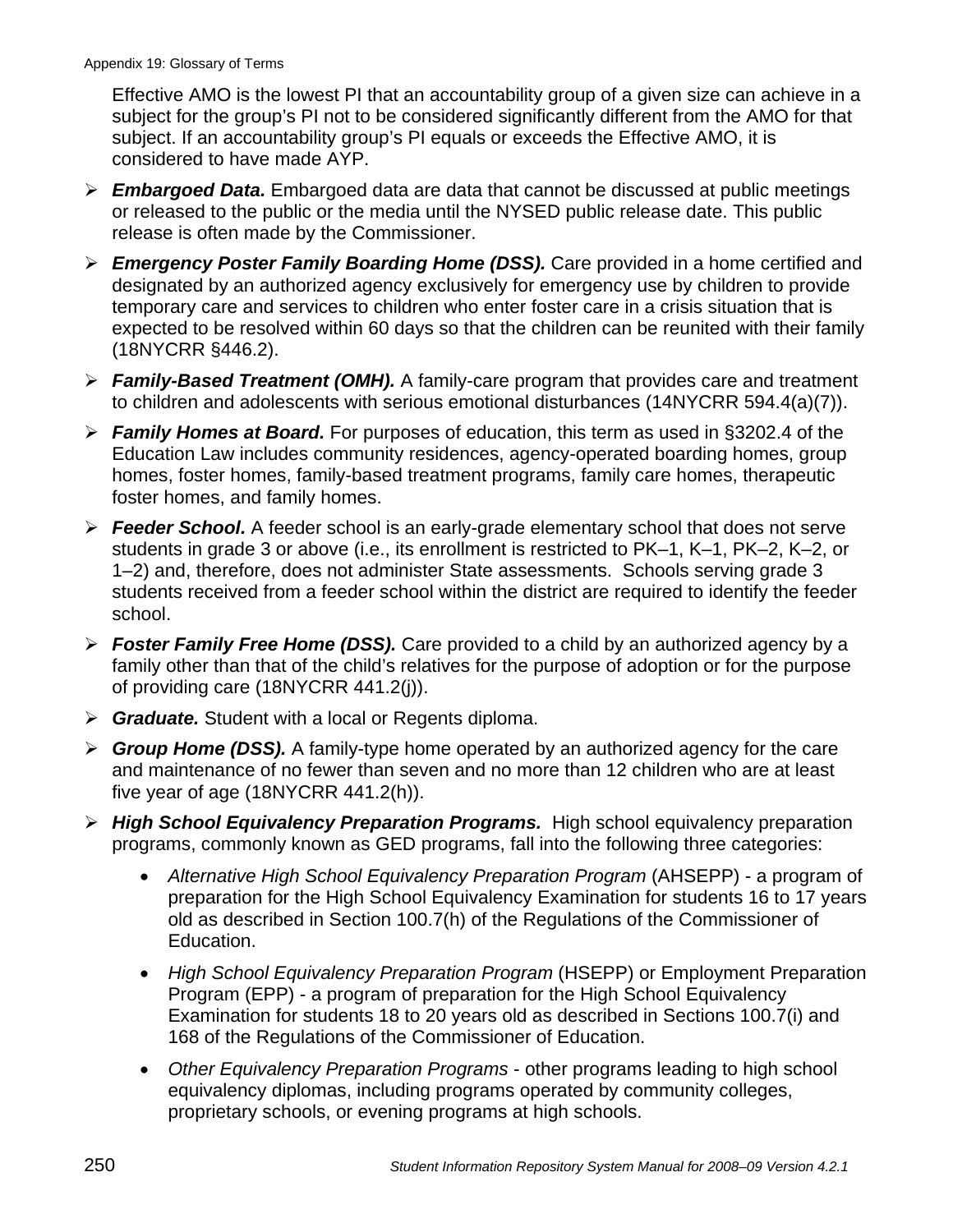(See http://www.emsc.nysed.gov/sss/AltEd/home.html for a list of approved high school equivalency preparation programs.)

- ¾ *Homebound Student.* A homebound student is a student who is unable to attend school because of a physical, mental, or emotional illness or injury substantiated by a licensed physician and is instructed at home or in a hospital by a tutor provided by the school district in which the student resides.
- ¾ *Home-schooled Student.* A home-schooled student is a student who is instructed at home by a parent, guardian, or tutor employed by the parent or guardian and by request of the parent or guardian. Home-schooled students need to be reported in SIRS only if they take a secondary-level State assessment.
- ¾ *Homeless Student.* A homeless student is one who; 1) lacks a fixed, regular, and adequate nighttime residence, including a student who is sharing the housing of other persons due to a loss of housing, economic hardship or similar reason; living in motels, hotels, trailer parks or camping grounds due to the lack of alternative adequate accommodations; abandoned in hospitals; awaiting foster care placement; or a migratory child, as defined in subsection 2 of Section 1309 of the Elementary and Secondary Education Act of 1965, as amended, who qualifies as homeless under any of the above provisions; or 2) has a primary nighttime location that is a supervised publicly or privately operated shelter designed to provide temporary living accommodations including, but not limited to, shelters operated or approved by the State or local department of social services, and residential programs for runaway and homeless youth established pursuant to article 19H of the executive law or a public or private place not designed for, or ordinarily used as, a regular sleeping accommodation for human beings, including a car, park, public space, abandoned building, substandard housing, bus, train stations, or similar setting. Homeless students do not include children in foster care placement or receiving educational services.
- ¾ *Immigrant.* Students who are considered immigrants:
	- Students who were born outside the United States and were subsequently adopted by Americans, even though these students may never need Title III services;
	- Students who were born outside the United States to parents who now reside in the United States as resident aliens or are in the United States on work visas;
	- Students who were born outside the United States to parents who now reside in the United States as permanent resident aliens; or
	- Children adopted from overseas as United States citizens who require extensive new language and cultural skills.

Students who were born on a United States military base, were born outside the United States to United States military personnel, were born as United States citizens outside the United States and do not require extensive new language and cultural skills, or are in the United States on a temporary basis to attend school (such as through a foreign exchange educational program) are *not* immigrants.

- ¾ *Individualized Residential Alternative (OMRDD).* A facility providing room, board, and individualized protective oversight (14NYCRR 686.99(l)(2)(iii)).
- ¾ *Initial Evaluation for Special Education Services.* The evaluation that must be conducted whenever a preschool-age child or a school-age child is referred to the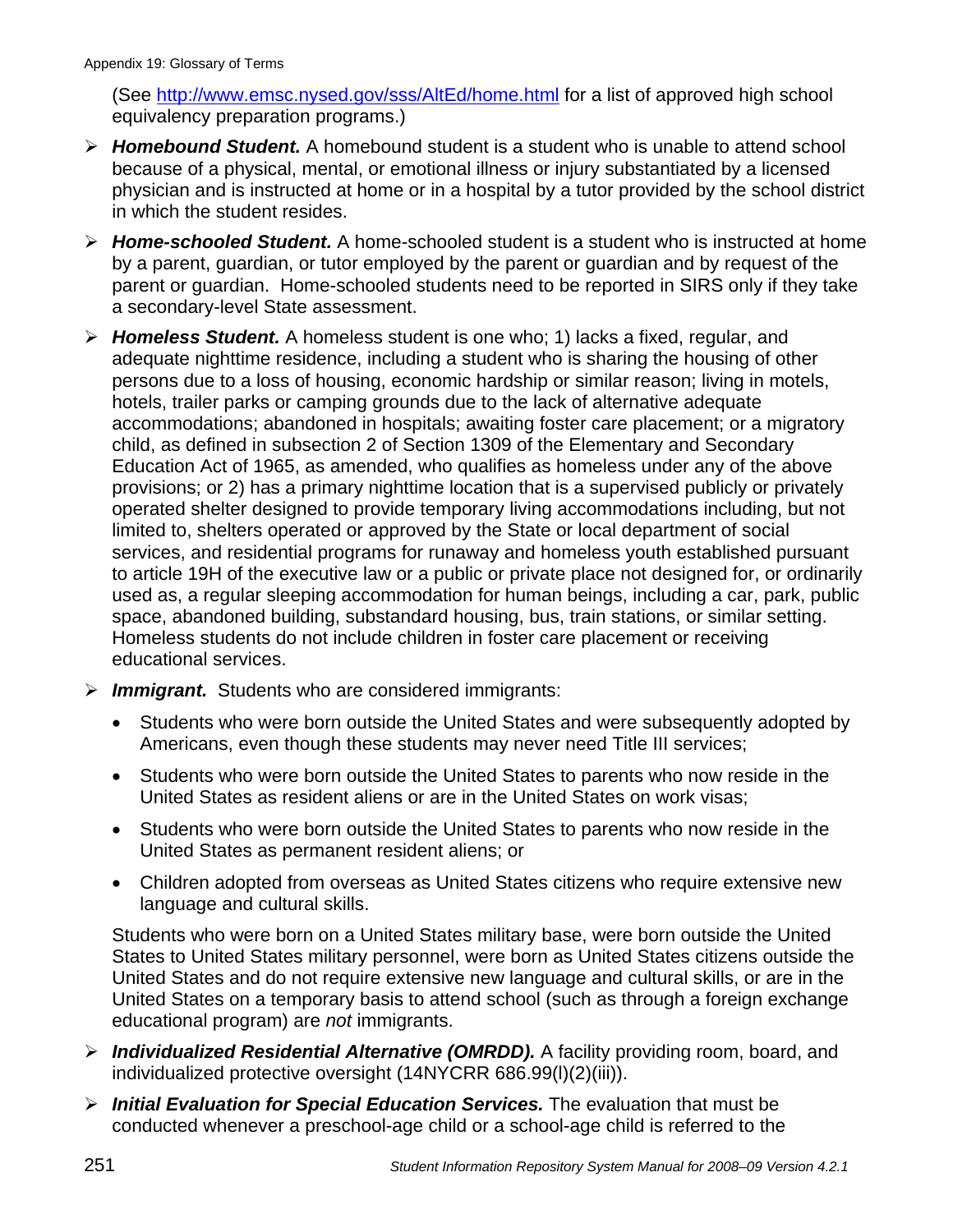Committee on Preschool Special Education (CPSE) or Committee on Special Education (CSE) for an individual evaluation to determine if the child is first eligible for special education services. An initial evaluation is also conducted for a previously eligible student who was declassified or for a student who was previously evaluated and determined ineligible who is later referred to the CPSE or CSE to determine special education eligibility. A child who is identified as a preschool child with a disability and upon attaining school age is referred to the CSE to determine his or her eligibility for school age special education services does not receive an "initial evaluation."

- ¾ *Intermediate-Care Facility (OMRDD).* Housing providing each person receiving services with room and board, continuous 24-hour-a-day intensive support with medical and/or behavioral services, and training in daily living skills (Part 681 of Mental Hygiene Law).
- ¾ *Long-Term Absence.* Any student who has been absent without a valid excuse for twenty (20) or more consecutive days as of the last expected day of attendance for the school year should be coded as a "long-term absence." The last day of actual attendance should be entered as the enrollment record ending date with a Reason for Ending Enrollment Code of 391. If such a student is of compulsory school age, he or she must remain on the school register. Note: These students will be counted in the annual dropout rate in the year reported. If the student, counted as a dropout, returns to school and drops out in a subsequent school year, a Reason for Ending Enrollment Code of 357 should be entered on the student's enrollment record. This code indicates that the student was counted as a dropout in a previous year and should not be counted in the current year.
- ¾ *Medically Excused.* Students who are incapacitated by illness or injury during the entire test administration and make-up periods at the elementary/middle level and have on file documentation from a medical practitioner that they were too incapacitated to be tested at the school, at home, or in a medical setting are considered medically excused from testing. These students are not included in the accountability calculations for schools, districts, or the State. Students at the secondary level may not be medically excused from testing.
- ¾ *Migrant.* A student is a migrant child if the student is, or the student's parents, spouse, or guardian is, a migratory agricultural worker, including a migratory dairy worker or a migratory fisher, and who, in the preceding 36 months, in order to obtain, or accompany such parent, spouse, or guardian in order to obtain, temporary or seasonal employment in agricultural or fishing work: has moved from one school district to another; or resides in a school district of more than 15,000 square miles and migrates a distance of 20 miles or more to a temporary residence to engage in temporary or seasonal employment in agriculture or fishing. All students eligible to be served by programs supported with Title I - Part C funds should have a Certificate of Eligibility signed by a parent or guardian and filed with the Superintendent of schools.
- ¾ *Neglected/Delinquent.* 
	- *Neglected:* Children who have been committed to an institution or voluntarily placed in the institution under applicable State law because of the abandonment by, or neglect by, or death of parents. (Note: this does not include foster children living on a household rather than a group home or institution.)
	- *Delinquent:* Children who have been adjudicated delinquent or persons in need of supervision. The term "delinquent children" also refers to students who are placed in an adult correctional institution in which children reside.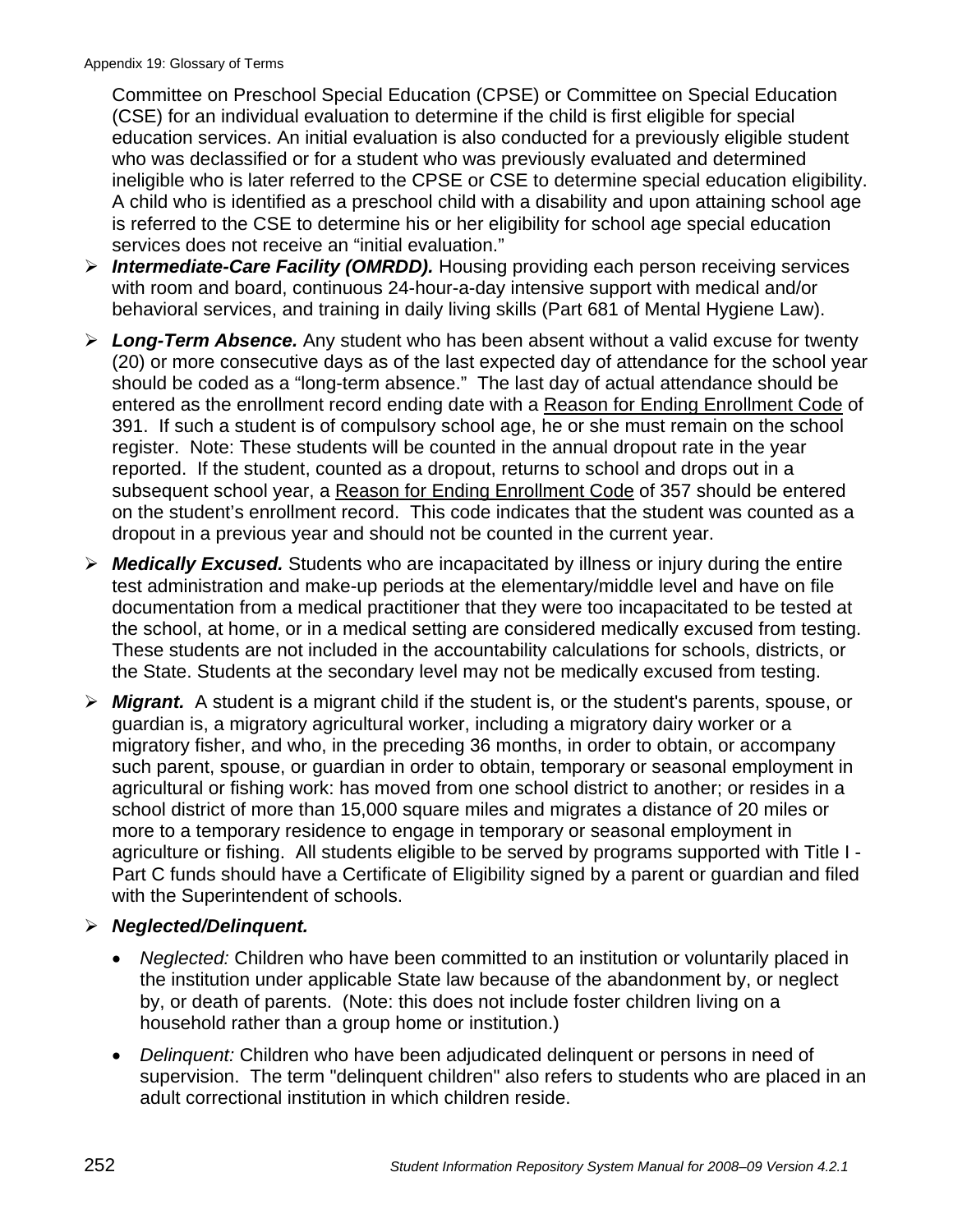- ¾ *Noncompleter.* Beginning with the 2001–02 school year, any student who dropped out or entered a high school equivalency preparation program will be counted as a high school noncompleter. Each high school's noncompletion rate (the sum of the dropout rate and the transfer-to-high-school-equivalency-preparation-program rate) will be reported on the New York State School Report Card along with the two component rates. Federal standards require that students leaving high school diploma programs to enter equivalency programs be counted as noncompleters.
- ¾ *nySTART.* nySTART (New York State Testing and Accountability Reporting Tool) is a Web-based tool (available at www.nySTART.gov) that provides authorized users with access to assessment and verification reports and New York State Report Cards.
- ¾ *NYSVLS.* The New York State Virtual Learning System (NYSVLS) is a Web-based tool (available at http://eservices.nysed.gov/vls/welcome.do ) that provides a centralized location for resources and tools of instructional content for teachers to assist students in meeting the State's learning standards. Online professional development opportunities are also available through NYSVLS.
- ¾ *Performance Index.* Performance Index is a value from 0 to 200 that is assigned to an accountability group, indicating how that group performed on a required State test (or approved alternative) in English language art, mathematics, or science.
- ¾ *Progress Target.* For accountability groups whose Performance Index (PI) (in science) or graduation rate (in graduation rate) is below the State Standard, the Progress Target is the PI the group must achieve as an alternate method for making Adequate Yearly Progress (AYP) or qualifying for Safe Harbor in English language arts and mathematics. The Progress Target is based a point improvement over the previous year's performance.
- ¾ *Residential Respite (OMRDD).* The provision of short-term overnight stays in an OMRDDoperated, certified, or approved site that is not a private residence (14NYCRR 686.99(ag)).
- ¾ *Residential Treatment Facility (OMH).* A community-based psychiatric inpatient facility designed to provide the level of supervision, medical oversight, and psychiatric treatment required by children and adolescents with severe emotional disabilities (13NYCRR Part 589).
- ¾ *Safe Harbor Target.* For accountability groups whose Performance Index (PI) in English language arts or mathematics is below the Effective Annual Measurable Objectives (AMOs), the Safe Harbor target is the PI the group must achieve as an alternate method for making Adequate Yearly Progress (AYP). The Safe Harbor Target is based a ten percent improvement over the previous year's performance.
- ¾ *Safety Net.* The safety net allows eligible students who fail a Regents examination required for graduation to meet the requirement for a local diploma by passing the corresponding Regents Competency Test (RCT), or an approved RCT alternative, in that subject. The student may take the RCT before or after taking the Regents examination. The safety net is available to:
	- 1. any student who is classified as disabled by the district CSE at any time; and
	- 2. students with disabilities who have been declassified at any time between grades 8 and 12, this only applies to subjects recommended and documented by the CSE at time of declassification; and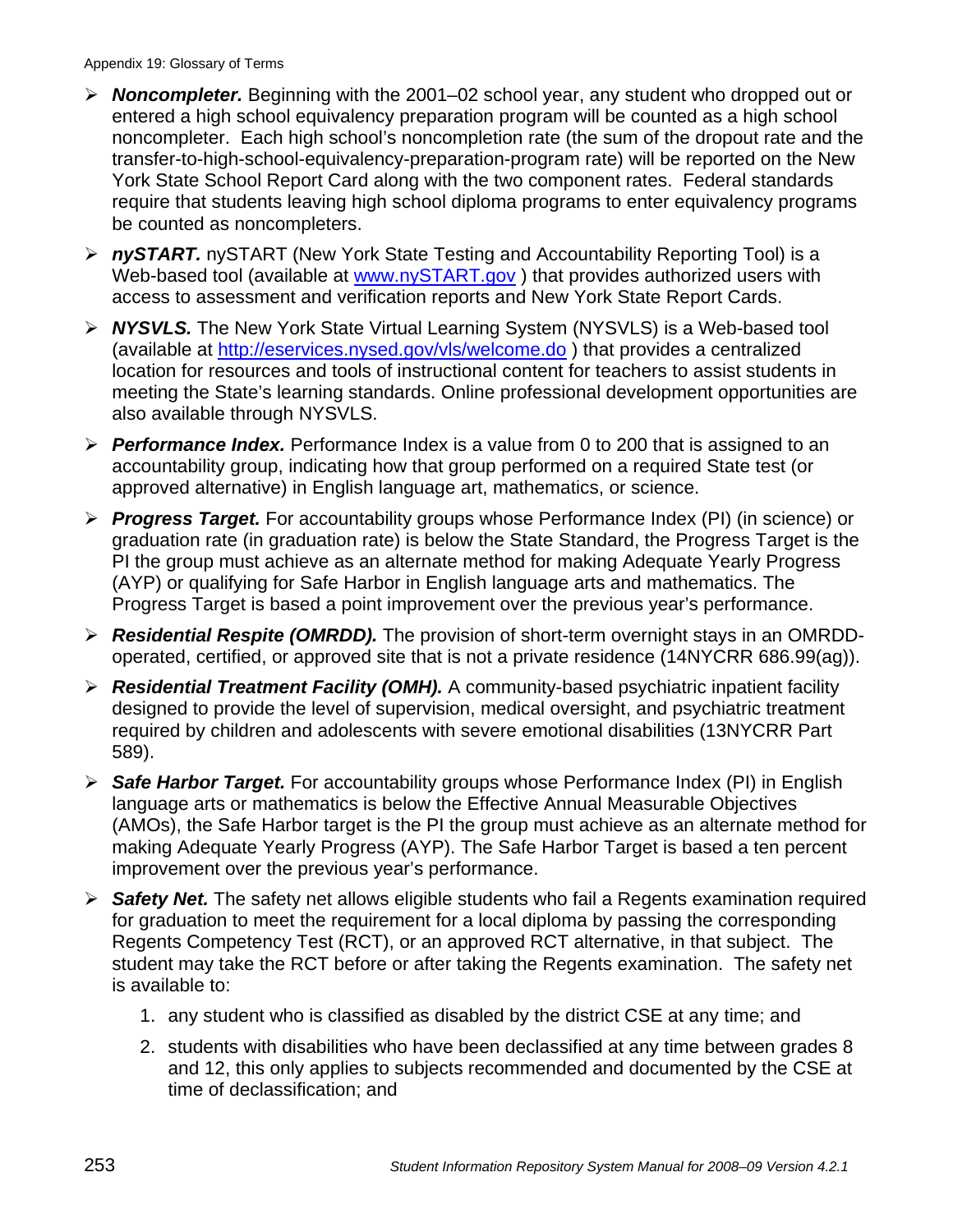3. general-education students identified under Section 504, for each subject specifically identified in their 504 Accommodation Plan by the Multidisciplinary Team.

 Students who first entered grade 9 on or after September 1996 are not eligible to take the Native Language Writing Test and must earn a passing score on the Regents Comprehensive Examination in English regardless of their year of first entry into a school where the predominant language is English.

- ¾ *School Choice.* Each school district with a Title I school in school improvement or corrective action status must authorize students in the school to transfer to another public school in the district that has *not* been identified for Title I improvement. In providing the transfer option, the district must give priority to the lowest-achieving students from lowincome families. The district must pay the cost of transportation for students participating in this option.
- ¾ *Science Standard.* The State Science Standard is the criterion value that represents a minimally satisfactory performance in science. Currently, the State Science Standard at the elementary/middle level is a Performance Index (PI) of 100. The commissioner may raise the State Science Standard at his discretion in future years.
- ¾ *SPP Indicator 7.* The "Preschool Outcomes" section (Indicator 7) of the *Annual Performance Report for IDEA Part B State Performance Plan (SPP)*, which identifies the percent of preschool children with Individualized Education Programs who demonstrate improved positive social-emotional skills (including social relationships); acquisition and use of knowledge and skills (including early language/communication and early literacy); and use of appropriate behaviors to meet their needs.
- ¾ *SPP Indicator 11.* The "Child Find" section (Indicator 11) of the *Annual Performance Report for IDEA Part B State Performance Plan (SPP)*, developed as a result of requirements in the reauthorized Individuals with Disabilities Education Act (IDEA), section 616(b). This section deals with the percent of children with parental consent to evaluate, who were evaluated within 60 days (or State established timeline).
- ¾ *SPP Indicator 12.* The "Early Childhood Transition" section (Indicator 12) of the *Annual Performance Report for IDEA Part B State Performance Plan (SPP)*, developed as a result of requirements in the reauthorized Individuals with Disabilities Education Act (IDEA), section 616(b). This section deals with the percent of children referred by Part C prior to age 3, who are found eligible for Part B, and who have an IEP developed and implemented by their third birthdays.
- ¾ *Supplemental Services.* Each school district with a Title I school in school improvement (year 2) or higher status must arrange for low-income students to receive supplemental educational services from a provider approved by the State. The parents must select from a list of approved providers who meet NYSED's objective criteria and whose performance is monitored.
- ¾ *Temporary Use Beds (OMRDD).* Beds designated on a facility operating certificate for temporary use for time-limited stays of developmentally disabled persons (14NYCRR 686.15).
- ¾ *United States.* The term "United States" means all fifty States of the United States and the Commonwealth of Puerto Rico, the District of Columbia, Guam, American Samoa, Northern Marianna Islands, US Minor Outlying Islands and US Virgin Islands.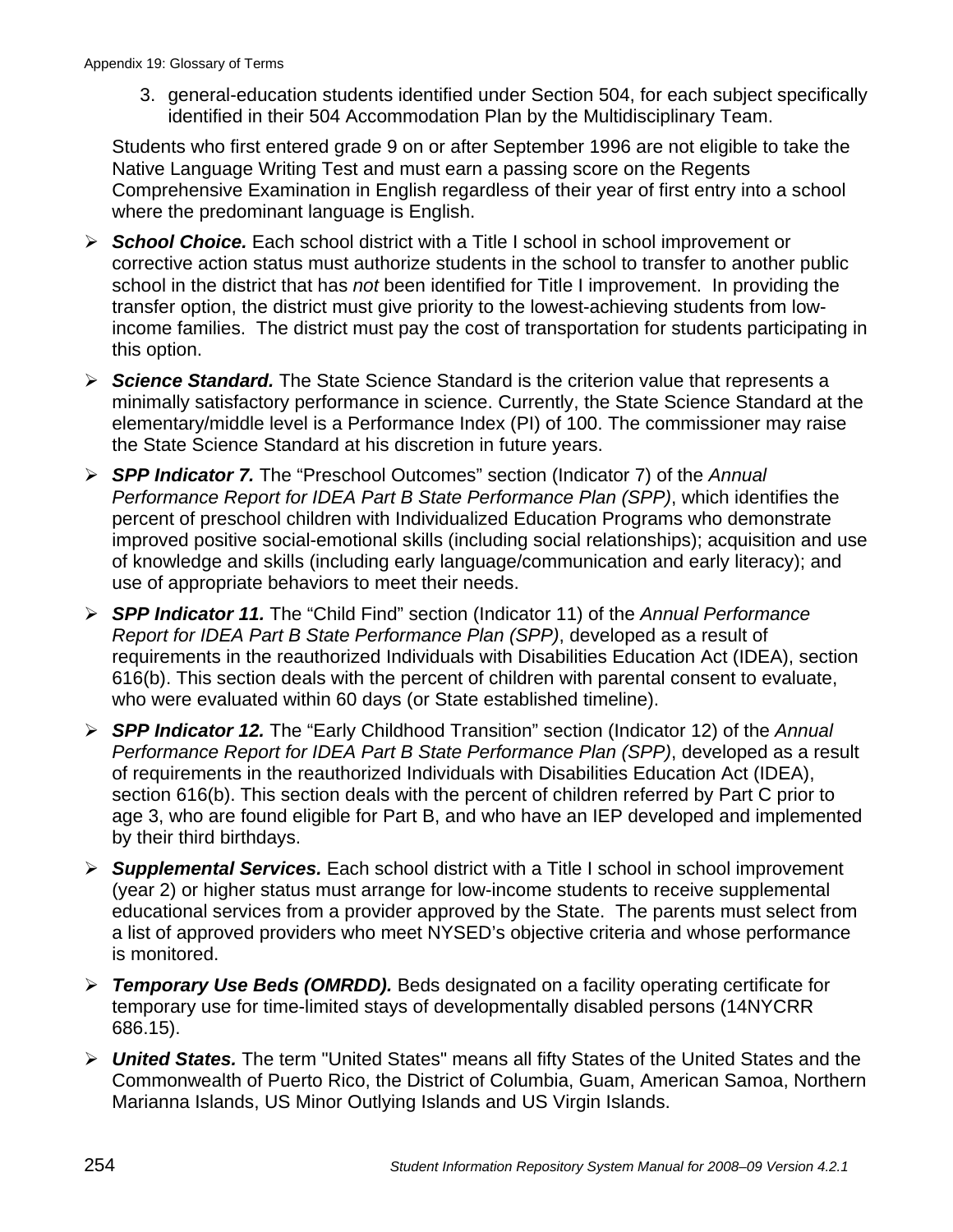- ¾ *Universal Pre-K Programs.* Universal Pre-K programs are Pre-K programs funded pursuant to Section 3602-e of Education Law. These programs are operated by the school district or by other eligible agencies under a contractual agreement with the school district.
- ¾ *Valid Score.* A valid score is a score received on an assessment. Administrative errors, medically excused, refusals, and absences are not considered valid scores.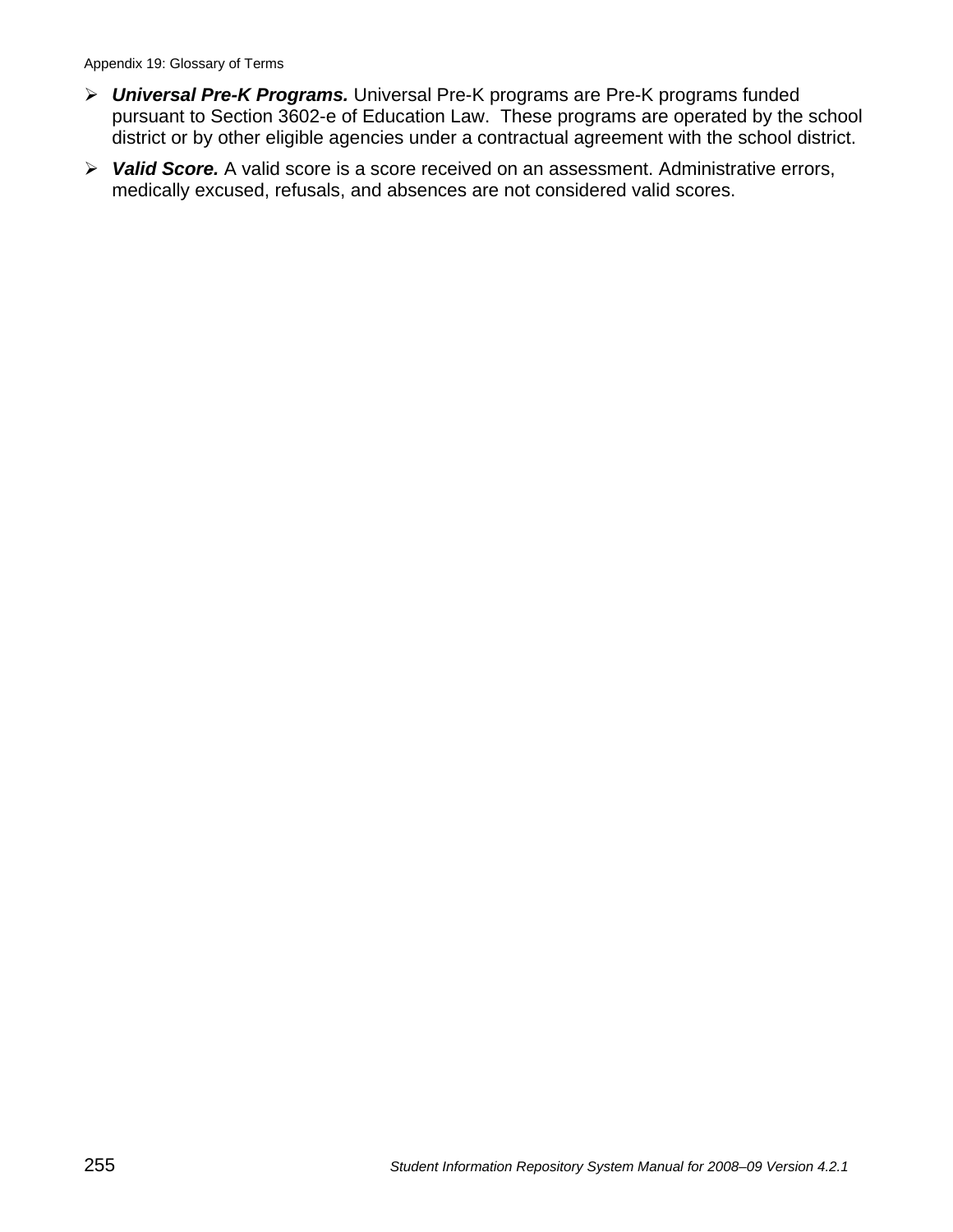## **Appendix 20: High School Cohort Definitions**

Performance at the secondary level is determined for a cohort of students, consisting of students who first entered grade 9 in the same school year. Accountability for English Language Arts (ELA) and mathematics in 2008–09 will be based on the 2005 Accountability Cohort. Graduation-rate accountability for the 2008–09 school year will be based on the 2004 Total Cohort. Foreign exchange students are not included in the cohorts.

## **2005 School Accountability Cohort**

#### **General Definition**

The 2005 school accountability cohort consists of all students, regardless of their current grade level, who were enrolled in the school on October 1, 2008 (BEDS day) and meet one of the following conditions:

- first entered grade 9 (anywhere) during the 2005–06 school year (July 1, 2005 through June 30, 2006); or
- in the case of ungraded students with disabilities, reached their seventeenth birthday during the 2005–06 school year. The cohort year of students whose last enrollment record has a grade of "14" (i.e., 7–12 ungraded) will be identified using their birth date, even if they have a conflicting entry in the "First Date of Entry into Grade 9" field. Ungraded students are included in the 2005 school accountability cohort if their birth date is between July 1, 1988 and June 30, 1989 (inclusive).

## **Students Included in the 2005 School Accountability Cohort**

The students below are included in the 2005 school accountability cohort if they also fit the general definition above:

- Students with no Reason for Ending Enrollment Code or Reason for Ending Enrollment Date between BEDS day 2008 (October 1, 2008) and June 30, 2009.
- Students who were enrolled in the school between BEDS day 2008 (October 1, 2008) and June 30, 2009 and changed grades after BEDS day 2008 (October 1, 2008); that is, students with a Reason for Ending Enrollment Code 782: Entry into a different grade in the same school building.
- Students who were enrolled in the school on BEDS day 2008 (October 1, 2008) and who dropped out after BEDS day 2008 (October 1, 2008) and on or before June 30, 2009; that is, students with one of the following Reason for Ending Enrollment Codes on their last enrollment record in the school after BEDS day 2008 and on or before June 30, 2009:
	- 136: Reached maximum legal age and has not earned a diploma or certificate
	- 340: Left school: first-time dropout
	- 391: Long-term absence (20 consecutive unexcused days)
	- 408: Permanent expulsion (student must be over compulsory attendance age)
	- 425: Left school, no documentation of transfer
	- 357: Left school: previously counted as a dropout
	- 306: Transferred to other high school equivalency (GED) preparation program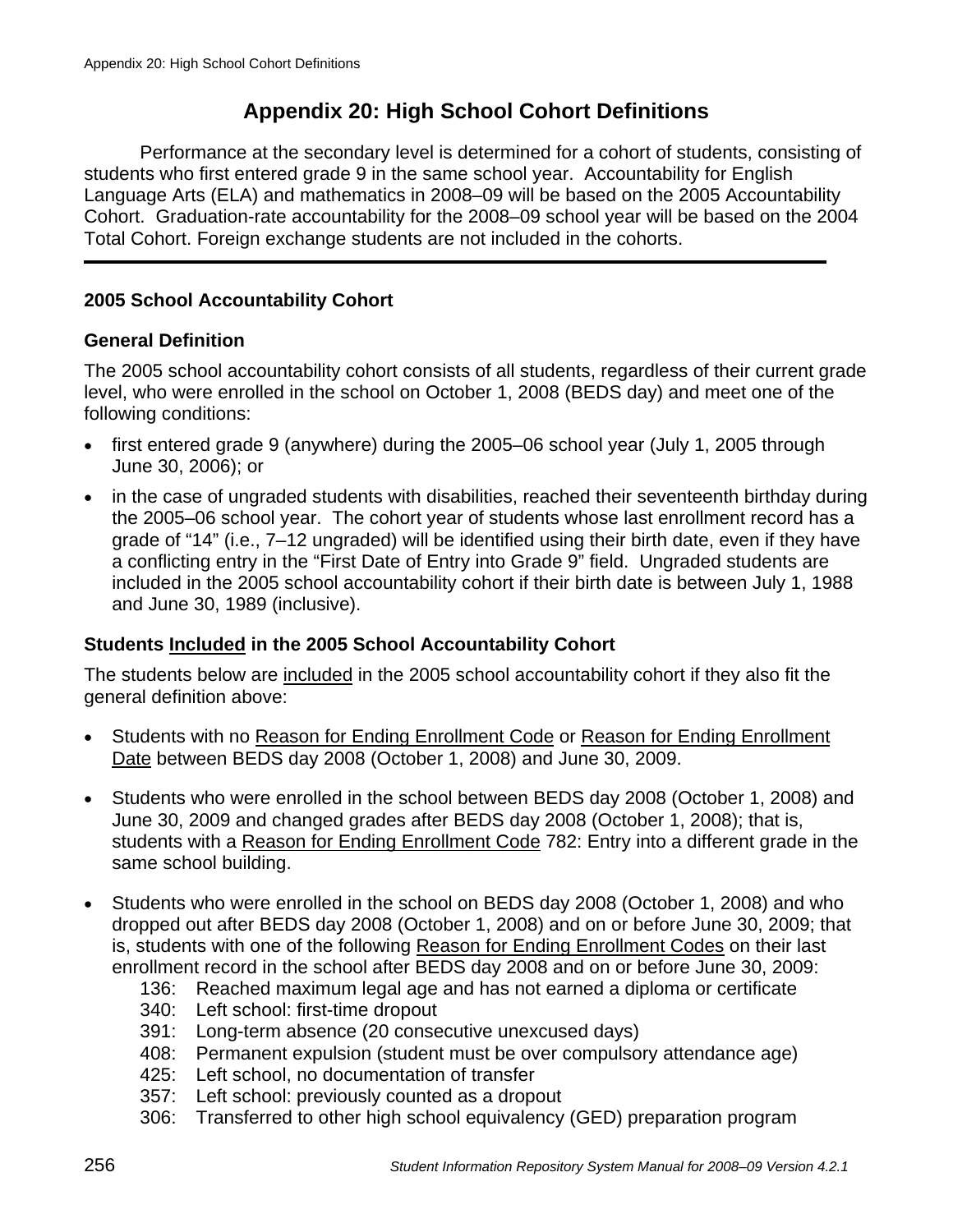- Students who were enrolled in the school on BEDS day 2008 (October 1, 2008) and earned a credential between BEDS day 2008 and June 30, 2009; that is, students who were enrolled on BEDS day 2008 and had one of the following Reason for Ending Enrollment Codes between BEDS day 2008 and June 30, 2009:
	- 799: Graduated (earned a Regents or local diploma)
	- 085: Earned an IEP diploma
	- 629: Previously earned an IEP diploma
- Students who were enrolled in the school on BEDS day 2008 (October 1, 2008), transferred to an approved AHSEP or HSEP program (Reason for Ending Enrollment Code 289: Transferred to an AHSEP or HSEP program), and had no subsequent Reason for Beginning Enrollment Code 5654: Enrollment in a AHSEP or HSEP program and no subsequent Reason for Beginning Enrollment Code 0011: Enrollment in building or grade between BEDS day 2008 and June 30, 2009.
- Students who were enrolled in the school on BEDS day 2008 (October 1, 2008), transferred to an approved AHSEP or HSEP program (Reason for Ending Enrollment Code 289: Transferred to an AHSEP or HSEP program), had a subsequent Reason for Beginning Enrollment Code 5654: Enrollment in a AHSEP or HSEP program, and then dropped out (see drop out Reason for Ending Enrollment Codes above) between BEDS day 2008 and June 30, 2009.

*Note:* Students who transfer to an approved AHSEP or HSEP program and then transfer back to the high school from which they transferred to the program without first entering another high school will remain in the cohort of the school from which they transferred.

#### **Students Excluded from the 2005 School Accountability Cohort**

The students below are excluded from the 2005 school accountability cohort:

- Students who enrolled in the school after BEDS day 2008 (October 1, 2008).
- Students who were enrolled in the school on BEDS day 2008 (October 1, 2008) and left the school prior to June 30, 2009 for one of the following reasons:

— the students transferred to another high school, criminal justice facility, or to an approved program leading to a high school equivalency diploma on or after BEDS day 2008 (October 1, 2008) and before June 30, 2009 with one of the following Reason for Ending Enrollment Codes:

- 153: Transferred to another school in this district or to an out-of-district placement
- 170: Transferred to another NYS public school outside this district with documentation
- 204: Transferred to a NYS nonpublic school with documentation
- 221: Transferred to a school outside NYS with documentation
- 238: Transferred to homebound instruction provided by this district
- 255: Transferred to home-schooling by parent or guardian
- 272: Transferred to a postsecondary school prior to earning a diploma
- 323: Transferred outside district by court order
- 5927: Leaving a school under NCLB a victim of a serious violent incident
- 5938: Leaving a NYC community school district under NCLB a victim of a serious violent incident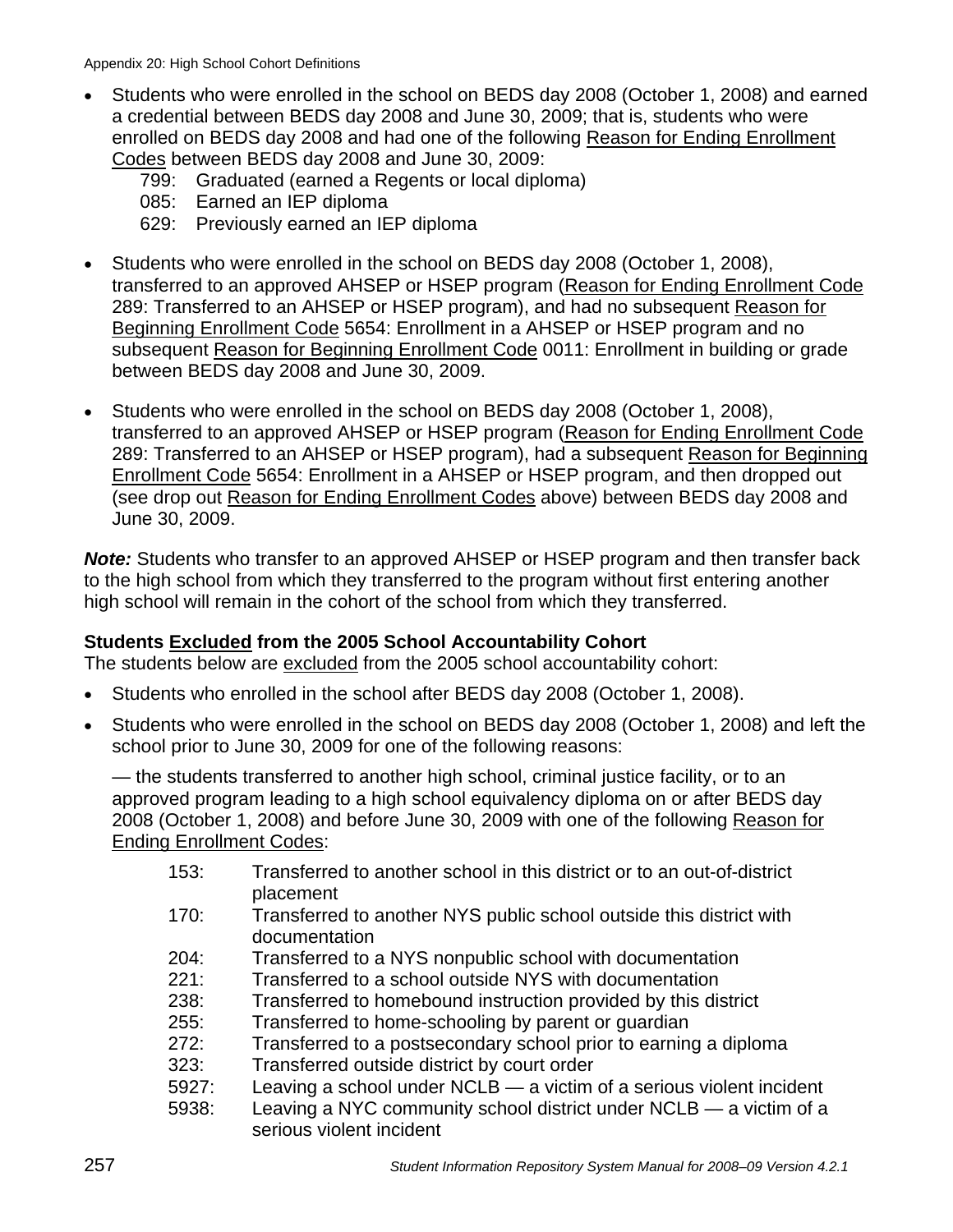— the students transferred to an approved AHSEP or HSEP program (Reason for Ending Enrollment Code 289: Transferred to an AHSEP or HSEP program), had a subsequent Reason for Beginning Enrollment Code 5654: Enrollment in a AHSEP or HSEP program, and then either earned a GED (Reason for Ending Enrollment Code 816: Earned a High School Equivalency Diploma (GED)) or remained enrolled as of June 30, 2009.

- Students left the United States (U.S.) and its territories on or after BEDS day 2008 (October 1, 2008) and before June 30, 2009 (Reason for Ending Enrollment Code 442: Left the U.S.).
- Students who died on or after BEDS day 2008 (October 1, 2008) and before June 30, 2009 (Reason for Ending Enrollment Code 459: Deceased).

## **2005 District Accountability Cohort**

### **General Definition**

The 2005 district accountability cohort consists of all students, regardless of their current grade level, who were enrolled in the school on October 1, 2008 (BEDS day) and meet one of the following conditions:

- first entered grade 9 (anywhere) during the 2005–06 school year (July 1, 2005 through June 30, 2006); or
- in the case of ungraded students with disabilities, reached their seventeenth birthday during the 2005–06 school year. The cohort year of students whose last enrollment record has a grade of "14" (i.e., 7–12 ungraded) will be identified using their birth date, even if they have a conflicting entry in the "First Date of Entry into Grade 9" field. Ungraded students are included in the 2005 district accountability cohort if their birth date is between July 1, 1988 and June 30, 1989 (inclusive).

## **Students Included in the 2005 District Accountability Cohort**

The students below are included in the 2005 district accountability cohort if they also fit the general definition above:

- In-district or out-of-district placement students with no Reason for Ending Enrollment Code or Reason for Ending Enrollment Date between BEDS day 2008 (October 1, 2008) and June 30, 2009.
- In-district or out-of-district placement students who were enrolled between BEDS day 2008 (October 1, 2008) and June 30, 2009 and changed grades after BEDS day 2008 (October 1, 2008); that is, in-district or out-of-district placement students with a Reason for Ending Enrollment Code 782: Entry into a different grade in the same school building.
- In-district or out-of-district placement students who were enrolled on BEDS day 2008 (October 1, 2008) and who dropped out after BEDS day 2008 (October 1, 2008) and on or before June 30, 2009; that is, students with one of the following Reason for Ending Enrollment Codes on their last enrollment record in the district after BEDS day 2008 and on or before June 30, 2009:
	- 153: Transferred to another school in this district or to an out-of-district placement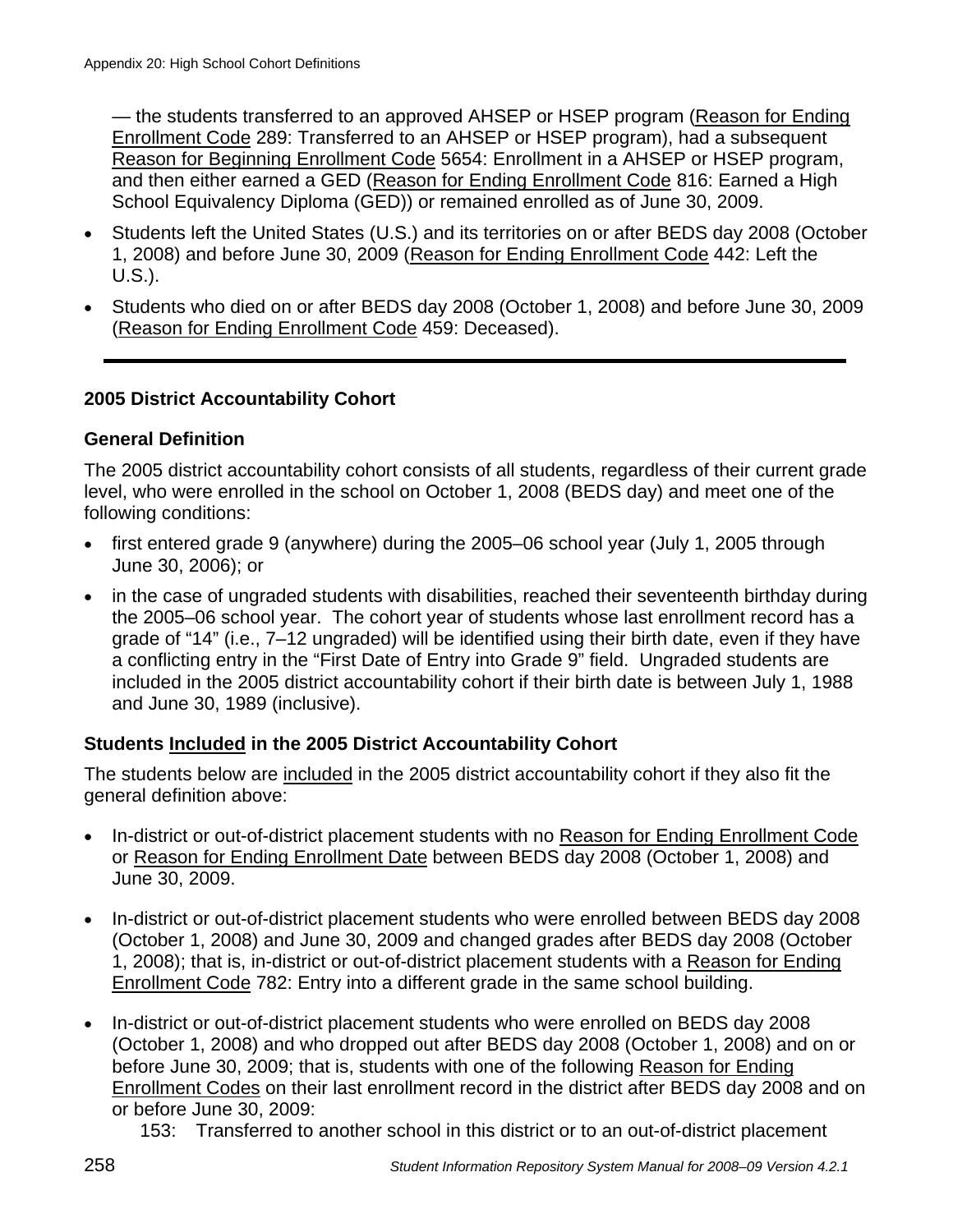- 136: Reached maximum legal age and has not earned a diploma or certificate
- 340: Left school: first-time dropout
- 391: Long-term absence (20 consecutive unexcused days)
- 408: Permanent expulsion (student must be over compulsory attendance age)
- 425: Left school, no documentation of transfer
- 357: Left school: previously counted as a dropout
- 306: Transferred to other high school equivalency (GED) preparation program
- In-district or out-of-district placement students who were enrolled on BEDS day 2008 (October 1, 2008) and earned a credential between BEDS day 2008 and June 30, 2009; that is, in-district or out-of-district placement students who were enrolled on BEDS day 2008 and had one of the following Reason for Ending Enrollment Codes between BEDS day 2008 and June 30, 2009:
	- 799: Graduated (earned a Regents or local diploma)
	- 085: Earned an IEP diploma
	- 629: Previously earned an IEP diploma
- In-district or out-of-district placement students who were enrolled on BEDS day 2008 (October 1, 2008), transferred to an approved AHSEP or HSEP program (Reason for Ending Enrollment Code 289: Transferred to an AHSEP or HSEP program), and had no subsequent Reason for Beginning Enrollment Code 5654: Enrollment in a AHSEP or HSEP program and no subsequent Reason for Beginning Enrollment Code 0011: Enrollment in building or grade between BEDS day 2008 and June 30, 2009.
- In-district or out-of-district placement students who were enrolled on BEDS day 2008 (October 1, 2008), transferred to an approved AHSEP or HSEP program (Reason for Ending Enrollment Code 289: Transferred to an AHSEP or HSEP program), had a subsequent Reason for Beginning Enrollment Code 5654: Enrollment in a AHSEP or HSEP program, and then dropped out (see drop out Reason for Ending Enrollment Codes above) between BEDS day 2008 and June 30, 2009.

#### **Students Excluded from the 2005 District Accountability Cohort**

The students below are excluded from the 2005 district accountability cohort:

- Students who transferred into the district after BEDS day 2008 (October 1, 2008).
- In-district or out-of-district placement students who were enrolled on BEDS day 2008 (October 1, 2008) and left the district prior to June 30, 2009 for one of the following reasons:

— the students transferred to another high school in another district or another state, a nonpublic school, a criminal justice facility, or an approved program leading to a high school equivalency diploma on or after BEDS day 2008 (October 1, 2008) and before June 30, 2009 with one of the following Reason for Ending Enrollment Codes:

- 170: Transferred to another NYS public school outside this district with documentation
- 204: Transferred to a NYS nonpublic school with documentation
- 221: Transferred to a school outside NYS with documentation
- 255: Transferred to home-schooling by parent or guardian
- 272: Transferred to a postsecondary school prior to earning a diploma
- 323: Transferred outside district by court order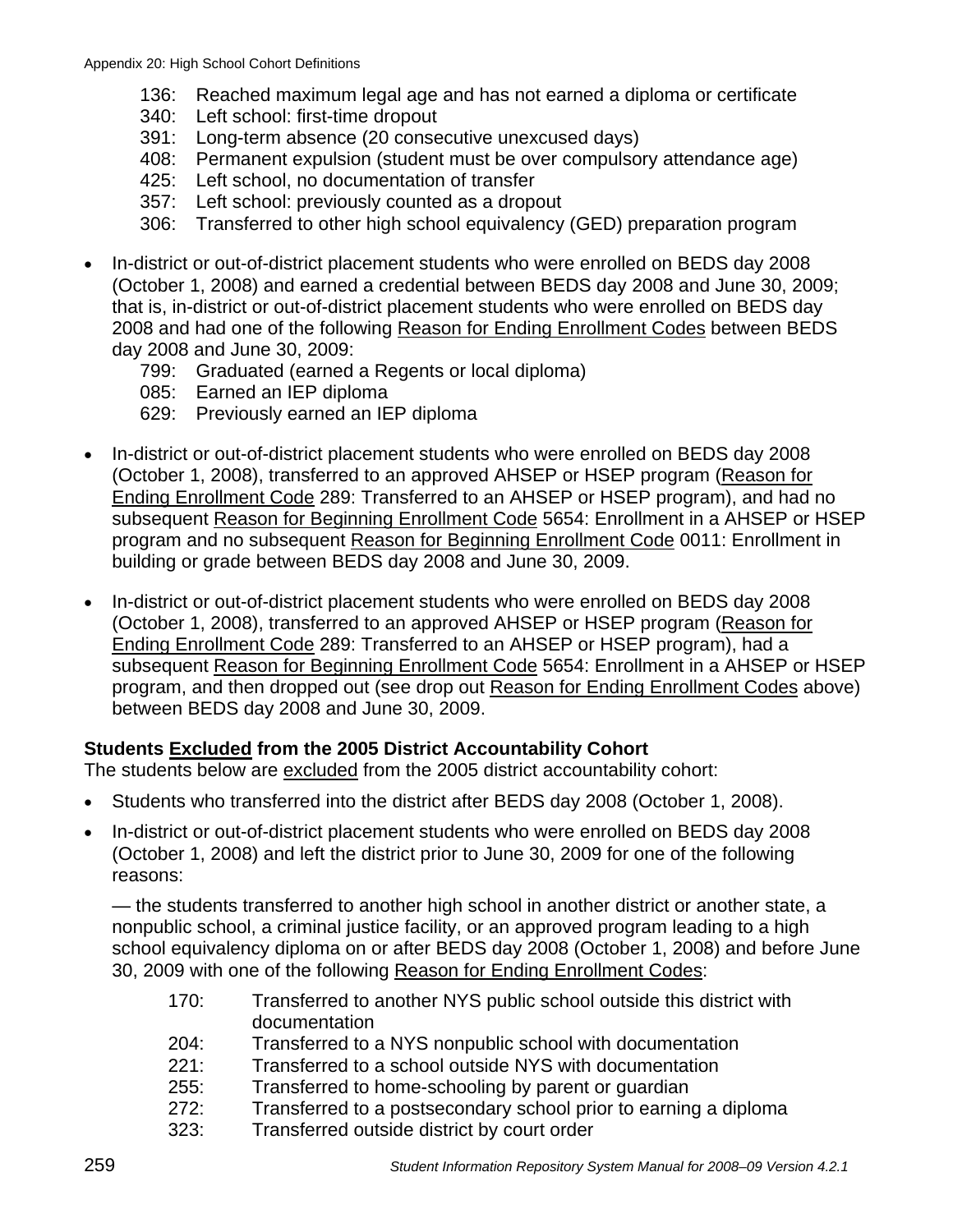5938: Leaving a NYC community school district under NCLB — a victim of a serious violent incident

— the students transferred to an approved AHSEP or HSEP program (Reason for Ending Enrollment Code 289: Transferred to an AHSEP or HSEP program), had a subsequent Reason for Beginning Enrollment Code 5654: Enrollment in a AHSEP or HSEP program, and then either earned a GED (Reason for Ending Enrollment Code 816: Earned a High School Equivalency Diploma (GED)) or remained enrolled as of June 30, 2009.

- In-district or out-of-district placement students who left the United States (U.S.) and its territories on or after BEDS day 2008 (October 1, 2008) and before June 30, 2009 (Reason for Ending Enrollment Code 442: Left the U.S.).
- In-district or out-of-district placement students who died on or after BEDS day 2008 (October 1, 2008) and before June 30, 2009 (Reason for Ending Enrollment Code 459: Deceased).

## **2004 School Total Cohort**

## **General Definition**

The 2004 school total cohort consists of all students, regardless of their current grade level, who met one of the following conditions:

- first entered grade 9 (anywhere) during the 2004–05 school year (July 1, 2004 through June 30, 2005); or
- in the case of ungraded students with disabilities, reached their seventeenth birthday during the 2004–05 school year. The cohort year of students who last enrollment record has a grade of "14" (i.e., 7-12 ungraded) should be identified using their birth date even if they have a conflicting entry in the "First Date of Entry into Grade 9." Ungraded students are included in the 2004 school total cohort if their birth date is between July 1, 1987 and June 30, 1988 (inclusive).

## **Students Included in the 2004 School Total Cohort**

The students below are included in the 2004 school total cohort if they also fit the general definition above:

- Students whose last enrollment record was in a district school and the time between the Reason for Beginning Enrollment Date and the Reason for Ending Enrollment Date (or June 30, 2008) was 5 months or longer.
- Students whose last enrollment record was in a district school and the time between the Reason for Beginning Enrollment Date and the Reason for Ending Enrollment Date (or June 30, 2008) was less than 5 months, but the students were previously enrolled in the same school between the date the student first entered grade 9 and the last Reason for Ending Enrollment Date (or June 30, 2008, if there is no Reason for Ending Enrollment Date) for 5 months or longer. This includes students who dropped out or transferred to an approved AHSEP or HSEP program; that is, students with one of the following Reason for Ending Enrollment Codes:
	- 136: Reached maximum age and not earned a diploma
	- 289: Transferred to an AHSEP or HSEP program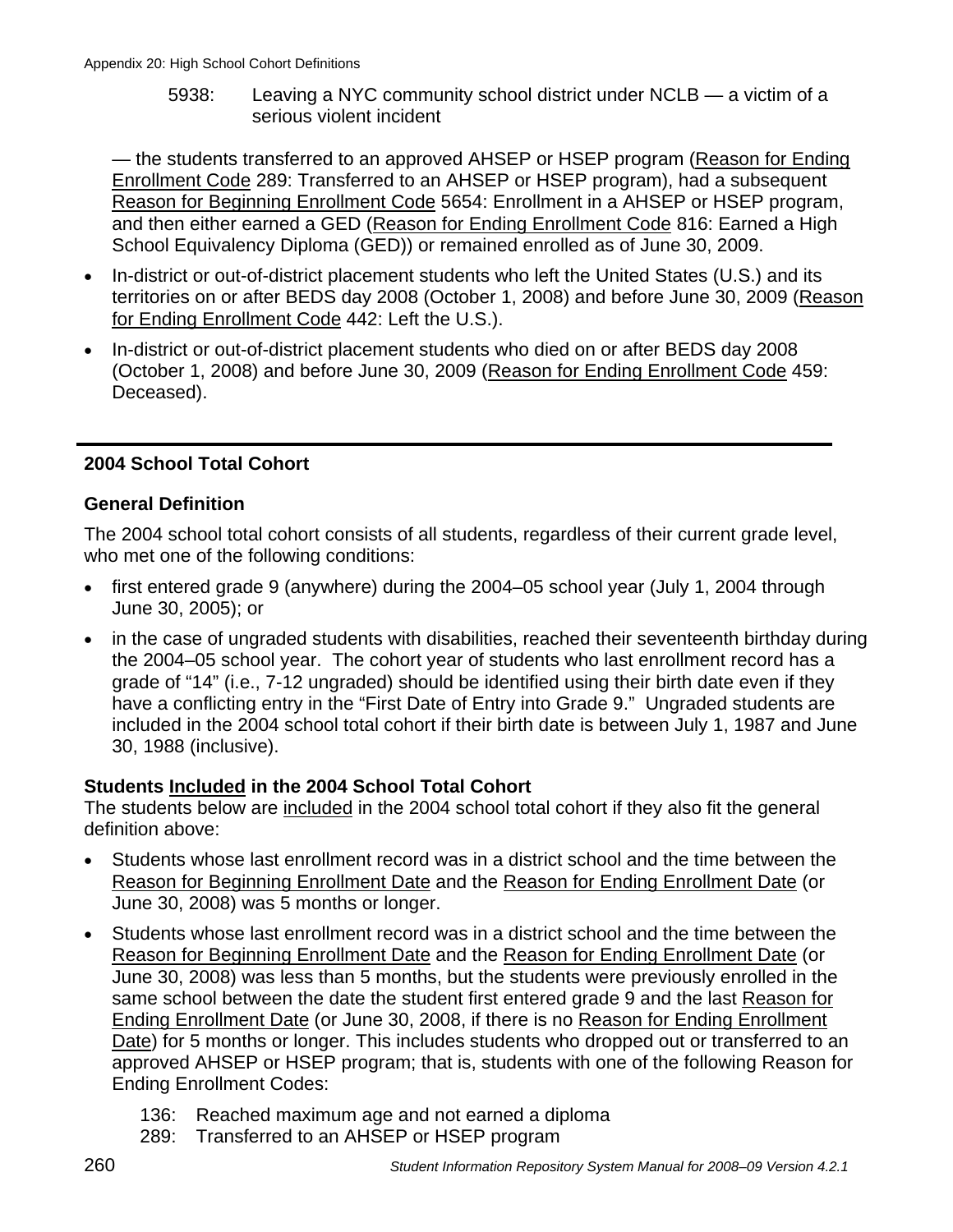- 340: First-time dropout
- 391: Long-term Absence
- 408: Permanent Expulsion
- 425: Left school, no documentation
- 357: Left school, previously counted as a dropout
- 306: Transferred to other GED Program

## **Students Excluded from the 2004 School Total Cohort**

The students below are excluded from the 2004 school total cohort:

- Students with the following Reasons for Ending Enrollment Codes on their last enrollment record in the school:
	- 153: Transferred to another school in this district or to an out-of-district placement
	- 170: Transferred to another NYS public school outside this district with documentation
	- 204: Transferred to a NYS nonpublic school with documentation
	- 221: Transferred to a school outside NYS with documentation
	- 238: Transferred to homebound instruction provided by this district
	- 255: Transferred to home-schooling by parent or guardian
	- 272: Transferred to a postsecondary school prior to earning a diploma
	- 323: Transferred outside district by court order
	- 442: Left the U.S.
	- 459: Deceased
	- 5927: Leaving a school under NCLB a victim of a serious violent incident (treat same as 153)
	- 5938: Leaving a NYC community district under NCLB a victim of serious violent incident (treat same as 170)

## **2004 District Total Cohort**

## **General Definition**

The 2004 district total cohort consists of all students, regardless of their current grade level, who met one of the following conditions:

- first entered grade 9 (anywhere) during the 2004–05 school year (July 1, 2004 through June 30, 2005); or
- in the case of ungraded students with disabilities, reached their seventeenth birthday during the 2004–05 school year. Ungraded students are included in the 2004 district total cohort if their birth date is between July 1, 1987 and June 30, 1988 (inclusive).

## **Students Included in the 2004 District Total Cohort**

The students below are included in the 2004 district total cohort if they also fit the general definition above:

- In-district and out-of-district placement students whose last enrollment record was in the district and the time between the Reason for Beginning Enrollment Date and the Reason for Ending Enrollment Date (or June 30, 2008) was 5 months or longer.
- In-district and out-of-district placement students whose last enrollment record was in the district and the time between the Reason for Beginning Enrollment Date and the Reason for Ending Enrollment Date (or June 30, 2008) was less than 5 months, but the students were previously enrolled in the same district between the date the student first entered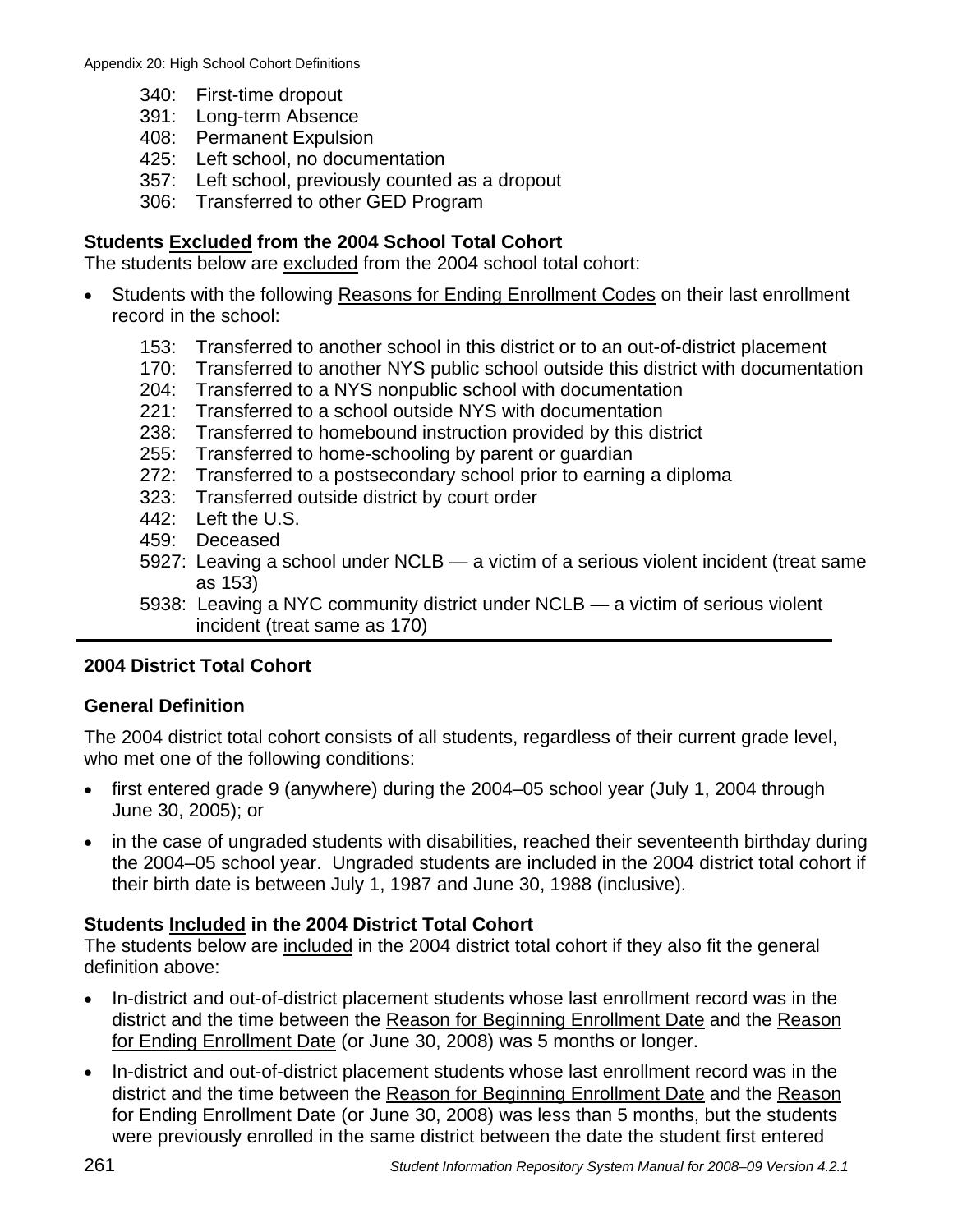grade 9 and the last Reason for Ending Enrollment Date (or June 30, 2008, if there is no Reason for Ending Enrollment Date) for 5 months or longer. This includes students who dropped out or transferred to an approved AHSEP or HSEP program; that is, students with one of the following Reason for Ending Enrollment Codes:

- 136: Reached maximum age and not earned a diploma
- 289: Transferred to an AHSEP or HSEP program
- 340: First-time dropout
- 391: Long-term Absence
- 408: Permanent Expulsion
- 425: Left school, no documentation
- 357: Left school, previously counted as a dropout
- 306: Transferred to other GED Program

#### **Students Excluded from the 2004 District Total Cohort**

The students below are excluded from the 2004 district total cohort:

- In-district and out-of-district placement students with the following Reasons for Ending Enrollment Codes on their last enrollment record in the district:
	- 170: Transferred to another NYS public school outside this district with documentation
	- 204: Transferred to a NYS nonpublic school with documentation
	- 221: Transferred to a school outside NYS with documentation
	- 255: Transferred to home-schooling by parent or guardian
	- 272: Transferred to a postsecondary school prior to earning a diploma
	- 323: Transferred outside district by court order
	- 442: Left the U.S.
	- 459: Deceased
	- 5938: Leaving a NYC community district under NCLB a victim of serious violent incident (treat same as 170)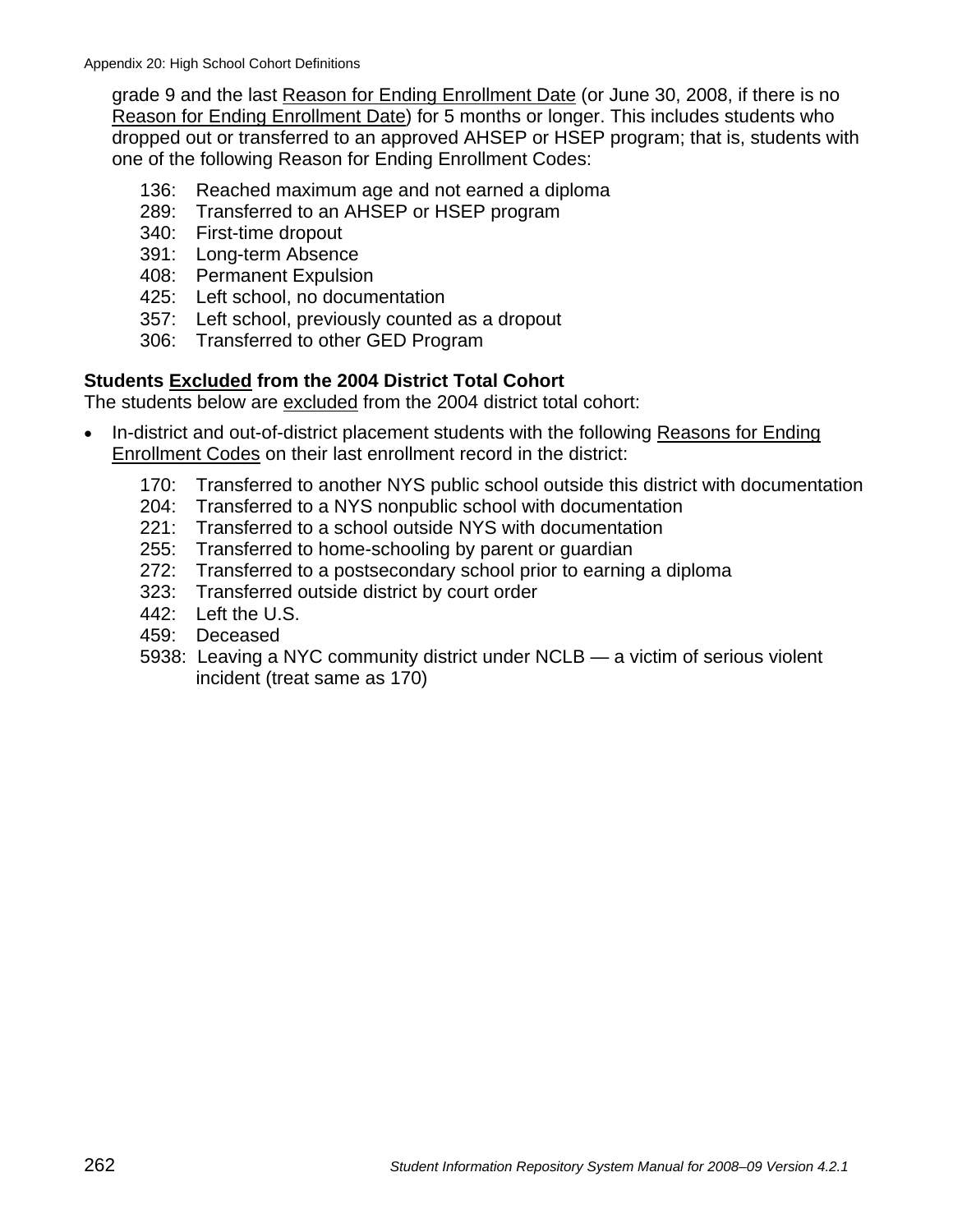## **Appendix 21: Regional Information Center (RIC) and Big 5 Contacts**

| RIC/Big 5                                              | <b>Contact Name</b>                                                                                        | <b>E-mail Address</b>                                                                                                                           | <b>Phone/Fax</b>                                                                                               |
|--------------------------------------------------------|------------------------------------------------------------------------------------------------------------|-------------------------------------------------------------------------------------------------------------------------------------------------|----------------------------------------------------------------------------------------------------------------|
| <b>Buffalo</b><br><b>CSD</b>                           | <b>Genelle Morris-Adams</b><br>Amber Dixon                                                                 | gmorris@buffaloschools.org<br>adixon@buffaloschools.org                                                                                         | P: 716-816-3035<br>F: 716-851-3044                                                                             |
| Central<br>New York<br><b>RIC</b><br>(OCM)             | Don DeJohn<br>Mary Brady                                                                                   | ddejohn@cnyric.org<br>mbrady@cnyric.org                                                                                                         | P: 315-433-2217<br>P: 315-433-8303<br>F: 315-433-8368                                                          |
| Greater<br>Southern<br><b>Tier RIC</b>                 | Melissa Zelko                                                                                              | mzelko@gstboces.org                                                                                                                             | P: 607-795-5342<br>F: 607-795-5307                                                                             |
| Lower<br>Hudson<br><b>RIC</b>                          | <b>Rob Mahig</b><br>Maureen McCarthy                                                                       | rmahig@lhric.org<br>mmccarthy@lhric.org                                                                                                         | P: 914-592-4203<br>ext 3287<br>P: 914-592-4203<br>ext 3337<br>F: 914-345-3719                                  |
| Mid-<br>Hudson<br><b>RIC</b><br>(Ulster)               | <b>Linda Sexton</b><br>Lisa Pullaro                                                                        | Isexton@mhric.org<br>lpullaro@mhric.org                                                                                                         | P: 845-255-1450<br>ext 1239<br>P: 845-255-1450<br>ext 1246<br>F: 845-256-9587                                  |
| <b>Mohawk</b><br><b>RIC</b><br>(Madison-<br>Oneida)    | <b>Katie Duell</b><br>Christina Lohr<br>Wanda Koehler                                                      | kduell@moric.org<br>clohr@moric.org<br>wkoeler@moric.org                                                                                        | P: 315-361-2700<br>P: 1-866-986-<br>6742<br>F: 315-361-5768                                                    |
| Monroe 1<br><b>RIC</b>                                 | Steve Jackson<br>Gregg Gleba<br>Daron Lowell                                                               | sjackson@bocesmaars.org<br>ggleba@bocesmaars.org<br>dlowell@bocesmaars.org                                                                      | P: 585-349-9062<br>P: 585-349-9063<br>P: 585-349-9064<br>F: 585-349-9065                                       |
| <b>Nassau</b><br><b>RIC</b>                            | Jean Cunningham<br><b>Robert Brisbane</b><br>Valerie D'Aguanno<br>Patricia Reinhardt<br><b>Helene Karo</b> | jcunning@mail.nasboces.org<br>rbrisban@mail.nasboces.org<br>vdaguann@mail.nasboces.org<br>preinhar@mail.nasboces.org<br>hkaro@mail.nasboces.org | P: 516-832-2730<br>P: 516-832-2744<br>P: 516-396-2530<br>P: 516-832-2737<br>P: 516-608-6699<br>F: 516-608-6616 |
| North-<br>Eastern<br>New York<br><b>RIC</b><br>(NERIC) | <b>Jeff Baker</b><br><b>Cathy Burbules</b><br>Gail Galusha                                                 | jbaker2@gw.neric.org<br>cburbule@gw.neric.org<br>ggalusha@gw.neric.org                                                                          | P: 518-862-5410<br>P: 518-862-5413<br>P: 518-862-5323<br>F: 518-862-5378                                       |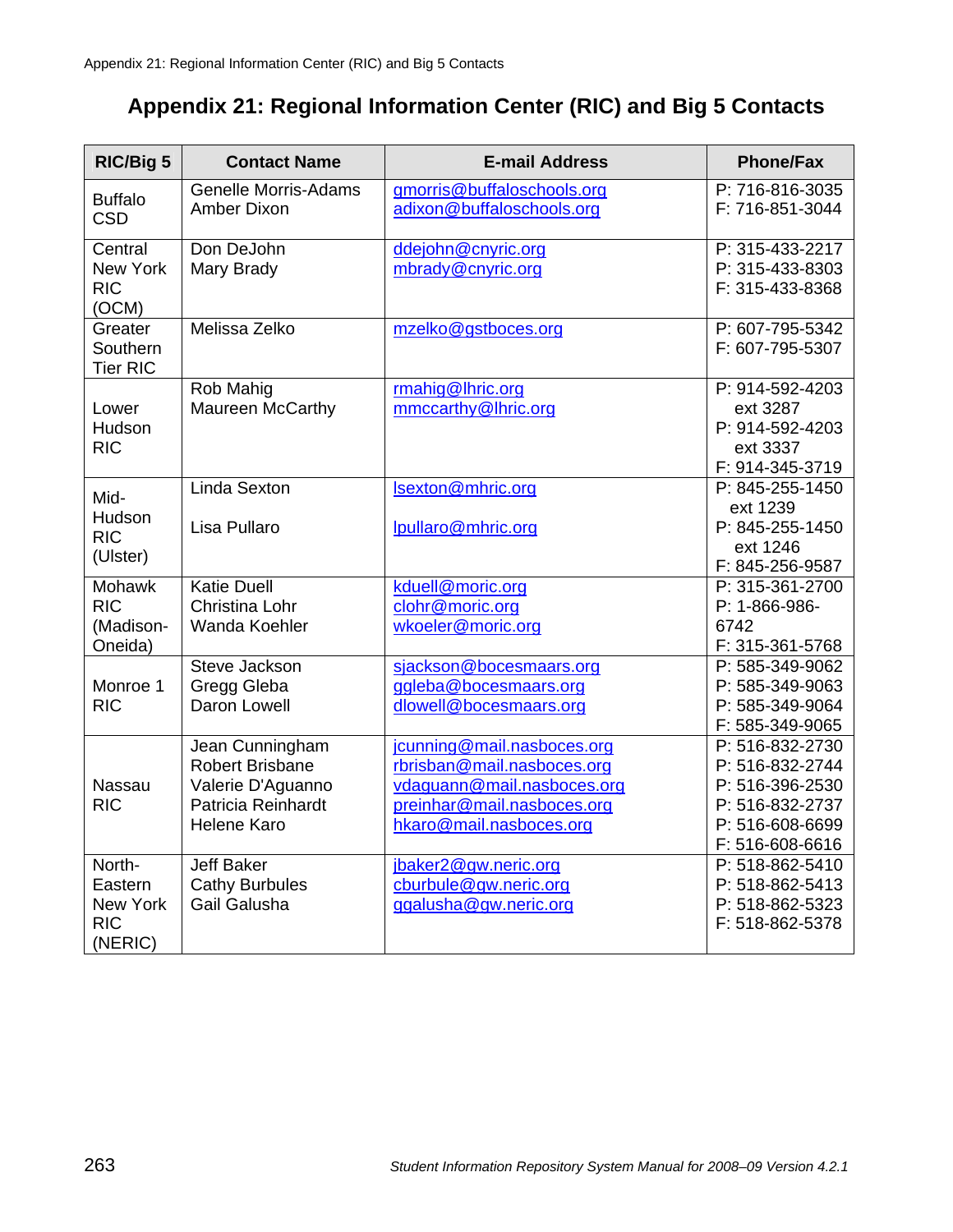| New York       | <b>David Price</b>        | Dprice5@schools.nyc.gov              | P: 212-374-3460 |
|----------------|---------------------------|--------------------------------------|-----------------|
| City           |                           |                                      | F: 212-374-5908 |
| <b>DOE</b>     | <b>Oded Strich</b>        | Ostrich@schools.nyc.gov              | P: 718-935-5697 |
|                |                           |                                      | F: 718-935-4690 |
|                | <b>Grace Pepe</b>         | Gpepe2@schools.nyc.gov               | P: 718-349-5627 |
|                | Jeanette Silvers          | jeanette.silvers@rcsdk12.org         | P: 585-262-8480 |
| Rochester      | <b>Annabelle Tescione</b> | Annabelle.tescione@rcsdk12.org       | P: 585-262-8345 |
| <b>CSD</b>     | <b>Bob Lau</b>            | Bob.lau@rcsdk12.org                  | P: 585-262-8559 |
|                | Stephan Kingdom           | Stephan.kingdom@rcsdk12.org          | F: 585-262-8684 |
|                |                           |                                      |                 |
| South          | Tim Farnham               | tfarnham@btboces.org                 | P: 607-757-3009 |
| Central        | Sue Foster                | sfoster@btboces.org                  | P: 607-757-3008 |
| <b>RIC</b>     | <b>Tim Clark</b>          | tclark@btboces.org                   | P: 607-757-3017 |
|                |                           |                                      | F: 607-757-3000 |
| Eastern        | Lorraine Harrington       | lharring@esboces.org                 | P: 631-244-4285 |
| <b>Suffolk</b> | <b>Andrew Setzer</b>      | asetzer@esboces.org                  | P: 631-244-4240 |
| <b>RIC</b>     |                           |                                      | F: 631-244-4003 |
|                | Anita Murphy              | amurphy@scsd.us                      | P: 315-435-4281 |
| Syracuse       | Kelly M. Malone           | kmalon46@scsd.us                     | P: 315-435-4557 |
| <b>CSD</b>     | <b>Kelly Carley</b>       | kcarley@scsd.us                      | P: 315-435-4281 |
|                |                           |                                      | F: 315-435-4978 |
| Genesee        | <b>Laurel Skellett</b>    | Iskellett@edutech.org                | P: 315-332-7365 |
| Valley         | <b>Lisa Roberts</b>       | Iroberts@edutech.org                 | P: 315-332-7413 |
| Wayne          | <b>Camille Sorenson</b>   | csorenson@edutech.org                | P: 315-332-7244 |
| Finger         |                           |                                      | F: 315-332-7473 |
| Lakes RIC      |                           |                                      |                 |
| Western        | Barbara Burgstahler       | BBurgstahler@e1b.org                 | P: 716-821-7088 |
| NY RIC         | Maggie Maloney            | mmaloney@e1b.org                     | P: 716-821-7466 |
| (Erie 1)       |                           |                                      | F: 716-821-7432 |
|                | David Weinberger          | dweinberger@yonkerspublicschools.org | P: 914-376-8232 |
| Yonkers        | Pat Hansen                | PHansen@Yonkerspublicschools.org     | P: 914-376-8234 |
| <b>CSD</b>     | Dave Beaver               | DBeaver@Yonkerspublicschools.org     | P: 914-376-8234 |
|                |                           |                                      | F: 914-376-9144 |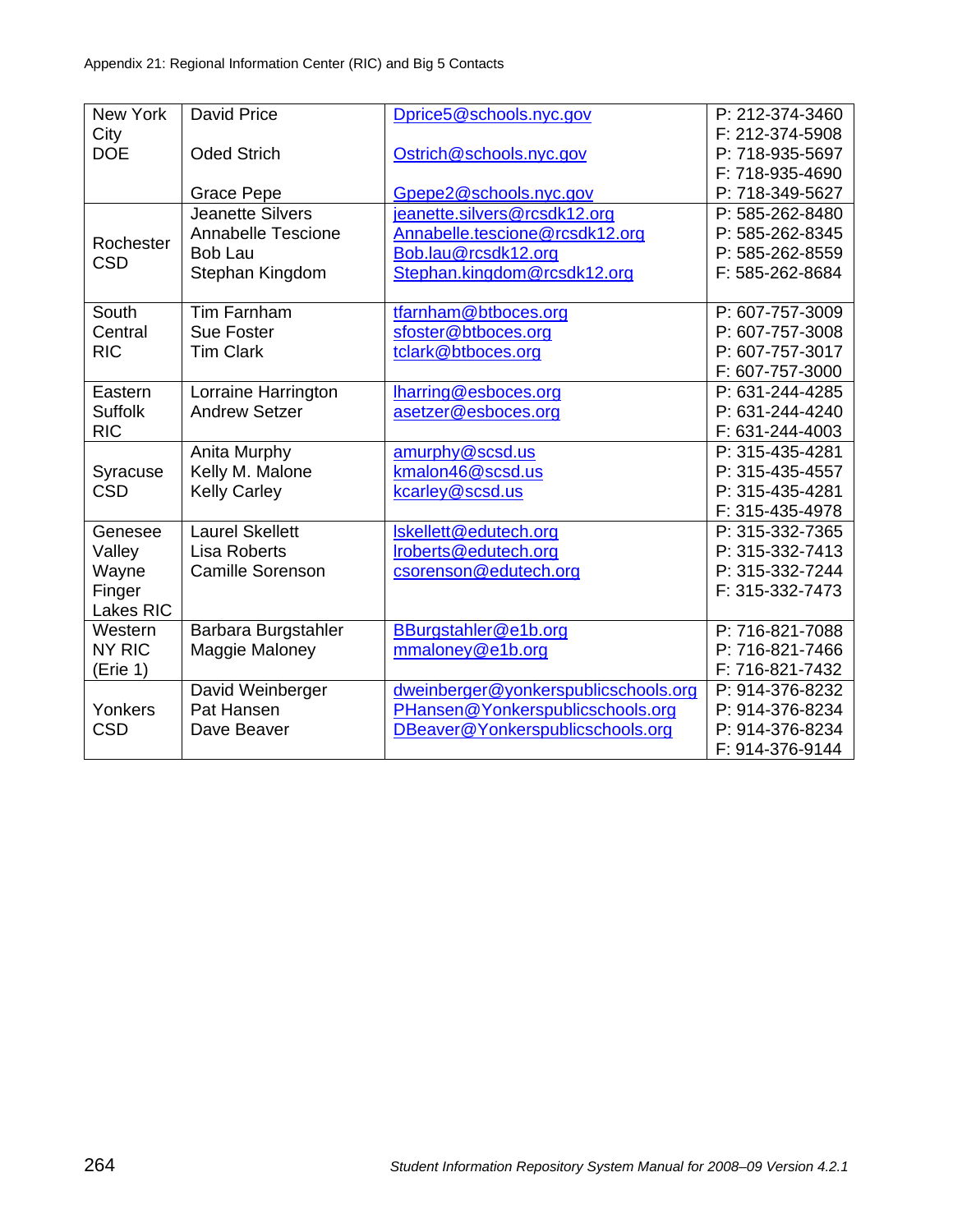## **Index**

1% cap, 45

- 34-points rule, 17
- absent, 47, 77, 243, 294, 312
- accelerated students, iii, v, vi, 47, 48, 49, 76, 77 accountability cohort, ix, 12, 13, 14, 16, 19, 45,
- 46, 168, 210, 211, 212, 234, 244, 309, 316, 317, 318, 319, 320
- accountability groups, iv, 8, 9, 11, 12, 16, 22, 23, 25, 26, 314
- accountability measures, iv, 8, 24, 26
- Adequate Yearly Progress, iv, 8, 9, 12, 16, 17, 22, 23, 24, 25, 26, 46, 47, 210, 215, 308, 310, 314
- administrative error, 77, 125, 158, 196, 291, 292, 293, 315
- AHSEPP, ii, iii, 56, 163, 178, 185, 311
- Alternative High School Equivalency Preparation Program, ii, iii, 56, 163, 178, 185, 311
- AMO, 12, 14, 15, 17, 308, 310
- Annual Measurable Objective, 12, 14, 15, 17, 308, 310
- Article 81, ii, 28, 53, 62, 75, 85, 143, 172, 308
- AYP, iv, 8, 9, 12, 16, 17, 22, 23, 24, 25, 26, 46, 47, 210, 215, 308, 310, 314
- backmapping, iv, vii, 3, 23, 24, 82, 101, 159, 187, 188, 308
- BEDS day, viii, 10, 12, 13, 23, 51, 101, 194, 195, 220, 242, 309, 316, 317, 318, 319, 320
- bilingual, 2, 54, 84, 99, 128, 170, 182, 189, 246, 248, 250
- Board of Cooperative Educational Services, 26, 32, 33, 36, 53, 55, 56, 58, 65, 67, 68, 69, 72, 73, 75, 80, 129, 164, 167, 174, 177, 181, 184, 239, 240, 248, 258, 260
- BOCES, 26, 32, 33, 36, 53, 55, 56, 58, 65, 67, 68, 69, 72, 73, 75, 80, 129, 164, 167, 174, 177, 181, 184, 239, 240, 248, 258, 260
- Career Technical Education and Tech Prep Programs, 82, 118, 119, 120, 121, 159, 160,
- 184, 188, 287
- charter schools, 5, 28, 29, 47, 53, 57, 85, 161, 172, 193, 234
- cohort, ix, 13, 14, 17, 22, 23, 45, 113, 178, 205, 206, 211, 212, 242, 244, 256, 257, 272, 309, 316, 317, 318, 321
- Committee on Preschool Special Education, ii, 55, 58, 71, 75, 87, 121, 144, 148, 150, 151, 153, 154, 155, 156, 161, 162, 163, 164, 166, 173, 175, 177, 180, 220, 221, 238, 243, 244, 254, 273, 300, 302, 304, 305, 306, 312

Committee on Special Education, iii, 13, 20, 26, 40, 41, 44, 53, 54, 55, 56, 57, 58, 59, 60, 61, 62, 71, 74, 75, 85, 87, 117, 121, 143, 148, 150, 151, 153, 154, 155, 156, 157, 161, 162, 164, 172, 173, 174, 175, 176, 180, 181, 220, 221, 234, 235, 238, 240, 244, 254, 256, 272, 273, 296, 299, 300, 301, 302, 303, 306, 308, 312, 314 completers, 99, 100, 201, 203, 237, 239 compulsory school age, 55, 78, 178, 204, 236, 237, 238, 243, 312, 317, 319 confidence interval, 14 continuous enrollment, 51, 170, 171 continuously enrolled, 10, 12, 13, 16, 17, 19, 22, 23, 26, 45, 101, 161, 177, 209, 308, 309 court placed, vii, 28, 55, 143, 175, 266 CPSE, ii, 55, 58, 71, 75, 87, 121, 144, 148, 150, 151, 153, 154, 155, 156, 161, 162, 163, 164, 166, 173, 175, 177, 180, 220, 221, 238, 243, 244, 254, 273, 300, 302, 304, 305, 306, 312 CSE, iii, 13, 20, 26, 40, 41, 44, 53, 54, 55, 56, 57, 58, 59, 60, 61, 62, 71, 74, 75, 85, 87, 117, 121, 143, 148, 150, 151, 153, 154, 155, 156, 157, 161, 162, 164, 172, 173, 174, 175, 176, 180, 220, 221, 234, 235, 238, 240, 244, 254, 256, 272, 273, 296, 299, 300, 301, 302, 303, 306, 308, 312, 314 CTE/Tech Prep, 82, 118, 119, 120, 121, 159, 160, 184, 188, 287 Department of Corrections, 28, 306 DOC, 28, 306 dropout, 113, 178, 179, 204, 208, 237, 238, 241, 242, 243, 244, 309, 312, 313, 316, 317, 319, 321, 322, 323 EAMO, iv, 12, 14, 15, 16, 17, 310, 314 economically disadvantaged, 9, 86, 256 Effective Annual Measurable Objective, iv, 12, 14, 15, 16, 17, 310, 314 expelled, vi, 78, 243 feeder school, vii, 23, 24, 101, 187, 308, 310 foreign exchange program, vi, 11, 17, 57, 70, 78, 234, 312, 316 foster care, 111, 252, 256, 310, 311 GED, iii, vii, 47, 163, 172, 175, 178, 179, 185, 202, 204, 205, 206, 207, 208, 209, 210, 223, 230, 234, 237, 238, 239, 240, 242, 243, 306, 311, 317, 318, 319, 320, 321, 323 graduate, ii, 13, 87, 112, 172, 205, 239, 310 graduation-rate cohort, 12, 13, 16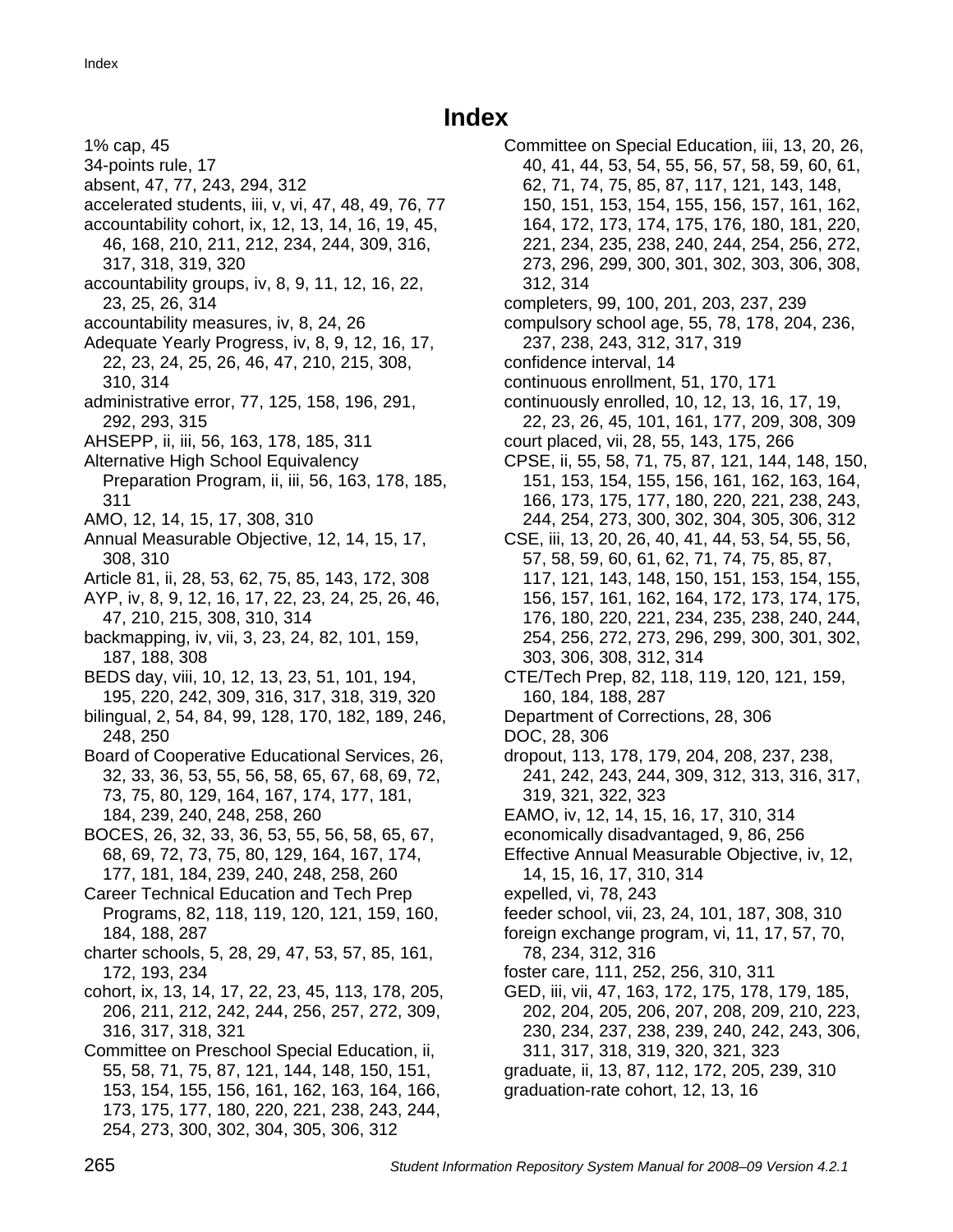Index

- High School Equivalency Preparation Program, iii, 6, 13, 56, 163, 178, 179, 185, 244, 310, 311, 313
- homebound, iii, vii, 56, 59, 60, 176, 177, 193, 237, 238, 241, 311, 318, 322
- homeless, vii, 54, 83, 110, 111, 112, 163, 187, 189, 246, 247, 252, 253, 259, 311
- HSEPP, iii, 6, 13, 56, 163, 178, 179, 185, 244, 310, 311, 313
- IEP, iii, vii, 40, 41, 44, 87, 140, 142, 143, 144, 146, 148, 150, 153, 155, 157, 161, 162, 164, 165, 167, 179, 185, 192, 202, 203, 205, 207, 209, 230, 237, 239, 254, 301, 305, 306, 315, 317, 319
- immigrant, vii, 83, 110, 112, 164, 170, 183, 187, 189, 190, 246, 251, 252, 312
- Individualized Education Program, iii, vii, 40, 41, 44, 87, 140, 142, 143, 144, 146, 148, 150, 153, 155, 157, 161, 162, 164, 165, 167, 179, 185, 192, 202, 203, 205, 207, 209, 230, 237, 239, 254, 301, 305, 306, 315, 317, 319
- kindergarten, 23, 70, 180, 183, 223, 254
- LEA, 28, 94, 114, 118, 124, 133, 139, 149, 306 limited English proficient, ii, iii, v, vi, vii, 9, 11,
- 19, 40, 46, 47, 49, 78, 86, 98, 99, 112, 117, 120, 121, 128, 170, 182, 183, 187, 189, 190, 203, 204, 210, 212, 214, 220, 246, 248, 249, 250, 251, 252, 257, 298, 306
- Local Education Agency, 1, 28, 85, 94, 114, 118, 124, 133, 139, 149, 161, 163, 168, 212, 235, 253, 306
- medically excused, 11, 77, 125, 158, 196, 291, 292, 313, 315
- migrant, vii, 2, 54, 83, 110, 112, 165, 187, 190, 193, 221, 251, 313
- multiracial, 8, 97, 108, 109, 110, 166
- Multiracial, 165, 167
- neglected/delinquent, vii, 190, 313
- New York State Alternate Assessment, v, vi, vii, viii, 3, 10, 11, 18, 19, 20, 32, 40, 41, 42, 43, 44, 45, 46, 47, 49, 51, 78, 86, 123, 124, 125, 129, 132, 133, 134, 135, 162, 168, 170, 174, 190, 194, 196, 198, 199, 200, 203, 204, 210, 218, 220, 256, 272, 274, 275, 276, 291, 306
- New York State English as a Second Language Achievement Test, ii, v, vi, 9, 10, 11, 19, 32, 40, 42, 43, 44, 46, 47, 52, 78, 86, 124, 133, 134, 170, 183, 190, 196, 197, 209, 218, 221, 247, 248, 249, 256, 257, 277, 278, 279, 280, 281, 282, 291, 306
- New York State Student Identifier System, 3, 28, 29, 85, 91, 92, 93, 94, 95, 96, 97, 98, 100, 102, 103, 104, 105, 106, 108, 109, 110, 113, 114, 162, 163, 220, 306
- New York State Testing and Accountability Reporting Tool, iv, 2, 3, 29, 32, 33, 35, 36, 37, 38, 39, 193, 194, 213, 214, 306, 313
- New York State Testing Program, ii, viii, 6, 10, 11, 17, 18, 19, 23, 32, 40, 42, 43, 46, 49, 75, 76, 86, 183, 193, 195, 196, 197, 198, 210, 218, 219, 291
- noncompleter, ii, 204, 313
- nonpublic schools, 28, 36, 40, 53, 54, 55, 56, 57, 75, 76, 85, 87, 92, 113, 118, 123, 132, 139, 148, 151, 156, 161, 164, 172, 185, 216, 220, 222, 234, 301
- NYSAA, v, vi, vii, viii, 3, 10, 11, 18, 19, 20, 32, 40, 41, 42, 43, 44, 45, 46, 47, 49, 51, 78, 86, 123, 124, 125, 129, 132, 133, 134, 135, 162, 168, 170, 174, 190, 194, 196, 198, 199, 200, 203, 204, 210, 218, 220, 256, 272, 274, 275, 276, 291, 306
- NYSESLAT, ii, v, vi, 9, 10, 11, 19, 32, 40, 42, 43, 44, 46, 47, 52, 78, 86, 124, 133, 134, 170, 183, 190, 196, 197, 209, 218, 221, 247, 248, 249, 256, 257, 277, 278, 279, 280, 281, 282, 291, 306
- NYSSIS, 3, 28, 29, 85, 91, 92, 93, 94, 95, 96, 97, 98, 100, 102, 103, 104, 105, 106, 108, 109, 110, 113, 114, 162, 163, 220, 306
- nySTART, iv, 2, 3, 29, 32, 33, 35, 36, 38, 39, 193, 194, 213, 214, 306, 313
- NYSTP, ii, viii, 6, 10, 11, 17, 18, 19, 23, 32, 40, 42, 43, 46, 49, 75, 76, 86, 183, 193, 195, 196, 197, 198, 210, 218, 219, 291
- OCFS, 28, 53, 64, 69, 306
- Office of Children and Family Services, 28, 53, 64, 69, 306
- Office of Mental Health, 28, 53, 64, 65, 66, 69, 307, 308, 309, 310, 314
- Office of Mental Retardation and Developmental Disabilities, 28, 53, 64, 65, 66, 69, 307, 308, 309, 312, 314, 315
- OMH, 28, 53, 64, 65, 66, 69, 307, 308, 309, 310, 314
- OMRDD, 28, 53, 64, 65, 66, 69, 307, 308, 309, 312, 314, 315
- order of precedence, iv, 18, 20
- out of State, 53, 58, 62, 66, 143, 164, 172, 174
- out-of-district placement, 26, 53, 75, 80, 116, 166, 167, 178, 180, 182, 193, 195, 237, 238, 240, 247, 248, 257, 258, 318, 319, 320, 321, 322, 323
- parentally placed students, 55, 57, 64, 75, 87, 148, 151, 156, 157, 162, 164, 216, 220, 222, 296, 299, 301
- Performance Index, 12, 13, 14, 16, 17, 18, 19, 22, 45, 46, 131, 209, 308, 310, 313, 314, 315